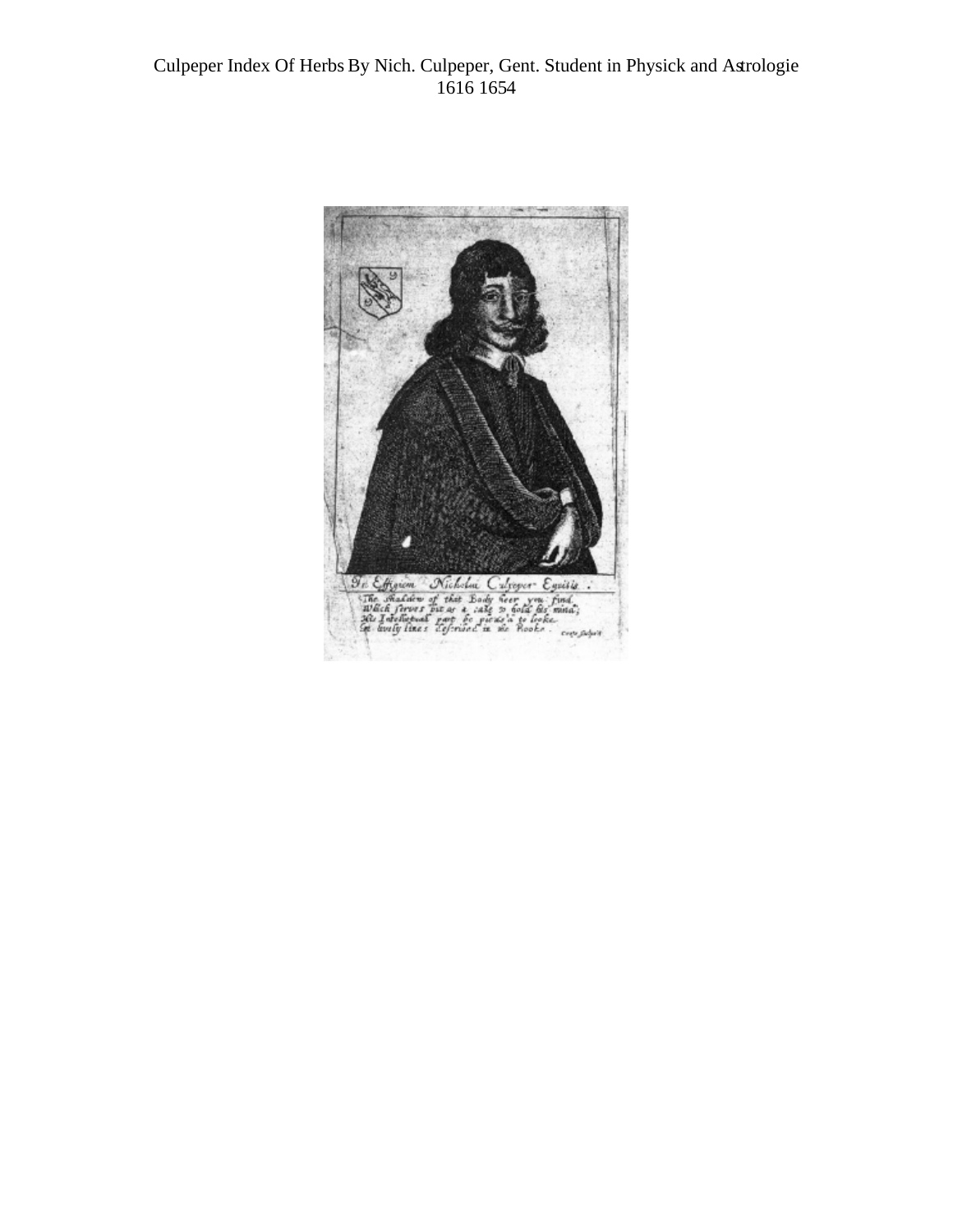#### THE

# ENGLISH PHYSITIAN: OR An Astrologo-Physical Discourse of the Vulgar Herbs of this Nation.

-

Being a Compleat Method of Physick, whereby a man may preserve his Body in Health; or cure himself, being sick, for three pence charge, with such things only as grow in England, they being most fit for English Bodies.

Here in also shewed,

- 1. The way of making Plaisters, Oyntments, Oyls, Pultisses, Syrups, Decoctions, Julips, or Waters, of all sorts of Physical Herbs, That you may have them readie for your use at all times of the yeer.
- 2. What Planet governeth every Herb or Tree (used in Physick) that groweth in England.
- 3. The Time of gathering all Herbs, both Vulgarly, and Astrologically.
- 4. The Way of drying and keeping the Herbs all the yeer.
- 5. The Way of keeping their Juyces ready for use at all times.
- 6. The Way of making and keeping all kind of useful Compounds made of Herbs.
- 7. The way of mixing Medicines according to Cause and and Mixture of the Disease, and Part of the Body Afflicted.

# By Nich. Culpeper, Gent. Student in Physick and Astrologie.

\_\_\_\_\_\_\_\_\_\_\_\_\_\_\_\_\_\_\_\_\_\_\_\_\_\_\_\_\_\_\_\_\_\_\_\_\_\_\_\_\_\_\_\_\_\_\_\_\_\_\_\_\_\_\_\_\_\_

\_\_\_\_\_\_\_\_\_\_\_\_\_\_\_\_\_\_\_\_\_\_\_\_\_\_\_\_\_\_\_\_\_\_\_\_\_\_\_\_\_\_\_\_\_\_\_\_\_\_\_\_\_\_\_\_\_\_

### LONDON:

Printed by Peter Cole, at the sign of the Printing-Press in Cornhil, near the Royal Exchange. 1652.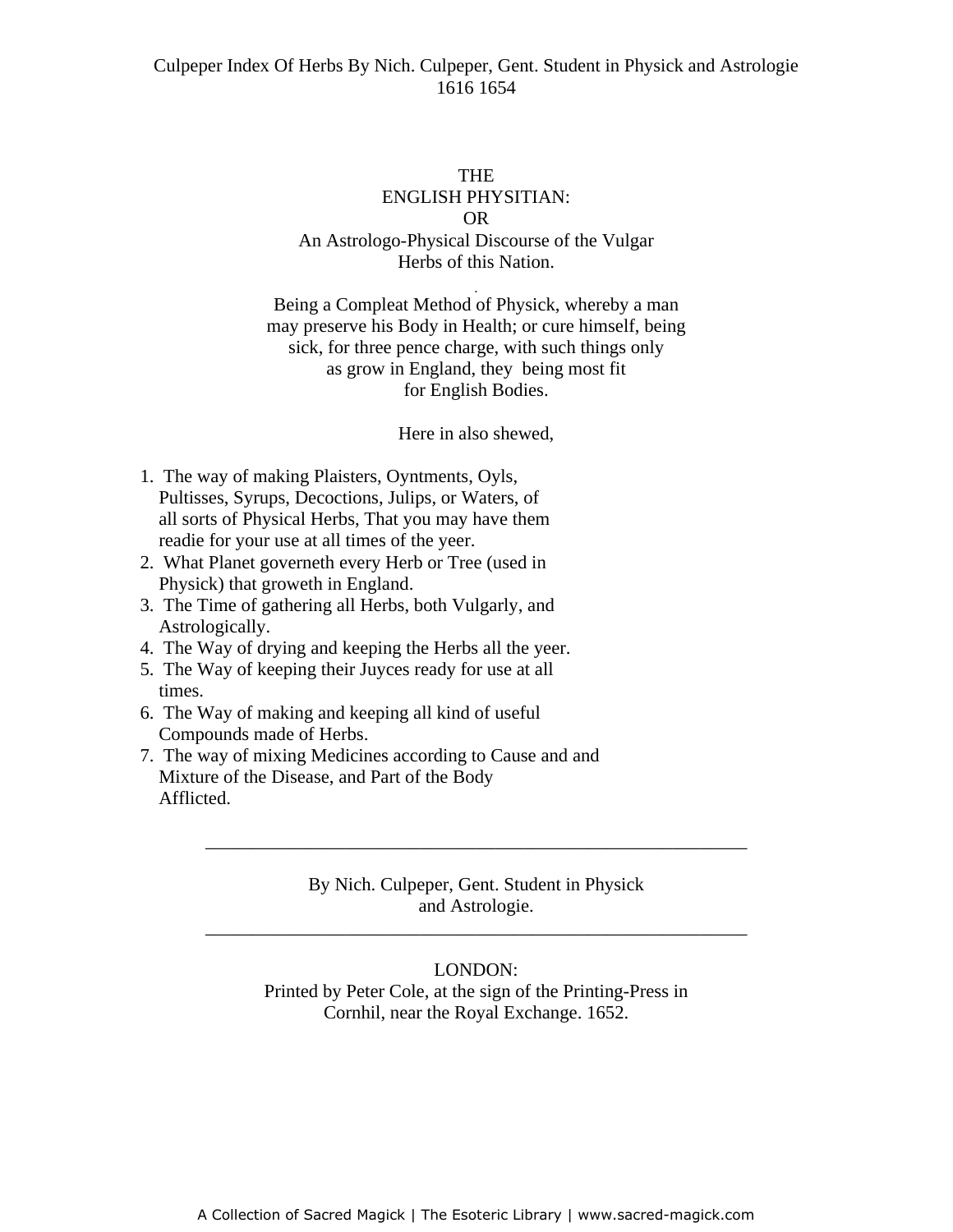### TO THE READDR.

Courteous Reader,

Aristotle, in his Metaphysicks writing of the Nature of Man, hit the Nail on the Head when he said, That Man is naturally enclined to, and desirous of Knowledg: and indeed it is palpable and apparent, that as Pride is the first visible sin in a child, whereby we may gather that it was the first sin of Adam; so Knowledg being the first Vertue a Child minds, as is apparent to them that do but with the eye of Reason heed their actions even whilst they are very yong, even before they are a yeer old, even by natural instinct, whereby a man may more than guess that Knowledg was the greatest loss, or at least one of the greatest we lost by the fall of Adam: Knowledg, saith Aristotle, is in Prosperity an Ornament, in Adversity a Refuge; and truly there is almost no greater enemy to Knowledg in the world that Pride and Covetousness; Excellently said, Juvenal, Sat. 7.

Scire volunt omnes, mercedem solvere nemo. Although all men, in Knowledg take delight, Yet they love money better, that's the spight.

And again, some men are so damnable proud and envious withal, that they would have no body know any thing but themselves; the one I hope will shortly learn better manners, and the other be a burden too heavy for the Earth long to bear.

The Subject which I here fixed my thoughts upon is not only the Description and Nature of Herbs, which had it been all, I had authority sufficient to bear me out in it, for Solomon employed part of that wisdom he asked, and received of God in searching after them, which he wrote in Books, even of all Herbs, Plants and Trees; some say those Writings were carried to Babylon by Nebuchadnezzar; being kept in the Temple at Jerusalem for the publick view of the People, but being transported to Babylon in the Captivity, Alexander the GREAT TYRANT at the taking of Babylon gave them to his Master Aristotle, who committed them to the mercy of the fire.

But since the daies of Solomon, many have those famous men been that have written of this Subject, and great Encouragements have

[A verso]

been given them by Princes, of which I shall quote an example or two, Mathiolus his greediness was such to finish his Comment upon Dioscorides, which Book is yet in use in the famous Universities in Leyden in Holland, & Mountpilier in France, that he forgot to count what the charges of it might amount to, although I rather comend him for his dilligence in Studie and Care of the Worlds good, than harbor the least ill thought of him for not counting the middle and both ends before he began the Work, I say when he came to count the charges of Printing and cutting the Cuts, it far surmounted his Estate; in this he was abundantly furnished by Ferdinand the Emperor, and diverse other Princes of Germany, as himself confessed furnished him with great sums of money, for perfecting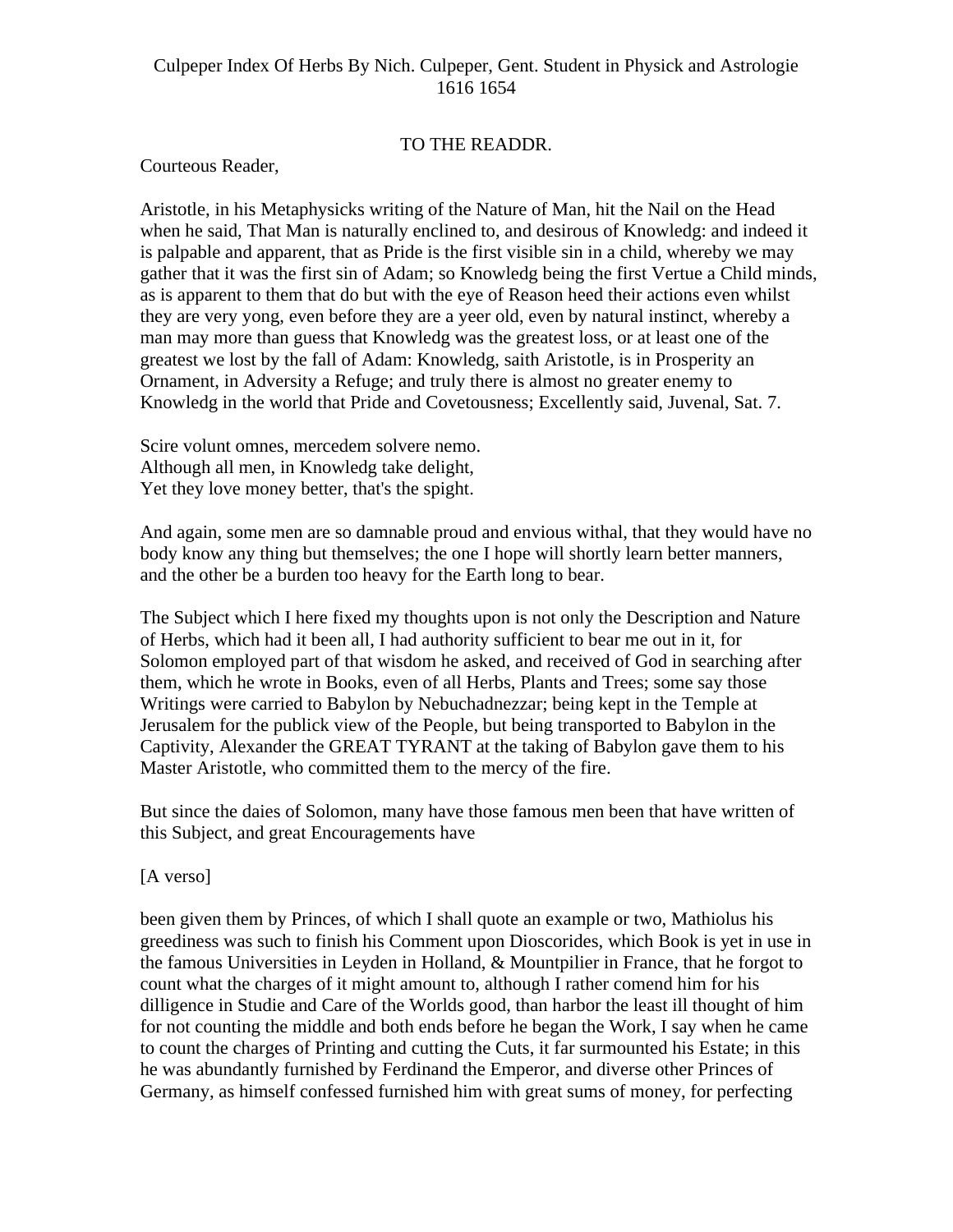that so great, so good a Work; the Prince Elector of Saxony sent him much money towards his charge, as also Joachim, Marquess of Brandenburg, who as he was neighbor to Saxony in Place, so was he in Affection to so good a Work; Frederick, Count Palatine of the Rhine, the Cardinal Prince of Trent, the Arch Bishop of Saltzberg, the Dukes of Bavaria and Cleveland, and the Free State of Norimberg, together with many others, so that he had the help of the Emperor, of Arch Dukes, Dukes, Electors, Cardinals, Princes. Happie is that Nation whose Magistrates countenance such as mind and study their Good: I might instance in many more, and thereby give you a glimps how Magistrates formerly favored this Art, and which is more, how studious they were in it. Bellonius a man that soared high in the Nature of Herbs, also professed he had the helping hand of Kings and Cardinals to maintain him in his Studies, and more than this, kings themselves were Studious in it; amongst which (Solomon excepted) Mithridates that renowned King of Pontus seems to bear away the Bell, his Writings after his death were found in his Country Mannor by Pompey the great, but never a Roman of them all had the honesty to print them with his name in the Frontispiece, so that we have nothing of them but what is quoted by some honest Authors, especially by Plutarch.

Ad nos vix tenuis fame dilabitur aura.

Men mind our good, but such cross times do fall, We only hear they did, and that is all.

Mesue King of Damascus, Avicenna, and Evax King of Arabia, labored much in this Study, and I could well have afforded to have mentioned Dioclesian the Roman Emperor had he not washed out his Vertues, and defiled them with a Purple stain, in a most bloody persecution of Christians. It is quoted in Virgil, that when a famous Prince was proffered by Apollo to be taught his Arts, viz. Physick, Musick, Augury, and the Art of Shooting in the Bow, he made choice of Physick and to know the Nature of Herbs.

[A2 recto]

Ipse suas artes, sua munera, laetus Appollo Augurium, Citheramq; dedit, celerefs; sagittas, Ille, ut depositi preferret fata Parentis Scire potestates Herbarum, usumq; Medendi Maluit: & mutas agitare(inglorias) Artes.

His Arts to him, when great Appollo gave, He did nor Augury, nor Arrows crave, Nor the Melodius Lute, but to prevent His Fathers death, who now with age was spent, To be an Herbarist, and Medicine To learn, he rather did his thoughts incline.

So precious hath the knowledg of the Vertues of Herbs been in former times to men of quality, and indeed happy is that Nation, whose Rulers mind Knowledg, as Solomon saith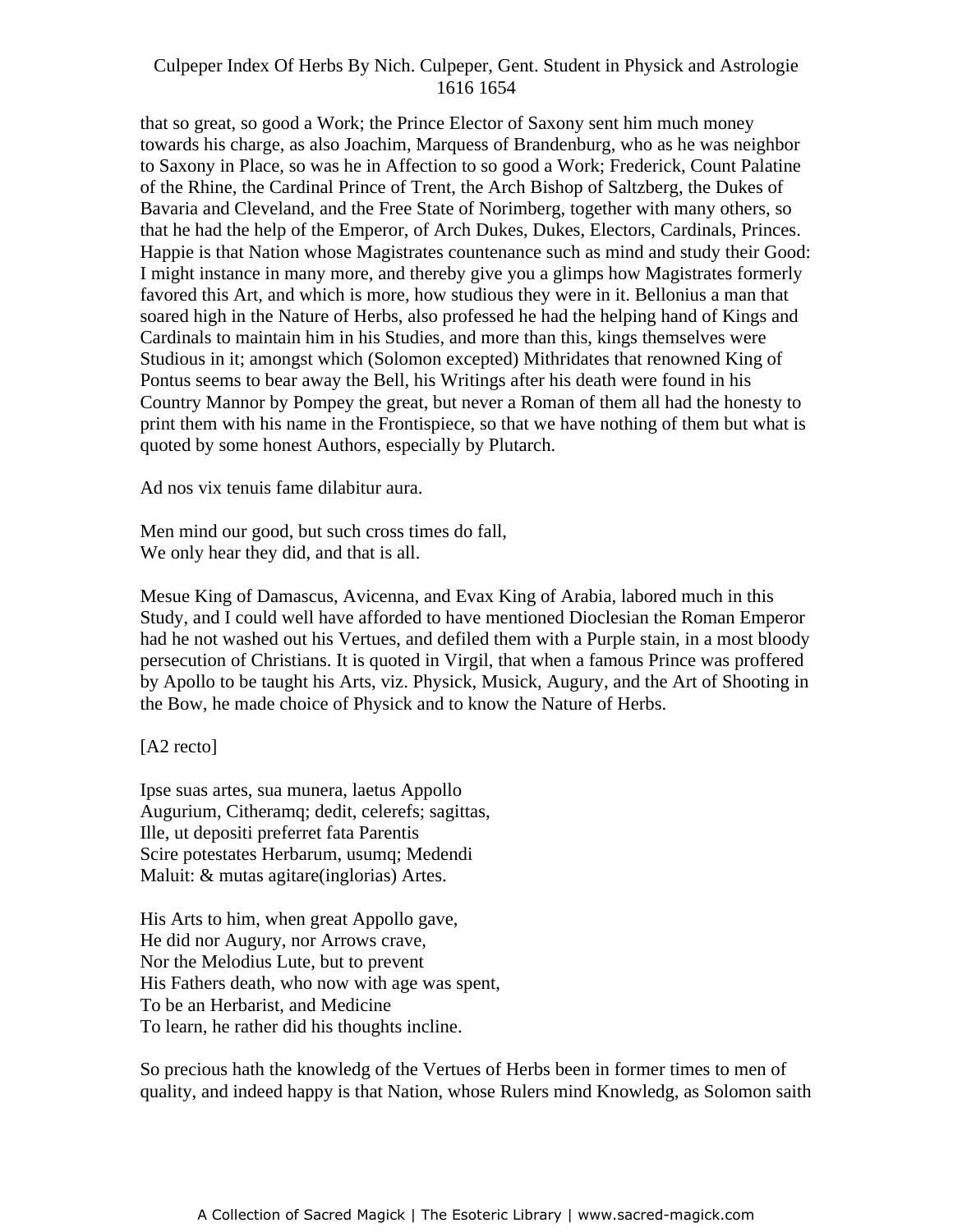on the contrary, Wo to that Nation whose King is a Child, and indeed in Ancient times people need little other Physick than such Herbs as grew neer them, some Footsteps of which and but a few only, are now in use with us to this day, as people usually boyl Fennel with Fish, and know not why they do it but only for custom, when indeed the Original of it was founded upon Reason, because Fennel consumes that Flegmatick quality of Fish, which is obnoxious to the Body of man, Fennel being an Herb of Mercury, and he so great an Enemie to the Sign Pisces.

In this Art the Worthies of our own Nation, Gerard, Johnson, and Parkinson are not to be forgotten, who did much good in the Studie of this Art, yet they and all others that wrote of the Nature of Herbs, gave not a bit of a reason why such an Herb was apropriated to such a part of the Body, nor why it cured such a Disease; truly my own body being sickly brought me easily into a capacitie to know that Health was the greatest of all Earthly Blessings, and truly he was never sick that doth not beleeve it; then I considered that all Medicines were compounded of Herbs, Roots, Flowers, Seeds &c. and this first set me awork in studying the Nature of Simples, most of which I knew by sight before, and indeed all the Authors I could reade gave me but little satisfaction in this particular, or none at all; I cannot build my faith upon authors words, nor beleeve a thing because they say it, and could wish every bodie were of my mind in this, to labor to be able to give a reason for every thing they say or do; they say reason makes a man differ from a Beast, if that be true, pray what are they that instead of Reason for their judgment, quote old Authors, perhaps their Authors knew a reason for what they Wrote, perhaps they did not, what is that to us, do we know it? Truly in writing this Work first, to satisfie my self I drew out all the Vertues of vulgar Herbs, Plants, and Trees &c. out of the best and most approved Authors I had or could get, and having done so, I set my self to studie the Reason of

### [A2 verso]

them; I knew well enough the whol world and every thing in it was formed of a Composition of contrary Elements, and in such a harmony as must needs shew the wisdom and Power of a great God. I knew as well this Creation though thus composed of contraries was one united Body, and man an Epitome of it, I knew those various affections in man in respect of Sickness and Health were caused Naturally (though God may have other ends best known to himself) by the various operations of the Macrocosm; and I could not be ignorant, that as the Cause is, so must the Cure be, and therefore he that would know the Reason of the operation of Herbs must look up as high as the Stars; I alwaies found the Disease vary according to the various motion of the Stars, and this is enough one would think to teach a man by the Effect where the Cause lay: Then to find out the Reason of the Operation of Herbs, Plants, &c. by the Stars went I, and herein I could find but few Authors, but those as full of nonsense and contradictions as an Egg is full of meat, this being little pleasing, and less profitable to me, I consulted with my two Brothers, Dr. REASON, and Dr. EXPERIENCE, by whose advice together with the help of Dr. DILLIGENCE, I at last obtained my desires, and being warned by Mr. HONESTY, a stranger in our daies to publish it to the World, I have done it.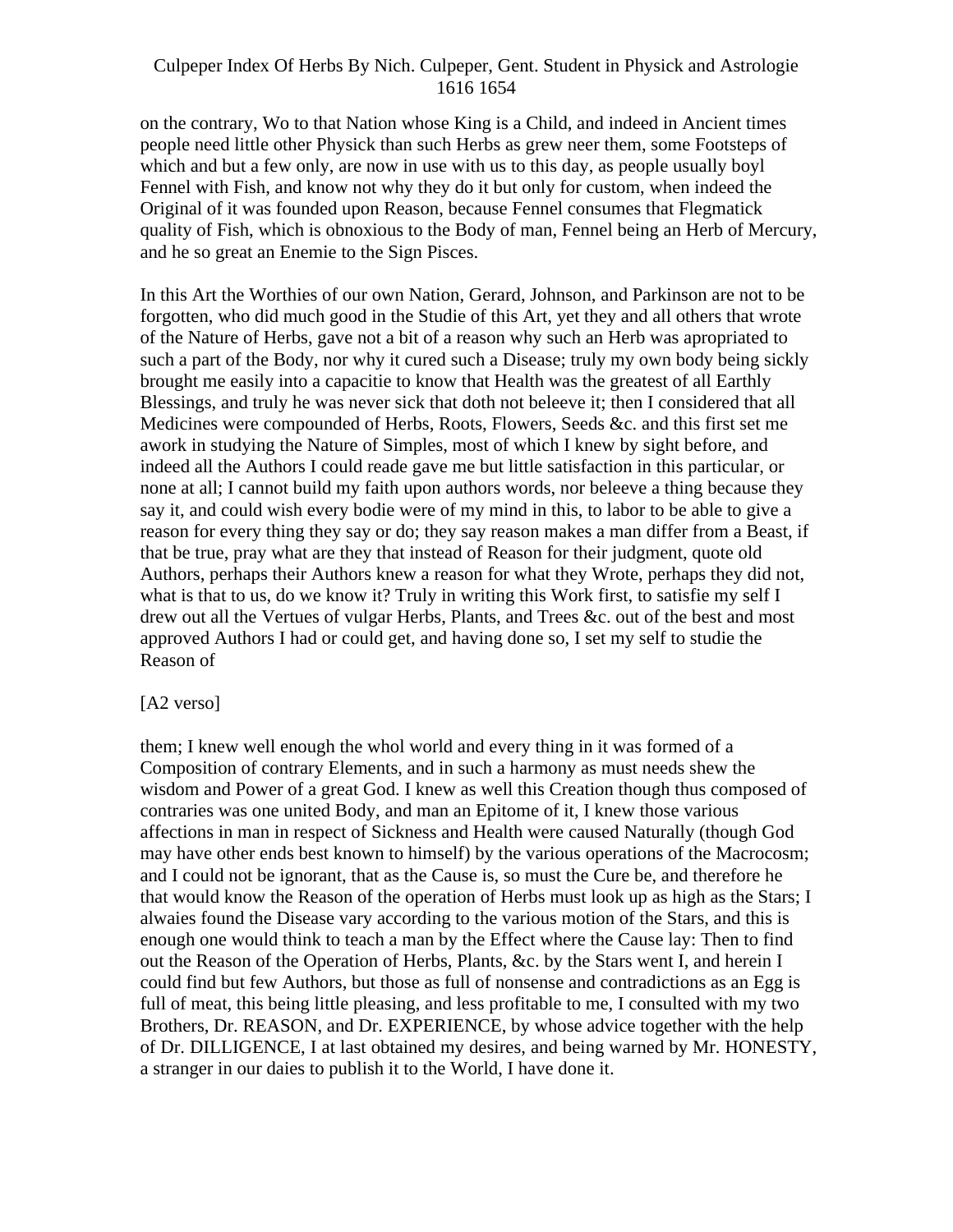But you will say, What need I have written of this Subject, seing so many famous and learned men have written so much of it in the English Tongue, nay much more than I have done?

### To this I Answer,

1. All that have written of Herbs either in the English or not in the English Tongue, have no waies answered my intents in this Book, for they have intermixed many, nay very many outlandish Herbs, and very many which are hard, nay not at all to be gotten, and what harm this may do I am very sensible of. Once a Student in Physick in Sussex sent up to London to me, to buy for him such and such Medicines, and send them down, which when I viewed, they were Medicines quoted by authors living in another Nation, and not to be had in London for Love nor Money, so the poor man had spent much pains and Brains in studying Medicines for a Disease that were not to be had; so a man reading Gerards or Parkinsons Herbal for the Cure of a Disease so may as like as not, light on an Herb that is not here to be had, or not without great diffuculty, if possible; but in mine, all grow neer him.

2. My last, though not the least of my Reasons is, Neither Gerard nor Parkinson nor any that ever wrote in the like Nature, ever gave one wise Reason for what they wrote, and so did nothing els but train up yong Novices in Physick in the School of Tradition, and teach them just as a Parrot is taught to speak, an Author saith so, therefore 'tis true, and if all that Authors say be true, why do they contradict one another? But in mine, if you view it with the Eye of Reason, you shall see a Reason for every thing that is written, whereby you may find the very Ground and Foundation of Physick, you may know

[B recto]

what you do, and wherefore you do it, and this shall call me Father, it being (that I know of) never done in the world before.

I have now but two things more to write and then I have done.

1. What the profit and benefit of this Work is.

2. Instructions in the Use of it.

1. The Profit and Benefits arising from it, or that may acrue to a wise man, from it are many, so many that should I sum up all the particulars, the Epistle would be as big as the Book; I shall only quote some few general Heads.

First, The admirable Harmony of the Creation is herein seen, in the Influence of Stars upon Herbs and the Body of man, how one part of the Creation is subservient to another, and all for the use of man whereby the Infinite Power and Wisdom of God in the Creation appears; and if I do not admire at the simplicity of the Ranters, never trust me, who but viewing the Creation can hold such a sottish Opinion, as that it was from eternity, when the Mysteries of it are so cleer to everie eye; but that Scripture shall be verified to them, Rom. I. 20. The invisible things of Him from the Creation of the world are cleerly seen,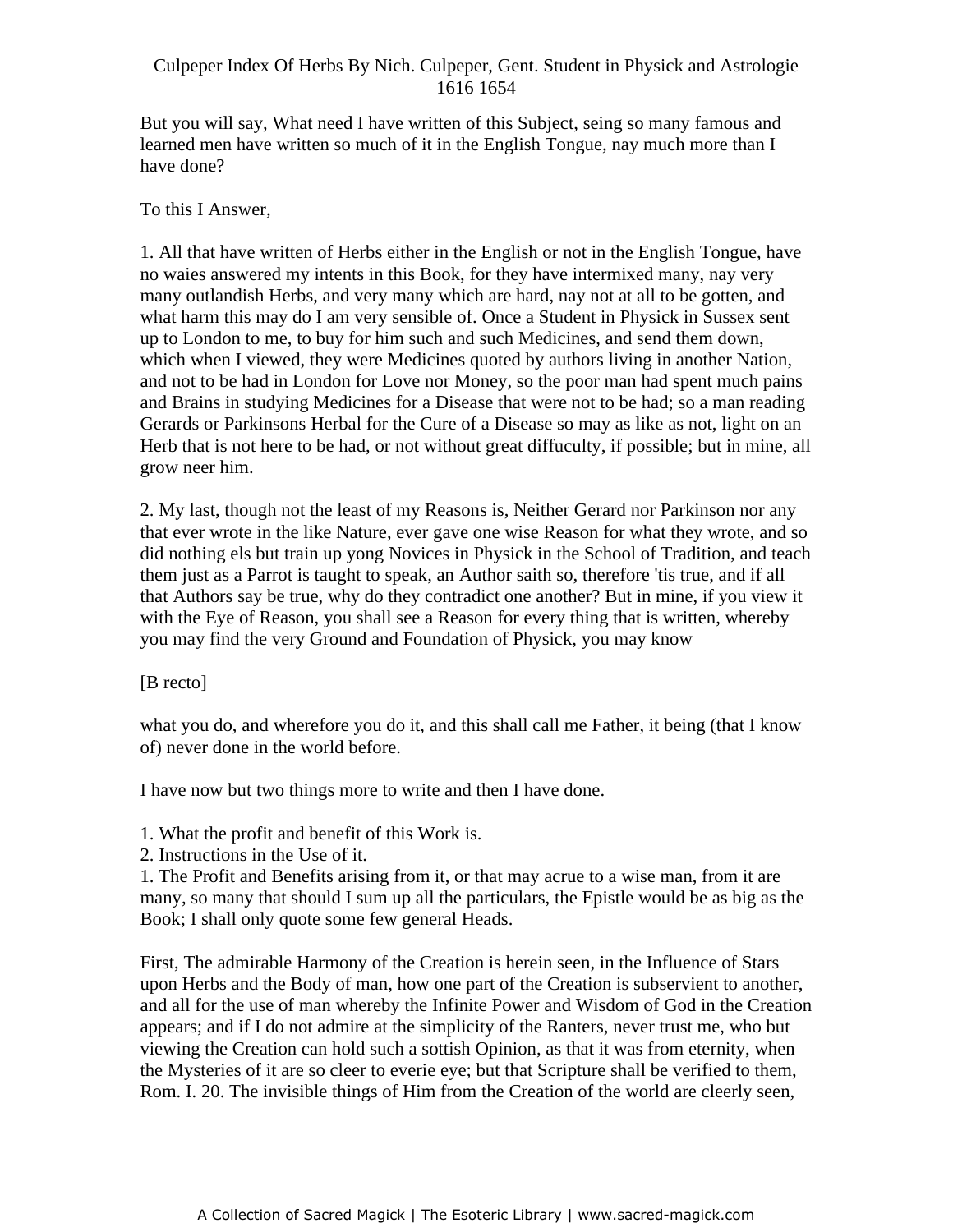being understood by the things that are made, even his eternal Power and Godhead, so that they are without excuse. And a Poet could teach them a better Lesson.

Excideret ne tibi divini muneris author Presentem monstrat; qualibet Herba Deum.

Because out of thy thoughts God should not pass, His Image stamped is on every Grass.

This indeed is true, God hath stamped his Image upon every Creature, and therefore the abuse of the Creature is a great sin; but how much more doth the Wisdom and Excellencie of God appear if we consider the Harmony of the Creation in the Vertue and Operation of every Herb; this is the first.

Secondly, Hereby thou maist know what infinite Knowledg Adam had in his Innocencie, that by looking upon a Creature, he was able to give it a name according to his Nature, and by knowing that, thou maist know how great thy fall was, and be humbled for it even in this respect, because hereby thou are so ignorant.

Thirdly, Here is the right way for thee to begin the study of Physick if thou art minded to begin at the right end, for here thou hast the Reason of the whol Art. I wrote before in certain Astrological Lectures which I read, and printed, intituled Semeiotica Uranica what Planet caused (as a second Cause) every Disease, and how it might be found out what Planet caused it; here thou hast what Planet cures it by Sympathy and Antipathy; and this brings me to my last premise, Viz.

Instructions for the right use of the Book.

And herein let me promise a word or two, Many Herbs, Plants, &c

[B verso]

are not in the Book apropriated to their propper Planets, the Reason was, want of time, or some other thing else, which many that know me will easily guess at; at last the Book hanging longer in the Press that I imagine it would, I took the time and pains (though I could ill have spared either) to apropriate them all, and have for thy benefit (Courteous Reader) inserted them in order after the Epistle, now then for thy Instruction,

First, Consider what Planet causeth the Disease; that thou maist find in my Semeiotia.

Secondly, Consider what part of the Body is afflicted by the Disease, and whether it lie in the Flesh, or Blood, or Bones, or Ventricles.

Thirdly, Consider by what Planet the afflictd part of the Bodie is governed; that my Semeiotica will inform you in also.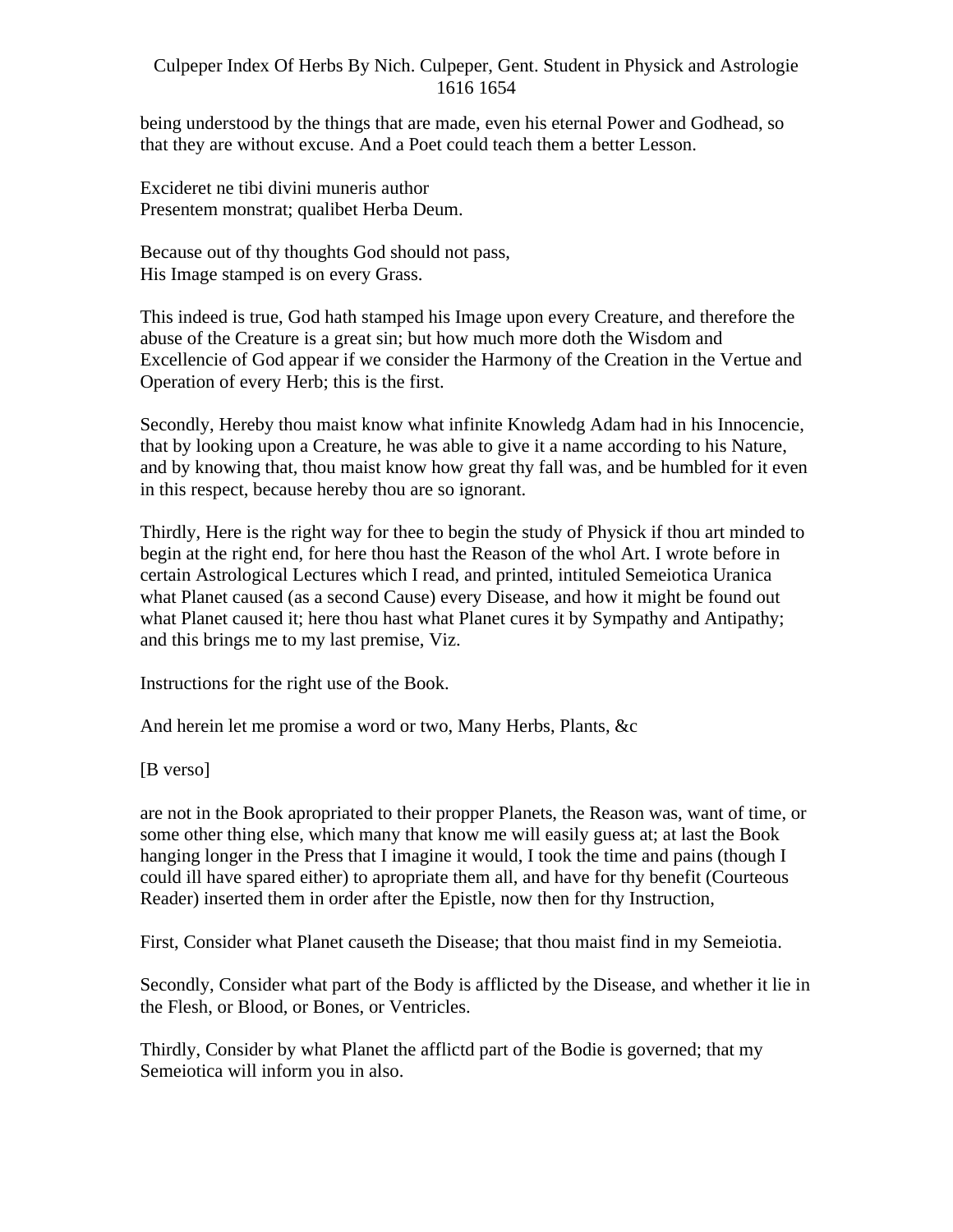Fourthly, You have in this Book the Herbs for Cure apropriated to the Several Diseases, and the Diseases for your ease set down in the Margin, whereby you may strengthen the part of the Bodie by its like, as the Brain by Herbs of Mercury, the Breast and Liver by Herbs of Jupiter, the Heart and Vitals by Herbs of the Sun, &c.

Fifthly, You may oppose Diseases by Herbs of the Planet opposite to the Planet that causeth them, as Diseases of Jupiter by Herbs of Mercury, and the contrary; Diseases of the Luminaries by Herbs of Saturn, and the contrary; Diseases of Mars by Herbs of -Venus, and the contrary.

Sixthly, There is a way to cure Diseases somtimes by Sympathy, and so every Planet cures his own Diseases, as the Sun and Moon by their Herbs cure the Eyes, Saturn the Spleen, Jupiter the Liver, Mars the Gall and Diseases of Choller, and Venus Diseases in the Instruments of Generation.

Seventhly, There was a small Treatise of mine of Humane Vertues, printed at the latter end of my Ephemeris for the yeer 1651. I suppose it would do much good to yong Students to peruse that with this Book.

Eighthly, Yong Students would do themselves much good, and benefit themselves exceedingly in the Study of Physick if they would tak the pains to view the Vertues of the Herbs &c. in the Book, and compare them to these Rules, they shall to their exceeding great content find them all agreeable to them, and shall thereby see the reason why such an Herb conduceth to the Cure of such a Disease.

Ninthly, I gave you the Key of al in the Herb Wormwood, which if because of the volubility of the Language, any think it would not fit the Lock, I will here give it you again in another Herb of the same Planet which in the Book either through my own forgetfulness, or my Amanuensis was omitted, and here I shal give it you plainly without any circumstances.

The Herb is Carduus Benedictus.

It is called Carduus Benedictus, or blessed Thistle or holy Thistle, I suppose the name was put uppon it by some that had little Holiness in

[B2 recto]

themselves: It is an Herb of Mars, and under the Sign Aries; now in handling this Herb, I shall give you a rational Pattern of all the rest, and if you please to view them throughout the Book, you shall to your content find it true.

It helps Swimming and giiddiness of the Head, or the Disease called Vertigo, because Aries is the House of Mars.

It is an excellent Remedy against the yellow Jaundice, and other infirmities of the Gall, because Mars governs Choller.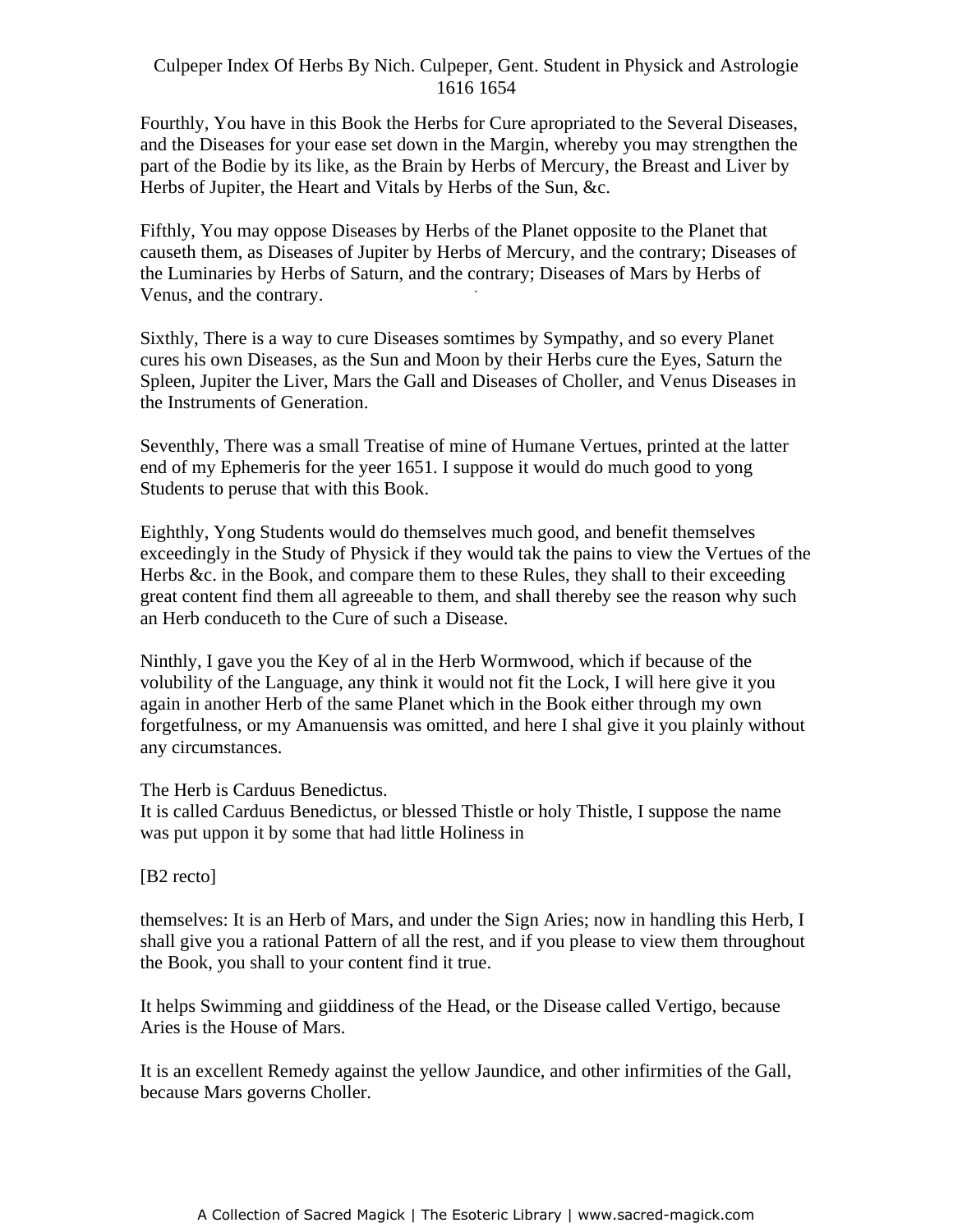It strengthens the attractive faculty in man, and clarifies the Blood, because the one is ruled by Mars.

The continual drinking the Decoction of it helps red Faces, Tetters, and Ringworms because Mars causeth them.

It helps Plague sores, Boils, and Itch, the Biting of mad Dogs and venemous Beasts, all which infirmities are under Mars. Thus you see what it doth by Sympathy.

By Antypathy to other Planets. It cures the French Pox by Antypathy to Venus who governs it.

It strengthens the Memory and cures Deafness by Antipathy to Saturn who hath his Fall in Aries which Rules the Head.

It cures Quartan Agues, and other Diseases of Melancholly and adult Choller by Sympathy to Saturn, Mars being exalted in Capricorn.

Also it provokes Urine, the stopping of which is usually caused by Mars or the Moon.

If you please to make use of these Rules, you shall find them true throughout the Book, and by heeding them, you may be able to give a Reason of your Judgment to him that asketh you: I assure you it gave much content to me, and for your goods did I pen it; but I must conclude, my Epistle having exceeded its Bounds alreadie; hereby you see what Reason may be given for Medicines, and what necessity there is for every Physitian to be an Astrologer, you have heard it before I suppose, but now you know it; what remains, but that you labor to glorifie God in your several places, and do good to your selves first by encreasing your Knowledg, and to your Neighbors afterwards by helping their Infirmities; some such I hope this Nation is worthy of, and to such shall I remain a Friend, during life, readie to my poor power to help.

Nich. Culpeper.

Spittle-fields next door to the red Lyon. Novemb. 6. 1652.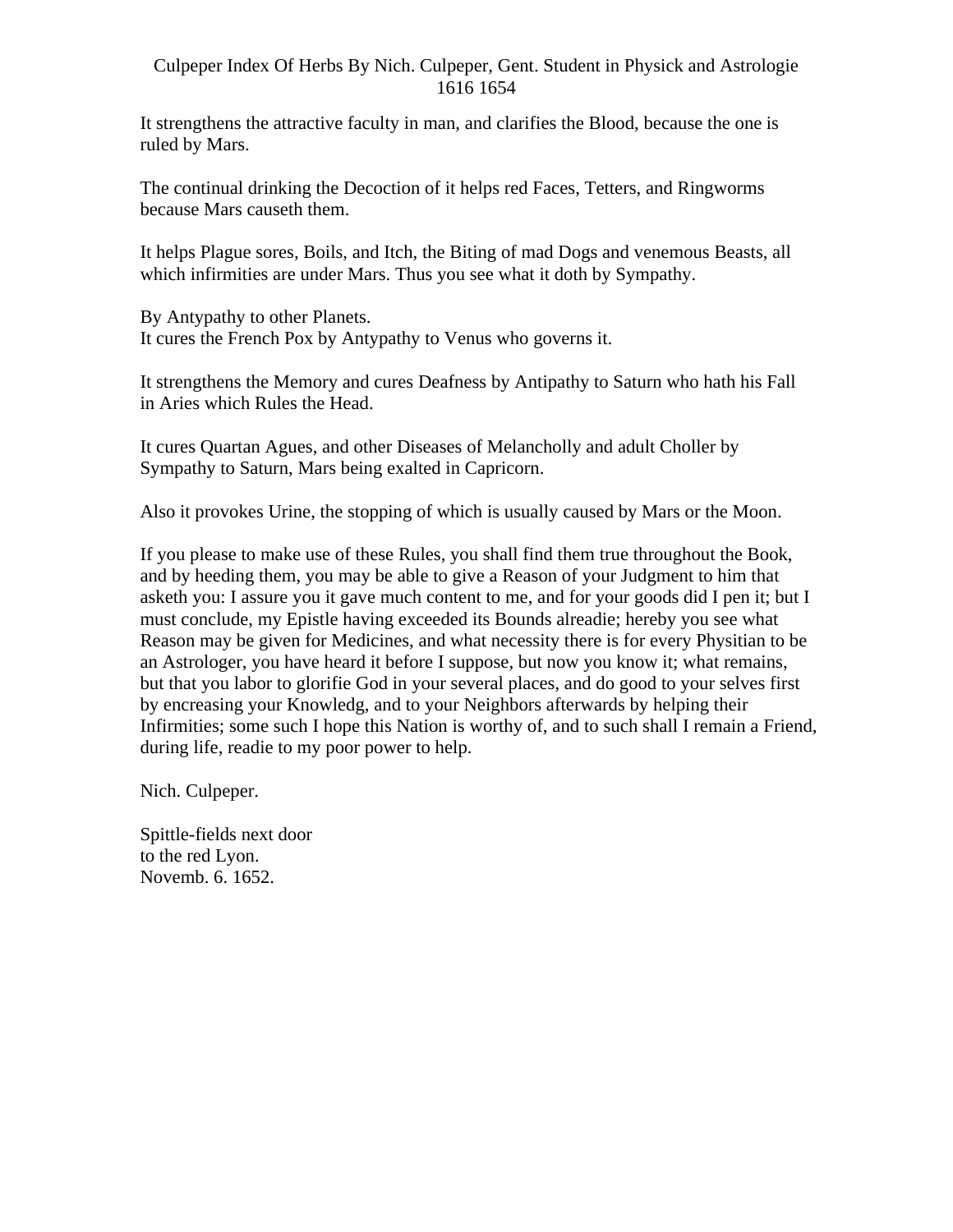### A Catalogue of the Herbs and Plants &c. in this Treatise, apropriated to their several PLANETS.

-

Under Saturn are,

Barley **Example 2018 Barley Example 2018 Barley** Red Beets Beech-tree experience of the state of the state of the state of the state of the state of the state of the state of the state of the state of the state of the state of the state of the state of the state of the state of th Bifoyl, or Twayblade Birdsfoot Bistort, or Snakeweed Blewbottles **Exercise 2008 Blewbottles** Buckshorn-Plantane Wild Campions Pilewort Cleavers, or Goosgrass Clowns Woundwort Comfry **Company** Cudweed, or Cottonweed Sciatica Cresses Crosswort Darnel Doddar Epithimum Elm-tree Osmond Royal Fleawort **Flexwort** Flixweed **Flixweed** Fumitory Stinking Gladwin Goutwort Wintergreen Haukweed Hemlock Hemp Henbane Horstail Knapweed Knotgrass Medlar-tree Moss and the set of the set of the set of the set of the set of the set of the set of the set of the set of the set of the set of the set of the set of the set of the set of the set of the set of the set of the set of the Mullein **Mullein** Nightshade **Nightshade** and the state of the state of the state of the state of the state of the state of the state of the state of the state of the state of the state of the state of the state of the state of the state of Polypodium Poplar-tree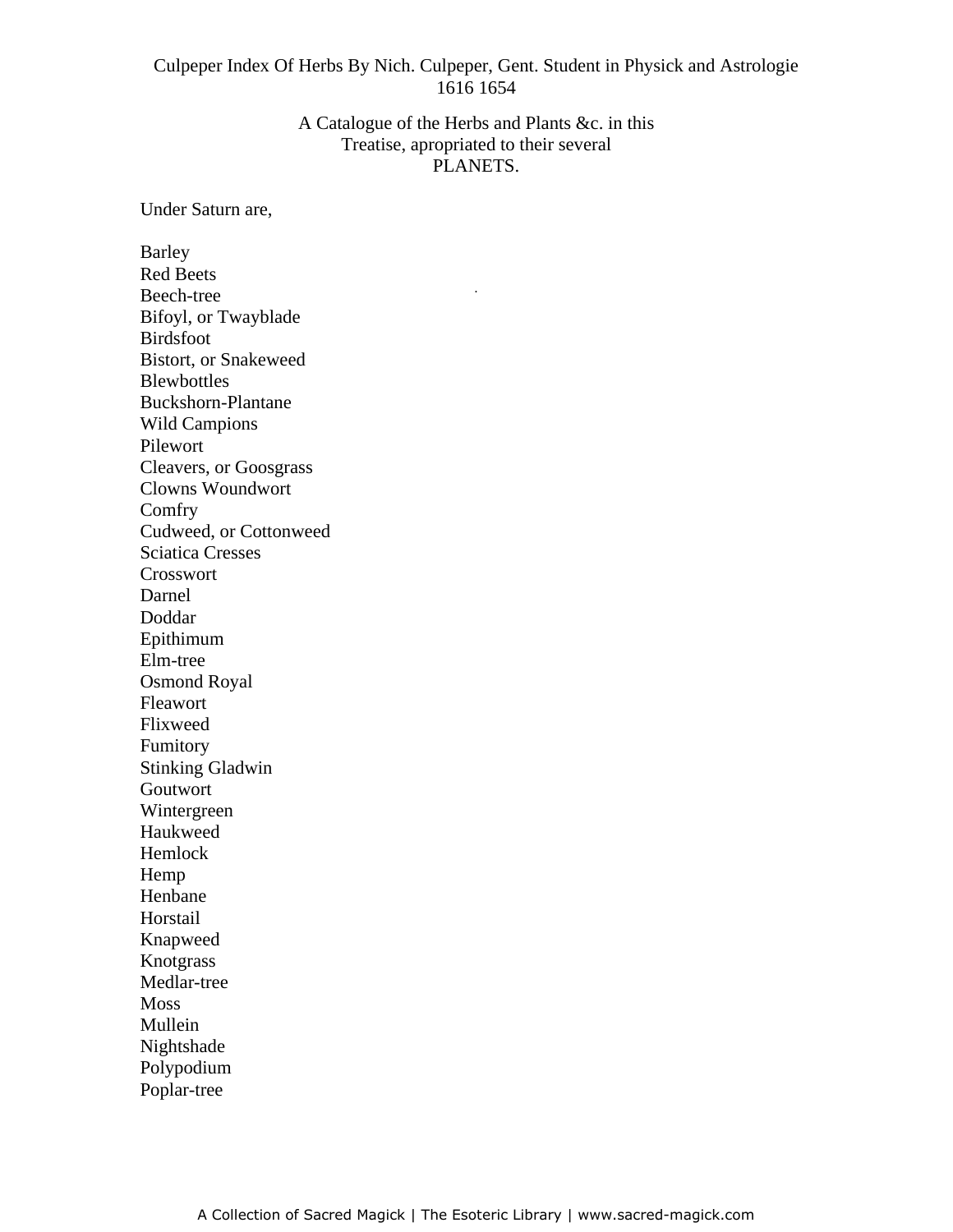Quince-tree **Quince-tree** Rupture-wort Rushes Solomons-Seal Sarazens Confound Service-tree Spleenwort, or Cetrach Tamaris Melancholly-Thistle Blackthorn **Blackthorn** Throughwax Tutsan, or Parkleaves Woad. Under Jupiter are, Agrimony Alexanders Asparagus Avens **Avens** Bay-tree White Beets **Exercise Exercise 2.2** Section 2.1 and 2.2 Section 2.2 and 2.2 Section 2.2 and 2.2 Section 2.2 and 2.2 Section 2.2 and 2.2 Section 2.2 and 2.2 Section 2.2 and 2.2 Section 2.2 and 2.2 Section 2.2 and 2.2 Sectio Water-Bettony Wood-Bettony Bilberries **Borrage** Bugloss Chervil **Exercise Chervil** Sweet Cicely Cinkfoyl Costmary, or Alecost Dandelyon **Exercise Exercise Contract Contract Contract Contract Contract Contract Contract Contract Contract Contract Contract Contract Contract Contract Contract Contract Contract Contract Contract Contract Contract Cont** Docks **Docks** Bloodwort Dog, or Quich-grass Endive the contract of the contract of the contract of the contract of the contract of the contract of the contract of the contract of the contract of the contract of the contract of the contract of the contract of the con Hartstongue Hysop Housleek, or Sengreen Liverwort Lungwort Sweet Maudlin Oak-tree Red Roses Sage and the set of the set of the set of the set of the set of the set of the set of the set of the set of the set of the set of the set of the set of the set of the set of the set of the set of the set of the set of the Sauce alone, or Jack by the Hedg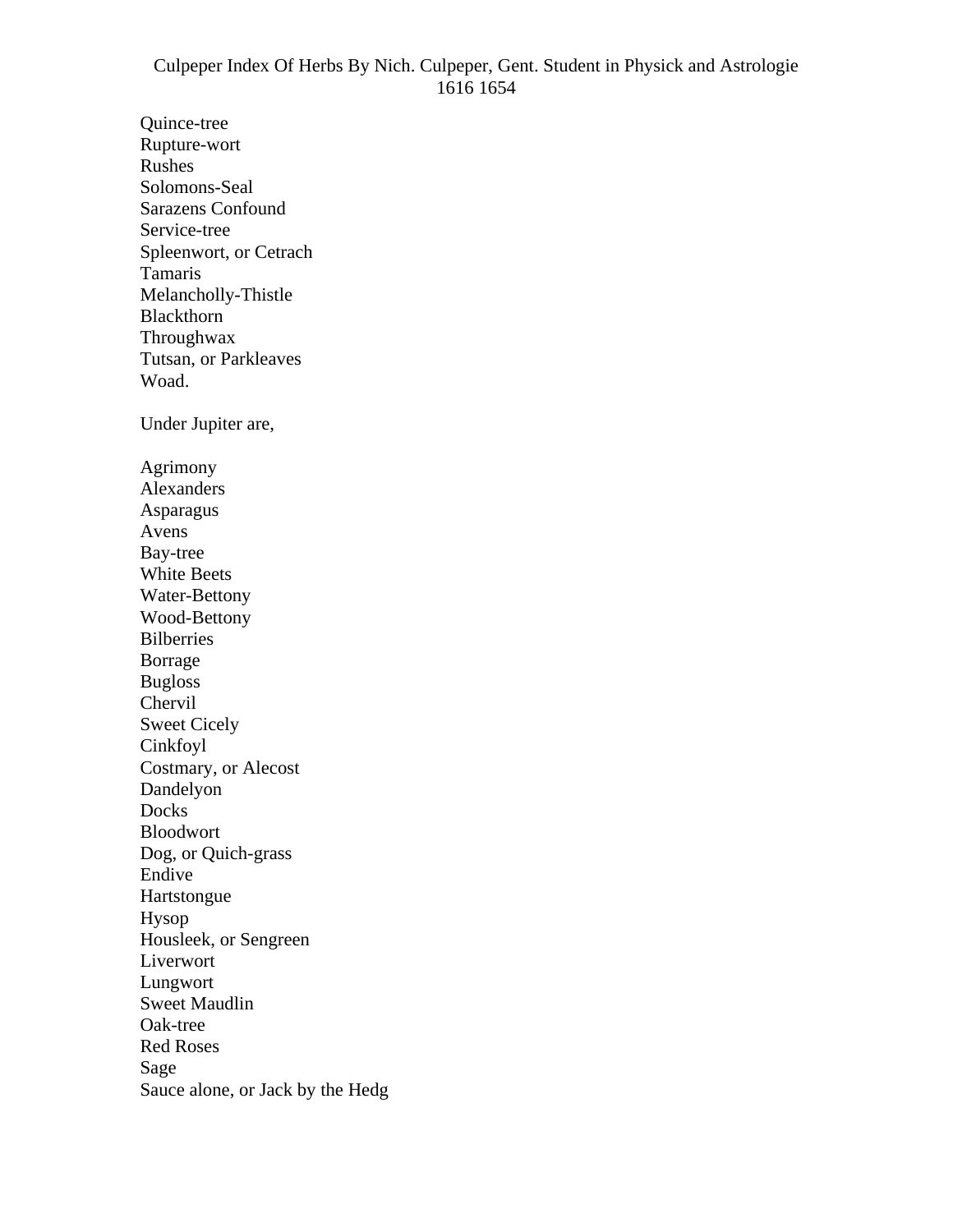-

Scurvy-grass Succory **Successity** Our Ladies Thistles. Under Mars are, Arsesmart Asarabacca Barberry-bush Sweet Bazil Bramble-bush Briony Brooklime **Brooklime** Butchers-broom Broom Broomrape and the state of the state of the state of the state of the state of the state of the state of the state of the state of the state of the state of the state of the state of the state of the state of the state of Crowfoot Cuckoopint, or Wake-Robin Cranebil Cotton-Thistle Flax-weed, or Toad-flax Fursebush **Garlick Garlich Garlich Garlier Garlier Garlier Garlier Garlier Garlier Garlier Garlier Garlier Garlier Garlier Garlier Garlier Garlier Garlier Garlier Garlier Garlier Garlier G** Hawthorn Hops Naddir Masterwort Mustard Hedg-Mustard Mettles Onions Pepperwort, or Dittander Carduus Benedictus, in the Epistle Rhadish Horse Rhadish Rhubarb Rapontick **Executive Service Service Service Service Service Service Service Service Service Service Service Service Service Service Service Service Service Service Service Service Service Service Service Service Service S** 

[C verso]

Bastard Rhubard Thistles Star-thistle **Tobacco** and the state of the state of the state of the state of the state of the state of the state of the state of the state of the state of the state of the state of the state of the state of the state of the state of Wolly Thistle Treacle Mustard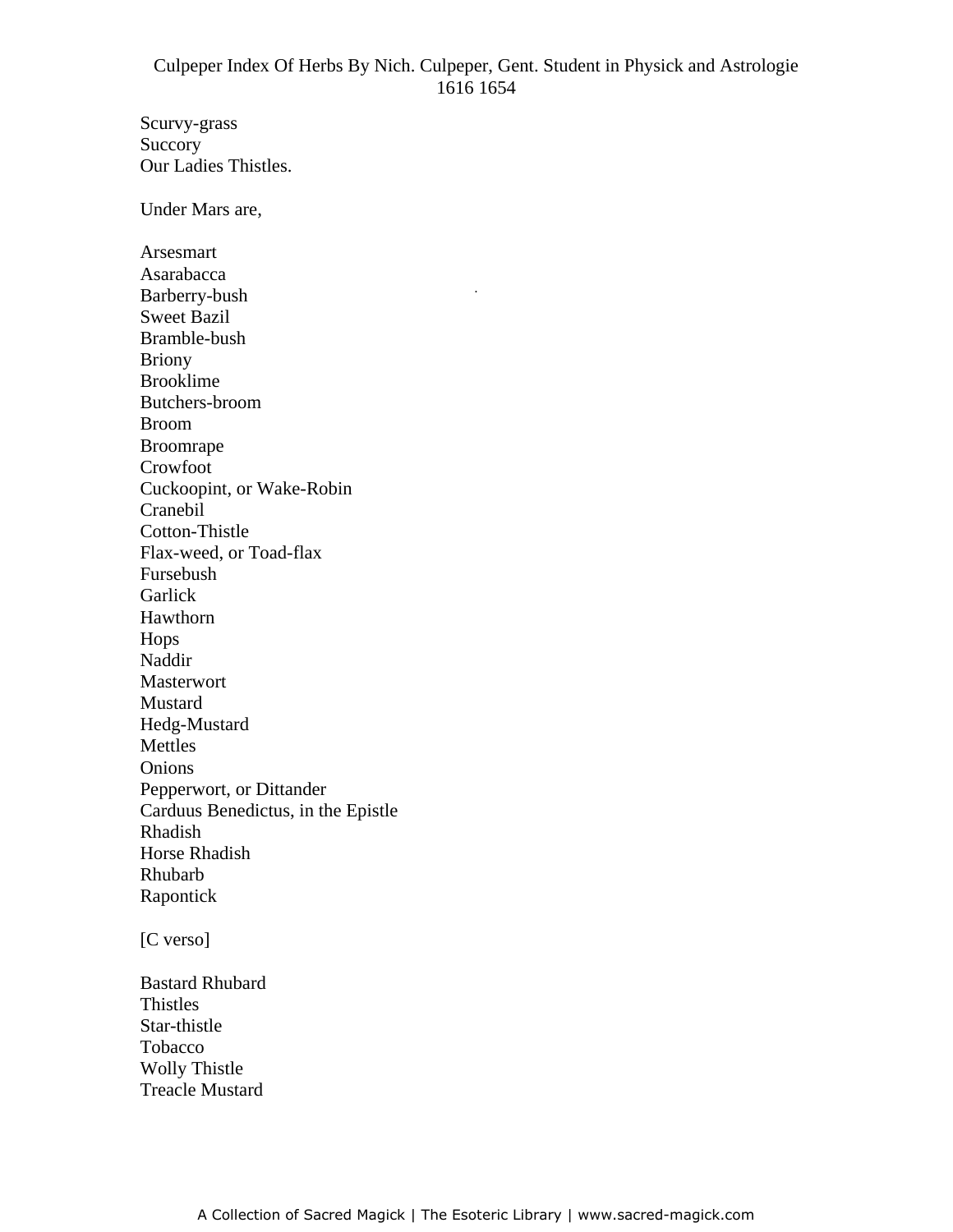Mithridate Mustard Wold, Weld, or Dyers Weed Wormwood.

Under the Sun are,

Angelica Ash-tree Bawm One-blade Burner Butter-bur Chamomel Chelondine **Centaury Centaury Centaury Centaury Centaury Centaury Centaury Centaury Centaury Centaury Centaury Centaury Centaury Centaury Centaury Centaury Centaury Centaury Centaury Centaury C** Eyebright St. Johns wort Lovage Marigolds Misleto Peony St. Peters wort Pimpernel Rosa Solis Rosemary **Executive Service Service Service Service Service Service Service Service Service Service Service Service Service Service Service Service Service Service Service Service Service Service Service Service Service Se** Rhue **Research Community and Security Community** and the second contract of the second contract of the second contract of the second contract of the second contract of the second contract of the second contract of the seco Saffron **Saffron** Tormentil Turnsole, or Heliotropium Vipers Bugloss Walnut-tree Under Venus are, Alehoof, or Ground-Ivy Black Alder-tree Alter-Tree Apple-Tree Stinking Arrach Arch-Angel, or Dead Nettles Beans **Exercise 2018 Beans** Ladies Bedstraw Birch-tree Bishops Weed Blites Bugle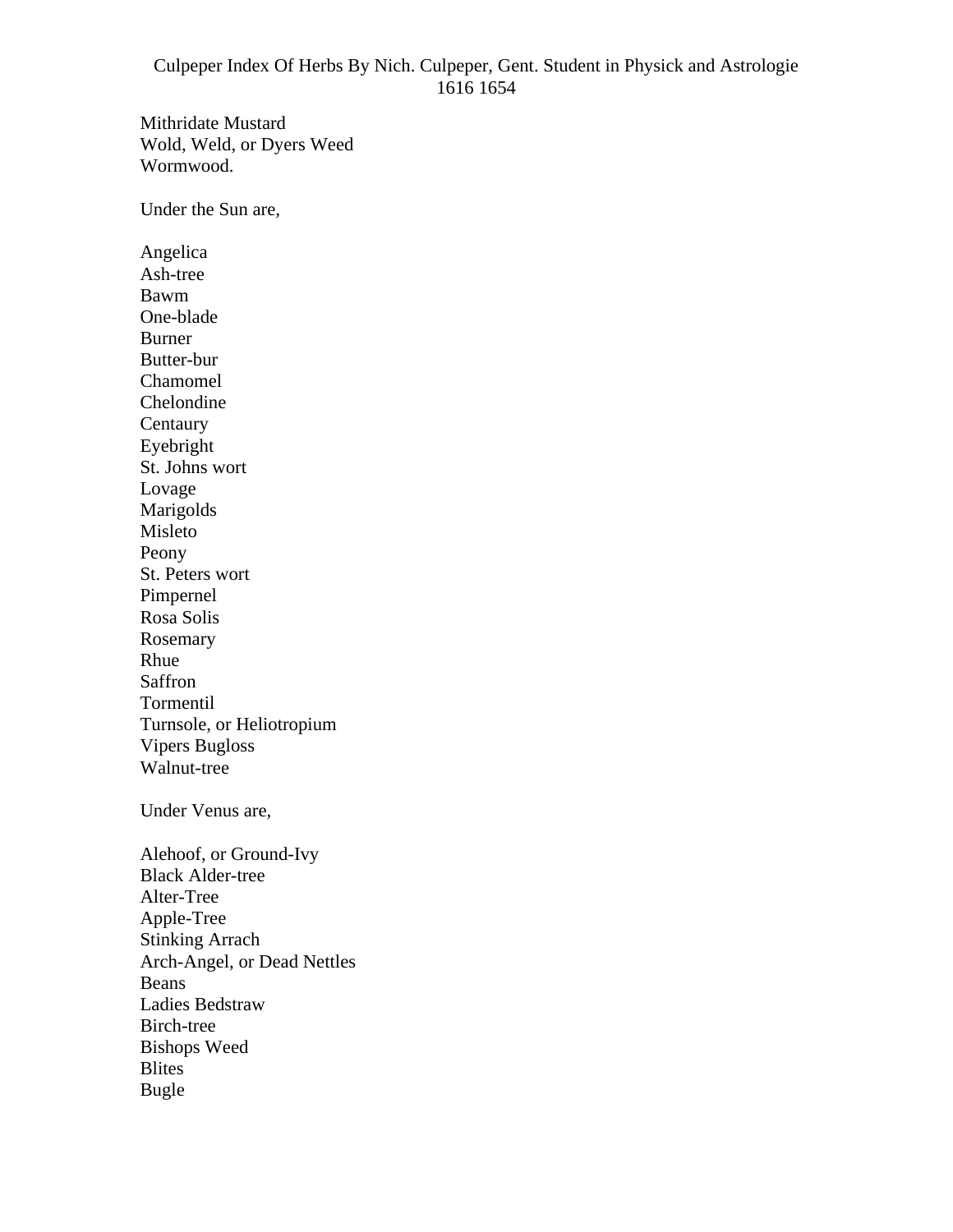-

Burdock Cherry-tree Winter Cherries Chickweed Cichpease Clary Cocks-head Coltsfoot Cowslips Daisies Devils-bit Elder Dwarf Elder Eringo Featherfew Theorem 2012 Separate Section 2012 12:30 Featherfew Theorem 3.1 and 2.1 and 2.1 and 2.1 and 2.1 and 2.1 and 2.1 and 2.1 and 2.1 and 2.1 and 2.1 and 2.1 and 2.1 and 2.1 and 2.1 and 2.1 and 2.1 and 2.1 and 2.1 and Figwort Filipendula Foxgloves Golden-rod Gromwel Groundsel Herb Robert Herb Truelove Kidneywort Ladies Mantle Mallows **Mallows Mallows Mallows Mallows Mallows Mallows Mallows Mallows** Marsh-Mallows Mercury **Execution** Mints and the set of the set of the set of the set of the set of the set of the set of the set of the set of the set of the set of the set of the set of the set of the set of the set of the set of the set of the set of the Motherwort Mugwort Nep, or Catmint Parsnip Peach-tree Pear-tree Penyroyal Plantane **Plantane** Plum-tree Primroses Ragwort Rocket **Rocket** Winter-Rocket Damask Roses Wood Sage Sanicle **Sanction Contract Contract Contract Contract Contract Contract Contract Contract Contract Contract Contract Contract Contract Contract Contract Contract Contract Contract Contract Contract Contract Contract Contra** Selfheal **Selfheal**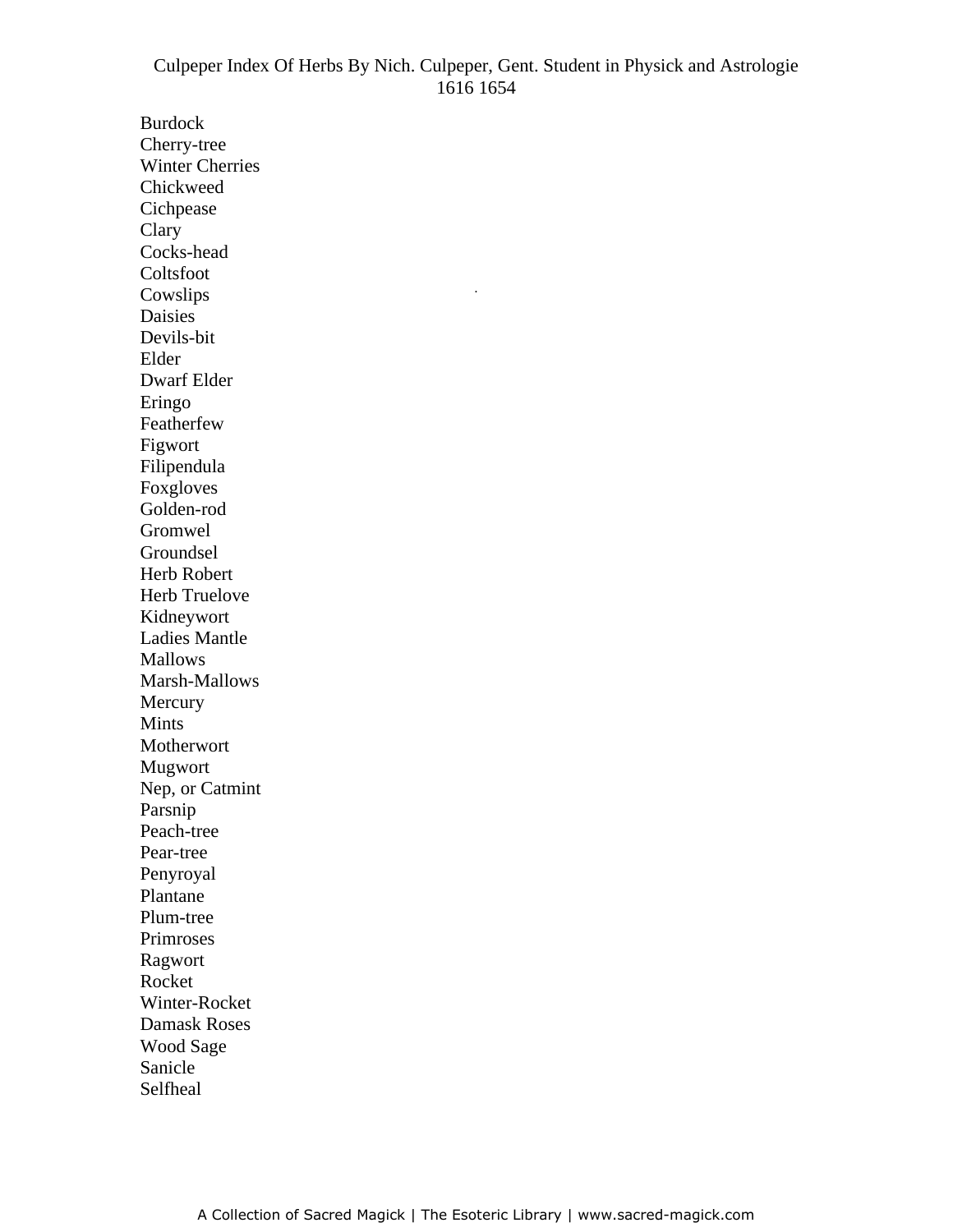Sopewort, or Bruisewort Sorrel Wood Sorrel Sowthistles **Southistles** Spignel and the set of the set of the set of the set of the set of the set of the set of the set of the set of the set of the set of the set of the set of the set of the set of the set of the set of the set of the set of t Strawberries Garden Tansy Wild Tansy, or Silver-weed Teazles Vervain Vine-tree Violets Wheat **Exercise 2008 CONSTRAINING CONSTRAINING CONSTRAINING CONSTRAINING CONSTRAINING CONSTRAINING CONSTRAINING CONSTRAINING CONSTRAINING CONSTRAINING CONSTRAINING CONSTRAINING CONSTRAINING CONSTRAINING CONSTRAINING CONS** Yarrow. Under Mercury are, Calaminth, or Mountain Mint **Carrots** Carraway and the contract of the contract of the contract of the contract of the contract of the contract of the contract of the contract of the contract of the contract of the contract of the contract of the contract of t Dill Elicampane Fern **Frankling Frankling Frankling Frankling Frankling Frankling Frankling Frankling Frankling Frankling Frankling Frankling Frankling Frankling Frankling Frankling Frankling Frankling** Fennel **Fennel** Hogs Fennel Germander Hazel Nut-tree Horehound Houndstongue Lavender and the set of the set of the set of the set of the set of the set of the set of the set of the set of the set of the set of the set of the set of the set of the set of the set of the set of the set of the set of Liquoris Wall-Rhue Maidenhair Golden Maidenhair Sweet Marjoram Melilot Moneywort Mulberry-tree Oats and the contract of the contract of the contract of the contract of the contract of the contract of the contract of the contract of the contract of the contract of the contract of the contract of the contract of the c Parsley **Example 2018** Cow Parsnep Pellitory of the Wall Groundpine, or Chamepitys Rest-Harrow, or Chamock Sampire and the state of the state of the state of the state of the state of the state of the state of the state of the state of the state of the state of the state of the state of the state of the state of the state of th Summer and winter Savory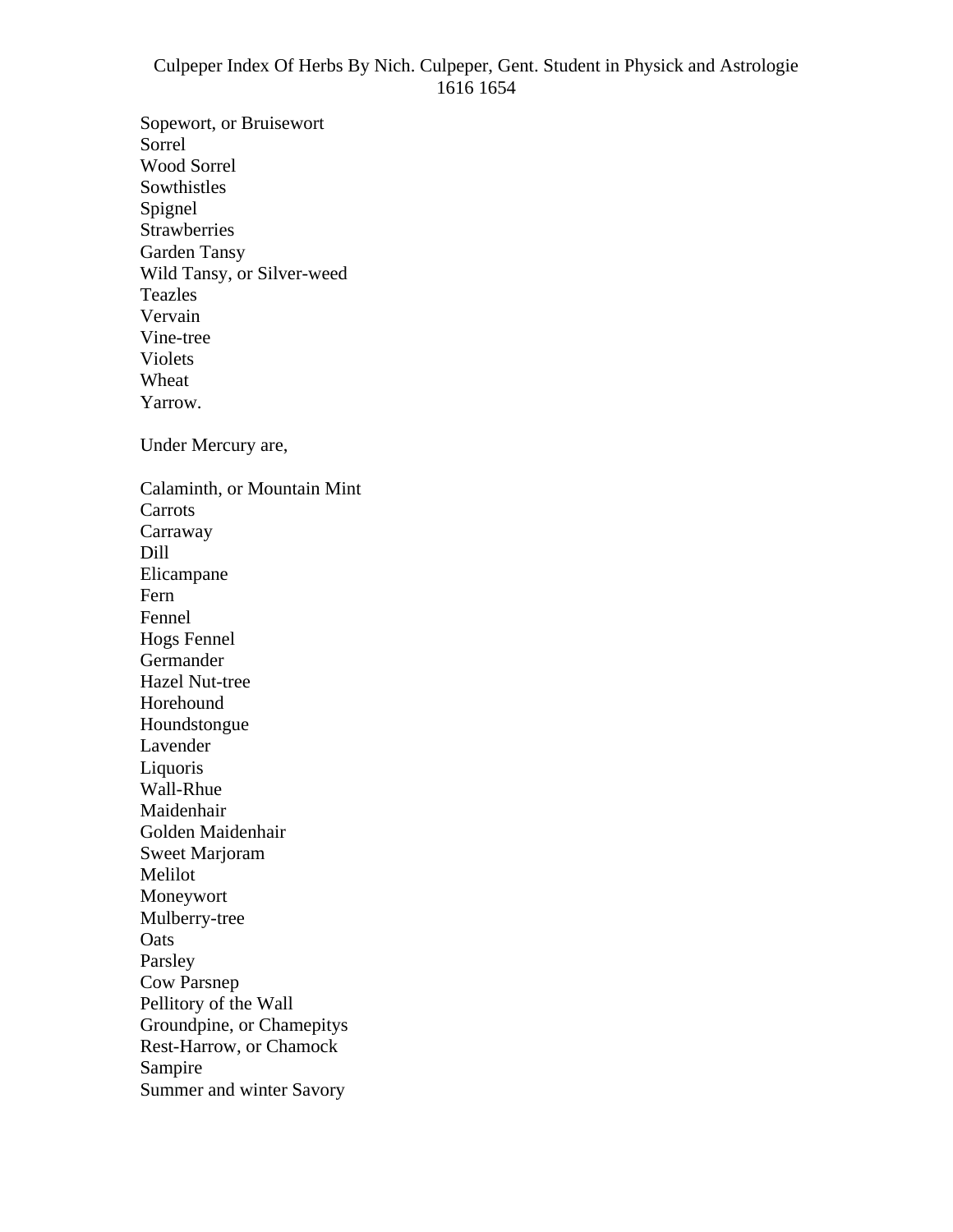-

Scabious and the set of the set of the set of the set of the set of the set of the set of the set of the set of the set of the set of the set of the set of the set of the set of the set of the set of the set of the set of Smallage **Smallage** and the state of the state of the state of the state of the state of the state of the state of the state of the state of the state of the state of the state of the state of the state of the state of the Southernwood Meadow Trefoyl Garden Valerian Woodbind, or Honey-Suckles.

Under the Moon are,

Adders Tongue Cabbages Coleworts

[C2]

Sea Coleworts Columbines Watercresses **Exercises** Section 2014 12:35 and 2014 12:35 and 2014 12:35 and 2014 12:35 and 2014 12:35 and 2014 12:35 and 2014 12:35 and 2014 12:35 and 2014 12:35 and 2014 12:35 and 2014 12:35 and 2014 12:35 and 2014 12:3 Duckmeat **Duckmeat** Yellow Waterflag Flower-de-luce Fluellin **Fluellin** Ivy Lettice the contract of the contract of the contract of the contract of the contract of the contract of the contract of the contract of the contract of the contract of the contract of the contract of the contract of the co Water-Lillies Loosestrife, with, and without spiked Heads Moonwort Mousear **Mouse Mouse Mouse Mouse Mouse Mouse Mouse Mouse Mouse Mouse Mouse Mouse Mouse Mouse** Orpine **Orpine** Poppies and the property of the set of the set of the set of the set of the set of the set of the set of the set of the set of the set of the set of the set of the set of the set of the set of the set of the set of the set Purslain Privet **Privet** Rattle-grass White Roses **Exercise 2008** White Saxifrage Burnet Saxifrage Wall-flowers, or Winter-gilliflowers Willow-tree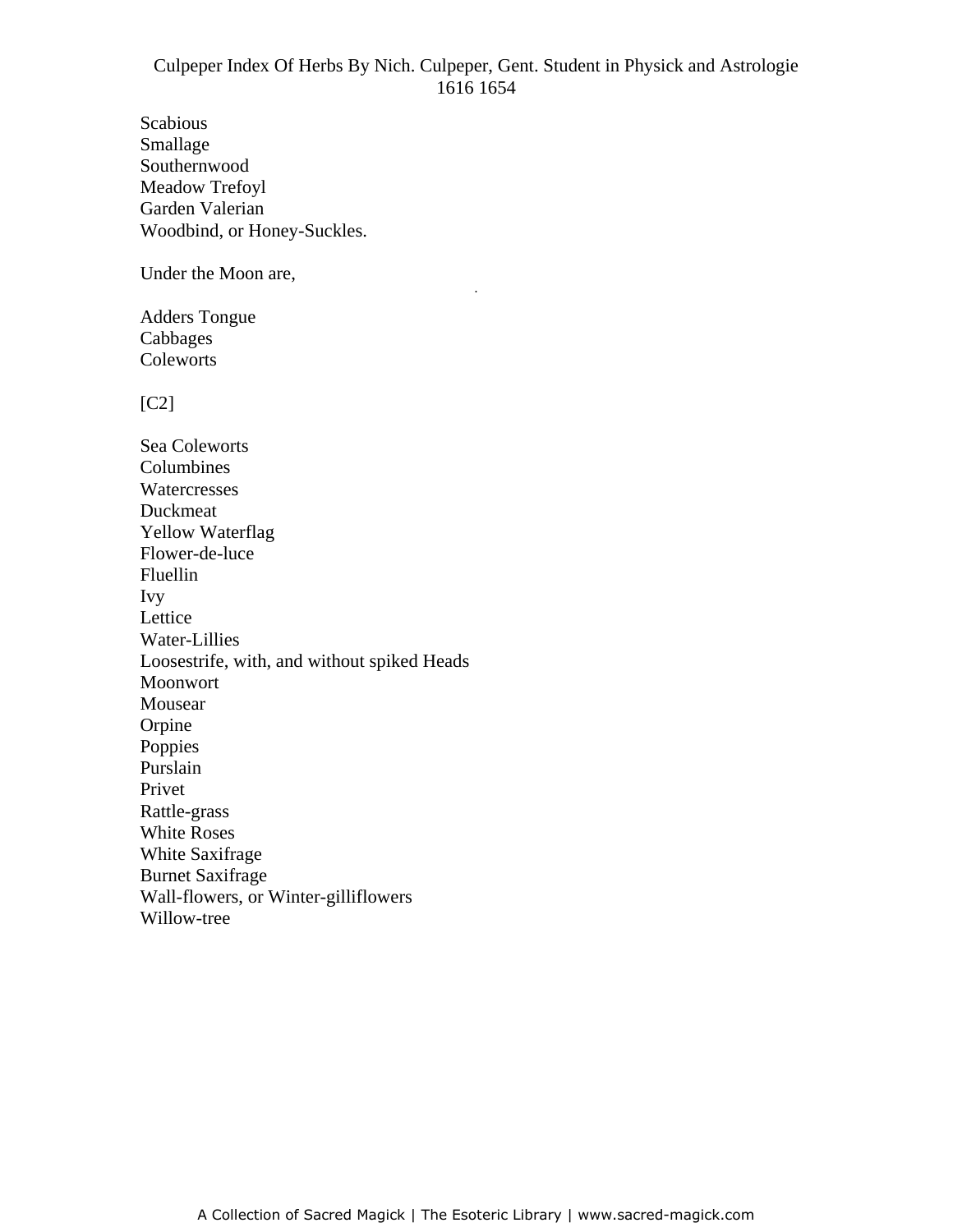### THE ENGLISH PHYSTIAN.

### ADDERS TONGUE.

#### Description.

This small Herb hath but one Leaf; which grows with the Stalk a fingers length above the ground, being fat, and of a fresh green colour, broad like the Water Plantane (but less) without any middle Rib in it: from the bottom of which Leaf on the inside, riseth up (ordinarily) one, somtimes two or three small slender stalks, the upper half wherof is somwhat bigger, and dented with smal round dents of a yellowish green colour, like the Tongue of an Adder or Serpent (only this is as useful as they are formidable) The Root continues all the year.

Place.

It groweth in moist Meadows, and such like places.

Time.

And is to be found in April and May, for it quickly perisheth with a little heat. Vertues and Use.

It is temperate, in respect of heat, but dry in the Second Degree. The Juyce of the Leaves drunk with the distilled Water of Horstail is a singular Remedy for all manner of wounds in the Breast, Bowels, or other parts of the body, and is given with good success unto those who are troubled with Casting, Vomiting, or bleeding at the Mouth or Nose, or otherwise downwards. The said Juyce given in the distilled Water of Oaken Buds is very good for Women who have their usual Courses, or the Whites flowing down too abundantly. It helps sore Eyes. The Leaves infused or boyled in Oyl Omphacine, or unripe Olives set in the Sun for certain daies, or the green Leaves sufficiently boyled in the said Oyl, is made an excellent green Balsom, not only for green and fresh Wounds, but also for old and inveterate Ulcers, especially if a little fine clear Turpentine be dissolved therin: It also stayeth and represseth all inflamations that arise upon pains, by Hurts, or Wounds.

[EDGENOTE:] Wounds in the Breast, Bowels, Vomiting, Bleeding, Terms stops, Whites, Wounds, Ulcers, Inflamations in Wounds.

It is an Herb under the Dominion of the Moon in Cancer, and therfore if the weakness of the Rententive Faculty be caused by an evil influence of Saturn, in any part of the Body governed by the Moon, or under the Dominion of Cancer, this Herb cures it by Sympathy: It cures those Diseases before specified in any part of the Body under the influence of Saturn, by Antypathy.

What parts of the Body are under each Planet and Sign, and also what Diseases may be found in my Astrological Judgment of Diseases, and for the internal Work of Nature in the Body of Man, as Vital, Animal, Natural, and Procreative Spirit of Man, The Apprehension, Judgment, Memory, the external Sences, viz. Seeing, Hearing, Smelling,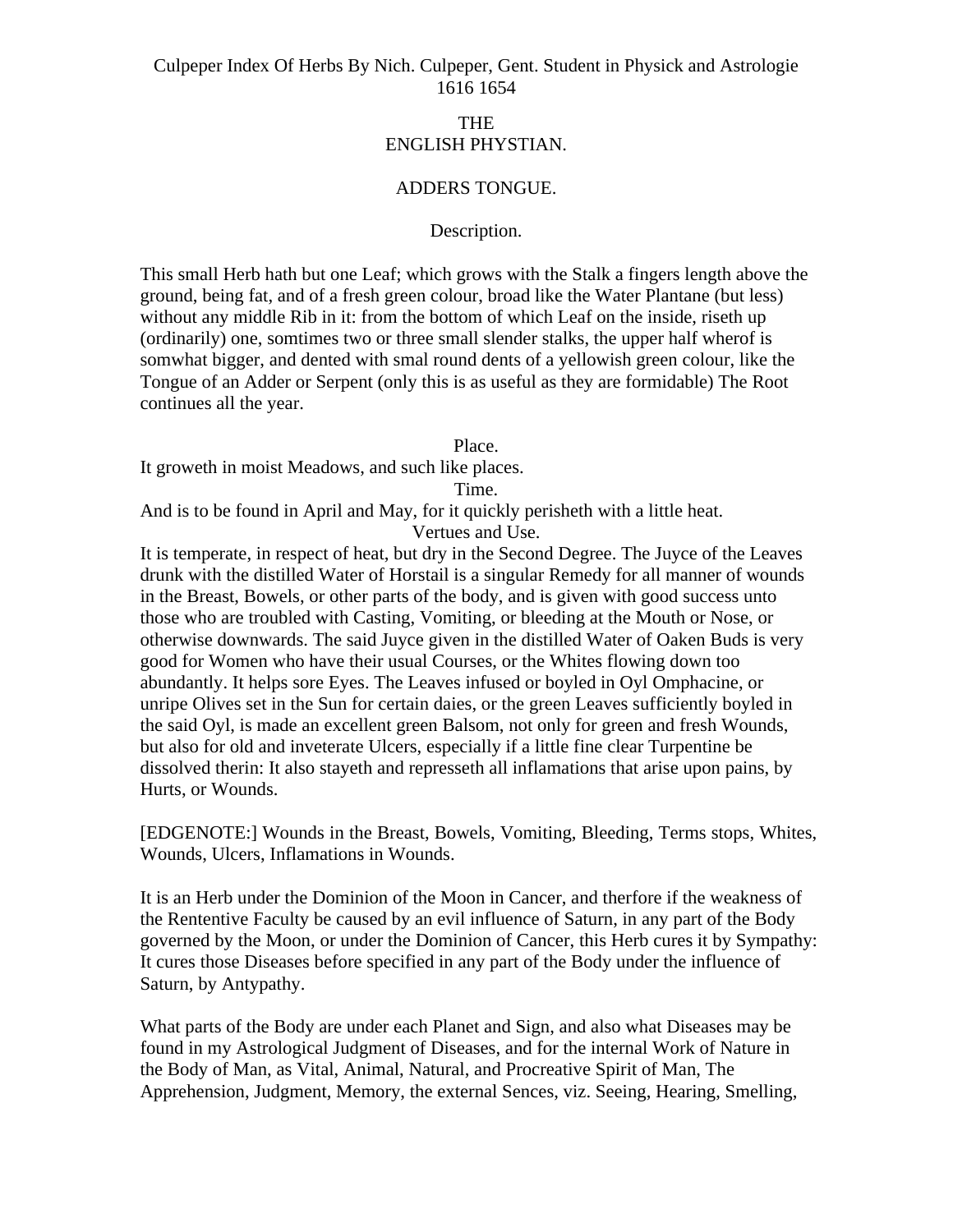Tasting, and Feelings; the Vertues, Attractive, Retentive, Digestive, Expulsive &c. under the Dominion of what Planets they are, may be found in my Ephemeris for the yeer 1651. in both which you shall find the Chaff of Authors blown away by the Fame of Dr Reason, and nothing but Rational Truths left for the Judgment of the Ingenious to feed upon.

Lastly, To avoid blotting Paper with one thing many times, and also to ease your Purses in the price of the Book, and withal to make you Studious in Physick, you have at the latter end of the Book, the way of preserving all Herbs either in Juyce, Conserve Oyl, Anter end of the Book, the way of preserving an Trefels entire in sayee, conserve Gy1,<br>Oyntment, or Plaister, Electuary Pill or Troches.

### AGRIMONY.

## Description.

This hath divers long leaves (some greater, some smaller) set upon a Stalk, all of them dented about the edges, green above, and

# [p. 2]

grayish underneath, and a little hairy withal: Among which ariseth up usually, but one strong, round, hairy, brown Stalk, two or three Foot high, with smaller Leaves set here and there upon it, at the top wherof grow many smal yellow Flowers one above another in long Spikes: after which come rough heads of Seeds hanging downwards which wil cleave to and stick upon Garments or any thing that shal rub against them. The Root is black, long, and somwhat woody, abiding many yeers and shooting afresh every Spring which Root, though smal hath a reasonable good scent.

Place.

It groweth upon Banks near the sides of Hedges, or Pales.

Time.

And it Flowreth in July and August, the Seed being ripe shortly after.

Vertues and Uses.

It is of a clensing and cutting faculty without any manifest heat, moderately drying and binding; It openeth and clenseth the Liver, helpeth the Jaundice, and is very beneficial to the Bowels, healing all inward Wounds, Bruises, Hurts, and other distempers. The Decoction of the Herb made with Wine and drunk is good against the stinging and biting of Serpents, and helps them that have foul, troubled, or bloody waters, and makes them piss cleer spedily; It also helpeth the Chollick, clenseth the Breast, and rids away the Cough. A draught of the Decoction taken warm before the fit, first removes, and in time rids away the Tertian or Quartan Agues; The Leaves and Seed taken in Wine, stayeth the Bloody Flux. Outwardly applied, being stamped with old Swines grease, it helpeth old sores, Cancers, and inveterate Ulcers; and draweth forth Thorns, Splinters or Wood, Nails, or any other such thing gotten into the Flesh; it helpeth to strengthen the Members that be out of joynt; and being bruised and applied, or the Juyce dropped in, it helpeth foul and imposthumed Ears.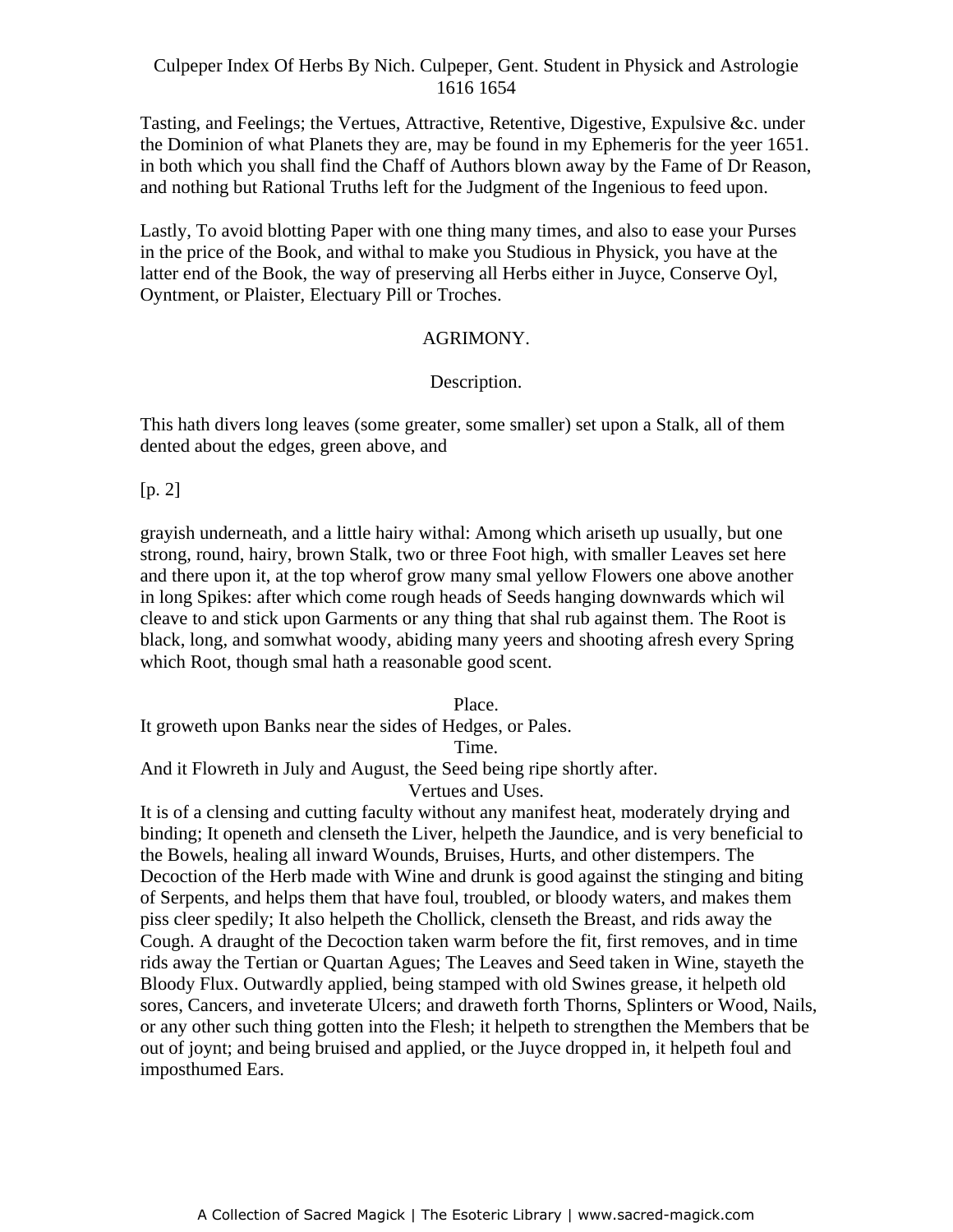[EDGENOTE:] Clensing, Drying, Binding, Liver, Jaundice, Inward Wounds, Inward Bruises, Bloody and troubled urin, Chollick, Breast, Cough, Tertian and Quartan Agues, Bloody Flux, ulcers, Cancers, Thorns, Splinters and Nails in the flesh, Members out of joynt, Aposthumes.

The distilled Water of the Herb is good to all the said purposes, either inward or outward, but a great deal weaker.

It is an Herb under Jupiter, and the Sign of Cancer, and therfore strengthens those parts under that Planet and Sign, and removes Diseases in them by Sympathy, and those under Saturn, Mars, and Mercury, by Antipathy. If they happen in any part of the Body governed by Jupiter, or under the Signs, Cancer, Sagitary, or Pisces, and therfore must needs be good for the Gout, either used outwardly in an Oyl or Oyntment, or inwardly in an Electuary or Syrup, or concreated Juyce, for which see the latter end of the Book.

It is a most admirable remedy for such whose Livers are annoyed either by heat or cold. The Liver is the former of Blood, and Blood the Nourisher of the body, and Agrimony and Strengthner of the Liver.

I cannot stand to give you a Reason in every Herb why it cureth such Diseases, but if you please to peruse my Judgment in the Herb Wormwood you shall find them there, and it will be well worth your while to consider it in every Herb, you shall find them true throughout the Book.

# ALEHOOF, OR GROUND-IVY.

# Description.

This well known Herb, lieth, spreadeth, and creepeth upon the ground, shooting forth Roots, at the corners of the tender joynted Stalks, set all along with two round Leavs at every Joynt, somwhat hairy, crumpled, and unevenly dented about the edges with round dents: at the Joynts likewise with the Leaves towards the end of the Branches come forth hollow long Flowers of a blewish Purple colour with small white spots upon the lips that hang down: The Root is small with strings.

# Place.

It is commonly found under Hedges, and on the sides of Ditches, under Houses, or in shadowed Lanes, and other wast grounds in almost every part of the Land.

### Time.

They Flower somwhat early, and abide so a great while; the Leaves continue green untill Winter, and somtimes abide, except the Winter be very sharp and cold.

# Vertues and Use.

It is quick, sharp, and bitter in tast, and is therby found to be hot and dry, a singular Herb for all inward Wounds, exulcerated Lungs, or other parts, either by it self or boyled with other the like Herbs: And being drunk, it in short time easeth all griping Pains, Windy and Chollerick Humors in the Stomach, Spleen, or Belly: helps the yellow Jaundice by opening the stoppings of the Gaul and Liver, and Melancholly by opening the stoppings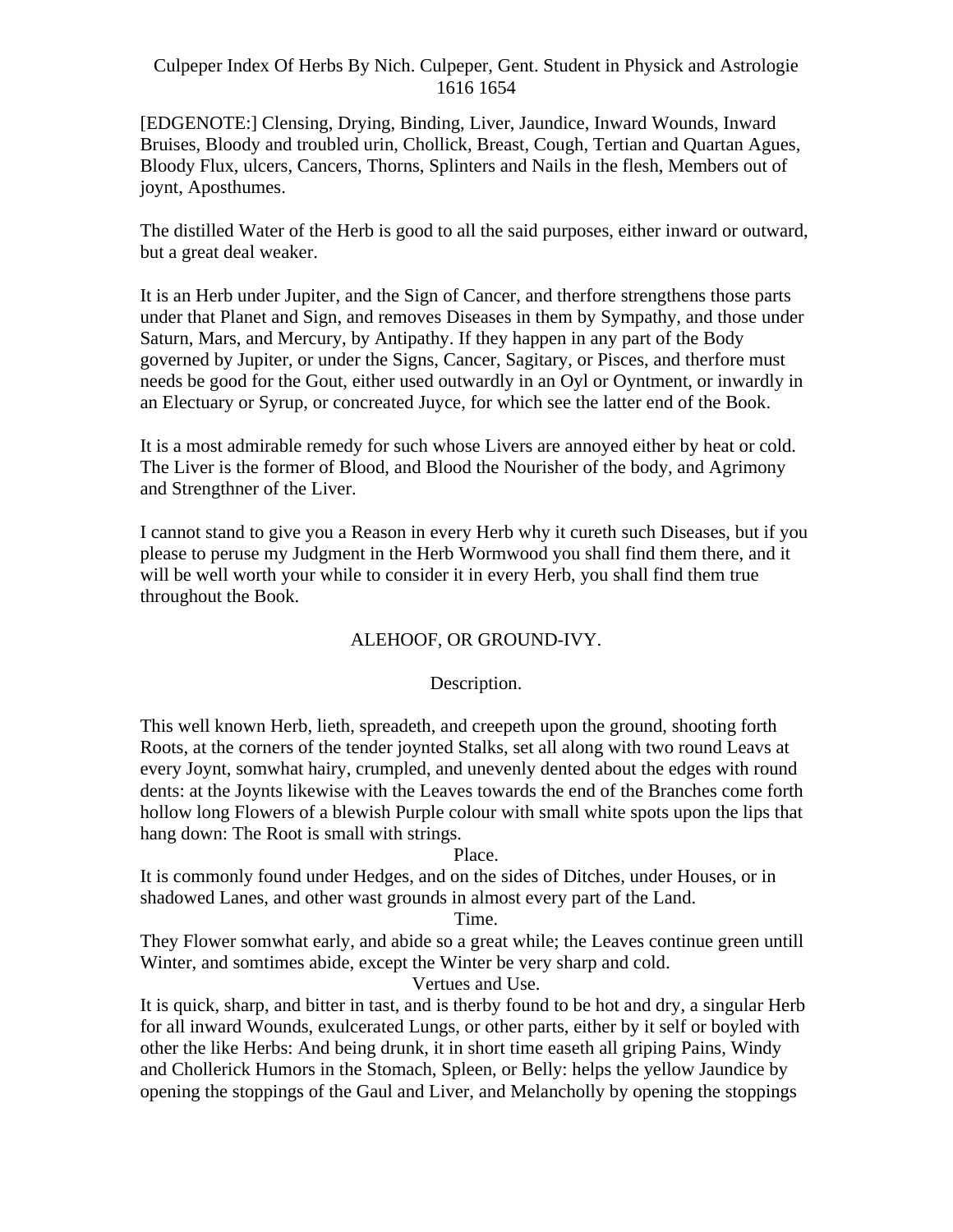of the Spleen, expelleth Venom or Poyson, and also the Plague, it provoketh Urin, and Womens Courses. The Decoction of it in Wine drunk for some time together procureth ease unto them that are troubled with the Sciatica or Hip Gout, as also the Gout in the Hands, Knees, or Feet: and if you put to the Decoction, some Honey, and a little Burnt Allum, it is excellent good to gargle any sore Mouth or Throat, and to wash the Sores and Ulcers in the privy parts of man or woman: It speedily healeth green Wounds being bruised and bound therunto: The Juyce of it boyled with a little Hony & Verdigrees, doth wonderfully clens Fistula's Ulcers, and -

[p. 3]

stayeth the spreading or eating of Cancers and Ulcers, It helpeth the Itch, Scabs, Wheals, and other breakings out in any part of the Body. The Juyce of Celondine, Field Daysies, and Ground-Ivy clarified, and a little fine Sugar dissolved therin and dropped into the Eyes is a Sovereign Remedy for all the Pains, Redness, and Watering of them; as also for the Pin and Web, Skins, and Films growing over the Sight; It helpeth Beasts as well as Men; The Juyce dropped into the Ears doth wonderfully help the noise and singing of them, and helpeth the Hearing which is decayed. It is good to Tun up with new Drink, for it will so clarifie it in a night, that it will be the fitter to be drunk the next morning; or if any Drink be thick with removing or any other accident, it will do the like in a few hours.

[EDGENOTE:] Inward Wounds, Pains Gripping, Wind, Choller, Stomach, Spleen, Belly, Stopping in the Liver, Gaul, Plague, Poyson, Gout, Sciatica, sore Mouth & Throat, Ulcers in the Privities, Itch, Scabs, Pain in the Eye Redness watering of them, Ulcers, noise in the Ears Deafness.

It is an Herb of Venus, and thefore cures her Diseases by Sympathy, and those of Mars by Antipathy; how to preserve it all the yeer you shall find at the latter end of the Book.

# ALEXANDER.

Description.

It is usually sown in all the Gardens in Europe, and so well known, that it needs no further Description.

### Time.

They Flower in June and July, and the Seed is ripe in August.

Vertues and Use.

It warmeth a cold Stomach, and openeth stoppings of the Liver and Spleen, it is good to move Womens Courses to expel the After-birth, to break Wind, to provoke Urine, and help the Strangury; and these things the Seeds wil do likewise, if either of them be boyled in Wine, or being bruised and taken in Wine, it is also effectual against the biting of Serpents. And now you know what Alexander Porredg which is so familiar in this City is good for, that you may no longer eat it out of ignorance but out of knowledg.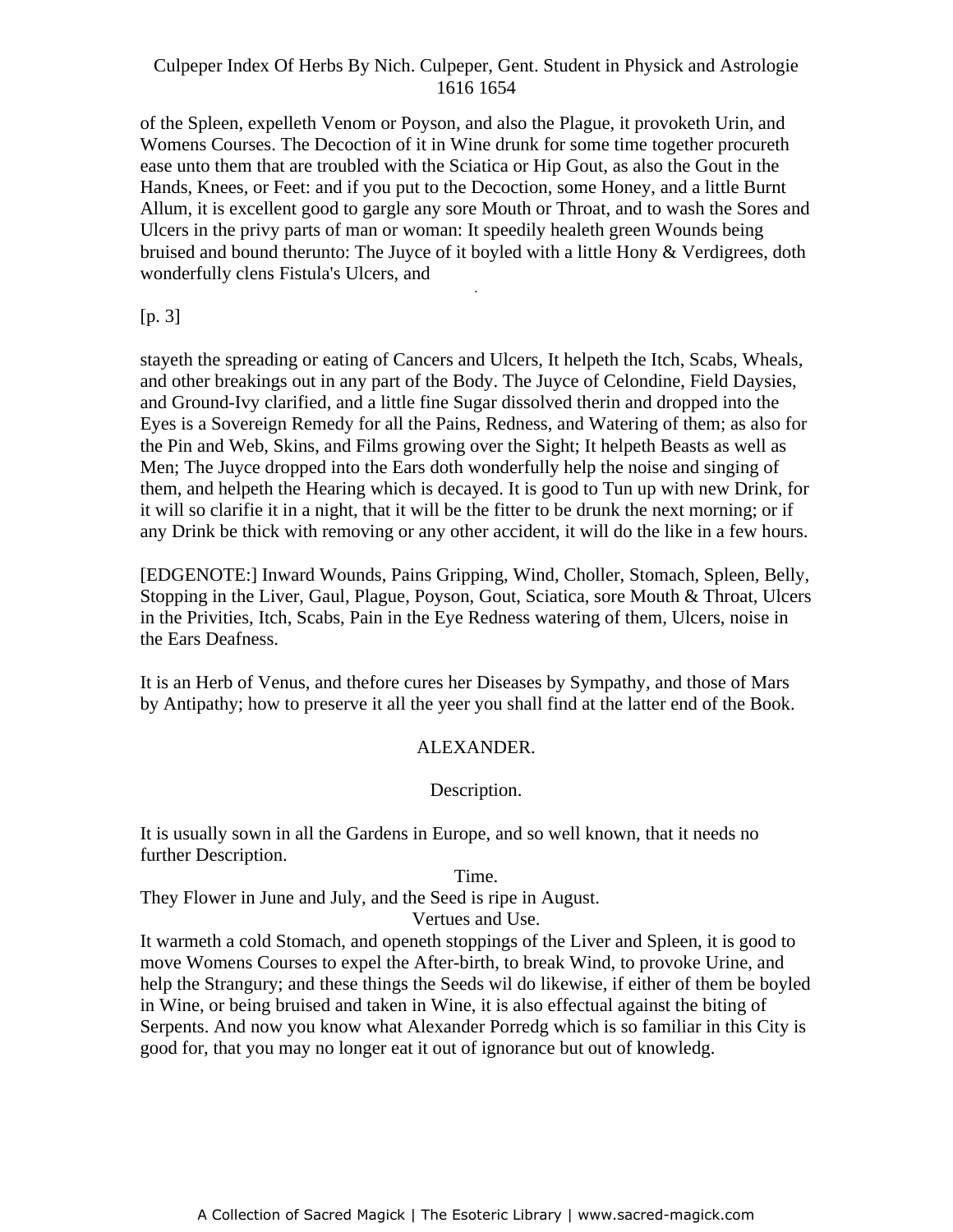[EDGENOTE:] Obstructions of the Liver and Spleen, provokes the Terms, Afterbirth, Wind, provokes urin, biting of Serpents.

### THE BLACK ALDER-TREE.

### Description.

This Tree seldom groweth to any great bigness, but for the most part abideth like a Hedg, Bush, or Tree spreading into Branches, the Wood of the Body being white, and of a dark, red Core or Heart; the outward Bark is of a blackish colour, with many white spots theron: but the inner Bark next unto the Wood is yellow, which being chewed will turn the Spittle neer unto a Saffron colour. The Leaves are somwhat like those of the ordinary Alder-Tree, or the Foemale Cornel, or Dogberry-Tree, called in Sussex Dog-wood, but blacker, and not so long. The Flowers are white, coming forth with the Leaves at the Joynts, which turn into small round Berries, first green, afterwards red, but blackish when they are through ripe, divided as it were into two parts, wherin is contained two small round and flat Seeds: The Root runneth not deep into the Ground, but spreadeth rather under the upper crust of the earth.

### Place.

This Tree or Shrub may be found plentifully in St. Johns Wood by Hornsey, and in the Woods upon Hamsted Heath; as also at a Wood called the old Park in Barcomb in Sussex, near the Brooks side.

Time.

It Flowereth in May, and the Berries are ripe in September.

Vertues and Use.

The inner yellow Bark herof purgeth downwards both Choller & Flegm, & the watry humors of such as have the Dropsie, and strengtheneth the inward parts again by binding.

[EDGENOTE:] Choller, Flegm.

If the Bark hereof be boyled with Agrimony, Wormwood, Dodder, Hops, and some Fennel, with Smalledg, Endive, and Succory Roots, and a reasonable draught taken every morning for some time together, it is very effectual against the Jaundice, Dropsie, and the evil disposition of the Body, especially if some sutable purging Medicine have been taken before to avoid the grosser excrements;

[EDGENOTE:] Jaundice, Dropsy, Cachexia, Liver, Spleen. It purgeth and strengtheneth the Liver and Spleen, clensing them from such evil humors, and hardness as they are afflicted with: It is to be understood that these things are performed by the dryed Bark, for the fresh green Bark taken inwardly provoketh strong Vomitings, pains in the Stomach, and gripings in the Belly: Yet if the Decoction may stand and settle two or three daies until the yellow colour be changed black, it will not work so strongly as before, but will strengthen the Stomach, and procure an Appetite to Meat.

[EDGENOTE:] Stomach weak, Apetite lost, Flux, Lice, Itch, Scabs, Tooth-ach, Teeth loos.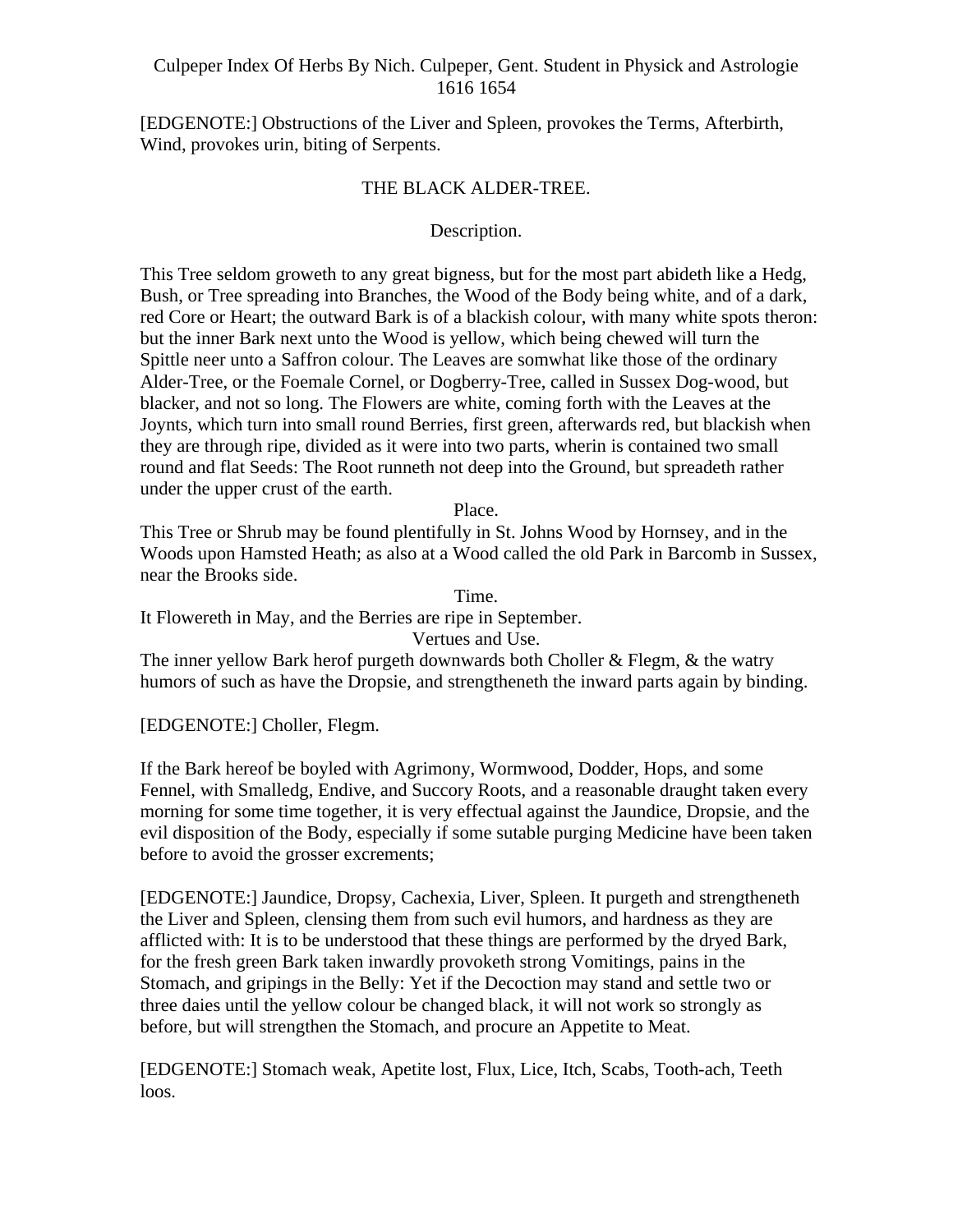The outer Bark contrarywise doth bind the Body, and is helpful for all Lasks and Fluxes therof, but this must also be dried first, wherby it wil work the better. The inner Bark herof boyled in Vinegar, is an approved remedy to kill Lice, to cure the Itch, and take away Scabs by drying them up in a short time: It is singular good to wash the Teeth, to take away the Pains, to fasten those that are loos, to clens them, to keep them sound. The Leaves are good Fodder for Kine to make them give more Milk.

-

If in the Spring time you use the Herbs be-

 $[p. 4]$ 

fore mentioned and will but take a handful of each of them, and to them ad a handful of Elder Buds, and having bruised them all, boyl them in a Gallon of ordinary Beer when 'tis new, and having boyled them half an hour, ad this to three Gallons more, and let them work together, and drink a draught of it every morning half a pint or there about: It is an excellent Purge for the Spring, to consume that Flegmatick quality the Winter hath left behind it, and withal keep your Body in health, and consume those evil humors which the heat of Summer will readily stir up, esteem it as a Jewel.

# THE COMMON ALDER-TREE.

Description.

Groweth to a reasonable heighth, and spreads much if it like the place; It is so generally wel known unto Country People that I conceive it needless to tel them that which is no news.

# Place and Time.

It delighteth to grow in moist Woods and watry places, Flowring in April or May and yeilding ripe Seed in September.

Vertues and Use.

The Leaves and Bark of the Alder-Tree, are cooling, drying, and binding, The fresh Leaves laid upon swelling, dissolveth them, and staieth the Inflamations; The Leaves

[EDGENOTE:] Cooling, Drying, Binding, Swellings, Fleas.

put under the bare Feet gauled with travelling are a great refreshing to them: The said Leaves gathered while the morning dew is on them, and brought into a chamber troubled with Fleas, wil gather them therinto, which being suddenly cast out wil rid the Chamber of those troublesom Bed-fellows.

It is a Tree under the Dominion of Venus, and of some watry Sign or other, I suppose Pisces, and therfore the Decoction, or distilled Water of the Leaves is excellent against Burnings, and Inflamation, either with Wounds or without, to bath the place grieved with, and especially for that inflamation in the Breast which the vulgar call an Ague.

[EDGENOTE:] Burnings, Inflamations.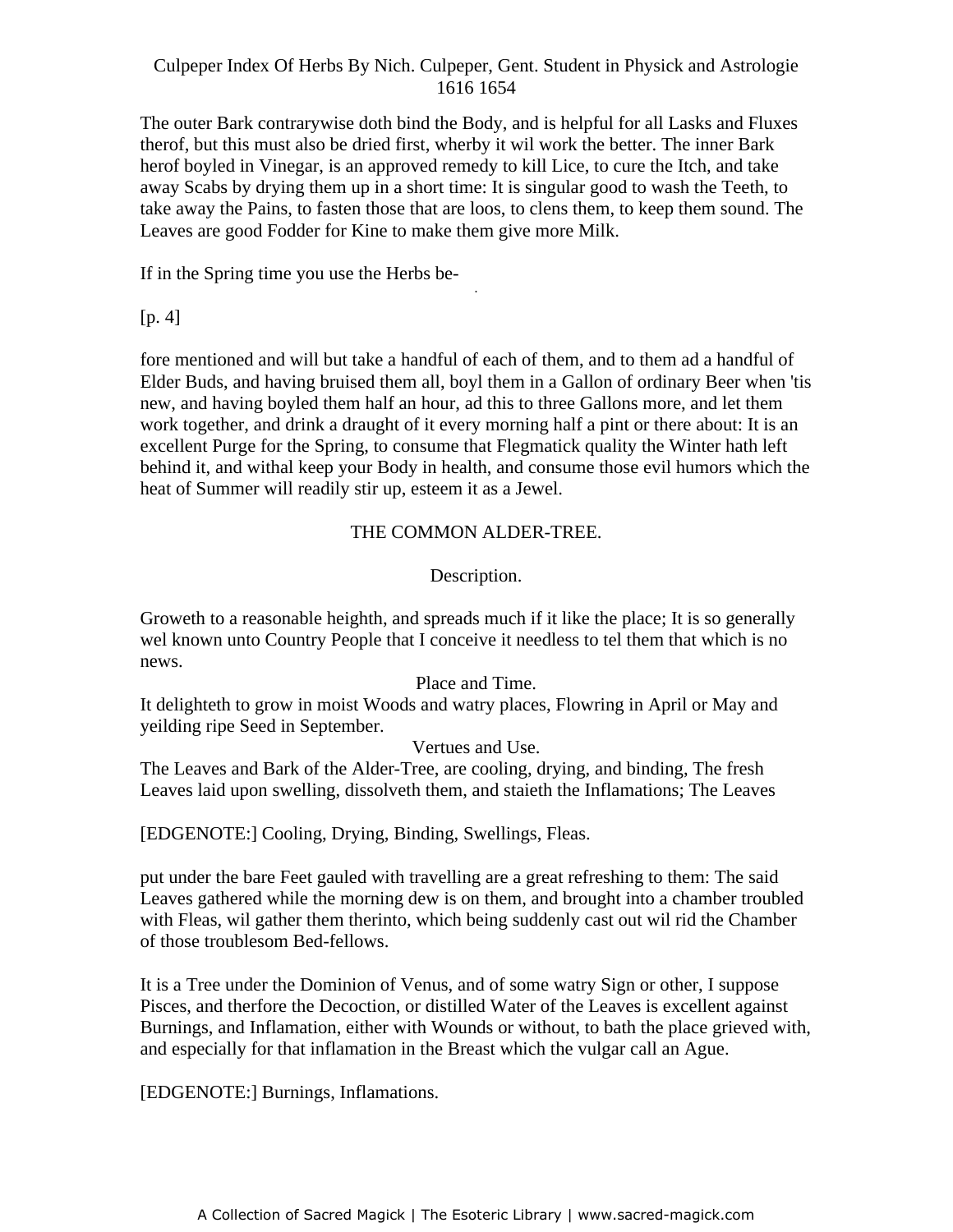If you cannot get the Leaves, as in Winter 'tis impossible, make use of the Bark in the same manner.

### ANGELICA.

To write a Description of that which is so well known to be growing in almost every Garden, I suppose is altogether needless: yet for its Vertues it is of admirable use.

In times of Heathenism when men had found out any excellent Herb &c. they dedicated it to their gods, As the Bay-tree to Apollo, the Oak to Jupiter, the Vine to Bacchus, the Poplar to Hercules: These the Papists following as their Patriarchs, they dedicate them to their Saints, as our Ladies Thistle to the Blessed Virgin, St. Johns Wort to St. John, and another Wort to St. Peter, &c. Our Physitians must imitate like Apes, (though they cannot come off half so cleverly) for they Blasphemously call Pansies, or Hartseas, an Herb of the Trinity, because it is of three colours: and a certain Oyntment, an Oyntment of the Apostles, because it consisteth of twelve Ingredients; Alas poor Fools, I am sorry for their folly, and grieved at their Blasphemy; God send them the rest of their Age, for they have their share of Ignorance already; O! why must ours be Blasphemous becaus the Heathens and Papists were Idolatrous? certainly they have read so much in old rustie Authors, that they have lost all their Decmity, for unless it were amongst the ranters, I never read or heard of such Blasphemy: The Heathens and Papists were bad, and ours wors, the Papists giving Idolatrous Names to Herbs for their Vertues sake, not for their fair looks; and thefore some called this an Herb of the Holy Ghost, others more moderate called it Angelica, becaus of its Angelical Vertues, and that name it retains still, and all Nations follow it so near as their Dialect will permit.

### Vertues and Uses.

It resists Poyson, by defending and comforting the Heart, Bleed, and Spirits, it doth the like against the Plague, and all Epidemical Diseases if the Root be taken in pouder to the waight of half a dram at a time with some good Triacle in Cardus Water, and the party therupon laid to sweat in his Bed. If Treacle be not at hand, take it

[EDGENOTE:] Poyson, Pestilence, Epidemical Diseases.

alone in Cardus or Angelica Water. The Stalks or Roots candied and eaten fasting are good Preservatives in time of Infection; and at other times to warm and comfort a cold Stomach. The Root also steeped in Vinegar, and a little of that Vinegar taken somtimes fasting, and the Root smelled unto is good for the same purpose. A water distilled from the Root simply, or steeped in Wine and distilled in Glass, is much more effectual than the Water of the Leaves; and this Water drunk two or three spoonfuls at a time, easeth all Pains and Torments coming of Cold and Wind, so as the Body be not bound: and taken with some of the Root in Pouder at the beginning helpeth the Pluresy, as also all other Diseases of the Lungues and Breast, as Coughs, Phthisick, and shortness of Breath; and a Syrup of the state of the state of the state of the state of the state of the state of the state of the state of the state of the state of the state of the state of the state of the state of the state of the state of the s

[p. 5]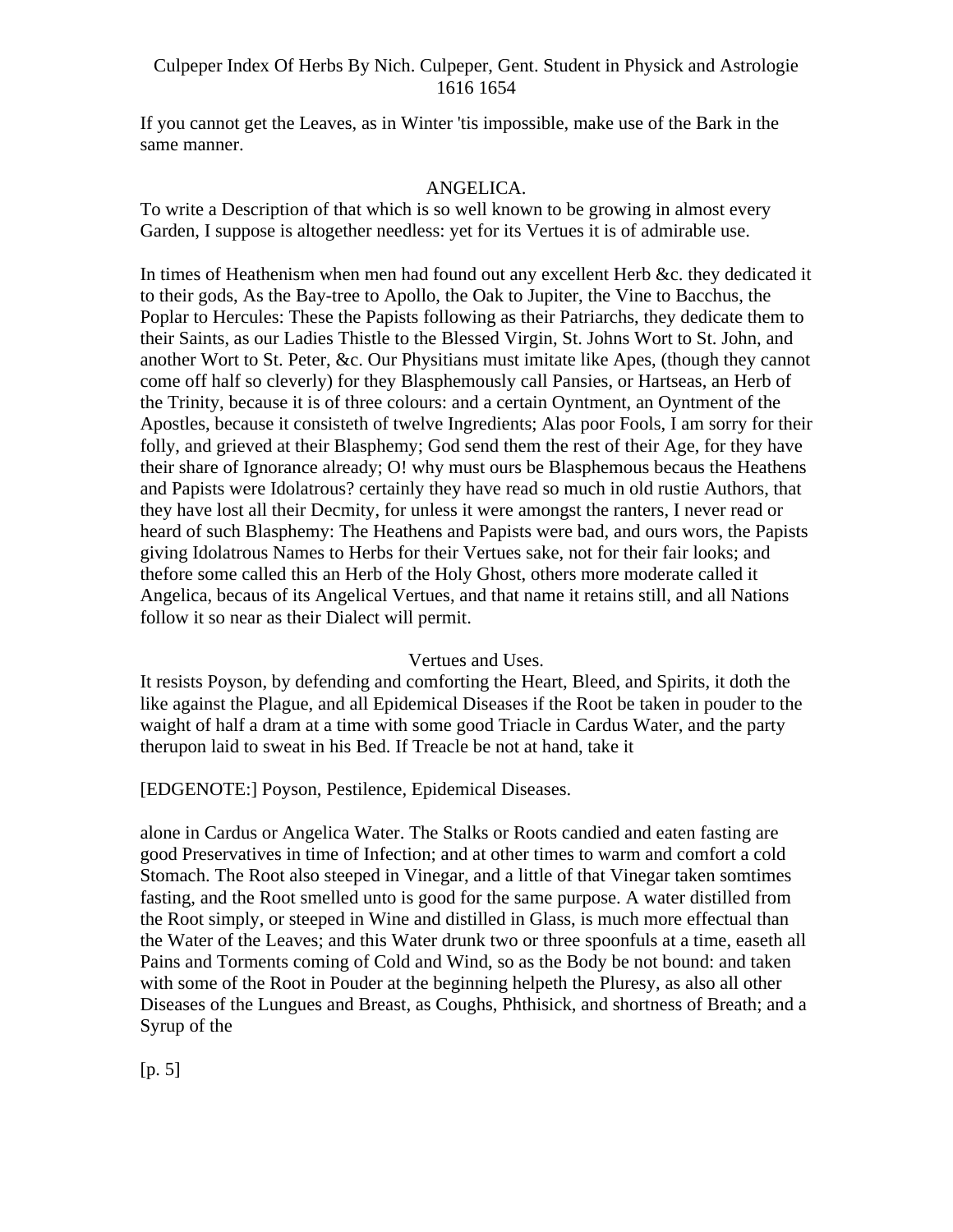Stalks doth the like: It helps pains of the Colick, the Strangury, and stopping of the Urin, procureth Womens Courses, and expelleth the After-birth, openeth the stoppings of the Liver and Spleen, and briefly easeth and discusseth al windiness and inward swellings. The Decoction drunk before the fit of an Ague, that they may sweat (if possible) before the fit come, wil in two or three times taking rid it quite away: It helps digestion,

[EDGENOTE:] Chollick, provokes the Terms, afterbirth, stoppings of the Liver and Spleen, Indigestion, Surfets, Toothach, biting of Mad-dogs.

and is a remedy for a Surfet. The Juyce or the Water being dropped into the Eyes or Ears, helps dimness of sight and deafness: The Juyce put into the hollow Teeth, easeth their pains. The Roots in Pouder made up into a Plaister with a little Pitch; and laid on the biting of a mad-Dog, or any other venemous creature, doth wonderfully help: The Juyce or the Water dropped, or tents wet therin, and put into old filthy deep Ulcers, Or the Pouder of the Root (in want of either) doth clens and cause them to heal quickly, by covering the naked Bones with Flesh. The distilled Water applied to places pained with the Gout or Sciatica, doth give a great deal of ease.

[EDGENOTE:] Ulcers, Gout, Sciatica.

The wild Angelica is not so effectual as the Garden, although it may be safly used to all the purpose aforesaid.

It is an Herb of the Sun in Leo; let it be gathered when he is there, the Moon applying to his good Aspect; let it be gathered either in his hour, or in the hour of Jupiter, let Sol be angular. Observe the like in gathering the Herbs of other Plants, and you may happen do wonders. In all Epidemical Diseases caused by Saturn this is as good a Preservative as grows.

### APPLES.

A Word or two of the most usual kinds of Apples, though the Colledg of Physitians make use of none but such as Vulgo vulgati, Pearmains, vel Pippins.

Apples in general are cold and windy, and being of sundry tasts, Galen sheweth thereby how to distinguish them: Som have a sharp tast, and are good for fainting Stomachs and loos Bellies; others sowr, good to cool and quench thirst; som sharp, fit to cut gross flegm; som sweet, soon destributed in the Body, and as soon passed away, yet sooner corrupted in the Stomach if they be staid: The best sorts before they be throughly ripe are to be avoided; then to be roasted or scalded is the best

[EDGENOTE:] Fainting Stomach, Loos Bellies, Thirst, Flegm.

way to take them and a little Spice or Seeds cast upon them and taken after meat, do strengthen both Stomach and Bowels, especially in those that loath, or hardly digest their meat, or are given to casting, or have a Flux or Lask: Those that are a little sowr and harsh used in that manner are fittest: Sweet Apples loosen the Belly and drive forth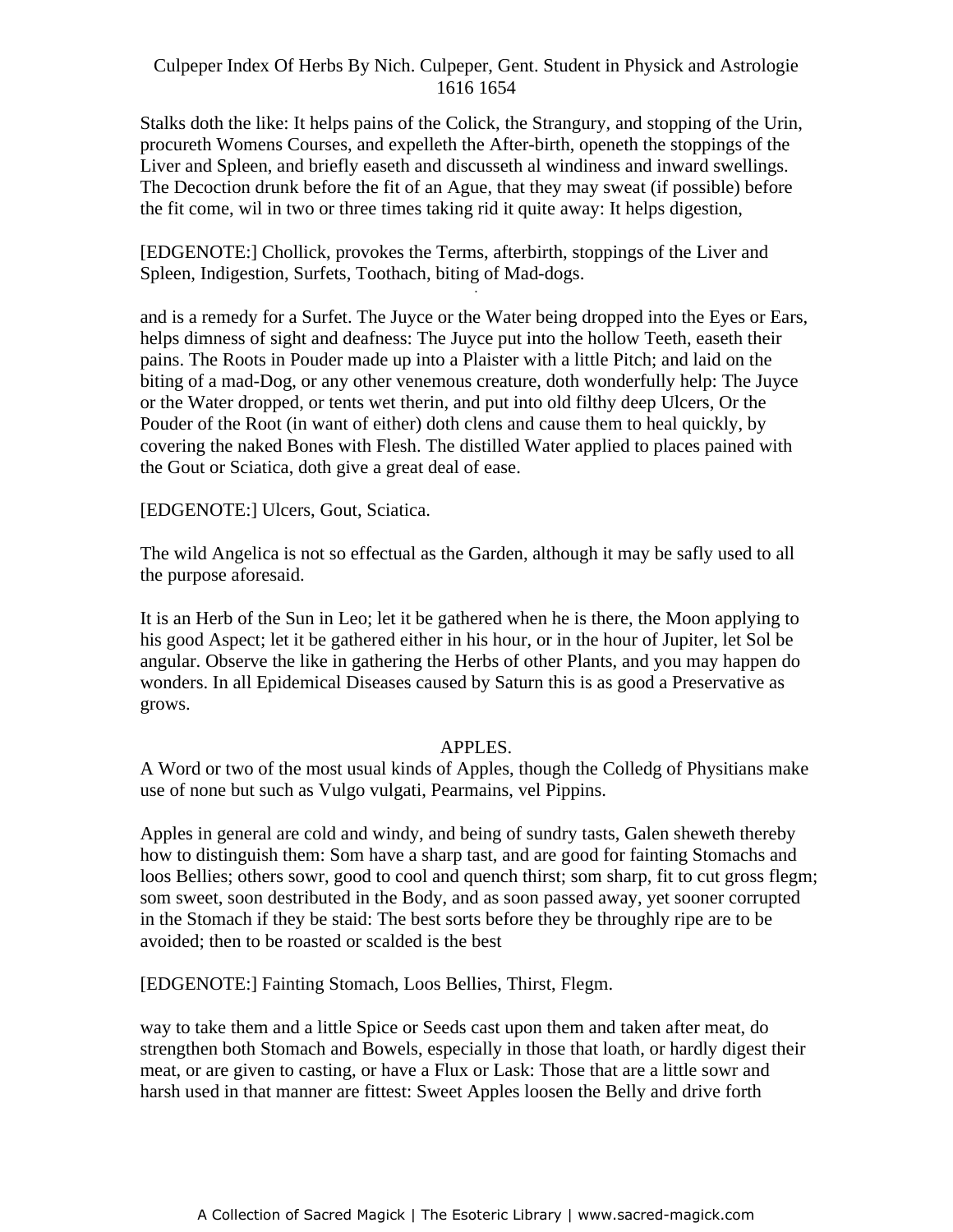Worms; Sowr Apples stop the Belly, and provoke Urin; and Crabs for this purpose are fittest: The sweet Apples as the Pippin and Pearmain, help to dissolve Melancholly humors, and to procure Mirth, and therfore are

[EDGENOTE:] Stomach, Bowels, Vomiting, Flux, Loosen Worms, Melancholly, Agues, heat of the Liver and Stomach.

fittest for Confectio Alkermes, and Syrupus de Pomis. The Leavs boyled and given to drink in hot Agues, where the heat of the Liver and Stomach causeth the Lips to break out, and the Throat to grow dry, harsh and furred, is very good to wash and gargle it withal, and to drink down som. This may to good purpose be used when better things are not at hand, or cannot be had. The Juyce of Crabs either Verjuyce or Cider, is of singular good use in the Heat and faintings of the Stomach, and against Casting to make a Posset with, or taken som of it alone by it self. The Juyce of Crabs, or Cider applied with wet cloaths therein to scalded or burnt places, cooleth, healeth, and draweth forth the Fire. A rotten Apple applied to Eyes bloodshotten, or enflamed with heat, or that are black and blue about them by any stroke of fall, and bound too all day or night, helpeth them quickly. The distilled Water

[EDGENOTE:] Scalding, Burning, Eyes, Inflamation, Ulcers, Spots, Freckles.

of rotten Apples doth cool the heat and inflamations of Sores, and is good to bath foul creeping Ulcers, and to wash the Face to take away Spots, Freckles or other discolorings. The distilled Water of good and sound Apples is of special good use to procure Mirth, and expel Melancholly. The ointment called Pomatum, if sweet and well made, helpeth the Chops in the Lips or Hands, and maketh smooth and supple the rough Skin of the Hands or Face parched with wind or other accidents.

[EDGENOTE:] Chaps in the Lips & Hands.

Thus my Authors.

All that I can say of Apples is this:

1 That they are extream windy.

2 That they provoke Urin, being roasted (especially Pomwaters) and mixed with fair Water, and drunk up at night going to bed; half a dozen great ones mixed with a quart of Water, excellently provokes Urin, if there be no material stone in the Body: This I had of Gerhard, and have often known it proved, and alwaies with good success. All Apples loosen the Belly and pleasure the Stomach by their coolness.

# ARRACH WILD & STINKING.

Description.

This hath small and almost round Leaves, yet a little pointed and without dent or cut, of a dusky mealy colour, growing on the slender Stalks and Branches that spread on the ground, with smal Flowers in clusters set with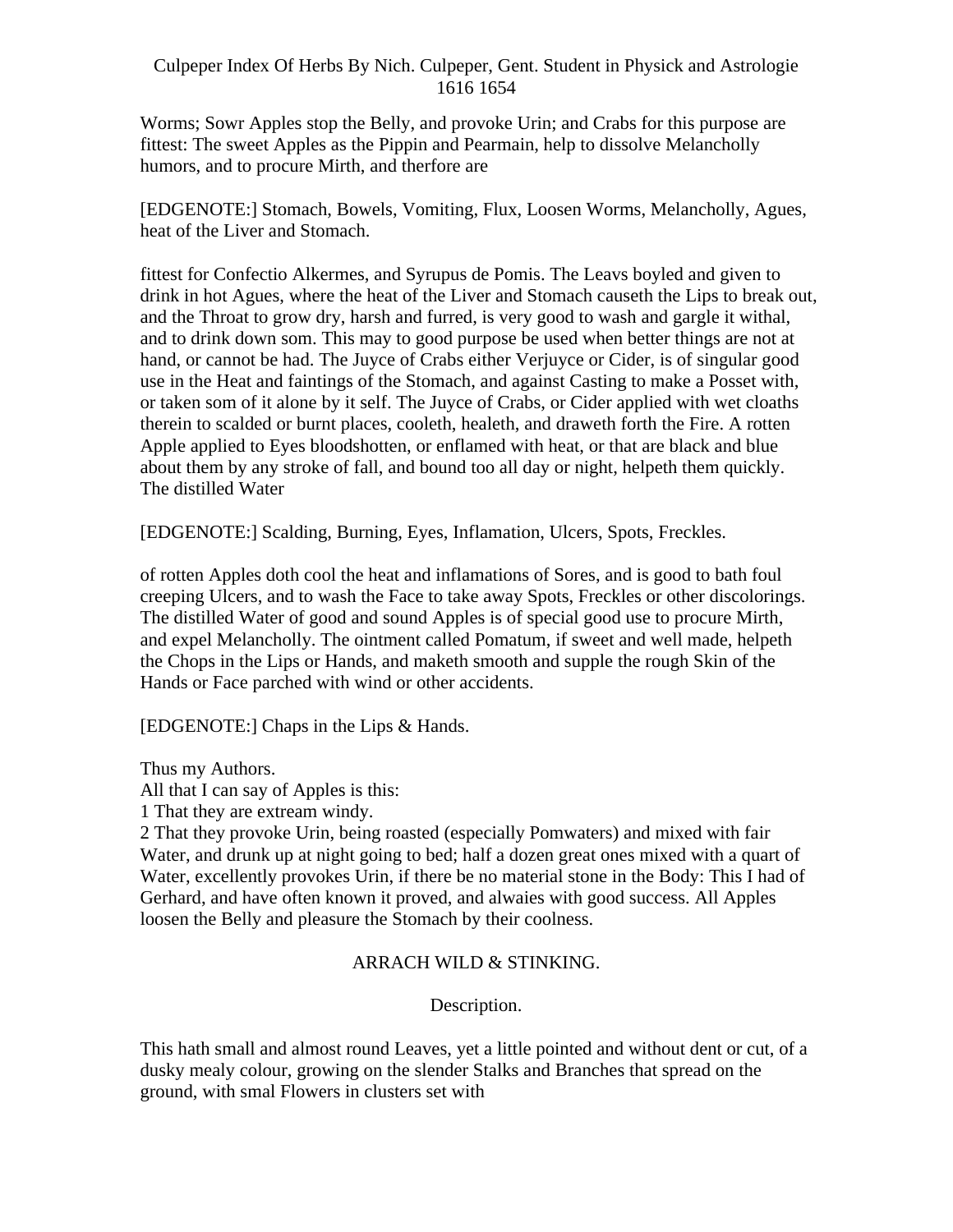# [p. 6]

the Leaves, and small Seeds succeeding like the rest, perishing yearly, and rising again with its own sowing. It smels like old rotten Fish, or somthing worse.

Place.

It grows usually upon Dunghills.

Time.

They flower in June and July, and their Seed is ripe quickly after.

# Vertues and Use.

Stinking Arrach is used as a remedy to help Women pained, and almost strangled with the Mother, by smelling to it: But inwardly taken, there is not a better Remedy under the Moon for that Disease. I would be large in commendation of this Herb, were I but Eloquent. It is an

# [EDGENOTE:] Mother,

Herb under the dominion of Venus, and under the sign Scorpio: It is common almost upon every Dunghil. The Works of God are given freely to Man, his Medicins are common and cheap, and easie to be found: 'tis the Medicines of the Colledg of Physitians that are so dear and scarce to find) I commend it for an Universal Medicine for the Womb, and such a Medicine as will easily, safly, and speedily cure any Diseas therof, as the fits of the Mother, Dislocation or falling out therof; it cools the

### [EDGENOTE:] Womb.

Womb being over-heated. (And let me tel you this, and I wil tel you but the truth, Heat of the womb is one of the greatest causes of hard labor in Childbirth) It makes barren women fruitful, it clenseth the Womb if it be foul and strengthens it exceedingly; it provokes the Terms if they be stopped, and stops them if they flow immoderately. You can desire no good to your Womb, but this Herb will effect it; therfore if you love Children, if you love Health, if you love Ease, keep a Syrup alwaies by you made of the juyce of this Herb and Sugar (or Honey if it be to clens the Womb) and let such as be rich keep it for their poor neighbors, and bestow it as freely as I bestow my studies upon them, or els let them look to answer it another day when the Lord shall come to make inquisition for Bloud.

### ARCHANGEL.

To put a gloss upon their practice; the Physitians call an Herb (which Country people vulgarly know by the name of Dead-Nettles) Archangel, wherein whether they favor of more Superstition or Folly I leave to the judicious Reader. There is more curiosity than courtesie to my Countrymen used by others in the explaination, aswel of the Names as Description of this so wel-known an Herb; which that I may not also be guilty of, Take this short Description first of the Red-Archangel.

Description.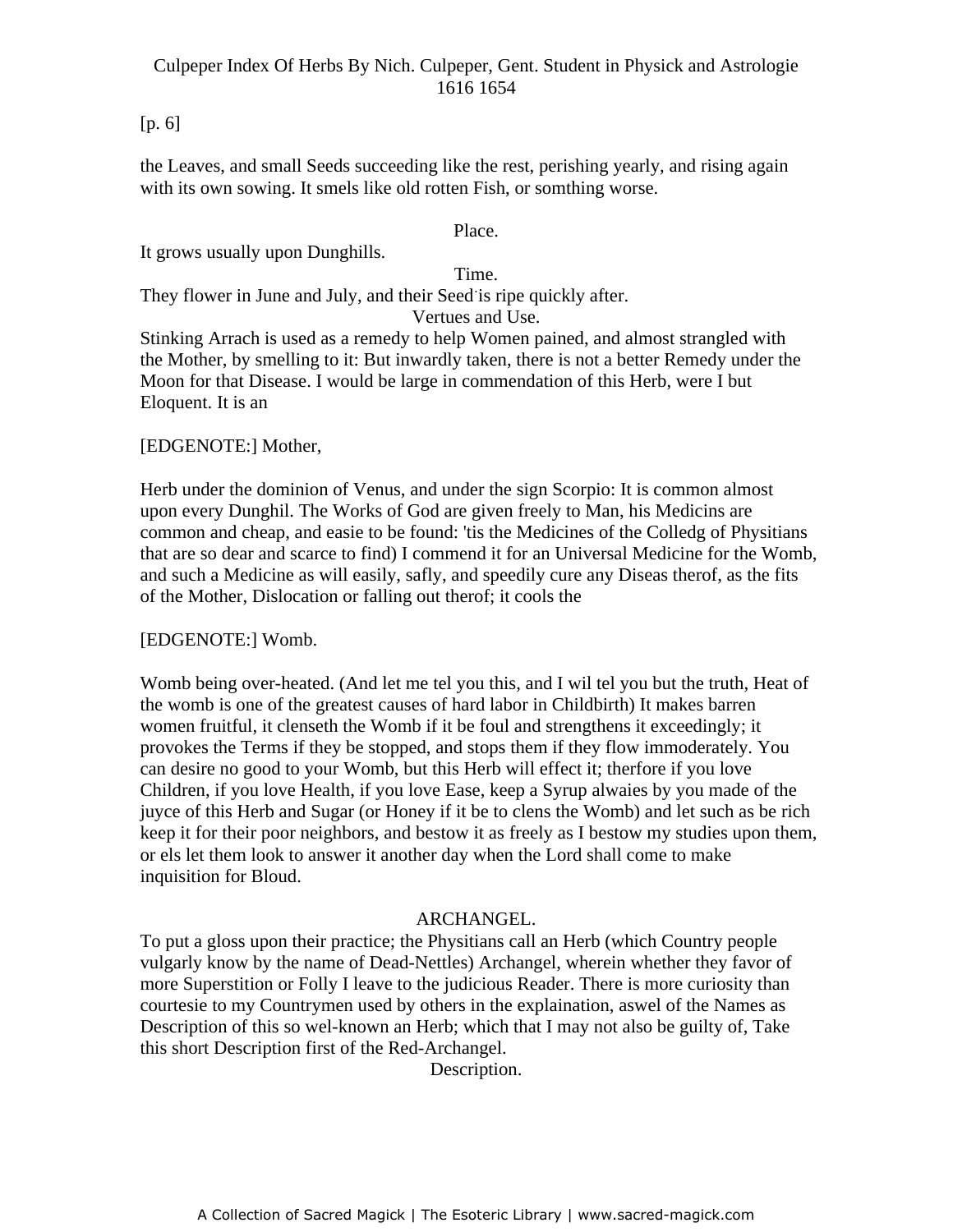This hath divers square stalks somwhat hairy, at the joynts whereof grow two sad green Leaves dented about the edges, opposit to one another, the lowermost upon long footstalks, but without any toward the tops which are somwhat round, yet pointed, and a little crumpled and hairy: Round about the upper Joynts where the Leaves grow thick, are sundry gaping Flowers of a pale reddish colour, after which com the Seeds three or four in a Husk. The Root is small and thriddy, perishing every year: the whol Plant hath a strong scent, but not stinking.

White-Archangel hath diverse square stalks not standing streight upright but bending downward, wheron stand two Leavs at a Joynt, larger and more pointed than the other, dented about the edges and greener also more like unto Nettle-Leavs, but not stinking, yet hairy: At the Joynts with three Leavs stand larger and more open gaping white Flowers, in Husks round about the Stalks (but not with such a bush of Leavs, as Flowers set in the top, as in on the other) wherin stand smal roundish black Seeds: The Root is white, with many strings at it, not growing downward but lying under the upper crust of the Earth, and abideth many years encreasing: This hath not so strong a scent as the former.

Yellow-Archangel is like the White in the Stalks and Leavs, but that the Stalks are more streight and upright, and the Joynts with Leaves are further asunder, having longer Leavs than the former; and the Flowers a little larger and more gaping, of a fair yellow colour in most, in som paler. The Roots are like the White, only they creep not so much under the ground.

Place.

They grow almost everywhere, (unless it be in the middle of the street) the Yellow most usually in the wet grounds of Woods, and somtimes in the dryer, in divers countries of this Nation.

Time.

They flower from the begining of the spring all the summer long.

Vertues and Use.

The Archangels are somwhat hot and dryer than the stinking Nettles, and used with better success for the stopping and hardness of the Spleen than they by using the Decoction of the Herb in Wine, and afterwards applying the Herb hot unto the Region of the Spleen as a Plaister, or the Decoction with Spunges. The Flowers of the White

[EDGENOTE:] Spleen.

Archangel are preserved, or conserved to be used to stay the Whites and the Flowers of the Red to stay the Reds in Women. It makes the Heart merry, drives away Melancholly, quickens the Spirits, is good against Quartan Agues, stancheth bleedings at Mouth or Nose, if it be stamped and applied

# $[p. 7]$

to the nape of the Neck: The Herb also brused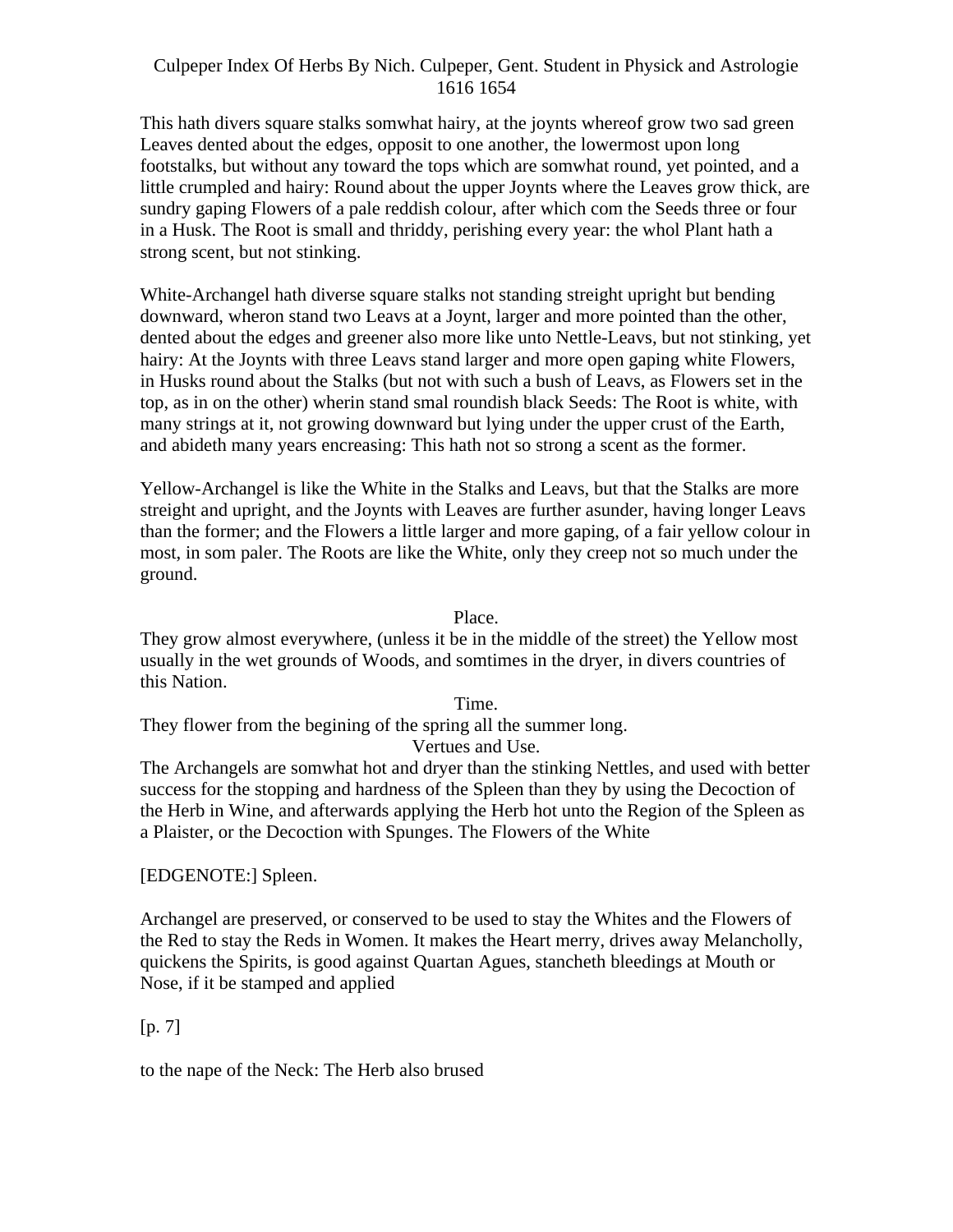[EDGENOTE:] White, Red and yellow Flux. Melancholy, Quartan Agues, Bleeding at Nose, Swelling, Kings Evil, Gout, Sciatica, Joynts, Ulcers, Old sores, Bruises, Burnings.

and with some Salt and Vinegar, and Hogs Greas laid upon any hard tumor or swelling; or that which is vulgarly called the Kings Evil, doth help to dissolve or discuss them, and being in like manner applied doth much allay the pains and give eas to the Gout, Sciatica, and other aches of the Joynts and Sinews: It is also very effectual to heal all green Wounds, and old Ulcers, also to stay their fretting, gnawing, and spreading; It draweth Forth Splinters and such like things gotten into the flesh, and is very good against bruises and burnings. But the yellow Archangel, is most commended for old filty corrupt Sores and Ulcers, yea, although they grow to be hollow; and to dissolve tumors. The chief use of them is for Women it being an Herb of Venus, and may be found in my Guide for Women.

### ARSMART.

### Description of the Mild.

This hath broad Leaves set at the great red Joynts of the Stalks, with semicircular blackish marks on them usually, yet somtimes without: The Flowers grow in long Spikes usually either blush or whitish with such like Seed following. The Root is long with many strings therat perishing yeerly; this hath no sharp tast (as another sort hath, which is quick and biting) but rather sowr like Sorrel, or els a little drying without tast.

Place.

It grows in watery Plashes, Ditches, and the like, which for the most part are dry in Summer.

Time.

It Flowreth in June, and the Seed is ripe in August.

Vertues and Use.

It is of a cooling and drying quality, and very effectual for putrified Ulcers in Man or Beast, to kill the worms and clens the putrified Places: The Juyce therof dropped in, or otherwise applied, consumeth all cold Swellings, and dissolveth the congealed Blood of bruises by strokes, falls, &c. A piece of the Root, or some of the Seed bruised and held to an aching Tooth, taketh away the pain. The Leaves bruised and laid to the

[EDGENOTE:] Ulcers, Cold swellings, Bruises, Congeled Blood, Toothach, Felons, or Andicoms, Worms in the Ears, Fleas, Tired Horses, Impostums Inflamations, Wounds.

Joynt that hath a Fellon theron, taketh it away. The Juyce destroyeth Worms in the Ears being dropped into them: if the hot Arsmart be strewed in a Chamber it will soon kill all the Fleas; and the Herb or Juyce of the cold Arsmart put to Horses or other Cattels sores will drive away the Flie in the hottest time of Summer: A good handful of the hot biting Arsmart put under a Horses Saddle will make him travel the better although he were half tired before: The mild Arsmart is good against hot Imposthumes and Inflamations at the beginning and to heal green Wounds.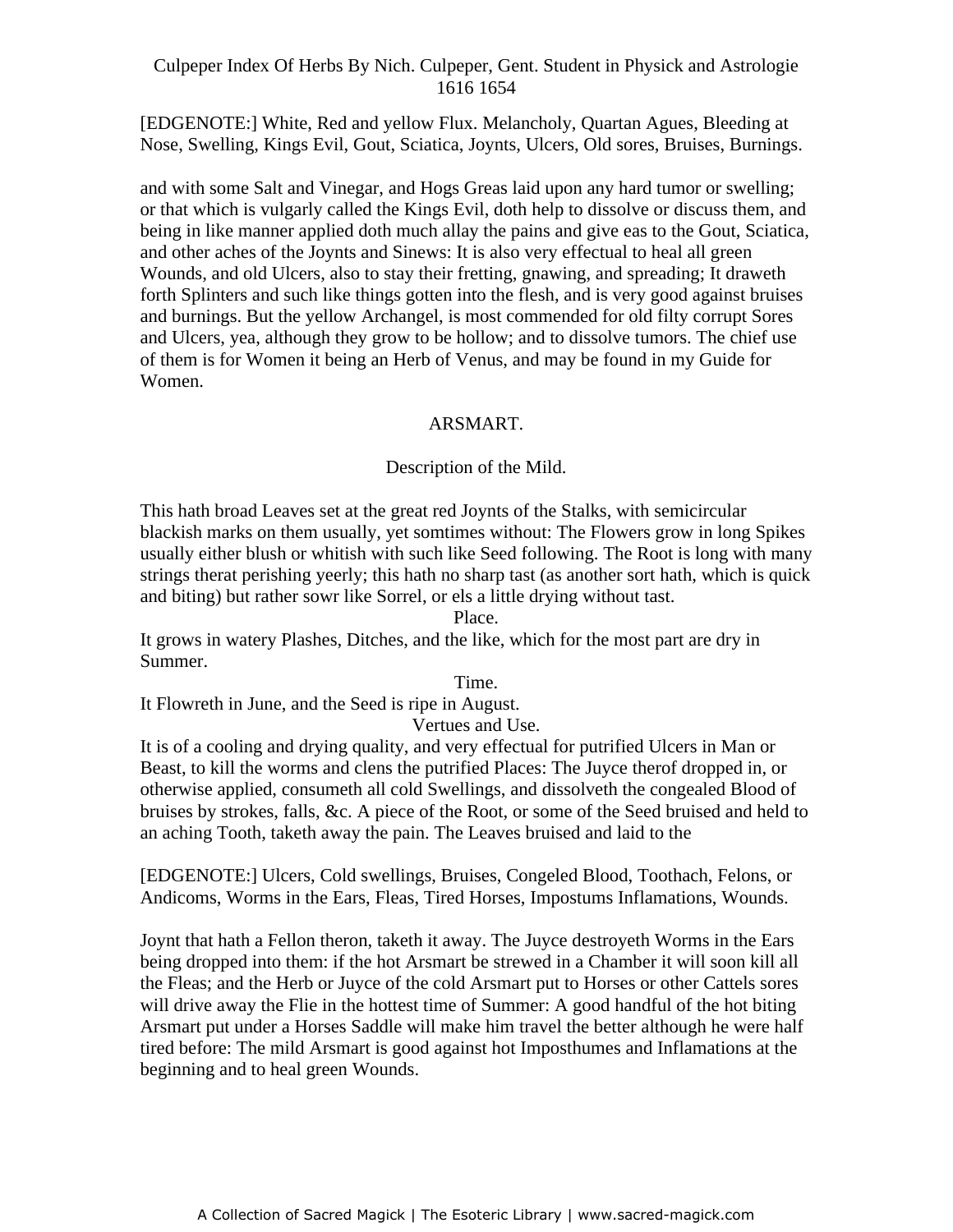All Authors chop the Vertues of both sort of Arsmart together, as men chop Herbs for the Pot, when both of them are of clean contrary qualities, The hot Arsmart groweth not so high or tall as the mild doth, but hath many leaves of the colour of Peach leaves, very seldom or never spotted, in other particulars it is like the former, but may easily be known from it, if you will be but pleased to break a Leaf of it cross your Tongue, for the hot will make your Tongue to smart, so will not the cold; if you see them both together you many easily distinguish them, becaus the mild hath far broader Leaves: And our Colledg of Physitians out of their learned care for the publick good, Anglice their own gain, mistake the one for the other in their New-Master-Piece, wherby they discover, 1. Their Ignorance, 2. Their Carelesness, and he that hath but half an eye may see their pride without a pair of Spectacles. I have done what I could to distinguish them in their Vertues, and when you find not the contrary named, use the cold. The truth is, I have not yet spoken with Dr. Reason, nor his Brother Dr. Experience, concerning either of them both.

#### ASARABACCA.

Asarabacca hath many Heads rising from the Roots, from whence come many smooth Leavs, every one upon his own Footstalk, which are rounder and bigger than Violet Leaves, thicker also, and of a darker green shining colour on the upper side, and of a paler yellow green underneath, little or nothing dented about the edges; from among which rise smal round hollow, brown green husks, upon short stalks about an inch long, divided at the brims into five divisions, very like the Cups or Heads of the Henbane Seed, but that they are smaller; and these be all the Flowers it carrieth, which are somwhat sweet, being smelled unto, and wherein when they are ripe is contained smal cornered, rough Seeds, very like the Kernels or Stones of Grapes or Raisons. The Roots are small and whitish spreading divers waies in the ground, and encreasing into divers Heads; but not running or creeping under ground as some other creeping Herbs do; They are somwhat sweet in smell, resembling Nardus, but more when they are dry, than green; and of a sharp but not unpleasant tast.

[p. 8]

Place.

It groweth frequently in Gardens.

#### Time.

They keep their Leaves green all Winter, but shoot forth new in the Spring, and with them come forth those Heads or Flowers which give ripe Seed about Midsummer, or somwhat after.

#### Vertues and Use.

This Herb being drunk, not only provoketh vomiting, but purgeth downward, and by Urin also, purging both Choller and Flegm: if you ad to it some Spicknard, with the Whey of Goats Milk or Honeyed Water, it is made more strong, but it purgeth Flegm more manifestly than Choller, and therfore doth much help pains in the Hips and other parts, it being boyled in Whey, it wonderfully helpeth the Obstruction of the Liver and Spleen, and therfore profitable for the Dropsie and Jaundice being steeped in Wine and drunk. It helps those continual Agues that come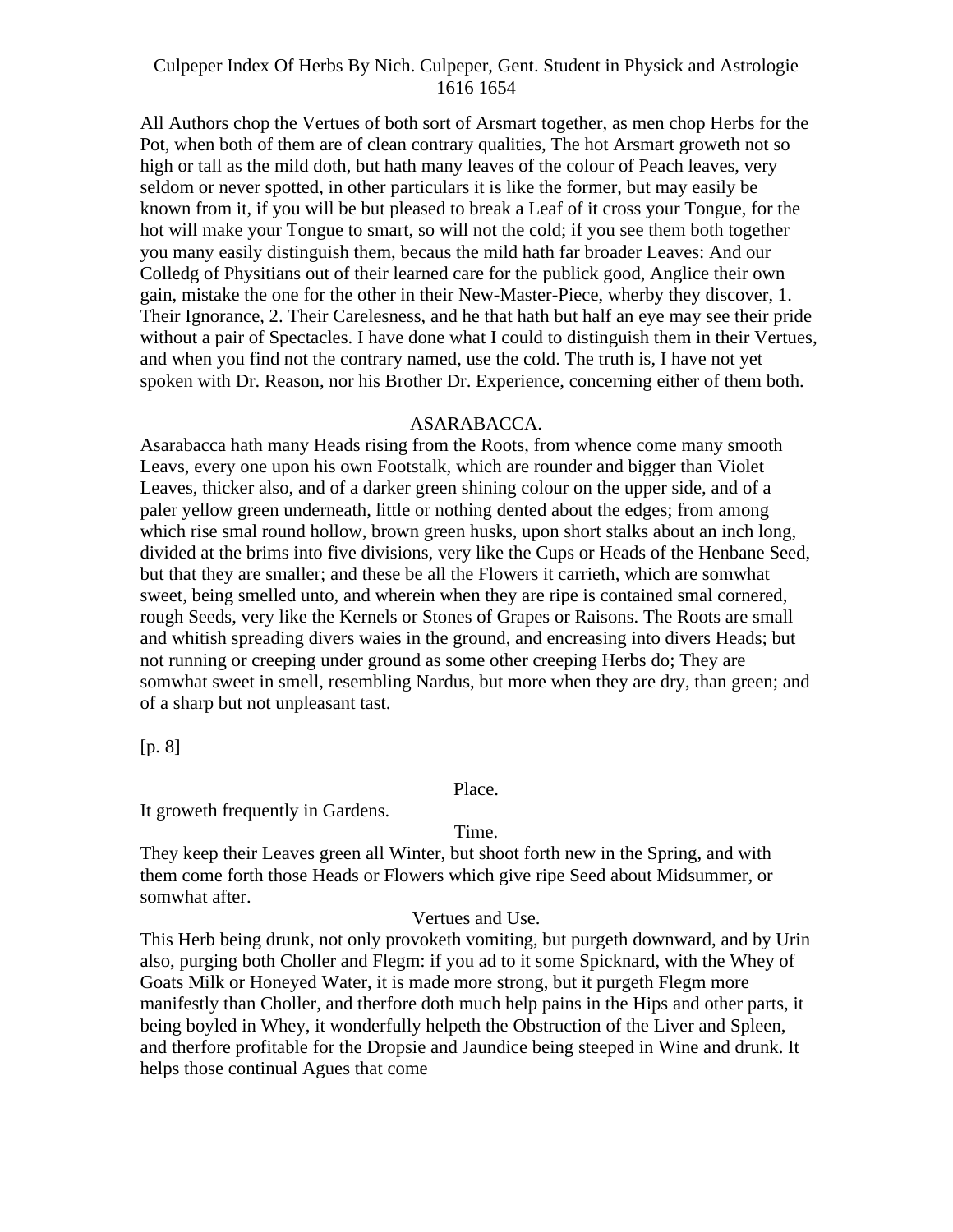[EDGENOTE:] Causeth Vomiting, Choller, Flegm, Urin, Obstructions of the Liver and Spleen, Dropsy, Jaundice, Agues.

by the plenty of stubborn humors: An Oyl made therof by setting it in the Sun, with some Laudanum added to it, provoketh sweating (the ridg of the Back being anointed therwith) and therby driveth away the shaking Fits of Agues. It will not abide any long boyling, for it loseth its chiefest strength therby; nor much beating; for the finer Pouder doth provoke Vomit and Urin, and the courser purgeth downwards.

The common Use herof is to take the Juyce of five or seven Leavs in a little Drink to caus Vomitings: The Roots have also the same Vertue, though they do not operate so forcibly, yet they are very effectual against the biting of Serpents, and therfore is put as an ingredient both

[EDGENOTE:] Serpents. Head. Memory.

into Methridate and Venice Treacle. The Leaves and Roots being boyled in Ly, and the Head often washed therwith, while it is warm, comforteth the Head and Brain that is ill affected by taking cold, and helpeth the Memory.

I shall desire Ignorant people to forbear the use of the Leavs, the Roots purge more gently, and may prove beneficial in such as have Cancers, or old putrified Ulcers, or Fistulaes upon their Bodies, to take a dram of them in Pouder in a quarter of a pint of white Wine in the morning. The truth is, I fancy Purging and Vomiting Medicines as little as any Man breathing doth, for they weaken Nature nor shall never advise them to be used unless upon urgent necessity. If a Physitian be Natures servant, it is his duty to strengthen his Mistris as much as he can, and weaken her as little as may be.

# ASPARAGUS, SPARAGUS, OR SPERAGE.

Description.

It riseth up at first with divers whitish green scaly Heads very brittle or easie to break while they are yong, which afterwards rise up into very long and slender green stalks, of the bigness of an ordinary riding wand at the bottom of most, or bigger or lesser, as the Roots are of growth; on which are set divers branches of green Leavs, shorter and smaller than Fennel to the top, at the joynts wherof come forth small mossie yellowish Flowers, which turn into round Berries, green at the first, and of an excellent red colour when they are ripe, shewing like Beads of Corral, wherin are contained exceeding hard, black Seeds. The Roots are dispersed from a spongeous Head into many long, thick, and round strings, wherby it sucketh much Nourishment out of the ground, and encreaseth plentifully thereby.

# PRICKLY ASPARAGUS, SPARAGUS, OR SPERAGE.

Description.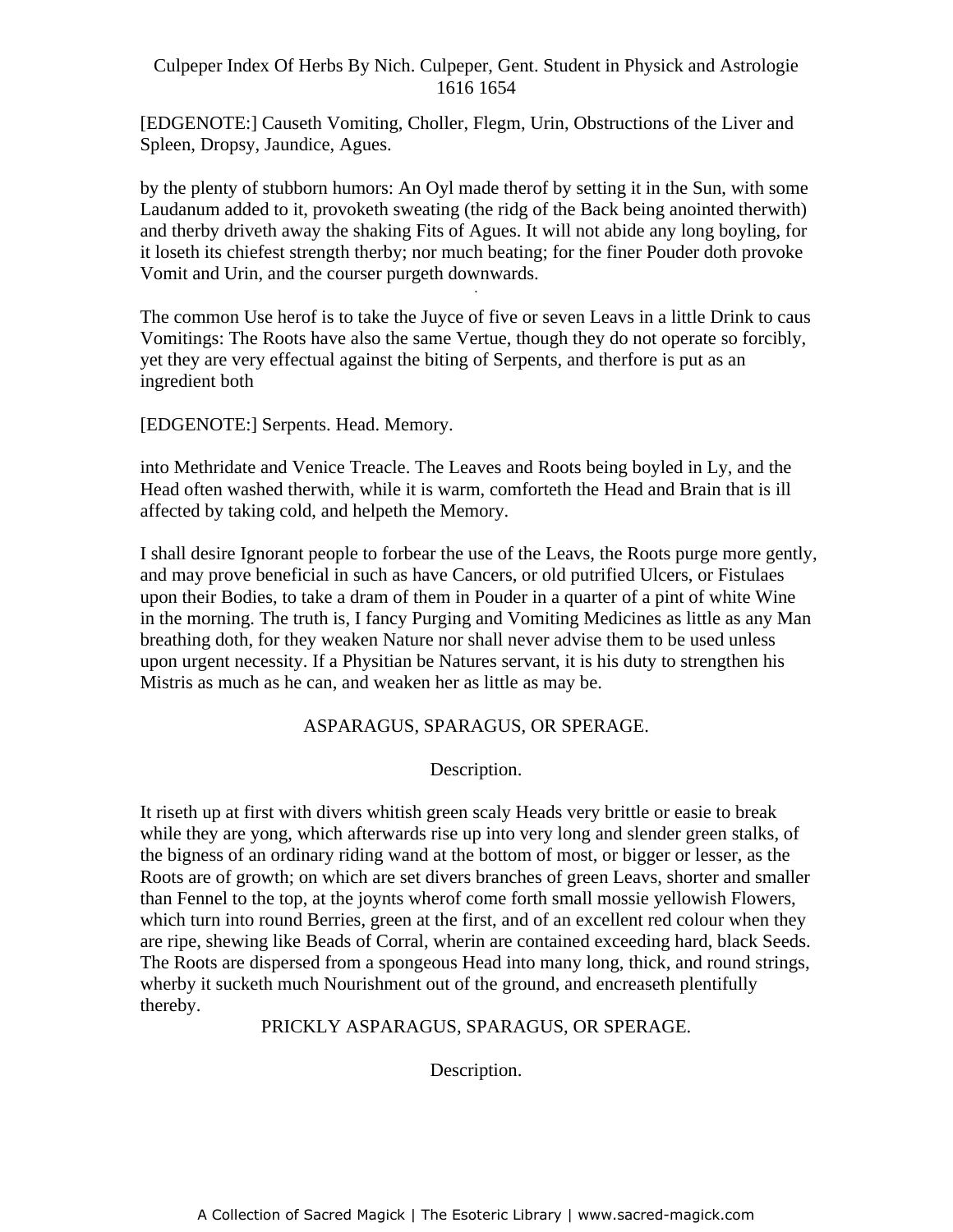It groweth usually in Gardens; and some of it grows wild, in Appleton Meadow in Gloucestershire, where the poor people do gather the Buds, or yong Shoots, and sell them cheaper than our Garden Asparagus is sold at London.

Time.

They do for the most part Flower, and bear their Berries late in the yeer, or not at all, although they are housed in Winter.

Vertues and Use.

The yong Bud or branches boyled in ones ordinary broth, maketh the Belly soluble and open, and boyled in white Wine, provoketh Urin being stopped, and is good against the Strangury, or difficulty of making water; it expelleth

[EDGENOTE:] Belly, Strangury, Disury, Gout, Sciatica, Eyes, Tooth-ach.

the gravel and stone out of the Kidneys, and helpeth pains in the Reins: And boyled in white Wine or Vinegar it is prevalent for them that have their Arteries loosned, or are troubled with the Hip-Gout, or Sciatica. The Decoction of the Roots boyled in Wine and taken is good to cleer the sight, and being held in the Mouth easeth the Toothach: And being taken fasting several mornings together stirreth up bodily lust in Man or Wo-

[p. 9]

man (whatsoever some have written to the contrary.) The Garden Asparaus nourisheth more than the wild; yet hath it the same effects in al the aforementioned Diseases. The Decoction of the Roots in white Wine, and the Back and

[EDGENOTE:] Reins, Bladder, Mother, Cramp, Chollick, Convulsion.

Belly bathed therwith, or kneeling or lying down in the same, or sitting therin as a Bath, hath been found effectual against pains that happen to the lower parts of the Body; and no less effectual against stiff and benummed Sinews, or those that are shrunk by Cramps, and Convulsions, and helpeth the Sciatica.

# ASH-TREE.

This is so wel known that time wil be misspent and Paper wasted in writing a Description of it; and therfore I shal only insist upon the Vertues of it.

# Vertues and Use.

The yong tender Tops with the Leaves taken inwardly, and some of them outwardly applied are singular good against the biting of the Viper, Adder, or any other Venemous Beast: And the Water distilled therfrom, being taken a smal quantity every morning fasting, is a singular Medicine for those that are subject to a Dropsie, or to abate the greatness of those who are too gross or fat.

[EDGENOTE:] Adders & Vipers biting, Dropsy, Stone, Jaundice, Leprosie, Scabs, Scald Heads, Stitches, Stone, Disury, Rickets.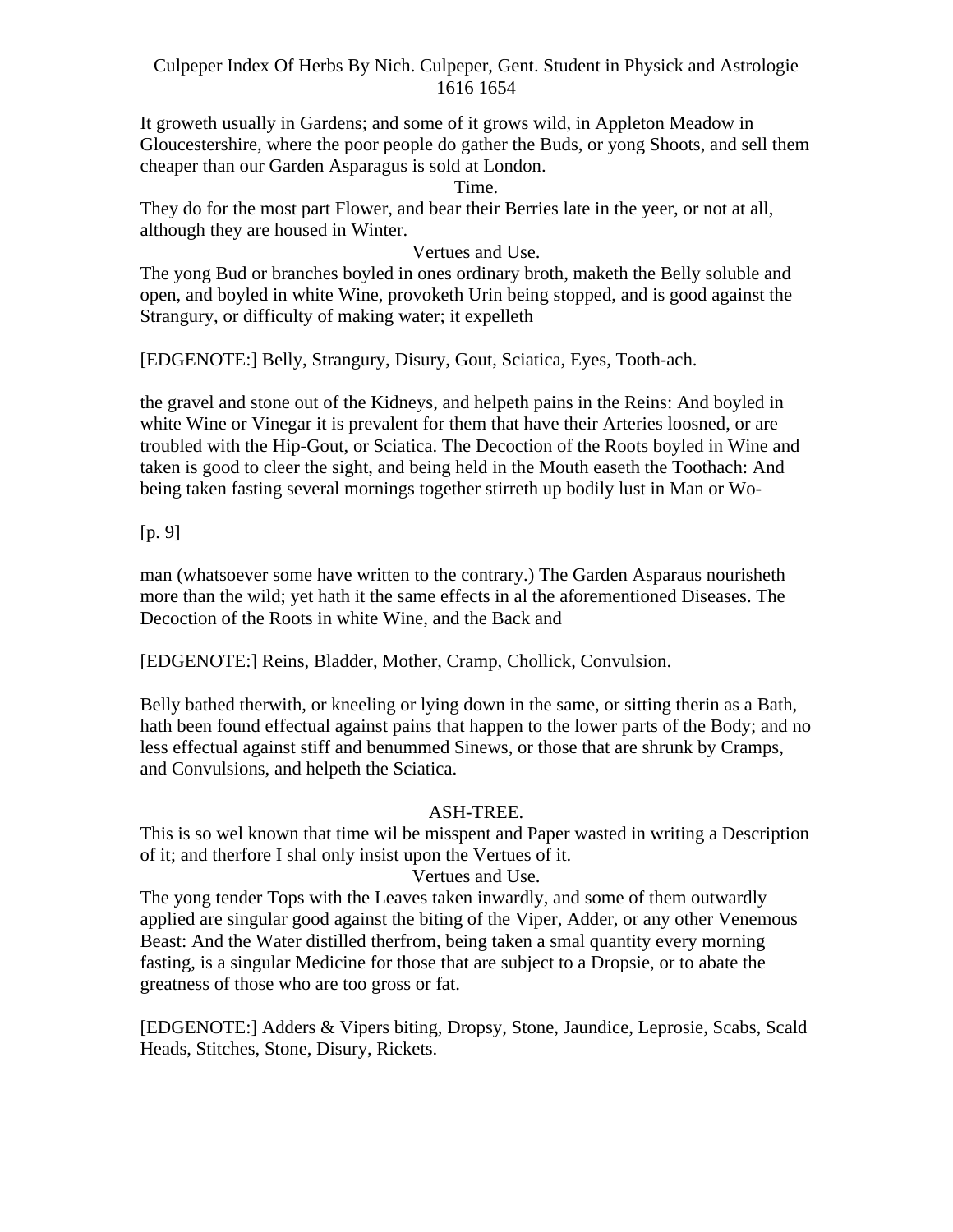The Decoction of the Leaves in white Wine, helpeth to break the Stone and expel it, and cureth the Jaundice. The Ashes of the Bark of the Ash made into Ly, and those Heads bathed therwith which are Leprous, Scabby, or Scal'd, they are therby cured. The Kernels within the Husks commonly called Ashen Keys, prevaileth against Stitches and pains in the sides proceeding of Wind, and avoideth away the stone by provoking Urin.

I can justly except against none of all this save only the first, viz. That Ash-tree Tops and Leaves are good against the biting of Serpents and Vipers, and I suppose this had its rise Edives are good against the oning of betpens and vipers, and I suppose this had its rise<br>from Gerard, or Pliny, both which hold that there is such an Antipathy between an Adder and an Ash-tree, that if an Adder be compassed round with Ash-tree Leaves, she wil sooner run through the fire than through the Leaves, the contrary to which is the truth, as both my eyes are witnesses: the rest are Vertues somthing likely, only if it be in Winter when you cannot get the Leaves, you may safely use the Bark instead of them, the Keys you may easily keep all the year, gathering them when they are ripe.

### AVENS.

### Description.

The ordinary Avens hath many long, rough, dark green, winged Leavs rising from the Root, every one made of many Leavs set on each side of the middle Rib, the largest three wherof grow at the ends and are snip'd or dented round about the edges: the other being smal pieces, somtimes two and somtimes four standing on each side of the middle rib underneath them; among which do rise up divers rough or hairy Stalks about two foot high branching forth with Leavs at every Joynt, not so long as those below, but almost as much cut in on the edges, some into three parts, some into more: On the Tops of the Branches stand smal pale yellow Flowers consisting of five Leavs, like the Flowers of Cynkfoyl, but larger in the middle, wherof standeth a smal green Head, which when the Flower is fallen groweth to be rough and round, being made of many long greenish purple Seeds (like grains) which wil stick upon your Cloathes. The Root consists of many brownish strings or fibres, smelling somwhat like unto Clover, especially those which grow in the higher, hotter, and drier grounds, and in the freer and clear Air.

Place.

They grow wild in many places under Hedg sides, and by the Pathwaies in Fields, yet they rather delight to grow in shadowy than in Sunny places.

Time.

They Flower in May and June for the most part, and their seed is ripe in July at the furthest.

### Vertues and Use.

It is good for the Diseases of the Chest or Breast, for pains and Stitches in the Sides, and to expel crude and raw humors from the Belly and Stomach by the sweet savor and warming quality; it dissolveth the inward congealed Blood hapning by falls or bruises, and the spitting of Blood, if the Roots either green or dryed be boyled in Wine and drunk, as also al manner of inward Wounds or outward if they be washed or bathed therwith. The Decoction also being drunk comforteth the Heart, and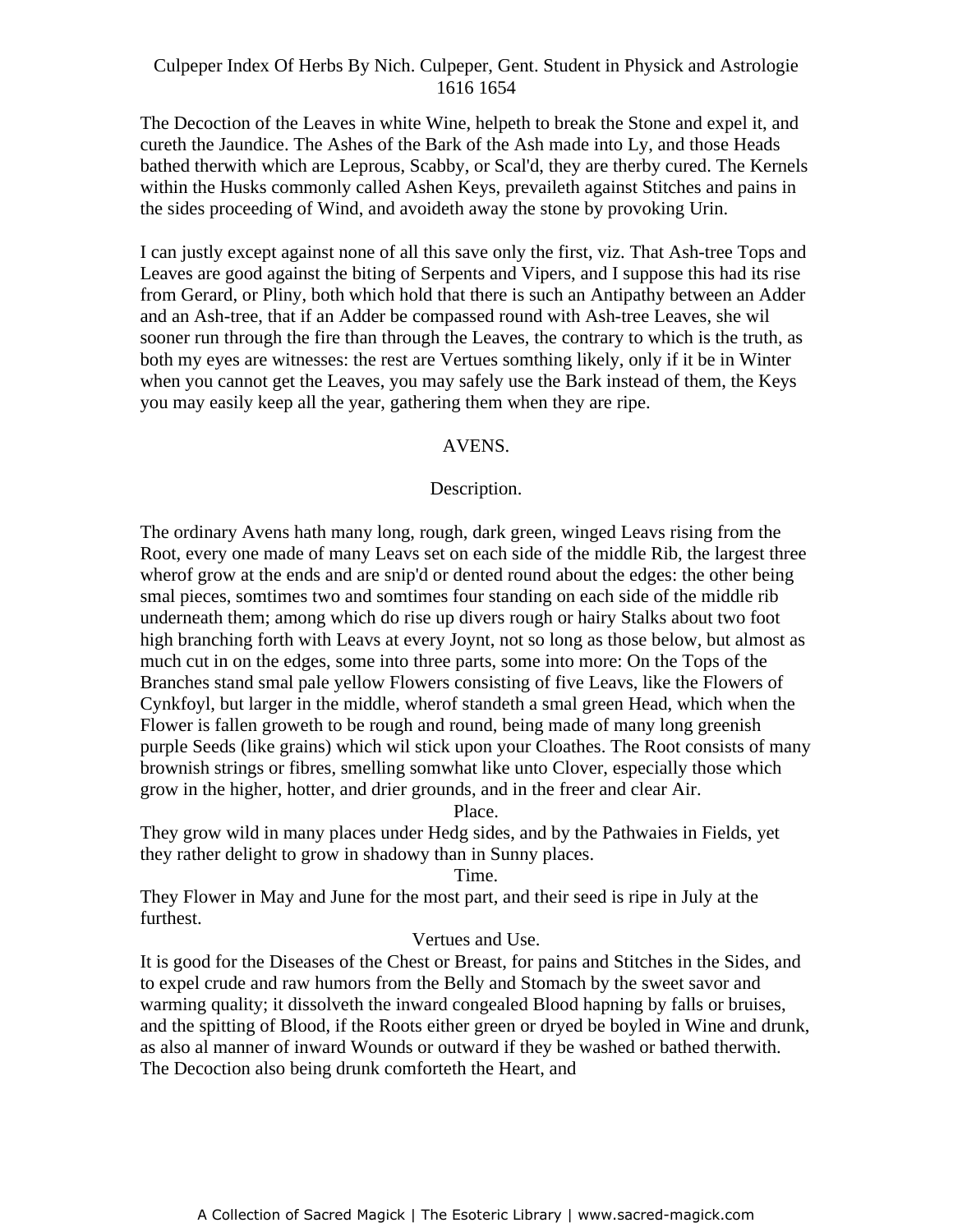[EDGENOTE:] Breast, Stitches, Wind, Belly, Stomach Inward Wounds, Heart, cold Brain, Obstructions, Chollick, Fluxes, Ruptures, Spots and Marks in the Face, Plague, Poyson, Indigestion.

strengtheneth the Stomach, and a cold Brain, and therfore is good in the Spring time to open Obstructions of the Liver, and helpeth the wind Chollick; it also helpeth those that have Fluxes; or are bursten, or have a Rupture; It taketh away spots or marks in the Face, being washed therwith: The Juyce of the fresh Root or Pouder of the dried Root hath the same effect with the De-

### [p. 10]

coction. The Root in the Spring time steeped in Wine doth give it a delicat savor and tast, and being drunk fasting every morning comforteth the Heart, and is a good Preservative against the Plague, or any other Poyson; it helpeth Digestion, and warmeth a cold Stomach, and openeth the Obstructions of the Liver and Spleen,

It is very safe, you need have no Dose prescribed; and is very fit to be kept in every good bodies house.

### BALM.

This Herb is so wel known to be an Inhabitant almost in every Garden, that I shal not need to write any Description thereof, although the Vertues thereof which are many may not be omitted.

### Vertues and Use.

The Arabian Physitians have extolled the Vertues hereof to the Skyes, although the Greeks thought it not worth mentioning. Serapio saith, It causeth the Mind and Heart to becom merry, and reviveth the Heart fainting into foundlings, especially of such who are over taken in their sleep, and driveth away al troublesom cares and thoughts

[EDGENOTE:] Mind, Heart, Faintings Swonings, Melancholy, Indigestion, Obstruction of the Brain, Heart, Arteries, Venemous Beasts, Mad Dogs, Terms provokes, Toothach, Blood Flux. Mushroms dificulty of breathing, Gout, Liver, Spleen, Women in Child bed, Fainting in travel, Boyls.

out of the mind arising from Melancholly, or black Choller; which Avicen also confirmeth. It is very good to help Digestion, and open Obstructions of the Brain; and hath so much purging quality in it (saith Avicen) as to expel those Melancholly vapors from the Spirits & Blood which are in the Heart and Arteries although it cannot do so in other parts of the Body. Diascorides saith, That the Leaves steeped in Wine, and the Wine drunk, and the Leavs externally applied is a remedy against the sting of Scorpions, and the bitings of mad Dogs, and commendeth the Decoction therof for Women to bath or sit in to procure their Courses; it is good to wash aching Teeth therwith and profitable for those that have the bloody Flux. The Leaves also with a little Nitre taken in Drink, are good against a Surfet of Mushromes, helps the griping pains of the Belly and being made into an Electuary is good for them that cannot fetch their breath: Used with Salt it takes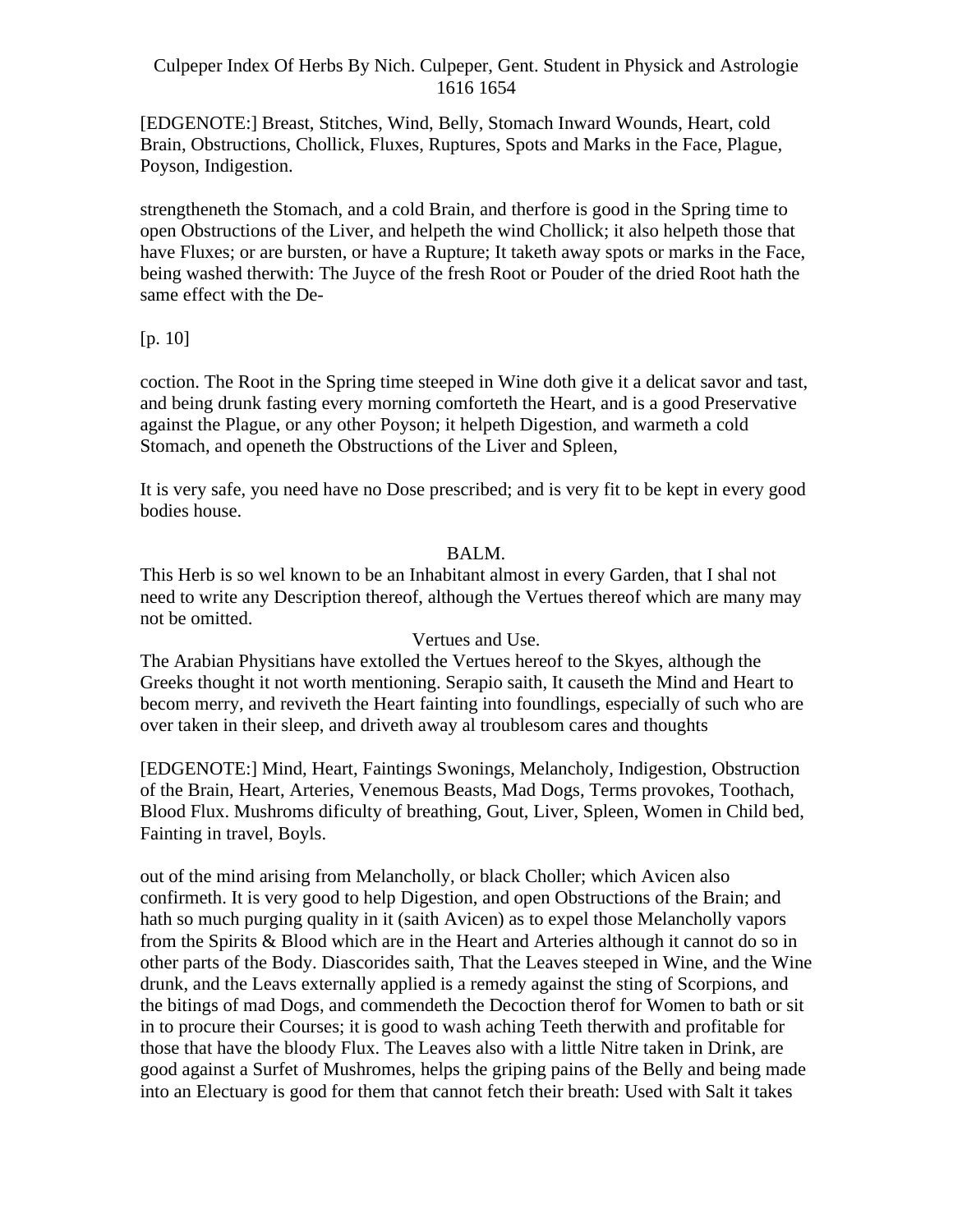away Wens, Kernels, or hard Swellings in the Flesh or Throat; it clenseth foul Sores and easeth pains of the Gout: It is good for the Liver and Spleen. A Tansie or Cawdle made with Egs and the Juyce therof while it is yong, putting to it some Sugar and Rosewater is good for Women in Childbed when the After-birth is not throughly avoided, and for their faintings upon, or after their sore travel. The Herb bruised and boyled in a little Wine and Oyl and laid warm on a Boil, will ripen and break it.

It is an Herb of Jupiter and under Cancer, and strengthens Nature much in al its actions; Let a Syrup made with the Juyce of it and Sugar, (as you shall be taught at the latter end of the Book) be kept in every Gentlewomans house, to releeve the weak stomachs and sick Bodies of their poor sickly Neighbors; as also the Herb kept dry in the Hous that so with other convenient Simples you may make it into an Electuary with Hony according as the Diseas is, and as you shall be taught at the latter end of the Book.

### BARBERRY.

The Shrub is so wel known to every Boy and Girl that hath but attained to the age of seven years, that it needs no Description.

#### Vertues and Use.

Mars owns the shrub, and present it to the use of my Country-men to purge their Bodies of Choller. The inner Rind of the Barberry Tree boyled in White-Wine and a quarter of a pint drunk each morning, is an excellent remedy to clense the Body of Chollick Humors, and free it

[EDGENOTE:] Choller, Scabs, Itch Tetters, Ringworm, Yellow Jaundice, Boyls, Agues, Burning, Scaldings, Apetit lost, Hair.

from such Diseases as Choller causeth, such be Scabs, Itch Tetters, Ringworms, yellow Jaundice, Boils, &c. It is excellent for hot Agues, Burnings, Scaldings, heat of Bloud, heat of the Liver, Bloudy-flux, for the Berries are as good as the Bark, and more pleasing; they get a man a good stomach to his victuals, by strengthning the attractive faculty, which is under Mars, as you see more at large in the latter end of my Ephemeris for the year 1651. The Hair washed with the Ly made of the Ashes of the Tree and Water, "twil make it turn yellow, viz. of Mars his own colour. The Fruit and Rind of the Shrub, the Flowers of Broom and of Heath, or Furz, clens the Body of Choller by Sympathy, as the Flowers, Leaves and Bark of the Peach-Tree do by Antipathy; because these are under Mars, that under Venus.

### BARLY.

The continual usefulness hereof hath made al in general so aquainted herewith, that it is altogether needless to describe its several kinds hereof plentifully growing, being yearly sown in this Land. The Vertues whereof take as followeth.

### Vertues and Use.

Barly in al the parts and compositions therof (except Malt) is more cooling than Wheat, and a little clensing: and al the Preparations

[p. 11]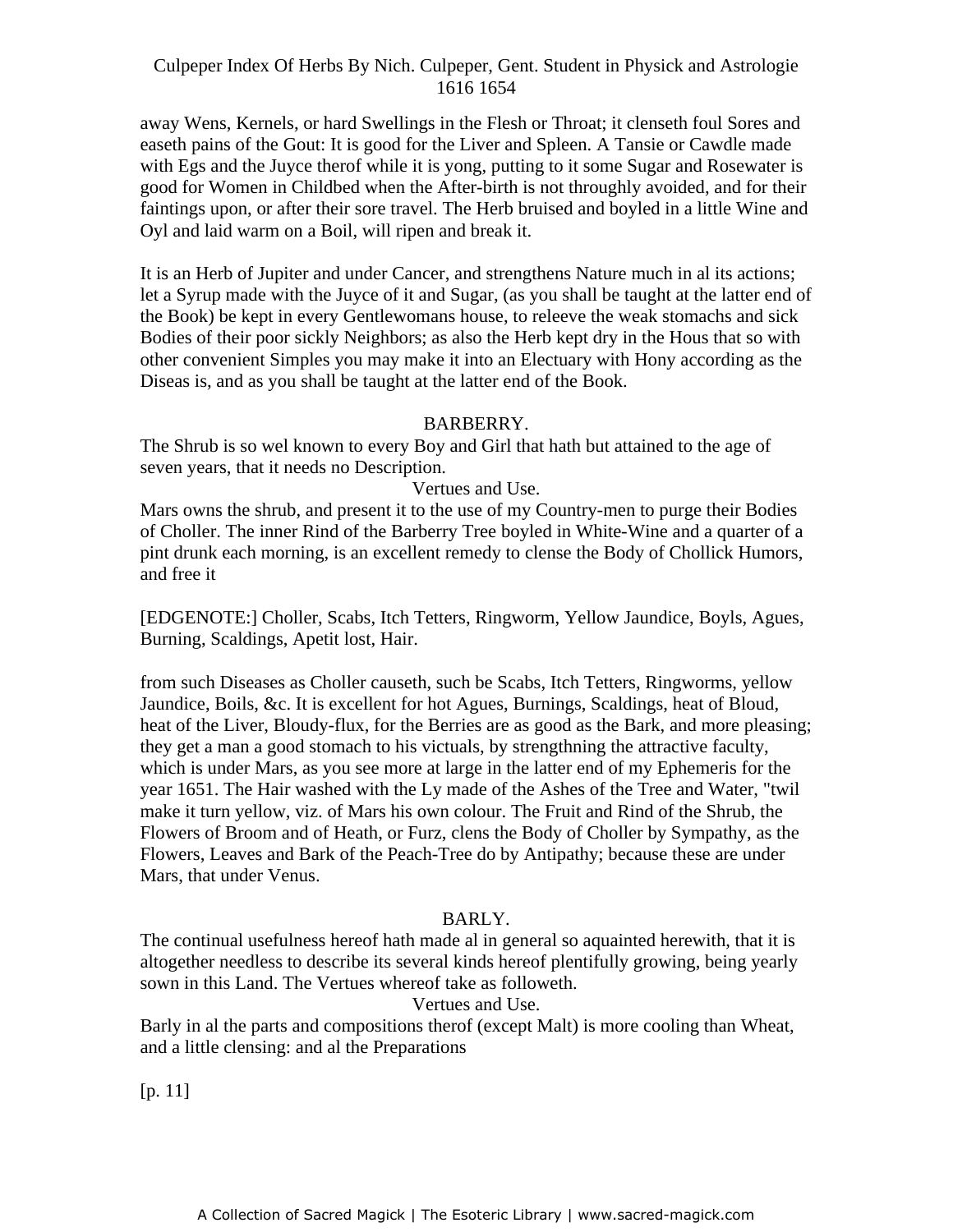therof, as Barly-water and other things made therof, do give great nourishment to persons troubled with Feavers, Agues, and heats in the Stomach.

[DGENOTE:] Feavers, Agues, Stomach, Apostums, Inflamations, Spleen, Ears, Throat, Neck, Kings Evil, Leprosie, Flux, Gout, Itch Eyes.

A Pultis made of Barly Meal or Flower boyled with Vinegar and Honey, and a few dry Figs put into them, dissolveth all hard Imposthums, and aswageth Inflamations being therto applied: And being boyled with Melilot and Chamomel Flowers, and som Linseed, Fenngreek and Rue in Pouder, and applied warm, it easeth the pains in the Sides and Stomach, and windiness of the Spleen. The Meal of Barly and Fleawort boyled in Water, and made into a Pultis with Honey and Oyl of Lillies, applied warm, cureth swellings under the Ears, Throat, Neck and such like: and a Plaister made therof with Tar, Wax & Oyl, helpeth the Kings-Evil in the Throat: Boyled with sharp Vinegar into a Pultis and laid on hot helpeth the Leprosie: Being boyled in red Wine with Pomgranat Rinds and Mirtles, stayeth the Lask or other Flux of the Belly: Boyled with Vinegar and a Quince, it easeth the hot pains of the Gout. Barly flower, white Salt, Honey and Vinegar mingled together, taketh away the Itch speedily and certainly: The Water distilled from the green Barly in the end of May is very good for thos that have Defluxions of humors fallen into their Eyes, and easeth the pains being dropped into them: or White-Bread steeped therein and bound on to the Eyes, doth the same.

### GARDEN BAZIL or SWEET BAZIL.

# Description.

The greater ordinary Bazil riseth up usually with one upright Stalk diversly branching forth on all sides, with two Leaves at every Joynt, which are somewhat broad and round, yet pointed, of a pale green colour, but fresh, a little snipt about the edges, and of a strong heady scent: The Flowers are smal and white standing at the tops of the Branches, with two smal Leavs at the Joynt, in som places green, in others brown, after which come black Seed. The Root perisheth at the approach of Winter, and therfore must be new sowen every year.

Place.

It only groweth in Gardens.

### Time.

It must be sowed late, and flowers in the heat of Summer, being a very tender Plant. Vertues and Use.

This is the Herb which all Authors are together by the Ears about, and rail at one another like Lawyers: Galen and Diascorides hold it not fitting to be taken inwardly: and Chrysippus rails at it with downright Billingsgate-Rhetorick. Pliny, and the Arabian Physitians defend it.

For mine own part I presently found that speech true;

Non nostrum inter nos tantas componere lites.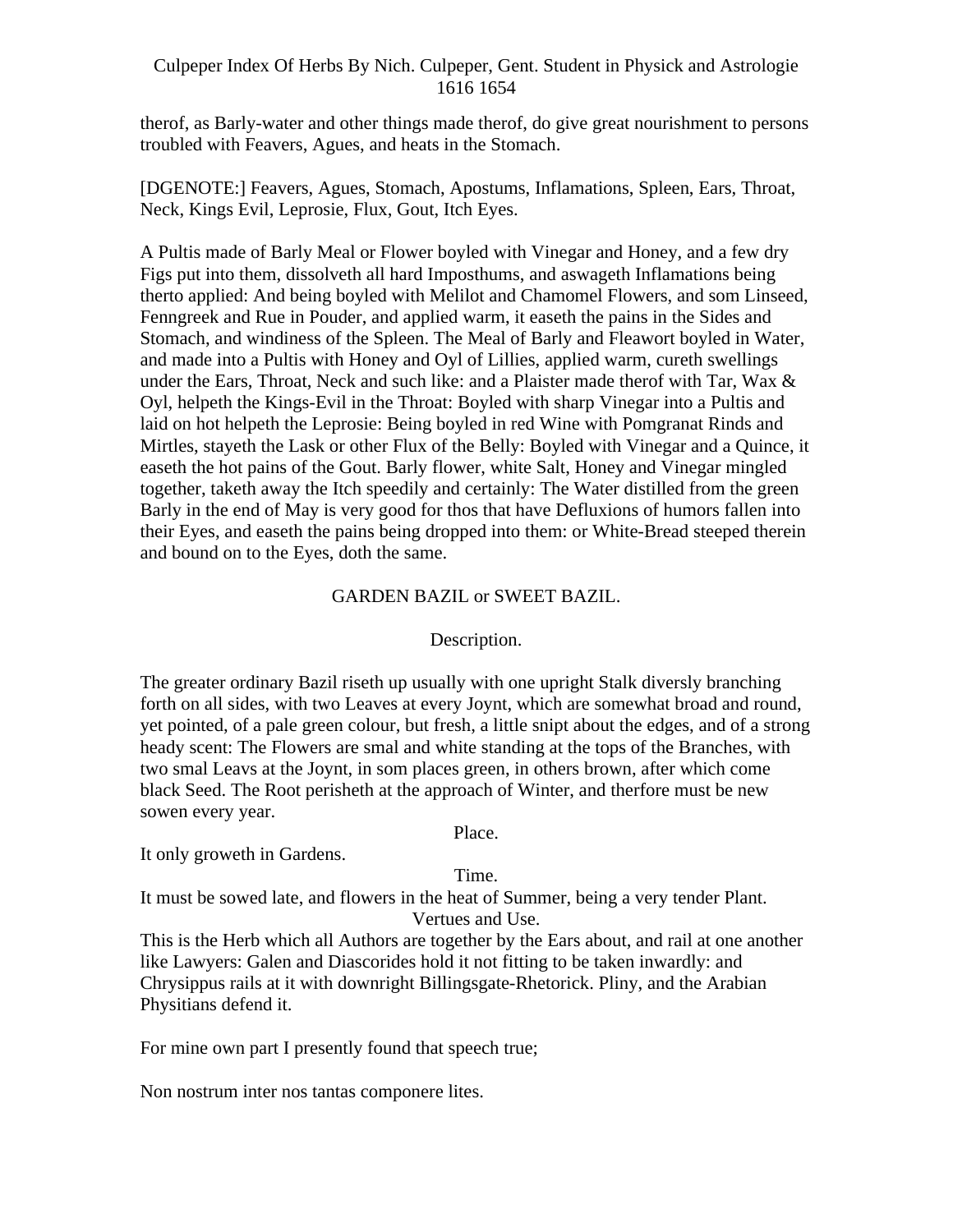And away to Dr. Reason went I, who told me it was an Herb of Mars, and under the Scorpion, and perhaps therfore called Basilicon, and then no mervail if it carry a kind

[EDGENOTE:] Venemous Beasts, Bees, Wasps, Hornets.

of virulent quality with it: Being applied to the place bitten by a venemous Beast, or stung by a Wasp or Hornet, it speedily draws the Poyson to it; Every like draws his like. Myzaldus affirms, That it being laid to rot in Horsdung it wil breed Venemous Beasts. And Hollerius a French Physitian affirms upon his own knowledg, That an acquaintance of his by common smelling to it, had a Scorpion bred in his Brain. Somthing is the matter this Herb and Rue wil not grow together, no nor near one another: And we know Rue is as great an enemy to Poyson as any grows.

To conclude: It expelleth both Birth, and After-birth; and as it helps the deficiency of Venus in one kind, so it spoils al her actions in another. I dare write no more of it.

# THE BAY TREE.

This is so wel known that it needs no Description; I shal therfore only write the Vertues therof, which are many.

# Vertues and Use.

Galen saith, That the Leaves or Bark do dry and heal very much, and the Berries more than the Leaves: The Bark of the Root is less sharp and hot, but more bitter, and hath some astriction withal, whereby it is effectual to break the Stone, and good to open obstructions of the

[EDGENOTE:] Stone, Obstructions of the Liver and Spleen, Dropsie, Poyson, Jaundice, Bees, Wasps, Hornets, Terms provokes, Cause Delivery, Afterbirth, Eyes,Lungs.

Liver, Spleen, and other inward parts, which bring the Dropsie, Jaundice, &c. The Berries are very effectual against al Poyson of venemous Creatures, and the Stings of Wasps and Bees, as also against the Pestilence or other infectious Diseases, and therfore is put into sundry Triacles for that purpose: They likewise procure Womens Courses; and seven of them given to a Woman in sore travel of Child-birth, do cause a speedy delivery, and expel the After-birth; and therfore not to be taken by such as have not gon out their time lest they procure Abortment, or cause Labor too soon: They wonderfully help al cold and rhumatick Distillations from the Brain to the Eyes, Lungs or other parts: And being made into an Electuary with Honey, do help the

# [p. 12]

Consumption, old Coughs, shortness of Breath, and thin Rhewms: as also the Meagrim, they mightily expel wind and provoke Urin; help the Mother, and kil the Worms: The Leaves also work the like effects. A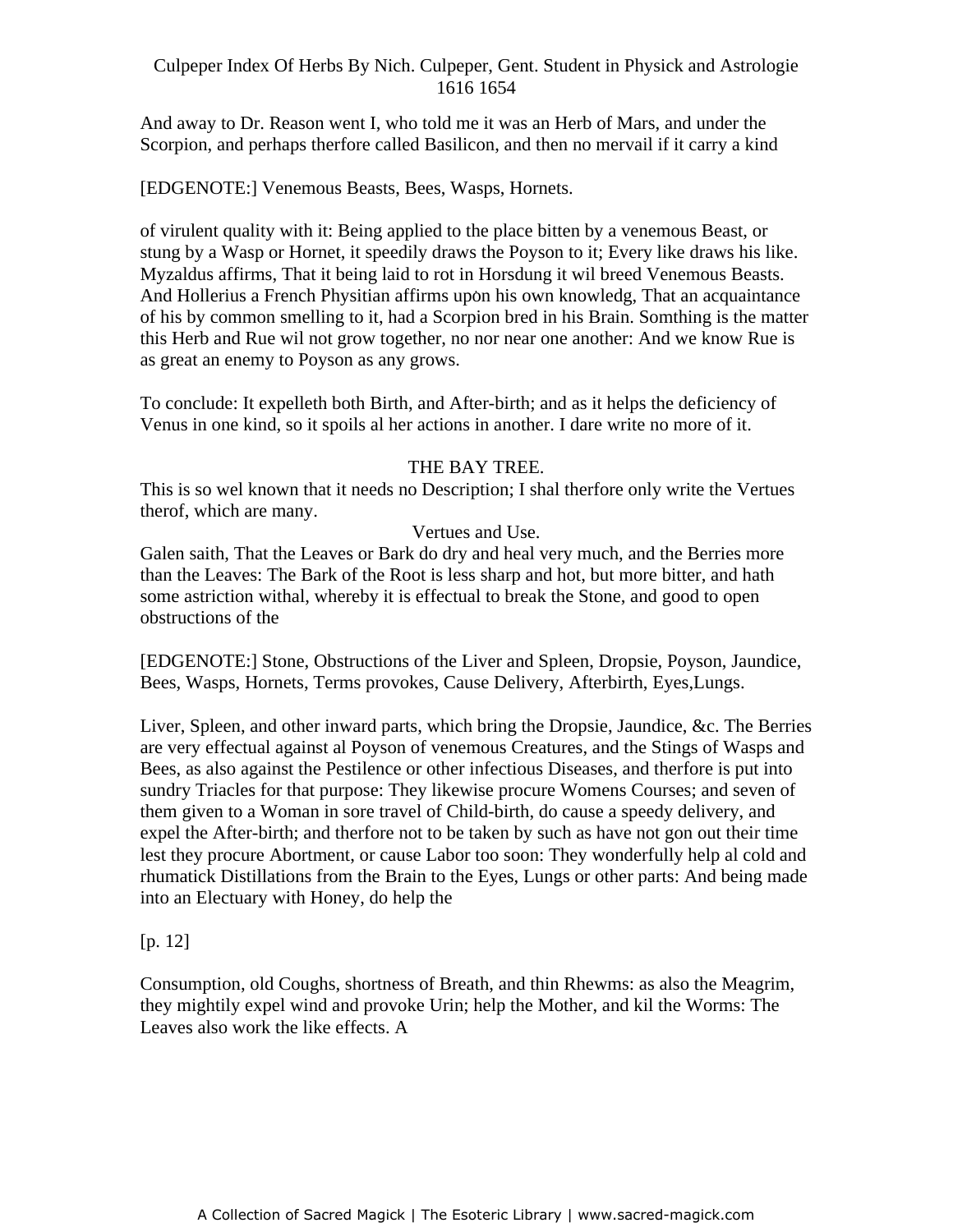[EDGENOTE:] Coughs, Shortness of Breath, Megrim, Wind, Vertigo, Disury, Mother, Worms, Joynts, Nerves, Arteries, Stomach, Belly, Womb, Ears, Marks in the Skin, Itch, Scabs. The set of the set of the set of the set of the set of the set of the set of the set of the set of the set of the set of the set of the set of the set of the set of the set of the set of the set of the set of the se

Bath of the Decoction of the Leavs and Berries, is singular good for Women to sit in that are troubled with the Mother, or the Diseases therof, or the stoppings of their Courses, or for the Diseases of the Bladder, pains in the Bowels by wind, and stoppnig of Urin: A decoction likewise of equal parts of Bay-berries, Cummin-Seed, Hysop, Origanum, and Euphorbium, with some Honey, and the Head bathed therwith doth wonderfully help Distillations and Rhewms, and setleth the Pallat of the Mouth into its place. The Oyl made of the Berries is very comfortable in all cold Griefs of the Joynts, Nervs, Arteries, Stomach, Belly, or Womb, and helpeth Palsies, Convulsions, Cramps, Aches, trembling and numness in any part, weariness also, and pains that come by sore travelling: Al griefs and pains likewise proceeding from Wind, either in the Head, Stomach, Back, Belly, or Womb, by anointing the parts affected therwith: And pains in the Ears are also cured by dropping in some of the Oyl, or by receiving into the Ears the warm fume of the Decoction of the Berries through a Funnel. The Oyl takes away marks of the Skin and Flesh by bruises, Fals, &c. and dissolveth the congealed Bloud in them: It helpeth also the Itch, Scabs, and Wheals in the Skin.

I shal but only ad a word or two to what my Friend hath

[EDGENOTE:] Witchcraft.

written, viz. That it is a Tree of the Sun, and under the Coelestial Sign Leo, and resisteth Witchcraft very potently, as also al the evil old Saturn can do to the Body of Man, and they are not a few, for it is the Speech of one, and I am mistaken if it were not Myzaldus, That neither Witch nor Devil, Thunder nor Lightning wil hurt a Man in the place where a Bay-Tree is.

# BEANS.

Both the Garden and Field Beans are so wel known that it saveth me labor of writing any Description of them: Their Vertues briefly are as followeth.

The distilled wather of the Flowers of Garden Beans is good to clens the Face and Skin from Spots and Wrinkles, and the Meal or Flower of them, or the smal, doth the same. The Water distilled from the green Husks is held to be very effectual against the Stone, and to provoke Urine.

[EDGENOTE:] Spots, Stone, Disury, Inflamation, Womens Breasts.

Bean Flower is used in Pultisses to asswage Inflamations rising upon Wounds, and the swelling of Womens Breasts caused by the curding of their Milk, and represseth their Milk: The Flower of Beans and Fenugreek mixed with Honey, and applied to Fellons, Boyls, Bruises, or blue Marks by blows, or the Imposthumes in the Kernels of the Ears, helpeth them all: And with Rose Leavs, Frankinsens and the white of an Egg being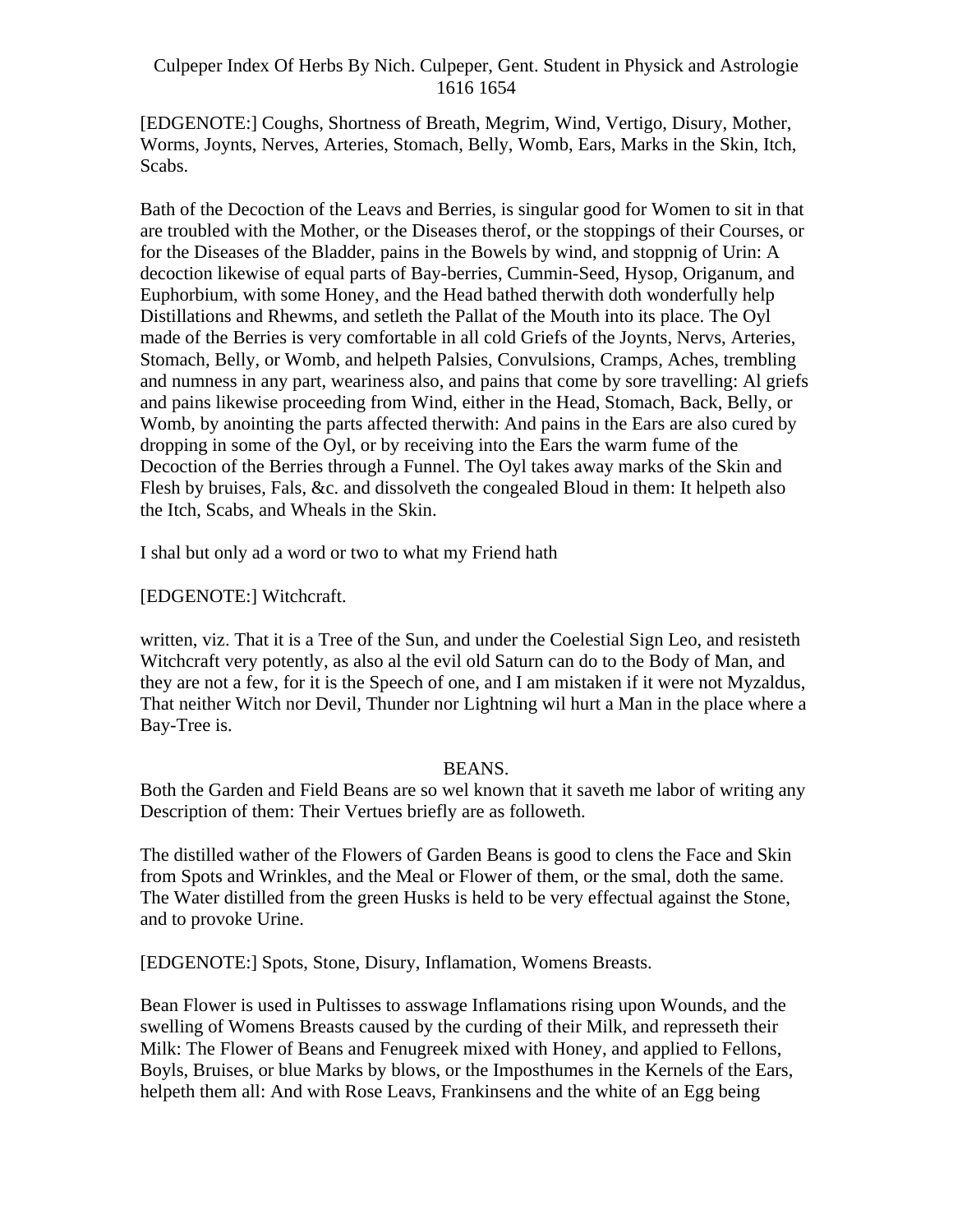applied to the Eyes, helpeth them that are swoln, or do water, or have received any blow upon them if used with Wine. If a Bean be parted in two,

[EDGENOTE:] Felons, or Andicoms, Boils, Bruses, Ears, Eyes, Leeches.

the skin being taken away, and laid on the place where a Leech hath been set that bleedeth too much, it staieth the bleeding. Bean Flower boyled to a Pultis with Wine and Vinegar and some Oyl put therto, ceaseth both pain and swelling of the Cods: The Husks A megan and some  $\sigma_{y1}$  part thero, ecasem board paint and sweming or the cods. The Hasks the Husks made up with old Hogs Greas, helpeth the old pains, contusions and Wounds of the Sinews, the

[EDGENOTE:] Cods swelled, Flux, Pain, Sinews, Sciatica, Gout.

Sciatica, and Gout. The Field Beans have all the aforementioned Vertues as the Garden Beans **Exercise 2018 Beans** 

Beans eaten are extream windy meat, but if after the Dutch fashion when they are half boyled you husk them, and then stew them (I cannot tell you how, for I never was Cook in al my life) they are wholsomer food.

## FRENCH-BEANS.

### Description.

The French or Kidney Bean ariseth up at first but with one stalk which afterwards divideth its self into many Arms or Branches, but also weak that if they be not sustained with sticks or poles, they wil lie fruitless upon the ground: at several places of these Branches grow forth long footstalks, with every one of them three broad round and pointed green Leavs at the end of them, towards the tops wherof come forth divers Flowers made like unto Pease Blossoms, of the same colour for the most part that the fruit wil be of, that is to say, white, yellow, red, blackish, or a deep purple; but white is most usual; after which come long and slender flat Pods, some crooked, some straight, with a string as it were running down the Back therof, wherein are contained flattish round fruit made to the fashion of a Kidney; the Root is long and spreadeth with many strings annexed to it, and perisheth every year.

There is also another sort of French Beans commonly growing with us in this land, which is called the Scarlet flowred Bean.

This ariseth up with sundry Branches as the other, but runs up higher to the length of Hop-poles, about which they grow twining, but turning contrary to the Sun, having Foot-

[p. 13]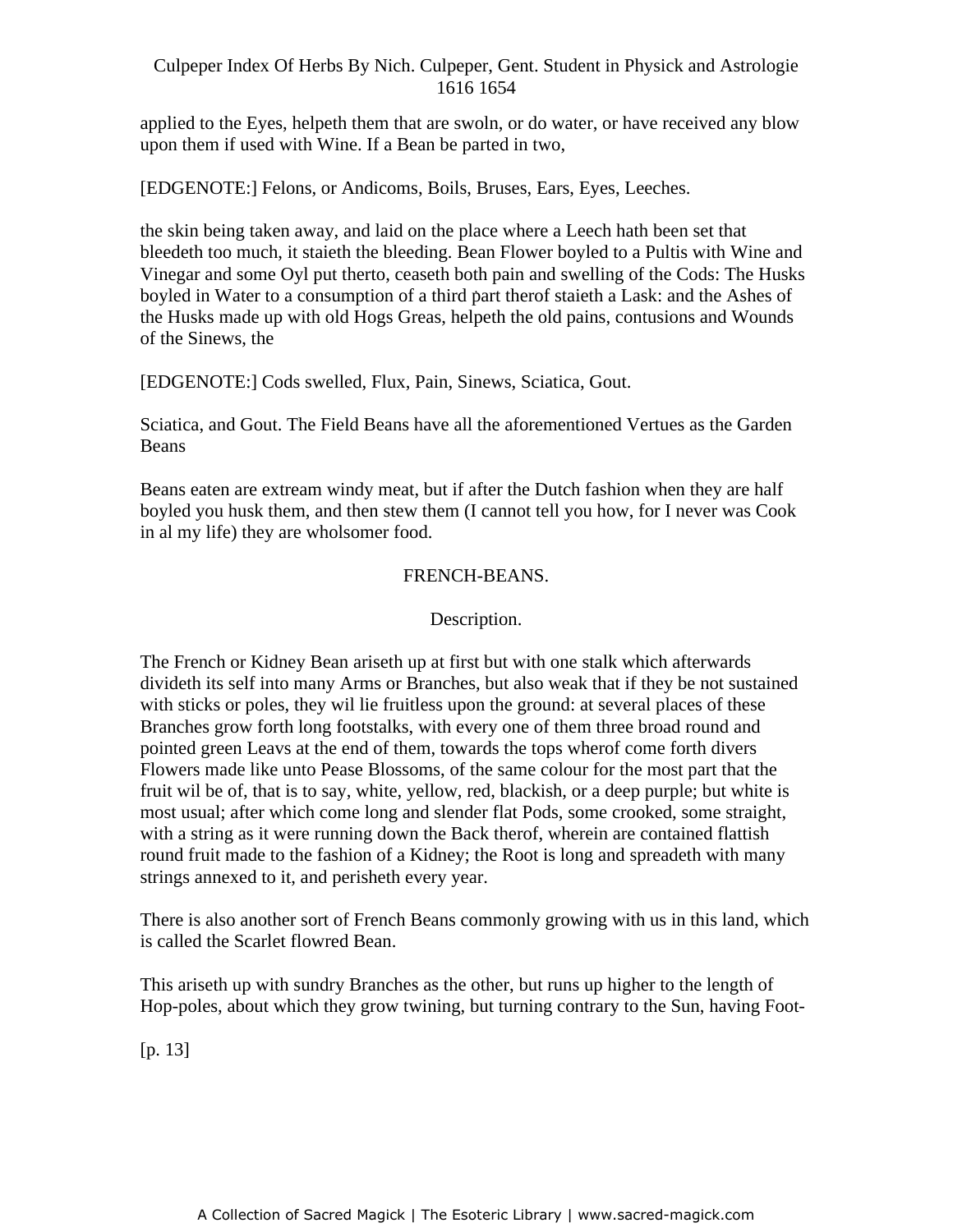stalks with three Leaves on each as on the other: The Flowers also are in fashion like the other, but many more set together, and of a most Orient Scalet colour. The Beans are larger than the ordinary kind, of a deep Purple colour, turning black when it is ripe and dry: The Root perisheth also in Winter.

#### Vertues.

The ordinary French Beans are of an easie digestion, they move the Belly, provoke Urin, enlarge the Breast that is straitned with shortness of Breath, engender Sperme, and incite Venery.

[EDGENOTE:] Disury, Shortess of breath, Incite to Venery. A gallant shew.

And the Scarlet-coloured Beans in regard of the glorious beauty of their colour being set near a Quickset Hedg, wil bravely adorn the same, by climing up theron; so that they may be discerned a great way, not without admiration of the beholder at a distance. But they wil go near to kil the Quicksets by cloathing them in Scarlet.

#### LADIES-BEDSTRAW.

#### Description.

This ariseth up with divers smal brown and square upright Stalks a yard high or more, somtimes branched forth into divers parts, ful of Joynts, and with diverse very fine small Leaves at every one of them little or nothing rough at al: At the top of the Branches grow many long tufts or branches of yellow Flowers very thick set together, from the several Joynts which consist of four smal Leavs apiece, which smel somwhat strong, but not unpleasant: The Seed is smal and black like Poppy seed, two for the most part joyned together: The Root is reddish with many smal thrids fastned unto it, which take strong hold of the ground and creepeth a little: And the Branches leaning a little down to the ground take Root at the Joynts therof, wherby it is easily encreased.

There is also another sort of Ladies-Bedstraw growing frequently in England, which beareth white Flowers as the other doth yellow; but the Branches of this are so weak that unless it be sustained by the Hedges, or other things near which it groweth it wil lie down on the ground; the Leaves a little bigger than the former, and the Flowers not so plentiful as those; and the Root hereof is also thridy, and abiding.

Place.

They grow in Meadows and Pastures both wet and dry, and by the Hedges.

Time.

They flower in May for the most part, and the Seed is ripe in July and August.

Vertues and Use.

The Decoction of the former of these being drunk is good to fret and break the Stone, and provokes Urin, stayeth inward bleedings, and healeth inward Wounds: The

[EDGENOTE:] Stone, Dysury, Bleeding, Wounds.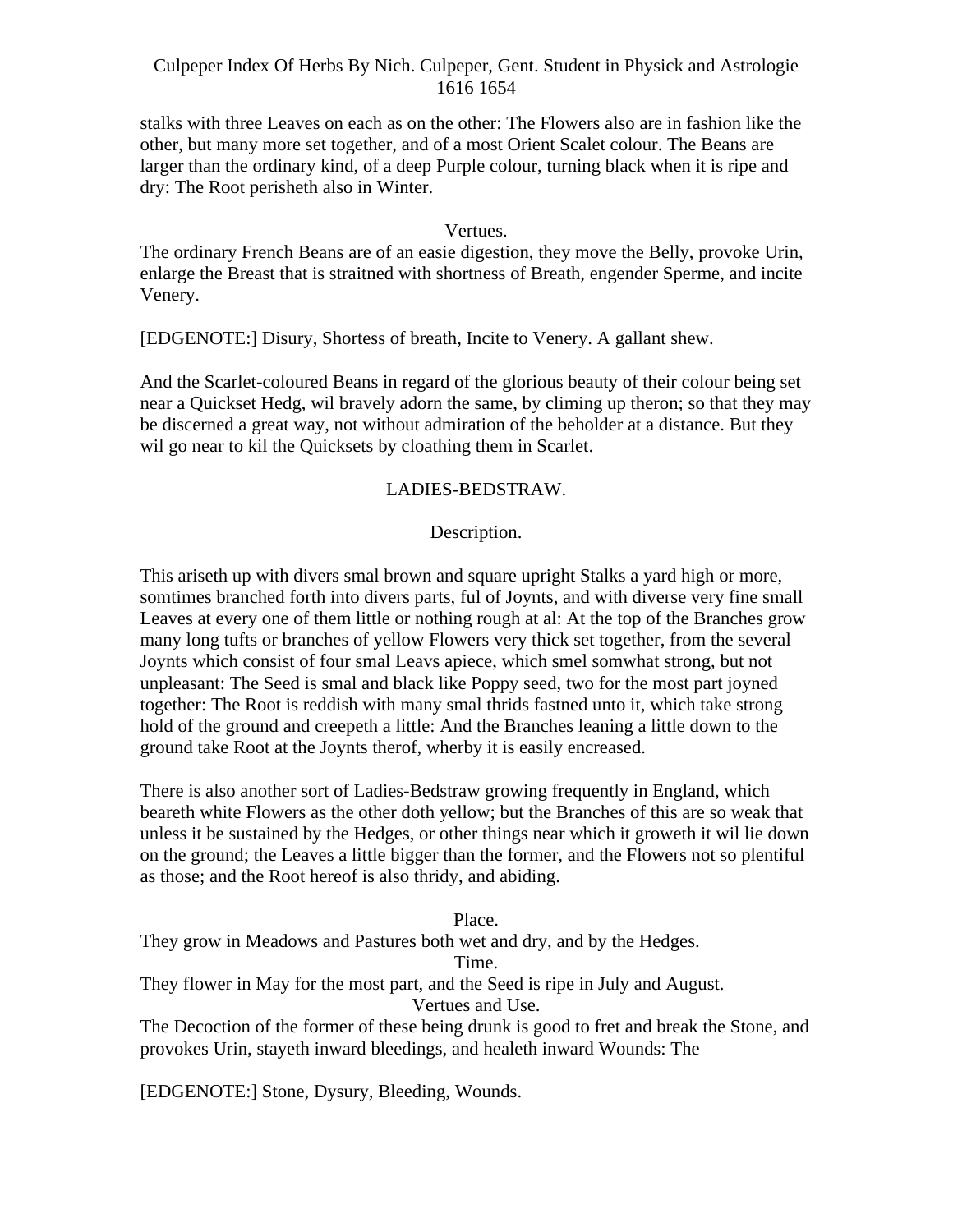Herb or Flower bruised and put up into the Nostrils, stayeth their bleeding likewise: The Flowers and the Herb made into an Oyl by being set in the Sun, and changed after it hath stood ten or twelve daies; or into an Ointment being boyled in Axungia or Sallet-Oyl with some Wax melted therein after it is strained; either the Oyl made therof or the Ointment do help Burnings with Fire, or Scalding with Water: the same also, or the Decoction of the Herb and Flower is good to bath the Feet of Travellers and Lacquies whose long running causeth weariness and stifness in their Sinews and Joynts; If the Decoction be used warm, and the Joynts afterwards anointed with the Ointment. It helpeth the dry Scab, and the Itch in Children: And the Herb with the white Flower is also very good for the Sinews, Arteries, and Joynts to comfort and strengthen them after travel, cold and pains.

[EDGENOTE:] Burnings, Gauled-Feet, Weariness, Stiffness of Joynts, Scabs, Itch.

They are both Herbs of Venus and therfore strengthen the patrs both internal and external which she rules.

# BEETS.

## Description.

There are two sorts of Beets which are best known generally, and wherof I shal principally intreat at this time. Viz. The White and the Red Beets, and their vertues.

The Common White Beet hath many great Leaves next the ground somwhat large, and of a whitish green colour: The Stalk is great, strong and ribbed, bearing great store of leaves upon it almost to the very top of it: The flowers grow in very long tufts, smal at the ends, and turning down their Heads, which are smal, pale, greenish, yellow Burrs, giving cornered prickled Seed. The Root is great, long and hard, and when it hath given Seed of no use at all.

The Common Red Beet differeth not from the White, but only it is lesser and the Leaves and the Roots are somwhat red: The Leaves are differently red, in som only with red strakes or veins, som of a fresh red, and others of a dark red. The Root hereof is red, spungy and not used to be eaten.

[EDGENOTE:] Clens, Digest, Disury, Obstructions of the Liver and Spleen, Vertigo, Venemous Beasts.

The White Beet doth much loosen the Belly, and is of a clensing and digesting quality, and provoketh Urin: The Juyce of it openeth obstructions both of the Liver and Spleen, and is good for the Headaches and swimmings therein, and turnings of the Brain; and is effectual also against al venemous creatures: and applied upon the Temples, stayeth Inflamati-

[p. 14]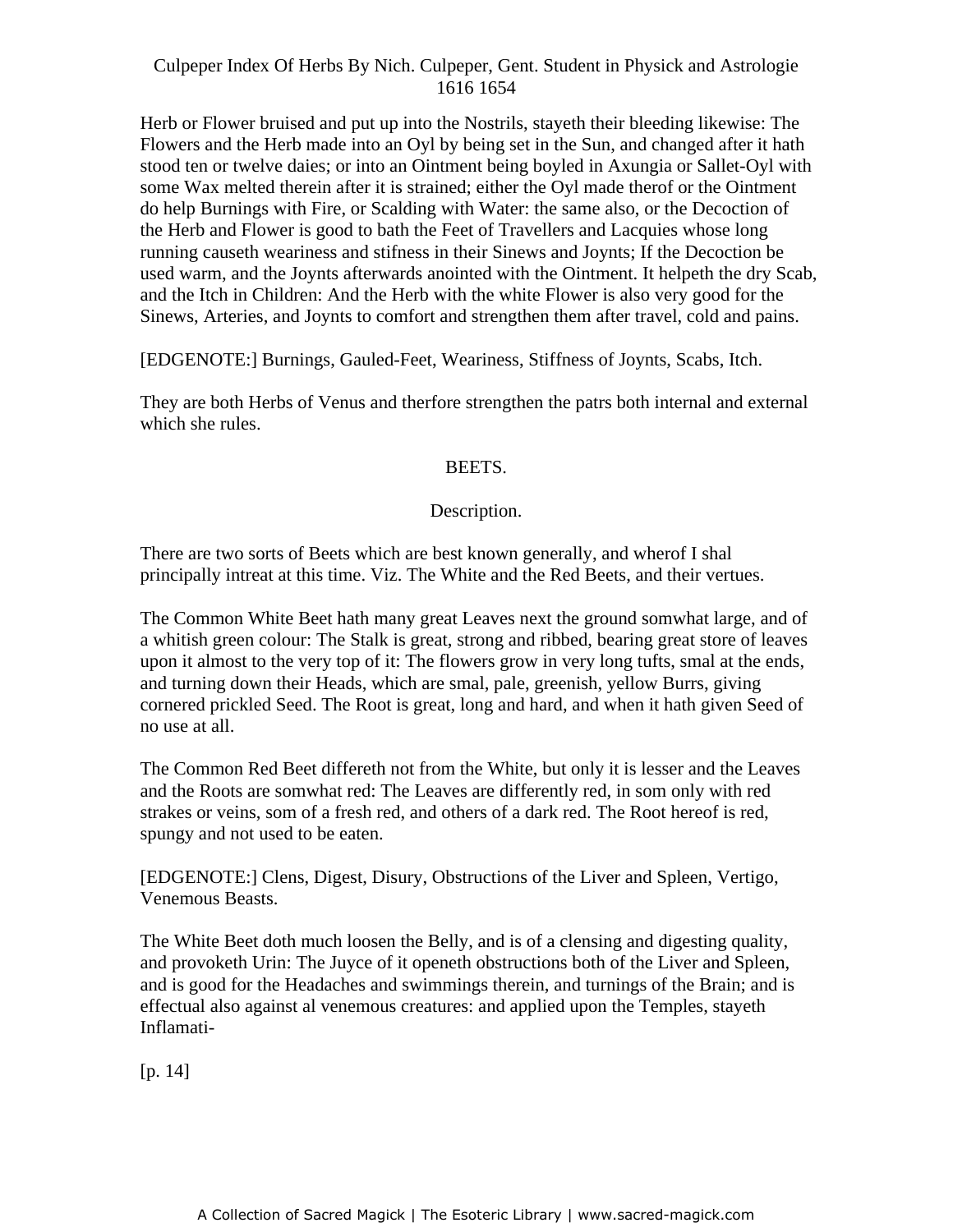ons in the Eyes; it helpeth Burnings being used without Oyl, and with a little Allum

[EDGENOTE:] Brning, St. Anthonies Fire, Wheals, Blisters, Chilblains, Kibes,Itch, Dandriff, Scurff Scabs, Ulcers, Cankers, Baldness.

put to it, is good for St. Anthonies fire. It is also good for al Wheals, Pushes, Blisters, and Blains in the Skin: The Herb boyled and laid upon Chilblains or Kibes, helpeth them: The Decoction therof in Water and some Vinegar healeth the Itch, if bathed therwith, and clenseth the Head of Dandraf, Scurff, and dry Scabs, and doth much good for fretting and running Sores, Ulcers, & Cankers in the Head, Legs, or other parts, and is much commended against Baldness and shedding of Hair.

The red Beet is good to stay the Bloody Flux, Womens Courses, and the Whites, and to help the yellow Jaundice.

[EDGENOTE:] Flux Terms, Stops, Whites, Stinking Breath, Noise in the Ears, Toothach, Smell lost.

The Juyce or the Root put into the Nostrils purgeth the Head, helpeth the nois in the Ears, and the Tooth-ach; the Juyce snuffed up the Nose helps a stinking Breath if the caus lie in the Nose as many times it doth, if any bruis have been there, as also want of smel coming that way.

## WATER-BETONY.

## Description.

First of the Water-Betony, which riseth up with square hard greenish Stalks, and somtimes brown, set with broad dark green Leavs dented about the edges with notches, somwhat resembling the Leavs of the Wood-Betony, but much larger, two for the most part set at a Joynt. The Flowers are many, set at the tops of the Stalks and Branches, being round bellied, and open at the Brims and divided into two parts, the uppermost being like a Hood, and the lowest like a Lip hanging down, of a dark red colour, which passing away, there comes in their places smal round Heads with smal points in the ends, wherin lie smal and brownish Seeds: The Root is a thick Bush of strings and threds growing from an Head.

### Place.

It groweth by Ditchsides, Brooks, and other Water-courses generally through this Land, and is seldom found far from the Waters sides.

Time.

It Flowereth about July and the Seed is ripe in August.

Vertues and Use.

It is of a clensing quality; the Leavs bruised and applied are effectual for all old and filthy Ulcers; and especially if the Juyce of the Leavs be boyled with a little Honey, and tents dipped therin, and the Sores dressed therwith: as also for Bruises or Hurts whether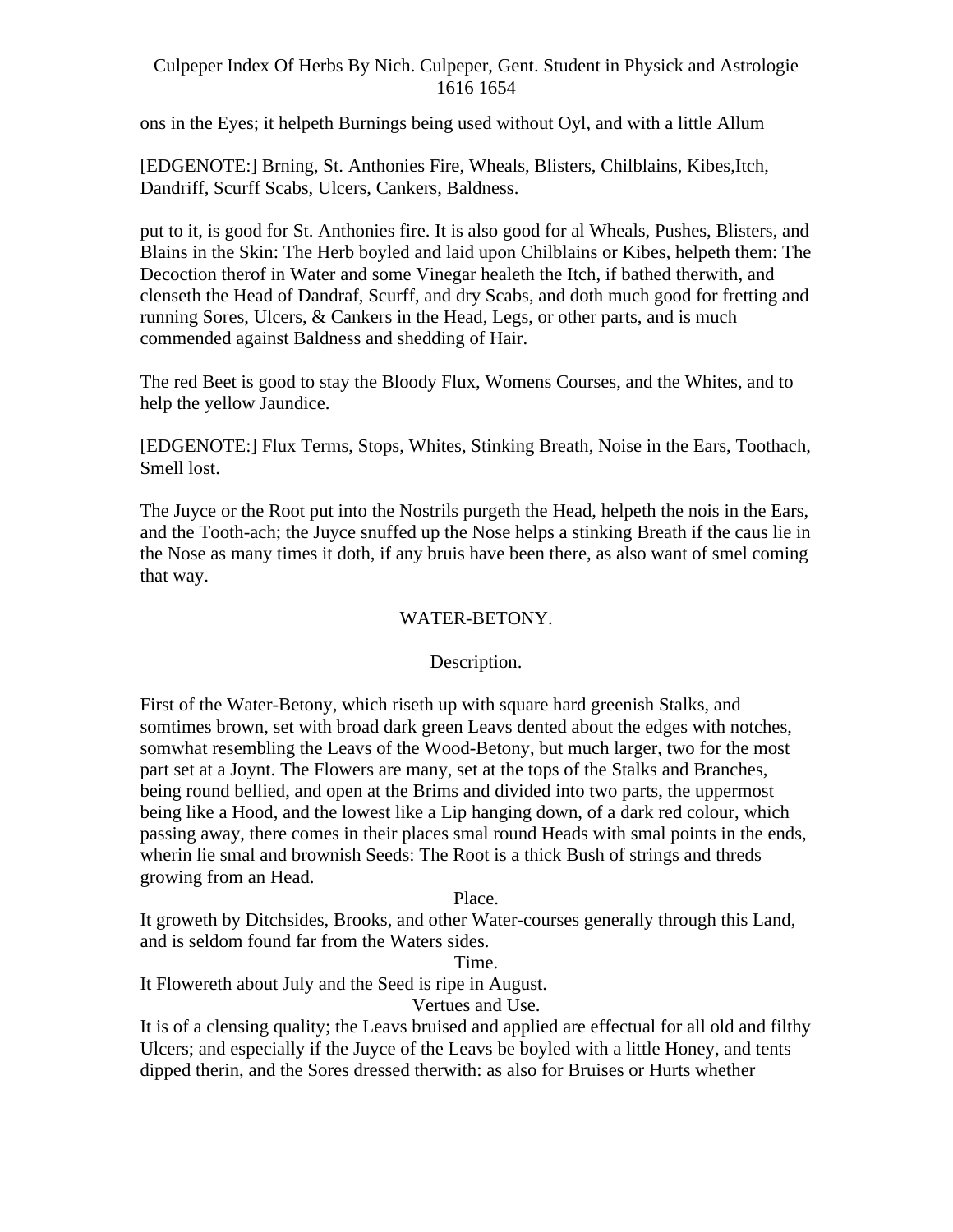[EDGENOTE:] Ulcers, Bruises, Sunburning.

inward or outward. The distilled water of the Leaves is used for the same purposes; as also to bath the Face or Hands spotted or blemished, or discolored by Sunburning.

I confess I do not much fancy distilled Waters, I mean such Waters as are distilled cold, some vertue of the Herb they may happliy have (it were a strange thing else) but this I am confident of, that being distilled in a Pewter Stil, as the vulgar and apish fashion is, both Chymical Oyl and Salt is left behind, unless you burn them, and then all is spoiled, Water and al, which was good for as little as can be by such a Distillation. You have the best way of Distillation in my Translation of the London Dispensatory. The Colledg of Physitians having as much skil in Distillations as an Ass hath reading Hebrew.

Water-Betony is an Herb of Jupiter in Cancer and is apropriated more to Wounds and Hurts in the Breast than Wood-Betony which follows.

## WOOD-BETONY.

# Description.

The Common or Wood-Betony hath many Leavs rising from the root which are somwhat broad and round at the ends, roundly dented about the edges, standing upon long Footstalks, from among which rise up smal, square, slender, but yet upright hairy Stalks, with some Leaves thereon, two apiece at the Joynts, smaller than the lower, whereon are set several spiked Heads of Flowers like Lavender, but thicker and shorter for the most part, and of a reddish or purple colour, spotted with white spots both in the upper and lower part; The Seeds being contained within the Husks that hold the Flowers, are blackish, somwhat long and uneven. The Roots are many white threddy strings; the Stalk perisheth, but the Root with some Leavs theron, abides al the Winter. The whole Plant is somwhat smal.

Place.

It groweth frequently in Woods, and delighteth in Shady-places.

Time.

And it flowreth in July, after which, the Seed is quickly ripe, yet in its prime in May. Vertues and Use.

Antonius Musa Physitian to the Emperor Augustus Caesar, wrote a peculiar Book of the Vertues of this Herb, and amongst other vertues, saith of it, That it preserveth the Lives and Bodies of Men free from the danger of Epidemical Diseases, and from Witchcrafts also: It is found by daily experience to be good for many Diseases; It helpeth those

[EDGENOTE:] Epidemical Diseases, Witchcraft, Apetite, Indigestion, Stomach, Belching, Jaundice, Falling sickness, Palsey, Convulsion, Shrinking of the Sinews, Gout, Dropsie, Frensie, Cough, Cold, Shortness of Breath, Agues of all sorts, Sore Eyes, Worms, Obstructions of the Liver and Spleen, Stitches, Pains in the Back and Belly, Terms provokes, Mother, Childbirth, Stone, Toothach, Venemous Beasts, Mad-dogs,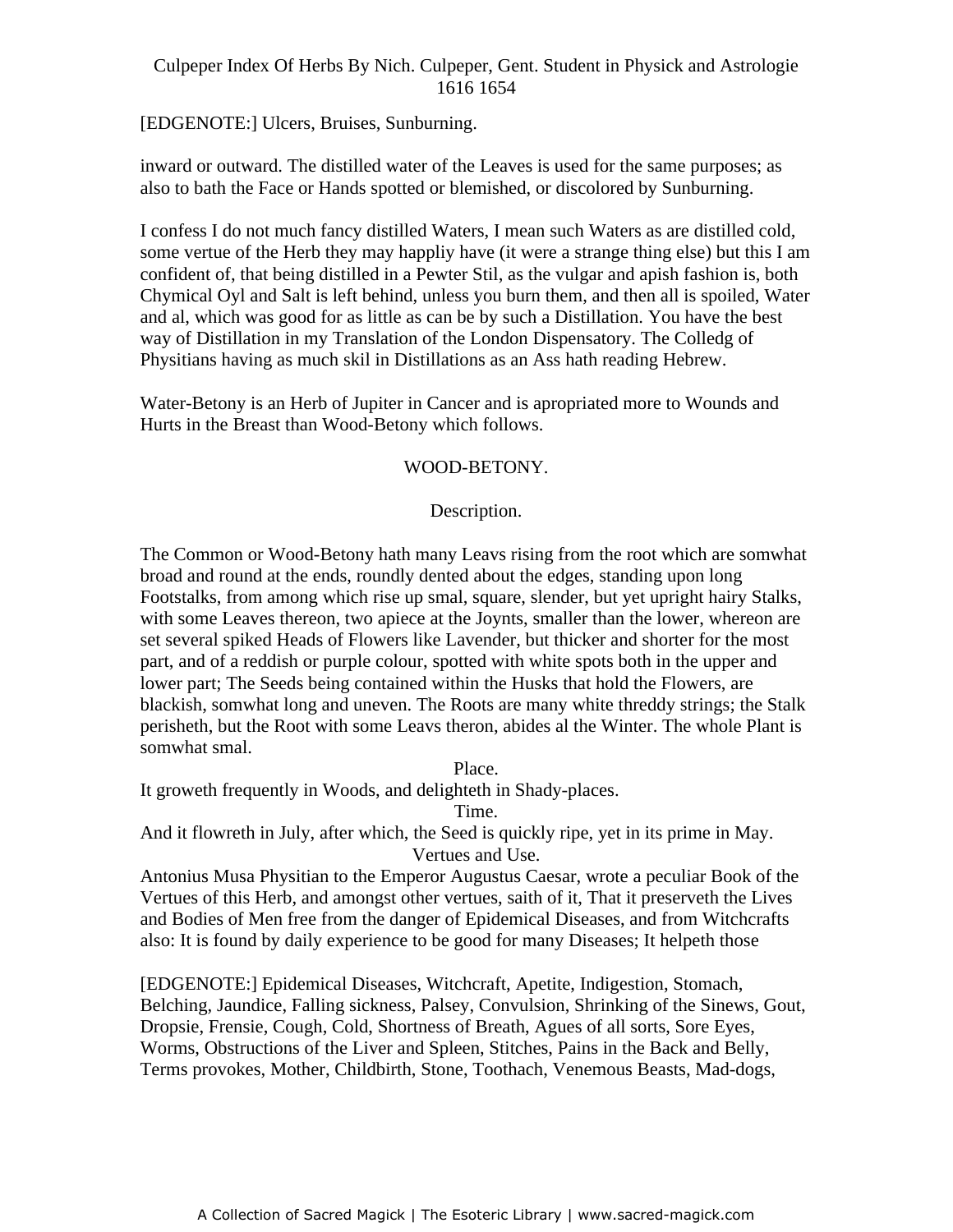Weariness, Bleeding at Mouth and Nose, Pissing & spitting of Blood, Ruptures, Bruises, Wounds, Veins and Sinews, Cuts, Ulcers, Fistulaes, Boyls, Ears.

that loath, or cannot digest their Meat, those that

[p. 15]

have weak Stomachs, or sower belchings, or continual rising in their Stomach, using it familiarly either green or dry; either the Herb, the root, or the Flowers in Broth drunk, or Meat, or made into Conserve, Syrup, Water Electuary, or Pouder as every one may best frame themselvs unto, or as the time or season requireth, taken any of the aforesaid waies. It helpeth the Jaundice, Falling-sickness, the Palsie, Convulsions, or shrinking of the Sinews, the Gout, and those that are inclined to Dropsies, those that have continual Pains in their Head, although it turn to Phrensie. The Pouder mixed with pure Honey is no less available for al sorts of Coughs or Colds, Wheesing or shortness of Breath, Distillations of thin Rhewm upon the Lungues, which causeth Consumptions. The Decoction made with Mead and a little Penyroyal, is good for those that are troubled with putrid Agues, whether Quotidian, Tertian, or Quartan, and to draw down and evacuate the Blood and humors that by falling into the Eyes do hinder the Sight: The Decoction therof made in Wine and taken, killeth the Worms in the Belly, openeth Obstructions both of the Spleen and Liver, cureth Stitches and Pains in the Back, or Sides, the Torments and griping pains of the Bowels, and the wind Chollick: and mixed with Honey purgeth the Belly, helpeth to bring down Womens Courses, and is of especial use for those that are troubled with the falling down of the Mother, and pains therof, and causeth an easie and speedy delivery of Women in Childbirth: it helpeth also to break and expel the Stone either in the Bladder or Kidneys. The Decoction with Wine gargled in the Mouth, easeth the Toothach. It is commended against the sting or biting or Venemous Serpents or Mad Dogs. Being used inwardly and applied outwardly to the place. A dram of the Pouder in Betony taken with a little Honey in some Vinegar, doth wonderfully refresh those that are overwearied by travail; it staieth bleedings at the Mouth or Nose, and helpeth those that piss or spit Blood, and those that are Bursten or have a Rupture, and is good for such as are bruised by any fall or otherwise. The green Herb bruised, or the Juyce applied to any inward hurt or outward green Wound in the Head or Body wil quickly heal and close it up; as also any Veins or Sinews that are cut; and will draw forth any broken Bone, or Splinter, Thorn or other thing gotten into the Flesh: It is no less profitable for old Sores, or filthy Ulcers, yea, though they be Fistulaus and hollow, but some do advise to put in a little Salt to this purpose: Being applied with a little Hogs Lard, it helpeth a Plague-Sore, and other Boyls and Pushes: The fumes of the Decoction while it is warm received by a Funnel into the Ears, easeth the pains of them, destroyeth the Worms, and cureth the running Sores in them. The Juyce dropped into them doth the same. The Root of Betony is displeasing both to the tast and Stomach, whereas the Leavs and Flowers by their sweet and spicy tast, are comfortable both in Meat and Medicine.

There are some of the many Vertues Antony Musa an expert Physitian (for it was not the practice of Octavius Caesar to keep Fools about him) apropriates to Bethony; It is a very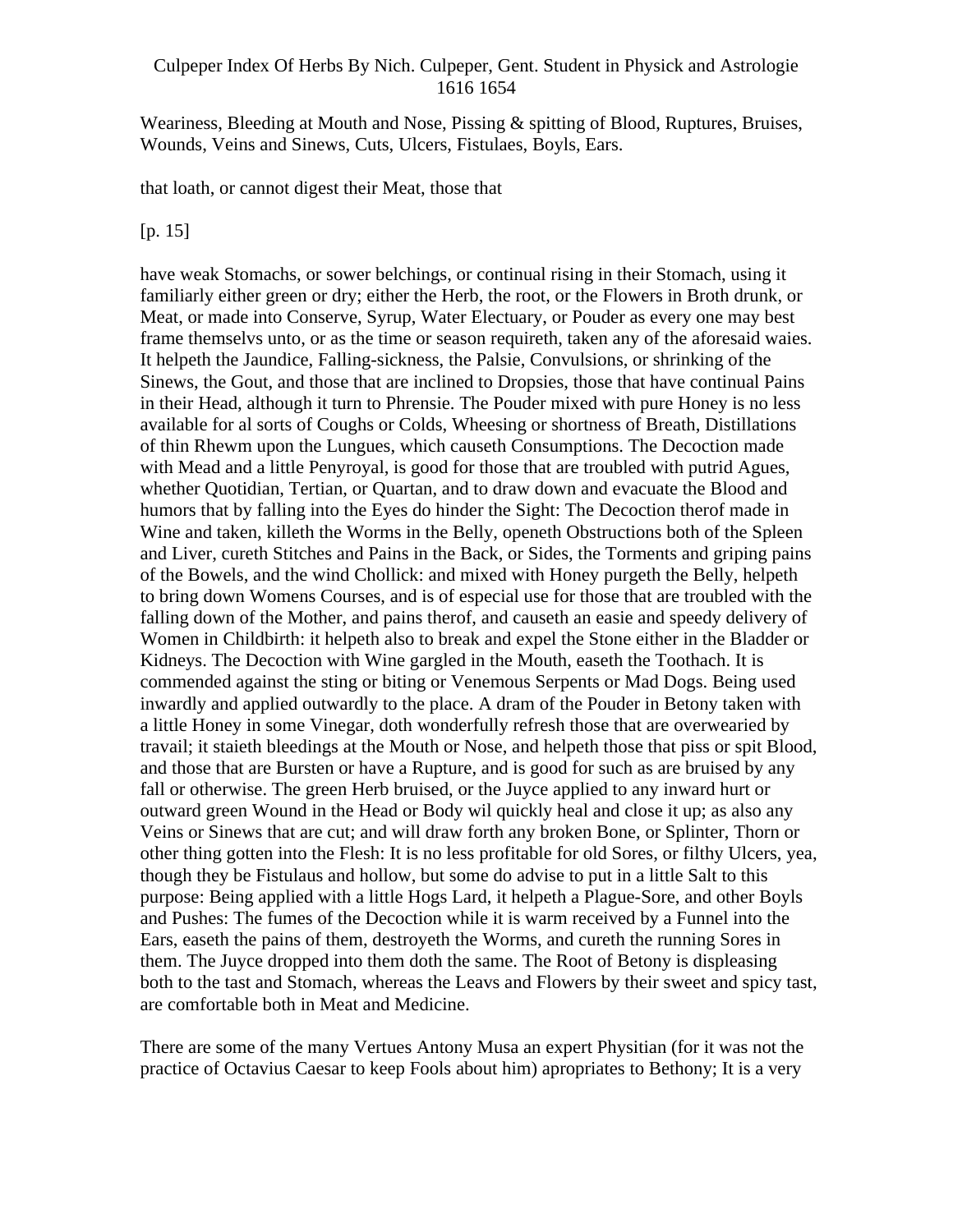precious Herb that's certain, and most fitting to be kept in a mans hous both in Syrup, Conserve, Oyl, Oyntment, and Plaister. The Flowers are usually Conserved.

The Herb is apropriated to the Planet Jupiter, and the Sign Aries.

## THE BEECH TREE.

In treating of this Tree, you must understand that I mean the great Mast Beech; which is by way of distinction from that other smal rough sort, called in Sussex, the small Beech; but in Essex, Hornbeam.

I suppose it needless to describe it, being already so wel known to my Countrymen.

### Place.

It groweth in Woods amongst Oaks, and other Trees, and in Parks, Forrests, and Chases, to feed Deer; and in other places to fatten Swine.

Time.

It bloometh in the end of April, or begining of May for the most part, and the Fruit is ripe in September.

## Vertues and Use.

The Leavs of the Beech-Tree are cooling and binding, and therfore good to be applied to hot Swellings to discuss them: The Nuts do much nourish such Beasts as feed thereon: The Water that is found in the hollow places of decaying Beeches, will cure both Man and Beast of any Scurf, Scab, or running Tetters, if they be washed therwith. You may boyl the Leavs into a Pultis, or make an Ointment of them when time of year serves. BILBERRIES: Called also (by som) Whorts, and Whortleberries.

Descriptions.

Of these I shal only speak of two sorts, which are commonly known in England, Viz. The Black, and the Red Bilberries. And first of the Black.

## [p. 16]

This smal Bush creepeth along upon the ground scarce rising half a yard high, with divers smal dark green Leaves set on the green Branches, not alwaies one against another, and a little dented about the edges: At the foot of the Leaves com forth smal, hollow, pale, blush coloured Flowers, the brims ending in five points, with a reddish threed in the middle, which pass into smal round Berries of the bigness and colour of Juniper Berries, but of a Purple sweetish sharp tast; the Juyce of them giveth a Purplish colour to their Hands and Lips that eat and handle them, especially if they break them. The Root groweth asloop under ground, shooting forth in sundry places as it creepeth: This loseth its Leaves in Winter.

The Red Bilberry, or Whortle-bush, riseth up like the former, having sundry harder Leaves, like the Box-Tree Leaves, green and round pointed standing on the several Branches, at the tops whereof only, and not from the sides as in the former, com forth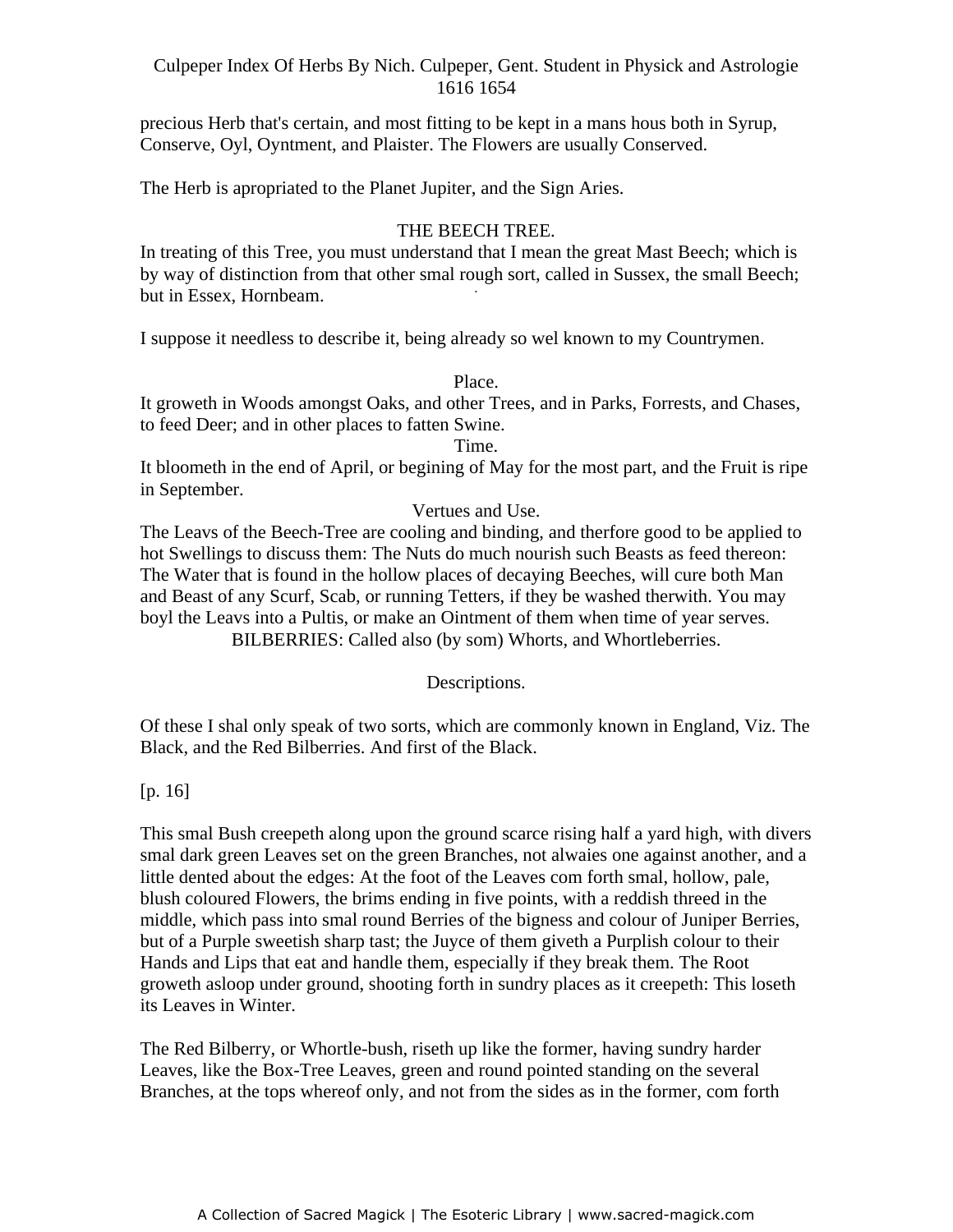divers round flowers of a pale red color, after which succeed, round reddish sappy Berries when they are ripe, of a sharp tast: The Root runneth in the ground, as the former; but the Leaves of this abide al Winter.

Place.

The first groweth in Forrests, on the Heaths and such like barren plaaces: The Red grows in the North parts of this Land, as Lancashire, Yorkshire, &c.

Time.

They flower in March and April; and the Fruit of the Black is ripe in June and July. Vertue and Use.

The Black Bilberries are good in hot Agues and to cool the heat of the Liver and stomach; they do somwhat bind the Belly, and stay Vomitings and Loathings: The Juyce of

[EDGENOTE:] Agues, Stomach, Liver, Vomiting, Apetite lost, Cough, Phtisick, Fluxes.

the Berries made into a Syrup, or the Pulp made into a Conserve with Sugar, is good for the purposes aforesaid, as also for an old Cough or an Ulcer in the Lungs, or other diseases therein. The Red Whorts are more binding, and stop Womens Courses, spitting of Blood, or any other Flux of Blood or Humors, being used aswel outwardly as inwardly.

# BIFOYL, or TWAYBLADE.

Description.

This smal Herb from a Root somewhat sweet, shooting downwards many long strings, riseth up a round green Stalk bare or naked next the ground for an inch, two or three to the middle therof, as it is in age or growth, as also from the middle upward to the Flowers, having only two broad Plantain-like Leaves (but whiter) set at the middle of the Stalk one against another, and compasseth it round at the bottom of them.

Place.

It is a usual Inhabitant in Woods, Copses, and in many other places in this Land.

There is another sort growes in wet grounds and Marshes, which is somwhat differing from the former: It is a smaler Plant, and greener, having somtimes three Leaves; the Spike of Flowers is less than the former, and the Roots of this do run or creep in the ground.

They are much and often used by many to good purpose for Wounds both green and old, and to consolidate or knit Ruptures.

# THE BIRCH-TREE.

Description.

This groweth a goodly tall straight Tree, fraught with many Boughes and slender Branches bending downward; the old ones being covered with a discoloured chapped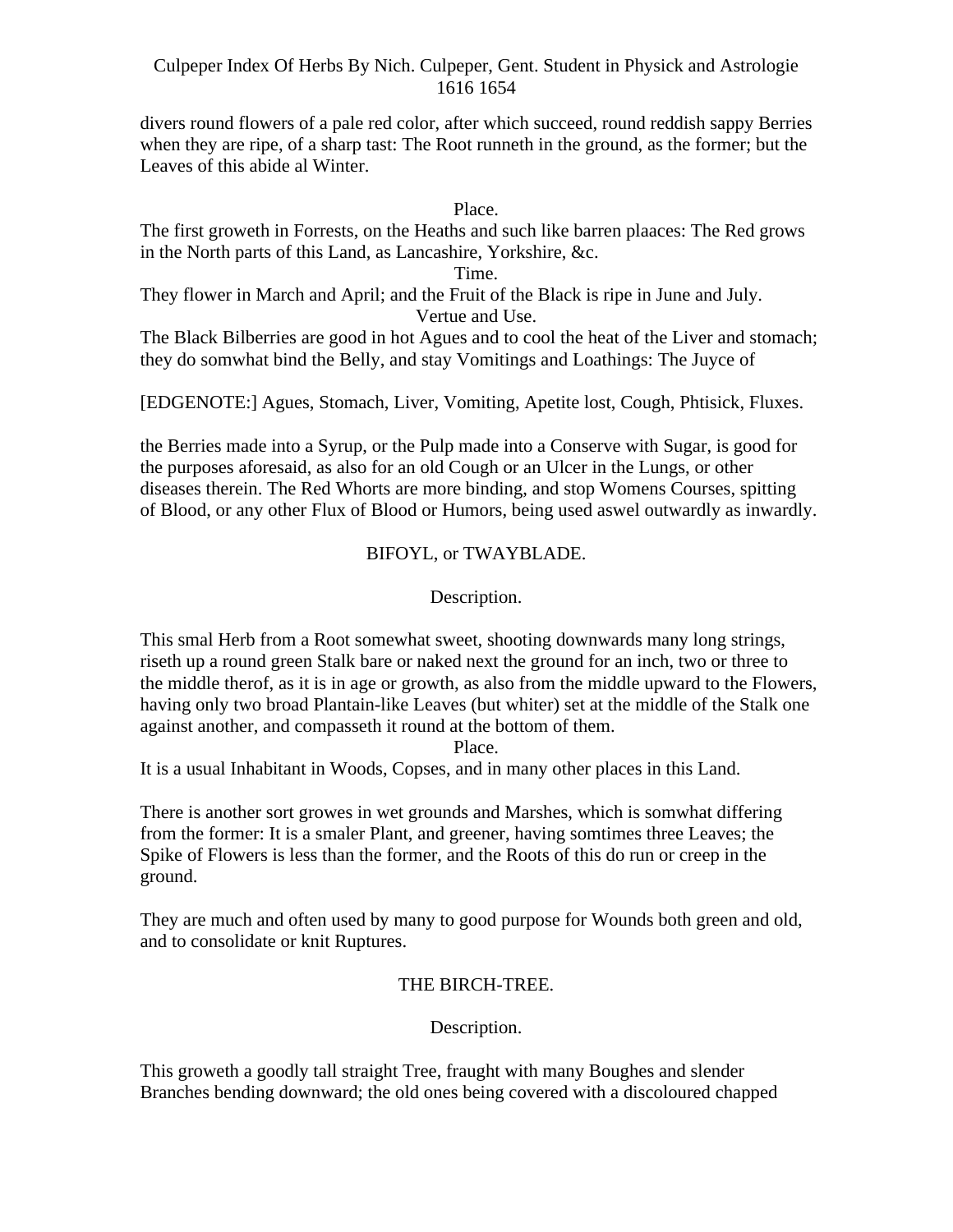Bark, and the yonger being browner by much: The Leaves at their first breaking out are crumpled, and afterward like the Beech Leaves, but smaler and greener, and dented about the edges: It beareth smal short Catkins, somwhat like those of the Hazel-Nut-tree, which abide on the Branches a long time, until growing ripe they fall on the ground, and their Seed with them.

Place.

It usually groweth in Woods.

Vertues.

The Juyce of the Leaves while they are yong, or the distilled Water of them, or the Water that coms out of the Tree, being bored with an Augur and distilled afterwards;

[EDGENOTE:] Stone, sore Mouths.

any of these being drunk for some time together, is available to break the Stone in the Kidnies or Bladder; and is good also to wash sore Mouths.

## BIRDS-FOOT.

This smal Herb groweth not above a span high, with many Branches spread on the ground, set with many wings of smal Leaves; The Flowers grow upon the Branches, many smal ones of a pale yellow colour, being set at a head together, which afterwards turn into so many smal joynted Cods with Seeds in them; the Cods well resembling the Claws of smal Birds, whence it took its name.

There is another sort of Birds-Foot in all

[p. 17]

things like the former, but a little larger; the Flowers of a pale whitish red colour, and the Cods distinct by Joynts like the other, but a little more crooked, and the Roots do carry many small white Knots or Kernels amongst the Strings.

Place. These grow on Heaths, and many open untilled places of this Land.

Time.

They flower and feed in the end of Summer.

Vertues and Use.

They are of a drying, binding quality and therby very good to be used in Wound-drinks, as also to apply outwardly for the same purpose. But the latter Birds-foot is found by experience to break the Stones in the Back or

[EDGENOTE:] Dry, Binds Wounds, Stone, Ruptures.

Kidnies, and drive them forth, if the Decoction therof be taken; and it wonderfully helpeth the Rupture, being taken inwardly, and outwardly applied to the place.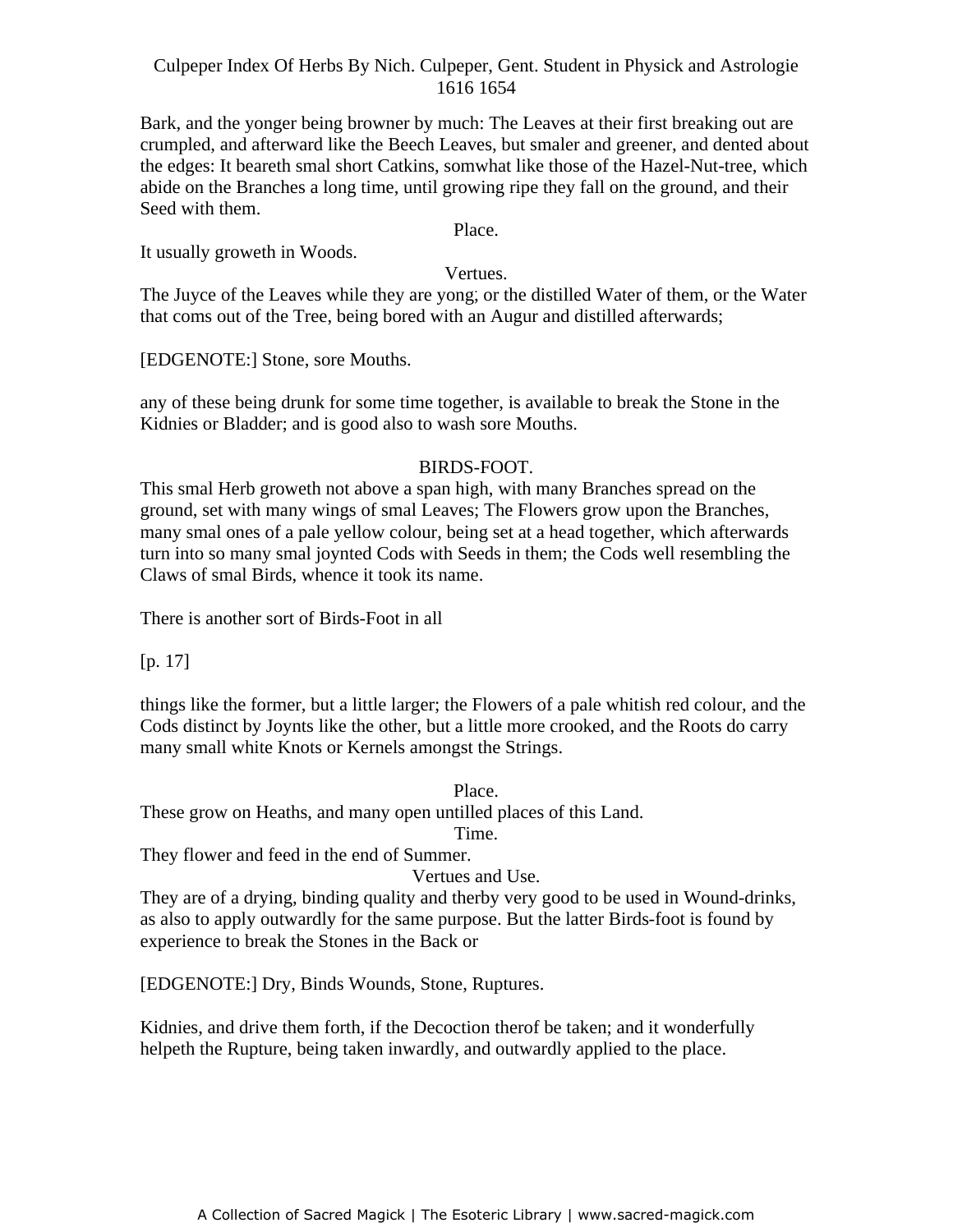All Salts have best operation upon the Ston, as Ointments & Plaisters have upon Wounds; and therfore if you may make a Salt of this for the Stone, the way how to do so many be found in my Translation of the London Dispensatory, and it may be I may give you again in plainer terms at the latter end of this Book.

## BISHOPS-WEED.

## Description.

Common Bishops-weed riseth up with a round straight Stalk, somtimes as high as a Man, but usually three or four foot high, beset with divers smal, long, and somwhat broad Leavs, cut in som places and dented about the edges, growing one against another, of a dark green colour; having sundry Branches on them, and at the top smal umbels of white flowers, which turn into smal round brown Seed, little bigger than Parsly-seed, of a quick hot scent and tast: The Root is white and stringie, perishing yearly after it hath seeded, and usually riseth again of its own sowing.

Place.

It groweth wild in many places in England and Wales, as between Greenheath and Gravsend.

Vertues.

It digesteth Humors, provoketh Urin and Womens Courses, dissolveth Wind; and being taken in Wine, easeth pains and griping in the Bowels, and is good against the biting of Serpents: It is used to good effect in those Medicins which are given to hinder the poysonful operation of Cantharides upon the passages of the Urin: Being mixed with Honey, and applied to black and blue marks, coming of Blows or bruises, it takes them away: and being drunk or outwardly applied, it abates an high colour, and makes it pale; and the Fumes therof taken with Rozin, or Raisons,

[EDGENOTE:] Disury, Terms provokes, Wind, Chollick, Venemous Beasts, Cantharides, black and blew Spots, High Colour, Mother.

clenseth the Mother.

It is hot and dry in the third degree, of a bitter tast and somthing sharp withal; it provokes Lust to purpose; I suppose Venus owns it.

## BISTORT, OR SNAKEWEED.

Description.

This hath a thick, short, knobbed Root, blackish without, and somwhat reddish within, a little crooked or turned together, of an harsh astringent tast, with divers black threds hanging there, from whence spring up every year divers Leaves standing upon long Footstalks, being somwhat broad and long like a Dock-leaf, and a little pointed at the ends, but that it is of a blewish green colour on the upper side, and of an Ash colour gray, and a little purplish underneath, with divers Veins therin; from among which rise up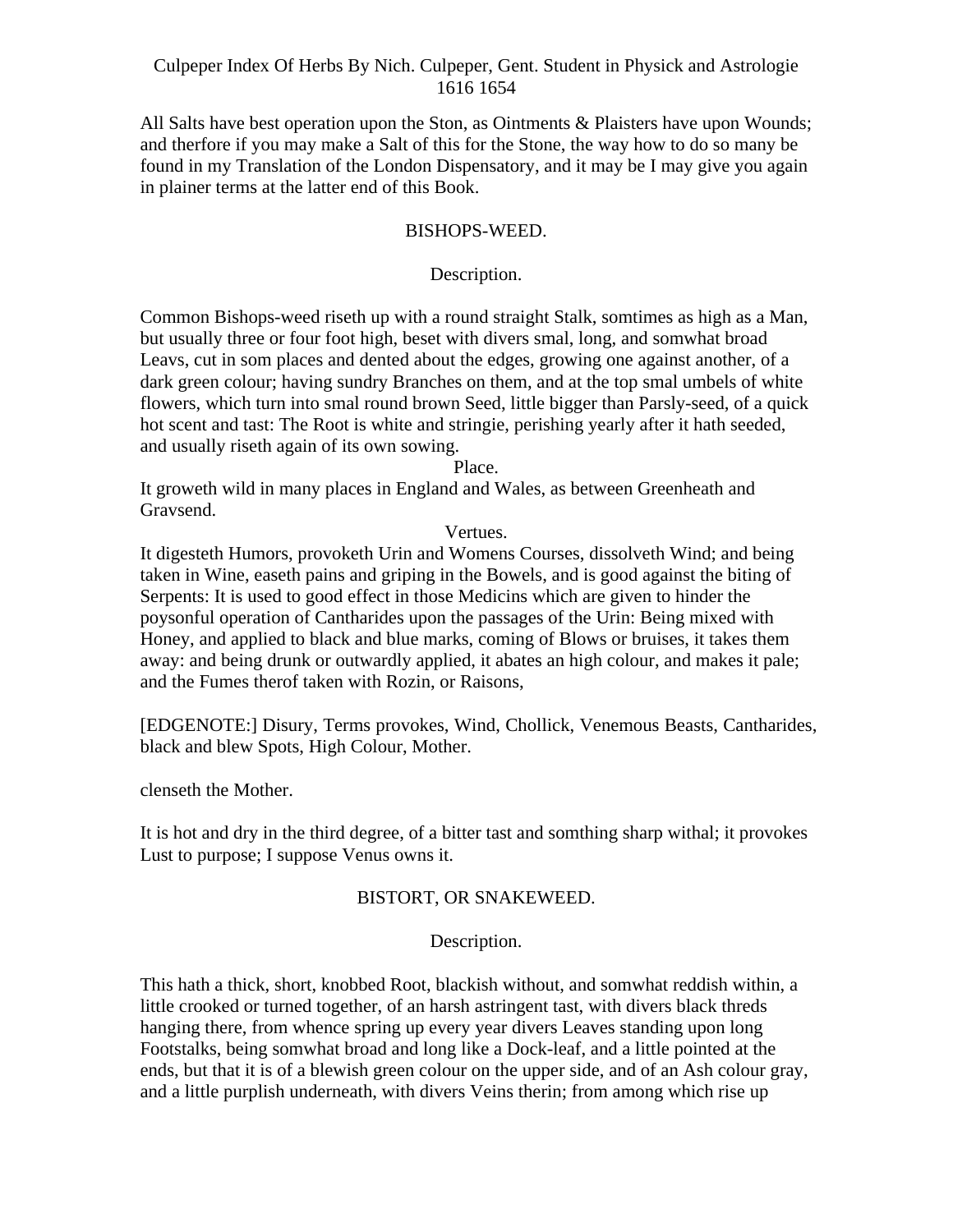divers smal and slender Stalks, two foot high, and almost naked, and without Leavs, or with very few, and narrow, bearing a spiky Bush of pale Flesh colour'd Flowers, which being past there abideth smal Seed, somwhat like unto Sorrel Seed, but greater.

There are other sorts of Bistort, growing in this Land, but smaller, both in height, Root, and Stalks, and especially in the Leavs, The Root blackish without, and somwhat whitish within, of an austere binding tast as the former.

> Place. -

They grow in shadowy moist Woods, and at the foot of Hils, but are chiefly nourished up in Gardens. The narrow leaved Bistort groweth in the North, in Lancashire, Yorkshire, and Cumberland.

Time.

They Flower about the end of May, and the Seed is ripe about the beginning of July. Vertues and Use.

Both the Leavs and Roots have have a powerful faculty to resist al Poyson: The Root in Pouder taken in drink expelleth the Venem of the Plague, the smal Pox, Meazles, Purples, or any other infectious Disease, driving it out by sweating: The Root in Pouder or the Decoction therof **Exercise 2018** 

[EDGENOTE:] Poyson, Plague, Smal Pocks, Meazles, Purples, Epidemical Diseases. Inward bleeding, Flux, Vomiting Ruptures, Jaundice, Venemous Beasts.

in Wine being drunk, stayeth al manner of inward bleedings or spittings of Blood, and any Fluxes in the Body of either Man or Woman or Vomitings; it is also very available against Ruptures or Burstings or all bruises or fals, dissolving the congealed Blood, and easeth the pains that happen therupon, it also helpeth the Jaundice. The Wa-

[p. 17, i.e. p. 18 (two pages numbered 17)]

ter distilled from both Leavs and Roots is a singular remedy to wash any place bitten or stung by any venemous creature; as also for any of the purposes before spoken of.

And is very good to wash any running Sores or Ulcers. The Decoction of the Root in Wine being drunk, hindreth Abortion or Miscarriage in Child-bearing. The Leavs also kil the Worms in Children, and is a great help for them that cannot keep their Water, if the Juyce of Plantane be added therto. And outwardly applied, much helpeth the

[EDGENOTE:] Ulcers, Abortion, Worms, Diabites, Running of the Reins, Wounds, Bleeding.

Gonorrhea, or Running of the Reins. A dram of the Pouder of the Root taken in the Water thereof, wherein som red hot Iron or Steel hath been quenched is also an admirable help thereto, so as the Body be first prepared and purged from the offensive humors. The Leaves, Seed, or Roots are al very good in Decoctions, Drinks or Lotians, for inward or outward Wounds or other sores: and the Pouder strewed upon any cut or wound in a Vein,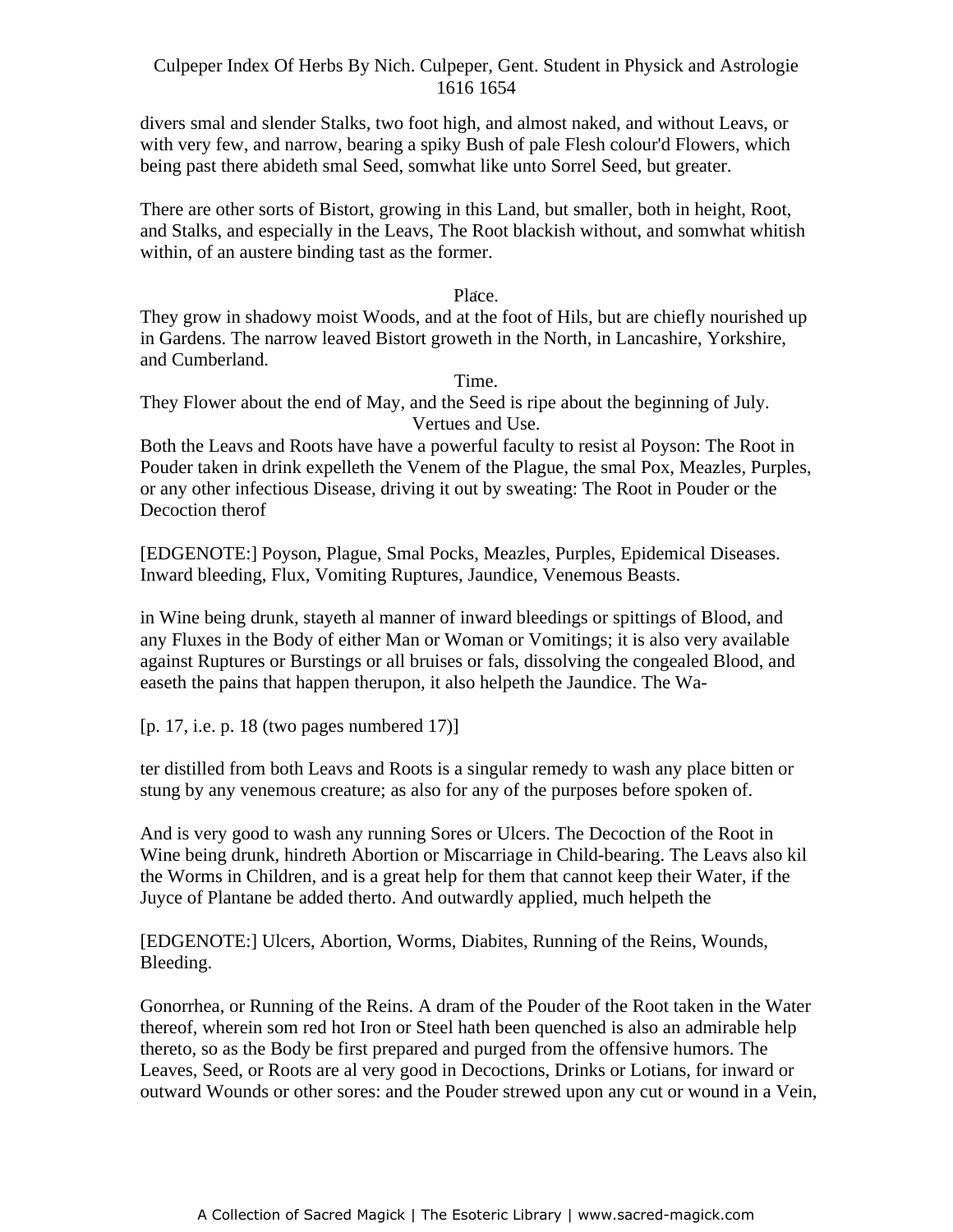stayeth the immoderat bleeding thereof. The Decoction of the Roots in Water whereunto som Pomgranate Pils and Flowers are added, injected into the Matrix, stayeth the access of humors to the Ulcers thereof, and bringeth it to its right place, being fallen down, and stayeth the immoderat flux of the Courses. The Root hereof with Pellitory of Spain and burnt Allum of each a like quantity, beaten smal and made into Past, with some Honey, and a little piece thereof put into an hollow-Tooth, or held between the Teeth if there be no hollowness in them, stayeth the defluxion of Rhewm upon them, which causeth pains, and helps to clense the Head, and avoid much offensive Water. The Distilled Water is very effectual to wash Sores or Cankers in the Nose or any other part, if the Pouder of the Root be applied

[EDGENOTE:] Matrix, Terms stops, Tooth-ach, Head, Cankers, Gums, Inflamations, Almonds of the Ears.

therunto afterwards. It is good also to fasten the Gums, and to take away the heat and inflamations that happen in the Jaws, Almonds of the Throat or Mouth, if the Decoction of the Leavs, Roots, or Seeds be used, or the Juyce of them; but the Roots are most effectual to all the purposes aforesaid.

## ONE-BLADE.

## Description.

This smal Plant never beareth more than one Leaf, but only when it rises up with its Stalk which thereon beareth another, and seldom more, which are of a bluish green colour, broad at the bottom and pointed with many Ribs or Veins like Plantane: At the top of the Stalk grow many smal white Flowers Star-fashion smelling somthing sweet: after which come smal reddish Berries when they are ripe. The Root is smal, of the bigness of a Rush, lying and creeping under the upper crust of the Earth, shooting forth in diverse places.

Place.

It groweth in moist shadowy, grassie places of Woods in many places of this Realm. Time.

It flowreth about May, and the Berries be ripe in June, and then quickly perisheth until the next year it springth from the same again.

The Vertues.

Half a dram, or a dram at most of the Roots hereof in Pouder, taken in Wine and Vinegar of each a like quantity, and the party presently laid to sweat, is held to be a sovereign remedy for those that are infected with the Plague, and have a sore upon them, by expelling the Poyson and defending the Heart and Spirits from danger: it is also accounted a singular good Wound-Herb, and therfore used with other Herbs in making such Balms as are necessary or the curing of Wounds, either green or old, and especially if the Nervs or Sinews be hurt.

THE BRAMBLE; or Black-Berry-Bush.

This is so wel known that it needeth no Description. The Vertues therof are as followeth.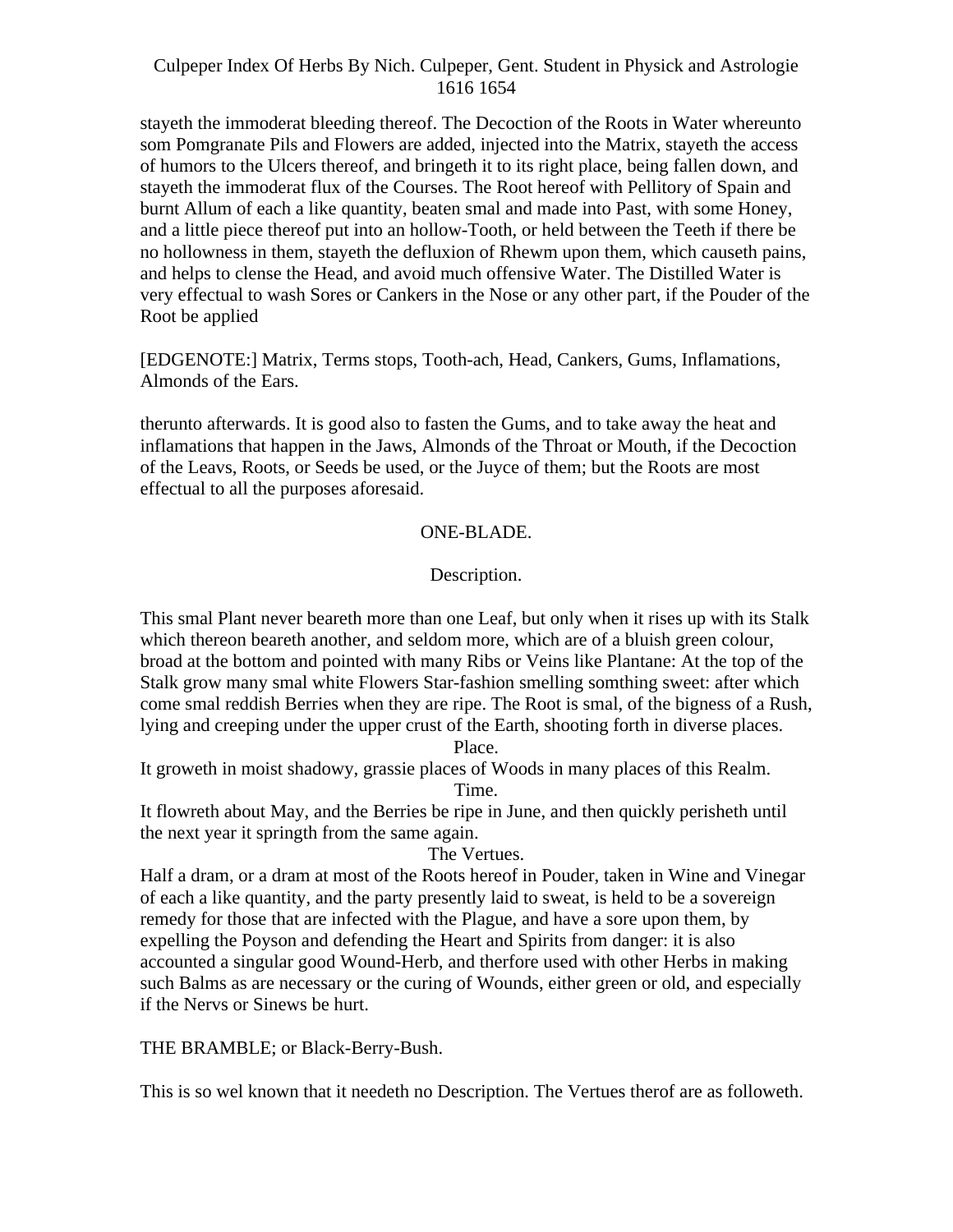### Vertues and Use.

The Buds, Leavs and Branches while they are green are of a good use in the Ulcers and putrid sores of the Mouth and Throat, and for the Quinsie; and likewise to heal other fresh Wounds and Sores; but the Flowers & Fruit

[EDGENOTE:] Ulcers, Sores, Quinsie, Wounds, Flux, Bloody flux, Spitting Bloud, Gravel, Stone, Secrets.

unripe are very binding, and so profitable for the Bloudy-flux, Lasks, and are a fit remedy for spitting of Bloud. Either the Decoction or Pouder of the Root being taken is good to break or drive forth Gravel, and the Stone in the Reins and Kidnies. The Leavs and Brambles aswel green as dry, are excellent good Lotions for sores in the Mouth or secret parts: The Decoction of them  $\&$  of the dried Branches, do much bind the Belly, and are good for the too much flowing of Womens Courses: The Berries or the Flowers are a powerful remedy against the Poyson of the most venemous Serpents, as wel drunk as outwardly applied, helpeth the sores of the Fundament, and the Piles. The Juyce of the Berries mixed with Juyce of Mulberries, do bind more effectually, and help fretting and eating sores and Ulcers whersoever. The Distilled Water of the Branches, Leaves and Flowers, or of the Fruit, is very pleasant in tast, and very effe-

[p. 18, i.e. p. 19 (19 skipped in numbering)]

ctual in Feavers and hot distempers of the Body, Head, Eyes and other parts, and for al the purposes aforesaid. The Leaves boyled in Ly and the Head washed therewith, healeth the Itch and the running sores therof, and maketh the Hair black. The Pouder of the Leaves strewed on cankrous and running Ulcers, doth wonderfully help to heal them. Some states and the state of the state of the state of the state of the state of the state of the state of the state of the state of the state of the state of the state of the state of the state of the state of the state o

[EDGENOTE:] Terms stops, Poyson, Venemous Beasts. Fundament Piles, Feavers, Head, Eyes, Itch, Scabby Heads.

use to condensate the Juyce of the Leaves, and some the Juyce of the Berries to keep for their use all the year, for the purposes aforesaid.

It is a Plant of Venus in Aries: You shall have Som directions at the latter end of the Book for the gathering of al Herbs and Plants &c. If any ask the reason why Venus is so prickly? Tel them 'tis because she is in the house of Mars.

## BLITES.

## Description.

Of these there are two sorts commonly known, viz. White and Red. The White hath Leavs somwhat like unto Beets, but smaller, rounder and of a whitish green colour, every one standing upon a smal long Footstalk: The Stalk riseth up two or three foot high with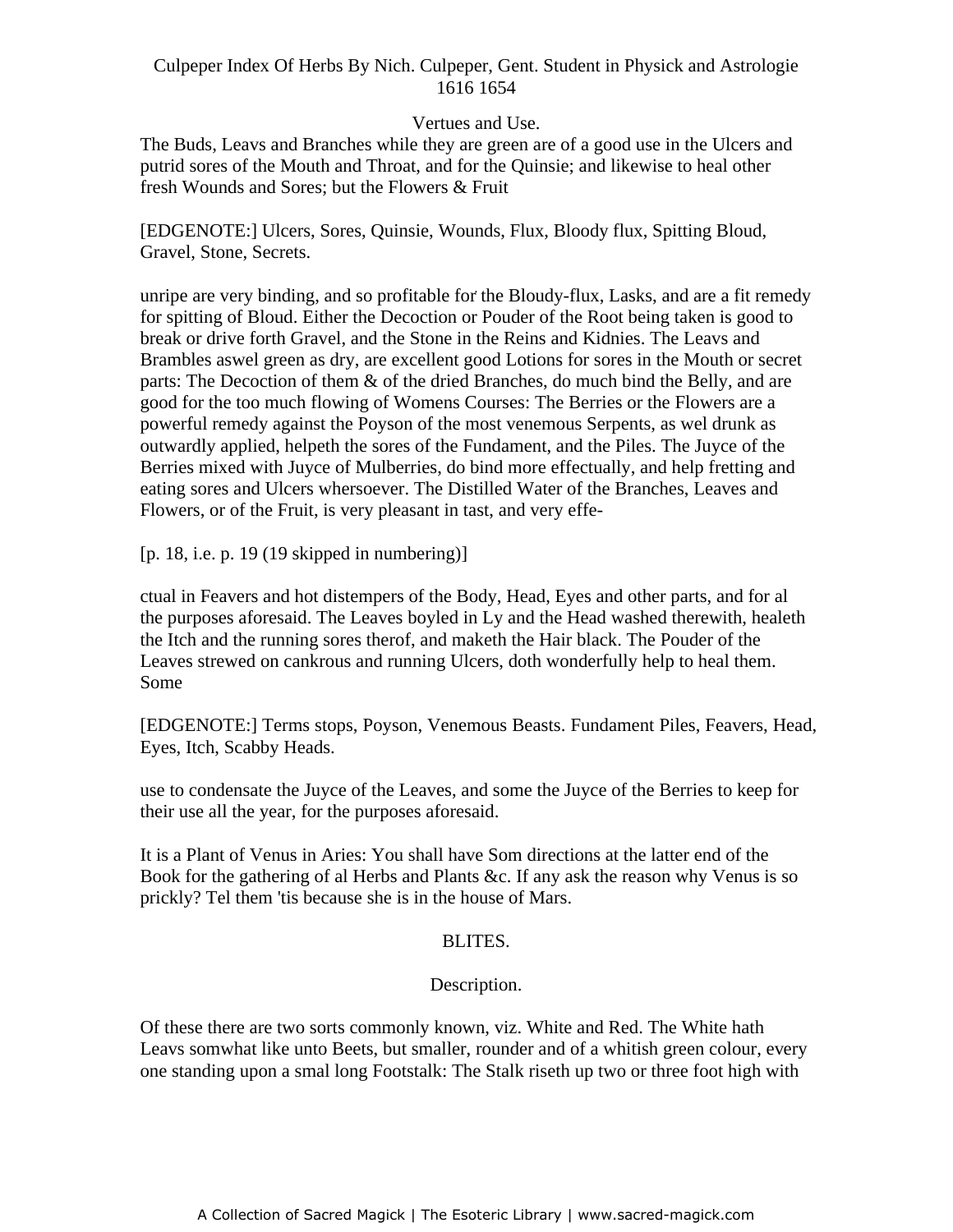such like Leavs theron: The Flowers grow at the top in long round tufts or clusters, wherein are contained smal and round Seed. The Root is very full of threeds or strings.

The red Blite is in all things like the white, but that his Leavs and tufted heads are exceeding red at first, and after turn more Purplish.

There are other kinds of Blites which grow wild, differing from the two former sorts but little, only the wild are smaler in every part.

Place. They grow in Gardens, and wild in many places of this Land.

Time.

They seed in August and September.

Vertues and Use.

They are all of them cooling, drying and binding, serving to restrain the Fluxes of Bloud in either man or woman, especially the Red; which also stayeth the overflowing of women's Reds, as the white Blite stayeth the Whites in Women. It is an excellent secret, you cannot wel fail in the use; they are al under the Dominion of Venus.

[EDGENOTE:] Reds and Whites in Women.

There is one other sort of wild Blites, like the other wild kinds, but having long and spike heads of greenish Seed, seeming by the thick setting together to be al Seed.

This sort the Fishes are delighted with, and it is a good and usual Bait; for the Fishes will bite fast enough at them, if you have but wit enough to catch them when they bite.

## BORRAGE & BUGLOSS.

These are so wel known to be Inhabitants in every Garden, that I hold it needless to describe them.

Time.

They flower in June and July, and the Seed is ripe shortly after.

Vertues and Use.

They are very Cordial. The Leaves or Roots are to very good purpose used in putrid and Pestilential Feavers, to defend the Heart, and help to resist and expel the Poyson, or the Venom of other Creatures; the Seed is of the like effect; and the Seed and Leavs are good to encrease Milk in Womens Breasts: The Leavs, Flowers and Seed, all, or

[EDGENOTE:] Feavers, Pestilence, Poyson, Venemous Beasts. Milk in Nurses. Melancholy, Ill Bloud.

any of them are good to expel Pensiveness and Melancholly: it helpeth to clarifie the Bloud, and mitigate heat in Feavers. The Juyce made into a Syrup prevaileth much to all the purposes aforesaid, and is put with other cooling, opening, clensing Herbs, to open obstructions, and help the yellow-Jaundice, and mixed with Fumitory, to cool, clens, and temper the Blood, therby it helpeth the Itch, Ringworms, and Tetters, or other spreading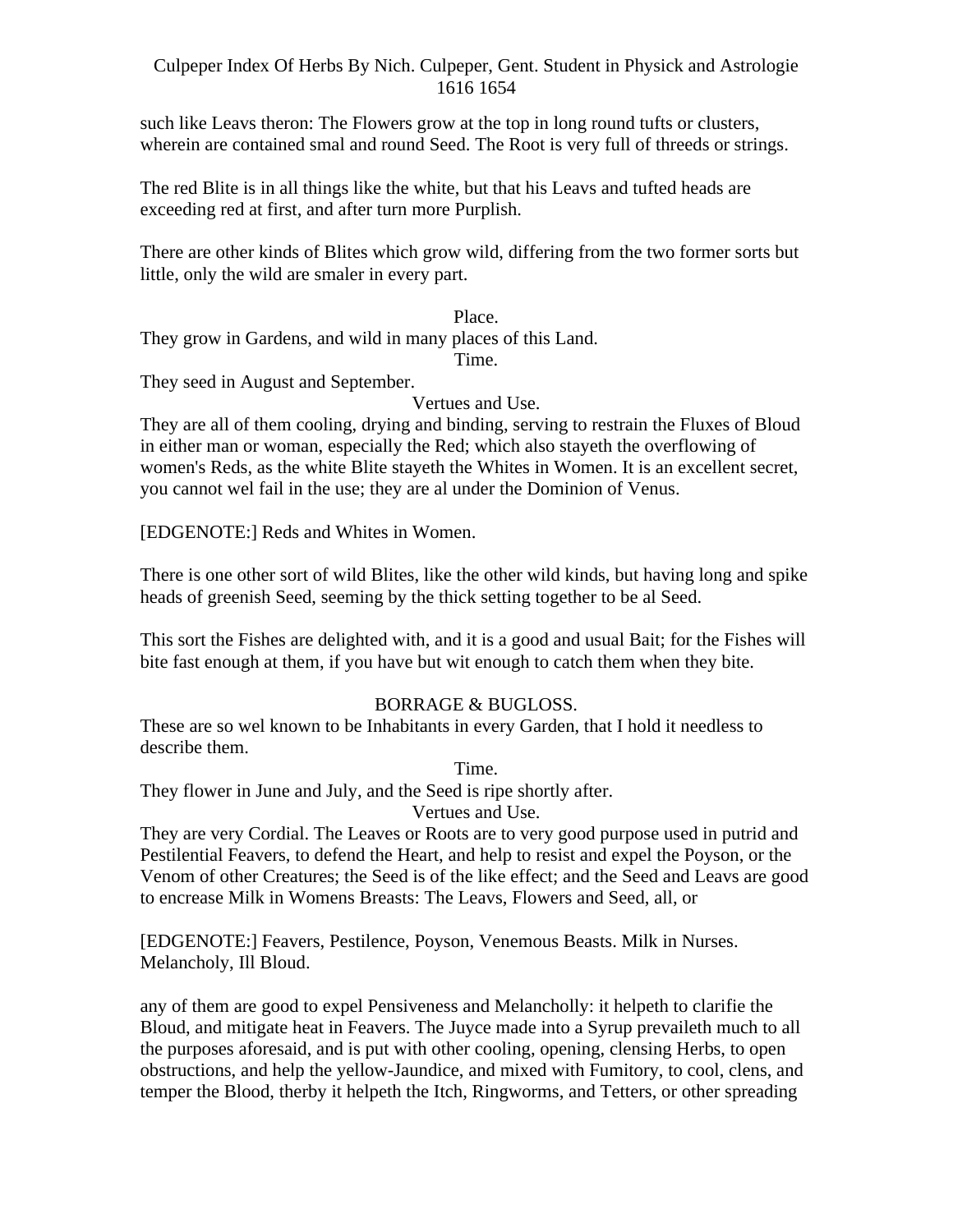Scabs or Sores. The Flowers candied, or made into a Conserve are helping in the former causes, but are chiefly used as a Cordial, and is good for those that are weak with long sickness, and to comsumptions, or troubled with often swoonings or

[EDGENOTE:] Yellow-Jaundice, Itch, Ringworms, Tetters, Scabs, Weakness by long sickness, Consumption, Swooning, Inflamations. Ulcers, sore Mouths & Throat, Cough, Flegm.

passions of the Heart: The Distilled Water is no less effectual to all the purposes aforesaid, and helpeth the redness and inflamations of the Eyes being washed therewith: The dried Herb is never used, but the green; yet the Ashes therof boyled in Mead, or Honyed Water is available against Inflamations and Ulcers in the Mouth or Throat, to wash and gargle it therewith. The Roots of Bugloss are effectual being made into a licking Electuarie, for the Cough, and to condensate thin flegm, and Rhewmatick Distillations upon the Lungs.

They are both Herbs of Jupiter, and under Leo, both great Cordials, great strengthners of Nature.

## BLUEBOTTLES.

These are so wel known generally unto my Country men to grow among their Corn, that I suppose it needless to write any Description therof: There are other kinds

[p. 20 (19 skipped in numbering)]

which I purposely omit both in this and others, my intent being only to insist most principally upon the vulgarly known, and commonly growing Flowers and Herbs.

Time.

They Flower and Seed in the Summer Months.

Vertues and Use.

The Pouder or dried Leavs of the Bluebottle, or Cornflower is given with good success to those that are bruised by a fal, or have broken a Vein inwardly, and void much Blood at the Mouth, being taken in the Water of Plantane, Horstail, or the greater Comfry. It is a Remedy, against the Poyson of the Scorpion, and resisteth al other Venoms and Poysons; The Seed or Leavs taken in Wine is very good against the Plague, and al infectious Diseases, and is very good in Pestilential Feavers. The

[EDGENOTE:] Bruises, Broken Veins, Poyson, Plague, Epidemical Diseases, Wounds, Ulcers, Inflamations in the Eyes.

Juyce put into fresh or green Wounds doth quicky soder up the Lips of them together, and is very effectual to heal al Ulcers and Sores in the Mouth: The Juyce dropped into the Eyes, taketh away the heat and inflamation in them. The distilled Water of the Herb hath the same properties, and may be used for all the Effects aforesaid.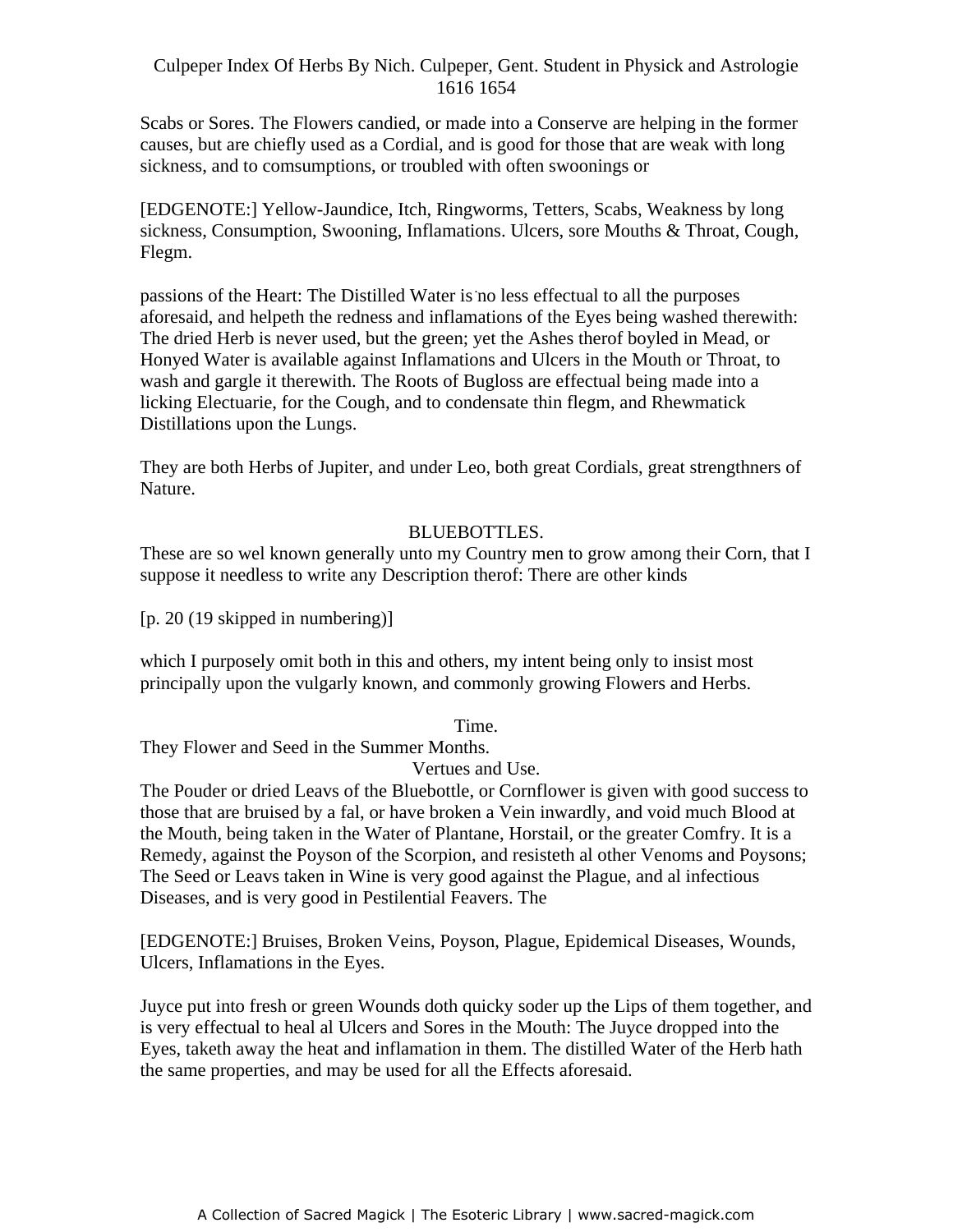### BRIONY or WILD VINE.

#### Description.

The Common white Briony groweth ramping upon the Hedges, sending forth many long rough very tender branches at the beginning with many very rough broad Leavs theron, cut (for the most part) into five partitions, in form very like a Vine Leaf, but smaller, rougher, and of a whitish or hoary green colour, spreading very far, spreading and twining with his smal Claspers (that come forth at the Joynts with the Leavs) very far on whatsoever standeth next it: At the several Joynts also (especially towards the top of the Branches) cometh forth a long Stalk bearing many whitish Flowers, together in a long tuft, consisting of five smal Leaves apiece, laid open like a Star: after which come the Berries, separated one from another more than a Cluster of Grapes, green at the first, and very red when they are through ripe, of no good sent, but of a most loathsom tast provoking Vomit: The Root groweth to be exceeding great with many long Twines or Branches growing from it of a pale whitish colour on the outside, and more white within, and of a sharp, bitter loathsom tast.

Place.

It groweth on Banks, or under Hedges, through this Land the Roots lie very deep. Time.

It Flowereth in July and August, some earlier and some later than others.

Vertues and Use.

The Roots of the Briony purge the Belly with great Violence, troubling the Stomach, and hurting the Liver, and therfore not rashly to be taken, but being corrected is very profitable for the Diseases of the Head, as Falling-sickness, Giddiness, and Swimmings, by drawing away much Flegm and Rhewmatick humors that oppress the Head, as also the Joynts and Sinews, and is therfore good

[EDGENOTE:] Falling-sickness, Vertigo, Flegm, Palsies, Convulsion, Cramp, Stitches, Dropsies, Gravel, Stone, Obstructions, Womb, Mother, Dead Child, After-birth.

for Palseys, Convulsions, Cramps, and Stitches in the Sides, and the Dropsie; and in provoking Urin it clenseth the Reins and Kidnies from Gravel and the Stone, and consumeth the hardness and swellings therof. The Decoction of the Root in Wine drunk once a week at going to bed, clenseth the Mother, and helpeth the rising, therof, expelleth the dead Child, and Afterbirth, but is not to be used by Women with Child, for fear of abortion; a dram of the Root in Pouder taken in white Wine bringeth down their Courses. An Electuary made of the Roots and Honey, doth mightily clens the Chest of Rotten Flegm, and wonderfully help an old strong Cough, those that are troubled with shortness of Breath, and is very good for them that are brused inwardly, to help to expel the clotted or congealed Blood. The Leavs, Fruit, and Root, do clens old and filthy Sores, are good against al fretting and running Cankers, Gangrenes, and Tetters, and therfore the Berries are by some Country People called Tetter-Berries. The Root clenseth the Skin wonderfully from al black and blew Spots, Freckles, Morphew, Leprosie, foul Scars, or other deformity whatsoever: as also al running Scabs, and Manginess are healed by the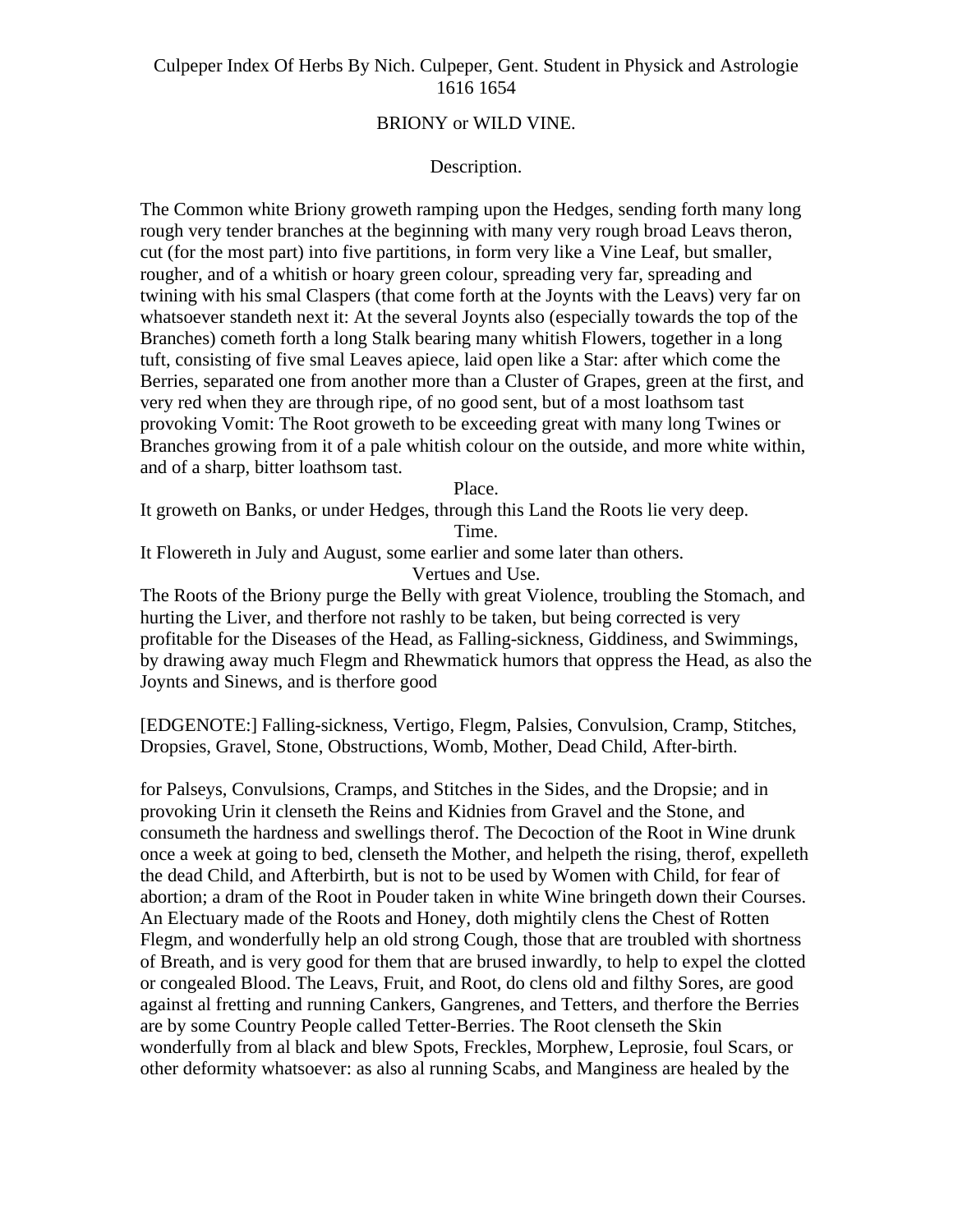Pouder of the dried Root, or the Juyce therof, but especially by the fine white hardned Juyce: The distilled water of the

[EDGENOTE:] Cough, Shortness of Breath, Sores, Cankers, Gangrenes, Tetters, Ringworms, Black Spots, Freckles, Morphew, Leprosie.

Roots worketh the same effects but more weakly. The Root bruised and applied of it self to any place where the Bones are broken, helpeth to draw them forth, as also Splinters and Thorns in the Flesh; and being applied with a little Wine mixed therwith it breaketh Boyls, and helpeth Whitlows on the Joynts.

For al these latter beginning at Sores, Cankers &c. apply it outwardly and take my advice along with you, you shal find in my Translation of the London Dispensatory,

[EDGENOTE:] Broken Bones, Splinters, Thorns, Whitlows, or Nail-wheals, or Andicoms.

among the Preparations at latter end, a Medicin called Focculae Brioniae, take that and use it, you have the way there how to make it, and mix that with a little Hogs Greas or other convenient Oyntment, and use it at your need.

As for the former Diseases where it must be taken inwardly, it purgeth very Violently, and

## [p. 21]

needs an abler hand to correct it than most Country people have, therfore it is a better way for them (in my opinion) to let the Simple alone, and take the Compound Water of it, mentioned in my Dispensatory, and that is far more safe, being wisely corrected.

## BROOKLIME.

## Description.

This sendeth forth from a creeping Root, that shooteth forth strings at every Joynt as it runneth, divers and sundry green Stalks, round and sappy with some branchs on them, somwhat broad, round, deep green, and thick Leavs set by couples theron: from the Bosom wherof shoot forth long Footstalks, with sundry smal blue Flowers on them, that consist of five smal round pointed Leavs apiece.

There is another sort nothing differing from the former, but that it is greater, and the Flowers of a paler blue Colour.

Place. They grow in smal Standing Waters, and usually neer Watercresses. Time.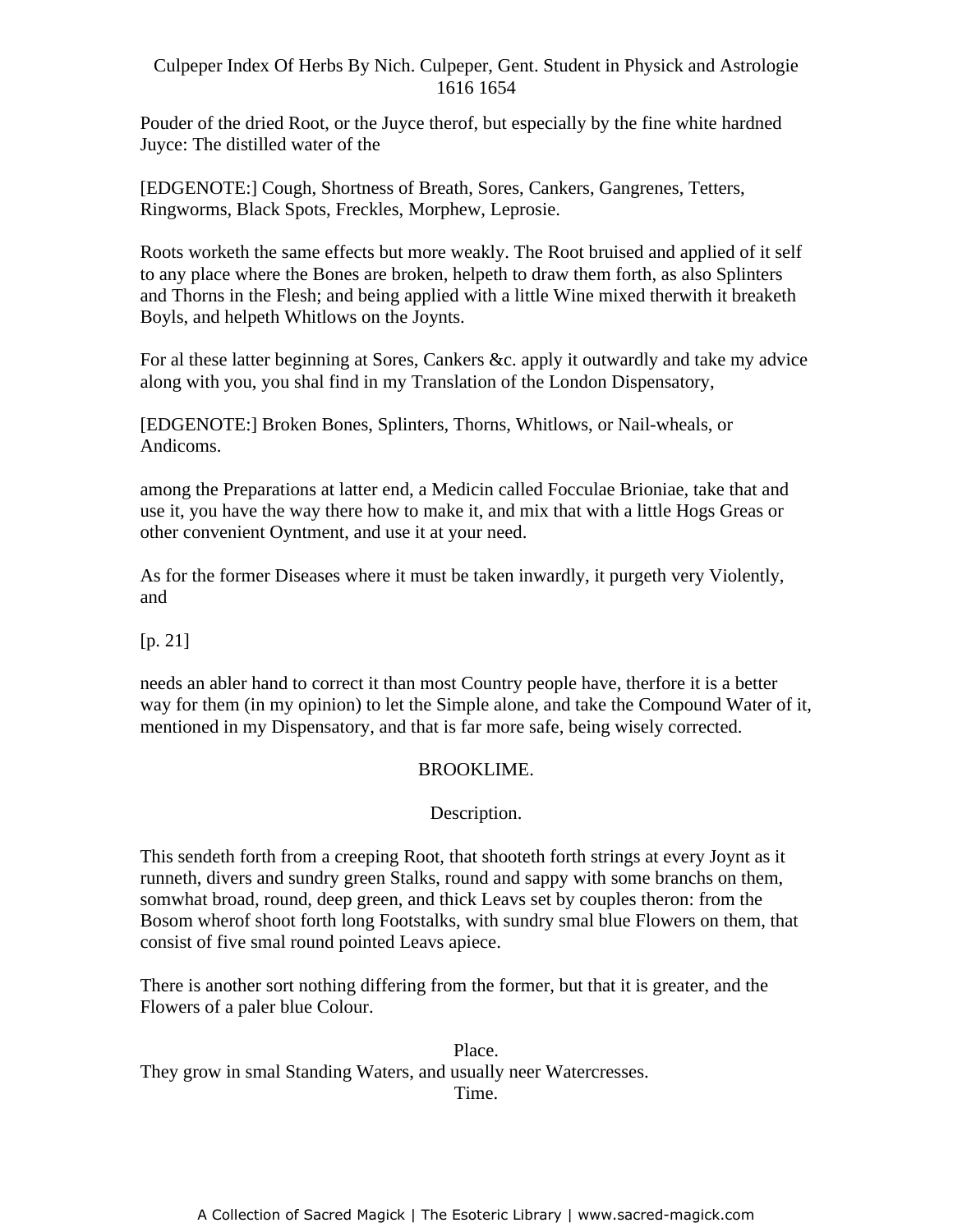And Flower in June and July, giving Seed the next Month after. Vertues and Use.

Brooklime and Watercresses are generally used together in Diet Drinks with other things, serving to purge the Blood and Body from ill Humors that would destroy health, and are helpful for the Scurvy: They do also provoke

[EDGENOTE:] Blood purgeth, Ill Humors, Scurvy, Disury, Stone, Terms provokes, Dead child, Swellings, Inflamations.

Urin, and help to break the Stone and pass it away; they procure Womens Courses, and expel the dead Child. Being fried with Butter and Vinegar and applied warm, it helpeth all manner of Tumors or Swellings, and Inflamations.

Such drinks ought to be made of Sundry Herbs according to the Malady offending, I shal give a plain and easie Rule at the latter end of the Book.

## BUTCHERS-BROOM.

## Description.

The first shoots that sprout from the Root of Butchers-Broom are thick, whitish, and short, somwhat like those of Asparagus, but greater; these rising up to be a foot and an half high are spread into divers Branches, green & somwhat crested with the roundness, tough and flexible, wheron are set somwhat broad and almost round hard Leavs, sharp and prickly pointed at the ends, of a dark green colour, two for the most part set at a place, very close or neer together; about the middle of the Leaf, on the back or lower side from the middle Rib, breaketh forth a smal whitish green Flower consisting of four smal round pointed Leavs standing upon little or no Footstalk, and in the place wherof cometh a smal round Berry, green at the first, and red when it is ripe, wherin are two or three white, hard, round Seeds contained: The Root is thick, white, and great at the Head, and from thence sendeth forth divers thick, white, long, tough strings.

Place.

It groweth in Copses, and upon Heaths and wast grounds, and often times under or neer the Holly-Bushes.

Time.

It shooteth forth his yong buds in the Spring and the Berries are ripe in or about September, The Branches and Leavs abiding green al the Winter.

Vertues and Use.

The Decoction of the Roots made with Wine, openeth Obstructions, provoketh Urin, helpeth to expel Gravel and the Stone, the Strangury, and Womens Courses, as also the yellow Jaundice and the Head-ach; and with some Honey or Sugar put therunto, clenseth the Breast of Flegm, and the Chest of much clammy Humors gathered therin. The Decoction of the Roots drunk, and a Pultis made of the

[EDGENOTE:] Obstructions, Disury, Gravel, Stone, Strangury Terms provokes, Yellow- Jaundice, Headach, Flegm. Broken Bones, Dislocations.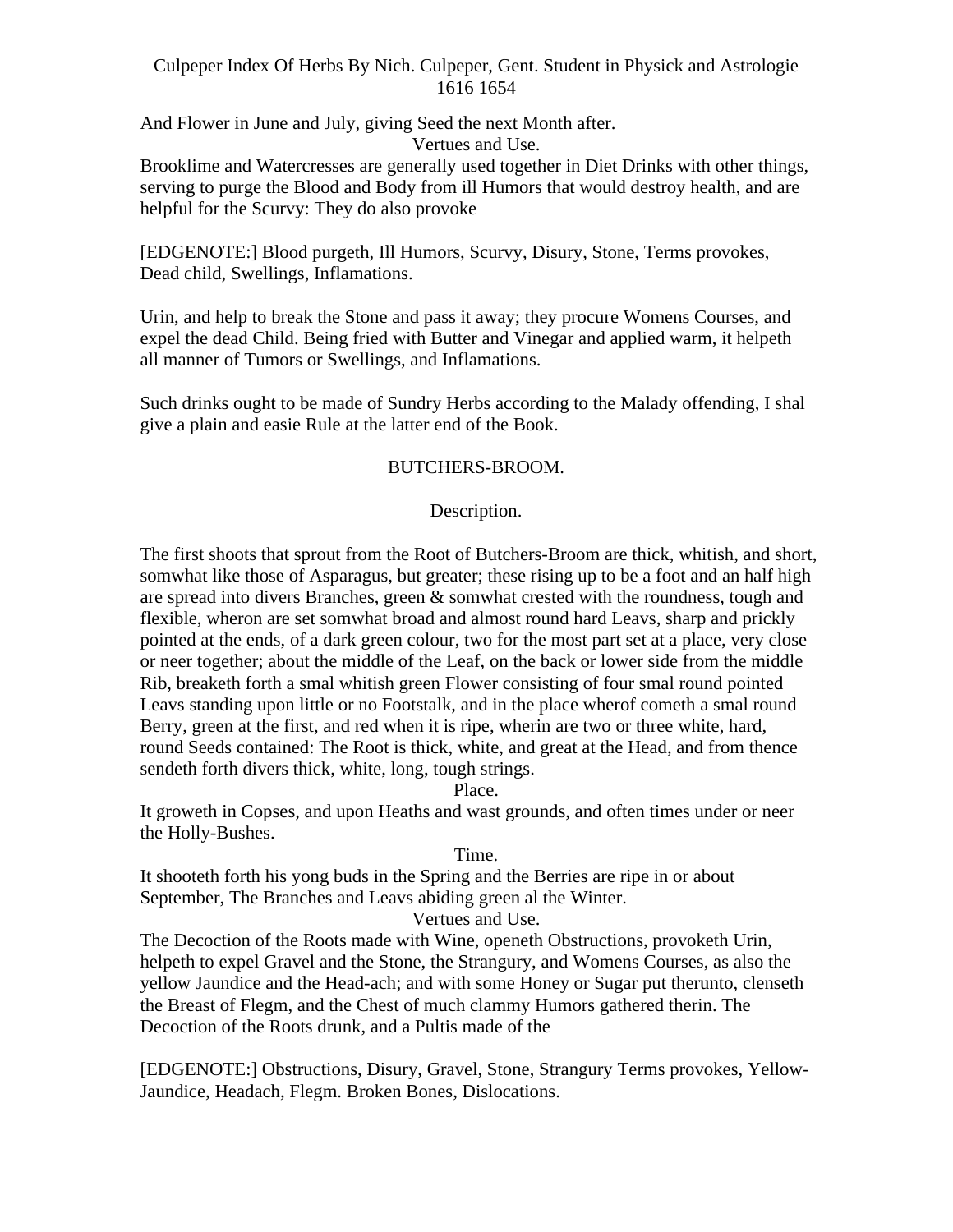Berries and Leavs being applied, are effectual in knitting and consolidating broken Bones and Parts out of Joynt.

It is called Bruscus in some places, and in Sussex Kneeholly, and Kneeholm. The common way of using it is to boyl the Roots of it and Parsly, and Fennel, and Smallage in white Wine, and drink the Decoction, adding the like quantity of Grass Roots to them; the more of the Roots you boyl the stronger will the Decoction be, it works no ill effects, yet I hope you have wit enough to give the strongest Decoction to the strongest Bodies. -

## BROOM, & BROOMRAPE.

To spend time in writing a Descripton herof is altogether needless, it being so generally used by all the good Huswifes almost through this Land to sweep their Houses with and therfore very wel known to all sorts of people.

The Broomrape springeth up in many places from the Roots of the Broom, (but more often in fields, by Hedg sides, and on Heaths). The Stalk wherof is of the bigness of a Finger or Thumb, above two Foot high having a show of Leavs on them and many Flowers at the state of the state of the state of the state of the state of the state of the state of the state of the state of the state of the state of the state of the state of the state of the state of the state of the

[p. 22]

the top, of a deadish, yellow colour, as also the Stalks and Leavs are.

Place.

They grow in many places of this Land commonly, and as commonly spoyl all the Land they grow in.

Time.

And Flower in the Summer Months, and give their Seed before Winter.

Vertues and Use.

The Juyce, or Decoction of the yong Branches, or Seed, or the Pouder of the Seed taken in Drink, purgeth downwards, and draweth Flegmatick and watery humors from the Joynts, wherby it helpeth the Dropsie, Gout, Sciatica, and the pains in the Hips and Joynts: It also provoketh strong Vomit, and helpeth the pains of the Sides, and swellings of the Spleen, clenseth also the Reins, or Kidneys and Bladder of the Stone, provoketh Urin abundantly, and hindreth the growing again of the Stone

[EDGENOTE:] Flegm, Joynts, Dropsie, Sides, Spleen, Bladder, Kidneys, Stone, Disury, black Jaundice, Agues.

in the Body. The continual use of the Pouder of the Leaves and Seed, doth cure the Black Jaundice: The distilled Water of the Flowers is profitable for al the same purposes; it also helpeth Surfets, and altereth the Fits of Agues, if three or four ounces therof, with as much of the Water of the lesser Centaury and a little Sugar put therin, be taken a little before the fit cometh, and the party be laid down to sweat in their Bed. The Oyl or Water that is drawn from the ends of the green sticks heated in the fire, helpeth the Toothach. The Juyce of the yong Branches made into an Oyment of old Hogs Greas and anointed,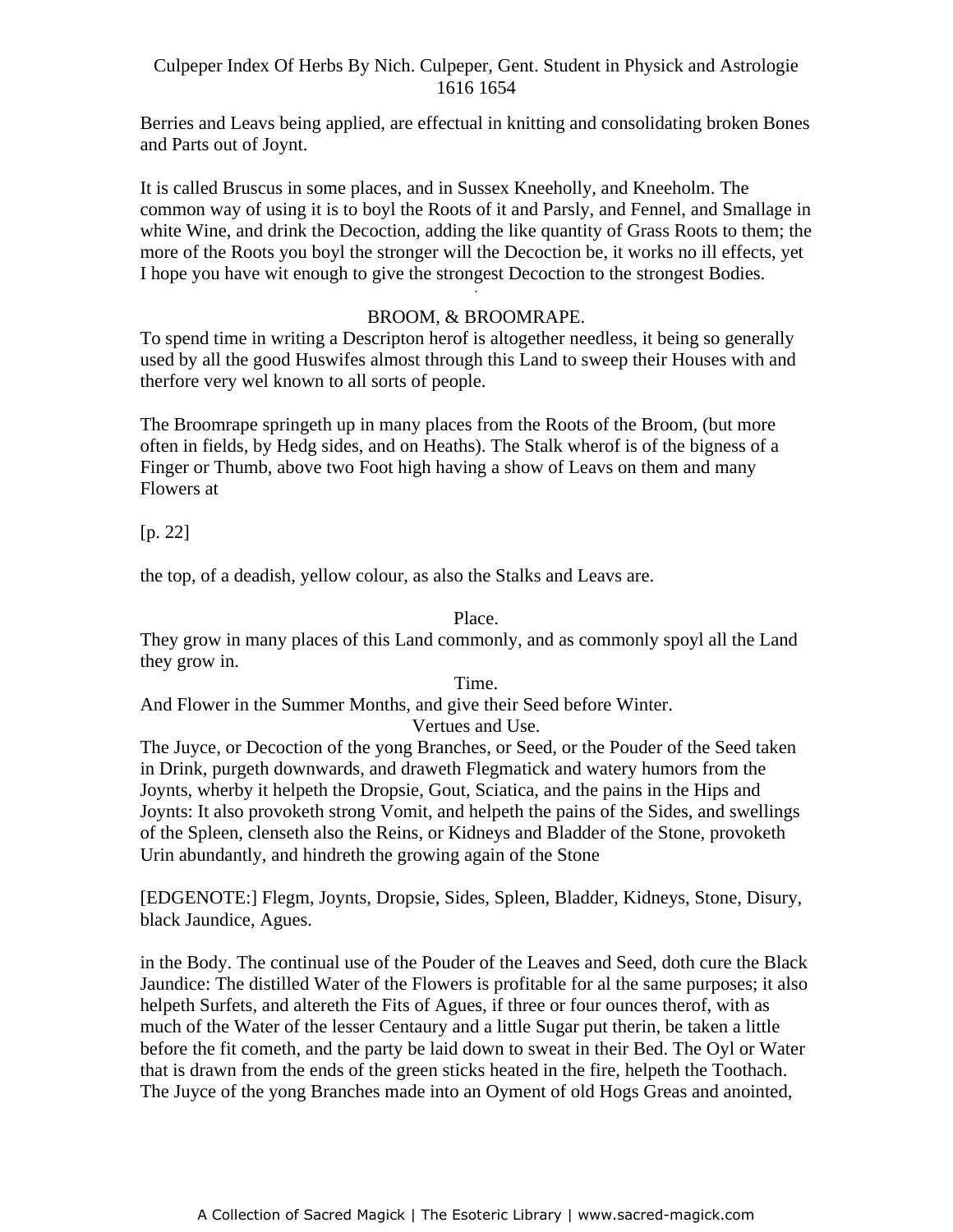Or the yong Branches bruised and heated in Oyl or Hogs Greas, and laid to the Sides pained by wind, as in Stitches, or the Spleen, easeth them in once or twice using it: The same boyled in Oyl is the safest and surest Medicine to kil Lice in the Head or Body of any; and is an especial Remedy for Joynt aches, and swoln Knees that come by the falling down of Humors.

The Broomrape also is not without his Vertues.

[EDGENOTE:] Toothach, Wind, Stitches, Lice, Stone, Disury, Green Wounds.

The Decoction therof in Wine is thought to be as effectual to avoid the Stone in the Kidnies and Bladder, and to provoke Urin, as the Broom it self: The Juyce therof is a singular good help to cure as wel green Wounds, as old and filthy Sores, and malignant Ulcers. The insolate Oyl wherin there hath been three or four Repetitions of Infusion of the top stalks with Flowers strained and cleered, clenseth the Skin of al manner of Spots, Marks and Freckles that arise either by the heat of the Sun, or the Malignity of humors.

As for the Broom (for as yet I know not what to say to Broomrape in the business) but as from Broom, Mars owns it, and it is exceeding prejucidial to the Liver, I suppose by reason of the Antipathy between Jupiter and Mars, therfore if the Liver be disaffected, administer not of it.

## BUCK-HORN PLANTANE.

## Description.

This being sown of Seed, riseth up at the first with smal, long, narrow hairy dark green Leavs like grass, without any division or gash in them; but those that follow are gashed in on both sides the Leavs into three or four gashes and pointed at the ends resembling the Knags of a Bucks Horn (wherof it took the name) and being well grown round about the Root upon the ground, in order one by another therby rsembling the form of a Star: from among which rise up divers hairy Stalks, about a hand breadth high, bearing every one a smal long spiky Head like to those of the common Plantane, having such like Bloomings and Seed after them. The Root is single, long, and smal, with divers strings at it.

Place.

They grow in dry Sandy grounds, as in Tuttle-Fields by Westminster, and divers other places of this Land.

### Time.

They Flower and Seed in May, June, and July, and their green Leavs do in a manner abide fresh al the Winter.

## Vertues and Use.

This boyled in Wine and drunk, and some of the Leavs applied to the hurt place, is an excellent remedy for the biting of the Viper or Adder which I take to be one and the same: The same being also drunk helpeth those that are troubled with the Stone in the Veins or Kidnies by cooling the heat of the parts afflicted strengthning them: as also weak Stomachs that cannot retain but cast up their Meat. It stayeth al bleedings at Mouth and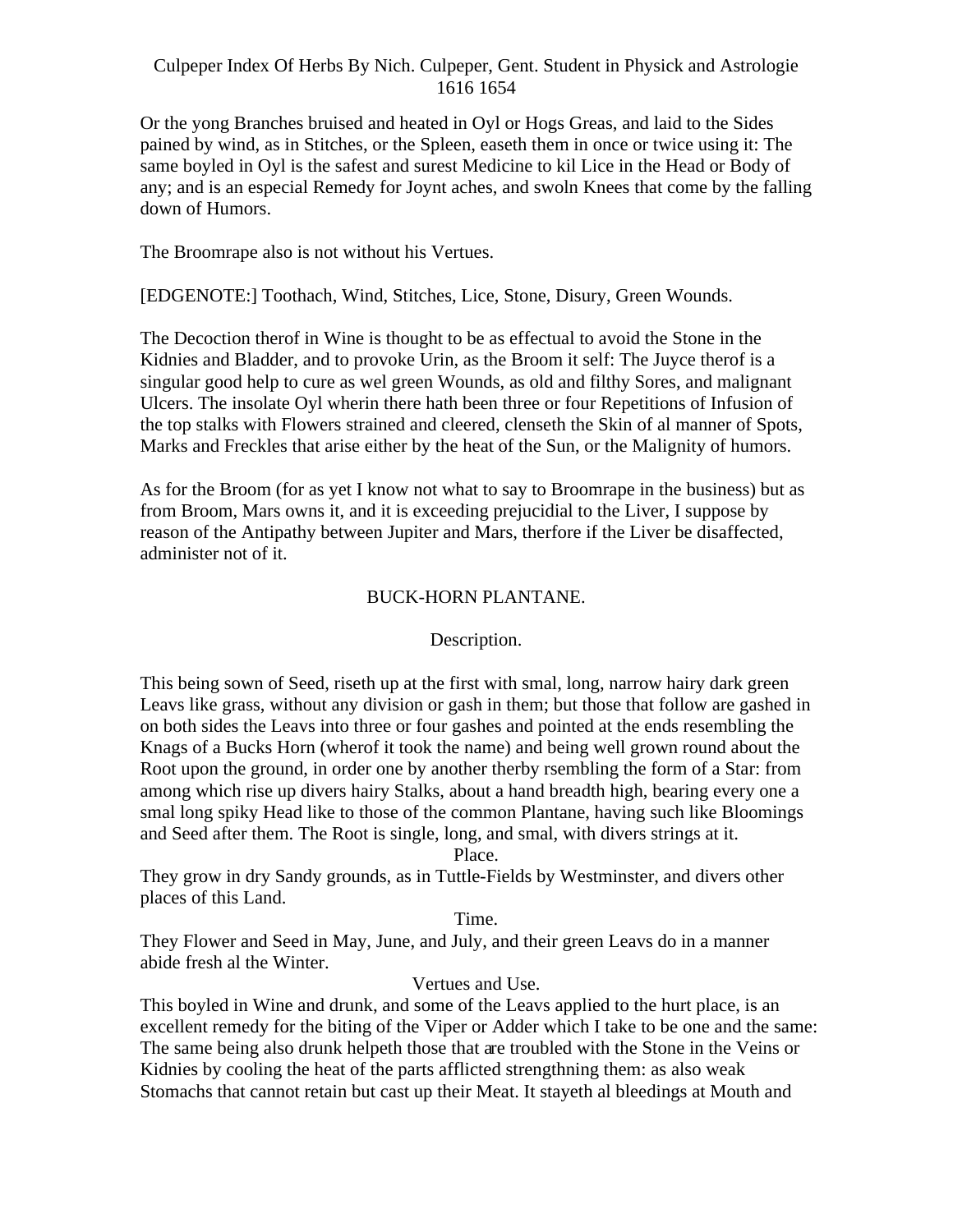Nose, bloody Urin, or the Bloody Flux, and stoppeth the Lask of the Belly and Bowels. The Leavs herof bruised and laid to their sides that have an Ague, suddenly easeth the Fit: and the Leavs and Roots beaten with some Bay Salt and applied to the Wrists, worketh the same effects. The Herb boyled in Ale or Wine and given for some mornings and evenings together, staieth the distillations of hot and sharp Rhewms falling into the Eyes from the Head, and helpeth al sorts of sore Eyes.

[EDGENOTE:] Venemous Beasts, Stone, Stomach, Vomiting, Bleeding, Pissing blood, -Flux, Bloody Flux, Agues, Eyes.

Venus challengeth the Dominion of this Herb.

[p. 23]

# BUGLE.

# Description.

This hath larger Leavs than those of the Selfheal, but els of the same fashion, or rather a little longer, in some green on the upper side, and in others more brownish, dented about the edges, somwhat hairy, as the square Stalk is also, which riseth up to be half a yard high somtimes, with the Leavs set by couples; from the middle almost hereof upwards stand the Flowers together, with many smaler and browner Leaves than the rest on this stalk below, set at distances, and the stalk bare between them, among which Flowers are also smal ones of a bluish, and somtimes of an Ash colour, fashioned like the Flowers of the Ground-Ivy, after which come small, round, blackish Seed. The Root is composed of many strings, and spreadeth upon the ground in divers parts round about.

The White-flowered Bugle differeth not in form or greatness from the former, saving that the Leavs and Stalks are alwaies green and never brown like the other, and that the Flowers therof are very white.

Place.

They grow in Woods, wet Copses, and Fields generally throughout England; but the White flowered Bugle is not so plentiful as the other.

Time.

They flower from May until July, and in the mean time perfect their Seed. The Roots and Leavs next therunto upon the ground abiding all Winter.

Vertues and Use.

The Decoction of the Leavs and Flowers made in Wine and taken dissolveth the congeled Blood in those that are bruised inwardly by a fall or otherwise, and is very effectual for any inward wounds, Thrusts or Stabs in the Body or Bowels, and is an especial help in all Wound-drinks, and for those that are Liver-grown (as they cal it.) It is wonderful in curing all manner of Ulcers and Sores whether new and fresh, or old and inveterate, yea Gangrenes and Fistulaes also, if the Leavs bruised be aplied, or their Juyce used to wash and bath the places. And the same made into a Lotion with some Honey and Allum,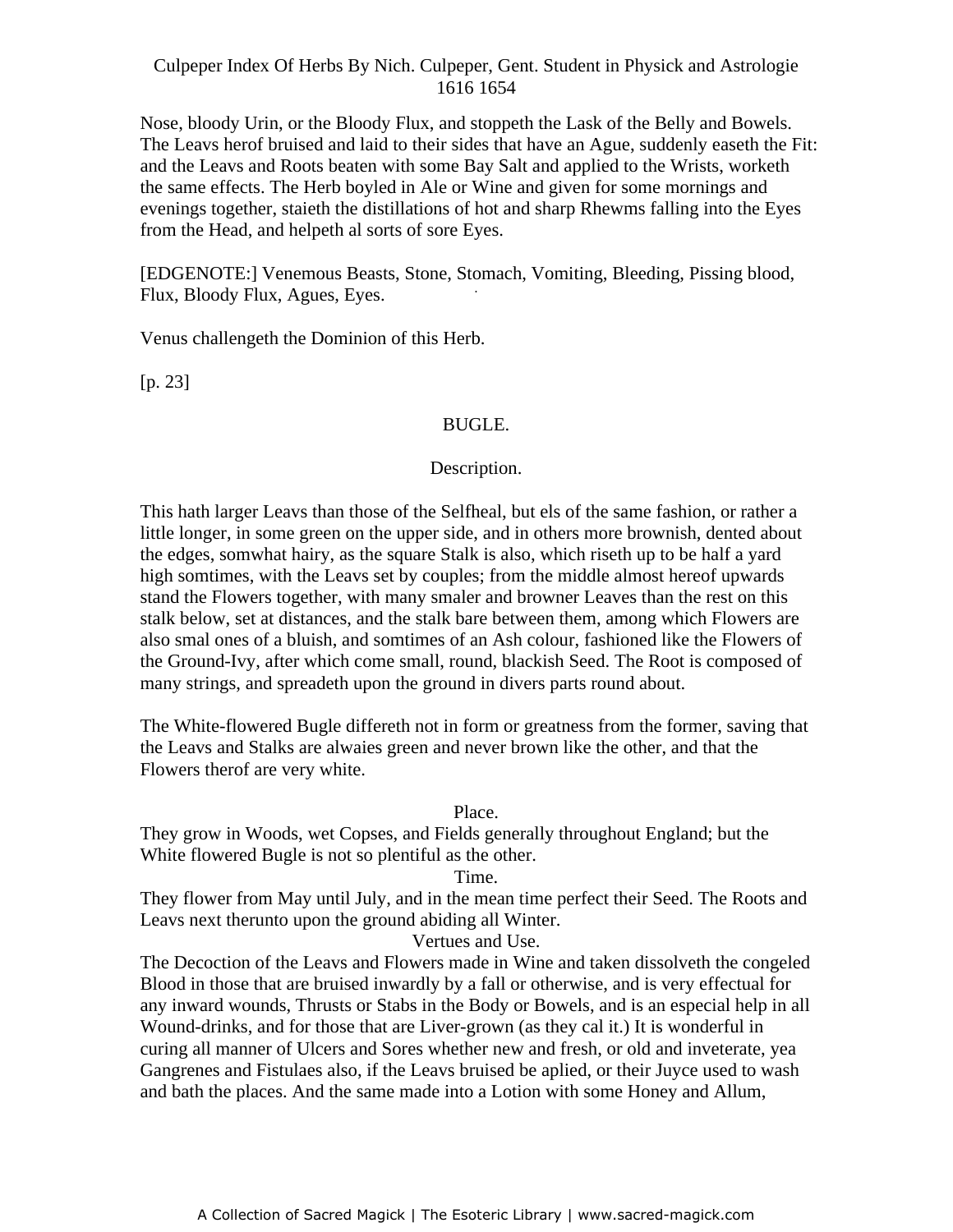cureth all sores of the Mouth or Gums be they never so foul, or of long continuance; and worketh no less powerfully and effectually for such Ulcers and Sores as happen in the secret parts of Men or Women: Being also taken inwardly, and outwardly applied, it helpeth those that have broken any Bone, or have any Member out of joynt. An Ointment made with the Leaves of Bugle,

[EDGENOTE:] Bruises, Falls, Wounds, Scabs, Ulcers, Liver-grown, Gangreans, Fistulaes, Sore Mouths, Gums. Sores in the Secrets, broken bones.

Scabious and Sanicle bruised and boyled in Hogs-Greas, until the Herbs be dry, and then strained forth into a Pot, for such occasions as shal require it is so singular good for all sorts of hurts in the Body, that non that know its usefulness will be without it.

This Herb is belonging to Dame Venus, and if the Vertues of it make you in love with it, (as they wil if you be wise) keep a Syrup of it to take inwardly, and an Ointment and Plaister of it to use outwardly alwaies by you.

The truth is I have known this Herb cure some Diseases of Saturn, of which I thought good to quote one. Many times such as give themselvs much to drinking are troubled with strange Fancies, strange sights in the night-time, and some with Voices, as also with the Diseas Ephialtes or the Mare. I take the reason of this to be (according to

[EDGENOTE:] Mares, Strange Sights in the night.

Fernelius) a Melancholly vapor made thin by excessive drinking strong Liquor, and so flys up and disturbs the Fancy, and breeds imaginations like it self, viz. fearful and troublesom: These I have known cured by taking only two spoonfuls of the Syrup of this Herb, after Supper two hours when you go to bed. But whether this do it by Sympathy or Antipathy is som question; all that know any thing in Astrologie, know that there is a great Antipathy between Saturn and Venus in matter of Procreation, yea such an one, that the barreness of Saturn can be removed by none but Venus, nor the lust of Venus be repelled by none but Saturn: but I am not yet of opinion this is done this way; and my reason is because these vapors though in quality Melancholly, yet by their flying upward seem to be somthing Aeriel, therfore I rather think it is done by Sympathy, Saturn being exalted in Libra the house of Venus.

Selfheal, which follows, is of the same nature, and I am of opinion the same Herb, only differs a little in form according to the difference of place they grow in; this I am sure they work the same effect.

### BURNET.

The common Garden Burnet is so well known that it needeth no description. There is another sort which is wild, the description wherof take as followeth.

Description.

The great wild Burnet, hath winged Leavs rising from the Roots like the Garden Burnet, but not so many, yet each of these Leavs are at the least twice as large as the other, and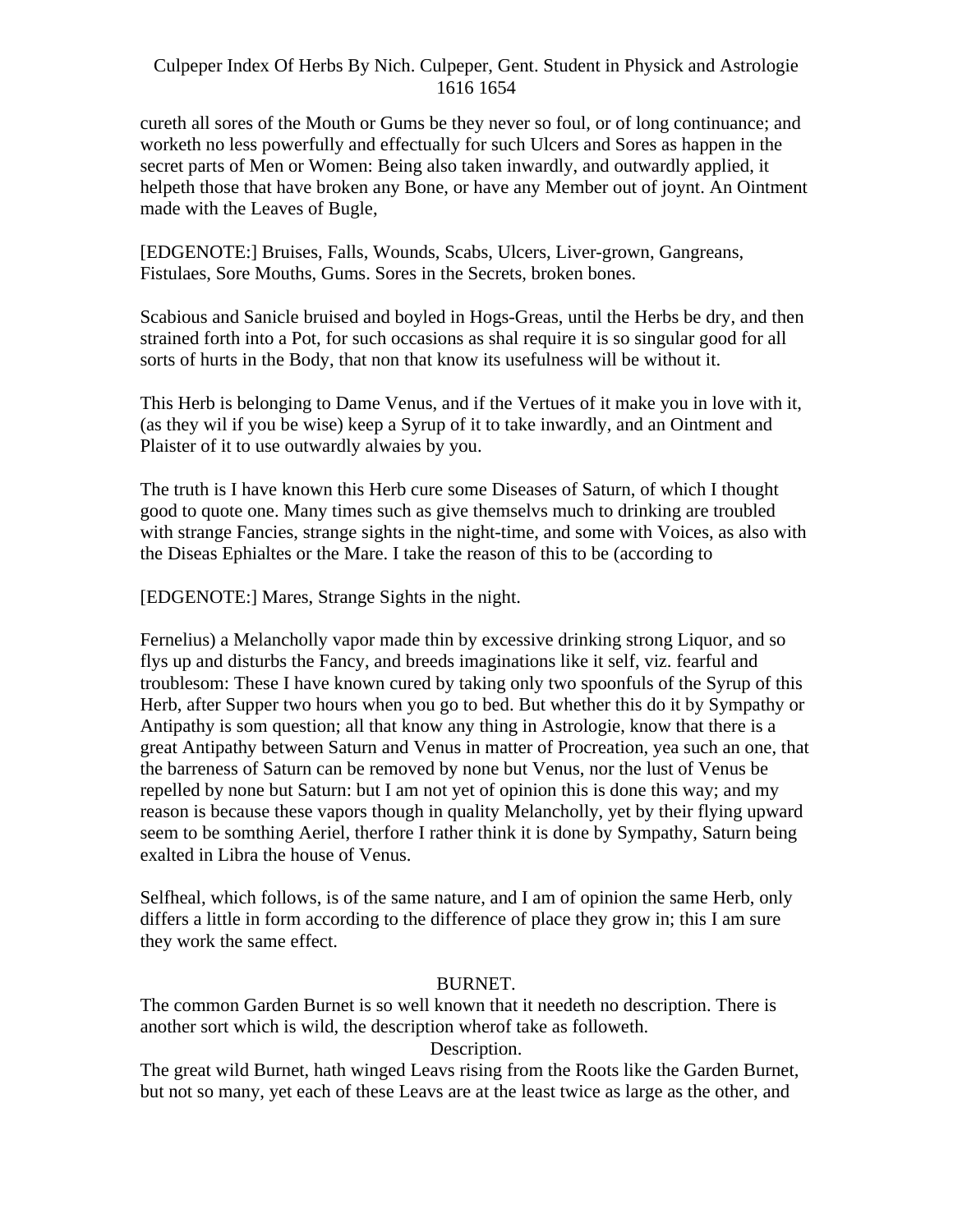nicked in the same manner about the edges, of a grayish colour on the underside: The Stalks are greater and rise higher, with many such like Leavs set theron, and greater heads at the tops of a brownish green colour, and out of them

[p. 24]

come smal dark purple Flowers, like the former, but greater. The Root is black and long like the other, but greater also: It hath almost neither scent nor tast therin like the Garden kind.

#### Place.

The first grows frequently in Gardens. The Wild kind groweth in divers Countries of this Land, especially in Huntington & Northampton shires in the Meadows there; as also near London by Pancras-Church, and by a Causey side in the middle of a Field by Paddington. Time.

They flower about the end of June and beginning of July, and their Seed is ripe in August. Vertues.

They are accounted to be both of one property, but the lesser is more effectual, because quicker and more Aromatical: It is a friend to the Heart, Liver, and other the principal parts of a mans Body. Two or three of the Stalks with Leavs put into a Cup of Wine, especially Clarret, are known to quicken the Spirits, refresh and cheer the Heart and drive away Melancholly. It is a special help to defend the Heart from noisom vapors, and from Infection of the Pestilence, the Juyce therof being taken in som Drink, and the party laid to sweat thereupon.

[EDGENOTE:] Heart, Liver, Melancholy, Pestilence, epidemical Diseases, Bleeding, Stoppeth Terms and Whites, Belching, Vomiting, Wound, Ulcers, Cankers, Sores, Fluxes.

They have also a drying and an astringent quality, whereby they are available in all manner of Fluxes or Bloud or Humors, to stanch bleedings inward or outward, Lasks, Scourings, the Bloudy-flux, Womens too abundant Courses, the Whites, and the Chollerick belchings and castings of the Stomach; and is a singular good Wound-herb for all sorts of Wounds both of the Head and Body, either inward or outward; for all old Ulcers, or running Cankers and moist sores to be used either by the Juyce or Decoction of the Herb, or by the Pouder of the Herb or Root, or the Water of the Distilled Herb, or Ointment by it self, or with other things to be kept. The Seed is also no less effectual both to stop Fluxes and dry up moist Sores, being taken in Pouder inwardly, in Wine or steeled Water, that is, wherin hot Gads of Steel have been quenched. Or the Pouder of the Seed mixed with the Ointments.

This is an Herb the Sun challengeth dominion over, and is a most precious Herb, little inferior to Betony: The continual use of it preservs the Body in health, and the Spirits in vigor; for if the Sun be the preserver of life under God, his Herbs are the best in the World to do it by.

## THE BUTTER-BUR.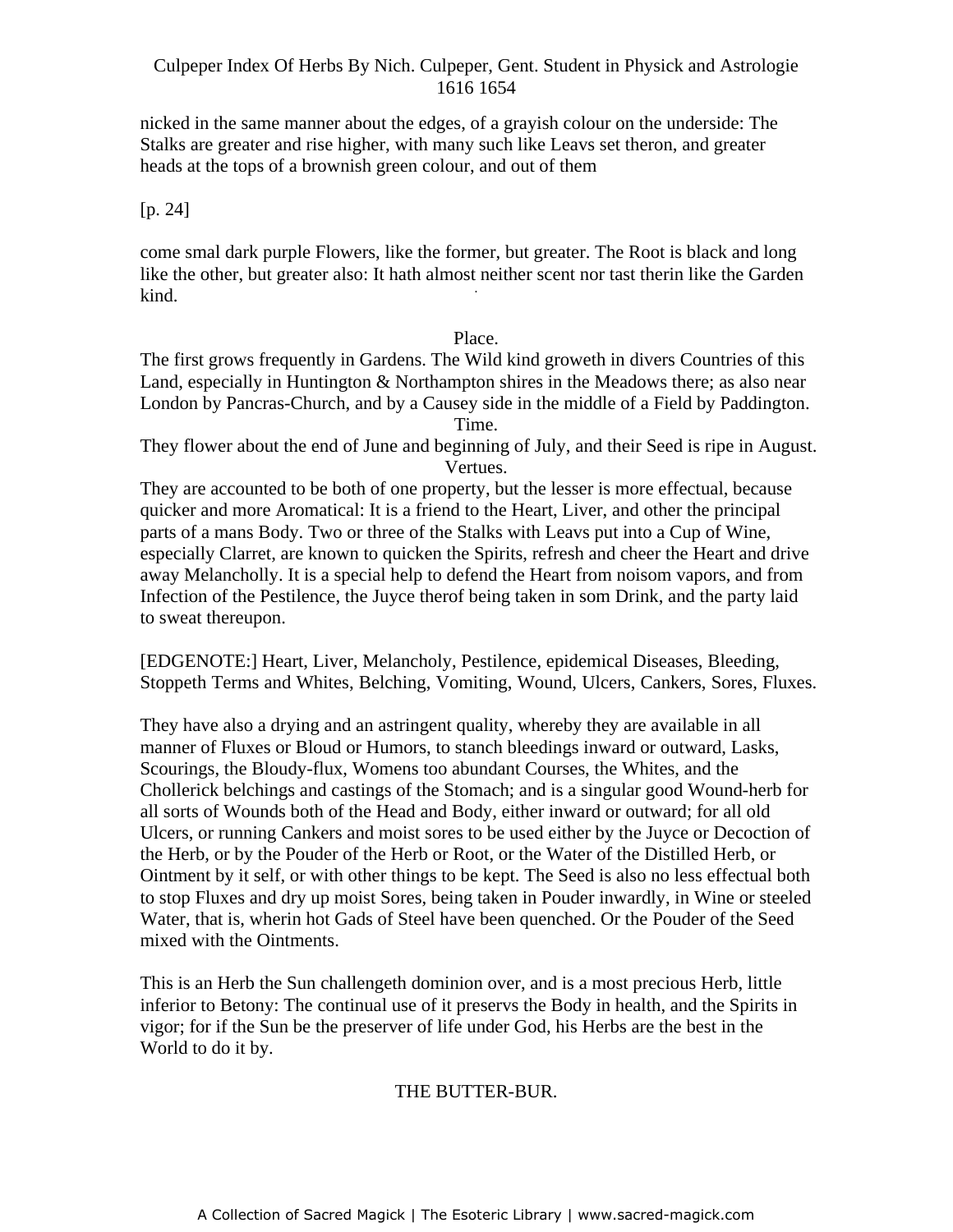## Description.

This riseth up in February, with a thick Stalk about a foot high, whereon are set a few smal Leavs, or rather pieces, and at the tops a long spiked head of Flowers, of a blush or deep red colour, according to the soil wherin it groweth; and before the Stalk with the Flowers have abidden a month above ground, wil be withered and gone, blown away with the wind; and the Leaves will begin to spring, which being full grown are very large  $\&$ broad, being somwhat thin and almost round, whose thick red footstalks, about a foot long stand towards the middle of the Leavs: The lower parts being divided into two round parts, close almost one to another, and of a pale green colour, and hoary underneath. The Root is long and spreading under ground, being in some places no bigger than ones Finger, in others much bigger, blackish on the outside  $\&$  white within, of a bitter and unpleasant tast.

Place and Time.

They grow in low and wet ground by Rivers and Waters side: their Flower (as is said) rising and decaying in February and March, before the Leavs which appear in April. Vertues and Use.

The Roots hereof are by long experience found to be very available against the Plague and Pestilential Feavers, by provoking Sweat, if the Pouder therof be taken in Wine, it also resisteth the force of any other Poyson.

[EDGENOTE:] Plague, epidemical Diseases. Poyson, Mother, Wheezing, Difficulty of breathing, Disury, Terms provokes, Flat and broad Worms, Blemishes of the skin.

The Root hereof taken with Zedoary and Angelica, or without them, helps the rising of the Mother: The Decoction of the Root in Wine is singular good for those that wheeze much, or are short-winded. It provoketh Urin also and Womens courses, and killeth the flat and broad Worms in the Belly. The Pouder of the Root doth wonderfully help to dry up the moisture of sores that are hard to be cured, and taketh away all spots and blemishes of the skin.

It were wel if Gentlewomen would keep this Root preserved to help their poor Neighbors: It is fit the Rich should help the Poor, for the Poor cannot help themselvs.

[p. 25]

## THE BUR-DOCK.

It is so well known even to the little Boys who pul off the Burs to throw and stick upon one another, that I shal spare to write any description of it.

Place.

They grow plentifully by Ditches and Water-sides, and by the high-wales almost every where through this Land.

## Vertues and Use.

The Bur Leavs are cooling, moderatly drying, and discussing withal, whereby it is good for old Ulcers and Sores: A dram of the Roots taken with Pine Kernels, helpeth them that spit foul, mattery, and bloudy Flegm: The Leavs applied on the places troubled with the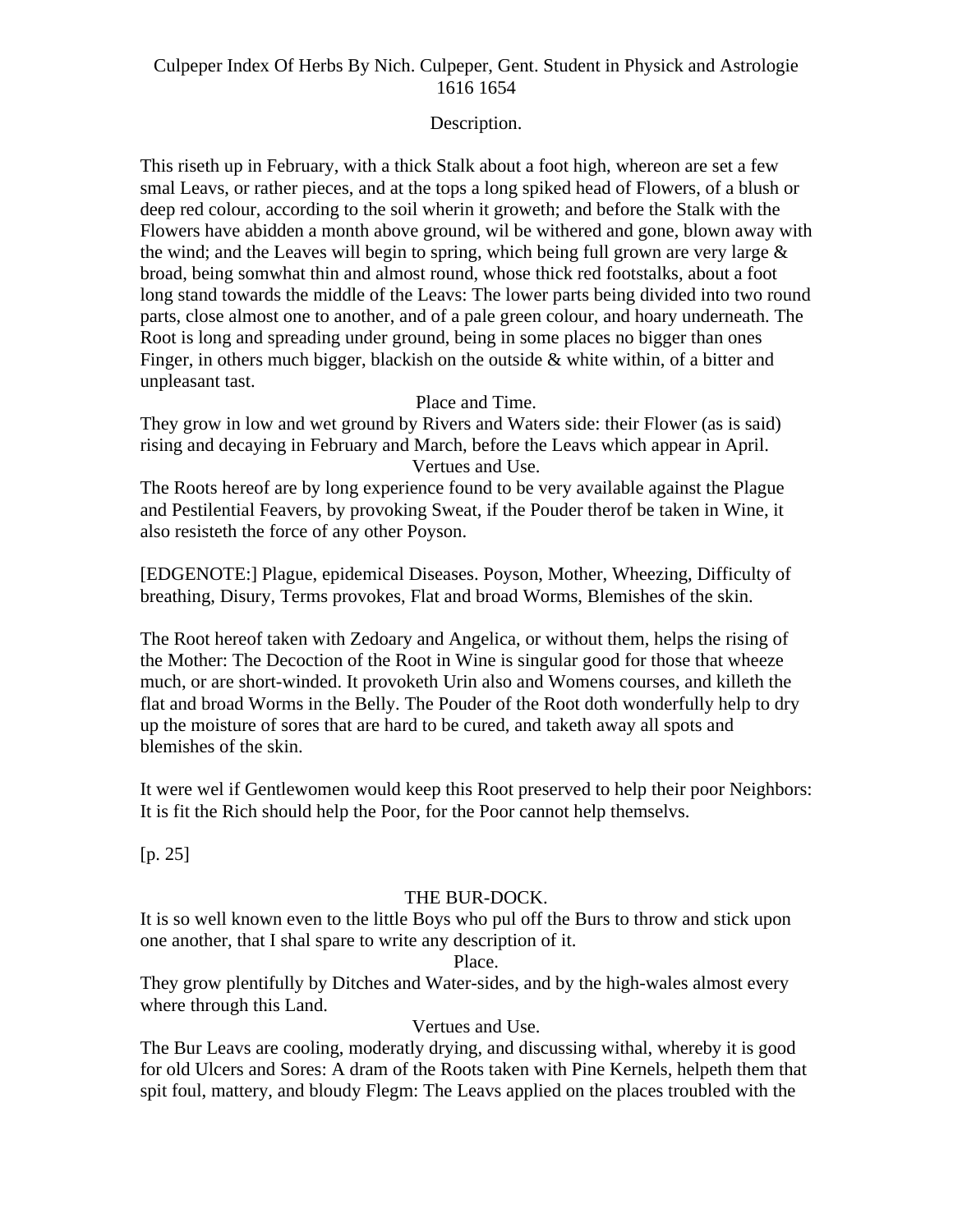shrinking of the Sinews or Arteries, give much ease: The Juyce of the Leavs, or rather the Roots themselvs given to drink with old Wine doth wonderfully help the bitings of any Serpents: And the Root beaten with a little Salt and laid on the place, suddenly easeth the pain thereof, and

[EDGENOTE:] Cools, Dryes, Ulcers, Sores, Flegm, Sinews, Arteries, Venemous Beast, Mad dogs, Disury, Bladder, Sciatica, Burning, Sores, Cankers, Consumption, Stone, Flux.

helpeth those that are bit with a mad-Dog. The Juyce of the Leavs taken with Honey provoketh Urin, and remedieth the pain of the Bladder. The Seed being drunk in Wine forty daies together, doth wonderfully help the Sciatica. The Leavs bruised with the White of an Egg and applied to any place burnt with Fire, taketh out the Fire, gives sudden ease, and heals it up afterwards. The Decoction of them fomented on any fretting sore or Canker stayeth the corroding quality, which must be afterwards anointed with an Ointment made of the same Liquor, Hogs-Greas, Nitre and Vinegar, boyled together. The Roots may be preserved with Sugar, and taken fasting, or at other times for the said purposes, and for Consumptions, the Ston, and the Lask. The Seed is much commended to break the Stone and cause it to be expelled by Urin; and is often used with other Seeds and things to that purpose.

Venus challengeth this Herb for her own, and by its Leaf or Seed you may draw the Womb which way you pleas, either upward by applying it to the Crown of the Heed, if in case it fal out; or downward in fits of the Mother, by applying it to the Soals of the Feet; Or if you would stay it in its place, apply it to the Navel, and that is one good way to stay the Child in it. See more of it in my Guide for Women.

[p. 25]

## CABBAGES and COLEWORTS.

I shal spare a labor in writing a Description of these, sith almost every one that can but write at all may describe them from his own knowledg, they being generally so well know that Descriptions are altogether needless.

### Place.

These are generally planted in Gardens.

### Time.

Their flowering time is towards the middle or end of July, and the Seed is ripe in August. Vertues and Use.

The Cabbages or Coleworts boyled gently in Broth and eaten do open the Body, but the second Decoction doth bind the Body. The Juyce therof drunk in Wine helpeth those that are bitten by an Adder, and the Decoction of the Flowers bringeth down Womens Courses. Being taken with Honey, it recovereth hoarsness or loss of the voice. The often eating of them wel boyled, helpeth those that are entring into a Consumption. The Pulp of the middle Ribs of Coleworts boyled in Almond Milk, and made up into an Electuary with Honey, being taken often, is very profitable for those that are pursie and short winded. Being boyled twice, and a old Cock boyled in the Broth and drunk, it helpeth the pains and obstructions of the Liver and Spleen, and the Stone in the Kidnies. The Juyce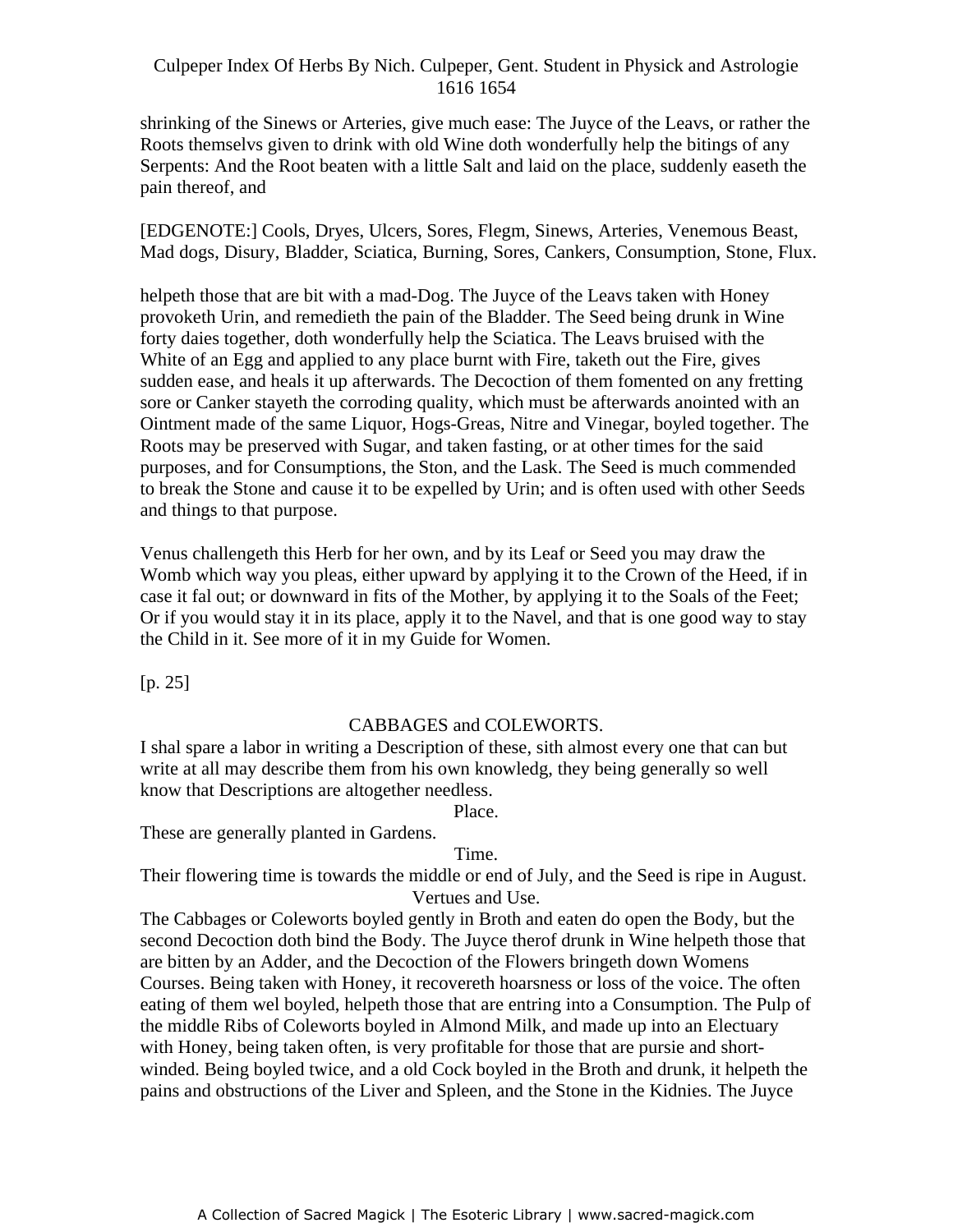boyled with Honey and dropped into the corner of the Eye, cleareth the sight, by consuming any Film or cloud begining to dim it; it also consumeth the Canker growing therin. They are much commended being eaten before meat,

[EDGENOTE:] Venemous Beasts. Terms provokes, Hoarsness, Consumption, Obstructions, Stone, Sight, Canker Surfets, Swellings, Gout, Sores, Scabs, Wheals, Melancholly, Wind.

to keep one from surfetting, as also from being drunk with too much Wine, or quickly make a man sober again that is drunk before. For (as they say) there is such an Antipathy or enmity between the Vine and the Colewort, that the one will die where the other groweth. The Decoction of Colworts taketh away the pain and ach, and allayeth the swellings of swoln and gouty Legs and Knees, wherein many gross and watry humors are fallen, the place being bathed therwith warm: It helpeth also old and filthy sores, being washed therewith, and healeth all smal Scabs, Pushes and Wheals that break out in the Skin. The Ashes of Colwort Stalks mixed with old Hogs-Grease are very effectual to annoint the Sides of those that have had long

[p. 26]

pains therin, or any other place pained with Melancholly and windy humors.

This was surely Chrysippus his god, and therfore he wrote a whol Volumn of them and their Vertues, and that none of the least neither, for he would be no smal Fool, he apropriates them to every part of the Body, and to every Disease in every part, and honest old Cato they say used no other Physick, I know not what Mettals their Bodies were made of, this I am sure, Cabbages are extream windy whether you take them as Meat, or as Medicine, yea as windy Meat as can be eaten, unless you eat Bagpipes or Bellows, and they are but seldom eaten in our daies, and Colewort Flowers are somthing more tollerable, and the wholsomer Food of the two.

The Moon challengeth the Dominion of the Herb.

## THE SEA COLEWORT.

## Description.

This hath divers somwhat long and broad, large thick wrinkled Leavs, somwhat crumpled upon the edges, growing each upon a several thick Footstalk very brittle, of a grayish green colour. From among which riseth up a strong thick stalk two Foot high and better, with some Leavs theron to the top, where it brancheth forth much; and on every Branch, standeth a large Bush of pale whitish Flowers, consisting of four Leavs apiece: The Root is somwhat great and shooteth forth many Branches under ground, keeping the green Leavs al the Winter.

Place.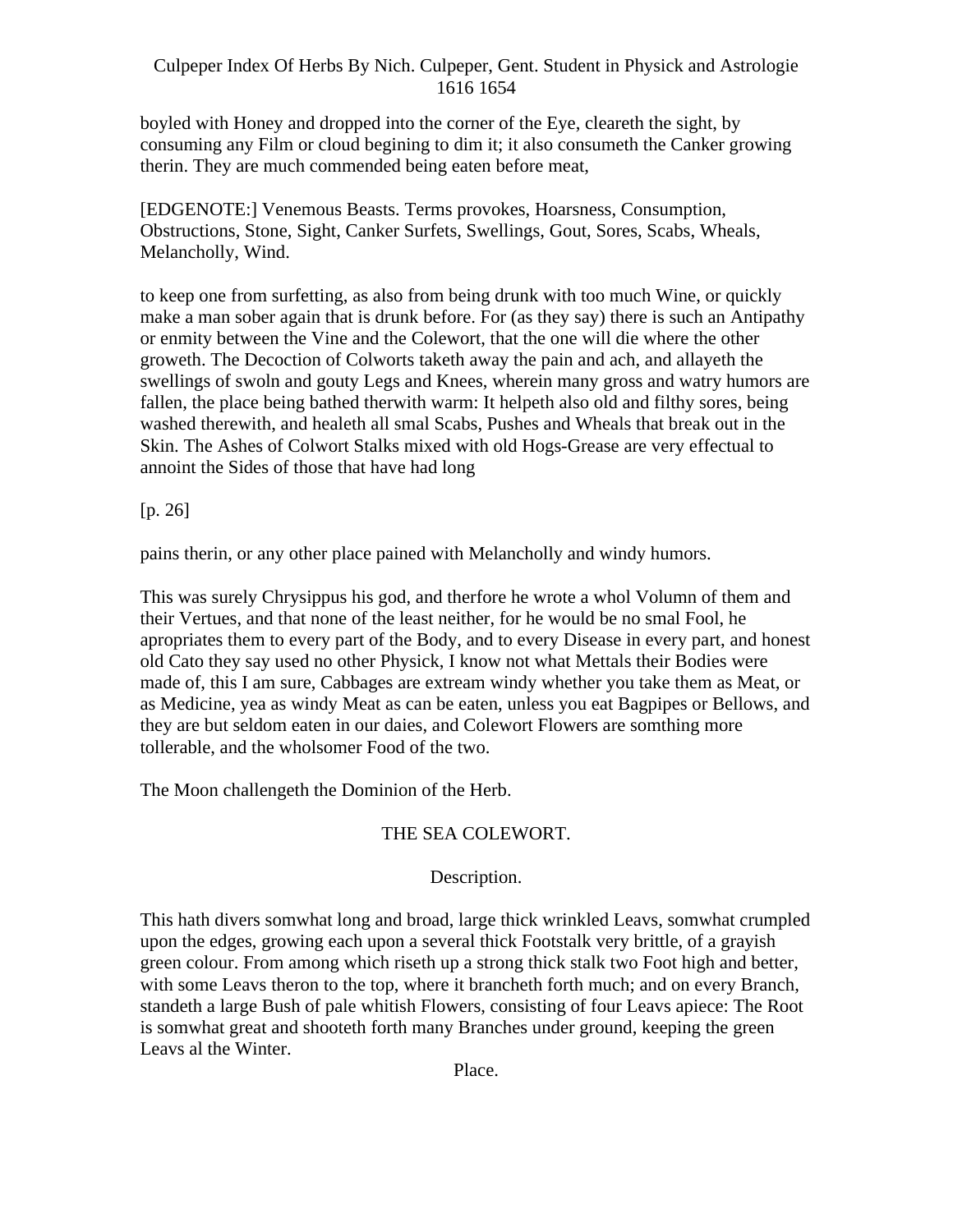They grow in many places upon the Sea Coasts, as wel on the Kentish, as Essex Shores, as at Lidd in Kent, Colechester in Essex, and divers other places, and in other Countries of this Land.

Time.

They Flower and Seed about the time that other kinds do.

#### Vertues.

The Broth or first Decoction of the Sea Colewort doth by the sharp nitrous and bitter qualities therin, open the Belly and purge the Body, it clenseth and digesteth more powerfully than the other kind: The Seed herof bruised and drunk, killeth Worms. The Leavs or the Juyce of them applied to Sores or Ulcers clenseth and healeth them, and dissolveth Swellings, and taketh away Inflamations.

[EDGENOTE:] Sores, Wounds, Ulcers, Swellings, Inflamations.

## CALAMINT, or MOUNTAIN MINT.

Description.

This is a smal Herb seldom rising above a a Foot high, with square hoary and woody Stalks, and two smal hoary Leavs set at a Joynt, about the bigness of Marjoram, or not much cigger, a little dented about the edges, and of a very fierce or quick scent, as the whol Herb is: The Flowers stand at several spaces of the Stalks from the middle almost upwards, which are smal and gaping like to those Mints, and of a pale Blush colour: after which follow smal, round, blackish Seeds: The Root is smal and Woody, with divers smal sprigs spreading within the ground, and dieth not, but abideth many yeers.

Place.

It groweth on Heaths, and Upland dry grounds, in many places of this Land.

Time.

They Flower in July, and their Seed is ripe quickly after.

Vertues and Use.

The Decoction of the Herb being drunk, bringeth down Womens Courses and provoketh Urin: It is profitable for those that are Bursten, or troubled with Convulsions or Cramps, with shortness of Breath, or Chollerick torments and pains in their Bellies or Stomachs, it also helpeth the yellow Jaundice, and staieth Vomiting, being taken in Wine; taken with Salt and Honey, it killeth al manner of Worms in the Body: It helpeth such as have the Leprosie, either taken inwardly, drinking Whey after it, or the green Herb outwardly applied: It hindreth Conception in Women: being either burned, or strewed in the Chamber, it driveth away Venemous Serpents. It takes away black and blue marks in the Face, and maketh black Scars become wel colored, if the green Herb (not the dry) be boyled in Wine

[EDGENOTE:] Terms provokes, Disury, Ruptures, Convulsions. Cramps, Shortness of Breath, Jaundice, Vomiting, Worms, Leprosie, Serpents, Black and blue Marks, Scars, Sciatica, Obstruction of the Liver and Spleen. Tertian Agues.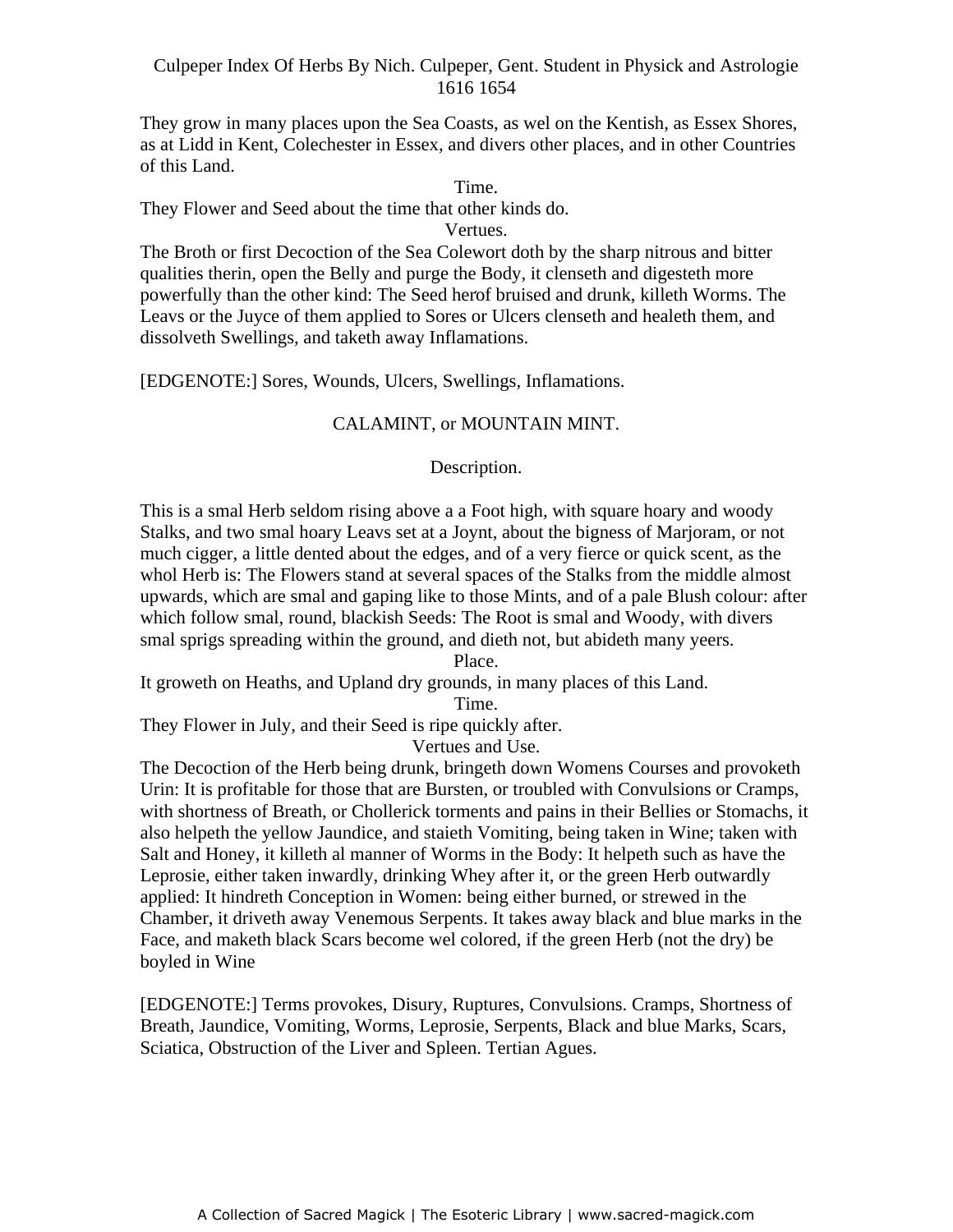and laid to the place, or the place washed therwith. Being applied to the Hucklebone, by continuance of time it spendeth the humors which caused the pain of the Sciatica. The Juyce dropped into the Ears killeth the Worms in them: The Leavs boyled in Wine and drunk provoketh sweat, and openeth Obstructions of the Liver and Spleen; it helpeth them that have a Tettian Ague (the body being first purged) by taking away the cold Fits. The Decoction herof with some

# $[p. 27]$

Sugar put therto afterwards, is very profitable for those that be troubled with the overflowing of the Gal, and that have an old Cough, and that are scarce able to breath by the shortness of their wind: That have any cold distemper in their Bowels, and are troubled with the hardness of the Spleen, for al which purposes, both the Pouder called Diacalaminthes and the Compound Syrup of Calamint (which are to be had at the Apothecaries) are most effectual.

Let not Women be too busy with it, for it works very violently upon the Foeminin parts.

## CHAMOMEL.

This is so wel known every where that it is but lost time and labor to describe it. The Vertues wherof are as followeth.

A Decoction made of Chamomel and drunk, taketh away al pains and Stitches in the Sides. The Flowers of Chamomel beaten and made up into Bals with Oyl driveth away al sorts of Agues; if the party grieved be anointed with that Oyl taken from the Flowers, from the Crown of the Head to the Soal of the Foot, and afterwards laid to sweat in his Bed, and that he sweat wel: This is Nichessor an Egyptian's Medicine. It is profitable for all sorts of Agues that come either from Flegm or Melancholly, or from

[EDGENOTE:] Stitches in the Side, Agues, Liver, Spleen, Weariness.

an Inflamation of the Bowels being applied when the Humors causing them shal be concocted; and there is nothing more profitable to the sides and Region of the Liver and Spleen than it. The bathing with a Decoction of Chamomel taketh away weariness, easeth pains to what part of the Body soever they be applied: it comforteth the Sinews that are overstrained, mollifieth al Swellings: It moderately comforteth al parts that have need of warmth, digesteth

[EDGENOTE:] Sinews, Swellings, Chollick, Stone, Belly-ach.

and dissolveth whatsoever hath need therof by a wonderful speedy property. It easeth al the pains of the chollick and Stone, and al pains and torments ofthe Belly, and gently provoketh Urin. The Flowers boyled in Posset Drink provoketh Sweat, and helpeth to expel Colds, Aches, and Pains, whersoever and is an excellent help to bring down Womens Courses. A Syrup made of the Juyce of Chamomel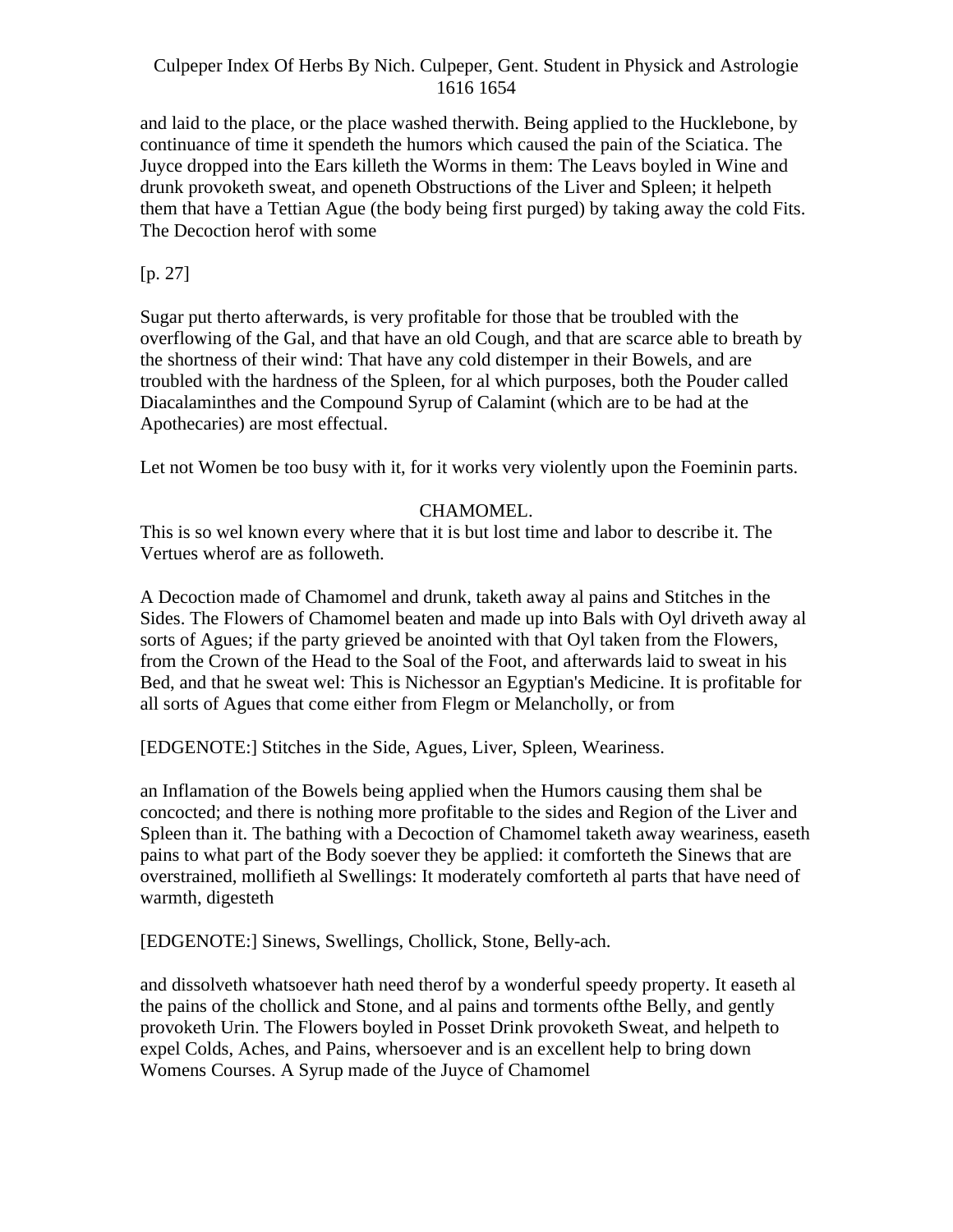[EDGENOTE:] Cold, Ach, Jaundice, Dropsie, Brain, Cramp, Stitch in the Side.

with the Flowers and white Wine, is a Remedy against the Jaundice and Dropsie. The Flowers boyled in a Ly, are good to wash the Head, and comfort both it and the Brain. The Oyl made of the Flowers of Chamomel is much used against al hard swellings, pains or aches, shrinking of the Sinews or Cramps, or pains in the Joynts, or any other part of the Body; being used in Clisters, it helpeth to dissolve wind and pains in the Belly; anointed also it helpeth Stitches and pains in the Sides. -

Nichessor saith the Egyptians dedicated it to the Sun becaus it cured Agues;and they were like enough to do it, for they were the arrantest Apes in their Religion that ever I read of. Baccinus, Pena, and Lobel commend the Syrup made of the Juyce of it and Sugar, taken inwardly, to be excellent for the Spleen. Also this is certain, that it most wonderfully breaks the Stone, some take it in Syrup or Decoction, others inject the Juyce of it into the Bladder with a Syring; my Opinion is, That the Salt of it taken half a dram in a morning, in a little White or Rhenish Wine is better than either, that it is excellent for the Stone appears by this, which I have seen tried, viz. That a Stone that hath been taken out of the Body of a man being wrapped in Chamomel will in time dissolve, and in a little time too.

## CAMPIONS WILD.

## Description.

The white wild Campion hath many long and somwhat broad dark green Leavs, lying upon the ground with divers Ribs therin somwhat like Plantane, but somwhat hairy, broader, and not so long: The hairy Stalks rise up in the middle of them three of four foot high, and somtimes more, with divers great white Joynts at several places theron, and two such like Leavs therat up to the top, sending forth Branches at the several Joynts also al which bear on several Footstalks white Flowers at the tops of them, consisting of five broad pointed Leavs, every one cut in on the end unto the middle, making them seem to be two apiece, smelling somwhat sweet, and each of them standing in large green striped hairy Husks, large and round below next to the Stalk: The Seed is smal and grayish in the hard Heads that come up afterwards: The Root is white and long, spreading divers fangs in the ground.

The Red Wild Campion groweth in the same manner as the White, but his Leavs are not so plainly ribbed, somewhat shorter, rounder and more woolly in handling: The Flowers are of the same form and bigness, but in som of a pale, in others of a bright red colour, cut in at ends more finely, which maketh the Leavs seem more in number than the other. The Seed and the Roots are alike: The Roots of both sorts abiding many years.

There are forty five kinds of Campions more, those of them which are of Physical uses having the like Vertues with these above described, which I take to be the two chiefest kinds.

[p. 28]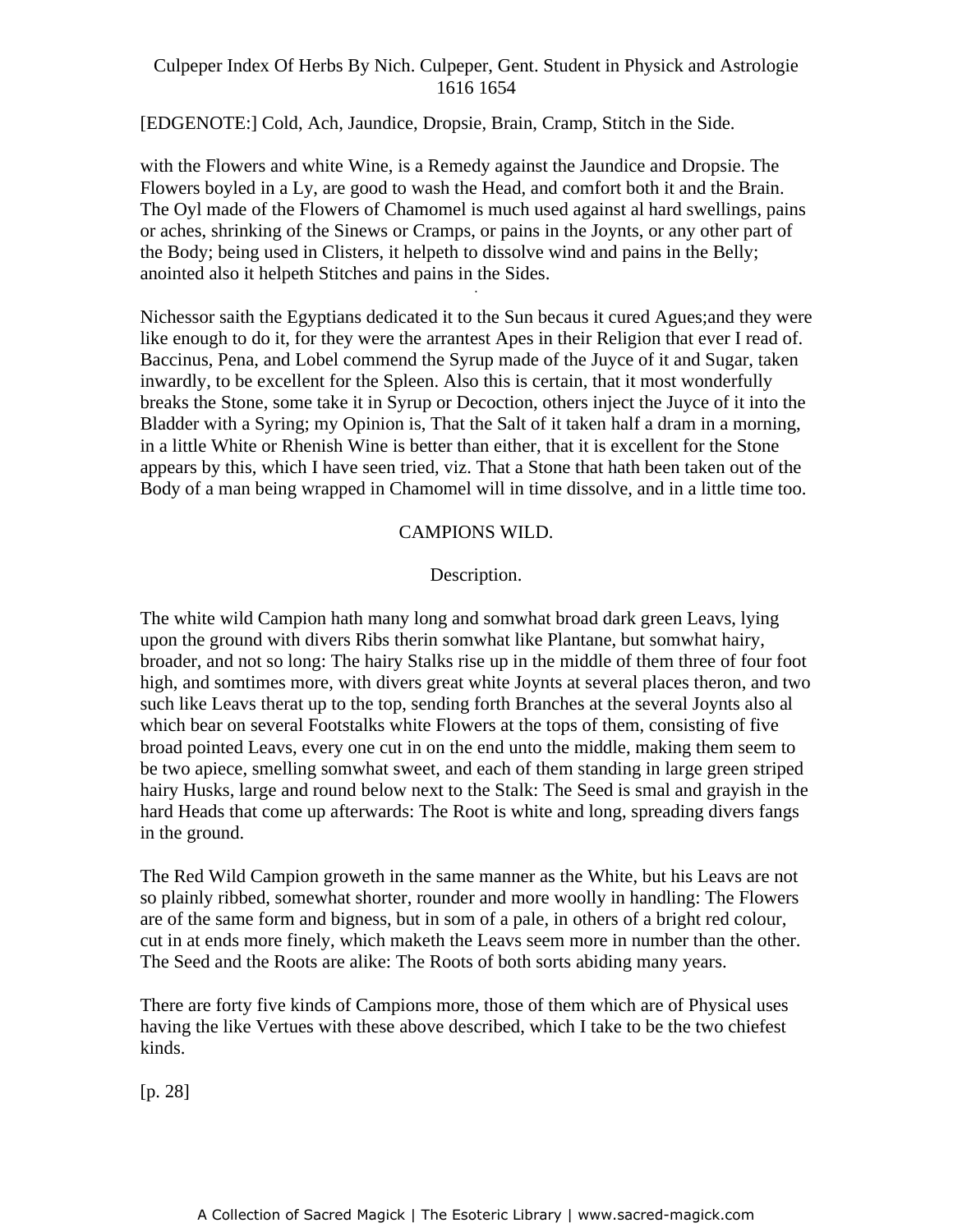#### Place.

They grow commonly through this Land by Fields, Hedg-sides, and Ditches.

#### Time.

They flower in Summer som earlier than others, and some abiding longer than others. Vertues and Use.

It is found by experience that the Decoction of the Herb either the White or Red being drunk, doth stay inward bleedings; and applied outwardly it doth the like: And being drunk helpeth to expel the Urin being stop'd, and Gravel or the Stone in the Reins or Kidnies. Two drams of

[EDGENOTE:] Bleeding inward & outward, Disury, Gravel, Choller, Venemous Beasts. Plagues, Sores, Ulcers, Cankers, Fistules.

the Seed drunk in Wine, purgeth the Body of Chollerick humors, and helpeth those that are stung by Scorpions, or other venemous Beasts; and may be as effectual for the Plague: It is of very good use in old Sores, Ulcers, Cankers, Fistulaes and the like, to clens and heal them, by consuming the moist humors falling into them, and correcting the putrifaction of Humors offending them.

## CARROTS.

The Garden kind are so wel known that they need no Description; but because they are of less Physical use than the Wild kind (as indeed almost in all Herbs the Wild are most effectual in Physick, as being more powerful in operation then the Garden kinds) I shal therfore briefly describe the Wild Carrot.

Description.

It groweth in a manner altogether like the Tame, but that the Leavs and Stalks are somwhat whiter and rougher: The Stalks bear large tufts of white Flowers, with deep Purple spot in the middle, which are contracted together when the Seed begins to ripen, that the middle part being hollow and low, and the outer Stalks rising high, maketh the whol Umbel to shew like a Birds-Nest. The Root is smal, long, and hard, unfit for meat, being somwhat sharp and strong.

Place.

The Wild kind groweth in divers parts of this Land plentifully by the Fields sides, and in untilled places.

Time.

They flower and seed in the end of Summer.

### The Vertues.

The Wild kind, breaketh Wind, and removeth Stitches in the Sides, provoketh Urin and Womens Courses, and helpeth to break and expel the Stone: The Seed also of the same worketh the like effect, and is good for the Dropsie, and those whose Bellies are swollen with Wind; helpeth the

[EDGENOTE:] Wind, Stitches, provokes Urin and the Terms, Stone, Dropsie, Chollick, Barrenness, Ulcers.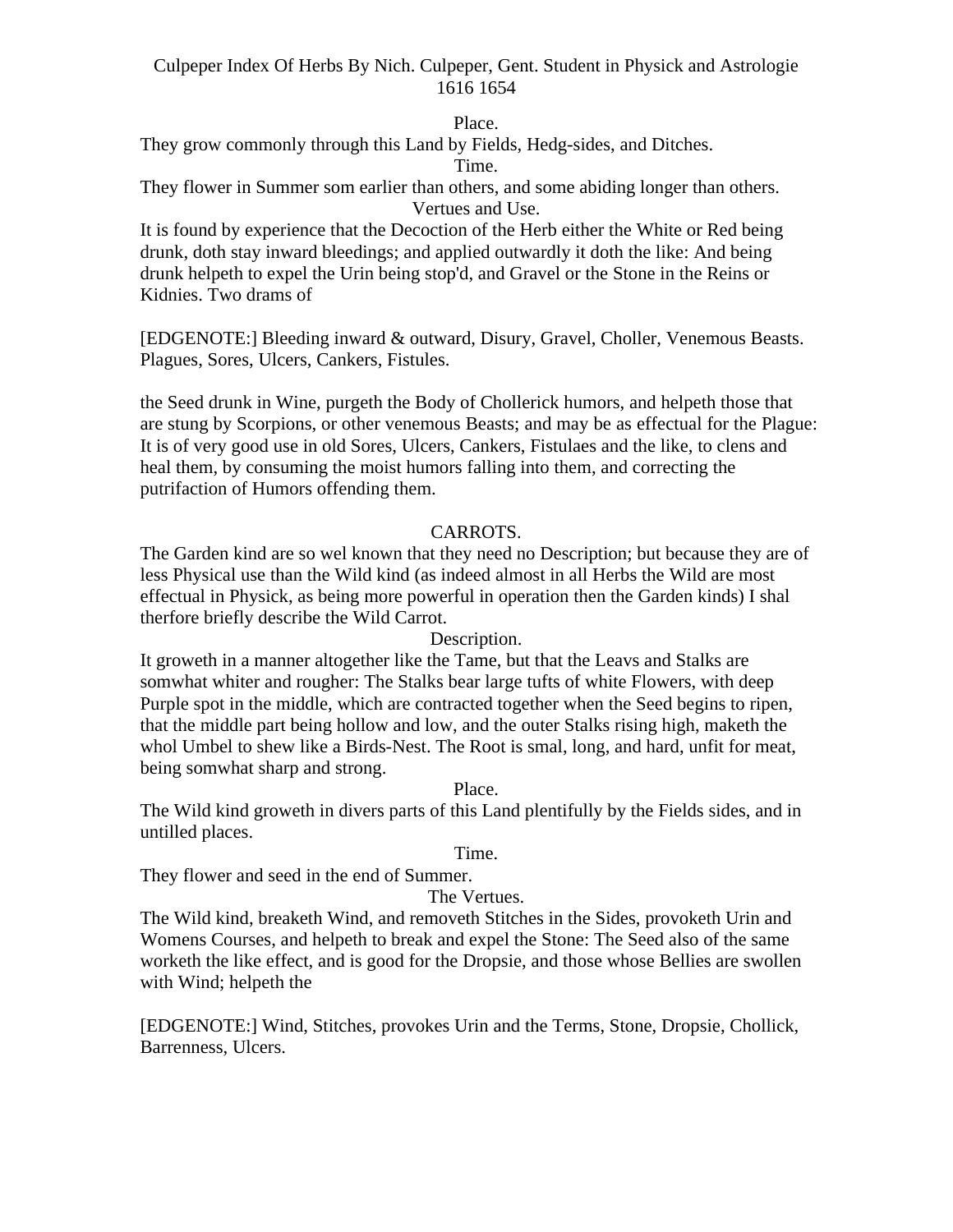Chollick, the Stone in the Kidnies, and the rising of the Mother, being taken in Wine, or boyled in Wine and taken; and helpeth Conception. The Leavs being applied with Honey to running Sores or Ulcers, doth clense them.

I suppose the Seeds of them perform this better than the Roots; And though Galen commend Garden Carrots highly, to break Wind; yet experience teacheth that they breed it first; and we may thank Nature for expelling it, not they: The Seeds of them expel Wind indeed, and so mend what the Root marreth.

## CARAWAY.

### Description.

It beareth divers Stalks of fine cut Leavs lying upon the ground somwhat like to the Leavs of Carrots, but not bushing so thick, of a little quick tast in them, from among which riseth up a square Stalk not so high as the Carrot, at whose Joynts are set the like Leavs but smaler and finer, and at the top smal open tufts or umbels of white Flowers, which turn into smal blackish Seed smaler than the Anniseed, and of a quicker and hotter tast. The Root is whitish, smal and long, somwhat like unto a Parsnep, but with more wrinckled Bark, and much less, of a little hot and quick tast, and stronger than the Parsnep, and abideth after Seed-time.

Place.

It is usually sown with us in Gardens.

Time.

They flower in June or July, and seed quickly after.

### Vertues and Use.

Caraway Seed hath a moderat sharp quality wherby it breaketh Wind and provoketh Urin, which also the Herb doth. The Root is better food than the Parsnep, and is pleasant  $\&$ comfortable to the Stomach, helping digestion. The Seed is conducing to all the cold griefs of Head and Stomach, the Bowels or Mother, as also the wind in them, and helpeth to sharpen the Eye-sight. The Pouder of the Seed put into a Pultis, taketh away black and blue spots of Blows or Bruises. The Herb it self, or with some of the Seed bruised and fryed, laid hot in a bag or double cloth to the lower part of the Belly, easeth the pains of the wind Chollick.

[EDGENOTE:] Wind, Disury, Indigestion, Head, Stomach, Bowels, Mother, Black and blue spots, Bruises, Chollick.

The Roots of Caraway eaten as men eat Parsnips, strengthen the Stomacks of ancient people exceedingly, and they need not make a whol meal of them neither, and are fit to be planted in every ones Garden.

Caraway Comfects, once only dipped in Sugar, and half a spoonful of them eaten in the morning fasting, and as many after each

[p. 29]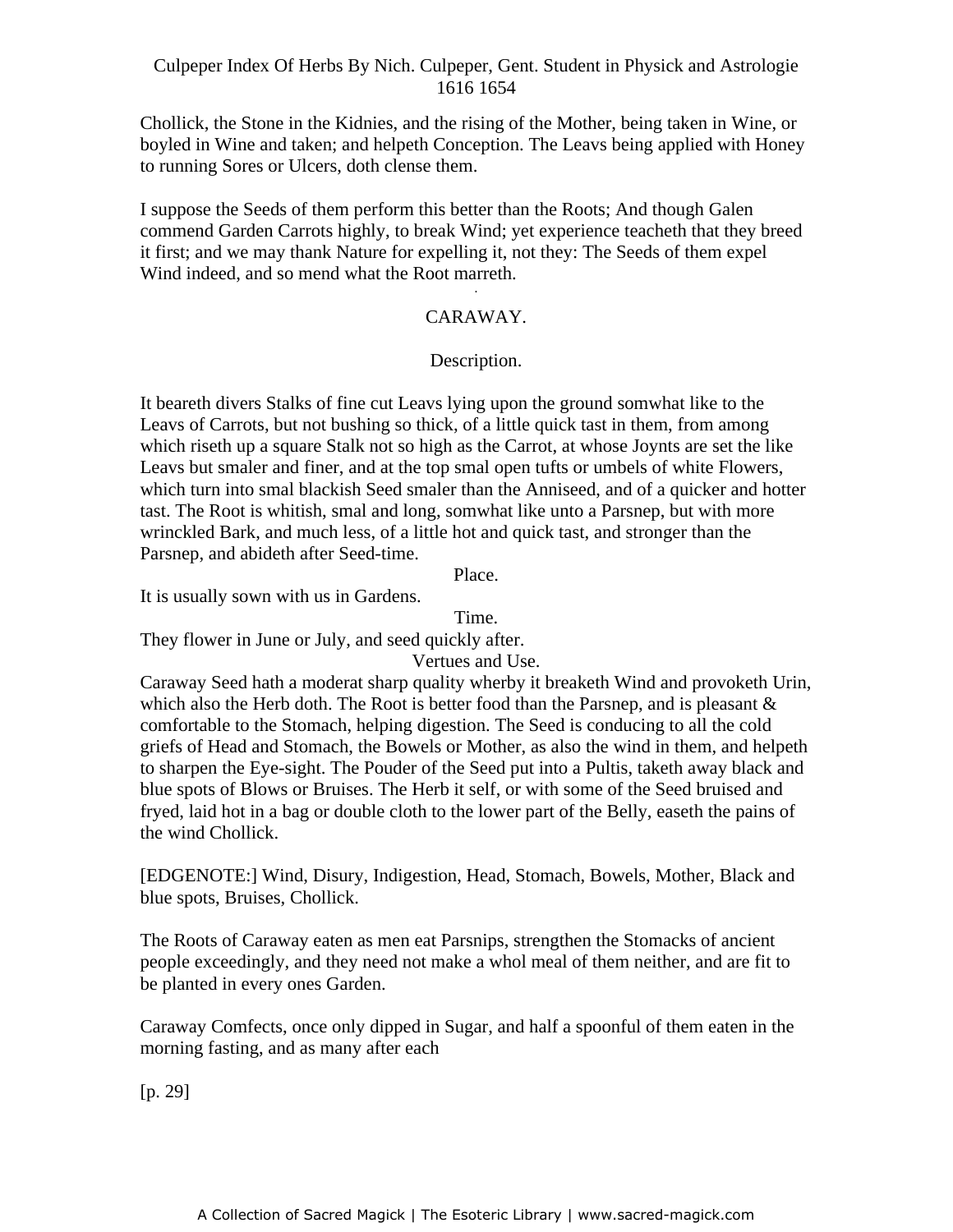meal is a most admirable Remedy for such as are troubled with Wind.

### CELANDINE.

### Description.

This hath divers tender, round, whitish, green Stalks, with greater Joynts than ordinary in other Herbs, as it were Knees, very brittle and easie to break, from whence grow Branches with large tender long Leavs, much divided into many parts, each of them cut in on the edges, set at the Joynts on both sides of the branches, of a dark bluish green colour on the upper side like Columbines, and of a more pale bluish green underneath, ful of a yellow sap, when any part is broken, of a bitter tast and strong scent. At the tops of the Branches which are much divided, grow gold yellow Flowers of four Leaves apiece, after which come smal long pods, with blackish seed therin. The Root is somwhat great at the head, shooting forth divers other long Roots and smal Strings, reddish on the outside and yellow within, ful of a yellow sap therein.

Place.

It groweth in many places by old Walls, by the Hedges, and way sides in untilled places; and being once planted in a Garden, especially in some shady place, it wil remain there. Time.

They flower all the Summer long, and the Seed ripeneth in the mean time.

Vertues and Use.

The Herb or Roots boyled in white-Wine and drunk, a few Aniseeds being boyled therwith, openeth Obstructions of the Liver and Gall, helpeth the yellow Jaundice: and the often using it, helps the Dropsie, and the Itch, and those that have old Sores in their Legs, or other parts of the Body. The Juyce thereof taken fasting, is held to be of singular good use against the Pestilence: The distilled Water, with a little sugar, and a little good Triacle mixed therwith (the party upon the taking being laid down to sweat a little) hath the same effect. The Juyce dropped into the Eyes clenseth them from Films and the Cloudiness which darken the sight, but it is best to allay the sharpnes of the Juyce with a little Breast-milk: It is good in old filthy corroding creeping Ulcers whersoever, to stay their malignity of fretting and running, and to cause them to heal the more speedily: The Juyce often applied to Tetters, Ringworms, or other such like spreading Cancers, will quickly heal them, and rubbed often upon Warts will taken them away. The Herb with the Roots bruised and heated with Oyl of Camomel, applied to the Navel, taketh away the griping pain in the Belly and Bowels, and all the pains of the Mother: and applied to Womens Breasts stayeth the overmuch flowing of their Courses. The Juyce Decoction of the Herb gargled between the Teeth that ake, easeth the pain; and the Pouder of the Dryed Root, laid upon an aching hollow, or loos Tooth, wil cause it to fal out. The Juyce mixed with som Pouder of Brimstone, is not only good against the Itch, but taketh away al discolourings of the Skin whatsoever: And if it

[EDGENOTE:] Obstructions of the Liver and Gall, yellow Jaundice, Dropsie, Pestilence, Eyes, Ulcers, Tetters, Ringworms, Cancers, Warts, Belly, Bowels, Mother Worms, Terms, Stops, Toothach, Itch, Beauty lost.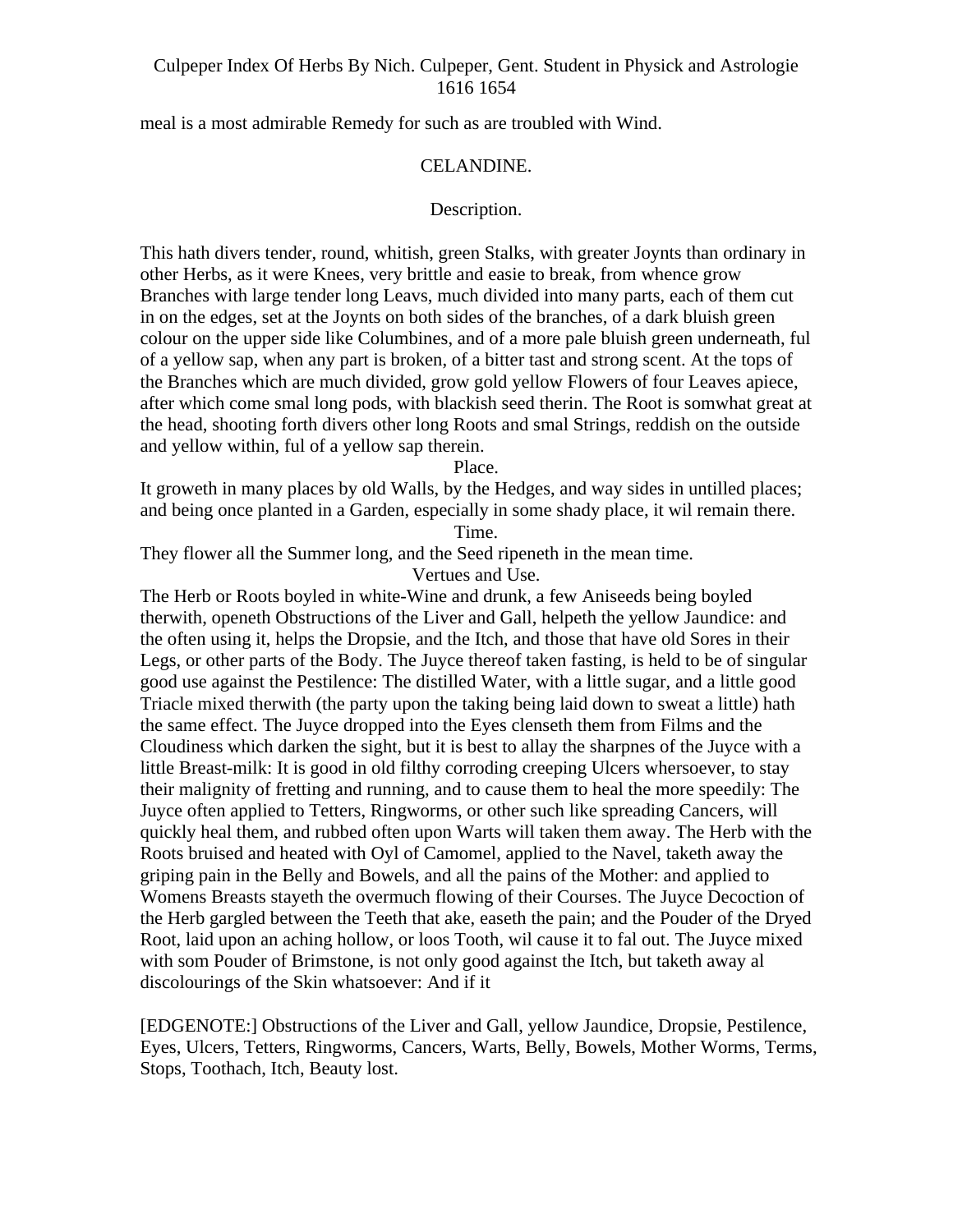chance that in a tender Body it causeth any Itching or Inflamation, by bathing the place with a little Vinegar it is helped.

This is an Herb of the Sun, & under the Coelestial Lyon, and is one of the best cures for the Eyes that is. Al that know any thing in Astrologie, know as wel as I can tel them, That the Eyes are subject to the Luminaries; let it then be gathered when the Sun is in Leo, and the Moon in Aries applying to his Trine; let Leo arise, then may you make it into an Oyl or Oyntment which you please to anoint your sore Eyes withal: I can prove it both by my own experience, and the experience of those to whom I have taught it, That most desperat sore Eyes have been cured by this only Medicine; And then I pray, is not this farbetter than endangering the Eyes by the art of the Needle? for if this do not absolutly take away the Film, it wil so facilitate the work that it may be don wihout danger.

Another il-favored trick have Physitians got to use to the Eye, and that is worse than the Needle; which is, To eat away the Film by corroding or gnawing Medicines. This I absolutly protest against.

1. Because the Tunicles of the Eye are very thin, and therfore soon eaten asunder.

2. The Callus or Film that they would eat away is seldom of an equal thickness in every place, and then the Tunicle may be eaten asunder in one place, before the Film be consumed in another, and so be a readier way to extinguish the sight than to restore it.

It is called Chelidonium from the Greek word [Greek script] which sigifies a Swallow, because they say, That if you prick out the Eyes of yong Swallows when they are in the Nest, the old ones wil recover their Eyes again with this Herb. This I am confident, for I have tried it, That if you mar the very Apple of their Eyes with a Needle, she wil recover them again, but whether with this Herb or no I know not.

Also I have read (and it seems to be somwhat probable) That the Herb being gathered as I shewed before, and the Elements drawn apart from it by the art of the Alchymist, and after they are drawn apart, rectified, the earthy quality still in rectifying them, added to the Terra damnata (as Alchymists call it) or Terra sacratissima (as som Phylosophers call it)

[p. 30]

the Elements so rectified are sufficient for the Cure of al Diseases, the humor offending being known and the contrary Element given, It is an Experience wurth the trying, and can do no harm.

> THE LESSER CELONDINE usually known by the Name of

## PILEWORT.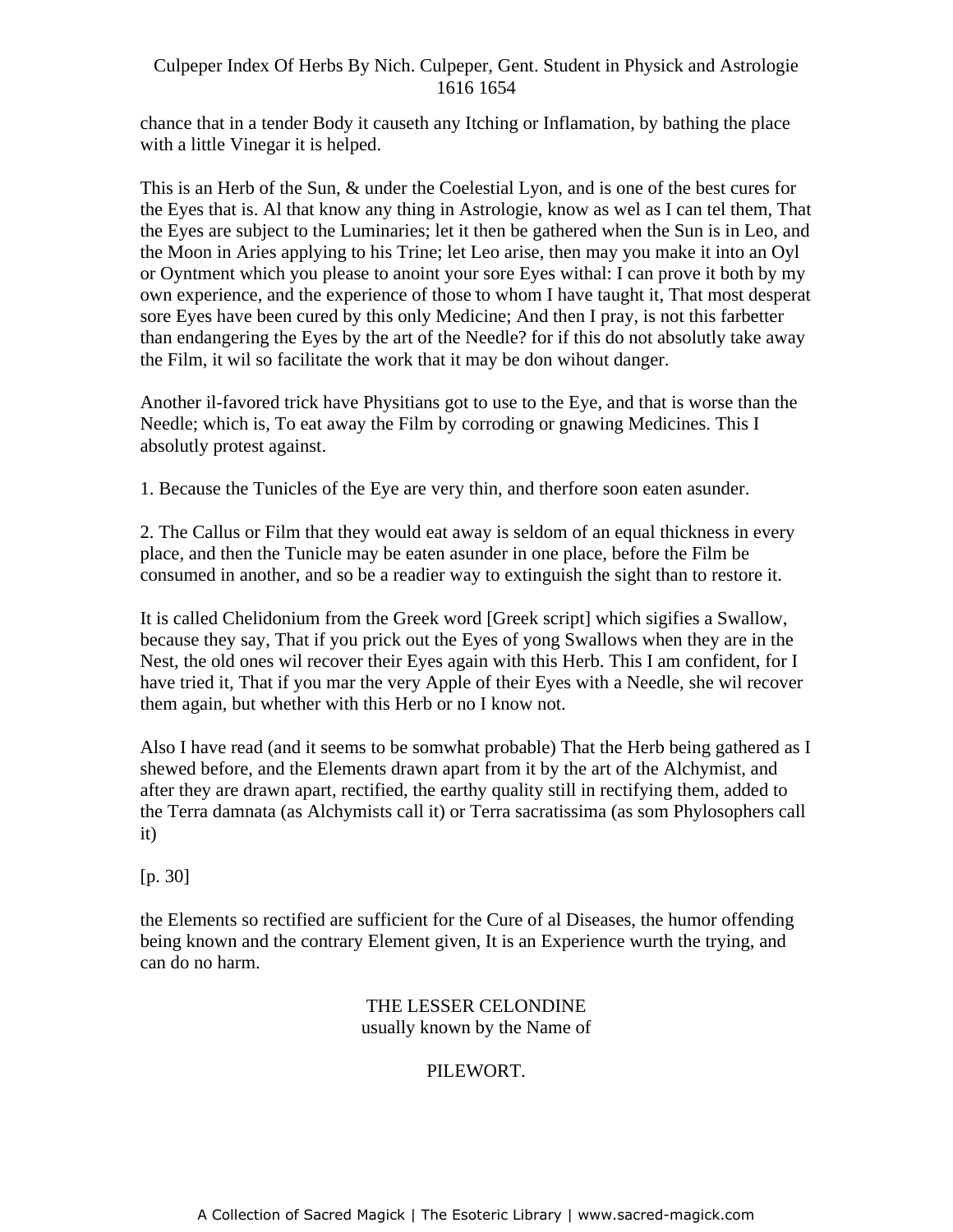I wonder what ailed the Antients to give this the name of Celandine which resembles it neither in Nature nor form: It acquired the Name of Pilewort from its Vertues, and it being no great matter where I set it down, so I do set it down at al, I humor'd Dr. Tradition so much as to set it down here.

## Description.

This Celandine then or Pilewort (which you please) doth spread many round, pale, green Leavs set on weak and trailing Branches which lie upon the ground, and are fat, smooth, and somwhat shining, and in some places (though seldom) marked with black spots, each standing on a long Footstalk among which rise smal yellow Flowers, consisting of nine or ten smal narrow Leavs, upon slender Footstalks very like unto a Crowfoot, wherunto the Seed also is not unlike, being many smal ones set together upon a Head. The root is made of many smal Kernels like grain of Corn, some twice as long as others, of a whitish colour with some Fibres at the end of them.

## Place.

It groweth for the most part in the moist corners of Fields, and places that are neer water Sides, yet wil abide in dryer grounds, if they be but a little shadowed.

Time.

It Flowereth betimes about March or April, is quite gone in May, so as it cannot be found until it spring again.

## Vertues and Use.

It is certain by good experience that the Decoction of the Leavs and Roots, doth wonderfully help the Piles and Hemorrhoids as also Kernels by the Ears and Throat called the Kings evil; or any other hard Wens or Tumors.

Here's another Secret for my Country Men and Women, a couple of them together, Pilewort being made into an Oyl Oyntment or Plaister readily cures both the Piles or Hemorrhoids, and the Kings Evil, If I may Lawfully cal it

[EDGENOTE:] Hemorrhoids, Kings Evil.

the Kings Evil now there is no King, the very Herb born about ones Body next the Skin, helps in such Diseases, though it never touch the place grieved, let good people make much of it for these uses, with this I cured my own Daughter of the Kings Evil, broke the Sore, drew out a quarter of a pint of Corruption, and cured it without any Scar at all, and in one Weeks time.

## THE ORDINARY SMALL CENTAURY

# Description.

This groweth up most usually but with one round and somwhat crested stalk, about a foot high, or better, branching forth at the top into many sprigs, and some also from the Joynts of the Stalks below; The Flowers that stand at the tops as it were in an umbel or tuft, are of a pale red, tending to a Carnation colour, consisting of five, somtimes six small Leavs, very like those of St. Johns Wort, opening themselvs in the daytime, and closing at night; after which come Seed in little short Husks in form like unto Wheat Corns: The Leavs are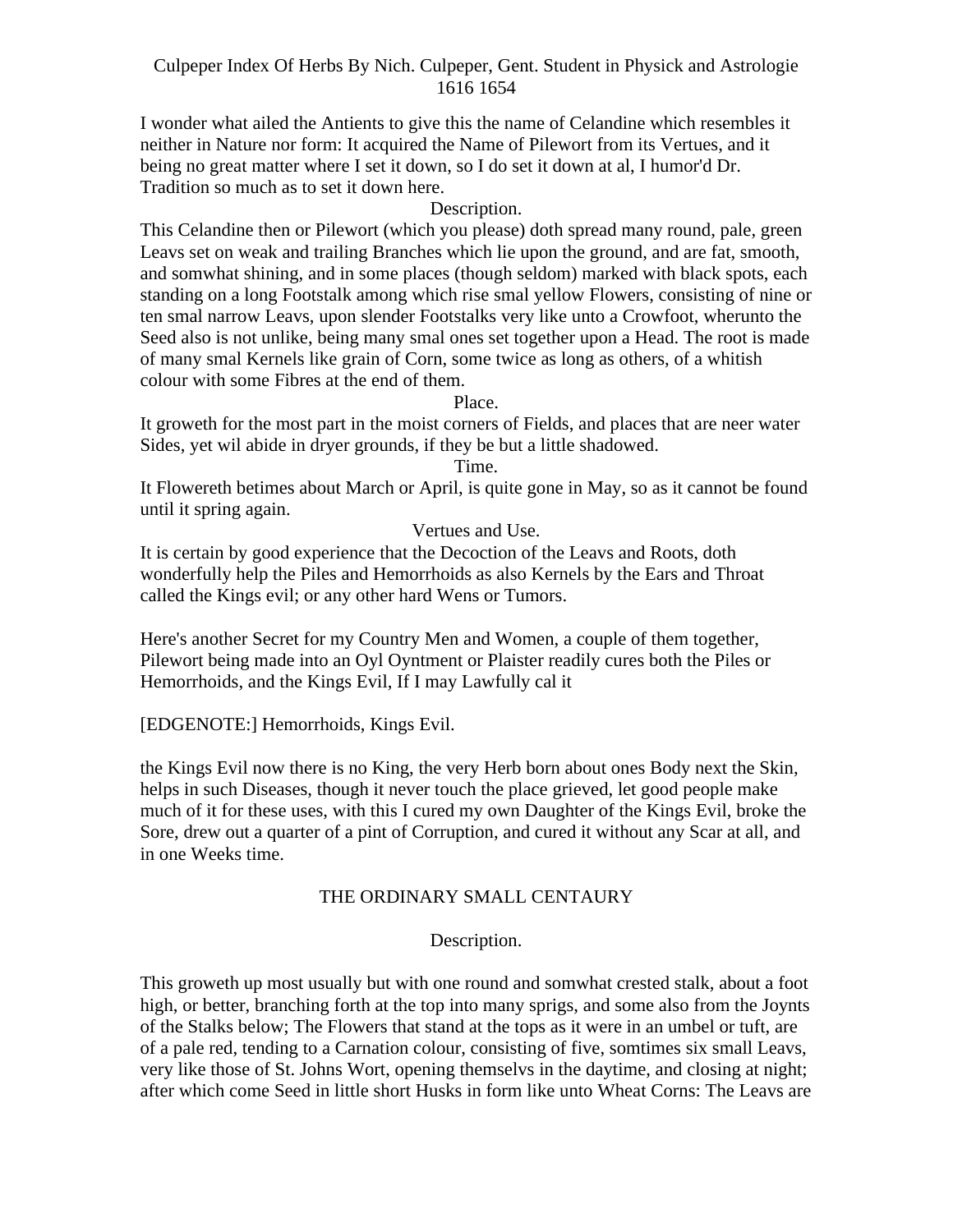smal and somwhat round. The Root smal and hard, perishing every year: The whol Plant is of an exceeding bitter tast.

There is another sort in al things like the former, save only it beareth white Flowers.

Place.

They grow ordinarily in Fields, Pastures, and Woods, but that with the white Flowers, not so frequent as the other.

Time. -

They Flower in July, or there abouts, and Seed within a Month after.

Vertues and Use.

This Herb boyled and drunk, purgeth Chollerick and gross humors, and helpeth the Sciatica: It openeth Obstructions of the Liver, Gall, and Spleen, helping the Jaundice, and easing pains in the Sides, and hardness of

[EDGENOTE:] Choller, Sciatica, Obstructions, Liver, Gall, Spleen, Agues, Dropsie, green sickness, Chollick, Terms provokes, Joynts, Gout, Sciatica.

the Spleen, used outwardly, and is given with very good effect in Agues: It helpeth those that have the Dropsie or the green Sickness, being much used by the Italians in pouder for that purpose. It killeth the Worms in the Belly as is found by experience. The Decoction therof (viz.) the tops of the Stalks with the Leavs and Flowers, is good against the Chollick, and to bring down Womens Courses, helpeth to avoid the dead birth, and easeth pains of the Mother, and is very effectual in al old pains of

[EDGENOTE:] Cramp, Convulsion, Venemous Beasts, Eyes, Wounds, Ulcers.

the Joynts, as the Gout, Cramps, or Convulsions. A dram of the Pouder therof taken in Wine, is a wonderful good help against the biting and poyson of the Adder. The Juyce of the Herb with a little Honey put to it, is good to cleer the Eyes from dimness, mists, and clouds that of-

[EDGENOTE:] Ears, Scabby Heads, Freckles, Spots.

[p. 31]

fend or hinder the Sight: It is singular good both for green and fresh Wounds, as also for old Ulcers and Sores, to close up the one and clens the other, and perfectly to cure them both, although they be hollow or Fistulous; the green Herb especially being bruised and laid therto. The Decoction therof dropped into the Ears, clenseth them from Worms, clenseth the foul Ulcers and spreading Scabs of the Head, and taketh away al Freckles, Spots, and Marks in the Skin being washed therwith.

The Herb is so safe you cannot fail in the using of it, only give inwardly for inward Diseases, use it outwardly for outward Diseases, 'Tis very wholsom but not very toothsom.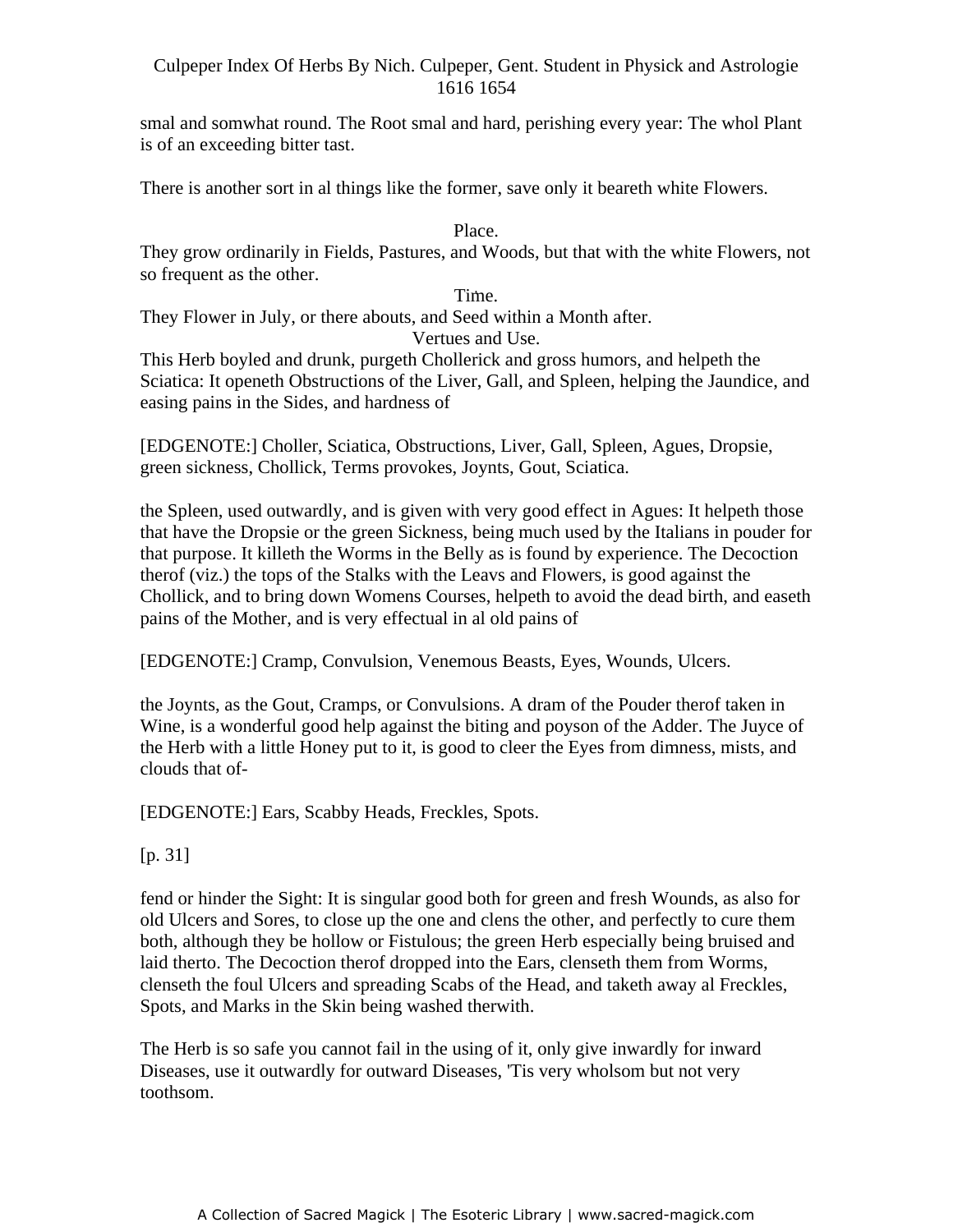Dr. Reason and Dr. Experience could not agree (the last time I spake with them) whether the Herb were under the Dominion of the Sun or Mars.<br>THE CHERRY-TREE.

I suppose there are few but know this Tree, for his Fruits sake, and therfore shal spare the writing a Description therof.

#### Place.

For the place of its growth, it is afforded room in every Orchard

# . Vertues and Use.

Cherries, as they are of different tasts, so they are of divers qualities: The sweet pass through the Stomach and Belly more speedily, but are of little Nourishment.

[EDGENOTE:] Appetite lost, Flegm, Gross Humors, Cool, provoke Urine, Cough, Hoarsness, Sight, Gravel, Wind.

The tart or sowr, are more pleasing to an hot Stomach, procuring appetite to meat, and help to cut tough Flegm and gross humors; but when these are dryed they are more binding the belly than when they are fresh, being cooling in hot Diseases, and welcom to the Stomach, and provoke Urin. The Gum of the Cherry-Tree dissolved in Wine, is good for a cold Cough, and hoarsness of the Throat, mendeth the colour in the Face, sharpneth the Eye-sight, provoketh appetite, and helpeth to break and expel the Stone. The Black Cherries bruised with the Stones and distilled, the Water therof is much used, to break the Stone, expel gravel, and break the Wind.

# WINTER CHERRIES.

# Description.

The Winter Cherry hath a running or creeping Root in the ground of the bigness many times of ones little Finger, shooting forth at several Joynts ins everal places, wherby it quickly spreadeth a great compass of ground: The Stalk riseth not above a yard high, wheron are set many broad, and long green Leavs, somwhat like Nightshade but larger, at the Joynts wherof come forth whitish Flowers made of five Leavs apiece; which after turn into green Berries, inclosed with thin Skins, which change to be reddish, when they grow ripe, the Berry likewise being reddish, and as large as a Cherry, wherein are contained many flat and yellowish Seeds lying within the pulp; which being gathered and strung up are kept all the yeer to be used upon occasion.

Place.

They grow not naturally in this Land, but are cherished in Gardens for their Vertues.

Time.

They Flower not until the middle or latter end of July, and the Fruit is ripe about the end of August, or beginning of September.

Vertues and Use.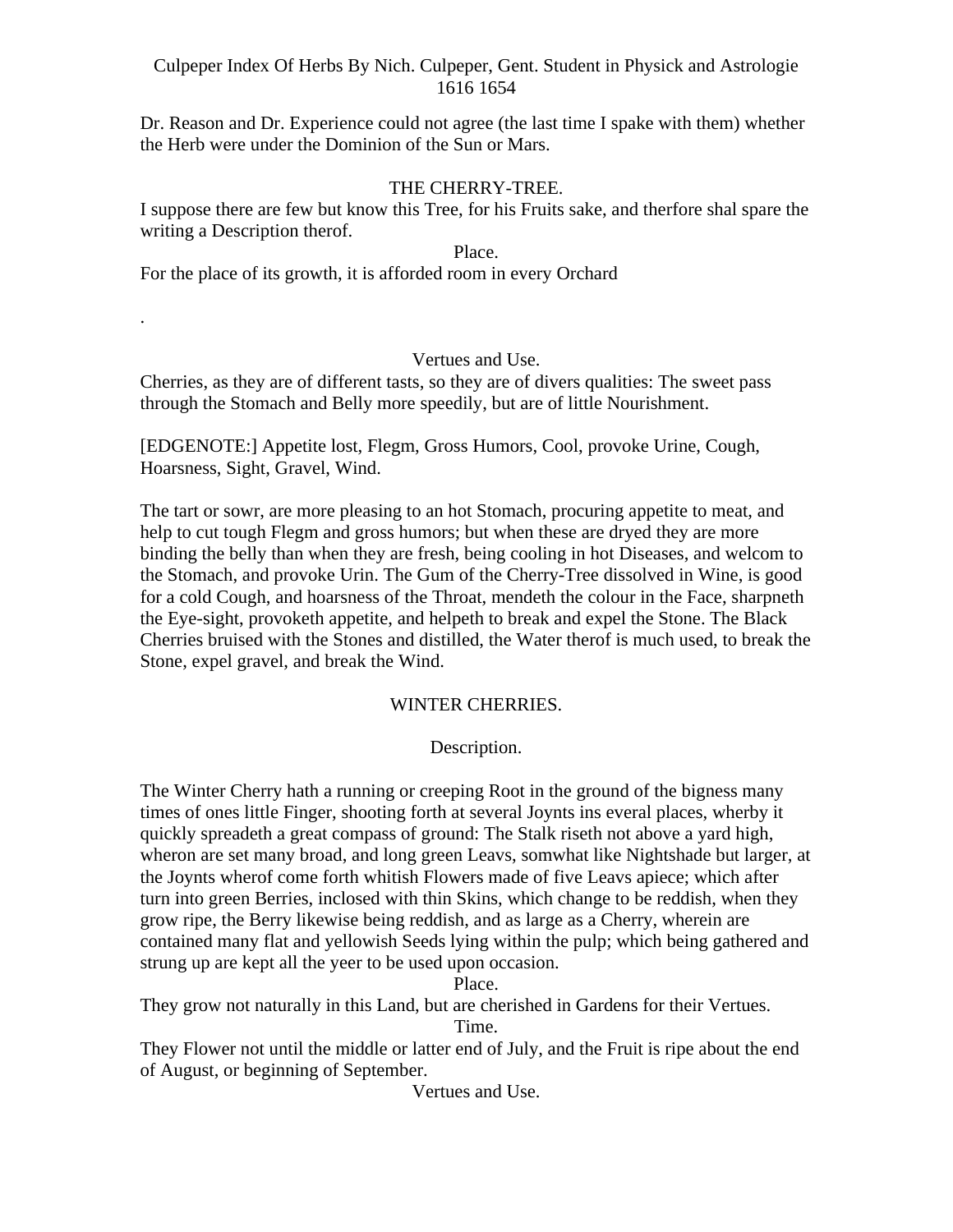They are of great use in Physick: The Leavs being cooling may be used in Inflamations, but not opening, as the Berries and Fruit are, which by drawing down the Urine

[EDGENOTE:] Inflamations, Disury, Stone, Gravel, Ulcers in the Reins and Bladder, pissing Blood, Sharpness of Urins.

provoke it to be avoided plentifully when it is stopped or grown hot, sharp, and painful in the passage; it is good also to expel the Stone and Gravel out of the Reins, Kidnies, and Bladder, helping to dissolve the Stone, and avoiding it by greet or gravel sent forth in the - Urin; It also helpeth much to clens inward Impostumes or Ulcers in the Reins or Bladder, or in those that avoid a Bloody or foul Urin. The distilled Water of the Fruit, or the Leavs together with them, or the Berries green or dry, distilled with a little Milk, and drunk morning and evening with a little Sugar, is effectual to al the purposes afore specified, and especially against the heat and sharpness of the Urin. I shal only mention one way amongst many others which might be used for ordering the Berries to be helpful for the Urin and the Stone, which is thus. Take

# [EDGENOTE:] A precious Receipt.

three or four good handfuls of the Berries either green and fresh, or dried and having bruised them, put them into so many Gallons of Beer or Ale when it is new tunned up: This Drink taken daily hath been found to do much good to many, both to eas the pains and expel Urin, and the Stone; and to caus the Stone not to ingender. The Decoction of the Berries in Wine or Water is the most usual way; but the Pouder of them taken in drink is more effectual.

# CHERVIL.

# Description.

The Garden Chervil doth at first somwhat resemble Parsly, but after it is better grown the Leavs are much cut in and jagged

[p. 32]

resembling Hemlocks, being a little hairy and of a whitish green colour, somtimes turning reddish in the Summer with the Stalks also; It riseth little above half a Foot high, bearing white Flowers in spoked tufts, which turn into long and round Seed pointed at the ends, and blackish when they are ripe; of a sweet tast, but no smel, though the Herb it self smelleth reasonable wel: The Root is smal and long and perisheth every yeer, and must be sowen anew in the Spring for Seed, and after July for Autumn Sallet.

The wild Chervil growth two or three foot high, with yellow Stalks and Joynts, set with broader and more hairy Leavs, divided into sundry parts nicked about the edges, and of a darker green colour, which likewise grow reddish with the Stalks; at the tops wherof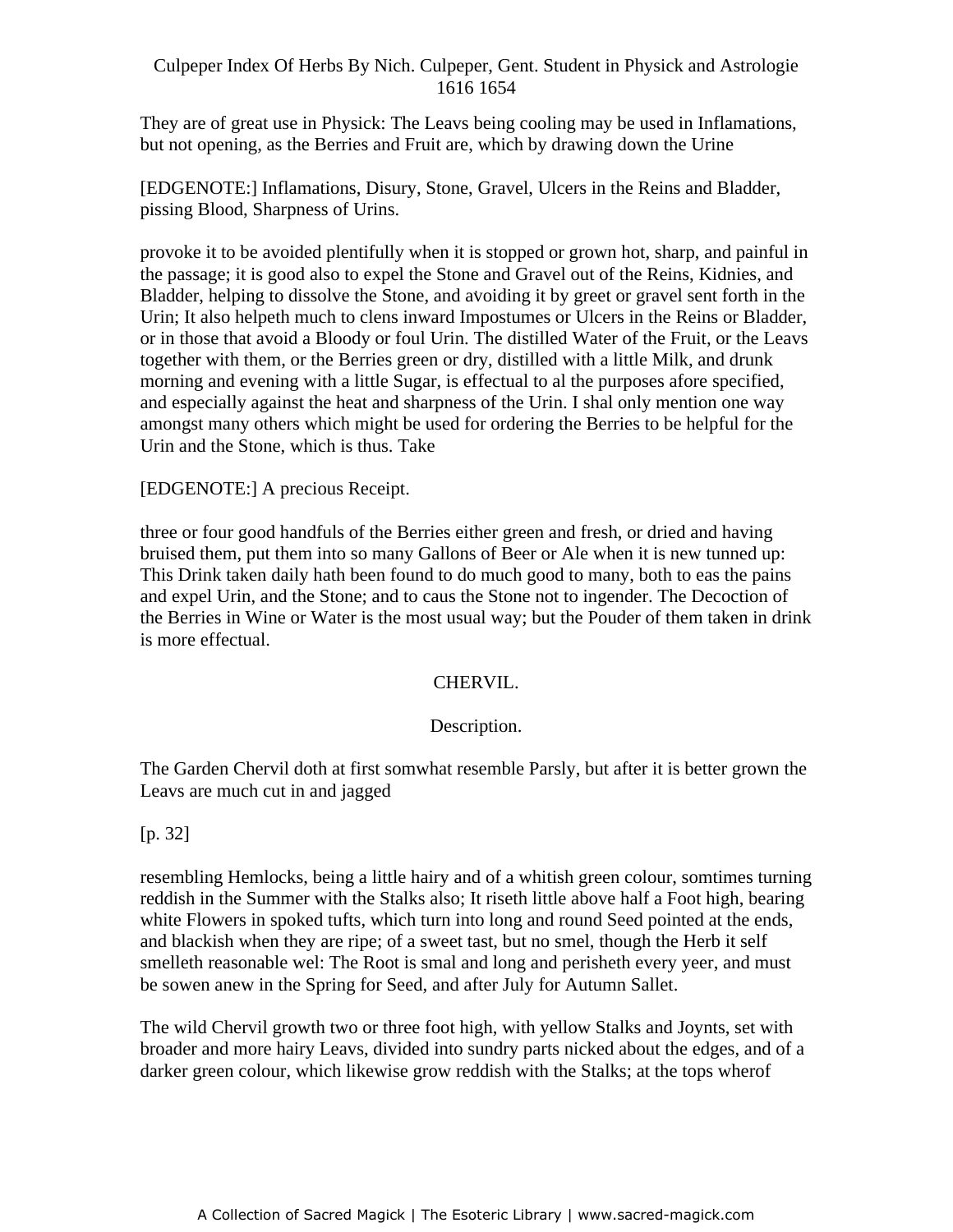stand smal white tufts of Flowers & afterwards smaller and longer seed: The Root is white, hard, and enduring long. This hath little or no scent.

Place.

The first is sown in Gardens, for a Sallet-Herb. The second groweth wild in many of the Meadows of this Land, and by the Hedg-sides, and on Heaths.

Time.

They flower and seed early, and thereupon are sown again in the end of Summer. Vertues and Use.

The Garden Chervil being eaten, doth moderately warm the Stomach, and is a certain remedy (Saith Tragus) to dissolve congealed or clotted Bloud in the Body, or that which is clotted by bruises, fals, &c. The Juyce or distilled Water therof being drunk, and the bruised Leavs

[EDGENOTE:] Stomach Clotted Blood, Bruises, Falls, Disury, Stone, Pleuresie, Sides, Swellings, black and blue Spots.

laid to the place, being taken either in meat or drink, it is held good to provoke Urin, to expel the Stone in the Kidnies, to send down Womens Courses, and to help the Plurisie and prickings of the Sides.

The wild Chervil bruised and applied, dissolveth Swellings in any part of the Body, and taketh away the Spots and Marks of congealed Blood by Bruises or Blows, in a little space.

# SWEET CHERVIL or SWEET CICELY.

# Description.

This groweth very like the greater Hemlock having large spread Leavs, cut into diverse parts, but of a fresher green colour than the Hemlock, tasting as sweet as the Anniseed. The Stalk riseth up a yard high or better being crested or hollow, having the like Leavs at the Joynts, but lesser; and at the tops of the branched Stalks, Umbels or Tufts of white Flowers; after which com large and long crested, black shining Seed, pointed at both ends, tasting quick, yet sweet and pleasant. The Root is great and white, growing deep in the ground, and spreading sundry long Branches therin, in tast and smel stronger than the Leavs or Seed, and continuing many years.

Place.

This groweth in Gardens.

# Vertues.

This whol Plant besides its pleasantness in Sallets, hath also his Physical Vertues. The Root boyled and eaten

[EDGENOTE:] Cold Stomach, Wind, Flegm, Lungues, Phtisick, Pestilence, Terms provokes, Afterbirth, Appetite lost, Ulcers, Epidemical Diseases.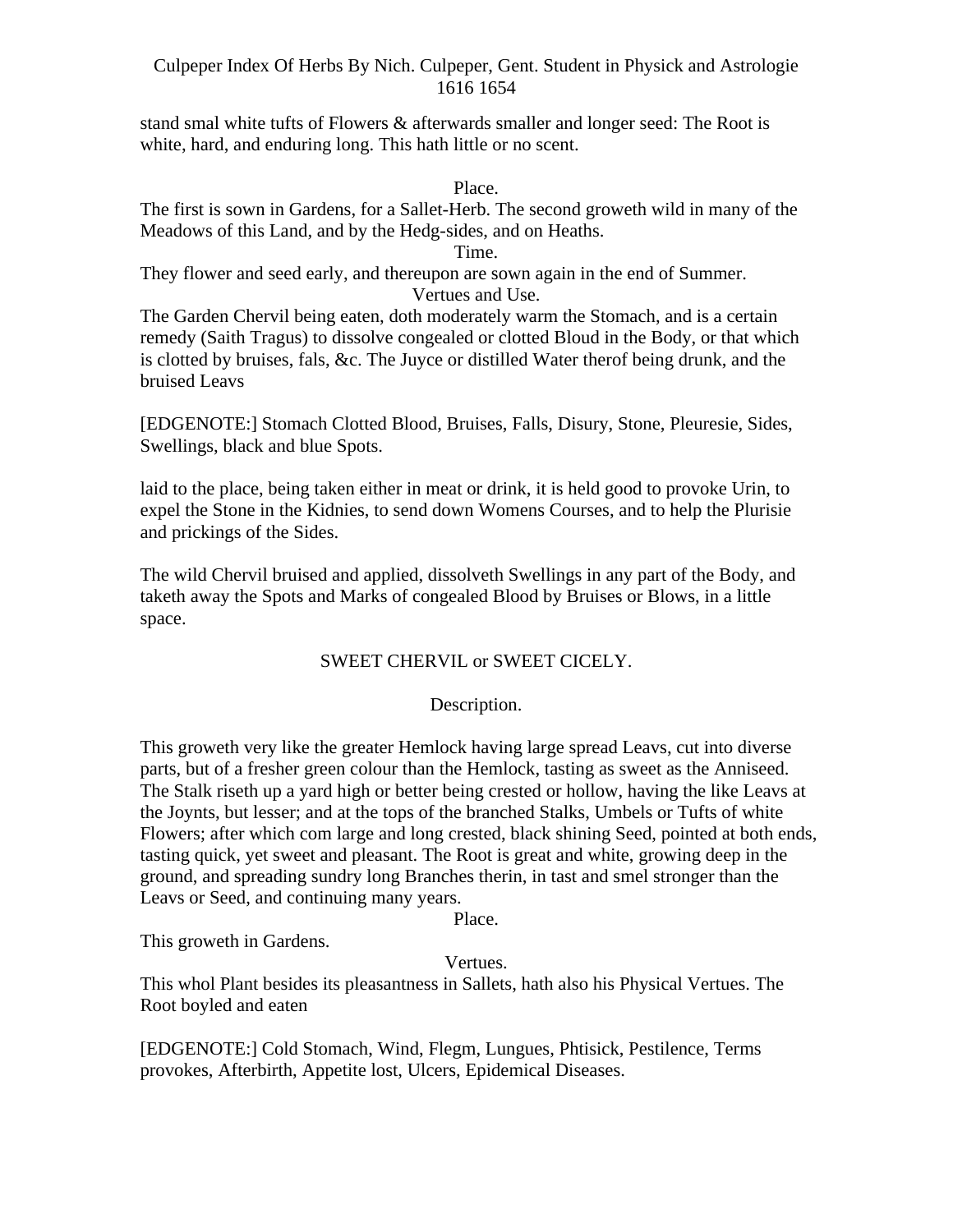with Oyl and Vinegar, (or without Oyl) doth much pleas and warm an old and cold Stomach, oppressed with wind or flegm, or those that have the Phtisick or Consumption of the Lungs. The same drunk with Wine, is a peservative from the Plague; it provoketh Womens Courses, and expelleth the After-birth, procureth an appetit to meat, and expelleth Wind. The Juyce is good to heal the Ulcers of the Head and Face. The candied Roots hereof are held as effectual as Angelica to preserv from Infection in the time of a Plague, and to warm and comfort a cold weak Stomach.

It is so harmless you cannot use it amiss.

#### CHICKWEED.

-

# Description.

This is generally known to most People, I shal therfore not trouble you with the Description therof; nor my self with setting fourth the several kinds; sith but only two or three are considerable for their usefulness.

Place.

These are usually found in moist and watry places, by Wood sides, and els-where. Time.

They flower about June, and their Seed is ripe in July.

Vertues and Use.

It is found to be as effectual as Purslane to al the purposes whereunto it serveth, except for meat only. The Herb bruised or the Juyce applied (with cloaths or spunges dipped therein) to the Region of the Liver, and as they dry to have fresh applied, doth wonderfully temper the heat of the Liver; and is effectual for all Imposthums and Swellings wheresoever; for Scabs, the Juyce either simply

[EDGENOTE:] Hot Liver, Apostums, Swellings, Red Face, Wheals, Pushes, Itch, Scabs, Cramp, Convulsion, Palsy, Red Eyes, Hemorrhoids, Ulcers, Sinews.

used, or boyled with Hogs-Greas and applied; the same helpeth Cramps, Convulsions and Palsies; The Juyce or distilled Water is of much good use for al heat and redness in the Eyes to drop som therof into them; as also into the Ears to ease pains in them, and is of good effect to ease

[p. 33]

the pains, the heat, and sharpness of Blood in the Piles and generally al pains in the Body that arise of heat; it is used also in hot and virulent Ulcers and sores in the privy parts of Man or Woman, or on the Legs or els-where. The Leavs boyled with Marsh Mallows and made into a Pultis with Fenugreek, and Linseed, applied to Swellings or Imposthumes ripeneth and breaketh them, or swageth the swellings and easeth the pains: It helpeth the Sinews when they are shrunk by Cramps or otherwise, and to extend and make them pliable again, by this Medicine. Boyl an handful of Chickweed and a handful of Red- Rose Leavs dryed, but not distilled in a Quart of Muscadine until a fourth part be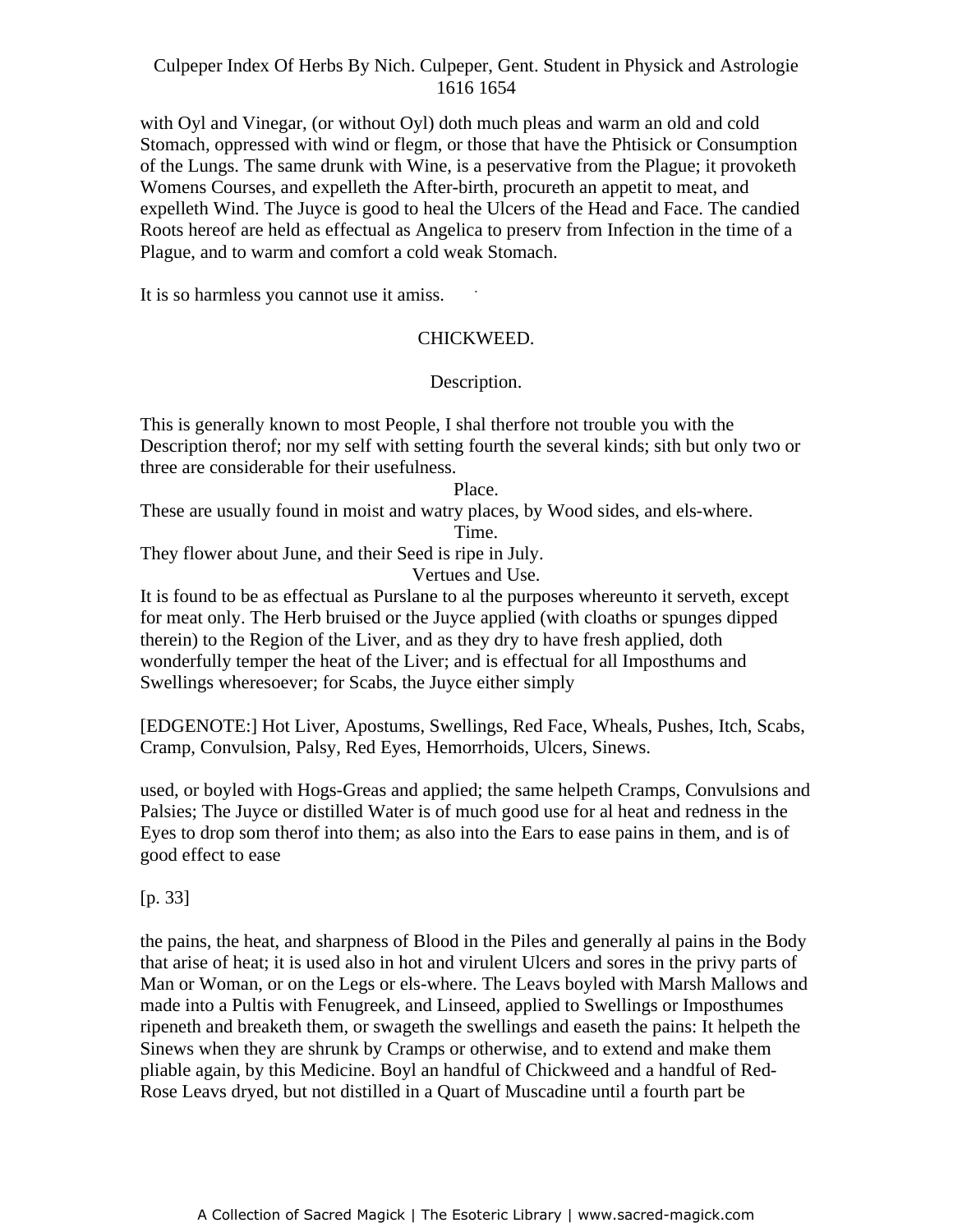consumed; then put to them a pint of the Oyl of Trotters, or Sheeps-feet; let them boyl a good while still stirring them wel; which being strained, anoint the grieved place herewith, warm against a fire, rubbing it wel in with ones hand, and bind also some of the Herb (if you wil) to the place, and with Gods blessing it will help in three times dressing.

# CICH-PEAS, or CICERS.

# Description.

The Garden sorts, whether Red, Black, or White, brings forth Stalks a yard long, wheron do grow many smal and almost round Leavs, dented about the edges, set on both sides of a middle Rib: at the Joynts come forth one or two Flowers upon short Footstalks, Peas fashion, either white or whitish, or pur

plish red, lighter or deeper according as the Peas that follow will be, that are contained in smal, thick, and short Pods, wherin lie one or two Peas more usually, a little pointed at the lower end, and almost round at the Head, yet a little corner'd or sharp. The Root is smal, and perisheth yeerly.

Place and Time.

They are sown in Gardens, or the Fields, as Peas, being sown later than Peas, and gathered at the same time with them, or presently after.

Vertues and Use.

They are no less windy than Beans, but nourish more, they provoke Urine, and are thought to encreas Sperm, they have a clensing faculty, wherby they break the Stones in the Kidneys. To drink the cream of them being boyled in Water is the best way; it moveth the Belly downwards,

[EDGENOTE:] Disury, Seed encreas, Stone, Costivness, Terms provokes, Pain in the sides, Obstruction, Stone, Open, Digest, Dissolve.

provoketh Womens Courses, and Urin, and encreaseth both Milk and Seed. One ounce of Cicers, two ounces of French Barley, and a smal handful of Marsh-Mallow Roots, clean washed and cut, being boyled in the broth of a Chicken, and four ounces taken in the morning and fasting two hours after is a good Medicine for a pain in the Side. The white Cicers are used more for Meat than Medicine, yet have they the same effect, and are thought more powerful to encrease Milk and Seed.

The wild Cicers are so much more powerful than the Garden kinds, by how much they exceed them in heat and driness; whereby they do more open Obstructions, break the Stone, and have al the properties of cutting, opening, digesting, and dissolving, and this more speedily, and certainly than the former.

> CINKFOYL, or FIVE LEAVED GRASS; Called in some Countries, FIVE FINGER'D GRASS.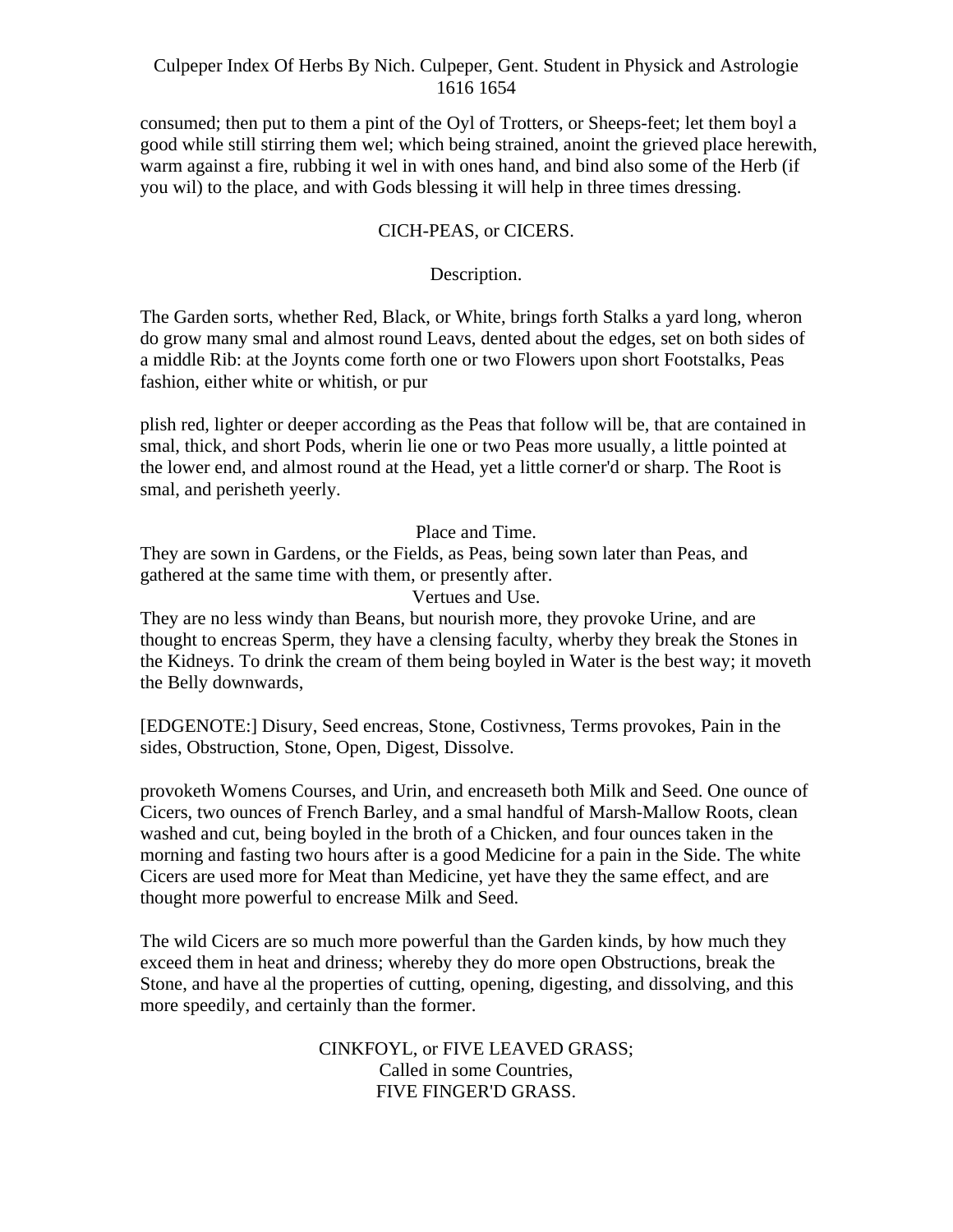# Description.

This spreadeth and creepeth far upon the ground, with long slender strings like Strawberries, which take Root again and shooteth forth many Leavs made of five parts, and somtimes of seven, dented about the edges and somwhat hard; The Stalks are slender leaning downwards, and bear many smal yellow Flowers theron, with some yellow threds in the middle, standing about a smooth green head; which when it is ripe is a little rough, and containeth smal brownish Seeds. The Root is of a blackish brown colour, seldom so big, as ones little finger but growing long with some threds therat; and by the smal strings it quickly spreadeth over the ground.

Place.

It groweth by Wood sides, Hedg sides, the Pathwaies in Fields, and in the Borders and Corners of them almost through all this Land.

Time.

It Flowreth in Summer, some sooner, some later.

Vertues and Use.

It is an especial Herb used in all Inflamations and Feavers whether Infectious or Pestilential; or among other Herbs to cool, and temper the Blood and humors in the Body; As also for all Lotions, Gargles, Injections, and

[EDGENOTE:] Inflamation, Feavers, Pestilence, Sore Mouths, Ulcers, Cankers, Fistulaes, Quincy, Yellow Jaundice, Falling sickness, Flux, Terms, Stops.

the like for sore Mouths, Ulcers, Cankers, Fistulaes, and other corrupt Foul, or running sores. The Juyce herof drunk about four ounces at a time for certain daies together, cureth the Quinsie, and the yellow Jaundice, and taken for thirty daies together cureth the Falling-sickness. The Roots boyled in Milk and drunk is a most effectual remedy, for all Fluxes in Man or Woman, whether the

[p. 34]

Whites, or Reds, as also the Bloody Flux. The

[EDGENOTE:] Whites, Bloody Flux, Tooth-ach, Hoarsness, Cough, Palsey of the Hands, Knots in the Flesh, St. Anthonies Fire, Shingles, Scabs, Itch, Joynts pained, Sciatica, Ruptures, Gouts, Bruises, Fall, Bleeding, Agues.

Roots boyled in Vinegar, and the Decoction therof held in the Mouth easeth the pains of the Toothach. The Juyce or Decoction taken with a little Honey, helpeth the hoarsness of the Throat, and is good for the Cough of the Lungs. The distilled Water of both Roots and Leavs is also effectual to all the purposes aforesaid: and if the Hands be often washed therin and suffered at every time to dry in of it self without wiping, it wil in short time help the Palsy or shaking in them. The Roots boyled in Vinegar, helpeth all Knots, Kernels, hard swellings, and lumps growing in any part of the Flesh, being therto applied; as also al Inflamations, and St. Anthonies Fire, all Imposthumes, and painful Sores, with heat and putrefaction; the shingles also, and all other sorts of running, and foul Scabs,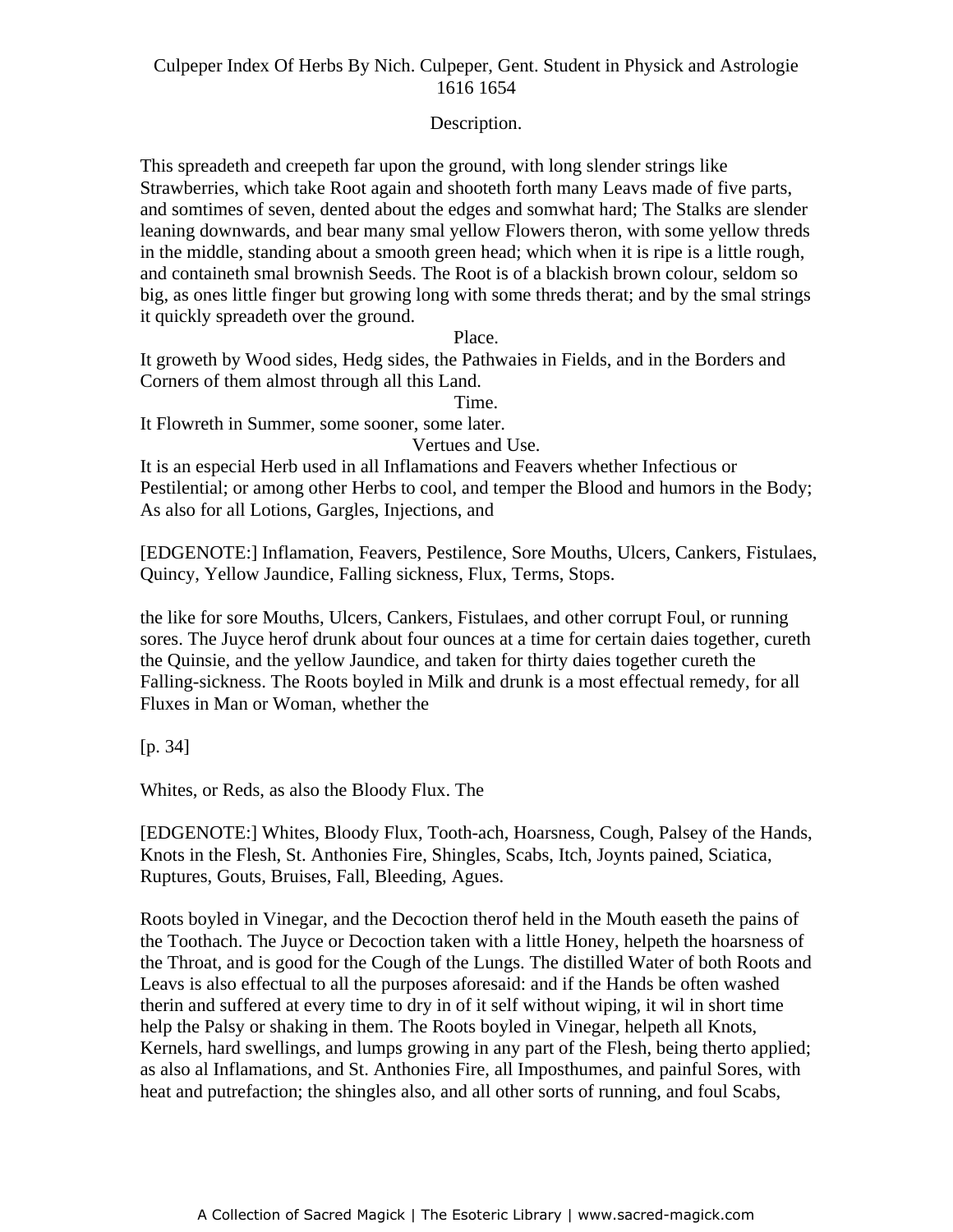Sores, and Itch. The same also boyled in Wine, and applied to any Joynts full of pain and ach, or the Gout in the Hands or Feet, or the Hip-gout called the Sciatica, and the Decoction therof drunk the while, doth cure them; and easeth much pains in the Bowels. The Roots are likewise effectual to help Ruptures or Burstings, being used with other things available to that purpose, taken either inwardly or outwardly, or both; as also for Bruises, or Hurts by Blows, Falls, or the like, and to stay the bleeding of Wounds in any part inward or outward.

This is an Herb of Jupiter, and therfore strengthens the parts of the Body that he rules, let Jupiter be angular and strong when it is gathered, and if you give but a scruple (which is but twenty grains of it) at a time, either in white Wine, or white Wine Vinegar, you shal very seldom miss the cure of an Ague be it what Ague soever in three Fits, as I have often proved to the admiration both of my self and others, let no Man despise it becaus it is plain and easie, the waies of God are all such, 'tis the ungodliness and impudencey of Man that made things hard, and hath (by so doing) made sport for al the Devils in Hell, and grieved the good Angels, and when you reade this your own Genius if you be any thing at al acquainted with it, may dictate to you many as good Conclusions both of this and other Herbs.

Some hold that one Leaf cures a Quotidian, three a Tertian, and four a Quartan Ague, and a hundred to one if it be not Dioscorides, for he is ful of such Whimseys. The truth is I never stood so much upon the number of the Leavs, nor whether I gave it in Pouder or Decoction: If Jupiter were strong and the Moon applying to him or his good aspect at the gathering of it, I never knew it miss the desired effects.

#### CLARY.

#### Description.

Our ordinary Garden Clary hath four square Stalks, with broad, rough, wrinkled, whitish, or hairy green Leavs, somwhat evenly cut in on the edges, and of a strong, sweet sent, growing some neer the ground, and some by couples upon the Stalks: The Flowers grow at certain distances with two smal Leavs at the Joynts under them, somwhat like unto the Flowers of Sage, but smaller, and of a whitish blue colour: The Seed is brownish, and somwhat Flat, or not so round as the wild, the Roots are blackish and spread not far, and perish after the Seed time: It is usually sown, for it seldom riseth of its own sowing. Place.

This groweth in Gardens.

Time.

It Flowereth in June and July, some a little later than others, and their Seed is ripe in August, or therabouts.

# Vertues and Use.

The Seed is used to be put into the Eyes to cleer them from Moats, or other such like things gotten within the Lids to offend them, as also to clear them from white or red spots in them. The Muccilage of the Seed made with Water, and applied to Tumors and swellings, disperseth and taketh them away, as also draweth forth Splinters, Thorns, or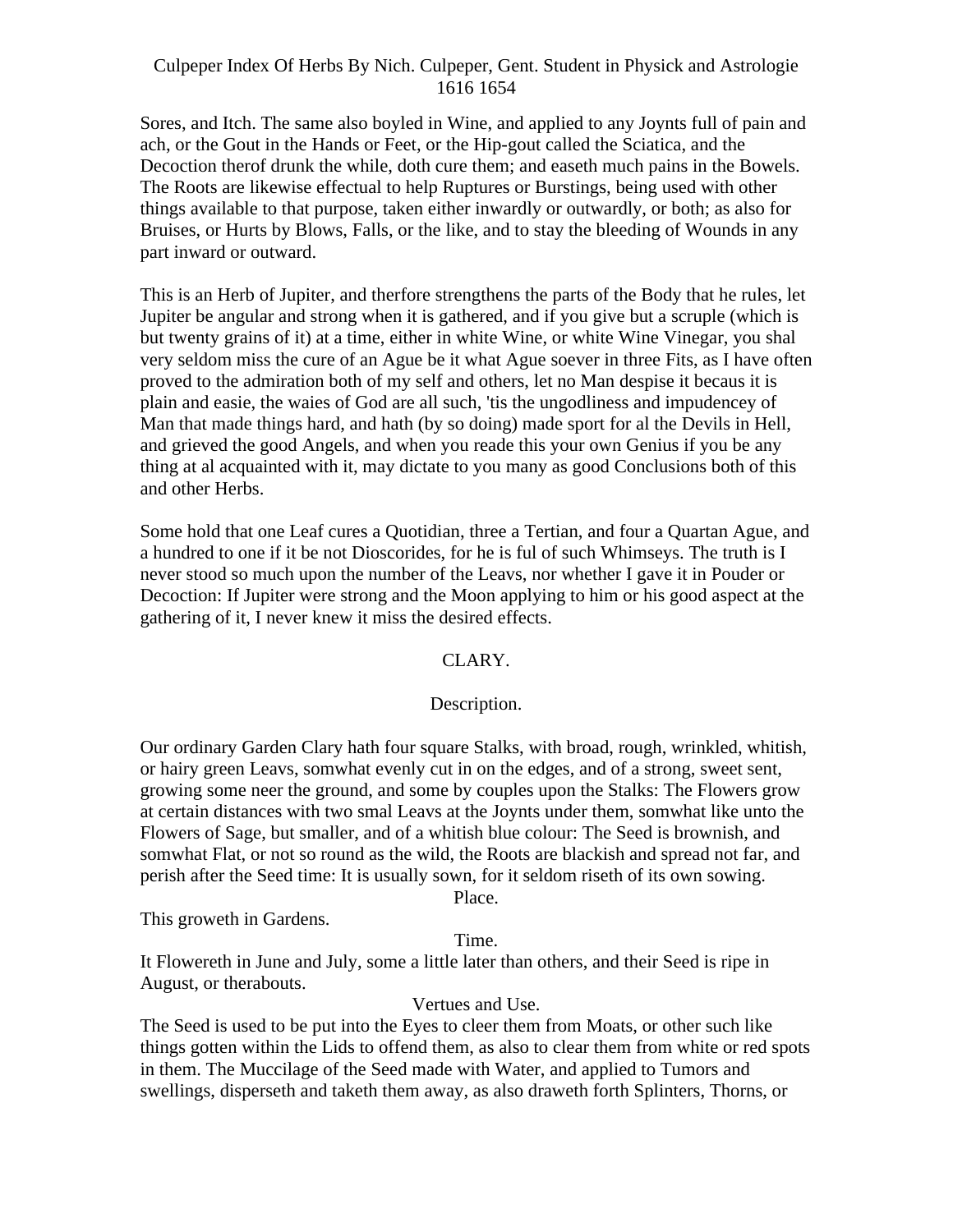other things gotten into the Flesh. The Leavs used with Vinegar either by it self or with a little Honey,

[EDGENOTE:] Eyes, Swellings, Splinters, Thorns, Inflamations, Boyls, Felons, Head, Brain, Lust provokes, Back, Terms provokes, Afterbirth.

doth help hot Inflamations, as also Boyls, Felons, and the hot Inflamations that are gathered by their pains, if it be applied before they be grown too great. The Pouder of the dried Leavs put into the Nose provoketh neesing, and therby purgeth the Head and Brain of much Rhewm and Corruption. The Seed or Leavs taken in Wine provoketh to Venery. It is of much use both for Men and Women that have weak Backs, to help to strengthen the Reins, used either by it self or with other Herbs conducing to the same effect, and in Tansies often: The fresh Leavs dipped in a Batter of Flower, Egs, and a little Milk, and fried in Butter, and served to the Table, is not unpleasant to any, but exceeding profitable for those that are troubled with weak Backs, and the effects therof. The Juyce of the Herb put into Ale or Beer, and drunk, bringeth down Womens Courses, and expelleth the After-birth.

# [p. 35]

It is an usual cours with Men when they have gotten the running of the Reins, or Women the Whites, then run to the bush of Clary; Maid bring hither the Frying Pan, fetch me some Butter quickly, then to eating fryed Clary, just as Hogs eat Acorns, and thus they think wil cure their Disease (forsooth) wheras when they have devoured as much Clary as wil grow upon an Acre of ground, their Backs are as much the better as though they had pissed in their shoos, nay perhaps much wors.

As for the trick of curing the Eyes by it I can as yet say nothing to it, for the rest it may be effectual.

We will grant that Clary strengthens the Back, but this we deny, That the caus of the running of the Reins in Men, or the Whites in Women lies in the Back (though the Back may somtimes be weakned by them) and therfore the Medicine is as proper, as for me when my Toe is sore, to lay a Plaister to my Nose.

# CLEAVERS, or GOOSGRASS.

#### Description.

The common Cleavers hath divers very rough square Stalks, not so big as the Tag of a Point, but rising up to be two or three yards high somtimes, if it meet with any tall Bushes or Trees wheron it may climb (yet without any Claspers) or els much lower and lying upon the Ground full of Joynts, and at every of them shooteth forth a Branch, besides the Leavs therat, which are usually six, set in a round compass like a Star, or the Rowel of a Spur: from between the Leavs at the Joynts towards the tops of the Branches, come forth very smal white Flowers, every one upon a smal threddy Footstalk, which after they are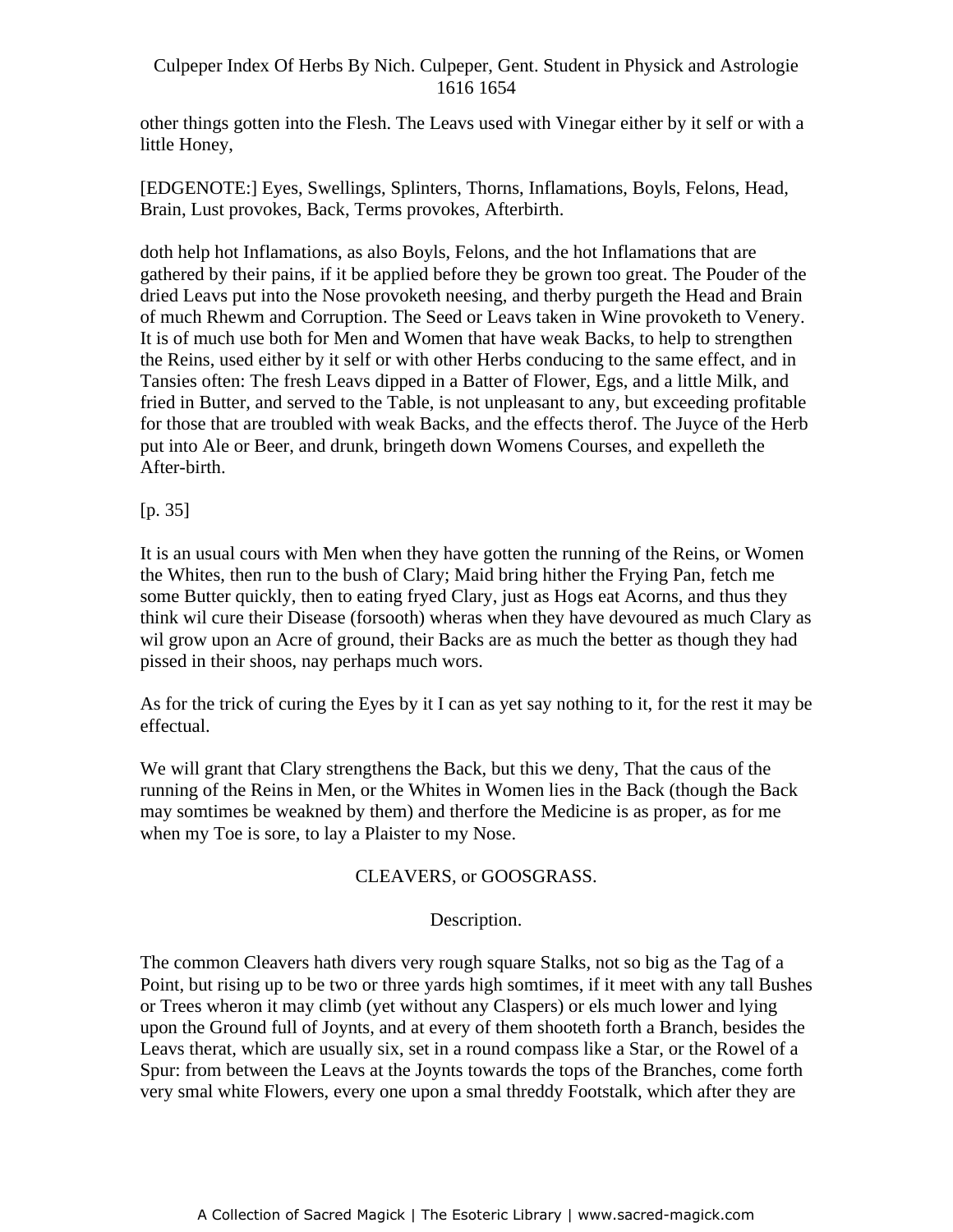fallen, there do shew two smal, round, rough Seeds, joyned together like two Testicles, which when they are ripe grow hard and whitish, having a little hole on the side, somewhat like unto a Navil. Both Stalks, Leavs, and Seeds are so rough that they wil, cleave to any thing shal touch them. The Root is small and very threddy, spreading much in the Ground, but dieth every yeer.

#### Place.

It groweth by the Hedg, and Ditch Sides in many places of this Land, and is so troublesom an Inhabitant in Gardens, that it rampeth upon and is ready to choak what ever grows next it.

#### Time.

It Flowreth in June and July, and the Seed is ripe and falleth again in the end of July or August, from whence it springeth up again and not from the old Roots.

# Vertues and Use.

The Juyce of the Herb, and Seed together taken in Wine, helpeth those that are bitten with an Adder, by preserving the Heart from the Venom; It is familiarly taken in Broth to keep them lean and lank that are apt to grow fat. The distilled Water drunk twice a day helpeth the yellow Jaundice, and the Decoction of the Herb in experience found to do the same, and stayeth Lasks and Bloody Fluxes.

[EDGENOTE:] Venemous Beasts, Heart, Fatness, Yellow Jaundice, Flux, Bloody Flux, Wounds, Ulcers, Swellings, Kings Evil, Pain in the Ears.

The Juyce of the Leavs, or they a little bruisep and applied to any bleeding wound, stayeth the Bleeding. The Juyce is also very good to close up the Lips of green Wounds; and the Pouder of the dried Herb strewed therupon doth the same, and likewise helpeth old Ulcers: Being boyled with Hogs Greas, it healeth al sorts of hard Swellings or Kernels in the Throat, being anointed therwith. The Juyce dropped into the Ears taketh away the pains of them.

It is a good remedy in the Spring eaten (being first chopped smal and boyled well) in Water-gruel, to clens the Blood, and strengthen the Liver, thereby keeping the Body in health, and fitting it for that change of Season that is coming.

#### CLOWNS WOUNDWORT.

#### Description.

It groweth up somtimes to three or four Foot high, but usually about two Foot, with square, green, rough Stalks, but slender joynted somwhat far asunder, and two very long and somwhat narrow, dark green Leavs, bluntly dented about the edges thereat ending in a long point, the Flowers stand toward the tops compassing the Stalks at the Joynts with the Leavs and end likewise in a spiked top, having long and much open gaping hoods of a Purplish red colour, with whitish spots in them, standing in somwhat rough Husks, wherein afterwards stand blackish round Seeds. The Root is composed of many long strings, with some tuberous long Knobs growing among them, of a pale yellowish or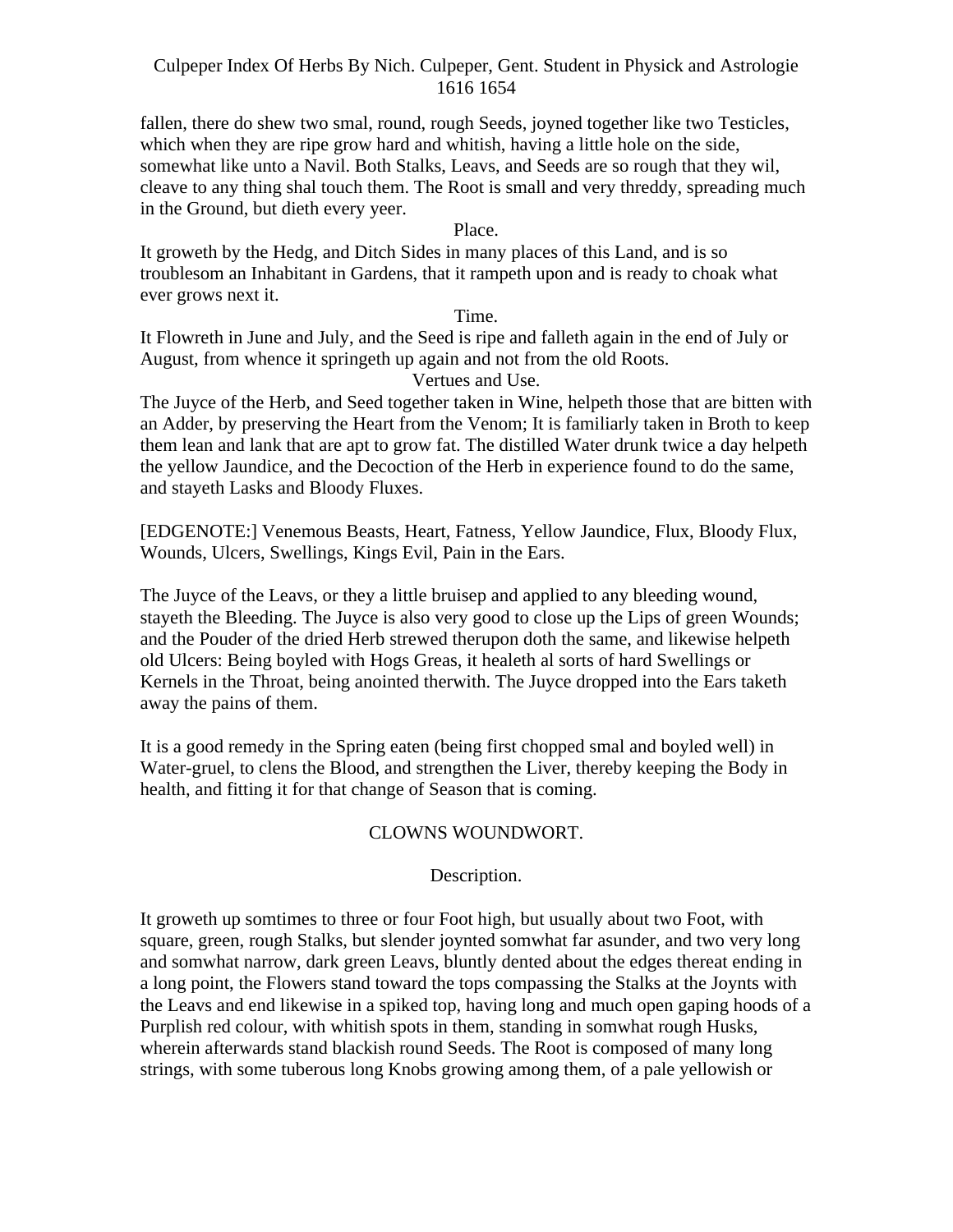whitish colour, yet at some times of the year these knobby Roots in many places are not seen in the Plant: The whol Plant smelleth somwhat strongly.

#### Place.

It groweth in sundry Counties of this Land both North and West, and frequently by Path sides in the Fields neer about London, and within three or four miles distance about it, yet it usually grows in or neer Ditches.

#### Time.

It Flowreth in June and July, and the Seed is ripe soon after.

[p. 36]

#### Vertues and Use.

I is singularly effectual in all fresh and green Wounds, and therfore beareth not this name for nought. And is very available in stanching of Blood, and to dry up the Fluxes of Humors in old fretting Ulcers, Cancers, &c. that hinder the healing of them.

[EDGENOTE:] Wounds, Ulcers, Blood, Cancers, Bloody Flux, Vessels broken, Ruptures, Spitting, pissing, and Vomiting Blood, Veins Swelled, Muscles cut.

A Syrup made of the Juyce of it is inferior to none for inward Wounds, Ruptures of Veins, Bloody Flux, Vessels broken, spitting, pissing or vomiting Blood, Ruptures are excellently and speedily, even to admiration cured by taking now and then a little of the Syrup, and applying an Oyntment or Plaister of the Herb to the place. Also if any Vein be swelled or Muscle cut apply a Plaister of this Herb to it, and if you ad a little Comfry to it 'twil not do amiss, I assure the Herb deservs Commendations though it have gotten but a Clownish name, and whoever reades this (if he try it as I have done) will commend it as well as I.

I have done, only take notice, that it is of a dry Earthy quality, and under the Dominion of the Planet Saturn.

# COCKS-HEAD.

#### Description.

This hath divers weak, but rough Stalks, half a yard long, leaning downwards, beset with winged Leavs, longer and more pointed than those of Lentils, and whitish underneath; from the tops of these Stalks arise up other slender Stalks, naked without Leavs unto the tops, where there grow many smal Flowers in manner of a Spike, of a pale reddish colour, with some blueness among them: after which rise up in their places, round, rough, and somwhat flat Heads. The Root is tough and somwhat woody, yet liveth and shootheth anew every yeer.

Place.

It groweth under Hedges, and somtimes in the open Fields, in divers places of this Land. Time.

They Flower all the Months of July and August, and the Seed ripeneth in the mean while.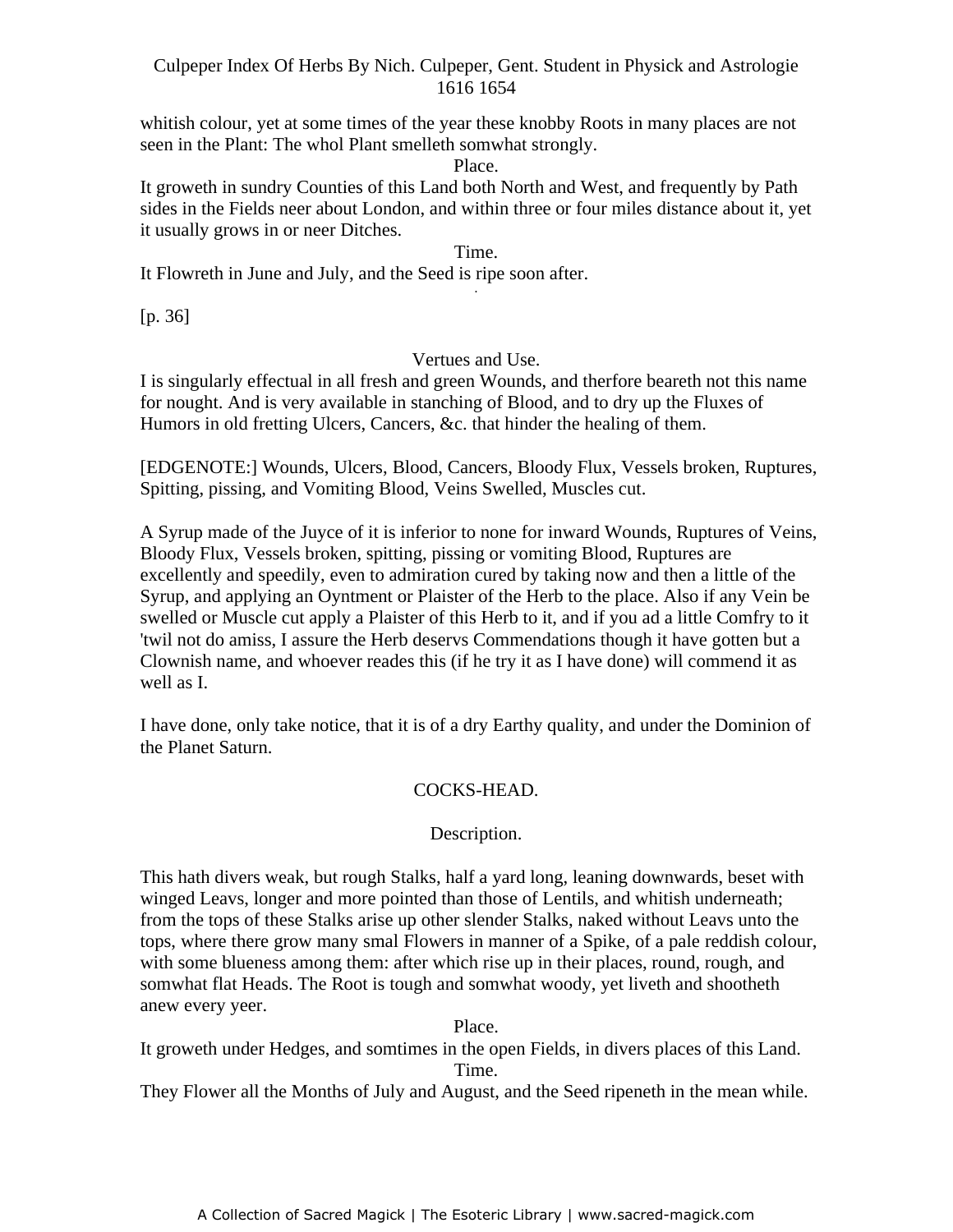# Vertues and Use.

It hath a power to rarifie and digest, and therfore the green Leavs bruised and laid as a Plaister disperseth Knots, Nodes, or Kernels in the Flesh, and if when it is

[EDGENOTE:] Knots and Kernels in the Flesh, Strangury, Milk in Cattel.

dry it be taken in Wine, it helpeth the Strangury: and being anointed with Oyl, it provoketh Sweat. It is a singular Food for Cattel to cause them to give store of Milk, and why then may it not do the like being boyled in the ordinary drink of Nurses.

# COLUMBINES.

These are so wel known, growing in almost every Garden, that I think I may save the expence of time in writing a Description of them.

Time.

They Flower in May, and abide not for the most part when June is past, perfecting their Seed in the mean time.

# Vertues and Use.

The Leavs of Columbines are commonly used in Lotions with good success for sore Mouths and Throats: Tragus saith, That a dram of the Seed taken in Wine with a little

[EDGENOTE:] Sore Mouths and Throats, Obstructions, yellow Jaundice, Womens Travail, Stone.

Saffron, openeth Obstructions of the Liver, and is good for the yellow Jaundice, if the party after the taking therof be laid to sweat wel in his Bed: The seed also taken in Wine causeth a speedy Delivery of Women in Childbirth; if one draught suffice not, let her drink a second, and it is effectual: The Spaniards use to eat a piece of the Root hereof in a morning fasting, many daies together to help them being troubled with the Stone in the Reins or Kidneys.

# COLTSFOOT, or FOALSFOOT.

# Description.

This shooteth up a slender Stalk with small yellowish Flowers somwhat early, which fall away quickly, and after they are past, come up somwhat round Leavs, somtimes dented a little about the edges, much lesser, thicker and greener than those of Butterbur, with a little down or Freez over the green Leaf on the upper side, which may be rubbed away, and whitish or mealy underneath. The Root is smal and white spreading much underground, so that where it taketh, it windwardly be driven away again if any little piece be abiding therin; and from thence springeth fresh Leavs.

Place.

It groweth as well in wet grounds, as in drier places.

Time.

And Flowreth in the end of February, the Leavs beginning to appear in March. Vertues and Use.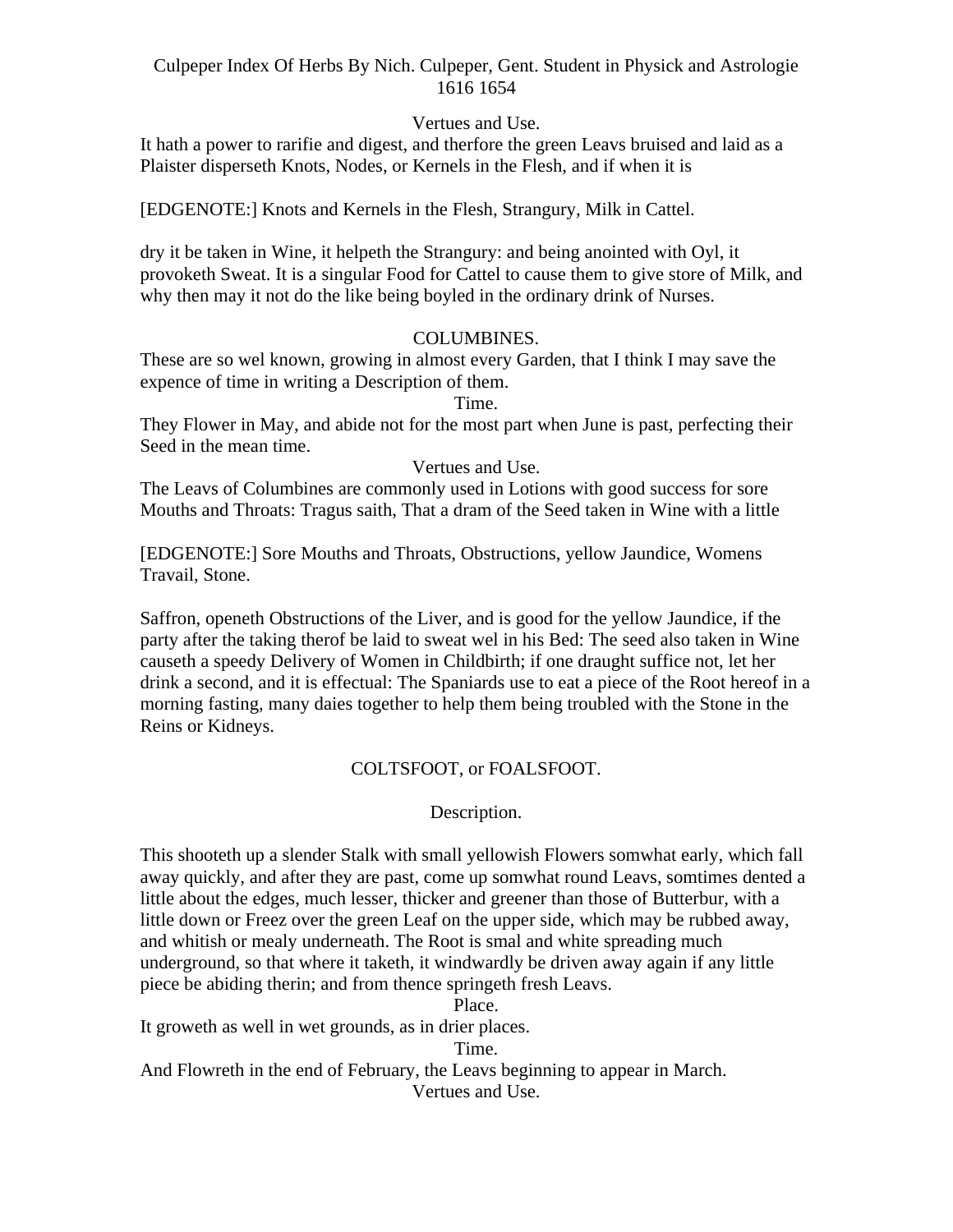The fresh Leavs, or Juyce, or a Syrup made therof is good for a hot dry Cough, for wheesings and shortness of breath. The dry Leavs are best for those that have thin

[EDGENOTE:] Cough, Wheesing, Shortness of breath, Agues, Inflamations, Swelling, St. Anthonies fire, Burnings, Chollerick, Pushes, Piles, Inflammations in the Privities.

-

Rhewms, and Distillations upon the Lungs, causing a

[p. 37]

Cough, for which also the dried Leavs taken as tobacco, or the Root, is very good. The distilled water herof simply, or with Elder Flowers and Nightshade, is a singular remedy against al hot Agues, to drink two ounces at a time, and apply Cloathes wet therein to the Head and Stomach; which also doth much good being applied to any hot Swellings or Inflamations, it helpeth St. Anthonies Fire, and Burnings, and is singular good to take away Wheals, and smal Pushes that arise through heat; As also the burning heat of the Piles, or privy parts, cloathes wet therin being therunto applied.

# COMFRY.

#### Description.

The common great Comfry hath divers very large and hairy green Leavs lying on the ground, so hairy or prickly that if they touch any tender part of the Hands, Face, or Body, it will caus it to itch: The Stalk that riseth up from among them being two or three Foot high, hollow and cornered, is very hairy also, having many such like Leavs as grow below, but lesser and lesser up to the top. At the Joynts of the Stalks, it is divided into many branches with some Leavs theron, and at the ends stand many Flowers in order one about another, which are somwhat long and hollow like the finger of a Glove, of a pale whitish colour, after which come smal black Seed. The Roots are great and long, spreading great thick Branches under ground, black on the outside and whitish within, short or easie to break, and ful of a glutinous or clammy Juyce of little or no tast at al.

There is another sort in al things like this, save only it is somwhat less, and beareth Flowers of a pale purple colour.

#### Place.

They grow by Ditches and Water Sides, and in divers Fields that are moist, for therin they chiefly delight to grow: The first generally through al the Land, and the other but in some several places.

By the leave of my Author, the first grow often in dry places.

Time. They Flower in June and July, and give their Seed in August. Vertues and Use.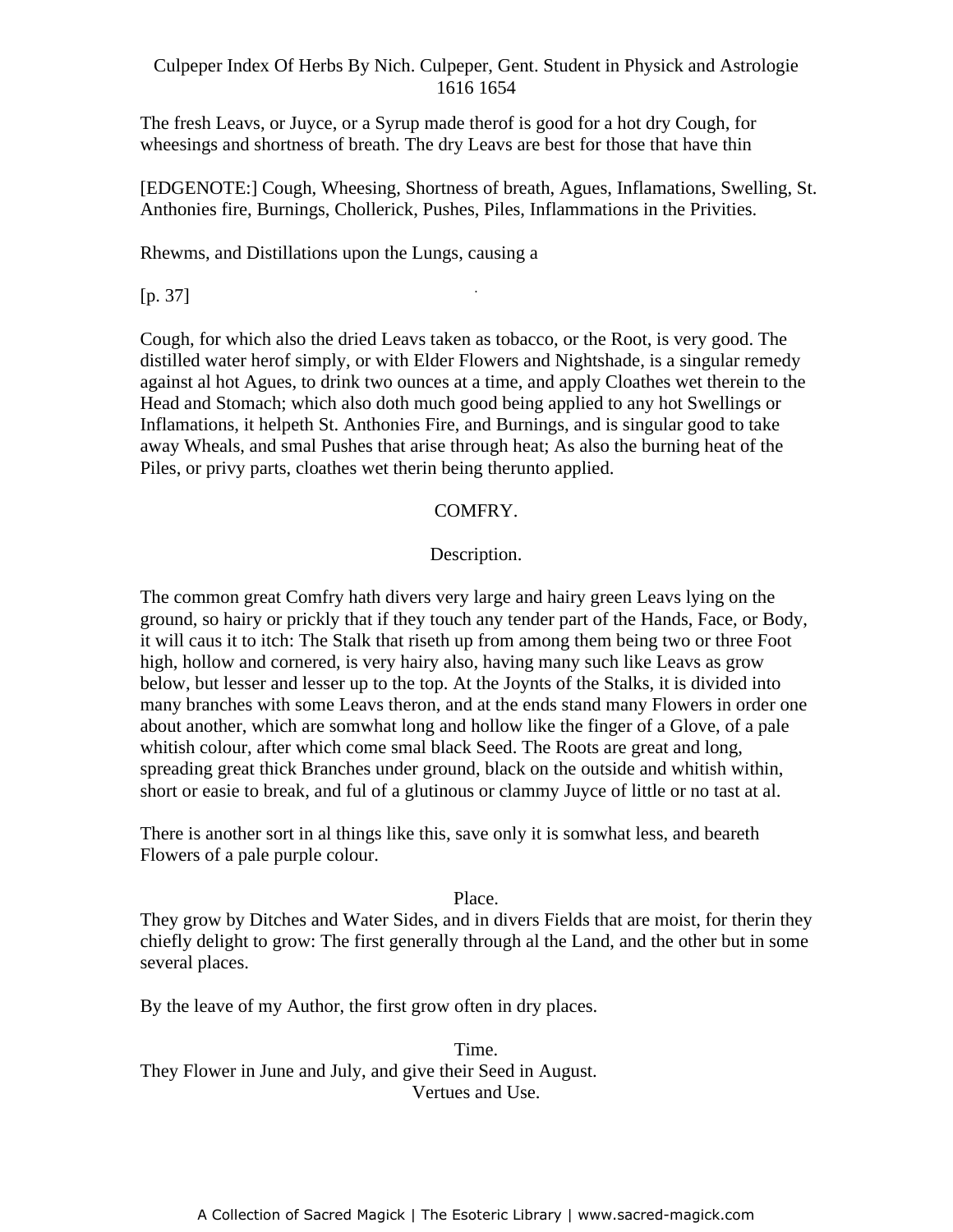The great Comfry helpeth those that spit blood, or make a Bloody Urin; The Root boyled in Water or Wine and the Decoction drunk, helpeth al inward Hurts, Bruises and Wounds, and the Ulcers of the Lungs, causing the Flegm that oppresseth them to be easily spit forth; It staieth the defluxions of Rhewm from the Head upon the Lungs, the Fluxes of Blood or humors by the Belly, Womens immoderate Courses, as well the Reds, as the Whites; and the running of the Reins hapning by what caus soever. A syrup made therof is very effectual for all those inward Griefs and Hurts; and the distilled Water for the same purpose also, and for outward Wounds and Sores in the Fleshy, or Sinewy part of the Body whersoever; as also to take away the fits of Agues, and to allay the sharpness of Humors. A Decoction of the Leavs herof is available to all the purposes, though not so effectual as of the Roots. The Roots being outwardly applied, helpeth fresh Wounds or Cuts immediatly, being bruised and laid therunto; and is especial good for Ruptures and broken Bones: yea it is said to be so powerful to consolidate and Knit together;

[EDGENOTE:] Spitting, pissing Blood, Inward Wounds & Bruises, Phtisick, Bloody Flux, Terms stops, Whites, Nervs cut, Muscles cut, sharp Humors, Wounds, Ruptures, broken Bones, Knotted Breasts, Hemorrhoids, Inflamation, Gout, Pained Joynts, Gangreans.

that if they be boyled with dissevered pieces of Flesh in a pot it will joyn them together again. It is good to be applied to Womens Breasts that grow sore by the abundance of Milk coming into them: as also to repress the overmuch bleeding of the Hemorrhoids to cool the Inflamation of the parts therabouts, and to give eas of pains. The Roots of Comfry taken fresh, beaten smal, and spread upon Leather, and laid upon any place troubled with the Gout, do presently give eas of the pains; and applied in the same manner giveth eas to pained Joynts and profiteth very much from running and moist Ulcers; Gangrenes, Mortifications, and the like, for which it hath by often experience been found helpful.

This is also an Herb of Saturn, and I suppose under the Sign Capricorn, cold dry, and earthy in quality, what was spoken of Clowns Woundwort may be said of this.

# COSTMARY, or ALECOST.

This is so frequently known to be an Inhabitant in almost every garden, that I suppose it needless to write a Description therof.

Time.

It Flowreth in June and July.

#### Vertues and Use.

The ordinary Costmary as well as Maudlin, provoketh Urin abundantly, and moistneth the hardness of the Mother; It gently purgeth Choller and Flegm, extenuating that which is gross, and cutting that which is tough and gluttenous clenseth that which is foul, and hindreth putrefaction and corruption, it dissolveth without Attraction, openeth Obstructions, and healeth their evil effect, and is a wonderful help to al sorts of day Agues. It is astringent to the Stomach, and strengtheneth

[p. 38]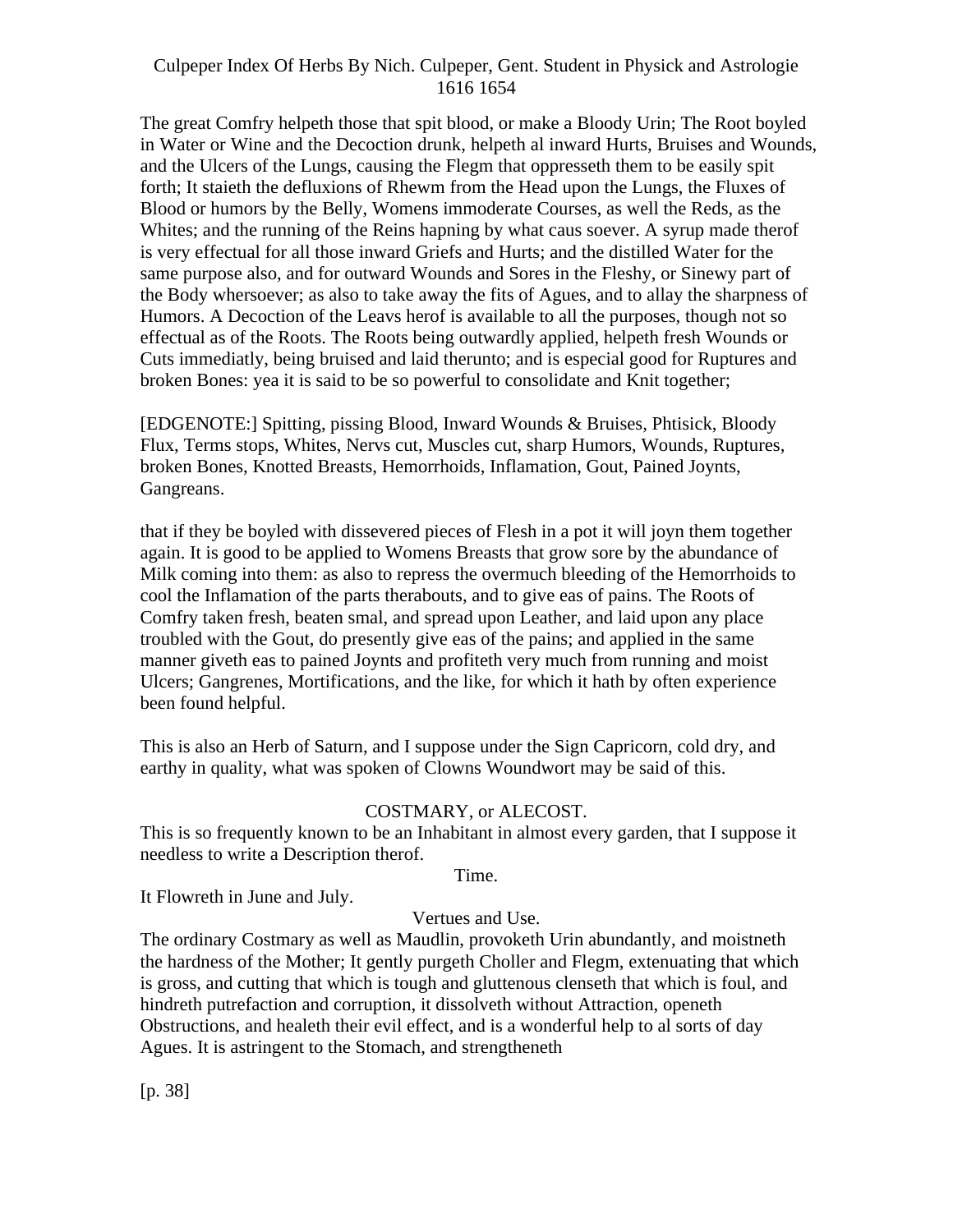the Liver and al the other inward parts and taken in Whey worketh the more effectually. Taken fasting in the morning, it is very profitable for the pains in the Head that are continual, and to stay, dry up, and consume all thin Rhewms, or distillations from the Head into the

[EDGENOTE:] Disury, Womb, Choller, Flegm, Putrefaction, Corruption, Obstructions, Quotidian Agues, Stomach, Liver, Head-ach, Rhewm, Raw Humors, Cachexia, Worms, Ulcers. -

Stomach, and helpeth much to digest raw humors that are gathered therein. It is very profitable for those that are fallen into a continual evil disposition of the whol Body called Cachexia, being taken especially in the beginning of the Diseas: It is an especial friend and help to evil, weak, and cold Livers. The Seed is familiarly given to Children for the Worms, and so is the infusion of the Flowers in white Wine, given them to the Quantity of two ounces at a time: It maketh an excellent Salve to clens and heal old Ulcers, being boyled with Oyl Olive, and Adders Tongue with it: and after it is strained, to put a little Wax, Rozin, and Turpentine to bring it into a convenient Body.

# CUDWEED, or COTTONWEED.

Description.

The common Cudweed riseth up but with one Stalk somtime, and somtimes with two or three, thick set on all sides with small long, and narrow whitish or wooly Leavs from the middle of the Stalk almost up to the top; with every Leaf standeth a smal Flower, of a dun or brownish yellow colour, or not so yellow as others; in which Heads after the Flowers are fallen come smal Seed wrapped up with the down therin and is carried away with the Wind. The Root is small and threddy.

There are other sorts hereof, which are somwhat lesser than the former, not much different, save only that as the Stalk and Leavs are shorter, so the Flowers are paler, and more open.

# Place.

They grow in dry, barren, sandy, and gravelly Grounds, in most places of this Land. Time.

They Flower about July, some earlier, some later, and their Seed is ripe in August. Vertues and Use.

The Plants are all stringent, or binding and drying, and therfore profitable for Defluxions of Rhewm from the Head, and to stay Fluxes, of Blood whersoever. The Decoction being made into red Wine and drunk, or the Pouder taken therin; it also helpeth the Bloody Flux, and easeth the torments that come therby, stayeth the immoderate Courses of Women, and is also good for inward

[EDGENOTE:] Bind, Dry, Fluxes, Terms ill stopped, Ruptures, Worms, Tenasmus, Wounds, Bleeding Ulcers, Quinsy.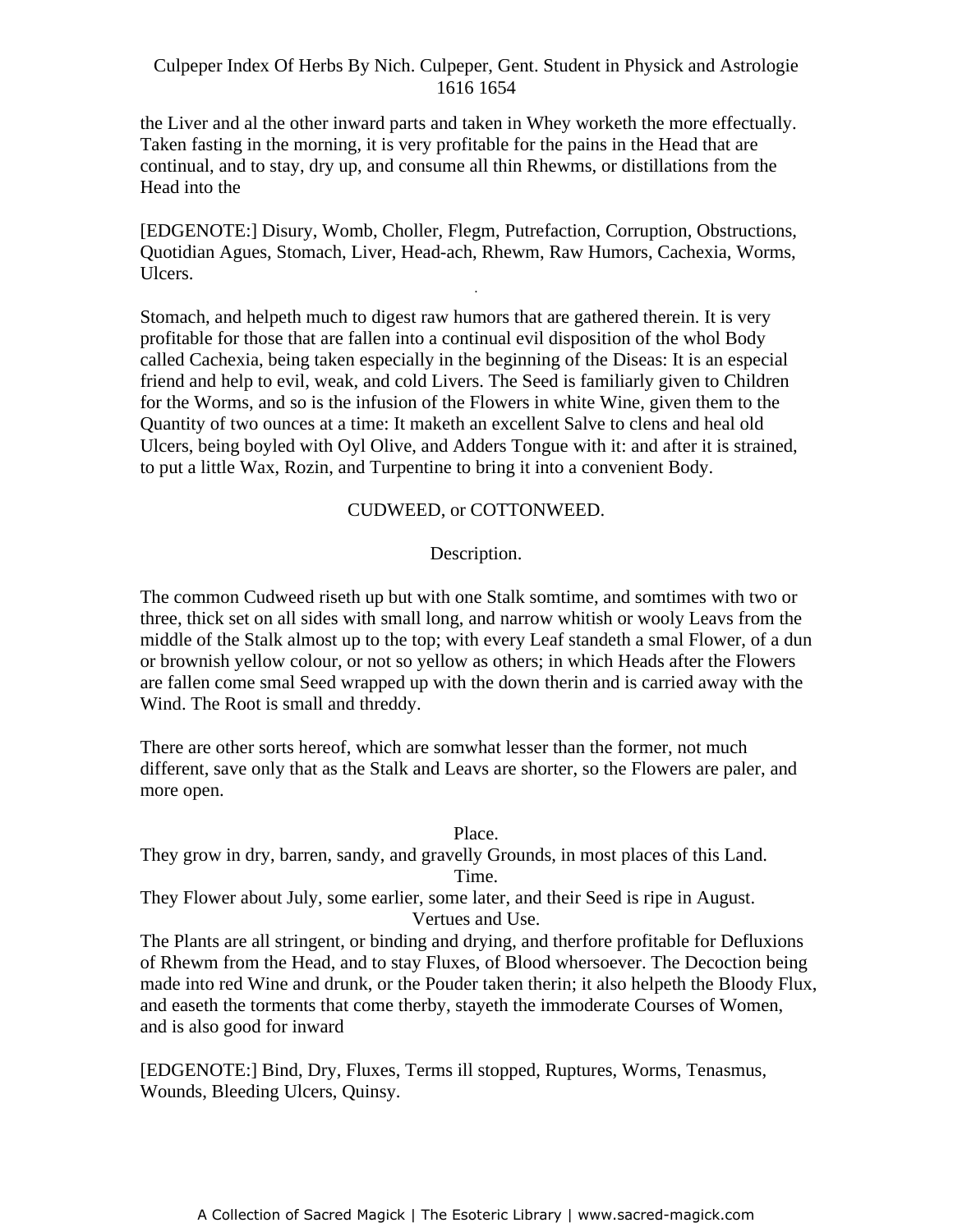or outward Wounds, Hurts, and Bruises, and helpeth Children both of Burstings and the Worms; and the Disease called Tenasmus which is an often provocation to the Stool, and doing nothing, being either drunk or injected: The green Leavs bruised and laid to any green Wound staieth the bleeding, and healeth it up quickly: The Decoction or Juyce therof doth the same, and helpeth all old and filthy Ulcers quickly: The juyce of the Herb taken in Wine and Milk is (as Pliny saith) a Soverign remedy against the Mumps and Quinsie; and further saith, That whosoever shal so take it, shal never be troubled with that Disease again.

Venus is Lady of it.

#### COWSLIPS.

Both the Wild and Garden Cowslips are so wel know that I wil neither trouble my self nor the Reader with any description of them.

Time.

They Flower in April and May.

Vertues and Use.

The Flowers are held to be more effectual than the Leavs and the Roots of little use.

An Oyntment being made with them taketh away Spots, and Wrinkles of the Skin, Sunburning and Freckles, and ads Beauty exceedingly: They remedy all infirmities of the

[EDGENOTE:] Spots, Wrinkles, Sunburning, Head Heat, Wind, Beauty ads, Vertigo, Ephialtes, Convulsion, Cramp, Back, Bladder, Wounds, Trembling, Frenzy, Falling sickness, Palsey.

Head coming of Heat and Wind, as Vertigo, Ephialtes, Fals apparitions, Phrensies, Falling-sickness, Palsies, Convulsions, Cramps, Pains in the Nerves: The Roots eas pains in the Back and Bladder, and open the passages of Urine: The Leavs are good in Wounds, and the Flowers take away trembling: If the Flowers be not well dried and kept in a warm place, they wil soon putrifie and look green, have a special eye over them: if you let them see the Sun once a Month, it wil do neither the Sun nor them harm.

Because they strengthen the Brain and Nerves, and remedy Palsies the Greeks gave them the name Prralisis; The Flowers preserved or conserved, and the quantity of a Nutmeg eaten every morning, is a sufficient Dose, for inward Diseases, but for Wounds, Spots, Wrinkles, and Sunburnings, an Oyntment is made of the Leavs and Hogs greas.

Venus laies claim to the Herb as her own, and it is under the Sign Aries, and our City Dames know wel enough the Oyntment or Distilled Water of it ads Beauty, or at least restores it when it is lost.

[p. 39]

# SCIATICA-CRESSES.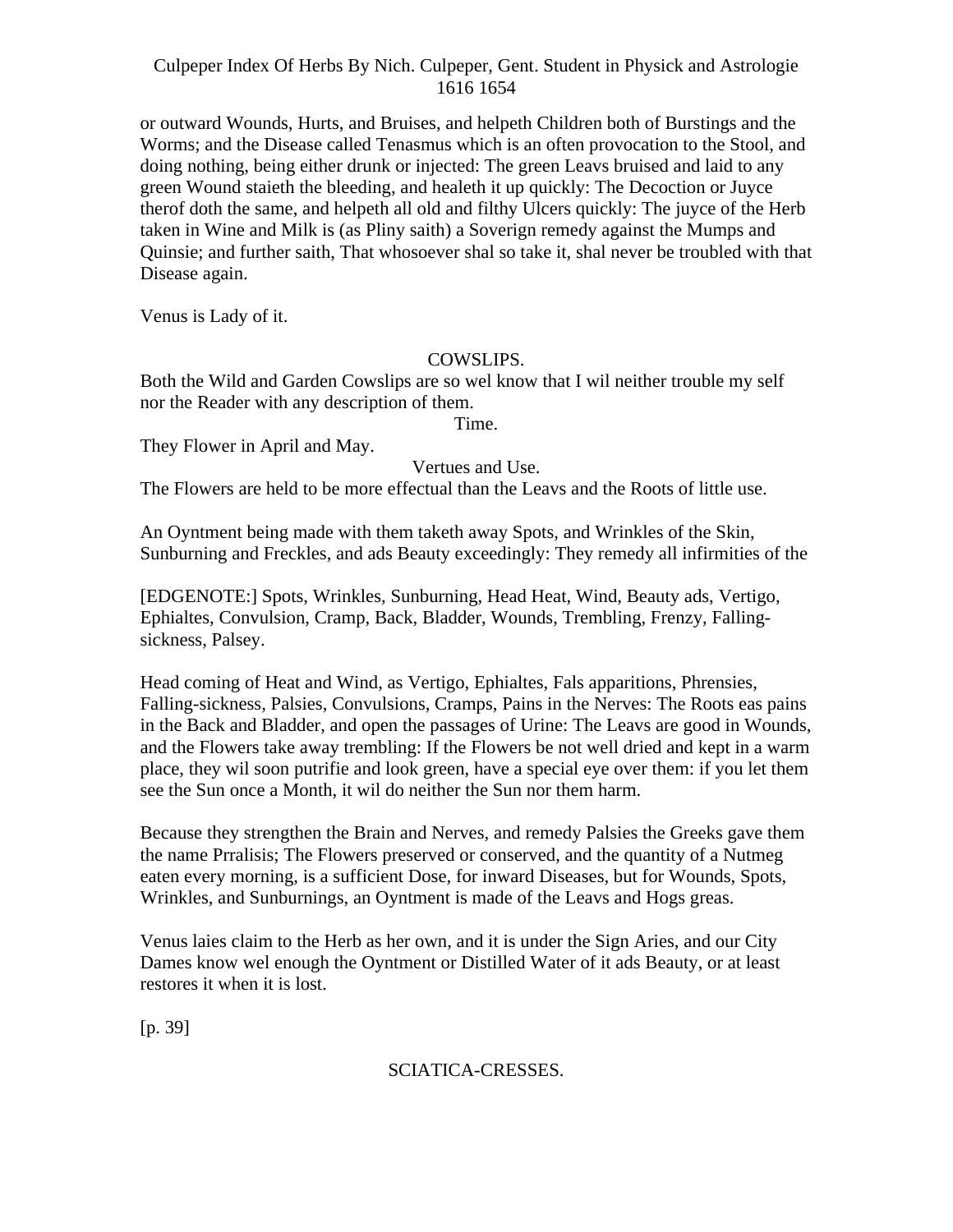# Description.

These are of two kinds; The first riseth up with a round Stalk about two foot high spread into divers Branches, whose lower Leavs are somwhat larger than the upper, yet all of them cut, or torn on the edges, somewhat like unto Garden Cresses, but smaller: The Flowers are smal and white, growing at the tops of the Branches, where afterwards grow Husks with smal brownish Seed therin, very strong and sharp in tast, more than the Cresses of the Garden: The Root is long, white and woody.

The other hath the lower leavs whol, somwhat long and broad not torn at al, but only somwhat deeply dented about the edges towards the ends, but those that grow up higher are lesser. The Flowers and Seed are like the former, and so is the Root likewise: and both Root and Seed as sharp as it.

Place.

These grow by the waysides in untilled places, and by the sides of old Walls. Time.

The Flower in the end of June, and their Seed is ripe in July.

Vertues and Use.

The Leavs, but especially the Roots taken fresh in the Sumer time, beaten & made into a Pultis or Salve, with old Hogs Greas, and applied to the place pained with the Sciatica, to continue theron four hours if it be on a Man, and two hours on a Woman; the place afterwards bathed with Wine and Oyl mixed together, and then wrapped with Wool or Skins after they have set a little, wil assuredly

[EDGENOTE:] Sciatica, Gout, Head-ach, Rhewms, Spleen, Scars, Leprosie, Scurf, Scabs.

cure not only the same Diseas in the Hips, Hucklebone, or other of the Joynts, as the Gout in the Hands or Feet, but all other old Griefs of the Head (as inveterate Rhewms) and other part of the Body that is hard to be cured: And if of the former Griefs any part remain; the same Medicine after twenty daies is to be applied again. The same is also effectual in the Diseases of the spleen and applied to the Skin it taketh away the blemishes therof, whether they be Scars, Leprosie, Scabs or Scurf: which although it exulcerate the part, yet that is to be helped afterwards with a Salve made of Oyl and Wax.

Esteem of this as another Secret.

#### WATER-CRESSES.

# Description.

Our ordinary Water-Cresses spreadeth forth with many weak hollow sappy Stalks, shooting out fibres at the Joynts and upwards, long winged Leavs, made of sundry broad, sappy and almost round Leavs of a brownish green colour. The Flowers are many and white, standing on long Footstalks, after which come small yellow Seed, contained in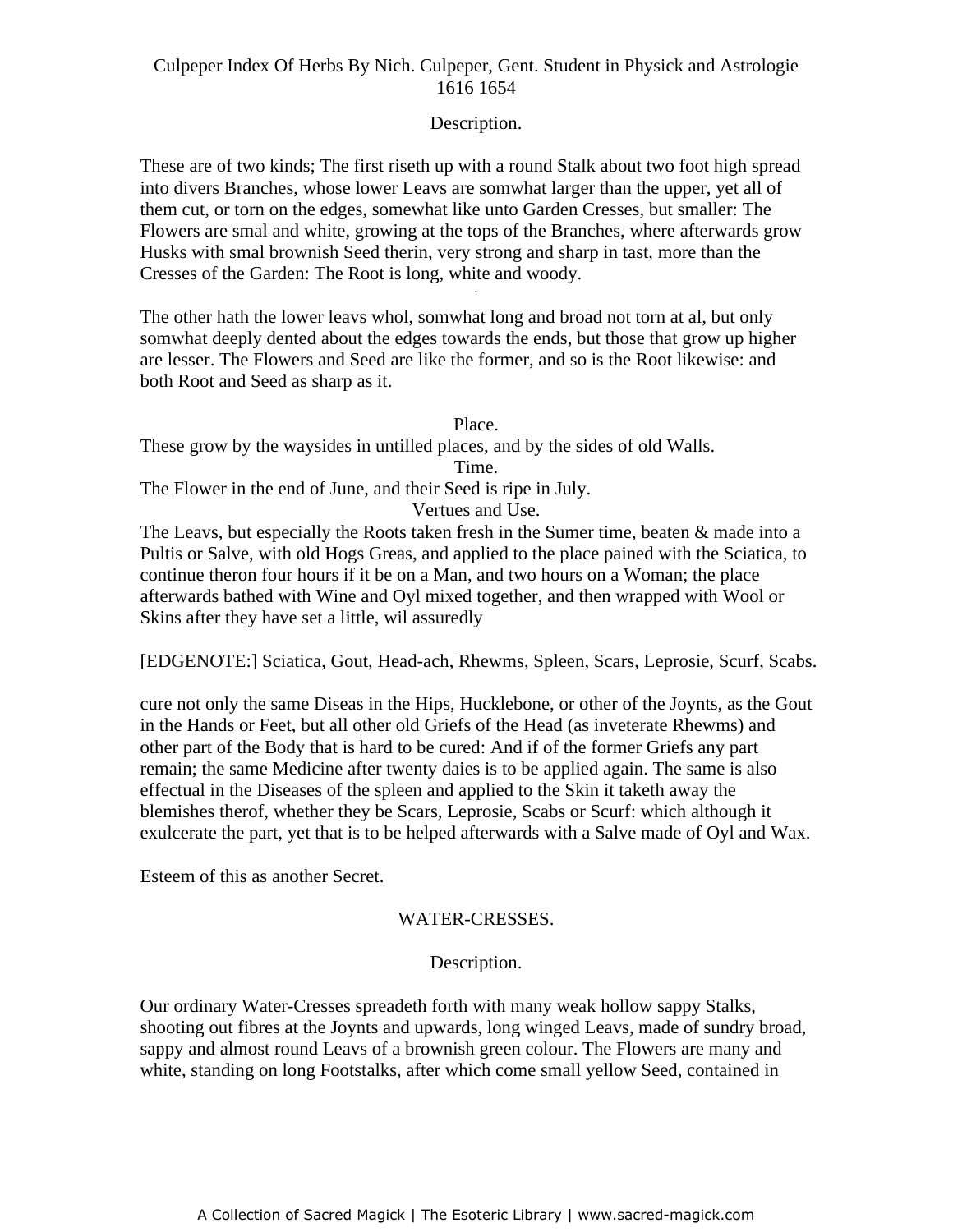smal long pods like Horns: The whol Plant abideth green in the Winter and tasteth somwhat hot and sharp.

Place.

They grow (for the most part) in the smal standing Waters, yet somtimes in smal Rivulets of running Water.

Time.

They Flower and Seed in the beginning of Summer.

Vertues and Use.

They are more powerful against the Scurvy, and to clens the Blood and Humors than Brooklime is, and serve in al the other uses in which Brooklime is available, as to break the Stone, and provoke Urin, and Womens Courses.

[EDGENOTE:] Scurvy, Blood, Humors, Stone, Disury, Terms provokes, Ulcers, Freckles, Pimples, Spots, Dulness, Lethargy.

The Decoction therof clenseth Ulcers by washing them therwith. The Leavs brused, or the Juyce, is good to be applied to the Face, or other parts troubled with Freckles, Pimples, Spots, or the like, at night, and washed away in the morning, The Juyce mixed with Vineger, and the forepart of the Head bathed therwith is very good for those that are dull and drowsie, or have the Lethargy.

Water-cress Pottage is a good Remedy to clens the Blood in the Spring and help Head aches, and consume the gross Humors Winter hath left behind, those that would live in health may use it if they pleas, if they will not I cannot help it: If any fancy not Pottage they may eat the Herb as a Sallet.

# CROSSWORT.

# Description.

The Common Crosswort groweth up with square hairy brown Stalks, little above a Foot High, having four smal broad and pointed hairy, yet smooth green Leavs, growing at every Joynt, each against other Cross waies, which hath caused the name: Toward the tops of the Stalks at the Joynts with the Leavs in three or four rows upwards, stand smal pale, yellow Flowers, after which come smal blac-, [p. 40]

kish round Seed, four for the most part set in every Husk. The Root is very smal and full of Fibres, or Threads, taking good hold of the ground, and spreading with the Branches a great deal of ground which perisheth not in Winter, although the Leavs die every year, and spring again anew.

Place.

It groweth in many moist grounds as well Meadows, as untilled places about London. In Hamsted Church-yard, at Wye in Kent, and sundry other places.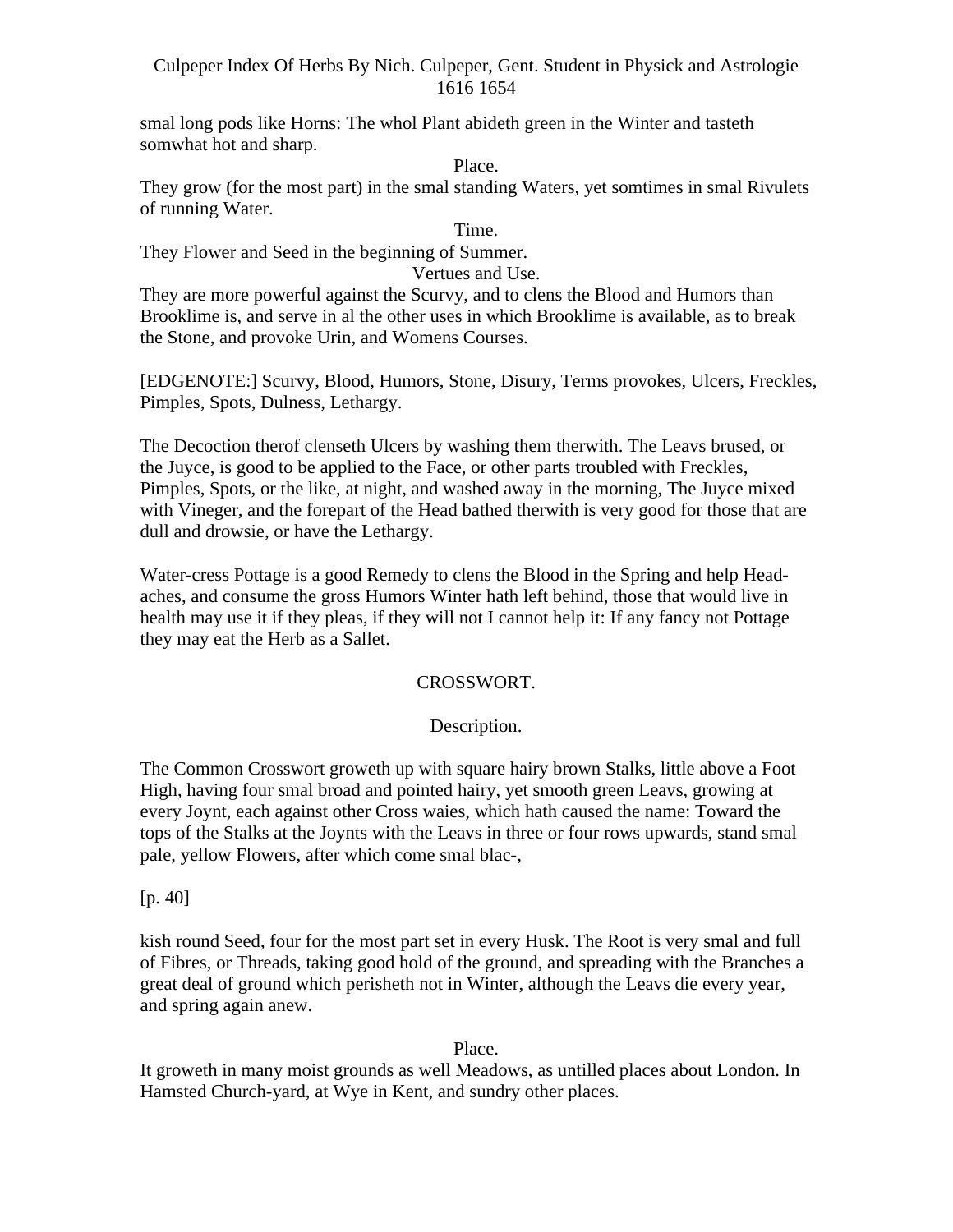# Time.

It Flowreth from May al the Summer long in one place or other, as they are more open to the Sun; and the Seed ripeneth soon after.

# Vertues and Use.

This is a singular good Wound Herb, and is used inwardly, not only to stay bleeding of Wounds, but to consolidate them, as it doth outwardly any green Wounds, which it quickly sodereth up and healeth. The Decoction

[EDGENOTE:] Wounds inward & outward, Flegm, Obstructions, Stomach, Bowels, Ruptures. The contract of the contract of the contract of the contract of the contract of the contract of the contract of the contract of the contract of the contract of the contract of the contract of the contract of the

of the Herb in Wine, helpeth to expectorate Flegm out of the Chest, and is good for Obstructions in the Breast, Stomach or Bowels, and helpeth a decayed Appetite; It is also good to wash any Wound or Sore with, to clens and heal it: The Herb bruised and then boyled and applied outwardly for certain daies together, renewing it often, and in the mean time, the Decoction of the Herb in Wine taken inwardly every day doth certainly cure the Rupture in any, so as it be not too inveterate; but very speedily if it be fresh and lately taken.

# CROWFOOT.

Abundance are the sorts of this Herb, that to describe them all would tire the Patience even of Socrates himself, but because I have not yet attained to the Spirit of Socrates, I shall but describe the most usual.

#### Description.

The most common Crowfoot hath many dark green Leavs cut into divers parts, in tast biting & sharp, biting & blistering the Tongue, it bears many Flowers and those of a bright resplendent yellow colour, I do not remember that ever I saw any thing yellower, Virgins in Ancient time used to make Pouder of them to strew Bride Beds, after which Flowers come smal heads of Seeds, round, but tugged like a Pine Apple.

# Place.

They grow very common every where, unless you run your Head into a Hedg you cannot chuse but see some of them wherever you walk.

#### Time.

They Flower in May and June, even till September.

#### Names.

Many are the Names this furious biting Herb hath obtained, almost enough to make up a Welch-mans Pedegree, if he fetch it no further than John of Gaunt of William the Conqueror, for it is called Frogs-foot from the Greek name [Greek transliteration for 'bad potion'], Crowfoot, Gold Knobs, Gold Cups, King Kob, Bassinets, Troll Flower, Polts, Locker Goulons, and Butter-Flowers.

#### Vertues and Use.

This fiery and hot spirited Herb of Mars is no way fit to be given inwardly, but an Oyntment of the Leavs or Flowers wil draw a Blister and may so be fitting applied to the nape of the Neck to draw back Rhewm from the Eyes, the Herb being bruised and mixed with a little Mustard, draws a Blister as well and as perfectly as Cantharides, and with far less danger to the Vessels of Urin which Cantharides Naturally delight to wrong, I knew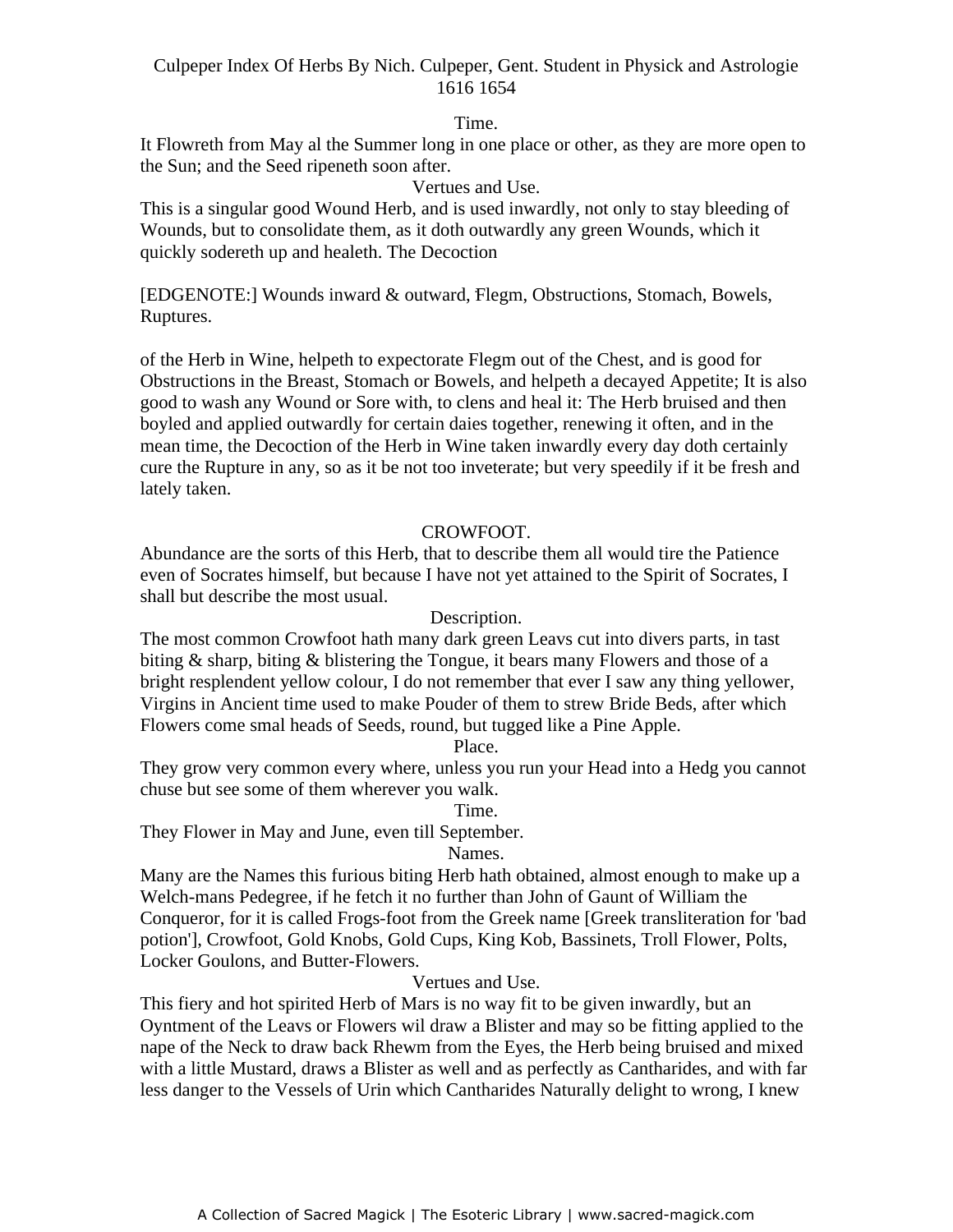the Herb once applied to a Pestilential rising that was falling down, and it saved life even beyond hope, it were good keeping an Oyntment and Plaister of it if it were but for that.

# CUCKOWPINT, or WAKE-ROBIN.

This shooteth forth three, four, or five Leavs at the most from one Root, every one wherof is somwhat large and long, broad at the bottom next the Stalk, and forked, but ending in a point without cut on the edges, of a ful green colour each standing upon a thick round Stalk, of a hands breadth long or more: among which after two or three Months that they begin to wither, riseth up a bare round whitish green Stalk, spotted and straked with purple, somwhat higher than the Leavs: at the top wherof standeth a long hollow Hose or Husk close at the bottom, but open from the middle upwards ending in a point; in the middle whereof standeth a smal long Pestle or Clapper, smaller at the bottom than at the top, of a dark purple colour as the Husk is on the inside, though green without; which after it hath so abidden for some time, the Husk with the Clapper decayeth, and the foot or bottom therof groweth to be a smal long Bunch of Berries, green at the first, and of a yellowish red colour when they are ripe, of the bigness of an Hazel nut Kernel; which abide theron almost until Winter; The Root is round

# [p. 41]

and somwhat long, for the most part lying along, the Leavs shooting forth at the bigger end, which when it beareth his Berries, is somwhat wrinkled and loos, another being growing under it, which is solid and firm with many smal threads hanging therat: The whol Plant is of a very sharp biting tast, pricking the Tongue as Nettles do the Hands, and so abideth for a great while without alteration: The Root hereof was anciently used instead of Starch to starch Linnen withal.

There is another sort of Cockowpint with lesser Leavs than the former, and somwhat; harder, having blackish spots upon them which for the most part abide longer green in Summer than the former; and both Leavs and Roots are more sharp and fierce than it: In al things els it is like the former.

# Place.

These two sorts grow frequently almost under every Hedg side in many places of this Land.

# Time.

They shoot forth Leavs in the Spring and continue but until the middle of Summer, or somwhat later, their Husks appearing before they fall away; and their Fruit shewing in August.

# Vertues and Use.

Tragus reporteth that a dram weight, or more if need be of the spotted Wake-Robin, either fresh and green, or dried, being beaten and taken is a most present and pure Remedy for Poyson and the Plague. The Juyce of the Herb taken to the quantity of a spoonful hath the same effect. But if there be a little Vinegar added therunto as well as unto the Root aforesaid it somwhat allayeth the sharp biting tast therof upon the Tongue. The green Leavs bruised and laid upon any Boyl or Plague Sore, doth wonderfully help to draw forth the Poyson; a dram of the Pouder of the dried Root taken with twice so much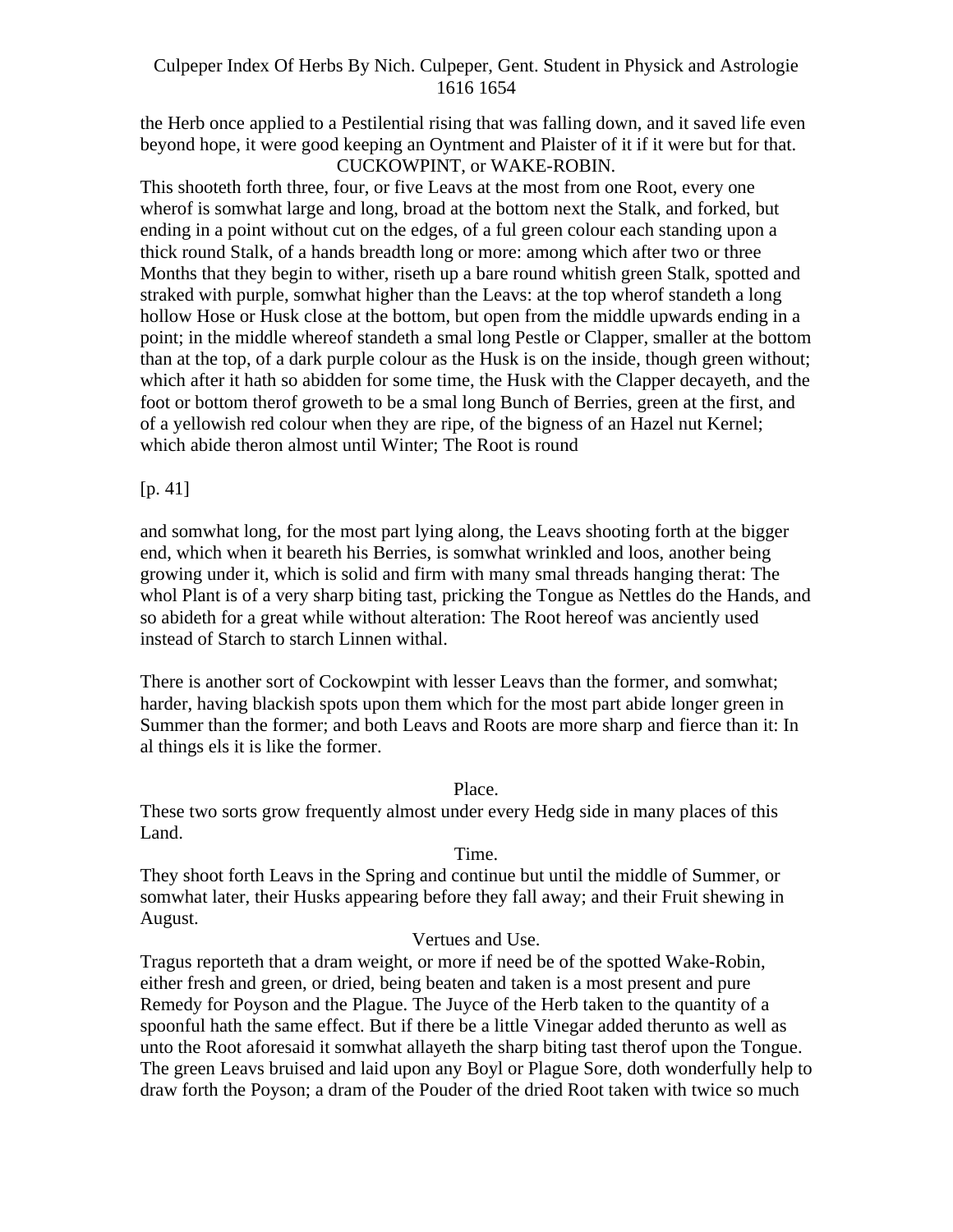Sugar in the form of a licking Electuary, or the green Root doth wonderfuly help those that are pursie and short winded, as also those that have a Cough; it breaketh, digesteth, and riddeth away Flegm from the Stomach, Chest, and Lungs.

EDGENOTE: Poyson, Plague, Boyl, Difficulty of breath, Cough, Flegm, Disury, Terms provokes, Afterbirth, Ulcers, Itch, Ruptures.

The Milk wherin the Root hath been boyled is effectual also for the same purpose. The and Pouder taken in Wine or other Drink; or the Juyce of the Berries, or the Pouder of them; or the Wine wherein they have been boyled, provoketh Urine, and bringeth down Womens Courses, and purgeth them effectually after Child-bearing to bring away the After-birth. Taken with Sheeps Milk it healeth the inward Ulcers of the Bowels. The distilled Water herof is effectual to all the purposes aforesaid; A spoonful taken at a time healeth the Itch; And an ounce or more taken at a time for some daies together doth help the Rupture; The Leavs either green or dry, or the Juyce of them, doth clens all manner of rotten and filthy Ulcers in what part of the Body soever, and healeth the stinking Sores in the Nose called Polipus. The Water wherin the Root hath been boyled dropped into the Eyes, clenseth them from any Film or Skin, Clouds or Mists which begin to hinder the Sight, and helpeth the watering or redness of them; or when by

[EDGENOTE:] Polipus, Eyes, Throat, Jaws, Gout, Piles, or Hemorrhoids, Fundament falling down, Scurf, Freckles, Spots, Blemishes.

some chance they become black and blue. The Root mixed with Bean Flower and applied to the Throat or Jaws that are inflamed helpeth them. The Juyce of the Berries boyled in Oyl of Roses, or beaten into Pouder and mixed with the Oyl, and dropped into the Ears and easeth pains in them. The Berries or the Roots beaten with hot Ox Dung, and applied, easeth the pains of the Gout. The Leavs and Roots boyled in Wine with a little Oyl, and applied to the Piles, or the falling down of the Fundament easeth them; and so doth sitting over the hot fumes therof. The fresh Roots bruised, and distilled with a little Milk, yieldeth a most Sovereign Water to clens the Skin from Scurff, Freckles, Spots, or Blemishes whatsoever therin.

Authors have left large Commendation of this Herb you see, but for my part I have neither spoken with Dr. Reason, nor Dr. Experience about it.

[p. 41]

#### DAISIES.

These are so wel known to almost every Child, that I suppose it altogether needless to write any Description of them. Take therfore the Vertues of them as followeth. Vertues and Use.

The greater wild Daisie is a Wound Herb of good respect, often used in those Drinks or Salvs that are for Wounds, either inward or outwards. The Juyce or distilled Water of these, or the smal Daisies, doth much temper the heat of Choller, and refresheth the Liver and other inward parts. A Decoction made of them and drunk, helpeth to cure the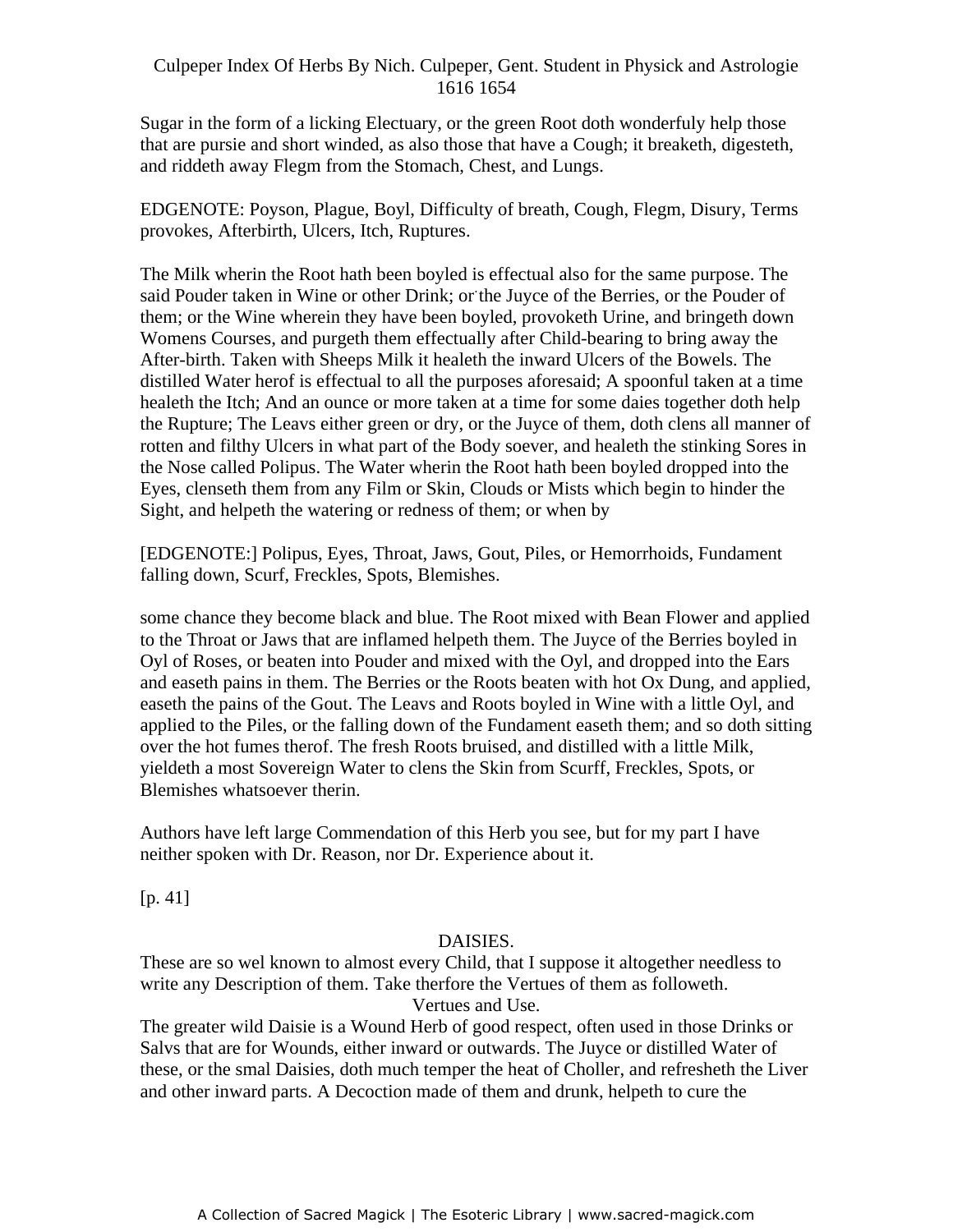Wounds made in the hollowness of the Breast: The same also cureth al Ulcers and Pustles in the Mouth or Tongue, or in the secret parts. The Leavs bruised and applied to the Cods, or to any other parts that are swollen and hot, doth resolve it and temper the Head: A Decoction made hereof with Walwort and Agrimony and the places fomented or bathed therwith warm, giveth great eas to them that are troubled with the Palsy, Sciatica, or the Gout. The same also disperseth and dissolveth the Knots or Kernels that grow in the Flesh of a-

[p. 42]

ny part of the Body and the Bruises and Hurts that come of Fals and Blows:

[EDGENOTE:] Wounds, inward & outward, Choller, Liver, Breast, Ulcers, Swellings, Kernels, Bruises, Falls, Ruptures, Burnings, Inflamations.

They are also used for Ruptures, and other inward Burnings with very good success. An Oyntment made hereof doth wonderfully help al Wounds that have Inflamations about them, or by reason of moist humors having access unto them, are kept long from healing and such are those for the most part that happen in the Joynts of the Arms or Legs. The Juyce of them dropped into the running Eyes of any doth much help them.

The Herb is under the Sign Cancer, and under the Dominion of Venus, and therfore excellent good for Wounds in the Breast, and very fitting to be kept both in Oyls, Oyntments, and Plaisters, as also in Syrup.

> DANDELYON, Vulgarly called, PISS-A-BEDS.

# Description.

This is wel known to have many long and deeply gashed Leavs lying on the ground, round about the Head of the Root; the ends of each Gash or Jag on both sides looking downwards towards the Root, the middle rib being white which broken yieldeth abundance of bitter Milk, but the Root much more: from among the Leavs which alwaies abide green, arise many slender, weak, naked Footstalks, every one of them bearing at the top one large yellow Flower, consisting of many rows of yellow Leavs, broad at the points and nicked in with a deep spot of yellow in the middle, which growing ripe, the green Husk wherin the Flower stood turneth it self down to the Stalk, and the Head of down becometh as round as a Ball, with long reddish Seed underneath, bearing a part of the Down on the Head of every one, which together is blown away with the Wind, or may be at once blown away with ones Mouth. The Root growth downwards exceeding deep, which being broken off within the ground, wil notwithstanding shoot forth again; and wil hardly be destroyed where it hath once taken deep Root in the ground.

Place.

It groweth frequent in al Meadows and Pasture Grounds.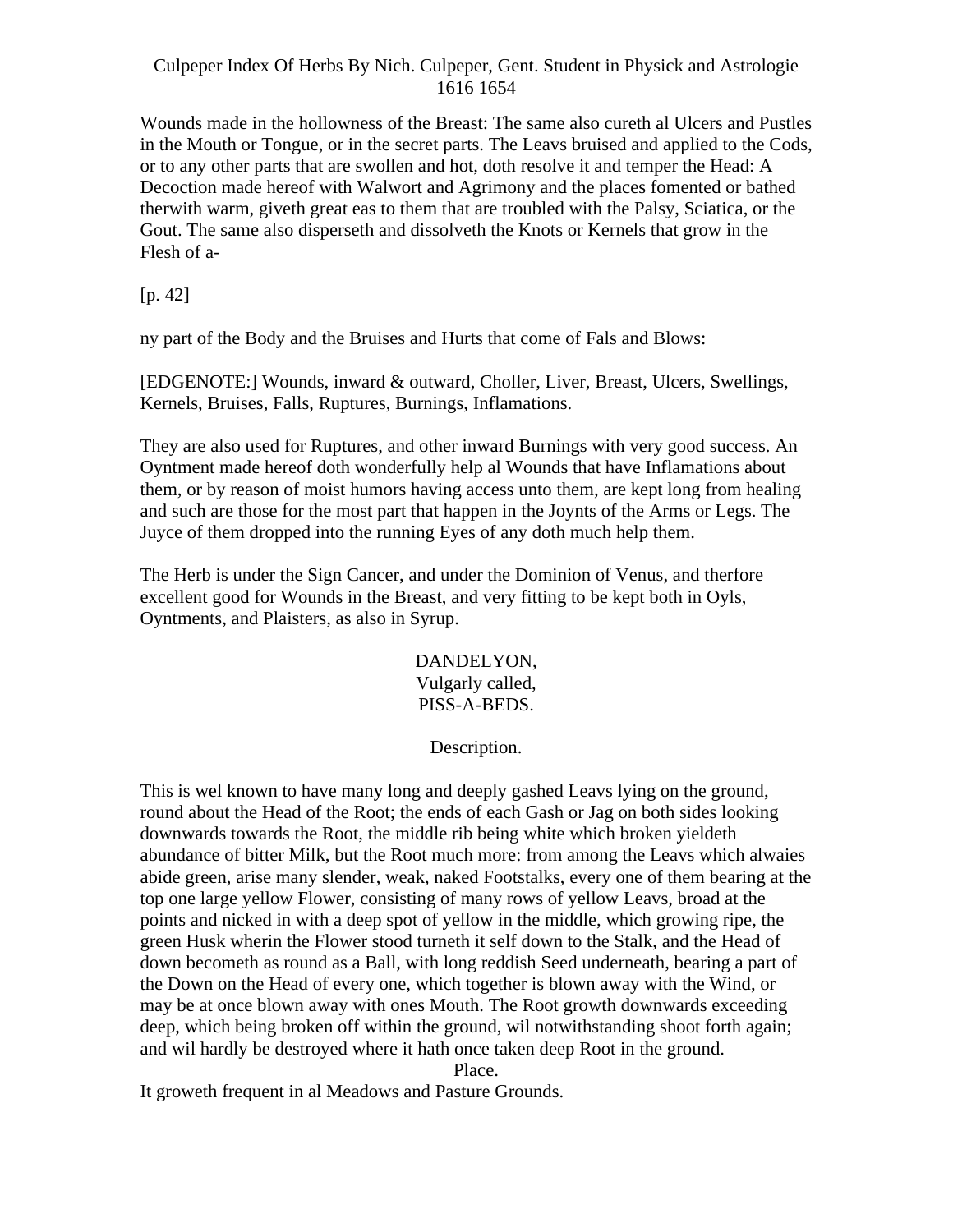Time.

It Flowreth in one place or other almost all the yeer long.

Vertues and Use.

It is of an opening and clensing quality, and therfore very effectual for the Obstructions of the Liver, Gall, and Spleen, and the Diseases that arise from them, as the jaundice,  $\&$ Hypocondriacal Passion: It wonderfully openeth the Passages of the Urin both in yong and old. It powerfully clenseth Aposthumes, and inward in the Uritory passages, and by the drying and temperate quality doth afterwards heal them; for which purpose the Decoction of the Roots or Leavs in white Wine, or the Leavs chopped as Potherbs with a few Allisanders and boyled in their Broth,

[EDGENOTE:] Openeth, Clenseth, Obstructions, Liver, Gall, Spleen, Jaundice, Hypochodriacal Melancholly, Disury, Consumption, Cachexia, Watching, Heat, Agu, Pestilence.

is very effectual. And whoso is drawing towards a Consumption, or an il Disposition of the whol Body called Cachexia by the use herof for some time together shal find a wonderful help: It helpeth also to procure rest and sleep to Bodies distempered by the Heat of Ague Fits, or otherwise. The distilled Water is effectual to drink in Pestilential Feavers, and to wash the Sores.

You see here what Vertues this common Herb hath, and that's the reason you French and Dutch so often eat them in the Spring; and now if you look a little further you may see plainly wthout a pair of Spectakles, that Forraign Physitians are not so selfish as ours are, but more communicative of the Vertues of Plants to People.

# DARNEL.

# Description.

This hath all the Winter long, sundry long, fat, and rough Leavs, which when the Stalk riseth which is slender and joynted, are narrower, but rough stil; on the top groweth a long spike composed of many Heads, set one above another, containing two or three Husks with sharp, but short Beards or awns at the ends; the Seed is easily shaked out of the Ear, the Husk it self being somwhat tough.

Place.

The Country Husbandmen do know this too well to grow among their Corn: or in the Borders and Pathwaies of other Fields that are fallow.

#### Vertues and Use.

As this is not without some Vices, so hath it also many Vertues. The Meal of Darnel is very good to stay Gangreans, and other such like fretting and eating Cankers, and putrid Sores: It also clenseth the Skin of al

[EDGENOTE:] Gangreans, Cankers, Leprosie, Morphew, Ringworms, Sciatica, Thorns, Splinters, broken Bones, Diabets.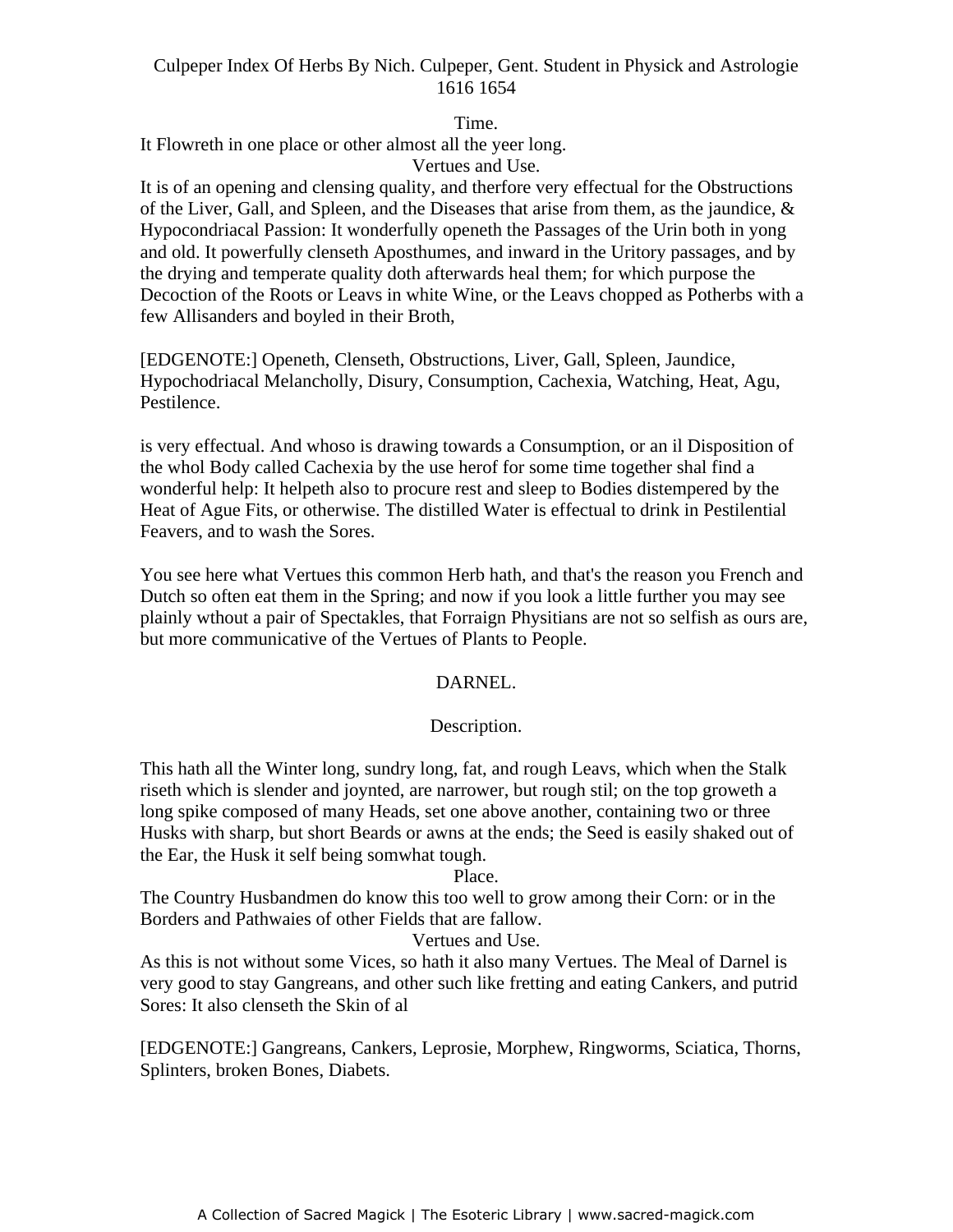Lepries, Morphews, Ringworms, and the like, if it be used with Salt and Rhadish Roots. And being used with quick Brimstone and Vinegar it dissolveth Knots and Kernels and breaketh those that are hard to be dissolved, being boyled in Wine with Pidgeons Dung and Linseed: A Decoction therof made with Water and Honey and the place bathed therwith is profitable for the Sciatica. Darnel Meal ap-

[p. 43]

plied in a Poltis, draweth forth Splinters and broken Bones in the Flesh: The red Darnel boyled in red Wine and taken stayeth the Lask and all other Fluxes, and Womens bloody Issues; and restraineth Urin that passeth away too suddenly.

# DILL.

# Description.

The common Dill groweth up with seldom more than one Stalk, neither so high nor so great usually as Fennel, being round and with fewer Joynts theron, whose Leavs are sadder, and somwhat long, and so like Fennel that it deceiveth many; but harder in handling and somwhat thicker, and of a stronger unpleasanter set: The tops of the Stalks have four Branches and smaller Umbels of yellow Flowers, which turn into smal Seed somwhat flatter and thinner than Fennel Seed. The Root is small and woody, perishing every year after it hath born Seed; and is also unprofitable, being never put to any use. Place.

It is most usually sown in Gardens, and Grounds for the purpose, & is also found wild with us in some places.

#### Vertues and Use.

The Dill being boyled and drunk is good to eas Swellings & pains, it also stayeth the Belly, and Stomach from casting: The Decoction thereof helpeth Women that are troubled with the Pains and Windiness of the Mother, if they fit therin. It stayeth the Hiccough, being boyled in Wine and but smelled unto, being tied in a Cloth. The Seed is of more use than the Leavs and more effectual to

[EDGENOTE:] Swellings, Pains, Loosness, Vomiting, Mother, Hiccough, Raw and tough Humors, Wind, Apostums, Ulcers, Terms provokes.

digest raw and viscuous humors, and is used in Medicines that serve to expel Wind and the pains proceeding therfrom. The Seed being toasted or fried and used in Oyls or Plaisters, dissolveth the Imposthumes in the Fundament, and drieth up all moist Ulcers (especially in the secret parts.) The Oyl made of Dill is effectual to warm, to resolve Humors and Imposthumes, to eas pains and to procure rest.

The Decoction of Dill be it Herb or Seed (only if you boyl the Seed you must bruis it) in white Wine, being drunk is a gallant expeller of Wind and provoker of the Terms.

#### DEVILS-BIT.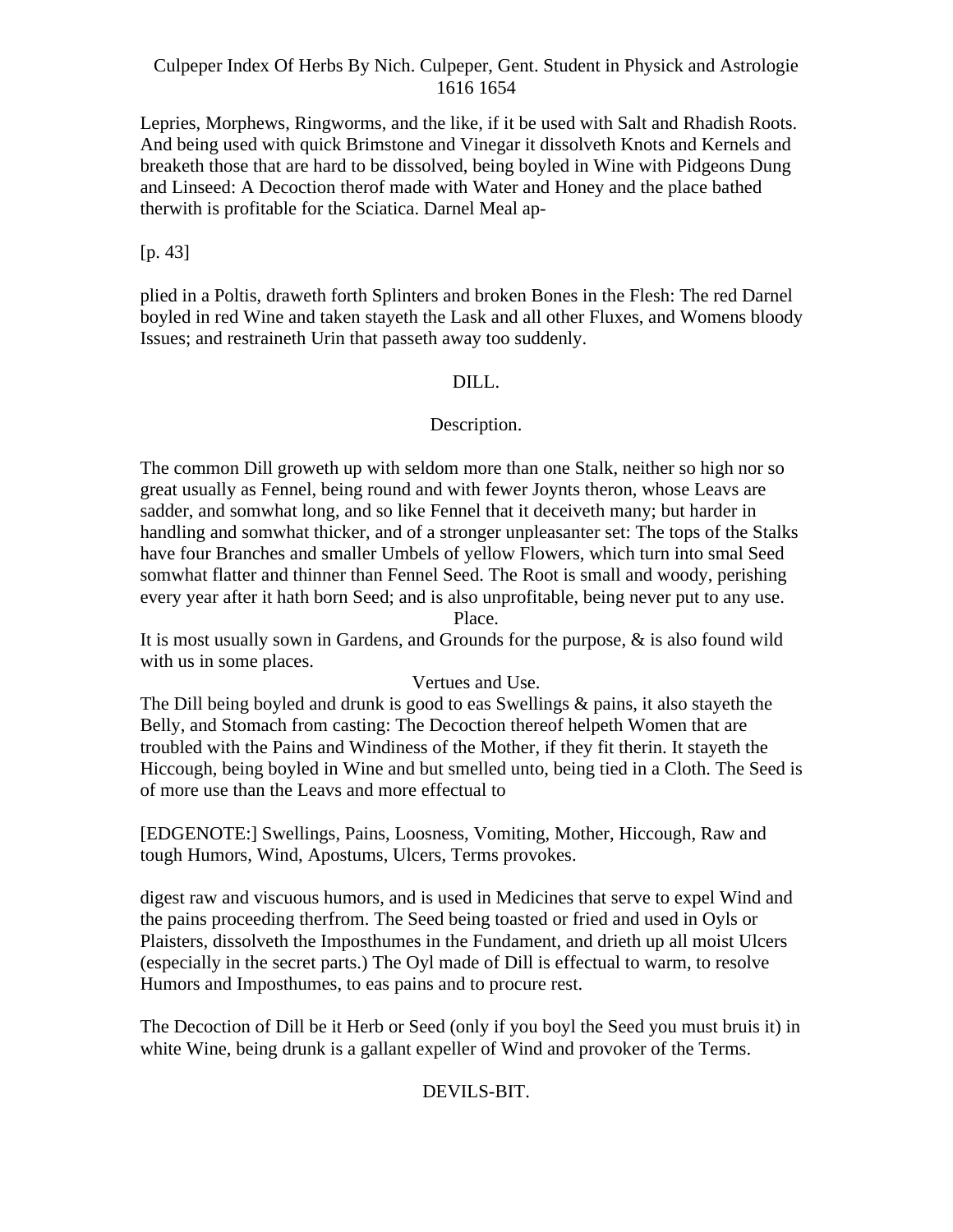# Description.

This riseth up with a round green, smooth Stalk about two foot high set with divers long and somwhat narrow, smooth, dark, green Leavs, somwhat snip'd about the edges for the most part, being els al whol and not divided at al or but very seldom, even to the tops of the Branches which yet are smaller than those below, with one Rib only in the middle: At the end of each Branch standeth a round Head of many Flowers set together in the same manner or more neatly than the Scabious, and of a more blewish purple colour; which hanner or more hearly than the Seabloas, and or a more blewish parple colour, which<br>being past there followeth Seed that falleth away. The Root is somehat thick, but short and blackish with may Strings, abiding after Seed time many yeers. This Root was longer untill the Devil (as the Fryars say) bit away the rest of it for spight, envying its usefulness unto Man-kind. For sure he was not troubled with any Disease for which it is proper.

[EDGENOTE:] A Learned Tale that cost a dull Fryar seven yeers study.

There are two other sorts hereof in nothing unlike the former, save that the one beareth White and the other Blush colour'd Flowers.

# Place.

The first groweth as well in dry Meadows and Fields, as moist, in many places of this Land: But the other two are more rare, and hard to meet with, yet they are both found growing wild about Appledore, neer Rye in Kent.

Time.

They Flower not usually untill August.

Vertues and Use.

The Herb or Root (all that the Devil hath left of it) being boyled in Wine and drunk is very powerful against the Plague, and all Pestilential Diseases or Feavers, Poysons also, and the bitings of Venemous Beasts; It also helpeth those that are inwardly bruised by any casualty,

[EDGENOTE:] Pestilence, Feaver, Poyson, Venemous Beasts, Bruises, Falls, Clotted Blood, Swellings of the Throat, Mother, Wind, Worms, Wounds, Scurff, Itch, Dandriff, Pimples, Freckles, Morphew.

ar outwardly by Falls or Blows, dissolving the clotted Blood: and the Herb or Root beaten and outwardly applied, taketh away the black and blue Marks that remain in the Skin. The Decoction of the Herb, with Honey of Roses put therin is very effectual to help the inveterate tumors and Swellings of the Almonds and Throat, by often gargling the Mouth therwith. It helpeth also to procure Womens Courses, and easeth all pains of the Mother, and to break and discuss Winds therein and in the Bowels. The Pouder of the Root taken in Drink, driveth forth the Worms in the body: The Juyce, or distilled Water of the Herb is effectual for green Wounds, or old Sores, and clenseth the Body inwardly, and the Seed outwardly from Sores, Scurff, Itches, Pimples, Freekles, Morphew, or other deformities therof, but especially if a little Vitriol be dissolved therin.

[p. 44]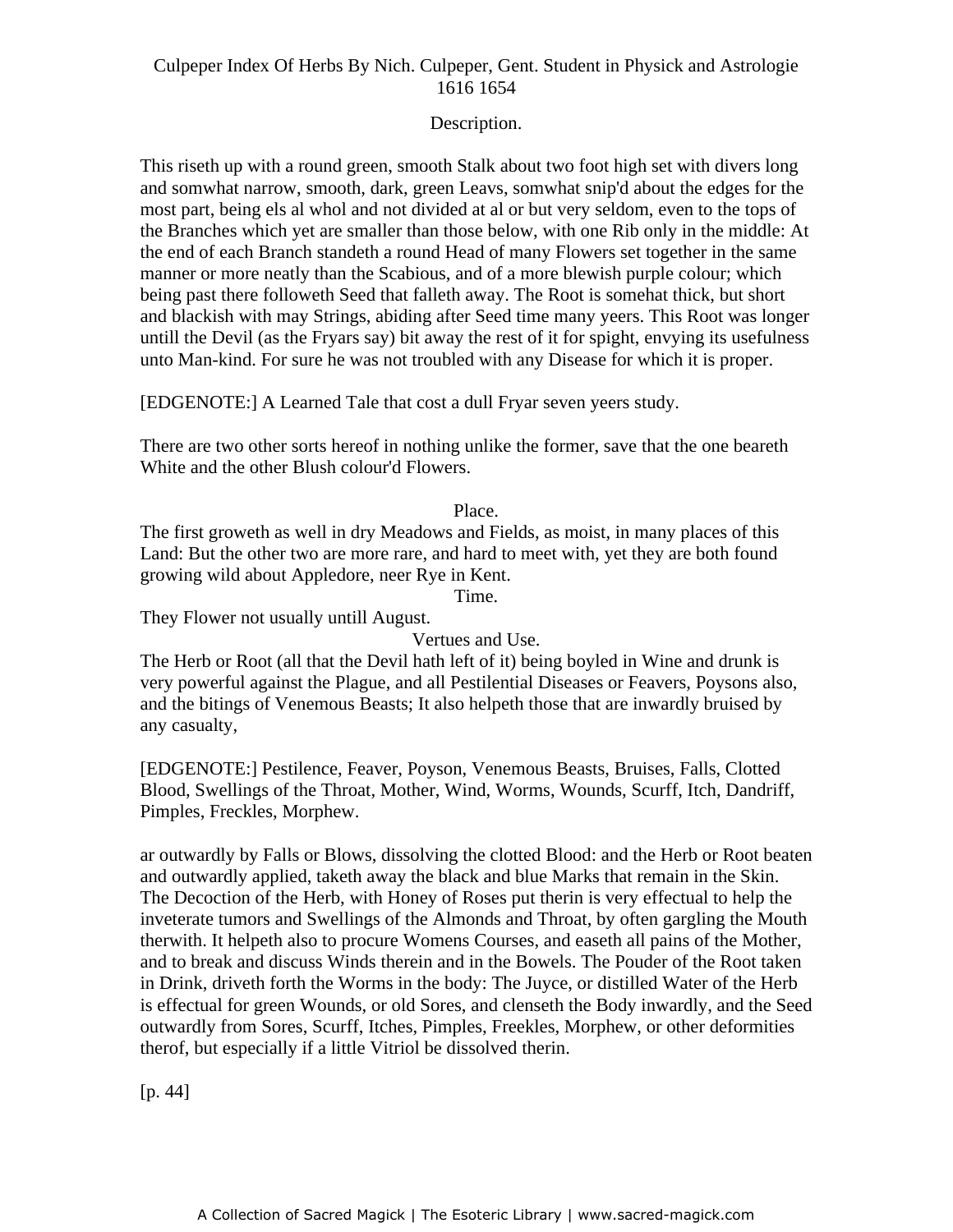# DOCK.

These are so wel known many kinds of them, that I shall not trouble you with a Description of them; my Book grows big too fast.

#### Vertues and Use.

All of them have a kind of cooling(but not all alike) drying quality the Sorrels being most cold, and the Bloodworts most drying: Of the Bur-dock I have spoken already by himself. The Seed of most of the other kinds whether of the Garden or Field, do stay Lasks or Fluxes of all sorts, the loathings of the Stomach through Choller, and is helpful to those that spit Blood. The Roots boyled in Vinegar helpeth the Itch, Scabs, and breakings out of the Skin if it be bathed therwith. The Distilled Water of the Herb and Roots hath the same Vertue, and clensth the Skin of Freckles, Morphews, and all other Spots and Discolourings therin.

[EDGENOTE:] Flux, Loathing of Meat, Spitting Blood, Scabs, Itch, Freckles, Morphew.

All Docks being boyled with Meat, make it boyled the sooner: Besides Bloodwort is exceeding strengthning to the Liver, and procures good Blood, being as wholsom a Pot Herb as any grows in a Garden, yet such is the nicity of our times forsooth, that Women will not put it in the Pot becaus it makes the Pottage black, Pride and Ignorance (a couple of Monsters in the Creation) preferring Nicity before Health.

# DODDER OF TIME, or EPITHIMUM, and other DODDERS.

# Description.

This first from seeds giveth Roots in the ground, which shooteth forth threads or Strings, grosser or finer, as the property of the Plant wherein it groweth, and the climate doth suffer, creeping and spreading on that Plant wheron it fastneth, be it high or low. These Strings have no Leavs at all upon them but wind and interlace themselves so thick upon a smal Plant that it taketh away all comfort of the Sun from it, and is ready to choke or strangle it: After these Strings are risen up to that Height that they may draw Nourishment from the Plant, they seem to be broken off from the ground, either by the strength of ther rising, or withered by the heat of the Sun. Upon these Strings are found clusters of small Heads or Husks, out of which start forth whitish Flowers, which afterwads give smal pale colour'd Seed somwhat flat, and twice as big as Poppy Seed. It generally participates of the Nature of that Plant which it climbeth upon, but the Dodder of Time is accounted the best, and is the only true Epithimum.

Vertues and Use.

This is accounted the most effectual for Melanchollick Diseases, and to purge black or burnt Choller, which is the caus of many Diseases of the Head and Brains, as also for the trembling of the Heart, faintings, and swounings. It is helpful in all Diseases and Griefs of the Spleen, and of that Melancholly that ariseth from the windiness of the Hypochondria. It purgeth also the Reins or Kidneys by Urin. It openeth Obstructions of the Gall, wherby it profiteth them that have the Jaundice; as also of the Liver, and Spleen; purging the Veins of Chollerick and Flegmatick Humors, and helpeth Childrens Agues, a little Wormfeed being put therto.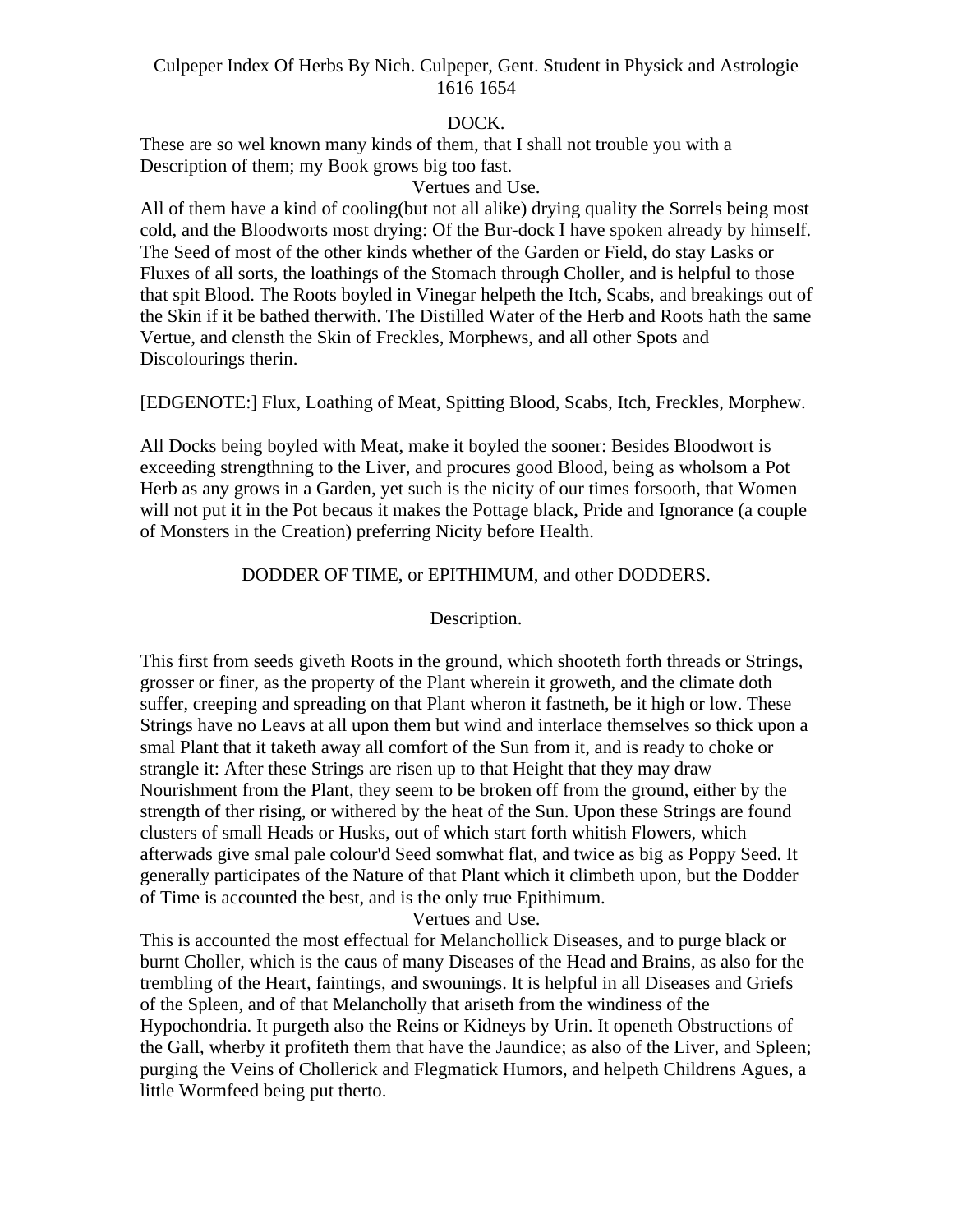The other Dodders do (as I said before) participate of the Nature of those Plants whereon they grow: As that which hath been found growing upon Nettles in the West Country, hath by experience been found very effectual to procure plenty of Urin where it hath been stopped or hindred. And so of the rest.

[EDGENOTE:] Melancholy, Addust Choller, Trembling, fainting, swooning, Spleen, Hypochondria, Obstructions, Gall, Jaundice, Liver, Disury.

All Dodders are under Saturn. Tell not me of Physitians crying up Epithimum, or that - Dodder which grows upon Time (most of which comes from Hymettus in Greece, or Hybla in Sicilia, becaus those Mountains abound with Time) he is a Physitian indeed that hath wit enough to chuse his Dodder according to Nature of the Diseas and Humor peccant, we confess, Time is the hottest Herb it usually grows upon, and therfore that which grows upon Time is hotter than that which grows upon colder Herbs, for it draws Nourishment from what it grows upon as well as from the Earth where its Root is and thus you see old Saturn is wise enough to have two Strings to his Bow.

Sympathy and Antipathy, are the two Hinges upon which the whol Moddel of Physick turns, and that Physitian which minds them not is like a Door off from the Hooks, more likely to do a man a mischief than to secure him: then all the Diseases Saturn causeth, this helps by Sympathy, & strengthens al the parts of the Body he rules, such as caused by Sol it helps by Antipathy, what those Diseases are see my Judgment of Diseases by Astrology, and you be pleased to look the Herb Wormwood, you shal find a Rational way for it.

[p. 45]

# DOGS-GRASS or QUICH-GRASS.

# Description.

It is well known that this Grass creepeth far about under ground with long white joynted Roots, and smal fibres almost at every Joynt very sweet in tast, as the rest of the Herb is, and interlacing one another, from whence shoot forth many fair long grassy Leavs small at the ends and cutting or sharp on the edges. The Stalks are joynted like Corn with the like Leavs on them, and a long spiked Head with long Husks on them and hard rough Seed in them.

#### Place.

It groweth commonly through this Land in divers plowed grounds, to the no smal trouble of the Husbandman, as also of the Gardiners in Gardens to weed it out if they can, for it is a constant Customer to the place it gets footing in.

# Vertues and Use.

This is the most Medicinable of all the Quich-grasses: Being boyled and drunk it openeth Obstructions of the Liver and Gall, and the stoppings of the Urin, and easeth the griping pains of the Belly, and Inflamations; wasteth the matter of the Stone in the Bladder, and the Ulcers thereof also: The Roots brused and applied doth consolidate Wounds: The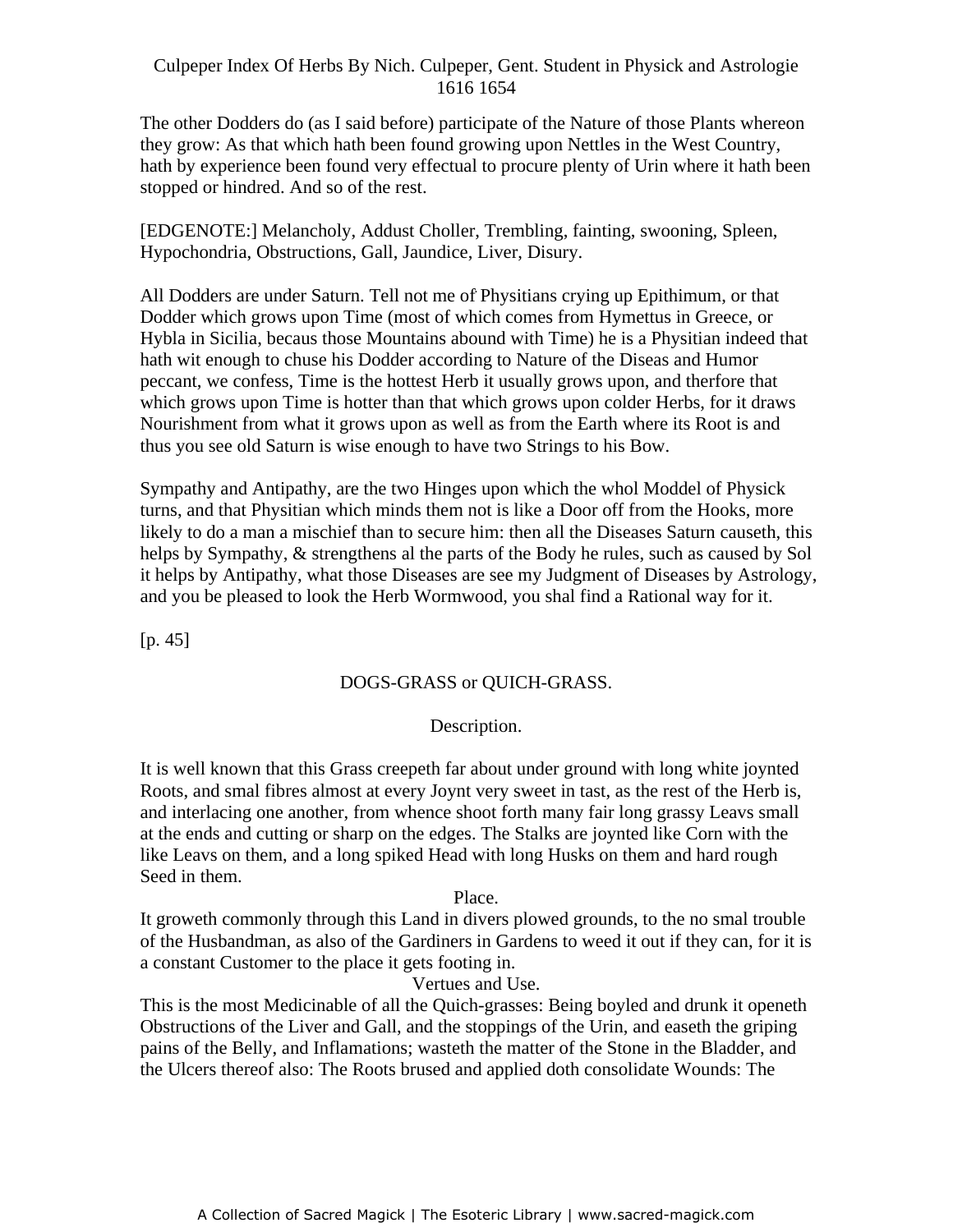Seed doth more powerfully expel Urin, and stayeth the Lask, and Vomitings; The distilled Water alone, or with a little Wormfeed killeth the Worms in Children.

[EDGENOTE:] Liver, Gall, Disury, Griping, Inflamations, Ulcers, in the Bladder, Wounds, Vomiting, Worms, Stopping.

The way of use is to bruis the Roots, and having well boyled them in white Wine, drink the Decoction; 'tis opening, but not purging very safe; 'tis a Remedy against all Diseases coming of Stopping and such are half those which are incident to the Body of man; and although a Gardiner be of another opinion, yet a physitian holds half an Acre of them to be worth five Acres of Carrots twice told over.

# DOVESFOOT, or CRANES-BILL.

# Description.

This hath divers small, round, pale, green Leavs, cut in about the edges, much like Mallows, standing upon long reddish hairy Stalks lying in a round compass upon the ground; among which rise up two or three, or more reddish Joynted, slender, weak, and hairy Stalks, with some such like Leavs thereon, but smaller, and more cut in up to the tops, where grow many very smal, bright, red Flowers of five Leavs apiece after which follow smal Heads, with smal short beaks pointing forth, as all other sorts of these Herbs do.

Place.

It groweth in Pasture Grounds, and by the Path sides in many places and wil also be in Gardens.

Time.

It Flowreth in June, July, and August, some earlier, and some later and the Seed is ripe quickly after.

#### Vertues and Use.

It is found by experience to be singular good for the Wind Chollick, and pains thereof, as also to expel the Stone and Gravel in the Kidnies. The Decoction thereof in Wine is an exceeding good Wound Drink for those that have inward Wounds, Hurts, or Bruises, both to stay the

[EDGENOTE:] Chollick, Stone, Gravel, Wounds, Congealed Blood, Sores, Ulcers, Fistulaes, Gout, Sinews, Ruptures.

bleeding to dissolve and expel the congealed Blood, and to heal the parts, as also to clens, and heal outward Sores, Ulcers, and Fistulaes; and for green Wounds many do but bruise the Herb, and apply it to the place, and it healeth them quickly. The same Decoction in Wine fomented to any place pained with the Gout, or to Joynt-aches, or pain, of the Sinews giveth much eas. The Pouder, or Decoction of the Herb taken for some time together is found by experience to be singular good for Ruptures, and Burstings in People, either yong or old.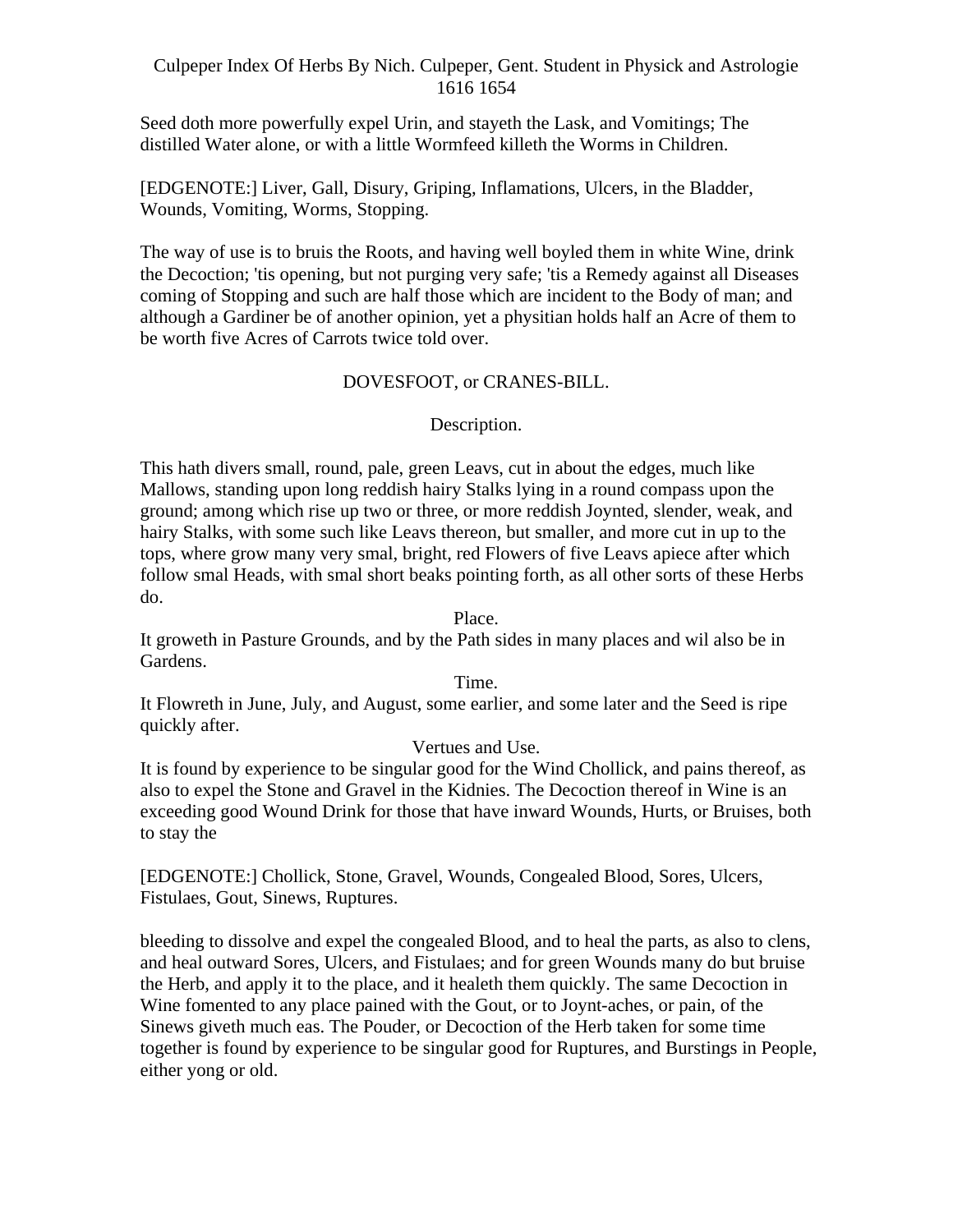#### DUCKSMEAT.

This is so well known to swim on the top of standing Waters, as Ponds, Pools, and Ditches, that it is needless further to describe it.

# Vertues and Use.

It is effectual to help Inflamations and St. Anthonies fire, as also the Gout, either applied by it self, or in a Pultis with Barley Meal. The distilled Water herof is by some highly esteemed, against all inward Inflamations, and Pestilent Feavers; as also to help the redness of the Eyes, the Swellings of the Cods, and of the Breasts before they be grown too much. The fresh Herb applied to the Forehead, easeth the Pains of the Head-ach coming of heat.

[EDGENOTE:] Inflamations, St. Anthonies Fire, Pestilence, Eyes, Swillings of the Cods, Headach.

Cancer claims the Herb, and the Moon wil be Lady of it, a word is enough to a Wise man.

[p. 46]

# DOWN, or COTTON-THISTLE.

#### Description.

This hath many large Leavs lying on the ground, somwhat cut in, and as it were crumpled on the edges, of a green colour on the upper side, but covered over with a long hairy Wool, or Cottony Down, set with most sharp, and cruel pricks; from the middle of whose Heads of Flowers, thrust forth many Purplish, Crimson Treds, and somtimes (although more seldom) white ones. The Seed that followeth in these Heads, lying in a great deal of fine white Down is somwhat large, long, and round, like the Seed of Ladies Thistle, but somwhat paler. The Root is great and thick spreading much, yet it usually dieth after Seed time.

Place.

It groweth on divers Ditches Banks, and in the Corn-fields, and High-waies generally every where throughout the Land.

Time.

It Flowreth and beareth Seed about the end of Summer, when other Thistles do Flower and Seed.

#### Vertues and Use.

Pliny and Dioscorides write That the Leavs & Roots hereof taken in Drink, helpeth those that have a Crick in their Neck, wherby they cannot turn their Neck but their whol Body must turn also (Sure they do not mean those that have got a Crick in their Neck by being under the Hangmans Hands.) Galen saith that the Root and Leavs hereof are of an heating quality, and good for such Persons as have their Bodies drawn together by some Spasme or Convulsion; as it is with Children that have the Rickets, or rather (as the Colledg of Physitians will have it) the Rachites, for which name for the Disease, they have (in a particular Treatise lately set forth by them) Learnedly Disputed, and put forth to the publick view, that the World may see, they took much pains to little purpose.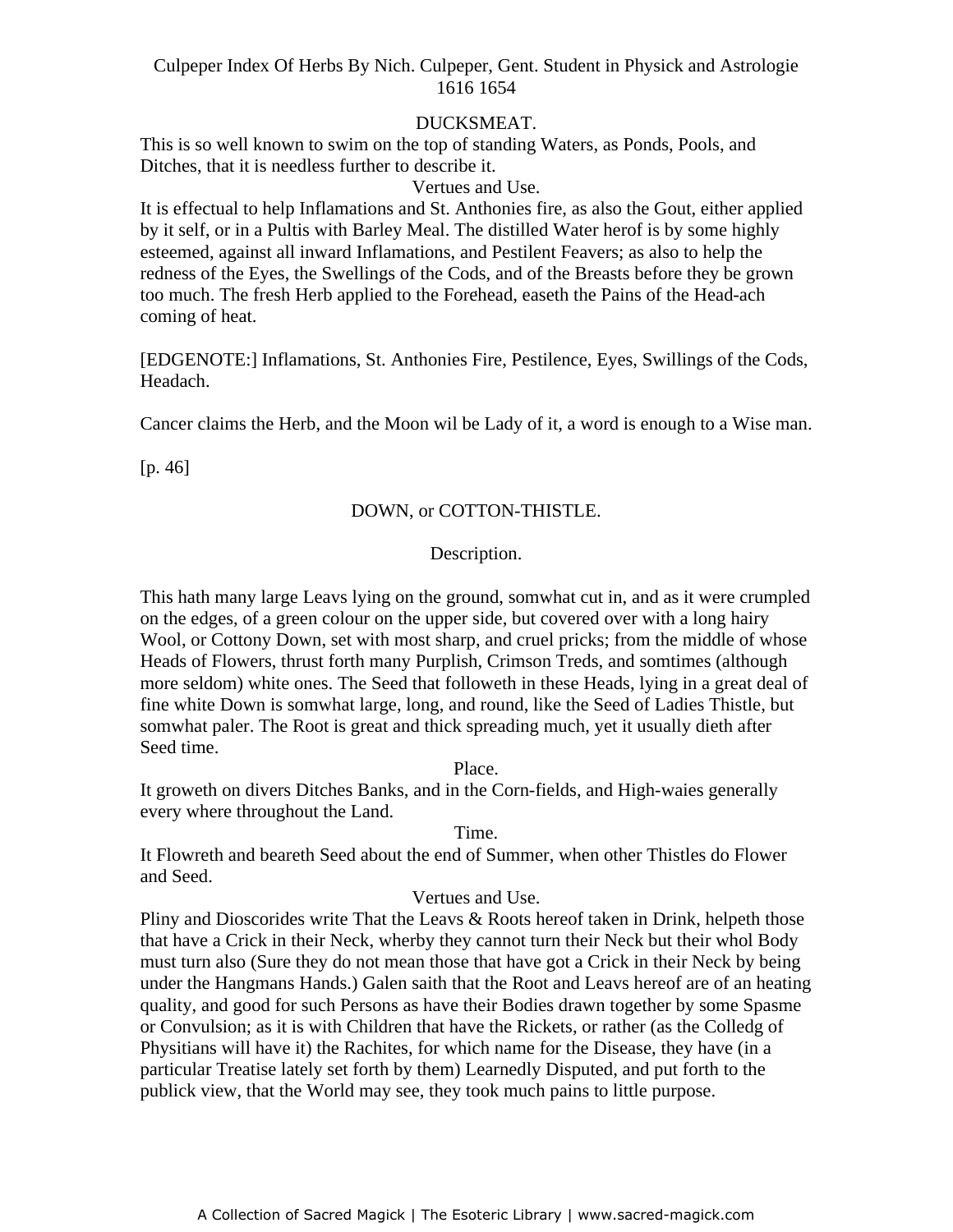[EDGENOTE:] Wry Neck, Spasmus, Convulsion, Rickets.

Mars owns the Plant, and manifests to the World, that though it may hurt your Fingers it will help your Body, for I fancy it much for the Premises.

[p. 46]

#### THE ELDER-TREE.

I hold it needless to write any Description of this, sith every Boy that plaies with a Potgun, will not mistake another Tree instead of Elder. I shall therfore in this place only describe the Dwarf Elder, called also Danewort, and Walewort.

# THE DWARF ELDER.

#### Description.

This is but an Herb every yeer dying with his Stalks to the ground, and rising again afresh every Spring; and is like unto the Elders both in form and quality, rising up with a four square rough hairy Stalk four foot high or more somtimes. The winged Leavs are somwhat narrower than the Elder, but els very like them. The Flowers are white with a dash of Purple standing in Umbels, very like the Elder also but more sweet in scent, after which come smal blackish Berries, full of Juyce while they are fresh, wherein there lie smal hard Kernels or Seed. The Root doth creep under the upper crust of the ground, springing afresh in divers places being of the bigness of ones finger or Thumb somtimes. Places.

The Elder-Tree groweth in Hedges, being planted there to strengthen the Fences, and Partitions of Grounds, and to hold up the Banks by Ditches, and Water-courses.

The Dwarf Elder groweth Wild in many places of England, where being once gotten into a Ground it is not easily gotten forth again.

Times.

Most of the Elder-Trees Flower in June, and their Fruit is ripe for the most part in August.

But the Dwarf Elder, or Wallwort Flowreth somwhat later, and his fruit is not ripe until September. The second second second second second second second second second second second second second second second second second second second second second second second second second second second second second seco

#### Vertues and Use.

The first Shoots of the common Elder boyled like Asparagus, & the yong Leavs & Stalks boyled in Fat Broth, doth mightily carry forth Flegm and Choller. The middle

[EDGENOTE:] Flegm, Choller, Dropsie.

or inner Bark boyled in Water, and given to drink worketh much more violently; and the Berries either green or dry, expel the same humors, and is often given with good success to help the Dropsie. The Bark of the Root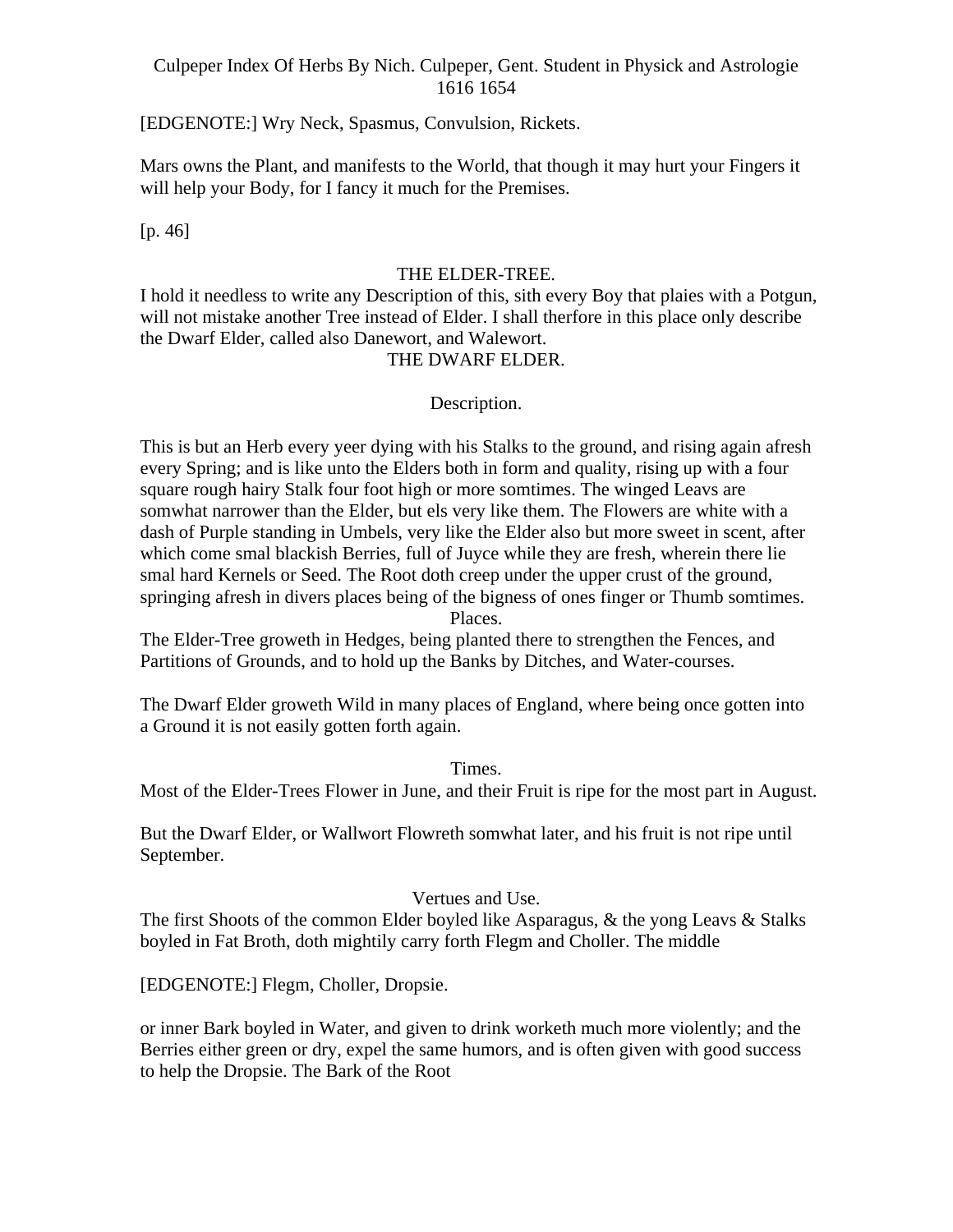# $[p. 47]$

boyled in Wine, or the Juyce therof drunk, worketh the same effects, but more powerfully than either the Leavs or Fruit. The Juyce of the Root taken doth mightily provoke

[EDGENOTE:] Venemous Beasts, Mad Dogs, Terms provokes. Inflamation, Brain, Ears, Urine provokes, Sunburning, Freckles, Morphew. Headach, Ulcers, Palsey.

Vomit, and purgeth the watery Humors of the Dropsie. The Decoction of the Root taken cureth the biting of the Adder, and biting of Mad Dogs; It mollifieth the hardness of the Mother, if Women sit therin and openeth the Veins, and bringth down their Courses: The Berries boyled in Wine performeth the same effect; and the hair of the Head washed therwith is made black. The Juyce of the green Leavs applied to the hot Inflamations of the Eyes, asswageth them. The Juyce of the Leavs snuffed up into the Nostrils purgeth the Tunicles of the Brain. The Juyce of the Berries boyled with a little Honey and dropped into the Ears, helpeth the pains of them. The Decoction of the Berries in Wine being drunk provoketh Urine. The distilled Water of the Flowers is of much use to clear the Skin from Sunburning, Freckles, Morphew, or the like; and taketh away Headaches coming of a cold caus, the Head being bathed therwith. The Leavs or Flowers distilled in the Month of May, and the Legs often washed with the said distilled Water, it taketh away the Ulcers and Sores of them: The Eyes washed therewith, it taketh away the redness and Bloodshot: And the Hands washed morning and evening therwith helpeth the Palsey, and shaking of them.

[EDGENOTE:] Gout Inflamation, Burning, Scalding, Chollick, Stone, Disury.

The Dwarf Elder is more powerful than the Common Elder, in opening and purging Choller, Flegm, and Water, in helping the Gout, the Piles, and Womens Diseases, coloreth the Hair black, helpeth Inflamation in the Eyes, and pains in the Ears; the biting of Serpents or a Mad Dog, Burnings and Scaldings, the wind Chollick, Chollick and Stone, the difficulty of Urine, the cure of old Sores, and Fistulous Ulcers.

Either Leavs or Bark of Elder stripped upward as you gather it causeth Vomiting, but stripped downward it purgeth downwards. Also Dr. Butler in a Manuscript of his commends Dwarf Elder to the Sky for Dropsies, viz. to drink it being boyled in white Wine, to drink the Decoction I mean, not the Elder.

# THE ELM TREE.

This Tree is so well known, growing generally in all Countries of this Land; that it is needless to describe it.

# Vertues and Use.

The Leavs herof bruised and applied healeth green Wounds being bound thereon with its own Bark: The Leavs or the Bark used with Vinegar, cureth Scurf, and Lepry very effectually: The Decoction of the Leavs, Bark or Root, being bathed, healeth broken Bones. The Water that is found in the Bladders on the Leavs, while it is fresh, is very effectual to clens the Skin and make it fair: and if clothes be often wet therin and applied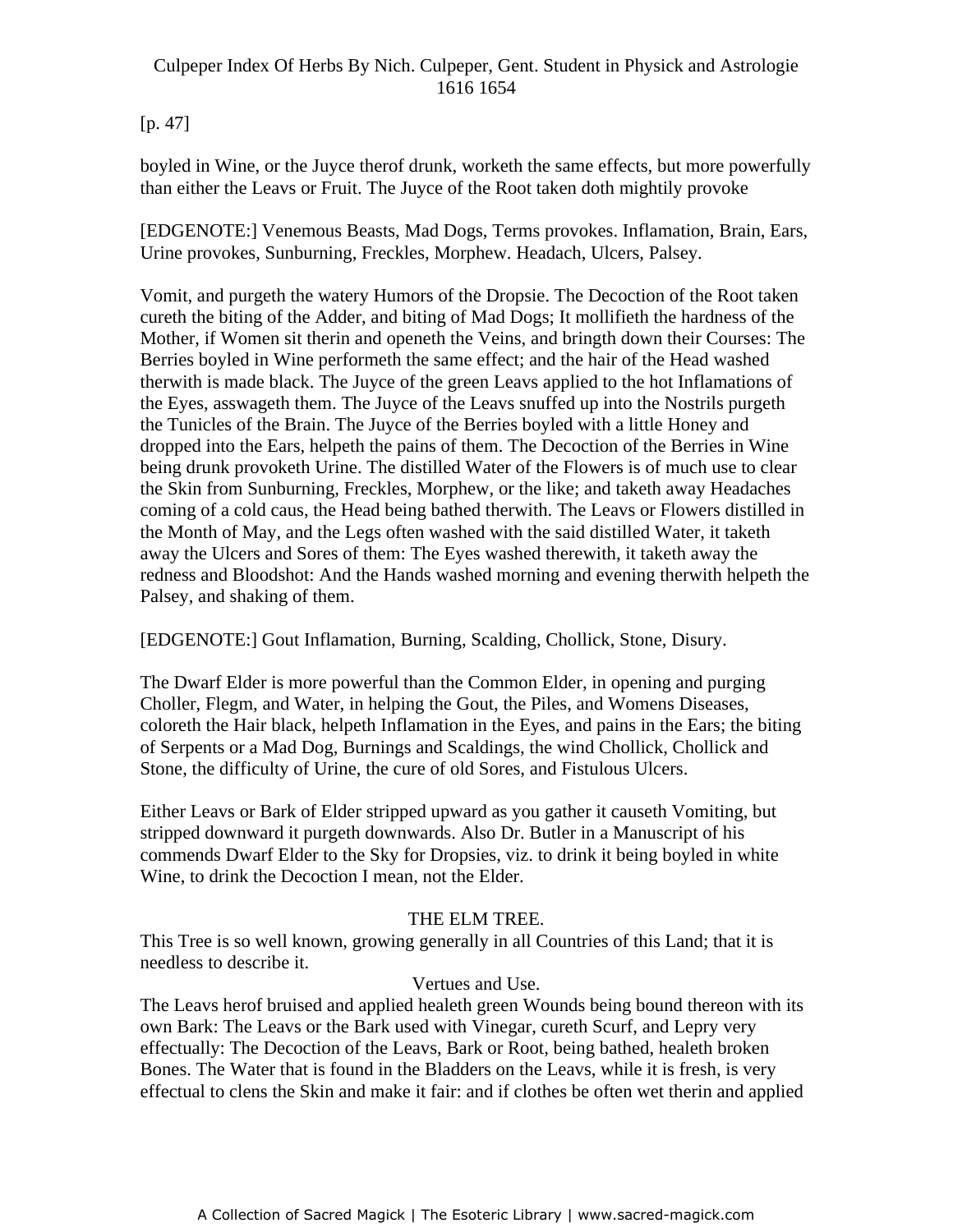to the Ruptures of Children it helpeth them; if they be after wel bound up with a Truss. The said Water put into a Glass, and set in the Ground, or els in Dung for twenty five daies, the state of the state of the state of the state of the state of the state of the state of the state of the state of the state of the state of the state of the state of the state of the state of the state of the sta

[EDGENOTE:] Wounds Scurff, Leprosie, Beauty, Ruptures, Swellings, Baldness, Gout, Burning.<br>Mouth therof being close stopped; and the bottom set upon a lay of ordinary Salt, that the

Feces may setttle and the Water become very cleer, is a singular and Soveraign Balm for green Wounds, being used with soft tents: The Decoction of the Bark of the Root fomented mollifieth hard tumors, and the shrinking of the Sinews. The Roots of the Elm boyled for a long time in Water, and the fat rising on the top therof being clean scummed off, and the place anointed therwith that is grown Bald, and the Hair fallen away, will quickly restore them again. The said Bark, ground with Brine and Pickle until it come to the form of a Pultis and laid on the place pained with the Gout, giveth great eas. The Decoction of the Bark in Water is excellent to bath such places as have burned with fire.

# ENDIVE.

# Description.

The common Garden Endive beareth a longer and a larger Leaf than Succory, and abideth but one yeer, quickly running up to Stalk and Seed, and then perisheth: It hath blue Flowers, and the Seed of the ordinary Endive is so like Succory Seed, that it is hard to distinguish them.

#### Vertues and Use.

The Decoction of the Leavs, or the Juyce, or the distilled Water of Endive serveth well to cool the excessive Heat in the Liver and Stomach, and in the hot Fits of Agues, and all other Inflamations in any part of the Body; it cooleth the heat and sharpness of the Urine, and the Excoriations in the Uritory parts; The Seed is of the same property or rather more powerful, and besides is available for the faintings, swounings, and passions of the Heart. Outwardly applied they serve to temper the sharp Humors of fretting Ulcers, hot Tumors and Swellings, and Pestiential Sores; and wonderfully helpeth not only the redness and Inflamation in the Eyes, but the dimness of the Sight also: They are also used to allay the pains of the Gout.

[EDGENOTE:] Liver, Stomach, Agues, Sharpness of Urine, and Excoriations thereby, Passion of the Heart, Ulcers, Swellings, Eyes, Gout.

[p. 48]

You cannot use it amiss, a Syrup of it is a fine cooling Medicine for Feavers.

# ELECAMPANE.

Description.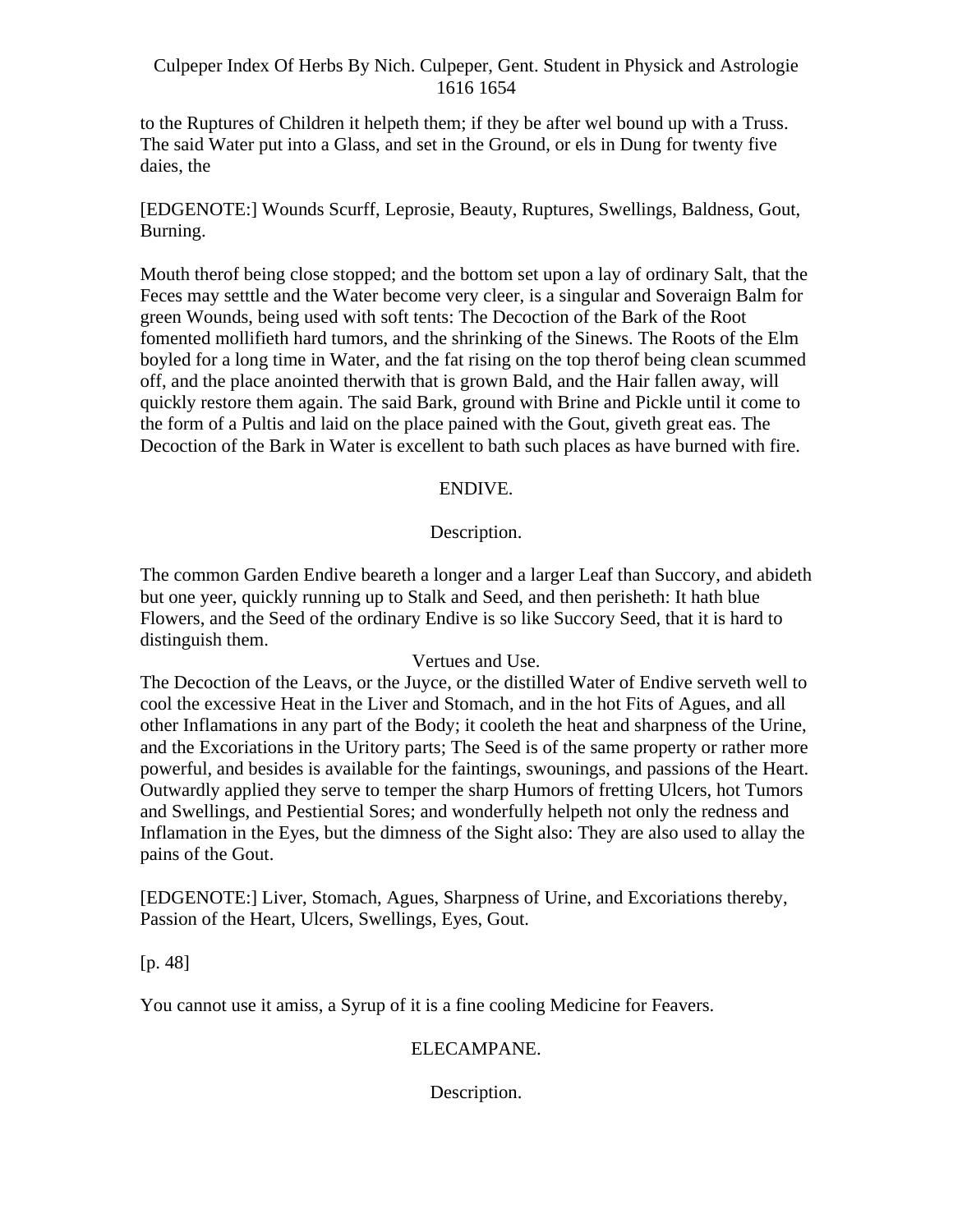This shooteth forth many large Leavs, long, and broad, lying neer the ground, smal at both ends, somwhat soft in handling, of a whitish green on the upper side, and gray underneath, each set upon a short Footstalk; from among which rise up divers great, and strong hairy Stalks, three or four foot high with some Leavs thereon compassing them about at the lower ends, and are branched toward the tops, bearing divers great and large Flowers like those of the Corn Marigold, both the Border of Leavs and the middle thrum being yellow, which turn into Down; with long small brownish Seed among it, and is carried away with the wind. The Root is great and thick, branched forth divers waies, blackish on the outside, and white within, of a very bitter tast, and strong, but good sent, especially when they are dryed, no part els of the Plant having any smel.

Place.

It groweth in the moist Grounds, and shadowy places oftner than in the dry and open Borders of Fields and Lanes, and in other wast places almost in every Country of this Land.

# Time.

It Flowreth in the end of June and July, and the Seed is ripe in August, The Roots are gathered for use, as well in the Spring before the Leaves come forth, as in Autumn or Winter.

# Vertues and Use.

The fresh Roots of Elcampane preserved with Sugar, or made into a Syrup or Conserve, are very effectual to warm a cold and windy Stomach, or the pricking therin, and Stiches in the Sides caused by the Spleen; and to help the Cough, shortness of Breath, and wheesing in the Lungs. The dried Root made into Pouder, and mixed with Sugar and taken, serveth to the same purposes, and is also profitable for those that have their Urine stopped; or the

[EDGENOTE:] Cold, Stomach, Wind, Stitch, Spleen, Cough, Shortness of Breath, Wheesing, Terms provokes, Mother, Stone, Poyson, Venemous Beasts, Pestilence, Eyes, Worms.

stopping of Womens Courses, the pains of the Mother, and of the Stone in the Reins, Kidneys, or Bladder: It resisteth Poyson, and stayeth the spreading of the Venom of Serpents, as also of putrid and pestilential Feavers, and the Plague it self. The Roots and Herb beaten and put into new Ale or Beer, and dayly drunk, cleareth, strengthneth, and quickneth the Sight of the Eyes wonderfully. The Decoction of the Roots in Wine or the Juyce taken therin, killeth and driveth forth all manner of Worms in the Belly, Stomach, and Maw; and gargled in the mouth; or the Root chewed fastneth loos Teeth, and helpeth to keep them from Putrefaction: And being drunk is good for those that spit Blood, helpeth to remove

[EDGENOTE:] Loos Teeth, Spitting Blood, Cramps, Convulsions, Gout, Joynts, Itch, Cankers, Freckles, Morphew, Spots.

Cramps or Convulsions, and the pains of the Gout, the Sciatica, the loosness and pains in the Joynts, or those Members that are out of Joynt, by cold or moisture hapning to them, applied outwardly as well as inwardly, and is good for those that are bursten, or have any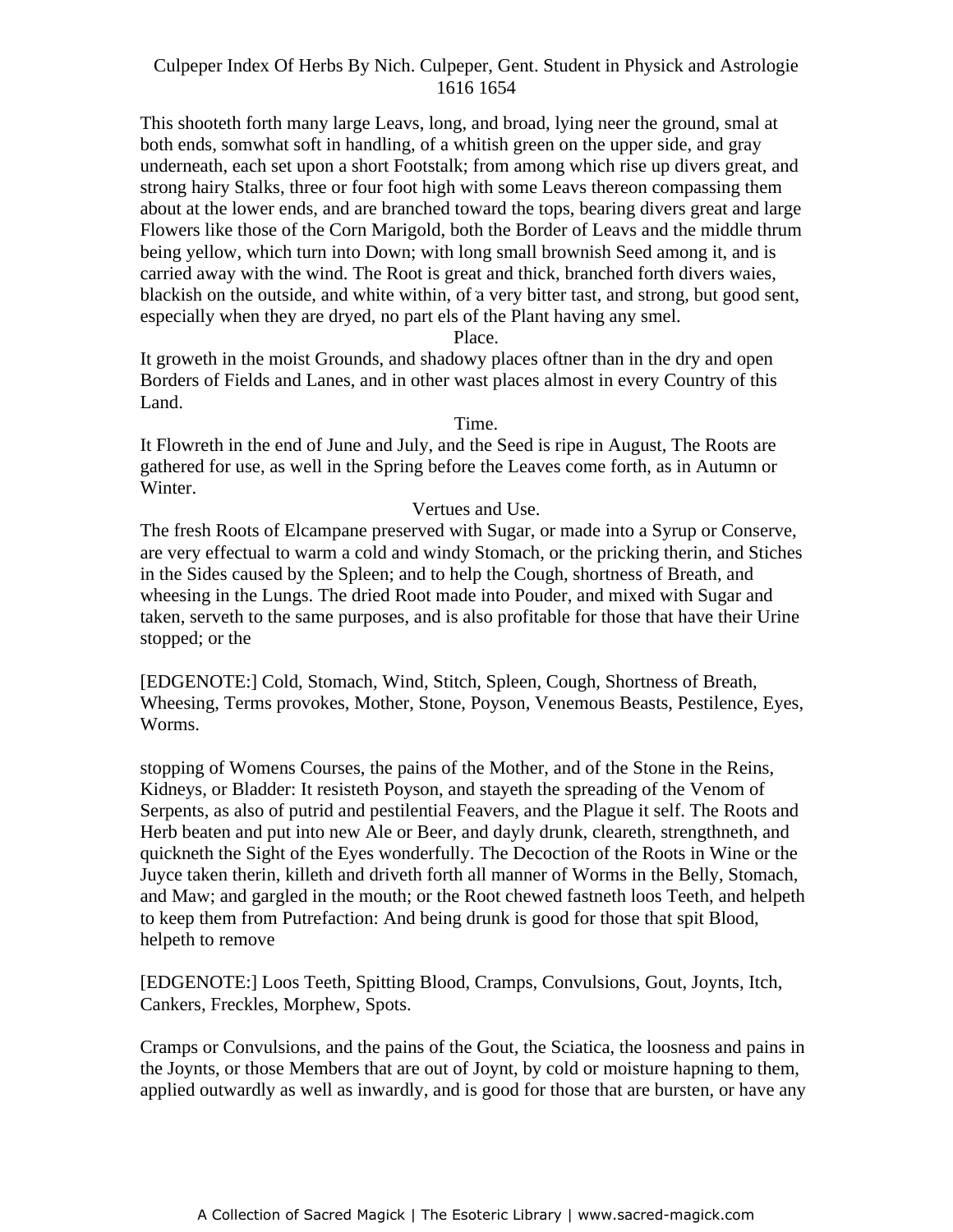inward bruis. The Roots boyled well in Vinegar, beaten afterwards and made into an Oyntment, with Hogs Suet or Oyl of Trotters is an excellent remedy for Scabs or Itch in yong or old: The places also bathed or washed with the Decoction doth the same; it also helpeth all sorts of filthy, old, putrid Sores or Cankers wheresoever. In the Roots of this Herb lieth the chief effect for all the Remedies aforesaid: The distilled Water of the Leavs and Roots together is very profitable to clens the Skin of the Face or other parts, from any Morphew, Spots, or Blemishes therein, and maketh it cleer.

# ERINGO, or SEA-HOLLY.

# Description.

The first Leavs of our ordinary Sea-Holly, are nothing so hard and prickly as when they grow old, being almost round and deeply dented about the edges; hard, and sharp pointed and a little crumpled, of a bluish green colour, every one upon a long Footstalk: but those that grow up higher with the Stalk, do as it were compass it about. The stalk it self is round and strong, yet somwhat crested with Joynts and Leavs set therat, but more divided, sharp, and prickle; and branches rising from thence, which have likewise other smaller Branches, each of them bearing several bluish round prickly Heads, with many smal jagged prickly Leavs under them standing like a Star, and are somtimes found greenish or whitish: The Root groweth wonderful long, even to eight or ten Foot in length, set with Rings or Circles, toward the upper part, but smooth and without Joynts down lower, brownish on the outside, and very white within, with a pith in the middle, of a pleasant tast, but much more being artificially preserved and candy'd with Sugar.

#### Place.

It is found about the Sea Coasts, in almost every Country of this Land which bordereth upon the Sea.

Time.

It Flowreth in the end of Summer, and giveth ripe Seed within a Month after.

[p. 49]

#### Vertues and Use.

The Decoction of the Root herof in Wine is very effectual to open the Obstructions of the Spleen and Liver, and helpeth the yellow Jaundice, the Dropsie, the pains in the Loins, and wind Chollick, provoketh Urine, and expelleth the Stone, and procureth Womens courses.

[EDGENOTE:] Obstructins, Spleen, Liver, Yellow Jaundice, Dropsie, Chollick, Disury, Strangury, Reins.

The continued use of the Decoction for 15 daies taken fasting and next to Bedward, doth help the strangury, the pissing by drips, the stopping of Urine and Stone, and all defects of the Reins or Kidneys; and if the said drink be continued longer, it is said that it perfectly cureth the Stone, and that experience hath found it so: It is found good against the French Pox. The Roots bruised and applied outwardly, helpeth the Kernels of the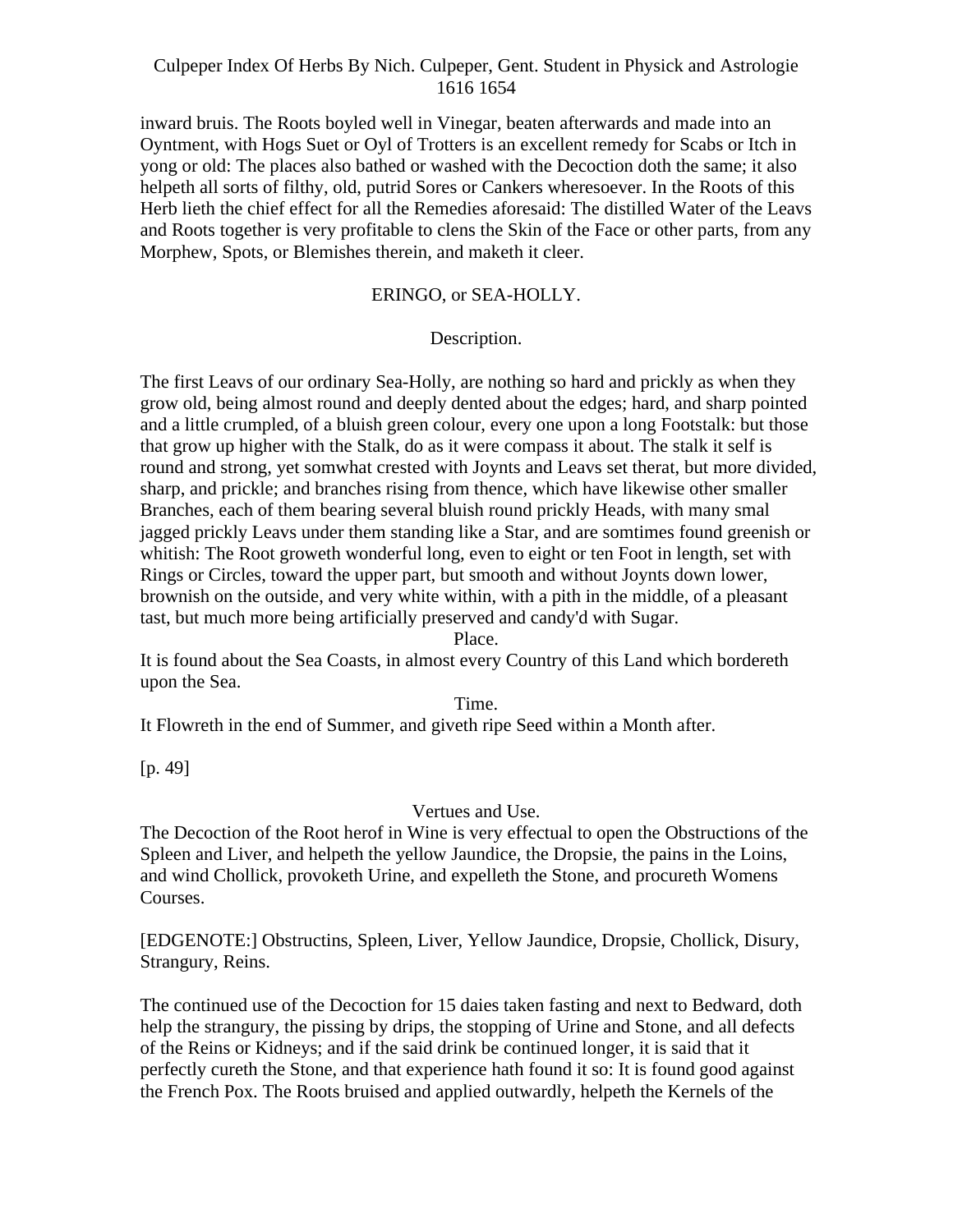Throat, commonly called the Kings evil; or taken inwardly and applied to the place stung or bitten by any Serpent, healeth it speedily. If the Roots be bruised and boyled in old Hogs greas, or salted Lard and applied to broken Bones, Thorns &c. remaining in the Flesh doth not only draw them forth, but healeth up the place again, gathering new Flesh where it was consumed: The Juyce of the Leavs

[EDGENOTE:] French Pox, Kings Evil, Venemous Beasts, Thorns, broken Bones, Splinters, Thorns, Apostums, Melancholly, Quartan, & Quotidian Agues, Wry Necks.

dropped into the Ears, helpeth Imposthumes therin: The Distilled Water of the whol Herb when the Leavs and Stalks are yong, is profitably drunk for all the purposes aforesaid; and helpeth the Melancholly of the Heart, and is available in Quartane and Quotidian Agues, as also for them that have their Necks drawn awry, and cannot turn them, without turning their whol Body.

[EDGENOTE:] Seed breedeth.

The Plant is Venerial, and breedeth Seed exceedingly and strengthens the Spirit procreative, it is hot and moist, and under the Coelestial Ballance.

# EYEBRIGHT.

#### Description.

The common Eyebright is a small low Herb, rising up usually but with one blackish, green Stalk, a span high, or not much more, spread from the bottom into sundry Branches, wheron are set smal and almost round, yet pointed dark, green, Leavs finely snipped about the edges, two alwaies set together, and very thick: At the Joynts with the leavs from the middle upward, come forth small white Flowers stryped with purple and yellow Spots or stripes; after which follow small round Heads with very small Seed therin: The Root is long, small, and threddy at the end.

Place.

It groweth in many Meadows, and grassy places, in this Land.

Vertues and Use.

If this Herb were but as much used as it is neglected, it would half spoil the Spectacle makers Trade; and a man would think that reason should teach people to prefer the preservation of their Natural before Artificial Spectacles: which that they may be instructed how to do, take the Vertues of Eyebright as followeth.

The Juyce or distilled Water of Eyebright taken inwardly in white Wine or Broth, or dropped into the Eyes for divers daies together, helpeth all infirmities of the Eyes that caus dimness of Sight: Some make a Conserv of the Flowers to the same effect: Being used any of these waies it also helpeth a weak Brain or Memory, This tunned up with strong Beer that it may work together, and drunk;

[EDGENOTE:] Eyes, Dimness, Brain, Memory.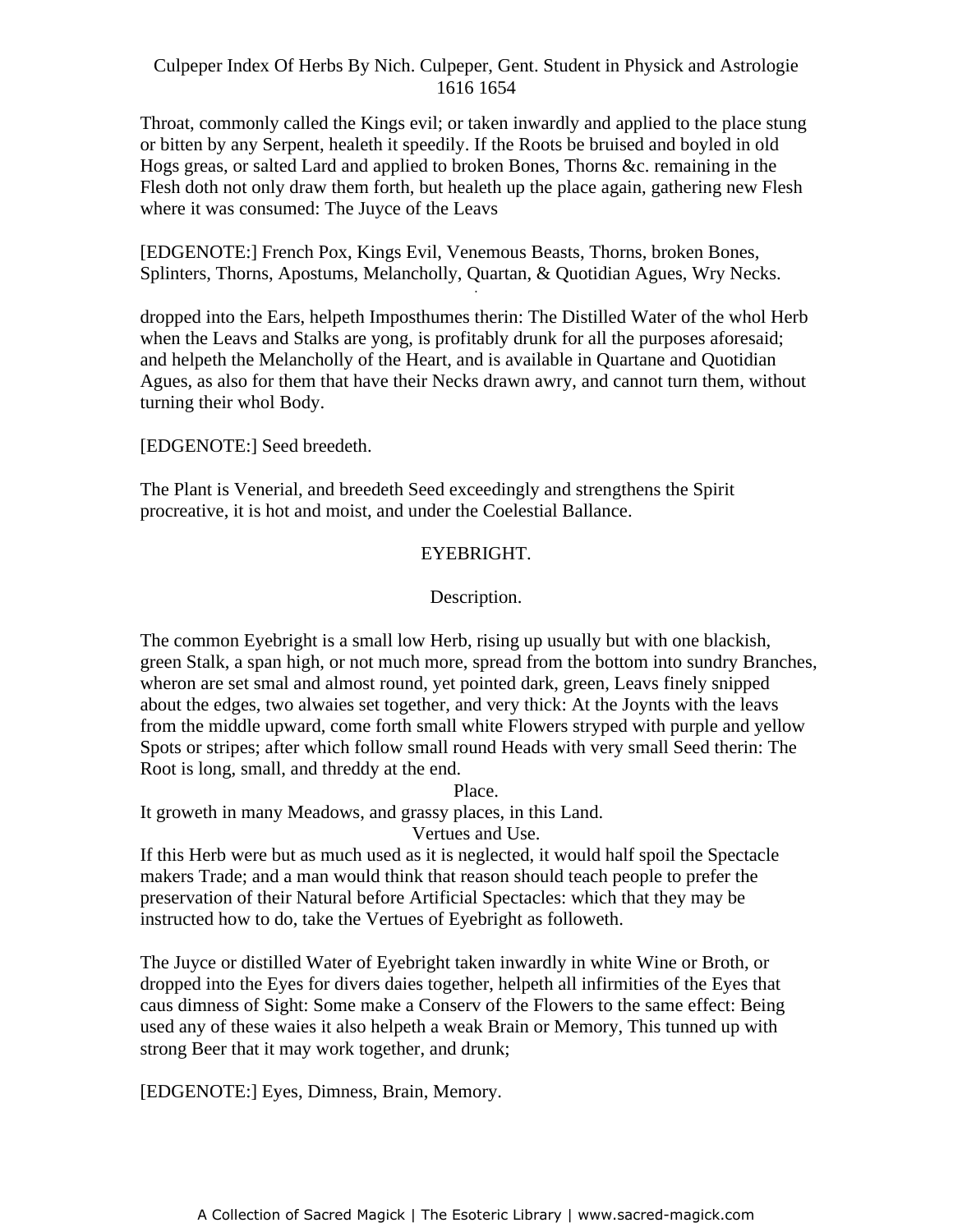Or the Pouder of the dried Herb mixed with Sugar, a little Mace, and Fennel Seeds, and drunk or eaten in Broth: Or the said Pouder made into an Electuary with Sugar and taken, hath the same powerful effect to help and restore the Sight decaied through age. And Arnoldus de villa nova, saith, It hath restored Sight to them that have been blind a long time before.

It is under the Sign of the Lyon, and Sol claims Dominion over it.

# FERN.

# Description.

Of this there are two kinds principally to be noted; viz. The Male and Female: The Female groweth higher than the Male, but the Leavs therof are lesser, & more divided or dented; & of as strong a smel as the Male: The Vertues of them are both alike; and therfore I shall not trouble you with any further Description or distinction of them. Place.

They both grow on Heaths, and in shady places neer the Hedg sides in all Countries of this Land.

Time.

They flourish and give their Seed at Mid-summer. The Femal Fern is that plant which is in Sussex called Brakes, the Seed of which some Authors hold to be so rare, such a thing there is I know, and may easily Be had upon Mid-summer Eve, and for ought yet I know two or three daies before or after, if not more.

Vertues and Use.

The Roots of both these sorts of Ferns, being bruised and boyled in Mead or Honyed Water, and drunk, killeth both the broad and long Worms in the Body; and abateth the

[p. 50]

Swelling and hardness of the Spleen. The green Leavs eaten, purgeth the Belly and Chollerick and waterish humors, but it troubles the Stomach. They are dangerous for Women with Child to meddle with, by reason they caus

[EDGENOTE:] Worms, Spleen, Choller, Flegm, Stomach, Wounds, Ulcers, Serpents, Gnats, Venemous Beasts.

abortment. The Roots bruised and boyled in Oyl or Hogs greas, maketh a very profitable Oyntment to heal Wounds, or pricks gotten into the Flesh. The Pouder of them used in foul Ulcers, drieth up their Malignant moisture, and causeth their speedier healing: Fern being burned, the smoke therof driveth away Serpents, Gnats, and other noisom Creatures, which in the Fenny Countries do in the night time trouble and molest people lying in their Beds with their Faces uncovered it causeth Barrenness.

# OSMOND ROYAL, or WATER FERN.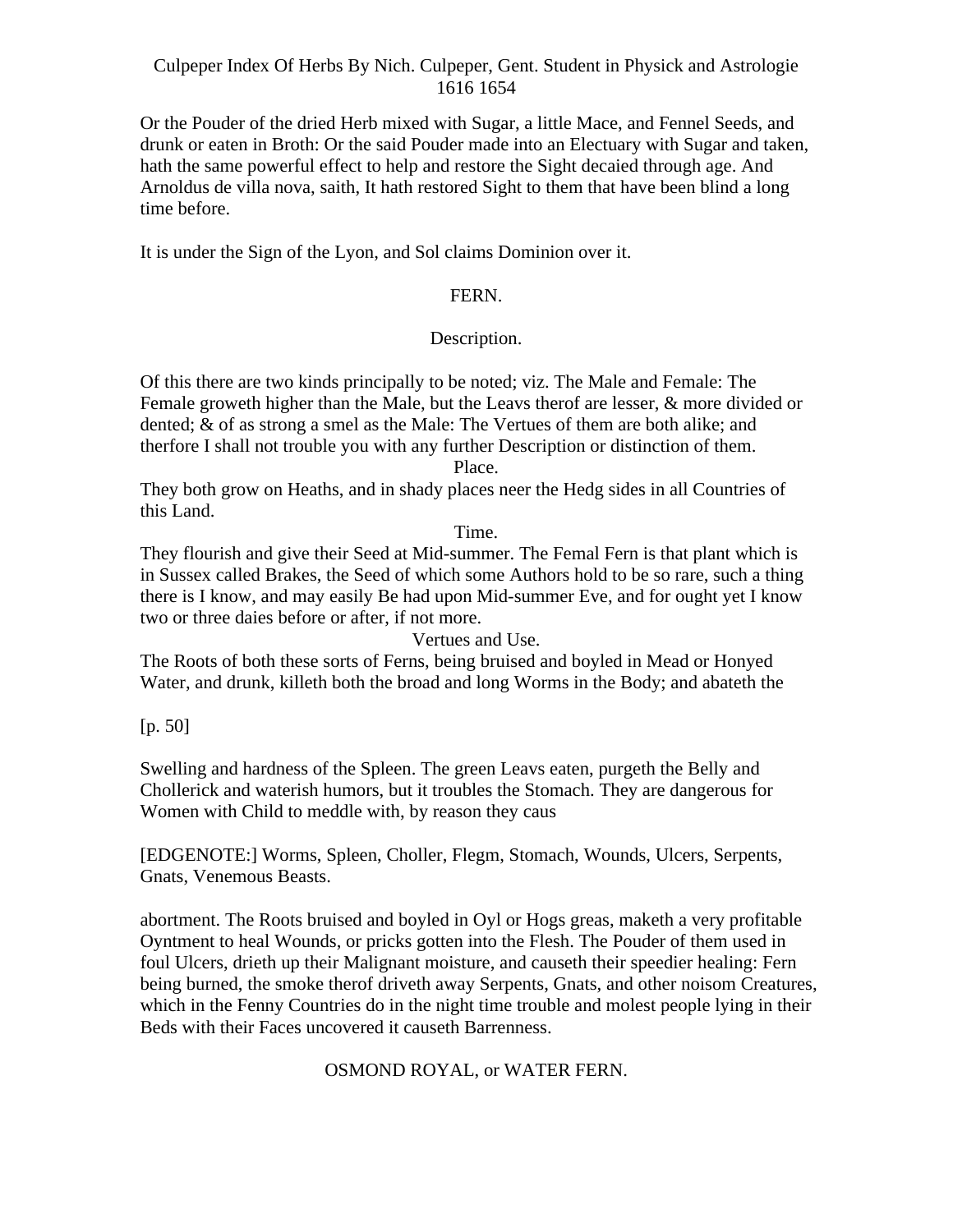# Description.

This shooteth forth in the Spring time (for in the Winter the Leavs perish) divers rough hard Stalks, half round and hollowish, or flat on the other side, two Foot high, having divers Branches of winged yellowish green Leavs on all sides, set one against another, longer, narrower, and not nicked on the edges as the former: From the top of some of these Stalks grow forth a long Bush of smal, and more yellowish green scaly aglets as it were set in the same manner on the Stalks as the Leavs are; which are accounted the Flower and Seeds; The Root is rough, thick, and Scaly, with a white pith in the middle which is called the Heart therof.

Place. It groweth on Moors, Bogs, and Watery places in many parts of this Land. Time. It is green all the Summer; and the Root only abideth in Winter. Vertues and Use.

This hath all the Vertues mentioned in the former Ferns, and is much more effectual than they both for inward and outward Griefs; and is accounted singular good

[EDGENOTE:] Wounds, Bruises, Broken Bones, Chollick, Spleen, Ruptures, Disury.

in Wounds, Bruises or the like, the Decoction to be drunk, or boyled into an Oyntment or Oyl, as a Balsom or Balm, and so it is singular good against Bruises, and Bones broken or out of joynt, and giveth much eas to the Chollick, and Splenetick Diseases; as also for Ruptures, or burstings. The Decoction of the Root in white Wine provokes Urine exceedingly and clenseth the Bladder and passages of Urine.

### FEATHERFEW.

# Description.

Common Featherfew hath many large fresh green Leavs very much torn or cut on the edges: The Stalks are hard and round set with many such like Leavs, but somwhat smaller, and at the tops stand many single Flowers upon several smal Footstalks, consisting of many smal white Leavs, standing round about a yellow thrum in the middle. The Root is somwhat hard and short, with many strong Fibres at it: The scent of the whol Plant is very strong, and stuffing, and tast very bitter.

#### Place.

This groweth wild in some places of this Land; but it is for the most part nourished in Gardens.

Time.

It Flowreth in the Months of June and July.

# Vertues and Use.

It is chiefly used for the Diseases of the Mother, whether it be the strangling or rising of the Mother, or Hardness or Inflammations of the same, applied outwardly thereunto: or a Decoction of the Flowers in Wine with a little Nutmeg or Mace put therin, and drunk often in a day, & is an approved Remedy to bring down Womens Courses speedily, and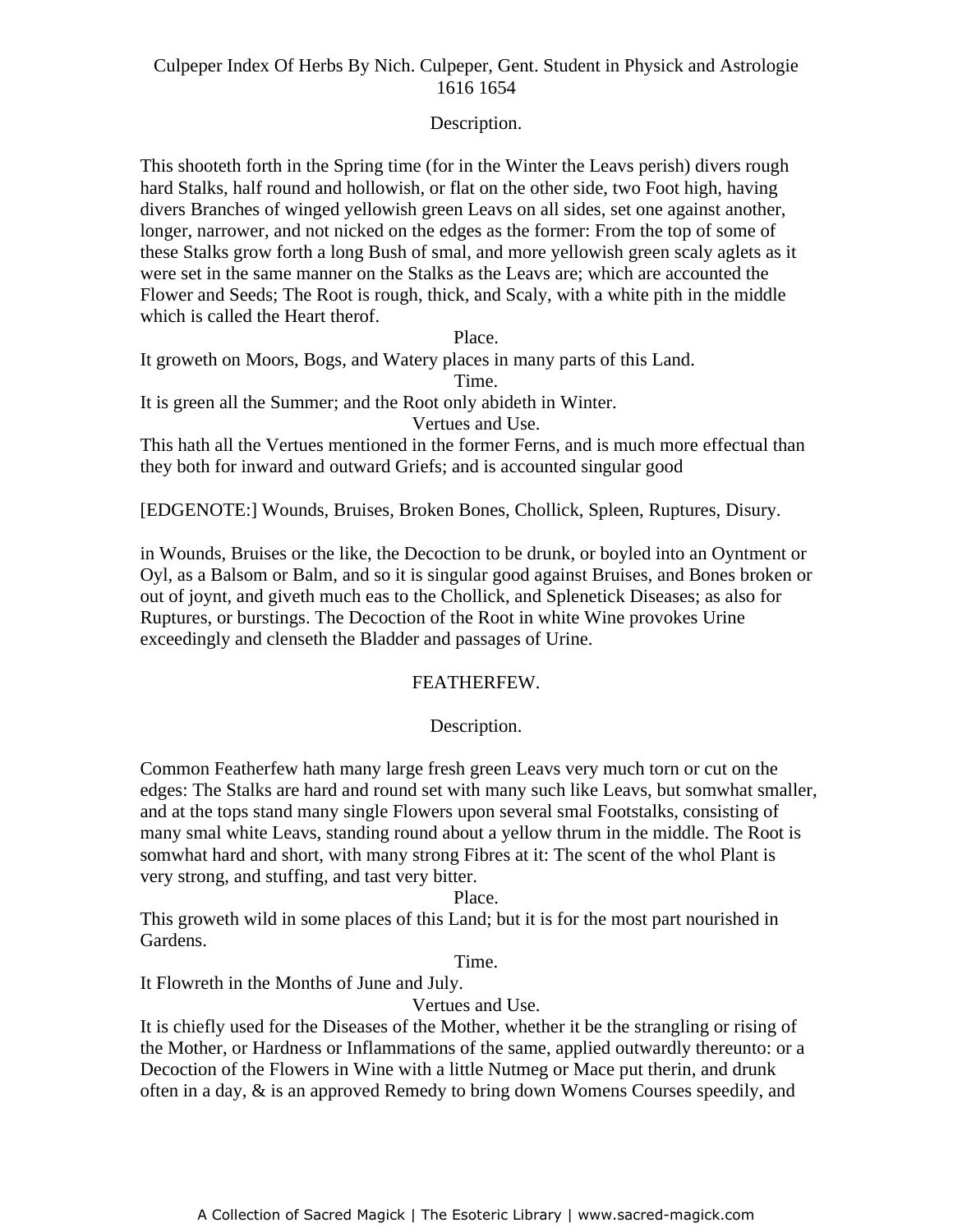helpeth to expel the dead Birth and Afterbirth. For a Woman to sit over the hot fumes of the Decoction of the Herb made in Water or Wine is effectual also for the same; and in some cases to apply the boyled Herb warm to the privy parts. The Decoction therof made,

[EDGENOTE:] Mother, Womb, Terms provokes, Dead Birth, Afterbirth.

with some Sugar or Honey put therto, is used by many with good success, to help the Cough, and stuffing of the Chest by cold, as also to clens the Reins and Bladder, and help to expel the stone in them. The Pouder of the Herb taken in Wine, with some Oximel purgeth both Choller and Flegm, and is available for those that are short winded; and are troubled with Melancholly and Heaviness or sadness of the Spirits. It is very effectual for all pains in the Head coming of a cold caus, the Herb being bruised, and applied to the crown of the Head; as also for a Vertigo, that is a turning or swimming in the Head. The Decoction therof

[EDGENOTE:] Cough, Reins, Bladder, Choller, Flegm, Melancholly, Sadness, Headach, Vertigo.

drunk warm, and the Herb bruised with a few Corns of Bay Salt and applied to the Wrists before the coming of the Ague Fits, doth take them away. The distilled Water taketh away Freckles & other Spots and Deformities in the Face. The Herb bruised and heated on a Tyle, with some Wine to moisten it, or fried with a little Wine and Oyl in a frying Pan, and applied warm out-

[p. 51]

wardlly to the places, helpeth the wind and Chollick in the lower part of the Belly: It is an especial Remedy against Opium taken too liberally.

[EDGENOTE:] Ague, Deformity of the Skin, Wind, Chollick, Opium.

Venus commands the Herb and hath commanded it to succour her Sisters [Women] and to be a general strengthner of their Wombs and remedy such infirmities, as a careless Midwife hath there caused, if they will be but pleased to make use of her Herb boyled in white Wine, and drink the Decoction, it clenseth the Womb, expelleth the Afterbirth, doth the Woman all the good she can desire of an Herb. And if any grumble because they cannot get the Herb in Winter, tell them if they pleas they may make a Syrup of it in Summer.

## FENNEL.

Every Garden affordeth this so plentifully, that it needeth no Description. Vertues and Use.

Fennel is good to break wind, to provoke Urine, and eas the pains of the Stone, and help to break it. The Leavs or Seed boiled in Barley Water and drunk is good for Nurses to encreas their Milk and make it more wholsom for the Child: The Leavs, or rather the Seed boyled in Water staieth the Hiccough, and taketh away that loathing which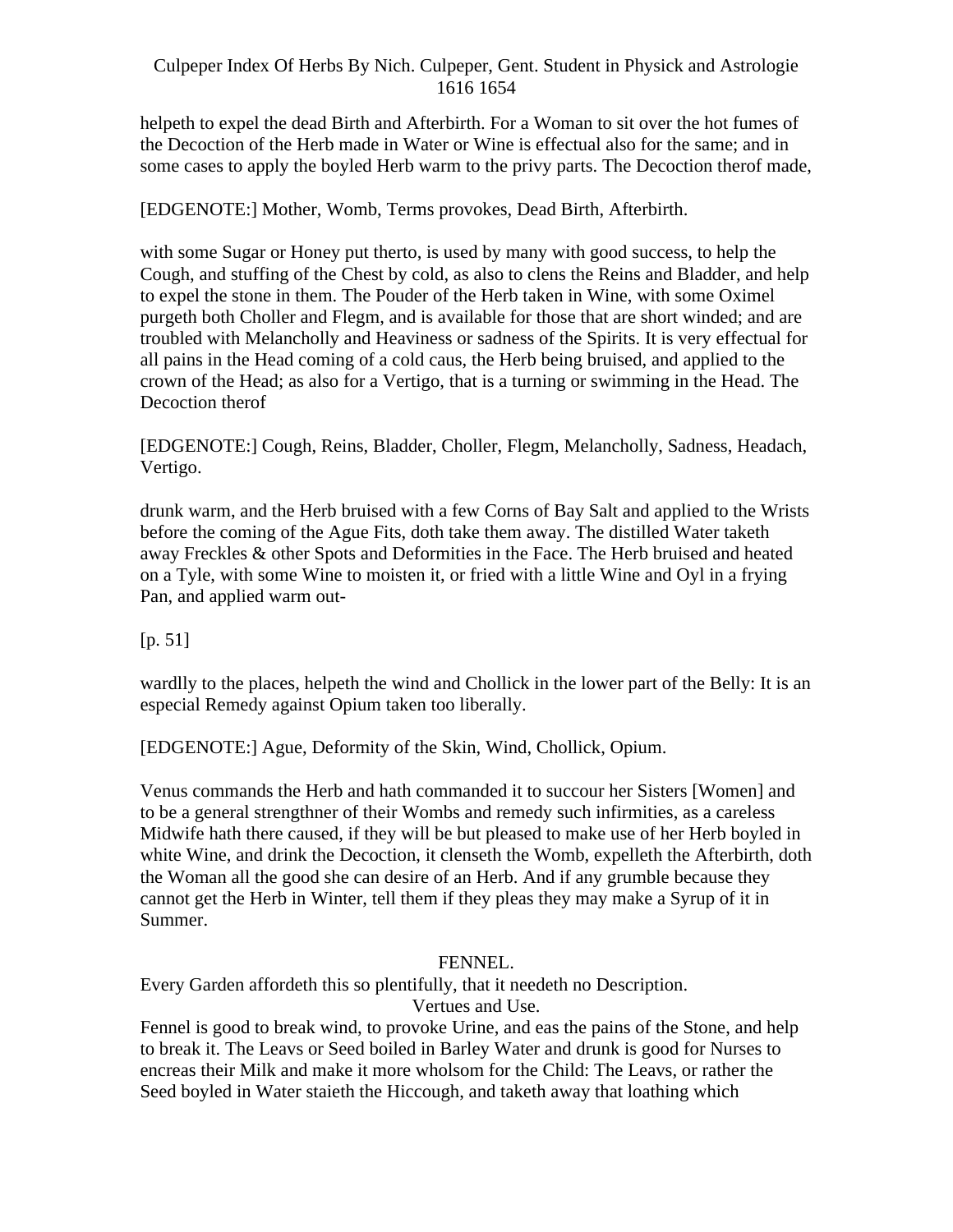[EDGENOTE:] Wind, Disury, Stone, Encreaseth Milk, Amends Milk, Hiccough, Loathing of meat, Venemous Beasts, Poyson, Mushroms.

oftentimes hapneth to the Stomachs of Sick, and Feaverish Persons, and allayeth the heat therof. The Seed boyled in Wine and drunk, is good for those that are bitten by Serpents, or have eaten Poyson full Herbs or Mushroms: The Seed and the Root much more helpeth to open Obstructions of the Liver, Spleen, and Gall, and thereby helpeth the painful and windy swellings of the Spleen, and the yellow Jaundice, as also the Gout and -Cramps. The

[EDGENOTE:] Obstructions in the Liver, Spleen, and Gall, Yellow Jaundice, Gout, Cramp, Wheesing, Terms provokes, After Delivery, Clens, open, Fatness, Eyes.

Seed is of good use in Medicines to help shortness of breath, and Wheesing by stopping of the Lungs. It helpeth also to bring down the Courses and to clens the parts after delivery. The Roots are of most use in Physick Drinks and Broths that are taken to clens the Blood, to open Obstructions of the Liver to provoke Urine, and amend the ill colour in the Face after Sickness, and to caus a good habit through the Body: Both Leavs, Seeds, and Roots hereof are much used in Drinks or Broths, to make people more spare and lean that are too fat. The distilled Water of the whol Herb or the condensate Juyce dissolved, but especially the Natural Juyce that in hot Countries issueth out thereof of its own accord, dropped into the Eyes, clenseth them from mists and films that hinder the sight. The sweet Fennel is much weaker in Physical uses, than the common Fennel. The wild Fennel is stronger and hotter than the tame; and therefore most powerful against the Stone, but not so effectual to encreas Milk, because of its driness.

One good old fashion is not yet quite left off, viz. To boil Fennel with Fish, for it consumes that Flegmatick humor which Fish most plentifully afford and annoy the body by, therefore it is a most fit Herb for that purpose though few that use it know why or wherfore they do it, I suppose the Reason of its benefit this way is becaus it is an Herb of Mercury and under Virgo, and therfore bears Antipathy to Pisces. Dill is also an Herb of Mercury, which I forgot to certifie you of before.

## SOW FENNEL, or HOGS FENNEL.

### Description.

The common Sow-Fennel hath divers branched Stalks of thick and somwhat long Leavs, three for the most part joyned together at a place, among which riseth a crested strait Stalk, less than Fennel with some Joynts theron, and Leavs growing thereat, and toward the top some Branches issuing from thence, likewise on the tops of the Stalk and Branches stand divers tufts of yellow Flowers, where after grow somwhat flat, thin, and yellowish Seed bigger than Fennel Seed: The Root groweth great and deep with many other parts and Fibres about them, of a strong scent like hot Brimstone and yielding forth a yellowish Milk, or clammy Juyce almost like Gum.

Place.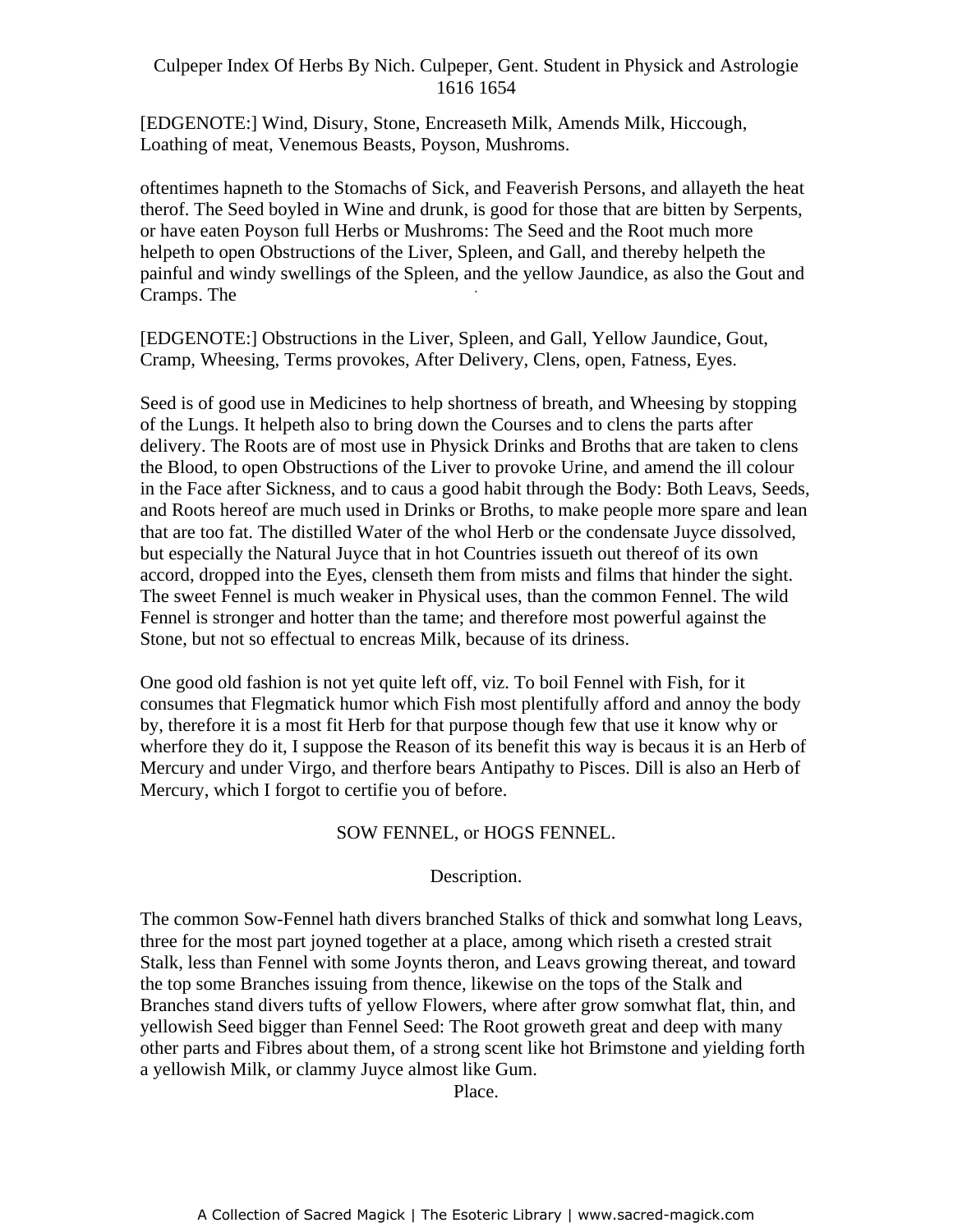It groweth plentifully in the Salt low Marshes neer by Feaversham in Kent.

Time.

It Flowreth and seedeth in July and August.

Vertues and Use. The Juyce of Sow-Fennel (saith Dioscorides and Galen) used with Vinegar and Rosewater, or the Juyce with a little Euphorbium put to the Nose, helpeth those that are

[EDGENOTE:] Lethargy, Frenzie, Vertigo, Falling-Sickness, Headach, Palsey, Sciatica, Cramp, Sinews, Cramp, Shortness of breath, Wind, Spleen.

troubled with the Lethargy, the Frensie, the turning or Giddiness of the Head, the Falling- Sickness, long and inveterate Headach, the Palsie, Sciatica, and the Cramp, and generally all the Diseases of the Sinews, used with Oyl and Vinegar. The Juyce dissolved in Wine, or put into an Eg, is good for the Cough, or shortness of Breath and for those that are troubled with the Wind in the Body; It purgeth the Belly gently, helpeth the hardness of the Spleen, giveth eas to Women that

[p. 52]

have sore travail in Childbirth, and easeth the pains of the Reins and Bladder, and also of the Womb. A little of the Juyce dissolved in

[EDGENOTE:] Childbirth, Reins, Bladder, Womb, Ears, Hollow Teeth, Ulcers, broken Bones, Thorns, Wounds.

Wine and dropped into the Ears, easeth much of the pains in them; and put into an hollow Tooth, easeth the pain therof. The Root is less effectual in all the aforesaid Diseases: yet the Pouder of the Root clenseth foul Ulcers being put into them; and taketh out Splinters of broken Bones or other things in the Flesh and healeth them up perfectly, as also it dryeth up old and inveterate running Sores, and is of admirable Vertue in all green Wounds.

# FIGWORT, or THROATWORT.

The common great Figwort sendeth forth divers great, strong, hard, square, brown Stalks three or four Foot high, wherin grow large, hard, and dark green Leavs, two at a Joynt, which are larger and harder than Nettle Leavs, but not stinging: At the tops of the Stalks stand many purple Flowers set in Husks, which are somwhat gaping and open, somwhat like those of Water-Betony; after which come hard round Heads, with a small point in the middle, wherin lie small brownish Seed. The Root is great, white, and thick, with many branches at it growing aslope under the upper crust of the Ground, which abideth many yeers but keepeth not his green Leavs in Winter.

Place.

It groweth frequently in moist and shadowy Woods, and in the lower parts of Fields and Meadows.

Time.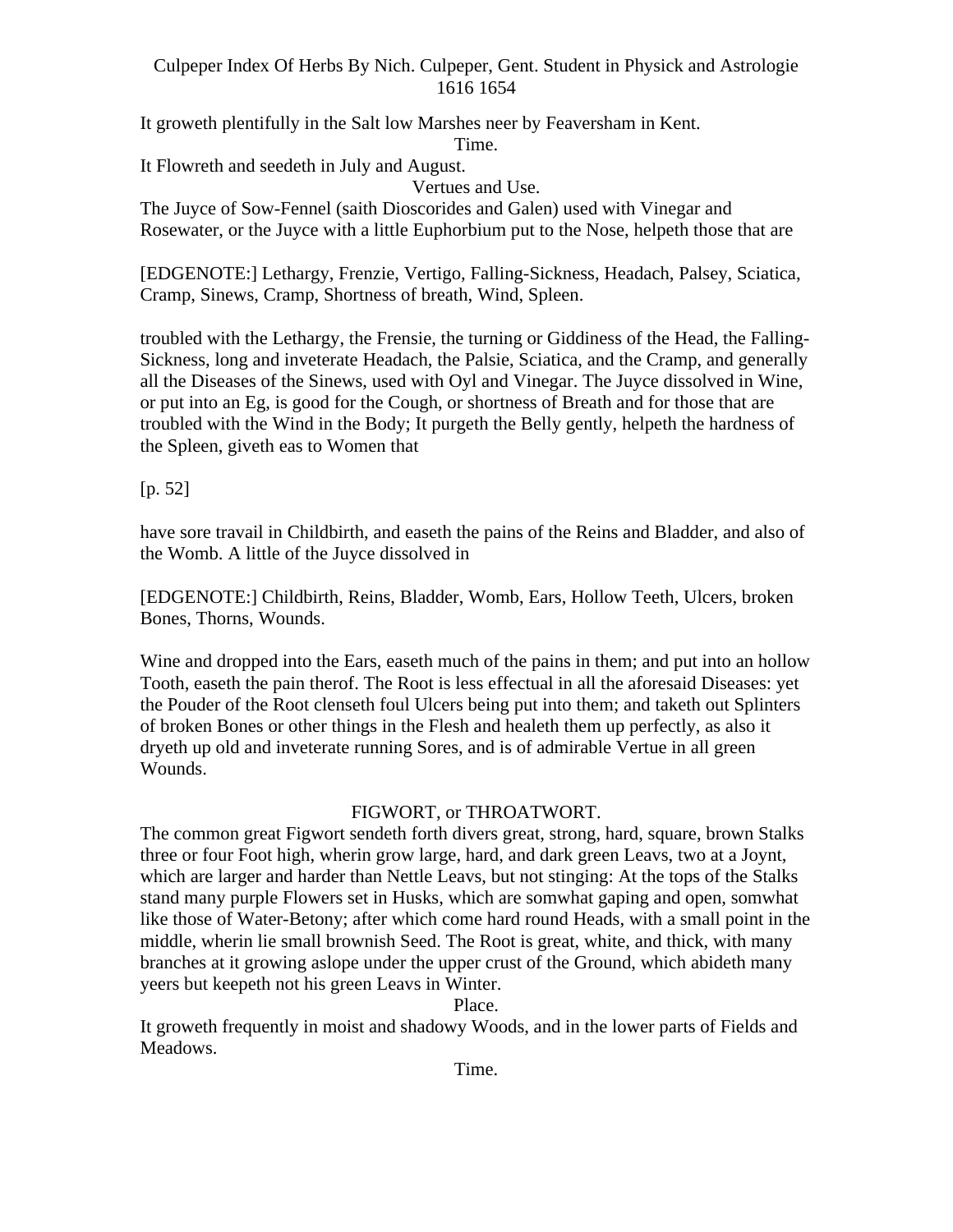It Flowereth about July, and the Seed will be ripe about a Month after the Flowers are fallen.

#### Vertues and Use.

The Decoction of the Herb taken inwardly, and the bruised Herb applied outwardly dissolveth clotted or

[EDGENOTE:] Congealed Blood by Wound, Bruise, or Fall, Kings Evil, Wens, Hemorrhoids, Fundament, Ulcers, Scurff, Spots, Freckles, Deformity, Leprosie. -

congealed Blood within the Body, coming by any Wound, Bruis, or Fall; and is no less effectual for the Kings Evil, or any other Knots, Kernels, Bunches or Wens growing in the Flesh whersoever, and for the Hemorrhoids or Piles, or other Knobs or Kernels which somtimes grow about the Fundament: An Oyntment made hereof, may be used at all times when the fresh Herb is not to be had. The distilled Water of the whol Plant, Roots and all is used for the same purposes, and drieth up the superfluous virulent moisture of hollow and corroding Ulcers; It taketh away all redness, Spots and Freckles in the Face, as also the Scurff or any foul Deformity therin, and the Leprosie likewise.

Some Latin Authors call it Cervicria becaus 'tis apropriated to the Neck, and we Throatwort becaus 'tis apropriated to the Throat: Venus owns the Herb, and the Coelestial Bull will not deny it, therefore a better Remedy cannot be for the Kings Evil, becaus the Moon that rules the Diseas is exalted there, nor for any Diseas in the Neck, the rest of the Diseases specified, you may if you look see a very good reason for their cure by this Herb.

## FILIPENDULA, or DROPWORT.

### Description.

This sendeth forth many Leavs some bigger, some lesser, set on each side of a middle Rib, and each of them dented about the edges, somwhat resembling wild Tansie, or rather Agrimony, but harder in handling, among which riseth up one or more Stalks two or three Foot high, with like Leavs growing theron, and somtimes also divided into other Branches spreading at the top into many white sweet smelling Flowers, consisting of five Leavs apiece with some threds in the middle of them standing together in a tuft or Umbel each upon a smal Footstalk, which after they have been open and blown a good while do fall away, and in their places appear smal, round chaffy heads like Buttons wherein are the chaffy Seed set and placed. The Root consists of many smal black tuberous pieces, fastned together by many smal long blackish Strings which run from one to another.

#### Place.

It groweth in many places of this Land, in the Corners of dry Fields and Meadows, and their Hedg Sides.

Time. They Flower in June and July, and their Seed is ripe in August. Vertues and Use.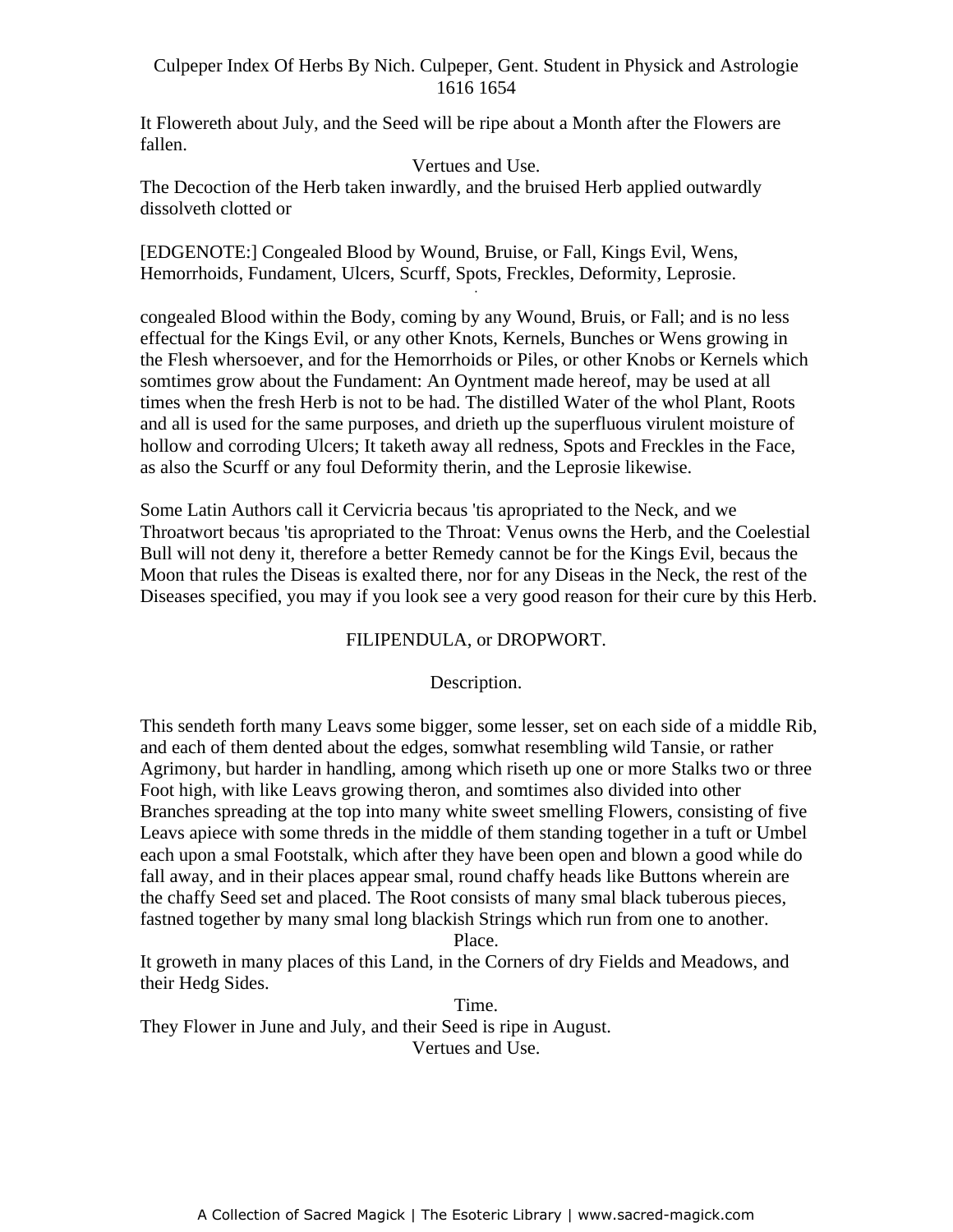It is very effectual to open the passages of the Urine, and help the Strangury, and all other pains of the Bladder and Reins, helping mightily to expel the Stone in the Kidnies or Bladder, and the Gravel also, and these are

[EDGENOTE:] Disury, Strangury, Reins, Bladder, Stone, Gravel, Wind, Lungs, Wheesing, Hoarseness, Cough, Flegm.

done by taking the Roots in Pouder, or a Decoction of them in white Wine, whereunto a little Honey is added: The same also helpeth to expel the Afterbirth. The Roots made into Pouder and mixed with Honey into the form of an Electuary doth much help

[p. 53]

them whose Stomachs are swollen, dissolving and breaking the Wind which was the cause therof, and is also very effectual for all diseases of the Lungs, as shortness of breath, wheesings, hoarsness of the Throat, and the Cough, and to expectorate cold Flegm, or any other parts thereabouts.

It is called Dropwort becaus it helps such as piss by drops.

## THE YELLOW WATER-FLAG, or, FLOWER-de-LUCE

Description.

This groweth like the Flower-de-luces, but it hath much longer, and narrower sad green Leavs joyned together in that fashion; the Stalk also groweth oftentimes as high, bearing smal yellow Flowers, shaped like the Flower-de-luce with three falling Leavs, and other three arched that cover their Bottoms; but instead of the three upright Leavs as the Flower-de-luce hath, this hath only three short pieces standing in their places, after which succeed thick and long three square Heads containing in each part somwhat big and Flat Seed like to those of the Flower-de-luces: The Root is long and slender, of a pale brownish colour on the outside, and of a Hore flesh colour on the inner side, with many hard fibres thereat, and very harsh in tast.

Place.

It usually groweth in watery Ditches, Ponds, Lakes, and More sides which are alwaies overflown with water.

#### Time.

It flowreth in July, and the Seed is ripe in August.

Vertues and Use.

The Root of this Water-Flag is very astringent, cooling, and drying, and therby helpeth all Lasks and Fluxes, whether of Blood or Humors, as bleeding at Mouth, Nose, or other parts, bloody Fluxes, and the immoderate Flux of Womens Courses. The distilled water of the whol Herb, Flowers, and Roots is a Soveraign good Remedy for watering Eyes, both to be dropped into them, and to have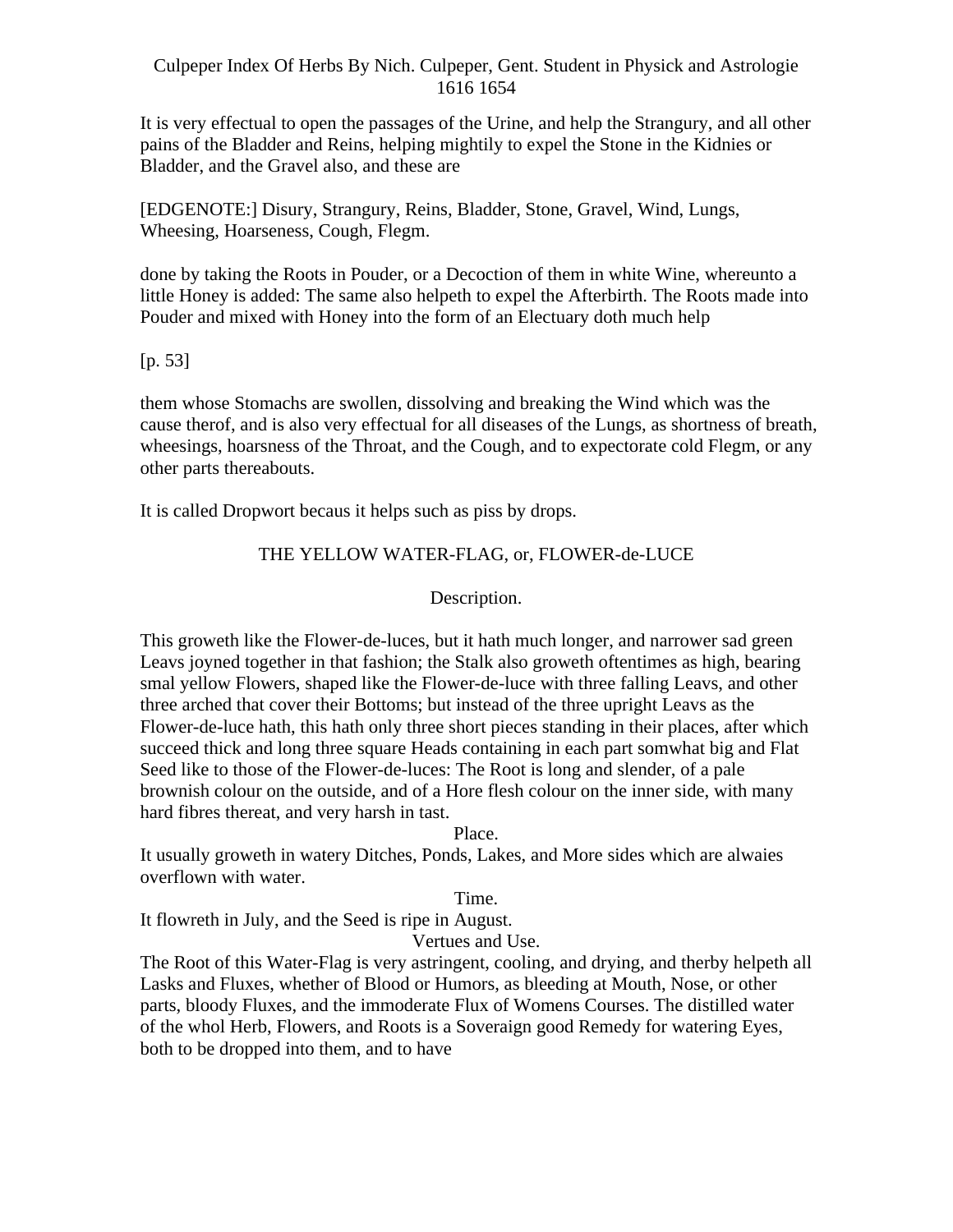[EDGENOTE:] Binds, Cools, Dries, Flux, Bloody flux, Bleeding, Terms stops, Eyes, Spots, Blemishes, Inflamations, Sore Breasts, Cankers, Ulcers, Noli me tangere.

Cloathes or Spunges wetted therin and applied to the Forehead; It also helpeth the Spots or Blemishes that happen in or about the Eyes, or in any other parts: The said water fomented on Swellings and hot Inflamations of Womens sore Breasts, upon Cankers also, and those spreading Ulcers called Noli me Tangere, doth much good: It helpeth also foul Ulcers in the privy parts of man or woman, or elswhere. An Oyntment made of the Flowers is better for these external applications.

Take notice that the Moon rules the Plant and then I have done.

## FLAXWEED, or TOADFLAX.

## Description.

Our common Flaxweed hath divers Stalks full fraught with long and narrow blue or Ash colour'd Leavs, and from the middle of them almost upward stored with a number of pale yellow Flowers, of a strong unpleasant scent, with deeper yellow mouths, and blackish flat Seeds in round Heads. The Root is somwhat woody and white, especially the main downright one, with many fibres, abiding many yeers, shooting forth Roots every way round about, and new Branches every yeer.

Place.

This groweth throughout this land, both by the way sides in Meadows, as also by Hedg sides, and upon the sides of Banks and Borders of Fields.

Time.

It Flowreth in Summer, and the Seed is ripe usually before the end of August.

Vertues and Use.

This is frequently used to provoke Urine being stopped, and to spend the abundance of those watery Humors by Urine which caus the Dropsie. The Decoction of the Herb both Leavs and Flowers in Wine, taken and drunk doth somwhat move the Belly downwards, openeth Obstructions of the Liver, and helpeth the yellow Jaundice, expelleth Poyson, provoketh Womens Courses, driveth forth the dead Child,

[EDGENOTE:] Disury, Dropsie, Obstructions of the Liver, yellow Jaundice, Dead Child and Afterbirth, Inflamations, Eyes, Ulcers, Cancers, Fistulaes, Leprosie, Scabs, Pimples, Freckles.

and Afterbirth. The Distilled water of the Herb and Flowers is eflectual for all the same purposes, especially being drunk with a dram of the Pouder of the Seeds, or Bark of the Root of Walwort and a little Cinnamon for certain daies together, is held a singular Remedy for the Dropsie: The Juyce of the Herb or the distilled Water dropped into the Eyes is a certain Remedy for all heat, Inflamations and redness in them. The Juyce or water put into foul Ulcers whither they be Cancrous or Fistulous with tents rouled therin, or the parts washed or injected therwith clenseth them throughly from the bottom, and healeth them up safely. The same Juyce or Water also clenseth the Skin wonderfully of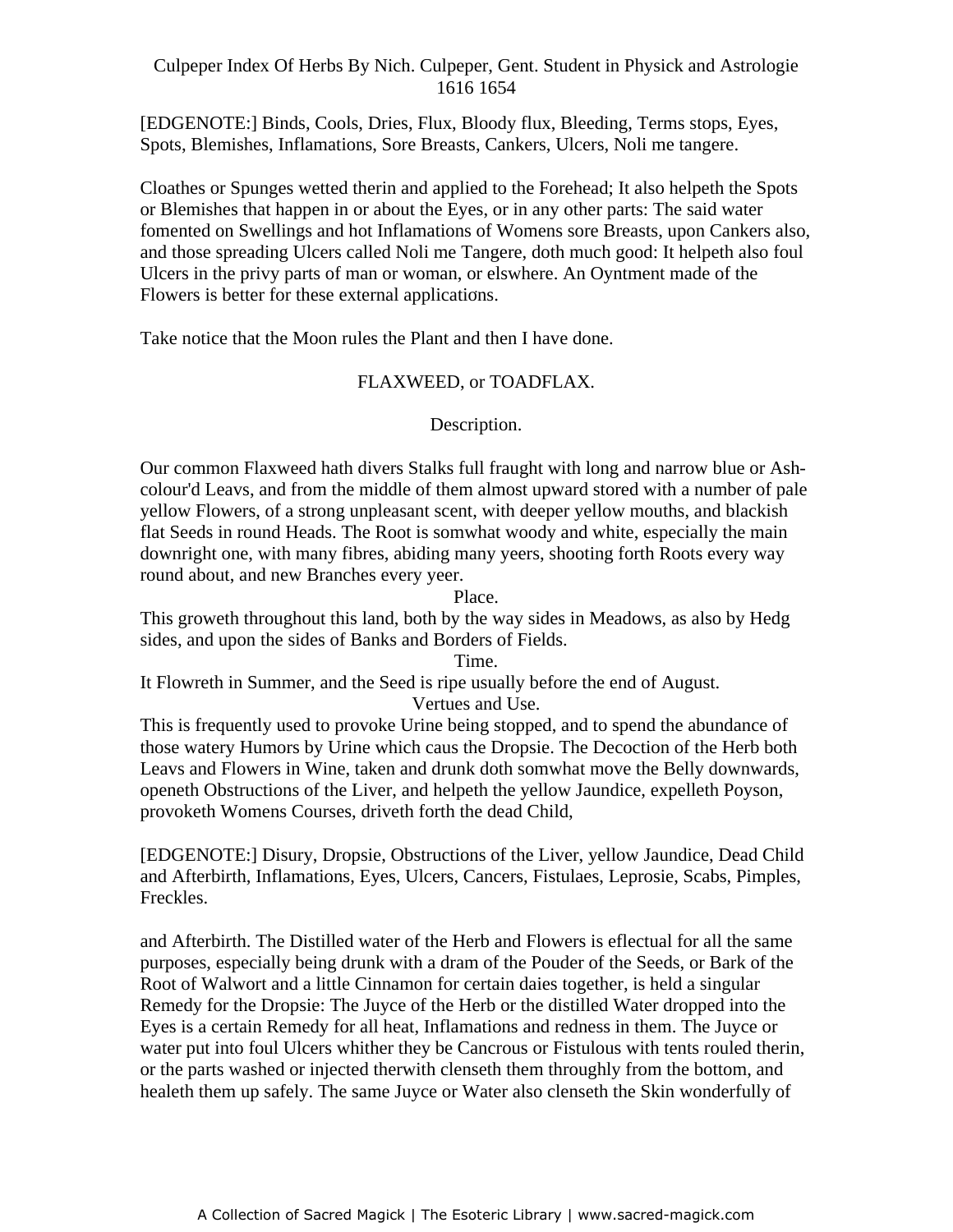all sorts of deformity thereof, as Lepry, Morphew, Scurff, Wheals, Pimples, or any other Spots or Marks in the Skin, applied of it self, or used with some Pouder of Lupines.

Mars owns the Herb, in Sussex we call it,

[p. 54]

Gall-wort and lay it in our Chickens water, to cure them of the Gall I think, I am sure it releevs them when they are drooping.

### FLEAWORT.

### Description.

The ordinary Fleawort riseth up with a Stalk two Foot high, or more, full of Joynts and Branches on every side up to the top, and at every Joynt two small long and narrow whitish green Leavs somwhat hairy: At the tops of every Branch stand divers small short scaly or chaffy Heads, out of which come forth small whitish yellow threds, like to those of the Plantane Herbs, which are the Bloomings or Flowers. The Seed inclosed in those Heads is smal and shining while it is Fresh very like unto Fleas, both for colour and bigness, but turning black when it groweth old. The Root is not long but white, hard, and woody, perishing every yeer and rising again of its own Seed for divers yeers if it be suffered to shed: The whol Plant is somwhat whitish and hairy, smelling somwhat like Rozin.

There is another sort hereof differing not from the former in the manner of growing, but only that his Stalk and Branches being somwhat greater do a little more bow down to the ground: The Leavs are somwhat larger; the Heads somewhat lesser, the Seed alike; and the Root and Leavs abide all the Winter, and perish not as the former.

#### Place.

The first groweth only in Gardens, the second plentifully in Fields that are neer the Sea. Time.

They Flower in July, or thereabouts.

## Vertues and Use.

The Seed fried and so taken staieth the Flux or Lask of the Belly, and the corrosions that come by reason of hot, Chollerick, Sharp, and malignant Humors or by the too much purging of any violent Medicine, as Scammony or the like. The Muccilage of the Seed made with Rose Water, and a little Sugar Candy put therto is very good in all hot Agues and burning Feavers, and other Inflamations to cool the thirst, and lenify the dryness and roughness of the Tongue and Throat. It helpeth also hoarsness of the

[EDGENOTE:] Flux, Corrosion, Chollerick, Humors, Agues, Feavers, Inflamation, Thirst, Hoarseness, Salt Humors, Pleuresie.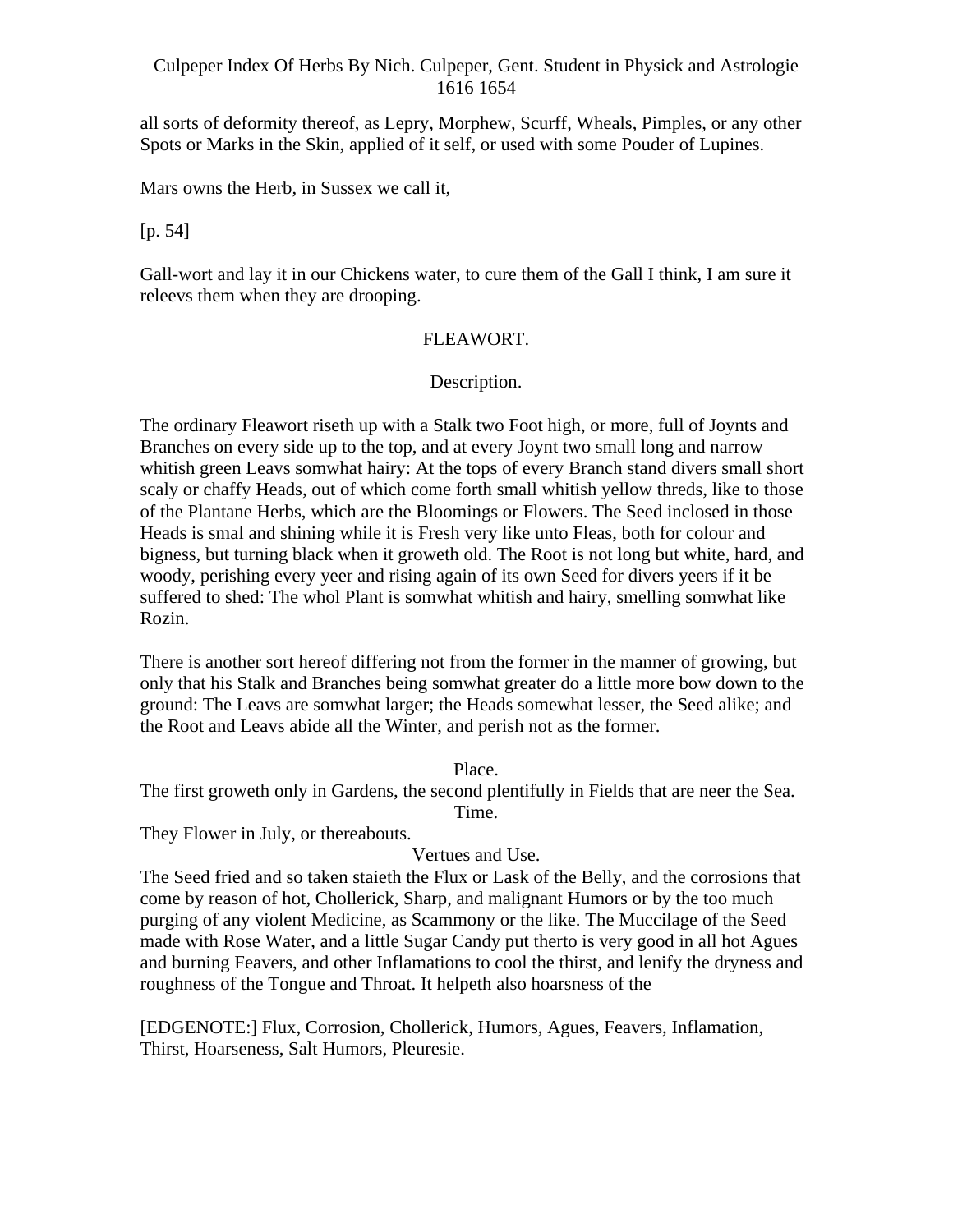voice, and Diseases of the Breast and Lungs caused by heat, or sharp salt humors, and the Pluresie also. The Muccilage of the Seed made in Plantane Water, whereunto the Yolk of an Egg or two, and a little Populeon is put, is a most safe and sure Remedy to eas the sharpness, prickings, and pains of the Hemorrhoids or Piles, if it be

[EDGENOTE:] Hemorrhoids, Headach, Megrim, Apostums, Blains, Wheals, Pushes, Purples, Gout, Joynts, Sciatica, Nipples, Sore Breasts, Ears, Worms, Ulcers.

laid on a cloath and bound therto. It helpeth also all Inflamations in any parts of the Body and the pains that come thereby, as the Headach and Megrim, and all hot Imposthumes or Swellings, or breakings out of the Skin, as Blains, Wheals, Pushes, Purples, and the like; as also the pains of the Joynts, and of those that are out of joynt; the pains of the Gout and Sciatica, the Bursting of yong Children, and the swelling of the Navel applied with Oyl of Roses and Vinegar. It is also very good to heal the Nipples and Sore Breasts of Women being often applied thereonto. The Juyce of the Herb with a little Honey put into the Ears helpeth the running of them, and the Worms breeding in them: The same also mixed with Hogs Greas, and applied to corrupt and filthy Ulcers and Sores, clenseth and healeth them.

The Herb is cold and dry, Saturnine, I suppose it obtained the name Fleawort becaus the Seeds are so like Fleas.

### FLIXWEED.

### Description.

This riseth up with a round upright hard Stalk four or five Foot high, spread into sundry Branches, wheron grow many grayish green Leavs very finely cut and severed into a number of short and almost round parts. The Flowers are very smal and yellow growing Spike fashion, after which come very smal, long Pods, with very smal yellowish Seed in them. The Root is long and woody perishing every yeer.

Place.

They grow wild in the Fields by Hedgsides, and High-waies, and among rubbish, and in many other places.

#### Time.

They Flower and Seed quickly after, namely in June and July.

### Vertues and Use.

Both the Herb and Seed of Flixweed is of excellent use to stay the Flux or Lask of the Belly being drunk in Water wherein gads of Steel heated have been often quenched; and is no less effectual for the said purpose than Plantane or

Comfry, and to restrain any other Flux of Blood in man or Woman, as also to consolidate Bones broken or out of Joynt. The Juyce therof drunk in Wine, or the Decoction of the Herb drunk, doth kill the Worms in the Stomach or Belly, or the

[p. 55]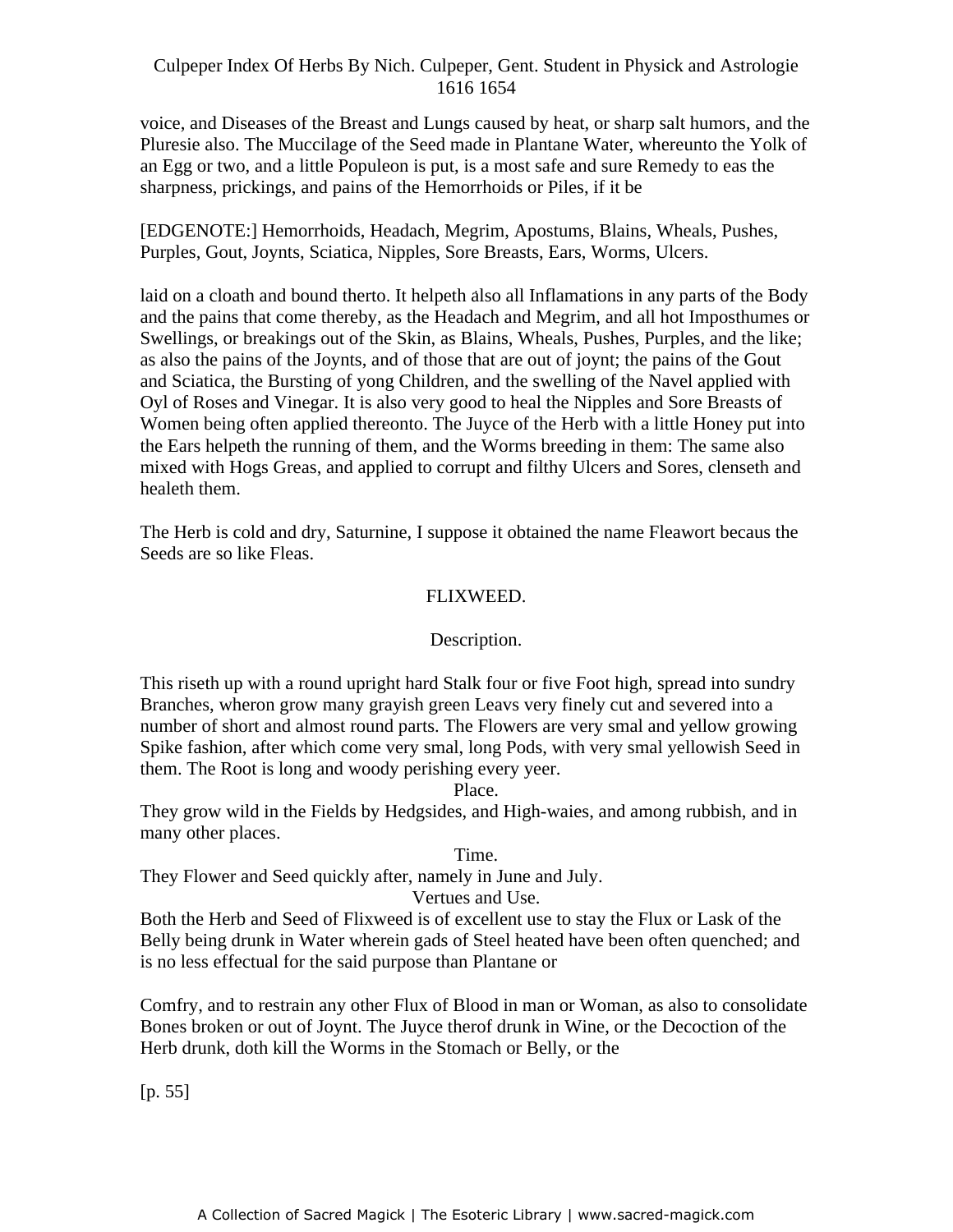Worms that grow in putrid and filthy Ulcers; And made into a Salve doth quickly heal all old sores, how foul or Malignant soever they be. The distilled water of the Herb worketh the same effects although somwhat weaker, yet is a fair Medicine, and more acceptable to be taken.

It is called Flixweed becaus it cures the Flux, and for its uniting broken Bones, &c. Paracelsus extols it to the Skies. It is fitting Syrups, Oyntments, and Plaisters of it were kept in our Houses.

## FLOWER-de-LUCE.

## Description.

This is so wel known, being nursed up in most Gardens, that I shall not need to spend time in writing a Description thereof.

Time.

The Flaggy kinds thereof have the most Physical uses; the Dwarf kinds thereof flower in April, the greater sorts in May.

### Vertues and Use.

The Juyce or Decoction of the green Roots of the Flaggy kind of Flower-de-luce, with a little Honey drunk, doth purge and clens the Stomach of gross and tough Flegm and Choller therin; It helpeth the Jaundice and the Dropsie by evacuating those humors both upwards and downwards, and becaus it somwhat hurteth the Stomach, is not to be taken but with Honey and Spicknard. The same being drunk doth eas the pains and torments of the Belly and Sides, the

[EDGENOTE:] Stomach, Flegm, Choller, Jaundice, Dropsie, Belly, Sides, Agues, Liver, Spleen, Stones, Convulsion, Cramp, Venemous Beasts, Disury, Chollick, Terms provokes, Cough.

shaking of Agues, the Diseases of the Liver and Spleen, the Worms in the belly, the Stone in the Reins, Convulsions or Cramps that come of cold Humors, it also helpeth those whose Seed passeth from them unawars; It is a Remedy against the bitings and stingings of Venemous Creatures being boyled in Water and Vineger and drunk: Being boyled in Wine and drunk it provoketh Urine, helpeth the Chollick, bringeth down Womens Courses; and made up into a Pessary with Honey, and put up into the Body, draweth forth the dead Child. It is much commended

[EDGENOTE:] Sneesing, Hemorrhoids, Toothach, Joynts, Sinews, Gout, Sciatica, Womb, Rhewm, Breast, Wounds, Ulcers, Fistulaes, Cankers.

against the Cough to expectorate tough Flegm; It much easeth pains in the Head, and procureth sleep: Being put into the Nostrils it procureth Neesing, and therby purgeth the Head of Flegm: The Juyce of the Root applied to the Piles or Hemorrhoids giveth much eas. The Decoction of the Roots gargled in the Mouth easeth the Toothach, and helpeth a Stinking breath. The Oyl called Oleum Irinum if it be rightly made of the great broad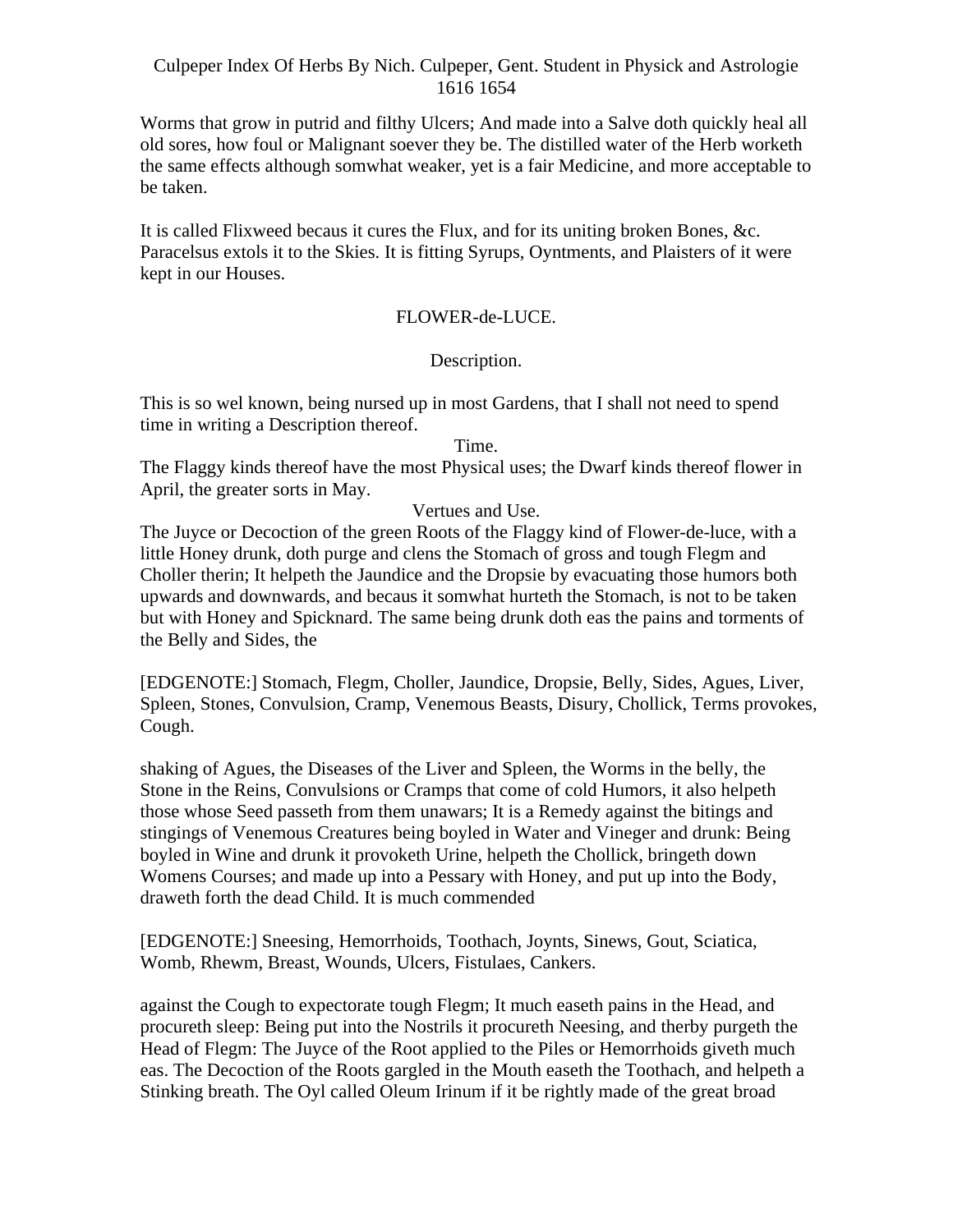Flag Flower-de-luce (and not of the great Bulbous blue Flower-de-luce as is used by some Apothecaries) and Roots of the same of the Flaggy kinds is very effectual to warm and comfort all cold Joynts and Sinews, as also the Gout and Sciatica, and mollifieth, dissolveth, and consumeth Tumors or Swellings in any part of the Body, as also of the Matrix: It helpeth the Cramp and Convulsion of the Sinews: The Head and Temples anointed therwith helpeth the Catark or thin Rhewm distilling from thence; and used upon the Breast or Stomach, helpeth to extenuate the cold tough Flegm. It helpeth also the pains and noise in the Ears, and the stench of the Nostrils. The Root it self either green or in Pouder helpeth to clens, heal, and incarnate Wounds, and to cover the naked Bones with Flesh again that Ulcers have made bare; and is also very good to clens and heal up Fistulaes and Cankers that are hard to be cured.

#### FLUELLIN.

#### Description.

This shooteth forth many long Branches partly lying upon the Ground, and part standing upright, set with almost round Leavs, yet a little pointed, and somtimes more long than round, without order theron, somwhat hoary, and of an evil greenish white colour; at the Joynts all along the Stalks, and with the Leavs come forth smal Flowers one at a place, upon a very small short Footstalk, gaping somwhat like Snapdragons, or rather like Toadflax, with the upper Jaw of a yellow colour, and the lower of a Purplish, with a small heel or Spur behind, after which come small round Heads, containing smal black Seed. The Root is smal and threddy, dying every yeer, and raiseth it self again of its own sowing.

There is another sort of Lluellin which hath longer Branches wholly trailing upon the ground two or three foot long, and somtimes more, thinner set with Leavs theron, upon smal Footstalks: The Leavs are a little larger and somwhat round, and cornered somtimes in some places on the edges; but the lower part of them being the broadest, hath on each side a smal point, making it seem as if they were Ears, somwhat hairy but not hoary, and of a better green colour than the former; The Flowers come forth like the former, but the colours therein are more white than yellow, and the Purple not so fair: It is a larger Flower, and so are the Seed, and Seed Vessels: The Root is like the other, and perisheth every yeer.

### Place.

They grow in divers Corn Fields, and in borders about them, and in other fertile

[p. 56]

grounds, about Southfleet in Kent abundantly, at Buckworth, Hamerton, and Richwesworth in Huntingtonshire; and in divers other places.

Time.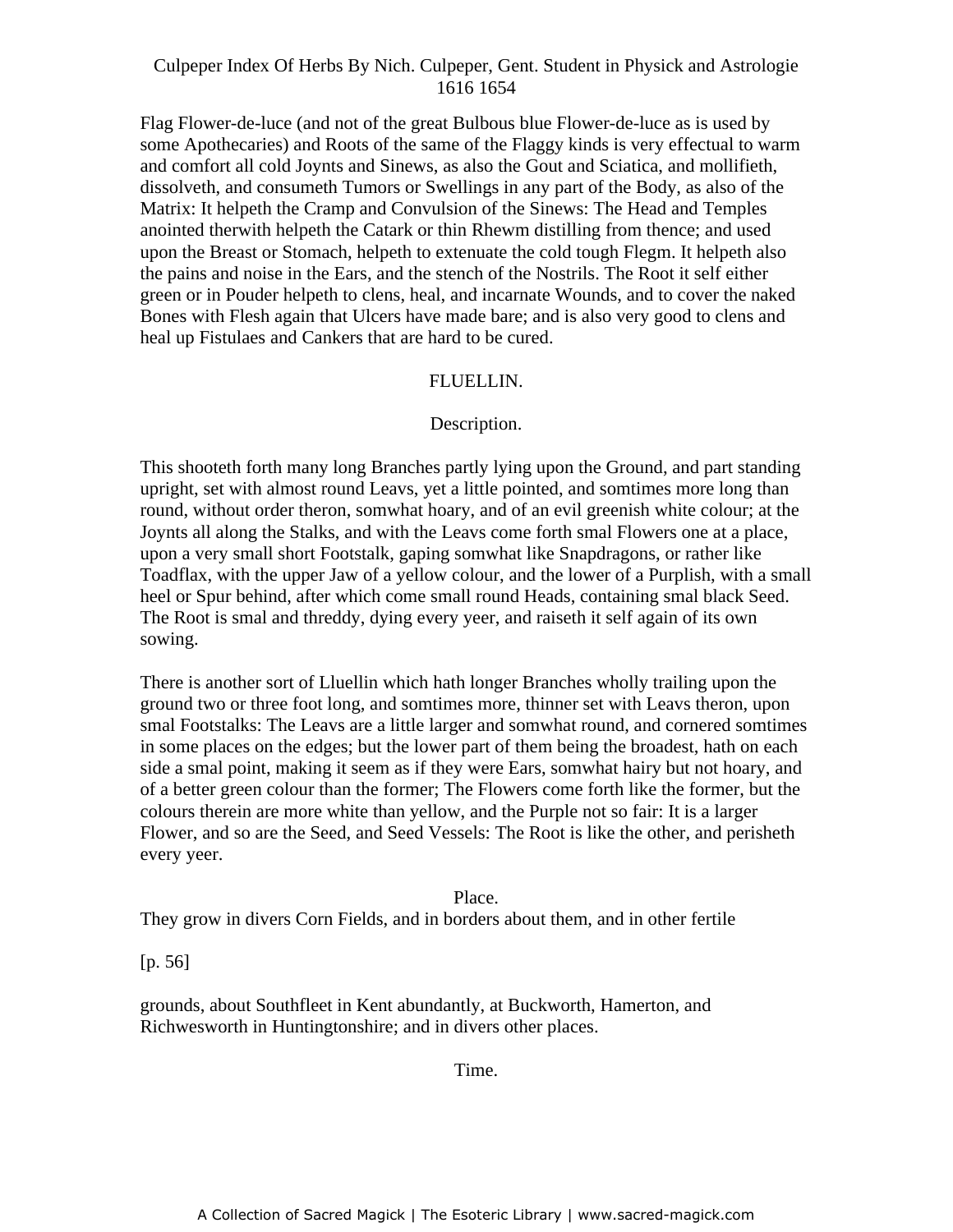They are in Flower about June and July, and the whol Plant is dry and withered before August be done.

Vertues and Use.

The Leavs bruised and applied with Barley Meal to watering Eyes that are hot and inflamed by defluxions from the Head, doth very much help them, as also the Fluxes of Blood or Humors, as the Lask, Bloody Flux, Womens Courses,

[EDGENOTE:] Eyes, Flux.

and staieth all manner of bleeding at Nose, Mouth, or any other place, or that cometh by any Bruis, or Hurt, or bursting a Vein; and wonderfully it helpeth all those inward parts that need consolidating or strengthening: and is no less effectual both to heal and close green Wounds, as to clens or heal all foul or old Ulcers, fretting or spreading Cankers or the like.

[EDGENOTE:] Bloody Flux, Terms stops, Wounds, Ulcers, Cankers.

Bees are industrious and go abroad to gather Honey from each Plant and Flower, but Drones lie at home, and eat up what the Bees have taken pains for; Just so do our Colledg of Physitians, lie at home and domineer, and suck out the Sweetness of other Mens Labors and Studies, themselvs being as ignorant in the Knowledg of Herbs as a Child of four yeers old, as I can make appear to any Rational man by their last Dispensatory, now then to hide their Ignorance, there is not a readier way in the World, than to hide Knowledg from their Country men, that so no Body might be able so much as to smel out their Ignorance, when Simples were more in use mens Bodies were in better health by far than now they are, or shall be if the Colledg can help it. The truth is, this Herb is of a fine cooling, drying quality, and an Oyntment or Plaister of it, might do a Man a courtsie that hath any hot virulent Sores, 'tis admirable for the Ulcers of the French Pox, and being a gallant Antivenerian Medicine, under the Dominion of Saturn, if taken inwardly may cure the Diseas. It was at first called Faemale Speedwel, but a Shentle man of Wales whose Nose was almost eaten off with the Pox, and so neer the matter, that the Docters commanded it to be cut off, being cured by only the Use of this Herb, to honor the Herb for saving his Nose whol, gave it one of her own Country names, Lluellin.

## FOXGLOVE.

## Description.

This hath many long and broad Leavs lying upon the Ground dented about the edges, a little soft or woolly, and of a hoary green colour among which rise up somtimes sundry Stalks, but one very often bearing such Leavs thereon from the bottom to the middle, from whence to the top it is stored with large and long hollow reddish Purple Flowers, a little more long and eminent at the lower edg, with some white Spots within them, one above another, with smal green Leavs at every one, but all of them turning their Heads one way and hanging downwards, having some threds also in the middle, from whence rise round Heads pointed sharp at the ends, wherein smal brown Seed lieth. The Roots are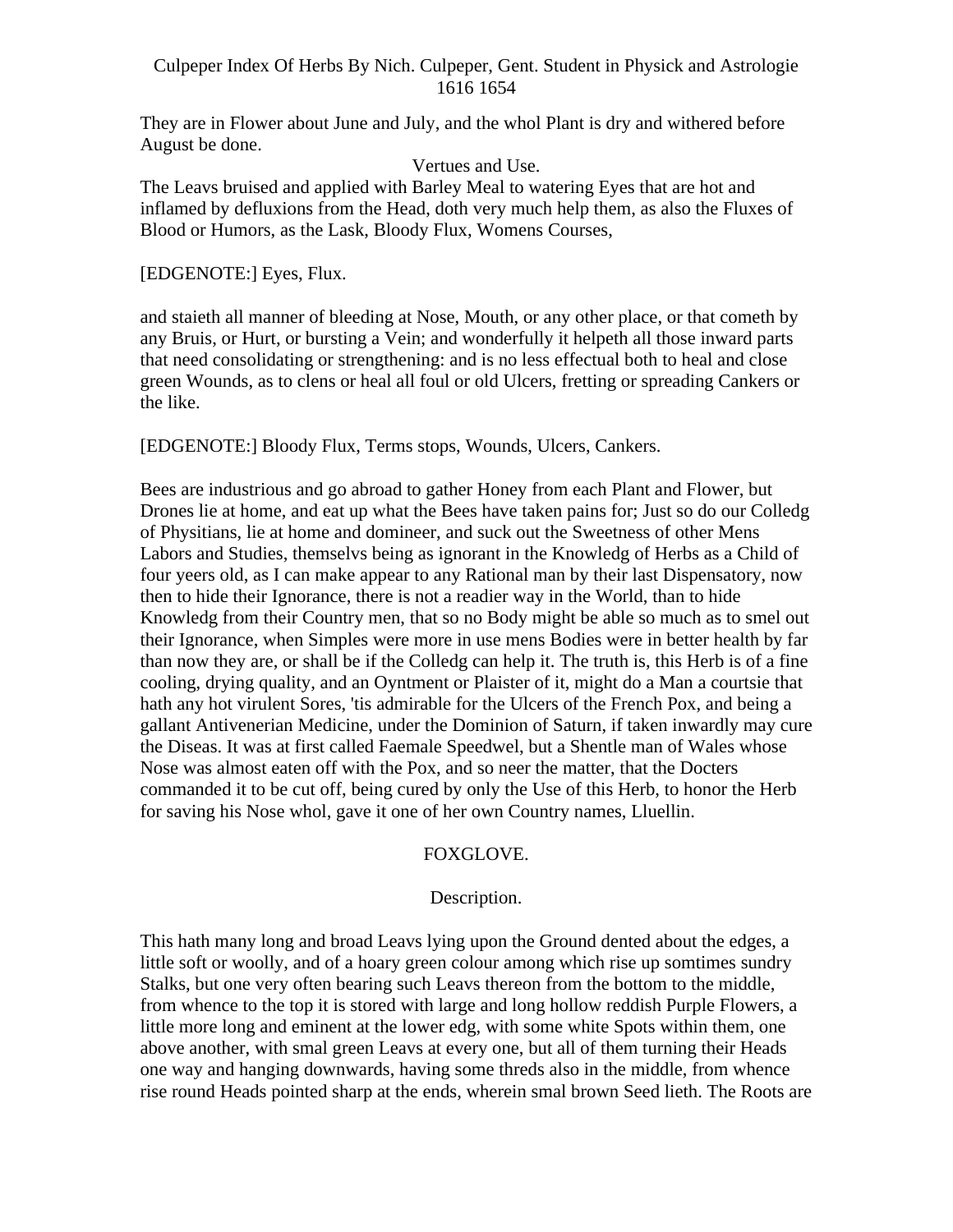many smal Huskie Fibres, and some greater strings among them; The Flower hath no scent; but the Leavs have a bitter hot tast.

Place.

It groweth on the dry sandy Grounds for the most part, and as well on the higher as lower places under Hedg-sides in almost every Country of this Land.

Time.

It seldom Flowreth before July, and the Seed is ripe in August.

Vertues and Use.

This Herb is familiarly and frequently used by the Italians to heal any fresh or green Wound, the Leavs being but bruised and bound thereon; and the Juyce therof is also used in old Sores, to clens, dry, and heal them. The Decoction hereof made up with some Sugar or Honey is

[EDGENOTE:] Wounds, Clens, dry, Heal, Obstruction of the Liver and Spleen, Kings Evil, Falling-sickness, Scabby Heads.

available to clens and purge the Body, both upwards and downwards somtimes of tough Flegm and clammy Humors and to open Obstructions of the Liver and Spleen; It hath been found by experience to be available for the Kings Evil, the Herb bruised and applied; or an Oyntment made with the Juyce thereof and so used: And a Decoction of two handfuls therof with four Ounces of Polipody in Ale, hath been found by late experience to cure divers of the Falling-sickness, that have been troubled with it above twenty yeers.

My self am confident that an Oyntment of it is one of the best Remedies for a Scabby Head that is.

[p. 57]

## FUMITORY.

## Description.

Our common Fumitory is a tender sappy Herb, sending forth from one square slender weak Stalk and leaning downwards on all sides many Branches two or three foot long, with finely cut and jagged Leavs of a whitish or rather Blewish, Seagreen colour: At the tops of the Branches stand many small Flowers, as it were in a long spike one above another, made like little Birds of a reddish Purple colour with whitish Bellies: After which come small round Husks containing smal black Seed. The Root is yellow, smal, and not very long, ful of Juyce while it is green But quickly perishing with the ripe Seed: In the Corn Fields in Cornwal this beareth white Flowers.

Place.

It groweth in the Corn Fields almost every where as well as in Gardens.

Time.

It Flowreth in May for the most part, and the Seed ripeneth shortly after.

Vertues and Use.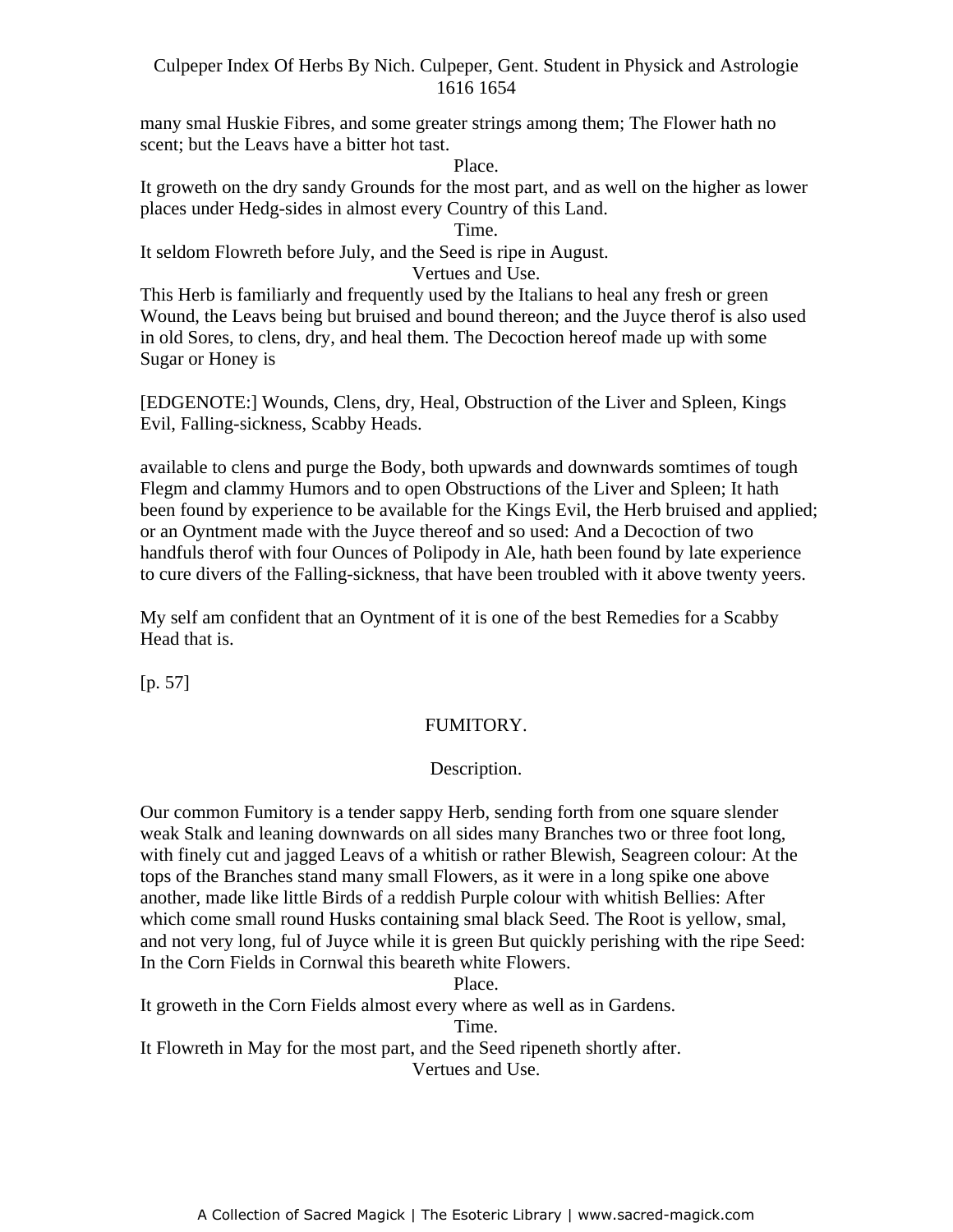The Juyce or Syrup made thereof, or the Decoction made in Whey by it self, with some other purging or opening Herbs and Roots to caus it to work the better, (it self being but weak) is very effectual for the Liver and Spleen, opening the Obstructions thereof and clarifying the Blood from Saltish, Chollerick, and Adult Humors,

[EDGENOTE:] Liver, Spleen, Choller, Adult Melancholly, Madness, Forgetfulness, Jaundice, yellow & black.

which cause Lepry, Scabs, Tetters, and Itches, and such like breakings out of the Skin, and after the Purging doth strengthen all the inward parts; it is good also against the yellow Jaundice, and spendeth it by Urin, which it procureth in abundance. The Pouder of the dried Herb given for some time together cureth Melancholly, but the Seed is strongest in operation for all the former Diseases. The dististilled Water of the Herb is also of good effect in the former Diseases, and conduceth much against the Plague and Pestilence, being taken with good

[EDGENOTE:] Pestilence, Sore Mouth & Throat, Eyes, Hairs, Scabs, Itch, Pimples, Wheals.

Treacle. The Distilled Water also, with a little Water and Honey of Roses helpeth all the Sores of the Mouth or Throat, being gargled often therwith. The Juyce dropped into the Eyes cleareth the Sight, and taketh away redness and other defects in them, although it procure some pain for the present and cause Tears. Dioscorides saith it hindreth any fresh springing of hairs on the Eyelids (after they be pulled away) if the Eyelids be anointed with the Juyce hereof with Gum Arabick dissolved therin. The Juyce of Fumitory and Docks mingled with Vinegar, and the places gently washed or wet therwith, cureth all sorts of Scabs, Pimples, Itches, Wheals, or Pushes which arise on the Face or Hands, or any other part of the Body.

Saturn owns the Herb and presents it to the World as a Cure for his own Diseases, and a strengthner of the parts of the Body he rules: If by my Astrological Judgment of Diseases, from the Decombiture, you find Saturn Author of the Disease, or if by Direction from a Nativity you fear a Saturnine Disease approaching, you may by this Herb prevent it in the one, and cure it in the other; and therfore 'tis fit you keep a Syrup of it alwaies by you.

## THE FURS-BUSH.

This is so well known, as well by this name, as in some Countries by the name Gors, that I shal not need to write any Description therof, my intent being to teach my Country men what they know not, rather than to tell them again of that which is generally known before.

Place.

They are known to grow on dry barren Heaths, and other wast gravelly or sandy grounds in all Countries of this Land.

Time.

They also Flower in the Summer Months.

Vertues and Use.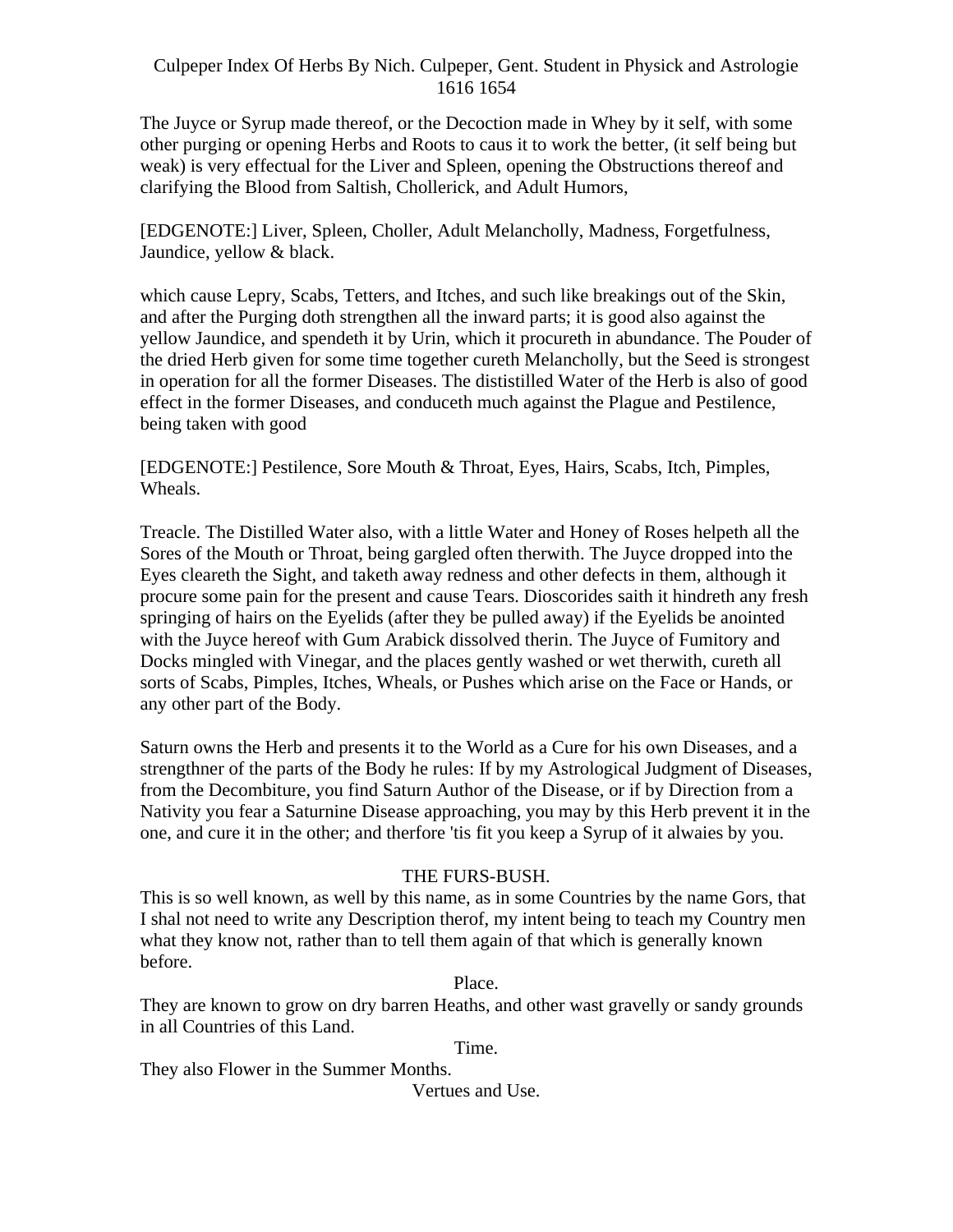They are hot and dry good to open Obstructions of the Liver and Spleen. A Decoction made with the Flowers therof hath been found effectual against the Jaundice, as also to provoke Urine, and clens the Kidneys from Gravel or Stones ingender'd in them.

[EDGENOTE:] Obstructions, Liver, Spleen, Yellow Jaundice, Disury, Gravel, Stone.

It is a Plant of Mars, and doth all this by Sympathy.

[p. 57]

#### GARLICK.

-

The offensivenes of the breath of him that hath eaten Garlick will leade you by the Nose to the knowledg hereof, and (instead of a description (direct you to the place wher it groweth in Gardens, which kinds are the best and most phisical.

Vertues and Use.

This was antiently accounted the Poormans Treacle, it beeing a remedy for all diseases or hurts (except those which it self breeds). It provoketh Urine and womens Courses, helpeth the biting of a Mad Dog and of other Venemous Creatures, killeth Worms in

[EDGENOTE:] Urine, Terms provokes, Mad Dogs, Venemous Beasts, Worms.

[p. 58]

Children, cutteth and avoydeth tough flegm purgeth the head, helpeth the Lethargie, is a good preservative against, a remedy for any Plague sore, or foul Ulcer: taketh away spots and blemishes in the Skin, easeth pains of the eares ripeneth and breaketh Impostumes or other swellings: And for all these diseases the Onyons are also effectual; But the Garlick hath some more peculiar vertues besides the former: viz. It hath a speciall quality to discuss the inconveniences coming by corrupt Agues or Mineral Vapours or by drinking corrupt and stinking waters; as also by taking of Wolfbane, Henbane, Hemlock, or other poysonfull and dangerous herbs. It is also held good in Hydropick diseases, the Jaundice, falling-sickness, Cramps, Convulsions, the piles or Hemorrhoids or other cold diseases.

[EDGENOTE:] Lethargy, Flegm, Pestilence, Apostums, Mineral vapors, Stinking Vapors, Henbane, Hemlock, Wolfbane, Dropsie, Cramps, Convulsions, Falling-sickness.

My Author quotes here many diseases this is good for, but conceals its vices: its heat is very vehement, and al vehement hot things send up but ill favor'd vapors to the brain; in chollerick men 'twil ad fuel to the fire, in men oppressed by melancholly t'wll attenuate the humor and send up strange fancies and as strange visions to the head, therfore let it be taken inwardly with great moderation, outwardly you may make more bold with it.

Mars owns the herb.

## GERMANDER.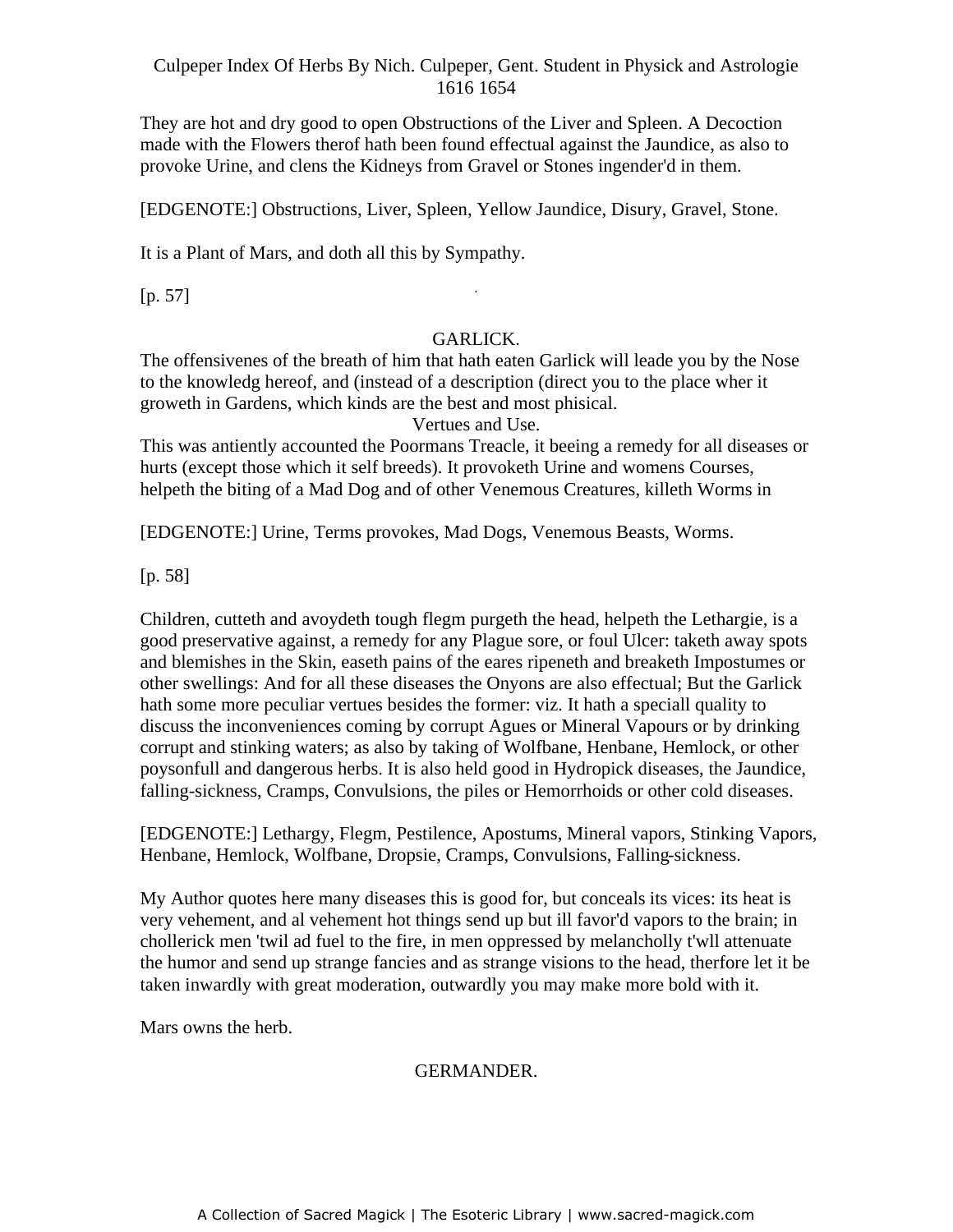### Description.

Common Germander shooteth forth sundry stalks with small and somwhat round leavs, dented about the edges: The Flowers stand at the tops, of a deep purple colour: The Root is composed of divers sprigs, which shoot forth a great way round about, quickly over spreading a ground.

Place.

It groweth usually with us in Gardens.

Time.

And flowreth in June or July.

Vertues and Use.

This taken with Honey (saith Dioscorides) is a remedy for Coughs for hardnes of the Spleen, and difficulty of Urin, & helpeth those that are fallen into a Dropsie, especially at the beginning of the disease, a Decoction being made therof when it is green & drunk: It also bringeth down Womens Courses and expelleth the dead child:

[EDGENOTE:] Cough, Spleen, Disury, Dropsie, Terms provokes, Dead child, Poyson, Ulcers, Cramps, Agues, Falling sickness, Headach, Melancholy, dulness of Spirit, Convulsion, Palsey, Yellow Jaundice, Worms.

It is most effectual against the poyson of al Serpents, being drunk in Wine and the bruised herb outwardly applyed used with Honey, it clenseth old and foul Ulcers, and made into an Oyl and the Eyes anoynted therwith, taketh away their dimness and moystness: It is likewise good for the paines in the sides: and Cramps. The Decoction thereof taken for some daies together, driveth away and cureth both Tertian and Quartan Agues. It is also good against all diseases of the brain as continual Headach Falling sickness, Melancholly, Drowsines and Dulnes of spirit, Convulsions and Palseys. A dram of the seed taken in Pouder purgeth by Urine and is good against the yellow Jaundice. The Juyce of the leaves dropped into the eares killeth the worms in them: The tops therof when they are in flower steeped twenty four hours in a draught of white Wine and drunk, killeth wormes in the belly.

It is a most prevalent Herb of Mercury, and strengthens the brain and apprehention exceedingly; you may see what humane vertues are under Mercury in the latter end of my Ephemeris for 1651. Strengthen them when weak, relieve them, when drooping, by this Herb.

## STINKING GLADWIN.

## Description.

This is one of the kinds of Flower-de-luces, having divers Leavs rising from the Roots very like a Flower-de-luce, but that they are sharp edged on both sides, and thicker in the middle, of a deeper green colour, narrower and sharper pointed and of a strong ill scent if they be bruised between the fingers: In the midle riseth up a reasonable strong Stalk a yard high at least, beareth 3 or 4 Flowers at the top made somwhat like the Flowers of the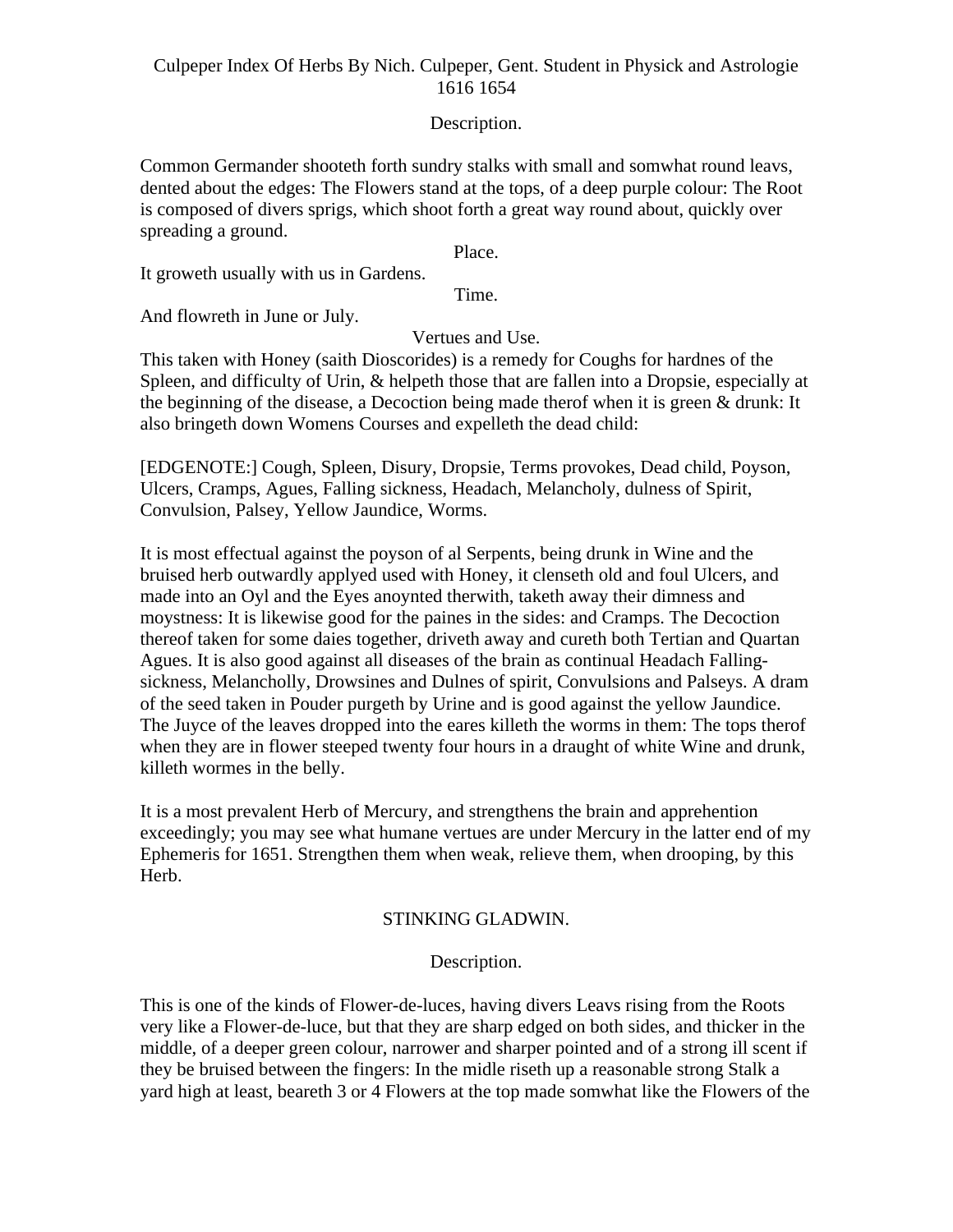Flower-de-luce with three upright Leaves of a dead Purplish Ash-colour with some Veins discoloured in them, the other three do not fall down, nor the three other smal ones are so arched nor cover the lower leaves as the Flower-de-luce doth, but stand loose, or asunder from them: After they are past, there come up three square hard Husks opening wide into three parts when they are ripe, wherin lie reddish seed, turning black when it hath abidden long: The Root is like that of the Flower-de-luce but reddish on the outside, and whitish within, very sharp and hot in tast, of as evil a scent as the leavs.

Place.

This groweth as well on the upland grounds as also in moist places, in woods and shadowy places by the Sea side in many places of this Land, and is usually nursed up in Gardens.

#### Time.

It flowreth not until July, and the seed is ripe in August or September, yet the Huskes after they are ripe opening themselves, will hold their seeds within them for 2 or 3 Months, and not shedd them.

#### Vertues and Use.

It is used by many countrey people to purge corrupt tough Flegm and Choller which they

[p. 59]

do by drinking the decoction of the Root, and some to make it work more gently do but infuse the sliced roots in Ale, and some take the leavs wch serveth wel for the weaker stomachs.

[EDGENOTE:] Flegm, Choller, Head, Cramp, Convulsion, Gout, Sciatica, Belly-ach, Strangury, Fluxes.

The Juyce herof put up, or snuffed up the nose causeth neezing, & draweth from the head much corruption; & the pouder therof doth the same: The Pouder therof drunke in wine, helpeth those that are troubled with Cramps, and Convulsion or wth the Gout or Sciatica and giveth ease to those that have any griping pains in their body or belly, and helpeth those that have the Strangury: It is given wth much profit to those that have had long Fluxes by the sharp  $\&$  evil quality of humors, which it stayeth having first clensed  $\&$ purged them by the drying and binding property therin. The Root boyled in wine and drunk doth effectually procure womens courses, and used as a Possary worketh the same effect, but causeth Abortion in women with child. Half a dram of the seed beaten to pouder and taken in wine doth speedily caus one to pis which otherwis

[EDGENOTE:] Terms provokes, Disury, Spleen, Wounds, Splinters, Thorns, broken Bones, Kings Evil, Itch, Scabs, Blemishes in the Skin.

cannot: The same taken with vinegar, dessolveth the hardnes & swellings of the spleen. The Root is very effectual in all Wounds, and specially of the head, as also to draw forth any splinters, Thornes, Broken bones, or any other thing sticking in the flesh without causing pain, being used with a little Verdigreese and Honey, and the great Centaury Root: The same boyled in Vinegar and laid upon any Tumor or Swelling, doth very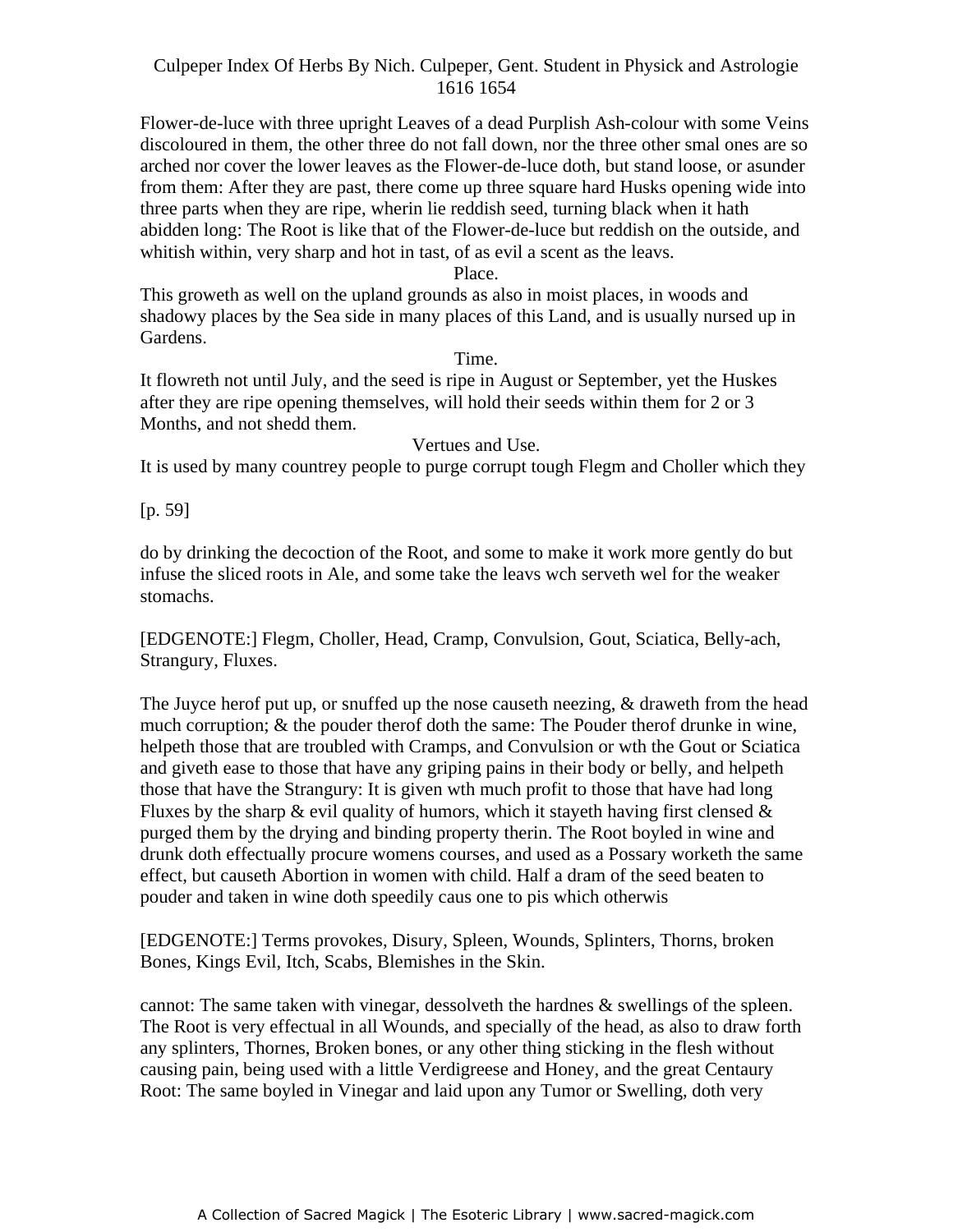effectually dissolve and consume them, yea even the swellings of the Throat called the Kings evil. The Juyce of the Leavs and Roots healeth the Itch and all running or spreading Scabs or Sores, and Blemishes or Scars in the Skin wheresoever they be.

### GOLDEN ROD.

### Description.

This riseth up with brownish smal round Stalks two foot high and somtimes more, having thereon many narrow and long dark greene leaves very seldom with any dents about the edges, or any strakes or white spots therin, yet they are somtimes so found; divided at the tops into many small branches, with divers small yellow flowers on every one of them, all which are turned one way, and being ripe do turn into down & are caried away with the wind. The Root consisteth of many small fibres which grow not deep in the ground, but abideth all the winter therin, shooting forth new branches every yeer, the old ones dying downe to the ground.

Place.

It groweth in the open places of woods and Copses both moyst and dry grounds in many places of this Land.

Time.

It Flowreth about the Month of July.

Vertues and Use.

Arnoldus de villa nova, commendeth it much against the Stone in the Reins and Kidneys, and to provoke Urine in abundance, whereby also the Gravel or Stone may be avoided. The Decoction of the Herb green or dry, or the

[EDGENOTE:] Stone, Gravel, Disury, Wounds, Flux, Bloody Flux, Terms stops, Ruptures. The contract of the contract of the contract of the contract of the contract of the contract of the contract of the contract of the contract of the contract of the contract of the contract of the contract of the

distilled Water therof is very effectual for inward Bruises, as also to be outwardly applied, it stayeth bleedings in any part of the Body, and of Wounds also, the

[EDGENOTE:] Ulcers, Sore Mouth & Throat, Teeth loos, Beauty lost.

Fluxes of Humors, the Bloody Flux, and Womens Courses; and is no less prevalent in all Ruptures or Burstings, being drunk inwardly and outwardly applied. It is a Soveraign Wound Herb, inferior to none, both for inward and outward Hurts, green Wounds and old Sores and Ulcers are quickly cured therewith. It is also of especial use in all Lotions for Sores or Ulcers in the Mouth, Throat, or privy parts of Man or Woman: The Decoction also helpeth to fasten the Teeth that are loos in the Gums.

Venus claims the Herb, and therefore to be sure, it restores Beauty lost.

## GOUTWORT, or HERB-GERRARD.

Description.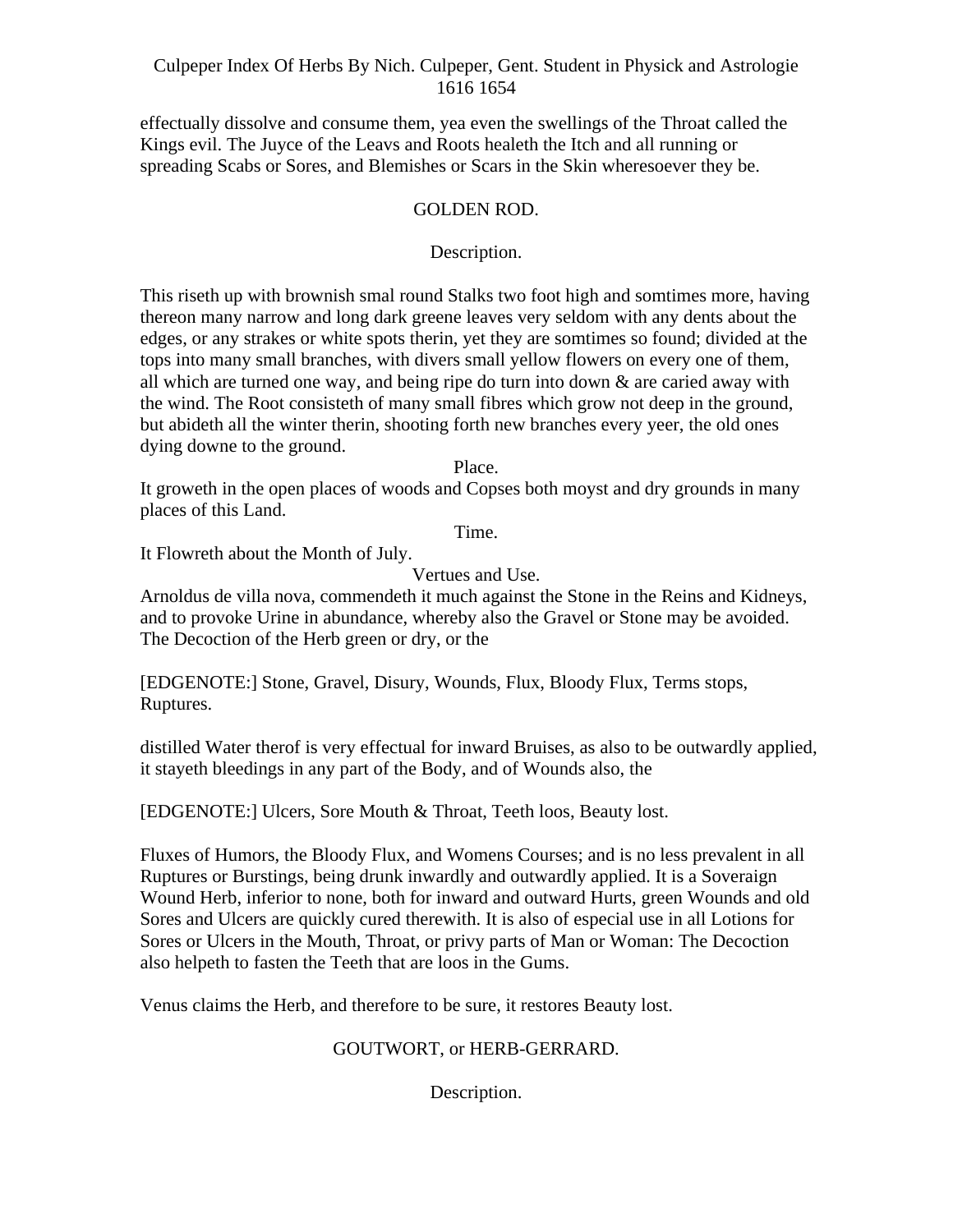This is a low Herb seldom rising half a yard high, having sundry Leavs standing on brownish green Stalks by threes, snipped about, and of a strong unpleasant favour. The Umbels of Flowers are white, and the Seed blackish, the Root runneth in the Ground, quickly taking up a great deal of room.

#### Place.

It groweth by Hedg and Wall sides, and often in the borders or Corners of Fields, and in Gardens also.

#### Time.

It Flowreth, and Seedeth about the end of July.

#### Vertues and Use.

Goutwort had not his name for nothing, but upon good experience to help the cold Gout, and Sciatica, as also Joynt aches, and other cold Griefs.

[EDGENOTE:] Gout, Sciatica, Joynts.

The very bearing of it about one, easeth the pains of the Gout, and defends him that bears it from the Disease.

[p. 60]

#### GROMEL.

Of this I shall briefly describe three kinds which are principally used in Physick, the Vertues whereof are alike, though somwhat different in their manner and form of growing.

#### Description.

The greater Gromel groweth up with slender hard and hairy Stalks trailing and taking Root in the ground as it lieth thereon, and parted into many other smaller Branches with hairy dark green Leavs thereon. At the Joynts with the Leavs come forth very smal blew Flowers, and after them hard stony roundish Seed. The Root is long and woody abiding the Winter and shooting forth fresh Stalks in the Spring.

The smal wild Gromel sendeth forth divers upright hard branched Stalks two or three foot high, full of Joynts, at every of which growth smal, long, hard, and rough Leavs, like the former but lesser, among which Leavs come forth small white Flowers, and after them grayish round Seed like the former. The Root is not very long, but with many Strings thereat.

The Garden Gromel hath divers upright slender woody hairy Stalks brown and crested, very little branched, with Leavs like the former, and white Flowers, after which in rough brown Husks is contained a white hard round Seed shining like Pearls, & greater than either of the former: The Root is like the first described, with divers Branches and Strings thereat, which continueth (as the first doth) all Winter.

#### Place.

The two first grow wild in barren or untilled places, and by the way sides in many places of this Land. The last is a Nursling in the Gardens of the curious.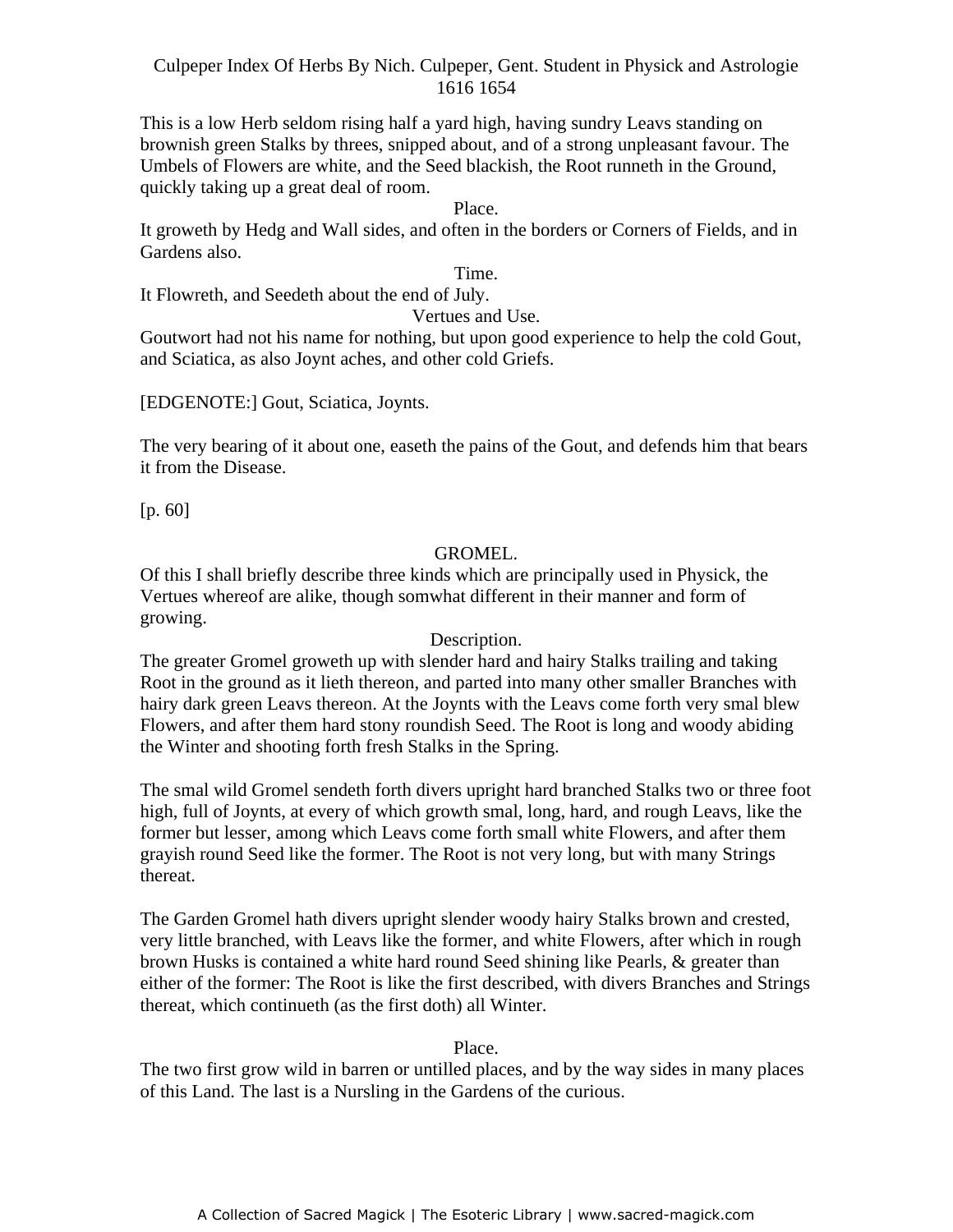Time.

They all Flower from Midsummer unto September somtimes, and in the mean time the Seed ripeneth.

## Vertues and Use.

These are accounted to be of as singular force as any other Herb or Seed whatsoever, to break the Stone, and to avoid it and the Gravel either in the Reins or Bladder; as also to provoke Urine being stopped, and to help the Strangury. The Seed is of greatest use, being bruised and boiled in white Wine, or in Broth, or the like, or the Pouder of the Seed taken therin: Two drams of the Seed in Pouder taken with Womens Breast-Milk, is very effectual to procure a speedy Delivery to such Women as have sore pains in their Travail and cannot be delivered. The Herb it self (when the Seed is not to be had) either boyled or the Juyce therof drunk, is effectual to all the purposes aforesaid but not so powerful or speedy in operation.

[EDGENOTE:] Stone, Gravel, Strangury, Travail in Women.

The Herbe belongs to Dame Venus, and therfore if Mars caus the Chollick or Stone, as usually he doth if in Virgo, this is your cure.

### WINTER GREEN.

This sendeth forth 7. 8. or 9 Leaves from a smal brownish creeping Root, every one standing upon a long Footstalk, which are almost as broad as long, round pointed, of a sad green colour and hard in handling, and like the Leaf of a Pear-tree, from whence ariseth a slender weak Stalk, yet standing upright, bearing at the top many smal, white and sweet smelling Flowers, laid open like a Star, consisting of five round pointed Leavs, with many yellowish threds standing in the middle, about a green Head, and a long stile with them, which in time groweth to be the Seed Vessel, which being ripe is found five square with a smal point at it, weerin is contained Seed as small as dust.

Place.

It groweth seldom in the Fields, but frequently in the Woods Northwards, viz. In Yorkshire, Lancashire, and Scotland.

Time.

It Flowreth about June or July.

Vertues and Use.

Winter-Green is a singular good Wound Herb and an especial Remedy for to heal green Wounds speedily, the

[EDGENOTE:] Wounds.

green Leavs being brused and applied, or the Juyce of them: A Salve made of the green Herbs stamped or the Juyce boyled with Hogs Lard, or with Sallet Oyl and Wax, and some Turpentine added unto it, is a Soveragn Salve, and highly extolled by the Germans who much use it to heal all manner of Wounds and Sores. The Herb boyled in Wine and Water and given to drink to them that have any inward Ulcers in their Kidneys or Neck of the Bladder, doth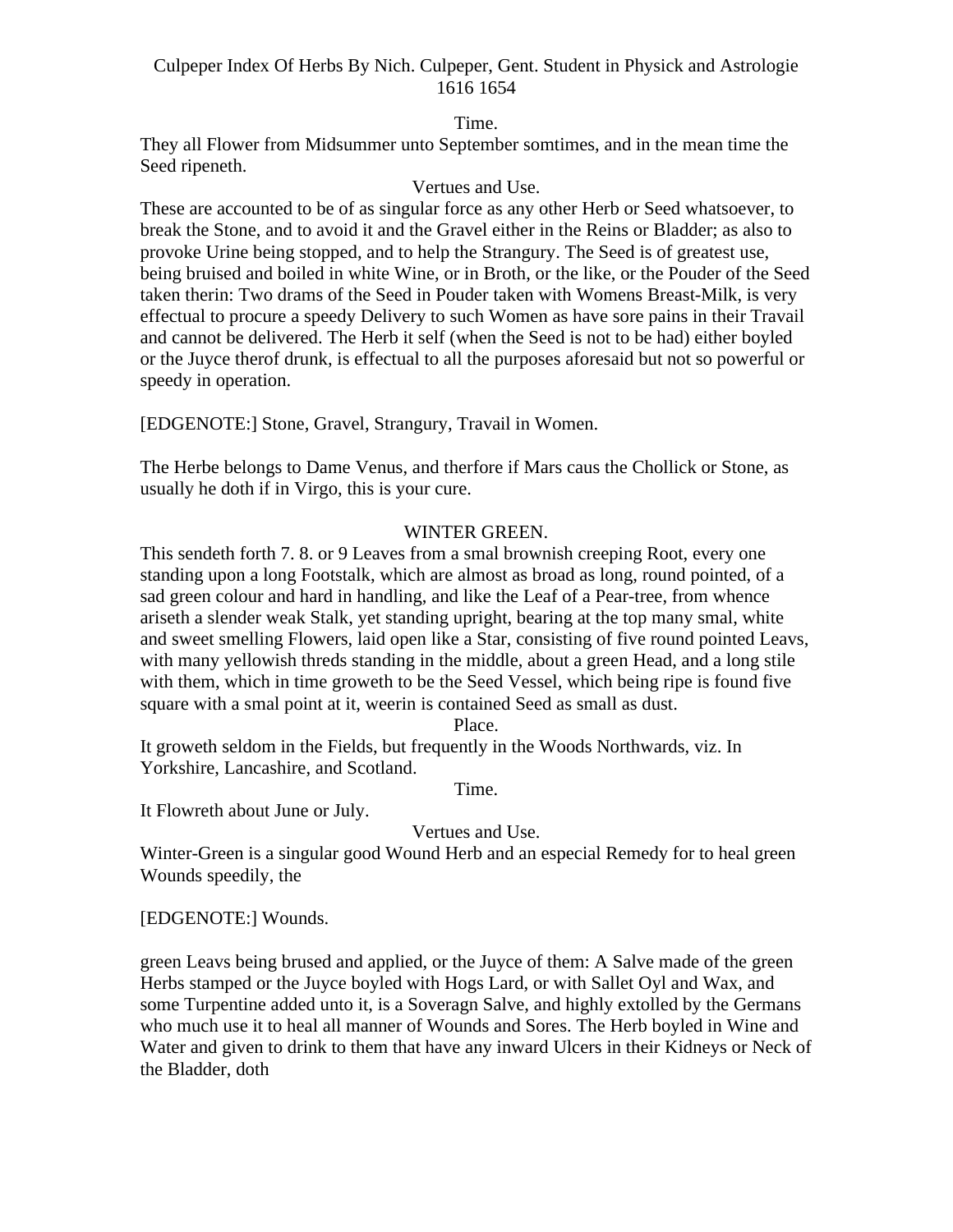[EDGENOTE:] Ulcers, Kidneys, Bladder, Flux, Bloody flux, Terms stops, Inflamations, Cankers, Fistulaes.

wonderfully help them: It staieth also all Fluxes whether of Blood or Humors, as the Lask, bloody Flux, Womens Courses, and bleeding of Wounds, and taketh away any Inflamation rising upon pains of the Heart. It is no less helpful for foul Ulcers hard to be cured, as also for Cankers or Fistulaes. The distilled Water of the Herb doth effectually perfrom the same things. -

[p. 61]

#### GROUNDSEL.

#### Description.

Our common Groundsel hath a round green, and somwhat brownish Stalk spread toward the top into Branches, set with long and somwhat narrow green Leavs cut in on the edges, somwhat like the Oak Leavs, but lesser and round at the ends; at the tops of the Branches stand many smal green Heads, out of which grow small yellow threds or thrums, which are the Flowers, and continue many daies blown in that manner before it pass away into Down, and with the Seed is carried away in the wind. The Root is smal and threddy, and soon perisheth, and as soon riseth again of its own sowing, so that it may be seen many Months in the Yeer, both green, and in Flower and Seed, for it will Spring and Seed twice in a yeer at least if it be suffered in a Garden.

Place.

This groweth almost every where, as wel on the tops of Walls as at the foot among Rubbish, and untilled grounds, but especially in Gardens.

Time.

It Flowreth as is said before, almost in every Month through the yeer.

Vertues and Use.

The Decoction of the Herb (saith Dioscorides) made with Wine and Drunk helpeth the pains in the Stomach proceeding of Choller (which it may well do by a Vomit, as daily experience sheweth) the Juyce hereof taken in Drink, or the Decoction of it in Ale, gently performeth the same: It is good against the Jaundice and Falling-sickness being taken in Wine, as also against difficulty of making Water, it provoketh Urin, expelleth Gravel in the Reins or Kidneys; a dram thereof given in Oximel, after some walking or stirring the Body; It helpeth also the Sciatica, griping of the Belly and the Chollick, helpeth the defects of the Liver, and provoketh Womens Courses. The fresh Herb boyled and made into a Pultis and applied to the Breasts of Women that are swollen with pain and heat, as also to the privy parts of Man or Woman, the Seat, or Fundament, or the Arteries, Joynts, and Sinews when they are inflamed and swoln, doth much eas them: and used with some Salt helpeth to dissolve Knots or Kernels in any part of the Body. The Juyce of the Herb, or (as Dioscorides saith) the Leavs and Flowers with some fine Frankincense in Pouder, used in Wounds of the Body, Nervs, or Sinews, doth singularly help to heal them: The Distilled water of the herb performeth well all the aforesaid Cures, but especially for Inflamations or watering of the Eyes by reason of the Defluxion of Rhewm into them.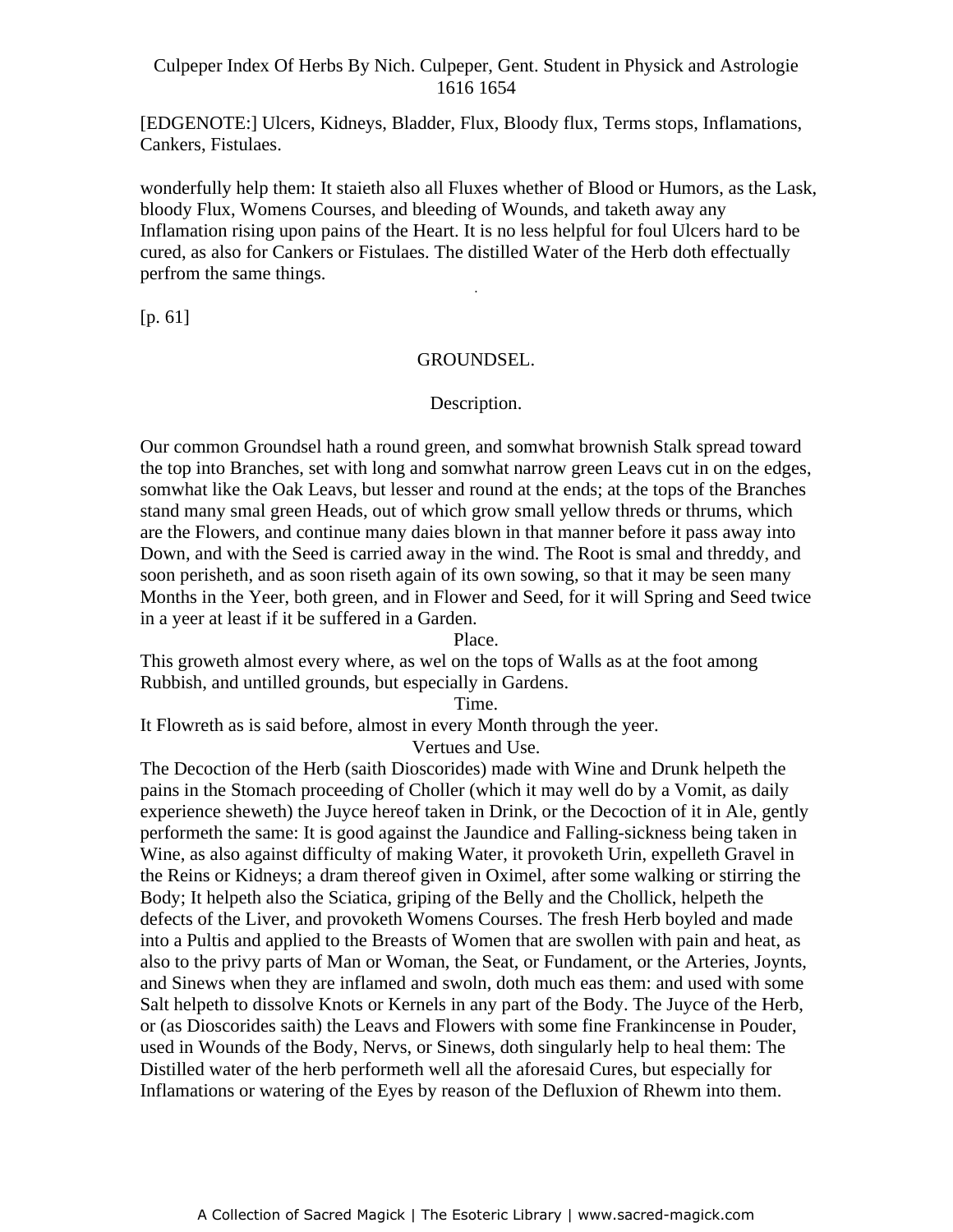[EDGENOTE:] Choller in the Stomach, Yellow Jaundice, Falling-sickness, Disury, Gravel, Sciatica, Chollick, Liver, Terms provokes, Womens Breasts, Privy parts, Arteries, Joynts & Sinews over heated, Kernels, Wounds in the Sinews, Inflamations in the Eyes.

This Herb is Venus her Mrs. piece, and is as gallant an Universal Medicine for all Diseases coming of heat whatsoever they be, or in what part of the Body soever they lie, as the Sun shines upon; 'tis very safe and friendly to the Body of Man, yet causeth Vomiting if the Stomach be afflicted, if not, it purging, and it doth it with more gentleness than can be expected. 'Tis moist and somwhat cold withal, thereby causing expulsion, and repressing the Heat caused by the motion of the internal parts in Purges and Vomits, Lay by your Learned Receipts, Take so much Senna, so much Scammony, so much Colocynthis, so much Infusion of Crocus Metallorum, &c, This Herb alone preserved in a Syrup, in a distilled Water, in an Oyntment shal do the deed for you in all hot Diseases, and it shall do it, 1. Safely, 2. Speedily.

### HARTS-TONGUE.

## Description.

This hath divers Leavs rising from the Root every one severally which fold themselvs in their first springing and spreading; when they are full grown are about a foot long, smooth and green above, but hard and with little Sap in them, and straked on the back athwart on both sides of the middle Rib, with smal and somwhat long brownish marks; the bottoms of the Leavs are a little bowed on each side of the middle Rib somwhat narrow with the length, and somwhat smal at the end. The Root is of many black threds, folded or interlaced together.

Time.

It is green all the Winter, but new Leavs spring every yeer.

## Vertues and Use.

Harts-Tongue is much commended against the hardness and stoppings of the Spleen and Liver, and against the heat of the Liver and Stomach, and against Lasks and the Bloody Flux: The Distilled Water therof is also very good against the Passions of the Heart, and to stay the Hiccough, to help the falling of the Pallat, and stay the bleeding of the Gums being gargled in the mouth. Dioscorides saith it is good against the stinging or biting of Serpents.

[EDGENOTE:] Spleen, Liver, Flux, Bloody flux, Hiccough, Gums, Venemous Beasts.

Jupiter claims Dominion over this Herb, therfore is a singular Remedy for the Liver, both to strengthen it when weak, and eas it

[p. 62]

when afflicted, ' tis no matter by what you should do well to keep it in a Syrup all the yeer, for though my Author say 'tis green all the yeer, I scarce beleev it.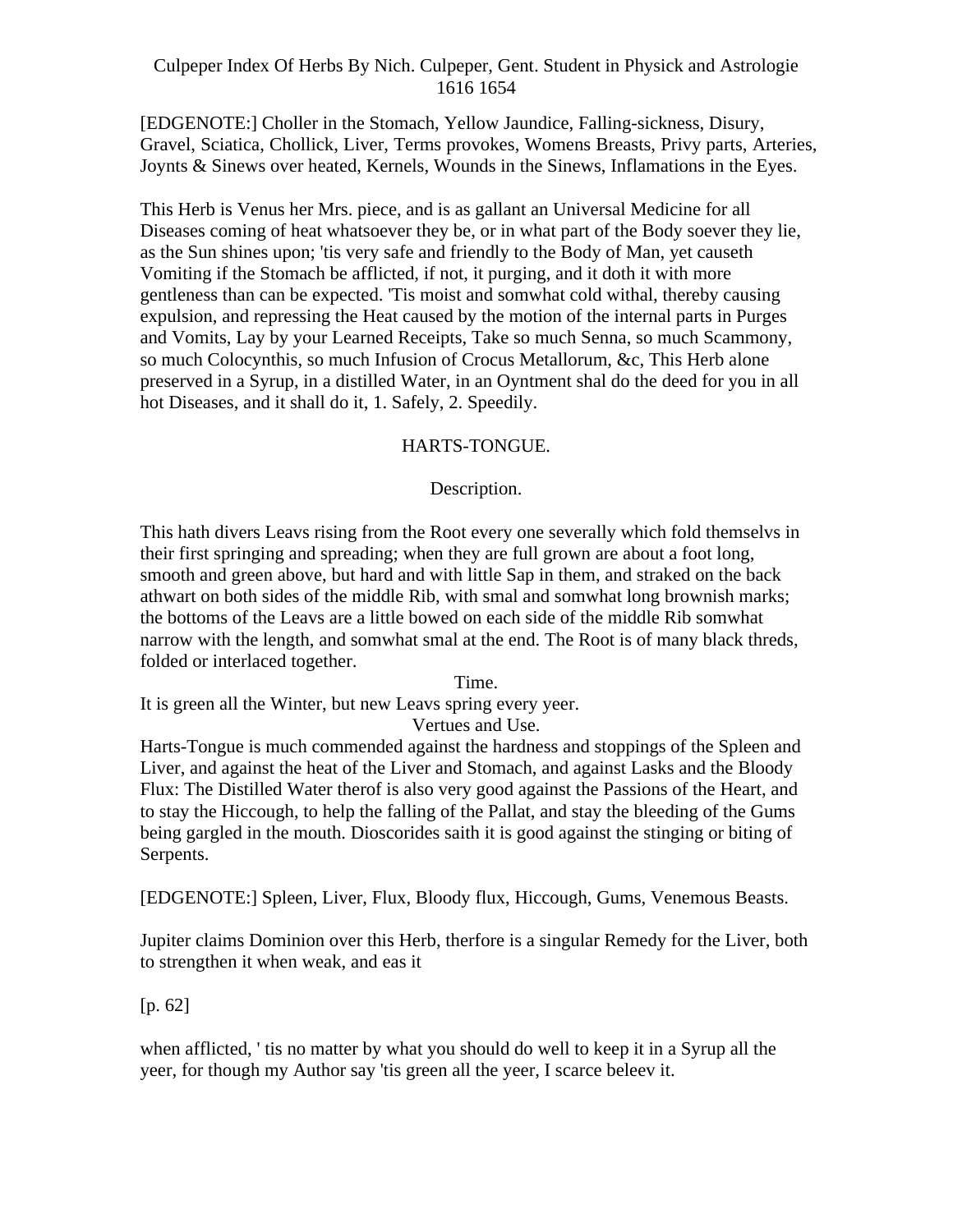As for the use of it, my Directions at latter end will be sufficient, and enough for those that are studious in Physick to whet their Brains upon for one year or two.

### THE HAZEL NUT.

These ar so well known to every Boy, that they need no Description.

Vertues and Use.

The parched Kernels made into an Electuary, or the Milk drawn from the Kernels with Mead or Honeyed Water, is very good to help an old Cough; and being parched and a little Pepper put to them and drunk digesteth the Distillations of Rhewm from the Head: The dried Husks and Shels to the weight of two drams taken in red Wine, staieth Lasks, and Womens Courses, and so doth the red Skin that covers the Kernels which is more effectual to stay Womens Courses.

[EDGENOTE:] Cough, Phtisick, Flux, Terms stops.

And if this be true as it is, then why should the Vulgar so familiarly affirm, that eating Nuts causeth shortness of Breath than which nothing is falser, for how can that which strengthens the Lungues cause shortness of breath? I confess the Opinion is far older than I am, I knew Tradition was a Friend to Errors before, but never that he was the Father of Slanders, or are mens tongues so given to slandering one another that they must slander Nuts too, to keep their tongues in use? If any thing of the Hazel Nut be stopping 'tis the Husks and Shels, and no body is so mad to eat them unless Physically, and the red Skin which covers the Kernel which you may easily pull off. And thus have I made an Apology for Nuts which cannot speak for themselves.

#### HAWKWEED.

#### Description.

This hath many large hairy leaves lying on the ground, much rent or torn on the sides into many gashes like Dandelion but with greater parts more like the smooth sow Thistle from among wth ariseth a hollow rough stalk two or three foot high branched from the middle upward, wherin are set at every Joynt longer leaves, little or nothing rent or cut in, bearing at their tip sundry pale, yellow Flowers consisting of many small narrow leavs, broad pointed and nicked in at the ends, set in a double row or more, the outermost beeing larger than the inner, which form most of the Hawkweeds (for there are many kinds of them) do hold, which turne into down, and with the small brownish seeds, is blown away with the wind: The Roote is long somwhat greater with many small fibres thereat. The whole is full of bitter milke.

#### Place.

It groweth in divers places about Field sides, and the path waies in dry grounds.

Time.

It flowreth & flies away in the Sumer Months.

Vertues and Use.

Hawkweed (saith Dioscorides) is cooling somwhat drying and binding, and therfore good for the heat of the stomach, and gnawings therein, for Inflamations and the hot fits of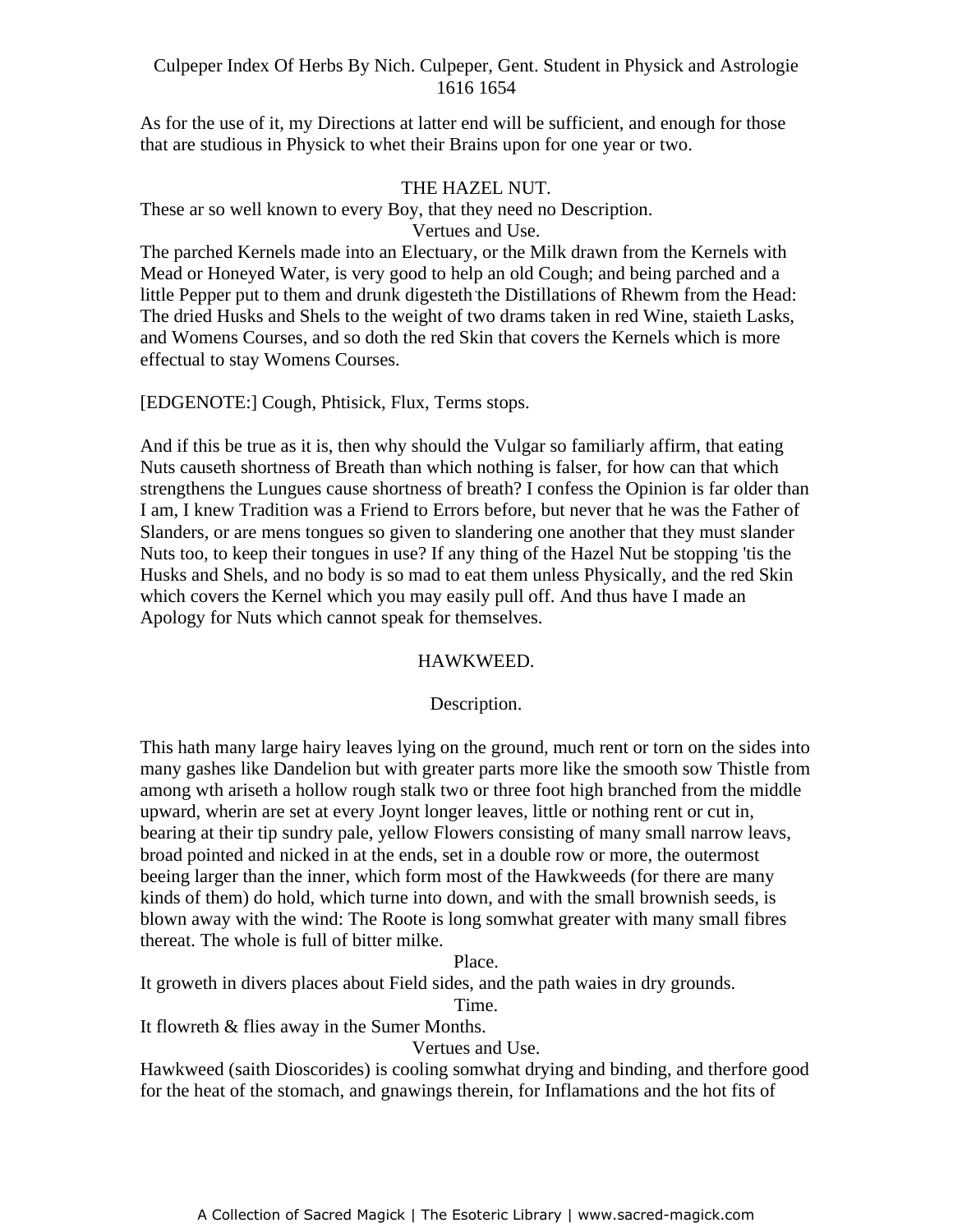Agues. The Juice therof in wine helpeth digestion, discusseth wind, hindreth crudities abiding in the stomack, and helpeth the difficulty of making Water, the biting of Venemous Serpents, and sting of the Scorpion, if the herb be also outwardly applyed to the place, and is very good against all other Poysons. A scruple of the dryed Juyce given in wine and vinegar is

[EDGENOTE:] Cools, Dries, Binds, Gnawing in the Stomach, Inflamations, Agues, Crudity, Disury, Venemous Beasts, Poyson, Dropsie, Flegm, Chollick, Spleen, Watching, Lust stops, Venerious Dreams, Reins, Bladder, Eyes, Ulcers, Burnings, Inflamations, St. Anthonies Fire, Heat, salt Flegm, Convulsion, Cramp, Freckles, Spots, Morphew, Wrinkles.

profitable for those that have the Dropsie. The decoction of the Herb taken with Honey, digesteth thin flegm in the chest or lungs, and with Hysop helpeth the cough. The Decoction therof and of wild Succory made with wine and taken helpeth the wind chollick and hardness of the spleen, it procureth rest and sleep, hindereth venery and venereous dreams, cooleth, heats, purgeth the stomach, encreaseth blood, & helpeth the diseases of the Reins and Bladder. Outwardly applied it is singular good for all the defects and diseases of the eyes, used with some womens Milke, and is used wth good success in fretting or creeping ulcers, especially in the beginning. The green Herb bruised and with a little Salt applyed to any place burnt with fire before blisters do arise, helpeth them, as also inflamations St. Anthonies fire and al Pushes, and eruptions, heat, and salt Flegm. The same applyed with Meal and salt water in manner of a Poltis to any place affected with convulsions and the Cramp or such as are out of Joynt doth give help and ease. The distilled water clenseth the skin and taketh away freckles, Spots, the Morphew or Wrinkles in the face.

#### THE HAWTHORN.

It is not my intent to trouble you with a Description of this Tree which is so well known that it needeth none.

[p. 63]

It is ordinarily but a Hedg Bush, although being pruned and dressed it groweth to be a Tree of a reasonable height.

As for the Hawthorn tree at Glastenbury, which is said to flower yearly on Christmas Day, it rather shews the superstition of those who observe it for the time of its Flowring, than any great wonder, sith the like may be found in diverse other places of this land, as in Whey-street in Rumney Marsh, and neer unto Nantwiche in Cheshire by a place called White-Green, where if the Winter be milde they will be white blossomes all over before and about Christmas, as in May, if the weather be frosty, it Flowreth not until January, or that the hard weather be over.

Vertues and Use.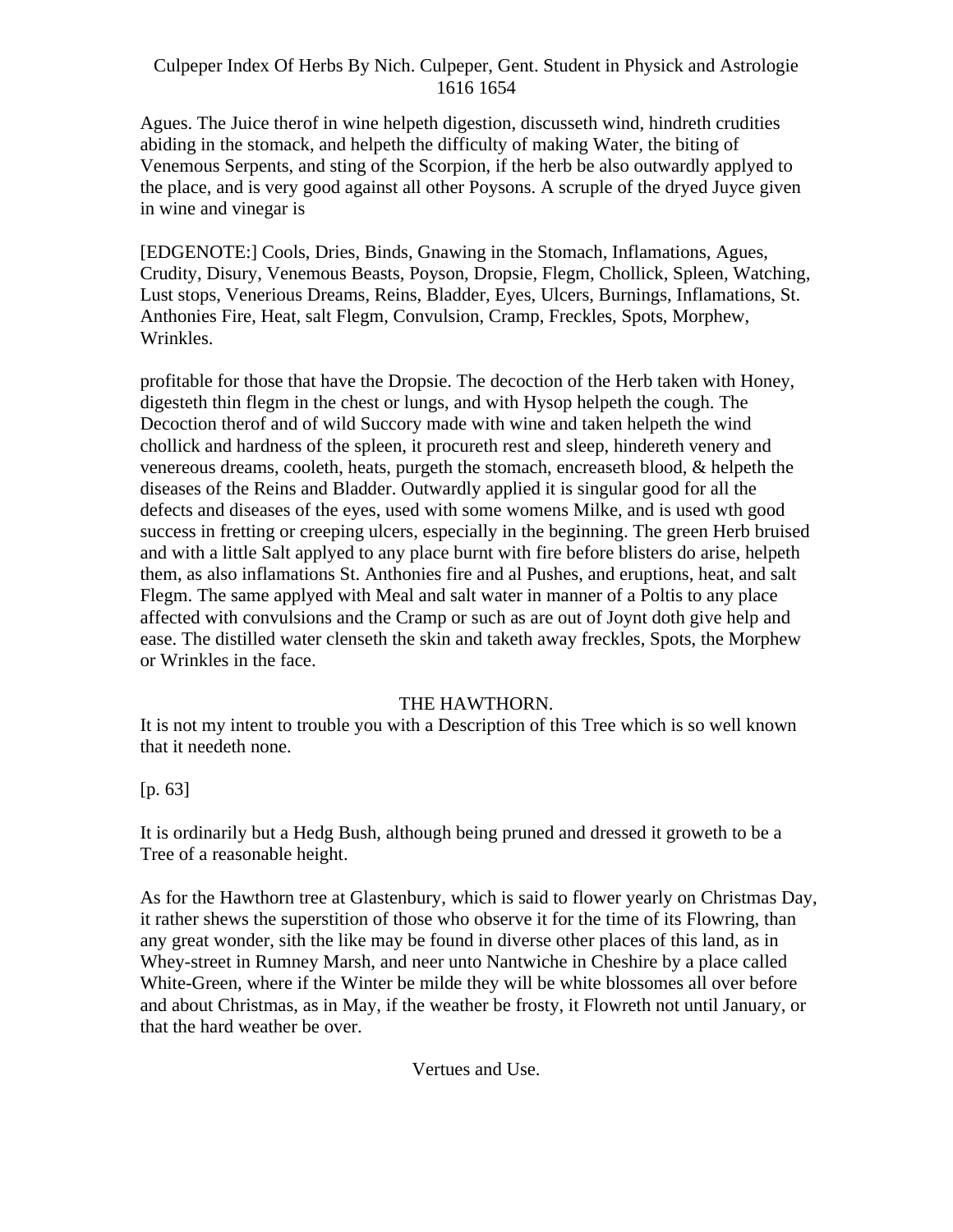The Berries or the seed in the Berries beaten to pouder and drunk in wine, are held singular good against the stone and are good for the dropsy. The distilled water of the Flowers stayeth the lask. The seeds cleared from the Down, bruised and boyled in wine  $\&$ drunk is good for inward tormenting pains: If cloathes and spunges be wet in the said distilled water and applyed to any place wherin thornes, splinters or the like do abide in the Flesh, it will notably draw them forth.

[EDGENOTE:] Stone, Dropsie, Flux, Inward pains, Splinters, Thorns.

And thus you see the thorn gives a medicine for his own pricking, and so doth almost every thing else.

### HEMLOCK.

## Description.

The Common great Hemlock groweth up with a green stalk four or five foot high or more, ful of red spots somtimes, and at the Joynts very large winged leavs set at them which are divided into many other winged leaves, one set against another dented about the edges, of a sad green colour branched towards the top where it is full of Umbles of white Flowers, and afterwards with whitish flat Seed: The Root is long, white, and somtimes crooked and hollow within, the whol Plant and every part hath a strong, heady, and ill favor'd scent, much offending the Senses.

Place.

It groweth in all Countries of this Land by Wals and Hedges sides, in wast Grounds and untilled places.

Time.

It Flowreth and Seedeth in July, or there abouts.

Vertues and Use.

Hemlock is exceeding cold and very dangerous, especially to be taken inwardly: It may safely be applied to Inflamations, Tumors, and Swelling in any part of the Body (save the Privy parts) as also to St. Anthonies fire Wheals, Pushes, and creeping Ulcers that rise of hot sharp Humors, by cooling and repelling the heat. The Leavs bruised and laid to the Brow or Forehead, is good for their Eyes that are red and swollen, as also to take away a Pin and Web growing in the Eye, this is a tried Medicine; Take a smal Handful of the Herb and half so much Bay Salt beaten together, and applied to the contrary Wrest of the Hand for twenty four Hours, doth remove it in thrice dressing. If the Root hereof be roasted under the Embers, wrapped in double wet Papers, until it be soft and tender, and then applied to the Gout in the Hands or Fingers it will quickly help this evil. If any shall through mistake eat the Herb Hemlock instead of Parsly, or the Root instead of a Parsnip (both which it is very like) whereby hapneth a kind of Phrensie, or Perturbation of the senses, as if they were stupified or drunk, The Remedy is as Pliny saith, to drink of the best and strongest pure Wine, before it strike to the Heart, or Gentian put into Wine or a draught of good vinegar, wherewith Tragus doth affirm that he cured a Woman that had eaten the Root.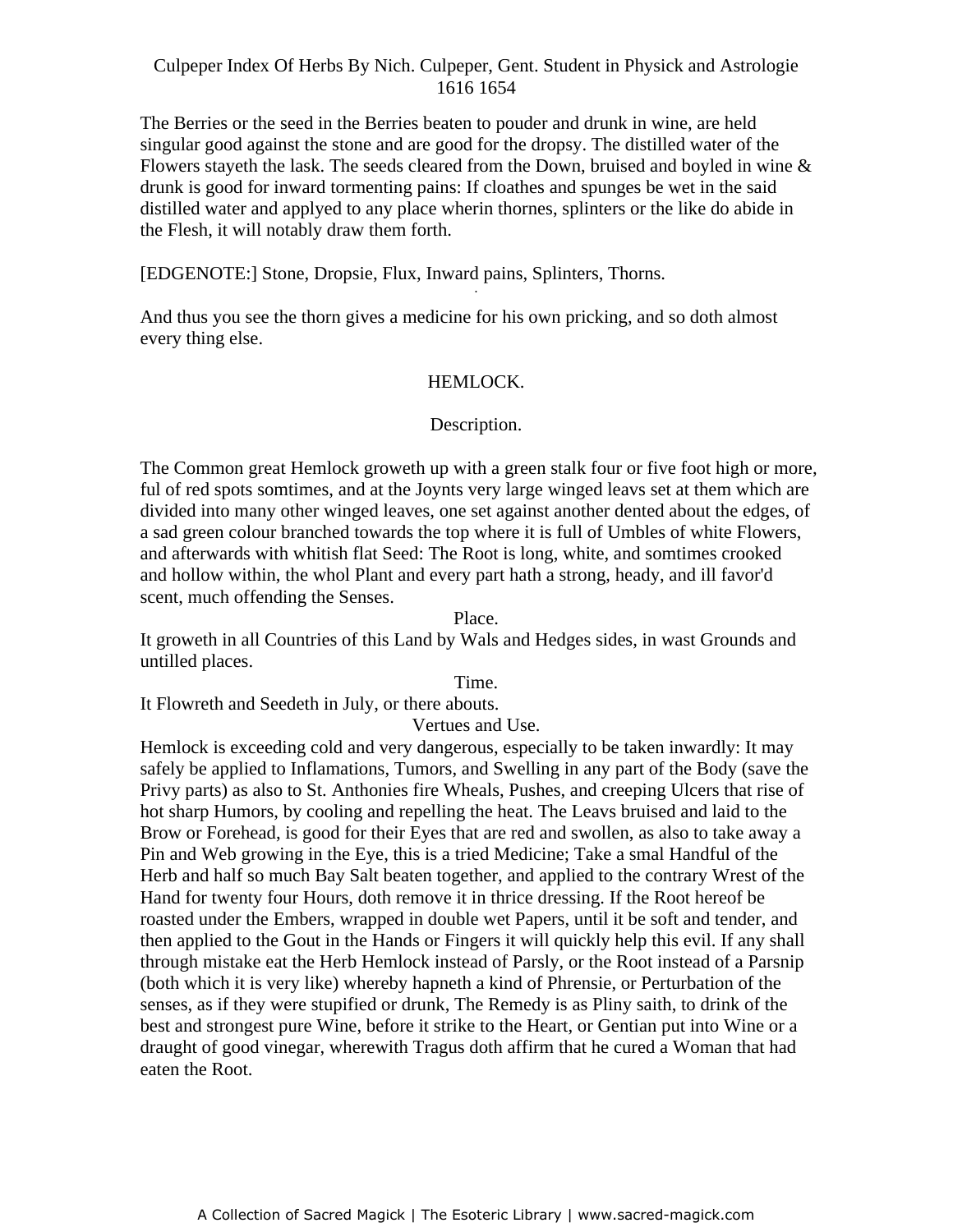[EDGENOTE:] Inflamations, St. Anthonies Fire, Tetters, Ringworms, Eyes, Pin and web, Gout, Lechery.

Saturn claims Dominion over the Herb, yet I wonder why it may not be applied to the privities in a Priapismus, or continual standing of the Yard, it being very beneficial for that Disease; I suppose my Authors Judgment was first upon the opposit Disposition of Saturn to Venus in those Faculties, and therfore he forbid the applying of it to those parts that it might not caus Barrenness, or spoil the Spirit Procreative, which if it do, yet applied to the Privities it stops lustful thoughts.

#### HEMP.

This is so well known to every good Huswife in the Country, that I shal not need to write any Description of it.

Time.

It is sown in the end of March, or beginning of April, and is ripe in August or September. Vertues and Use.

The Seed of Hemp consumeth Wind, and by the much use thereof disperseth it so much that it drieth up the natural Seed for Procreation; yet being boyled in Milk and taken, helpeth such as have a hot dry Cough. The Dutch make an Emulsion out of the Seed, and give it with good success to those that have the Jaundice, especially in the

[EDGENOTE:] Wind, Cough, Jaundice, Gall, Choller.

beginning of the Disease if there be no Ague accompanying it, for it

[p. 64]

openeth Obstructions of the Gall, and causeth digestion of Choller. The Emulsion or Decoction of the Seed staieth Lasks and continual Fluxes, easeth the Chollick, and allayeth the troublesom Humors in the Bowels, and staieth bleeding at the Mouth, Nose, or other place, some of the Leavs being fried with the Blood of that bleed, and so given them to eat. It is held very good to kill the Worms in man or Beast, and the Juyce dropped into the Ears killeth Worms in them, and draweth forth Earwigs, or other living Creatures gotten into them.

[EDGENOTE:] Flux, Chollick, Bleeding, Worms, Earwigs, Inflamation, Gout, Sinews shrunk.

The Decoction of the Root allayeth Inflamations in the Head or any other parts; the Herb it self, or the Distilled Water thereof doth the like: The Decoction of the Roots easeth the pains of the Gout, the hard Tumors, or Knots in the Joynts, the pains and shrinking of the Sinews, and the pains of the Hips: The fresh Juyce mixed with a little Oyl and Butter, is good for any place that hath been burnt with fire being thereto applied.

It is a Plant of Saturn, and good for something els you see than to make Halters only.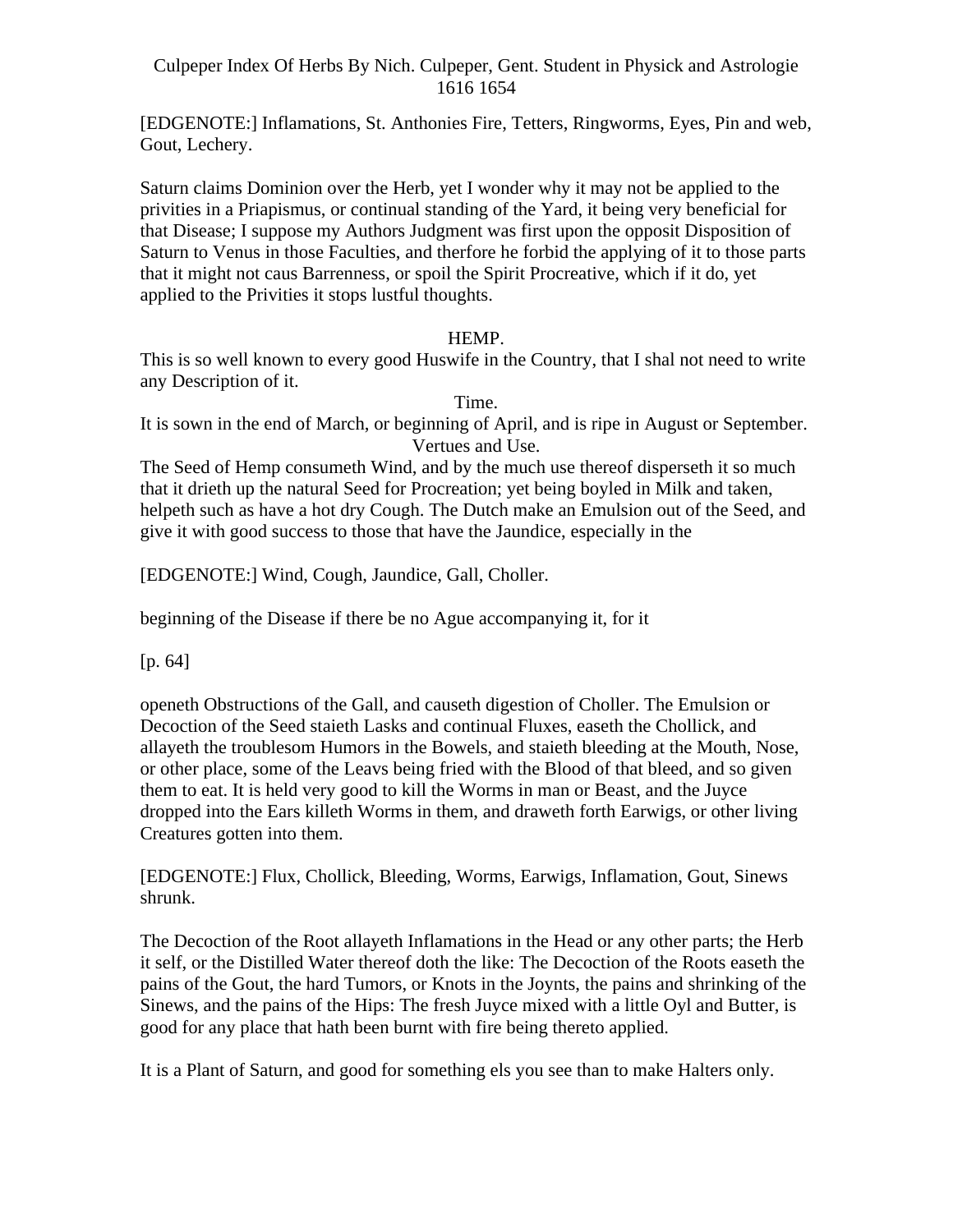### HENBANE.

## Description.

Our common Henbane hath very large, thick, soft, wooly Leavs lying upon the ground, much cut in or torn on the edges of a dark ill grayish green colour, among which rise up divers thick & short Stalks two or three foot high, spread into divers smaller Branches with lesser Leavs on them, and many hollow Flowers scarce appearing above the Husks, and usually torn on the one side, ending in five round points growing one above another, of a deadish yellow colour, somwhat paler toward the edges, with many purplish Veins therein, and of a dark yellowish purple in the bottom of the Flower, with a smal pointel of the same colour in the middle, each of them standing in hard close Husk, which after the Flower is past, groweth very like the Husk of Asarabacca, and somwhat sharp at the top Points, wherein is contained much smal Seed very like Poppy Seed, but of a dusky grayish colour. The Root is great, white and thick, branching forth divers waies under ground, so like a Parsnip Root (but that it is not so white) that it hath deceived divers. The whol Plant more than the Root hath a heavy ill soporiferous smell somwhat offensive.

Place.

It commonly groweth by the way sides, and under Hedg sides and Wals.

Time.

It Flowreth in July, and springeth again yeerly of its own Seed.

I doubt my Author mistook July for June, if not for May.

#### Vertues and Use.

The Leavs of Henbane do cool all hot Inflamations in the Eyes or any other part of the Body; and are good to asswage all manner of Swellings of the Cods or Womens Breasts, or els where, if they be boyled in Wine, and either applied themselves or the Fomentation warm; it also asswageth the pain of the Gout, the Sciatica and all other pains in the Joynts which arise from an hot caus. And applied with Vinegar to the Forehead and Temples, helpeth the Headach and want of sleep in hot Feavers. The Juyce of the Herb or Seed, or the Oyl drawn from the Seed doth the like. The Oyl of the Seed is helpful for the Deafness, Nois, and Worms in the Ears, being dropped therein; the Juyce of the Herb, or Root doth also the same. The Decoction of the Herb, or Seed, or both, killeth Lice in Man and Beast. The fume of the dried Herb Stalks and Seed burned, quickly healeth Swellings, Chilblains, or Kibes in the Hands or Feet, by holding them in the fume thereof. The Remedy to help those that have taken Henbane is to drink Goats Milk, Honyed Water or Pine Kernels, with Sweet Wine: or in the absence of these, Fennel Seed, Nettle Seed, the Seed of Cresses, Mustard, or Radish, as also Onions, or Garlick taken in Wine, do all help to free them from danger, and restore them to their due temper again.

[EDGENOTE:] Inflamation, Cods, Womens Breasts, Gout, Sciatica, Joynts, Watching, Deafness, Noise in the Ears, Chilblains, Kibes, French Pox.

Take notice that this Herb must never be taken inwardly, outwardly, an Oyl, Oyntment, or Plaister of it, is most admirable for the Gout, to cool the Venerial heat of the Reins in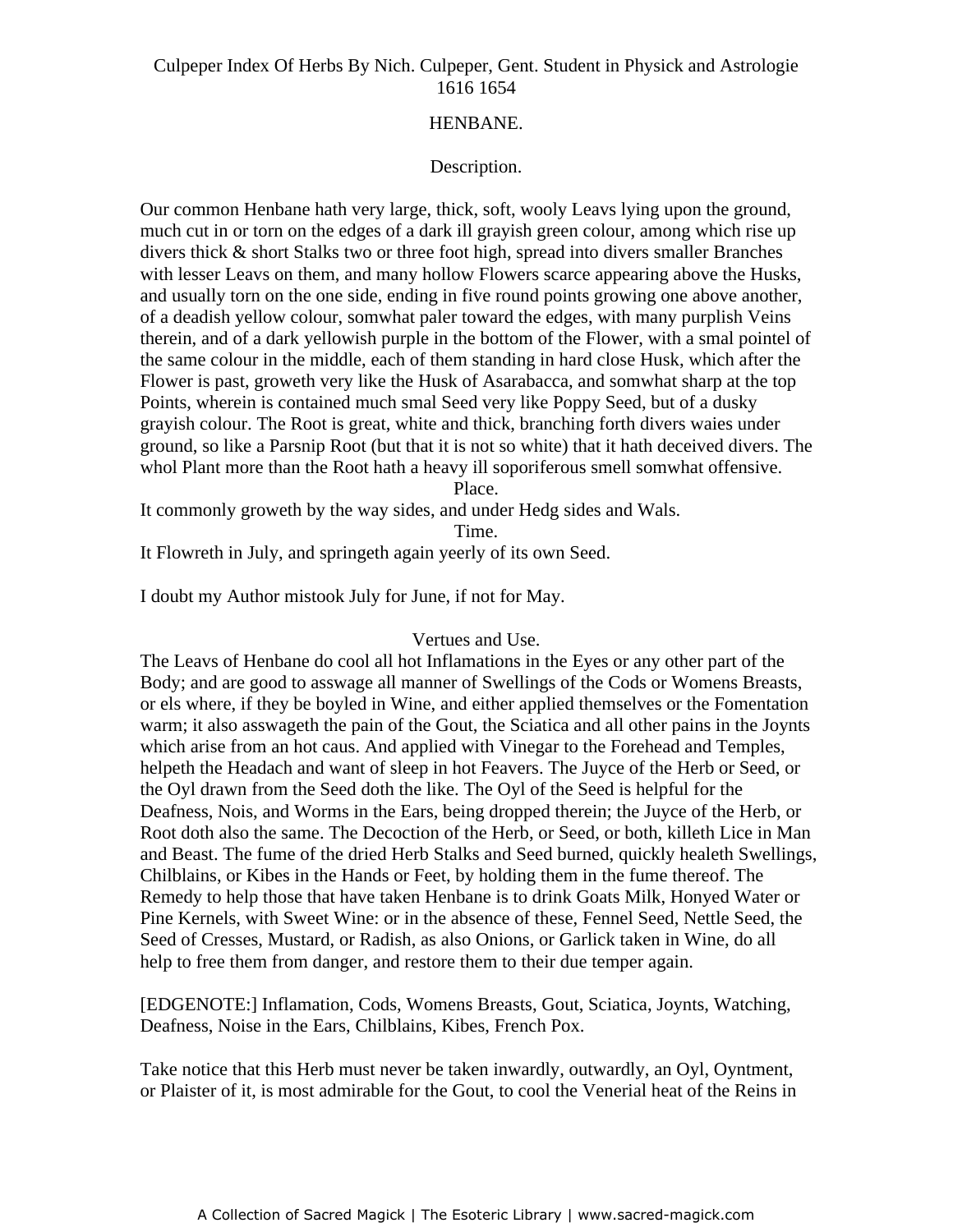the French Pox, to stop the Toothach being applied to the aching side, to allay all Inflamations, and to help the Diseases before premised.

I wonder in my Heart how Astrologers could take on them to make this an Herb of Jupiter, and yet Mizaldus, a man of a penetrating Brain, was also of this Opinion as wel as the rest, the Herb is indeed under the Dominion of Saturn, and I prove it by this Argument.

All the Herbs which delight most to grow in Saturnine places, are Saturnine Herbs.

But Henbane delights most to grow in Saturnine places, and whol Cart loads of it may be found neer the places where they empty the common Jakes, and scarce a stinking Ditch to be found without, it growing by it.

Ergo 'tis an Herb of Saturn.

[p. 65]

### HERB ROBERT.

### Description.

This riseth up with a reddish stalk two foot high, having divers leaves thereon upon very long and reddish footstalkes, divided at the ends into three or five divisions, each of them cut in on the edges some deeper then others, and all dented likewise about the edges, which often tims turn reddish: At the tops of the stalk come forth divers flowers made of five leavs, much larger than the Doves foot, and of a more reddish colour after which come beak heads as in others: The Roote is small and threddy, and smelleth as the whole plant very strong, almost stinking.

Place.

This groweth frequently every where by way sides, upon ditch banks, and wast grounds whersoever one goeth.

Time.

It flowreth in June and July chiefly, and the seed is ripe shortly after.

Vertues and Use.

Herb Robert is commended not only against the stone, but to stay bloud, where or howsoever flowing; it speedily healeth all green wounds, and is effectual in old ulcers in the privy parts or else where.

[EDGENOTE:] Stone, Bleeding, Terms stops, Wounds, Ulcers in the Privities.

You may perswade your self this is true and also conceive a good reason for it, if you doe but consider 'tis an herb of Venus for al it hath gotten a mans name.

## HERB TRUE-LOVE, or ONE-BERRY.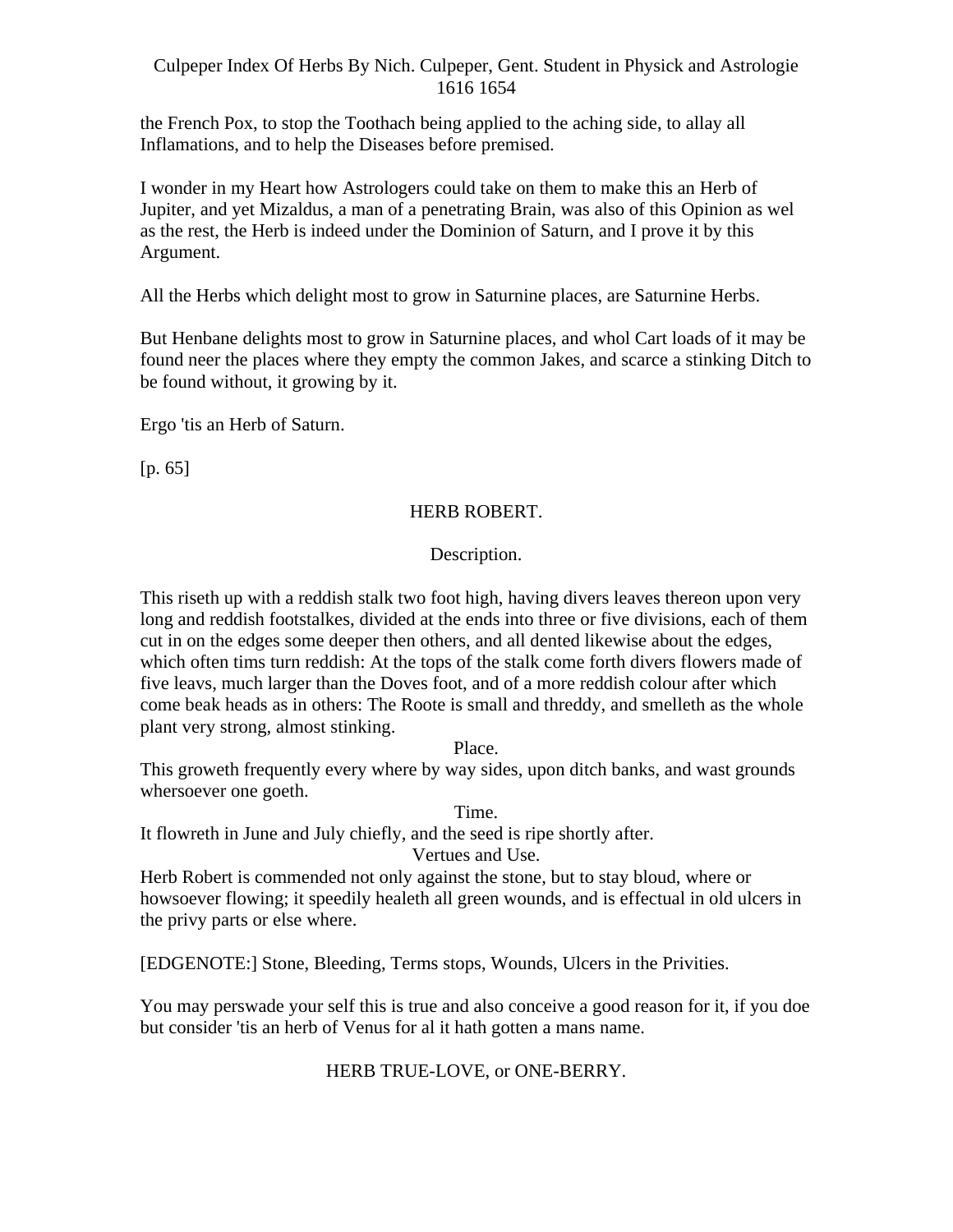#### Description.

The ordinary Herb True-love, hath a small creeping Root running under the upper crust of the ground, somwhat like a Coutchgrass Root but not so white, shooting forth stalks with leavs, some wherof carry no berries, though others do, every stalk smooth without Joynts and blackish green, rising about half a foot high if it bear berries otherwise seldom so high, bearing at the top four leaves set directly one against another in maner of a Cross or a Riband tied (as it is called) on a True-loves Knot: which are each of them a part: som what like unto a Nightshade Leav, but somwhat broader, having somtimes but three Leavs, sometimes five, sometimes six, and these somtimes greater than in others. In the middle of the four Leavs riseth up one smal slender Stalk about an inch high, bearing at the top thereof one Flower spread open like a Star consisting of four small and narrow long pointed Leavs of a yellowish green colour, and four other lying between them lesser than they; in the middle wherof standeth a round dark purplish Button or Head, compassed about with eight smal yellow Mealy threds, with three colours make it the more conspicuous and lovely to behold: This Button or Head in the middle, when the other Leavs are withered, becometh a blackish Purple Berry full of Juyce of the bigness of a reasonable Grape, having within it many white Seeds: The whol Plant is without any manifest tast.

#### Place.

It groweth in Woods and Copses, and somtimes in the corners or borders of Fields and wast Grounds in very many places of this Land; and abundantly in the Woods, Copses, and other places about Chisselhurst and Maidstone in Kent.

Time.

They spring up in the middle of April or May, and are in Flower soon after; The Berries are ripe in the end of May, and in some places in June.

#### Vertues and Use.

The Leavs or Berries hereof are effectual to expel poyson of all sorts, especially that of the Aconites, as also the Plague, and other Pestilential Diseases. Some have been holpen therby saith Mathiolus, that have lien long in a lingring sickness, and others that by Witchcraft (as it was thought) were become half foolish, by taking a

[EDGENOTE:] Poyson, Pestilence, Feavers, Witchcraft, Chollick, Wounds, Ulcers, Swellings in the Groyn, Cods, and Privities, Inflamations, Aposthumes.

dram of the Seeds or Berries hereof in Pouder every day for twenty daies together, they were restored to their former health. The Roots in Pouder taken in Wine easeth the pains of the chollick speedily: The Leavs are very effectual as well for green Wounds, as to clens and heal up old filthy Sores and Ulcers; and is very powerful to discuss all Tumors, and Swellings in the Cods, privy Parts, or Groyn, or in any part of the Body, and speedily to ally all Inflamations. The Leavs or their Juyce applied to Felons, or those Nails of the Hands or Toes that have Imposthumes or Sores gathered together at the Roots of them, healeth them in short space.

The Herb is not to be described for the premises, but is fit to be nourished in every good Womans Garden. Venus owns it.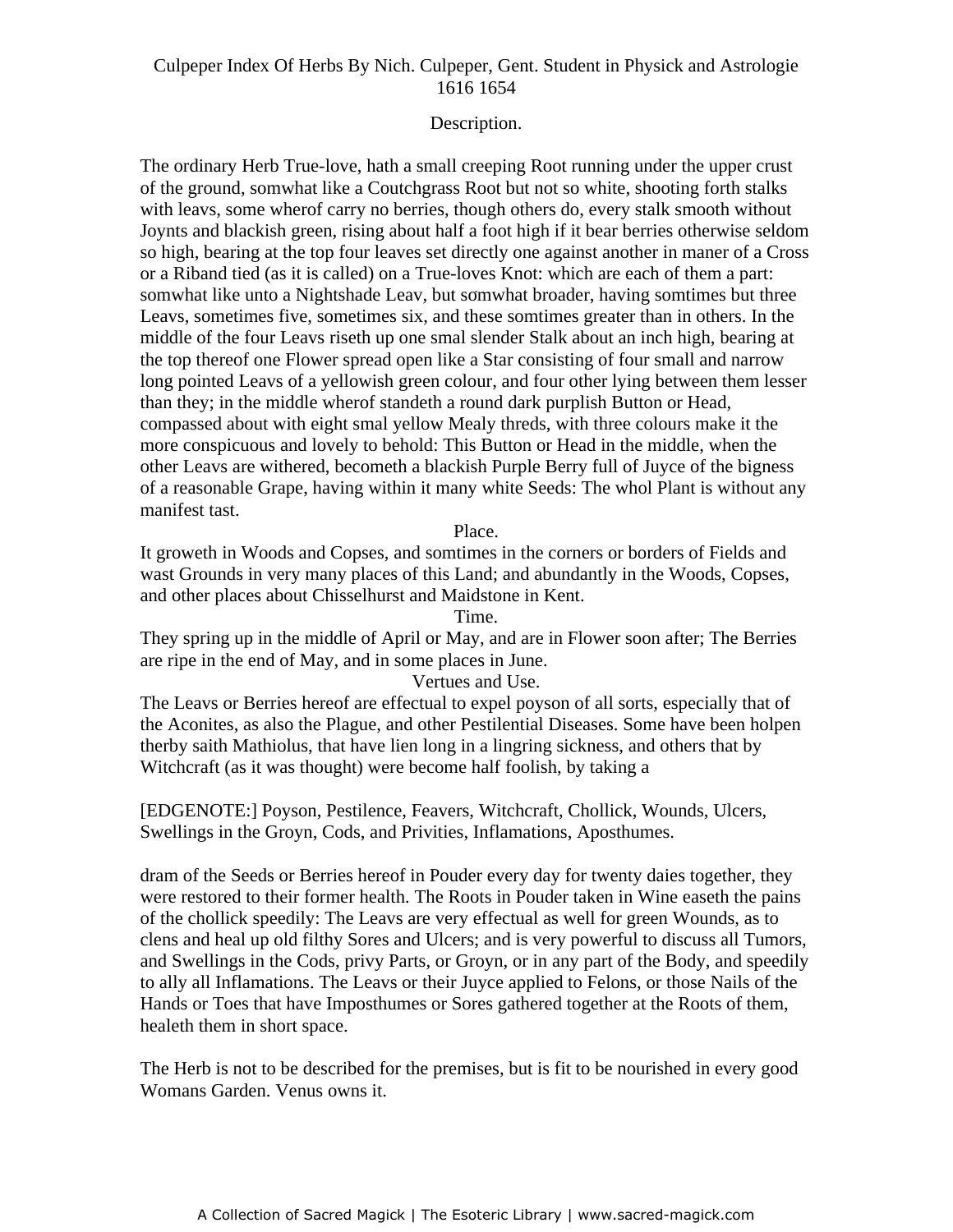[p. 66]

## HYSOP.

This is so well known to be an Inhabitant in every Garden, that it wil save me Labor in writing a Description thereof. The Vertues are as followeth.

Vertues and Use.

Dioscorides saith that Hysop boyled with Rue and Honey, and drunk, helpeth those that are troubled with Coughs, shortness of breath, wheesing, and Rhewmatick Distillations upon the Lungs: Taken also with Oximel, it purgeth gross Humors by the Stool; and with Honey killeth Worms in the Belly; and with fresh or new Figs bruised, helpeth to loosen the Belly, and more forcibly if the Root of Flower-de-luce and Cresses be added therto. It amendeth and cherisheth the Native colour of the Body spoiled by the yellow Jaundice, and being taken with Figs and Nitre helpeth the Dropsie and the Spleen. Being boyled with Wine, it is good to wash Inflamations: and taketh away black and blew Spots and Marks that come by Strokes, Bruises, or Fals, being applied with warm Water.

[EDGENOTE:] Cough, Shortness of breath, Wheesing, Gross Humors, Worms, yellow Jaundice, Dropsie, Spleen, Inflamations, black and blue spots, Quinsie, Toothach, Noise in the Ears, Venemous Beasts, Lice, Itching of the Head, Falling-sickness, Wounds.

It is an excellent Medicine for the Quinsie, or Swelling in the Throat, to wash and gargle it, being boyed with Figs. It helpeth the Toothach, being boyled in Vinegar, and gargled therwith. The hot Vapors of the Decoction taken by a Funnel in at the Ears, easeth the Inflamations and singing nois of them: Being bruised and Salt, Honey, and Cummin Seed put to it, it helpeth those that are stung by Serpents. The Oyl thereof being anoynted killeth Lice, and taketh away Itching of the Head: It helpeth those that have the Falling sickness which way soever it be applied: It helpeth to expectorate tough Flegm, and is effectual in al cold Griefs, or Diseases of the Chest and Lungs, being taken either in a Syrup or licking Medicine. The green Herb bruised and a little Sugar put thereto, doth quickly heal any cut, or green Wound, being therunto applied.

The Herb is Jupiters, and the Sign Cancer; It strengthens all the parts of the Body under Cancer and Jupiter, which what they be may be found amply discoursed of in my Astrological Judgment of Diseases.

#### HOPS.

These are so well known that they need no Description, I mean the manured kind which every good Husband or Huswife is acquainted with.

The wild Hop groweth up as the other doth, ramping upon Trees or Hedges that stand next unto them, with rough branches, and Leavs like the former; but it giveth smaller Heads & in far less plenty than it, so that there is scarce a Head or two seen in a year on divers of this wild kind; wherein consisteth the chief difference.

Place.

They delight to grow on low moist grounds, and are found in all parts of this Land.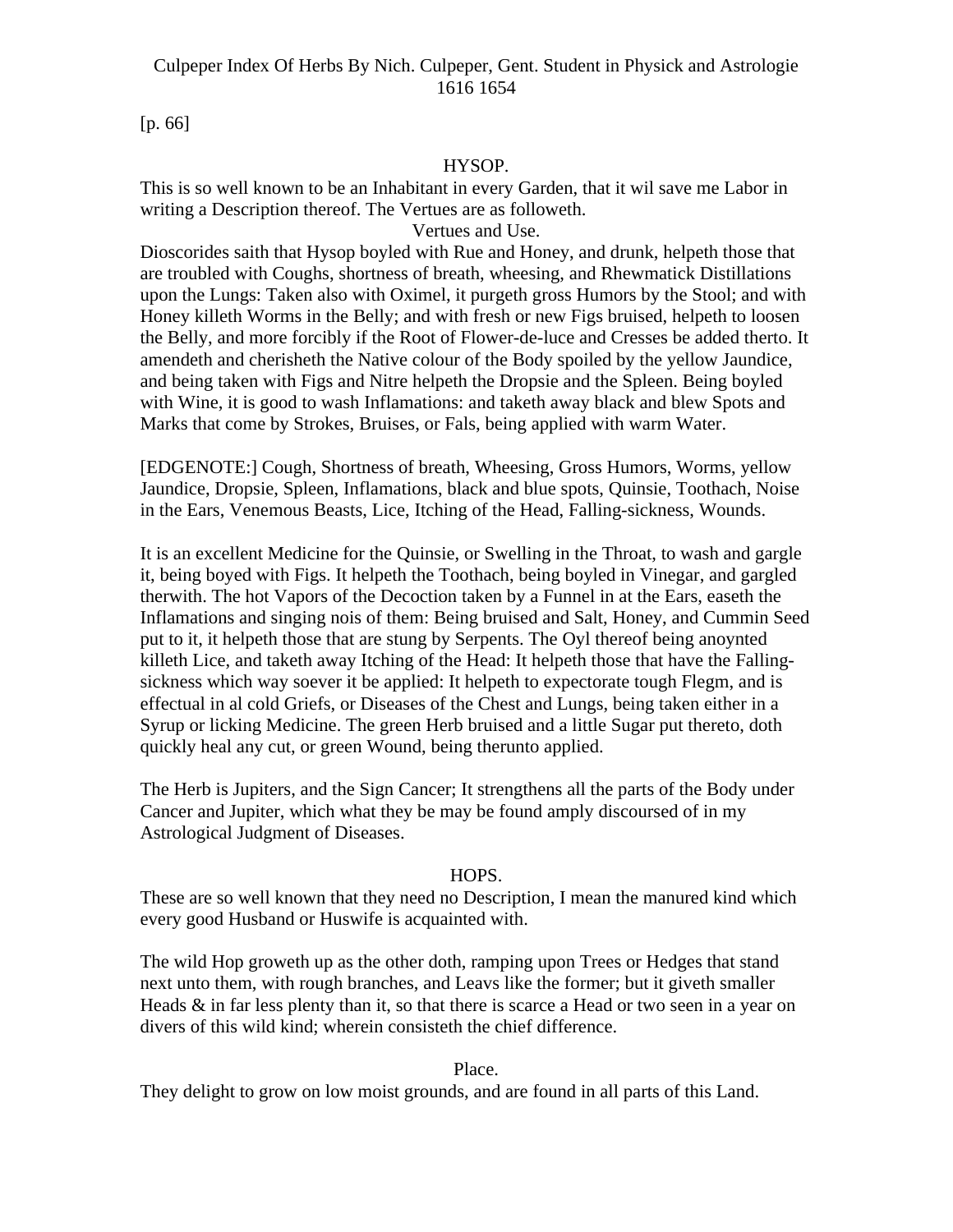Time.

They spring not up until April, and Flower not until the latter end of June, the heads are not gathered until the middle or latter end of September.

Vertues and Use.

This Physical operation is to open Obstructions of the Liver and Spleen to clens the Blood, to loosen the Belly, to clens the Reins from Gravel, and provoke Urine. The Decoction of the tops of Hops, as well of the tame as the wild, worketh the same effects. In clensing the Blood they help to cure the French Disease, and al manner of Scabs, Itch, and other breakings out in the Body, as also al Tetters, Ringworms, and spreading Sores, the Morphew, and all discolourings of the Skin. The Decoction of the

[EDGENOTE:] Obstructions, Liver, Spleen, Blood, Reins clenseth, French Pox, Scabs, Itch, Tetters, Ringworms, Morphew, Poyson, Worms, Terms provokes, Disury, yellow Jaundice, Liver, Stomach, Agues.

Flowers and tops, do help to expel poyson that any one hath drunk: Half a dram of the Seed in Pouder taken in drink, killeth Worms in the Body, bringeth down Womens Courses, and expelleth Urin: A Syrup made of the Juyce and Sugar, cureth the yellow Jaundice, easeth the Headach that comes of Heat, and tempereth the heat of the Liver and Stomach, and is profitably given in long and hot Agues that rise of Choller and Blood. Both the wild and the manured are of one property, and alike effectual in al the aforesaid Diseases.

By all these Testimonies, Beer appears to be better than Ale.

Mars owns the Plant, and then Dr. Reason will tell you how it performs these actions.

## HOREHOUND.

## Discription.

Common Horehound groweth up with square hoary Stalks, half a yard or two foot high, set at the Joynts with two round crumpled rough Leavs, of a sullen hoary green colour, of a reasonable good scent, but a very bitter tast: The Flowers are smal, white and gaping, set in rough, hard, prickly Husks, round about the Joynts with the leaves from the middle of the Stalk upwards, wherein afterwards is found smal round blackish Seed. The root is blackish, hard, and

[p. 67]

woody, with many strings thereat, and abideth many years.

Place. It is found in many parts of this Land, in dry grounds and wast green places.

Time.

It Flowreth in or about July, and the Seed is ripe in Augst.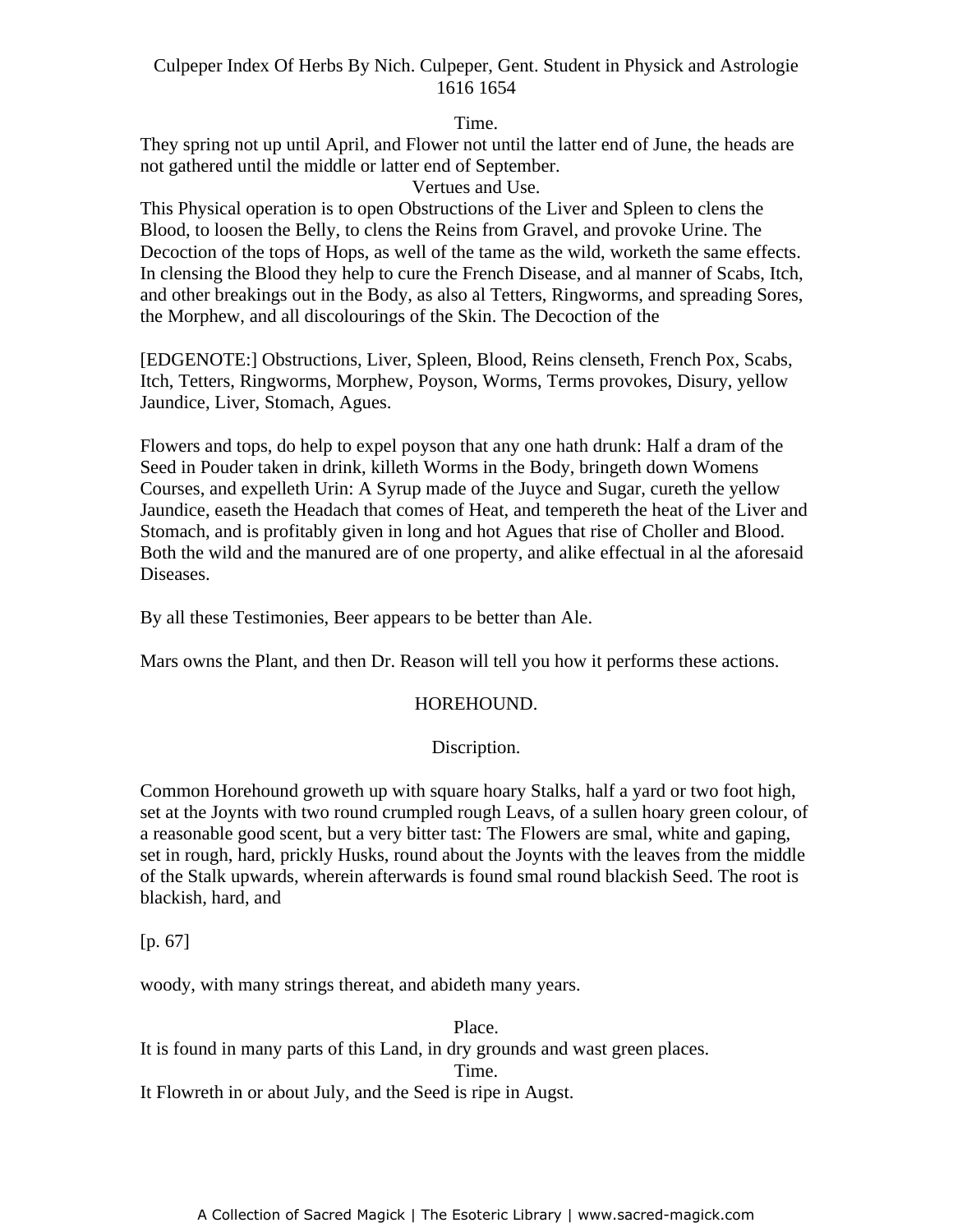#### Vertues and Use.

A Decoction of the dried Herb with the Seed, or the Juyce of the green Herb taken with Honey, is a Remedy for those that are pursie or short winded, or have a Cough or are fallen into a Consumption either through long sickness, or thin Distillations of Rhewm upon the Lungs. It helpeth to expectorate tough Flegm from the Chest, being taken with the Roots of Iris or Orris. It is given to Women to bring down their Courses, to expel the Afterbirth, and to them that have sore and long Travails, as also to those that have taken Poyson, or are stung or bitten by Venemous Serpents: The Leavs used with Honey purge foul Ulcers stay running or creeping sores, and the growing of the Flesh over the Nails. It also helpeth

[EDGENOTE:] Difficulty of breath, Cough, Consumption, Flegm, Terms provokes, Afterbirth, Weariness, Poyson, Venemous Beasts, Ulcers, Sides, Eyes, Yellow Jaundice, Ears, Obstructions of the Liver and Spleen. Liver, Itch, Tetters, Worms, Dogs bitings, Womens Breasts, Thorns, Asthmaes.

pains of the sides. The Juyce thereof with Wine and Honey helpeth to cleer the Eyesight, and snuffed up into the Nostrils, purgeth away the yellow Jaundice, and with a little Oyl of Roses dropped into the Ears easeth the pains of them. Galen saith it openeth Obstructions both of the Liver and Spleen, purgeth the Breast and Lungues of Flegm; and used outwardly, it both clenseth and digesteth. A decoction of Horehound (saith Mathiolus) is available for those that have bad Livers, and for such as have Itches and running Tetters; The Pouder hereof taken, or the Decoction, killeth Worms. The green Leavs bruised and boyled in old Hogs Greas unto an Oyntment, healeth the biting of Dogs abateth the Swellings of Womens Breasts, and taketh away the Swelling and Pains that come by any pricking of Thorns, or such like means, and used with Vinegar it clenseth and healeth Tetters. There is a Syrup made of Horehound to be had at the Apothecaries, very good for old Coughs, to rid the tough Flegm, as also to avoid cold Rhewm from the Lungs of old Folks, and for those that are Asmatick or short winded.

#### HORSTAIL.

#### Description.

Of this there are many kinds, but I shall not trouble you not my self with any large Description of them, which to do, were but as the Proverb is, to find a knot in a Rush; All the kinds hereof being nothing else but knotted Rushes, some with Leavs and some without: Take the Description of the most eminent sort as followeth.

The greater Horstail at the first springing hath Heads somwhat like those of Asparagus, and after grow to be hard, rough, hollow Stalks, joynted at sundry places up to the top, a foot high, so made as if the lower part were put into the upper, whereat grow on each side a Bush of smal, long, Rush-like hard Leavs, each part resembling a Hors Tail (from whence it was so called). At the tops of the Stalks come forth smal Catkins like to those of Trees. The Root creepeth under ground having Joynts at sundry places.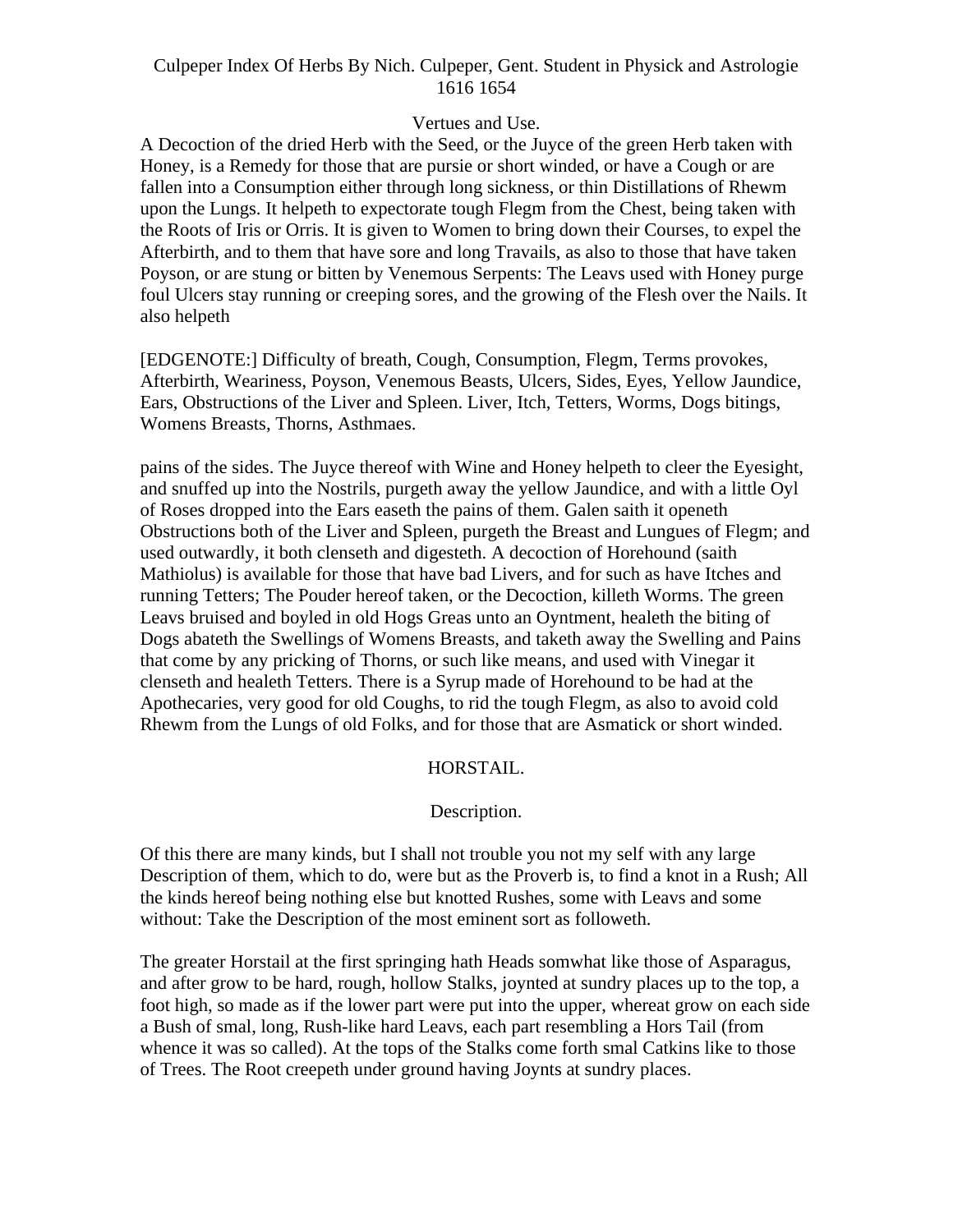## Place.

This (as most of the other sorts hereof) groweth in wet grounds.

#### Time.

They spring up in April, and their blooming Catkins in July, seeding for the most part in August, and then perish down to the ground, rising afresh in the Spring.

Vertues and Use.

Horstail, the smoother rather than the rough, and the Leaved rather than the Bare are most Physical. It is very powerful to stanch bleedings whersoever, either inward or outward, the Juyce or Decoction, or distilled Water applied outwardly: It staieth also al sorts of - Lasks and Fluxes in Man or Woman, and the pissing of Blood, and healeth also not only the inward Ulcers, and excoriations of the Entrails, Bladder, &c. but al other sorts of foul, moist, and running Ulcers, and soon sodereth together the tops of green Wounds; It cureth also Ruptures in Children.

[EDGENOTE:] Bleeding, Flux, Terms stops, Pissing Blood, Inward Ulcers, Excoriations of the Bladder, Ulcers, Wounds, Ruptures, Disury, Stone, Strangury, Cough, Inflamations, Pimples, Red Faces.

The Decoction hereof in Wine being drunk provoketh Urin, and helpeth the Stone and the Strangury; and the distilled Water thereof drunk two or three times in a day, a smal quantity at a time; as also easeth the Intrails or Guts, and is effectual against a Cough that cometh by distillation from the Head. The Juyce or distilled Water being warmed, and hot Inflamations, Pustules, or red Wheals, and other breakings out in the Skin, being bathed therewith doth help them, and doth no less eas the Swellings, heat, and Inflamations of the Fundament or Privy parts in Man or Woman.

The Herb is belonging to Saturn yet is very harmless, and excellent good for the Premises.

[p. 68]

## HOUSLEEKS, or SENGREEN

These are so wel known unto my Country Men that I shal not need to write any Description of them.

Place.

It groweth commonly on Walls and Hous sides, and flowreth in July.

Vertues and Use.

Our ordinary Housleek is good for all inward heats, as wel as outward, and in the Eyes or other parts of the Body: A Posset made with the Juyce of Housleek is singular good in al hot Agues, for it cooleth and tempereth the Blood and Spirits, and quench the thirst; and is also good to stay al hot Defluxions of sharp and salt Rhewms in the Eyes, the Juyce being dropped into them, or into the Ears helpeth them; It helpeth also other Fluxes of Humors into the Bowels, and the immoderate Courses of Women. It cooleth and restraineth also all other hot Inflamations. St. Anthonies Fire, Scaldings and Burnings, the Shingles, fretting Ulcers, Cankers, Tetters, Ringworms and the like, and much easeth the pain of the Gout proceeding from an hot caus. The Juyce also taketh away Warts and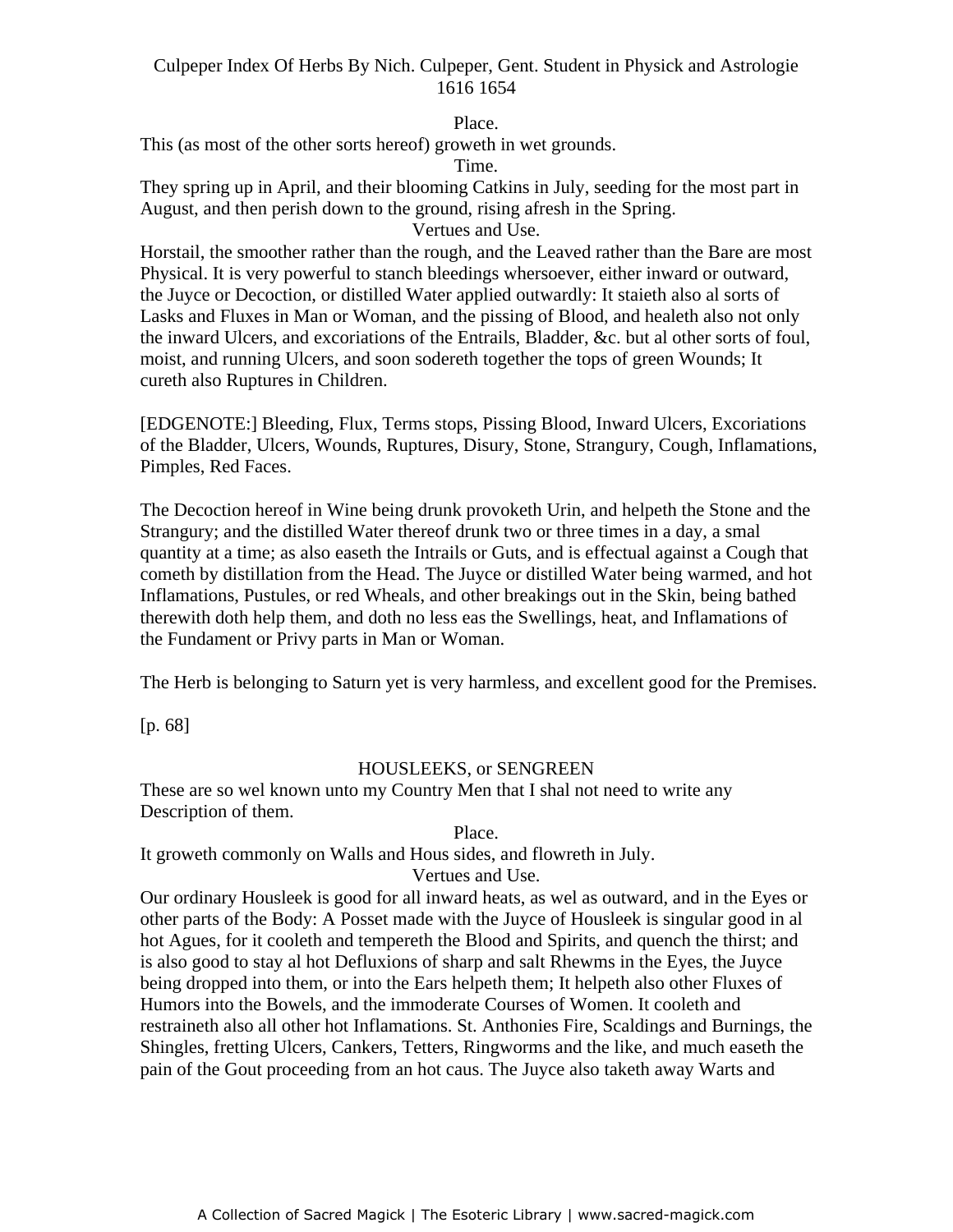Corns in the Hands or Feet, being often bathed therewith, and the Skin of the Leavs being laid on

[EDGENOTE:] Heat, Eyes, Agues, Thirst, Salt Rhewms, Ears, Terms stops, Fluxes, Inflamations, St. Anthonies Fire, Burnings, Scaldings, Tetters, Ringworms, Corns on the Hands and Feet, Headach, Frenzy, Watching, Bleeding, Nettles, Bees, &c.

them afterwards. It easeth also the Headach, and distempered heat of the Brain in Phrensies, or through want of sleep, being applied to the Temples and Forehead. The Leavs bruised and laid upon the Crown or Seam of the Head staieth bleeding at the Nose very quickly. The distilled Water of the Herb is profitable for all the purposes aforesaid: The Leavs being gently rubbed on any place stung with Nettles or Bees, doth quickly take away the Pain.

It is an Herb of Jupiter, and it is reported by Myzaldus to preserve, it grows upon from Fire and Lightning.

## HOUNDSTONGUE.

### Description.

The great ordinary Houndstongue hath many long and somwhat narrow, soft, hairy darkish green Leavs, lying on the ground somwhat like unto Bugloss Leavs, from among which riseth up a rough hairy Stalk about two foot high, with some smaller Leavs thereon, and branched at the top into divers parts, with a smal Leaf at the Foot of every Branch, which is somwhat long, with many Flowers set along the same, which Branch is crooked or turned inwards before it Flowreth and openeth by degrees as the Flowers do blow, which consist of four smal purplish red Leavs of a dead colour, scarce rising out of the Husk wherein they stand, with some threds in the middle: It hath somtimes a white Flower. After the Flowers are past there cometh rough flat Seed, with a smal pointel in the middle, easily cleaving to any Garment that is toucheth, and not so easily pulled off again: The root is black, thick, and long, hard to break, and ful of a clammy Juyce, smelling somwhat strong, of an evil scent as the Leavs also do.

Place.

It groweth in most places of this Land, in wast grounds, and untilled places by high way sides, Lanes, and Hedg sides.

Time.

It Flowreth about May and June, and the Seed is ripe shortly after.

Vertues and Use.

The Root is very effectually used in Pills, as wel as in Decoctions, or otherwise, to stay al sharp and thin Defluxions of Rhewm from the Head into the Eyes or Nose, or upon the Stomach or Lungs, as also for Coughs or shortness of breath. The Leavs boyled in Wine (saith Dioscorides) but others do rather appoint it to be made

[EDGENOTE:] Eyes, Nose, Stomach, Lungs, Shortness of breath, Mad Dogs.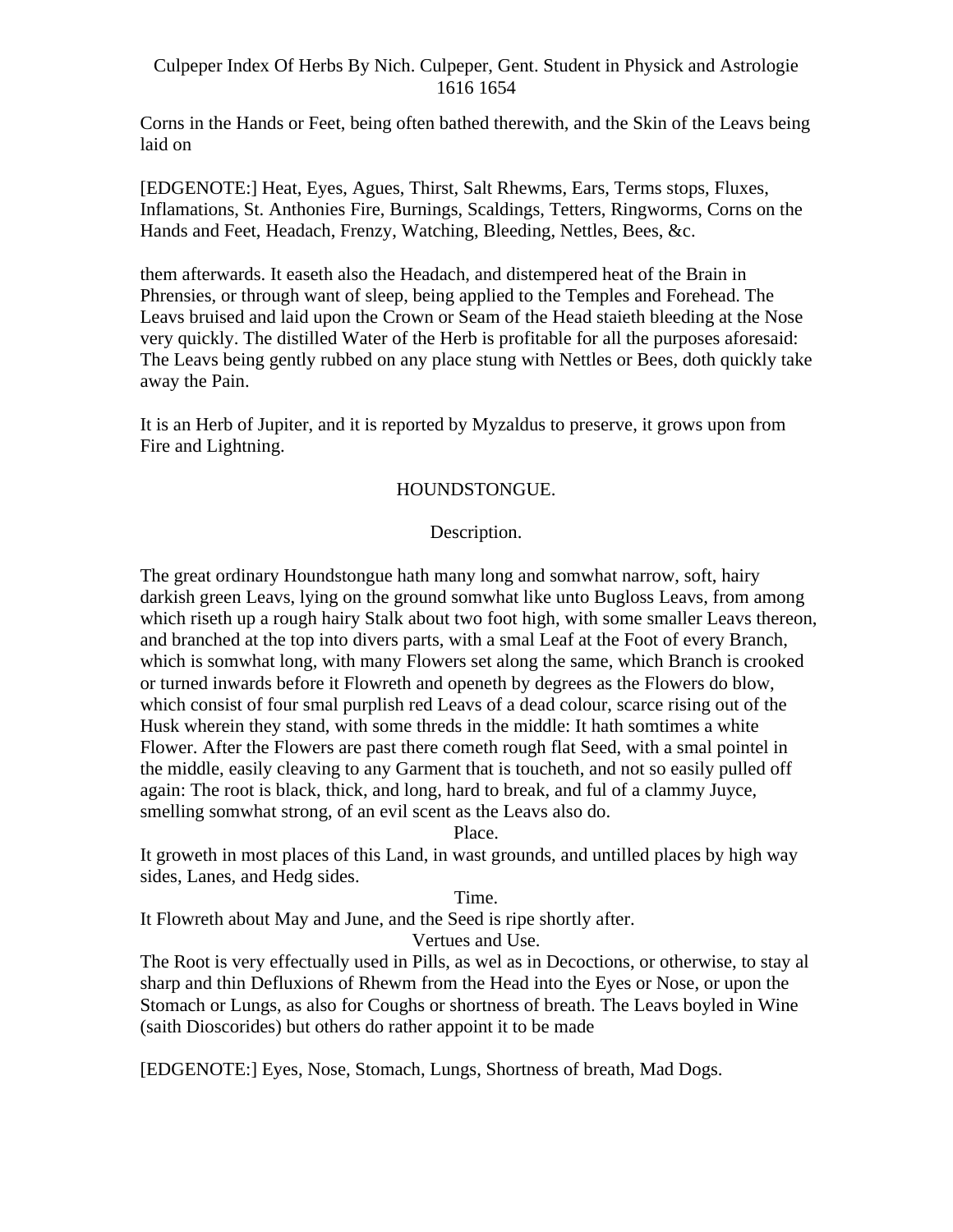with Water, and to ad thereto Oyl and Salt, mollifieth or openeth the Belly downwards; it also helpeth to cure the biting of a mad Dog, some of the Leavs being also applied to the Wound: The Leavs bruised, or the Juyce of them boyled in Hogs Lard, and applied, helpeth the falling away of the Hair which cometh of hot and sharp humors; as also for any place that is scalded or burnt: The Leavs bruised and laid to any green Wound doth heal it up quickly. The Root baked under the Embers wrapped in Past, or wet Papers, or in a wet double Cloth, and thereof a Suppository made and put up into, or applied to the Fundament, doth very effectually help the painful Piles or Hemorrhoids. The distilled Water of the Herb and Roots, is very good to al the purposes aforesaid, to be used as wel inwardly to drink, as outwardly to wash any sore places, or it healeth al manner of Wounds and Punctures and those foul Ulcers that arise by the French Pox.

[EDGENOTE:] Scaldings, Burnings, Hemorrhoids, Wounds, Ulcers, French Pox.

Mizaldus ads to this, that the Leavs laid under the Feet wil keep the Dogs from barking at you, Houndstongue becaus it tries the Tongue of Hounds, whether it be true or not I never tried yet I have cured the biting of a mad Dog with this only Medicine.

### ST. JOHNS WORT.

### Description.

The common St. Johns-wort shooteth forth brownish, upright, hard, round Stalks, two foot high, spreading many Branches from the sides up to the tops of them with two smal Leavs set one against another at every place, which are of a deep green colour, somwhat like the Leavs of the lesser Centaury, but narrower, and ful of smal holes in every Leaf, which cannot be so wel perceived as when they are held up to the light: At the tops of the Stalks and Branches stand yellow Flowers made of five Leavs apiece, with many yellow threds in the middle, which being bruised do yeild a reddish Juyce like blood after which come smal round Heads wherein is contained smal blackish Seed smelling like Rozin: The Root is hard and woody with divers strings and fibres at it, and of a brownish colour which abideth in the ground many yeers, shooting anew every Spring.

Place.

This groweth in Woods and Copses, as wel those that are shady, as open to the Sun.

Time.

They Flower about Midsummer, and in July, and their Seed is ripe in the latter end of July or in August.

## Vertues and Use.

St. Johns-wort, is as singular a Wound Herb as any other whatsoever, either for inward Wounds, Hurts, or Bruises, to be boyled in Wine and drunk, or prepared into Oyl or Oyntment, Bath or Lotion outwardly: It hath power to open Obstructions, to dissolve Swellings to close up the Lips of Wounds, and to strengthen the parts that are weak  $\&$ feeble. The Decoction of the Herb and Flowers, but

[EDGENOTE:] Wounds, Bruises, Obstructions, Swellings, Spitting and Vomiting blood.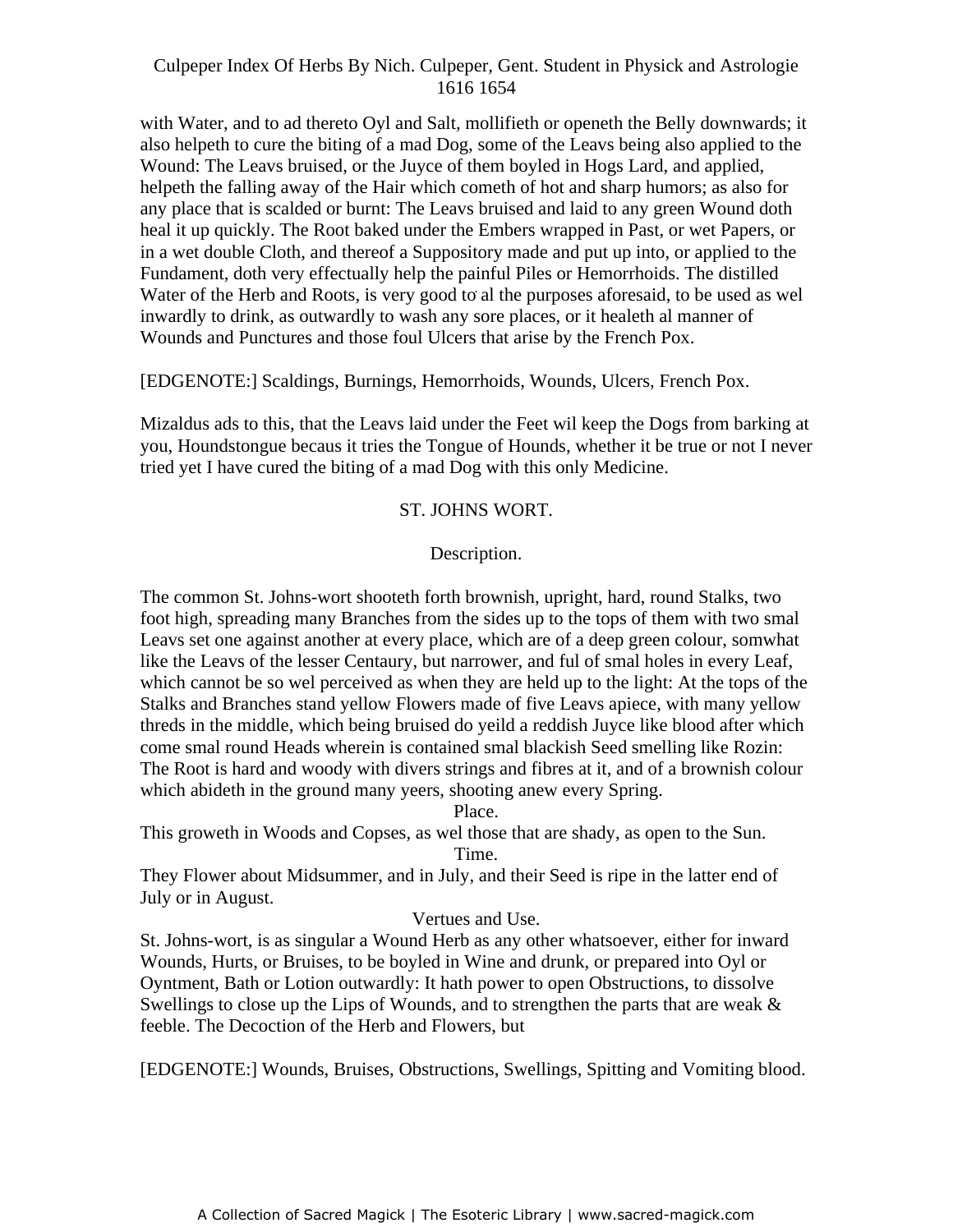of the Seed especially in Wine being drunk; or the Seed made into Pouder and drunk with the Juyce of Knotgrass, helpeth al manner of spitting and Vomiting of Blood, be it by any Vein broken inwardly, by Bruises, Falls, or howsoever: The same helpeth those that are bitten or stung by any Venemous Creature: And is good for those that are troubled with the Stone in their Kidneys, or that cannot make water; and being applied provoketh Womens Courses. Two drams of the Seed of St. Johns-wort made

[EDGENOTE:] Venemous Beasts, Disury, Choller, Agues, Sciatica, Falling-sickness, Palsey.

into Pouder and drunk in a little Broth, doth gently expel Choller, or congealed Blood in the Stomach; The Decoction of the Leavs and Seeds being drunk somwhat warm before the Fits of Agues, whether by the Tertians, or Quartanes, doth alter the fits, and by often using doth take them quite away: The Seed is much commended being drunk for forty daies together, to help the Sciatica: The Falling sickness, and the Palsey.

It is under the Coelestial Sign Leo, and under the Dominion of the Sun, it may be if you meet with a Papist that is an Astrologer, he will tel you St. John made it over to him by a Letter of Attourney, especially if withal he be a Lawyer also.

### IVY.

### Description.

This is so well known to every Child al to grow in Woods upon the Trees, and upon the stone Walls of Churches, Houses, &c. and somtimes to grow alone of it self, though but seldom.

#### Time.

It Flowreth not until July, and the Berries are not ripe til Christide that they have felt the Winter Frosts.

#### Vertues and Use.

A pugil of the Flowers, which may be about a dram (saith Dioscorides) drunk twice a day in red Wine, helpeth the Lask and Bloody Flux. It is an enemy to the Nerves and Sinews being much taken inwardly, but very helpful unto them being outwardly applied. Pliny saith that the yellow Berries are good against the Jaundice, and taken before one be set to drink hard, preserveth from drunkeness, and helpeth those that spit Blood: and that

[EDGENOTE:] Flux, Bloody Flux, Jaundice, Spitting Blood, Worms, Drunkeness, Pestilence.

the white Berries being taken inwardly, or applied outwardly killeth the Worms in the Belly. The Berries are a singular Remedy to prevent the Plague, as also to free them from it that have got it, by drinking the Berries therof made in Pouder, for two or three daies together: They being taken in Wine do certainly help to break the Stone, provoke Urine and Womens Courses. The fresh Leavs of Ivy boyled in Vinegar, and applied warm to the sides of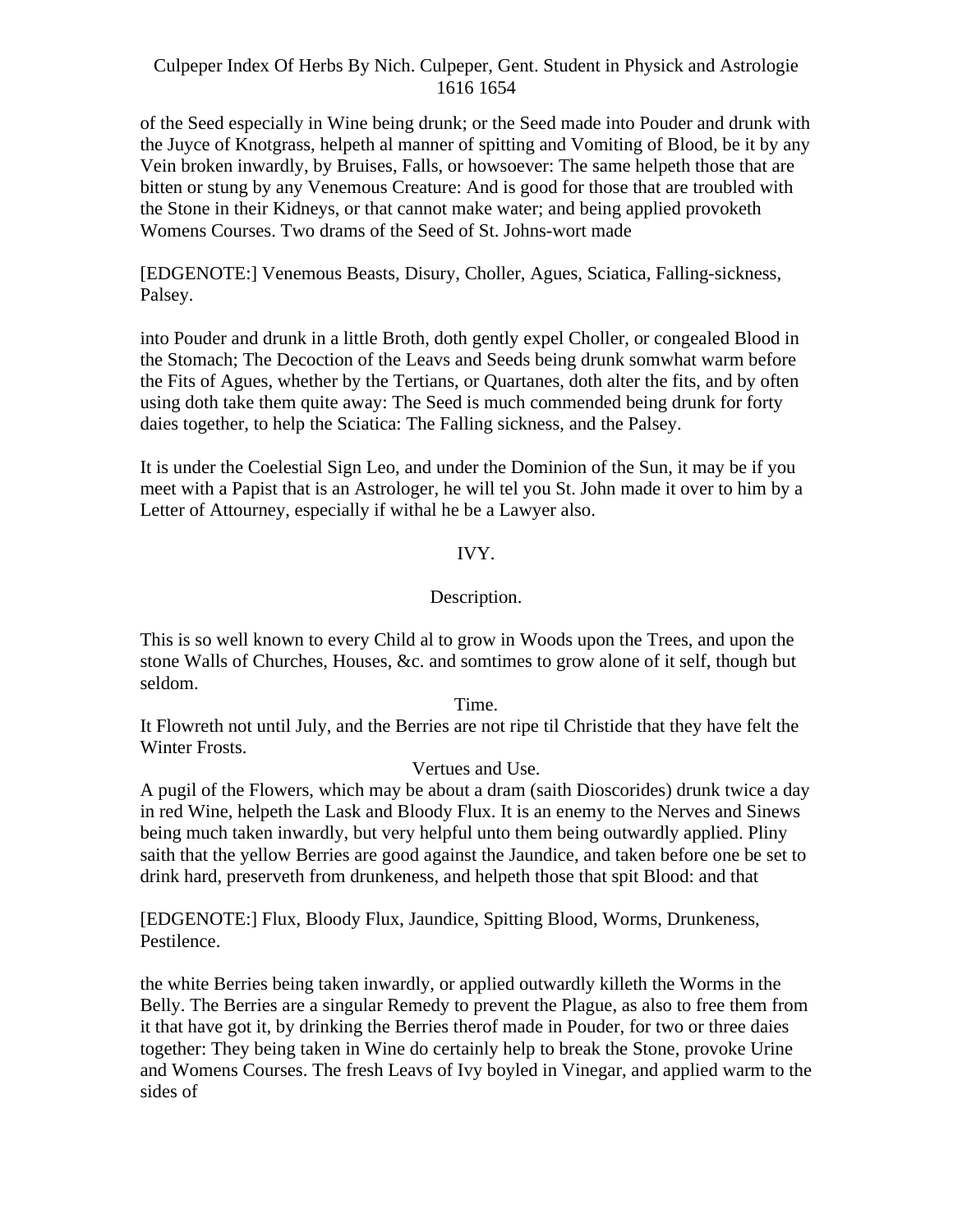[EDGENOTE:] Stone, Disury, Terms provokes, Spleen, Stitch, Headach, Ulcers, Wounds, Burnings, Scaldings, salt Flegm, Rhewm, Sore Ears.

those that are troubled with the Spleen, Ach, or Stitch in the sides, doth give them much eas: The same applied with some Rosewater and Oyl of Roses to the Temples and Forehead, easeth the Headach though it be of long continuace. The fresh Leavs boyled in Wine, and old filthy Ulcers that are hard to be cured washed therewith, doth wonderfully help to clens and heal them, it also quickly healeth green Wounds, as also it is effectual to heal al Burnings and Scaldings, and all kinds of ezuicerations coming thereby. or by Salt Flegm or hot Humors in other parts of the Body. The Juyce of the Berries or Leavs snuffed up into the Nose, purgeth the head

[p. 70]

and Brain of thin Rhewm that maketh Defluxions into the Eyes and Nose, and cureth the Ulcers and Stench therin: The same dropped into the Ears helpeth the old and running Sores of them. Those that are troubled with the Spleen shal find much eas by continual drinking out of a Cup made of Ivy, so as the drink may stand some smal time therein before it be drunk. Cato saith, that Wine put into such a Cup wil soak through it, by reason of the Antipathy that is between them.

There seems to be a very Antipathy between Wine and Ivy, for if any have got a surfet by drinking Wine, his speediest cure is to drink a draught of the same Wine wherein a handful of Ivy Leavs being first bruised have been boyled.

## KIDNEYWORT, or WALL-PENYROYAL.

# Description.

This hath many thick, flat, and round Leavs growing from the Root, every one having a long Footstalk fastned underneth about the middle of it and a little unevenly waved somtimes about the edges, of a pale green colour, and somwhat hollow on the upper side like a Sawcer; from among which rise one or more tender smooth hollow Stalks half a foot high with two or three smal Leavs thereon, usually not round as those below, but somwhat long and devided at the edges: The tops are somtimes devided into long Branches, bearing a number of Flowers, set round about a long spike one above another, which are hollow and like a little Bell, of a whitish green colour, after which come smal Heads containing very smal brownish Seed, which falling on the ground, wil plentifully spring up before Winter, if it have moisture. The Root is round and most usually smooth, grayish without and white within, having smal fibres at the head of the Root, and bottom of the Stalk.

## Place.

It groweth very plentifully in many places of this Land, but especially in all the West parts thereof, upon stone and mud Wals, upon Rocks also, and in stony places upon the ground, at the Bottom of old Trees, and somtimes on the Bodies of them that are decayed and rotten.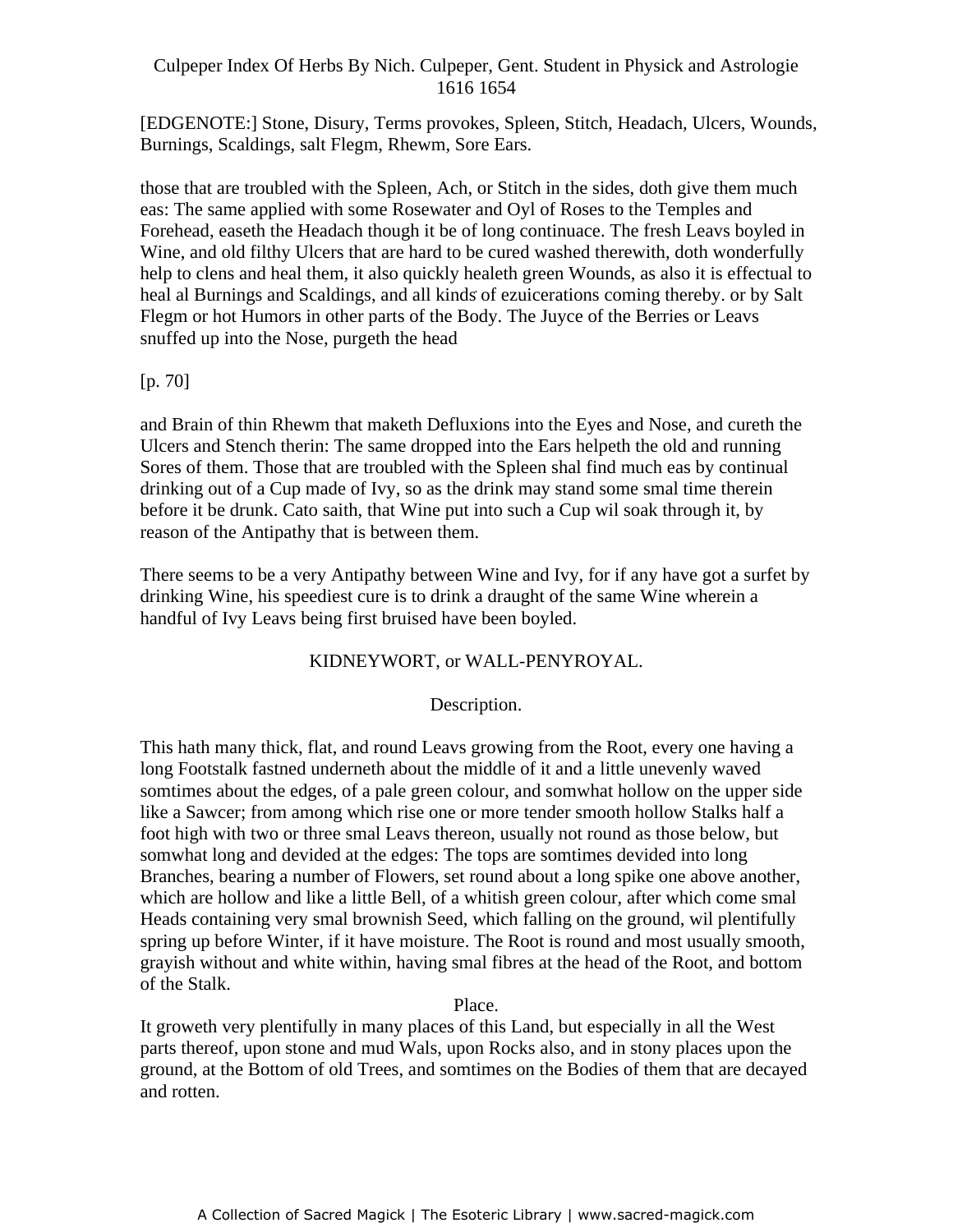Time.

It usually Flowreth in the beginning of May and the Seed is ripening quickly after, sheddeth it self: so that about the end of Many usually, the Leavs and Stalks, are withered, dry, and gone until September, that the Leavs spring up again, and so abide all Winter. Vertues and Use.

The Juyce or the distilled water being drunk is very effectual for al Inflamations and unnatural heats, to cool a fainting hot Stomach, or a hot Liver or the Bowels: The bruised Herb or the place bathed with the Juyce or

[EDGENOTE:] Inflamations, Pimples, Redness, St. Anthonies fire, Kidneys hurt by the Stone, Disury, Dropsie, Stone, Bloody flux, Piles, Hemorrhoids, Gout, Sciatica, Cods, Kings Evil, Kibes, Chilblains.

distilled Water thereof and outwardly applied healeth Pimples, Redness, St. Anthonies Fire, and other outward heats and Inflamations. The said Juyce or Water helpeth much also to heal sore Kidneys, torn or fretted by the Stone, or exulcerated within, and easeth the pains; It also provoketh Urine, and is available for the Dropsie, and helpeth to break the Stone, cooling the Inflamed parts and other pains of the Bowels, and the bloody Flux; It is singular good to cool the painful Piles, or Hemorrhoidal Veins, the Juyce being used as a Bath unto them, or made into an Oyntment: It is no less effectual to give eas of pains to the hot Gout, the Sciatica, and the Inflamations and Swellings in the Cods; It helpeth the Kernels or Knots in the Neck or Throat, called the Kings Evil; healeth Kibes and Chilblains if they be bathed with the Juyce, or anointed with an Oyntment made thereof, and some of the skin of the Leaf laid upon them; It is also used in green Wounds to stay the Blood, and to heal them quickly.

Venus challengeth the Herb, under Libra.

# KNAPWEED.

# Description.

The common sort herof hath many long and somwhat broad darke green leaves, rising from the root deeply dented about the edges, and somtimes a little rent or torne on both sides in two or three places, and somwhat hairy withal among which riseth up a strong round stalk four or five foot high, devided into many branches: at the tops wherof stand great scalygreen heads, & from the middle of them thrust forth a number of dark purplish red thrumms or threds, which after they are withered and past, ther is found divers black Seeds: lying in a great deal of down, somwhat like unto a Thistle Seed, but smaller: The Root is white, hard and woody, with divers fibres annexed therunto, which perisheth not but abideth with leavs theron all the winter, shooting out fresh every Spring.

Place.

It groweth in most Feilds and Meadows, and about their borders and Hedges and in many wast grounds also, almost every where.

[p. 71]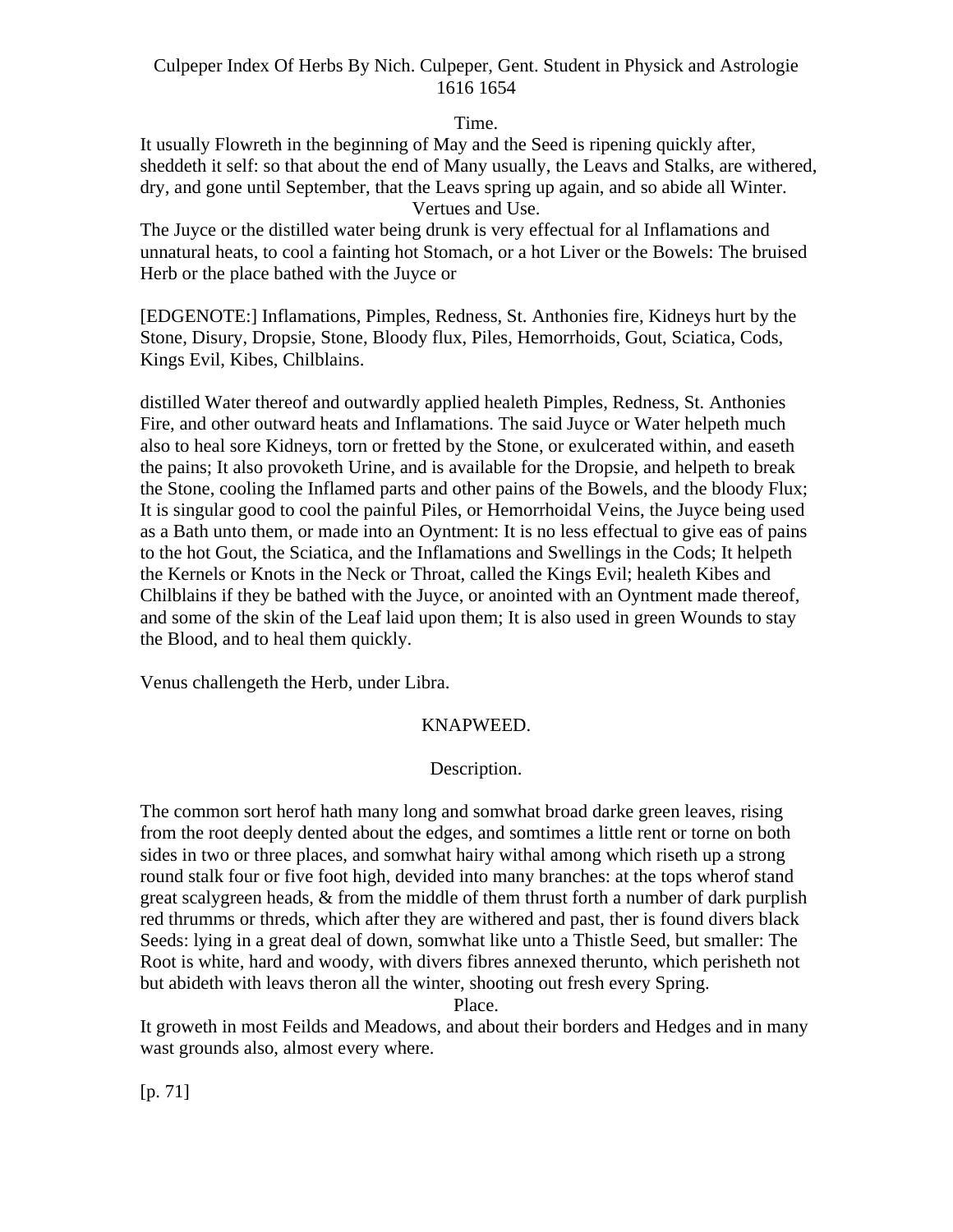Time.

It usually flowreth in June and July, and the seed is ripe shortly after.

Vertues and Use.

This Knapweed helpeth to stay Fluxes, both of blood at the mouth or nose, or other outward parts, and those veins that are inwardly broken, or inward wounds, as also the Fluxes of the belly; It stayeth the distillations of thin and sharp humors from the head upon the stomach and Lungs: it is good for those that are bruised by any fall, blowes, or otherwise. It is very profitable for those that are

[EDGENOTE:] Fluxes, Bleeding, Veins broken, Phtisick, Falls, Blows, Ruptures, Sores, Cankers, Scabby head, Sore throat, Vvula, Jaws.

bursten and have a Rupture, by drinking the decoction of the Hearbe and roots in wine and applying the same outwardly to the place. It is singular good in al running sores, cankrous and fistulous drying up the moysture and healing them up gently, without sharpness; it doth the like to running sores or scabs of the head or other parts. It is of special use for the soreness of the Throat, swelling of the Vvula and Jaws; and excellent good to stay the bleeding and heale up all green wounds.

Saturn challengeth the herb for his own.

# KNOT-GRASS.

# Description.

This is generally so wel known that it needeth no Description.

#### Place.

It groweth in every Country of this Land, by the Highway sides and by foot paths in Fields, as also by the sides of old Walls.

Time.

It springeth up late in the Spring, and abideth until Winter, when all the branches perish. Vertues and Use.

The Juyce of the common kind of Knot-grass, is most effectuall to stay bleeding at the mouth, being drunke in steeled or red Wine: and the bleeding at the Nose, to be applyed to the Forehead and Temples or to be squirted up into the Nostrils. And no less effectuall to coole and

[EDGENOTE:] Bleeding, Heat, Flux, Bloody Flux, Courses stops, Disury, Gravel, Venemous Beasts, Rhewm, Worms, Heat.

temper that heat of the blood, & stomach and to stay any Flux of the blood or humors, as Lask, Bloody flux, Womens courses, and Running of the Reins. It is singular good to provoke Urine, helpe the strangurie, and allay the heate that cometh therby; and it powerful by Urin to expel the Gravell, or stone in the kidneys or Bladder, a dram of the pouder of the Herb being taken in wine for many dayes together: Being boyled in wine and drunke, it is profitable to those that are stung or bitten by venemous creatures, and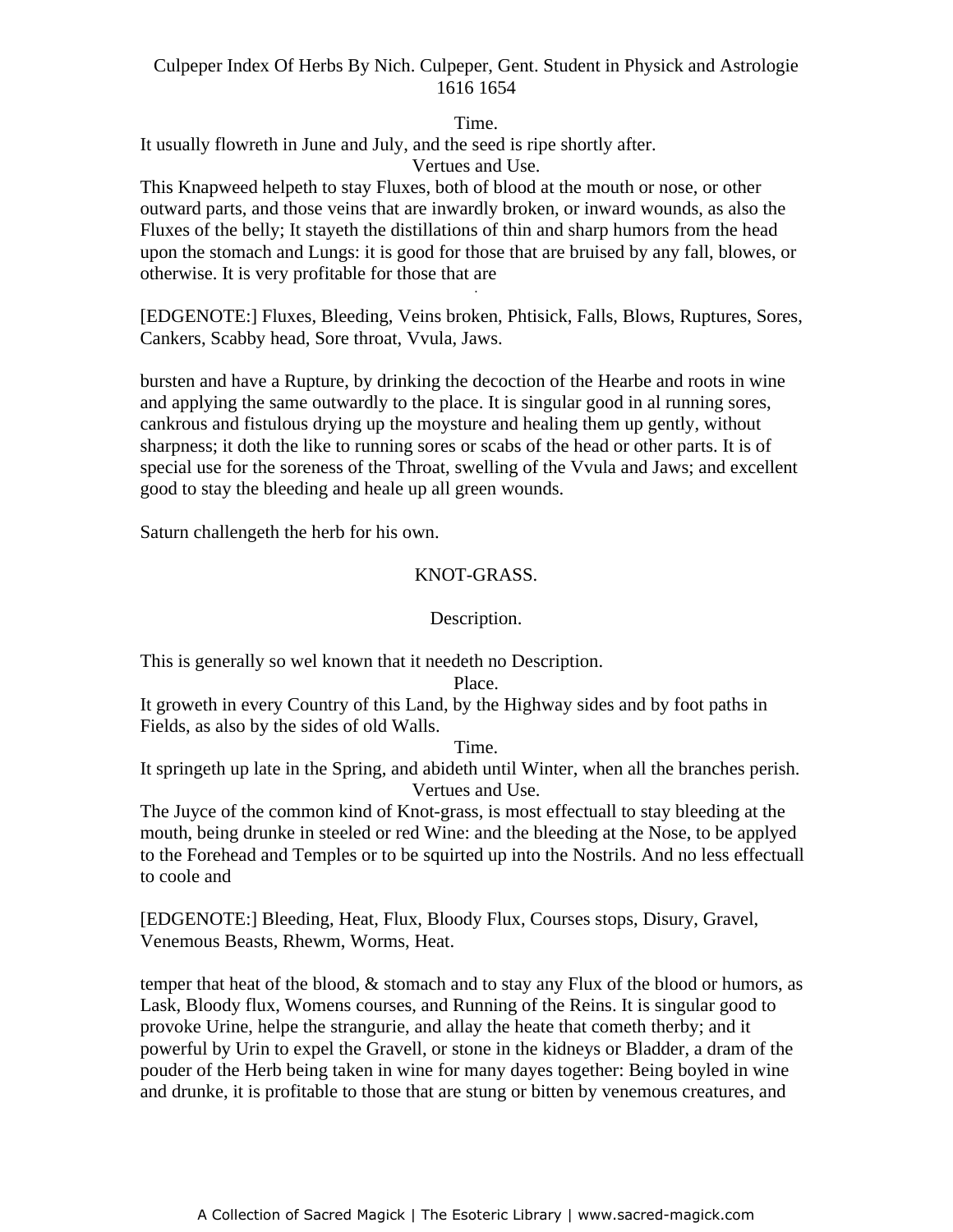very effectual to stay al defluxions of rhewmatick humors upon the stomach, & killeth Worms in the

[EDGENOTE:] Choller, Inflamations, Apostums, Gangrenes, Fistulaes, Cankers, Ulcers, Wounds, Ears.

belly or stomack, quieteth inward paines that arise from the heat, sharpness & corruption of blood and Choller: The distilled water herof taken by itself, or wth the pouder of the Herb or seed, is very effectual to al the purposes aforesaid, and is accounted as one of the most Soveraign remedies to cool all manner of inflamations, breakings out through heate, hot Swellings, and Impostumations, Gangrenes, and Fistulous Cankers, or foule filthy Ulcers, being applyed or put into them; but especially for all sorts of Ulcers and Sores happening in the privie parts of men or women. It helpeth all fresh and green Wounds, and speedily helpeth them: The Juyce dropped into the Ears cleanseth them being foule and having running matter in them.

Saturn seems to me to own the Hearb, and yet some hold the Sun, out of doubt 'tis Saturn, it is very prevalent for the premises: as also for btoken Joynts, and Ruptures.

# LADIES-MANTLE.

# Description.

This hath many leavs rising from the Root, standing upon long hairy footstalkes, being almost round, but a little cut in on the edges, into eight or ten parts more or less, making it seem like a Star, with so many corners and points, and dented round about, of a light green colour somwhat hard in handling, and as if it were folded, or plaited at first, and them crumpled in divers places, and a little hairy as the Stalk is also, which riseth up among them to the height of two or three foot, with such like Leavs thereon but smaller, and being weak is not able to stand upright, but bendeth down to the Ground, devided at the top into two or three smal Branches, with smal yellowish green Heads, and Flowers of a whitish colour, breaking out of them; which being past, there cometh smal yellow Seed like Poppy Seed: The Root is somwhat long and black with many strings or fibres thereat.

# Place.

It groweth naturally in many Pastures, and Wood sides, in Harfordshire, Wiltshire, and Kent, and other places of this Land.

# Time.

It Flowreth in May and June, and abideth after Seed time green al the Winter.

Vertues and Use.

Ladies Mantle is very proper for those Wounds that have Inflamations, and is very

[p. 72]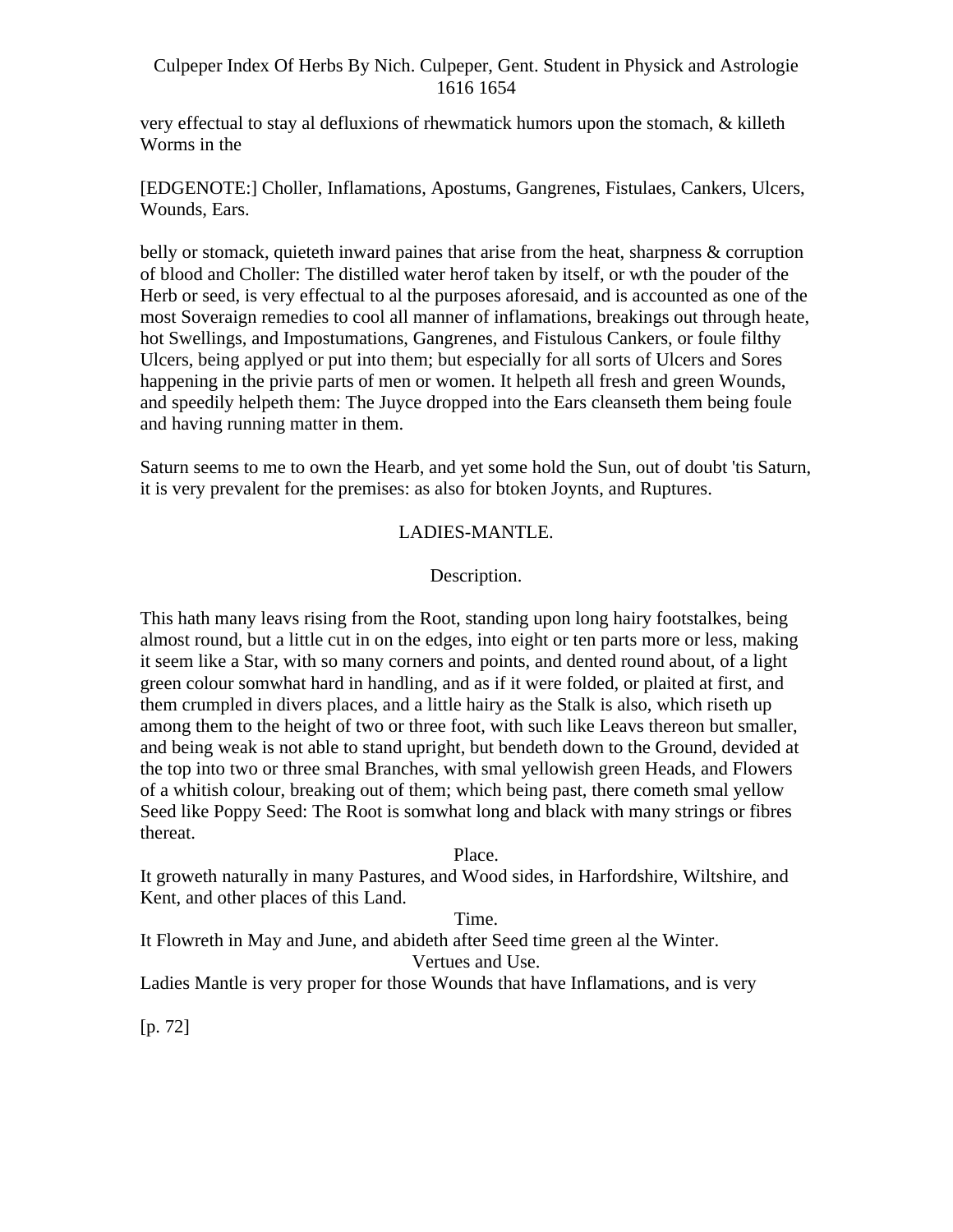effectual to stay Bleedings, Vomitings, Fluxes of al sorts in man or woman, and Bruises by Fals or otherwise, and helpeth Ruptures, and such Women or Maids as have over great Flagging Breasts, causing them to grow less and hard, being both drunk, and outwardly

[EDGENOTE:] Inflamations, Bleeding, Vomiting, Fluxes, Bruises, Ruptures, Flagging Breasts, Barrenness, Women with child.

applied: The distilled water drunk for twenty daies together helpeth Conception, and to experience. The district water thank for twenty dates together helpern conception, and to<br>retain the Birth, if the Woman do somtimes also sit in a Bath made of the Decoction of the Herb. It is one of the most singular Wound Herbs that is, and therfore highly prized and praised by the Germans, who use in al Wounds inward and outward, to drink the Decoction thereof and wash the Wounds therewith, or dip Tents therein and put them into the Wounds, which wonderfully drieth up al humidity of the Sores, and abateth Inflamations therein. It quickly healeth al green Wounds, not suffering any corruption to remain behind, and cureth old Sores though Fistulous and hollow.

Venus claims the Herb as her own.

#### LAVENDER.

This is so wel known, being an Inhabitant in almost every Garden, that it needeth no Description.

Time.

It flowreth about the end of June and beginning of July.

Vertues and Use.

Lavender is of special good use, for all the Griefs and pains of the Head and Brains that proceed of a cold caus, as the Apoplexy, Falling-sickness, the drowsie or sluggish Malady, Cramps, Convulsions, Palseys, and often Faintings. It strengtheneth the Stomach, and freeth the Liver and Spleen from Obstructions, provoketh Womens Courses, and expelleth the dead Child and Afterbirth. The Flowers of Lavender steeped in Wine helpeth them to make water that are stopped, or are troubled with the Wind or Chollick, if the place be bathed therewith. A Decoction made with the Flowers of Lavender, Horehound, Fennel, and Asparagus Roots, and a little Cinnamon is very profitably used to help the Falling-sickness, and the giddiness or turning of the Brain. To gargle the Mouth with the Decoction thereof

[EDGENOTE:] Head, Brains, Apoplexie, Falling-sickness, Lethargy, Cramps, Convulsions, Palsey both dead and shaking, Stomach, Liver, Spleen, Terms provokes, Chollick, Vertigo, loss of voyce, Trembling, Fainting.

is good against the Toothach. Two spoonfuls of the distilled Water of the Flowers taken, helpeth them that have lost their voice; as also the tremblings and passions of the Heart, and faintings and swounings, not only being drunk, but applied to the Temples, or Nostrils to be smelt unto but it is not safe to use it where the Body repleat with Blood and Humors, becaus of the hot and subtil spirits wherewith it is possessed. The Chimical Oyl drawn from Lavender, usually called Oyl of Spike, is of so fierce and piercing Spirits that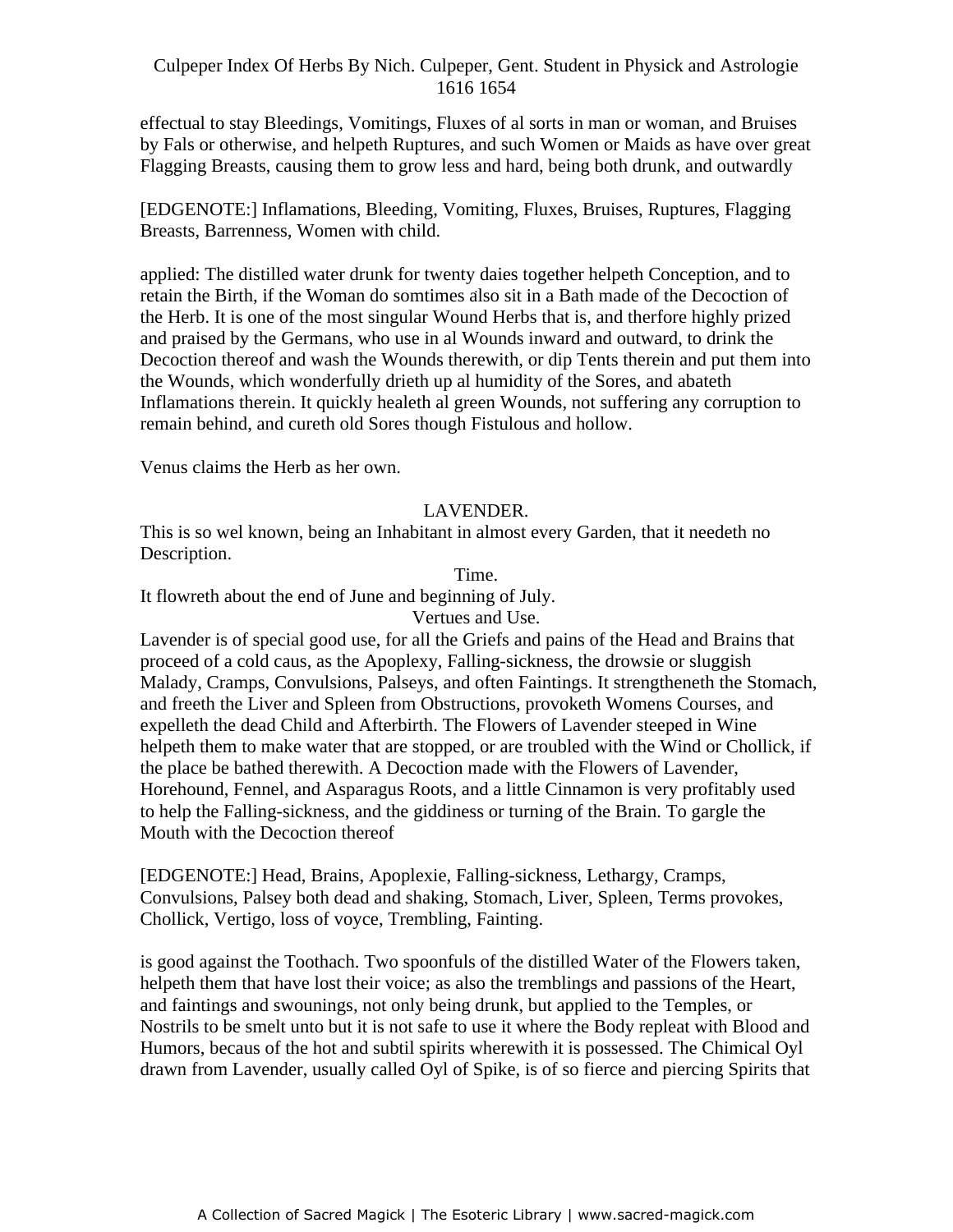it is cautiously to be used: some few drops being sufficient to be given with other things, either for inward or outward Griefs.

Mercury owns the Herb, and it carries his effects very potently.

Lavender Cotten hath the same Vertues with Southernwood, which shal be shewed you when I come to speak of it.

# LETTICE.

This is so wel known being generally used as a Sallet Herb, that it is altogether needless to write any Description thereof.

# Vertues and Use.

The Juyce of Lettice mixed or boyled with Oyl of Roses, and applied to the Forehead and Temples procureth Sleep, and easeth the Headach proceeding of an hot caus; being eaten boyled, it helpeth to loosen the Belly. It helpeth digestion, quencheth thirst, encreaseth Milk in Nurses, easeth griping pains of the Stomach or Bowels, that come of Choller. It abateth Bodily lust, represseth Venerous

[EDGENOTE:] Watching, Head-ach, Indigestion, Thirst, Milk encreaseth, Choller, Bowels, Lust, Venerious Dreams, Inflamation, Heat of Urine.

Dreams, being outwardly applied to the Cods with a little Camphire: Applied in the same manner to the Region of the Heart, Liver or Reins, or by bathing the said place with the Juyce or distilled Water, wherein some white Sanders and red Roses are put also, it not only represseth the heat and Inflamation therein, but comforts and strengthens those parts, and also tempereth the heat of Urine. Galen adviseth old men to use it with Spices, and where Spices are wanting to ad Mints, Rocket and such like hot Herbs, or els Citron, Lemmon, or Orange Seeds, to abate the cold of one, and heat of the other. The Seed and distilled Water of the Lettice work the like effects in al things: but the use of Lettice is chiefly forbidden to those that are short winded, or have any imperfection in their Lungs, or spit Blood.

The Moon owns them, and that's the reason they cool and moisten what heat and driness Mars causeth, because Mars hath his fall in Cancer, and they cool the Heart, becaus the Sun rules it, between whom and the Moon is a Reception in the Generation of Man, as you may see in my Guide for Women.

[p. 73]

# THE WATER-LILLY.

Description.

Of these there are two principally noted kinds, Viz. The White, and the Yellow.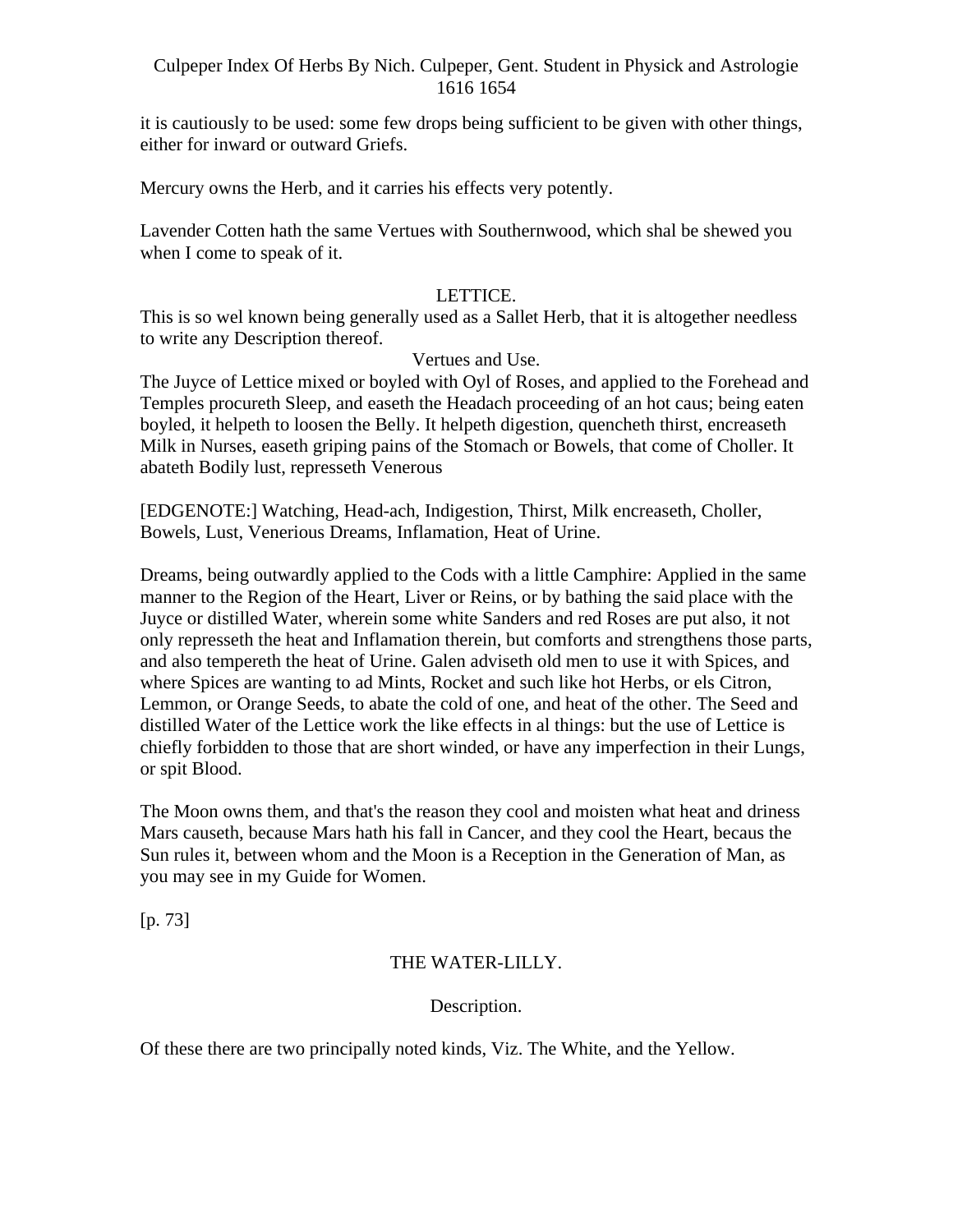The White Lilly hath very large, round and thick dark green Leavs lying on the Water, sustained by long and thick Footstalks, that rise from a great thick, round and long tuberous black Root, spungy or loos with many Knobs thereon like Eyes, and whitish within, from amidst the which rise other the like thick and great Stalks, sustaining one large white Flower thereon, green on the outside, but as white as Snow within, consisting of divers rows of long, and somwhat thick and narrow Leavs, smaller and thinner the more inward they be, encompassing a head within wth many yellow threds, or thrums in the middle, where after they are past, stand round Poppy-like Heads ful of broad, Oyly, and bitter Seed.

The yellow kind is little different from the former save only it hath fewer Leavs on the Flowers, greater and more shining Seed, and a whitish Root, both within and without: The Roots of both being somwhat sweet in tast.

Place.

They are found growing in great Pools and standing Waters, and somtimes in slow running Rivers and lesser Ditches of Water, in sundry places of this Land.

Time.

They Flower most commonly about the end of May, and their Seed is ripe in August. Vertues and Use.

The Leavs and Flowers of the Water-Lillies are cold and moist, but the Root and Seed is cold and dry: The Leavs do cool al Inflamations, and both outward and inward heats of Agues, and so doth the Flowers also, either, by the Syrup or Conserve; The Syrup helpeth much to procure rest, and to settle the Brains of Frantick persons, by cooling the hot distemperature of the Head. The Seed as wel as the Root is effectual to stay Fluxes of Blood or Humors,

[EDGENOTE:] Inflamations, Agues, Watching, Frenzy, Flux, Belly, Running of the Reins, Venery, Freckles, Spots, Sunburn, Morphew.

either of Wounds, or of the Belley; but the Roots are most used, some chusing the one, and some the other to be more effectual to cool, bind and restrain all Fluxes in Man or Woman, as also the running of the Reins, and the passage away of the Seed when one is asleep: but the frequent use hereof extinguisheth Venerous actions: The Root is likewise very good for those whose Urine is hot and sharp to be boyled in Wine or Wter, and the Decoction drunk. The Distilled water of the Flowers is every effectual for al the Diseases aforesaid both inwardly taken and outwardly applied, and is much commended to take away Freckles, Spots, Sunburn, and Morphew from the Face, or other parts of the Body. The Oyl made of the Flowers as Oyl of Roses is made, is profitably used to cool hot Tumors, and the Inflamations of Ulcers and Wounds and to eas the pains, and help the Sores.

The Herb is under the Dominion of the Moon, and therefore cools and moistens like the former.

LIQUORIS.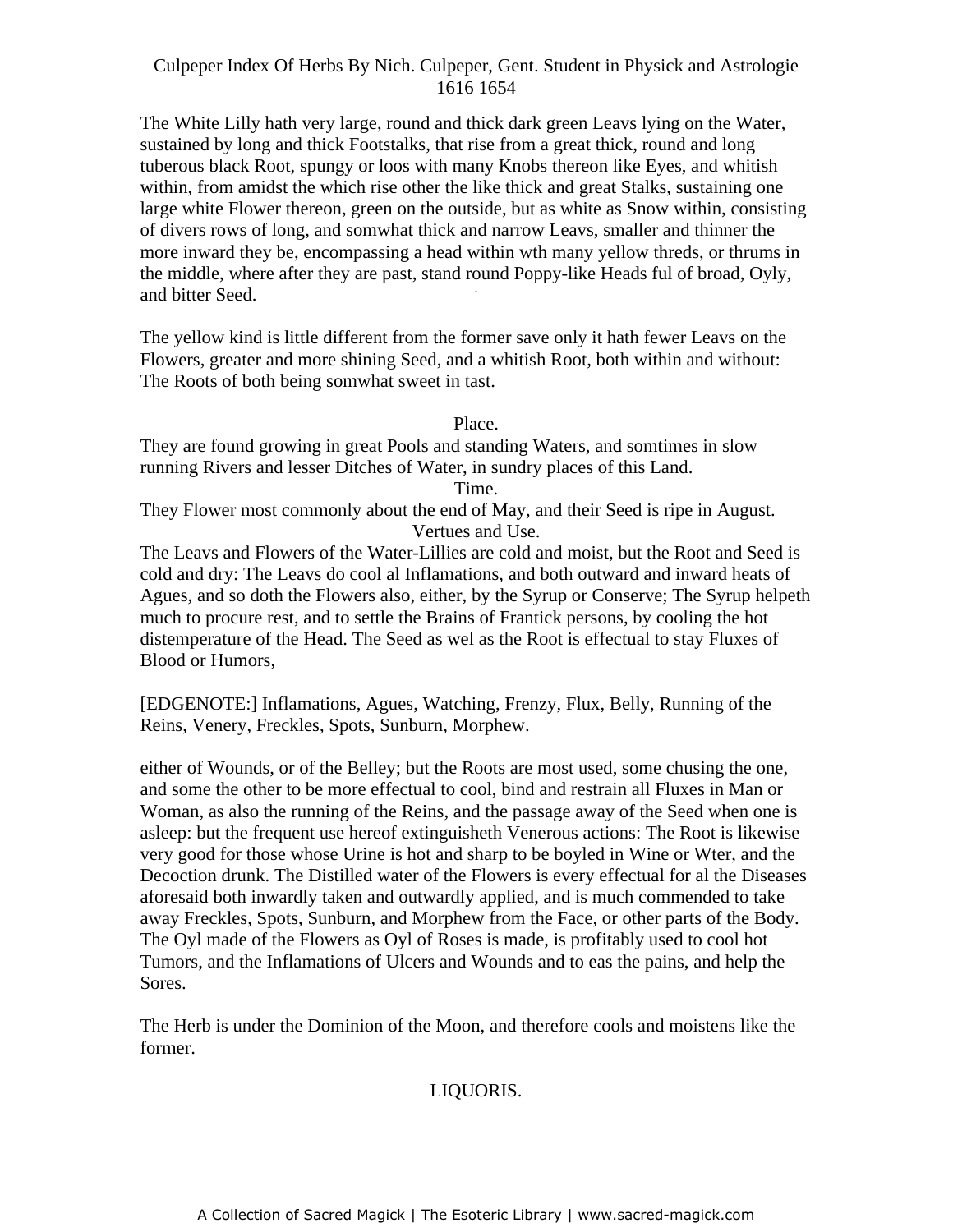# Description.

Our English Liquoris riseth up with divers woody Stalks, whereon are set at several distances, many narrow long green Leavs, set together on both sides of the Stalk, and an od one at the the end, very wel resembling a yong Ash-tree sprung up from the Seed: This by many yeers continuance in a place without removing, and not else, will bring forth Flowers, many standing together Spike fashion one above another upon the Stalks, of the form of Pease Blossoms, but of a very pale blue colour, which turn into long somwhat flat and smooth Rods, wherein is contained smal, round hard Seed: The Root runneth down exceeding deep into the ground, with divers other smaller Roots and Fibres growing with them, and shoot out Suckers from the main Roots al about, wherby it is much encreased, of a brownish colour on the outside, and yellow within.

Place.

It is planted in Fields and Gardens in divers places of this Land, and thereof good profit is made.

#### Vertues and Use.

Liquoris is boyled in fair Water with some Maindenhair and Figs, maketh a good Drink for those that have a dry Cough, or Hoarceness, Wheesing, shortness of breath; and for al the Griefs of the Breast and Lungs, Phytisick or Consumption caused by the Distillation of Salt humors on them. It is also good in all pains of the Reins, the Strangury, and heat of Urine: The fine Pouder of Liquoris

[EDGENOTE:] Cough, Hoarsness, Phtisick, Consumption, Reins, Strangury, Heat of Urine, Eyes, Bladder.

blown through a Quil into the Eyes that have a Pin and Web (as they cal it) or Rhewmatick Distillations into them, doth clens and help them: The Juyce of Liquoris is as effectual in al the Diseases of the Breast & Lungs, the Reins and Bladder, as the Decoction. The Juyce dissolved in Rose Water with some Gum-Tragacanth, is a fine licking Medicine for Hoarceness, Wheesings, &c.

[p. 74]

# LIVERWORT.

# Description.

The Common Liverwort, groweth close and spreadeth much upon the ground in moyst and shadowy places, with many sad green leaves, or rather (as it were) sticking flat one to another, very unevenly cut in on the edges, and crumpled, from among which arise smal slender stalks an Inch or two high at most, bearing smal Starlike Flowers at the tops: The Roots are very fine and smal.

# Vertues and Use.

It is a singular good Herb for all the diseases of the Liver, both to cool and clense it, and helpeth the Inflamations in any part, and the yellow Jaundice likewise: Being bruised and boyled in small Beer and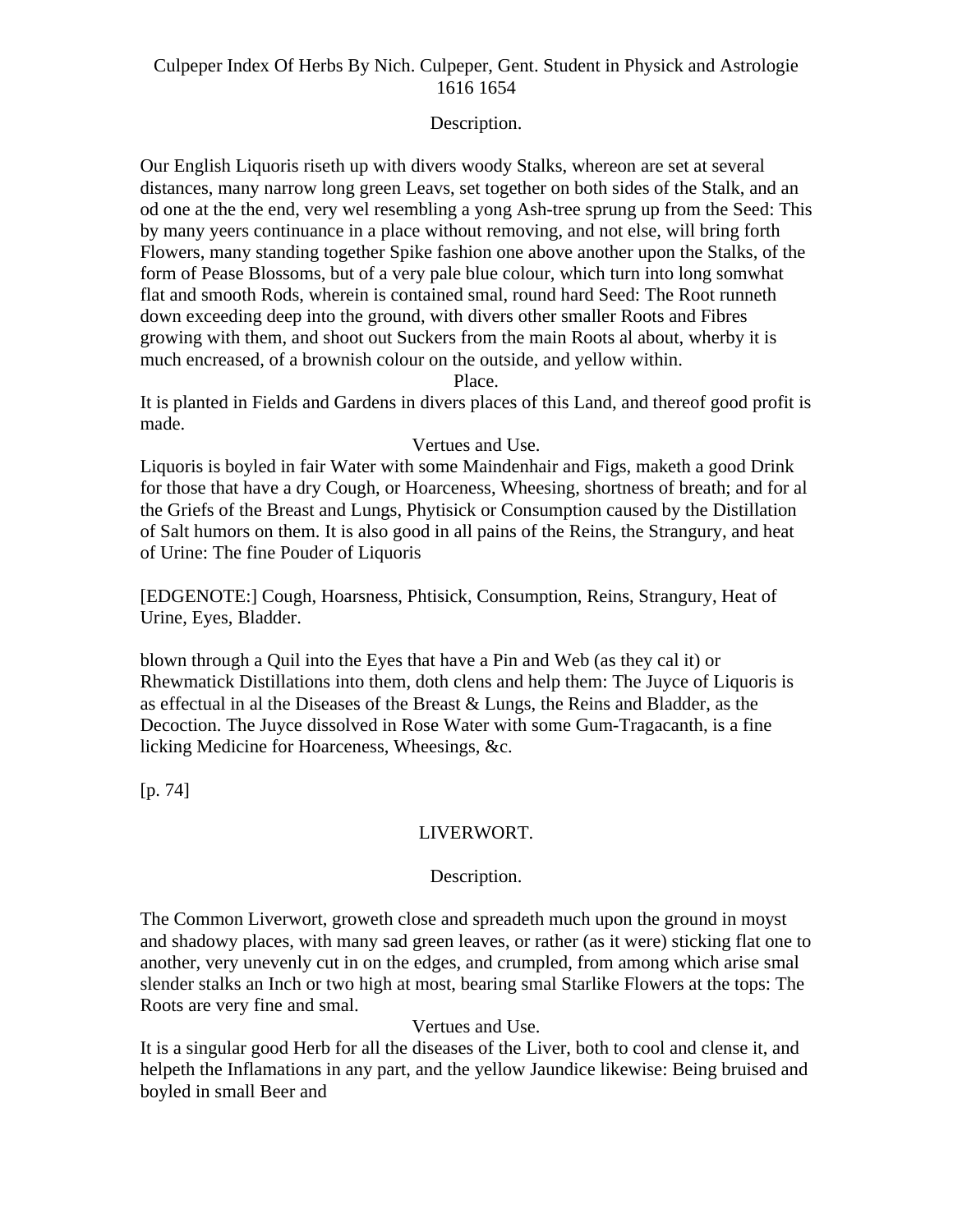[EDGENOTE:] Liver, Inflamation, yellow Jaundice, Spleen, Running of the Reins, Whites, Tetters, Ringworms, Surfets.

drunke, it cooleth the heat of the Liver and Kidneys, and helpeth the runing of the Reins in man,  $\&$  the Whites in Women: It is a singular remedy to stay the spreading of Tetters, Ringworms, and other fretting and running Sores & Scabs, and is an excellent remedy for such whose Livers are corrupted by surfets wch causeth their bodies to break out, for it fortifies the Liver exceedingly and make it impregnable.

It being under the command of Jupiter, and under the sign Cancer.

# LOOS-STRIFE or WILLOW HEARB.

# Description.

The Common yellow Loos-strife groweth to be four or five foot high or more, with great round stalks a little crested, diversly branched from the middle of them to the tops, into great & long Branches, on al wch at the Joynts ther grow long and narrow Leavs, but broader below, and usually two at a Joynt, yet somtimes three or four somwhat like Willow Leavs, smooth on the edges, and of a faint green colour from the upper Joynts of the branches, and at the tops of them also stand many yellow Flowers of five Leaves a piece, with diverse yellow threeds in the middle, which turn into small round heads, containing small cornered Seeds: The Roote creepeth under ground, almost like Couchgrass, but greater, and shooteth up every Spring, brownish heads, which afterwards grow up into stalks: It hath no scent nor tast but only astringent.

### Place.

It groweth in many places of this Land in moyst Meadowes and by water sides.

Time.

It Flowreth from June to August.

# Vertues and Use.

This Hearb is good to stay all manner of Bleeding at Mouth or Nose or Wounds, and all Fluxes of the Belly, and the bloody Flux, given either to drinke, or taken by Clystor; it stayeth also the abundance of Womens Courses:

[EDGENOTE:] Bleeding, Flux, Bloody Flux, Terms stops, Wounds, Sore Mouth, Privities, Gnats.

It is a singular good wound Hearb for green wounds, to stay the bleeding, and quickly to close together the lips of the Wound, if the herb be bruised and the Juyce only applyed: It is often used in Gargles for sore mouthes, as also for the secret parts: the smoke herof being burned driveth away Flyes and Gnats which use in the night-time to molest people inhabiting neere Marshes and the Fenney Countryes.

# LOOS-STRIFE, with SPIKED HEADS OF FLOWERS.

Description.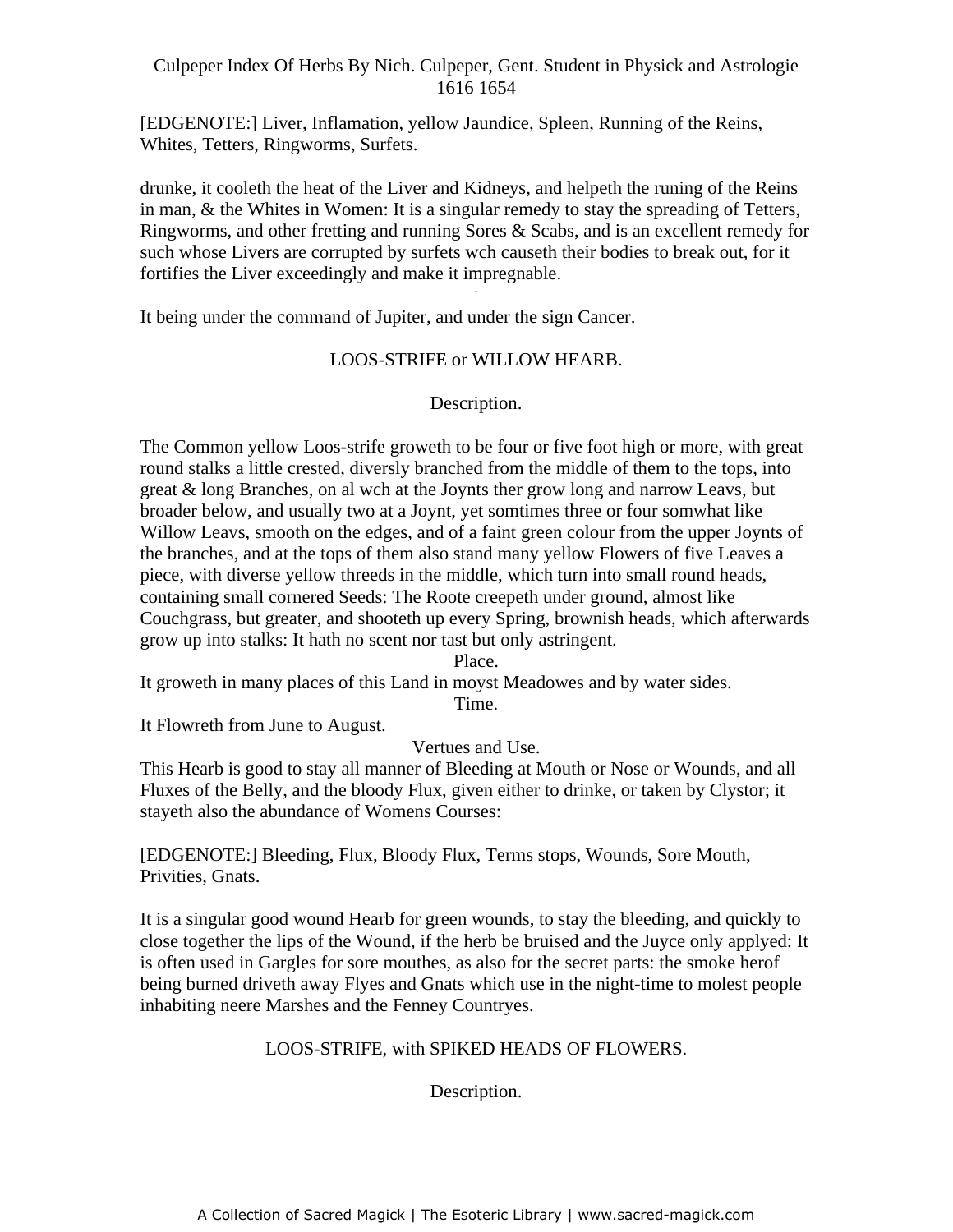This groweth with many woody square stalkes, full of Joynts about three foot high at least, at everyone wherof stand two long Leaves, shorter, narrower, and of a deeper green colour than the former; and some brownish. The stalkes are branched into many long stemmes of spiked Flowers, half a foot long, growing in Rundles one above another, out of smal husks very like the Spiked heads of Lavender, each of which Flowers have five round pointed Leaves of a Purple Violet Colour, or somwhat inclining to redness, in wch husks stand small round heads, after the Flowers are fallen, wherein is contained small seed: The Root creepeth under ground like unto the yellow, but is greater than it; and so is the heads of the Leaves when they first appear out of the ground and more brown than the other.

Place.

It groweth usually by Rivers, and Ditches sides in wet grounds, as about the Ditches at and neer Lambeth: and in many other places of this Land.

Time.

It Flowreth in the months of June and July.

Vertues and Use.

This Herb is no whit inferior unto the former; it having not only all the vertues which the former hath, but some particular vertues of its own found out by experience, as namely.

[p. 75]

The distilled water is a present remedy for hurts and blows on the eyes and for blindness, so as the Christaline humor be not perished or hurt; and this hath been sufficiently proved true by the experience of a man of judgment, who kept it long to himself as a great secret.

[EDGENOTE:] Eyes, Blindness, Wounds, Ulcers, Inflamations, Quinsie, Kings Evil, Spots, Marks, Scars.

It also cleareth the Eyes of dust or any other thing gotten into them, and preserveth the Sight: It is also very much available against Wounds and Thrusts, being made into an Oyntment on this manner; To every ounce of the Water, ad two drams of May Butter without Salt, and of Sugar and Wax of each as much also, let them boyl gently all together: Let Tents be dipped in the Liquor that remaineth after it is cold, and put into the Wounds, and the place covered with a Linen cloth doubled and anointed with the Oyntment, and this is also an approved Medicine. It is likewise clenseth and healeth all foul Ulcers and Sores wheresoever, and staieth their Inflamations by washing them with the Water, and laying on them a green Leaf or two in the Summer, or dry Leaves in the Winter. This Water gargled warm in the Mouth, and somtimes drunk also doth cure the Quinsie, or Kings Evil in the Throat. The said Water applied warm taketh away all Spots, Marks, and Scars in the Skin: And a little of it drunk quencheth thirst when it is extraordinary.

The Herb is an Herb of the Moon, and under the Sign Cancer, neither do I know a better Preserver of the Sight when 'tis well, nor a better Curer of sore Eyes than Eyebright taken inwardly, and this used outwardly, 'tis cold in quality.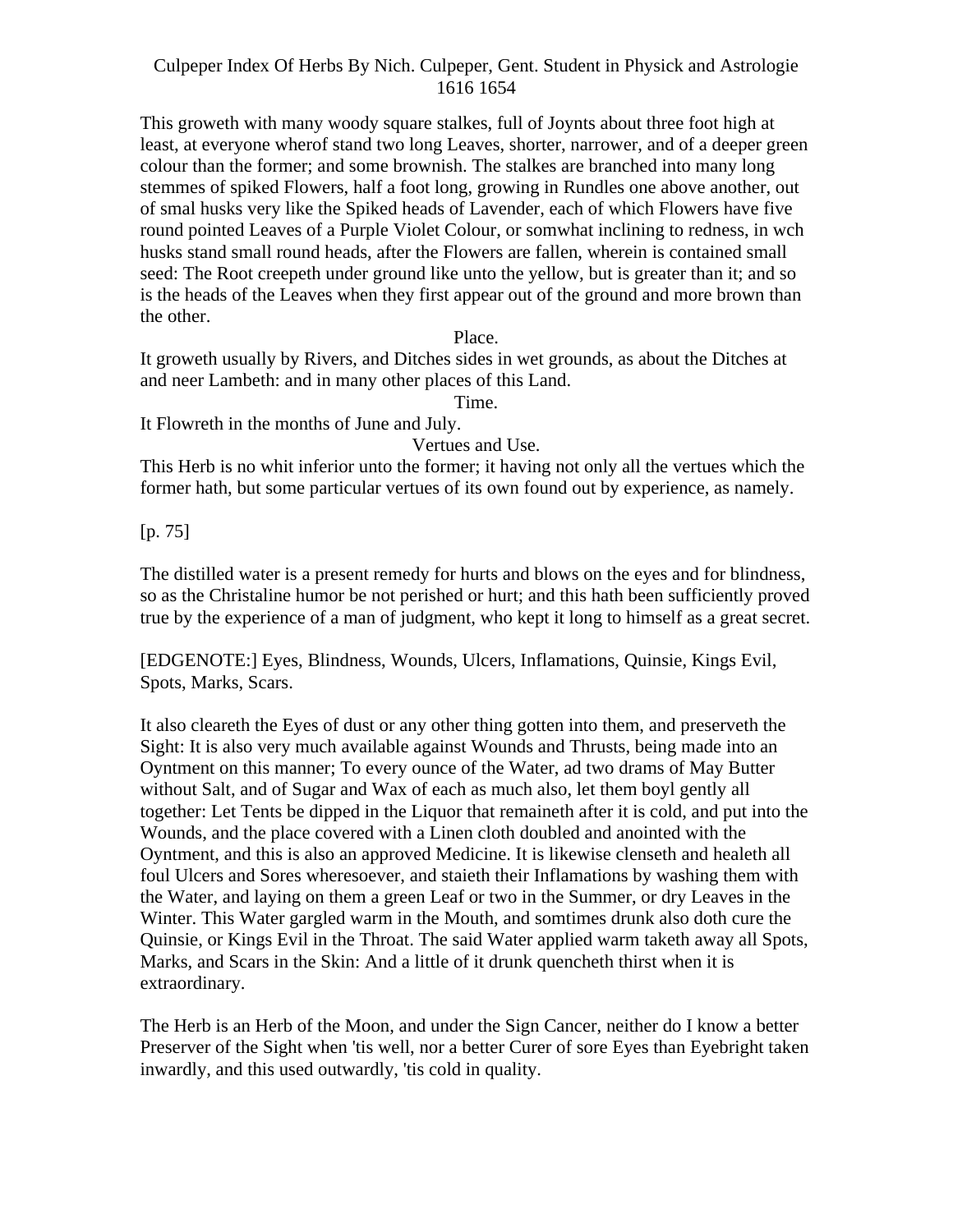# LOVAGE.

# Description.

This hath many long and great Stalks, of large winged Leavs devided into many parts like Smallage, but much larger and greater, every Leaf being cut about the edges broadest forwards, and smallest at the Stalk, of a sad green colour, smooth and shining, from among which rise up sundry strong hollow green Stalks, five or six foot, yea somtimes seven or eight foot high, full of Joynts, but lesser Leavs set at them than grow below, and with them toward the tops come forth long Branches, bearing at their tops large Umbels, of yellow Flowers, and after them flat brownish Seed: The Root groweth thick, great and deep, spreading much and enduring long, of a brownish colour on the outside, and whitish within: The whol Plant, and every part of it smelleth strong, and Aromatically, and is of an hot sharp biting tast.

Place.

It is usually planted in Gardens, where if it be suffered it groweth huge and great.

Time.

It Flowreth in the end of July, and seedeth in August. Vertues and Use.

It openeth, cutteth and digesteth Humors, and mightily provoketh Womens Courses and Urine. Half a dram at a time of the dried Root in Pouder taken in Wine, doth wonderfully warm a cold Stomach, helping digestion, and consuming all raw & superfluous moisture therein; easeth al inward gripings and pains, dissolveth wind, and resisteth Poyson and infection: It is a known and much practiced Remedy to drink the Decoction of the Herb for any sort of Ague, and to help the pains and Torments of the Body and Bowels coming of cold. The Seed is effectual

[EDGENOTE:] Humors, Terms provokes, Disury, Cold Stomach, Indigestion, Wind, Poyson, Epidemical Diseases, Agues, Belly-ach, Quinsie, Pleuresie, Spots, Freckles, Boyls.

to al the purposes aforesaid (except the last) and worketh more powerfully. The distilled water of the Herb helpeth the Quinsie in the Throat, if the Mouth and Throat be gargled and washed therewith, and helpeth the Pluresie, being drunk three or four times. Being dropped into the Eyes it taketh away the redness or dimness of them, it likewise taketh away Spots or Freckles in the Face. The Leavs bruised and fried with a little Hogs Lard & laid hot to any Botch or Boyl, wil quickly break it.

It is an Herb of the Sun under the Sign Taurus, if Saturn offend the Throat (as he alwaies doth if he be occasioner of the Malady and in Taurus in the Genesis) this is your cure.

# LUNGWORT.

Description.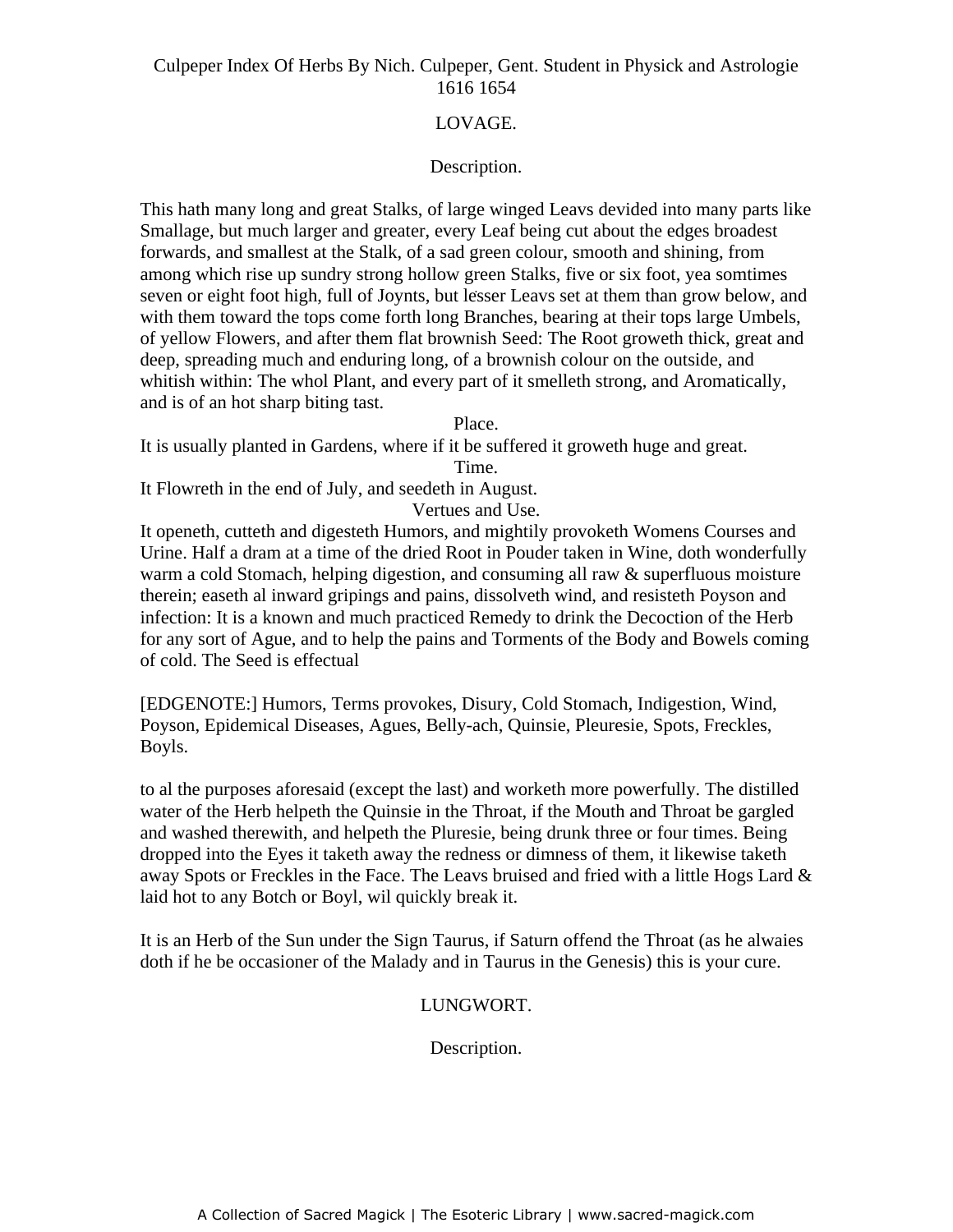This is a kind of Moss, that groweth on sundry sorts of Trees, especially Oaks, and Beeches, with broad grayish tough Leavs; diversly folded, crumpled, and gashed in on the edges, and somtimes spotted also, with many smal spots on the upper side: It was never seen to bear any Stalk or Flower at any time.

# Vertues and Use.

This is of great use with many Physitians to help the Diseases of the Lungs, and for Coughs, Wheesings, and shortness of breath, which it cureth both in Man and Beast: It is very profitably put into Lotions that are taken to stay the moist Humors that flow to Ulcers, and hinder their healing, as also to wash all other Ulcers in the privy parts of Man or Woman.

[EDGENOTE:] Lungues, Coughs, Wheesings, Shortness of breath, Ulcers in the Privities and elswhere.

It is an excellent Remedy boyled in Beer for broken-winded Horses.

Jupiter seems to own the Herb.

[p. 76]

# MADDER.

#### Description.

The Garden Madder shooteth forth many very long, weak four square reddish Stalks trailing on the Ground a great way, very rough or hairy and full of Joynts; At every of those Joynts come forth divers long, and somwhat narrow Leavs, standing like a Star about the Stalks, rough also and hairy, toward the tops whereof come forth many smal pale yellow Flowers: after which come smal round Heads, green at first, and reddish afterwards, but black when they are ripe, wherin is contained the Seed. The Root is not very great, but exceeding long, running down half a mans length into the ground, red and very clear while it is fresh, spreading divers waies.

Place.

It is only manured in Gardens or larger Fields for the profit that is made thereof.

Time.

It Flowreth towards the end of Summer, and the Seed is ripe quickly after.

Vertues and Use.

It hath an opening quality, and afterwards to bind and strengthen. It is an assured Remedy for the yellow Jaundice by opening the Obstructions of the Liver and Gall, and clensing those parts: It openeth also the Obstructions of the Spleen, and diminisheth the Melanchollick humor. It is available for the Palsey and

[EDGENOTE:] Yellow Jaundice, Obstructions of the Liver and Gall, Spleen, Melancholly, Palsey, Sciatica, Bruises inward and outward, Terms provokes, Freckles, Morphew, Scurf.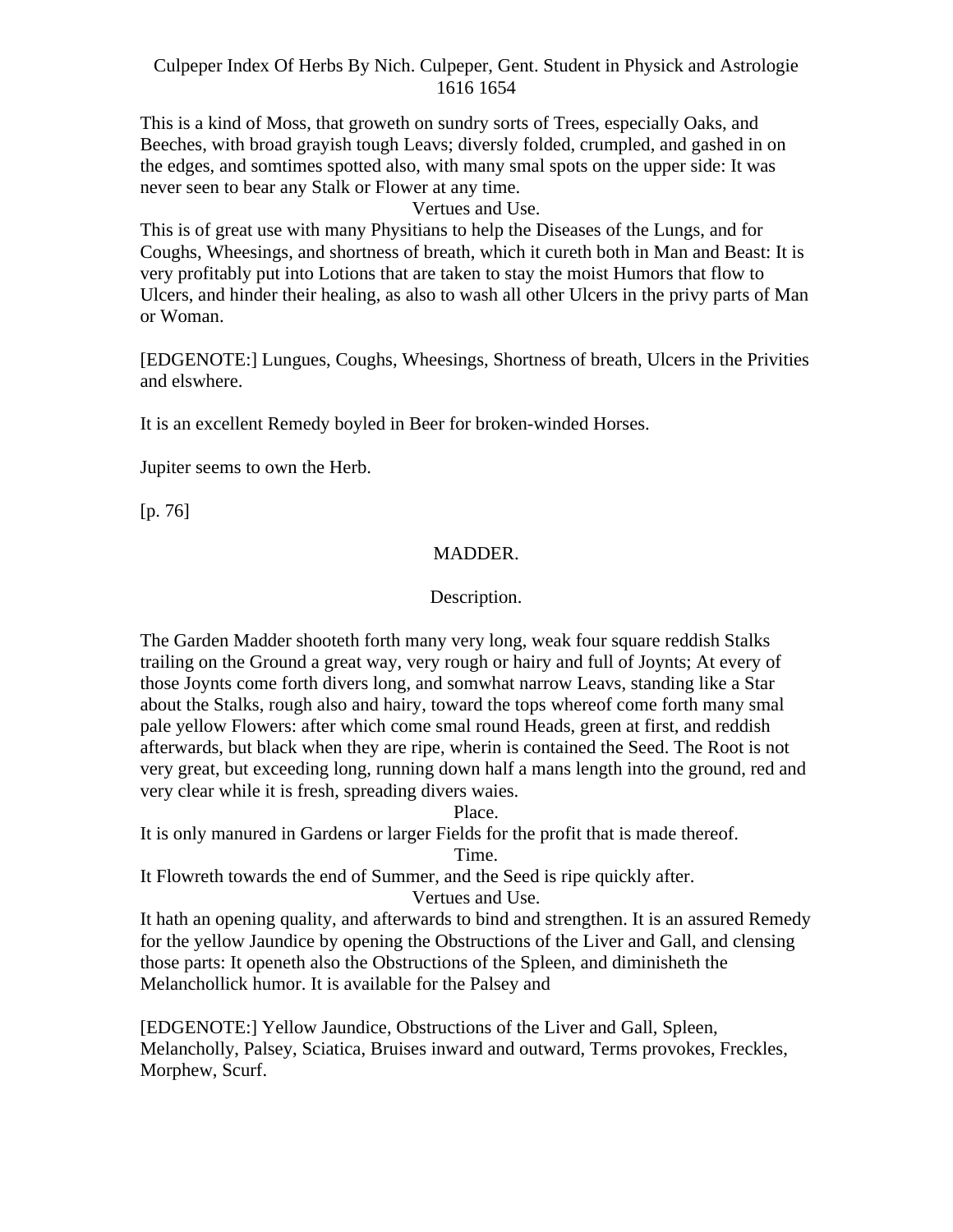Sciatica, and effectual for Bruises inward or outward, and is therfore much used in Vulnerary Drinks. The Root for all those aforesaid purposes, is to be boyled in Wine or Water, as the caus requireth, and some Honey or Sugar put therunto afterwards. The Seed herof taken with Vinegar and Honey, helpeth the Swellings and Hardness of the Spleen. The Decoction of the Leavs and Branches is a good Fomentation for Women to sit over that have not their Courses. The Leavs and Roots beaten and applied to any part that is discoloured with Freckles, Morphew, the white Scurf, or any such deformity of the Skin, clenseth them throughly, and taketh them away.

# MAIDENHAIR.

# Description.

Our common Maindenhair doth from a number of hard black Fibres send forth a great many blackish shining brittle Stalks, hardly a span long; many not half so long, on each side set very thick with smal round dark green leavs, and spotted on the back of them like other Ferns.

Place.

It groweth much upon old Stone Wals in the West parts, and Wales, in Kent and divers other places of this Land; It joyeth likewise to grow by Springs, Wels, and rockie moist and shadowy places; and is alwaies green.

WALL-RUE; or ORDINARY WHITE MAIDENHAIR.

Description.

This hath very fine pale green Stalks, almost as fine as hairs, set confusedly with divers pale green Leavs on very short Footstalks, somwhat neer unto the colour of Garden Rue, and not much differing in form, but more diversly cut in on the edges, and thicker, smooth on the upper part and spotted finely underneath.

Place.

It groweth in many places of this Land, as at Dartford, and the Bridg at Ashford in Kent, at Beconsfield in Buckinghamshire, at Wolley in Huntingtonshire, on Frammingham Castle in Suffolk, on the Church wals at Mayfield in Sussex, in Summerset shire and divers other places of this Land, and is green in Winter as well as in Summer.

Vertues and Use.

The Vertues of both these are so neer alike; that although I have described them, and their places of growing, severally; yet I shall in writing the Vertues of them joyn them both together: as followeth.

The Decoction of the Herb Maidenhair being drunk, helpeth those that are troubled with the Cough, shortness of breath, the yellow Jaundice, diseases of the spleen, stopping of Urin, and helpeth exceedingly to break the Stone in the Kidneys: (in all which Diseases the Wall Rue is also very effectual) It provoketh Womens Courses, and

[EDGENOTE:] Cough, Shortness of breath, the yellow Jaundice, Spleen, Disury, Stone, Terms provokes, Bleeding, Fluxes, Lungs, Swellings, Ulcers, Scurff, Sores, Baldness.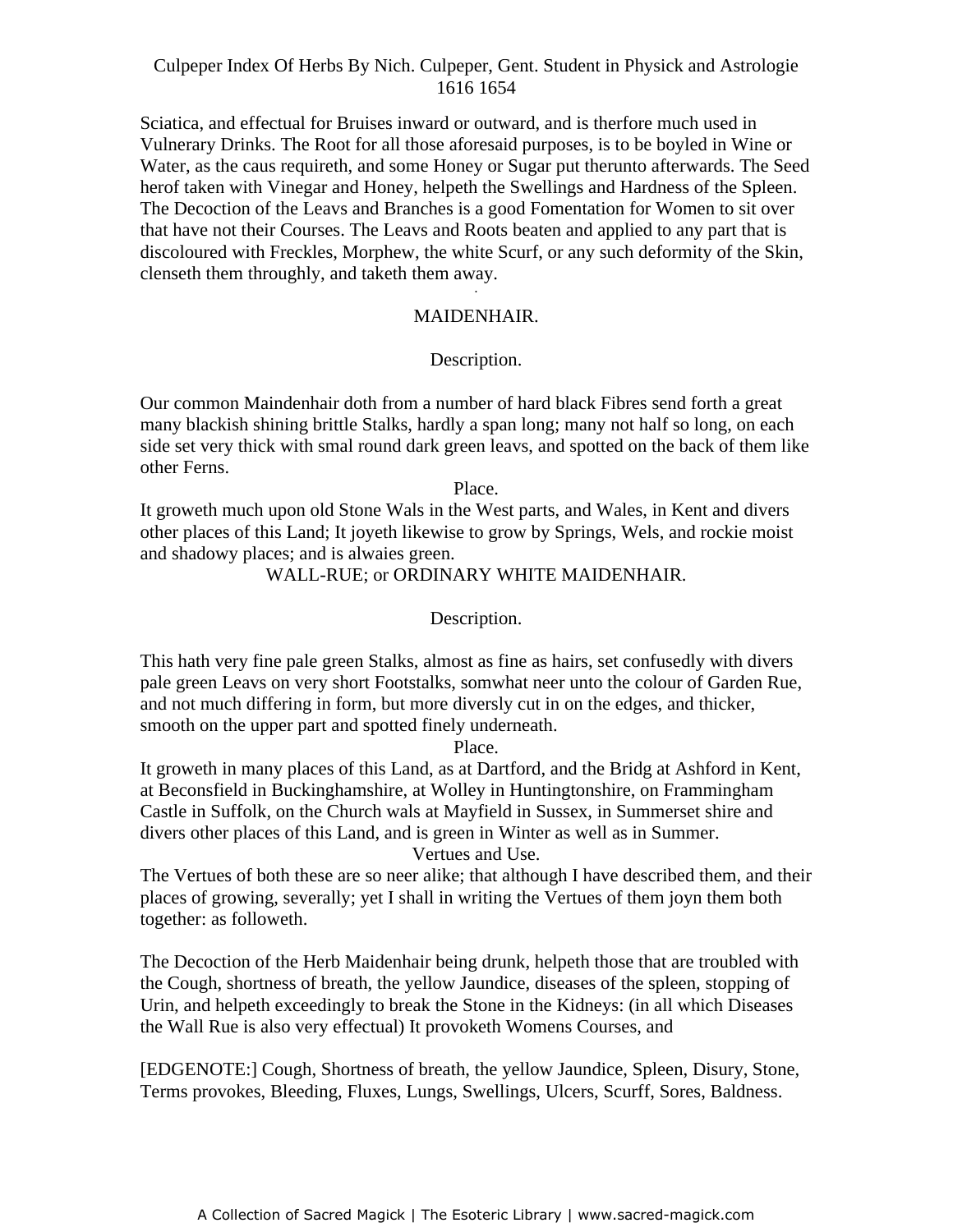staieth both Bleedings and Fluxes of the Stomach and Belly, especially when the Herb is dry, for being green, it loosneth the Belly, and avoideth Choller and Flegm from the Stomach and Liver, it clenseth the Lungs, and by rectifying the Blood causeth a good colour to the whol Body: The Herb boyled in Oyl of Chamomel, dissolveth Knots, allayeth Swellings, and drieth up moist Ulcers. The Ly made thereof is singular good to clens the head from Scurf, and from dry and running Sores; stayeth the falling of shedding of the Hair, and causeth it to grow thick, fair, and wel coloured; for which purpose some boyl it in

 $[p. 77]$ 

Wine putting some Smallage Seed thereto, and afterwards some Oyl. The Wall Rue is as effectual as Maidenhair in all Diseases of the Head, and falling or the recovering of Hair again; and generally for all the aforementioned Diseases: and besides, The Pouder of it taken in drink for fourty daies together, helpeth the burstings in Children.

# GOLDEN MAIDENHAIR.

# Description.

To the two former give me leave to ad this, and I shall do no more but only describe it unto you, and for the Vertues refer you unto the former, sith whatsoever is said of them, may be also said of this:

It hath many small brownish red hayres to make up the form of Leavs growing about the ground from the Root, and in the middle of them in Summer, rise smal Stalks of the same colour, set with very fine yellowish green hairs on them, and bearing a smal gold yellow head, lesser than a Wheat Corn standing in a great Husk. The Root is very smal and threddy.

Place.

It groweth on Bogs and Moorish places, and also on dry shadow places at Hampstead Heath and elswhere.

# MALLOWS, and MARSH-MALLOWS.

The Common Mallowes are generally so well known that they need no Description.

Our common Marsh-mallows have divers soft hoary white stalkes rising to be three or four foot high, spreading forth many Branches the Leavs wherof are soft and hairy, somwhat lesser then the other Mallow Leaves but longer pointed, cut (for the most part) into some few deivisions, but deep: The Flowers are many but smaller also then the other Mallows & white, or tending to a blush colour. After which come such like round cases and Seed as in the other Mallows. The Roots are many and long, shooting from one Head, of the bigness of a Thumb or Finger, very pliant, tough and bending like Liquoris, of a whitish yellow colour on the outside, and more white within, full of a slimy juyce which being, layd in water will thicken it as if it were gelly.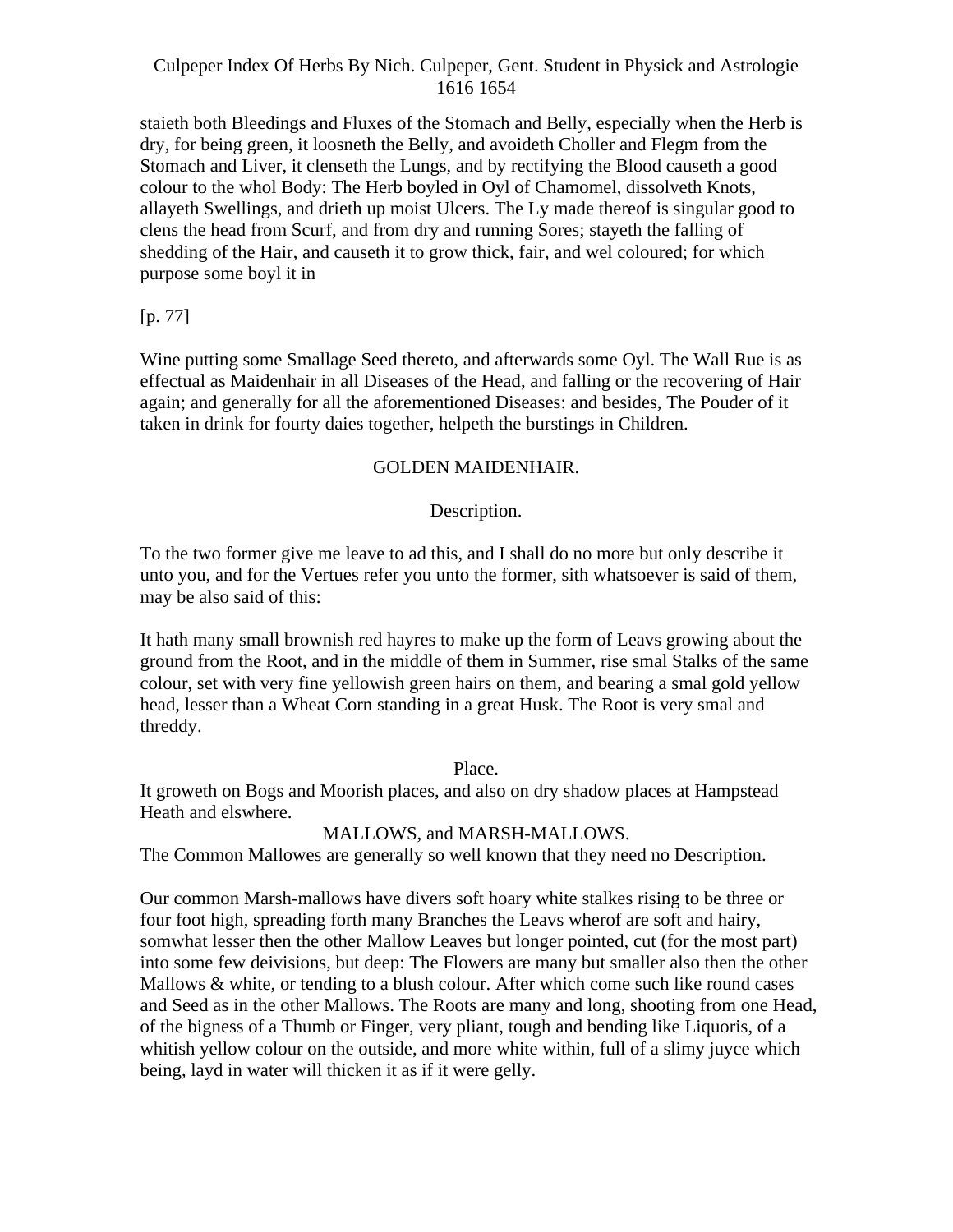# Place.

The Common Mallows grow in every countrey of this Land.

The Common Marsh Mallowes in most of the Salt Marshes from Woolwich, downe to the Sea, both on the Kentish and Essex Shoares and in diverse other places of this Land.

#### Time.

They Flower all the Summer Months, even until the Winter do pull them down. Vertues and Use. -

The Leavs of either of the sorts above named, and the Roots also boyled in Wine or Water, or in Broth, with Parsley or Fennel Roots, doth help to open the Body, and is very convenient in hot Agues or other distempers of the Body to apply the Leavs so boyled warm to the Belly; It not only voideth hot Chollerick and other offensive Humors, but easeth the pains and torments of the Belly coming thereby; and are therefore used in all Clysters conducing to those purposes: The same used by Nurses, procureth them store of Milk.

[EDGENOTE:] Agues, Choller, Gripings in the Belly, Milk, Excoriation, Phtisick, Pleuresie, Travail in Women.

The Decoction of the Seed of any of the common Mallows, made in Milk or Wine doth Merveilously help excoriations, the Phtisick, Plurisie, and other Diseases of the Chest and Lungues that proceed of hot causes, if it be continued taking for sometime together: The Leavs and Roots work the same effects: They help much also in the excoriations of the Guts and Bowels and hardness of the Mother, and in all hot and sharp diseases thereof. The Juyce drunk in Wine, or the Decoction of them therein doth help Women to a speedy and easie Delivery. Pliny saith, That whosoever shal take a spoonful of any of the Mallows, shal that day be free from all Diseases that may come unto him; and that it is special good for the Falling-sickness. The Syrup also and Conserve made of the Flowers are very effectual for the same Diseases, and to open the Body being costive:

[EDGENOTE:] Falling sickness, Eyes, Bees, Wasps &c., Poyson, Hard swelling, Inflamation, Cods, Liver, Spleen, Roughness of the skin.

The Leavs bruised and laid to the Eyes with a little Honey, taketh away the Impostumations of them. The Leavs bruised or rubbed upon any place stung with Bees, Wasps or the like, presently taketh away the pains, redness, and Swellings that rise thereupon: and Dioscorides saith, The Decoction of the Leavs and Roots helpeth all sorts of Poyson, so as the Poyson be presently voided by Vomit. A Pultis made of the Leavs boyled and bruised, whereunto

[EDGENOTE:] Scurff, Dandrif, Scabby Heads, Scalding, Burning, St. Anthonies Fire, Sore Mouth & Throat, Baldness, Thorns, Belly.

some Bean or Barley Flower and Oyl of Roses is an especial Remedy against all hard Tumors and Inflamations of Impostums and Swellings of the Cods and other parts, and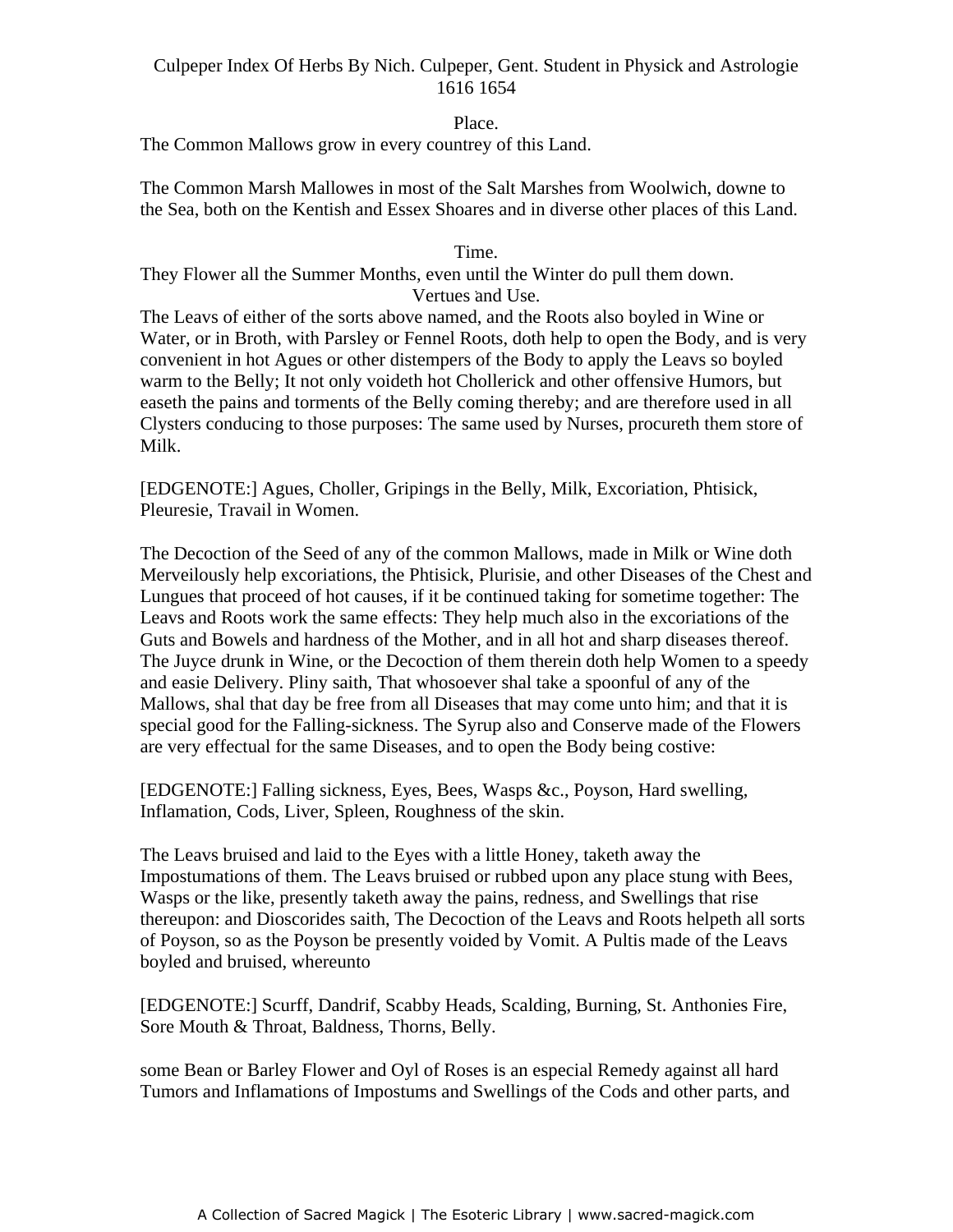easeth the pains of them; as also against the hardness of the Liver or Spleen, being applied to the places. The Juyce of the Mallows boyled in old Oyl and applied, taketh away al roughness of the Skin,

# [p. 78]

as also the Scurf, Dandrif, or dry Scabs in the Head or other parts if they be anointed therewith, or washed with the Decoction, and preserveth the Hair from falling off. It is also effectual against Scaldings and Burnings, St. Anthonies fire, and all other hot, red, and painful Swellings in any part of the Body. The Flowers boyled in Oyl or Water (as every one is disposed) wherunto a little Honey and Allum is put, is an excellent Gargle to wash, clens, and heal any sore Mouth or Throat in a short space. If the Feet be bathed or washed with the Decoction of the Leavs, Roots, and Flowers, it helpeth much the Defluxions of Rhewm from the Head. If the Head be washed therewith, it staieth the falling and shedding of the Hair. The green Leavs (saith Pliny) beaten with Nitre and applied draweth out Thorns, or Pricks in the Flesh.

[EDGENOTE:] Stone, Reins, Kidneys, Bladder, Coughs, Hoarsness, Shortness of Breath, Wheesing, Excoriation of the Guts, Ruptures, Cramps, Convulsions, The Kings Evil, Kernels, Chincough.

The Marsh Mallows are more effectual in al the Diseases before mentioned: The Leavs are likewise used to loosen the Belly gently, and in Decoctions for Clysters, to eas al pains of the Body, opening the strait Passages, and making them slippery, whereby the Stone may descend the more easily and without pain, out of the Reins, Kidneys, and Bladder, and to eas the torturing pains thereof: But the Roots are of more especial use for those purposes, as well as for Coughs, Hoarsness, shortness of Breath, and Wheesings, being boyled in Wine or Honeyed Water and drunk. The Roots and Seeds hereof boyled in Wine or Water, is with good success used by them that have Excoriations in the Guts, or the bloody Flux, by qualifying the violence of the sharp fretting Humors, easing the pains, and healing the Soreness: It is profitably taken of them that are troubled with Ruptures, Cramps, or Convulsions of the Sinews; and boyled in white Wine for the Impostumes of the Throat, commonly called the Kings Evil, and of those Kernels that rise behind the Ears, and Inflamations or Swellings in Womens Breasts.

[EDGENOTE:] Wounds, Bruises, Falls, Blows, Muscles, Morphew, Sunburning.

The dried Roots boyled in Milk and drunk is special good for the Chin-Cough. Hippocrates used to give the Decoction of the Roots, or the Juyce therof to drink to those that were wounded, and ready to faint through loss of Blood, and applied the same, mixed with Honey and Rozin to the Wounds: As also the Roots boyled in Wine to those that had received any Hurt by Bruises, Falls, or Blows, or had any Bone or Member out of Joynt, or any Swelling pain, or ach in the Muscles, Sinews, or Arteries. The Muccilage of the Roots, and of Linseed, and of Fennugreek put together, is much used in Pultises, Oyntments, and plaisters, to mollifie and digest all hard Swellings, and the Inflamation of them, and to eas pains in any part of the Body. The Seed either green or dry mixed with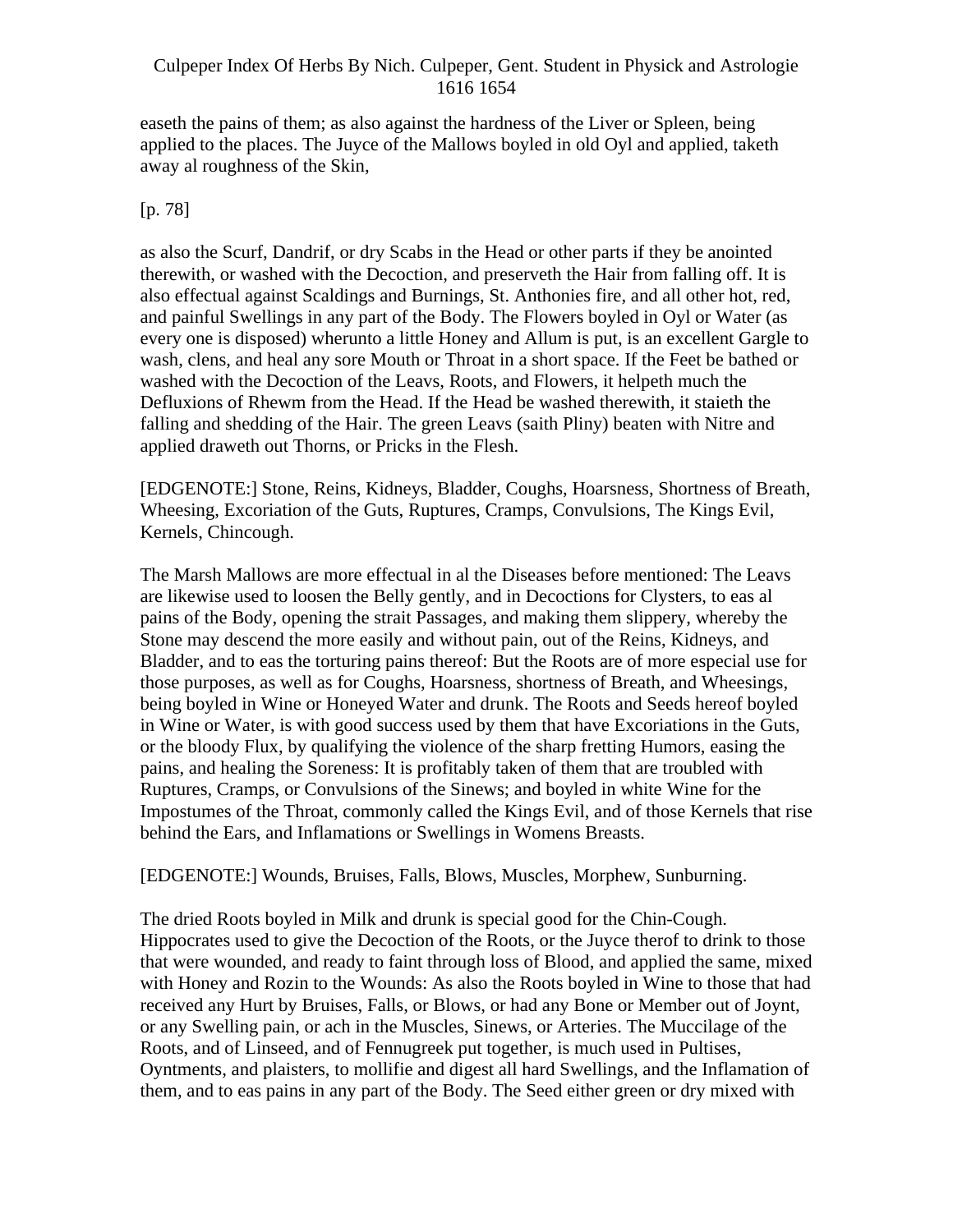Vinegar clenseth the Skin of the Morphew, and al other discolourings, being bathed therewith in the Sun.

You may remember that not long since there was a raging Disease called the Bloody Flux, the Colledg of Physitians not knowing what to make of it, called it the Plague in the Guts, for their wits were at ne plus ultra about it. My son was taken with the same Disease, and the excoriation of his Bowels was exceeding great; my self being in the Country was sent for up, the only thing I gave him was Mallows bruised and boyled both in his Milk and Drink, in two daies (the blessing of God being upon it) it cured him, and I here to shew my thankfulness to God in communicating it to his Creatures, leav it to posterity.

#### SWEET MARJEROM.

This is so wel known being an Inhabitant in every Garden, that it is needless to write any Description thereof, neither of the Winter Sweet Marjerom, nor Pot Margerom.

Place.

They grown commonly in Gardens; some sorts there are that grow wild in the Borders of Corn Fields, and Pastures in sundry places of this Land, but it is not my purpose to insist upon them: The Garden kinds being most used and useful.

Time.

They Flower in the end of Summer.

Vertues of Use.

Our common Sweet Marjerom is warming and comfertable in cold Diseases of the Head, Stomach, Sinews, and other parts, taken inwardly, or outwardly applied: The Decoction thereof being drunk helpeth al the Diseases of the Chest which hinder the freeness of breathing; and is also profitable for the Obstructions of the Liver and Spleen: It helpeth the cold Griefs of the Womb, and the windiness thereof, and the loss of Speech, by resolution of the Tongue. The Decoction thereof made with som Pellitory of Spain, and long Pepper, or with a little Acorus or Origanum, being drunk, is good for those that are beginning to fall into a Dropsie, for those that cannot make Water, and against pains and torments in the Belly; it provoketh Womens Courses if it be put up as a Pessary. Being made into Pouder and mixed with Honey, it

[EDGENOTE:] Head, Stomach, Breast, Obstructions, Liver, Spleen, Womb, Wind, Dropsie, Bellyach, Terms provokes, Marks of Blows, Noise in the Ears, Joynts, Sinews, Swellings, Neesing, Flegm.

taketh away the black marks of Blows and Bruises, being therto applied. It is good for the Inflamations and watering of the Eyes, being mixed with fine Flower and laid unto them. The Juyce dropped into the Ears easeth the Pains and singing nois in them. It is profitably put into those Oyntments and Salves

#### [p. 79]

that are made to warm and comfort the outwards parts, as the Joynts and Sinews, for Swellings also and places out of Joynt. The Pouder thereof snuffed up into the Nose, provoketh neezing, and thereby purgeth the Brain; and chewed in the Mouth draweth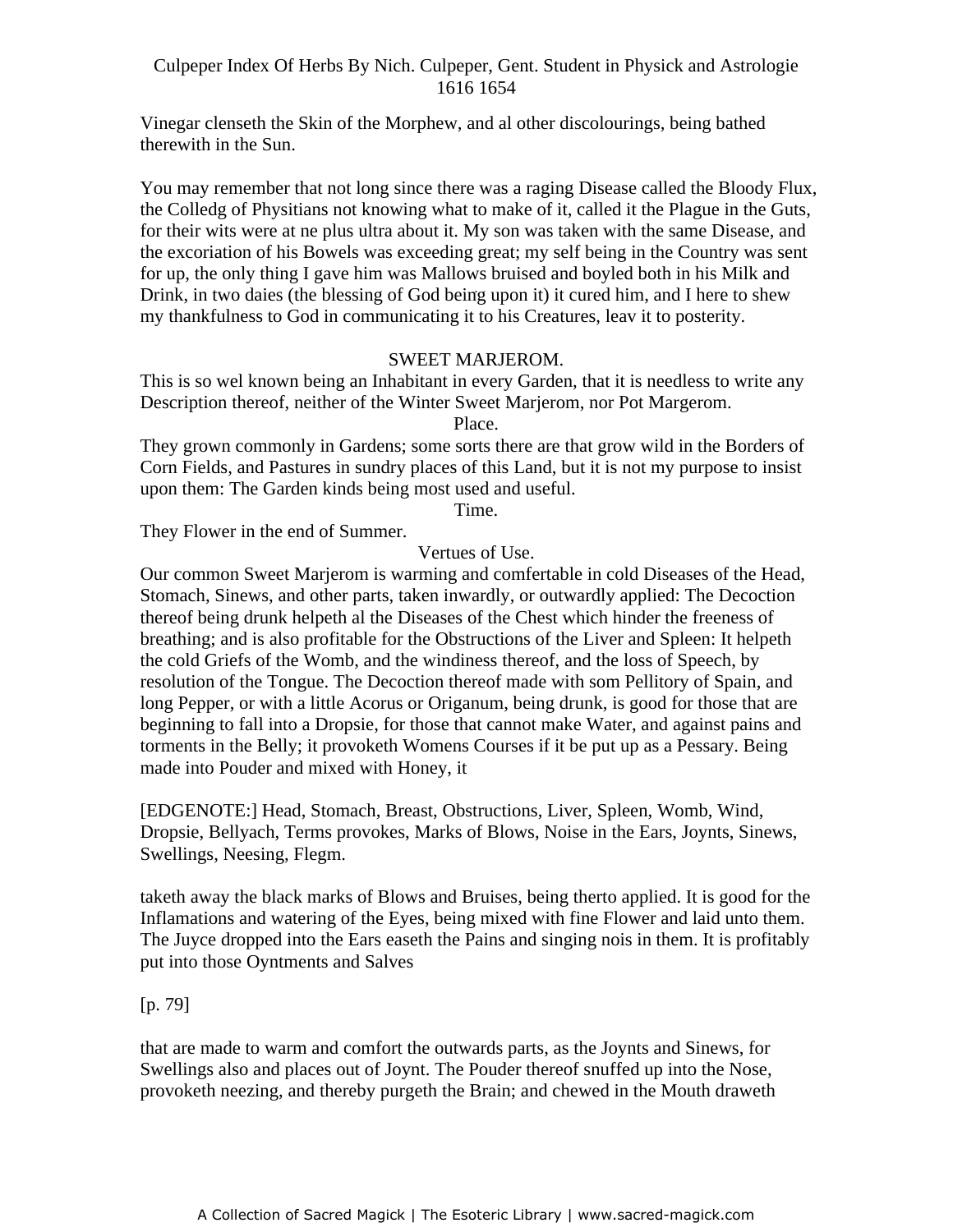forth much Flegm. The Oyl made thereof is very warming and comfortable to the Joynts that are stiff, and the Sinews that are hard to mollifie and supple them. Margerom is much used in all odoriferous Waters, Pouders, &c. that are for Ornament or delight.

It is an Herb of Mercury and under Aries, and is therefore an excellent Remedy for the Brain and other parts of the Body and Mind, under the Dominion of the same Planet.

# MARIGOLDS.

These being so Plentifull in every Garden are so well known that they need no Description.

Time.

They Flower al the Summer long, and somtimes in the Winter if it be mild. Vertues and Use.

The Flowers either green or dryed are used much in Possets, broths, and drinkes, as a comforter of the Heart and spirits, and to expell any malignant or pestilential quality which might annoy them.

It is an Herb of the Sun and under Leo they strengthen the heart exceedingly, and are very expulsive, and little less Effectual in the smal pox and measles than Saffron. The Juyce of Marigold Leaves mixed with Vinegar, and any hot swelling bathed with it, instantly giveth ease and asswageth it.

[EDGENOTE:] Heart, Vital Spirits, Pestilence, Smal Pox, Meazles, Hot swellings, Feavers, Pestilence.

A plaister made with the dry Flowers in pouder, hogs greas, Turpentine and Rozin, and applyed to the breast strengthens and succours the heart infinitly in feavers whether pestilential or not pestilential.

# MASTERWORT.

Description.

Common Masterwort hath divers stalks of winged Leaves devided into sundry parts, three for the most part standing together at a small footstalk on both sides of the greater, and three likewise at the end of the stalk, somwhat broad and cut in on the edges, into three or more devisions all of them dented about the brims, of a dark green colour, somwhat resembling the leaves of Angelica, but that these grow lower to the ground,  $\&$ on lesser stalks: among which rise up 2. or 3. short stalks about 2. foot high, and slender, with such like Leavs at the Joynts as grow below, but with lesser & fewer devisions, bearing Umbels of white Flowers, and after them small, thinne, flat, blackish seed bigger than Dil seeds: The Root is somwhat greater and groweth rather sideways than down deep into the ground, shooting forth sundry heads, which tast sharp, biting on the Tongue, and is the hottest and sharpest part of the Plant, and the seed next unto it, being somewhat blackish on the outside, and smelling well.

Place.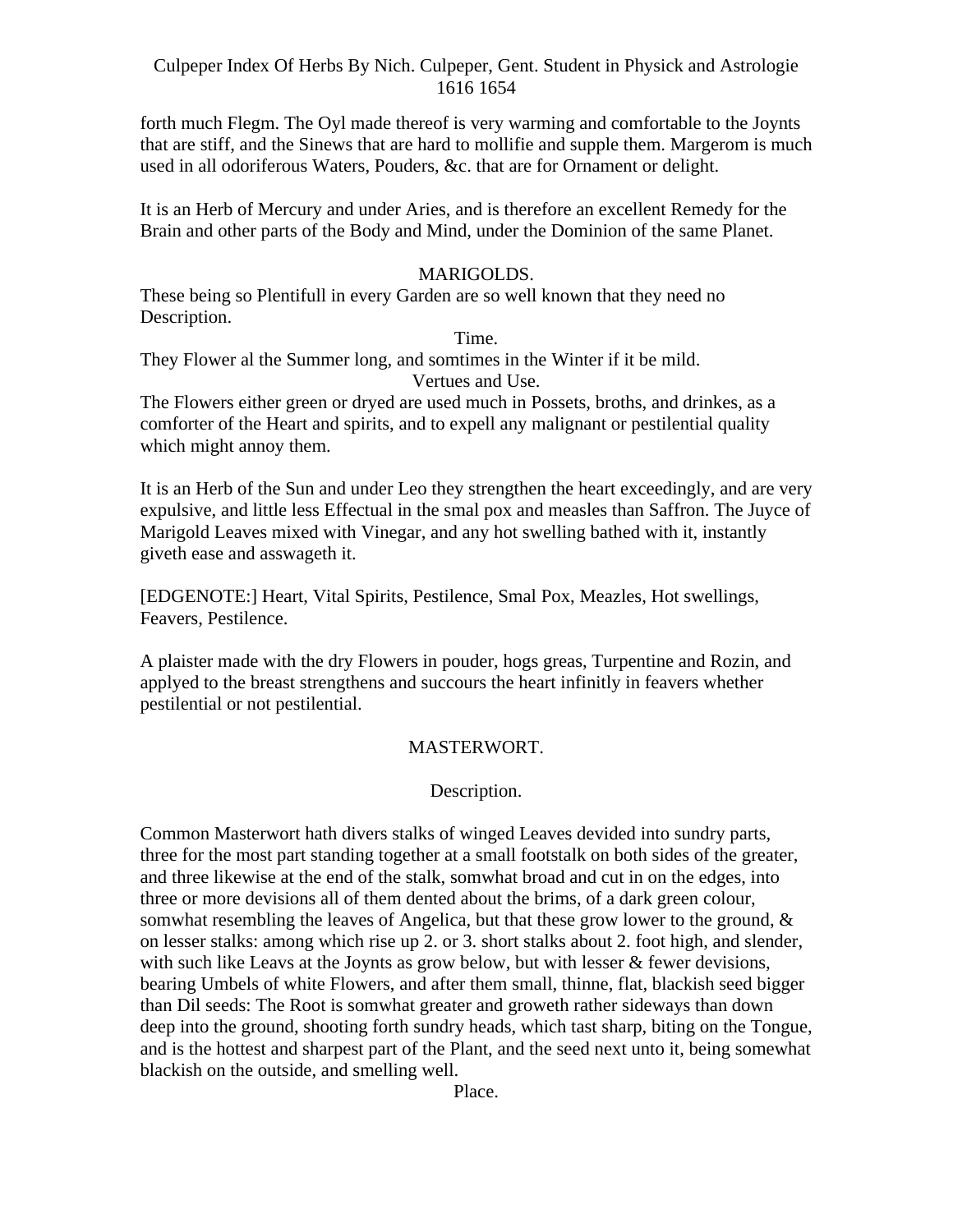It is usually kept in Gardens with us in England. Time.

It Flowreth and seedeth about the end of August.

Vertues and Use.

The Root of Masterwort is hotter than Pepper and very available in all cold Greifes and Diseases both of Stomach and body, dissolving very powerfully upward and downward: It is also used in a decoction with wind against al cold rhewms, or distillations upon the Lungs, and shortness of breath, to be taken morning and evening; it also provoketh Urin Edings, and shortness of steam, to be taken inorming and evening, it also provided only and helpeth to break the Stone, and expel the Greavell from the Kidneys, procureth womens Courses, and expelleth the dead birth; is singular good for the

[EDGENOTE:] Cold Griefs, Stomach, Wind, Cold Rhewms, Urine, Stone, Gravel, Womens Courses, Dead Child, Mother, Dropsie, Cramps, & Falling-sickness, Cold, Poysons, Sweat, Green Wounds, Rotten Ulcers, Gout.

strangling of the Mother, and other such like Feminine Diseases. It is effectuall also aganist the Dropsie, Cramps, and the Falling sicknes, for the decoction in wine being gargled in the Mouth draweth down much water and flegm from the brain, purging  $\&$ easing it of what oppresseth it. It is of a rare quality against al sorts of cold poyson, to be taken as there is cause, It provoketh sweat. But lest the tast herof, or of the seed (which worketh to the like effect though not so powerfully) should be too offensive; the best way is to take the water distilled both from the Herb and Root. The Juyce herof dropped or Tents dipped therin, and applyed either to green wounds, or filthy rotten Ulcers and those that come by invenomed Weapons, doth soon clens and heal them, or if they be bathed with the distilled water. The same is also very good to help the Gout coming of a cold cause.

It is an Herb of Mars.

# SWEET MAUDLIN.

Description.

Common Maudlin have somwhat long and narrow Leaves, snip'd about the edges: the stalks are two foot high, bearing at

[p. 80]

the topps many yellow flowers Set round together and all of an equal height, in umbels tufts like unto Tansy after which flowereth small whitish Seed almost as big as Wormseed. The whol Herb is sweet and bitter.

Place and Time. It groweth in Gardens, and Flowreth in June and July. Vertues and Use.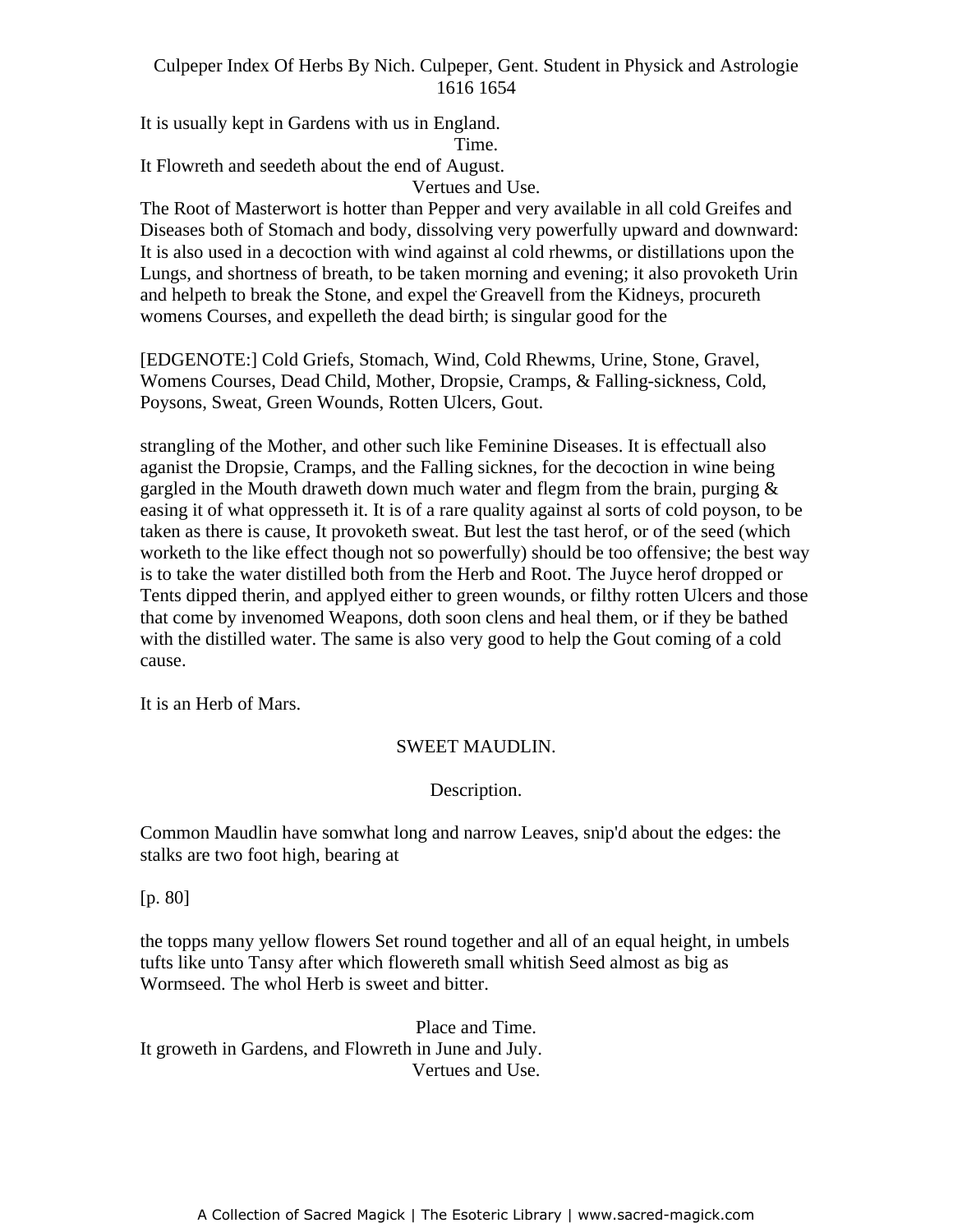The Vertues hereof being the same with Costmary, or Alecost, I shal not trouble you to make any repetition thereof, lest my Book grow too big: but rather refer you unto Costmary for satisfaction.

# THE MEDLAR.

# Description.

This Tree groweth neer the bigness of the Quince Tree, spreading Branches reasonable large, with longer and narrower Leaves than either the Apple or Quince, and not dented about the edges: At the end of the Sprigs stand the Flowers made of Five white, great broad pointed Leavs, nicked in the middle, with some white threds also: after which cometh the Fruit, of a brownish green colour, being ripe, bearing a Crown as it were on the top, which were the five green leaves; and being rubbed off or fallen away, the head of the Fruit is seen to be somwhat hollow. The Fruit is very harsh before it be mellowed, and hath usually five hard Kernels within it.

There is another kind hereof differing nothing from the former, but that it hath some Thorns on it in several places, which the other hath not, and the Fruit is smal and not so pleasant.

# Time.

They grow in this Land; and Flower in May for the most part, and bear ripe Fruit in September, and October.

#### Vertues and Use.

They are very powerful to stay any Fluxes of Blood or Humors in Man or Woman: the Leavs have also the like quality. The Fruit eaten by Women with Child, stayeth their longings after unusual meats, and is very effectual for them that are apt to miscarrry, and be delivered before their time, to help that malady, and make them joyful Mothers. The Decoction of them is good to gargle and wash the Mouth, Throat and Teeth, when there is any

[EDGENOTE:] Fluxes, Stayeth Womens Longings, Hinders Miscarriage, Gargle, Womens Courses, Piles, Loathing of Meat, or Casting, Bleeding, Fresh Wounds, Stone in the Kidneys, Miscarriage.

defluxion of Blood to stay it, or of Humors, which causeth Pains and Swellings: It is a good bath for Women to sit over that have their Courses flow too abundantly; or for the Piles when they bleed too much. If a Pultis or Plaister be made with dried Medlars beaten and mixed with the Juyce of red Roses, whereunto a few Cloves and Nutmeg may be added, and a little red Correl also, and applied to the Stomach that is given to casting, or loathing of meat, it effectually helpeth. The dried Leavs in Pouder, strewed on fresh, bleeding Wounds, restraineth the Blood, and healeth up the Wound quickly: The Medlar stones made into Pouder and drunk in Wine, wherein some Parsley Roots have bien infused all night, or a little boyled, do break the Stone in the Kidneys, helping to expel it.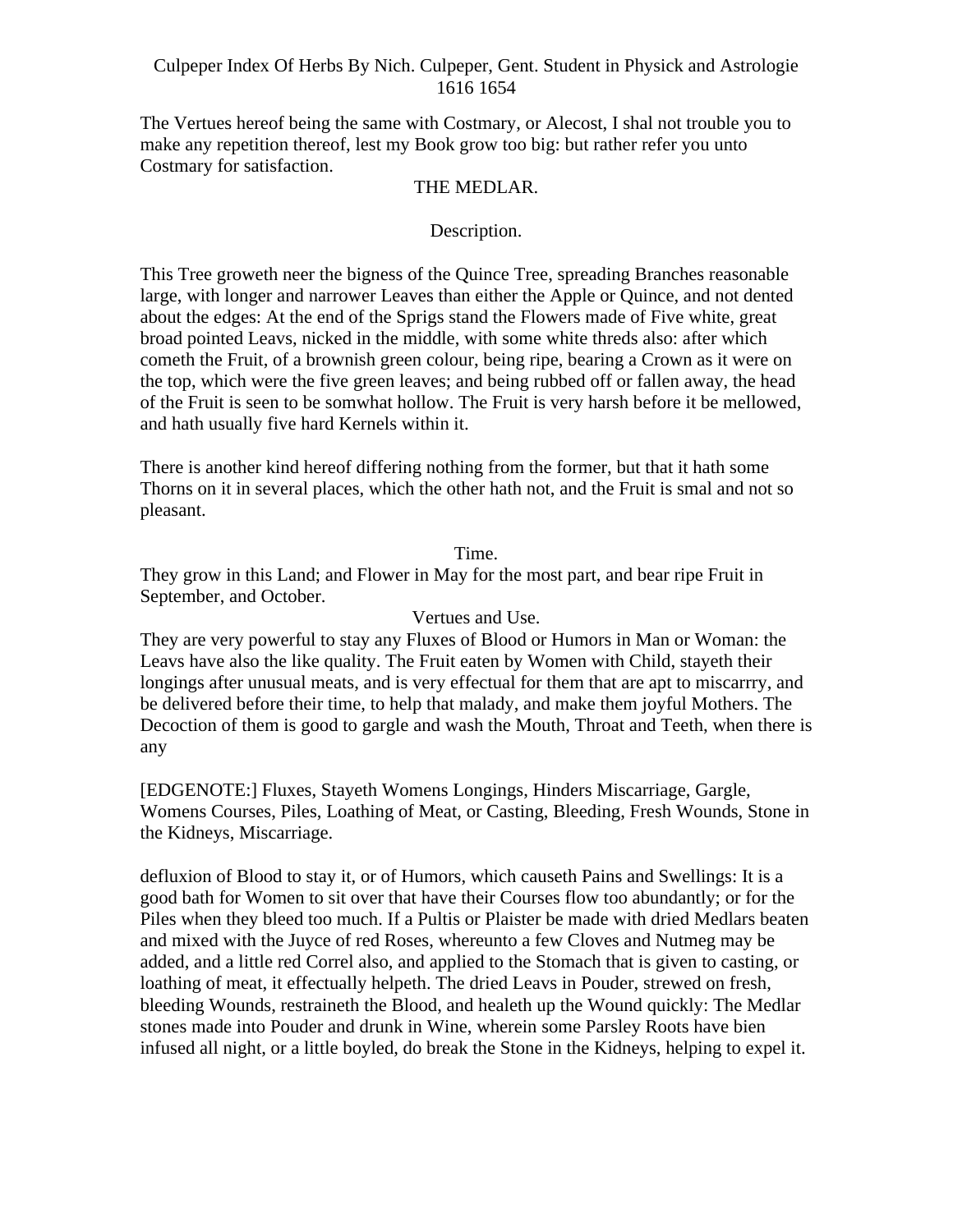The Fruit is old Saturns, and sure a better Medicine he hardly hath to strengthen the retentive faculty; therfore it staies Womens Longings, the good old Man cannot endure Womens minds should run a gadding: Also a Plaister made of the Fruit dried before they be rotten, and other convenient things, and applied to the Reins of the Back, stops Miscarriage in Women with Child.

#### MELILOT, or KINGS CLAVER.

#### Description. -

This hath many green Stalks two or three foot high, rising from a tough long white Root, which dieth not every yeer; set round about at the Joynts with smal and somwhat long wel smelling Leavs set three together, unevenly dented about the edges: The Flowers are yellow, and well smelling also, made like other Trefoyls, but smal, standing in long Spikes, one above another, for an hand breath long, or better, which afterwards turn into long crooked Cods, wherein is contained flat Seed, somwhat Brown.

Place.

It groweth plentifully in many places of this Land, as in the edg of Suffolk and in Essex, as also in Huntingtonshire, and in other places, but most usually in Corn Fields, in corners of Meadows.

Time.

It Flowreth in June and July and is ripe quickly after.

Vertues and Use.

Melilot boyled in Wine and applied mollifieth all hard Tumors and Inflamations that happen in the Eyes or other parts of the Body, as the Fundament: or privy parts of Man or Woman; and somtimes the Yolk of a roasted Egg, or fine Flower or Poppy Seed, or Endive is added unto it: It

[EDGENOTE:] Hard Tumors & Inflamations in the Eyes, or elswhere, Ulcers in the Head, Stomach pained, Headach, Wind, Spleen, Dimness of sight, Stupidity of Senses, Strengthen Memory, Apoplexy.

helpeth the spreading Ulcers in the Head, it being washed with a Ly made thereof; It helpeth the pains of the Stomach being applied fresh, or boyled with any of the aforenamed things. It helpeth also the pains of the Ears being dropped into

[p. 81]

them; and steeped in Vinegar and Rose Water it mitigateth the Headach. The Flowers of Melilot and Chamomel are much used to be put together in Clisters to expel Wind  $\&$  to eas pains; also into Pultices for the same purpose, and to asswage Swellings or Tumors in the Spleen or other parts; & helpeth Inflamations in any part of the Body. The Juyce dropped into the Eyes is a singular good Medicine to take away any Film or Skin that cloudeth or dimmeth the Eyesight. The Head often washed with the distilled Water of the Herb and Flowers, or a Ly made therwith, is effectual for those that have suddenly lost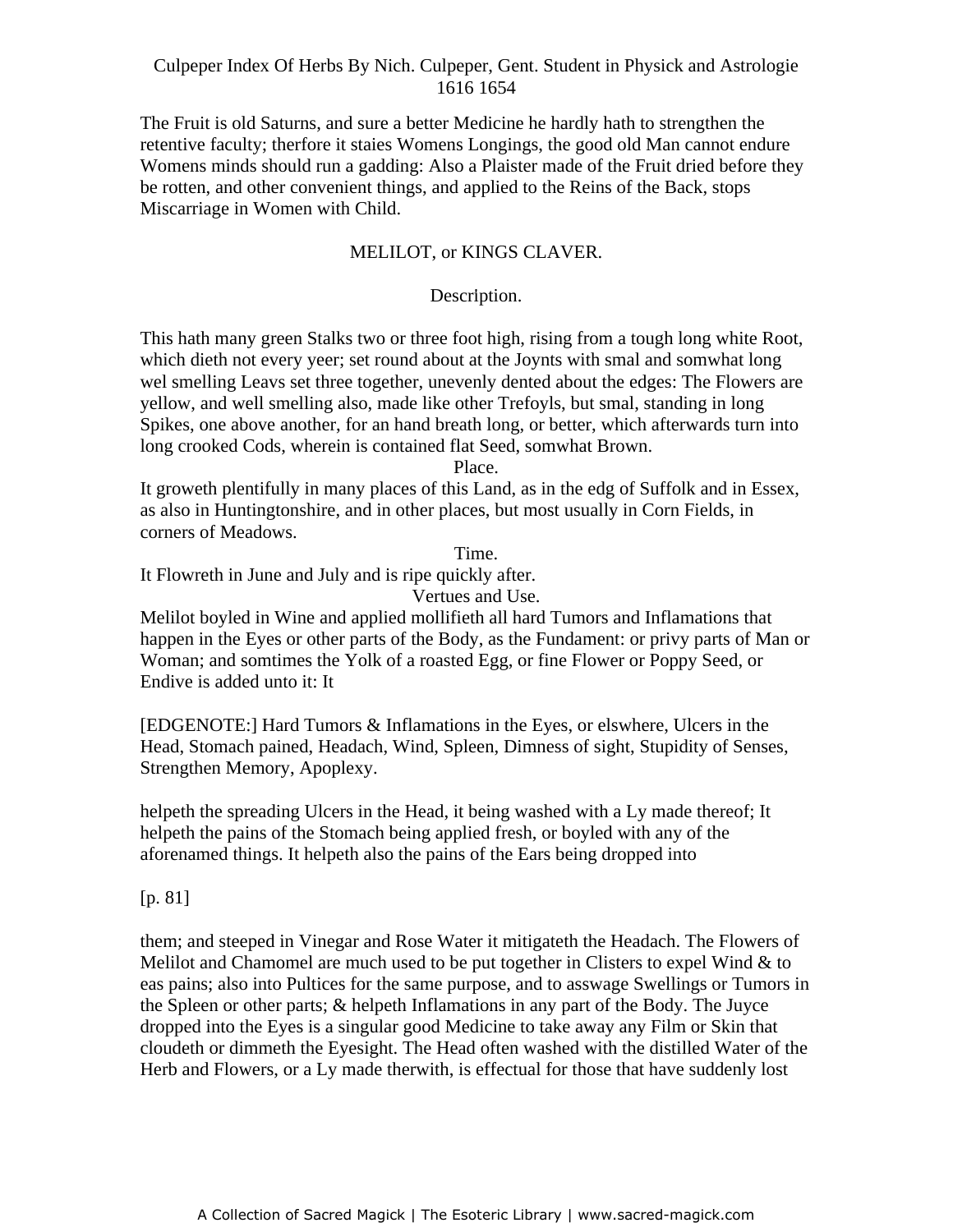their senses; as also to strengthen the Memory, to comfort the Head and Brains, and to preserve them from pains and the Apoplexie.

#### FRENCH, and DOGS MERCURY.

#### Description.

This riseth up with a square green stalk full of Joynts two foot high or therabouts, with two Leaves at every Joynt and branches likewise from both sides of the stalk, set with fresh green Leaves somwhat broad and long, about the bigness of the Leaves of Bassell finely dented about the edges: towards the topps of the stalks and branches come forth at every Joynt in the Male Mercury two small round green heads, standing together upon a short footstalk which growing ripe are the seeds; not having any Flower: In the female; The stalk is longer, spike fashion, set round about with smal green husks, which are the Flowers made like smal branches of Grapes which give no seed, but abide long upon the stalks without shedding: The Root is composed of many smal Fibres, which perisheth every year at the first approach of winter, and riseth again of its own sowing, and where it once is suffered to sow it self, the ground will never want it aftewards even both sorts of it.

#### DOGS MERCURY.

# Discription.

Having described unto you that which is called French Mercury, I come now to shew you in a Description this kind also.

This is likewise of two kinds, Male and Female, having many stalks slender  $\&$  lower than Mercury and without any branches at all upon them: The Male is set with two Leavs at every Joynt somwhat greater than the Female, but more pointed and full of Veins, and somwhat harder in handling, of a darker green colour, and less dented or snip'd about the edges: At the Joynts with the Leavs come forth longer Stalks then the former, with two hairy round Seeds upon them twice as big as those of the former Mercury: The tast hereof is Herby, and the smel somwhat strong and Virulent: The Female hath much harder Leavs standing upon longer Footstalks, and the stalks are also longer: From the Joynts come forth Spikes of Flowers, like the French Female Mercury, The Roots of them both are many, and full of smal Fibres, which run under ground, and mat themselves very much, not perishing as the former Mercuries do, but abiding the Winter, and shoot forth new Branches every yeer (for the old die down to the ground.)

Place.

The Male and Female French Mercury are found wild in divers places of this Land; as by a Village called Brookland in Rumney Marsh in Kent.

The Dogs Mercury in sundry places of Kent also, and elswhere; but the Female more seldom than the Male.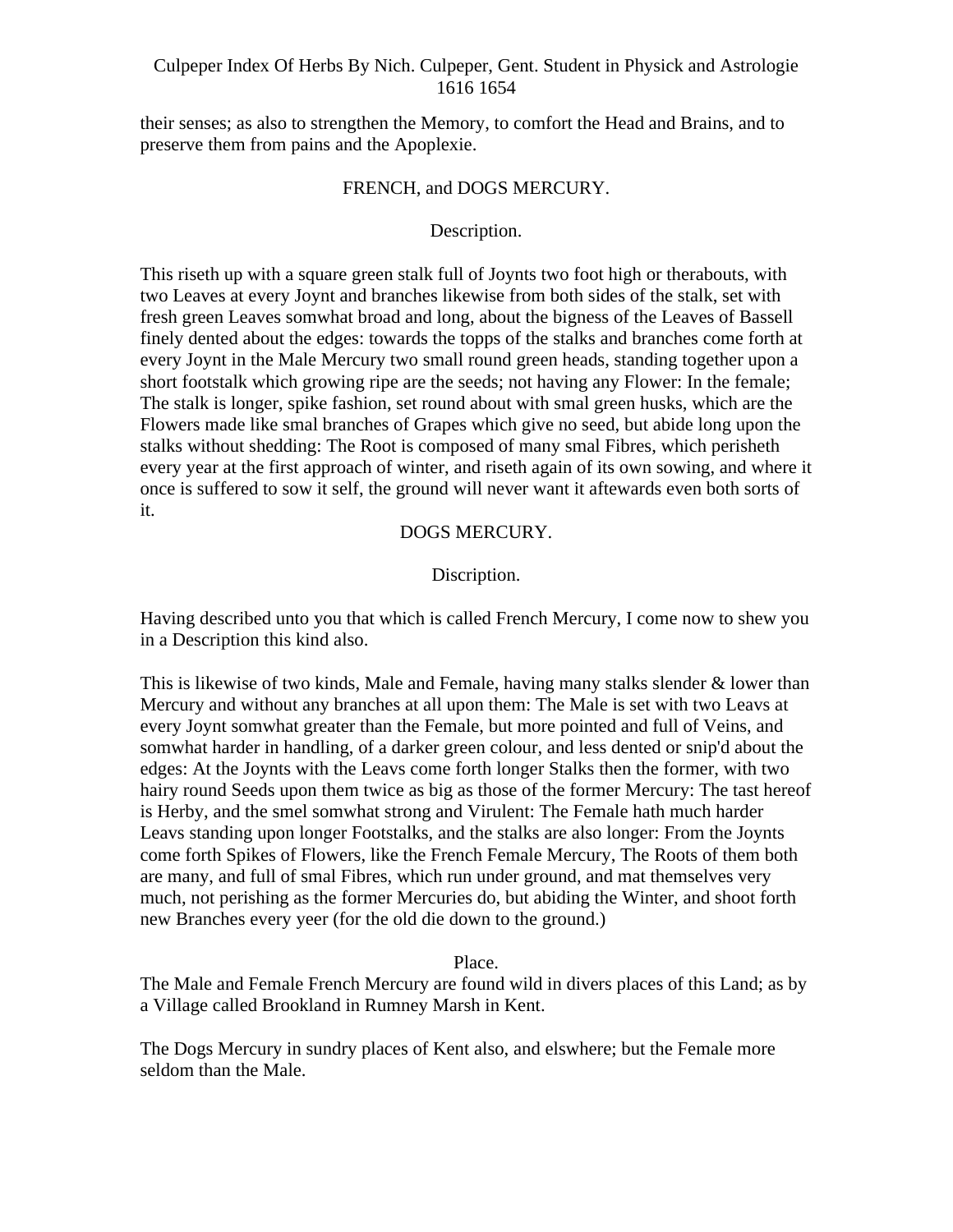Time.

They flourish in the Summer months, and therein give their Seed.

Vertues and Use.

The Decoction of the Leavs of Mercury, or the Juyce thereof in Broth, or Drunk with a little Sugar put to it, purgeth Chollerick and waterish Humors. Hippocrates commendeth it wonderfully for Womens Diseases; and applied it to the secret parts to eas the pains of the Mother; and used the Decoction of it both to procure Womens Courses, and to expel the Afterbirth: And give the Decoction thereof with Mirrh or Pepper, or used to apply the Leavs outwardly against the Strangury, and Diseases of the Reins and Bladder. He used it also for sore and watering Eyes, and for the Deafness and pain in the Ears, by dropping the Juyce therof into them, and bathing them afterwards in white Wine.

EDGENOTE Purgeth Chollerick Humors, Womens sickness, Mother, Womens Courses, Strangury, sore Eyes, Agues, Flegm, Rhewms and Catarrhes, Melancholly Humors.

The Decoction therof made with Water and a Cock Chicken, is a most safe Medicine against the hot fits of Agues: It also clenseth the Breast and Lungs of Flegm, but a little offendeth the Stomach: The Juyce or distilled Water snuffed up into the Nostrils purgeth the Head and Eyes of Catarrhes and Rhewms. Some use to drink two or three ounces of the distilled water with a little Sugar put to it, in the morning fasting, to open and purge the Body of gross viscous and Melancholly Humors. It is wonderful (if it be not Fabulous) that Dioscorides and Theophrastus do relate of it: Viz. That if Women use these Herbs either Inwardly or outwardly for three daies together after Conception, and their Courses be past, they shal bring forth Male or Female Children, according to that kind of

[p. 82]

Herb they use. Mathiolus saith, That the

[EDGENOTE:] Yellow Jaundice, Warts, Scabs, Tetters, & ringworms, Swellings, Inflamations, Waterish & Melancholly Humors.

Seed of both the Male and Female Mercury boyled with Wormwood and drunk, cureth the yellow Jaundice in a speedy manner: The Leavs or the Juyce rubbed upon Warts, taketh them away: The Juyce mingled with some Vinegar, helpeth all running Scabs, Tetters, Ringworms and the Itch. Galen saith that being applied in manner of a Pultis, to any Swelling or Inflamation, it digesteth the Swelling and allayeth the Inflamation; and is therfore given in Clysters to evacuate the Belly from offensive Humors.

The Dogs Mercury, although it be less used yet may serve in the same manner to the same purpose to purge waterish and Melanchollick Humors.

Mercury they say owns this Herb, but I rather think 'tis Venus, and am partly confident of it too, for I never read that Mercury ever minded Womens businesses so much, I beleev he minds his study more.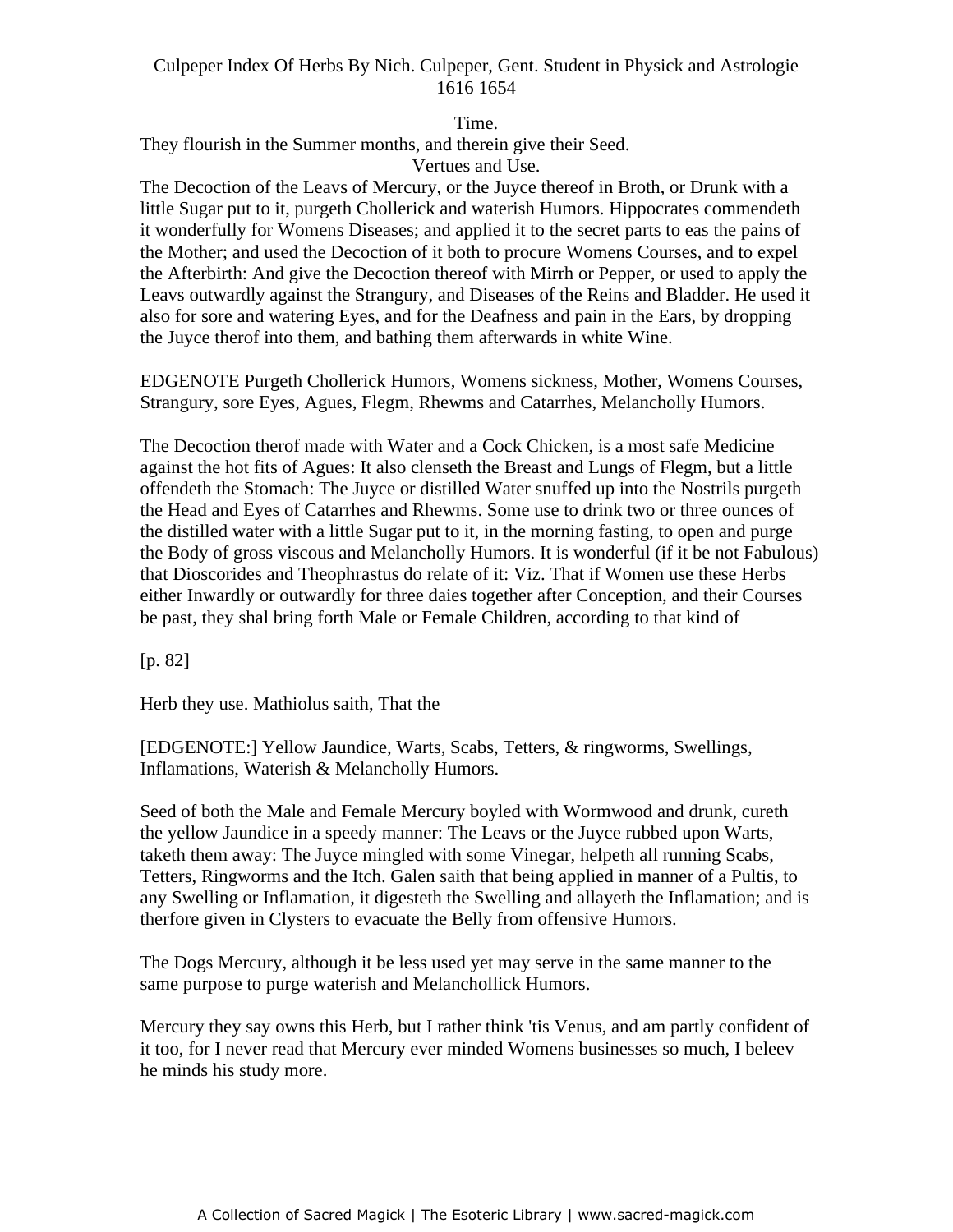# MINT.

# Description.

Of all the kinds of Mints, the Spear-Mint or Heart-Mint, being most useful; I shal only describe it: as followeth.

Spear-Mint, hath divers round Stalks, and long, but narrowish Leavs set thereon; of a dark green colour. The Flowers stand in Spiked Heads at the tops of the Branches, being of a pale blush colour. The smel or scent hereof is somwhat neer unto Bassil. It encreaseth by the Root under ground, as all the others do.

#### Place.

It is an usual Inhabitant in Gardens; And becaus it seldom giveth any good Seed, the defect is recompensed by the plentiful encreas of the Root, which being once planted in a Garden will hardly be rid out again.

#### Time.

It Flowreth not until the beginning of August, for the most part.

Vertues and Use.

Dioscorides saith, It hath an heating, binding and drying quality, and therefor the Juyce taken with Vinegar, staieth Bleeding: It stirreth up Venery or Bodily lust: Two or three Branches thereof taken with the Juyce of sowr Pomegranates stayeth the Hiccough, Vomiting, and allayeth Choller: It dissolveth Impostumes being laid too with Barley Meal. It is good to repress the Milk in Womens Breasts, and for such as have swollen, flagging, or great Breasts: applied with Salt, it helpeth the biting of a Mad Dog; with Mead or Honeyed Water, it easeth the pains of the Ears and taketh away the roughness of the Tongue being rubbed thereupon. It suffereth not Milk to curdle in the

[EDGENOTE:] Provokes Venery, stayeth Vomiting, Allayeth Choller, Impostums, great Breasts, Mad Dogs biting, Pains of the Ears.

Stomach if the Leavs hereof be steeped or boyled in it before you drink it. Briefly it is very profitable to the Stomach: The often use hereof is a very powerful Medicine to stay Womens Courses, and the Whites. Applied to the Forehead or Temples, it easeth pains of the Head. And is good to wash the Heads of yong Children therewith, against all manner of breakings out, Sores, or Scabs therein; and healeth the chops of the Fundament. It is also profitable against the Poyson of Venemous Creatures. The distilled Water of Mints is available to all the purposes aforesaid, yet more weakly.

But if a Spirit thereof be rightly and Chimically drawn it is much more powerful than the Herb it self. Simeon Sethi saith, It helpeth a cold Liver, strengthneth the Belly and Stomach, causeth digestion, staieth Vomit and the Hiccough, is good against the Gnawings of the Heart, provoketh Appetite, taketh away Obstructions of the Liver, and stirreth up Bodily Lust: But thereof too much must not be taken, becaus it maketh the Blood thin and wheyish, and turneth it into choller, and therfore Chollerick persons must obstain from it.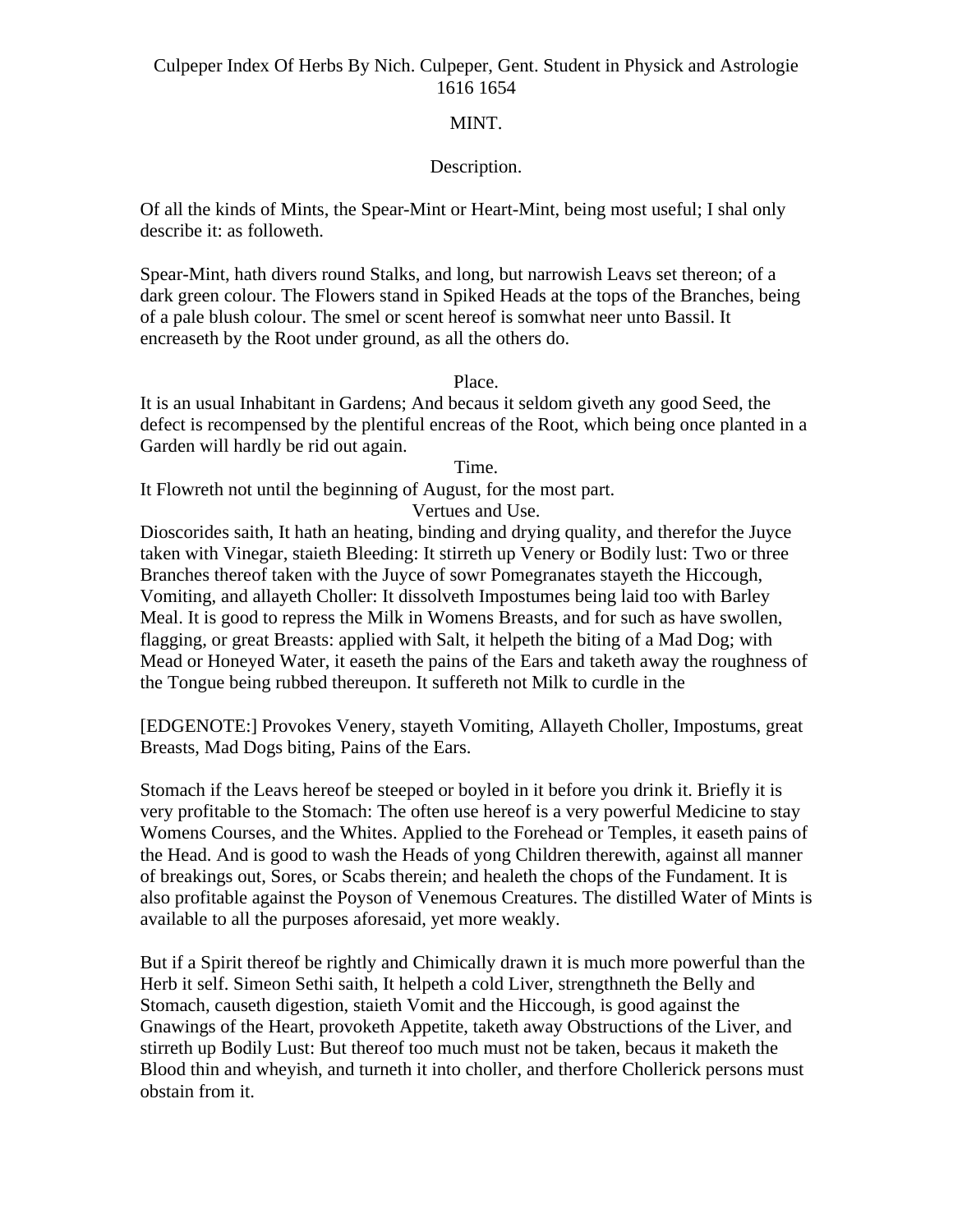[EDGENOTE:] Good for the Stomach, Pains of the Head, Sores and Scabs, Chops of the Fundament, Poyson.

It is a safe Medicine for the biting of a Mad Dog, being bruised with Salt and laid thereon. The Pouder of it being dried and taken after Meat helpeth digestion, and those that are Splenetick: taken with Wine it helpeth Women in the Sore Travail in Child-bearing; It is good against the Gravel and the Stone in the Kidneys, and the Strangury. Being smelled unto, it is comfortable for the Head and Memory. The Decoction thereof gargled in the Mouth cureth the Gums and Mouth that is sore, and mendeth an ill favoured Breath: as also with Rue and Coriander, causeth the Pallat of the Mouth that is down to return to his place, the Decoction being gargled and held in the Mouth.

[EDGENOTE:] Helpeth Liver and Stomach, stayeth Vomiting and Hiccough, provoketh Lust, Spleen, Gravel, Stone, and Strangury, comforts the Head, sore Mouth, ill Breath, Pallet down, Wind, Veneral Dreams, and Nightly pollutions, Ears pained, biting of Serpents, Kings Evil, stinking Breath, Lepry, Dandrif.

The Vertues of the wild or Hors Mints, such as grow in Ditches (whose Description I purposely omitted in regard that are well enough known) are especially to dissolve wind in the Stomach, to help the Chollick, and those that are short winded, and are an especial Remedy for those that have Venerous Dreams and pollutions in the Night being outwardly applied to the Testicles or Cods. The Juyce dropped into the Ears easeth the pains of them, and destroyeth the Worms that breed therein. They are good against the Venemous biting of Serpents. The Juyce laid on warm helpeth the Kings Evil, or Kernels in the Throat: The Decoction or distilled Water helpeth a stinking Breath proceeding from the corruption of the Teeth; and snuffed up into the Nose purgeth the Head. Pliny saith, That eating of the Leavs hath been found by expe-

[p. 83]

rience to cure the Lepry, and applying some of them to the Face: and to help the Scurf or Dandrif of the Head used with Vinegar.

They are extream bad for wounded people and they say a wounded man that eats Mints his Wound will never be cured, and that's a long day.

# MISSELTO.

# Description.

This riseth up from the Branch or Arm of the Tree whereon it groweth, with a woody Stem, parting it self into sundry Branches, and they again devided into many other smaller Twigs, interlacing themselves one within another, very much covered with a grayish green Bark, having two Leaves set at every Joynt, and at the end likewise, which are somwhat long and narrow, smal at the bottom but broader toward the end. At the Knots or Joynts of the Boughs and Branches, grow smal yellowish Flowers, which turn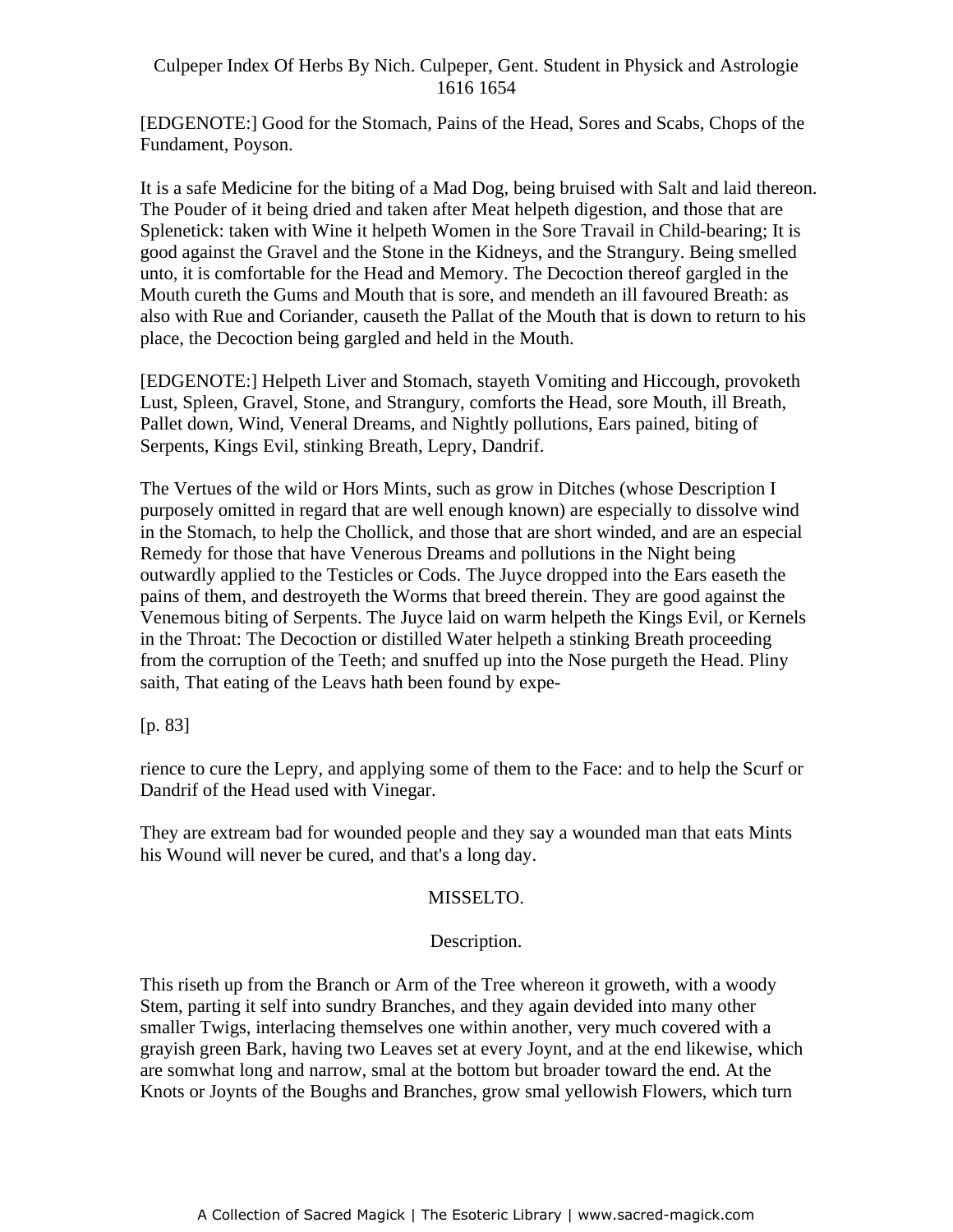into smal round white transparant Berries three or four together, full of glutinous moisture, with a blackish Seed in every of them, which was never yet known to spring being put into the ground or any where els to grow.

Place.

It groweth very rarely on Oaks with us, but upon sundry other, as well Timber as Fruit- Trees, plentifully in Woods, Groves, and the like through all this Land.

Time.

It Flowreth in the Spring time, but the Berries be not ripe until October, and abide on the Branches all the Winter, unless the Black-Birds, and other Birds do devour them. Vertues and Use.

Both the Leavs and Berries of Mistleto do heat and dry, and are of subtil parts: The Birdlime doth mollifie hard Knots, Tumors, and Impostumes, ripeneth and discusseth them; and draweth forth thick as well as thin Humors from the remote places of the Body, digesting and separating them: And being mixed with equal parts of Rozin and Wax, doth mollifie the hardness of the Spleen, and healeth old Ulcers and Sores: Being mixed with Sandarack, and Ortment, it helpeth to draw off foul Nails: and if quicklime and

[EDGENOTE:] Impostums, Spleen, Ulcers, Falling-sickness, Apoplexy, Palsey.

Wine Lees be added thereunto it worketh the stronger. The Mistleto it self of the Oak (as the best) made into Pouder and given in drink to those that have the Falling-sickness, doth assuredly heal them as Mathiolus saith, but it is fit to use it for forty daies together. Some have so highly esteemed of the Vertues hereof that they have called it Lignum Sanctae Crucus, Wood of the holy Cross, beleeving it to help the Falling-sickness, Apoplexie, and Palsie very speedily, not only to be inwardly taken, but to be hung at their Necks. Tragus saith, That the fresh Wood of any Mistleto bruised, and the Joyce drawn forth and dropped into the Ears that have Imposthumes in them, doth help and eas them within a few daies.

That it is under the Dominion of the Sun, I do not question, and can also take for granted that that which grows upon Oaks participates somthing of the Nature of Jupiter, becaus an Oak is one of his Trees; as also that which grows upon Pear-trees and Apple-trees, participates somthing of the Nature, becaus he rules the Trees, and it draws sap from the Trees, it grows upon having no Root of its own, but why that should have most vertues that grows upon Oaks I know not, unless becaus 'tis rarest, and hardest to come by, and our Colledges Opinion is in this contrary to the Scripture which saith, Gods tender Mercies are over all his Works, and so 'tis, Let the Colledg of Physitians walk as contrary to him as they pleas, and that's as contrary as the East is to the West. Clusius affirms that which grows upon Pear-trees to be as prevalent, and give order that is should not touch the ground after it is gathered, and also saith, That being hung about the Neck, it remedies Witchcraft.

# MONEY-WORT, or HERB TWO-PENCE.

Description.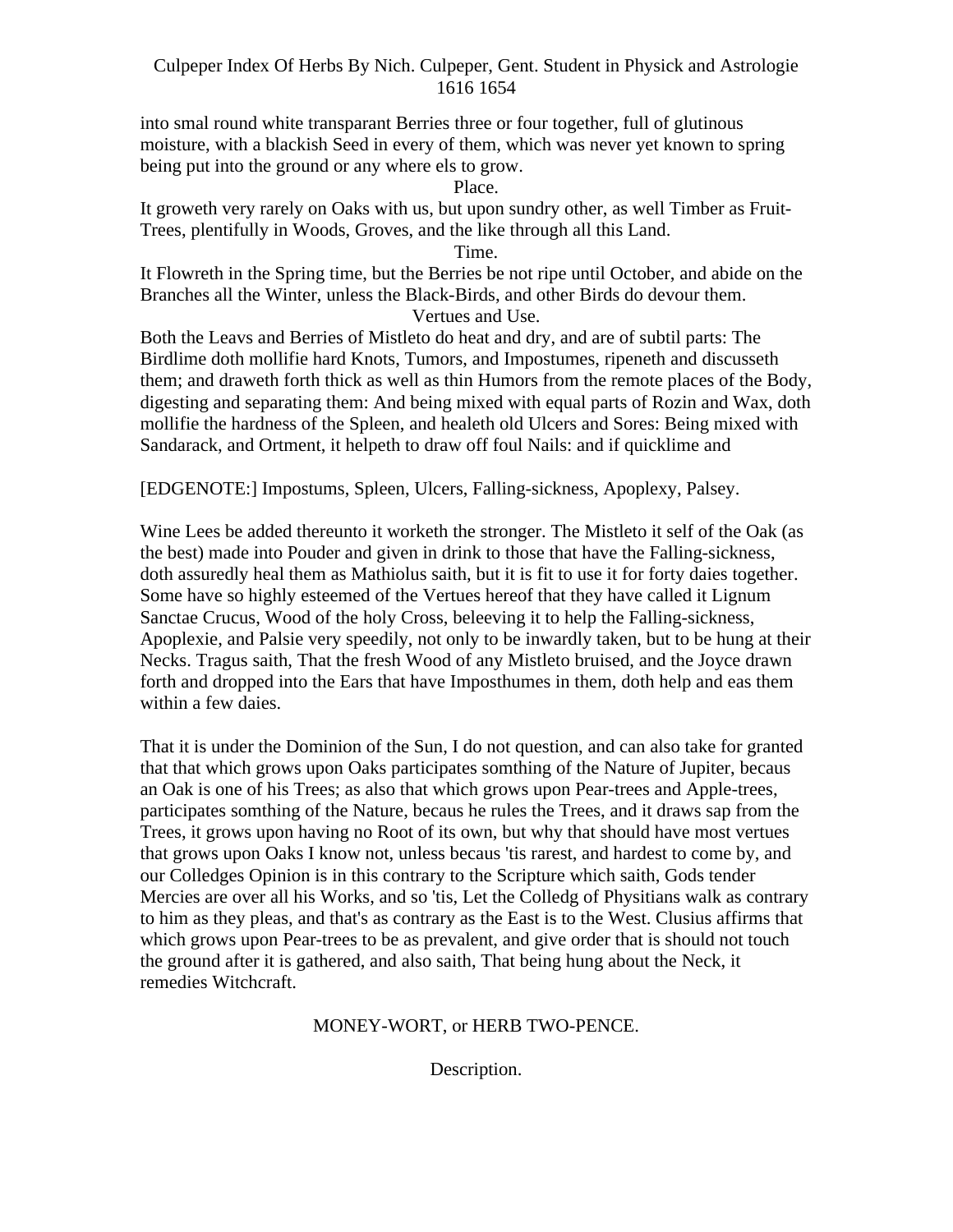The common Money-wort, sendeth forth from a small threddy Root, divers long, weak, and slender Branches lying and running upon the ground two or three Foot long or more, set with Leavs two at a Joynt one against another at equal distances, which are almost round, but pointed at the ends, smooth and of a good green colour: At the Joynts with the Leavs from the middle foreward come forth at every Joynt somtimes one yellow Flower, and somtimes two, standing each on a smal Footstalk, and made of five Leavs, narrow, and pointed at the ends, with some yellow threds in the middle: which being past, there stand in their places smal round Heads of Seed.

#### Place. .<br>.

It groweth plentifully in almost all places of this Land; commonly in moist grounds by Hedg sides, and in the middle of grassy Fields.

#### Time.

They Flower in June and July, and their Seed is ripe quickly after.

[p. 84]

#### Vertues and Use.

Moneywort is singular good to stay all Fluxes in Men or Woman, whether they be Lasks, Bloody Fluxes, the Flowing of Womens Courses, Bleedings inwardly or outwardly, and the weakness of the Stomach that is given to casting. It

[EDGENOTE:] Fluxes, Ulcers, Green Wounds, Old Ulcers.

is very good also for all Ulcers, or Excoriations of the Lungs or other inward parts. It is exceeding good for all Wounds, either fresh or green to heal them speedily; and for old Ulcers that are of a spreading nature: For all which purposes, The Juyce of the Herb, or the Pouder drunk in Water, wherein hot Steel hath been often quenched: Or the Decoction of the green Herb in Wine or Water drunk; Or the Seed, Juyce or Decoction used to the outward places to wash or bath them, or to have Tents dipped therein and put into them, are effectual.

# MOONWORT.

#### Description.

This riseth up usually but with one dark green thick and fat Leaf standing upon a short footstalk, not above two fingers breadth; but when it will flower it may be said to beare a small slender stalk about four or five Inches high, having but one leaf set in the middle therof, which is much devided on both sides into somtimes five or seven parts on a sid, somtimes more, each of which parts is small next the middle rib, but broad forwards and round pointed, resembling therein an half Moon from whence it took the name, the upper most parts or divisions being less than the lowest: The Stalk riseth above this Leaf two or three inches, bearing many Branches of small long Tongues, every one like the spiky Head of Adders-tongue, of a brownish colour, which whether I shall call them Flowers or the Seed, I well know not: which after they have continued a while resolve into a Mealy dust: The Root is smal and Fibrous. This hath somtimes divers such like Leavs as are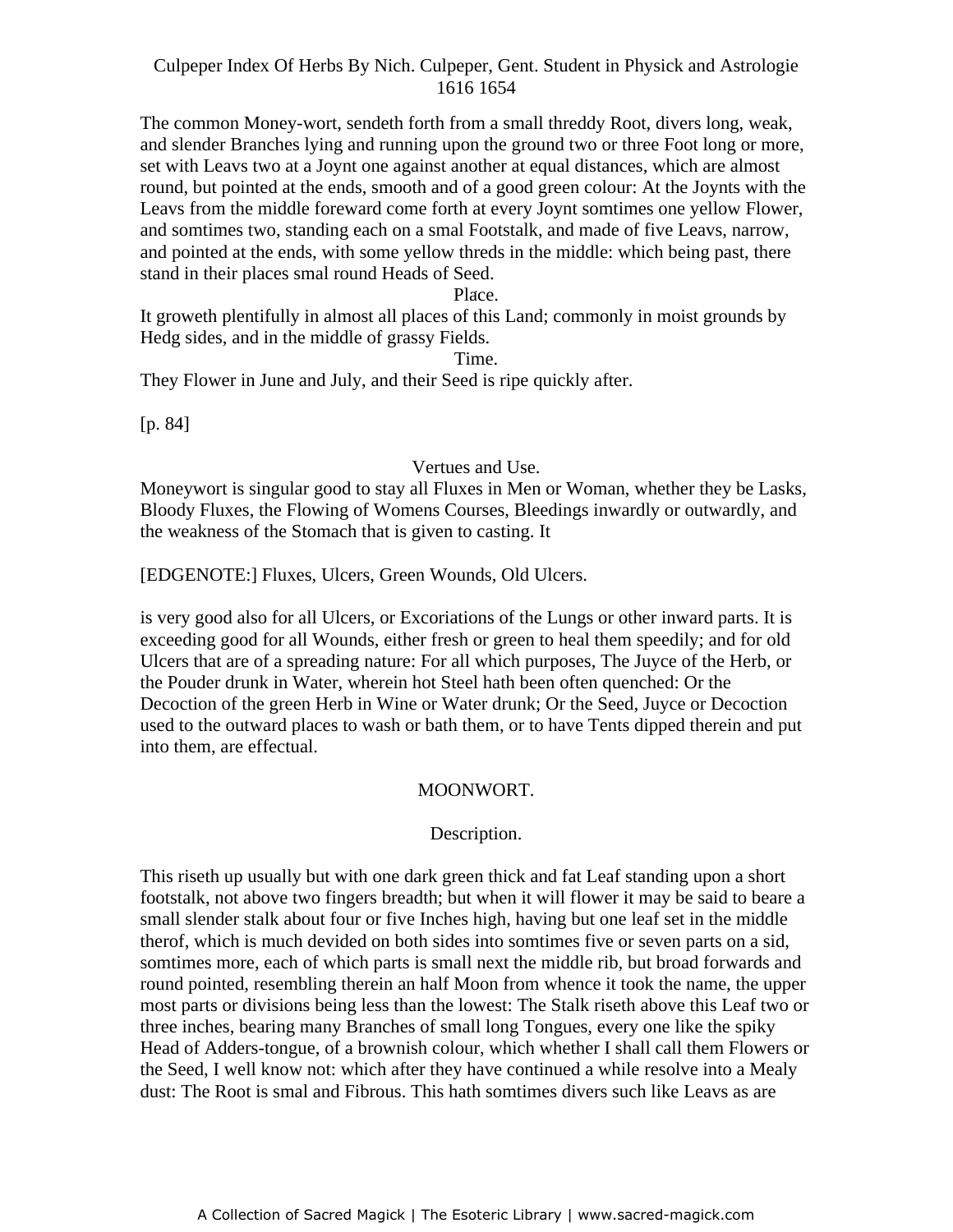before Described, with so many branches or tops arising from one Stalk each devided from the other.

Place.

It groweth on Hills, and Heaths, yet where there is much Grass, for therein it delighteth to grow.

#### Time.

It is to be found only in April and May, for in June when any hot weather cometh for the most part it is withered and gone.

# Vertues and Use.

Moonwort is cold and drying more than Adders-tongue, and is therefore held to be more available for all Wounds both inward and outward: The Leavs boyled in red Wine and drunk stayeth the immoderate Flux of Womens Courses and the Whites: It also staieth Bleeding, Vomitings, and other Fluxes; It helpeth all Blows and Bruises, and to consolidate all Fractures and Dislocations. It is good for Ruptures: But it is chiefly used by most, with other Herbs to make Oyls or Balsoms to heal fresh or green Wounds (as I said before) either inward or outward, for which it is excellent good.

[EDGENOTE:] Womens Courses, Bleedings, Vomiting, Fluxes, Broken and disjoynted Bones, Green Wounds.

Moonwort is an Herb which they say will open Locks, and unshoo such Horses as tread upon it, this some laugh to scorn, and those no smal Fools neither, but Country people that I know, call it [Unshoo the Horse] besides I have heard Commanders say, That on White Down in Devon neer Tiverton, there was found thirty Hors shoos, pulled off from the feet of the Earl of Essex his Horses being there drawn up in a Body, many of them being but newly shod, and no reason known, which caused much admiration; and the Herb described usually grows upon Heaths. The Moon owns the Herb.

# MOSSES.

I shal not trouble the Reader with any Description of these, sith my intent is to speak only of two kinds as the most principal, Viz. Ground-Moss, and Tree-Moss, both which are very well know.

# Place.

The Gound-Moss, growing in our moist Woods, and the bottoms of Hills, in boggy grounds, and in shadowy Ditches, and many other such like places.

The Tree-Moss groweth only on Trees.

# Vertues and Use.

The Ground-Moss, is held to be singular good to break the Stone, and to expel and drive it forth by Urin, being boyled in Wine and drunk: The Herb bruised and boyled in Water and applied easeth al Inflamations and pains coming of an hot caus; and is therfore used to eas the pains of the hot Gout.

[EDGENOTE:] Stone, Inflamations, Fluxes, Vomiting, Bleeding, Womens Courses, Dropsie, Headach, Sinews.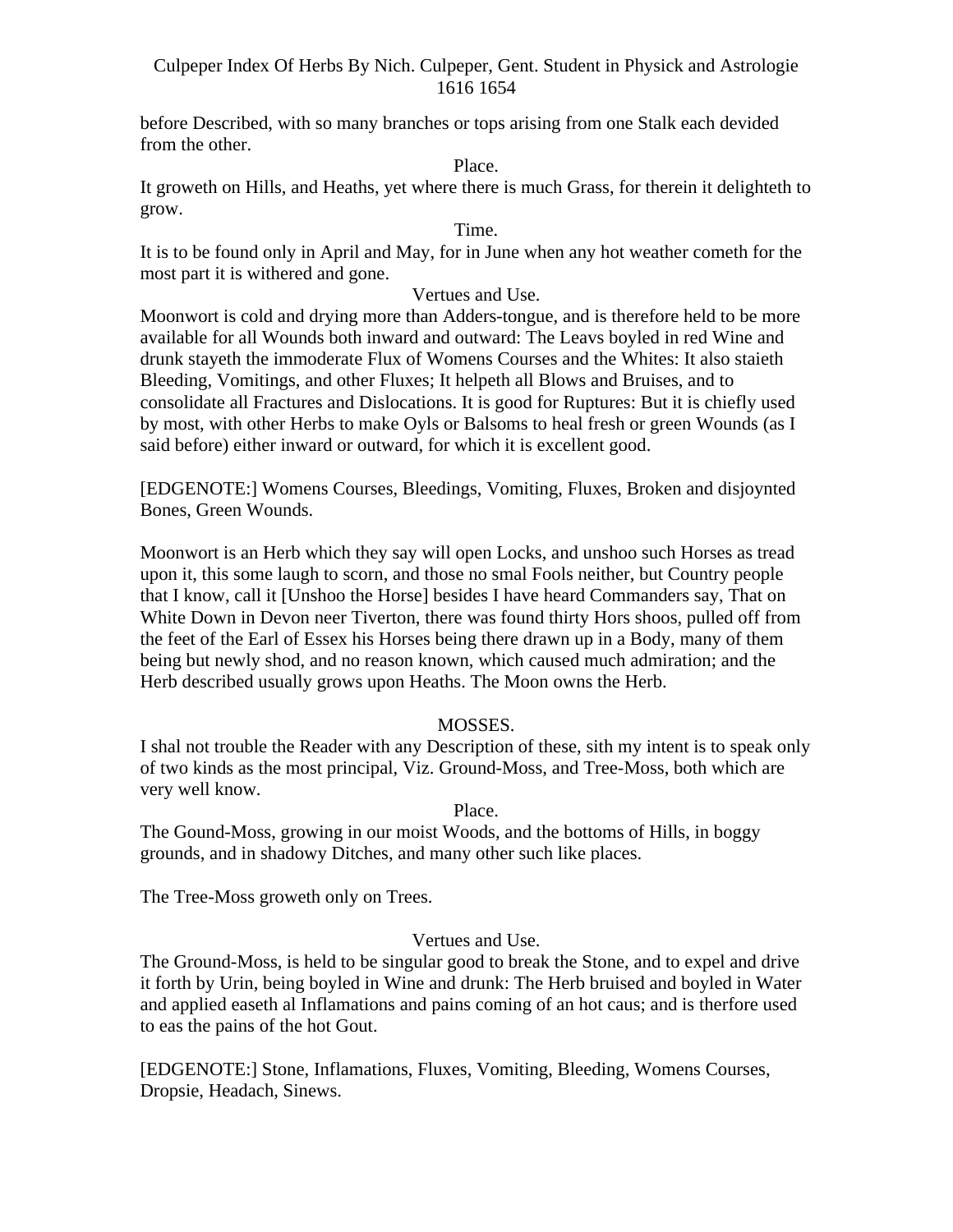The Tree-Mosses are cooling and binding, and partake of a digesting and mollifying quality withal, as Galen saith. But each Moss doth partake of the Nature of the Tree from whence it is taken; therefore that of the Oak is more Binding; and is of good effect to stay Fluxes in man or Woman, as also Vomitings or Bleedings, the Pouder thereof being taken in Wine: The Decoction thereof in Wine is very good for Women to be bathed with, or to sit in that are toubled with the overflowing of their Courses: The same being drunk stayeth the Stomach that is troubled with casting,

-

#### [p. 85]

or the Hiccough; and as Avicenna saith, it comforteth the Heart: The Pouder thereof taken in Drink for some time together, is thought available for the Dropsie. The Oyl of Roses that hath had fresh Moss steeped therin for a time, and after boyled and applied to the Temples and Forehead, doth Merveilously eas the Headach coming of a hot caus, as also the Distillations of hot Rhewm or Humors to the Eyes or other parts: The Antients much used it in their Oyntments and other Medicines against Lassitude, and to strengthen and comfort the Sinews. For which, if it was good then, I know no reason but it may be found so still.

#### MOTHERWORT.

# Description.

This hath a hard, square, brownish, rough, strong Stalk, rising three or four foot high at the least, spreading into many Branches, whereon grow Leavs on each side with long Footstalks, two at every Joynt, which are somwhat broad and long as it were, rough, or crumpled, with many great Veins therein; of a sad green colour, and deeply dented about the edges, and almost devided: From the middle of the Branches up to the tops of them (which are very long and smal) grow the Flowers round about them at distances in sharp pointed rough hard Husks, of a more red or purple-colour than Balm or Horehound, but in the same manner and form as the Horehounds: after which come smal round blackish Seed in great plenty: The Root sendeth forth a number of long Strings and smal Fibres, taking strong hold in the Ground; of a dark yellowish or brownish colour, and abideth as the Horehound doth; the smell of this being not much different from it.

Place.

It groweth only in Gardens with us in England.

Vertues and Use.

Motherwort, is held to be of much use for the trembling of the Heart, and in faintings and swounings from whence it took the name Cardiaca. The Pouder thereof to the quantity of a spoonful drunk in Wine is a wonderful help to Women in their Sore Travails, as also for the suffocations or risings of the Mother; and from these effects it is likely it took the name of Motherwort with us. It also provoketh Urine and Womens Courses, clenseth the Chest of cold Flegm oppressing it, and killeth the Worms in the Belly: It is of good use to warm and dry up the cold Humors, to digest and dispers them that are settled in the Veins, Joynts, and Sinews of the Body, and to help Cramps, and Convulsions.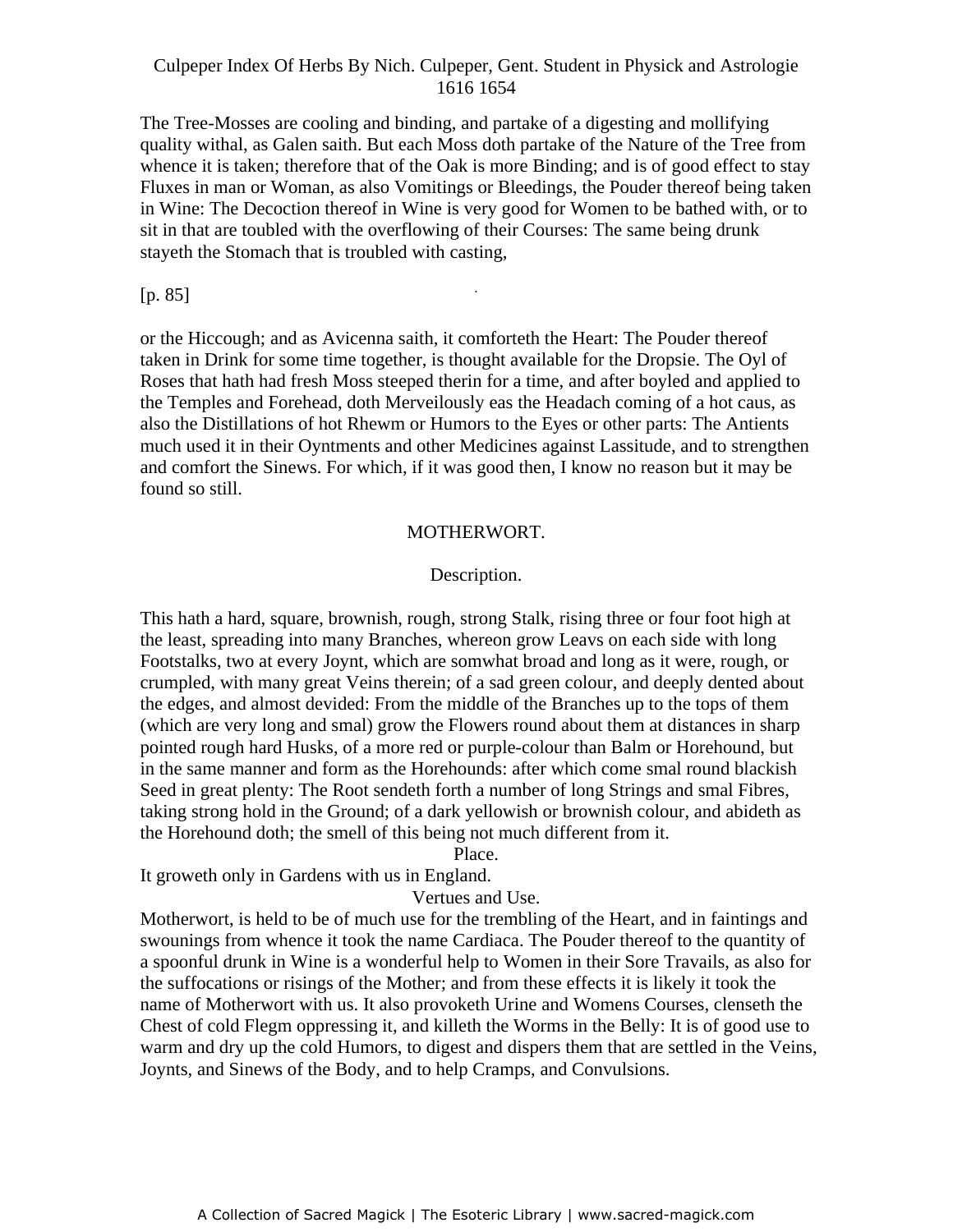[EDGENOTE:] Swounings, Sore Travail, Mother, Urine, Womens Courses, Flegm, Cold Flegm, Cramps, Convulsions, Melancholly, Vapors.

Venus owns the Herb, and it is under Leo, there is no better Herb to drive Melancholly Vapors from the Heart, to strengthen it, and make a merry cheerful blith soul, than this Herb, it may be kept in a Syrup or Conserv, therfore the Latins called it Cardiaca: Besides, it makes Women joyful Mothers of Children, and settles their Wombs as they should be, therfore we call it Motherwort.

# MOUSEAR.

Ths is a low Herb creeping upon the ground by small strings like the Strawberry Plant, whereby it shooteth forth small Roots, whereat grow upon the Ground many small and somwhat short Leavs set in a round form together, hollowish in the middle where they are broadest, of an hoary colour all over, and very hairy, which being broken do give a white Milk: From among these Leavs spring up two or three smal hoary Stalks about a span high, with a few smaller Leavs thereon; At the tops whereof standeth usually but one Flower, consisting of many paler yellow Leavs broad at the points, and a little dented in, set in three or four rows, the greater outermost, very like a Dandelyon Flower, and a little reddish underneath about the edges, especially if it grow in a dry ground: which after they have stood long in Flower, do turn into Down, which with the Seed is carryed away with the Wind.

Place.

It groweth in Ditch Banks, and somtimes in Ditches if they be dry and in sandy Grounds. Time.

It Flowreth about June and July, and abideth green all the Winter.

Vertues and Use.

The Juyce hereof taken in Wine or the Decoction thereof drunk doth help the Jaundice although of long continuance, to drink thereof morning and evening, and abstain from other drink two or three hours after: It is a special Remedy against the Stone, and the tormenting pains thereof; as also other Tortures and griping pains of the Bowels; The Decoction thereof with Succory and Centaury, is held very eflectual to help the Dropsie, and them that are inclining thereunto, and the Diseases of the Spleen.

[EDGENOTE:] Jaundice, Stone, Bellyach, Dropsie, Flux, Wounds, Bloody Flux, Terms stops, Cough, Phtisick, Ruptures, Canker, Ulcers, Spreading sores.

It stayeth the Fluxes of Blood either at the Mouth or Nose, and inward Bleedings also, for it is a singular Wound Herb for Wounds both inward and outward; It helpeth the Bloody Flux and stayeth the abundance of Womens Courses:

[p. 86]

There is a Syrup made of the Juyce hereof and Sugar by the Apothecaries of Italy, and other places, which is of much account with them, to be given to those that are troubled with the Cough or Phtisick: The same also is singular good for Ruptures or Burstings. The green Herb bruised and presently bound to any fresh cut or Wound, doth quickly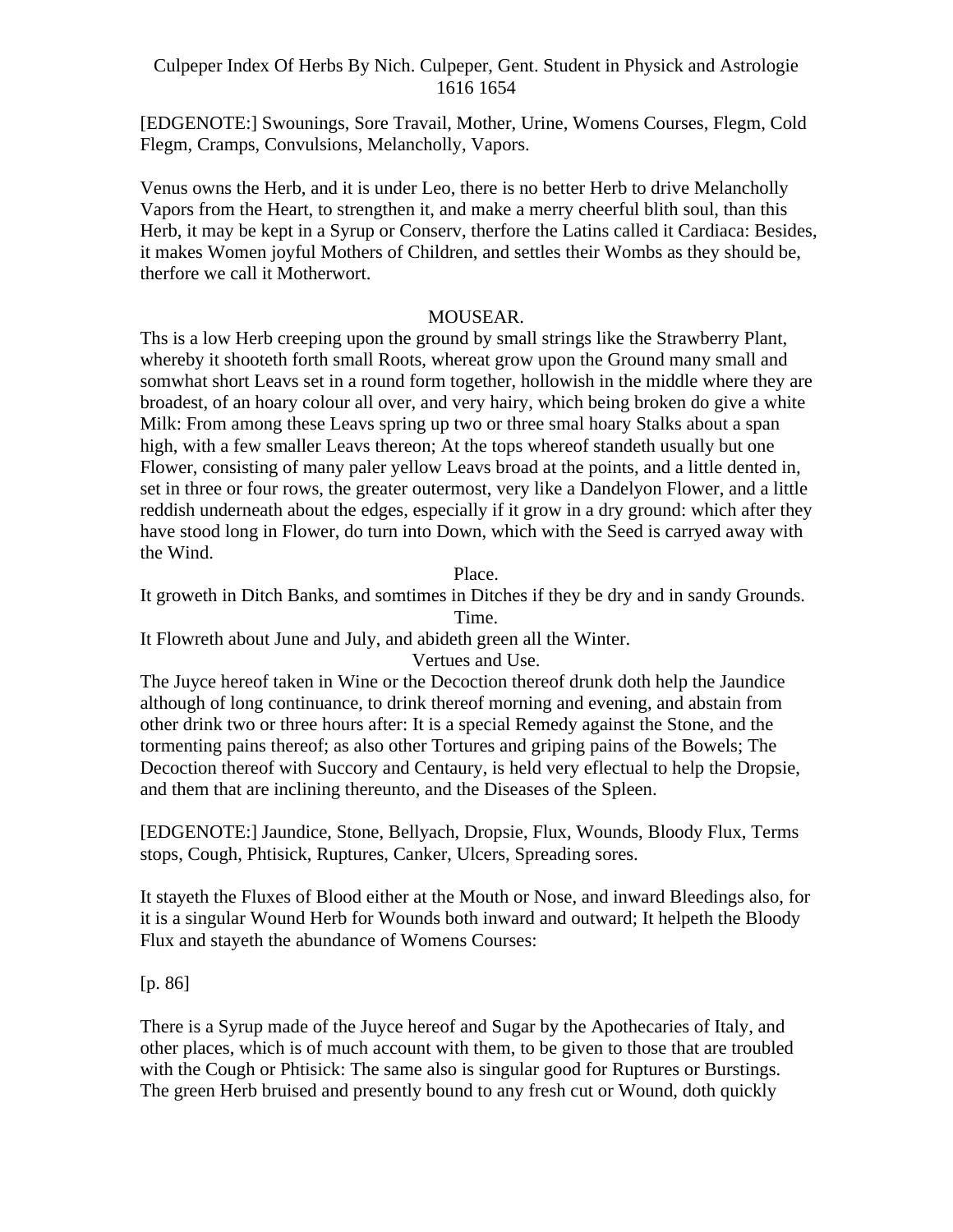soder the lips thereof. And the Juyce, Decoction, or Pouder of the dried Herb, is most singular to stay the Malignity of spreading and fretting Cankers and Ulcers wheresoever, yea in the Mouth, or secret parts: The distilled Water of the Plant is available in all the Diseases aforesaid, and to wash outward Wounds and Sores, and to apply Tents, or Cloaths wet therein.

The Moon owns the Herb also, and though Authors cry out upon Alchymists for attempting to fix Quick Silver by this Herb and Moonwort: A Roman would not have intempting to the gate. Since by this ricro and moonword. The name would not have

#### MUGWORT.

#### Description.

The common Mugwort have divers Leavs lying upon the ground, very much devided, or cut deeply in about the Brims somwhat like Wormwood but much larger, of a dark green colour on the upper side and very hoary white underneath. The stalks rise to be four or five foot high, having on it such like Leavs as those below, but somwhat smaller, branching forth very much toward the top, whereon are set very small pale yellowish Flowers like Buttons, which fall away, and after them come small Seed inclosed in round Heads: The Root is long and hard with many smal Fibres growing from it, whereby it taketh strong hold in the ground, but both Stalk and Leaf do die down every yeer, and the Root shooteth anew in the Spring. The whol Plant is of a reasonable good scent, and is more easily propogated by the Slips, than by the Seed.

#### Place.

It groweth plentifully in many places of this Land, by the way sides, as also by smal Water-Courses, and in divers other places.

Time.

It Flowreth and Seedeth in the end of Summer.

Vertues and Use.

Mugwort is with good success put among other Herbs that are boyled for Women to sit over the hot Decoction, to draw down their Courses, to help the Delivery of the Birth, and expel the Afterbirth, as also for the Obstructions and Inflamations of the Mother. It breaketh **breaketh** 

[EDGENOTE:] Terms provokes, Birth, Afterbirth, Womb Inflamed, Wens, Kings Evil, pains in the Neck, Opium, Sciatica, Sinews pained, Cramp.

the Stone, and causeth one to make water where it is stopped: The Juyce thereof made up with Mirth, and put under as a Pessary, worketh the same effect, and so doth the Root also, being made up with Hogs Greas into an Oyntment, it taketh away Wens and hard Knots and Kernels that grow about the Neck and Throat, and easeth the pains about the Neck more effectually, if some Field Daisies be put with it. The Herb it self being fresh or the Juyce thereof taken, is a special Remedy upon the overmuch taking of Opium. Three drams of the Pouder of the dried Leavs taken in Wine, is a speedy and the best certain help for the Sciatica. A Decoction thereof made with Chamomel and Agrimony,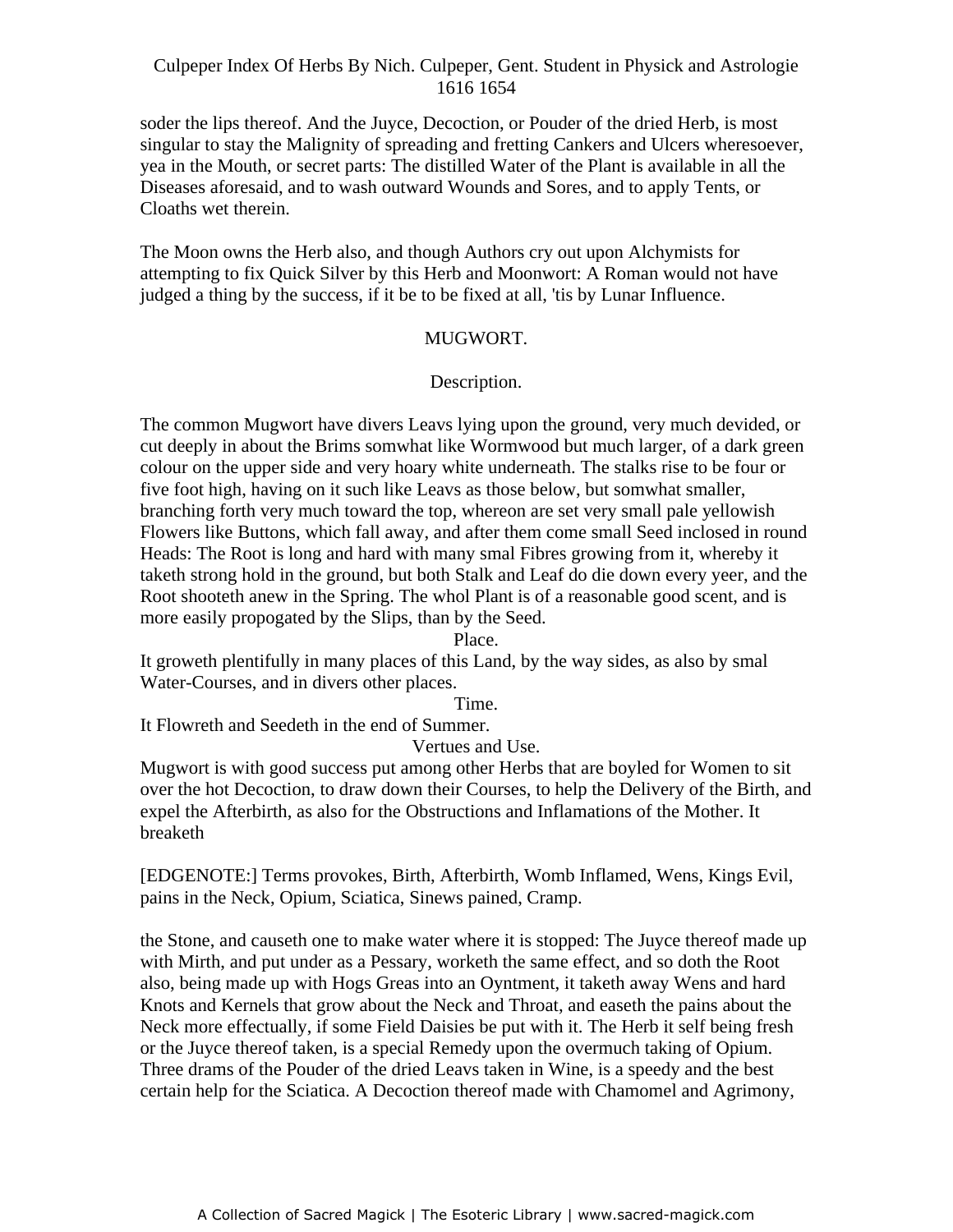and the place bathed therewith while it is warm, taketh away the pains of the Sinews and the Cramp.

This is an Herb of Venus, therefore maintaineth the parts of the Body she rules, and Remedies the Diseases of the parts that are under her Signs, Taurus and Libra.

# THE MULBERRY-TREE.

This is so well known in the places where it groweth, that it needeth no Description. Time.

It beareth Fruit in the Months of July and August.

Vertues and Use.

The Mulberry is of different parts; the ripe Berries by reason of their Sweetness and slippery moisture, opening the Belly, and the unripe binding it, especially when they are dried, and then they are good to stay Fluxes, Lasks, and the abundance of Womens Courses. The Bark of the Root killeth the broad Worms in the Body. The Juyce, or the Syrup made of the Juyce of the Berries, helpeth all

[EDGENOTE:] Binding, Fluxes, Lasks, Terms stops, Inflamation, Uvula, sore Mouth and Throat, Toothach, Bleeding, Hemorrhoids, Acurious secret.

Inflamations and Sores in the Mouth or Throat, and the Pallet of the Mouth when it is fallen down. The Juyce of the Leavs is a Remedy against the biting of serpents, and for those that have taken Aconite: The Leavs beaten with Vinegar is good to lay on any place that is burnt with fire. A Decoction made of the Bark and Leavs, is good to wash the Mouth and Teeth when they ach. If the Root be a little slit or cut, and a smal hole made in the ground next thereunto, in the Harvest time, it will give out a certain Juyce, which being hardned, the next day is of good use to help the Toothach, to dissolve Knots, and purge the Belly: The Leavs of Mulberries are said to stay bleeding at Mouth or Nose, or the Bleeding of the Piles, or of a

[p. 87]

Wound being bound unto the places. A Branch of the Tree taken when the Moon is at the full and bound to the Wrist of a Womans Arm whose Courses come down too much doth stay them in a short space.

Mercury rules the Tree, therefore are its effects variable as his are.

# MULLEIN.

# Description.

The common white Mullein hath many fair large wooly white Leavs lying next the ground, somwhat longer than broad, pointed at the ends, and as it were dented about the edges: The Stalk riseth up to be four or five Foot high, covered over with such like Leavs, but lesser, so that no Stalk can be seen for the multitude of Leavs thereon up to the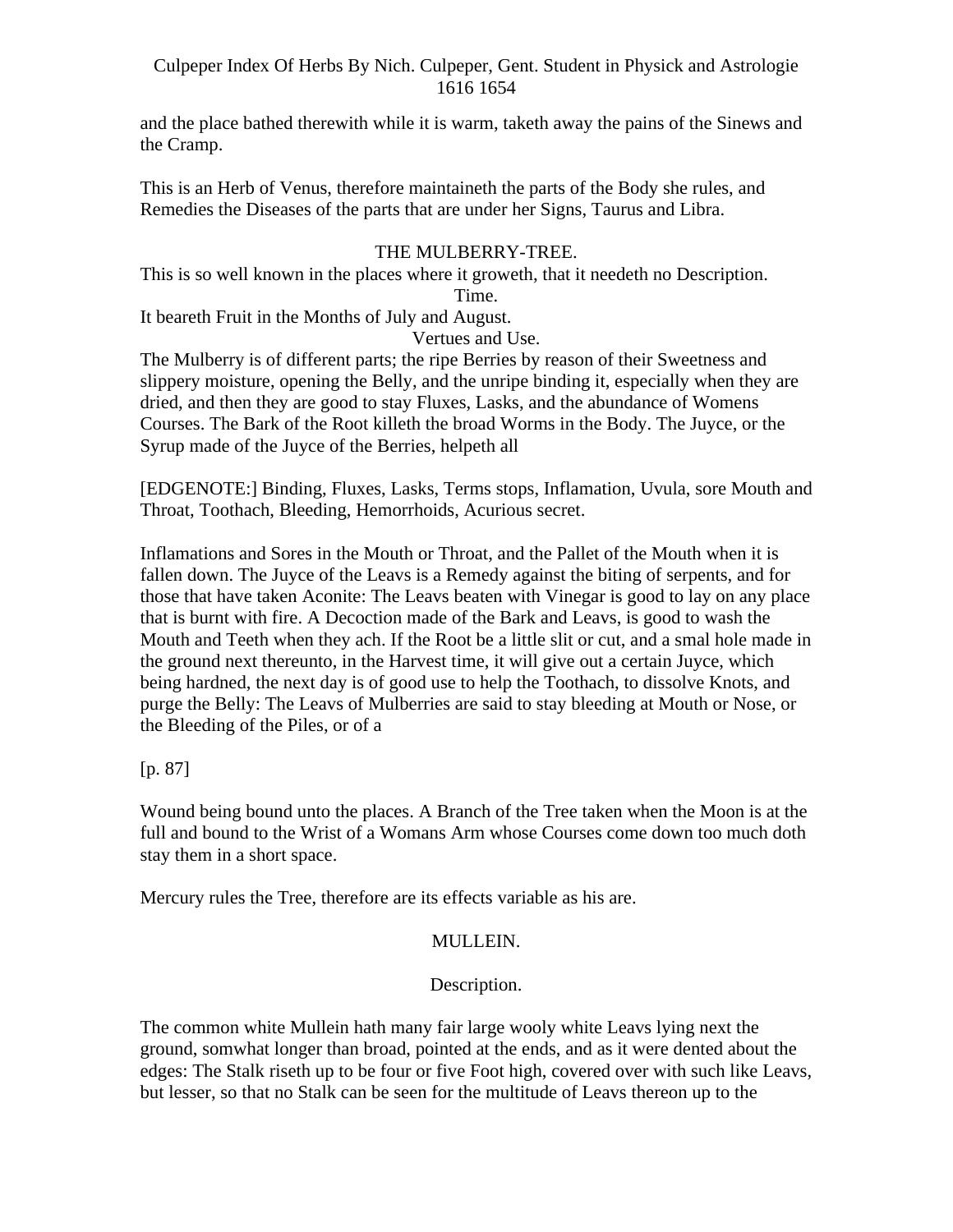Flowers, which come forth on all sides of the Stalk, without any Branches for the most part, and are many set together in a long spike, in some of a gold yellow colour, in others more pale, consisting of five round pointed Leavs, which afterwards give smal round Heads, wherein is smal brownish Seed contained: The Root is long, white, and Woody, perishing after it hath born Seed.

#### Place.

It groweth by the way sides, and in Lanes in many places of this Land.

Time. Time.

It Flowreth in July, or thereabouts.

#### Vertues and Use.

A smal quantity of the Root given in Wine, is commended by Dioscorides against Lasks and Fluxes of the Belly: The Decoction thereof drunk is profitable for those that are Bursten, and for Cramps and Convulsions, and for those that are troubled with an old Cough. The Decoction thereof gargled easeth the pains of the Toothach: An Oyl made by the often Infusion of the Flowers, is of very good effect for the Piles. The Decoction of the Root in Red Wine, or in Water (if there be an Ague) wherein red hot Steel hath been often quenched, doth stay the Bloody Flux.

[EDGENOTE:] Flux, Ruptures, Cramp, Convulsion, Cough, Toothach, Hemorrhoids, Bloody Flux, Obstructions, Reins, Bladder, Sinews, Gout, Warts.

The same also openeth Obstructions of the Bladder and Reins when one cannot make water. A Decoction of the Leavs hereof, and of Sage, Marjerom and Camomil Flowers and the places bathed therewith that have Sinews stark with cold, or Cramps, doth bring them much eas, and comfort. Three ounces of the distilled water of the Flowers drunk morning and evening for some daies together is said to be the most excellent Remedy for the hot Gout.

[EDGENOTE:] Bellyach, Chollick, Inflamation, Thorns, Splinters, Boyls, Groyn, Disjunctures.

The Juyce of the Leavs and Flowers being laid upon rough Warts, as also the Pouder of the dried Roots rubbed on doth easily take them away; but doth no good to smooth Warts. The pouder of the dried Flowers is an especial Remedy for those that are troubled with belly-aches or the pains of the Chollick. The Decoction of the Root, and so likewise of the Leavs is of great effect to dissolve the Tumors, Swellings, or Inflamation of the Throat. The Seed and Leavs boyled in Wine, and applied, draweth forth speedily Thorns, or Splinters gotten into the Flesh, easeth the pains, and healeth them also. The Leavs bruised and wrapped in double papers, and covered with hot Ashes and Embers to bake a while, and then taken forth and laid warm on any Botch or Boyl hapning in the Groyn or share, doth dissolve and heal them. The Seed bruised, and boyled in Wine and laid on any Member that hath been out of Joynt and is newly set again, taketh away all Swellings and pains thereof.

# MUSTARD.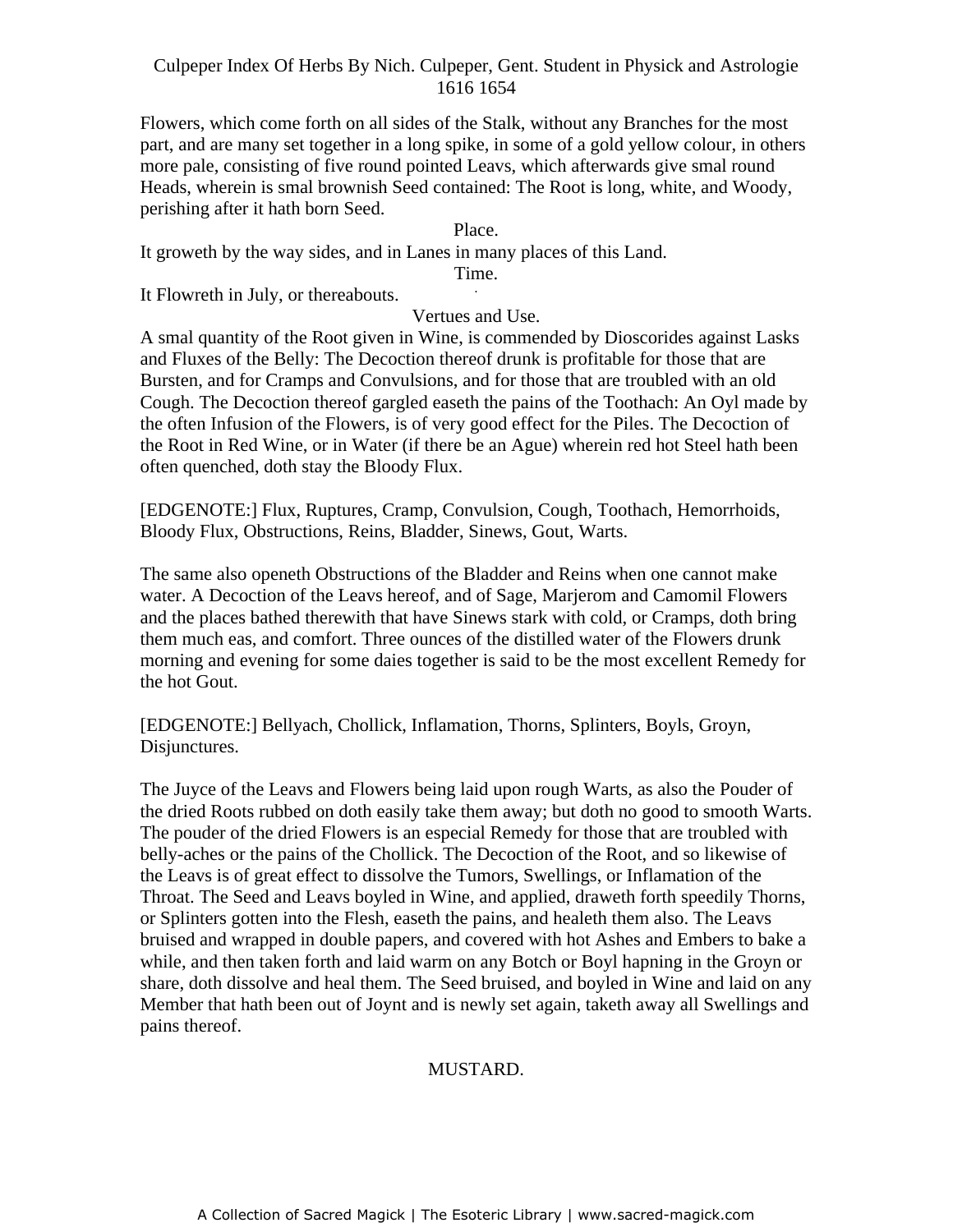# Description.

The common Mustard hath large and broad rough Leavs, very much jagged with uneven, and unorderly gashes, somwhat like Turnip Leavs, but lesser and rougher: The Stalk riseth to be more than a foot high, and somtimes two foot high, being round, rough, and branched at the top, bearing such like Leavs thereon as grow below, but lesser, and less devided; and divers yellow Flowers one above another at the tops; after which come smal rough pods, with smal lank flat ends, wherein is contained round yellowish Seed, sharp, hot, and biting upon the Tongue: The Root is smal, long, and woody, when it beareth Stalks and perisheth every yeer.

Place.

This groweth with us in Gardens only, and other manured places.

Time.

It is an annual Plant, Flowring in July, and their Seed is ripe in August. Vertues and Use.

Mustard Seed hath the Vertue of Heating, discussing, rarefying and drawing out Splinters of Bones, and other things out of the Flesh. It is of good effect to bring down Womens Courses, for the Falling sickness or Lethargy, drousie forgetful evil, to use it both inwardly and outwardly to rub the Nostrils, Forehead, and Temples, to

[EDGENOTE:] Heats, Dries, Splinters, Thorns, Terms provokes, Falling sickness, Lethargy, Sneezing.

warm and quicken the Spirits, for by the fierce sharpness it purgeth the Brain by sneezing, and drawing down Rhewm and other Viscuous Humors, which by their Distillations upon the Lungs and Chest procure coughing, and therefore

[p. 88]

with some Honey added thereto doth much good therein. The Decoction of the Seed made in Wine and drunk, provoketh Urine, resisteth the force of Poyson, the Malignity of Mushroms, and the Venom of Scorpions, or other Venemous Creatures, if it be taken in time: and taken before the cold fits of Agues, altereth, lesseneth, and cureth them.

[EDGENOTE:] Disury, Poyson, Mushroms, Venemous Beasts, Agues, Lust provokes, Spleen, Uvula, Sciatica, Toothach, Pains, Hair, Bruises, Black and blue spots, roughness, Leprosie, Lowsie Evil, Freckles, Wry Necks.

The Seed taken either by it self or with other things either in an Electuary or Drink, doth mightily stir up Bodily lust, and helpeth the Spleen and pains in the sides, and gnawing in the Bowels. And used as a Gargle, draweth up the Pallat of the Mouth being fallen down, and also it dissolveth the Swellings about the Throat, if it be outwardly applied. Being chewed in the Mouth, it oftentimes helpeth the Toothach: The outward application hereof upon the pained place of the Sciatia, discusseth the Humors, and easeth the pains, as also of the Gout, and other Joynt aches. And is much and often used to eas pains in the sides of loyns, the shoulders or other parts of the Body, upon the applying thereof to rais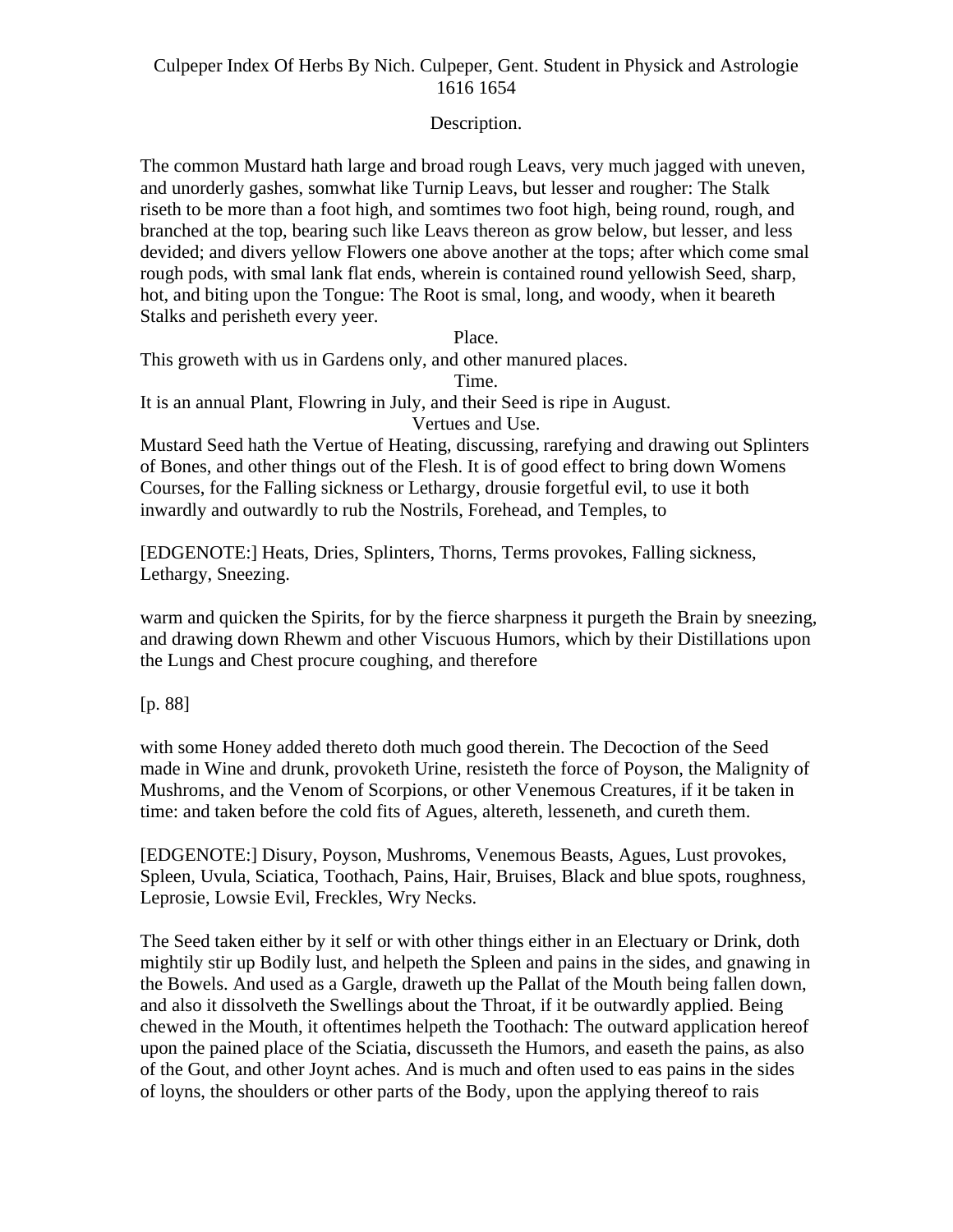Blisters, and cureth the Diseas by drawing it to the outward part of the Body: It is also used to help the falling of the Hair: The Seed bruised, mixed with Honey and applied, or made up with Wax, taketh away the Marks, and black and blue spots of Bruises or the like, the roughness or Scabbedness of the Skin, as also the Leprosie and lowsie evil: it helpeth also the crick in the Neck. The distilled Water of the Herb when it is in Flower is much used to drink inwardly to help in any the Diseases aforesaid, or to wash the Mouth when the Pallat is down, and for the Diseases of the Throat to gargle, but outwardly also for Scabs, Itch, or other like Infirmities, and clenseth the Face from Morphew, Spots,  $\Gamma$ Freckles, and other Deformities.

It is an excellent Sawce for such whose Blood wants clarifying and for weak Stomachs being an Herb of Mars, but naught for Chollerick people, though as good for such as are aged or troubled with cold Diseases, Aries claims somthing to do with it, therfore it strengthens the heart and resisteth poyson, let such whose Stomachs are so weak, they cannot digest their meat or appetite it, take of Mustard Seed a dram, Cinnamon as much, and having beaten them to Pouder ad half as much Mastich in Pouder, and with Gum Arabick dissolved in Rose Water, make it up into Troches, of which they may take one of about half a dram weight an hour or two before meals, let old men and women make much of this medicine, and they will either give me thanks, or manifest ingratitude.

#### HEDG-MUSTARD.

# Description.

This groweth up usually but with one blackish green Stalk, tough, easie to bend but not break, branched into diverse parts, and somtimes with divers Stalks set full of Branches, whereon grow long, rough, or hard rugged Leavs, very much torn and cut on the edges into many parts, some bigger, and some lesser, of a dirty green colour: The Flowers are smal and yellow, that grow at the tops of the Branches, in long Spikes, flowring by degrees, so that continuing long in Flower the stalks will have smal round Cods at the bottom, growing upright and close to the Stalk, while the top Flowers yet shew themselvs; in which are contained smal yellow Seed, sharp and strong, as the Herb is also: The Root groweth down slender and woody, yet abiding, and springing again every yeer.

Place.

This groweth frequently in this Land by the Waies and Hedg sides, and somtimes in the open Fields.

#### Time.

It flowreth most usually about July.

Vertues and Use.

It is singular good in all the Diseases of the Chest and Lungs, hoarceness of voice, and by the use of the Decoction therof for a little space, those have been recovered who had utterly lost their voice, and almost

[EDGENOTE:] Breast, Lungs, Hoarceness, Cough, Shortness of breath, Jaundice, Pleuresie, Back, Loyns, Belly, Chollick, Poyson, Sciatica, Gout, Joynts, Fistulaes, Ulcers, Cankers, Testicles, Womens Breasts.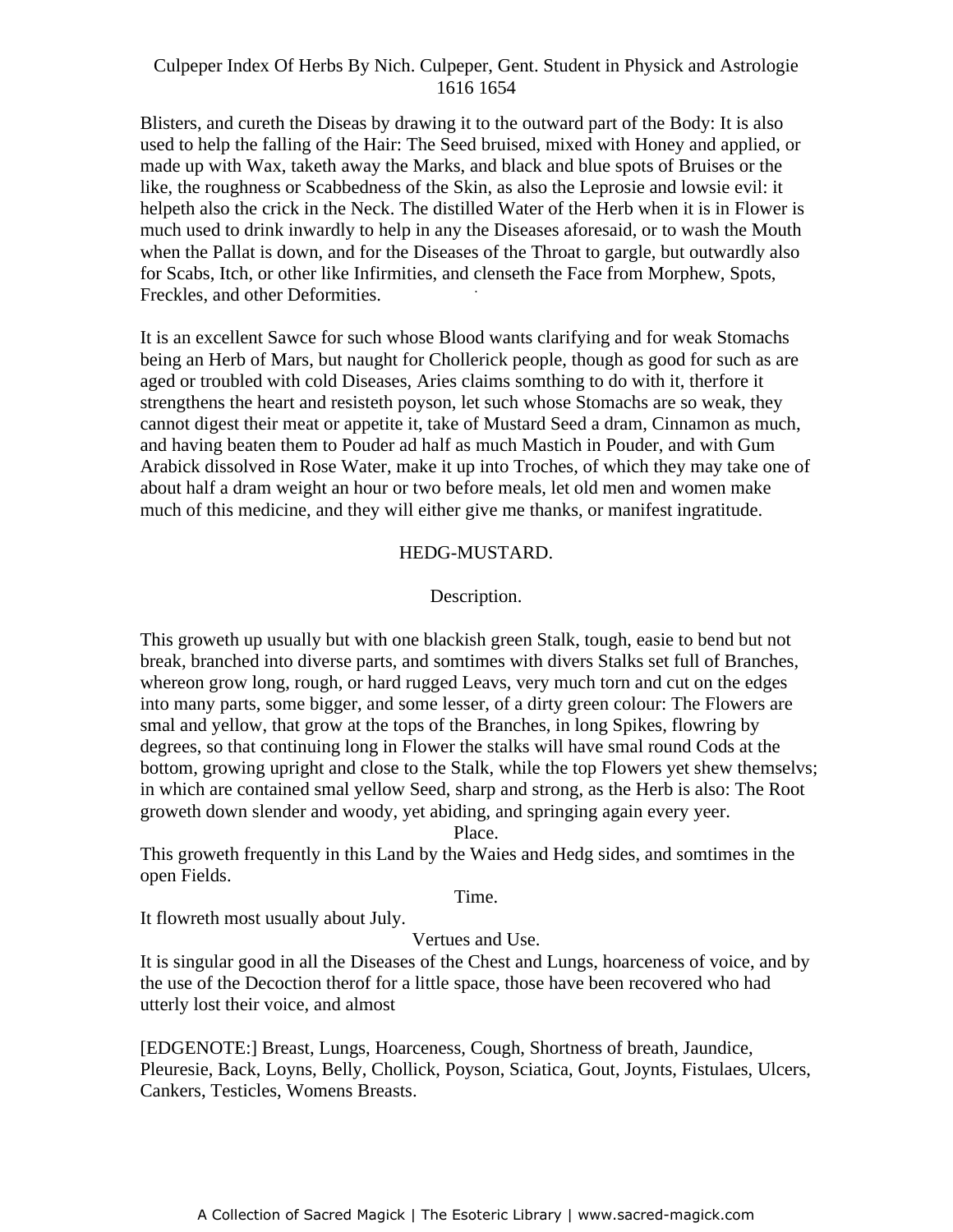their Spirits also. The Juyce threof made into a Syrup, or licking Medicine with Honey or Sugar is no less effectual for the same purpose, and for all other Coughs, Weesings, and shortness of Breath. The same is also profitable for those that have the Jaundice, the Pluresie, pains in the Back and Loyns, and for torments in the Belly or the Chollick, being also used in Clysters. The Seed is held to be a special Remedy against Poyson and Venom: It is singular good for the Sciatica, the Gout, and all Joynt-aches, Sores and Cankers in the Mouth, Throat, or behind the Ears; and no less for the hardness and Swelling of the Testicles, or of Womens Breasts.

Mars owns this Herb also.

[p. 89]

# NEP, or CATMINT.

# Description.

The common garden Nep shooteth forth hard four square Stalks with a hoariness on them, a yard high or more, full of Branches, bearing at every Joynt two broad Leavs, somwhat like Balm but longer pointed, softer, whiter, and more hoary, nicked about the edges, and of a strong sweet scent. The Flowers grow in large tufts at the tops of the branches, and underneath them likewise on the Stalks many together, of a whitish Purple colour. The Roots are composed of many long strings or Fibres, fastning themselves strongly in the ground, and abide with green Leavs thereon all the Winter.

Place.

It is only nursed up in our Gardens.

Time.

And it flowreth in July or thereabouts.

Vertues and Use.

Nep is generally used for Women to procure their Courses, being taken inwardly or outwardly, either alone or with other convenient Herbs in a decoction to bath them, or sit over the hot fumes therof, and by the frequent use thereof it taketh away barrenness, and the state of the state of the state of the state of the state of the state of the state of the state of the state of the state of the state of the state of the state of the state of the state of the state of the state of t

[EDGENOTE:] Terms provokes, Barrenness Womb, Wind, Mother, Cough, Rhewms, Vertigo, Cramp, Cold ach, Difficulty of breath, Bruises, Hemorrhoids, Scabby Heads.

wind and pains of the Mother. It is also used in pains of the Head coming of any cold caus, as Catarrh's, Rhewms, and for swimming and giddiness thereof, and is of especial use for the windiness of the Stomach and Belly. It is effectual for any Cramps or cold aches to dissolve the cold and wind that afflicteth the place, and is used for Colds, Coughs, and shortness of breath. The Juyce thereof drunk in Wine is profitable for those that are bruised by any accident. The green Herb bruised and applied to the Fundament, and lying there two or three hours, easeth the pains of the Piles. The Juyce also being made up into an Oyntment, is effectual for the same purpose: The head washed with a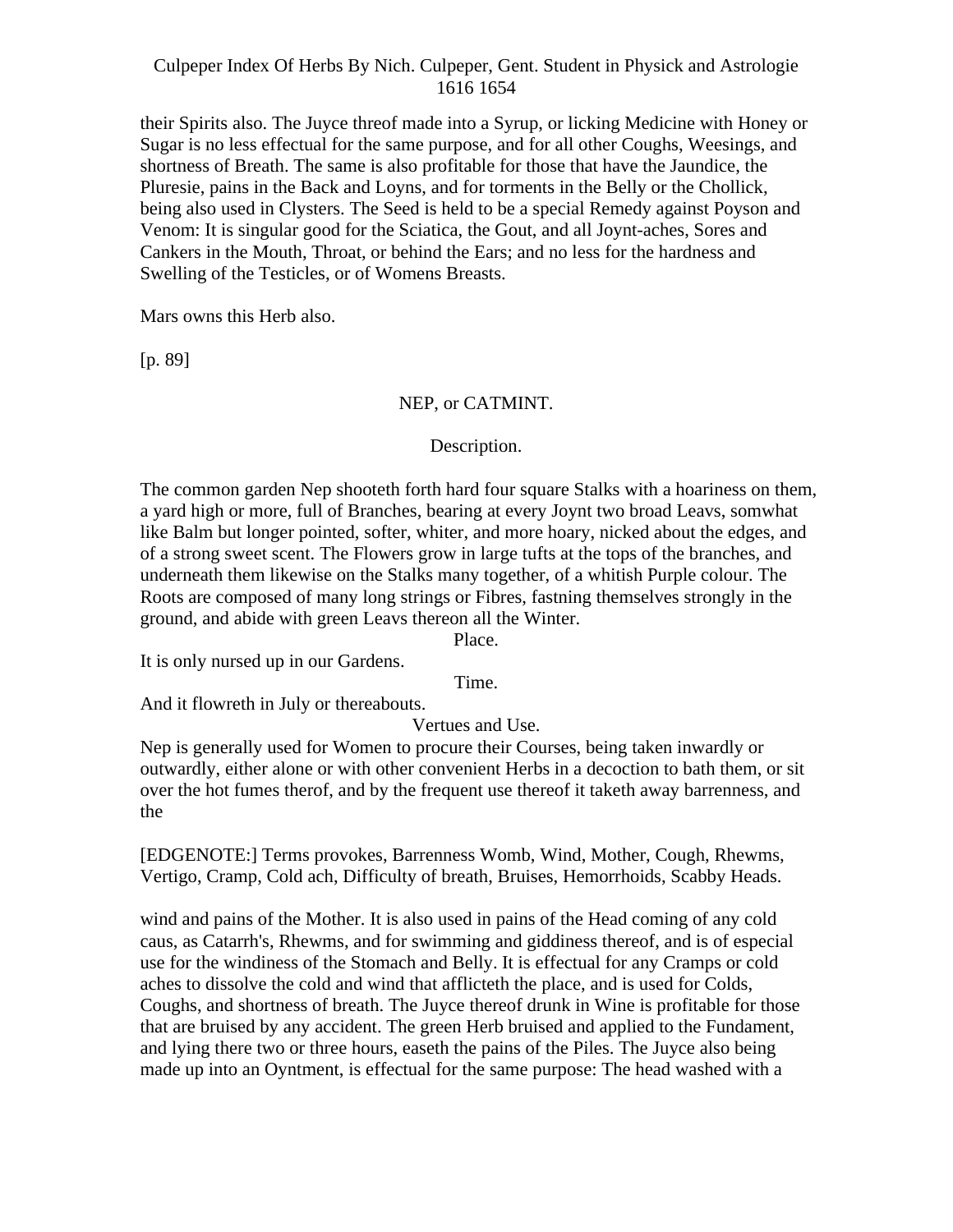Decoction thereof, it taketh away Scabs; and may be effectual for other parts of the Body also.

It is an Herb of Venus.

# NETTLES.

These are so well known that they need no Description at all, they may be found by the feeling in the darkest night.

Vertues and Use.

The Roots or Leavs boyled or the Juyce of either of them, or both, made into an Electuary with Honey or Sugar, is a safe and sure Medicine to open the Pipes and passages of the Lungs, which is the caus of wheesing and shortness of breath, and helpeth to expectorate tough Flegm, as also to raise the impostumated Pleuresie, and spend it by spitting; The same helpeth the swelling of the Almonds of the Throat, the Mouth and Throat being gargled therewith: The Juyce is also effectual to settle the Pallate of the Mouth in its place, and to heal and temper the Inflamations and soreness of the Mouth and Throat. The Decoction of the Leavs in Wine being drunk is singular good to provoke Womens Courses, and settle the suffocation or strangling of the Mother, and all other Diseases thereof, as also applied outwardly with a little Mirrh. The same also, or the Seed provoketh Urine, and expelleth the Gravel and Stone in the Reins or Bladder often proved to be effectual in many that have taken it. The same killeth the Worms in Children, easeth pains in the sides, and dissolveth the windiness in the Spleen, as also in the Body, although others think it only powerful to provoke Venery. The Juyce of the Leavs taken two or three daies together, staieth bleeding at the Mouth: The Seed being drunk is a Remedy against the stinging of Venemous Creatures, the biting of Mad Dogs, The poysonful qualities of Hemlock, Henbane, Nightshade, Mandrake, or other such like Herbs that stupifie or dull the senses, as also the Lethargy, especially to use it outwardly to rub the Forehead and Temples in the Lethargy, and the places bitten or stung with Beasts, with a little Salt. The distilled water of the Herb is also effectual (although not so powerful) for the Diseases aforesaid, as for outward Wounds and Sores to wash them, and to clens the Skin from Morphew, Lepry, and other discolourings thereof:

[EDGENOTE:] Lungs, Wheezing, Shortness of breath, Pleuresie, Almonds of the Ears, Ears, Throat, Mouth, Uvula, Terms provokes, Mother, Disury, Gravel, Worms, Spleen, Bleeding, Venemous Beasts, Mad Dogs, Hemlock, Henbane, Night-shade, Mandrakes, Lethargy, Morphew, Leprosie, Bleeding, Polipus, Ulcers, Fistulaes, Gangrenes, Scabs, Itch, Wounds, Weariness, Disjunctures, Gout, Sciatica, Joynts.

The Seed or Leaves bruised and put into the Nostrils, staieth the bleeding of them, and taketh away the Flesh growing in them called Polipus. The Juyce of the Leavs, or the Decoction of them, or of the Roots, is singular good to wash either old rotten and stinking sores, or Fistulaes and Gangrenes, and such as are fretting, eating, or corroding Scabs, Mainginess and Itch in any part of the Body, as also green Wounds by washing them therwith, or applying the green Herb bruised thereunto, yea although the Flesh were seperated from the Bones. The same applied to our wearied Members refresheth them, or to places that have been out of Joynt being first set again, strengthneth, drieth and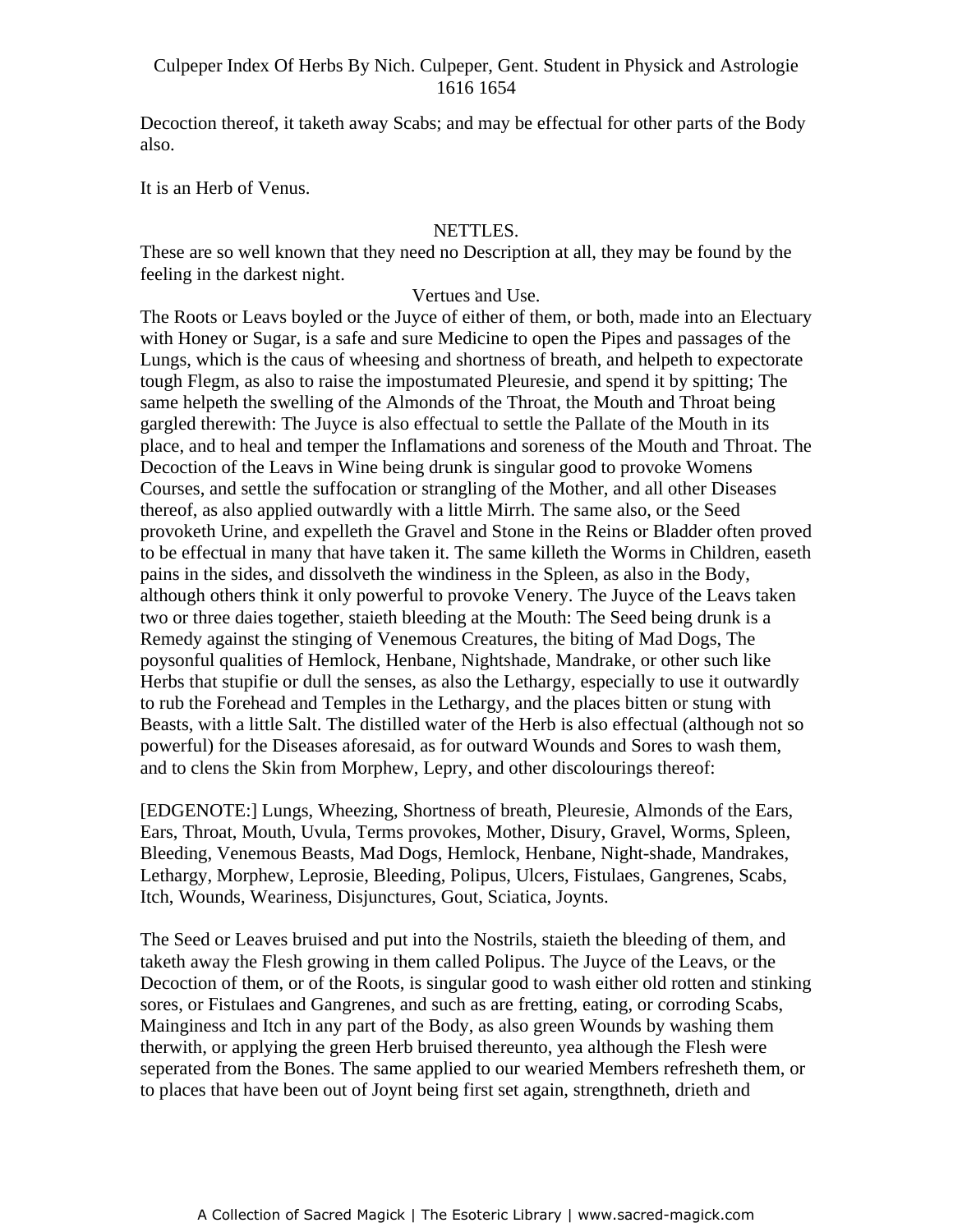comforteth them, as also those places troubled with Aches and Gouts, and the Defluxion of Humors upon the Joynts or Sinews, it easeth the pains, and drieth or dissolveth the

[p. 90]

Defluxions. An Oyntment made of the Juyce, Oyl, and a little Wax, is singular good to rub cold and benummed Members. An handful of the Leavs of green Nettles, and another of Wallwort, or Danewort, bruised and applied simply of themselves to the Gout, Sciatica, or Joynt aches in any part hath been found to be an admirable help thereunto.

This also is an Herb Mars claims Dominion over, you know Mars is hot and dry, and you know as well that Winter is cold and moist; then you may know as well the reason why Nettle tops eaten in Spring consume the Flegmatic superfluities in the Body of man, that the coldness and moisture of Winter, hath left behind.

## NIGHTSHADE.

## Description.

Common Nightshade hath an upright, round, green, hollow stalk, about a Foot or half a yard high, bushing forth into many Branches, whereon grow many green Leavs, somwhat broad and pointed at the ends, soft and full of Juyce, somwhat like unto Bazil, but larger, and a little unevenly dented about the edges at the tops of the Stalks and Branches, come forth three or four or more white Flowers made of five smal pointed Leavs apiece, standing on a Stalk together, one above another with yellow pointels in the middle, composed of four or five yellow threds set together which aftewards turn into so many pendulous green Berries of the bigness of smal Pease, full of green Juyce, and smal whitish round flat Seed lying within it. The Root is white and a little woody when it hath given Flower and Fruit with many smal Fibres at it; The whol Plant is of a waterish insipide tast, but the Juyce within the Berries is somwhat viscuous, and of a cooling and binding quality.

Place.

It groweth wild with us, under old Walls, and in Rubbish, the common paths, and sides of Hedges and Fields, as also in our Gardens here in England without any planting.

Time.

It dieth down every yeer, and ariseth again of its own sowing, but springeth not until the latter end of April at the soonest.

## Vertues and Use.

This Common Nighshade is wholly used to cool all hot Inflamations either inwardly or outwardly, being no way dangerous to any that shall use it, as most of the rest of the Nightshades are; yet it must be used moderately: The

[EDGENOTE:] Inflamations, Eyes, Shingles, Ringworms, Terms stops, Testicles, Gouts, Ears.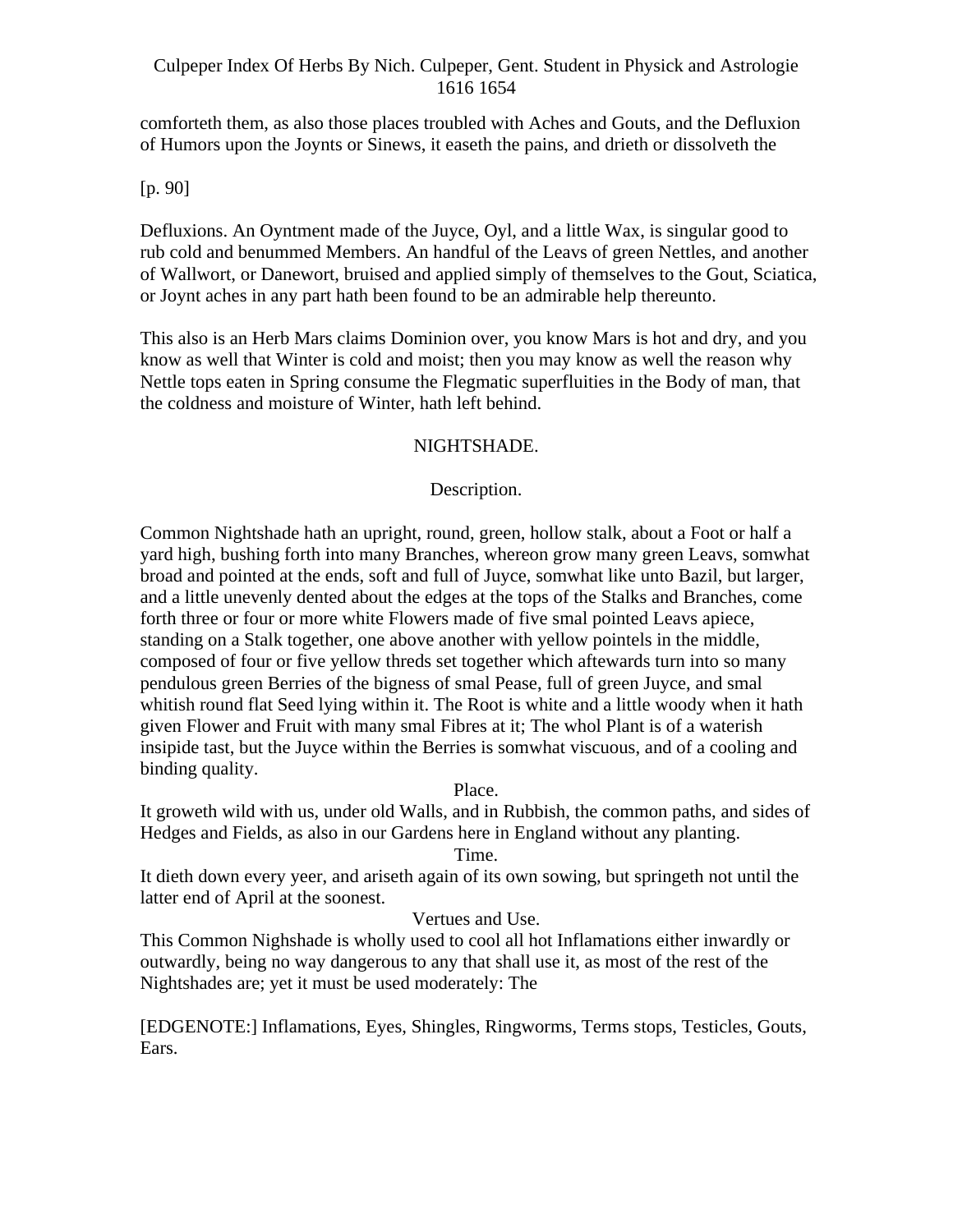distilled water only of the whol Herb is fittest and safest to be taken inwardly. The Juyce also clarified and taken being mingled with a little Vinegar, is good to wash the Mouth and Throat that is inflamed: But outwardly the Juyce of the Herb or Berries with Oyl of Roses, and a little Vinegar and Ceruss labored together in a leaden Morter, is very good to anoint all hot Inflamations in the Eyes; It doth also much good for the Shingles, Ringworms, and in all running fretting, and corroding Ulcers, and in moist Fistulaes, if the Juyce be made up with some Hens dung and applied thereto: A Pessary dipp'd in the Juyce, and put up into the Matrix stayeth the immoderate Flux of Womens Courses: A Exercise that the restrict is the matter state of the influence of the control of the control of the Cloth wet therein and applied to the Testicles or Cods, upon any Swelling therein giveth much eas, as also to the Gout that cometh of hot and sharp Humors. The Juyce dropped into the Ears, easeth pains therin that arise of heat or Inflamation. And Pliny saith, it is good for hot Swellings under the Throat.

Have a care you mistake not the deadly Nightshade for this; if you know it not, you may let them both alone and take no harm, having other Medicines sufficient in the Book.

## THE OAK.

This is so well known (the timber therof being the Glory and Safety of this Nation by Sea) that it needeth no Description.

## Vertues and Use.

The Leavs and Bark of the Oak, and the Acorn Cups, do bind and dry very much: The inner Bark of the Tree, and the thin Skin that covereth the Acorn, are most used to stay the spitting of Blood, and the Bloody Flux: The Decoction of that Bark and the Pouder of the Cups, to stay Vomitings, spitting of blood, bleeding at Mouth or other Flux of Blood in man or woman, Lasks also, and the involuntary Flux of Natural Seed. The Acorns in Pouder taken in Wine, provoketh Urine, and resisteth the Poyson of Venemous Creatures. The Decoction of Acorns and the Bark made in Milk and taken resisteth the force of Poysonous Herbs and Medicines, as also the Virulency of Cantharides, when one by eating them, hath his Bladder exulcerated, and pisseth Blood.

[EDGENOTE:] Dry, Bind, Spitting Blood, Bloody Flux Vomiting, Venerious Acts, Disury, Poyson, Venemous Beasts, Cantarides, Ulcers of the Bladder, Mother, Wounds, Inflamation, Flux, Pestilences, Epidemical Diseases, Liver, Stone, Terms stops, Scabs.

Hippocrates saith, he used the fumes of Oak Leavs to Women that were troubled with the strangling of the Mother; and Galen applied them being bruised to cure green Wounds. The Distilled water of the Oaken Buds before they break out into Leavs, is good to be used

#### [p. 91]

either inward, or outwardly, to asswage Inflamations and stop all manner of Fluxes in man or woman: The same is singular good in Pestilential and hot burning Feavers, for it resisteth the force of the infection, and allayeth the heat; it cooleth the heat of the Liver, breaketh the Stone in the Kidneys, and staieth womens Courses: The Decoction of the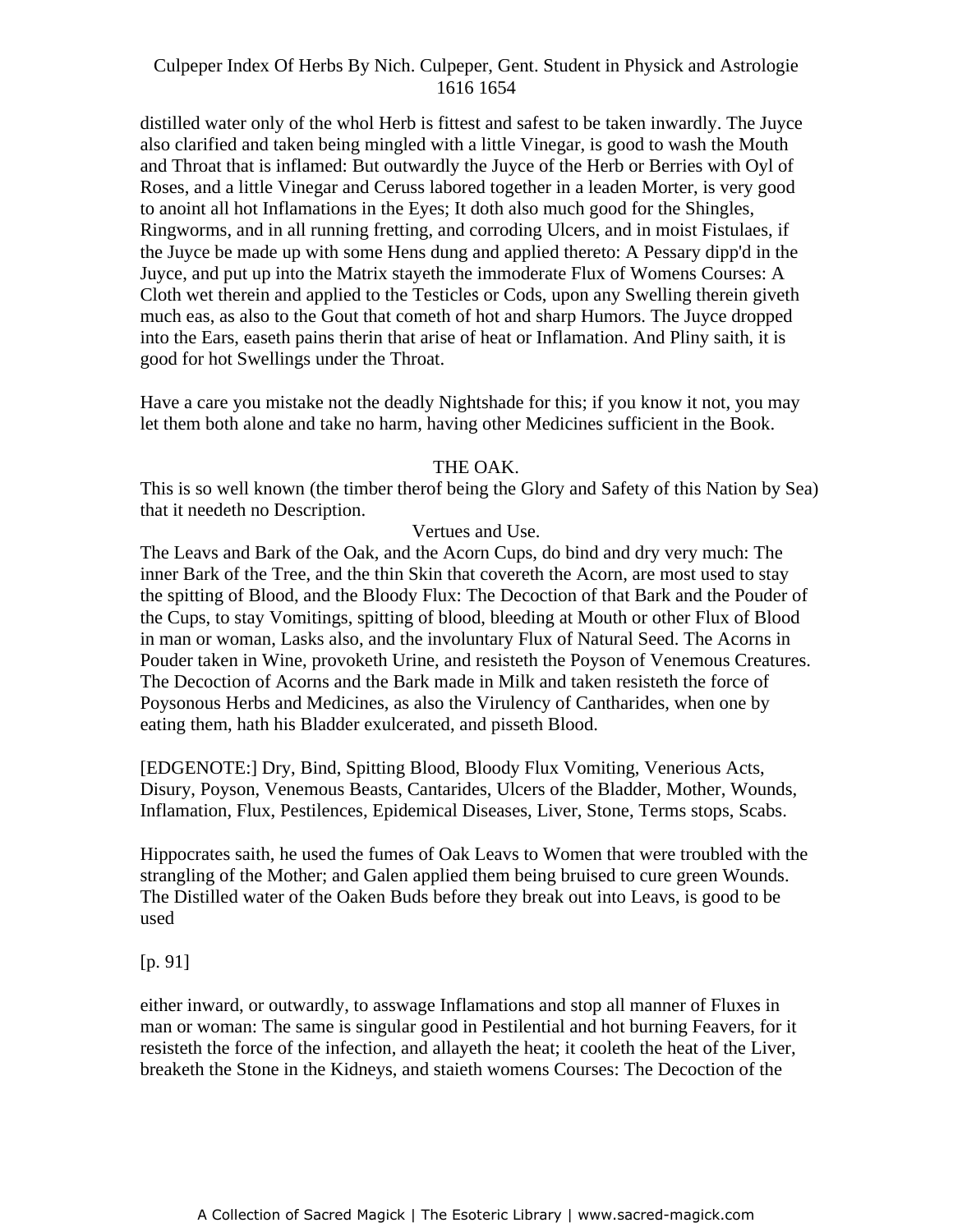Leavs worketh the same effects. The water that is found in the hollow places of old Oaks, is very effectual against any foul or spreading Scab.

The Distilled Water (or Decoction which is better) of the Leavs is one of the best Remedies that I know for the Whites in Women.

Jupiter owns the Tree.

## OATS.

These are also so well known that they need no Description.

Vertues and Use.

Oats fryed with Bay-Salt, and applied to the sides, takes away the pains of Stitches and Wind in the sides or Belly: A Pultis made of the Meal of Oats, and some Oyl of

[EDGENOTE:] Stitch, wind, Itch, Leprosie, Fistulaes, Apostums, Freckles.

Bays put thereto, helpeth the Itch, and the Leprosie, as also the Fistulaes of the Fundament, and dissolveth hard Impostuhmes. The Meal of Oats boyled with Vinegar and applied, taketh away Freckles and Spots in the face, or other parts of the Body.

## ONE-BLADE.

## Description.

This smal Plant never beareth more than one Leaf, but only when it riseth up with his Stalk, which thereon beareth another, and seldom more, which are of a blewish green colour, pointed, with many Ribs or Veins therein, like Plantane: At the top of the Stalk, grow many smal white Flowers, Star-fashion, smelling somwhat sweet; after which come smal reddish Berries when they are ripe. The Root is small of the bigness of a Rush, lying and creeping under the upper crust of the Earth, shooting forth in diverse places.

Place.

It groweth in moist, shadowy, and grassy places of Woods, in many places of this Land. Time.

It Flowreth about May, and the Berries be ripe in June, and then quickly perisheth until the next yeer, it springeth from the same Root again.

Vertues and Use.

Half a Dram, or a Dram at most in Pouder of the Roots hereof taken in Wine and Vinegar, of each equal parts, and the party laid presently to sweat thereupon, is held to be

[EDGENOTE:] Pestilence, Poyson, Epidemical Diseases, Wounds, Sinews cut.

a Soveraign Remedy for those that are infected with the Plague, and have a Sore upon them, by expelling the poyson and infection, and defending the Heart and Spirits from danger. It is a singular good Wound Herb, and is therupon used with other the like effects in making Compound Balms for the curing of Wounds, be they fresh and green or old and Malignant, and especially if the Sinews be hurt.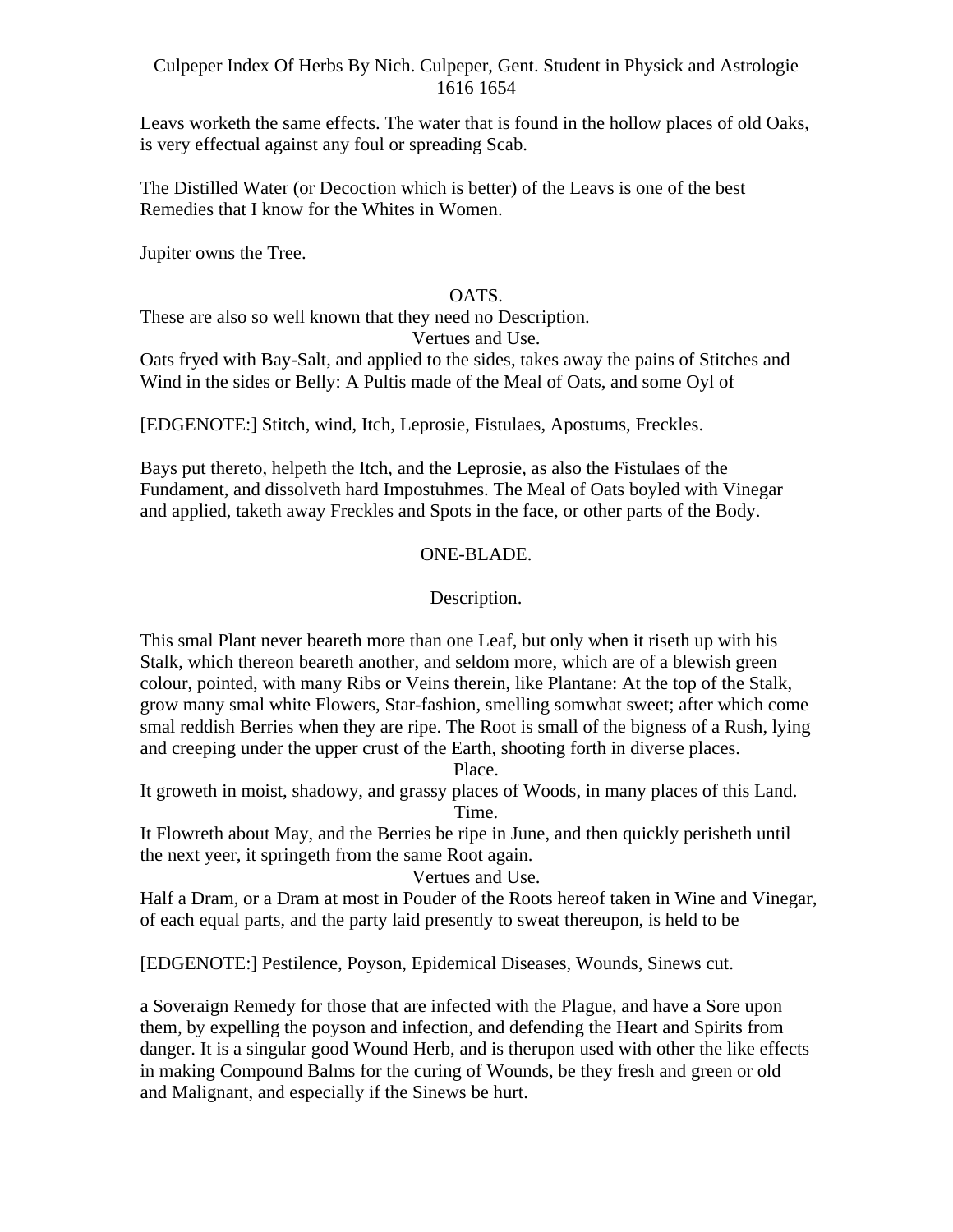## ONIONS.

These are so well known that I need not spend time about writing a Description of them. Vertues and Vices.

Onions are Flatulent or Windy, yet they do somwhat provoke appetite, encreas thirst, eas the Belly and Bowels; provoke Womens Courses, help the biting of a mad Dog, and of other Venemous Creatures, to be used with Honey and Rue, and encreaseth Sperm, especially the Seed of them: They also kill the Worms in Children if they drink the Water fasting wherein they have been steeped all night. Being roasted under the Embers and reading wherein any have been steeped an ingin. Deing roasted ander the Embers and discussion and extensive me<br>eaten with Honey, or Sugar and Oyl they much conduce to help an inveterate Cough and expectorate the tough Flegm. The Juyce being snuffed up into the Nostrils, purgeth the Head and helpeth the Lethargy (yet the often eating of them is said to procure pains in the Head) It hath been held with divers Country people a good preservative against Infection to eat Onions fasting with Bread and Salt: as also to make a great Onion hollow, filling the place with good Triacle, and after to roast it well under the Embers, which after taking away of the outermost skin thereof, being beaten together, is a Soveraign Salve for either Plague-Sore, or any other putrid Ulcer. The Juyce of Onions is good for either scalding, or burning by fire, water, or Gunpouder, and used with Vinegar, taketh away all Blemishes, Spots, and Marks in the Skin, and dropped into the Ears, easeth the pains and nois of them. Applied also with Figs beaten together, helpeth to ripen and break Impostumes and other Sores.

[EDGENOTE:] Mad Dogs, Worms, Cough, Lethargy, Epidemical Diseases.

Leeks are like them in quality as a Pomewater is like an Apple: They are a Remedy against a Surfeit of Mushroms, being baked

[p. 92]

under the Embers and taken and being boyled and applied warm helpeth the Piles; In other things they have the same property as the Onions, although not so effectual.

Mars owns them, and they have gotten this quality, to draw any corruption to them, for if you pill one and lay him upon a Dunghill, you shall find him rotten in half a day, by drawing putrifaction to it, then being bruised and applied to a Plague-Sore 'tis very probable 'twill do the like.

## ORPINE.

## Description.

Common Orpine riseth up with diverse round brittle Stalks, thick set with fat and fleshy Leavs without any order, and little or nothing dented about the edges, of a pale green colour; The Flowers are white or whitish growing in tufts, after which come small chaffy Husks, with Seed like dust in them. The Roots are diverse thick, round white tuberous clogs; and the Plant groweth not to big in some places as in others where it is found. Place.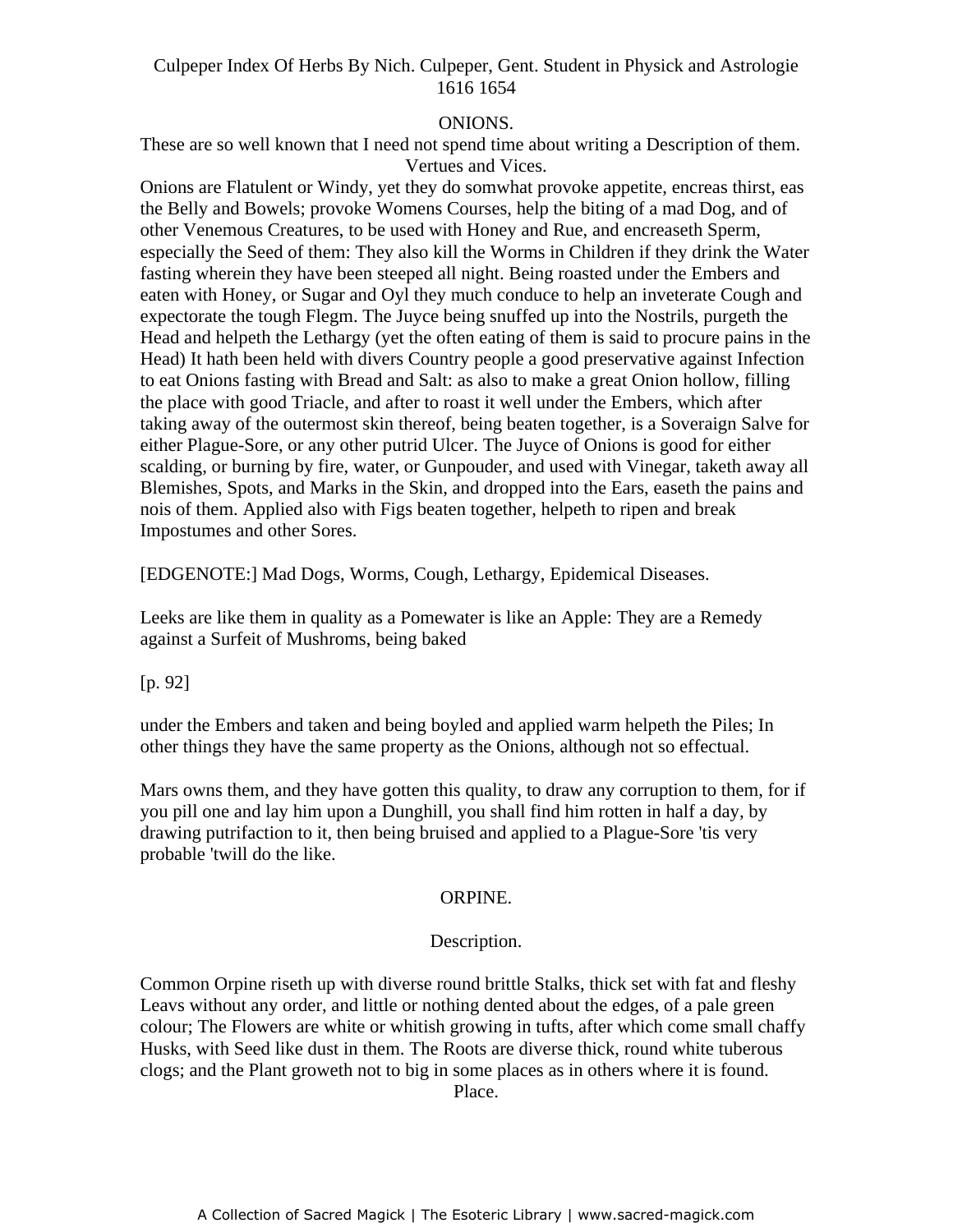It is frequent almost in every Country of this Land, and is cherished in Gardens with us, where it groweth greater than that which is wild, and groweth in the shadowy sides of Fields and Woods.

Time.

It Flowreth about July and the Seed is ripe in August.

Vertues and Use.

Orpine is seldom used in inward Medicines with us, although Tragus saith from experience in Germany that the distilled water thereof is profitable for gnawings or excoriations in the Stomach or Bowels, and for Ulcers in the Lungs, Liver, or other inward parts, as also in the Matrix, and helpeth all those Diseases, being drunk for certain daies together: And that is stayeth the sharpness of Humors in the Bloody Flux, and other Fluxes in the set of the set of the set of the set of the set of the set of the set of the set of the set of the set of the set of the set of the set of the set of the set of the set of the set of the set of the set of the

[EDGENOTE:] Excoriation of Bowels, Phtisick, Womb, Bloody Flux, Wounds, Inflamation, Scalding, Burnings, Quinsie, Ruptures.

Body, or in Wounds: The Root thereof also performeth the same effect. It is used outwardly to cool any heat or Inflamation upon any Hurt or Wound, and easeth the pains of them: as also to heal Scaldings or Burnings: The Juyce thereof beaten with some green Sallet Oyl, and anointed: The Leaf also bruised and laid to any green Wound in the Hands or Legs, doth heal them quickly; and being bound to the Throat, much helpeth the Quinsie. It helpeth also Ruptures and Burstiness.

If you pleas to make the Juyce into a Syrup with Honey or Sugar, you may safely take a spoonful or two at a time (let my Author say what he will) for a Quinsie, and you shall find the Medicine more pleasant, and the Cure more speedy, than if you took a Dogs-turd which is the Learned Colledges vulgar Cure.

The Moon owns the Herb, and he that knows but her Exaltation, knows what I say is true.

[p. 92]

## PARSLEY.

This is so well known to be an Inhabitant in every Garden, that it is needless to write any Description of it. The vertues of it being many are as followeth.

## Vertues and Use.

It is very comfortable to the Stomach, and helpeth to provoke Urine and Womens Courses, and to break wind both in the Stomach and Bowels, and doth a little open the Body, but the Root much more, and openeth Obstructions both of the Liver and Spleen, and is therfore accounted one of the five opening Roots; Galen commendeth it against the Falling-sickness, and to provoke Urine mightily, especialy if the Roots be boyled and eaten like Parsnips. The Seed is effectual to provoke Urine and Womens Courses, to expel wind, to break the Stone, and eas the pains and torments thereof, or of any other part in the Body occasioned by Wind. It is also effectual against the Venom of any poysonfull Creature, and the danger that cometh to them that have taken Litharge, and is good against the Cough. The distilled water of Parsley is a familiar Medicine with Nurses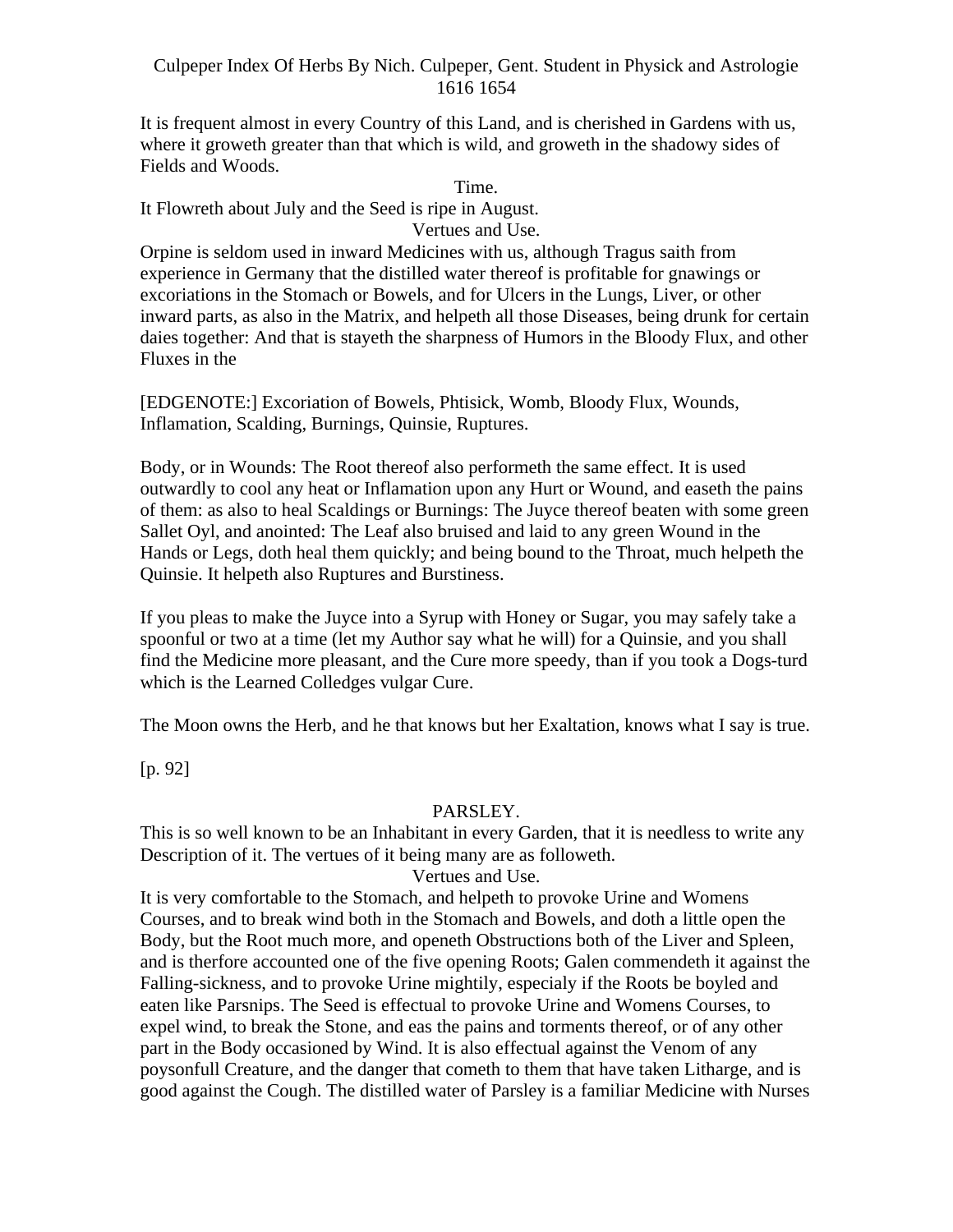to give their Children when they are troubled with wind in the Stomach or Belly, which they

[EDGENOTE:] Stomach, Disury, Terms provokes, Liver, Spleen, Falling-sickness, Stone, Wind, Venemous Beasts, Cough, Sucking Children, Eyes, Womens Breasts, Curdled Milk, Black and blue marks, Jaundice, Falling-sickness, Dropsie.

call the frets, and is also much available to them that are of greater yeers. The Leavs of Parsley laid to the Eyes that are inflamed with heat or swoln, doth much help them, if it be used with Bread or Meal; and being fryed with Butter and applied to Womens Breasts that are hard through the curdling of their Milk, it abateth the hardness quickly, and also it taketh away black and blue marks coming of Bruises or Falls. The Juyce thereof dropped into the Ears with a little Wine easeth the pains. Tragus setteth down an excellent Medicine to help the Jaundice and Falling-sickness, the Dropsie, and Stone in the Kidneys, in this manner: Take of the Seeds of Parsley, Fennel, Annis, and Caraways of each an ounce; of the Roots of Parsley, Burnet, Saxifrage, and Carawares, of each one ounce and a half, let the Seeds be bruised, and the Roots washed and cut smal: Let them lie all night in steep in a pottle of

[p. 189 -- note that page numbering skips from 92 to 189]

white Wine, and in the morning be Boyled in a close earthen Vessel until a third part or more be washed, which being strained and cleared; take four ounces thereof morning and evening first and last, abstaining from drink after it for three hours: This openeth Obstructions of the Liver and Spleen, and expelleth the Dropsie and Jaundice by Urine.

# PARSNIP.

The Garden kind hereof is so well known (the Root being commonly eaten) that I shal not trouble you with any Description of it. But the wild kind being of more Physical use, I shall in this place describe unto you.

## Description.

The wild Parsnip differeth little from the Garden kind, but groweth not so fair and large, nor hath so many Leavs; and the Root is shorter, more woody and not so fit to be eaten, and therefore the more Medicinable.

Place.

The name of the first sheweth the place of its growth, Viz. In Gardens.

The other groweth wild in divers places, as in the Marshes by Rochester and elswhere, and flowreth in July; the Seed being ripe about the beginning of August, the second yeer after the sowing: for if they do flower the first yeer the Country people call them Madneps.

## Vertues and Use.

The Garden Parsnep nourisheth much, and is good and wholsom Nourishment, but a little windy, whereby it is thought to procure bodily lust: but it fatneth the Body much if much used. It is conducible to the Stomach and Reins, and provoketh Urine. But the wild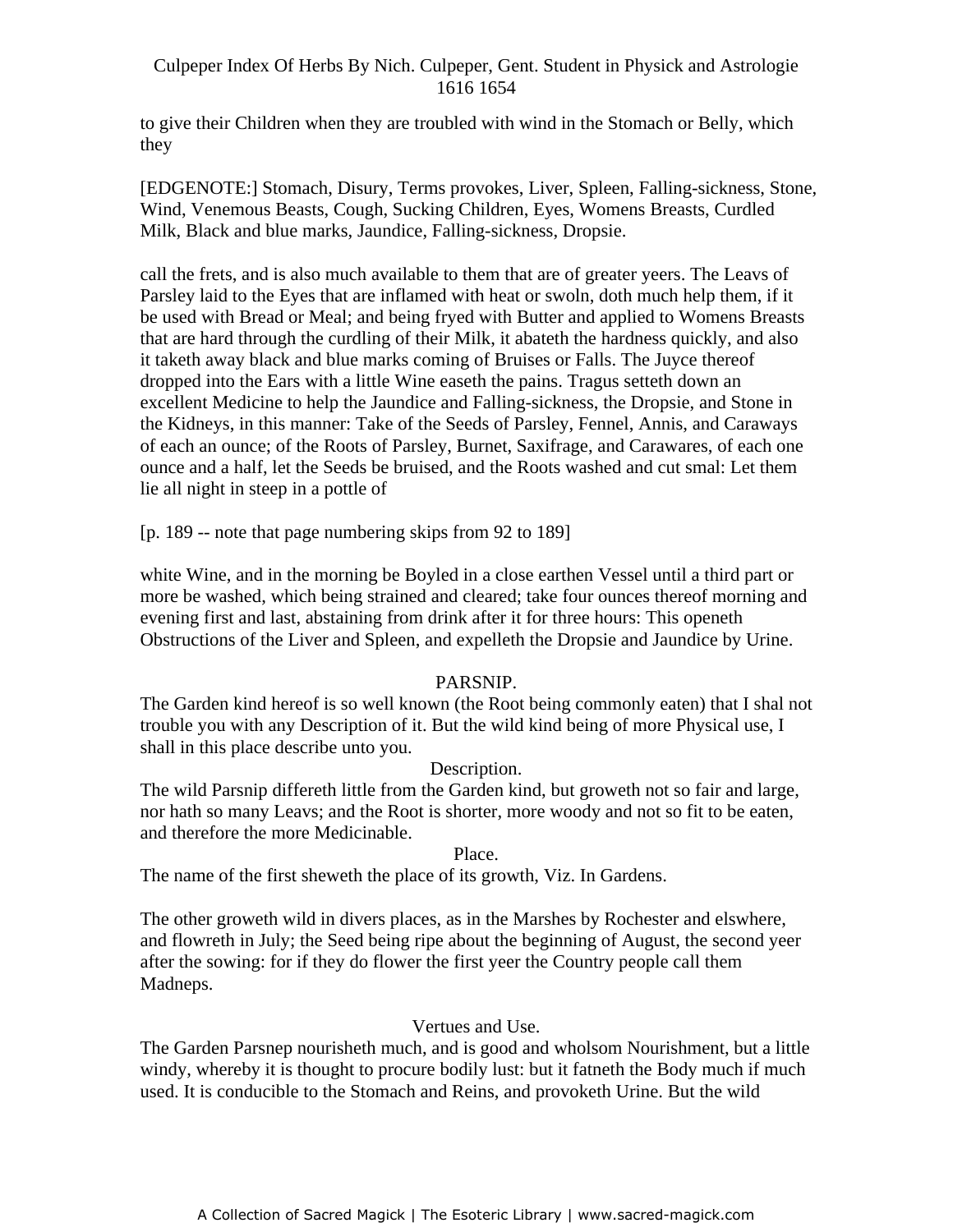Parsnep hath a cutting, attenuating, clensing and opening quality therein: It resisteth and helpeth the bitings of

[EDGENOTE:] Lust provokes, Disury, Clense, Open, Venemous Beasts, Chollick, Disury.

Serpents, easeth pains and Stitches in the sides, and dissolveth wind both in the Stomach and Bowels, which is the Chollick, and provoketh Urine. The Root is often used, but the Seed much more.

The wild being better than the tame shews Dame Nature is the best Physitian.

## COW-PARSNEP.

## Description.

This groweth with three or four large spread, winged, rough, Leavs, lying often on the Ground, or else raised a little for it, with long, round, hairy footstalks under them, parted usually into five devisions, the two couples standing each against other, and one at the end, and each Leaf being almost round, yet somwhat deeply cut in on the edges in some Leavs, and not so deep in others, of a whitish green colour, smelling somwhat strongly: among which ariseth up a round crested hairy Stalk two or three foot high with a few Joynts and Leavs thereon, and branched at the top, where stand large Umbels of white, and somtimes reddish Flowers, and after them, flat, whitish, thin winged Seed, two alwaies joyned together. The Root is long and white with two or three long strings growing down into the ground, smelling likewise strongly, and unpleasant.

Place.

It groweth in moist Meadows, and the borders and corners of Fields, and neer Ditches, generally through this Land.

Time.

It Flowreth in July, and Seedeth in August.

Vertues and Use.

The Seed hereof as Galen saith is of sharp and cutting quality, and is therefore a fit Medicine for the Cough and shortness of Breath, the Falling-sickness and the Jaundice. The Root is available to all the purposes aforesaid, and is also of great use to take away the hard

[EDGENOTE:] Cough, Difficulty of breath, Falling-sickness, Jaundice, Fistula, Flegm, Liver, Mother, Lethargy, Frenzy, Headach, Scabs, Shingles.

skin that groweth on a Fistula, if it be but scraped upon it. The Seed hereof being drunk clenseth the belly from tough Flegmatick matter therein: easeth them that are Liver grown, and Womens passions of the Mother, as well being drunk as the smoke thereof received underneath, and likewise raiseth such as are fallen into a deep sleep, or have the Lethargy, but burning it under their Nose: The Seed and Root boyled in Oyl, and the Head rubbed therewith, helpeth not only those that are fallen into a Frenzy, but also the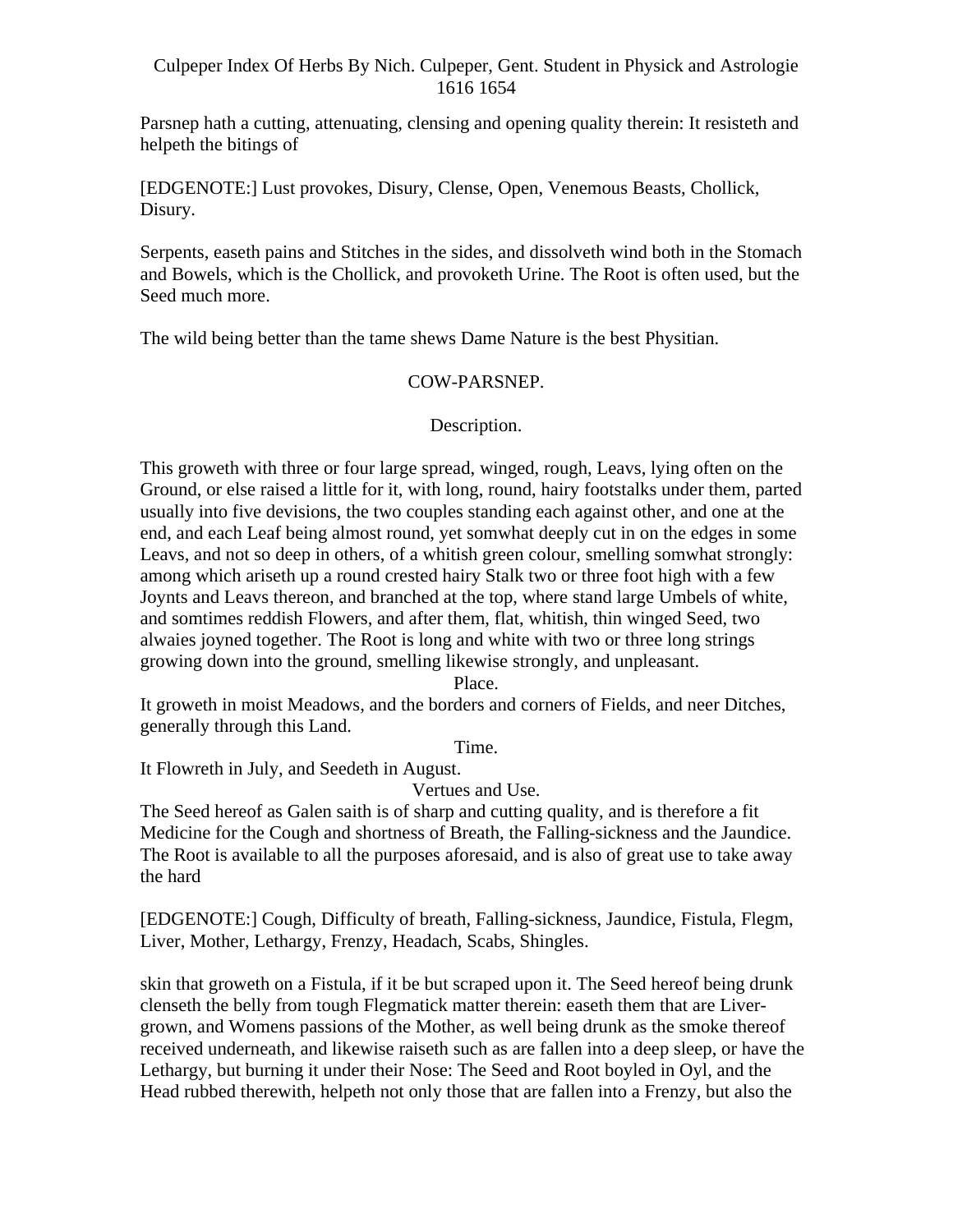Lethargy or Drowsie evil; and those that have been long troubled with the Headach, if it be likewise used with Rue: It helpeth also the running Scab and the Shingles: The Juyce of the Flowers dropped into the Ears that run and are ful of matter, it clenseth and healeth them.

## THE PEACH-TREE.

#### Description. Description.

The Peach-tree groweth not so great as the Apricock-tree, yet spreadeth Branches reasonable well, from whence spring smaller reddish twigs, whereon are set long and narrow green leavs dented about the edges. The Blossoms are greater than the Plum, and of a light Purple colour. The Fruit round, and somtimes as big as a reasonable Pippin, others are smaller, as also differing in colours and

[p. 190]

tasts, as russet, red, or yellow, waterish or firm, with a frieze or Cotton all over, with a cleft therein like an Apricock, and a rugged furrowed great Stone within it, and a bitter Kernel within the Stone: It sooner waxeth old, and decayeth, than the Apricock, by much.

Place. They are nursed up in Gardens and Orchards through this Land.

Time.

They Flower in the Spring, and Fructifie in Autumn.

Vertues and Use.

The Leavs of Peaches bruised and laid on the Belly killeth Worms; and so they do also being boyled in Ale and drunk, and open the Belly likewise; and being dried is a safe Medicine to discuss Humors. The Pouder of them strewed upon fresh bleeding Wounds, stayeth their bleeding and closeth them up. The Flowers steeped all night in a little Wine standing warm, strained forth in the morning and drunk fasting, doth gently open the Belly and move it downwards. A Syrup made of them as the Syrup of Roses is made, worketh more forcibly than that of Roses, for it provoketh Vomiting, and spendeth waterish and Hydropick Humors by the continuance thereof. The Flowers made into a Conserve worketh the same effect. The Liquor that droppeth from the Tree being wounded, is given in the Decoction of Coltsfoot, to those that are troubled with the Cough or shortness of breath, by adding thereto some sweet Wine; and putting some Saffron also therin, it is good for those that are hoarce or have lost their voice;

[EDGENOTE:] Worms, Open, Humors, Wounds, Dropsie, Cough, Shortness of Breath, Vomiting.

helpeth all defects of the Lungs, and those that vomit or spit blood. Two drams thereof given in the Juyce of Lemmons or of Radish, is good for those that are troubled with the Stone. The Kernels of the Stones do wonderfully eas the pains and wringings of the Belly through wind or sharp Humors, and help to make an excellent Medicine for the Stone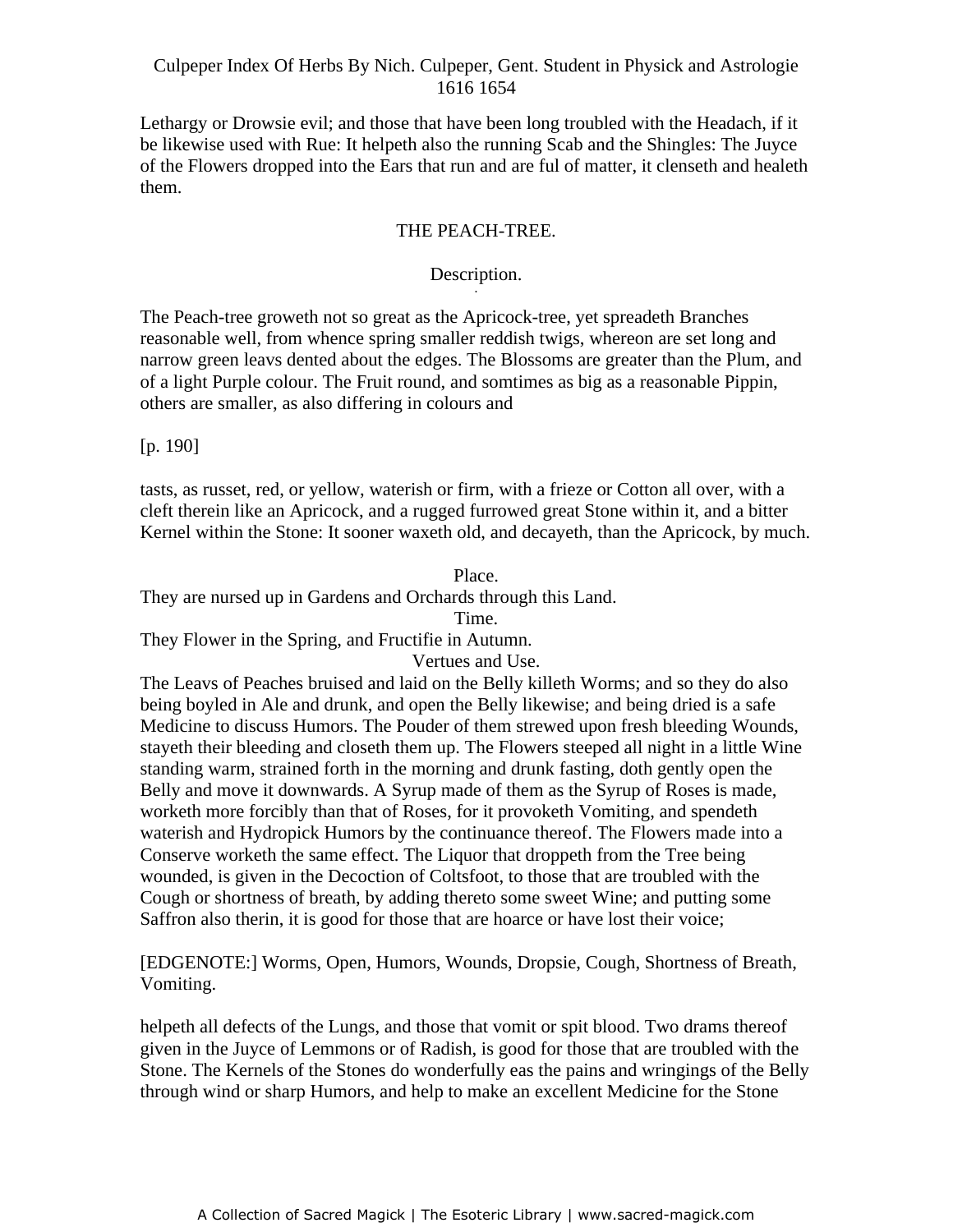upon all occasions, on this manner: Take fifty Kernels of Peach Stones, and one hundred of the Kernels of Cherry Stones, a handful of Elder Flowers, fresh or dried, and three pints of Muscadine, set them in a closed pot

## [EDGENOTE:] Spitting of Blood, Stone, Wind, Chollick, Watching, Ears, Baldness.

into a bed of Horse dung for ten daies, which after distill in Glass with a gentle fire, and keep it for your use; you may drink upon occasion three or four ounces at a time. The Milk or Cream of these Kernels being drawn forth with some Vervain Water, and applied to the Forehead and Temples, doth much help to procure rest and sleep to sick persons wanting it. The Oyl drawn frm the Kernels, the Temples being therewith anointed doth the like: The said Oyl put into Clysters easeth the pains of the wind Chollick, and anointed on the lower part of the Belly doth the like, and dropped into the Ears easeth the pains of them: The Juyce of the Leavs doth the like: being also anointed on the Forehead and Temples, it helpeth the Megrim and all other pains in the Head. If the Kernels be bruised and boyled in Vinegar until they become thick, and appliled to the Head, it merveilously procure the Hair to grow again upon bald places or where it is too thin.

Lady Venus owns this Tree, and by it opposeth the ill effects of Mars, and indeed for Children and yong people, nothing is better to purge Choller, and the Jaundice, than the Leavs and Flowers of this Tree, being made into a Syrup or Conserve, let such as delight to please their lust regard the Fruit, but such as love their health and their Childrens, let them regard what I say, they may safely give two spoonfuls of the Syrup at a time, 'tis as gentle as Venus her self.

#### THE PEAR-TREE.

These are so well known that they need no Description.

Vertues and Use.

For their Physical use they are best discerned by their tasts: All the sweet or lushious sorts whether manured or wild, do help to move the Belly downward more or less:

[EDGENOTE:] Mushroms, Stomach, Inflamations, Cool, Bind, Wounds.

Those that are harsh and sowr do on the contrary bind the Belly as much; and the Leavs do so also. Those that are moist do in some sort cool, but harsh or wild sorts much more, and are very good in repelling Medicines: as if the wild sorts be boyled with Mushroms, it maketh them the less dangerous. The said Pears boyled with a little Honey, helpeth much the oppressed Stomach, as al sorts of them do, some more, some less; but the harsher sorts do most cool and bind, serving well to be bound to green wounds to cool and stay the Blood, and heal up the wound without further trouble or Inflamation; as Galen saith he hath found by experience. And wild Pears do sooner close up the Lips of green Wounds than the others.

Schola Salerni adviseth to drink much Wine after Pears, or els (they say) they are as bad as poyson, nay and they curs the Tree for it too, but if a poor man find his Stomach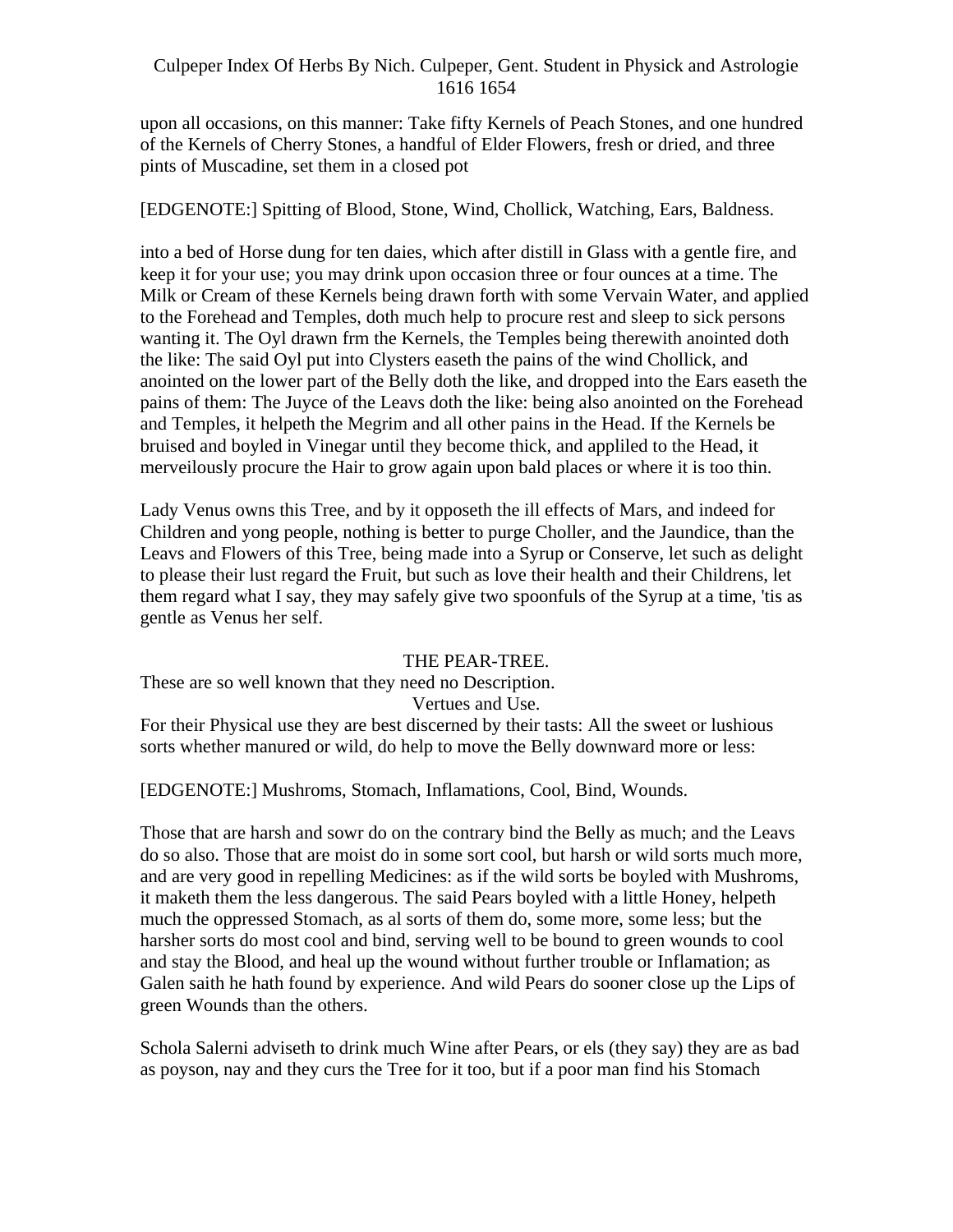oppressed by eating Pears 'tis but working hard and it will do as wel as drinking Wine. The Tree belongs to Venus, and so doth the Apple-tree.

[p. 191]

## PELLITORY OF THE WALL.

#### Description. Description.

This riseth up with many brownish, red, tender and weak, clear, and almost transparent stalks about two foot high, upon which grow at the several Joynts, two Leavs somwhat broad and long, of a dark green colour, which afterwards turn brownish, smooth on the edges, but rough and hairy as the Stalks are also: At the Joynts with the Leavs from the middle of the Stalks upwards, wher it spreadeth into some branches, stand many smal pale, purplish Flowers, in hairy rough Heads or Husks; after which come smal black and rough Seed, which will stick to any cloth or Garment that shall touch it. The Root is somwhat long with many smal Fibres thereat, of a dark reddish colour, which abideth the Winter, although the Stalks and Leavs perish and spring afresh every yeer.

Place.

It groweth wild generally through this Land, about the borders of Fields, and by the sides of Walls, and among Rubbish; It will endure well being brought into Gardens, and planted on the shady side, where it will spring of its own sowing.

Time.

It flowreth in June and July, and the Seed is ripe soon after.

Vertues and Use.

The dried Herb Pellitory made up into an Electuary with Honey, or the Juyce of the Herb, or the Decoction thereof made up with Sugar or Honey, is a singular Remedy for any old or dry Cough, the shortness of breath, and Wheesing in the Throat. Three ounces of the Juyce thereof taken at a time, doth wonderfully help stopping of the Urine and to expel the Stone or Gravel in the Kidneys or Bladder: and is therefore usually put among other Herbs, used in

[EDGENOTE:] Old or Dry Cough, Shortness of Breath, Stone and Gravel, Mother, Womens Courses, Obstructions, Sore Throats, Teeth.

Clisters to mitigate pains in the Back, Sides, or Bowels proceeding of wind, stopping of Urine, the Gravel or Stone as aforesaid: If the bruised Herb sprinkled with some Muskadine be warmed upon a Tile; or in a Dish upon a few quick coals in a Chafing-dish, and applied to the Belly, it worketh the same effect. The Decoction of the Herb being drunk, easeth pains of the Mother, and bringeth down Womens Courses; it also easeth those griefs that arise from Obstructions of the Liver, Spleen, and Reins: The same Decoction with a little Honey added thereto is good to gargle a sore Throat. The Juyce held a while in the Mouth, easeth pains in the Teeth. The distilled water of the Herb drunk with some Sugar worketh the same effects;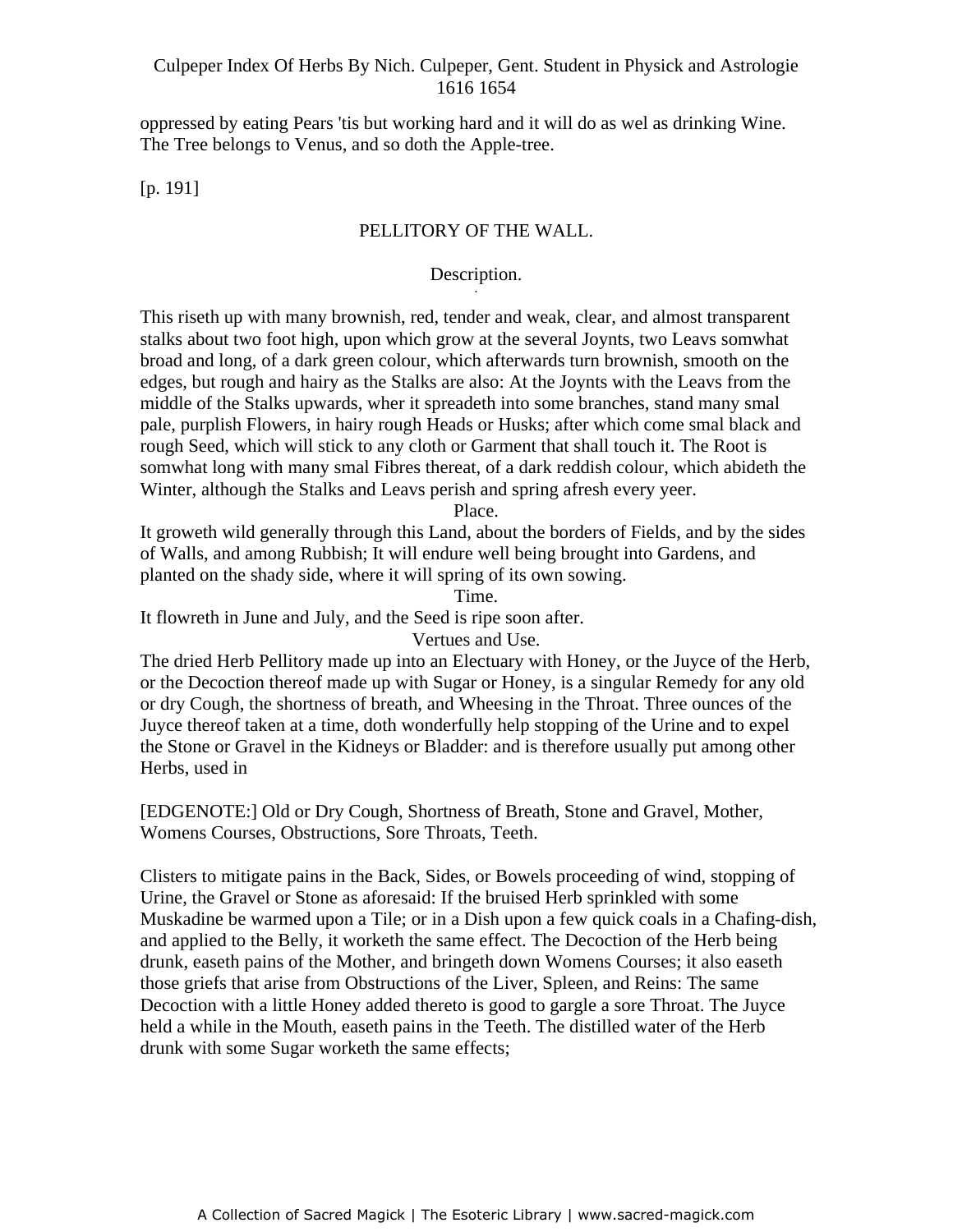[EDGENOTE:] Freckles, Wheals, Sunburn, Morphew, pain in the Ears, Impostums, burnings and Scaldings, Inflamations, Ulcers, Scabs, Falling of the Hair, Piles, Gout, Fistulaes, Green Wounds, Bruised Tendon or Muscle.

and clenseth the Skin from Spots, Freckles, Purples, Wheals, Sunburn, Morphew, &c.

The Juyce dropped into the Ears easeth the noise in them, and taketh away the pricking and shooting pains therein: The same or the distilled Water, asswageth hot and swelling Impostumes, Burnings and Scaldings by fire or Water, as also all other hot Tumors and Inflamations, or breakings out of Heat, being bathed often with wet Cloathes dipped therein. The said Juyce made into a Liniment with Ceruss and Oyl of Roses and anointed therewith, clenseth foul rotten Ulcers, and stayeth spreading or creeping Ulcers, and the running Scabs or Sores in Childrens Heads: and helpeth to stay falling of the Hair from off the Head. The said Oyntment, or the Herb applied to the Fundament openeth the Piles and easeth their pains; and being mixed with Goats Tallow, helpeth the Gout. The Juyce is very effectual to clens Fistulaes, and to heal them up safely; or the Herb it self bruised, and applied with a little Salt. It is likewise so effectual to heal any green Wound, that if it be bruised and bound thereto for three daies, you shall need no other Medicine to heal it further. A Pultis made hereof with mallows, and boyled in Wine, with Wheat Bran, and Bean Flower, and some Oyl put thereto, and applied warm to any bruised Sinew, Tendon, or Muscle, doth in a very short time restore them to their strength, taking away the pains of the Bruises; and dissolveth the congealed Blood coming of Blows or Falls from high places. The contract of the contract of the contract of the contract of the contract of the contract of the contract of the contract of the contract of the contract of the contract of the contract of the contract of the co

The Juyce of Pellitory of Wall clarified and boyled into a Syrup with Honey, and a spoonful of it drunk every morning by such as are subject to the Dropsie, if continuing that cours through but once a week, if ever they have the Dropsie, let them come but to me, and I will cure them gratis.

## PENY-ROYAL.

## Description.

This is so well known unto all (I mean the common kind) that it needeth no Description.

There is a greater kind than the ordinary sort found wild with us, which so abideth being brought into Gardens, and differeth not from it but only in the largeness of the leavs and Stalks, in rising higher, and not creeping upon the ground so much. The Flowers whereof are Purple, growing in Rundles about the Stalk like the other.

Place.

The first which is common in Gardens

[p. 192]

groweth also in many moist and watery places of this Land.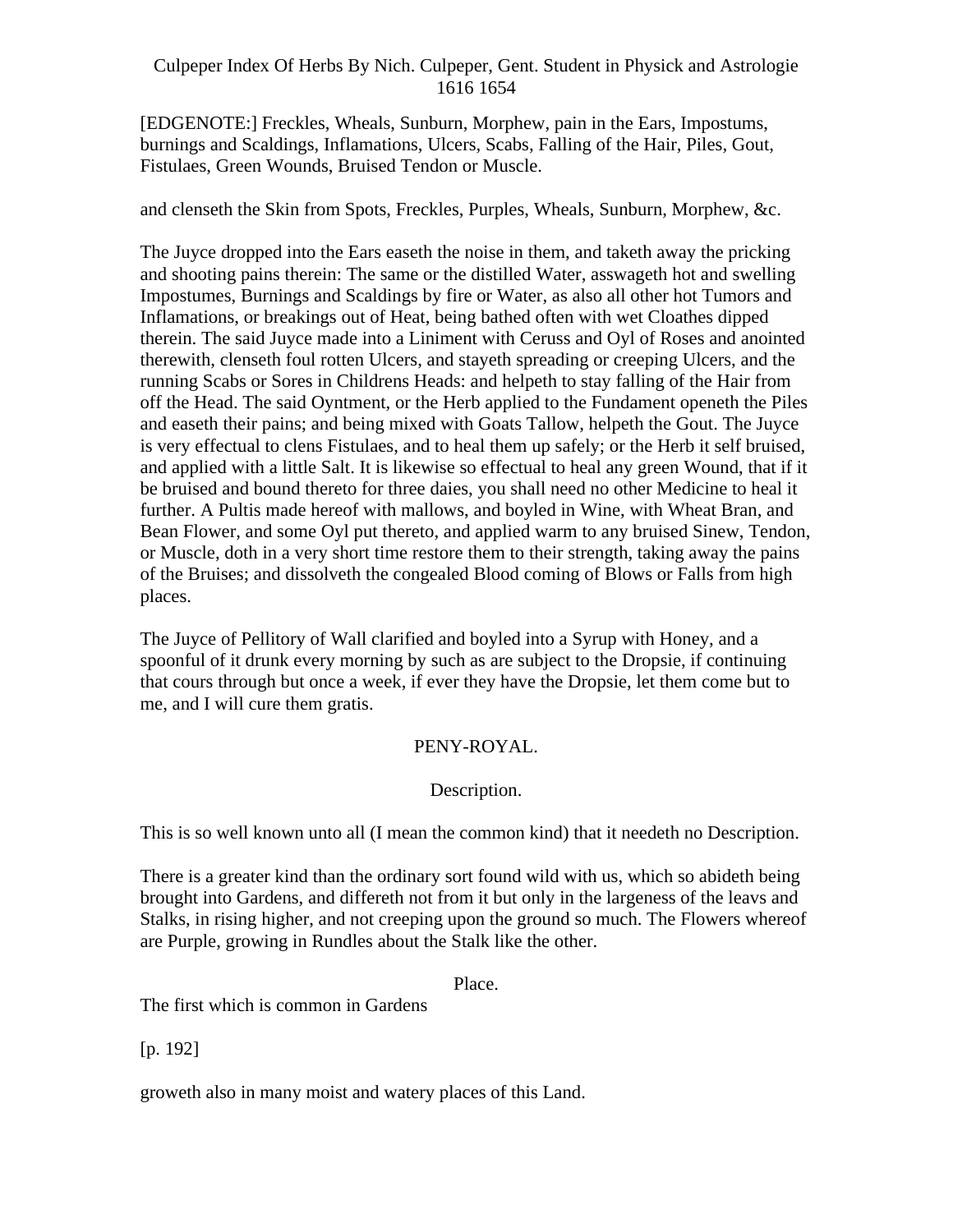The second is found wild in Essex in divers places by the High-way from London to Colechester, and thereabouts more abundantly than in other Countries, and is also planted in their Gardens in Essex.

#### Time.

They Flower in the latter end of Summer, about August.

#### Vertues and Use.

Dioscorides saith, That Peny-royal maketh thin, tough Flegm, warmeth the coldness of  $\alpha$  part whereto it is apylied, and digesteth raw or corrupt matter: Being boyled  $\&$  drunk, it provoketh Womens Courses and expelleth the dead Child and afterbirth, and staieth the disposition to Vomit, being taken in Water and Vinegar mingled together. And being mingled with Honey and Salt it avoideth Flegm out of the Lungs, and purgeth Melancholly by the Stool. Drunk with Wine it helpeth such as are bitten or stung with Venemous Beasts: and applied to the Nostrils with Vinegar, reviveth those that are fainting and swouning.

[EDGENOTE:] Tough Flegm, Terms provokes, Dead Child & Afterbirth, Vomiting, Melancholly, Venemous Beasts, Fainting and Swouning, Gums, Gout, Marks in the Face, Toothach, Pains in the Joynts, Headach, pains of the Belly & Breast, Falling-sickness, Stinking Water, Cramps & Convulsions.

Being dried and burnt it strengtheneth the Gums; It is helpful to those that are toubled with the Gout being applied of it self to the place until it wax red: and applied in a Plaister, it taketh away spots or marks in the Face: Applied with Salt, it profiteth those that are Splenetick or Liver-grown. The Decoction doth help the Itch, if washed therwith: Being put into Baths for Women to sit therein, it helpeth the Swelling and hardness of the Mother. The green Herb bruised and put into Vinegar clenseth foul Ulcers, and taketh away the marks and bruises of blows about the Eyes, and all discolourings of the Face by fire, yea and the Leprosie, being drunk and outwardly applied: Boyled in Wine with Honey and Salt, it helpeth the Toothach. It helpeth the cold Griefs of the Joynts, taking away the pains, and warming the cold parts,

[EDGENOTE:] Sore Mouth, Jaundice, Dropsie, pains of the Head & Sinews, Eyesight, Lethargy, Burnings.

being fast bound to the place after a bathing, or sweating in an hot hous. Pliny addeth that Penny-royal and Mints together help faintings or swounings, being put into Vinegar, and put to the Nostrils to be smelled unto, or a little thereof put into the Mouth. It easeth the Headach, and the pains of the breast and Belly, stayeth the gnawing of the Stomach, and inward pains of the Bowels; being drunk in Wine it provoketh Womens Courses, and expelleth the dead child and afterbirth: Being given in Wine it helpeth the Falling sickness: Put into unwholsom or stinking Water that men must drink (as at Sea, and where other cannot be had) it maketh them the less hurtful: It helpeth Cramps or Convulsions of the Sinews being applied with Honey, Salt, and Vinegar. It is very effectual for the Cough, being boyled in Milk and drunk, and for Ulcers or Sores in the Mouth. Mathiolus saith, The Decoction thereof being drunk, helpeth the Jaundice and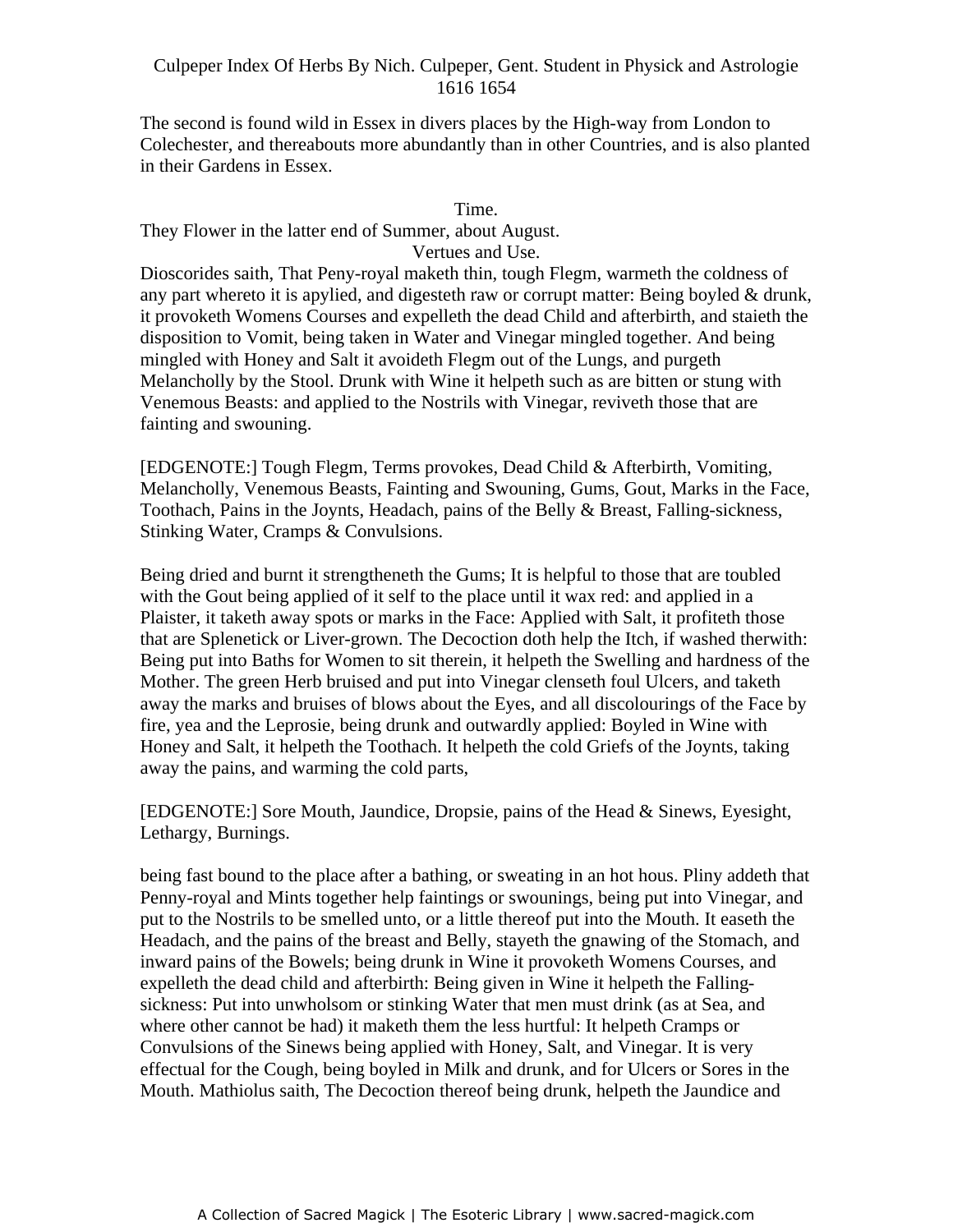Dropsie, and all pains of the Head and Sinews that come of a cold caus, and that it helpeth to clear and quicken the Eyesight. Applied to the Nostrils of those that have the Falling-sickness, or the Lethargy, or put into the Mouth, it helpeth them much, being bruised and with Vinegar applied. And applied with Barley Meal, it helpeth Burnings by fire, and put into the Ears, easeth the pains of them.

The Herb is under Venus.

#### PEONY, MAS. & FEMINA.

#### Description.

The Male Peony riseth up with many brownish Stalks, whereon grow many fair green and somtimes reddish Leavs, one set against another upon a Stalk without any particular devision in the Leaf at all. The Flowers stand at the tops of the Stalks, consisting of five or six broad Leavs, of a fair purplish red colour, with many yellow threds in the middle standing about the Head, which after riseth to be the Seed Vessels, devided into two, three, or four rough crooked Pods like Horns, which being ful ripe, open, and turn themselves down one edge to another backward, shewing within them divers round, black shining Seed, having also many red or Crimson grains, intermixed with the black, whereby it maketh a very pretty shew. The Roots are great, thick, and long, spreading and running down reasonable deep in the Ground.

The ordinary Female Peony hath many Stalks and more Leavs on them than the Male: the Leavs not so large but nicked diversly on the edges, some with great and deep, others with smaller cuts and devisions, of a dark or dead green colour. The Flowers are of a strong heady scent, most usually smaller and of a more purple colour than the Male, with yellow thrums about the Head as the Male hath. The Seed Vessels are like Horns as in the Male, but smaller, the Seed also is black but less shining. The Roots consist of many thick and short tuberous clogs, fastned at the ends of long strings and all from the Head of the root which is thick and short, and of the like scent with the Male.

Place and Time. They grow in Gardens; and Flower usually about May. Vertues and Use. The Root of the Male Peony fresh gathered, hath been found by experience to cure the

[p. 193]

Falling-sickness; but the surest way is (besides hanging it about the Neck, by which Children have been cured) to take the Root of the Male Peony washed clean and stamped somwhat smal, and lay it to infuse in Sack for twenty four Hours, at the least, after strain it, and take first and last, morning and evening a good draught for sundry daies together before and after a full Moon, and this will also cure older persons, if the Disease be not grown too old and past cure, especially if there be a due and orderly preparation of the Body, with Posset drink made of Betony &c. The Root is also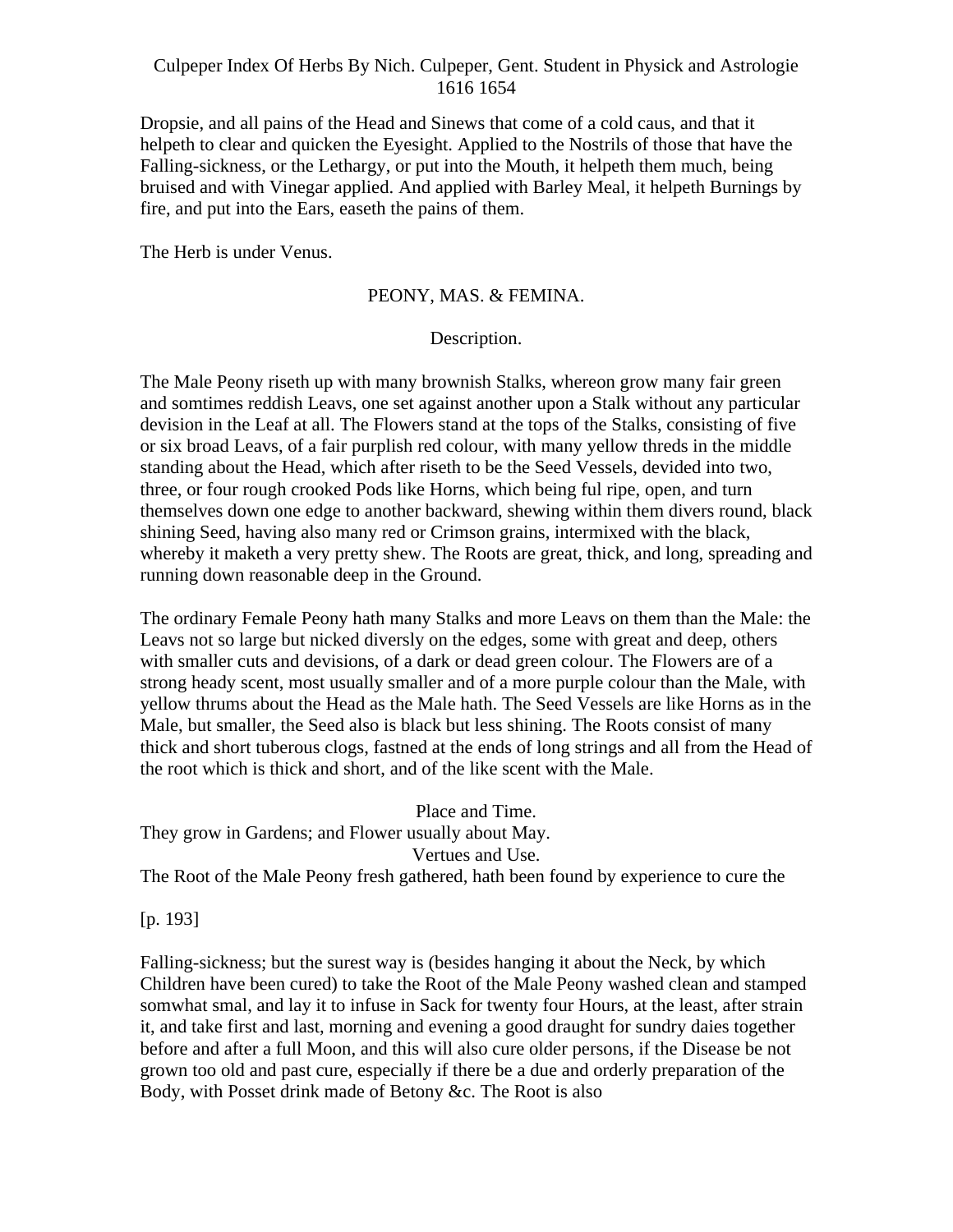[EDGENOTE:] Falling-sickness, Women not clensed in Childbirth, Mother, Ephialtes, or the Night-Mare, Melanchollick Dreams.

effectual for Women that are not sufficiently clensed after Childbirth, and such as are troubled with the Mother; for which likewise the black Seed beaten to Pouder and given in Wine, is also available. The black Seed also taken before bed time, and in the morning, is very effectual for such as in their sleep are troubled with the Disease called Ephialtes or Incubus, but we do commonly cal it the Night-Mare; a diseas which Melancholly between the contract of the contract of the contract of the contract of the contract of the Distilled persons are subject unto; It is also good against Melanchollick Dreams. The Distilled water, or Syrup made of the Flowers, worketh the same effects that the Root and the Seed do, although more weakly. The Female is often used for the purposes aforesaid, by reason the Male is so scarce a Plant that it is possessed by few, and those great Lovers of rarities in this kind.

It is an Herb of the Sun, and under the Lyon, Physitians say Male Peony Roots are best, but Dr. Reason told me, male Peony was best for men, and female Peony for women and he desires to be judged by his brother Dr. Experience. The Roots are held to be of most Vertue, then the Seeds next the Flowers, and last of all the Leavs.

## PEPPERWORT, or DITTANDER.

## Description.

Our common Pepper-wort sendeth forth somwhat long and broad Leavs, of a light blewish green colour, finely dented about the edges, and pointed at the ends, standing upon round hard Stalks three or four foot high, spreading many Branches on all sides, and having many smal white Flowers at the tops of them, after which follow small Seed in small Heads: The Root is slender running much under ground, and shooting up again in many places; and both Leavs and Root, are very hot and sharp of tast like Pepper, for which caus it took the name.

Place.

It groweth Naturally in many places of this Land, as at Clare in Essex, neer also unto Exceter in Devonshire, upon Rochester common in Kent; in Lancashire and divers other places; but is usually kept in Gardens.

Time.

It Flowreth in the end of June, and in July.

Vertues and Use.

Pliny and Paulus Aegineta say that Pepper-wort is very effectual for the Sciatica, or any other Gout or pain in the Joynts, or any other inveterate grief; the Leavs hereof to be bruised and mixed with old Hogs grease and applied to the place; and to continue thereon four hours in Men, and two hours in women, the place being afterwards

[EDGENOTE:] Sciatica, Gout, pains in the Joynts, Discolourings of the Skin, Marks & Scars by Burning, Speedy Delivery.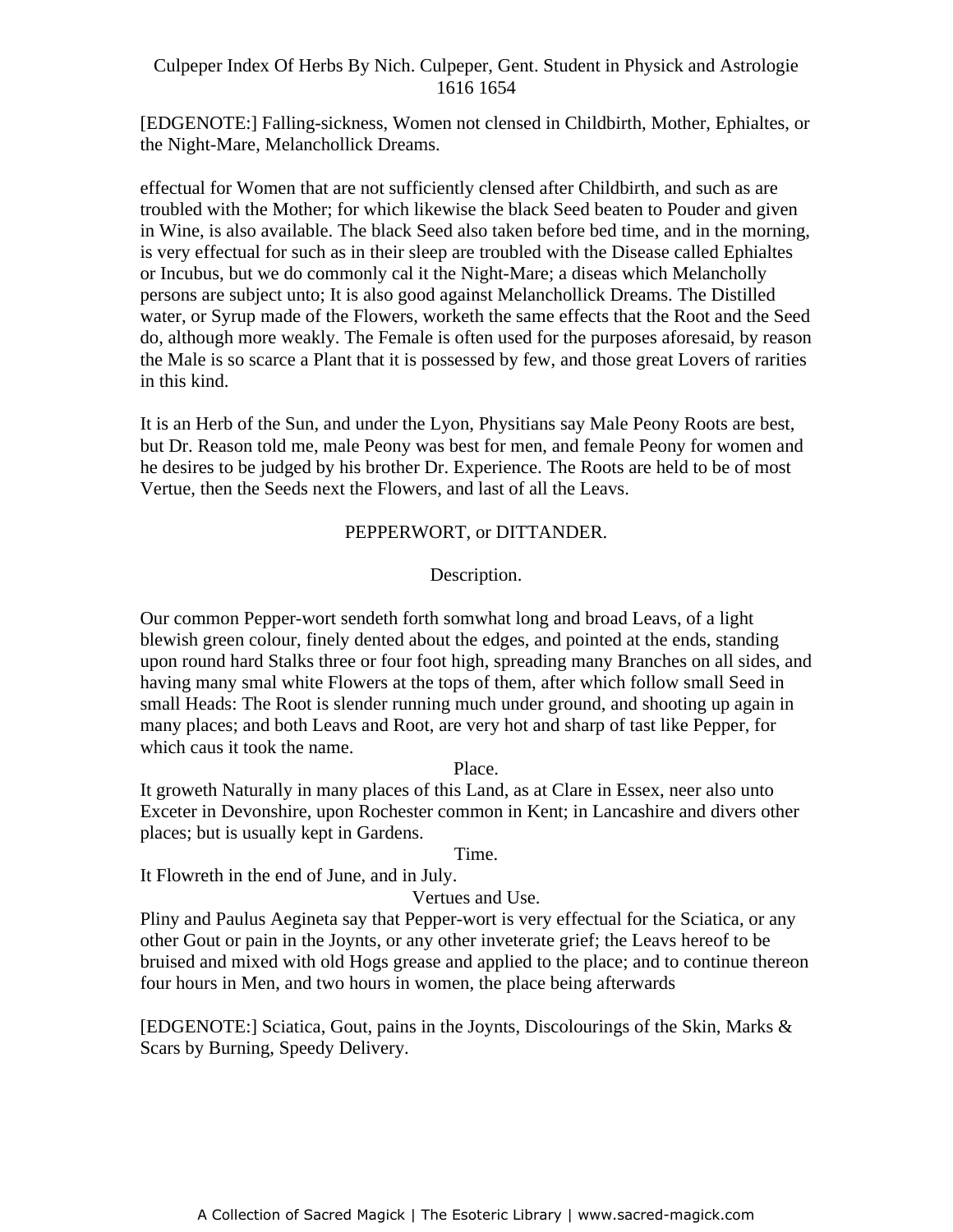bathed with Wine and Oyl mixed together, and then wrapped with Wool or Skins after they have sweat a little. It also amendeth the Deformities or discolourings of the Skin, and helpeth to take away Marks, Scars, and Scabs, or the foul marks of burning with fire or iron. The Juyce hereof is in some places used to be given in Ale to drink to women with child, to procure them a speedy delivery in Travail.

Here's another Martial Herb for you, make much of it.

## PERIWINKLE.

#### Description.

The common sort hereof hath many Branches trayling, or running upon the ground shooting out smal Fibres at the Joynts as it runneth, taking thereby hold in the ground and Rooteth in divers places. At the Joynts of these Branches stand two small dark green shining Leavs, somwhat like Bay Leavs, but smaller, and with them come forth also the Flowers (one at a Joynt standing upon a tender Footstalk) being somwhat long and hollow, parted at the brims, somtimes into four somtimes five Leavs, the most ordinary sort are of a pale blue Colour, some are pure white, and some of a dark reddish Purple colour. The Root is little bigger than a Rush, bushing in the ground, and creeping with his Branches far about, whereby it quickly possesseth a great compass, and is therfore most usually planted under Hedges, where it may have room to run.

Place.

Those with the pale blue, and those with the white Flowers grow in Woods and Orchards by the Hedg sides in diverse places of this Land. But those with the Purple Flowers in Gardens only.

[p. 194]

#### Time.

They Flower in March and April.

## Vertues and Use.

The Periwincle is a great binder, staying bleeding both at Mouth and Nose, if some of the Leavs be chewed: The French use it to stay Womens Courses. Discorides, Galen, and Aegineta commend it against the Lask, and Fluxes of the Belly to be drunk in Wine.

[EDGENOTE:] Stanch bleeding, Womens Courses, Flux of the Belly.

Venus owns this Herb, and saith that the Leavs eaten by man and wife together, causeth love between them.

# ST. PETERS-WORT.

## Name.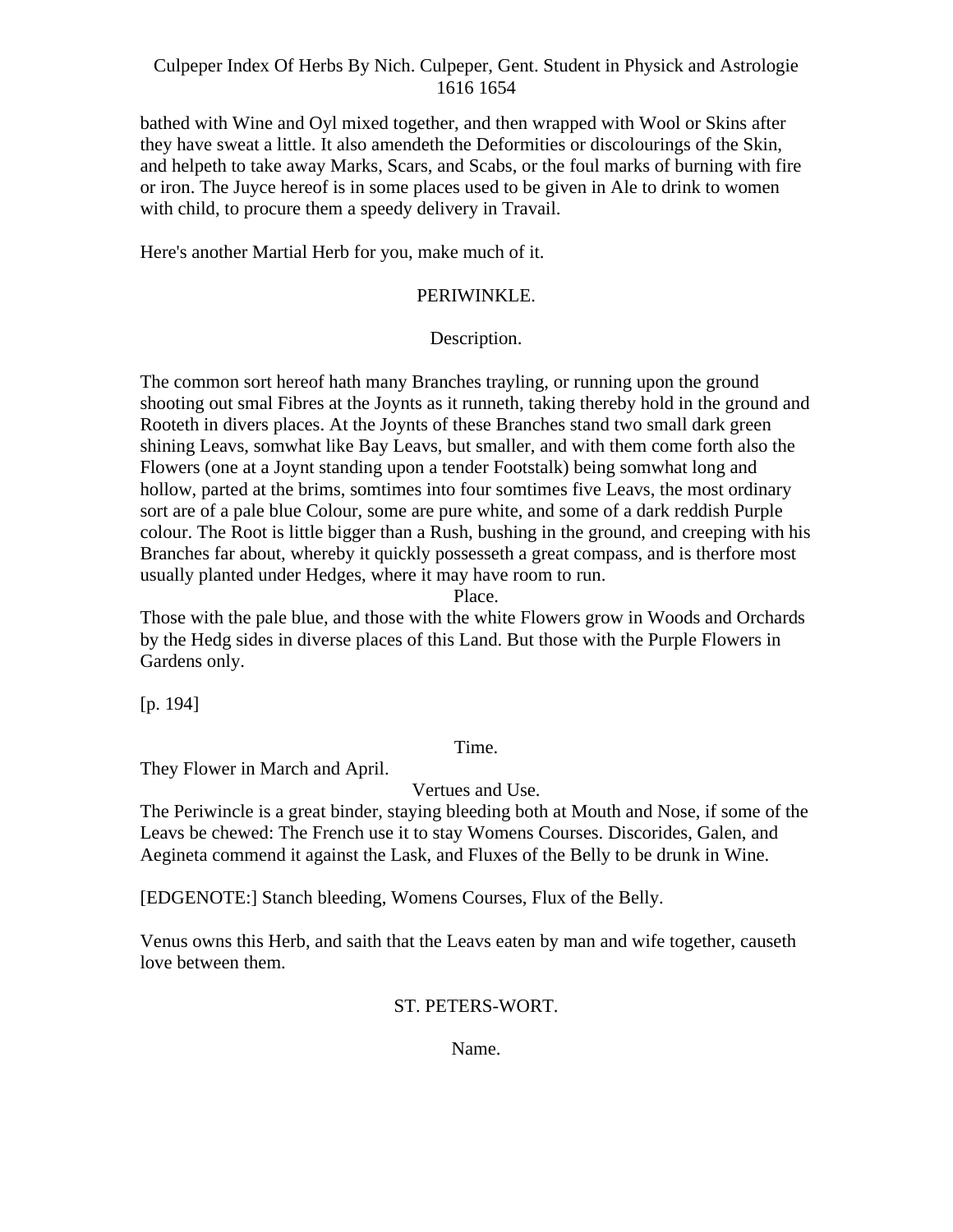If Superstition had not been the Father of Tradition, as well as Ignorance the Mother of Devotion, this Herb as well as St. Johns wort had found some other name to be known by; but we may say of our Fore-fathers as St. Paul of the Athenians, I perceive that in many things you are too Superstitious: Yet seing it is come to that pass, that Custom having gotten possession pleads Prescription for the name, I shall let it pass, and come to the Description of the Herb, which take as followeth.

#### Description.

It riseth up with square upright Stalks for the most part, somwhat greater and higher than St. Johns wort (and good reason too, St. Peter being the greater Apostle (ask the Pope else) for though God would have the Saints equal, the Pope is of another Opinion) but brown in the same manner, having two Leavs at every Joynt, somwhat like, but larger than St. Johns wort, and a little rounder pointed with few or no Holes to be seen therein, and having somtimes some smaller Leavs rising from the Bosom of the greater, and somtimes a little hairy also: At the tops of the Stalks stand many Starlike Flowers, with yellow threds in the middle very like those of St. Johns wort, insomuch that this is hardly discerned from it but only by the largeness of height, the Seed being also alike in both. The Root abideth long sending forth new shoots every yeer.

Place.

It groweth in many Groves and small low Woods, in divers places of this Land, as in Kent, Huntington, Cambridg, and Northampton shires, as also neer water Courses in other places.

Time.

It Flowreth in June and July, and the Seed is ripe in August.

Vertues and Use.

It is of the same property with St. Johns wort, but somwhat weak, and therefore more seldom used. Two drams of the Seed taken at a time in Honeyed water, purgeth Chollerick Humors (as saith Dioscorides, Pliny, and Galen) and thereby helpeth those that are troubled with the Sciatica: The Leavs are used as St. Johns wort, to help those places of the Body that have been burnt with Fire.

[EDGENOTE:] Chollerick Humors, Sciatica, Burnings.

There is not a straw to chuse between this and St. Johns wort, only St. Peter must have it, lest he should lack Pot-herbs.

## PIMPERNEL.

#### Discription.

Common Pimpernel hath diverse weak square Stalks lying on the ground beset all along with two smal and almost round Leavs at every Joynt one against another, very like Chickweed, but hath no Footstalks, for the Leavs do as it were compass the Stalk: The Flowers stand singly each by themselves at them and the Stalks, consisting of five round small pointed Leavs of a fine pale red colour, tending to an Orange, with so many threds in the middle, in whose places succeed, smooth round Heads, wherein is contained smal Seed. The Root is smal and fibrous perishing every yeer.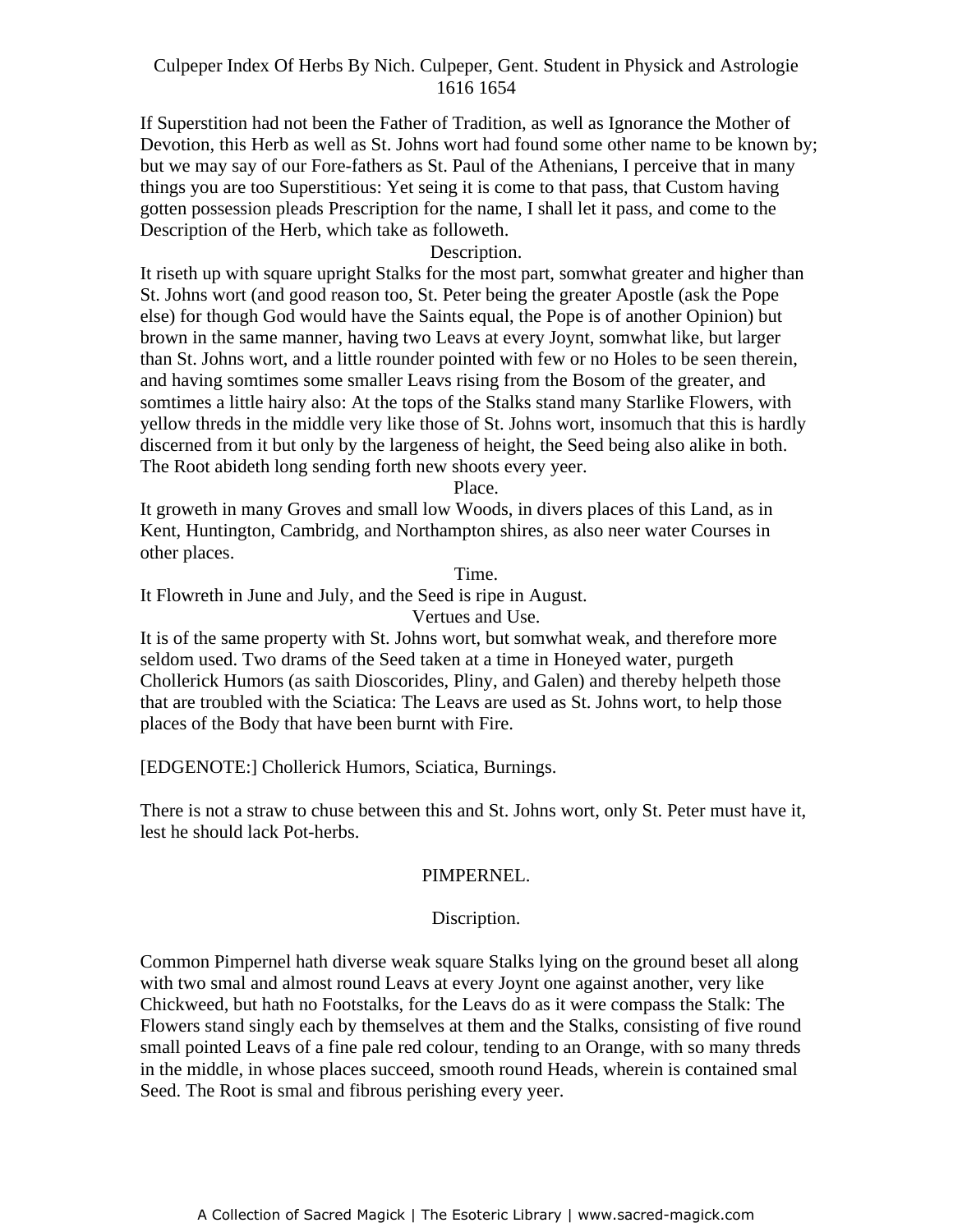## Place.

It groweth every where almost, as well in the Meadows and Cornfields, as by the Waysides, and in Gardens arising of it self.

#### Time.

It Flowreth from May unto August, and the Seed ripeneth in the mean time and falleth. Vertues and Use.

This is of a clensing and attractive quality, whereby it draweth forth Thorns or Splinters, or other such like things gotten into the Flesh, and put up into the Nostrils purgeth the Head; and Galen saith also they have a drying faculty, whereby they are good to soder the lips of Wounds, and to clens foul Ulcers. The distilled Water or Juyce is much esteemed by French Dames to clense the Skin from any roughness, deformity, or discolouring thereof:

[EDGENOTE:] Thorns or Splinters, purgeth the Head, Wounds & Ulcers, Clenseth Face, Plague & Pestilential Feavers, Venemous Beasts, Mad Dogs biting, Obstructions, Urine, Stone and Gravel, Wounds & Ulcers, Clouds or Mists in the Eyes, Toothach, Hemorroids.

Being boyled in Wine, and given to drink, it is a good Remedy against the Plague, and other Pestilential Feavers, if the Party after taking it warm lie in his bed and sweat for two hours after, and use the same twice at least. It helpeth also all stingings and bitings of Venemous Beasts or mad Dogs, being used inwardly and applied outwardly: The same also openeth the Obstructions of the Liver, and is very available against the Infirmities of the Reins, it provoketh Urine, and helpeth to expel the Stone and Gravel out of the Kidneys and Bladder, and

[p. 195]

helpeth much in all inward Wounds and Ulcers. The Decoction or distilled Water is no less effectual to be applied to all wounds that are fresh and green, or old filthy fretting and running Ulcers, which it very effectually cureth in short spaces. A little Honey mixed with the Juyce and dropped into the Eyes clenseth them from cloudy mists, or thick Films which grow over them and hinder the sights: It helpeth the Toothach being dropped into the Ear on the contrary side of the pain. It is also effectual to eas the pains of the Hemorrhoids or Piles.

## GROUND PINE, or CHAMEPITYS.

#### Description.

Our common Ground Pine groweth low, seldom rising above an handbreadth high, shooting forth divers smal Branches, set with slender smal long narrow grayish or whitish Leavs somwhat hairy; and devided into three parts many times many bushing together at a Joynt, and somtimes some growing scatteredly upon the Stalks, smelling somwhat strong like unto Rozin; the Flowers are somwhat smal and of a pale yellow colour growing from the Joynts of the Stalks all along among the Leavs, after which come small, long, and round Husks: The Root is smal woody perishing every yeer.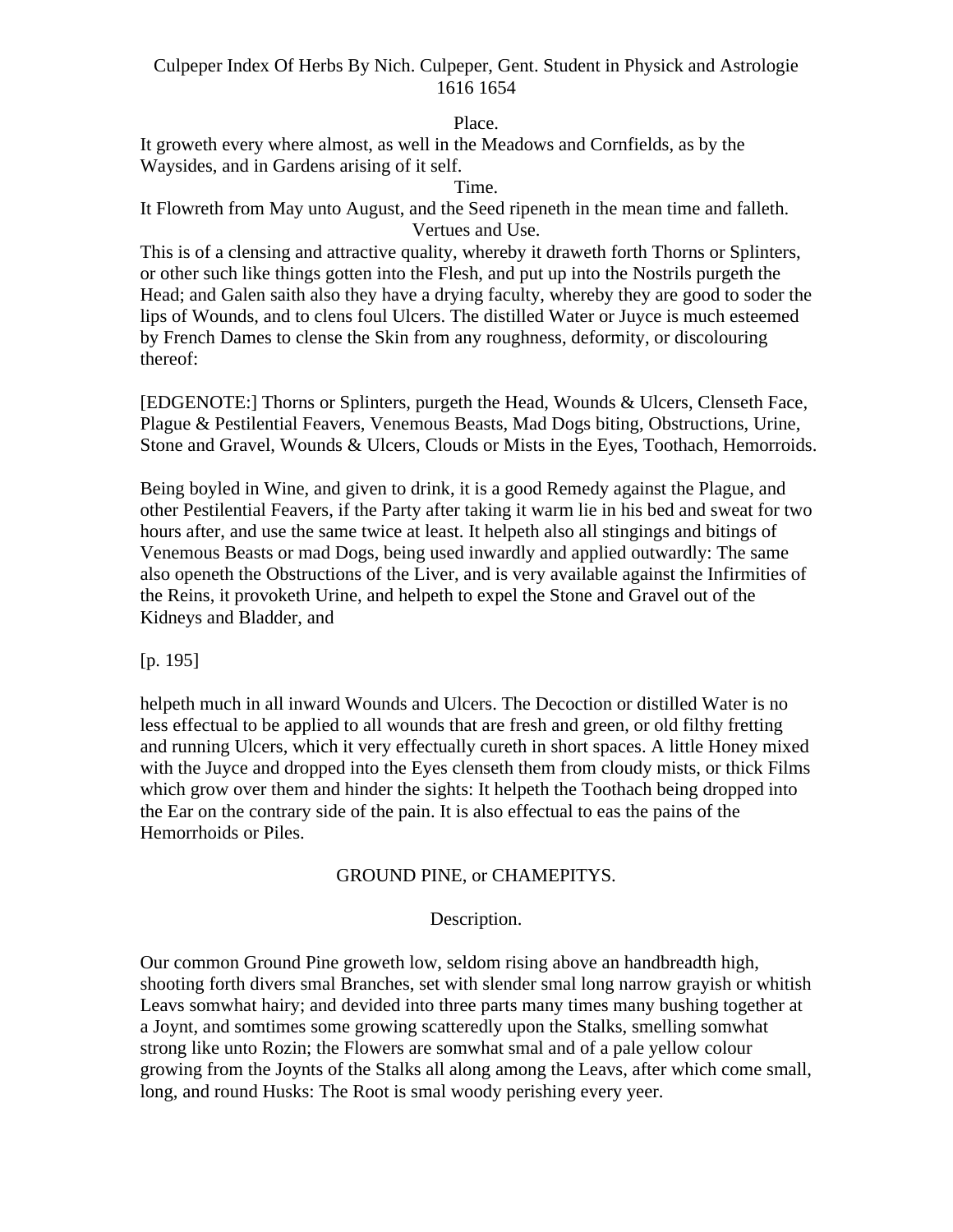#### Place.

It groweth more plentifully in Kent than in any other Country of this Land; as namely, in many places from on this side Dartford, along to Southfleet, Cotham, and Rochester, and upon Chattam down hard by the Beacon, and half a mile from Rochester in a Field nigh a Hous called Selsey.

#### Time.

It Flowreth and giveth Seed in the Summer Months.

#### Vertues and Use.

The Decoction of Ground Pine drunk, doth wonderfully prevail against the Strangury or any inward pains arising from the Diseases of the Reins and Urine, and is especial good for all Obstructions of the Liver and Spleen and

[EDGENOTE:] Strangury, Obstructions, Mother, Womens Courses, Dead Child and Afterbirth.

gently openeth the Body, for which purpose they were wont in former times to make Pills with the Pouder thereof, and the Purple Figs. It marveilously helpeth all the Diseases of the Mother used inwardly, or applied outwardly, procuring Womens Courses, and expelling the dead Child and afterbirth, yea it is so powerful upon those Feminine parts that it is utterly forbidden to Women with Child, in that it will caus abortment or delivery before the time: It is as effectual also in all pains and Diseases of the Joynts, as Gouts, Cramps, Palseys, Sciatica, and Aches;

[EDGENOTE:] Gouts, Cramps, Palseys, Sciatica, Aches &c. Dropsie, poyson of the Aconites, venemous Creatures, Cold Cough, Palsie, Hard Breasts & hard Swellings, Ulcers & old Sores, Green Wounds.

either the Decoction of the Herb in Wine taken inwardly, or applied outwardly, or both for some time together, for which purpose the Pills made with the Pouder of Ground Pine, and of Hermodactils with Venice Turpentine are very effectual. These Pills also are special good for those that have the Dropsie, to be continued for some time. The same is a special good help for the Jaundice, and for griping pains in the Joynts, Belly, or inward parts: It helpeth also all Diseases of the Brain proceeding of cold and Flegmatick Humors and Distillations, as also for the Falling-sickness. It is an especial Remedy for the Poyson of the Aconites of all sorts, and other poisonful Herbs, as also against the stinking of any Venemous Creature: It is a good Remedy for a cold Cough, especially in the beginning. For all this purposes aforesaid, the Herb being tunned up in new Drink and drunk is almost as effectual, but far more accetable to weak and dainty Stomachs. The Distilled Water of the Herb hath the same effects, but more weakly. The Conserve of the Flowers doth the like, which Mathiolus much commendeth against the Palsey. The green Herb or the Decoction thereof being applied, dissolveth the hardness of Womens Breasts, and all other hard Swellings in any other part of the Body. The green Herb also applied, or the Juyce thereof with some Honey, not only clenseth putrid, stinking foul and Malignant Ulcers and Sores of all sorts, but healeth and sodereth up the lips of green Wounds in any part also.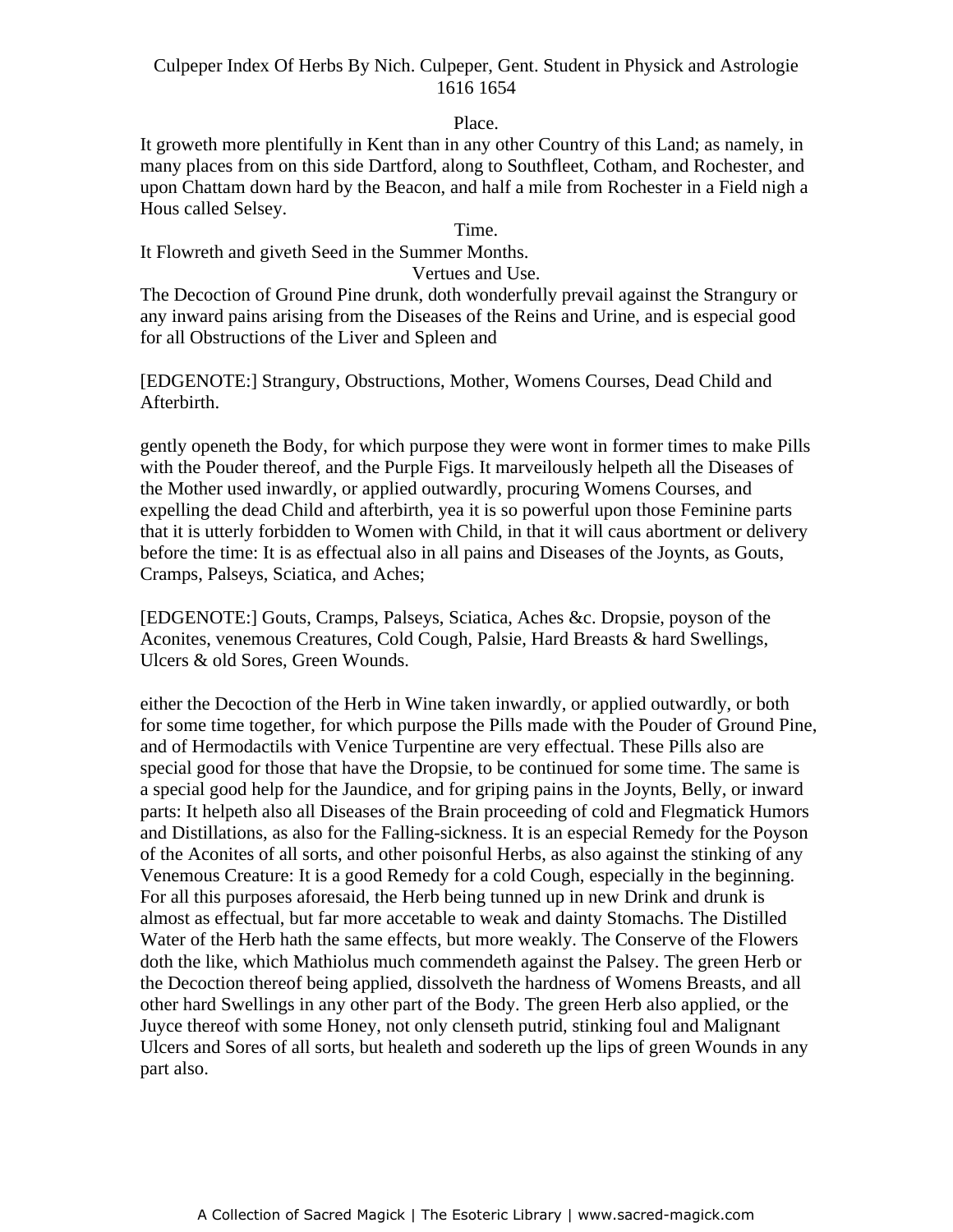Let Women forebear it if they be with Child, for it works violently upon the Foeminine part; and Mars owns it, I tell them but so.

## PLANTANE.

This groweth so familiarly in Meadows and Fields, and by Pathways, and is so well known that it needeth no Description.

#### Time.

It is in its beauty about June, and the Seed ripeneth shortly after.

#### Vertues and Use.

The Juyce of Plantane clarified and drunk for divers daies together, either of it self or in other drink prevaileth wonderfully against all torments or Excoriations in the Guts or Bowels, helpeth the distillations of Rhewm from the Head, and staieth all manner of Fluxes even Womens Courses when they flow too abundantly; It is good to stay spitting of [p. 196]

Blood, and all other Bleedings at the Mouth, or the making of foul or bloody water by reason of any Ulcer in the reins or Bladder, and also stayeth the too free bleeding of Wounds.

[EDGENOTE:] Pains in the Guts, Distillation of Rhewm, Fluxes, Womens Courses, Spitting Blood or Bleeding at Mouth or Nose or of Wounds, phtisick, Consumption or Ulcers in the Lungs.

It is held an especial Remedy for those that are troubled with the Phtisick, or Consumption of the Lungs, or Ulcers in the Lungs, or Coughs that come of heat. The Decoction or Pouder of the Roots or Seed, is much more binding for all the purposes aforesaid than the Leavs. Dioscorides saith, That three Roots boyled in Wine and taken helpeth the Tertain Ague, and four the Quartan Ague: But (letting pass the number as Fabulous) I conceive the Decoction of divers Roots may be effectual. The Herb (but especially the Seed) is held to be profitable againt the Dropsie, the Falling-sickness, the yellow Jaundice, and stoppings of the Liver and Reins. The Roots of Plantane and Pellitory of Spain beaten to Pouder and put into hollow Teeth, taketh away the pains of them: The clarified Juyce or distilled Water dropped into the Eyes cooleth the Inflamations in them, and taketh away the Pin and Web; and dropped into the Ears easeth pains in them, and helpeth and restoreth the Hearing: The same also with Juyce of

[EDGENOTE:] Tertian Ague, Dropsie & Falling-sickness, Toothach, pin and web in the Eyes, pains in the Ears, Inflamations, Burning or Scalding, Hollow Ulcers, Cankers, and sore Mouth, or privy parts, Piles.

Housleek is profitable against all Inflamations and breakings out in the Skin, and against Burnings or Scaldings by fire or Water. The Juyce or Decoction made either of it self or other things of like nature is of much use and good effect for old and hollow Ulcers that are hard to be cured, and for Cankers and Sores in the Mouth or privy parts of Man or Woman; and helpeth also the pains of the Piles in the Fundament. The Juyce mixed with Oyl of Roses, and the Temples and Forhead anointed therewith, easeth the pains of the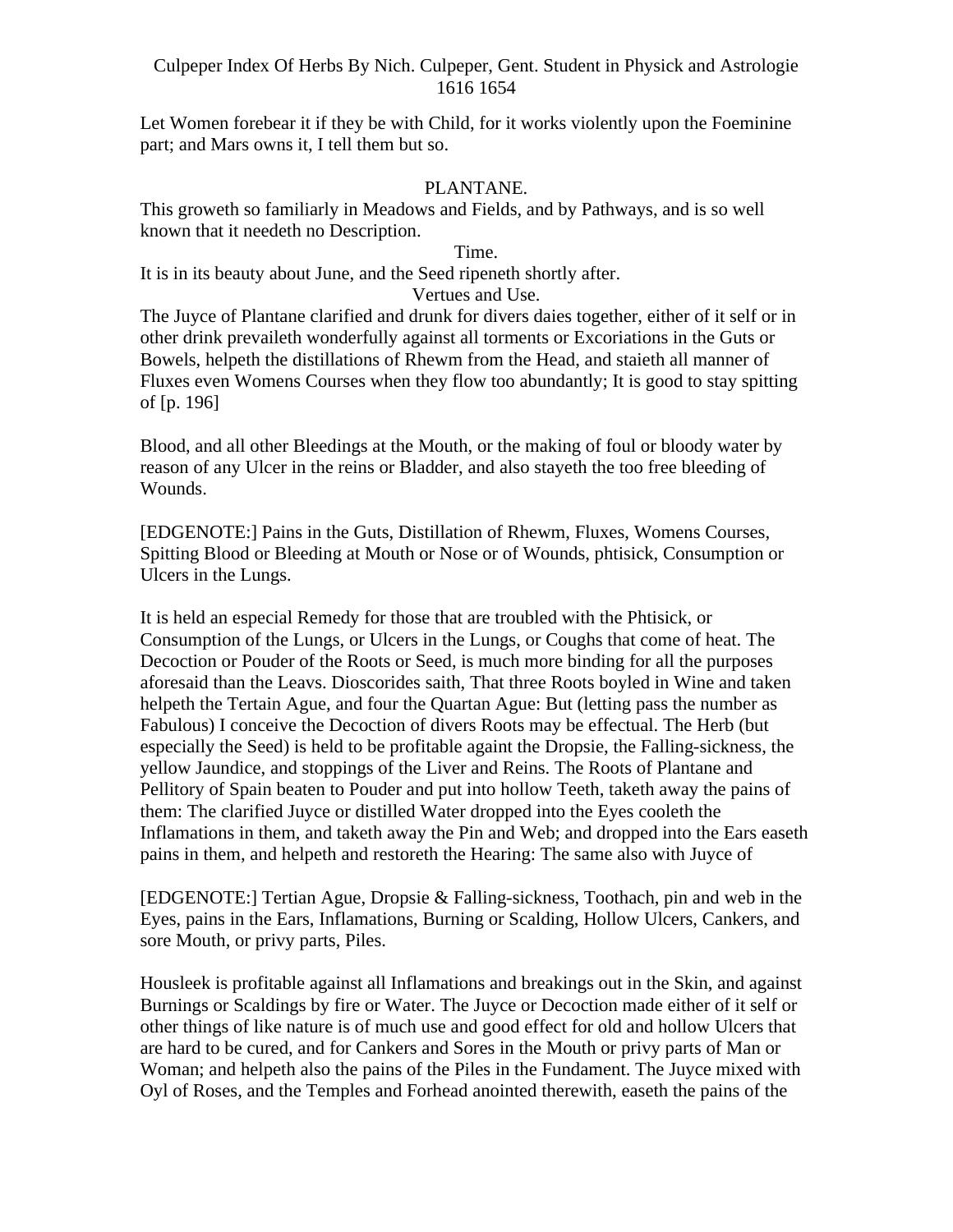Head proceeding from heat, and helpeth Lunatick, and Phrenetick persons very much; as also the bitings of Serpents or a Mad Dog: The same also is profitably applied to all hot Gouts in the Feet or Hands, especially in the beginning. It is also good to be applied where any Bone is out of Joynt to hinder Inflamations, Swellings and Pains that presently

[EDGENOTE:] pains of the Head, Lunacy & phrensie, Biting of Serpents, or Mad Dogs, Hot Gouts, Bones out of Joynt, Worms in the Belly, or in Ulcers, Scabs and Itch, Tetters, Ringworms, Shingles, & fretting sores, Wounds.

rise thereupon. The Pouder of the dried Leavs taken in drink, killeth Worms of the Belly, and boyled in Wine killeth Worms that breed in old and foul Ulcers. One part of Plantane Water, and two parts of the brine of Pouder'd Beef boyled together and clarified, is a most sure Remedy to heal all spreading Scabs and Itch in the Head or Body, and all manner of Tetters, Ringworms, the Shingles, and all other running and fretting Sores. Briefly the Plantanes are singular good Wound Herbs to heal fresh, or old Wounds and Sores either inward or outward.

Its true Myzaldus and others yea almost all Astrologo-Physitians hold this to be an Herb of Mars, and they give a verisimile of a truth for it too, Viz. becaus it cures diseases of the Head and privities which are under the Houses of Mars, Aries, and Scorpio: All Diseases of the Head coming of heat are caused by Mars, for Venus is made of no such hot mettle, or at least deals in inferior parts. The truth is, it is under the command of Venus, and cures the Head by Antipathy to Mars, and the Privities by Sympathy to Venus, neither is there hardly a Martial Diseas but it cures, If I were to fortifie my Body against a Martial Diseas I would do it by this Herb as soon as by any, and may do it (it may be) when time shal serve.

#### PLUMS.

These are so well known that they need no Description.

Vertues and Use.

As there is great diversity of the kinds, so is there in the operations of Plums, for some that are sweet, moisten the Stomach and make the Belly soluble; those that are sowr quench thirst more and bind the Belly; the moist and waterish do soonest corrupt in the Stomach, but the firm do nourish more and offend less: The dried Fruit sold by the Grocers under the name of Damask Prunes, do somwhat loosen the Belly, and being stewed are often used both in health and sickness, to rellish the Mouth and Stomach to procure Appetite, and a little to open the Body, allay Choller, and cool the Stomach: Plum-tree Leavs boyled in Wine, is good to wash and gargle the Mouth and Throat to dry the Flux of Rhewm coming to the Pallat, Gums, or Almonds of the Ears. The Gum of the Trees is good to break the Stone. The Gum or Leavs boyled in Vinegar and applied, killeth Tetters and Ringworms.

[EDGENOTE:] Open the Belly, Quench Thirst, pind the Belly, procure Appetite, Allay Choller, Cool the Stomach, Rhewm, Stone, Tetters & Ringworms, Piles, Ulcers, Hoarsness, and pains in the Ears, Stone, and Chollick.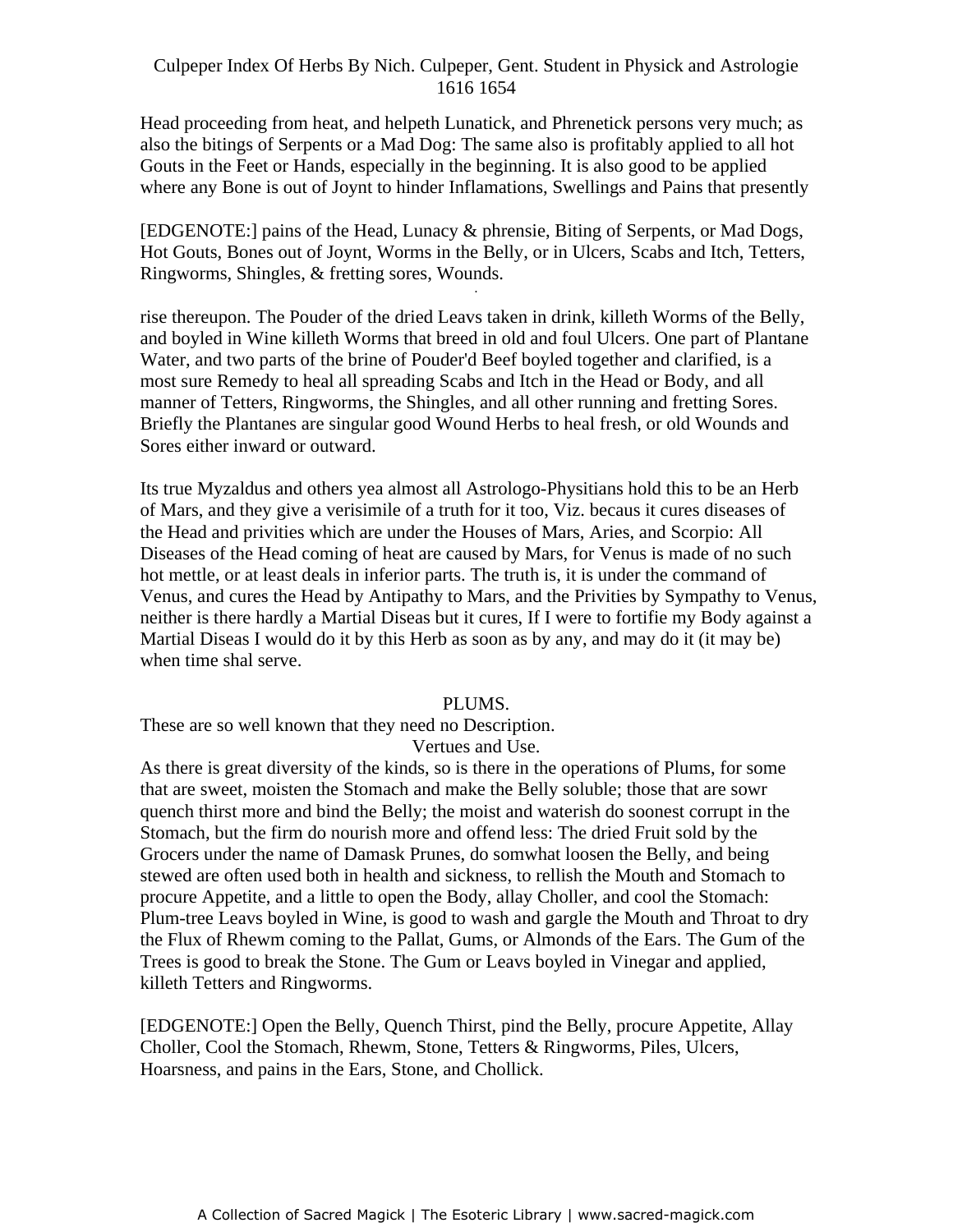Mathiolus saith, The Oyl pressed out of the Kernels of the Stones, as Oyl of Almonds is made, is good against the inflamed Piles, the Tumors or Swellings of Ulcers, Hoarsness of the voice, roughness of the Tongue and Throat, and likewise the pains in the Ears. And that five ounces of the said Oyl taken with one ounce of Muscadine, driveth forth the Stone, and helpeth the Chollick.

All Plums are under Venus, and are like Women, some better, some worse.

[p. 196]

#### POLLIPODY of the OAK.

Description.

This is a smal Herb consisting of nothing but Roots and Leavs: bearing neither Stalk, Flower, nor Seed as it is thought. It hath three or four Leavs rising from the Root, every one singly by it self, of about a hand length, which are winged, consisting of many smal narrow Leavs, cut into the middle rib standing on each side of the Stalk, large below, and smaller up to the top, not dented or notched on the edges at all, as the Male Fern hath; of a sad green colour and smooth on the upper side, but on the underside somwhat rough, by reason of certain yellowish spots set thereon: The Root is smaller than ones little finger lying aslope, or creeping along under the upper crust of the earth, browish on the outside, and greenish within, of a sweetish harshness in tast, set with certain rough Knags on each side thereof, having also much Mossiness or yellow hairiness upon it, and some Fibres underneath it, whereby it is nourished.

### Place.

It groweth as well upon old rotten stumps, or trunks of Trees, as Oak, Beech, Hazel; Willow, or any other, as in the Woods under them; and upon old Mud Wals, as also in Mossie, Stony, and gravelly places, neer unto Woods; That which groweth upon Oaks is accounted the best, but the quantity thereof is scarce sufficient for the common use. Time.

It being alwaies green, may be gathered for use at any time.

Vertues and Use.

Mesues (who is called the Physitians Evangelist, for the certainty of his Medicines, and the truth of his Opinions) saith, That it drieth up thin Humors, digesteth thick and tough, and purgeth burnt Choller, and especially tough and thick Flegm, and thin Flegm also, even from the Joynts;

[EDGENOTE:] Dryeth Humors, purgeth burnt Choller, Flegm, Melancholly, Quartan Agues, Spleen, Chollick.

and is therfore good for those that are troubled with Melancholly; or Quartan Agues, especially if it be taken in Whey, or Honeyed Water, or in Barley water, or the Broth of a Chicken with Epithimum, or with Beets and Mallows. It is also good for the hardness of the Spleen and for prickings or Stitches in the sides, as also for the Chollick, some use to put to it some Fennel Seeds, or Annis Seeds or Ginger to correct that loathing it bringeth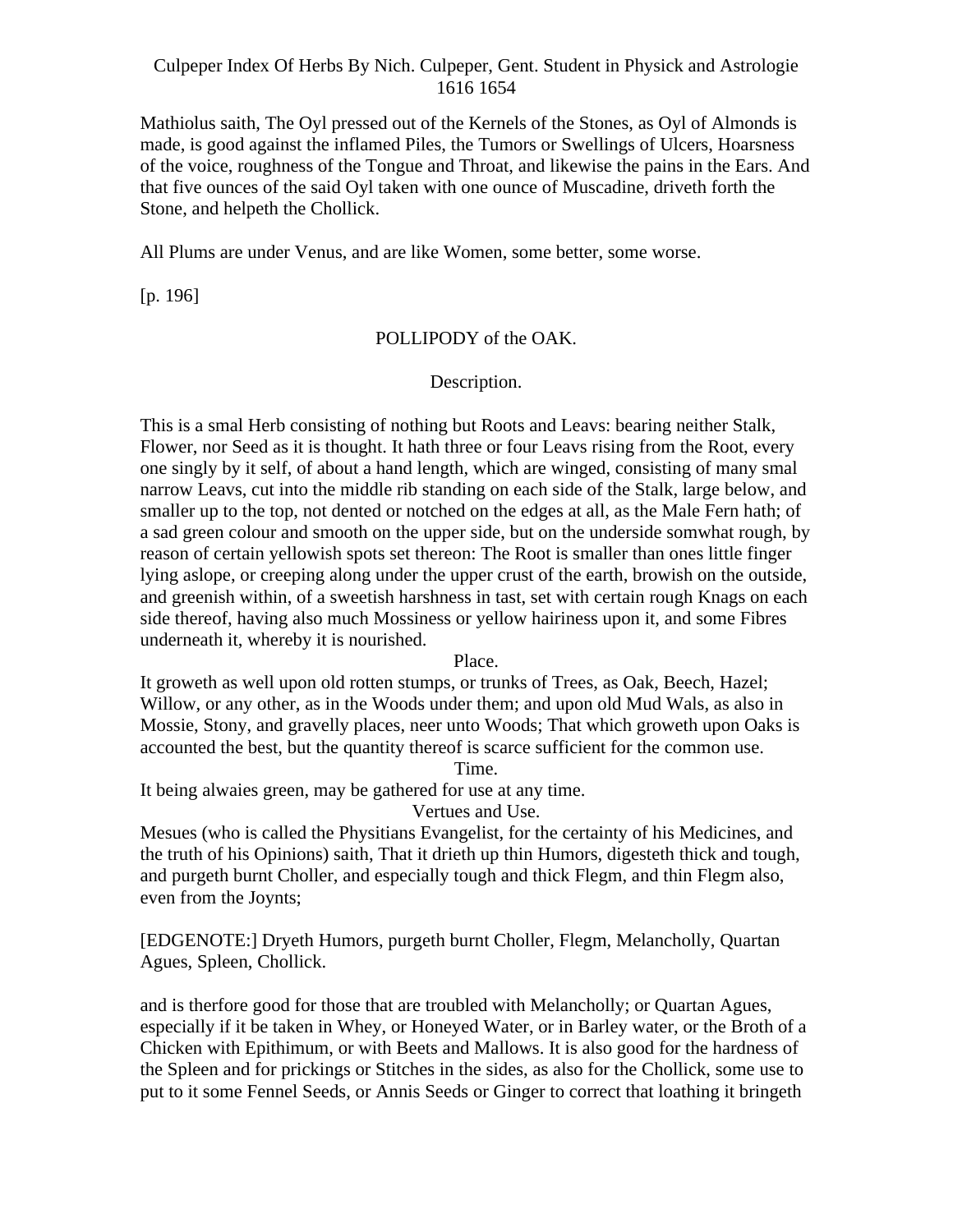to the Stomach, which is more than needeth, it being a safe and gentle Medicine fit for al persons at al seasons, which daily experience confirmith; And an ounce of it may be given at a time in a Decoction, if there be not Saena or some other strong purger put with it. A dram or two of the Pouder of the dried Roots, taken fasting in a cup of Honeyed water, worketh gently, and for the purposes aforesaid. The distilled water both of Roots and Leavs is much commended for the Quartan Ague, to be taken for many daies together, as also against Melancholly, or fearful or troublesom sleeps or Dreams, and with some Sugar Candy dissolved therein, is good against the Cough, shortness of breath and Wheesings, and those distillations of thin Rhewm upon the Lungs, which caus Phtisicks, and oftentimes Consumptions. The fresh Roots beaten smal: or the Pouder of the dried Roots mixed with Honey and applied to any Member that is out of Joynt, doth much help it: Applied also to the Nose cureth the Diseas called Polipus, which is a piece of Flesh growing therein which in time stoppeth the passage of breath through that Nostril; And it helpeth those clefts or Chops that come between the fingers or Toes.

[EDGENOTE:] Troublesom sleeps, Cough, Shortness of Breath, and Wheesings, Lungs, phtisick, Member out of Joynt, pollipus or Diseas in the Nose, Chops in the Fingers or Toes.

And why I pray must Pollipodium of the Oak only be used, Gentle Colledg of Physitians, can you give me but a glimps of a reason for it? is it only becaus it is dearest? will you never leave your covetousness till your lives leav you? The Truth is, that which grows upon the Earth is best ('tis an Herb of Saturn and he seldom climbs trees) to purge Melancholly, if the humor be otherwise, chuse your Pollipodium accordingly.

#### THE POPLAR-TREE.

#### Description.

There are two sorts of Poplars which are most familiar with us, Viz. The Black, and the White, both which I shall here describe unto you.

The white Poplar groweth great and reasonable high, covered with a thick smooth white Bark, especially the Branches, having large Leavs cut into several devisions almost like a Vine Leaf, but not of so deep a green on the upper side, and hoary white underneath, of a reasonable good scent, the whol form representing the Leaf of Coltsfoot. The Catkins which it bringeth forth before the Leavs, are long, and of a faint reddish colour, which fall away bearing seldom good Seed with them. The Wood hereof is smooth, soft, and white, very finely waved, whereby it is much esteemed.

The Black Poplar groweth higher and straiter than the White, with a grayish Bark bearing broad and green leaves somwhat like Ivy

[p. 198]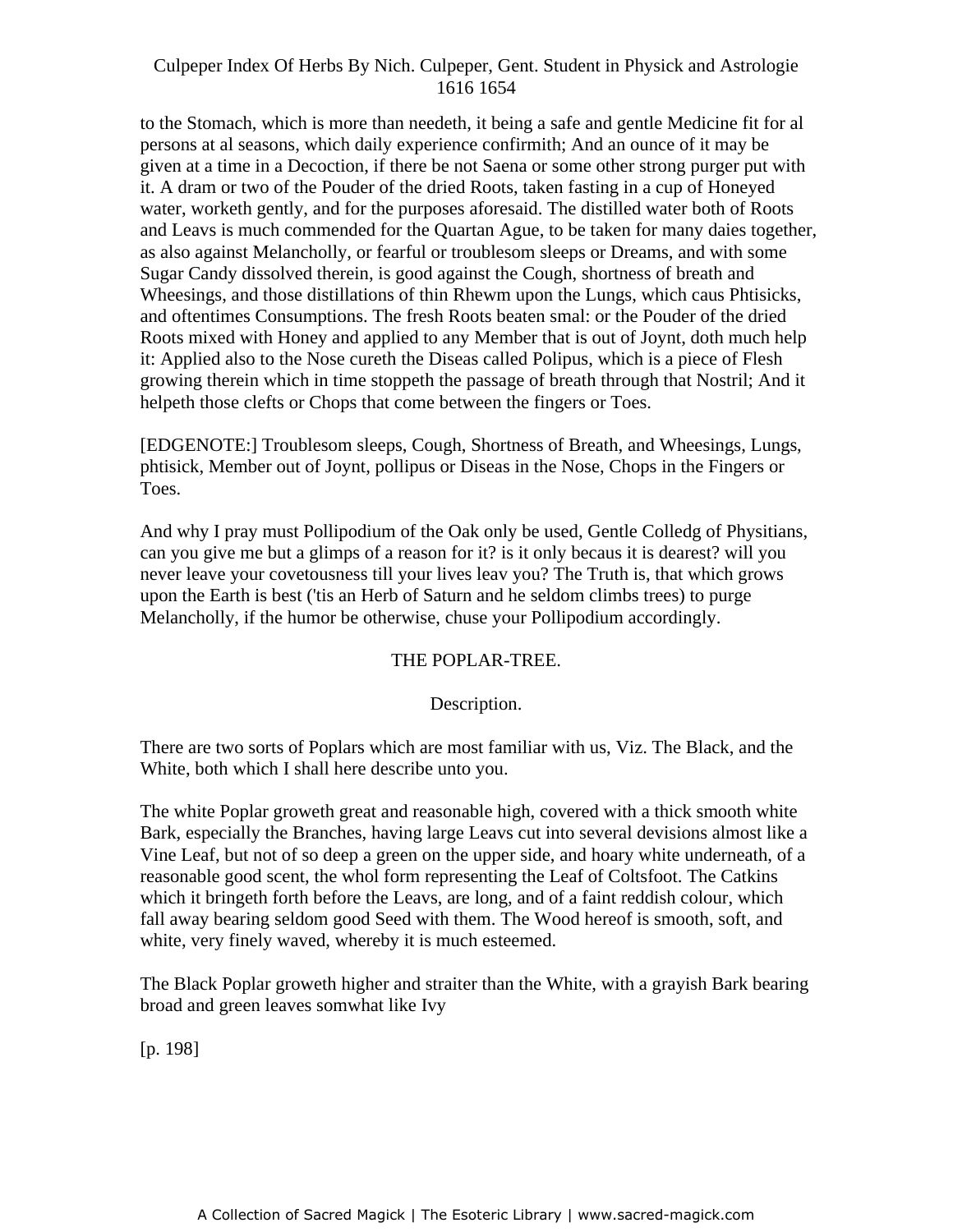Leavs, not cut in on the edges like the White, but whol and dented, ending in a point, and not white underneath, hanging by slender long Footstalks, which with the Air are continually shaken like as the Aspin Leavs are: The Catkins hereof are greater than of the White, composed of many round green Berries as it were set together in a long Cluster, containing much downice matter, which being ripe is blown away with the wind, The clammy Buds hereof before they spread into Leavs, are gathered to make the Unguentum Populeon, and are of a yellowish green colour and smal, somwhat sweet, but strong. The Wood is smooth, tough, and white, and easie to be cloven: On both these Trees groweth a sweet kind of Musk, which in former times was used to be put into sweet Oyntments.

#### Place.

They grow in moist Woods and by water sides in sundry places of the Land, yet the white is not so frequent as the other.

Time.

Their time is likewise expressed before, The Catkins coming forth before the Leavs and ripen in the end of Summer.

#### Vertues and Use.

The White Poplar, saith Galen, is of a clensing property: The weight of one ounce in Pouder of the Bark thereof being drunk saith Dioscorides is a Remedy for those that are troubled with the Sciatica, or the Strangury: The Juyce of the Leavs dropped warm into the Ears easeth the pains in them: The yong clammy Buds or Eyes before they break out into Leavs, bruised, and a little Honey put to them, is a good Medicine for a dull Sight. The Black Poplar is held to be more cooling than the White, and therefore the leavs bruised with Vinegar

[EDGENOTE:] Sciatica, Strangury, pain in the Ears, Dull sight, Gout, Falling-sickness, Warts, Pushes & Wheals, Heat & Inflamations, Dryeth Womens Milk.

and applied, helpeth the Gout; The Seed drunk in Vinegar is held good against the Falling-sickness. The Water that droppeth from the hollow places of this Tree, taketh away Warts, Pushes, Wheals, and other the like breakings out in the Body. The yong black Poplar Buds, saith Mathiolus, are much used by Women to beautifie their hair, bruising them with fresh Butter and straining them after thay have been kept for some time in the Sun. The Oyntment called Populeon, which is made of this Poplar, is singular good for all heat, or Inflamation in any part of the Body, and tempereth the heat of Wounds: It is much used to dry up the Milk in Womens Breasts, when they have weyned their Children.

## POPPY.

Of this I shal describe three kinds, Viz. The White and Black, of the Garden, and the Erratick, wild Poppy, or Corn Rose.

#### Discription.

The white Poppy hath at first four or five whitish green Leavs lying upon the ground, which rise with the Stalk, compassing it at the bottom of them, and are very large, much cut or torn in on the edges, and dented also besides: The Stalk which is usually four or five foot high, hath somtimes no Branches at the Top, & usually but two or three at most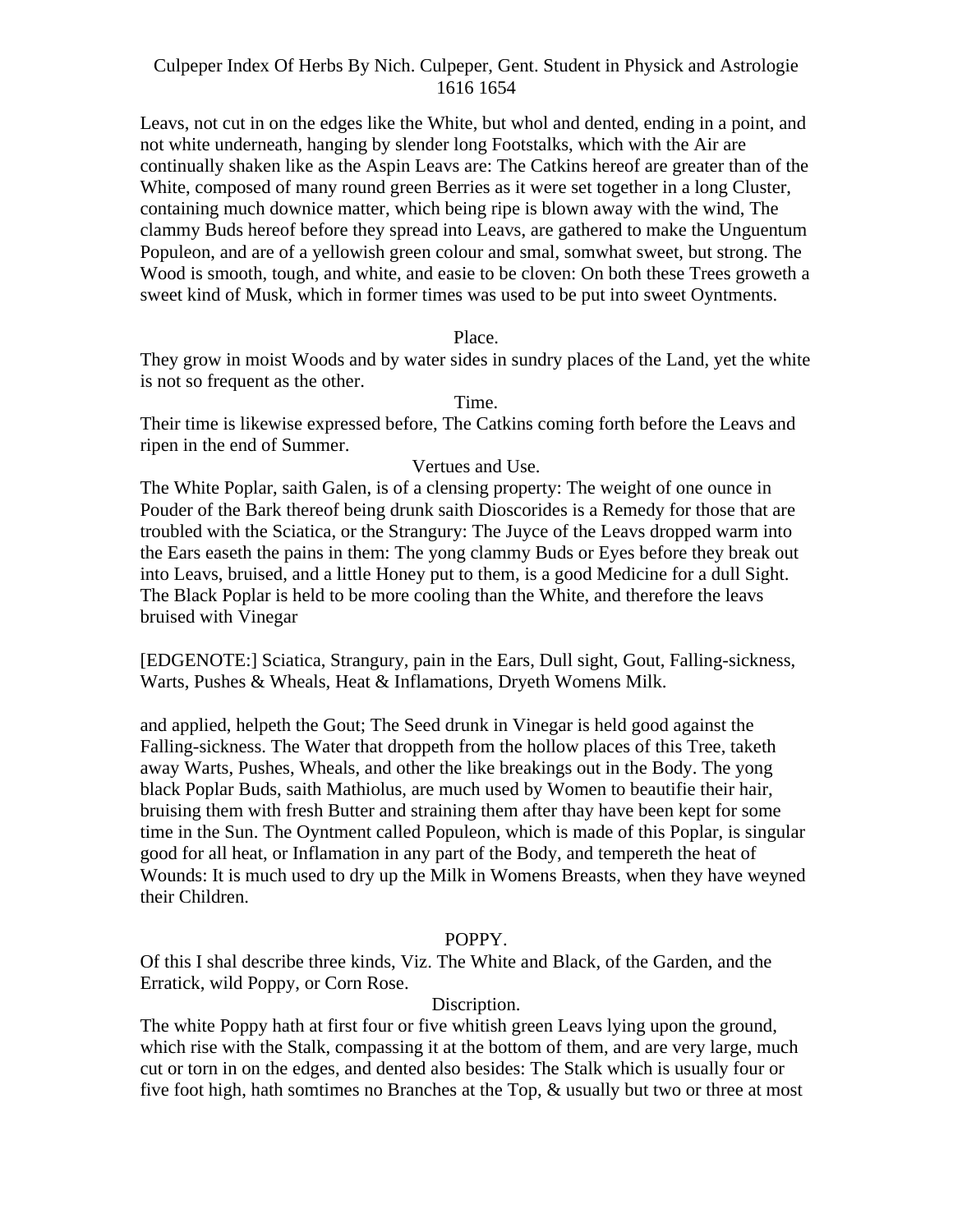bearing every one but one Head, wrapped in a thin Skin, which boweth down before it be ready to blow, and then rising and being broken, the Flower within it spreadeth it self open, and consisteth of four very large White round Leavs, with many whitish round threds in the middle, set about a small round green Head, having a Crown, or Star-like cover at the Head thereof, which growing ripe becometh as large as a geat Apple, wherein are contained a great number of smal round Seed, in several partitions or devisions next unto the shell, the middle thereof remaining hollow and empty. All the whol Plant, both Leavs, Stalks and Heads, while they are fresh, yong, and green, yield a and of a strong heady smel, which being condensate is called Opium. The Root is white, and woody, perishing as soon as it hath given ripe Seed. -

The Black Poppy little differeth from the former, until it beareth his Flower, which is somwhat less, and of a black Purplish colour, but without any purple spots in the bottom of the Leaf. The Head of Seed is much less than the former, and openeth it self a little round about the top under the Crown, so that the Seed which is very black will fall out if one turn the Head thereof downwards.

The wild Poppy, or Corn Rose, hath long and narrow Leavs very much cut in on the edges into many devisions, of a light green colour, and somtimes hairy withal; The Stalk is blackish and hairy also, but not so tall as the Garden kinds, having some such like Leavs thereon as grow below, parted into three or four Branches somtimes, whereon grow smal hairy Heads bowing down before the Skin break, wherein the Flower is inclosed, which when it is ful blown open, is of a fair yellowish red or crimson colour, and in some much paler, without any spot in the bottom of the Leavs, having many black soft threds in the middle compassing a smal green Head, which when it

[p. 199]

is ripe, is not bigger than ones little finger end, wherin is contained much black Seed, smaller by half then that of the Garden. The Root perisheth every yeer, and springeth again of its own sowing. Of this kind there is one lesser in al the parts thereof, and differeth in nothing els.

## Place.

The Garden kinds do not naturally grow wild in any place, but are all sown in Gardens where they grow.

The Wild Poppy, or Corn Rose is plentiful enough, and many times too much in the Corn Fields of all Countries through this Land, and also upon Ditch Banks, and by Hedg sides: The smaller wild kind is also found in Corn Fields, and also in some other places, but not so plentiful as the former.

## Time.

The Garden kinds are usually sown in the Spring, which then Flower about the end of May, and somwhat earlier, if they spring of their own sowing.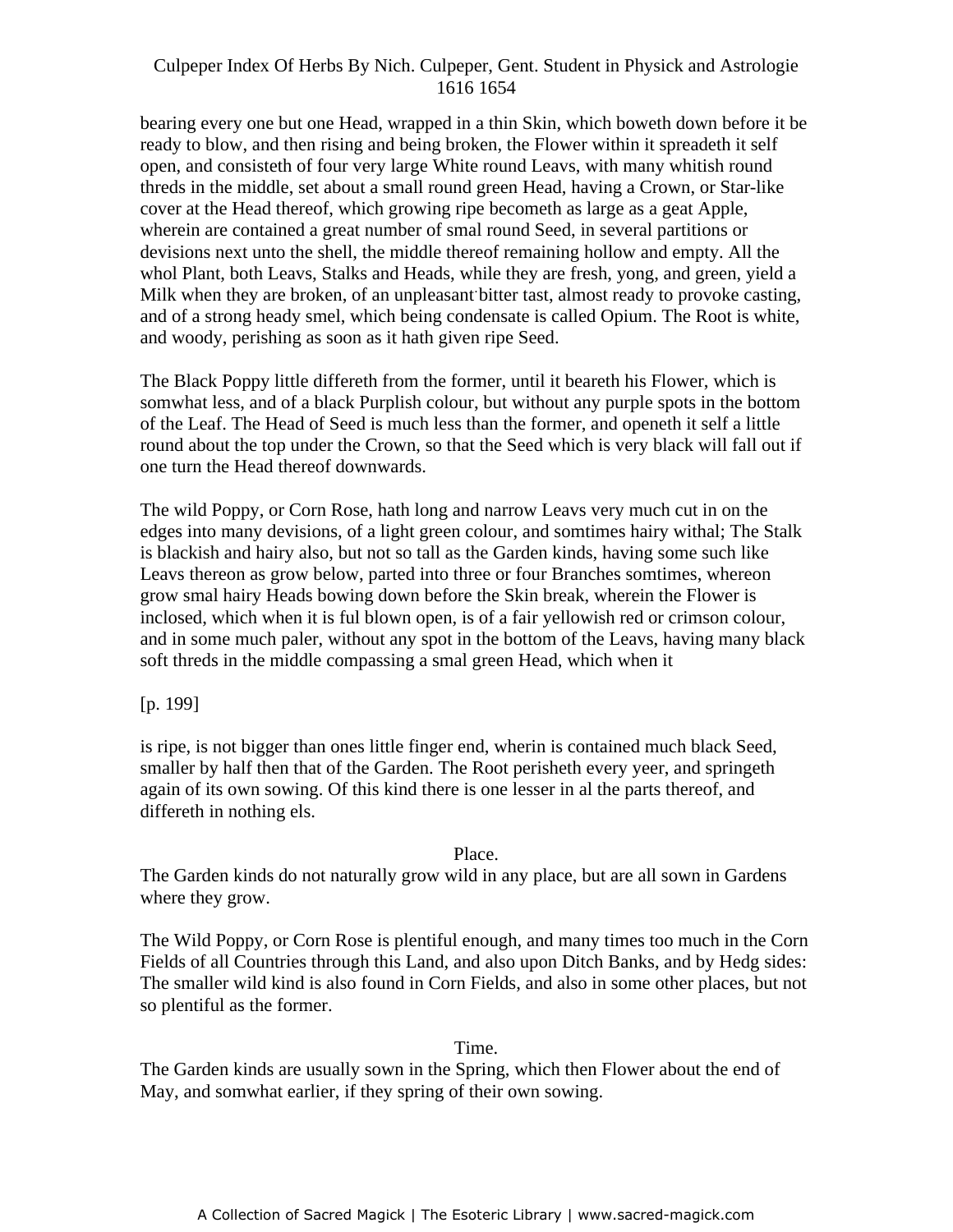The Wild kinds Flower usually from May untill July, and the Seed of them is ripe soon after the Flowring.

## Vertues and Use.

The Garden Poppy Heads with Seeds made into a Syrup, is frequently and to good effect used to procure rest and sleep in the sick and weak, and to stay Catarth's and Defluxions of hot thin Rhewms from the Head into the Stomach, and upon the Lungs, causing a continual Cough, the Fore-runner of a Consumption: It helpeth also Hoarsness of the Throat, and when one hath lost their voice, which the Oyl of the Seed doth likewise. The black Seed boyled in Wine and drunk, is said also to stay the Flux of the Belly and Womens Courses. The empty shels of the Poppy Heads are usually boyled in water and given to procure rest and sleep; so do the Leavs in the same manner; as also if the Head and Temples be bathed with the Decoction warm, or with the Oyl of Poppies, the green Leaves or Heads bruised and applied with a little Vinegar, or made into a Pultis with Barley Meal, or Hogs Greas, it cooleth and tempereth al Inflamations, as also the Diseas called St. Anthonies Fire. It is generally used in

[EDGENOTE:] Procure sleep, Catarrhs and defluxions of Rhewm stayeth, Hoarsness, Flux of the Belly and Womens' Courses, Inflamations and St. Anthonies Fire, paints in the Head, Phrensies, Toothach, Falling-sickness, Plurisie, Surfets, Agues and Inflamations.

Treacle and Methridate, and in all other Medicines that are made to procure rest and sleep, and to eas pains in the Head as well as in other parts; It is also used to cool Inflamations, Agues, or Phrensies, and to stay Defluxions which caus a Cough or Consumption, and also other Fluxes of the Belly, or Womens Courses; It is also put into hollow Teeth to eas the pain, and hath been found by experience to eas the pain of the Gout.

The Wild Poppy, or Corn Rose (as Mathiolus saith) is good to prevent the Falling sickness. The Syrup made with the Flowers is with good effect given to those that have the Pluresie; and the dried Flowers also, either boyled in water, or made into Pouder and drunk either in the Distilled Water of them, or in some other Drink worketh the like effect. The Distilled Water of the Flowers, is held to be of much good use against Surfets, being drunk evening and morning; It is also more cooling than any of the other Poppies, and therefore cannot but be as effectual in hot Agues, Phrensies, and other Inflamations either inward or outward, the Syrup or Water to be used therein, or the green Leavs used outwardly, either in an Oyntment, as it is in Populeon, a cooling Oyntment, or any other waies applied. Galen saith the Seed is dangerous to be used inwardly.

The Herb is Lunar, and of the Juyce of it is made Opium, only for lucre of Money they cheat you, and tell you 'tis a kind of Tear, or some such like thing that drops from Poppies when they weep, and that is some where beyond the Sea, I know not where, beyond the Moon.

## PURSLANE.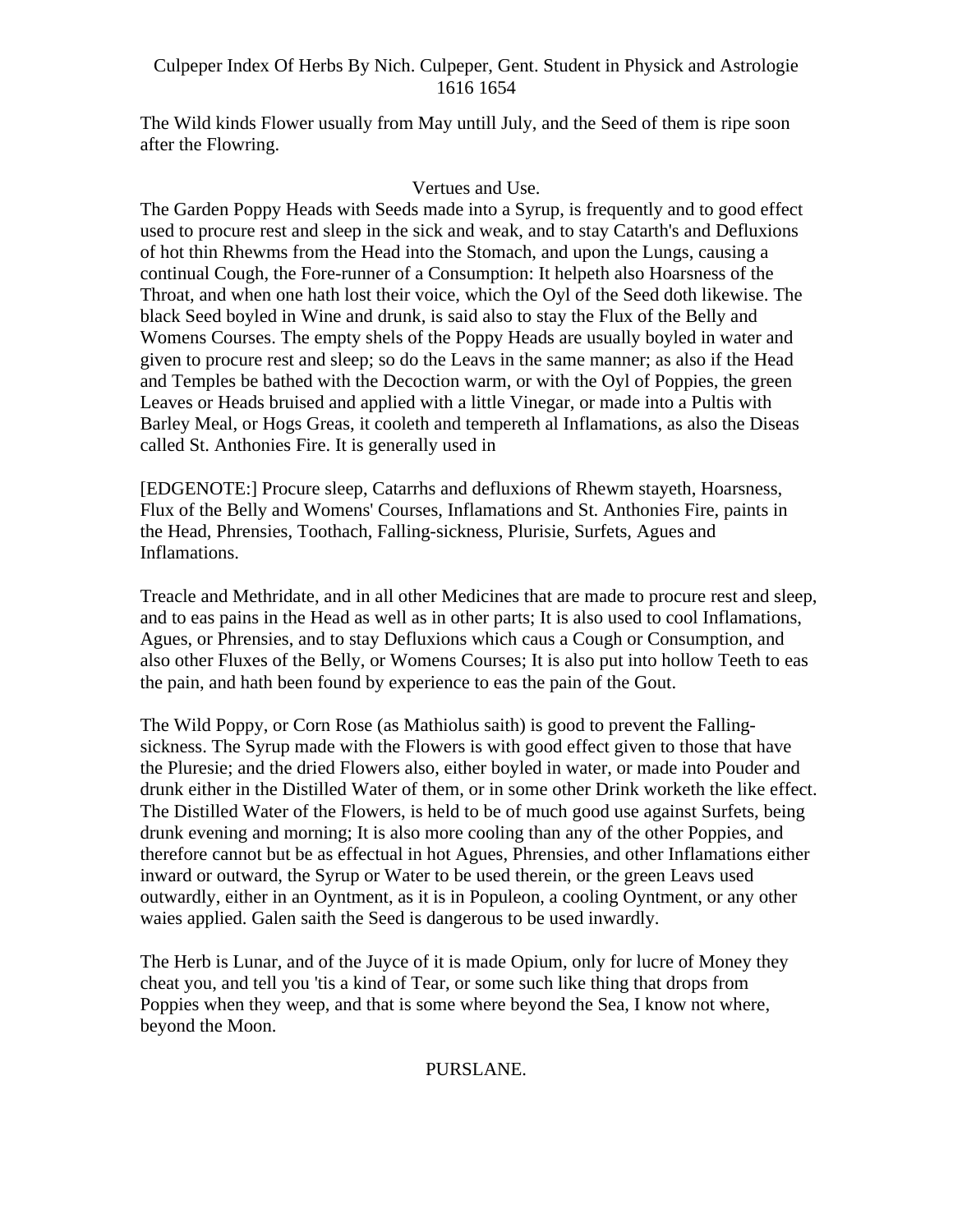The Garden Purslane (being used as a Salet Herb) is so well known that it needeth no Description; I shal therefore only speak of its Vertues, as followeth.

Vertues and Use.

It is good to cool any heat in the Liver, Blood, Reins, and Stomach, and in hot Agues, nothing better; It stayeth hot and Chollerick Fluxes of the Belly, Womens Courses, the Whites, and Gonorrhea, or running of the Reins, the Distillations from the Head, and pains therein proceeding of heat, want of sleep, or the Phrensie. The Seed is more effectual than the Herb, and is of singular good use to cool the heat and sharpness of Urine, and the outragious Lust of the Body, Venerious Dreams, and the like, insomuch that the overfrequent use hereof, extinguisheth the Heat and Vertue of Natural Procreation. The Seed bruised and boyled in Wine and given to Children, expelleth the Worms.

[EDGENOTE:] Cooleth heat of Blood in hot Agues, Chollerick, Fluxes, Womens Courses, the Whites & Gonorrhea, Distillations, Phrensie, Heat of Urine, Lust, and Venerous Dreams, Worms, Vomiting, old, dry Cough, Short Breath, & Phtisick, Ulcers in the secret parts.

The Juyce of the Herb is held as effectual to all the purposes aforesaid, as also to stay Vomitings; and taken with some Sugar or Honey, helpeth an old and dry Cough, shortness of Breath, and the Phtisick, and stayeth immoderate Thirst. The Distilled water of the Herb is used by many (as the more pleasing) with a little Sugar, to work the same effects. The Juyce also is singular good in the Inflamations and Ulcers of the secret parts in man or woman, as also of the Bowels and Hemorrhoids, when they are Ulcerous, or Excoriations **Exercises** 

[ p. 200]

in them. The Herb bruised and applied to the Forehead and Temples, allayeth excessive heat therein, hindring rest and sleep; and applied to the Eyes taketh away the redness and

[EDGENOTE:] Redness of the Eyes, and Inflamations, Crick, or pain in the Neck, Blastings by Lightning, Burning by Gun-pouder, Sore Breasts, Childrens Navils, Sore Mouths, & swollen Gums, Fastneth Teeth, Toothach, Bloody Urine, Gout, Cramp, & stifness of the Sinews.

Inflamation in them, and those other parts, where Pushes, Wheals, Pimples, St. Anthonies Fire and the like break forth, especially if a little Vinegar be put to it: And being laid to the Neck with as much of Galls and Linseed together, taketh away the pains therein, and the Crick in the Neck. The Juyce is used with Oyl of Roses for the said causes, or for blastings by Lightning, and Burnings by Gun-Pouder, or for Womens sore Breasts, and to ally the heat in all other Sores or Hurts: applied also to the Navels of Children that stick forth, it helpeth them: It is also good for sore Mouths, and Gums that are swollen to fasten loos Teeth. Camerarius saith, That the distilled water used by some, took away the pain of their Teeth when all other Remedies failed, and that the thickned Juyce made in Pills with the Pouder of Gum Tragacanth, and Arabick, being taken prevaileth much to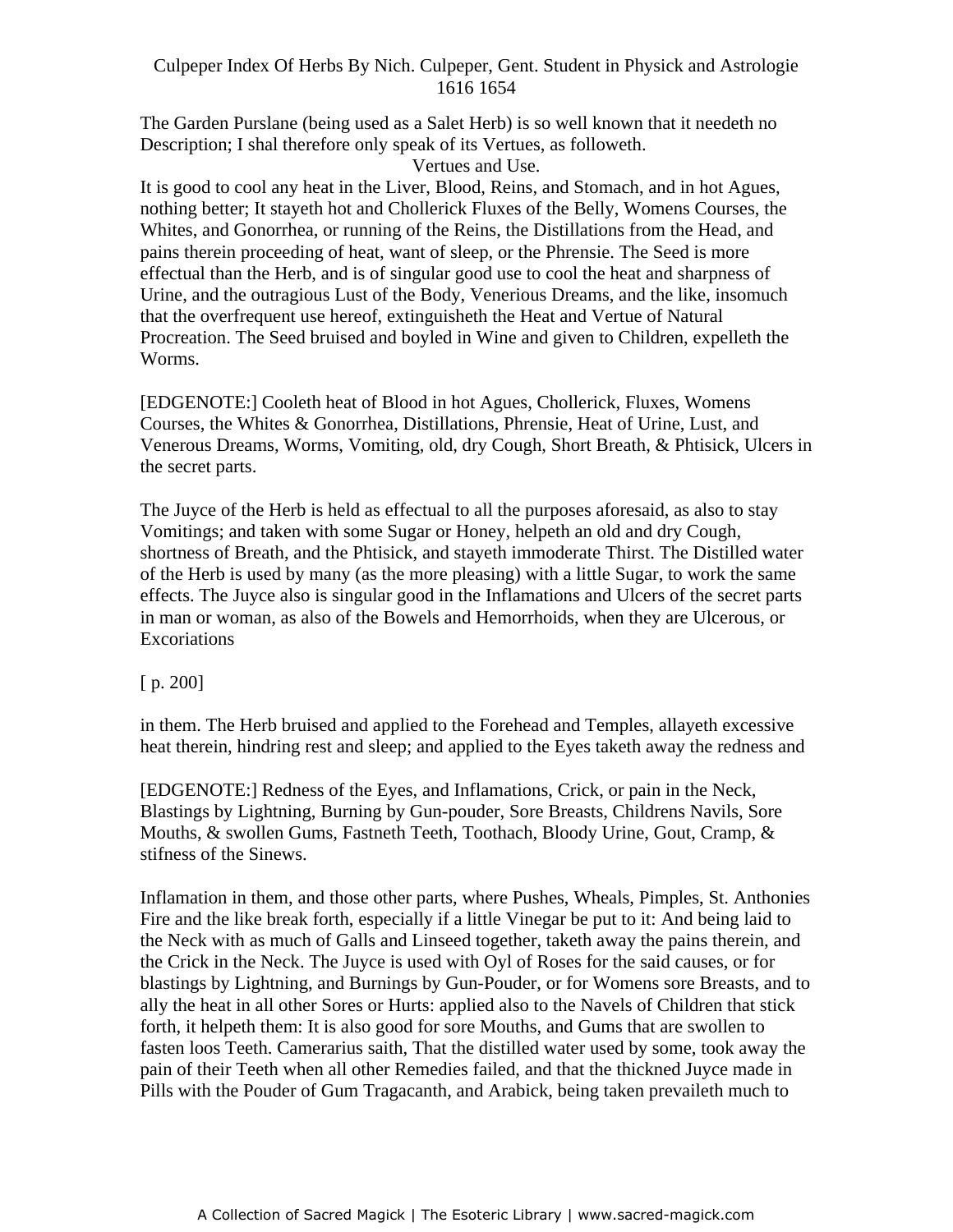help those that make a bloody water. Applied to the Gout, it easeth pains thereof, and helpeth the hardness of Sinews if it come not of the Cramp, or a cold caus.

'Tis an Herb of the Moon. See Lettice.

## PRIMROSES.

These are so well known that they need no Description.

Of the Leavs of Primroses is made as fine a Salve to heal green Wounds as any is that I know: you shall be taught to make Salves of any Herb at the latter end of the Book, make this as you are taught there, and do not (you that have any Ingenuity in you) see your poor Neighbors go with wounded Limbs when a Halfpenny cost will heal them.

## PRIVET.

## Description.

Our common Privet is carried up with many slender Branches, to a reasonable height and breadth, to cover Arbours, Bowrs, and Banquetting Houses, and brought, wrought, and cut into many forms, of Men, Horses, Birds, &c. which though at first supported, groweth afterwards strong of it self: It beareth long and narrow green Leavs by couples, and sweet smelling white Flowers in tufts at the ends of the Branches, which turn into smal black Berries that have a Purplish Juyce within them, and some Seeds that are flat on the one side, with a hole or dent therein.

Place.

It groweth in this Land in divers Woods.

Time.

Our Privet Flowreth in June and July; The Berries are ripe in August and September. Vertues and Use.

It is little used in Physick with us in these times, more than in Lotions to wash Sores, and Sore Mouths, and to cool Inflamations and dry up Fluxes. Yet Mathiolus saith it serveth to all the uses for which Ciprus or the East Privet is appointed by Dioscorides and Galen. He further saith, That the Oyl that is made of the Flowers of Privet infused therin, and set in the Sun, is singular

[EDGENOTE:] Lotions to wash sore Mouths & Throats, Cool Inflamations, Dry Fluxes, Inflamation in Wounds, Headach, Fluxes, & Womens Courses, Voiding Blood, Rhewm in the Eyes.

good for the Inflamations of Wounds, and for the Headach coming of an hot caus. There is a sweet water also distilled from the Flowers that is good for all those Diseases that need cooling and drying, and therefore helpeth all Fluxes of the Belly or Stomach. Bloody Fluxes, and Womens Courses, being either drunk or applied, as also for those that void Blood at their Mouth or at any other place, and for Distillations of Rhewms into the Eyes especially if it be used with Tutiae.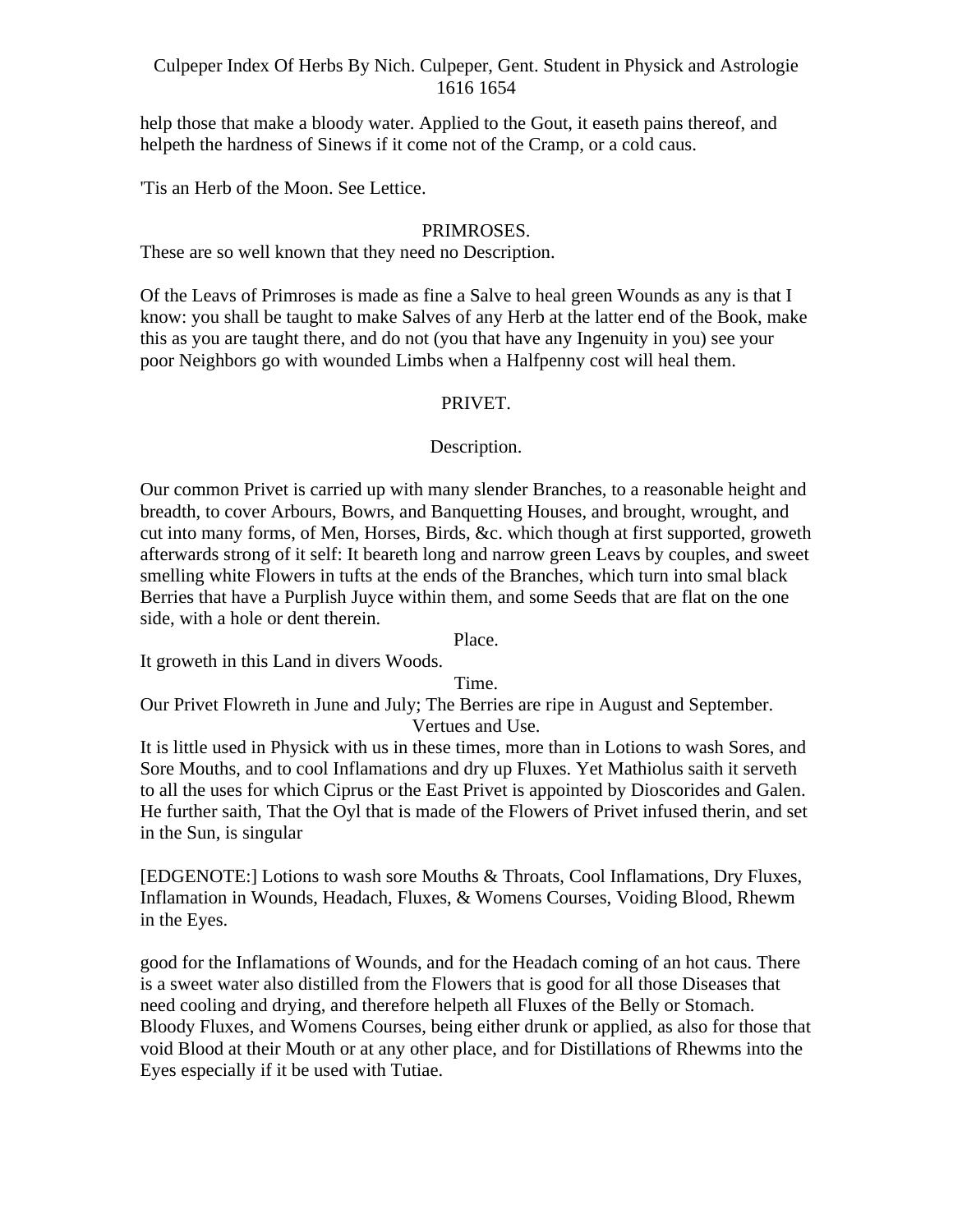#### QUEEN of the MEADOWS, MEADOW-SWEET, or MEAD-SWEET.

Description.<br>The Stalks of this are reddish, rising to be three foot high, somtimes four or five foot, having at the Joynts thereof large winged Leavs, standing one above another at distances, consisting of many and somwhat broad Leavs, set on each side of a middle rib , being hard, rough, or rugged, crumpled much like to Elm Leavs, having also some smaller Leavs with them (as Agrimony hath) somewhat deeply dented about the edges, of a sad green colour on the upper side, and graish underneath, of a pretty sharp scent and tast, somwhat like unto Burnet, and a Leaf hereof put into a Cup of Claret Wine giveth also a fine rellish to it: At the tops of the Stalks and Branches stand many tufts of small white Flowers, thrust thick together, which smel much sweeter than the Leavs: and in their places, being fallen, come crooked and cornered Seed; The Root is somwhat woody, and blackish on the outside, and [200] brownish within, with divers greater strings, and lesser Fibres set thereat, of a strong scent, but nothing so pleasant as the Flowers and Leavs and perisheth not, but abideth many yeers, shooting forth anew every Spring.

Place.

It groweth in moist Meadows, that lie much wet, or neer the Courses of Water.

Time.

It Flowreth in some place or other all the three Summer Months, that is, June, July, and August, and their Seed is ripe quickly after.

Vertues and Use.

It is used to stay all manner of Bleedings, Fluxes, Vomitings, and Womens courses, and also their Whites, It is said to alter and take away the fits of Quartan Agues, and to make a merry heart, for which purpose some use the Flowers, and some the Leavs. It helpeth speedily those that are troubled with the Chollick, being boyled in Wine;

[EDGENOTE:] Bleedings, Fluxes, Vomitings, Womens Courses, and the Whites, Quartan Ague, Chollick, Opens the Belly, Old Ulcers healeth, Sore Mouths, or Secrets, Raise Blisters, Inflamation in the Eyes.

and with a little Honey taken warm, it openeth the Belly: but boyled in red Wine and drunk it stayeth the Flux of the Belly. Being outwardly applied, it healeth old Ulcers that are Cankrous or eaten, or hollow and Fistulous, for which it is by many much commended, as also for the Sores in the Mouth or secret parts.

The Leavs when they are full grown being laid upon the Skin, will in a short time raise Blisters thereon, as Tragus saith. The water thereof helpeth the heat and Inflamation in the Eyes.

Venus claims dominion over the Herb.

## THE QUINCE-TREE.

#### Description.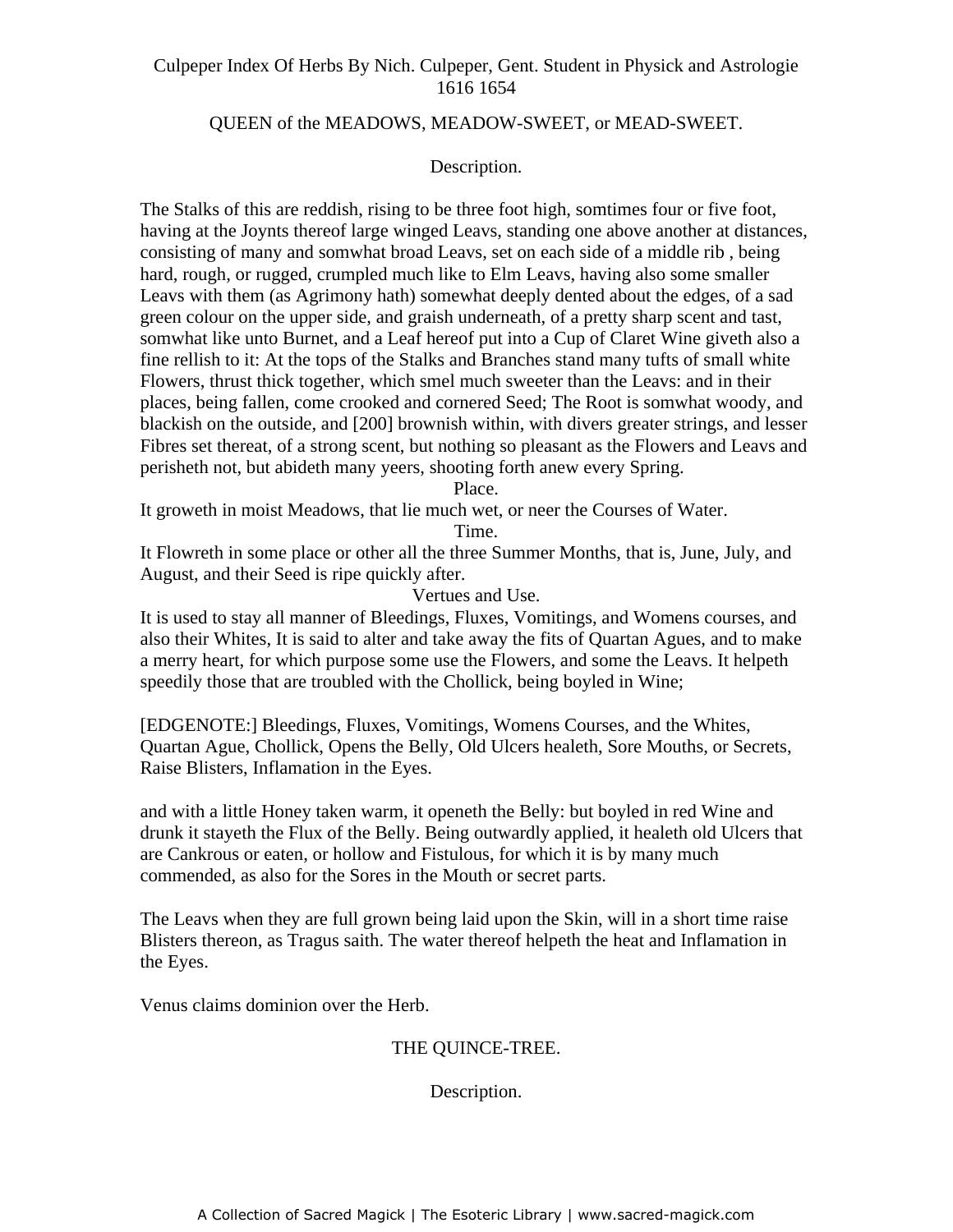The Ordinary Quince-tree groweth often to the height and bigness of a reasonable Apple tree, but more usually lower and crooked with a rough Bark, spreading Arms and Branches far abroad. The Leavs are somwhat like those of the Apple-tree, but thicker, harder, and fuller of Veins, and white on the under side, not dented at all about the edges. The Flowers are large and white, somtimes dash'd over with a Blush: The Fruit that followeth is yellow, being neer ripe, and covered with a white Freez or Cotton, thick set on the yonger, and growing les as they grow to be through ripe; bunched out often times in some places, some being liker an Apple and some a Pear, of a strong heady scent, and not durable to keep, and is sowr, harsh, and of an unpleasant tast to eat fresh, but being scalded, roasted, baked, or preserved, becometh more pleasant.

Place and Time.

It best likes to grow neer Ponds and Water-sides, and is frequent through this Land; and Flowreth not until the Leavs be come forth. The Fruit is ripe in September or October. Vertues and Use.

Quince when they are green, helps all sorts of Fluxes in man or Woman, and Chollerick, Lasks, Castings, and whatsoever needeth Astriction more than any way prepared by fire: Yet the Syrup of the Juyce, or the Conserve, are much conducible much of the binding quality being consumed by the fire: If a little Vinegar be added, it stirreth up the languishing Appetite, and the Stomach given to casting; Some Spices being added, it comforteth and strengthneth the decayed and fainting Spirits, and helpeth the Liver oppressed; that it cannot perfect the digestion, and correcteth Choller and Flegm: If you would have them Purging, put Honey to them instead of Sugar; and if more Laxative, for Choller, Rubarb; for Flegm, Turbith; for watery Humors, Scammony, but if more forcibly to bind, use the unripe Quince with Roses, and Acacia, or Hypocistis, and some torrefied Rubarb. To take of the crude Juyce of Quinces, is held a Preservative against the force of deadly poyson; for it hath been found most certain true, that the very smel of a Quince hath taken away all the strength of the Poyson of White Hellebore. If there be need of any outward binding and cooling of any hot Fluxes;

[EDGENOTE:] Fluxes, Lasks &c., Provoketh Appetite, stayeth Vomiting, Fainting Spirits, Choller, Flegm, Poyson, Womens Breasts, Plague Sores, Preserveth Hair.

The Oyl of Quinces, or other Medicines that may be made thereof are very available to anoint the Belly, or other parts therewith: It likewise strengtheneth the Stomach and Belly, and the Sinews that are loosned by sharp Humors falling on them, and restraineth immoderate sweatings. The Muccilage taken from the Seeds of Quinces boyled a little in Water, is very good to cool the Head and heal the Sore Breasts of Women. The same with a little Sugar is good to lenefie the harshness and hoarsness of the Throat, and roughness of the Tongue. The Cotton or Down of Quinces boyled and applied to Plague Sores, healeth them up; and laid as a Playster made up with Wax, it bringeth hair to them that are bald, and keepeth it from falling if it be ready to shed.

[p. 202]

## RADISH and HORSE-RADISH.

The Garden Radish is so wel known that it needeth no Description.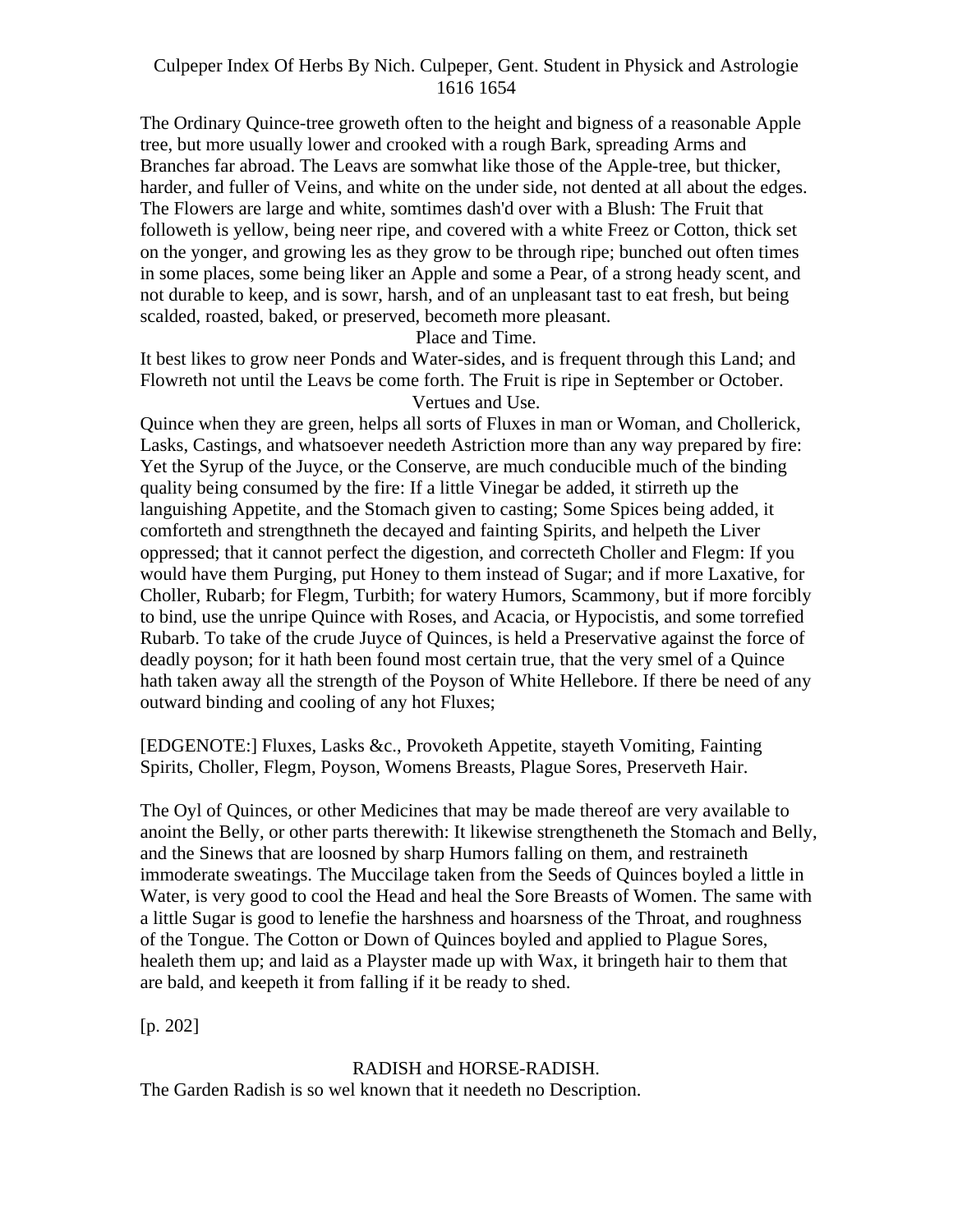## Description.

The Hors-Radish hath his first Leavs that rise before Winter, about a foot and a half long, very much cut in or torn on the edges into many parts of a dark green colour, with a great Rib in the middle: After these have been up a while, others follow, which are greater, rougher, broader, and longer whol, and not devided as the first, but only somwhat roundly dented about the edges: The Stalk when it beareth Flowers (which is but seldom) is great rising up with some few lesser Leavs thereon to three or four foot high, spreading at the top many smal Branches of whitish Flowers, made of four Leavs apiece after which come smal Pods like those of Shepheards-Purs, but seldom with any Seed in them. The Root is great, long, white, and rugged shooting up divers Heads of Leavs, which may be parted for encreas, but it doth not creep within ground nor run above ground, and is of a strong sharp and bitter tast, almost like Mustard.

#### Place.

It is found wild in some places of this Land, but is chiefly planted in Gardens where it joyeth in a moist and shadowy place.

Time.

It Flowreth but seldom, but when it doth, it is in July.

Vertues and Use.

The Juyce of Hors-Radish given in drink is held to be very effectual for the Scurvy. It killeth the Worms in Children being drunk, and also laid upon the Belly. The

[EDGENOTE:] Scurvy, Worms, Sciatica, Liver, & Spleen.

Root bruised and laid to the place grieved with the Sciatica, Joynt-ach, or the hard Swellings of the Liver and Spleen doth wonderfully help them all. The Distilled water of the Herb and Roots is more familiar to be taken with a little Sugar for all the purposes aforesaid.

Garden Radishes are in wantonness by the Gentry eaten as Sallet, but they breed but scurvy Humors in the Stomach, and corrupt the Blood, and then send for a Physitian as fast as you can, this is one caus, makes the

[EDGENOTE:] Stone, Disury.

owners of such nice Pallats so unhealthful, yet for such as are troubled with the Gravel, Stone, or stoppage of Urine, they are good Physick if the Body be strong that takes them, you may make the Juyce of the Roots into a Syrup if you pleas for that use, they purge by Urine exceedingly.

I know not what Planet they are under, I think none of all the Seven will own them.

## RAGWORT.

Description.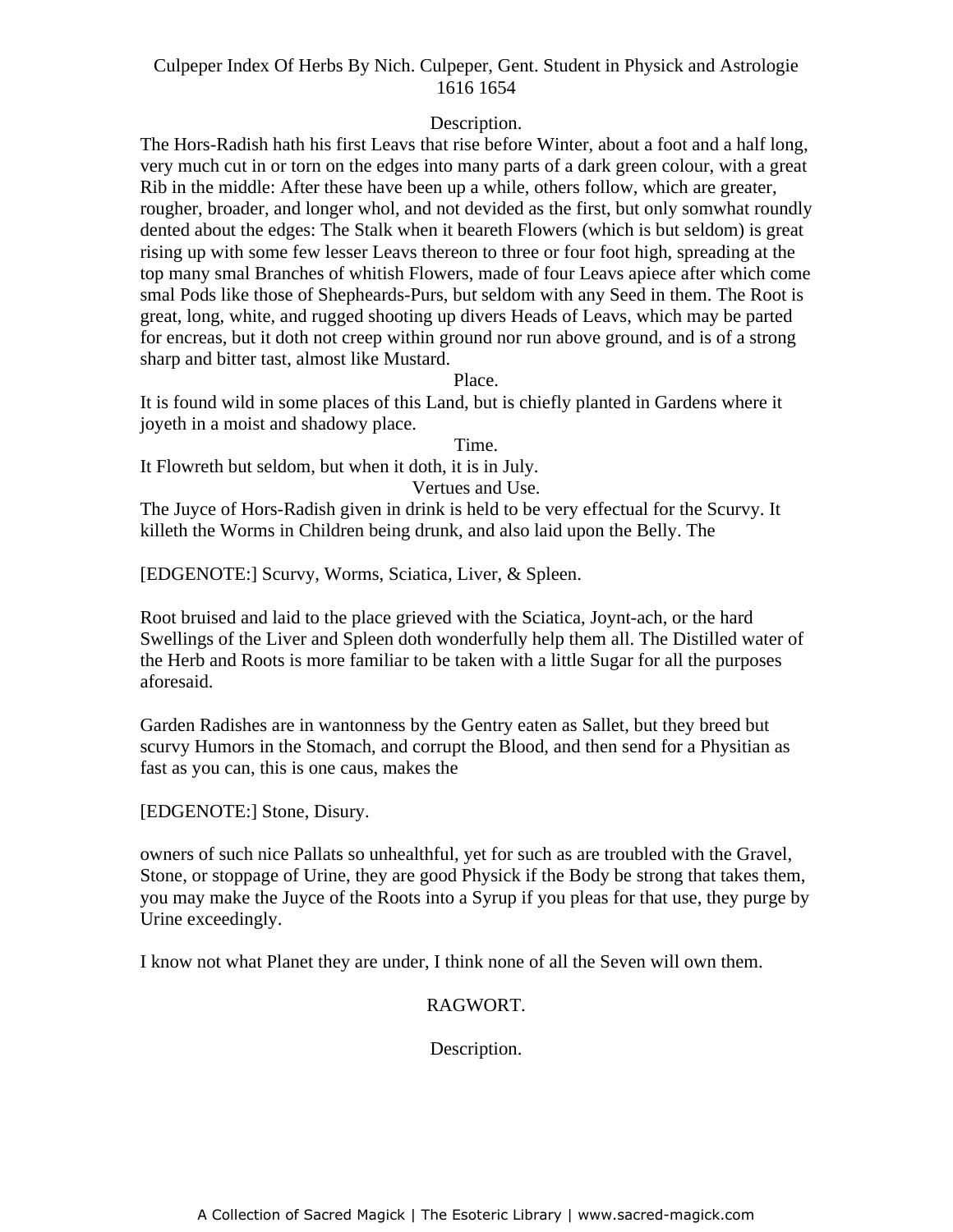The greater common Ragwort hath many large and long dark green Leavs lying on the ground, very much rent and torn on the sides into many pieces, from among which rise up somtimes but one, and sometimes two or three square or crested blackish or brownish Stalks three or four foot high, sometimes branched bearing diverse such like Leavs upon them at several distances unto the tops, where it brancheth forth into many Stalks bearing yellow Flowers, consisting of diverse Leaves set as a Pale or Border, with a dark yellow thrum in the middle, which do abide a great while, but at last are turned into Down, and with the smal blackish gray Seed are carried away with the wind. The Root is made of many Fibres, whereby it is firmly fastned into to the ground, and abideth many yeers.

There is another sort hereof different from the former only in this, That it riseth not so nigh; the Leavs are not so finely jagged, not of so dark a green colour, but rather somwhat whitish, soft and woolly, and the Flowers usually paler.

Place.

They grow both in them wild in Pastures, and untilled grounds in many places, and oftentimes both of them in one Field.

Time.

They Flower in June and July, and the Seed is ripe in August. Vertues and Use.

Ragwort, Clenseth, Digesteth, and Discusseth. The Decoction of the Herb to wash the Mouth or Throat that have Ulcers or Sores therein; and for Swellings, hardness, or Impostumations, for it throughly clenseth and healeth them; as also the Quinsie and the Kings Evil: It helpeth to stay Catarrhes, thin Rhewms & Defluxions from the Head into the Eyes, Nose, or Lungs. The Juyce is found by experience to be singular good to heal green Wounds, and

[EDGENOTE:] Sore Mouth or Throat, Swellings and Impostumes, Quinsie & Kings Evil, Catarrhs & Defluxions, Green Wounds & Ulcers in the privy Parts, Running Cankers,  $\&$ hollow Fistulaes, Aches & pains, Sciatica.

to clense and heal all old and filthy Ulcers in the Privities and in other parts of the Body; as also inward Wounds and Ulcers, and stayeth the Malignity of fretting or running Cankers and hollow Fistulaes, not suffering them to spread further. It is also much commended to help Aches and pains either in the Fleshy parts or in the Nervs and Sinews; as also the Sciatica, or pain of the Hips or Huckle-Bone, to bath the

[p. 203]

places with the Decoction of the Herb, or to anoint them with an Oyntment made of the Herb bruised and boyled in old Hogs Suet, with some Mastich and Olibanum in Pouder, added unto it after it is strained forth.

In Sussex we call it Ragweed.

# RATTLE-GRASS.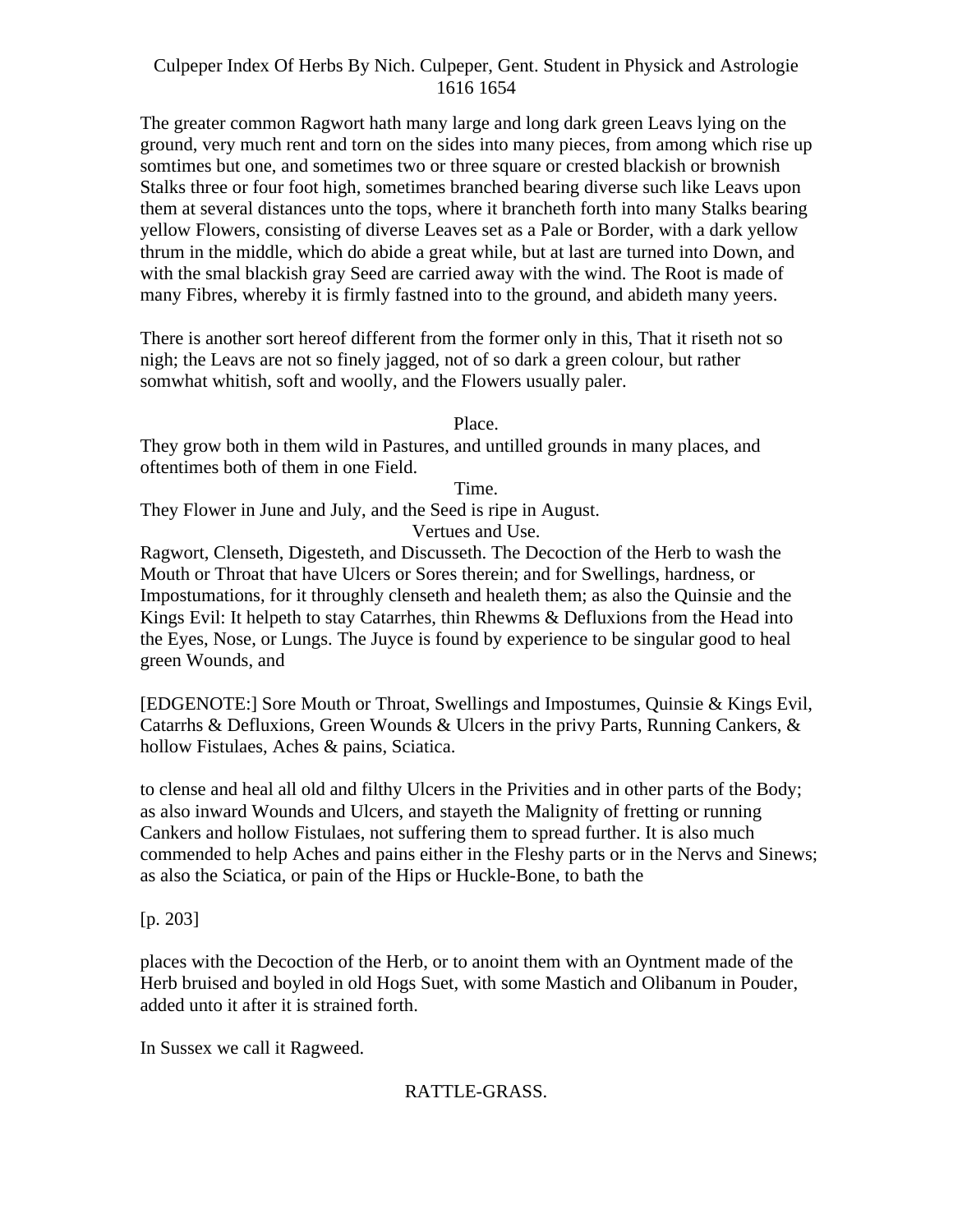Of this there are two kinds, which I shall speak of, Viz. The Red and yellow. Description.

The common red Rattle, hath sundry reddish hollow Stalks, and somtimes green rising from the Root, lying for the most part on the ground, yet some growing more upright, with many smal reddish or greenish Leavs set on both sides of a middle Rib finely dented about the edges: The Flowers stand at the tops of the Stalks and Branches, of a fine purplish red colour, like smal gaping hoods, after which come flat blackish Seed in small Husks, which lying loos therein, will Rattle with shaking. The Root consists of two or three small whitish strings, with some fibres thereat.

The common Yellow Rattle hath seldom above one round green Stalk rising from the Root, about half a yard or two foot high, and but few Branches theron having two long and somwhat broad Leavs set at a Joynt, deeply cut in on the edges, resembling the Comb of a Cock, broadest next to the Stalk and smaller to the end: The Flowers grow at the tops of the Stalks with some shorter Leavs with them, hooded after the same manner that the others are, but of a fair yellow colour in most, or in some paler, and in some more white. The Seed is contained in large Husks, and being ripe will rattle or make a nois with lying loose in them. The Root is small and slender perishing every yeer.

Place.

They grow in our Meadows and Woods, generally through this Land.

Time.

They are in Flower from Midsummer until August be past somtimes.

Vertues and Use.

The Red Rattle is accounted profitable to heal up Fistulaes, and hollow Ulcers and to stay the Flux of Humors to them, as also the abundance of Womens Courses, or any other Flux of Blood, being boyled in red Wine and drunk.

[EDGENOTE:] Fistulaes, & hollow Ulcers, Womens Courses, Fluxes, Cough, Dim Sight.

The Yellow Rattle or Cocks Comb is held to Be good for those that are troubled with a Cough, or with Dimness of Sight, if the Herb being boyled with Beans, and some Honey put thereto, be drunk, or dropped into the Eyes. The whol Seed being put into the Eyes draweth forth any Skin, Dimness, or Film from the sight without trouble or pain.

#### REST-HARROW, or CAMMOAK.

#### Description.

The common Rest-Harrow riseth up with divers rough woody twigs, half a yard, or a yard high, set at the Joynts without order, with little roundish Leavs somtimes more than two or three at a place, of a dark green colour, without thorns while they are yong, but afterwards armed in sundry places with short and sharp Thorns. The Flowers come forth at the tops of the twigs and Branches whereof it is ful, fashioned like Peas, or Broom Blossoms, but lesser, flatter, and somwhat closer, of a faint purplish colour; after which come smal Pods, containing smal, flat, and round Seed: The Root is blackish on the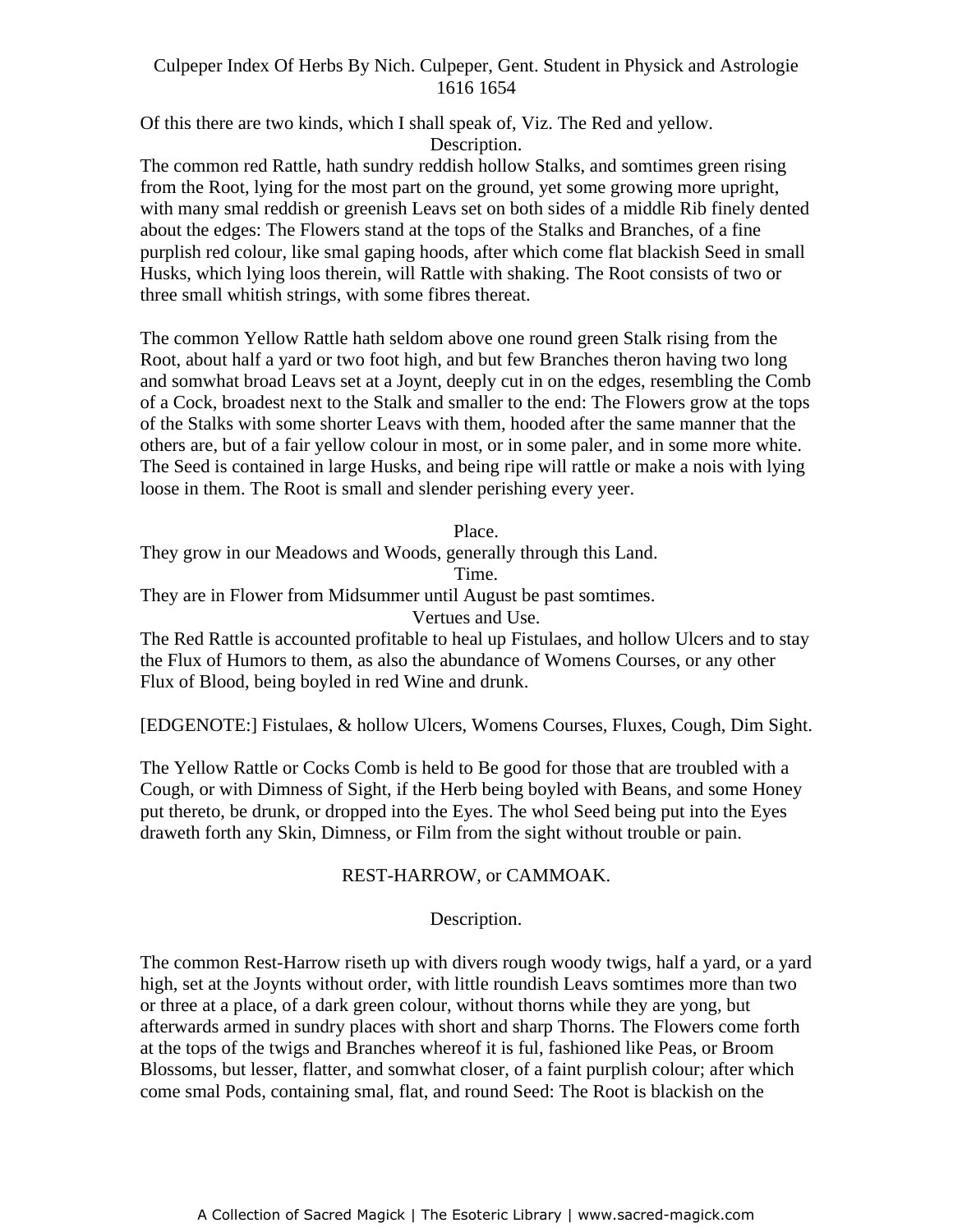outside and whitish within, very tough and hard to break when it is fresh and green, and as hard as an Horn when it is dried, thrusting down deep into the ground, and spreading likewise, every piece being apt to grow again if it be left in the ground.

Place.

It groweth in many places of this Land, as well in the Arable as wast ground.

Time.

It Flowreth about the beginning or middle of July, and the Seed is ripe in August. Vertues and Use.

It is singular good to provoke Urine when it is stopped, and to break and drive forth the Stone, which the Pouder of the Bark of the Root taken in Wine performeth effectually. Mathiolus saith, the same helpeth the Disease called Hiernia Carnosa, the Fleshy Rupture by taking the said Pouder for some Months together constantly, and that it hath cured some which seemed incurable by any other means than by cutting or burning.

[EDGENOTE:] Urine stopped, Stone, Fleshy Rupture, Toothach, Liver & Spleen Obstructed, Ulcers.

The Decoction thereof made with some Vinegar and gargled in the Mouth, easeth the Toothach, especially when it comes of Rhewm; and the said Decoction is very powerful to open Obstructions of the Liver and Spleen, and other parts. A Distilled Water made in Balneo Mariae with four pound of the Roots hereof first sliced smal, and afterwards steeped in a Gallon of Canary Wine, is singular good for all the purposes aforesaid and to clens the passages of the Urine. The Pouder of the said Root made into an Electuary or Lozenges with Sugar: as also the Bark of the fresh Roots boyled tender and afterwards beaten into a Conserve with Sugar, worketh the like effect. The Pouder of

[p. 204]

the Roots strewed upon the Brims of Ulcers, or mixed with any other convenient thing and applied consumeth the hardness and causeth them to heal the better.

## ROCKET.

In regard the garden Rocket is rather used as a Sallet Herb than to any Physical purposes. I shall omit it, and only speak of the common wild Rocket: The Description whereof take as followeth.

## Description.

The comon wild Rocket, hath longer and narrower Leavs much more devided into slender cuts and jags on both sides of the middle Rib, than the Garden kinds have, of a sad or verworn green colour, from among which riseth up divers still Stalks two or three foot high, sometimes set with the like Leavs but smaller, and smaller upwards, branched from the middle into divers stiff Stalks, bearing sundry yellow Flowers on them made of four Leavs apiece, as the others are, which afterwards yield smal reddish Seed, in smal long Pods, of a more bitter and hot biting tast than the Garden kinds, as the Leavs are also.

Place.

It is found wild in divers places of this Land.

Time.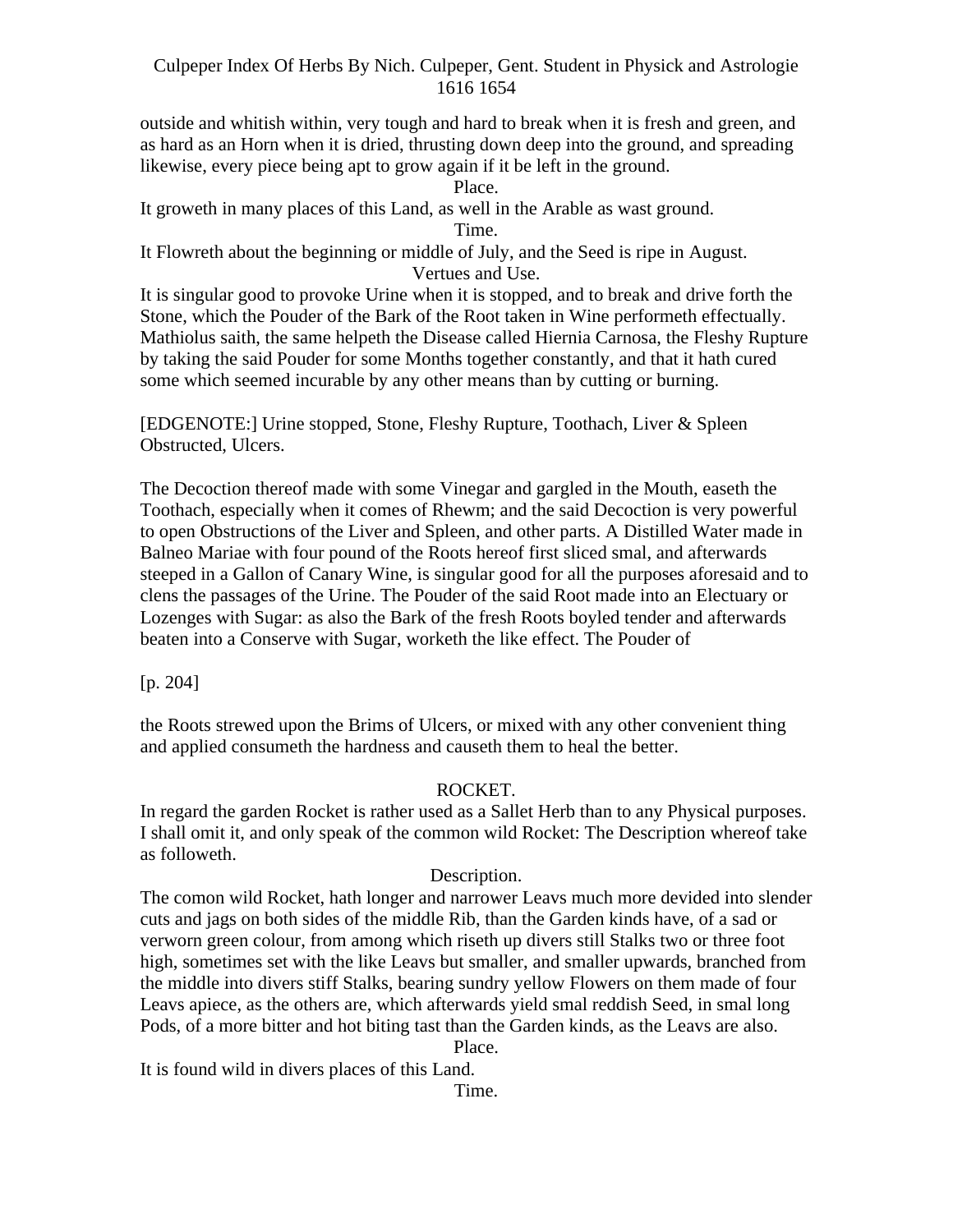It Flowreth about June and July, and the Seed is ripe in August. Vertues and Use.

The Wild Rocket is more strong and effectual to encreas Sperm and Venerous qualities, whereunto also the Seed is more effectual than the Garden kinds: It serveth also to help Digestion and provoketh Urine exceedingly. The Seed is used to cure the bitings of Serpents, the Scorpion, and the Shrew-Mouse, and other Poysons, and expelleth Worms and other noisom Creatures that breed in the Body. The

[EDGENOTE:] Increaseth Sperm & Venery, Helps Digestion, Provokes Urine, Biting of Serpents &c. Cough in Children, Increaseth Milk, Clenseth the Face, Scars, Blue Spots, Marks of smal Pox.

Herb boyled or stewed, and some Sugar put there to, helpeth the Cough in Children being taken often. The Seed also taken in drink taketh away the ill scent of the Armpits, encreaseth Milk in Nurses, and wasteth the Spleen. The Seed mixed with Honey, and used on the face, clenseth the Skin from Spots, Morphew and other discolourings therein: and used with Vinegar taketh away Freckles and redness in the Face or other parts, and with the Gall of an Ox, it amendeth foul Scars, black and blew Spots, and the marks of the smal Pox.

The wild Rockets are forbidden to be used alone in regard their sharpness fumeth into the Head, causing ach and pain therein: and are no less hurtful to hot and Chollerick persons, for fear of inflaming their Blood, and therfore for such we may say, a little doth but a little harm. For angry Mars rules them, and he somtimes will be testy when he meets with Fools.

## WINTER ROCKET, or CRESSES.

## Description.

Winter Rocket, or Winter Cresses, hath diverse somwhat large sad green Leavs lying upon the ground, torn or cut into divers parts, somwhat like unto Rocket, or Turnep Leavs with smaller pieces next the bottom, and broad at the ends which so abide all Winter (if it spring up in Autumn, when it is used to be eaten) from among which riseth up divers smal round Stalks full of branches, bearing many smal yellow Flowers of four Leavs apiece, after which come smal long Pods with reddish Seed in them: The Root is somwhat stringy, and perisheth every yeer after the Seed is ripe.

#### Place.

It groweth of its own accord in Gardens and Fields by the way sides in diverse places, and particularly in the next Pasture to the Conduit-Head behind Grayes-Inne that brings Water to Mr. Lamb's Conduit in Holbourn.

Time.

It Flowreth in May, and Seedeth in June, and then perisheth.

Vertues and Use.

This is profitable to provoke Urine, and helpeth the Strangury, and to expel Gravel and the Stone; It is also of good effect in the Scurvy: It is found by experience to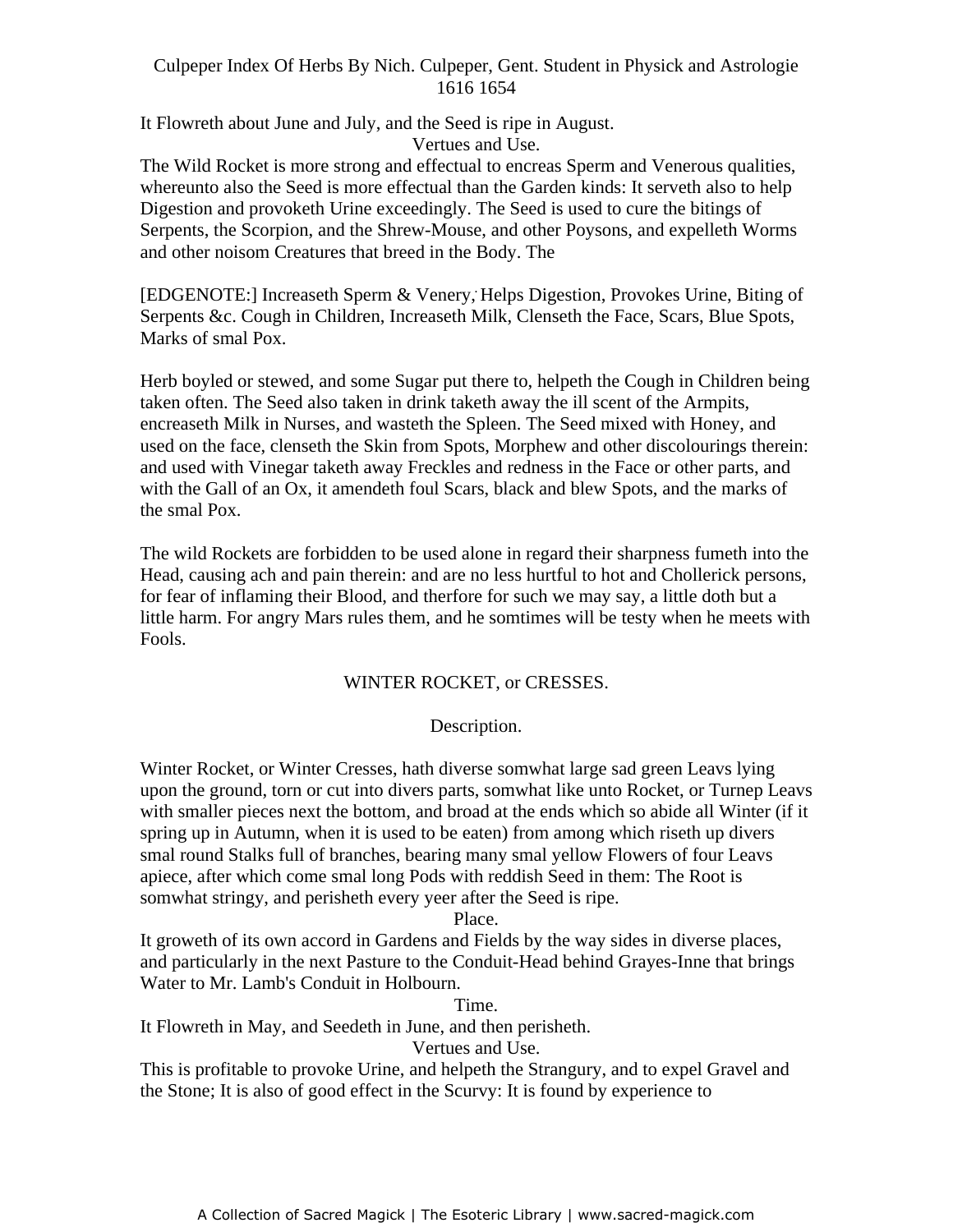[EDGENOTE:] Strangury, Gravel & Stone, Scurvy, Wounds, Ulcers, & Sores.

be a singular good Wound Herb, to clense inward Wounds, the Juyce or Decoction being drunk, or outwardly applied to wash foul Ulcers and Sores, clensing them by sharpness, and hindring or abating the dead Flesh from growing therein and healing them by the drying quality.

ROSES.<br>I hold it altogether needless to trouble the Reader with a Description of any of these, sith both the Garden Roses, and the Wild Roses of the Bryars are well enough known; Take therefore the Vertues of them as follo-

[p. 205]

weth: And first I shal begin with the Garden kinds.

#### Vertues and Use.

The White and the Red Roses are cooling and drying, yet the White is taken to exceed the Red in both those properties, but is seldom used inwardly in any Medicine. The bitterness in the Roses when they are fresh, especially the Juyce purgeth Choller, and watery Humors, but being dried and that heat which caused the bitterness being consumed, they have then a binding and astringent quality; Those also that are not ful blown do both cool and bind more than those that are full blown, and the White Roses more than the Red. The Decoction of Red Roses

[EDGENOTE:] Choller, & Waterish Humors, Headach, Pains in the Ears, Eyes, Throat & Gums, Fundament, Bowels & Matrix.

made with Wine and used, is very good for the Headach, and pains in the Eyes, Ears, Throat, and Gums, as also for the Fundament, the lower Bowels, and the Matrix, being bathed, or put into them. The same Decoction with the Roses remaining in it is profitably applyed to the Region of the Heart to eas the Inflamation therin; as also St. Anthonies fire, and other Diseases of the Stomach. Being dried and beaten to Pouder, and taken in steeled Wine or Water, it helpeth to stay Womens Courses. The yellow threds in the middle of the red Roses (wch are erroniously called the Rose Seeds) being poudered and drunk in the distilled water of Quinces, stayeth the overflowing of Womens Courses, and doth wonderfully stay the Defluxions of Rhewm upon the Gums and Teeth, preserving them from corruption, and fastning them if they be loose, being washed and

[EDGENOTE:] St. Anthonies fire, Stomach, Womens Courses, Defluxions, fastneth Teeth, Lask & spitting of Blood, Heat & Inflamations, Rest & sleep, Whites & Reds in Women, Choller & Flegm, Redness & watering of the Eyes.

gargled therewith, and some Vinegar of Squils added thereto. The Heads with Seed being used in Pouder or in a Decoction, stayeth the Lask, and spitting of Blood. Red Roses do strengthen the Heart, the Stomack, and the Liver, and the retentive Faculties, they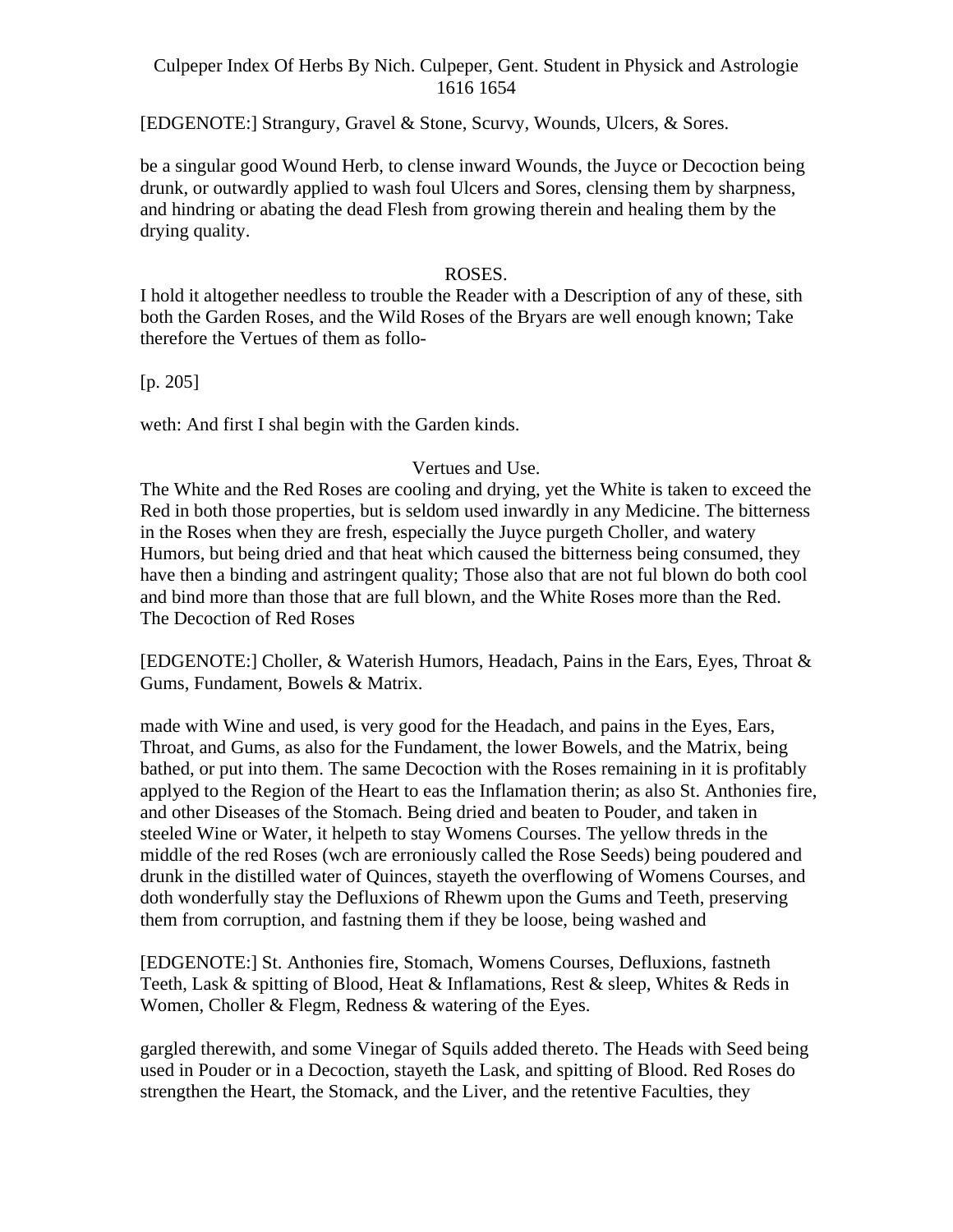mitigate the pains that arise from Heat, asswage Inflamations, procure rest and sleep, stay both Whites and Reds in Women, the Gonorrhea, running of the Reins, and the Fluxes of the Belly; The Juyce of them doth purge and clens the Body from Choller and Flegm: The Husks of the Roses with the Beards and Nails of the Roses are binding and cooling, and the Distilled Water of either of them is good for the Heat and redness in the Eyes, and to stay and dry up the Rhewms and watering of them. Of the Red Roses are usually made many Compositions all serving to sundry good uses; Viz. Electuary of Roses; Conserve both moist and dry, which is more usually called Sugar of Roses; Syrup of dryed Roses, and Honey of Roses; The Cordial Pouder called Diarhodon Abbatis, and Aromatica Rosarum; The Distilled Water of Roses, Vinegar of Roses, Oyntment and Oyl of Roses, and the Rose Leavs dried, which although no Composition, yet of very great use and effect. To write at large of

[EDGENOTE:] A Purge for Choller, Hot Feavers, Pains of the Head, Heat of the Eyes, Jaundice, & Joynt Aches, Distillations, & Defluxions of Rhewm, Fluxes, & Lasks, running of the Reins, Faintings, Swounings & trembling of the Heart, Helpeth Digestion, Stayeth casting, Infection, Cooleth the Liver & Blood, resisteth Putrefaction, & Infection, sore Mouths, Throats, &c.

everyone of these would make my Book swel too big, it being sufficient for a Volum by it self to speak fully of them: But briefly; The Electuary is purging, whereof two or three Drams taken by it self in some convenient Liquor is a Purge sufficient for a weak Constitution; but may be encreased to six drams according to the strength of the Patient. It purgeth Choller without trouble, and is good in hot Feavers, and pains of the Head arising from hot Chollerick Humors, and heat in the Eyes, the Jaundice also, and Joynt Aches proceeding of hot Humors. The moist Conserve is of much use, both binding and Cordial, for until it be about two years old it is more binding than Cordial, and after that, more Cordial than Binding: Some of the yonger Conserve taken with Methridatum mixed together, is good for those that are troubled with Distillations of Rhewm from the Brain to the Nose, and Defluxions of Rhewm into the Eyes, as also for Fluxes, and Lasks of the Belly; and being mixed with the Pouder of Mastick is very good for the Running of the Reins, and for other loosness of Humors in the Body. The old Conserve

[EDGENOTE:] Comfort the Heart & Stomach, stay vomiting, Faint spirits, Redness of Eyes.

mixed with Aromaticum Rosarum is a very good Cordial against Faintings, Swounings, Weakness, and Tremblings of the Heart, strengthning both it, and a weak Stomach, helpeth digestion, stayeth casting, and is a very good Preservative in the time of Infection. The dry Conserve which is called Sugar of Roses, is a very good Cordial to strenthen the Heart and Spirits as also to stay Defluxions. The Syrup of dried Red Roses strenthneth a Stomack given to casting, cooleth an overheated Liver and the Blood in Agues, comforteth the Heart and resisteth putrefaction and infection, and helpeth to stay Lasks and Fluxes. Honey of Roses is much used in Gargles and Lotions to wash Sores either in the Mouth, Throat, or other parts, both to clens and heal them, and to stay the Fluxes of Humors falling upon them; it is also used in Clisters both to cool and clens. The Cordial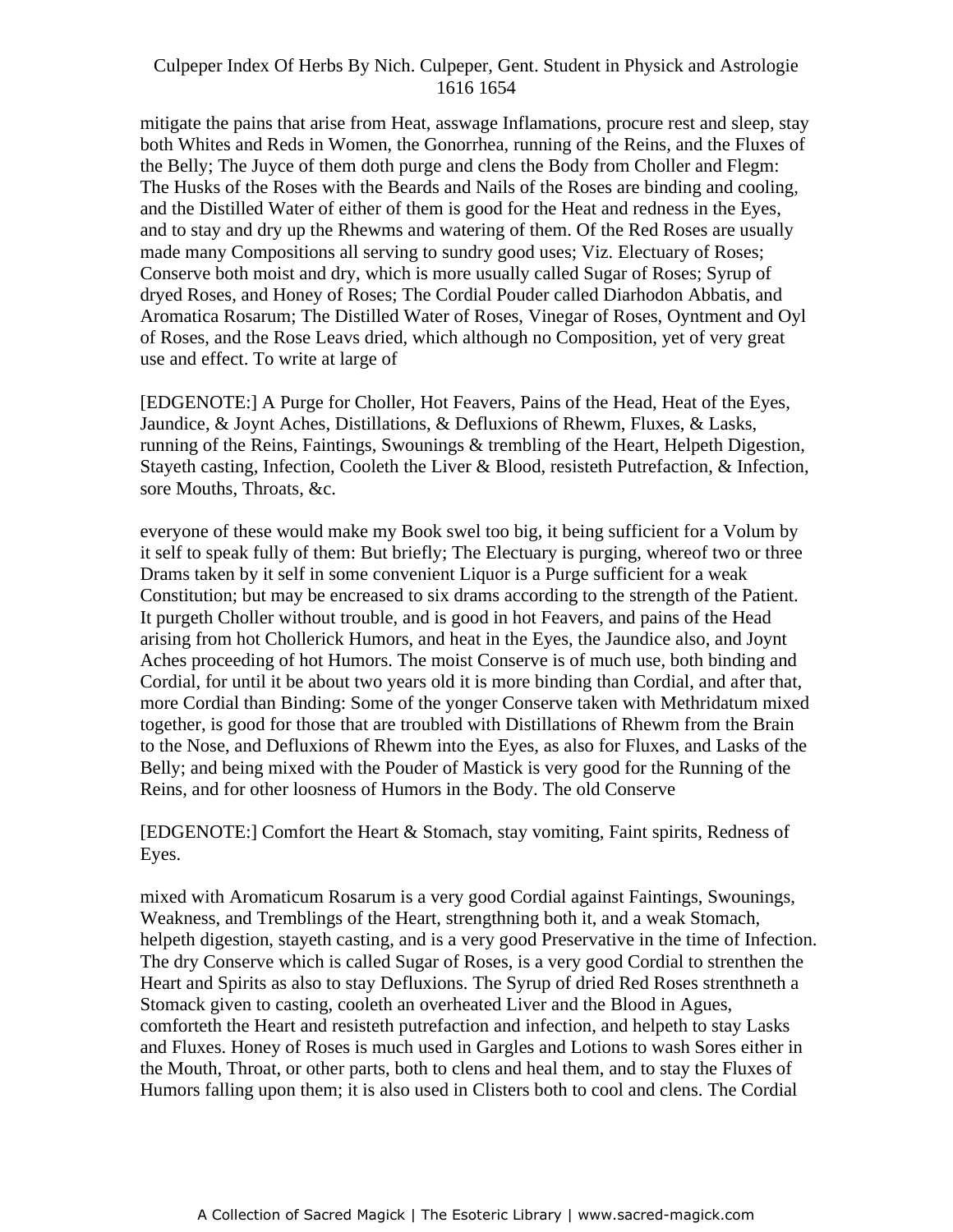Pouders called Diarhodon Abbatis and Aromaticum Rosarum do comfort and strengthen the Heart and Stomach, procure an Appetite, help Digestion, stayeth Vomiting; and is very good for

[EDGENOTE:] Procure sleep, Heat of the Liver, Back & Reins, Pushes, Wheals & Pimples, Fluxes of Humors.

those that have slippery Bowels to strengthen them, and to dry up their moisture. Red Rose Water is of well known and familiar use in all occasions (and better than Damask Rose Water) being cooling and Cordial, refreshing and quickning the weak and faint Spirits, used either in meats or broths, to wash the Temples, or to smel to at the Nose, or to smel the sweet vapors therof out of a perfuming Pot or cast on a hot Fire-shovel: It is also of much good use against the redness and Inflamations in the eyes to bath them therewith, and the Temples of

## [p. 206]

the Head also against pain and ach for which purpose also Vinegar of Roses is of much good use, and to procure rest and sleep, if some thereof and Rosewater together be used to smel unto, or the Nose and Temples moistned therewith, but more usually to moisten a piece of Red Rose Cake cut fit for the purpose, and heated between a double folded Cloth, with a little beaten Nutmeg and Poppy Seed strewed on the side that must lie next to the Forehead & Temples, & so bound therto for al night. The Oyntment of Roses is much used against heat  $\&$  Inflamations in the Head, to anoint the forhead  $\&$  temples,  $\&$  being mixed with Unguentum Populeon, to procure rest; as also it is used for the heat of the Liver, of the Back and Reins, and to cool and heal Pushes, Wheals and other red Pimples rising in the Face or other parts. Oyl of Roses is not only used by it self to coole any hot Swellings or Inflamations, and to bind and stay Fluxes of Humors unto Sores, but is also put into Oyntments and Plaisters that are cooling and binding, and restraining the Flux of Humors. The dried Leavs of the Red Roses are used both inward and outwardly, both cooling, binding, and Cordial, for with them are made both Aromaticum Rosarum, Diarhodon Abbatis, and Saccharum Rosarum, each of whose Properties are before declared. Rose Leavs and Mints heated and applied outwardly to the Stomach, stayeth castings, and very much strengthneth a weak Stomach; and applied as a Fomentation to the Region of the Liver and Heart, doth much cool and temper them,

#### [EDGENOTE:] Weak stomach, Purge Choller, Bind the Belly.

and also serveth instead of a Rose Cake (as is said before) to quiet the over hot spirits and cause rest and sleep. The Syrup of Damask Roses is both Simple and Compound, and made with Agrick. The Simple Solutive Syrup, is a familiar, safe, gentle, and easie Medicine, purging Choller, taken from one ounce to three or four; yet this is remarkable herein, That the distilled Water of this Syrup should notably bind the Belly; The Syrup with Agrick is more strong and effectual, for one ounce thereof by it self will open the Body more than the other, and worketh as much on Flegm as Choller. The Compound Syrup is more forcible in working on Melanchollick Humors, and available against the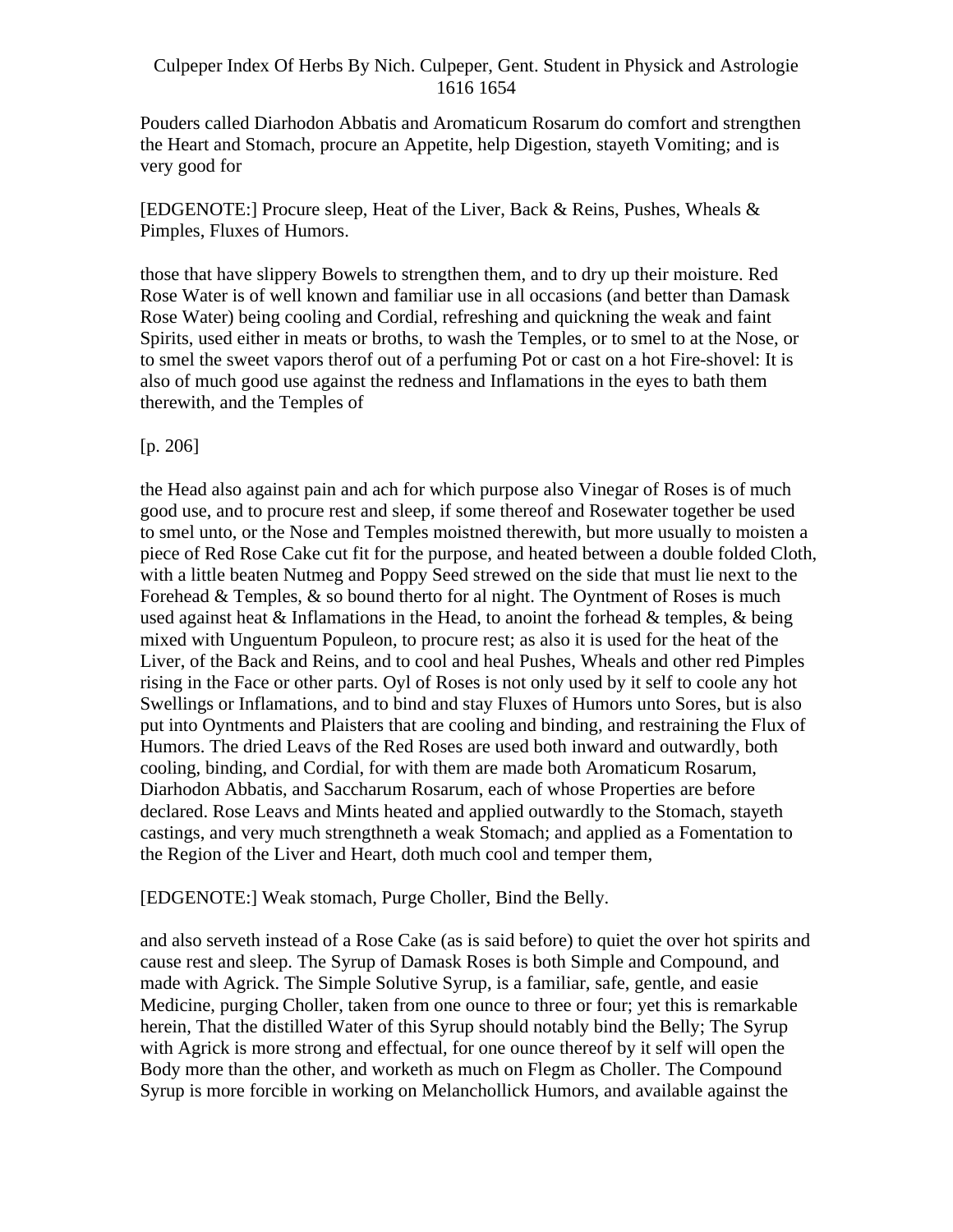Lepry, Itch, Tetters, &c, and the French Diseas: Also Honey of Roses Solutive is made of the same infusion that the Syrup is made of, and therefore worketh the same effect both in opening and purging, but is oftener given to Flegmatick than Chollerick persons, and is more used in Clysters than in Potions, as the Syrup made with Sugar is. The Conserve and Preserved Leavs of these Roses are also operative, in gently opening the Belly. The Simple Water of the Damask Roses is chiefly

[EDGENOTE:] Melanchollick, Humors, Lepry, Itch, Tetters, French Pox, Opens the -Belly.

used for fumes to sweeten things, as the dried Leavs thereof to make sweet Pouders, and fill sweet Bags, and little use they are put to in Physick, although they have some purging quality; The wild Roses also are few or none of them used in Physick, but yet are generally held to come neer the Nature of the Manured Roses. The Fruit of the wild Bryar which are called Heps being throughly ripe and made into a Conserve with Sugar besides the pleasantness of the tast doth gently bind the Belly, and stay Defluxions from the Head upon the Stomach, drying up the moisture thereof, and helpeth digestion. The Pulp of the Heps dried unto a hard consistence, like to the Juyce

[EDGENOTE:] Bind the Belly, & stay Defluxions, Whites in Women, Stone, provoke Urine, Chollick, Worms.

of Liquoris, or so dried that it may be made into Pouder and taken in drink stayeth speedily the Whites in Women. The Bryar Ball is often used being made into Pouder and drunk to break the Stone, to provoke Urine when it is stopped, and to eas and help the Chollick; some appoint it to be burnt, and then taken for the same purpose. In the middle of these Balls are often found certain white Worms, which being dried and made into Pouder, and some of it drunk, is found by experience of many to kill and drie forth the Worms of the Belly.

What a quarter have Authors made with Roses, what a racket have they kept? I shal ad, Red Roses are under Jupiter, Damask under Venus, and White under the Moon, and Province under the King of France.

#### ROSA SOLIS, or SUN-DEW.

# Description.

This hath diverse smal round hollow Leavs, somwhat greenish, but full of certain red hairs, which makes them seem red, every one standing upon its own Footstalk, reddish hairy likewise. The Leavs are continualty moist in the hottest day, yea the hotter the Sun shines on them the moister they are, with a certain sliminess that will ripe (as we say) the smal hairs alwaies holding this moisture: Among these Leavs rise up small slender stalks, reddesh also, three or four fingers high, bearing diverse smal white Knobs one above another which are the Flowers, after which in the Heads are certain smal Seeds. the Root is a few small hairs.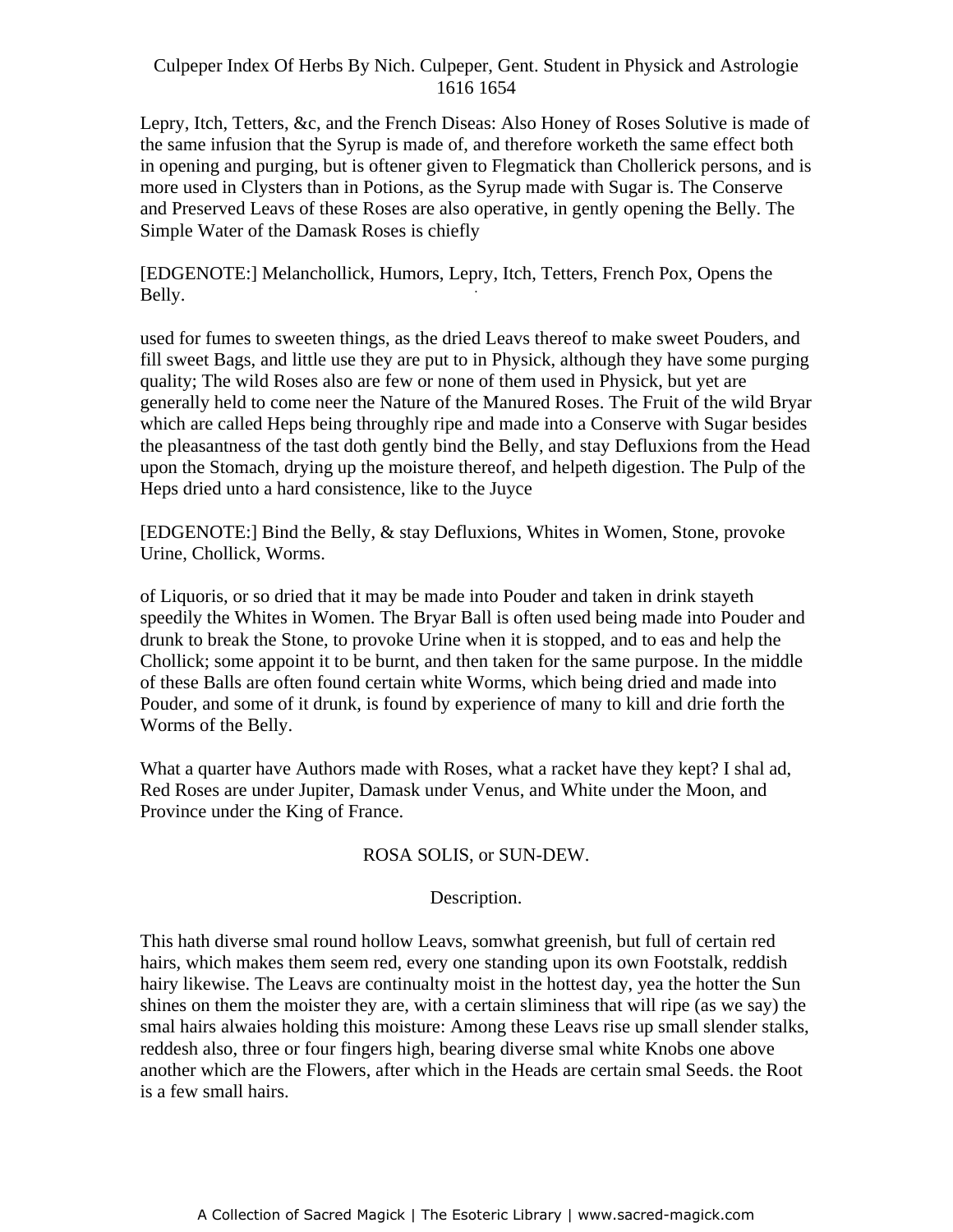Place.

It groweth usually on Bogs, and in wet places, and somtimes in moist Woods.

Time.

It Flowreth in June, and then the Leavs are fittest to be gathered.

Vertues and Use.

Rosa Solis is accounted good to help those that have salt Rhewm distilling on their Lungs which breedeth a Consumption, and therfore

 $[p. 207]$ 

the Distilled water thereof in Wine is held fit and profitable for such to drink, which

[EDGENOTE:] Distillations of Rhewm, Phtisick, Wheesings; Shortness of breath, Cough, Ulcers in the Lungs, Comfort the Heart, Raise Blisters. Passions of the Heart.

Water will be of a gold yellow colour: The same Water is held to be good for all other Diseases of the Lungs, as Phtisicks, Wheesing, shortness of Breath, or the Cough; as also to heal the Ulcers that happen in the Lungs, and it comforteth the Heart and fainting Spirits; The Leavs outwardly applied to the Skin will raise Blisters, which hath caused some to think it, dangerous to be taken inward; but there are other things which will also draw Blisters, yet nothing dangerous to be taken inwardly. There is an usual Drink made hereof with Aqua vitae and Spices frequently, and without any offence or danger, but to good purpose used in qualms and passions of the Heart.

The Sun rules it, and 'tis under the Sign Cancer.

# ROSEMARY.

Our Garden Rosemary is so well known, that I need not here describe it.

Time.

It Flowreth in April and May with us, and somtimes again in August.

Vertues and Use.

It is an Herb of as great use with us in these daies, as any whatsoever, not only for Physical but Civil purposes. The Physical use of it (being my present Task) is very much, both for inward and outward Diseases; For by the warming and comforting heat thereof it helpeth all cold Diseases, both of the Head, Stomach, Liver, and Belly. The Decoction thereof in Wine helpeth the cold Distillations of Rhewm into the Eyes, and all other cold Diseases of the Head and Brain, as the Giddiness or swimming therein, Drowsiness, or Dulness of the mind and senses, like a stupidness, the dumb Palsey, or loss of speech, the Lethargy, and Falling-sickness, to be both drunk and the Temples bathed therewith. It helpeth the pains in the Gums and Teeth, by Rhewm falling into them,

[EDGENOTE:] Cold Diseases, Rhewm, swimming of the Head, Drowsiness, Stupidity, Dumb Palsey, Lethargy & Falling sickness, Toothach, stinking breath, Weak Memory.

or by putrefaction causing an evil smel from them, or a stinking Breath. It helpeth a weak Memory, and quickneth the Senses. It is very comfortable to the Stomach in all the old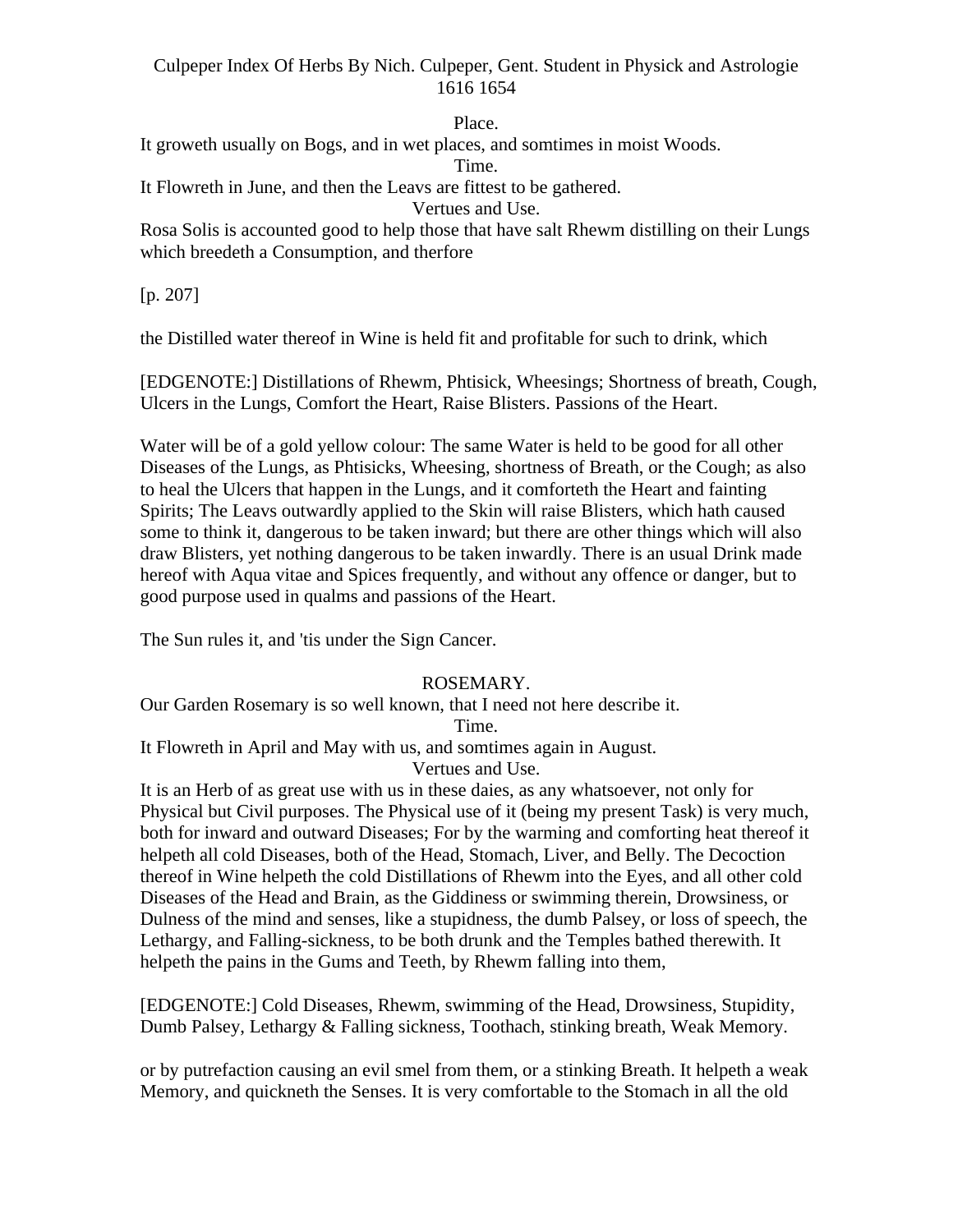Griefs thereof, helping both retention of meat, and digestion, the Decoction or Pouder being taken in Wine: It is a Remedy for the windiness in the Stomach or Bowels, and expelleth it powerfully, as also Wind in the Spleen. It helpeth those that are Livergrown, by opening the Obstructions thereof. It helpeth dim Eyes, and procureth a cleer sight, the Flowers thereof being taken all the while it is Flowring, every morning fasting with bread and Salt. Both Dioscorides and Galen say, That if a Decoction be made thereof with Water and they that have the yellow Jaundice do exercise their Bodies presently after the taking thereof, it will certainly cure it: The Flowers and the Conserve made of them, is example increased, it will certainly care it. The Frowers and the Conserve made of them, is<br>singular good to comfort the Heart, and to expel the contagion of the Pestilence; to burn the Herb in Houses and Chambers correcteth the Air in them: Both the Flowers and the Leavs are very profitable for Women that are troubled with the Whites, if they be daily taken. The dried Leavs shred smal and taken in a Pipe like as Tobacco is taken, helpeth those that have any Cough or Phtisick, or Consumption, by warming and drying the thin Distillations which caus those Diseases. The Leavs are much used in Bathings, and made into Oyntments or Oyls, is singular good to help cold benummed Joynts, Sinews, or Members. The Chimical Oyl drawn from the Leavs and Flowers, is a Soveraign help for all the Diseases aforesaid; to touch the Temples and

[EDGENOTE:] Stomach, Retention of Meat, Wind, Liver grown, Dim sight, Yellow Jaundice, Pestilence, Whites in Women, Cough, Phtisick, or Consumption, benummed Joynts, spots and scars in the Skin.

Nostrils with two or three drops, for all the Diseases of the Head and Brains spoken of before; as also to take a drop two or three as the caus requireth for the inward griefs, yet must it be done with Descretion, for it is very quick and piercing, and therefore but a very little must be taken at a time. There is also another Oyl made by insolation in this manner: Take what quantity you will of the Flowers, and put them into a strong Glass close stopped, tie a fine linnen cloth over the Mouth, and turn the Mouth down into another strong Glass, which being set in the Sun, an Oyl will distill down into the lower Glass, to be preserved as precious for divers uses, both inward and outward as a Sovereign Balm to heal the Diseases before mentioned, to cleer a dim sight, and to take away spots, marks and scars in the skin.

The Sun claims Priviledg in it and 'tis under the Coelestial Ram.

#### RUBARB, or RHAPONTICK

Do not start, and say this grows you know not how far off; and then ask me, How it comes to pass that I bring it among our English Simples: for though the name may speak it Forreign yet it grows with us in England, and that frequent enough in our Gardens, and when you have throughly perused its Vertues, you will conclude it nothing inferior to that which is brought us out of China,  $\&$  by that time this hath been as much used as that hath been, the name which the other

[p. 208]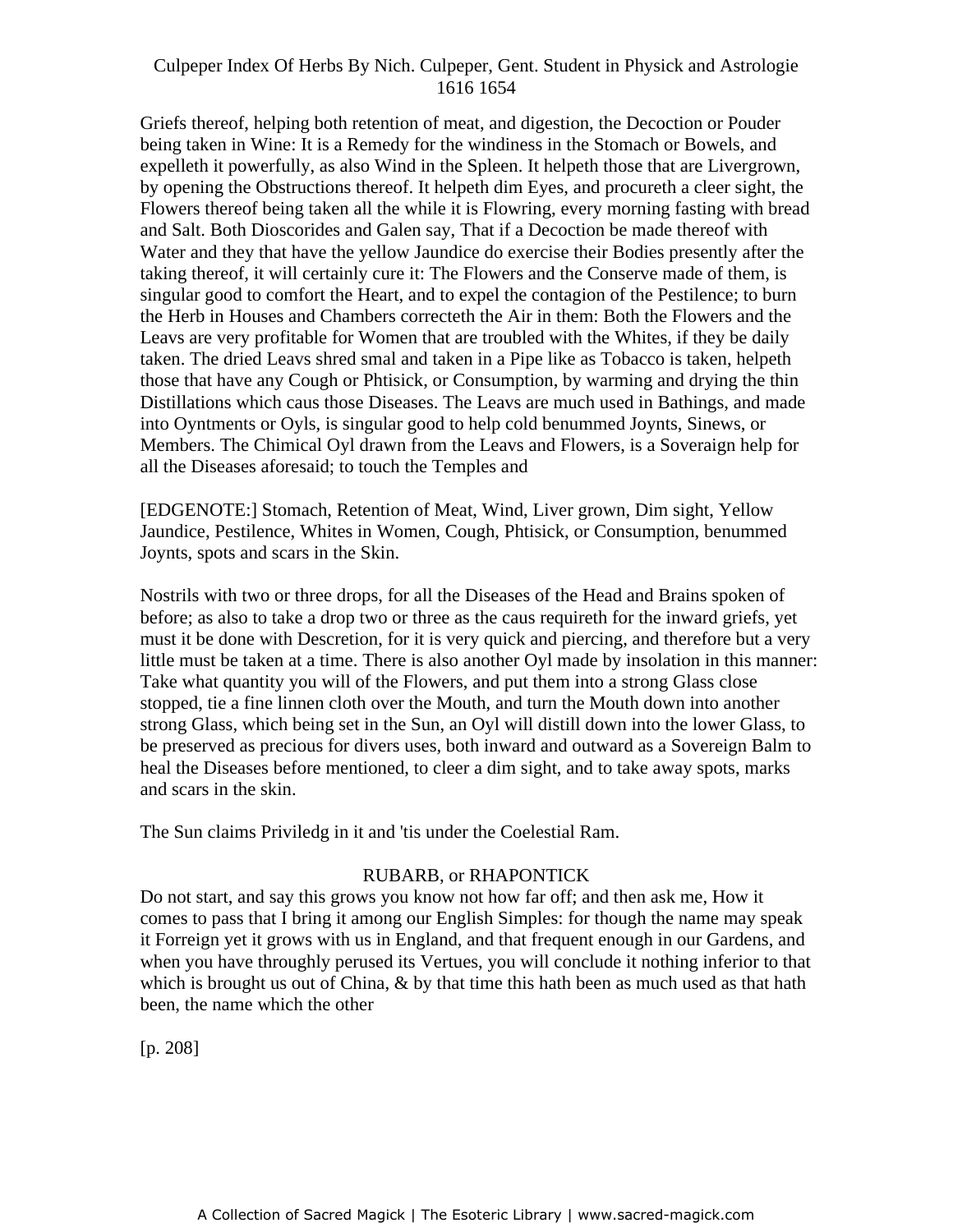hath gotten wil be eclipsed by the fame of this: Take therfore a Description at large of it, as followeth.

## Description.

At the first appearing out of the ground when the Winter is past, it hath a great round brownish head rising from the middle or sides of the Root, which openeth it self into sundry Leavs one after another, very much crumpled or folded together at the first, and brownish, but afterward it spreadeth it self and becometh smooth very large and almost round, every one standing on a brownish Stalk of the thickness of a mans Thumb, when they are grown to their fulness, and most of them two foot and more in length, especially when they grow in any moist or good Ground; and the Stalk of the Leaf also from the bottom thereof to the Leaf it self, being also two Foot, The breadth thereof from edg to edg in the broadest place, being also two foot, of a sad or dark green colour, of a fine tart, or sowrish tast, much more pleasant than the Garden or Wood sorrel. From among these riseth up some but not every yeer, a strong thick Stalk, not growing so high as the Patience or Garden Dock, with such round Leavs as grow below, but smaller, at every Joynt up to the top, and among the Flowers which are white spreading forth into many Branches, and consisting of five or six small white Leavs apiece, hardly to be discerned from the white threds in the middle, and seeming to be all threds, after which come brownish three square Seed like unto other Docks, but larger whereby it may be plainly known to be a Dock. The Root groweth in time to be very great, with divers and sundry great spreading Branches from it, of a dark, brownish, or reddish colour on the outside, with a pale yellow skin under it which covereth the inner substance or Root, which rind and Skin being pared away, the Root appeareth of so fresh and lively a colour, with flesh colour'd Veins running through it, that the choicest of that Rubarb that is brought us from beyond the Seas cannot excel it: Which Root if it be dried carefully and as it ought (which must be in our Countrey by the gentle heat of a fire in regard the Sun is not hot enough here to do it, and every piece kept from touching one another ) will hold his colour almost as well as when it is fresh; and hath been approved of and commended by those who have oftentimes used them.

Place.

It groweth in Gardens, and Flowreth about the beginning or middle of June, and the Seed is ripe in July.

#### Time.

The Roots that are to be dried and kept all the yeer following, are not to be taken up before the Stalk and Leavs be quite withered and gone, and that is not until the middle or end of October; and if they be taken a little before the Leavs do spring, or when they are sprung up, the Roots will not have half so good a colour in them.

I have given the precedence unto this, becaus in vertues also it hath the preheminence; I come now to describe unto you that which is called Patience, or Monks Rubarb; and next unto that, the great round Leav'd Dock, or Bastard Rubarb; for the one of these may happily supply in the absence of the other; being not much unlike in their Vertues, only one more powerful and efficacious than the other; and Lastly; shall shew you the Vertues of all the three Sorts.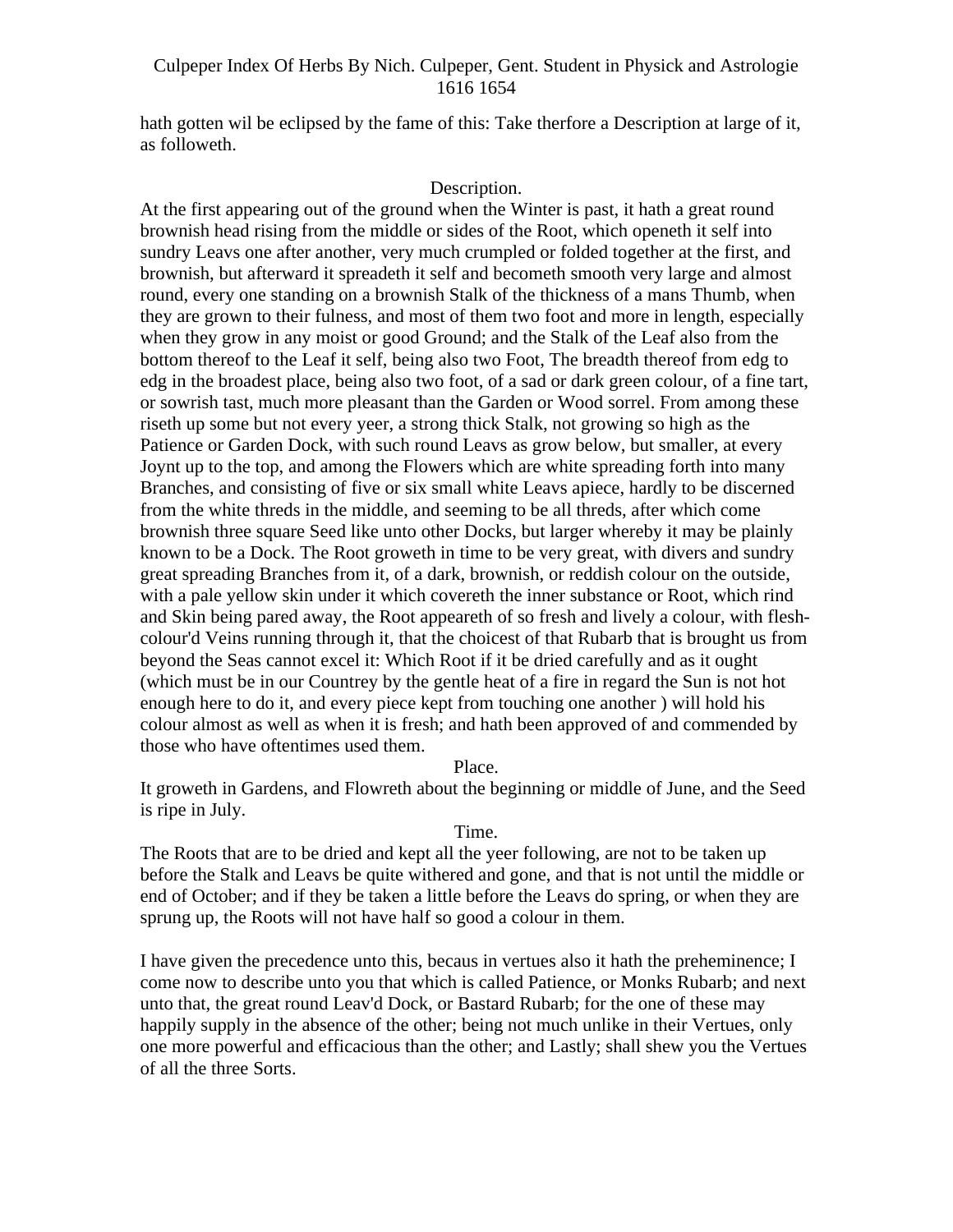# GARDEN PATIENCE, or MONKS RUBARB.

This is a Dock, bearing the name of Rubarb, for some purging quality therein, and groweth up with large tall Stalks, set with somwhat broad and long fair green Leavs, not dented at all; The tops of the Stalks being devided into many smal Branches, bear reddish or purplish Flowers, and three square Seed like unto other Docks. The Root is long, great and yellow like unto the wild Docks, but a little redder, and if it be a little dried sheweth less store of discoloured veins, than the next doth when it is dry.

# GREAT ROUND LEAV'D DOCK, or BASTARD RUBARB.

#### Description.

This hath divers large, round, thin, yellowish green Leavs, rising from the Root, a little waved about the edges, every one standing on a reasonable thick, and long brownish Footstalk; from among which, riseth up a pretty big Stalk about two foot high, with some such like Leavs growing thereon, but smaller. At the top whereof stand in a long spike many smal brownish Flowers, which turn into hard three square shining brown Seed, like the Garden Patience before described. This Root groweth greater than that, with many Branches or great Fibres thereat, yellow on the outside, and somwhat pale yellow within, with some discoloured veins like to the Rubarb which is first discribed, but much less than it, especially when it is dry.

Place and Time.

These also grow in Gardens and Flower and Seed at or neer the same time that our true Rubarb doth, Viz. they Flower in June, and the Seed is ripe in July.

[p. 209]

#### Vertues and Use.

A dram of the dried Root of Monks Rubarb, with a scruple of Ginger made into Pouder and taken fasting in a draught or mess of warm Broth, purgeth Choller and Flegm downward very gently, and safely without danger: The Seed thereof contrarily doth bind the Belly, and helpeth to stay any sort of Lask or Bloody Flux. The distilled water thereof is very profitably used to heal Scabs, as also foul Ulcerous Sores, and to allay the Inflamations of them: The Juyce of the Leavs or Roots, or the Decoction of them in Vinegar is used as a most effectual Remedy to heal Scabs and running Sores.

The Bastard Rubarb hath all the properties of the Monks Rubarb, but more effectual for both inward and outward Diseases. The Decoction thereof with Vinegar dropped into the Ears, taketh away the pains: gargled in the Mouth, taketh away Toothach, and being drunk healeth the Jaundice. The Seed thereof taken easeth the gnawing and griping pains of the Stomach, and taketh away the loathing thereof unto Meat: The Root thereof helpeth the ruggedness

[EDGENOTE:] Purge Choller & Flegm, stay Lasks and bloody Flux, Scabs & Ulcerous Sores, Running Sores, Pains of the Ears, Toothach, Jaundice, pains of the Stomach & loathing of Meat, Kings Evil, Stone, Urine, Dim sight.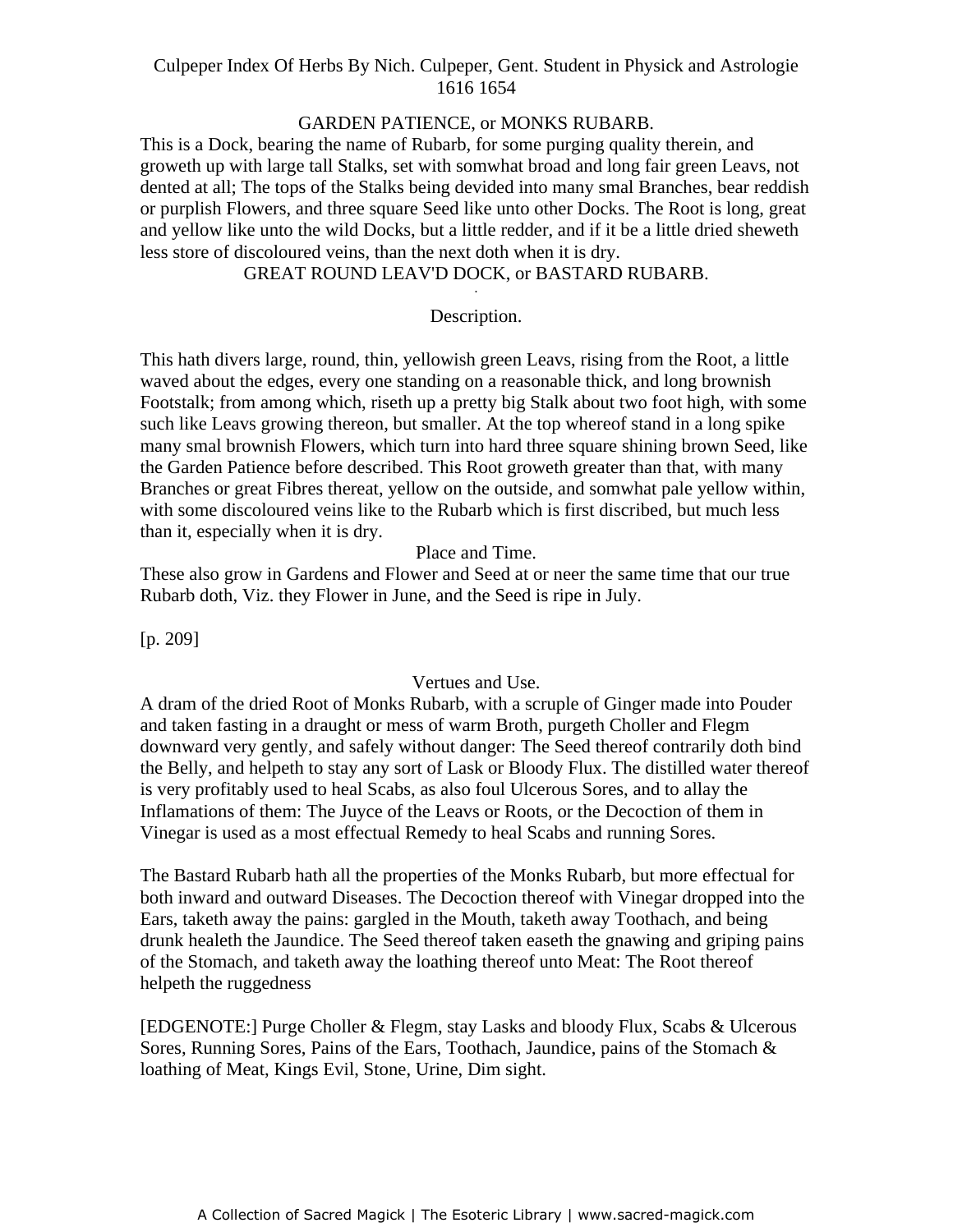of the Nails, and being boyled in Wine helpeth the Swellings of the Throat, commonly called the Kings evil, as also the Swellings of the Kernels of the Ears: It helpeth them that are troubled with the Stone; provoketh Urine, and helpeth the dimness of the Sight. The Roots of this Bastard Rubarb are used in opening and purging Diet Drinks with other things, to open the Liver, and to clens and cool the Blood.

The properties of that which is called the English Rubarb, are the same with the former, but much more effectual, and hath all the properties of the true Indian Rubarb, except the force in purging, wherein it is but of half the strength thereof, and therfore a double quantity must be used: it likewise hath not that bitterness and

[EDGENOTE:] Liver & Blood, Choller & Flegm, Obstructions, Jaundice, Dropsie, Spleen, Agues, pains of the sides, & spitting of Blood, Running of the Reins, Swelling in the Head, Sciatica, Gout, Cramp, Clotted Blood, Ulcers in the Eyes, or Eyelids, swellings & Inflamations, Black & blue spots, Purge the Liver & Stomach.

astriction; in other things it worketh almost in an equal quality, which are these: It purgeth the Body of Choller and Flegm, being either taken of it self, made into Pouder and drunk in a draught of white Wine, or steeped therein all night and taken fasting, or put among other Purgers, as shall be thought convenient, clensing the Stomach, Liver, and Blood, opening Obstructions, and helping those griefs that come thereof; as the Jaundice, Dropsie, swelling of the Spleen, Tertian and day Agues, and the pricking pain of the sides, and also it stayeth spitting of Blood. The Pouder taken with Cassia dissolved, and a little wash'd Venice Turpentine, clenseth the Reins and strengthneth them afterwards, and is very effectual to stay the running of the Reins or Gonorrea. It is also given for the pains and swellings in the Head, for those that are troubled with Melancholly, and helpeth the Sciatica, the Gout, and the Cramp. The Pouder of Rubarb taken wih a little Mummia and Madder Roots in some red Wine, dissolveth clotted Blood in the Body, hapning by any fall or bruise, and healeth burstings and broken parts as well inward as outward: The Oyl likewise wherein it hath been boyled, worketh the like effects, being anointed. It is used to heal those Ulcers that happen in the Eyes and Eyelids, being steeped and strained; as also to asswage the Swellings and Inflamations; and applied with Honey, or boyled Wine, it taketh away all black and blue Spots or Marks that happen therein. Whey, or white Wine are the best Liquors to steep it in, and thereby it worketh more effectually in opening Obstructions, and purging the Stomach and Liver. Many do use a little Indian Spicknard as the best Correcter thereof.

Mars claims Predominancy over all these wholsom Herbs, you cry out upon him for an infortune, when God created him for your good (only he is angry with Fools) what dishonor is this, not to Mars, but to God Himself.

# MEADOW RUE.

Description.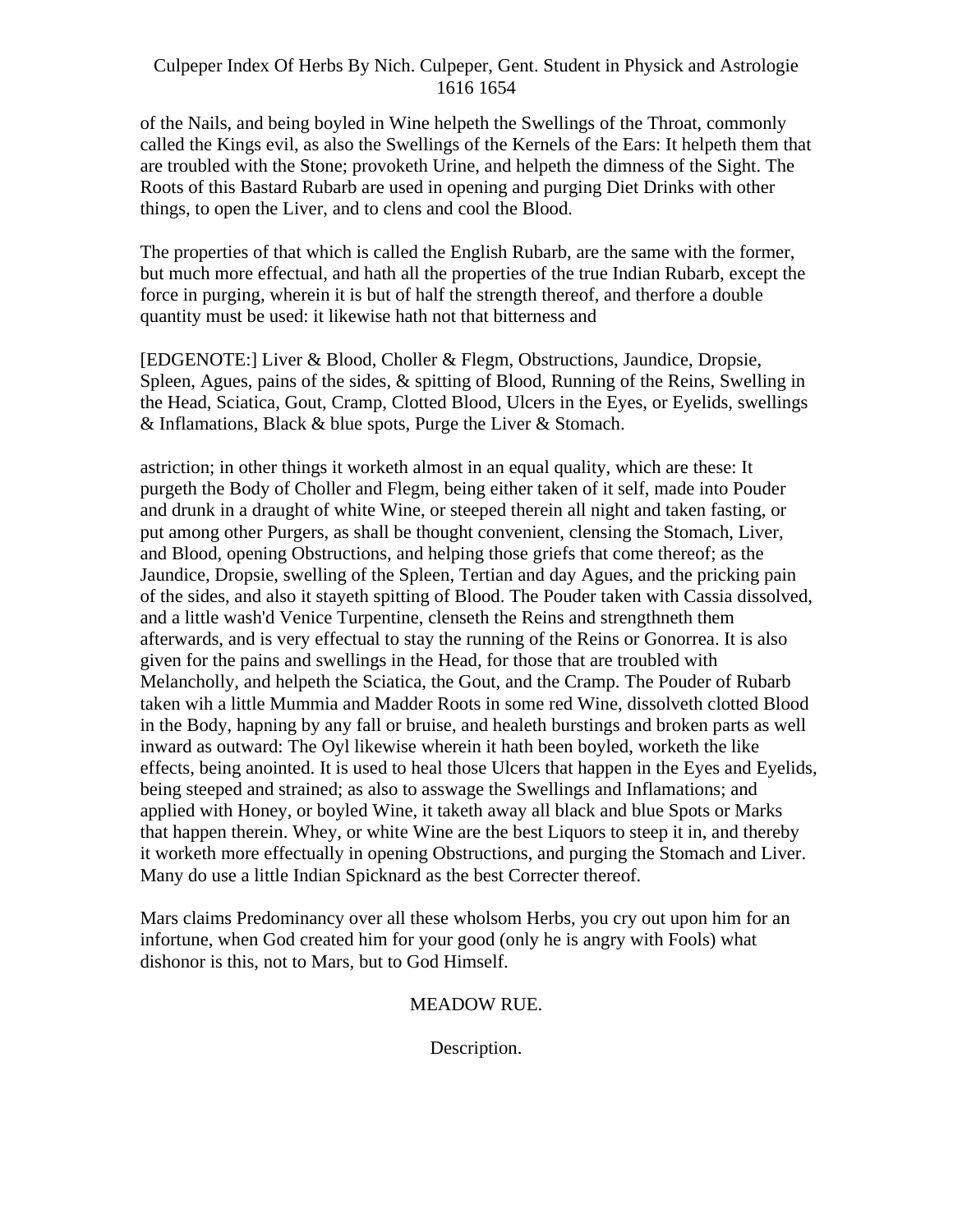This riseth up with a yellow stringy Root, much spreading in the ground, and shooting forth new sprouts round about, with many Herby green Stalks two foot high, crested all the length of them, set with Joynts here and there, and many large Leavs on them as well as below, being devided into smaller Leavs, nicked or dented in the forepart of them, of a sad green colour on the upperside, and pale green underneath: Toward the top of the Stalk there shooteth forth divers short Branches, on every one thereof there stand two, three, or four smal round Heads or Buttons, which breaking the skin that incloseth them shew forth a tuft of pale greenish yellow threds, which falling away there comes in their place small three cornre'd Cods, wherein is contained smal, long, and round Seed. The whol Plant hath a strong unpleasant scent.

Place.

It groweth in many places of this Land; in the Borders of moist Meadows, and by Ditch sides.

Time.

It Flowreth about July or the beginning of August.

Vertues and Use.

Dioscorides saith that this Herb bruised and applied perfectly healeth old Sores: and the distilled water of

[EDGENOTE:] Old sores, Open the Body, Lice & Vermine, Plague, Jaundice.

the Herb and Flowers doth the like. It is used by some among other Pot-

 $[p. 210]$ 

herbs to open the Body and make it soluble; but the Roots washed clean, and boyled in Ale and drunk provoketh to the Stool more than the Leavs; but yet very gently. The Root boyled in Water, and the places of the Body most troubled with Vermine or Lice, washed therewith while it is warm, destroyeth them utterly. In Italy it is used against the Plague, and in Saxony against the Jaundice, as Camerarius saith.

#### GARDEN RUE.

This is so well known, both by this name, and the Name Herb of Grace, that I shal not need to write you any further Description of it: But shall only shew you the Vertues of it as followeth.

#### Vertues and Use.

It provoketh Urine and Womens Courses, being taken either in Meat or Drink. The Seed thereof taken in Wine, is an Antidote against all dangerous Medicines or deadly Poysons. The Leavs taken either by themselves, or with Figs and Walnuts is called Methridates his Counter poyson, against the Plague and causeth all Venemous things to become harmless: Being often taken in Meat or Drink it abateth Venery, and destroyeth the ability to beget Children. A Decoction made thereof with some dried Dill Leavs and Flowers, easeth all pains and torments inwardly to be drunk, and outwardly to be applied warm to the place grieved. The same being drunk helpeth the pains both of the Chest and Sides, as also Coughs, hardness of breathing, the Inflamations of the Lungs, and the tormenting pains of the Sciatica, and the Joynts, being anointed or laid to the places, as also the shaking Fits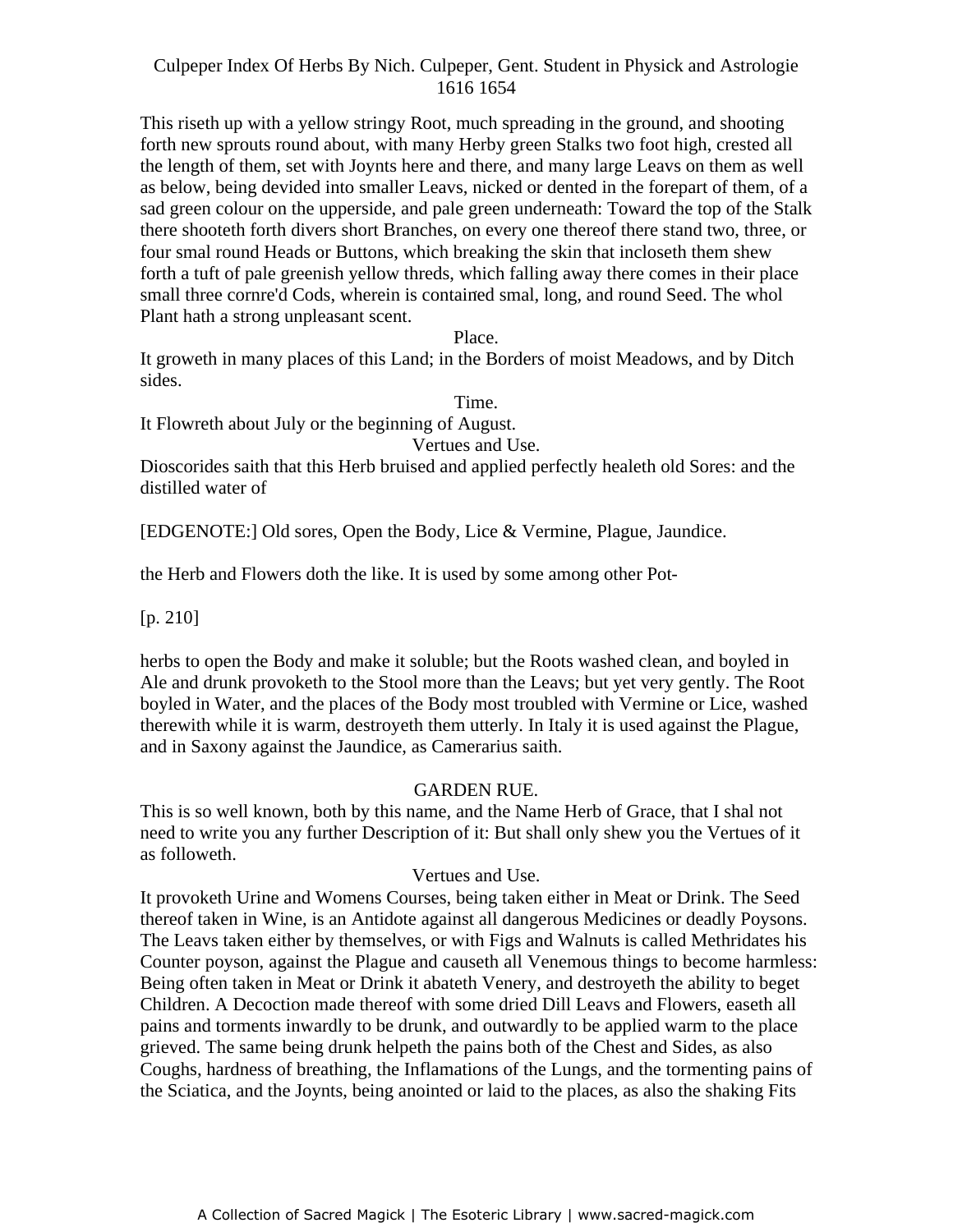of Agues, to take a draught before the Fit come: Being boyled or infused in Oyl it is good to help the wind Chollick, the hardness or windiness of the Mother, and freeth women from the strangling or suffocation thereof, if the Share and the Parts thereabouts be anointed therewith: It killeth and driveth forth the Worms of the Belly, if it be drunk after it is boyled in Wine to the half with a little Honey: It helpeth the Gout or pains in the Joynts of Hands, Feet, or Knees applied thereunto: and with Figs it helpeth the Dropsie being bathed therewith:

[EDGENOTE:] Urine, Womens Courses, Poysons, Plague, Abate Venery, pains of the Chest & Sides, Cough, Hard breathing, Sciatica, & Joynt aches, Agues, Wind Chollick, Mother, Worms, Gout, Dropsie, Bleeding, Swelling of the Cods, Wheals & Pimples.

being bruised and put into the Nostrils it staieth the Bleeding thereof. It helpeth the swelling of the Cods if they be bathed with a Decoction of Rue and Bay Leaves. It taketh away Wheals and Pimples if being bruised with a few Mirtle Leavs, if it be made up with Wax and applied: It cureth the Morphew and taketh away all sorts of Warts, if boyled in Wine with some Pepper and Nitre and the places rubbed therewith: and with Allum and Honey, helpeth the dry Scab or any Tetter or Ringworm: The Juyce thereof warmed in a Pomegranate Shel or Rind, and dropped into the Ears helpeth the pains of them. The Juyce of it and Fennel with a little Honey, and the Gall of a Cock put thereto, helpeth the dimness of the Eyesight. An Oyntment made of the Juyce therof with Oyl of Roses, Ceruss, and a little Vinegar, and anointed cureth St. Anthonies Fire, and all foul running Sores in the Head; and the stinking Ulcers of the Nose or other parts. The Antidote used by Methridates every morning fasting to secure himself from any Poyson or Infection, was this. Take twenty Leavs of Rue, a little Salt, a couple of Walnuts, and a couple of Figs beaten together into a Mass with twenty Juniper berries, which is the quantity appointed for every day.

[EDGENOTE:] Morphew & Warts, Scab, Tetter & Ringorm, Pains of the Ears, Dimsight, St. Anthonies fire, Running sores of the Head, Ulcers of the Nose, Antidote, pains of the Chest, Stomach, Spleen, Belly Obstructions.

Another Electuary is made thus; Take of Nitre, Pepper, and Cummin Seed, of each equal Parts, of the Leavs of Rue clean picked, as much in weight as all the other three weighed, beat them well together, and put to as much Honey as will make it up into an Electuary; (but you must first steep your Cummin seed in Vinegar twenty four hours, and then dry it, or rather toast it in a hot Fire-shovel, or in an Oven) and it is a Remedy for the pains or griefs of the Chest or Stomach, of the Spleen, Belly or Sides, by Wind or Stitches; of the Liver by Obstructions, of the Reins and Bladder by the stopping of Urine, and helpeth also to extenuate fat corpulent Bodies.

What an Infamy is cast upon the Ashes of Methridates (or Methradates, as the Augustanes read his name) by unworthy people; they that deserve no good report themselves, love to give none to others, Viz. That that renowned King of Pontus fortified his Body by Poyson against Poyson (He cast out Devils by Beelzebub the Prince of Devils) what a sot is he that knows not if he had accustomed his Body to cold Poysons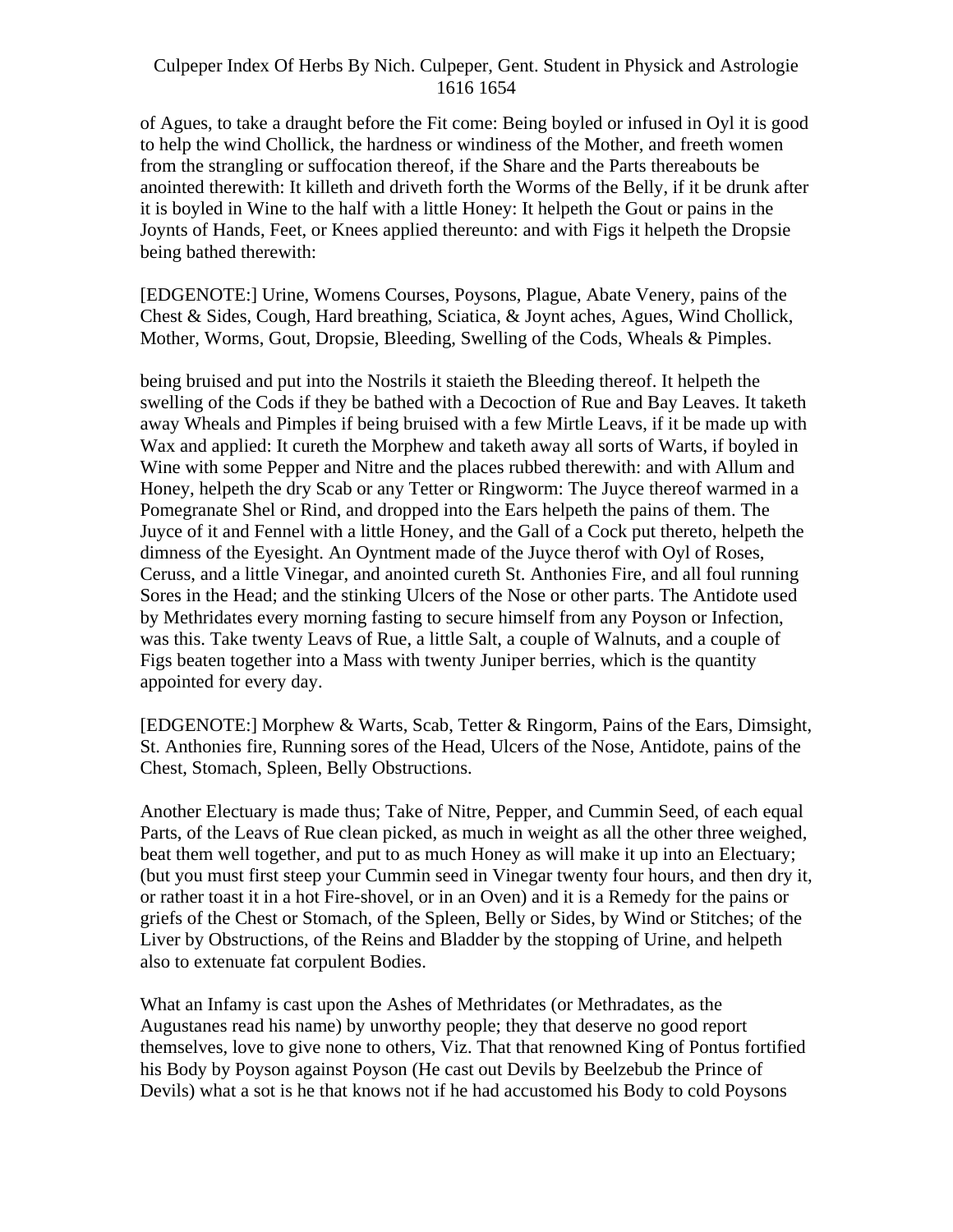hot Poysons would have dispatch'd him, or the contrary if not, corrosions would have done it, the whol world is at this very time beholding to him for his Studies in Physick, and he that useth the quantity of but a Hazel Nut of that Recept every morning, to which his name is adjoyned shall to admiration preserve his Body in health, if he do but consider that Rue is an Herb of the Sun and under Leo, and gather it and the rest accordingly.

[p. 211]

## RUPTURE WORT.

-

#### Description.

This spreadeth very many threddy Branches round about upon the ground, about a span long, devided into many other smaller parts, full of small Joynts set very thick together, whereat come forth two very small Leavs of a fresh yellowish green colour branches and all, where groweth forth also a number of exceeding smal yellowish Flowers, scarce to be discerned from the Stalks and Leavs, which turn into Seed as smal as the very dust: The Root is very long and smal, thrusting down deep into the ground: This hath neither smel nor tast at first, but afterward hath a little astringent tast, without any manifest heat, yet a little bitter and sharp withal.

Place.

It groweth in dry, sandy, and Rockie places.

Time.

It is fresh and green all the Summer.

Vertues and Use.

Rupture wort hath not his name in vain, for it is found by experince to cure the Rupture, not only in Children but also in Elder Persons, if the Disease be not too inveterate, by taking a dram of the Pouder of the dried Herb every day in Wine for certain daies together; Or the Decoction made in Wine and drunk: Or the Juyce or

[EDGENOTE:] Ruptures, Fluxes, Running of the Reins, Strangury, Stone or Gravel, Stitches, Yellow Jaundice, Worms, Wounds, Defluxions, Foul Ulcers.

distilled water of the green Herb taken in the same manner; and helpeth all other Fluxes either in men or Women; Vomitings also, and the Gonorrhea or running of the Reins, being taken any of the waies aforesaid. It doth also most assuredly help those that have the Strangury, or have their Urine stopped, or are troubed with the Stone or Gravel in their Reins or Bladder. The same also helpeth much all Stitches in the Side, all griping pains in the Stomach or Belly, the Obstructions of the Liver, and cureth the yellow Jaundice likewise: It killeth also the Worms in Children: Being outwardly applied it conglutineth Wounds notably, and helpeth much to stay Defluxions of Rhewm from the Head to the Eyes, Nose, and Teeth, being bruised green and bound thereto; Or the Decoction of the dried Herb, to bath the Forehead and Temples, or the Nape of Neck behind: It also drieth up the moisture of Fistulous Ulcers, or any others that are foul and spreading.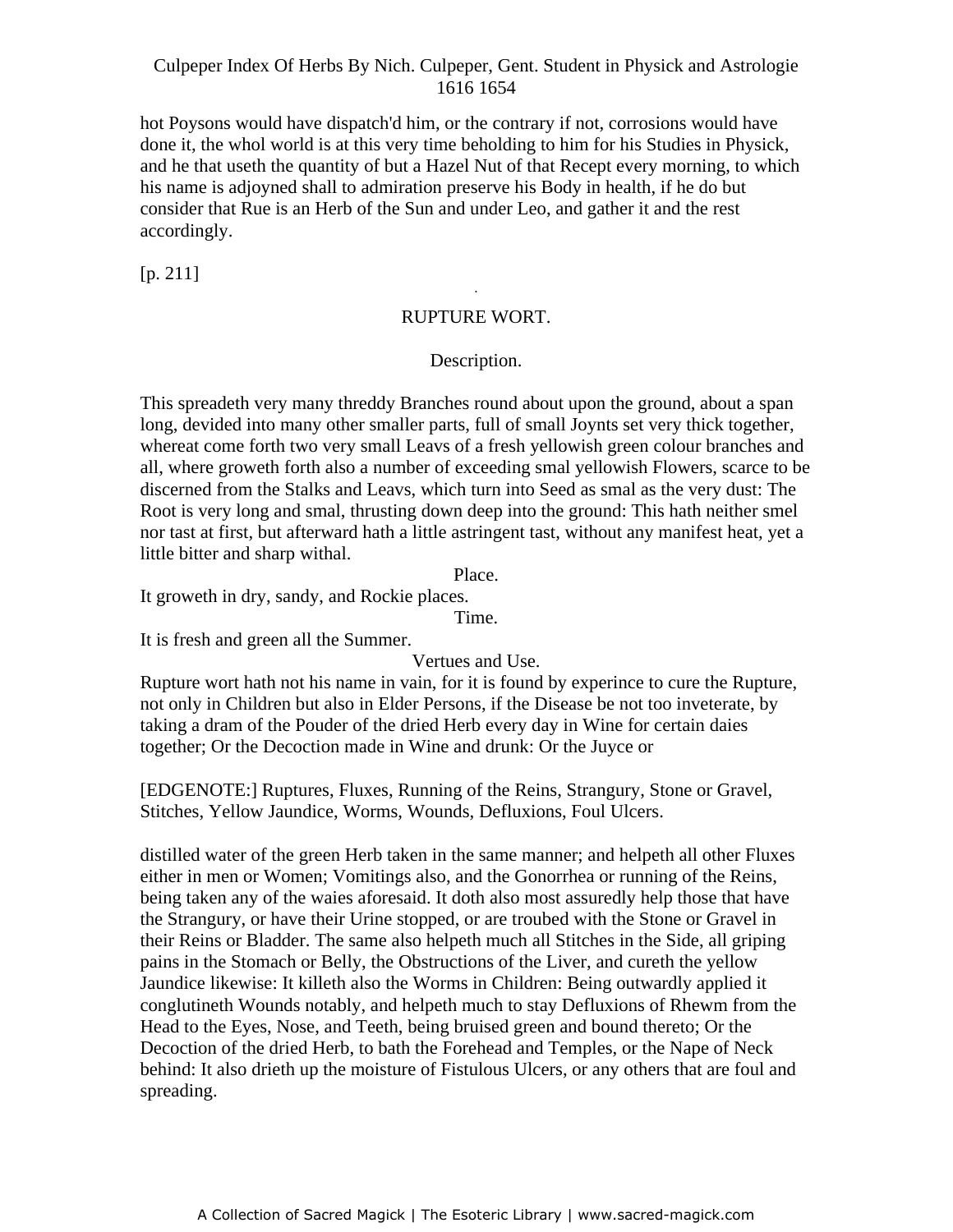They say Saturn causeth Ruptures, if he do, he doth no more than he can cure, if you want wit he will teach you though to your cost, this Herb is Saturns own, and is a notable Antivenerian.

#### RUSHES.

Although there are many kinds of Rushes, yet I shall only here insist upon those which are best known, and most Medicinal, as the Bulrushes, and other of the soft and smooth kinds; which grow so commonly in almost every place of this Land, and are so generally noted, that I suppose it needless to trouble you with any Description of them: Briefly then take the Vertues of them as followeth.

#### Vertues and Use.

The Seeds of these soft Rushes, saith Dioscorides and Galen, toasted (saith Pliny) being drunk in Wine and Water, stayeth the Lask and Womens Courses when they come down too abundantly: but it causeth Headach: It provoketh sleep likewise but must be given with caution, lest the party that takes it wake not until the Resurrection: Pliny saith, The Root boyled in water to the consumption of one third, helpeth the Cough.

Thus you see that Conveniences have their Inconveniences, and Vertue is seldom unaccompanied with some Vices. What I have written concerning Rushes is to satisfie my Country-mens Question, Are our Rushes good for nothing? Yes, and as good let alone as taken; There are Remedies enough without them for every Diseas, and therfore as the Proverb is, I care not a Rush for them, or rather they will do you as much good as if one had given you a Rush.

#### RYE.

This is so well known in all the Countries of this Land, and especially to the Country people who feed much thereon, that if I should describe it, they would presently say, I might well have spared that Labor: Its Vertues follow.

#### Vertues and Use.

Rye is more digesting that Wheat; The Bread and the Leaven thereof ripeneth and breaketh Impostumes, Boyls,

[EDGENOTE:] Impostumes, Boyls & Swellings, Pains of the Head, Chops of the Hands or Feet.

and other Swellings: The Meal of Rye put between a double cloth, and moistned with a little Vinegar, and heated in a Pewter dish, set over a Chafing-dish of coals, and bound fast to the Head while it is hot, both much eas the continual pains of the Head. Mathiolus saith, That the ashes of Rye straw put into Water and suffered therein a day and a night, and the Chops of the Hands or Feet washed therewith, doth heal them.

[p. 212]

#### SAFFRON.

The Herb needs no Description it being known generally where it grows.

Place.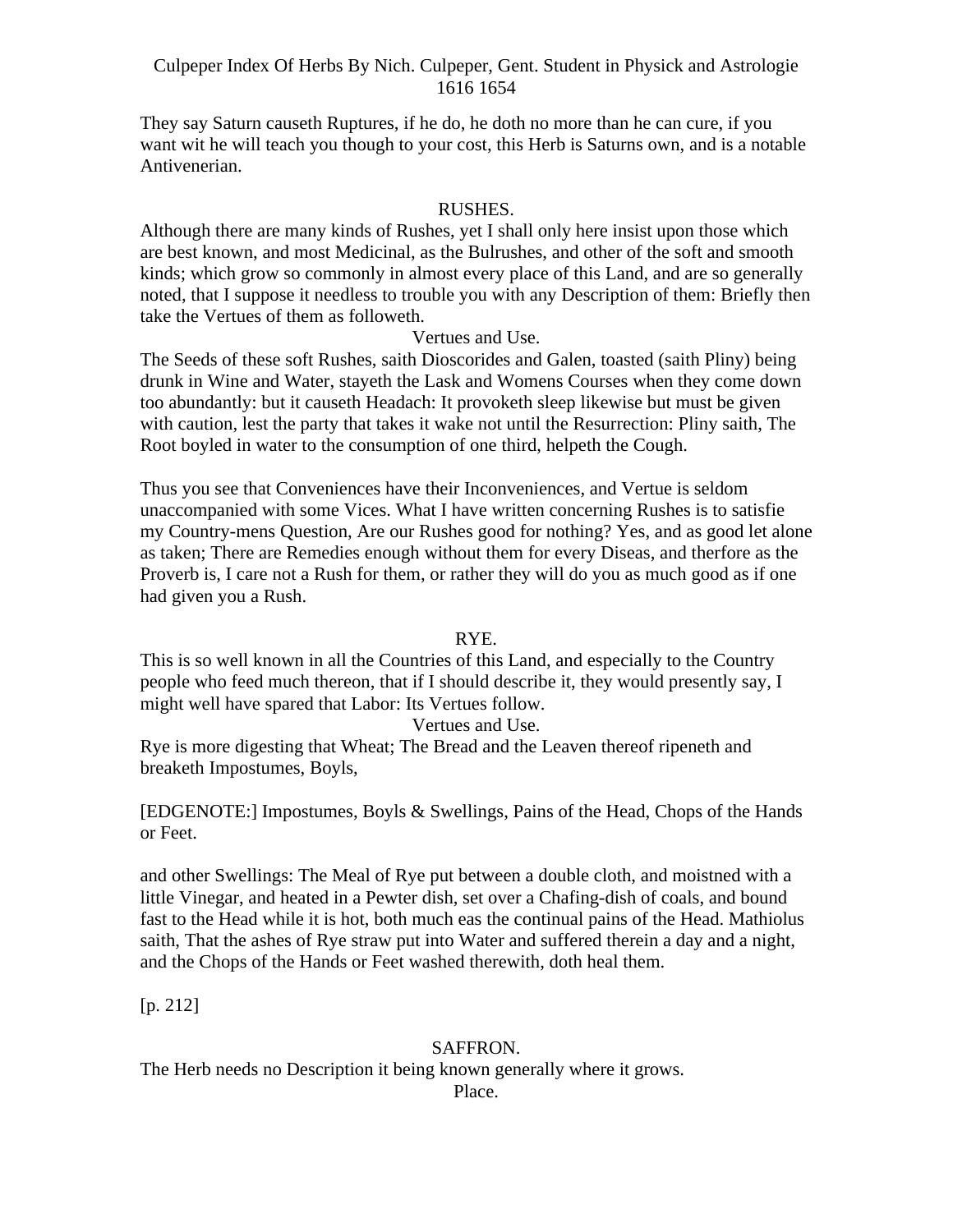It grows frequently at Walden in Essex, and in Cambridg shire.

Vertues and Use.

It is an Herb of the Sun, and under the Lion, and therfore you need not demand a reason why it strengthens the heart so exceedingly; Let not abov ten grains be given at one time, for if the Sun which is the Fountain of Life, may dazle the Eyes and make them blind, a Cordial being taken in an immoderate quantity may hurt the Heart instead of helping it. It quicken the Brain, for the Sun is exalted in [astrological symbol for Aries] as well as he hath his House in [astrological symbol for Leo] it help Consumption of the Lungs, help difficulty of breathing: it is an excellent thing in Epidemical Diseases, as Pestilences, smal Pox, and Measles: It is a notable expulsive Medicine, and a notable Remedy for the yellow Jaundice. My own Opinion is (but I have no Author for it) that Hermodactils is nothing else but the Roots of Saffron dried, and my reason is, that the Roots of all Crocus both white and yellow purge Flegm as Hermodactils do, and if you please to dry the Roots of any Crocus, neither your eye nor your tast shal distinguish it from Hermodactils.

#### SAGE.

Our ordinary Garden Sage needeth no Description.

Time.

It Flowreth in or about July.

#### Vertues and Use.

A Decoction of the Leavs and Branches of Sage made and drunk, saith Dioscorides provoketh Urine, bringeth down Womens Courses, helpeth to expel the dead Child, and causeth the hairs to become black; It staieth the bleeding of Wounds, and clenseth foul Ulcers or Sores; The said Decoction made in Wine taketh away the itching ofthe Cods if they be bathed therwith. Agrippa saith, That if Women that cannot conceive by reason of the moist slipperiness of their Wombs shall take a quantity of the Juyce of Sage with a little Salt for four daies before they company with their Husbands, it will help them not only to Conceive, but also to retain the Birth without miscarrying. Orpheus saith, Three spoonfuls of the Juyce of Sage taken fasting with a little Honey, doth presently stay the spitting or casting up of Blood. For them that are in a consumption, these Pills are much commended. Take of Spicknard and Ginger of each two drams; of the Seed of Sage toasted at the fire, eight drams, of long Pepper twelve drams, all these being brought into fine Pouder, put thereto so much Juyce of Sage as may make them into a Mass for Pills, taking a dram of them every morning fasting, and so

[EDGENOTE:] Provoke urine, Womens Courses, Expel the Dead Child & Afterbirth, Stanch Bleeding, Clense Ulcers & sores, Itching of the Cods.

likewise at night, drinking a little pure Water after them. Mathiolus saith, it is very profitable for all manner of pains of the Head coming of cold and Rhewmatick Humors, as also for all pains of the Joynts, whether used inwardly or outwardly, and therfore helpeth the Falling-sickness, the Lethargy, such as are dull and heavy of spirit, the Palsey, and is of much use in all Defluxions of Rhewm from the Head, and for the Diseases of the Chest or Breast. The Leavs of Sage and Nettles bruised together, and laid upon the Impostume that riseth behind the Ears, doth asswage it much: The Juyce of Sage taken in warm water, helpeth a Hoarsness and the Cough.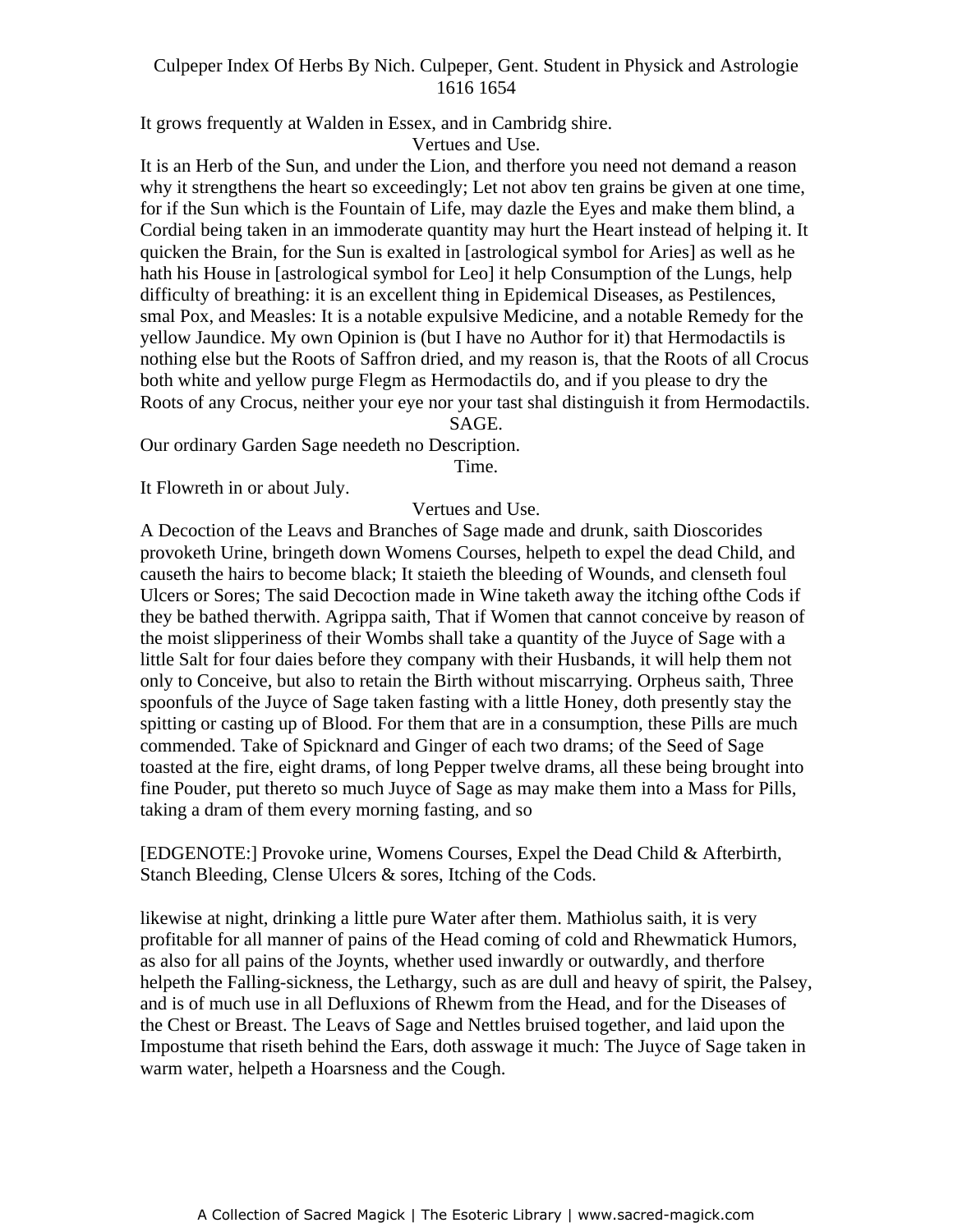[EDGENOTE:] Help Conception & hinder Miscarriage, spitting Blood, Consumption, Pains of the Head & Joynts, Falling-sickness, Lethargy, Dulness of spirit, Palsey, Defluxions of Rhewm, Impostume behind the Ears, Hoarsness & Cough, Bloody Flux, Biting of Serpents, Worms in the Ears, or Sores, Quicken the senses & help Memory, Sore Mouths & Throats, Cankers, Palsey or Cramp, Stitch in the side.

The Leavs sodden in Wine and laid upon the place affected with the Palsey helpeth much, if the Decoction be drunk also. Sage taken with Wormwood is used for the bloody Flux. Pliny saith, it procureth Womens Courses, and stayeth them coming down too fast, helpeth the stinging and biting of Serpents, and killeth the Worms that breed in the Ears and in Sores. Sage is of excellent use to help the Memory, warming and quickning the senses; and the Conserve made of the Flowers is used to the same purpose, and also for all the former recited Diseases. The Juyce of Sage drunk with Vinegar hath been of good use in the time of Plague at all times. Gargles likewise are made with Sage, Rosemary, Honeysuckles, and Plantane boyled in Wine or Water, with some Honey and Allum put thereto, to wash sore Mouthes and Throats, Cankers, or the secret parts of man or woman as need requireth. And with other hot and comfortable Herbs. Sage is boyled to bath the Body or Legs in the Summer time, especially to warm cold Joynts or Sinews troubled with the Palsey or Cramp, and to comfort and strengthen the parts. It is much commended against the Stitch or pains in the side coming of Wind, if the place be fomented warm with the Decoction thereof in Wine, and the Herb after the boyling be laid warm also thereunto.

Jupiter claims this, and bid me tell you it is good for the liver, and to breed good Blood.

[p. 213]

# WOOD-SAGE.

#### Description.

Wood-Sage riseth up with square hoary Stalks two foot high at the least, with two Leavs set at every Joynt, somwhat like other Sage Leavs, but smaller, softer, whiter, and rounder, and a little dented about the edges and smelling somwhat strongly: At the tops of the Stalks and Branches stand the Flowers on a slender long Spike turning themselves all one way when they blow, and are of a pale and whitish colour, smaller than Sage, but hooded and gaping like unto them: The Seed is blackish and round, four usually set in a husk together: The Root is long and stringy, with diverse Fibres thereat, and abideth many yeers.

Place.

It groweth in Woods, and by Wood-sides, as also in diverse Fields and by Lanes in this Land.

Time.

It Flowreth in June, July, and August.

Vertues and Use.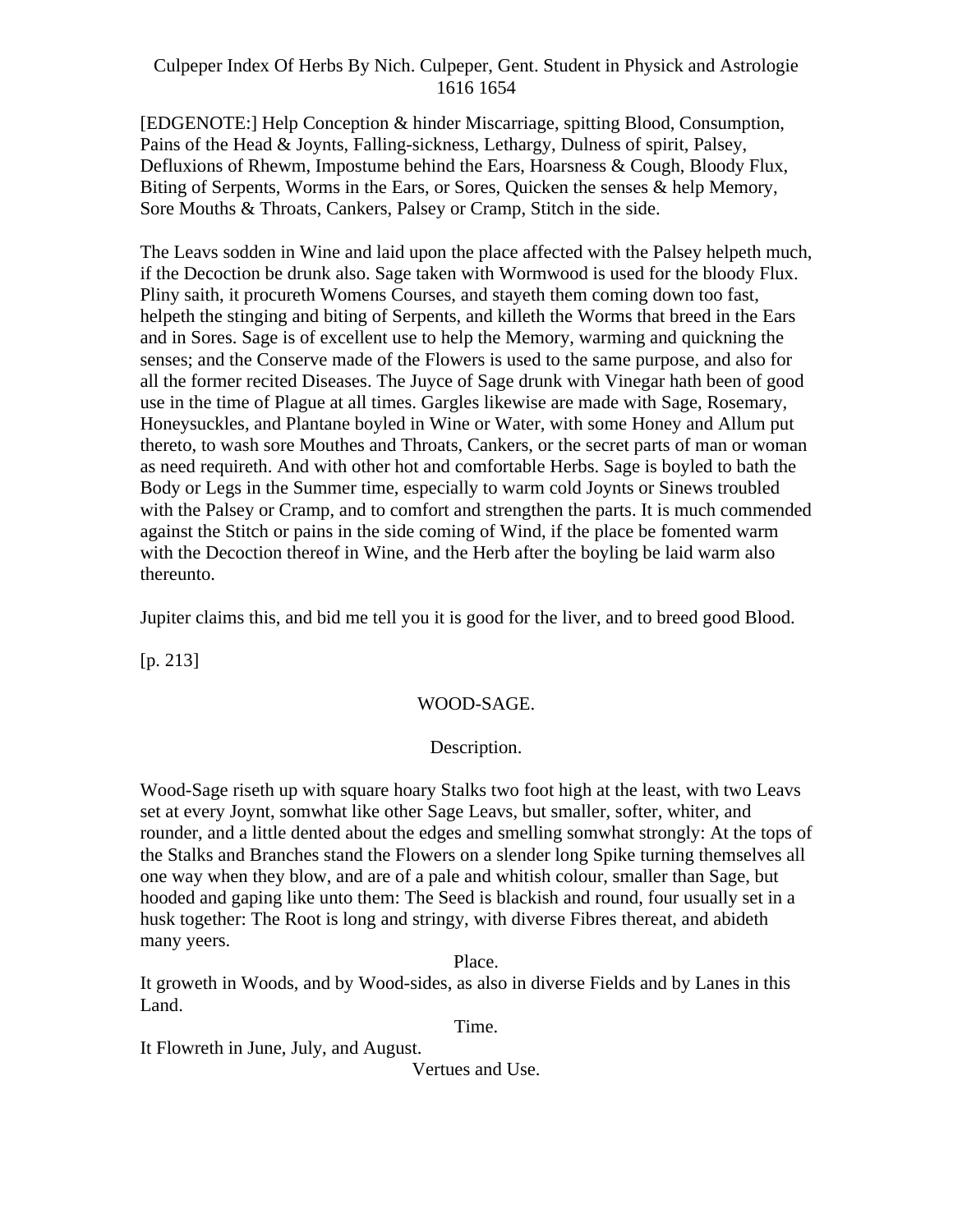The Decoction of Wood-Sage provoketh Urine and Womens Courses: it also provoketh Sweat, digesteth Humors, and discusseth Swellings, and Nodes in the Flesh, and is therefore thought to be good against the French Pox. The

[EDGENOTE:] Provokes Urine & Womens Courses, & Sweat.

Decoction of the green Herb made with Wine is a safe and sure Remedy for those who by falls, bruises, or Blows, doubt some Vein to be inwardly broken, to disperse and avoid the congealed blood, and to consolidate the Vein; It is also good for such as are inwardly or outwardly bursten, the drink used inwardly, and the Herb applied outwardly: The same used in the same manner is found to be

[EDGENOTE:] Swellings in the flesh, French Pox, Vein broken, Bursteness, Palsey, Ulcers & Sores, Green Wounds.

a sure Remedy for the Palsey: The Juyce of the Herb or the Pouder thereof dried, is good for moist Ulcers and Sores in the Legs or other parts, to dry them, and caus them to heal the more speedily: It is no less effectual also in green Wounds to be used upon any occasion.

# SOLOMONS SEAL.

# Description.

The common Solomons Seal riseth up with a round Stalk about half a yard high, bowing or bending down to the top, set with single Leavs one above another, somwhat large and like the Leavs of the Lilly-Convalley, or May Lilly, with an eye of blewish upon the green, with some ribs therein, and more yellowish underneath. At the foot of every Leaf almost from the bottom up to the top of the Stalk come forth small long white and hollow pendulous Flowers, somwhat like the Flowers of May-Lilly, but ending in five long points, for the most part two together, at the end of a long Footstalk, and somtimes but one, and sometimes also two Stalks with Flowers at the Foot of a Leaf, which are without any scent at all, and stand all on one side of the Stalk: After they are past, come in their places, smal round Berries, green at the first, and blackish green, tending to blewness when they are ripe, wherein lie smal white hard and stony Seed: The Root is of the thickness of ones finger or Thumb, white and knobbed in some places, with a flat round circle representing a Seal, whereof it took the name, lying along under the upper crust of the Earth, and not growing downward but with many fibres underneath.

Place.

It is frequent in diverse places of this Land, as namely in a Wood two miles from Canterbury, by Fishpool-Hill: as also in a bushy Close belonging to the Parsonage of Alderbury neer Clarindon, two miles from Salisbury; in Chesson Wood, on Chesson Hill, between Newington and Sittinborn in Kent, and in diverse other places, in Essex and other Counties.

Time.

It Flowreth about May, The Root abideth, and shooteth anew every yeer.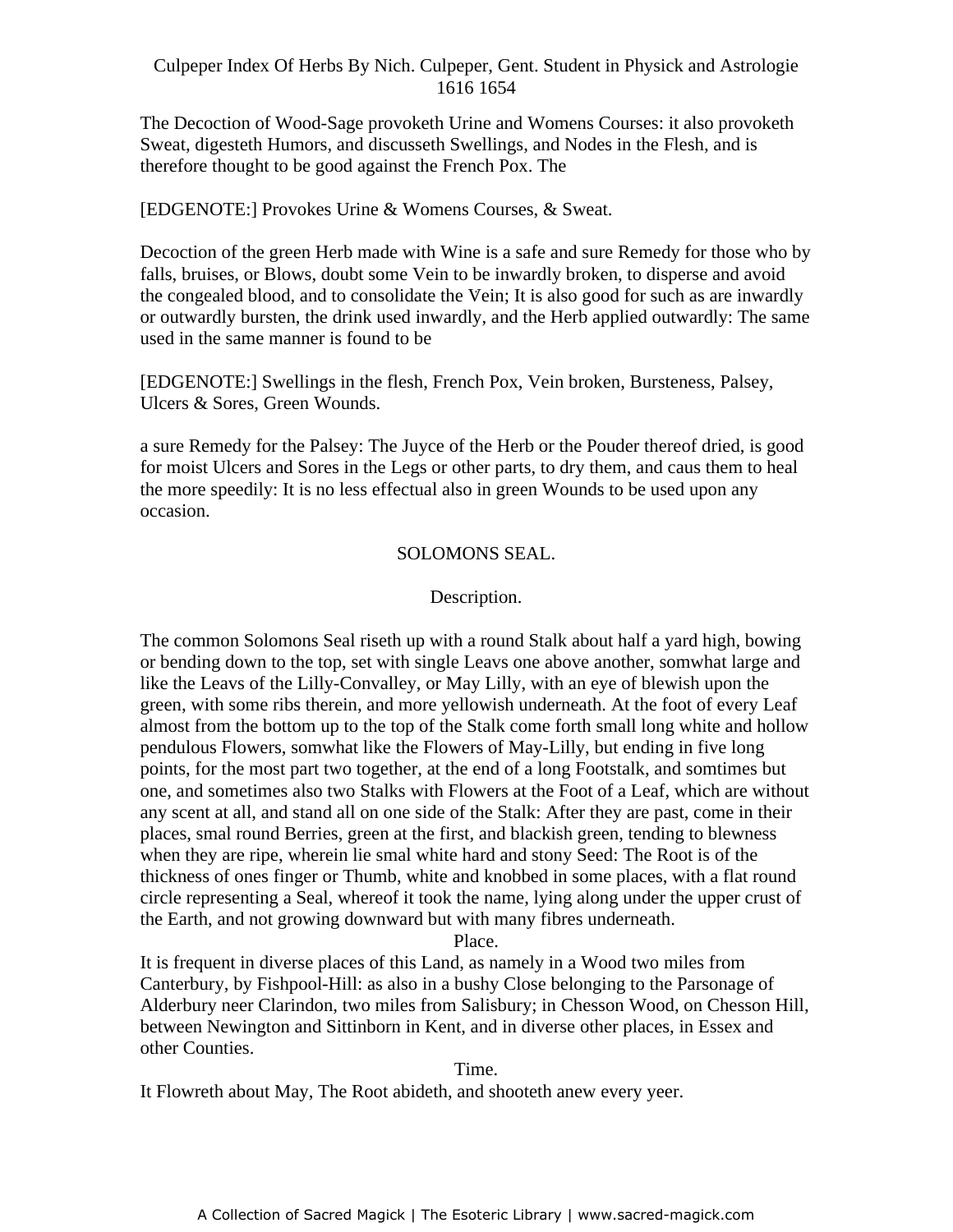# Vertues and Use.

The Root of Solomons Seal is found by experience to be available in Wounds, Hurts, and outward Sores, to heal and close up the lips of those that are green, and to dry up and restrain the Flux of Humors to those that are old: It is singular good to stay Vomitings, and Bleedings wheresoever, as also al Fluxes in man or woman, whether the Whites or Reds in Women, or the running of the Reins in men; also to knit any Joynt which by weakness useth to

[EDGENOTE:] Wounds & Sores, Vomiting & Bleeding, Fluxes, Running of the Reins, Knit Joynts, & broken Bones in man & beast, Ruptures, Bruises & Falls, black & blew Marks, Beautifie the Face.

be often out of place, or will not stay in long, when it is set: also to knit and joyn broken Bones in any part of the Body, the Roots being bruised and applied to the place. Yea it hath been found by late experience that the Decoction of the Root in Wine, or the bruised Root put in Wine or other drink, and after a nights infusion strained forth hard and drunk, hath holpen both man and Beast whose Bones have been broken by any occasion, which is the most assured refuge of help to people of diverse Countries of this Land, that they can have: It is no less effectual to help Rupture and Burstings, the Decoction in Wine, or the Pouder in Broth or Drink being inwardly taken and outwardly applyed to the Place: The same is also available for inward

[p. 214]

or outward Bruises, Falls or Blows, both to dispel the congealed blood, and to take away both the pains and the black and blew Marks that abide after the hurt. The same also or the distilled water of the whol Plant used to the Face or other part of the Skin, clenseth it from Morphew, Freckles, Spots; or Marks whatsoever, leaving the place fresh, fair, and Lovely, for which purpose it is much used by the Italian Dames.

Saturn owns this Plant for he loves his Bones well.

# SAMPIRE.

#### Description.

The Rock Sampire groweth up with a tender green Stalk, about half a yard or two foot high at the most, branching forth almost from the very bottom, and stored with sundry thick, and almost round somwhat long Leavs, of a deep green colour, somtimes three together, and somtimes more on a Stalk, and are sappy, and of a pleasant, hot, or spicy tast: At the tops of the Stalk and Branches, stand Umbels of white Flowers, and after them come large Seed bigger than Fennel Seed, yet somwhat alike. The Root is great, white, and long, continuing many yeers, and is of a hot spicy tast likewise.

Place.

It groweth on the Rocks that are often moistened at the least, if not overflown with the Sea water.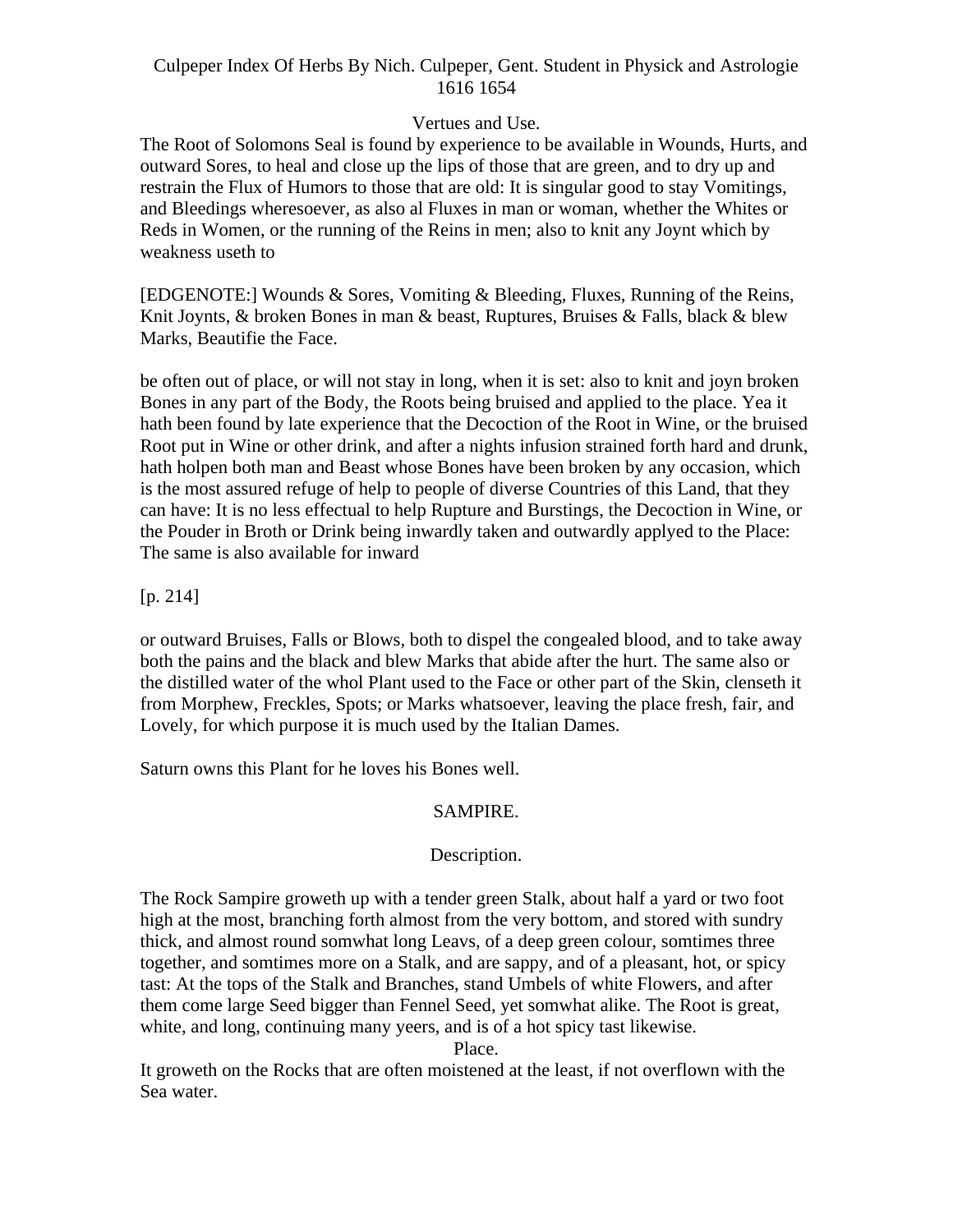#### Time.

And it Flowreth and Seedeth in the end of July and August.

Vertues and Use.

It is a safe Herb, very pleasant both to the tast and Stomach, helping digestion, and in some sort opening the

[EDGENOTE:] Helps digestion, Opens Obstructions, provokes Urin, Expel Gravel and the Stone. -

Obstructions of the Liver and Spleen, provoking Urine, and helping thereby to wash away the Gravel and Stone ingendred in the Kidneys or Bladder.

# SANICLE.

# Description.

The ordinary Sanicle sendeth forth many great round Leavs standing upon long brownish stalkes, every one somewhat deeply cut or divided into five or six parts, and some of those also cut in, somwhat like the Leaf of a Crowfoot, or Doves-foot, and finely dented about the edges, smooth, and of a dark green shining colour, and somtimes reddish about the brims, from among which riseth up smal round green Stalks without any Joynt or Leaf thereon, saving at the top, where it brancheth forth into Flowers, having a Leaf devided into three or four parts at that Joynt with the Flowers, which are smal and whit, starting out of smal round greenish yellow heads, many standing together in a tuft; in which afterward are the Seeds contained, which are smal round rough Burs, somwhat like the Seeds of Cleavers, and stick in the same manner upon any thing that they touch: The Root is composed of may black strings or fibres set together, at a little long head, which abideth with the green Leavs all the Winter and perish not.

Place.

It is found in many shadowy Woods, and other places of this Land.

Time.

It Flowreth in June, and the Seed is ripe shortly after.

Vertues and Use.

It is exceeding good to heal all green Wounds speedily, or any Ulcers, Impostumes, or bleedings inwardly: It doth wonderfully help those that have any Tumors in any part of their Bodies, for it represseth and dissipateth the Humors, if the Decoction or Juyce thereof be taken, or the Pouder in drink, and the Juyce used outwardly; For there is not found any Herb that can give such present help either to Man or Beast when the Disease falleth upon the

[EDGENOTE:] Green Wounds, Ulcers, Impostums, Inward Bleedings, Swellings, Ulcers in the Mouth, Throat & Privities, Womens Courses, Fluxes of Blood, Lasks, Ulcers in the Kidneys, Running of the Reins, Ruptures.

Lungs or Throat, and to heal up all the putrid Malignant Ulcers in the Mouth, Throat, and Privities, by gargling or washing with the Decoction of the Leavs and Root, made in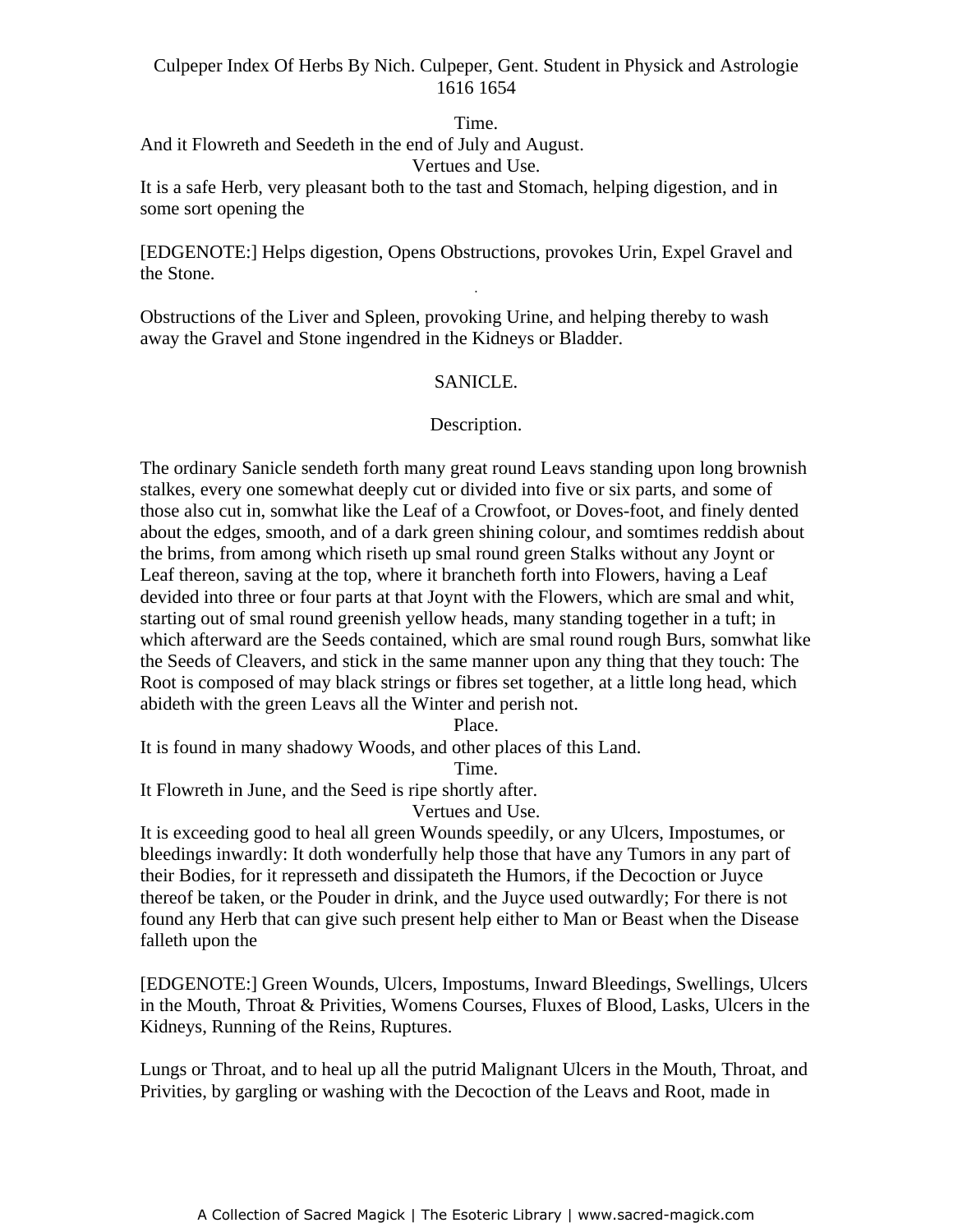Water, and a little Honey put thereto. It helpeth to stay Womens Courses, and all other Fluxes of Blood either by the Mouth, Urine or Stool, and Lasks of the Belly, the Ulceration of the Kidneys also, and the pains in the Bowels, and the Gonorrhea or running of the Reins, being boyled in Wine or Water, and drunk. The same also is no less powerful to help any Ruptures or Burstings, used both inwardly and outwardly, and briefly it is effectual in binding, restraining, consolidating, heating, drying, and healing; as Comfry, Bugle, Self-heal, or any other of the Confounds, or Vulnerary Herbs whatsoever.

This is one of Venus her Herbs to cure either Wounds, or what other mischiefs Mars inflicteth upon the Body of Man.

## SARAFENS CONFOUND.

# Description.

This groweth very high somtimes with brownish Stalks, and other whiles with green and hollow to a mans height, having many long and narrow green Leavs snip'd about the edges, somwhat like those of the Peach-

# [p. 215]

Tree, or Willow Leavs, but not of such a white green colour: The tops of the Stalks are furnished with many pale yellow Starlike Flowers standing in green heads, which when they are fallen, and the Seed ripe, which is somwhat long, smal, and of a yellowish brown colour wrapped in down, is therewith carried away with the wind: The Root is composed of many strings or fibres, set together at a head, which perish not in Winter, but abide, although the Stalks dry away, and no Leaf appeareth in Winter. The tast hereof is strong and unpleasant, and so is the smel also.

Place.

It groweth in moist and wet grounds by Wood sides, and somtimes in the moist places of shady Groves, as also by the water side.

Time.

It Flowreth in July, and the Seed is soon ripe, and carryed away with the wind. Vertues and Use.

Among the Germans, this Wound Herb is preferred before all others of the same quality. Being boiled in Wine and drunk, it helpeth the indisposition of the Liver, and freeth the Gall from Obstructions, whereby it is good for the yellow Jaundice, and for the Dropsie in the beginning of it, for all inward ulcers of the Reins, or elswhere,

[EDGENOTE:] Obstructions, yellow Jaundice, Dropsie, Ulcers of the Reins, Inward Wounds & Bruises, Pains in the Body, Mother, Agues, Green Wounds, Old Sores or Ulcers, Ulcers in the Mouth or Throat, Sores in the Privy Parts.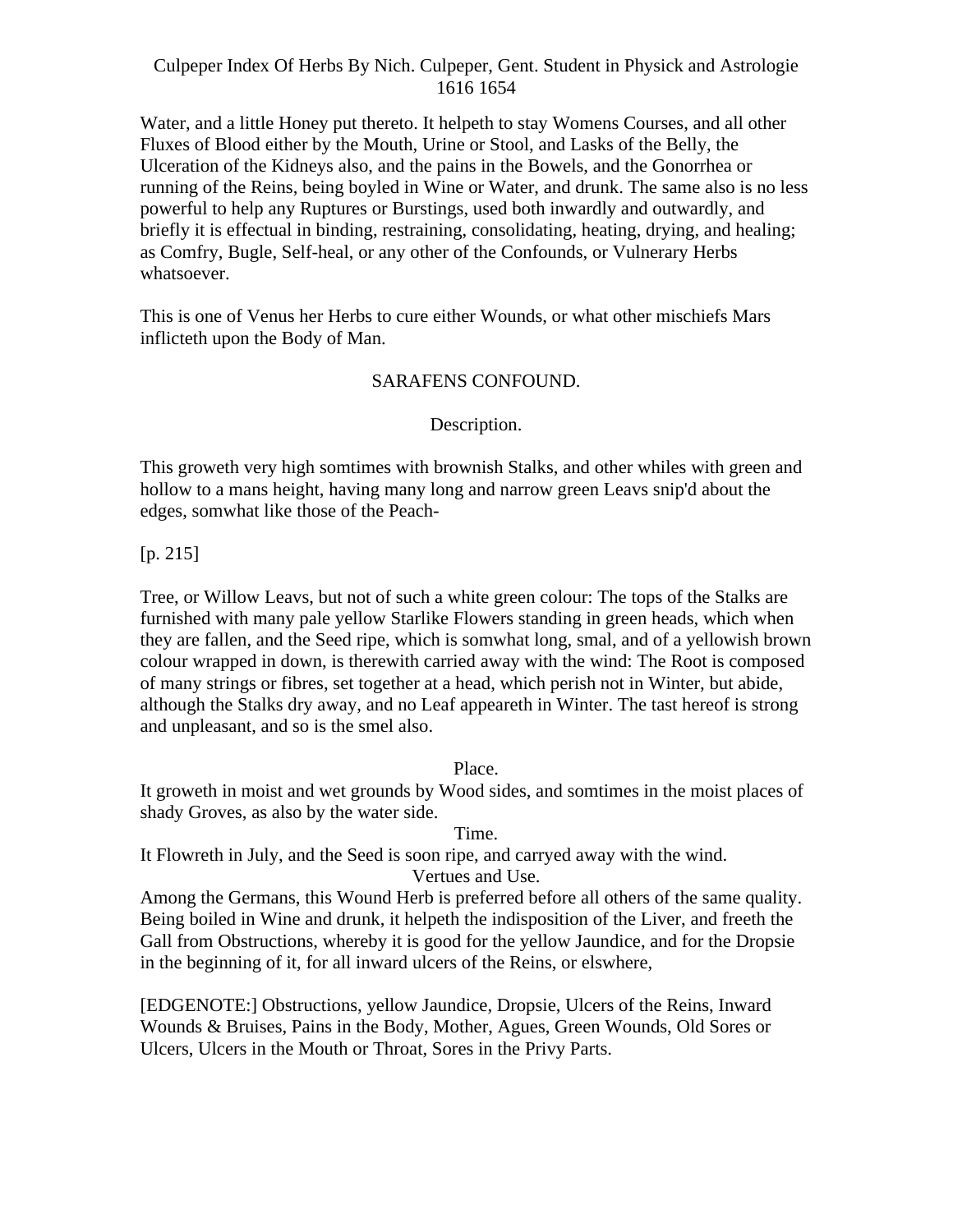and inward Wounds and Bruises: And being steeped in Wine and then distilled, the Water thereof drunk is singular good to ease all gnawings in the Stomach, or other pains of the Body, as also the pains of the Mother: And being boyled in Water it helpeth continual Agues; And this said Water, or the Juyce or Decoction, are very effectual to heal any green Wound or old sore or Ulcer whatsoever, clensing them from corruption and quickly healing them up: It is no less effectual for the Ulcers in the mouth or Throat, be they never so foul or stinking, by washing and gargling them therewith; and likewise for such Sores as happen in the privy parts of man or Woman: Briefly whatsoever hath been said<br>of Preds as Savisla were befored haven of Bugle or Sanicle, may be found herein.

Saturn owns this Herb, and 'tis of sober condition like him.

# SAWCEALONE, or JACK BY THE HEDG.

# Description.

The lower Leavs of this are rounder than those that grow towards the tops of the Stalks, and are set singly one at a Joynt, being somwhat round and broad, and pointed at the ends, dented also about the edges, somwhat resembling Nettle Leavs for the form but of a fresher green colour, and not rough or pricking: The Flowers are very smal and white, growing at the tops of the Stalks one above another, which being past, there follow smal and long round pods, wherein are cantained, smal round Seed somwhat blackish: The Root is stringy and threddy, perishing every yeer after it hath given Seed, and raiseth it self again of its own sowing: The Plant or any part thereof being bruised, smelleth of Garlick, but more pleasantly, and tasteth somwhat hot and sharp, almost like unto Rocket. Place.

It groweth under Walls, and by Hedg sides, and Pathwaies in Fields, in many places. Time.

It Flowreth in June, July, and August.

Vertues and Use.

This is eaten by many Country people as Sawce to their Salt-fish, and helpeth well to digest the crudities and other corrupt Humors ingendred thereby, it warmeth also the Stomach, and causeth digestion: The Juyce thereof boyled with Honey, is accounted to be as good as

[EDGENOTE:] Helps digestion, Cough, Tough Flegm, Wind Chollic, Stone, Ulcers in the Legs.

Hedg-Muster for the Cough, to cut and expectorate the tough Flegm. The Seed bruised and boyled in Wine is a singular good Remedy for the Wind Chollick, or the Stone, being drunk warm; It is also given to Women troubled with the Mother, both to drink, and the Seed put into a Cloth and applied while it is warm is of singular good use. The Leavs also or Seed boyled is good to be used in Clysters to ease the pains of the Stone: The green Leavs are held to be good to heal the Ulcers in the Legs.

# WINTER AND SUMMER SAVORY.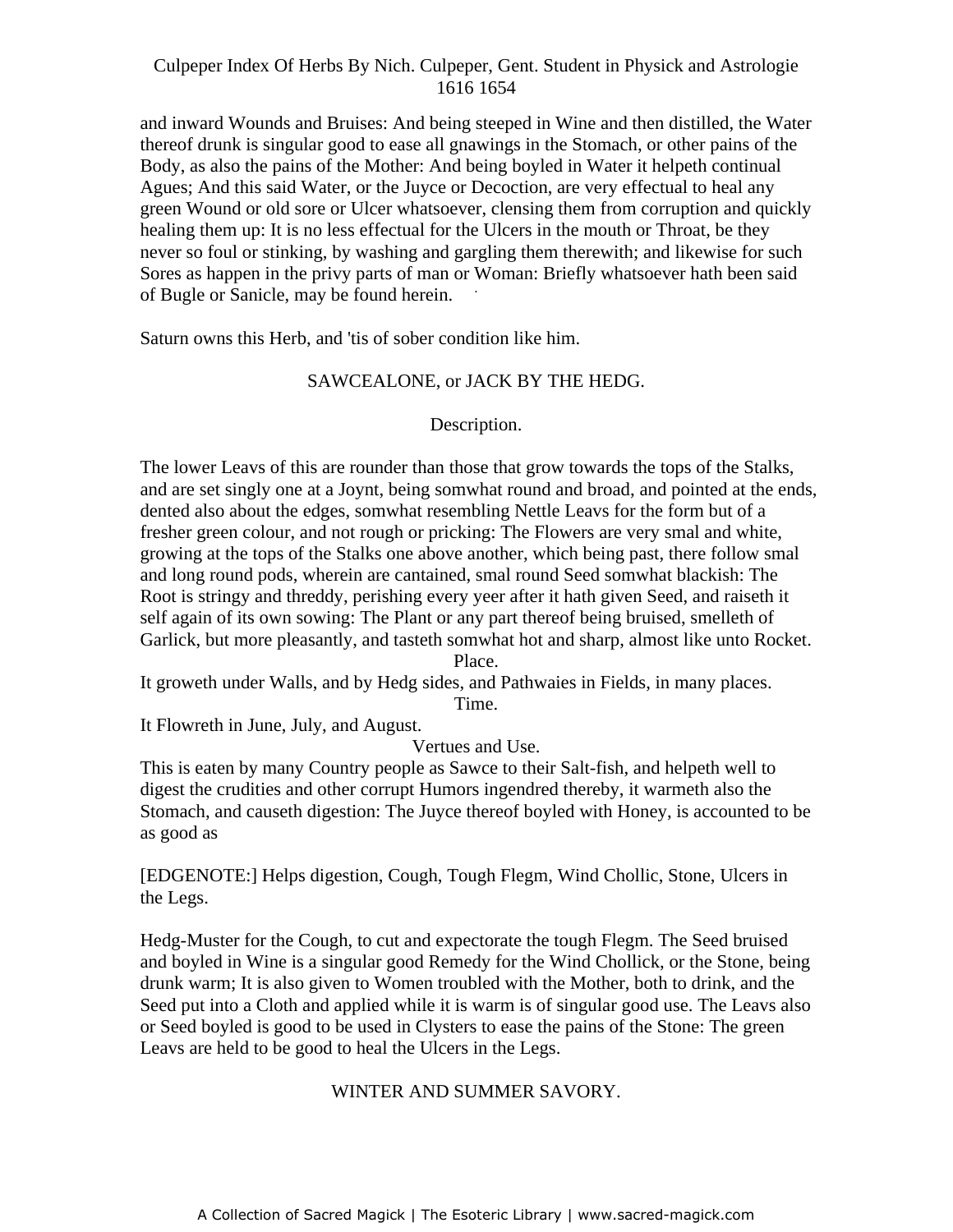Both these are so well known (being entertained as constant Inhabitants in our Gardens) that they need no Description.

Vertues and Use.

They are both of them hot and dry, especially the Summer kind, which is both sharp and quick in tast, expelling Wind in the Stomach and Bowels, and is a present help for the rising of the Mother procured by Wind, provoketh Urine and Womens Courses, and is much commended for Women with Child to take inwardly, and to smell often unto. It cutteth tough Flegm in the Chest and Lungs, and helpeth to expectorate it the more easily; It quencheth **It such a structure** that the structure of the structure of the structure of the structure of the structure of the structure of the structure of the structure of the structure of the structure of the structur

[EDGENOTE:] Expelleth Wind, Mother, provokes Urine & Womens Courses, Tough Flegm, Lethargy, Dull sight, Singing in the Ears & Deafness, Sciatica & Palsey, stinging of Bees &c., Chollick, Illiack passion.

the dull spirits in the Lethargy, the Juyce thereof being snuffed, or cast up into the nostrils: The Juyce dropped into the Eyes cleareth a dull sight, if it proceed of thin

[p. 216]

cold humors distilling from the Brain: The Juyce heated with a little Oyl of Roses, and dropped into the Ears easeth them of the noise and singing in them, and of deafness also: Outwardly applied with white flower in manner of a Pultis, it giveth ease to the Sciatica, and Palsey'd Members, heating and warming them, and taketh away their pains: It also taketh away the pain that comes of stinging by Bees, Wasps, &c.

Mercury claims the Dominion over this Herb, neither is there a better Remedy against the Chollick and Illiack passions than this Herb, keep it dry by you all the yeer if you love your selves, and your ease, as 'tis an hundred pound to a penny if you do not: keep it dry, make Conserves and Syrups of it for your use; and withal, take notice that the Summer kind is the best.

# THE COMMON WHITE SAXIFRAGE.

# Description.

This hath a few smal reddish Kernels or Roots, covered with some Skins lying among diverse smal blackish Fibres, which send forth diverse round, faint, or yellowish green Leavs, and grayish underneath, lying above the ground unevenly dented about the edges, & somwhat hairy, every one upon a little footstalk from whence riseth up a round brownish hairy green stalk, two or three foot high, with a few such like round Leaves as grow below, but smaller, and somwhat branched at the top, whereon stand pretty large white Flowers of five Leaves apiece, with some yellow threds in the middle, standing in long crested brownish green Husks: After the Flowers are past there ariseth somtimes a round hard head by, forked at the top, wherein is contained small blackish Seed, but usually they fall away without any Seed; and it is the Kernels or grains of the Root which are usually called the white Saxifrage Seed, and so used.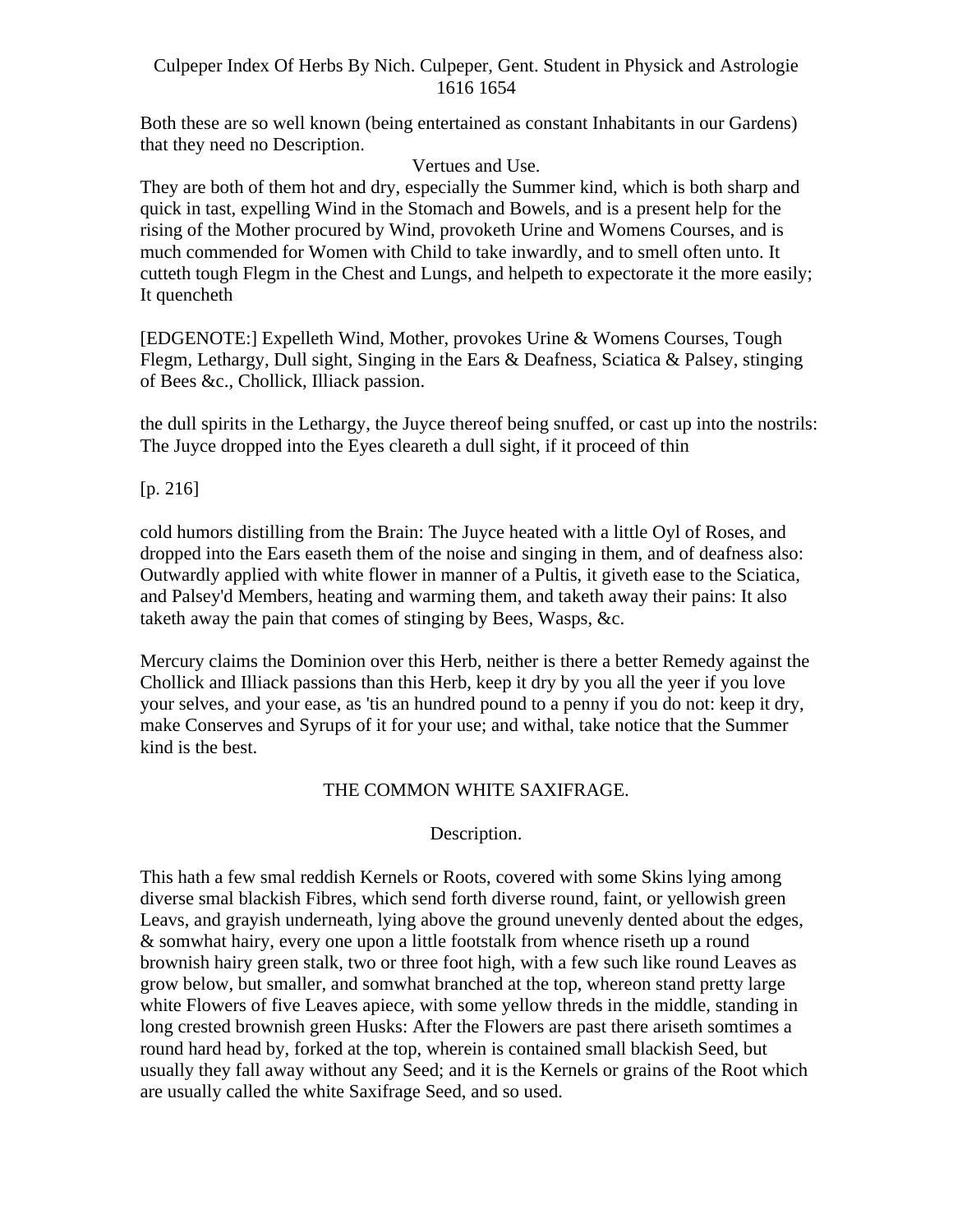Place.

It groweth in many places of our Land, as well in the lower moist, as in the upper dry corners of Meadows, and grassy sandy places; It used to grow neer Lambs Conduit, on the back side of Grayes-Inn.

Time.

It Flowreth in May, and is then gathered as well for that which is called the Seed, as to distil, for it quickly perisheth down to the ground when any hot weather comes. Vertues and Use.

It is very effectual to clense the Reins and Bladder, and to dissolve the Stone ingendred in them, and to expel it and the Gravel by Urine, to provoke Urine also being stopped, and to help the Strangury: for which purposes the Decoction of the Herb or Roots in white Wine, or the Pouder of the smal Kernelly Roots which is called the Seed taken in white Wine, or in the same Decoction made with

[EDGENOTE:] Clenseth the Reins, Stone, Gravel, provoke Urine, Womens Courses, Tough Flegm.

white Wine is most usual. The Distilled water of the whol Herb, Roots, and Flowers, is most familiar to be taken: It provoketh also Womens Courses, and freeth and clenseth the Stomach and Lungs from thick and tough Flegm that troubles them. There is not many better Medicines to break the Stone than this.

# BURNET SAXIFRAGE.

Description.

The greater sort of our English Burnet Saxifrage groweth up with diverse long Stalks of winged Leavs, set directly opposite one to another on both sides, each being somwhat broad, a little pointed and dented about the edges, of a sad green colour. At the tops of the Stalks stand Umbels of white Flowers, after which comes small and blackish Seed: The Root is long and whitish, abiding long. Our lesser Burnet Saxifrage, hath much finer Leaves than the former, and very smal, and set one against another, deeply jagged about the edges, and of the same colour as the former: The Umbels of Flowers are white, and the Seed very small, and so is the Root, being also somwhat hot and quick in tast.

Place.

These grow in most Meadows of this Land, and are easie to be found, being well sought for among the Grass, wherein many times they lie hid scarcely to be discern'd.

Time.

The Flower about July, and their Seed is ripe in August.

Vertues and Use.

These Saxifrages are as hot as Pepper, and Tragus saith by his experience they are more wholsom: They have the same properties that the Parsleys have, but in provoking Urine, and easing the pains thereof, or of the Wind and Chollick, are much more effectual; The Roots or Seed being used either in Pouder, or in Decoction, or any other way;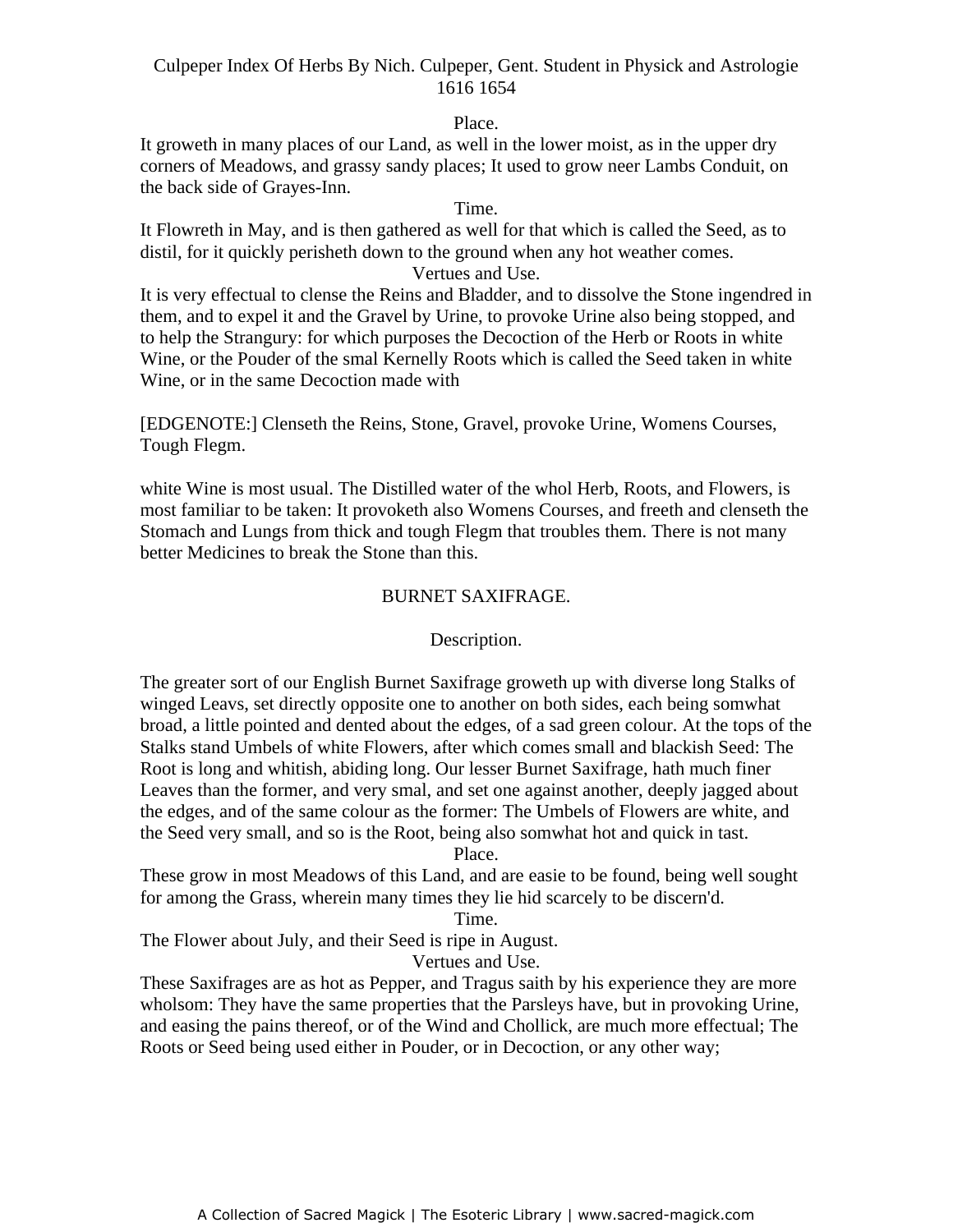[EDGENOTE:] Provoke Urine, Ease Wind & Chollick, Mother, Womens Courses, Stone, Tough Flegm, Venom, Cramps & Convulsions, Wounds in the Head, Freckles & spots.

and likewise helpeth the Windy pains of the Mother, and to procure their Courses, to break and avoid the Stone in the Kidneys, to digest cold, viscous, and tough Flegm in the Stomach, and is a most especial Remedy against all kind of Venom. Castorium being boyled in the distilled water hereof, is singular good to be given to those that are troubled

# $[p. 217]$

with Cramps and Convulsions: some do use to make the Seed into Comfits (as they do Caraway Seed) which is effectual to all the purposes aforesaid. The Juyce of the Herb dropped into the most grievous Wounds of the Head, drieth up their moisture and healeth them quickly. Some Women use the distilled Water, to take away Freckles or Spots in the Skin or Face: and to drink the same sweetned with Sugar for all the purposes aforesaid.

# SCABIOUS, THREE SORTS.

# Description.

The common Field Scabious groweth up with many hairy soft, whitish green Leaves, some whereof are but very little, if at all jagged on the edges, others very much rent and torn on the sides, and have threds in them, which upon the breaking may be plainly seen: from among which rise up diverse hairy green Stalks three of four foot high, with such like hairy green leavs on them, but more deeply and finely devided, branched forth a little: At the tops hereof which are naked and bare of Leaves for a good space, stand round Heads of Flowers, of a pale blewish colour set together in a head, the outermost wherof are larger than the inward, wth many threds also in the middle, somwhat flat at the top, as the Head with Seed is likewise: The Root is great, white, & thick growing down deep into the ground, and abideth many yeers. There is another sort of Field Scabious, different in nothing from the former, but only it is smaller in all respects.

The Corn Scabious, differeth little from the first, but that it is greater in all respects and the Flowers more declining to Purple: And the Root creepeth under the upper crust of the Earth, and runneth not deep in the ground as the first doth.

# Place.

The first groweth most usually in Meadows, especially about London every where.

The second in some of the dry Fields about this City, but not so plentiful as the former.

The third, in the standing Corn, or Fallow Fields, and the borders of such like Fields.

#### Time.

They Flower in June and July, and some abide Flowring until it be late in August, and the Seed is ripe in the mean time.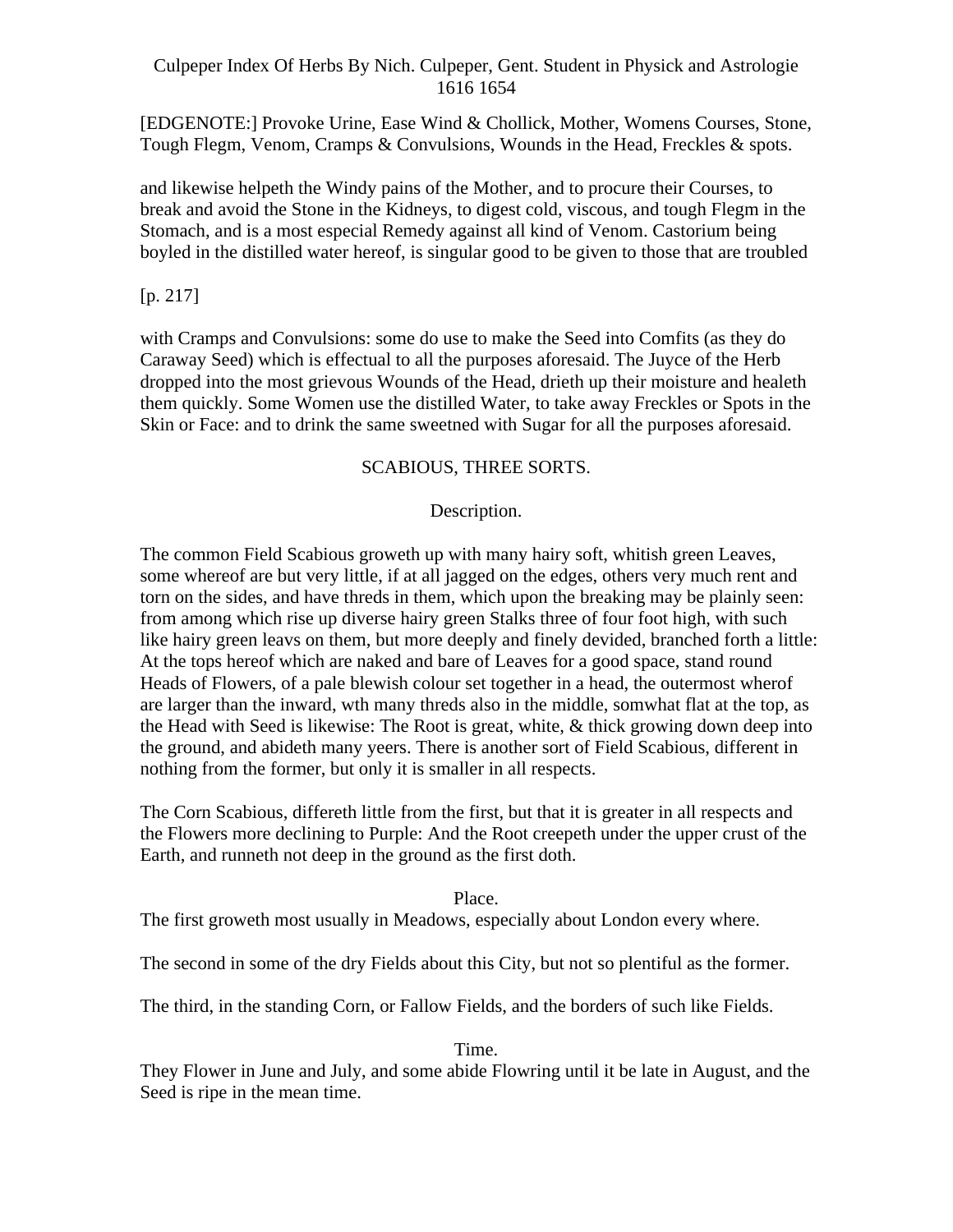There are many other sorts of Scabious, but I take those which I have here described to be most familiar with us; The vertues both of these and the rest being much alike, take them as followeth.

#### Vertues and Use.

Scabious is very effectual for all sorts of Coughs, shortness of Breath, and all other Diseases of the Breast and Lungs, ripening and digesting cold Flegm, and other tough humors, voiding them forth by Coughing and spitting: It ripeneth also all sorts of inward Indicates, volting them forth by Coughing and spitting. It appends also an sorts of invalidation, the Ulcers and Impostumes, the Plurisie also, if the Decoction of the Herb dry or green, be made with Wine, and drunk for some time together: four ounces of the clarified Juyce of Scabious taken in the morning fasting, with a dram of Methridate, or Venice Treacle, freeth the heart from any infection of Pestilence, if after the taking of it, the party sweat two hours in their Beds; and this Medicine be again and again repeated if need require: The green Herb bruised and applied to any Carbuncle or Plague sore, is found by certain experience to dissolve or break it in three hours space. The same Decoction also drunk, helpeth the pains and Stitches in the sides. The Decoction of the Roots taken for fourty daies together, or a dram of the Pouder of them taken at a time in Whey, doth (as Mathiolus saith) wonderfully help those that are troubled with running or spreading Scabs, Tetters, or Ringworms, yea though they proceed of the French Pox, which he saith he hath tryed by experience: The Juyce or Decoction drunk, helpeth also Scabs and breakings out in Itch and the like: The Juyce also made up into an Oyntment and used, is effectual for the same purpose. The same also helpeth all inward Wounds by the drying, clensing, and healing quality therin: A Syrup made of the Juyce and Sugar is very

[EDGENOTE:] Coughs & shortness of Breath, Cold Flegm, Inward Ulcers & Impostumes, Plurisie, Infection, Carbuncle or Plague sores; Pains or stitches in the side: Scabs, tetters, Ringworms, Itch, inward Wounds, Cold swellings, Shrunk Sinews; Freckles & Pimples, Morphew & Lepry, Dandriff & Scurf, Green Wounds, Old sores & Ulcers, Splinters, Thorns, & broken Bones &c.

effectual to all the purposes aforesaid, and so is the distilled water of the Herb and Flowers made in due season; especially to be used when the green Herb is not in force to be taken. The Decoction of the Herb and Roots outwardly applied, doth wonderfully help al sorts of hard or cold Swellings, in any part of the Body; and is as effectual for any shrunk Sinew or Vein. The Juyce of Scabious made up with the Pouder of Borax and Camphire, clenseth the Skin of the Face or other part of the Body, not only from Freckles and Pimples, but also from Morphew and Lepry. The Head washed with the same Decoction clenseth it from Drandrif, Scurf, Sores, Itches, and the like, being used warm. Tents also dipped in the Juyce or Water thereof not only healeth all green Wounds, but old Sores and Ulcers also: The Herb also bruised and applied doth in short time loosen, and cause to be drawn forth any Splinter, broken bone, Arrow head, or other such like thing lying in the Flesh.

[p. 218]

# SCURVY-GRASS.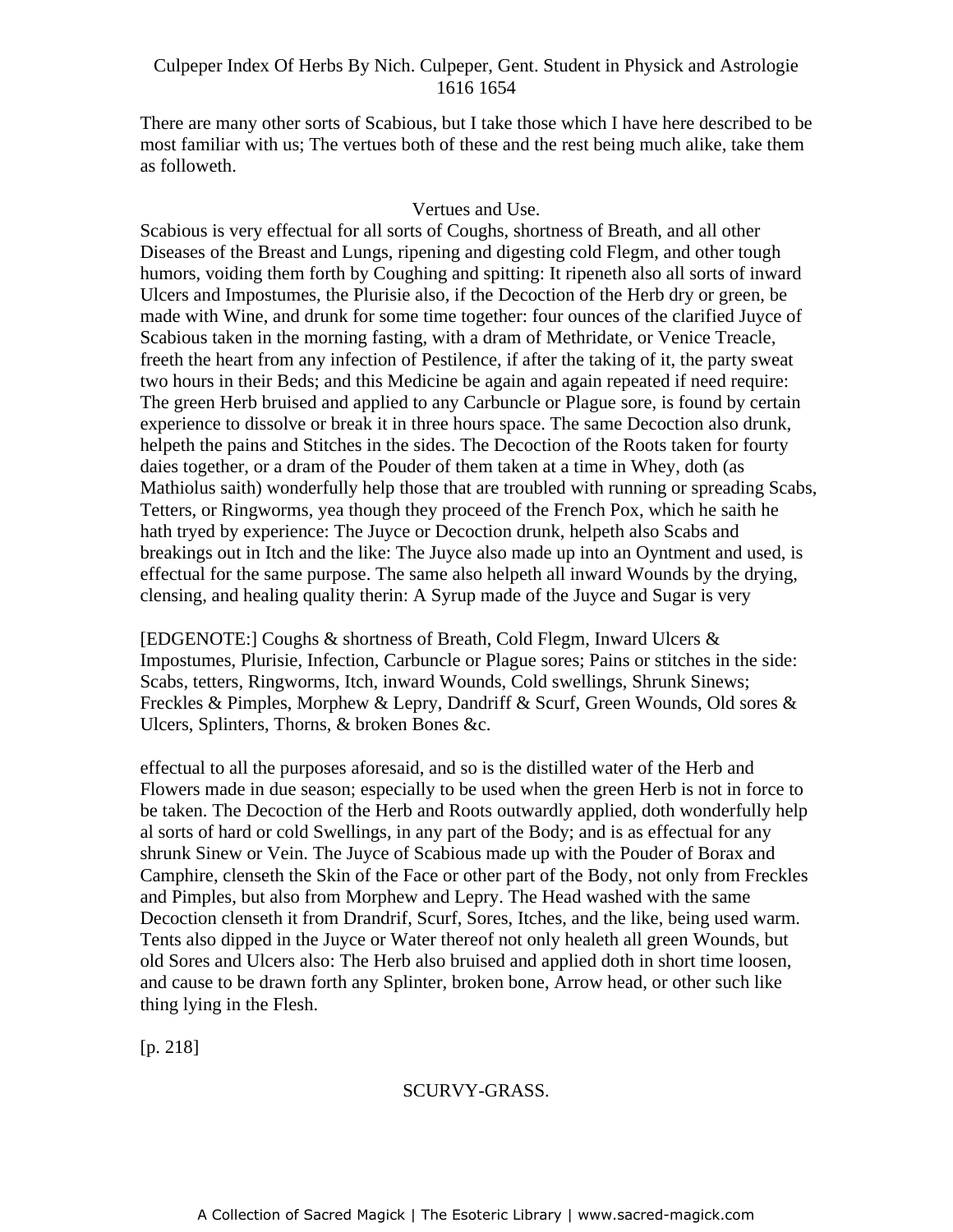## Description.

Our ordinary English Scurvygrass hath many thick fat Leavs, more long than broad, and somtimes longer and narrower, somtimes also smooth on the edges, and somtimes a little waved, somtimes plain, smooth, and pointed, somtimes a little hollow in the middle and round pointed, of a sad green, and somtimes brownish colour, every one standing by it self upon a long Footstalk, which is brownish or greenish also: from among which rise smal slender Stalks, bearing a few Leaves thereon like the other, but longer and lesser for the most part: At the tops whereof grow many whitish Flowers, with yellow threds in the middle, standing about a green head which becometh the Seed Vessel, which will be somwhat flat when it is ripe, wherein is contained reddish Seed tasting somwhat hot: The Root is made of many white strings, which stick deeply in the mud, wherein it chiefly delighteth: yet it will well abide in the more upland and dryer grounds, and tasteth a little brackish or Salt, even there, but not so much as where it hath the Salt water to feed upon. Place.

It groweth all along the Thames side, both on the Essex and Kentish Shoars, from Woolwich round about the Sea Coasts to Dover, Portsmouth, and even to Bristol, where it is had in plenty: The other with round Leavs groweth in the Marshes in Holland in Lincolnshire, and other places of Lincolnshire by the Sea side.

Description.

There is also another sort called Dutch Scurvy-Grass, which is most known and frequent in Gardens, which hath diverse fresh green, and almost round Leaves rising from the Root, nothing so thick as the former, yet in some rich ground, very large, even twice so big as in others, not dented about the edges, not hollow in the middle, every one standing upon a long Footstalk: from among these rise up divers long slender weak Stalks higher than the former, and with more white Flowers at the tops of them, which turn into smaller pods, and smaller brownish Seed than the former: The Root is white, smal, and threddy: The tast of this is nothing Salt at all, but hath an hot Aromatical spicy tast.

Time.

They Flower in April or May, and give their Seed ripe quickly after.

Vertues and Use.

The English Scurvy-grass is more used for the Salt tast it beareth, wch doth somwhat open and clense; but the Dutch Scurvy-grass is of better effect, and chiefly used (if it may be had) by those that have the Scurvey, especially to purge and clense the Blood, the Liver, and the Spleen, for all which Diseases it is of singular good

[EDGENOTE:] Scurvy, Liver & Spleen, flegmatick Humors, Foul Ulcers & sore Mouths, Spots & Scars in the Skin.

effect by taking the Juyce in the Spring every morning fasting in a cup of Drink: The Decoction is good for the same purpose, and the Herb tunned up in new Drink, either by it self or with other things, for it openeth Obstructions, evacuateth cold clammy and Flegmatick Humors both from the Liver and the Spleen, wasting and consuming both the swelling and hardness thereof, and thereby bringing to the body a more lively colour. The Juyce also helpeth all foul Ulcers and Sores in the Mouth, if it be often gargled therewith; and used outwardly, clenseth the Skin from spots, marks, or Scars, that happen therein.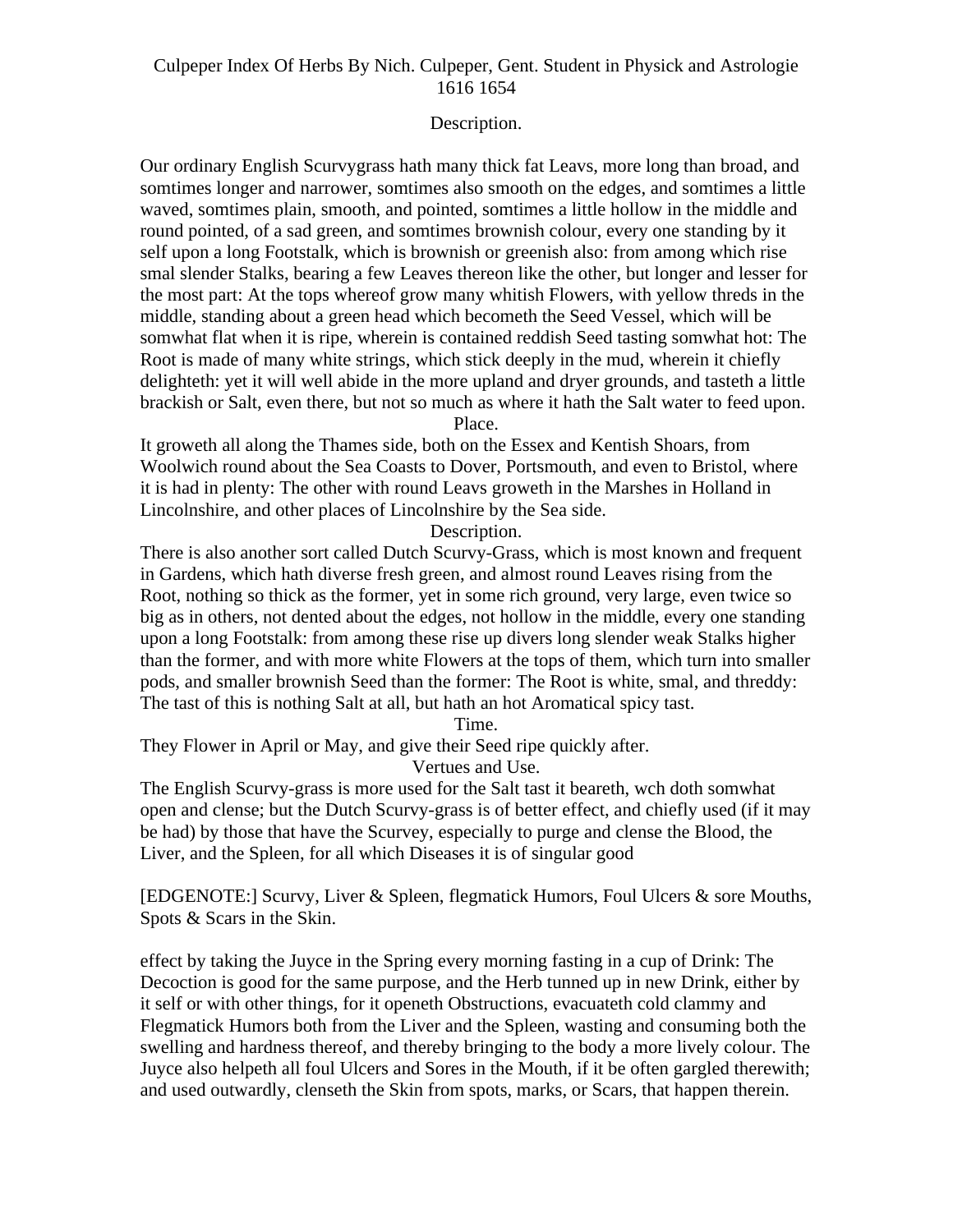# SELF-HEAL.

## Description.

The common Self-heal is a small low creeping Herb, having many small roundish pointed Leavs somwhat like the Leaves of Wild Mints, of a dark green colour without any dents on the edges, from among which rise diverse square hairy Stalks scarce a foot high, which spread somtimes into Branches with diverse such smal Leaves set thereon, up to when spiead somalies mo Branches with diverse such small Ecaves set thereon, up to the tops, where stand brown spiked Heads, of many smal brownish Leaves like scales and Flowers set together, almost like the Head of Cassidony, which Flowers are gaping, and of a blewish purple, or more pale blew, in some places sweet, but not so in others: The Root consists of many strings or fibres downward, and spreadeth strings also, whereby it encreaseth: The smal stalks with the Leaves creeping upon the ground, shoot forth fibres taking hold of the ground, wherby it is made a great tuft in short time.

Place.

It is found in Woods and Fields every where.

Time.

It Flowreth in May, and somtimes in April.

Vertues and Use.

As Self-heal is like Bugle in form, so also in the Qualities and Vertues serving for al the purposes whereto Bugle is applied with good success either inwardly or outwardly, for inward Wounds or Ulcers wheresoever within the Body, for Bruises and Falls and such like hurts: if it be accompanied with Bugle, Sanicle, and other the like Wound Herbs it will be the more effectual, and to wash or inject

[p. 219]

into Ulcers in the parts outwardly where there is

[EDGENOTE:] Inward Wounds & Ulcers, Bruises, Flux of Blood; Foul sores, Green wounds; Headach; Sores in the Mouth or Throat & secret parts.

cause to repress the heat and sharpness of Humors flowing to any sore Ulcer, Inflamation, Swelling or the like, or to stay the Flux of blood in any Wound or Part, this is used with good success, as also to clense the foulness of Sores, and cause them more speedily to be healed. It is an especial Remedy for all green Wounds to soder the lips of them, and to keep the place from any further inconveniences: The Juyce hereof used with Oyl of Roses to anoint the Temples and Forehead, is very effectual to remove the Headach: and the same mixed with Honey of Roses, clenseth and healeth all Ulcers in the Mouth and Throat, and those also in the secret parts. And the Proverb of the Germans, French, and others is verified in this, That he needeth neither Physitian nor Chyrurgion, that hath Self heal and Sanicle to help himself.

Here is another Herb of Venus, Self-heal whereby when you hurt, you may heal your self, 'tis indeed a special Herb for inward and outward Wounds, take it inwardly in Syrups for inward Wounds, outwardly in Unguents and Plaisters for outward.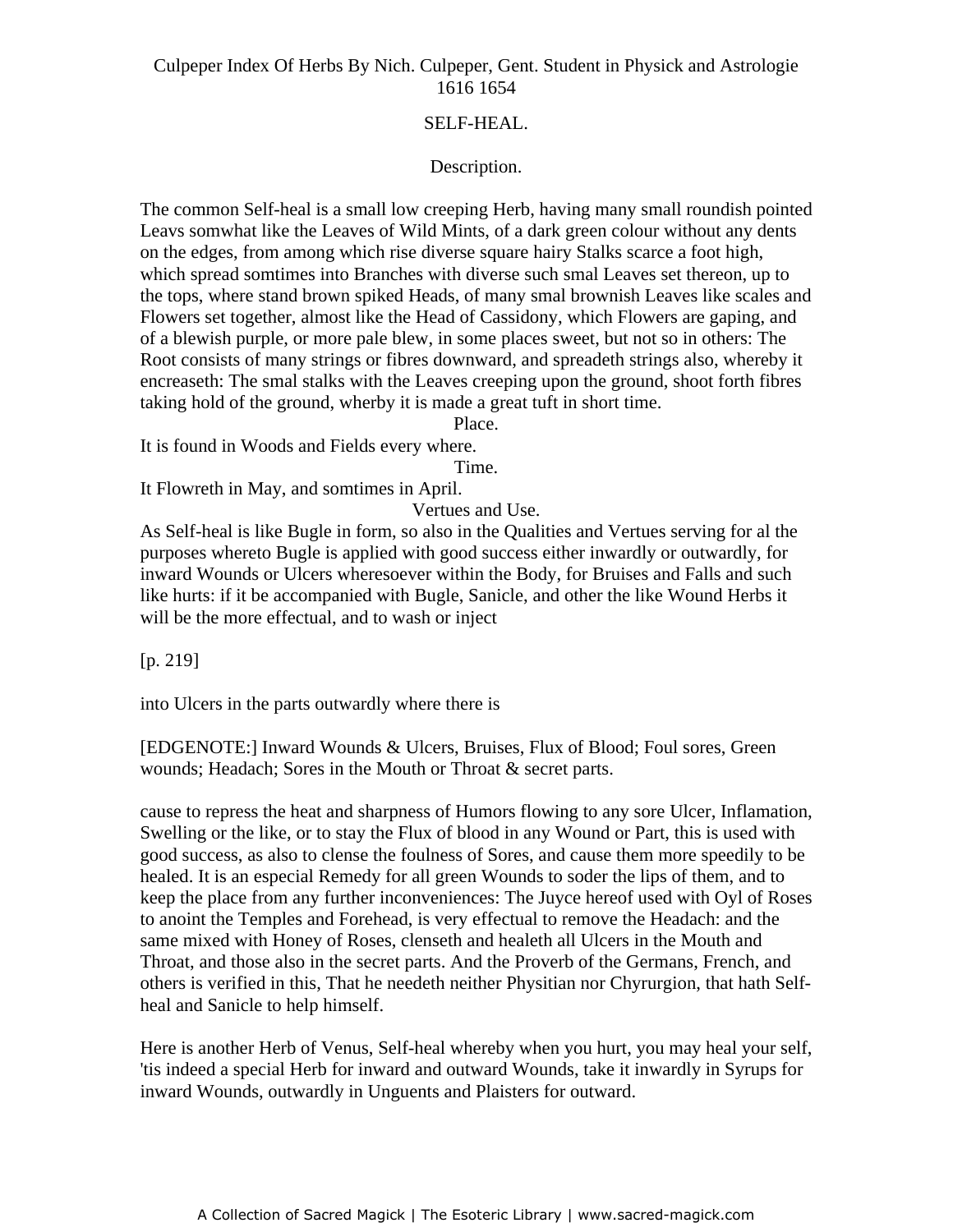# THE SERVICE-TREE.

This is so well know in the places where it grows that it needeth no Description.

Time.

It Flowreth before the end of May, and the Fruit is ripe in October.

Vertues and Use.

Services when they are mellow are fit to be taken to stay Fluxes, Scowring, and Castings, yet less than Medlars: if they be dried before they be mellow, and kept

[EDGENOTE:] Fluxes, Scowrings & Casting: Bleeding of wounds or at Mouth & Nose.

all the yeer, they may be used in Decoctions for the said purpose, either to drink, or to bath the parts requiring it: and is profitably used in that manner to stay the bleeding of Wounds, and at the Mouth or Nose, to be applied to the Forehead and Nape of the Neck.

## SMALLAGE.

This also is very well known, and therefore I shall not trouble the Reader with any Description thereof.

Place.

It groweth naturally in wet and Marsh grounds, but if it be sown in Gardens it there prospereth very well.

Time.

It abideth green all the Winter, and Seedeth in August.

Vertues and Use.

Smallage is hotter, dryer, and much more Medicinable than Parsley, for it much more openeth Obstructions of the Liver and Spleen, rarifieth thick Flegm, and clenseth it and the Blood withal. It provoketh Urine and Womens Courses, and is singular good against the yellow Jaundice:

[EDGENOTE:] Liver & Spleen; Urine & womens Courses, Yellow Jaundice, Agues; sore Mouths & Throats, Ulcers & Cankers, wind, worms, stinking Breath.

It is very effectual against Tertian and Quartan Agues, if the Juyce thereof be taken; but especially made into Syrup. The Juyce also put to Honey of Roses, and Barley Water, is very good to Gargle the Mouth and Throat of those that have Sores and Ulcers in them, and will quickly heal them: The same Lotion also clenseth and healeth all other foul Ulcers and Cankers elswhere if they be washed therewith. The Seed is especially used to break and expel wind, to kill Worms and to help a stinking Breath: The Root is effectual to all the purposes aforesaid, and is held to be stonger in operation than the Herb, but especially to open Obstructions, and to rid away an Ague, if the Juyce thereof be taken in Wine, or the Decoction thereof in Wine be used.

#### SOPEWORT, or BRUISEWORT.

Description.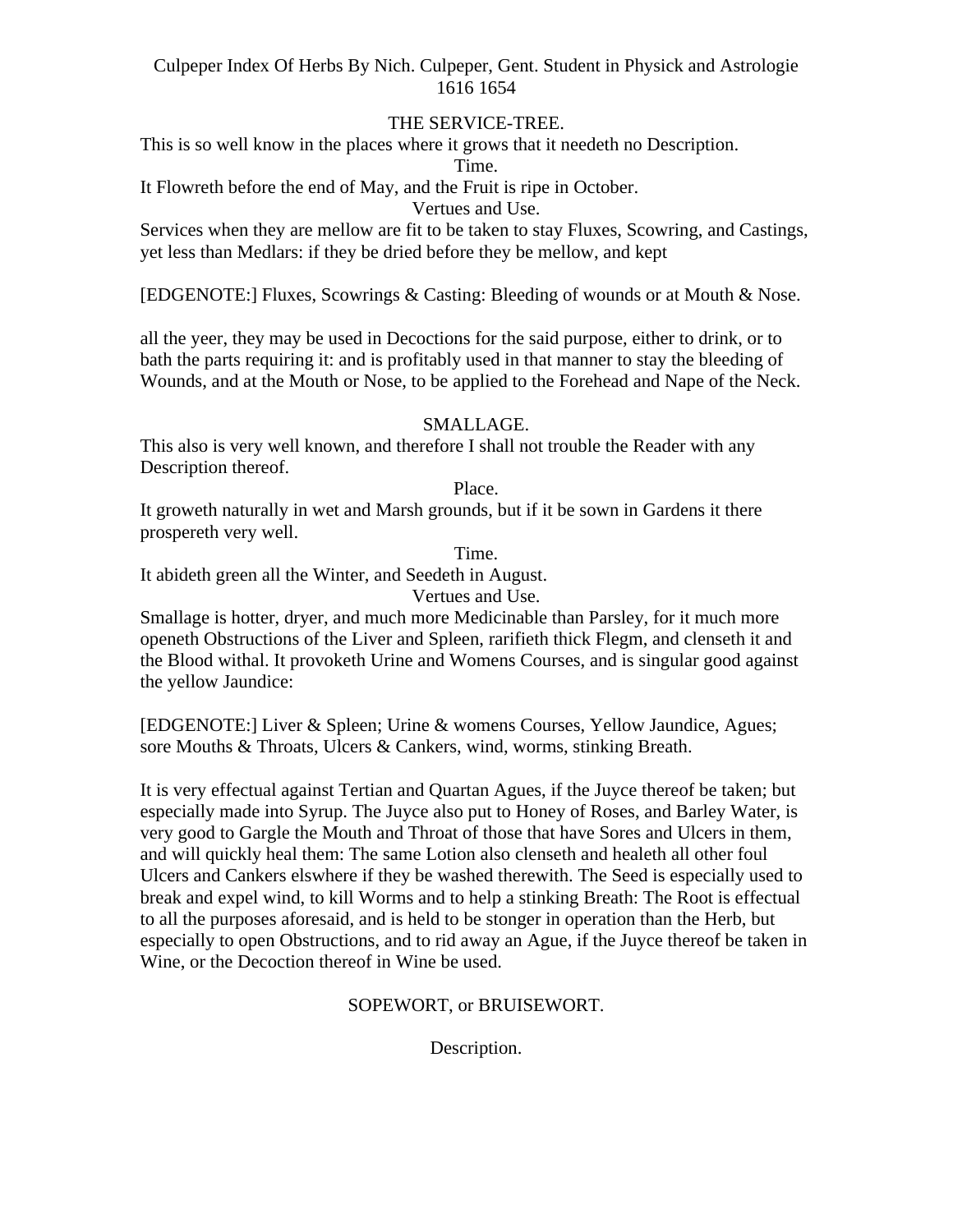The Root creepeth under ground far and neer, with many Joynts therein, of a brown colour on the outside and yellowish within, shooting forth in diverse places many weak round Stalks, full of Joynts, set with two Leaves apiece to every one of them on the contrary side, which are ribbed somwhat like unto Plantane, and fashioned like the common field white Campion Leaves, seldom having any Branches from the sides of the Stalks, but set with diverse Flowers at the top standing in long Husks like the wild Campions, made of five Leavs apiece, round at the ends, and a little dented in the middle, of a pale Rose colour, almost white, somtimes deeper, and somtimes paler, of a reasonable good scent.

Place.

It groweth wild in many low and wet grounds of this Land, by the Brooks, and sides of running Waters.

Time.

It Flowreth usually in July, and so continueth all August, and part of September before they be quite spent.

 $[p. 220]$ 

#### Vertues and Use.

The Country people in diverse places do use to bruise the Leaves of Sopewort, and lay it to their Fingers, Hands, or Legs when they are cut, to heal them up again.

[EDGENOTE:] Cut Fingers, provokes Urine, Expels Gravel & Stone, Dropsie, French Pox.

Some make great boast thereof that it is Diuretical to provoke Urine, and thereby to expel Gravel and the Stone in the reins or Kidneys: and do also account it singular good to avoid Hydropical waters thereby to cure the disease of the Dropsie: And they no less extol it to perform an absolute cure in the French Pox, more than either Sarsaparilla, Gujacum, or China can do, which how true it is, I leave to others to judg.

#### SORREL.

Our ordinary Sorrel, which groweth in Gardens and also wild in the Fields, is so well known that it needeth no Description.

#### Vertues and Use.

Sorrel is prevalent in all hot Diseases, to cool any Inflamation and heat of Blood in Agues Pestilential or Chollerick, or other sicknesses and faintings, rising from heat, and to refresh the overspent Spirits with the violence of furious or fiery fits of Agues, to quench Thirst, and procure an Appetite in fainting or decayd Stomachs: for it resisteth the putrefaction of the Blood, killeth Worms, and is as a Cordial to the heart which the Seed doth more effectually being more drying and binding, and thereby stayeth the hot Fluxes of Womens Courses, or of Humors in the Bloody Flux, or Flux of the Stomach. The

[EDGENOTE:] Cooleth Inflamations, & heat of Blood; Agues, Quench thirst, Provoke Appetite, Kill worms, Womens Courses; Fluxes, Poyson, Jaundice, Gravel & stone,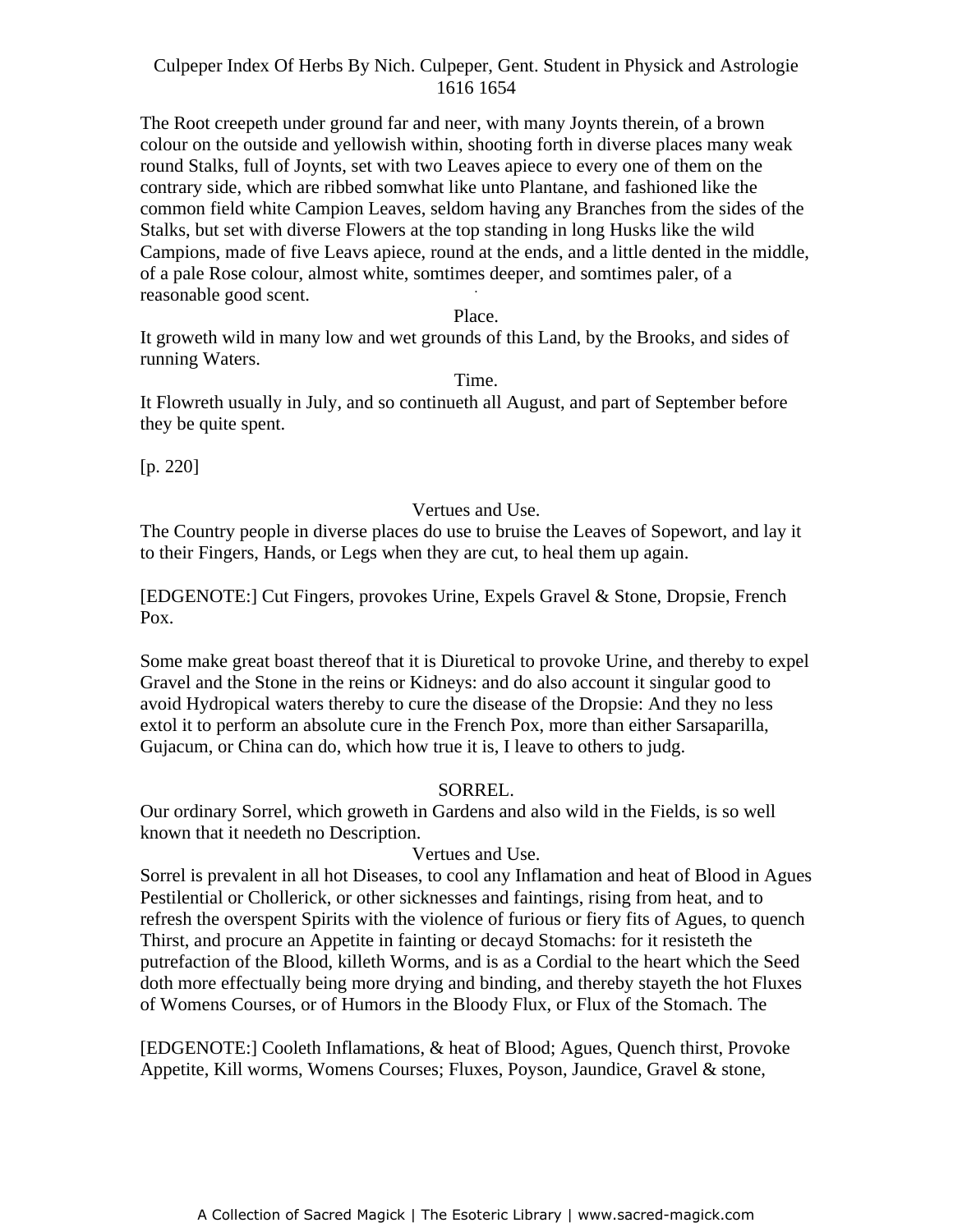Black Jaundice, Inward Ulcers; Itch, Tetters & Ringworms, Kernels in the Throat, sore Mouth, Impostume, Boyl or Plague sore.

Roots also in a Decoction, or in Pouder, is effectual for all the said purposes. Both Roots and Seed as well as the Herb is held powerful to resist the poyson of the Scorpion. The Decoction of the Roots is taken to help the Jaundice, and to expel Gravel and the Stone in the Reins or Kidneys. The Decoction of the Flowers made with Wine and drunk helpeth the black Jaundice, as also the inward Ulcers of the Body or Bowels. A Syrup made with the Juyce of Sorrel and Fumitary is a Soveraign help to kill those sharp Humors that cause the Itch. The Juyce thereof with a little Vinegar serveth well to be used outwardly for the same cause, and is also profitable for Tetters, Ringworms &c. It helpeth also to discuss the Kernels in the Throat, and the Juyce gargled in the Mouth helpeth the Sores therein. The Leaves wrapped up in a Colewoort Leaf, and roasted under the Embers, and applied to a hard Impostume, Botch, Boyl, or Plague Sore, both ripeneth and breaketh it. The Distilled water of the Herb is of much good use for all the purposes aforesaid.

Venus owns it, and she will never deny the Herb that follows.

## WOOD SORREL.

## Description.

This groweth low upon the ground, having a number of Leaves coming from the Root, made of three Leaves like a Trefoyl but broad at the ends and cut in the middle, of a faint yellowish green colour, every one standing on a long Footstalk, which at their first coming up are close folded together to the Stalk, but opening themselves afterwards, and are of a fine sowr rellish, and yeelding a Juyce which will turn red when it is clarified, and maketh a most-dainty clear Syrup: Among these Leavs riseth up diverse slender weak Footstalks, with every one of them a Flower at the top, consisting of five small pointed Leaves Star fashion, of a white colour in most places, and in some dash'd over with a small shew of blush, on the back side only: After the Flowers are past follow smal round heads, with small yellowish Seed in them: The Roots are nothing but smal strings fastned to the end of a smal long piece, all of them being of a yellowish colour.

Place.

It groweth in many places of our Land, in Woods and Wood sides, where they be moist and shadowed, and in other places not too much open to the Sun.

Time.

It Flowreth in April and May.

# Vertues and Use.

Wood Sorrel, serveth to all purposes that the other Sorrels do, and is more effectual in hindring the putrefaction of Blood, and Ulcers in the Mouth and Body, and in cooling and tempering heats & Inflamations, to quench thirst, to strengthen a weak Stomach, to procure an appetite, to stay Vomiting, and very excellent in any contagious sickness, or Pestilential Feavers. The Syrup made of the Juyce is effectual in all the causes aforesaid, and so is the Distilled Water of the Herb also.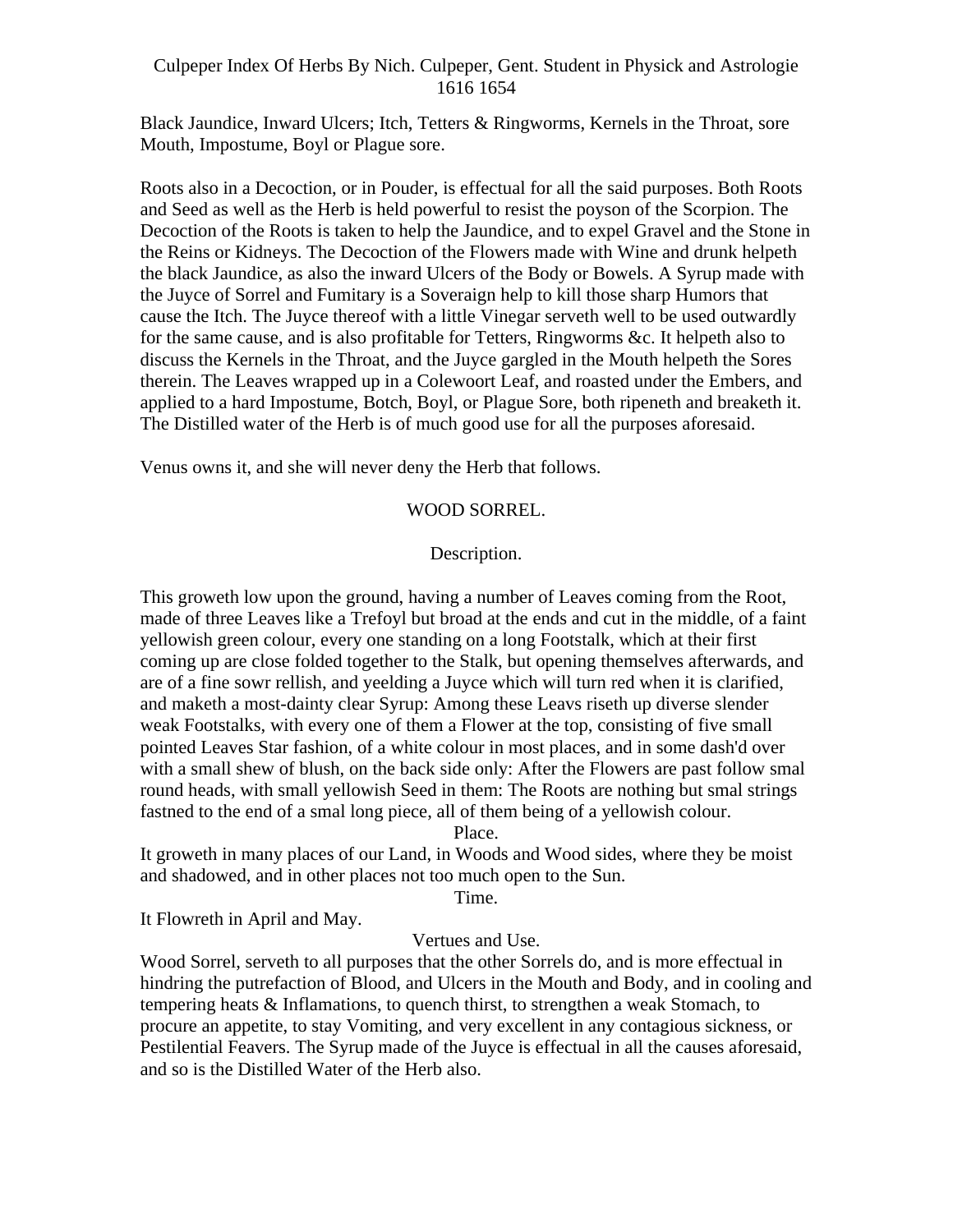[EDGENOTE:] Ulcers, Inflamations, procure Appetite, stay Vomiting, Pestilential Feavers, Hot swellings, Canker or Ulcer in the Mouth, Wounds or scabs, Defluxions.

Spunges or Linnen Cloathes wet in the Juyce and applied outwardly to any hot Swellings or Inflamations, doth much cool and help them: The same Juyce taken and gargled in the Mouth, and after it is spit forth, fresh taken, doth wonderfully help a foul stinking Canker, or Ulcer therein. It is singular good in Wounds, Thrusts, and Stabs in the Body, to stay bleeding, and to clense and heal the Wounds speedily; and helpeth to stay any hot  $D_1$ Defluxions into the Throat or Lungs.

[p. 221]

## SOW-THISTLES.

These are generally so well known that they need no Description.

Place.

They grow in our Gardens and manured Grounds, and somtimes by old Walls, the path sides of Fields and High-waies.

Vertues and Use.

Sow-thistles are cooling and somwhat binding, and are very fit to cool an hot Stomach, and to ease the gnawing pains thereof; The Herb boyled in Wine is very helpful to stay the dissolutions of the Stomach: And the Milk that is taken from the Stalks when they are broken, given in drink, is beneficial to those that are short Winded and have a wheesing withal: Pliny saith that it hath caused the Gravel and Stone to be voided by Urine, and that the eating thereof helpeth a stinking breath: Three spoonfuls of the Juyce thereof taken in white Wine warmed, and some Oyl put thereto causeth Women in Travel to have so easie and speedy delivery, that they may be able to walk presently after: The said Juyce taken in warm drink, helpeth the Strangury and pains in making water.

[EDGENOTE:] Pains & heat of the Stomach, short wind & wheesing, Gravel & Stone, stinking Breath, speedy Delivery, Strangury, Milk increased, Deafness & singing in the Ears, Inflamed Eyes, Wheals, & Blisters, Hemorrhoids, Cleer the Face.

The Decoction of the Leaves and Stalks, causeth abundance of Milk in Nurses, and their Children to be well coloured, and is good for those whose Milk doth curdle in their Breasts. The Juyce boyled or throughly heated with a little Oyl of Bitter Almonds in the Pill of a Pomegranate, and dropped into the Ears, is a sure Remedy for Deafness, singings, and all other Diseases in them. The Herb bruised or the Juyce is profitably applied to all hot Inflamations in the Eyes, or wheresoever else, and for Wheals, Blisters, or other the like eruptions of heat in the Skin; as also for the heat and itching of the Hemorrhoids, and the heat and sharpness of Humors in the Secret parts of man or Woman: The distilled water of the Herb, is not only effectual for all the Diseases aforesaid to be taken inwardly with a little Sugar(which Medicine the daintiest Stomach will not refuse) but outwardly, by applying Cloathes or Spunges wetted therein: It is wonderful good for Women to wash their Faces therewith, to cleer the Skin, and give a lustre thereto.

# SOUTHERNWOOD.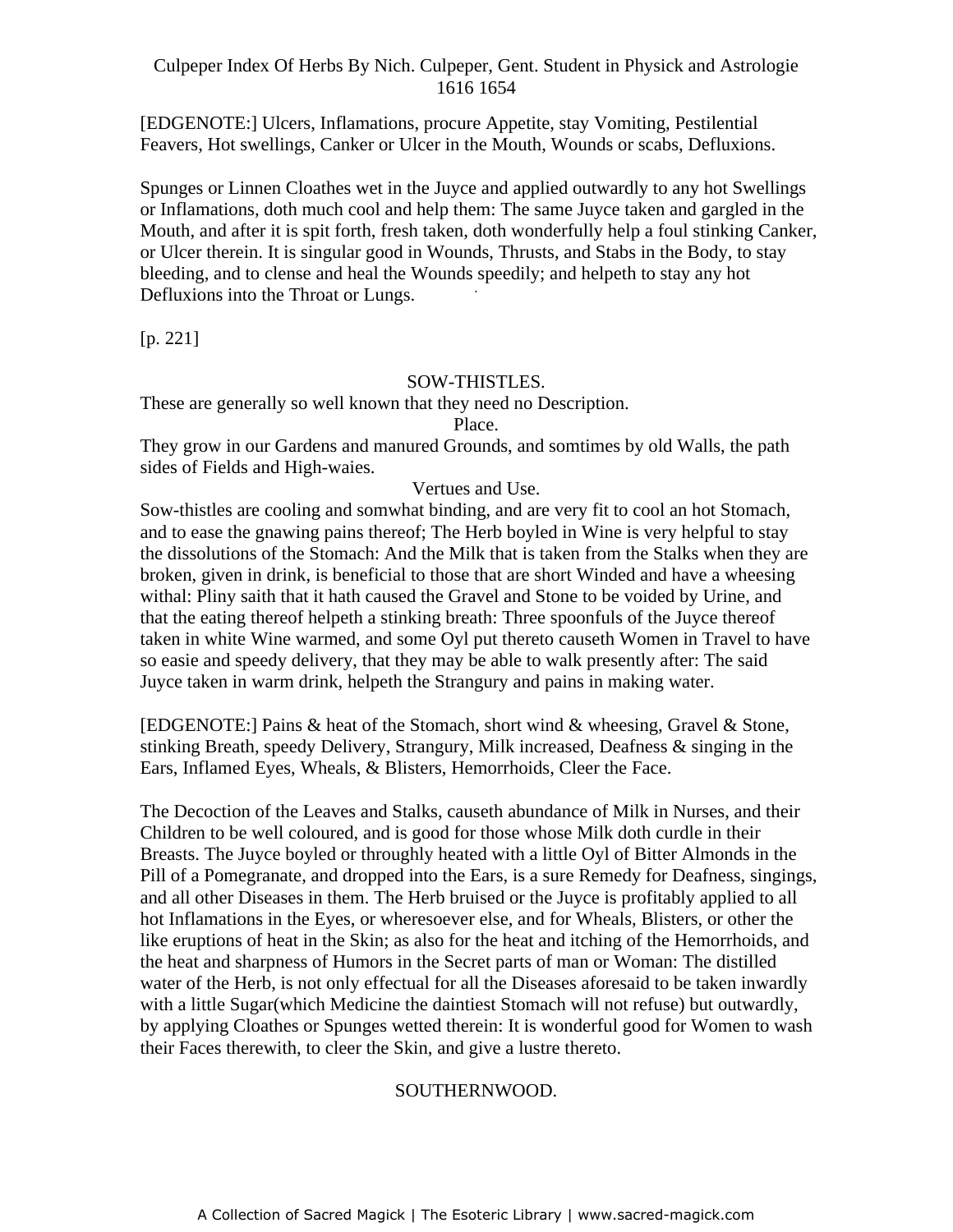This is so well known to be an Ordinary Inhabitant in our Gardens, that I shall not need to trouble you with any Description thereof. The Vertues are as followeth.

Time.

It Flowreth for the most part in July and August.

Vertues and Use.

Dioscorides saith, That the Seed bruised, heated in warm Water & drunk, helpeth those that are Bursten, or troubled with Cramps, or Convulsions of the Sinews, the Sciatica, or difficulty in making water, and bringeth down Womens Courses. The same taken in Wine is an Antidote or Counter poyson against all deadly Poyson, and driveth away Serpents, and other venemous Creatures; as also the smel of the Herb being Burnt, doth the same. The Oyl thereof anointed on the Backbone before the Fits of Agues come

[EDGENOTE:] Bursten, Cramps & Convulsions, Sciatica, Strangury, Womens Courses, Poyson, Agues, Inflamed Eyes, Pimples, Pushes & Wheals, Worms, Splinters & Thorns, Old Ulcers, Sores in the Privities, Baldness, French pox, Stone, Spleen & Mother.

taketh them away: it taketh away Inflamations in the Eyes, if it be put with some part of a roasted Quince and boyled with a few crums of bread and applied. Boyled with Barley Meal it taketh away Pimples, Pushes, or Wheals, that rise in the Face or other part of the Body. The Seed as well as the dried Herb is often given to kill the Worms in Children: The Herb bruised and laid to, helpeth to draw forth Splinters, and Thorns out of the Flesh. The Ashes thereof dryeth up and healeth old Ulcers that are without Inflamation, although by the sharpness thereof it biteth sore and putteth them to sore pains: as also the Sores in the privy Parts of man or woman. The Ashes mingled with old Sallet Oyl, helpeth those that have their hair fallen and are bald, causing the hair to grow again either on the Head or Beard. Durantes saith, That the Oyl made of Southernwood and put among the Oyntments that are used against the French Disease, is very effectual, and likewise killeth Lice in the Head. The Distilled Water of the Herb is said to help them much that are troubled with the Stone, as also for the Diseases of the Spleen and Mother. The Germans commend it for a singular Wound Herb, and therefore call it Stabwort. It is held by all Writers, Antient and Modern to be more offensive to the stomach than Wormwood.

[p. 222]

# SPIGNEL.

#### Description.

The Roots of common Spignel do spread much and deep in the ground, many strings or branches growing from one Head which is hairy at the tops, of a blackish brown colour on the outside and white within, smelling well,a nd of an Aromatical tast, from whence rise sundry long stalks of most fine cut Leaves like hairs, smaller than Dill, set thick on both sides of the Stalks, and of a good scent. Among these Leaves rise up round stif stalks, with few Joynts and Leaves at them, and at the tops an Umbel of fine pure white Flowers, at the edges whereof somtimes will be seen a shew of reddish blush colour,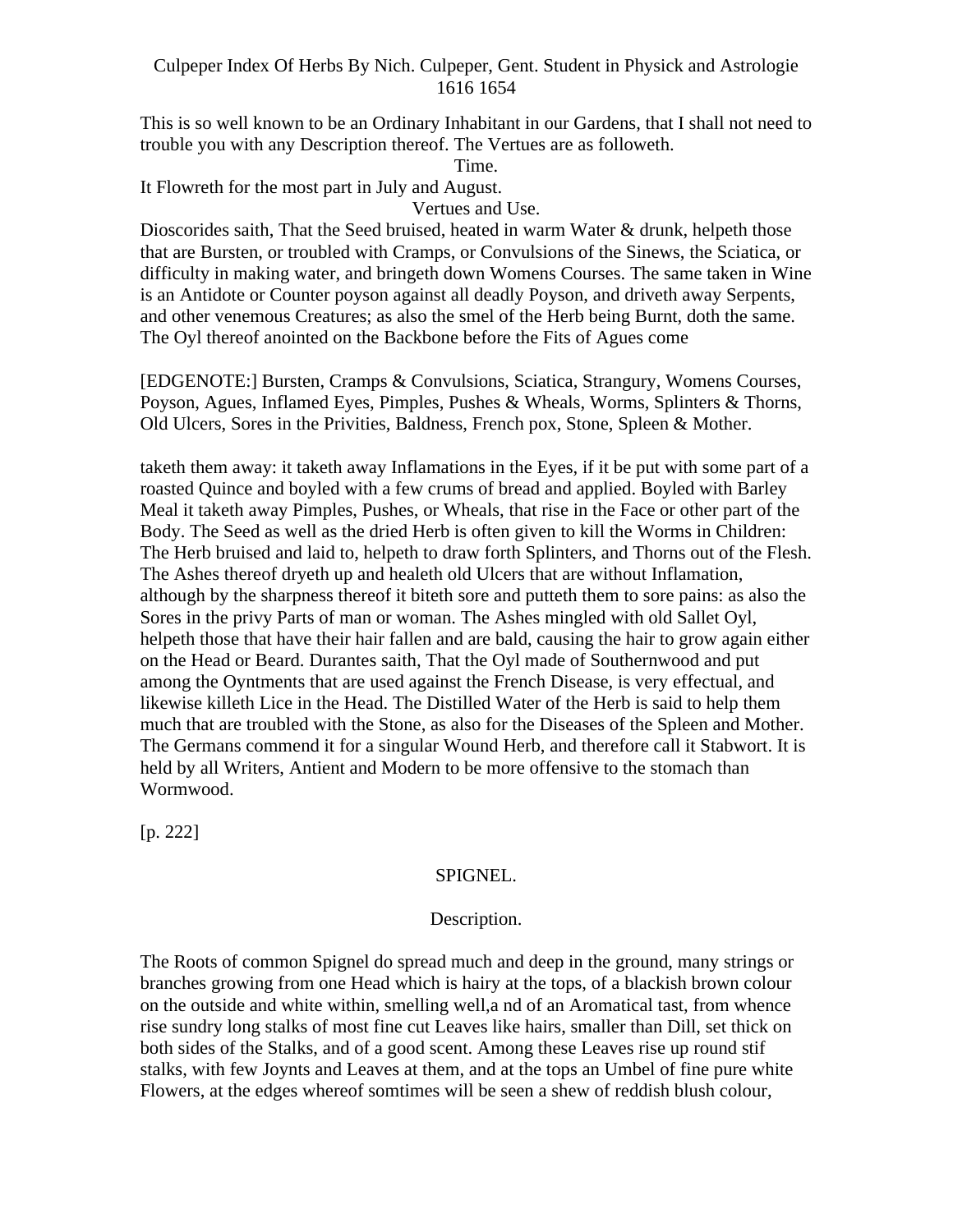especially before they be full blown, and are succeeded by smal somwhat round Seed, bigger than the ordinary Fennel, and of a browner colour, devided into two parts, and crested on the back, as most of the Umbelliferous Seeds are.

#### Place.

It groweth wild in Lancashire, Yorkshire, and other Northern Countries, and is also planted in Gardens.

#### Vertues and Use.

Galen saith, The Roots of Spignel are available to provoke Urine and Womens Courses, but if too much thereof be taken it causeth Headach: The Roots boyled in Wine or Water and drunk, helpeth the Strangury, and stoppings of the Urine, the Wind, swellings and pains in the Stomach,

[EDGENOTE:] Provokes Urine & Womens Courses, Strangury, pain in the stomach, Mother, Joynt aches; Tough flegm; Venemous Creatures.

pains of the Mother, and all Joynt Aches. If the Pouder of the Roots be mixed with Honey, and the same taken as a licking Medicine, it breaketh tough Flegm, and drieth up the Rhewm that falleth on the Lungs. The Roots are accounted very effectual against the stinging or biting of any Venemous Creature, and is one of the Ingredients in Methridate, and other Antidotes for the same.

#### SPLEENWORT, or CETERACH.

## Description.

The smooth Spleenwort from a black, threddy and bushy Root, sendeth forth many long single Leaves, cut in on both sides into round dents, almost to the middle, which is not so hard as that of Pollipodie, each devision being not alwaies set opposite unto the other, but between each, smooth, and of a light green on the upper side, and a dark yellowish roughness on the back, folding or rolling it self inward at the first springing up.

Place.

It groweth as well upon stone walls as moist and shadowy places about Bristol and other the West parts plentifully; as also on Framingham Castle, on Beckonsfield Church in Barkshire, at Strowde in Kent, and elswhere, and abideth green all the Winter.

Vertues and Use.

It is generally used against infirmities of the Spleen, it helpeth the strangury and wasteth the Stone in the Bladder, and is good against the yellow Jaundice and the Hiccough; but the use of it in Women hindreth Conception. Mathiolus saith, That if a dram of the dust that is on the back side of the Leaves, be mixed with half a dram of Amber in Pouder, and taken with the Juyce of Purslane or

[EDGENOTE:] Spleen, Strangury, Stone, yellow Jaundice; Running ofthe Reins, Melancholly Diseases.

Plantane, it will help the running of the Reins speedily, and that the Herb and Root being boyled and taken, helpeth all Melanchollick Diseases, and those especially that arise from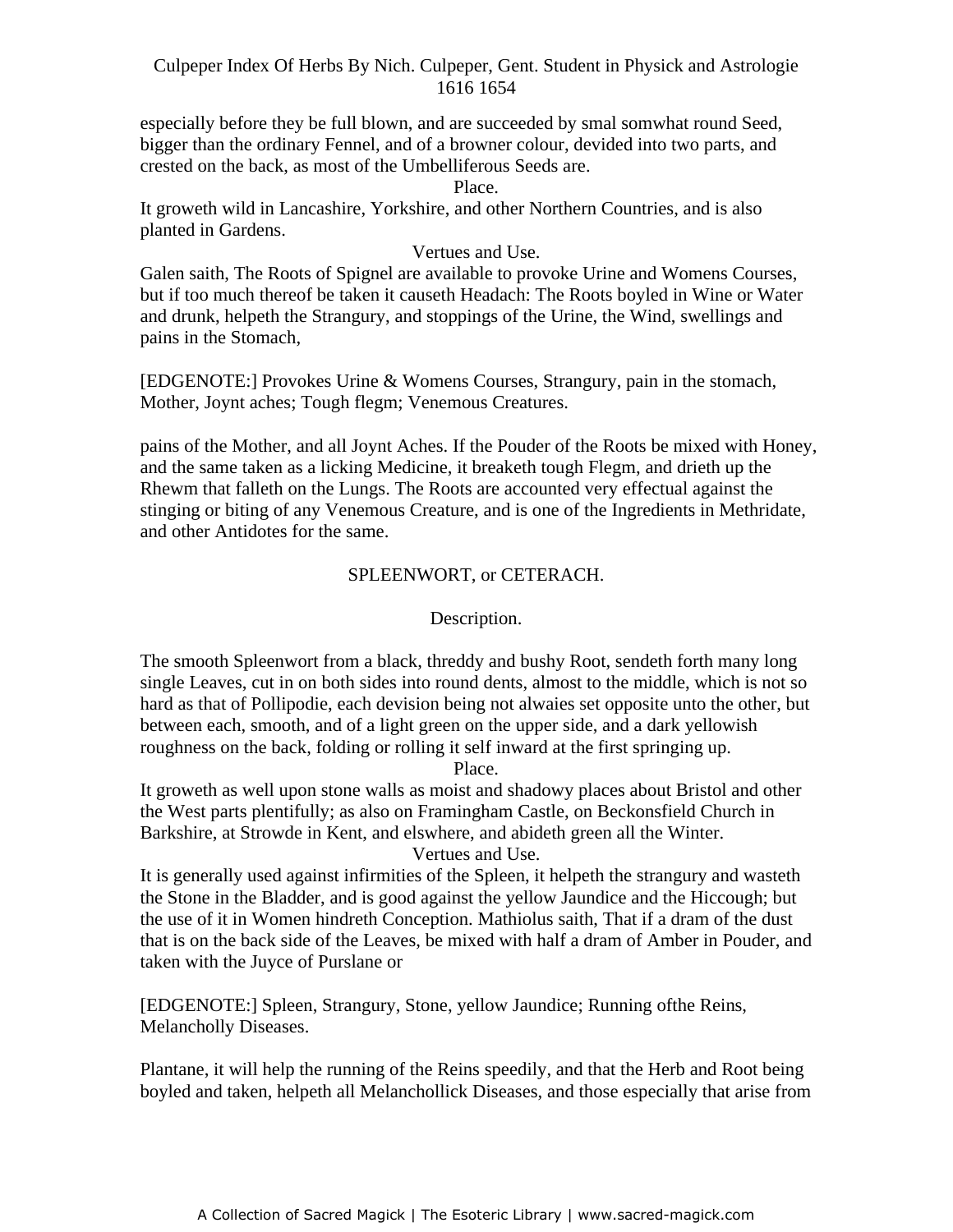the French Disease. Camerarius saith, That the Distilled water thereof being drunk is very effectual against the Stone in the Reins and Bladder: and that the Ly that is made of the Ashes thereof being drunk for some time together, helpeth Splenetick persons: It is used in outward Remedies for the same purpose.

# STAR-THISTLE.

# Description.

The common Star-thistle hath diverse long and narrow Leaves lying next the ground, cut or torn on the edges, somwhat deeply, into many almost even parts, soft or a little woolley all over the green, among which rise up diverse weak stalks parted into many Branches all lying, or leaning down to the ground, that it seemeth a pretty Bush, set with diverse the like devided Leaves up to the tops, where severally do stand long and small whitish green heads, set with very sharp and long white pricks (no part of the Plant being else prickly) which are somwhat yellowish: out of the middle whereof riseth the Flower composed of many small reddish purple threds; and in the Heads after the Flowers are past, come small whitish round Seed lying in down, as others do. The Root is small, long, and woody, perishing every yeer, and rising again of its own sowing.

#### Place.

It groweth wild in the Fields about London in many places, as at Mile-end-Green, in Finsbury Fields beyond the Wind-mils, and many other places.

[p. 223]

Time.

It Flowreth early, and Seedeth in July, and somtimes in August.

#### Vertues and Use.

The Seed of this Star-thistle made into Pouder and drunk in Wine, provoketh Urine, and helpeth to break the Stone, and drive it forth. The Root in Pouder and given in Wine and drunk, is good against the Plague or

[EDGENOTE:] Provokes Urine, stone, plague, fistula, french pox, Obstructions, Agues.

Pestilence, and drunk in the mornings fasting for some time together, is very profitable for a Fistula in any part of the Body. Baptista Sardus doth much commend the distilled Water hereof being drunk; to help the French Disease, to open Obstructions of the Liver, and clense the Blood from corrupted Humors, and is profitably given against Quotidian or Tertian Agues.

# STRAWBERRIES.

These are so well known through this Land, that they need no Description. Time. They Flower in May ordinarily, and the Fruit is ripe shortly after. Vertues and Use.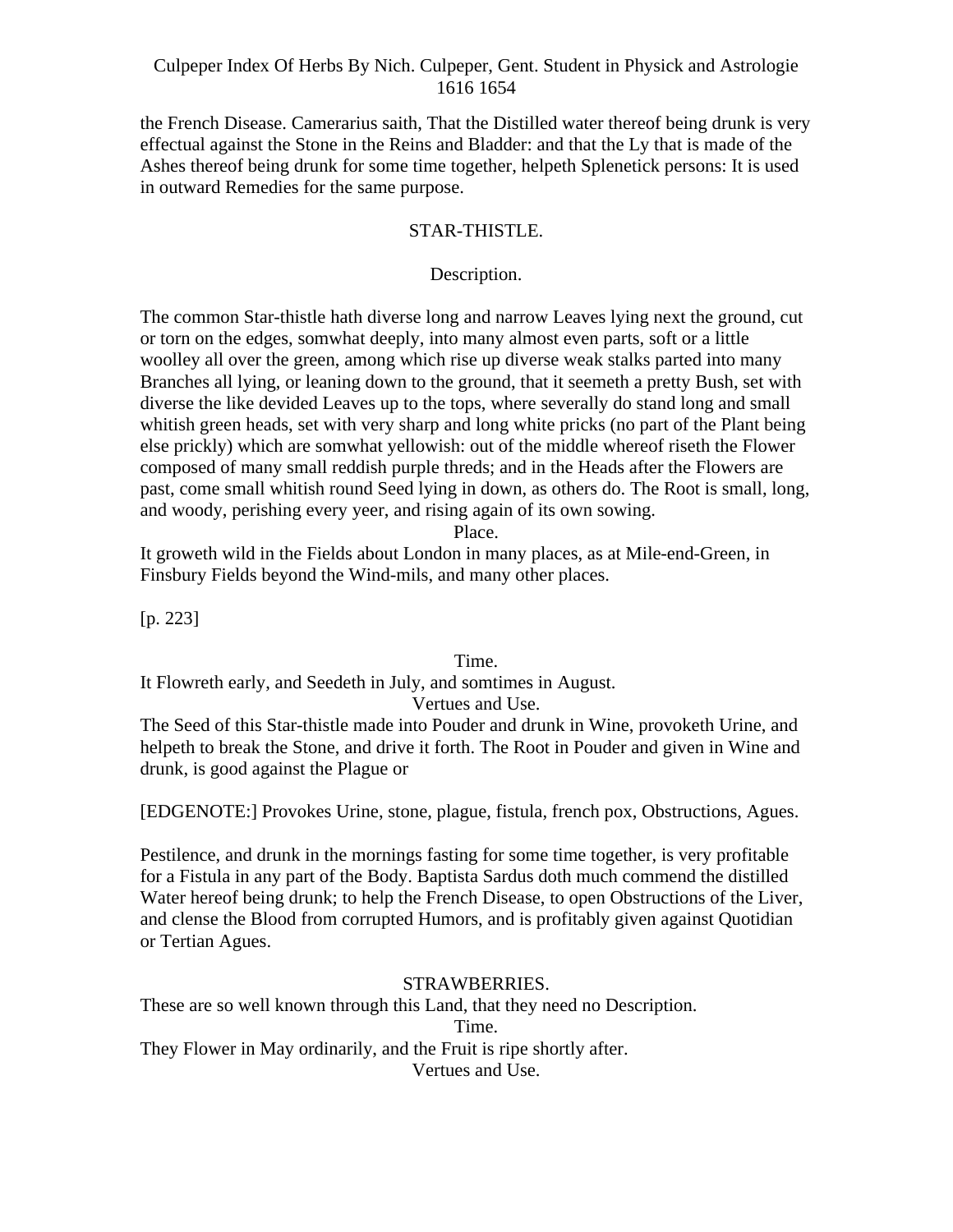Strawberries when they are green, are cold and dry, but when they are ripe they are cold and moist: The Berries are excellent good to cool the Liver, the Blood and the Spleen, or an hot Chollerick stomach, to refresh & comfort the fainting Spirits, & to quench Thirst: They are good also for other Inflamations, yet it is not amiss to refrain them in a Feaver, lest by their putrefying in the Stomach they encrease the Fits. The Leavs and Roots boyled in Wine and Water and drunk, do likewise cool the Liver and Blood,and asswage all Inflamations in the Reins and bladder, provoketh Urine, and allayeth the heat and sharpness thereof: The same also being drunk stayeth the Bloody Flux, and Womens Courses, and helpeth the Swellings of the Spleen. The Water of the Berries carefully distilled is a Soveraign Remedy and Cordial in the panting and beating of the Heart, and is good for the yellow Jaundice. The Juyce dropped into foul Ulcers, or they washed therewith, or the Decoction of the Herb and Root, doth wonderfully clense, and help to cure them.

[EDGENOTE:] Cool the Liver, Spleen, & stomach, Quench Thirst, Inflamations, Provoke Urine, stay the Bloody flux & Womens Courses, panting of the heart, Yellow Jaundice, Ulcers, sore Mouths or Ulcers in thep rivities, Loos teeth, Catarrhs & Defluxions, Inflamed Eyes.

Lotions and Gargles for sore Mouthes, or Ulcers therin, or in the privy Parts, or elswhere, are made with the Leaves and Roots hereof; which is also good to fasten loose Teeth, and to heal spungy foul Gums: It helpeth also to stay Catarrhs or Defluxions of Rhewm into the Mouth, Throat, Teeth, or Eyes; The Juyce or Water is singular good for hot and red Inflamed Eyes, if dropped into them, or they bathed therewith; it is also of excellent property for all Pushes, Wheals, and other breakings forth of hot & sharp Humors in the Face and Hands, or other parts of the Body, to bath them therewith; and to take away any redness in the Face, or Spots, or other Deformites in the Skin, and to make it cleer and smooth. Some use this Medicine, Take so many Strawberries as you shall think fitting, and put them into a Distillatory or body of Glass fit for them, which being well closed, set it in a bed of Horsdung for twelve or fourteen daies, and afterwards distill it carefully and keep it for your use: It is excellent water, for hot inflamed Eyes, and to take away any film or Skin that beginneth to grow over them, and for such other defects in them as may be helped by any outward Medicine. Venus owns the Herb.

#### SUCCORY.

# Description.

The Garden Succory hath longer and narrower Leaves than Endive, and more cut in or torn on the edges, and the Root abideth many yeers: It beareth also blew Flowers like Endive, and the Seed is hardly distinguished from the Seed of the smooth or ordinary Endive.

The wild Succory hath diverse long Leaves lying on the ground very much cut in or torn on the edges, on both sides even to the middle rib ending in a point; somtimes it hath a red Rib down the middle of the Leaves, from among which riseth up a hard, round,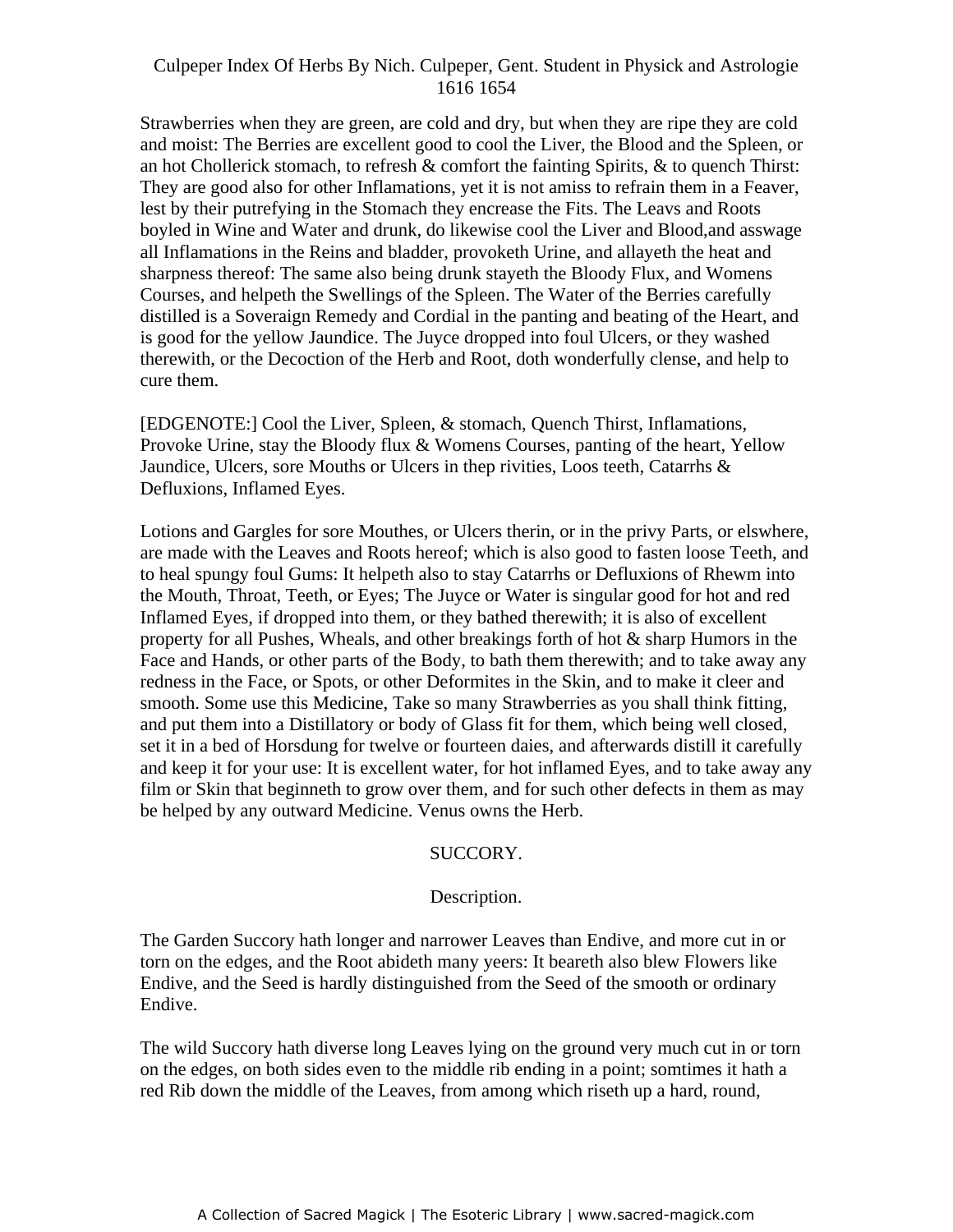woody stalk spreading into many Branches, set with smaller and lesser devided Leaves on them up to the tops where stand the Flowers, which are like the Garden kind as the Seed is also (only take notice that the Flowers of the Garden kind are gone in one Sunny day, they being so cold that they are not able to endure the Beams of the Sun; and therfore most delight in the shadow.) The Root is white, but more hard and woody than the Garden kind: The whol Plant is exceeding bitter.

#### Place.

This groweth in many places of our Land, in wast, untilled, and barren Fields. The other only in Gardens.

#### Vertues and Use.

Garden Succory as it is more dry, and less cold than Endive, so it openeth more: An handful of the Leavs or Roots boyled in Wine or Water, and a draught thereof drunk fasting, driveth forth Chollerick and Flegmatick Humors;

[EDGENOTE:] Chollerick & flegmatick Humors, Obstructions, Yellow Jaundice, Hot Reins & Urine, Dropsie, Agues.

openeth Obstructions of the Liver, Gall, and Spleen, helpeth the yellow Jaundice, the Heat of the Reins and of the Urin,

[p. 224]

the Dropsie also, and those that have an evil disposition in their Bodies by reason of long sickness, evil Diet &c. which the Greeks call [Greek script) Cachexia. A Decoction thereof made with Wine and drunk, is very effectual against long lingring Agues: and a dram

[EDGENOTE:] passions of the Heart, Headach, Swellings & Inflamations, St. Anthonies fires, pushes, wheals & pimples, Inflamed Eyes, Too much Milk.

of the Seed in Pouder drunk in Wine before the Fit of an Ague, helpeth to drive it away: The Distilled Water of the Herb and Flowers (if you can take them in time) hath the properties, and is especial good for hot Stomachs, and in Agues, either Pestilential or of long continuance, for swounings and Passions of the Heart, for the heat and Headach in Children, and to the blood and Liver. The said water or the Juyce, or the bruised Leaves applied outwardly, allayeth Swellings, Inflamations, St. Anthonies Fire, Pushes, Wheals, and Pimples, especially used with a little Vinegar, as also to wash pestiferous Sores. The said Water is very effectual for sore Eyes that are inflamed with redness, and for Nurses Breasts that are pained by the abundance of Milk.

The wild Succory as it is more bitter, so it is more strengthning to the Stomach and Liver.

[p. 224]

ENGLISH TOBACCO.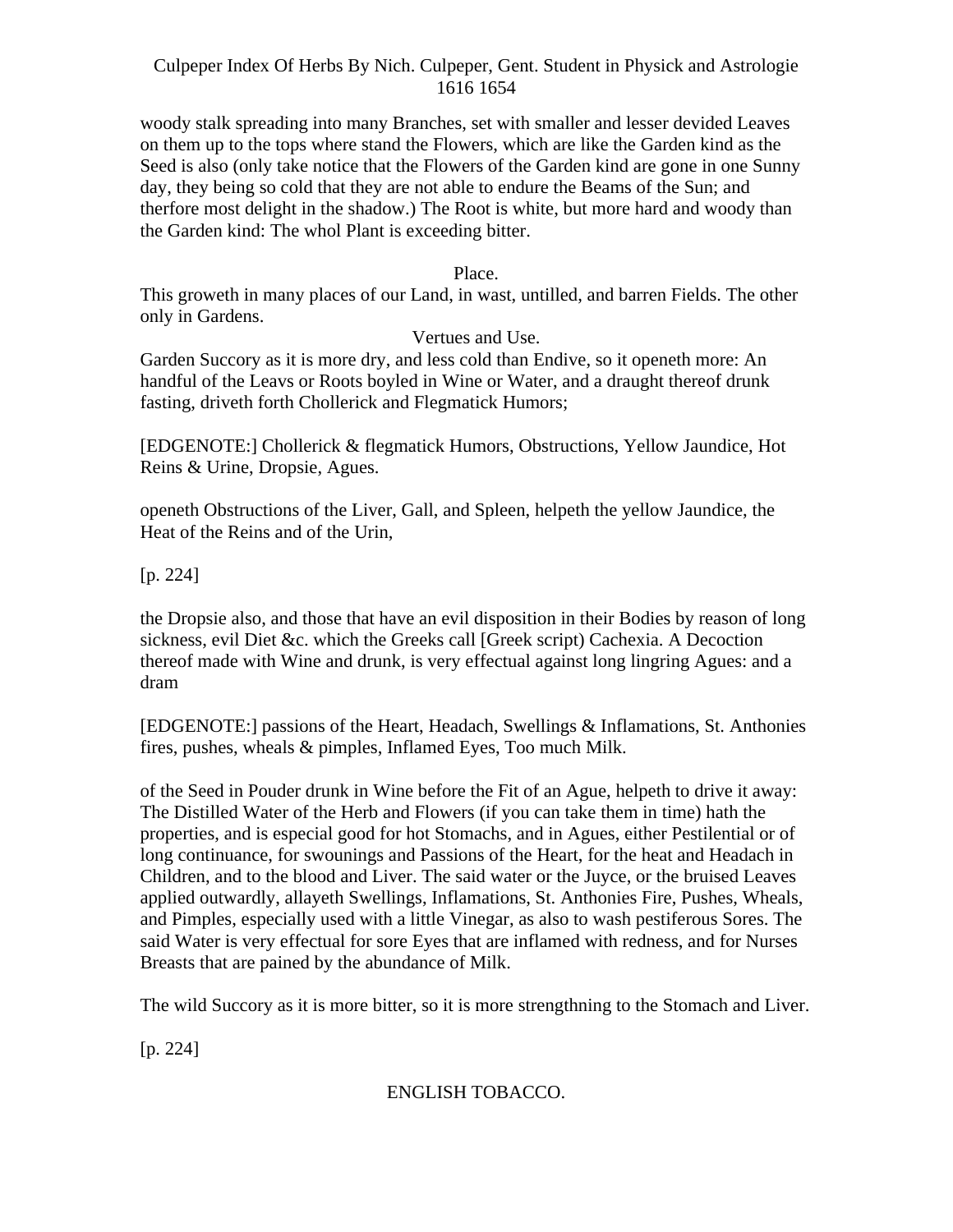# Description.

This riseth up with a thick round Stalk about two foot high, whereon do grow thick fat green leaves, nothing so large as the other Indian kinds, somwhat round pointed also, and nothing dented about the edges: The Stalk brancheth forth, and beareth at the tops diverse Flowers set in green Husks, like the other but nothing so large, scarce standing above the Brims of the Husks, round pointed also, and of a greenish yellow colour. The Seed that followeth is not so bright, but larger, contained in the like great Heads. The Roots are neither so great, nor woody, and perishing every yeer with the hard Frosts in Winter, but riseth generally of its own sowing.

#### Place.

This came from some parts of Brassile as is thought, and is more familier to our Country, than any of the other sorts, early giving ripe Seed, which the others seldom do.

Time.

It Flowreth from June somtimes to the end of August, or later, and the Seed ripeneth in the mean time.

#### Vertues and Use.

It is found by good experience to be available to expectorate tough Flegm from the Stomach, Chest, and Lungs: The Juyce thereof made into a Syrup, or the distilled water of the Herb drunk with some Sugar, or without if you will: Or the smoke taken by a Pipe as is usual, but fasting. The same helpeth to expel Worms in the Stomach and Belly, and to ease the pains in the Head or Meagrim, and the griping pains in the Bowels: It is

[EDGENOTE:] Tough Flegm, worms, Meagrim, pains in the Bowels, Gravel & Stone, wind.

profitable for those that are troubled with the Stone in the Kidneys, both to ease pains and by provoking Urine to expel Gravel and the Stone ingendred therein, and hath been found very effectual to expel windiness and other Humors which cause the strangling of the Mother: The Seed hereof is very effectual to help the Toothach, and the Ashes of the burnt Herb, to clense the Gums, and make the Teeth white. The Herb bruised and applied to the place grieved with the Kings Evil (as they call it) helpeth it in nine or ten daies effectually: Monardus saith it is a Counter-poyson for the biting of any Venemous Creature; the Herb also being outwardly applied to the hurt place:

[EDGENOTE:] Mother, toothach, Kings Evil, Venemous Creature, Ague, Cramps & Aches, Sciatica, Itch, Scabs & Ulcers, Cankers & foul Sores, Lice, Fresh wound, Old sores, Impostums & hard Swellings.

The distilled water is often given with some Sugar before the Fit of an Ague to lessen them, and take them away in three or four times using. If the Distilled fieces of the Herb having been bruised before the Distillation, and not distilled dry be set in warm dung for fourteen daies, and afterwards hung up in a Bag in a Wine Celler; that liquor that distilleth therefrom is singular good to use for Cramps, Aches, the Gout, and Sciatica, and to heal Itches, Scabs, and running Ulcer, Cankers, and foul Sores whatsoever: The Juyce is also good for all the said griefs, and likewise to kill Lice in Childrens Heads. The green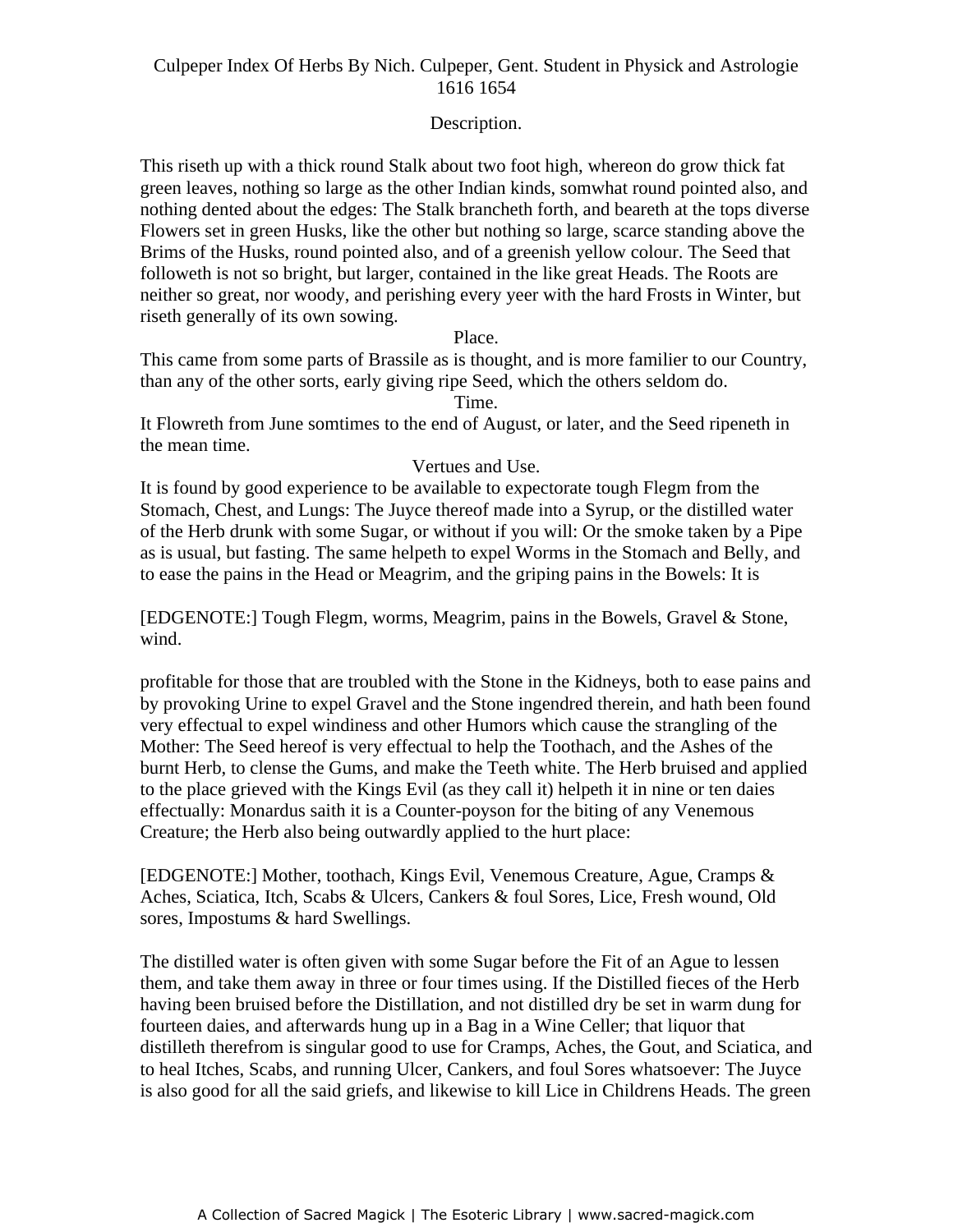Herb bruised and applied to any green Wound, cureth any fresh Wound or cut whersoever: and the Juyce put into old Sores both clenseth and healeth them: There is also made hereof a singular good Salve to help Impostumes, hard Tumors, and other swellings by blows or falls.

# THE TAMARISK TREE.

This is so well known in the places where it grows that it needeth no Description.

#### Time.

It Flowreth about the end of May, or in June, and the Seed is ripe and blown away in the beginning of September.

## Vertues and Use.

If the Root, Leaves, or yong Branches be boyled in Wine or Vinegar and drunk, and applied outwardly, it is very powerful against the hardness of the spleen. The Leaves boyled in Wine and drunk is good to stay the bleeding of the Hemorrhoidal Veins, the spitting of Blood, and Womens too abounding Courses, and helpeth the Jaundice, the

[EDGENOTE:] Spleen, Hemorrhoids, spitting Blood, womens Courses, Jaundice & Chollick, Venemous Serpents.

Chollick, and

[p. 225]

the bitings of all Venemous Serpents, except the Asp. The Bark is as effectual if not more to all the purposes aforesaid, and both it and the Leaves boyled in Wine, and the Mouth and Teeth washed therewith helpeth the Toothach; being dropped into the Ears easeth the pains, and is good for the redness and watering of the Eyes. The said Decoction with some Honey put thereto is good to stay Gangrenes and fretting Ulcers, and to wash those that are subject to Nits and Lice. The Wood is very effectual to consume the Spleen, and therefore to drink out of Cups and Cans made thereof is good for Splenetick persons. The

[EDGENOTE:] Toothach, Pain in the Ears, watering Eyes, Gangrenes & Ulcers, Nits & Lice, Spleen, Burning & Scalding, French Pox, Lepry & Scabs, Dropsie, Melancholly, Black Jaundice.

Ashes of the Wood are used for all the purposes aforesaid, and besides doth quickly help the Blisters raised by Burnings or Scaldings, by fire or water. Alpinus and Veslingius do affirm, That the Aegyptians do with as good success use the Wood hereof to cure the French Disease, as others do Lignum Vite, or Gujacum; and give it also to such as are possessed with Lepry, Scabs, Pushes, Ulcers, or the like, and is available also to help the Dropsie, arising from the hardness and Obstruction of the Spleen, as also for Melancholly, and the black Jaundice that ariseth thereof.

#### GARDEN TANSIE.

This also is so well known, that it needeth no Description.

Time.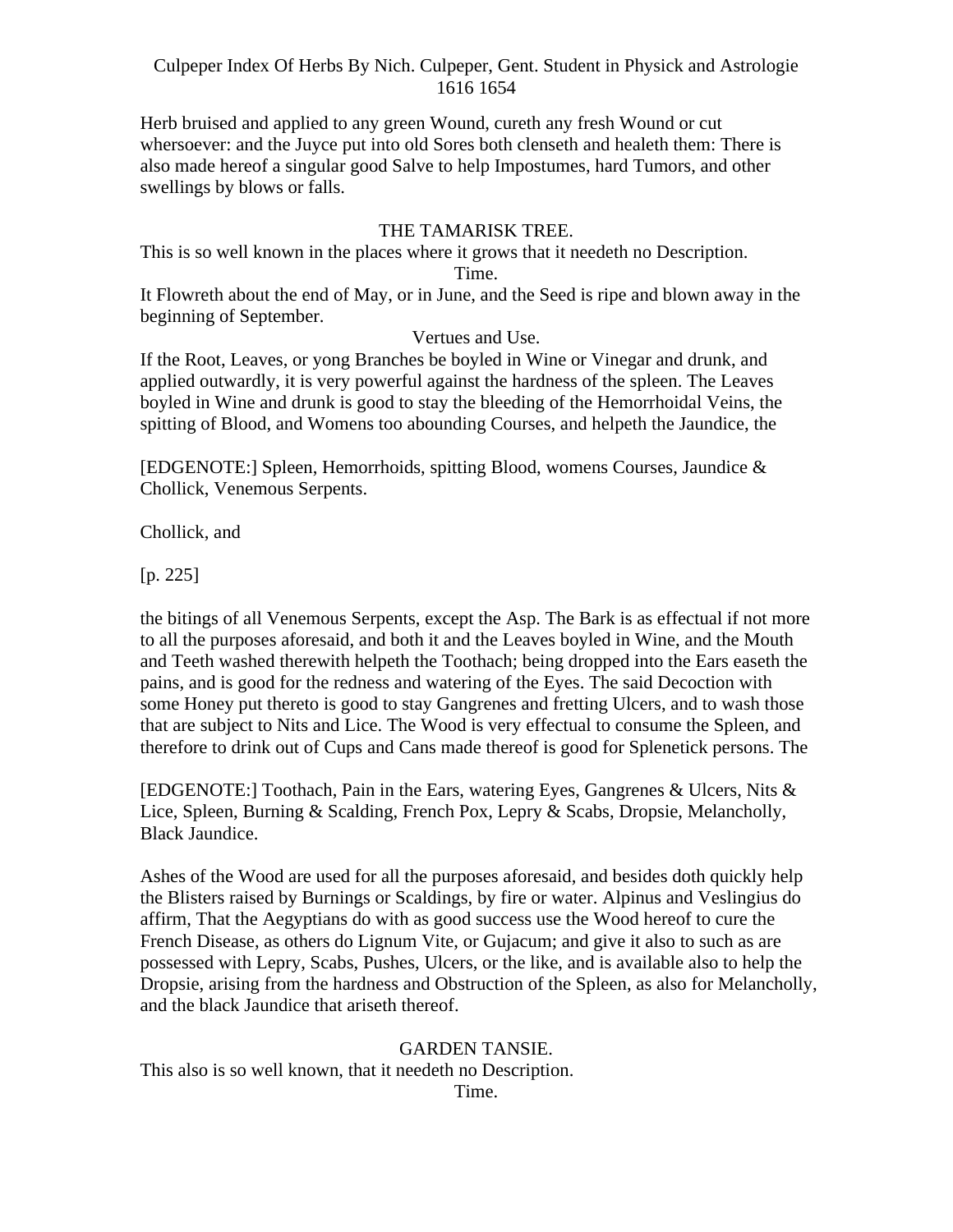It Flowreth in June and July.

# Vertues and Use.

Thee Decoction of the common Tansie, or the Juyce drunk in Wine is a singular Remedy for all the griefs that come by stopping of the Urine, helpeth the Strangury and those that have weak Reins and Kidneys: It is also very profitable to dissolve and expel Wind in the Stomach, Belly, or Bowels, to procure Womens Courses, and expel windiness in the Matrix. If it be bruised and often smelled unto, as also applied to the lower part ofthe Belly, it is very profitable for such Women as are given to miscarry in Childbearing, to Eventy, it is very promised for such women as are given to inisearly in emilesting, to caus them to go out their full time: It is used also against the Stone in the Reins, especially to men. The Herb fried with Eggs (as is accustomed in the Spring time) which is called a Tansie, helpeth to digest, and carry downward those bad Humors that trouble the Stomach: The Seed is very profitably given to Children for the Worms, and the Juyce in Drink is as effectual. Being boyled in Oyl it is good for the sinews shrunk by Cramps, or pained with cold, if thereto applied.

Dame Venus was minded to pleasure Women with Child by this Herb, for there grows not an Herb fitter for their uses than this is, it is just as though it were cut out for the purpose, the Herb bruised and applied to the Navil staies miscarriage, I know no Herb like it for that use;

[EDGENOTE:] Disury, Strangury, Reins, Kidneys, wind, Womb, Miscarriage, Stone, Stomach, Worms, Cramps.

boyled in ordinary Beer, and the Decoction drunk, doth the like, and if her Womb be not as she would have, this Decoction will make it as she would have it, or as least as she should have it; let those Women that desire Children love this Herb, 'tis their best Companion, their Husband excepted. Also it consumes the Flegmatick Humors, the cold and moist constitution of Winter most usually infects the Body of Man with, and that was the first reason of eating Tansies in the Spring, as last the world being over run with Popery, a Monster called Superstition perks up his head, and as a just Judgment of God obscures the bright beams of Knowledg by his dismal looks (Pysitians seeing the Pope and his Imps selfish they began to be so too) and now forsooth Tansies must be eaten only on Palm and Easter Sundaies, and their neighbor daies; as last Superstion of the time was found out, but the Vertue of the Herb hidden, and now 'tis almost, if not altogether, left off: Surely our Physitians are beholding to none so much as they are to Monks and Fryars, for want of eating this Herb in Spring, make people sickly in Summer, and that makes work for the Physitian. If it be against any man or womans Conscience to eat a Tansie in the Spring, I am as unwilling to burden their consciences as I am that they should burden mine, they may boyl it in Wine and drink the Decoction, it will work the same effect.

# WILD TANSIE, or SILVERWEED.

This also is so well known that it needeth no Description.

Place.

It groweth almost in every place.

Time.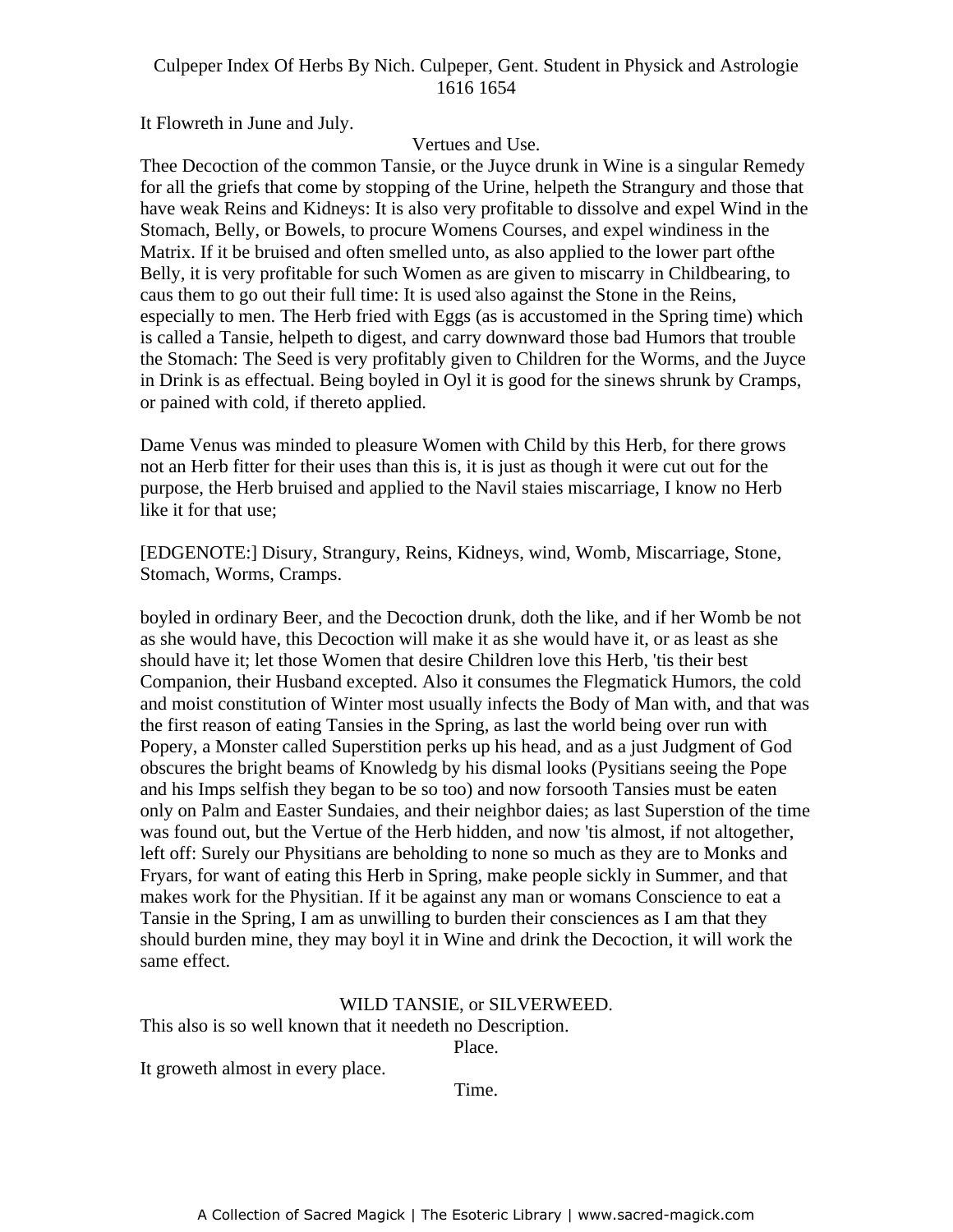It Flowreth in June and July.

Vertues and Use.

Wild Tansie stayeth the Lask, and all Fluxes of Blood in men or women, which some say it will do if the green Herb be worn in the Shoos, so it be next the Skin, and 'tis true enough that 'twil stop the Terms if worn so, and the Whites too for ought I know. It stayeth also spitting or Vomiting of Blood. The

[p. 226]

Pouder of the dried Herb taken in some of the distilled Water helpeth the Whites in women, but more especially if a little Coral and Ivory in Pouder be put to it: It is also much commended to help Children that are bursten and have a Rupture being boyled in Water and Salt. Being boyled in Wine and drunk , it easeth the griping pains of the Bowels, and is good for the Sciatica and Joynt Aches. The same boyled in Vinegar with Honey and Allum, and gargled in the Mouth, easeth the pains of the Toothach, fastneth loose Teeth, helpeth the Gums that are sore, and setleth the pallat of the Mouth in its place when it is fallen down: It clenseth and healeth the Ulcers in the Mouth or secret parts, and is very good for inward Wounds, and to close the lips of green Wounds;

[EDGENOTE:] Flux, Terms stops, Spitting Vomiting of Blood, Whites, Ruptures, Belly ach, Sciatica, Joynts, toothach, Loos teeth, Gums, Ulcers in the Mouth, wounds, Sore Legs, pimples, Freckles, Sunburning.

as also to heal old, moist, corrupt running Sores in the Legs or elswhere: Being bruised and applied to the Soles of the Feet, and the Hand-wrests, it wonderfully cooleth the hot fits of Agues, be they never so violent. The distilled water clenseth the skin of all disclourings therein, as Morphew, Sunburnings &c. as also Pimples, Freckles, and the like; and dropped into the Eyes or cloaths wet therein and applied, taketh away the heat, and Inflamations in them.

Now Dame Venus hath fitted women with two Herbs of one name, one to help Conception, the other to maintain beauty, and what more can be expected of her? What now remains for you but to love your Husbands, and not to be wanting to your poor Neighbors. The contract of the contract of the contract of the contract of the contract of the contract of the contract of the contract of the contract of the contract of the contract of the contract of the contract of the

# THISTLES.

Of these there are many kinds growing here in England, which are so well known that they need no Description: Their difference is easily known by the places where they grow: Viz.

# Place.

Some grow in Fields, some in Meadows, and some among the Corn: others, on Heaths, Greens, and wast grounds in many places.

Time. They all Flower in July and August, and their Seed is ripe quickly after. Vertues and Use.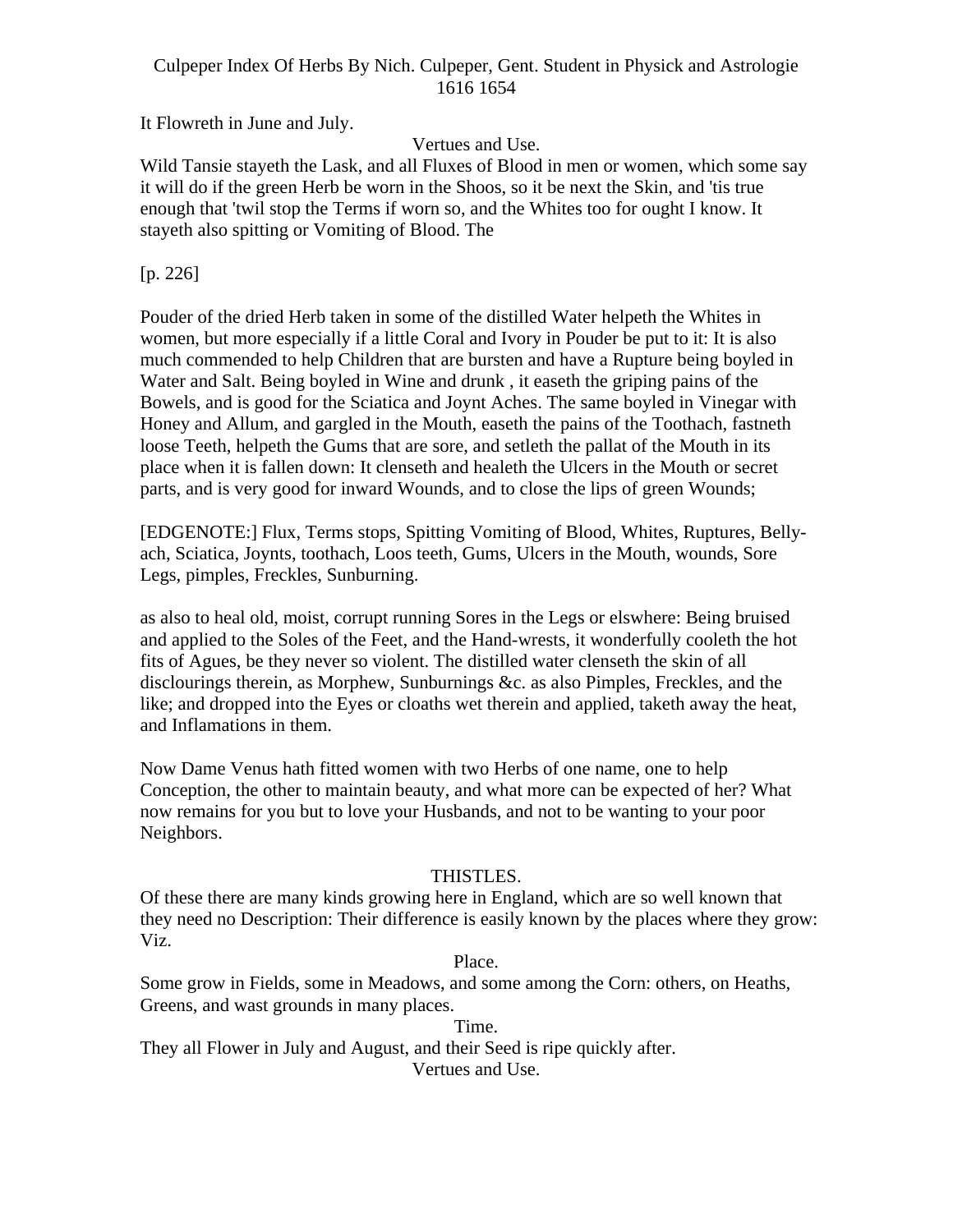All these Thistles are good to provoke Urine, and to amend the stinking smell thereof; as also the rank smel of the Armpits, or of the whol Body, being boyled in Wine and

[EDGENOTE:] Disury, Ill smel, stinking Breath, Stomach.

drunk; and are said also to help a stinking breath and to strengthen the Stomach. Pliny saith that the Juyce bathed on the place that wanteth hair, it being fallen off, will cause it to grow again speedily. -

Sure Mars rules it, it is such a prickly business.

# THE MELANCHOLLY THISTLE.

# Description.

This riseth up with a tender single hoary green Stalk, bearing thereon four or five long hoary green Leaves, dented about the edges, the points whereof are little or nothing prickly, and at the top usually but one Head, yet somtimes from the bosom of the upper most Leaf there shooteth forth another smaller Head, scaly and somwhat prickly; with many reddish Purple Thrums or Threds in the middle, which being gathered fresh will keep the colour a long time, and fadeth not from the Stalk in a long time, while it perfecteth the Seed, which is of a mean bigness lying in the Down: The Root hath many long Strings fastned to the Head, or upper part, which is blackish and perisheth not.

There is another sort little differing from the former, but that the Leaves are more green above and more hoary underneath; and the Stalk being about two foot high beareth but one large scaly Head, with threds and Seeds as the former.

Place.

They grow in many moist Meadows of this Land, as well in these Southern, as in the Northern parts.

Time.

They Flower about July, or August, and their Seed ripeneth quickly after.

Vertues and Use.

Their Vertues are but a few, but those not to be despised, for the Decoction of the Thistles in Wine being drunk, expels superfluous Melancholly out of the Body, and make a man as merry as a Cricket, superfluous Melancholly causeth care, fear, sadness, despair, envy, and many evils more besides, but Religion, teacheth to wait upon Gods Providence, and cast our care upon Him, who careth for us; what a fine thing were it if men and women could live so?

[EDGENOTE:] Melancholly.

and yet seven yeers care and fear makes a man never the wiser, nor a farthing the richer. Dioscorides saith, the Root born about one doth the like, and removes all diseases of Melancholly. Modern Writers laugh at him, let them laugh that wins, my Opionin is, that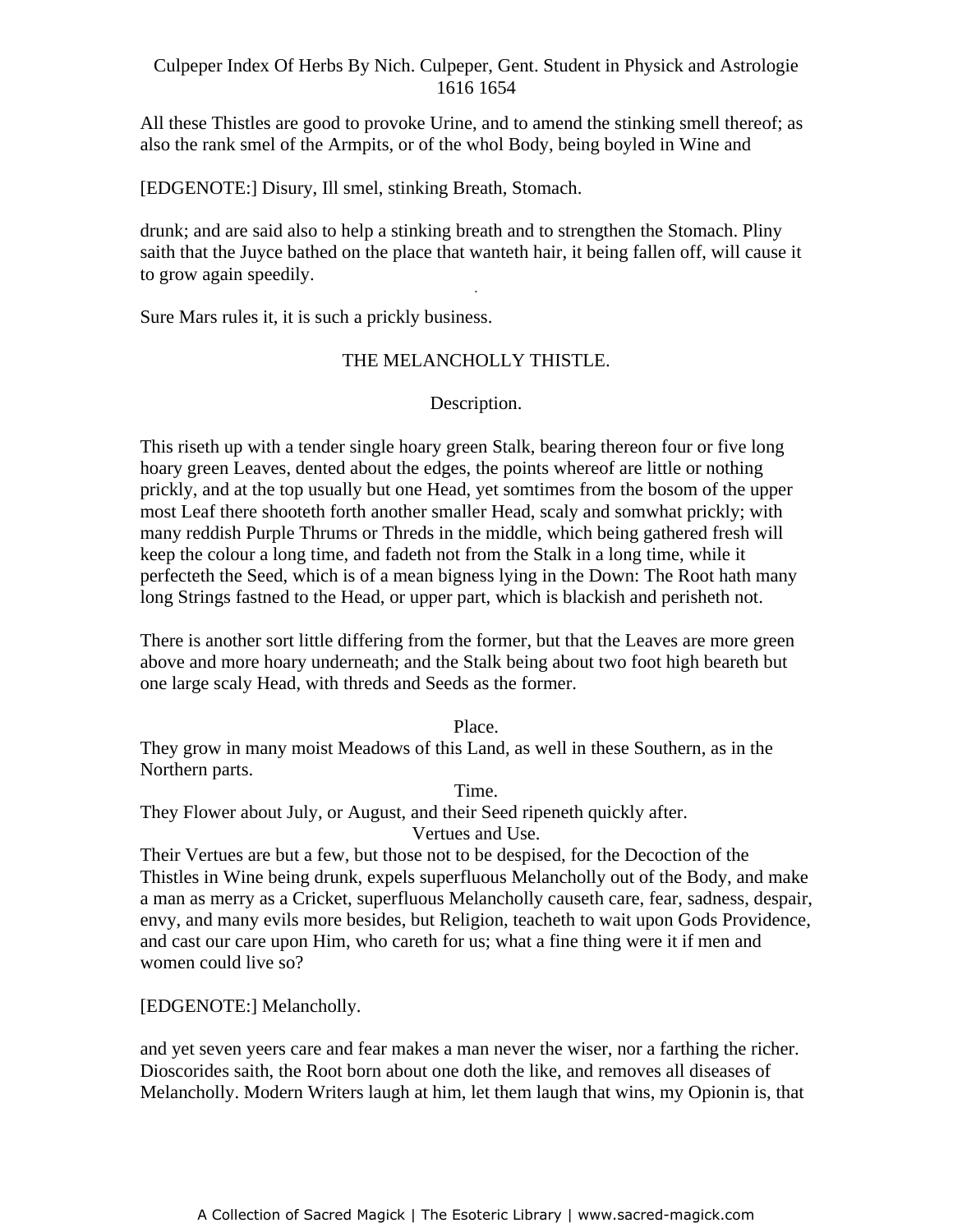'tis the best Remedy against all Melancholly Diseases that grow, they that please may use it: 'tis under Capricorn, and therefore under both Saturn and Mars, one rids Melancholly by Sympathy, the other by Antipathy.

 $[p. 227]$ 

# OUR LADIES THISTLE.

# Description.

This hath diverse very large and broad Leaves lying on the ground, cut in, and as it were crumpled, but somwhat hairy on the edges, of a white green shining colour, wherein are many lines and strakes of a milky white colour, running all over, and set with many sharp and stiff prickles all about; Among which riseth up one or more strong, round, and prickly stalks, set full of the like Leaves up to the top, where at the end of every Branch, cometh forth a great prickly Thistle like head, strongly armed with pricks, and with bright purple Thrums rising out of the middle of them; after they are past, the Seed groweth in the said heads, lying in a great deal of soft white Down, which is somwhat flattish and shining, large and brown. The Root is great, spreading in the ground, with many strings, and smal fibres fastned thereto. All the whol Plant is bitter in tast.

Place.

It frequent on the Bank of almost every Ditch.

Time.

If Flowreth and Seedeth in June, July, and August.

Vertues and Use.

Our Ladies Thistle is thought to be as effectual as Carduus Benedictus for Agues, and to prevent and cure infection of the Plague, as also to open Obstructions of the Liver and Spleen, and thereby is good against the Jaundice; It provoketh Urine, breaketh and expelleth the Stone, and is good for the Dropsie: It is effectual also for the pains in the sides and many other inward pains and gripings: The Seed and distilled water are held powerful to all the purposes aforesaid; and besides, it is often applied both inwardly to drink, and outwardly with Cloathes or Spunges to the Region of the Liver to cool the distemperature thereof, and to the Region of the Heart, against swounings and passions of it.

[EDGENOTE:] Agues, Plague, Obstructions, Liver, Spleen, Stone, Dropsie, Stitches in the side, Liver, Blood.

It clenseth the blood exceedingly, and in Spring if you please to boyl the tender Plant, (but cut off the Prickles, unless you have a mind to choak your self) it will change your blood as the season changes, and that's the way to be safe, as to change as the times change is the way to live secure, and that Flatterers and Weather-cocks know wel enough.

# THE WOOLLEY, or COTTON THISTLE.

Description.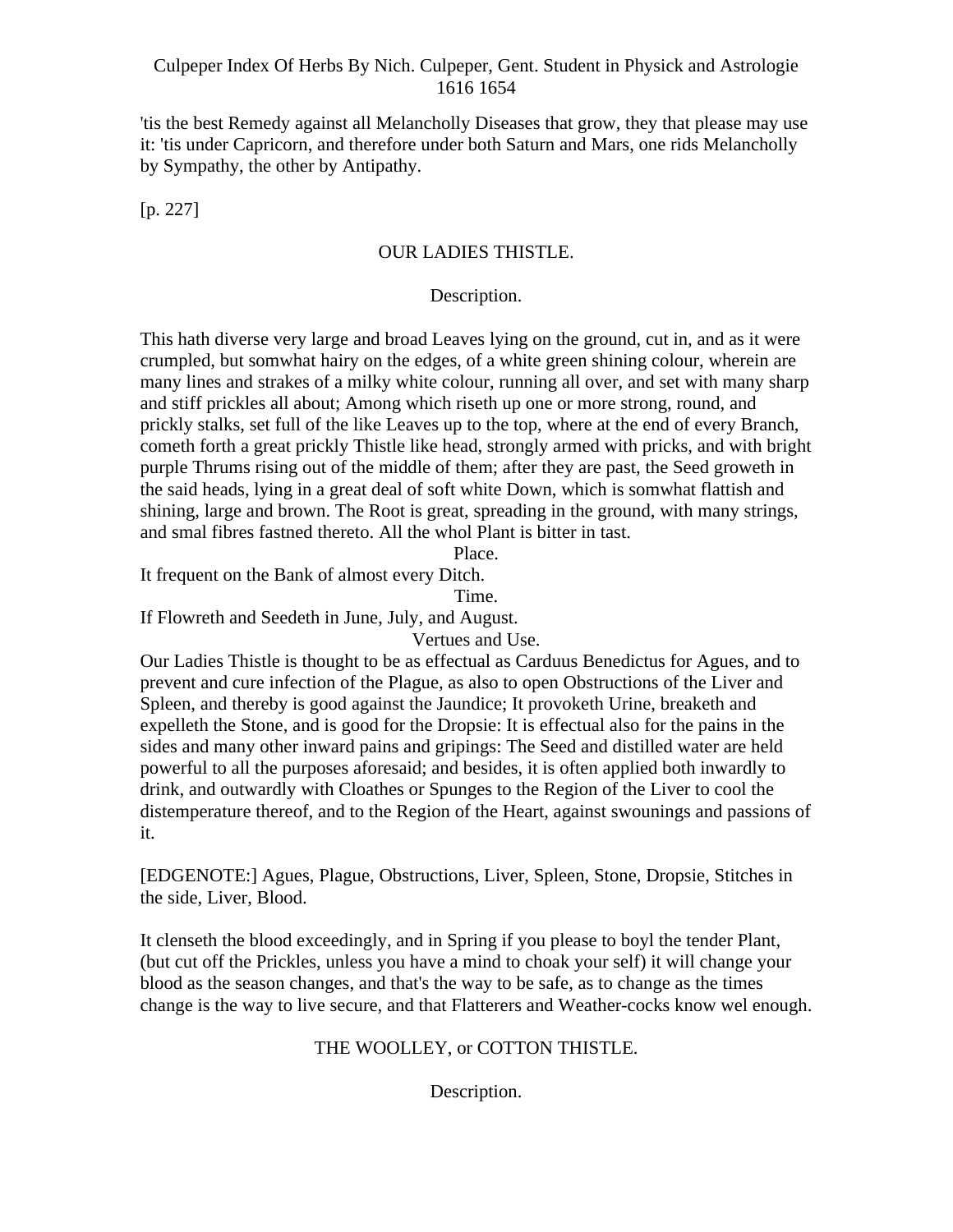This hath many large Leaves lying on the ground, somwhat cut in, and as it were crumpled on the edges, of a green colour on the upper side, but covered over with a long hairy Wool or Cottony Down, set with most sharp and cruel pricks; from the middle of whose heads of Flowers come forth many purplish crimson threds, and somtimes white, although but seldom: The Seed that followeth in these white downy heads is somwhat large, long, and round, resembling the Seed of Ladies Thistle, but paler: The Root is great, and thick, spreading much, yet usually dieth after Seed time.

#### Place.

If groweth on diverse Ditch Banks, and in the Cornfields and High-wayes, generally throughout the Land; and is often found growing in Gardens.

#### Time.

It Flowreth and beareth Seed about the end of Summer, when other Thistles do Flower and Seed.

#### Vertues and Use.

Dioscorides and Pliny write, That the Leavs and Roots hereof taken in drink, helpeth those that have a Crick in their Neck, that they cannot turn it unless they turn their whol Body. Galen saith, That the Root and Leaves hereof are good for such persons that have their Bodies drawn together by some Spasm or Convulsion, or other Infirmities, as the Rickets (or as the Colledg of Physitians would have it, the Rachites, about which name they have quarrel'd sufficiently) in Children; being a Disease that hindereth their growth, by binding their Nerves, Ligaments, and whol structure of their Body.

#### THE FULLERS THISTLE, or TEASEL.

This is so well known that it needeth no Description, being used by the Cloath-workers.

The wild Teasel is in all things like the former but that the prickles are smal, soft, and

[p. 228]

upright, not hooked or stiff; and the Flowers of this are of fine blush or pale Carnation colour, but of the Manured kind whitish.

#### Place.

The first groweth being sown in Gardens or Fields for the use of Cloathworkers: The other neer Ditches and Cills of water in many places of this Land.

#### Time.

They Flower in July, and are ripe in the end of August.

#### Vertues and Use.

Dioscorides saith, That the Root bruised and boyled in Wine until it be thick, and kept in a brazen Vessel or Pot, ond after spread as a Salve and applied to the Fundament, doth heal the clefts thereof, as also Cankers and Fistulaes therein, as also taketh away Warts and Wens: The Juyce of the Leaves dropped into the Ears, killeth Worms in them. The distilled water of the Leaves dropped into the Eyes, taketh away redness and mists in them that hinder the sight; and is often used by women to preserve their beauty, and to take away redness and Inflamations, and all other heat or discolourings.

#### TREACLE MUSTARD.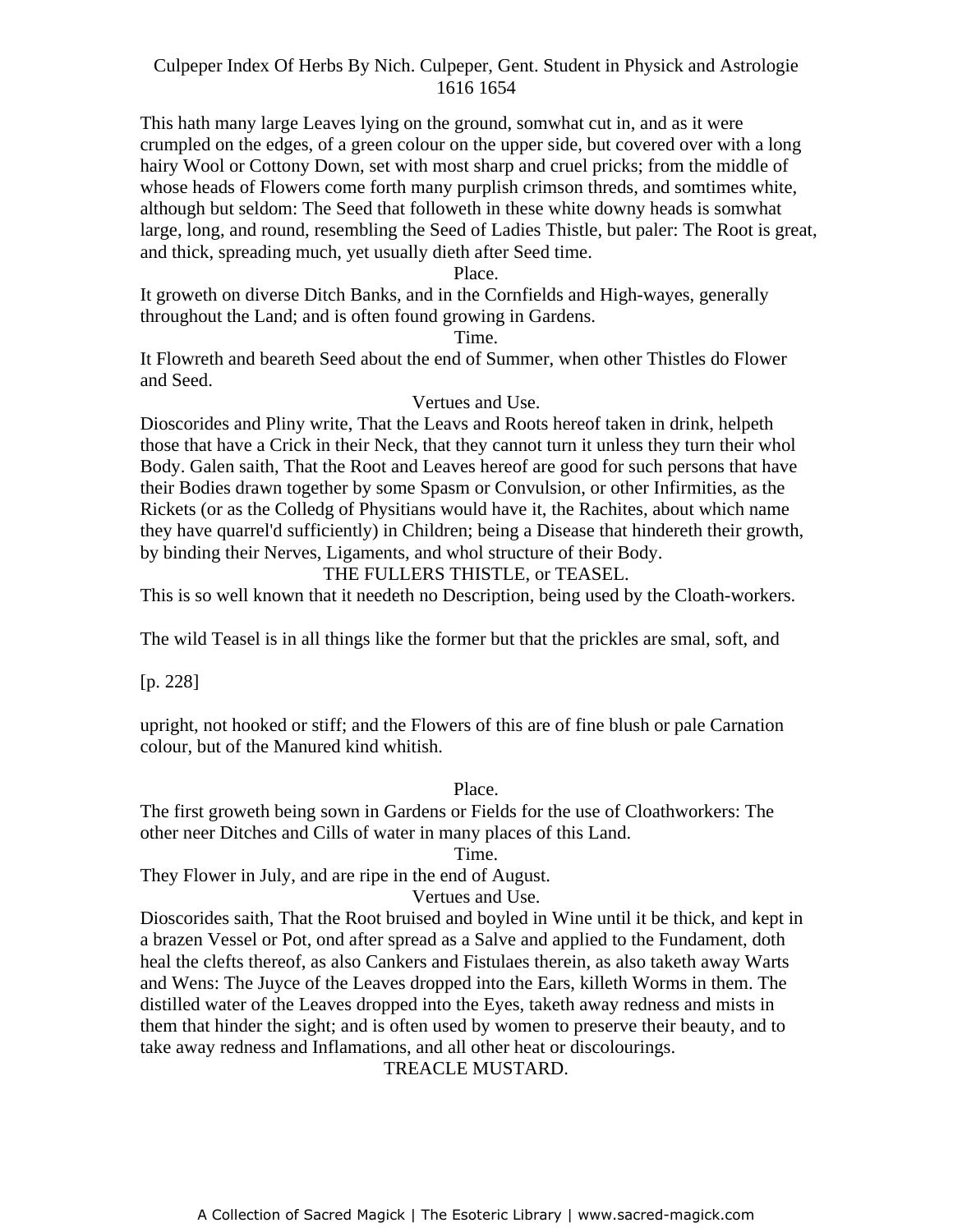# Description.

This riseth up with a hard round stalke about a foot high, parted into some branches, having divers soft green leaves somewhat long and narrow set thereon, waved, but not cut in on the edges, broadest towards the ends, and somewhat round pointed : The flowers are white that grow at the tops of the branches, spike fashion one above another, after which come large round pouches, parted in the middle with a furrow, having one blackish brown seed in either side, somewhat sharp in tast, and smelling of Garlick, especially in the fields where it is naturall, but not so much in gardens: The roots are small and threddy, perishing every yeare. And here give me leave to adde Methridate Mustard, although it may seem more properly by the name to belong to the Alphabet M.

# METHRIDATE MUSTARD.

This groweth higher then the former, spreading more and longer branches, whose leaves are smaller and narrower, sometimes unevenly dented about the edges; the Flowers are smal and white, growing on long branches, with much smaller and rounder seed vessels after them, and parted in the same manner, having smaller browne seeds then the former, and much sharper in taste: The root perisheth after seed time, but abideth the first winter after the springing.

#### Place.

They grow in sundry places of this Land, as halfe a mile from Hatfield by the river side under a hedge as you go to Hatfield, and in the street of Peckham on Surry side.

Time.

They flowre and seed from May to August.

Vertues and Use.

These Mustards are said to purge the body both upwards and downwards, and procureth Womens Courses so abundantly, that it suffocateth the birth: It breaketh inward Imposthumes being taken inwardly, and used in Glisters, helpeth the Sciatica, and seed applied outwardly doth the same. It is an especiall ingredient unto Methridate and Treacle, being of it selfe an Antidote resisting poyson, venome, and putrefaction: It is also availeable in many causes for which the common Mustard is used, but somwhat weaker. THE BLACK-THORNE, or SLOE-BUSH.

This is so well knowne, that it needeth no description.

Place.

It groweth in every place and Countrey, in the hedges and borders of fields.

Time.

It flowreth in Aprill, and sometimes in March, but ripeneth the fruit after all other plums whatsoever, and is not fit to be eaten until the Autumne frost have mellowed it.

Vertues and Use.

All the parts of the Sloe-Bush are binding, cooling, and drying, and all effectuall to stay bleeding at the nose and mouth, or any other place; the Lask of the belly, or stomach, or the Bloody Flux, the two much abounding of womens Courses, and helpeth to ease the paines in the sides, bowels, and guts, that come by over-much scowring, to drink the decoction of the barke of the roots, or more usually the decoction of the Berries either fresh or dried. The Conserve is also of very much use, and most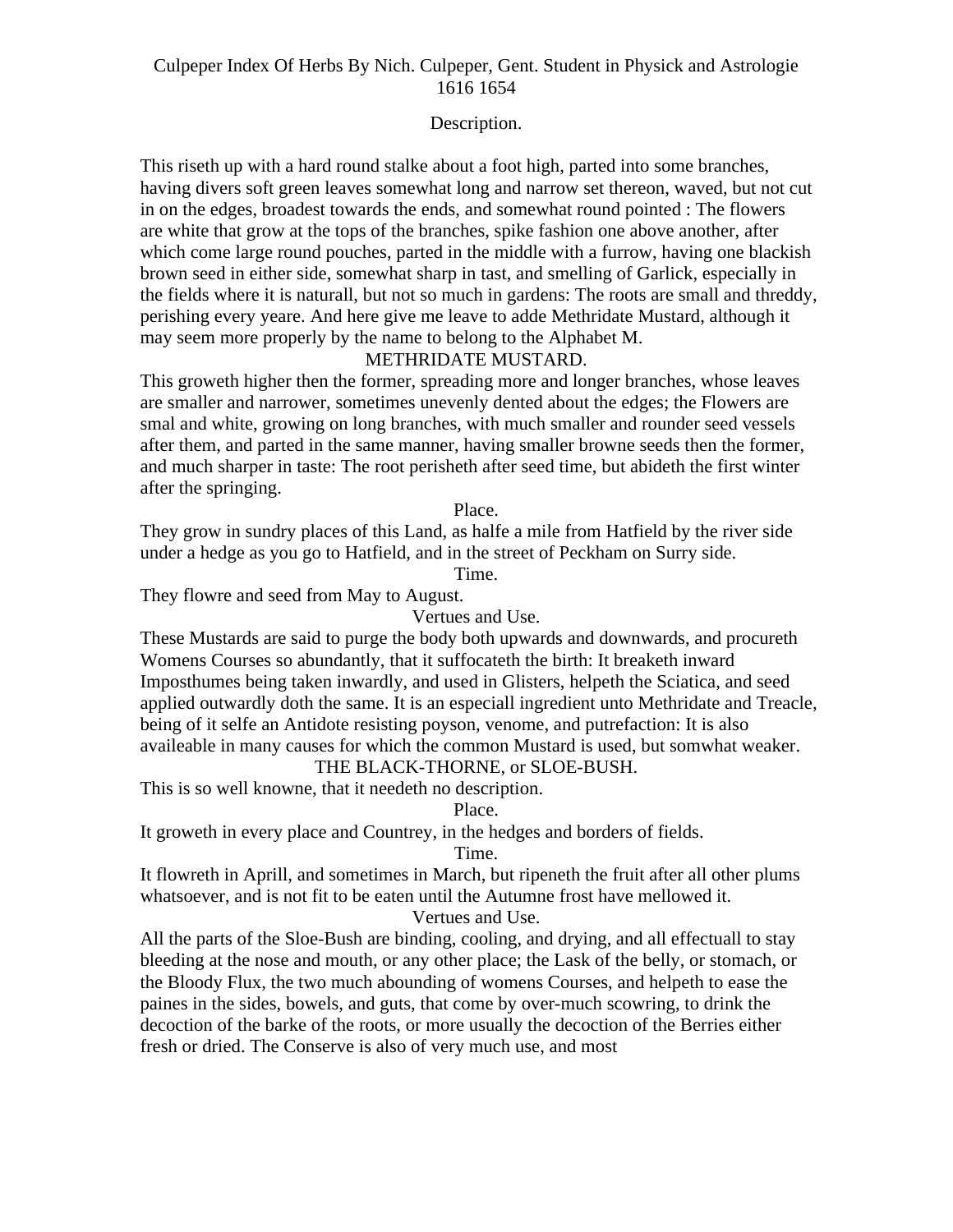[EDGENOTE:] Binds, cools, dries Bleeding, Flux, Bloody Flux, grawings in bowels and stomach, Sore Mouth & Throat, Headach.

familiarly taken for the purposes aforesaid: But the distilled water of the Flowers first steeped in Sack for a night, and drawne there from by the heat of Balneum Angliceabaths, is a most certaine remedy tried and approved to ease all manner of gnawings in the stomach, the sides and bowels,

-

[p. 229]

or any griping pains in any of them, to drink a smal quantity when the extremety of pain is upon them: The Leaves also are good to make Lotions, to gargle and wash the Mouth and Throat, wherein are Swellings, Sores, or Kernels and to stay the Defluxions of Rhewm to the Eyes or other parts, as also to cool the heat and Inflamations in them, and to ease hot pains of the Head, to bath the Forehead and Temples therewith. The simple distilled water of the Flowers is very effectual for the said purposes, and is the condensate Juyce of the Sloes. The distilled water of the green Berries is used also for the said effects.

# THOROUGHWAX.

# Description.

The common Throughwax sendeth forth one straight round Stalk, and somtimes more, two foot high and better, whose lower Leaves being of a blewish green colour are smaller and narrower than those up higher, and stand close thereto, not compassing it; but as they grow higher, they do more and more encompass the Stalk, until it wholly (as it were) pass through them, branching toward the top into many parts, where the Leaves grow smaller again, every one standing singly, and never two at any Joynt: The Flowers are very smal and yellow, standing in tufts at the heads of the Branches, where afterwards grow the Seed, smal and blackish, many thick thrust together: The Root is smal, long, and woody, perishing every yeer after Seed time, and rising again plentifully of its own sowing.

Place.

It is found growing in many Corn Fields, and Pasture grounds in this Land.

Time.

It Flowreth in July, and the Seed is ripe in August.

Vertues and Use.

Thoroughwax is of a singular good use, for all sorts of Bruises and Wounds either inward or outward, and old Ulcers and Sores likewise, if the Decoction of the Herb with water or Wine be drunk, and the places washed therwith, or the Juyce or green Herb bruised or boyled either by it self, or with other Herbs in Oyl or Hogs Grease, to be made into an Oyntment to serve all the yeer:

[EDGENOTE:] Bruises, Wounds, Ulcers, Ruptures, Navils sticking out.

The Decoction of the Herb, or the Pouder of the dried Herb taken inwardly, and the same or the green Leaves bruised and applied outwardly, is singular good to cure Ruptures and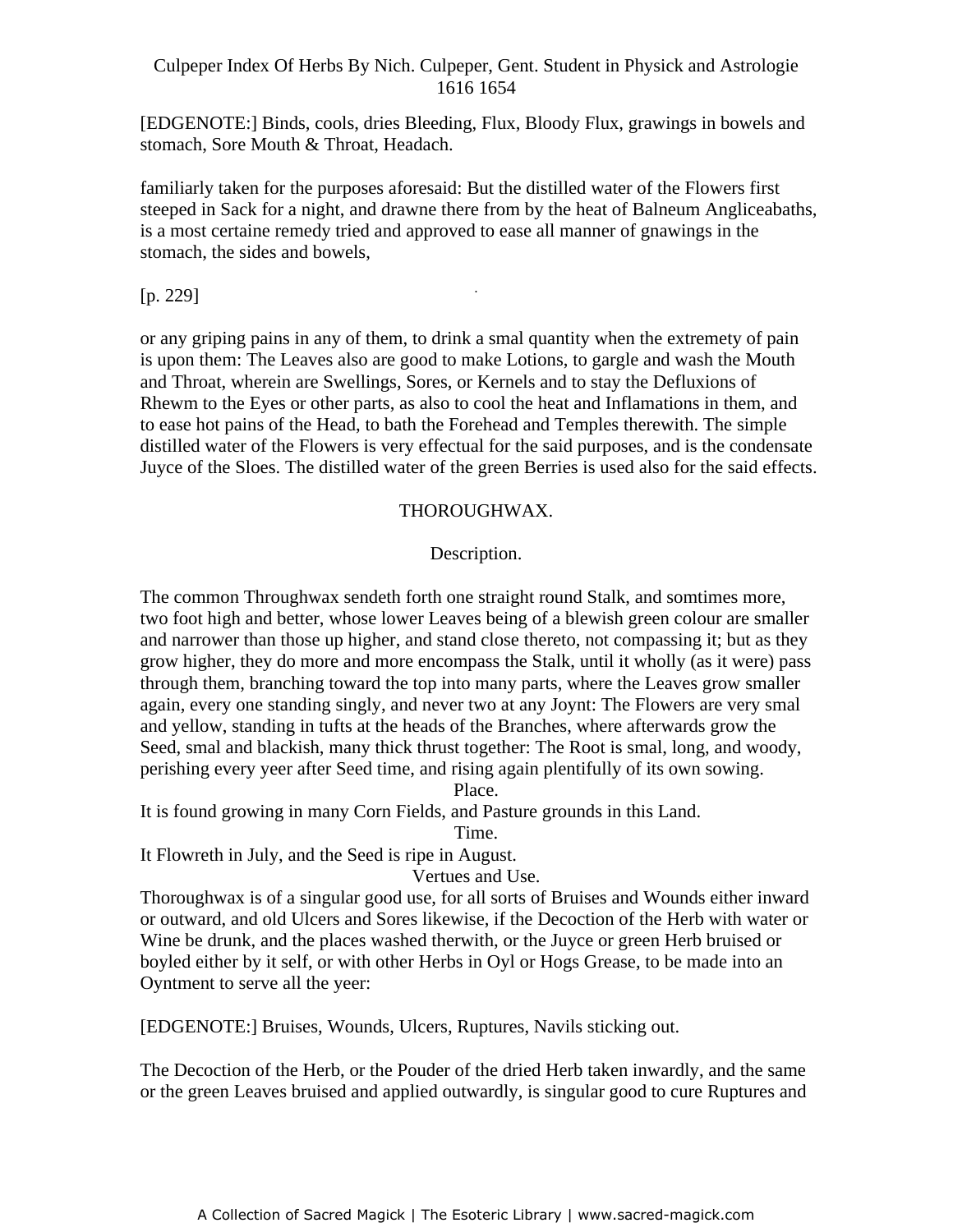Burstings, especially in Children, before it be two old. Being also applied with a little Flower and Wax to Childrens Navils that stick forth it helpeth them.

#### TORMENTIL.

#### Description.

This hath many reddish slender weak Branches rising from the Root, lying upon the ground, or rather leaning than standing upright, with many short Leaves that stand closer to the Stalks than Cinkfoyl doth (which this is very like) with the Footstalk encompassing the Branches in several places, but those that grow next to the ground are set upon long Footstalks, each whereof are like the Leaves of Cinkfoyl, but somwhat longer and lesser, and dented about the edges, many of them devided but into five Leaves, but most of them into sevens whence it is also called Setfoyl; yet some may have six and some eight, according to the fertility of the Soyl: At the tops of the Brancbes stand diverse smal yellow Flowers consisting of five Leaves, like those of Cinkfoyl, but smaller. The Root is smaller than Bistort, somwhat thick, but blacker without, and not so red within, yet somtimes a little crooked, having many blackish fibres thereat.

Place.

It groweth as well in Woods and shadowy places, as in the open Champion Country, about the borders of Fields in many places of this Land, and almost in every Broom Field in Essex.

Time.

It Flowreth all the Summer long.

#### Vertues and Use.

Tormentil is most excellent to stay all kind of Fluxes of Blood or Humors, in man or woman, whether at Nose, Mouth, Belly, or any Wound in the Veins or elswhere: The Juyce of the Herb or Root taken in drink, not only resisteth all Poyson and Venom of any Creature, but of the Plague it self, and Pestilential Feavers, and contagious Diseases, as the Pox, Measels, Purples, &c. expelling the Venom and Infection from the Heart by sweating, if the green Root be not at hand to be had, the Pouder of the dry Root is as effectual a dram thereof being taken every morning: The Decoction likewise of the Herbs and Roots made in Wine and drunk worketh the same effect; and so doth the distilled water of the Herb and Root being steeped in Wine for a night, and then distilled in Balneo Mariae. This Water thus distilled taken with some Venice Treacle, and the party presently laid to sweat will certainly (with Gods help) expel any Venom or poyson, or the Plague, Feaver, &c. for it is an ingredient of especial respect in all Antidotes or Counterpoysons. There is not found any Root more effectual to

#### $[p. 230]$

help any Flux of the Belly, Stomach, Spleen, or Blood than this, to be taken inwardly, or applied outwardly. The Juyce taken doth wonderfully open Obstructions of the Liver and Lungs, and thereby in short space helpeth the yellow Jaundice.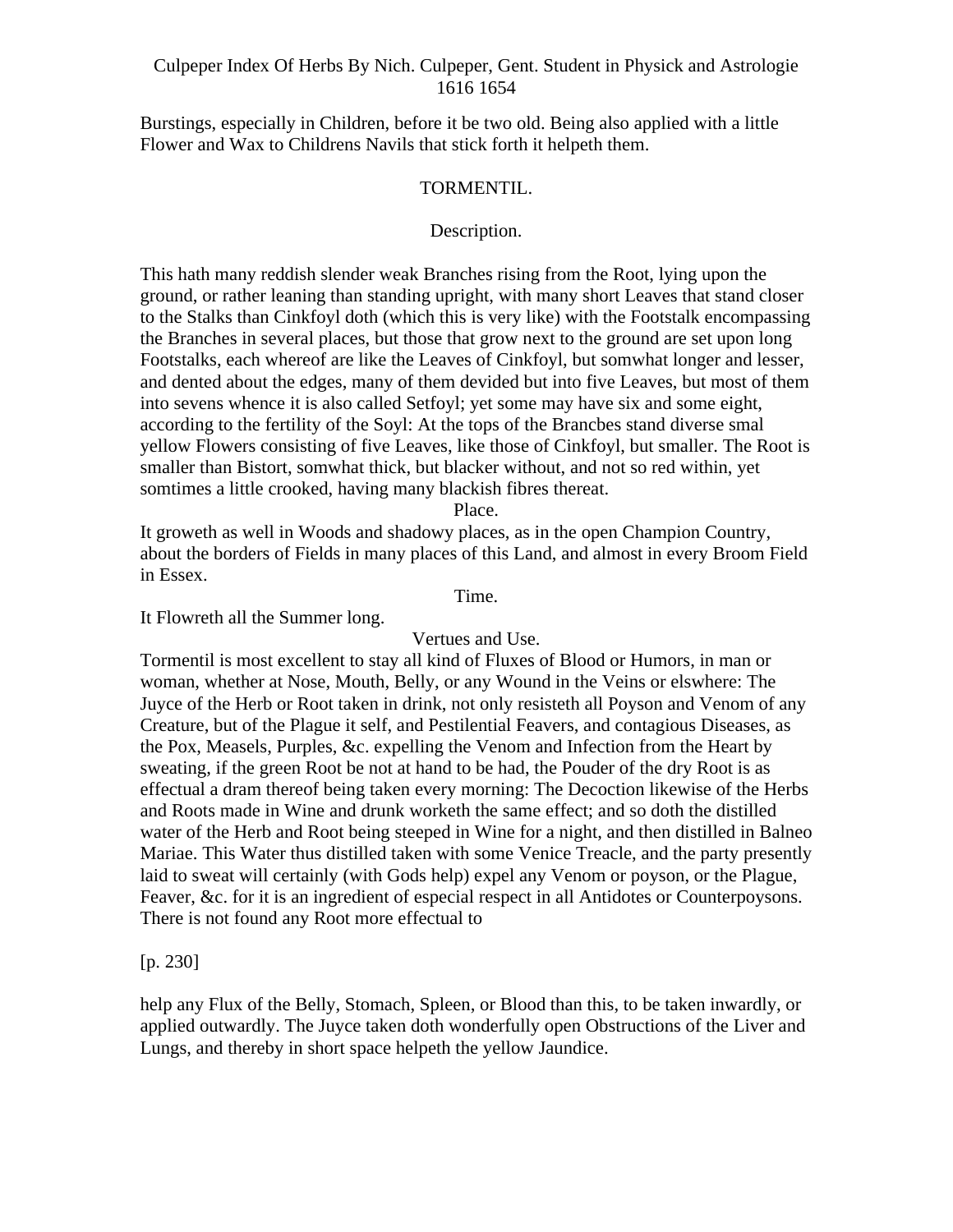[EDGENOTE:] Flux, Bleeding, Veins cut, terms stops, Feavers, Pestilence, Smal pox, Measels, Purples, Poyson, Spleen, Blood Inflamed, Liver, Lungs, Yellow Jaundice.

Some use to make Cakes hereof as well to stay all Fluxes, as to restrain all Chollerick Belchings, and much vomitings with Loathings in the Stomach: The Pouder of the dried Root made up with the white of an Egg and baked upon a hot Tile will do it.

Andreus Valesius is of opinion, That the Decoction of this Root is no less effectual to Final Case of the French Pox, than Guajacum, or China and 'tis not unlikely, because it so mightily resisteth putrefaction: Lobel saith, That Rondelitius used it as Hermodactils for Joynt aches: The Pouder also, or Decoction to be drunk, or to sit therein as a Bath is an assured Remedy against abortion in Women, if it proceed from the over Fluxibility or weakness of the inward retentive faculty: as also a Plaister made therewith and Vinegar applyed to the Reins of the Back, doth much help not only this but also those that cannot hold their Water, the Pouder being taken in the Juyce of Plantane; and it is also commended against the worms in Children. It is very powerful in Ruptures and Burstings:

[EDGENOTE:] French pox, Miscarriage, Diabetes, Worms, Ruptures, toothach, Wounds, Sores, Hurt, Gout, Scabby Heads.

as also for Bruises and Falls, to be used as well outward as inwardly. The Root hereof made up with Pellitory of Spain and Allum, and put into an hollow Tooth, not only asswageth the pain, but staieth the Flux of Humors which caused it, Tormentil is no less effectual and powerful a Remedy for outward Wounds, Sores, and Hurts, than for inward, and is therefore a special Ingredient meet to be used in all Wound drinks, Lotions, and Injections for foul corrupt rotten Sores and Ulcers, of the Mouth, Secrets, or other parts of the Body. And to put either the Juyce or Pouder of the Root into such Oyntments, Plaisters, and such things that are to be applied to Wounds and Sores: it also dissolveth all Knots, Kernels, and hardness gathered about the Ears, the Throat, and Jaws and the Kings Evil if the Leaves and Roots be bruised and applied thereto: The same also easeth the pains of the Sciatica or Hip-gout by restraining the sharp Humors that flow thereto. The Juyce of the Leaves and Roots used with a little Vinegar, is also a special Remedy against the running Sores of the Head or other parts, Scabs also and the Itch, or any such eruptions in the Skin proceeding of Salt and sharp Humors. The same also is effectual for the Piles or Hemorrhoids if they be washed and bathed therwith, or with the Distilled water of the Herb and Roots: It is found also helpful to dry up any sharp Rhewm that distilleth from the Head into the Eyes causing, redness, pain, waterings, Itchings, or the like, if a little prepared Tutia, or white Amber be used with the Distilled water hereof: Many Women use this Water as a secret to help themselves and others when they are troubled with the too much flowing of the Whites or Reds, both to drink it, and inject it with a Syringe. And there's enough, only remember, the Sun challengeth the Herb.

# TURNSOLE, or HELIOTROPIUM.

Description.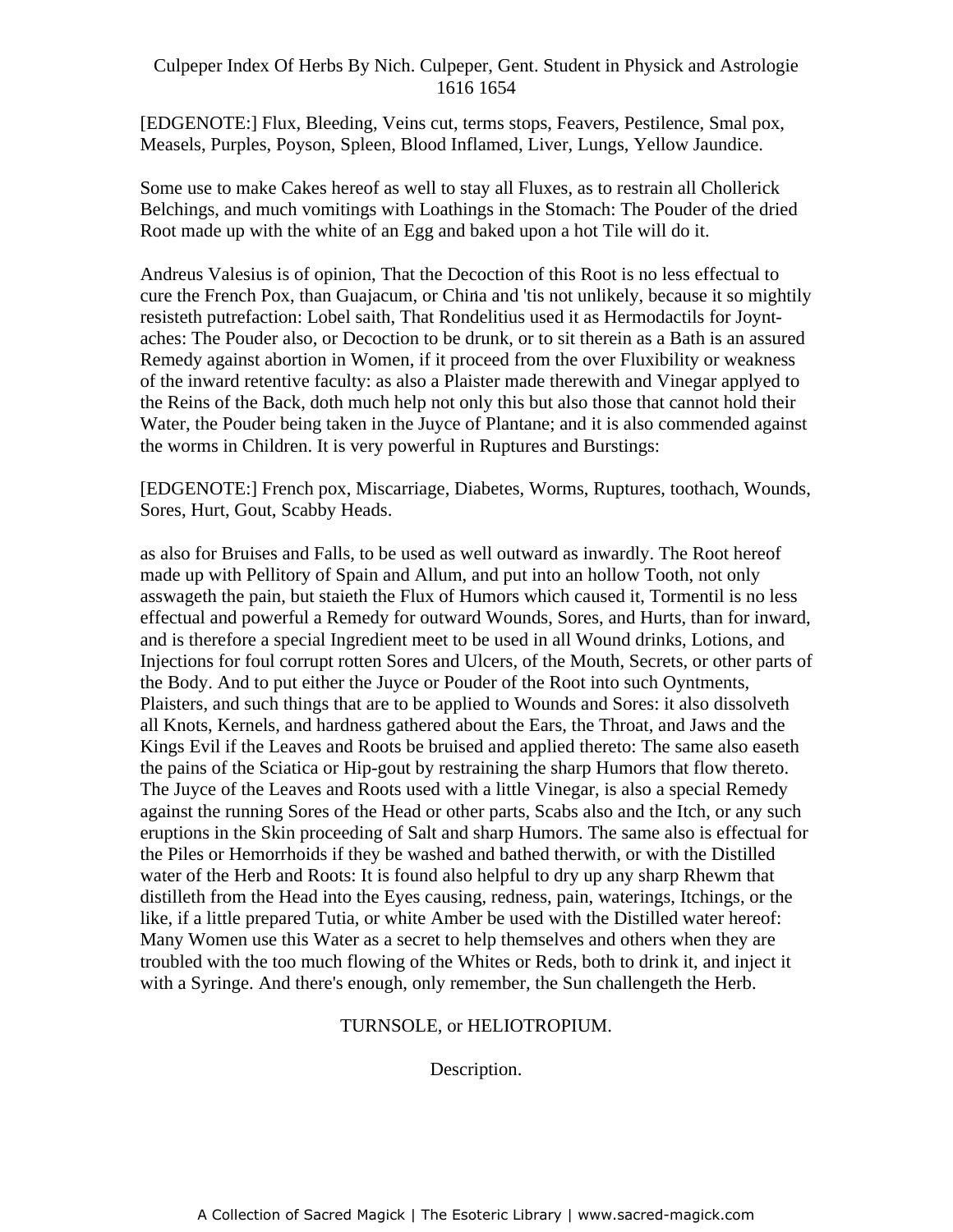The greater Turnsole riseth up with one upright Stalk about a foot high or more, deviding it self almost from the bottom into diverse smaller Branches of a hoary colour: at each Joynt of the Stalk and Branches grow two smal broad Leaves somwhat white or hoary also: At the tops of the Stalks and Branches stand many small white Flowers consisting of four and somtimes five very small Leaves, set in order one about another, upon a smal crooked spike which turneth inwards like a bowed finger, opening by degrees as the Flowers blow open; after which in their places come smal corner'd Seed, four for the most part standing together. The Root is smal and threddy perishing every yeer, and the Seed shedding every yeer, raiseth it again the next Spring.

Place.

It groweth in Gardens, and Flowreth and Seedeth with us in England, notwithstanding it is not natural to this Land, but to Italy, Spain, and France, where it groweth plentifully. Vertues and Use.

Dioscorides saith, That a good Handful of this, which is called the greater Turnsole, boyled in Water and drunk, purgeth both Choller and Flegm: And boyled with Cummin and drunk, helpeth the Stone in the Reins, Kidneys, or

[EDGENOTE:] Choller, Flegm, Stons, Disury, Terms provokes, Gout, Warts, Wens, Disjunctures.

Bladder, provoketh Urine and Womens Courses, and causeth an easie and speedy delivery in Childbirth. The Leaves bruised and applied to places pained with the Gout, or that have been out of joynt and newly set are full of pain, do give much ease. The Seed, and the Juyce of the Leaves also being rubbed with a little Salt upon Warts, Wens, and other hard Kernels in the Face, Eyelids, or any other part of the Body, will by often using take them away.

'Tis an Herb of the Sun, and a good one too.

[p. 231]

# MEADOW TREFOYL, or HONEYSUCKLES.

These are so well known, especially by the name of Honeysuckles, White and Red, that I need not describe them.

Place.

They grow almost everywhere in this Land.

Vertues and Use.

Dodoneus saith, The Leaves and Flowers are good to ease the griping pains of the Guts, the Herb being boyled and used in a Clyster: If the Herb be made into a Pultis and applied to Inflamations, it will ease them. The Juyce dropped into the Eyes is a familier Medicine with many Country people to take away the Pin and Web (as they call it) in the Eyes, it also allayeth the Heat and bloodshooting of them: Country people do also in many

[EDGENOTE:] Belly-ach, Inflamations, Pin & Web, Eyes, Venemous Beast.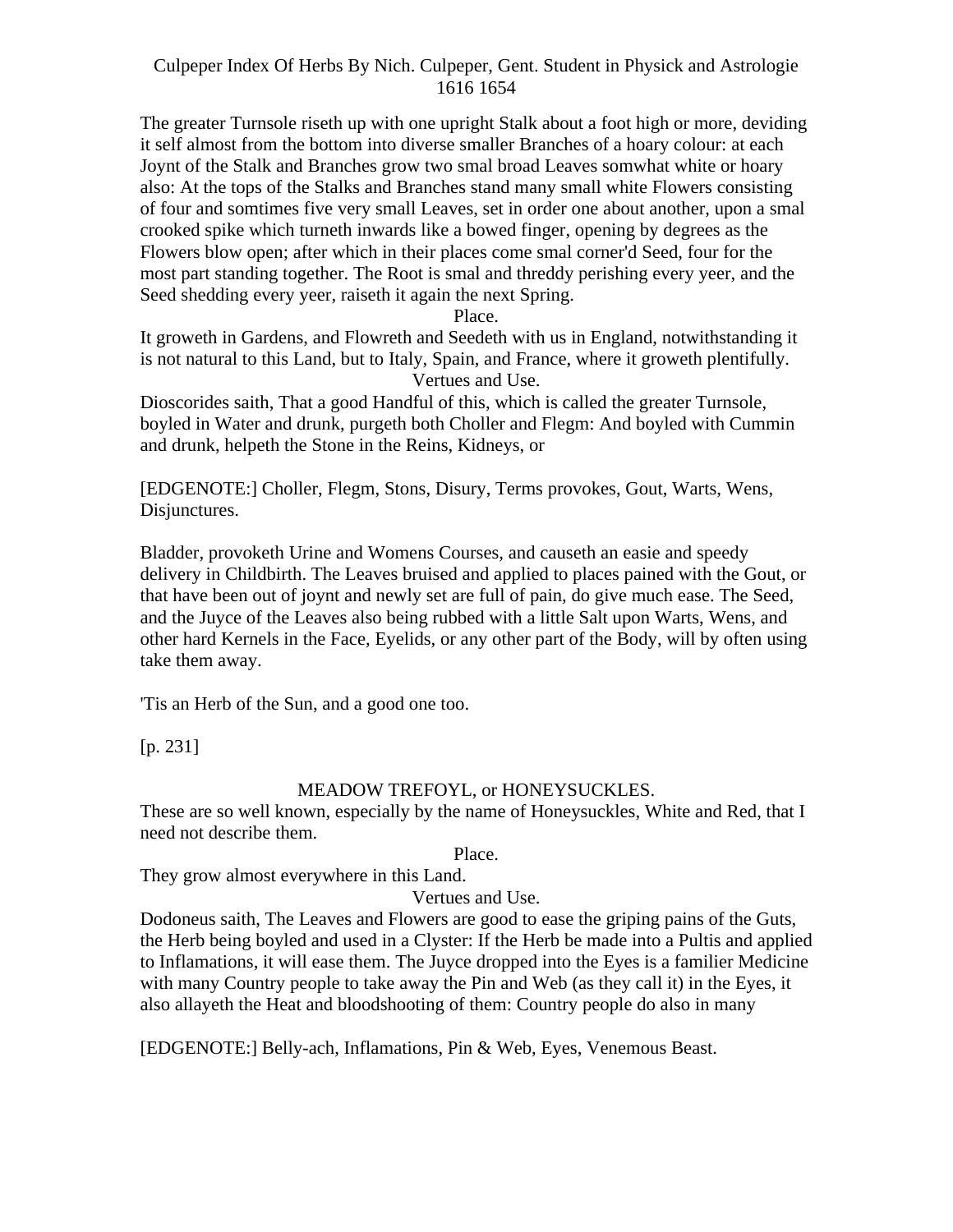places drink the Juyce hereof against the biting of an Adder, and having boyled the Herb in water, they first wash the place with the Decoction, and then lay some of the Herb also to the hurt place. The Herb also bruised and heated between two Tiles, and applied hot to the share, causeth them to make water who had it stop'd before: It is held likewise to be good for Wounds, and to take away Scars. The Decoction of the Herb and Flowers with the Seed and Root taken for some time, helpeth Women that are troubled with the Whites. The Seed and Flowers boyled in Water, and after made into a Pultis with some Oyl and applied, helpeth hard Swellings and Impostumes.

## [EDGENOTE:] Disury, Wounds, Scars, Whites, Swellings, Apostums.

Of Trefoyl or three leaved Gras, there are very many sorts described by Authors, but one I have found out which I never red of, the Leaf is but small and it beareth a small yellow Flower, in the midst of each Leaf of the Herb, is a perfect picture of a Heart in red colour, it grows plentifully in a Field between Longford and Bow; also I found one Root in the High-way between Chadwel and Rumford in Essex, as also another in the High-way between Horn-Church and Upminster in the same County, the tast is somthing more hot and spicy than the tast of the rest is.

# TUTSAN, or PARK LEAVES.

# Description.

This hath many brownish shining round Stalks, crested all the length thereof, rising to be two and somtimes three foot high, branching forth even from the bottom, having diverse Joynts, and at each of them two fair large Leaves standing, of a dark blewish green colour on the upper side, and of a yellowish green underneath, turning reddish towards Autumn, but abiding on the Branches all the Winter: At the tops of the Stalks and Branches stand large yellow Flowers, and Heads with Seed, which being greenish at the first, and afterwards reddish, turn to be of a blackish purple colour when they are through ripe, with smal brownish Seed within them, and then yield a reddish Juyce or Liquor, of a reasonable good scent, somwhat resinous, and of an harsh or stiptich tast, as the Leaves also and the Flowers be, although much less, but do not yield such a cleer Claret Wine Liquor as some say it doth: The Root is brownish, somwhat great, hard, and woody, spreading well in the ground.

## Place.

It groweth in many Woods, Groves, and Woody Grounds, as Parks and Forrests, and by Hedg sides in many places of this Land, as in Hampsted Wood, by Ratley in Essex, in the Wild of Kent, and in many other places needless to recite.

#### Time.

It Flowreth later than St. Johns, or St. Peters wort.

Vertues and Use.

Tutsan purgeth Chollerick Humors as St. Peters-wort is said to do, for therein it worketh the same effects, both to help the Sciatica and Gout, and to heal burnings by fire: It stayeth also the bleeding of Wounds, if either the green Herb be bruised, or the pouder of the dry be applied thereto. It hath been accounted and certainly is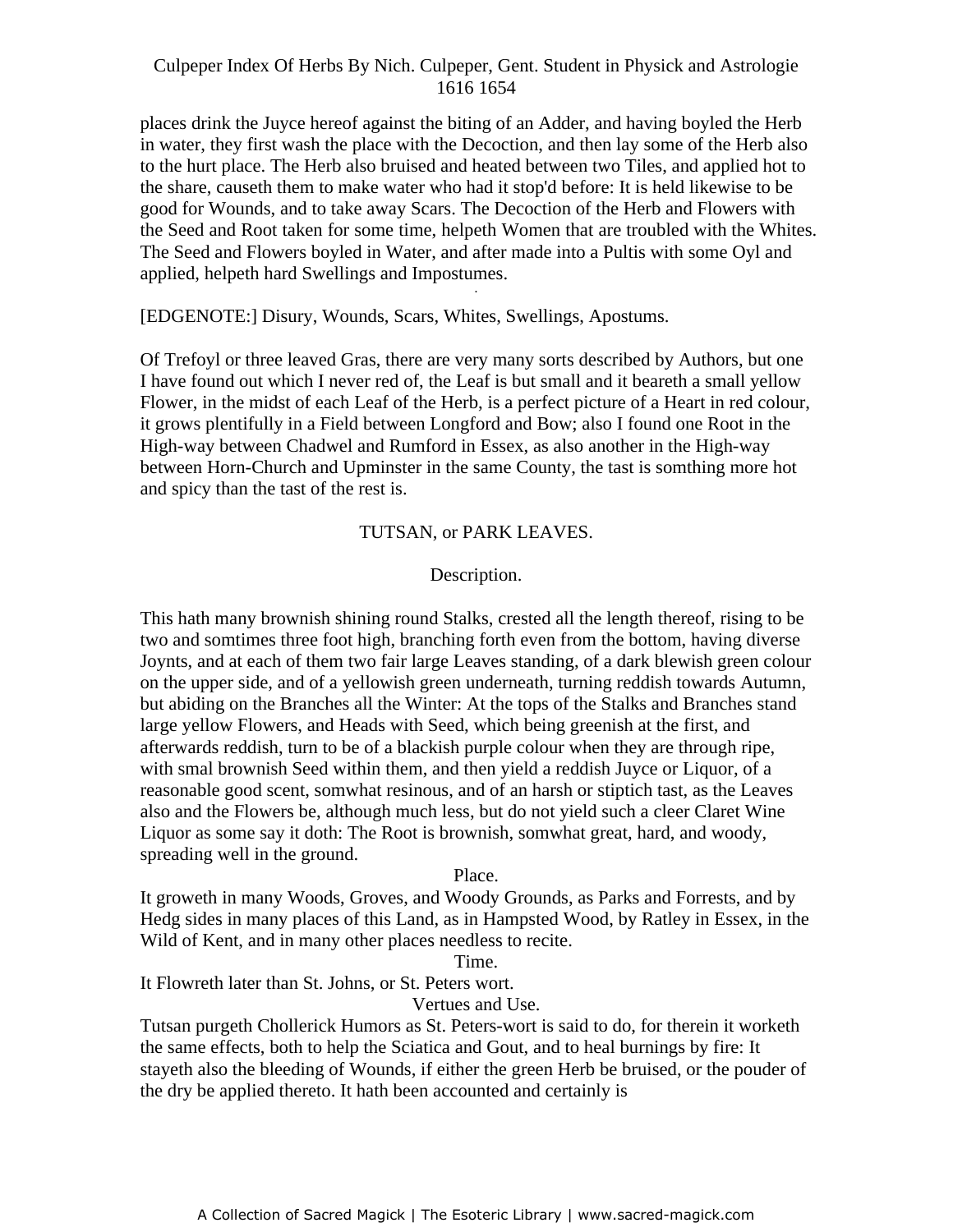[EDGENOTE:] Choller, Sciatica, Gout, Burning, Bleeding, Wounds, Ulcers.

a Soveraign Herb to heal any Wound or Sore either outwardly or inwardly, and therfore alwaies used in Drinks, Lotions, Balms, Oyls, Oyntments for any sort of green Wound, or old Ulcers and Sores, in all which the continual experience of former Ages hath confirmed the use thereof to be admirable good, though it be not so much in use now as when Physitians and Chirurgeons were so wise as to use Herbs more than now they do.

It is an Herb of Saturn and a most noble Antivererian.

[p.232]

#### GARDEN VALERIAN.

#### Description.

This hath a thick short grayish Root lying for the most part above ground, shooting forth on all sides other such like small pieces or Roots, which have all of them many long and great strings or fibres under them, in the ground, whereby it draweth nourishment. From the Heads of these Roots spring up many green Leaves, which at first are somewhat broad and long without any devision at all in them, or denting on the edges, but those that rise up after are more and more devided on each side, some to the middle Rib, being winged, as made of many Leaves together on a Stalk, & those upon the Stalk in like manner are more devided, but smaller towards the top than below: The Stalk riseth to be a yard high or more, somtimes branched at the top, wth many smal whitish Flowers, somtimes dash'd over at the edges with a pale purplish colour, of a little scent: which passing away there followeth small brownish white Seed that is easily carried away with the wind. The Root smelleth more strong than either Leaf or Flower, and is of more use in Medicine.

Place.

It is generally kept with us in our Gardens.

Time.

It Flowreth in June and July, and continueth Flowring until the Frosts pull it down. Vertues and Use.

Dioscorides saith, That the Garden Valerian hath a warming Faculty, and that being dryed and given to drink, it provoketh Urine and helpeth the Strangury: The Decoction therof taken doth the like also, and taketh away pains of the sides, provoketh Womens Courses and is used in Antidotes. Pliny saith, That the Pouder of the Root given in drink, or the Decoction thereof taken, helpeth all stoppings and stranglings in any part of the Body, whether they proceed of pains in the Chest or sides, and taketh them away. The Root of Valerian boyled with Liquoris, Raisons, and Annis Seed, is singular good for those that are short winded, and for those that are troubled with the Cough, and helpeth to open the passages, and to expectorate Flegm easily. It is given to those

[EDGENOTE:] Disury, Strangury, Stitch, terms provokes, breast, short wind, Cough, Flegm, Pestilence, Wind, Headach, Eyes, Pin and Web, Wounds, Splinters, thorns.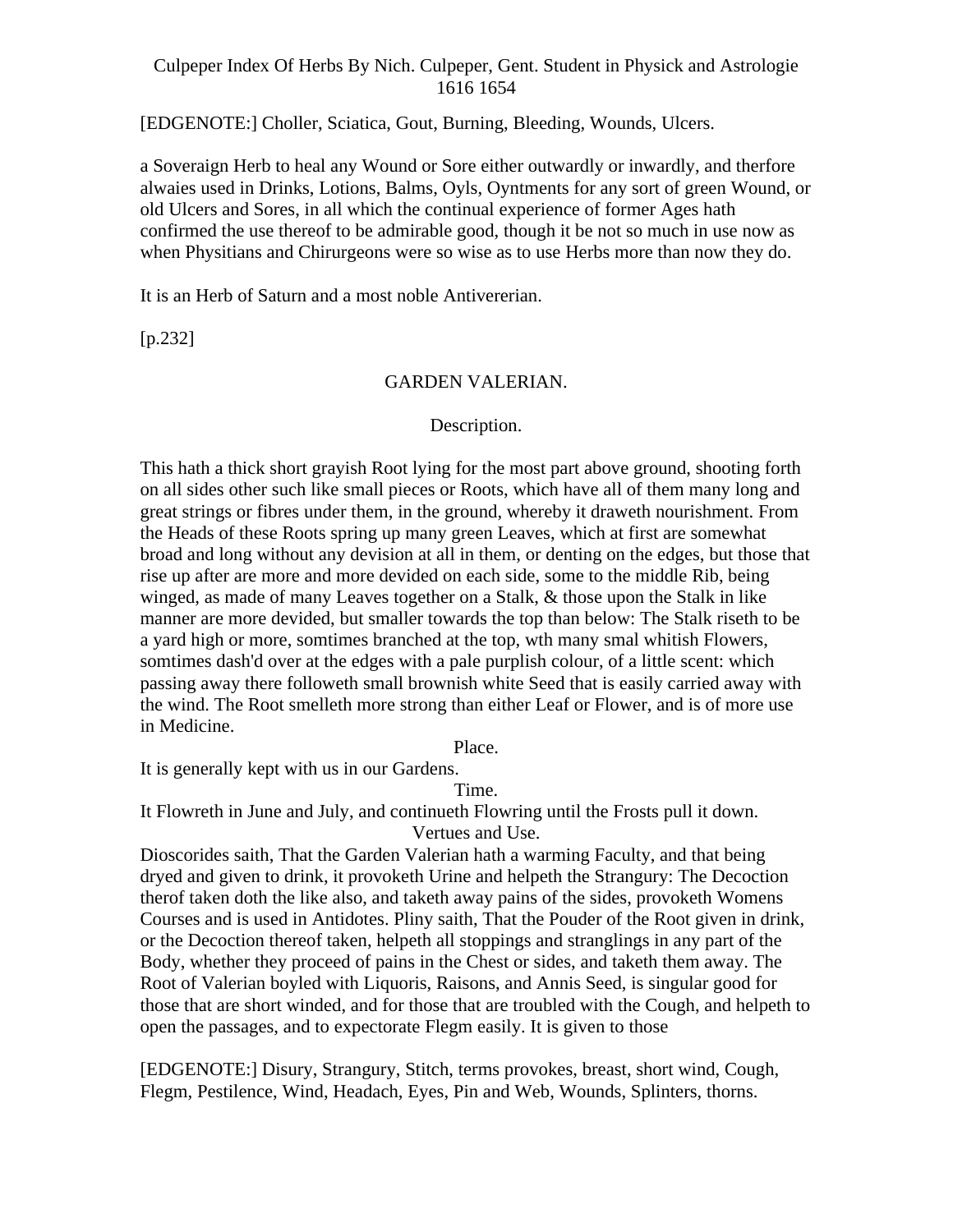that are bitten or stung by any Venemous Creature, being boyled in Wine. It is of especial Vertue against the Plague, the Decoction thereof being drunk, and the Root being used to smell unto; It helpeth also to expel the wind in the Belly. The green Herb with the Root taken fresh, being bruised and applied to the Head taketh away the pains and prickings therein, staieth Rhewms and thin Distillations, and being boyled in white Wine, and the drop thereof put into the eye, taketh away the dimness of the sight, or any Pin or Web therein: It is of excellent property to heal any inward Sores or Wounds, as also for outward Hurts or Wounds, and draweth any Splinter or Thorn out of the Flesh. -

# VERVAIN.

# Description.

The common Vervain, hath somwhat long and broad Leaves next the ground deeply gash'd about the edges and some only deeply dented or cut all alike, of a blackish green colour on the upper side, and somwhat gray underneath: The Stalk is square branched into several parts, rising about two foot high, especially if you reckon the long spike of Flowers at the tops of them, which are set on all sides one above another, and somtimes two or three together, being small and gaping, of a Purplish blew colour, and white intermixt; after which come small round Seed in small and somwhat long Heads: The Root is small and long, but of no use.

Place.

It groweth generally throughout this Land in diverse places by the Hedges and way sides, and other wast grounds.

# Time.

It Flowreth about July, and the Seed is ripe soon after.

# Vertues and Use.

Vervain is hot and dry, bitter, opening Obstructions, clensing, and healing, It helpeth the yellow Jaundice, the Dropsie, and the Gout, the defects of the Reins and Lungs, and generally, all inward pains and torments of the Body, the Leaves being boyled and drunk; The same is held to be good against the bitings of Serpents, and other Venemous Beasts; and against the Plague, and both Tertian and Quartane Agues, killeth and expelleth Worms in the Belly, and causeth a good colour in the Face and Body, strengthneth as well as correcteth the Diseases of the Liver and Spleen, is very effectual in all Diseases of the Stomach and Lungs, as Coughs, shortness of Breath and Wheesings, and is singular good against the Dropsie, to be drunk with some Peony Seeds, bruised and put thereto; and is no less prevalent for the defects of the Reins and Bladder, to clense them of those Humors that ingender the Stone, and helpeth to break the Stone and to expel Gravel:

[EDGENOTE:] Obstructions, Clensing, Healing, Yellow Jaundice, Venemous Beasts, Pestilence, Agues, Worms, Cough, shortness of Breath, Wheesing, Stone, Gravel, Reins, Bladder.

It consolidateth and healeth also all Wounds both inward and

[p. 233]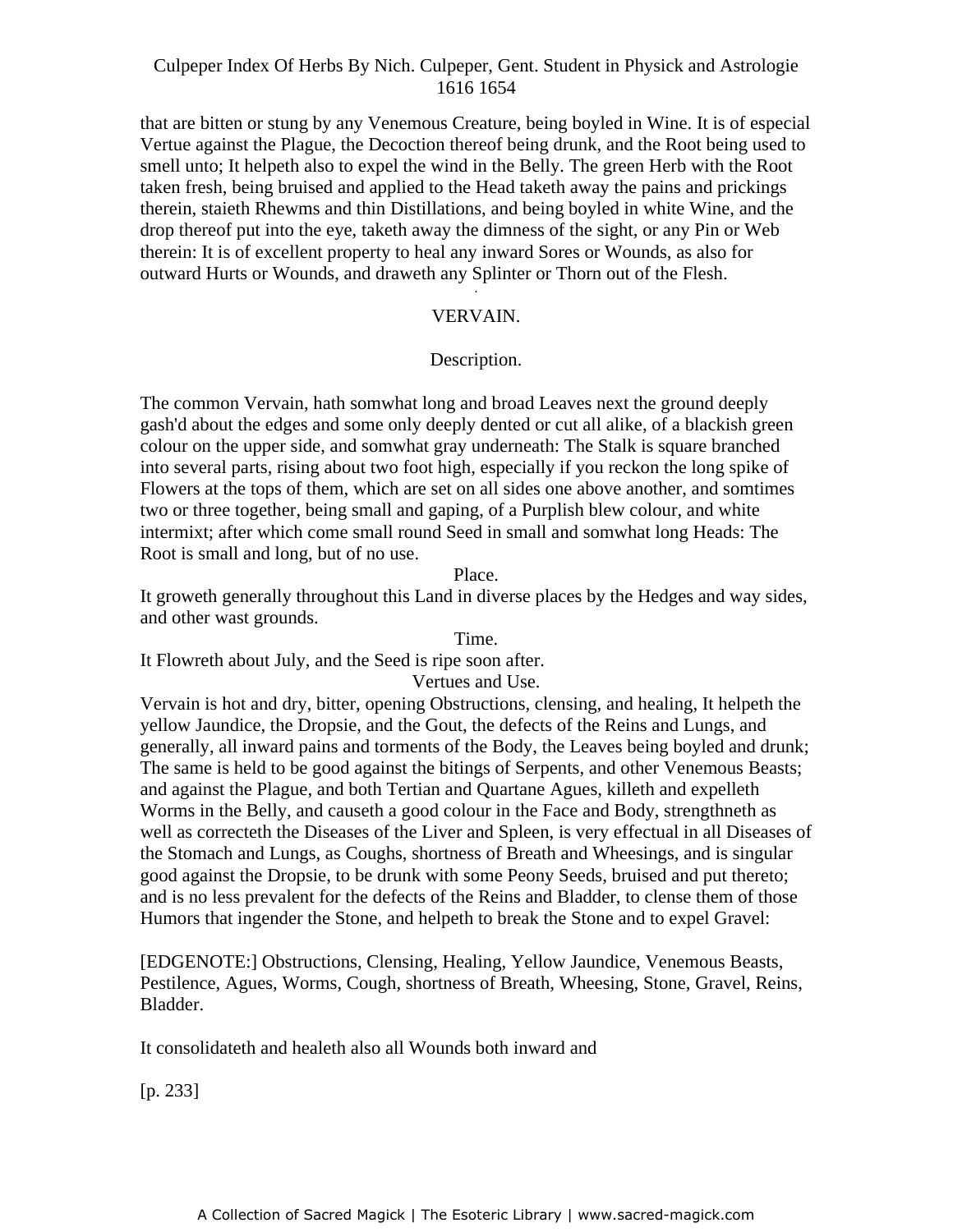outward, and stayeth bleedings, and used with some Honey healeth all old Ulcers and Fistulaes in the Legs or other parts of the Body, as also those Ulcers that happen in the Mouth; or used with old Hogs grease it helpeth the Swellings and pains of the secret parts in man or Woman, as also for the Piles and Hemorrhoids: Applied with some Oyl of Roses and Vinegar unto the Forehead and Temples, it easeth the inveterate pains and ach of the Head, and is good for those that are Frenetick. The Leaves bruised, or the Juyce of them mixed with some Vinegar doth wonderfully clense the Skin, and taketh away Morphew, Freckles, Pustulaes, and other such like Inflamations and deformities of the Skin in any part of the Body. The distilled water of the Herb when it is in his full strength, dropped into the Eyes, clenseth them from Films, Clouds, or mists that darken the sight, and wonderfully strengtheneth the Optick Nerves; The said Water is very powerful in all the Diseases aforesaid either inward or outward, whether they be old corroding Sores, or green Wounds.

This also is an Herb of Venus, and an excellent Herb for the Womb, to strengthen it and remedy all the cold griefs of it, as Plantane doth the hot, the Herb bruised and hung about the Neck helps the Headach.

# THE VINE.

The Leaves of the English Vine (I do not intend to send you to the Canaries for a Medicine) being boyled make a good Lotion for sore Mouths, being boyled with Barley Meal into a Pultis, it cools Inflamations of Wounds, the droppings of the Vine when 'tis cut in the spring, which Country people call Tears, being boyled into a Syrup with

[EDGENOTE:] Sore Mouth, Inflamations, Womens Longing, Stone, Teeth black.

Sugar and taken inwardly, is excellent to stay Womens longings after every thing they see, which is a Disease many Women with Child are subject too; the Decoction of Vine Leaves in white Wine doth the like: also the Tears of the Vine drunk, two or three spoonfuls at a time, breaks the Stone in the Bladder: This is a very good Remedy, and it is discreetly done to kill a Vine to cure a Man, but the Salt of the Leaves is held to be better.

The Ashes of the burnt Branches will make Teeth that are as black as a coal to be as white as snow if you do but every morning rub them with it.

# VIOLETS.

These, both Tame and Wild, are so well known that they need no Description. Time.

They Flower until the end of July, but are best in March and the beginning of April. Vertues and Use.

All the Violets are cold and moist while they are fresh and green, and are used to cool any heat or distemperature of the Body, either inwardly or outwardly, as inflamations in the Eyes, in the Matix or Fundament, in Impostumes, also and hot Swellings, to drink the Decoction of the Leaves or Flowers made with Water or Wine, or to apply them Pultis wise to the grieved place, it likewise easeth pains in the Head, caused through want of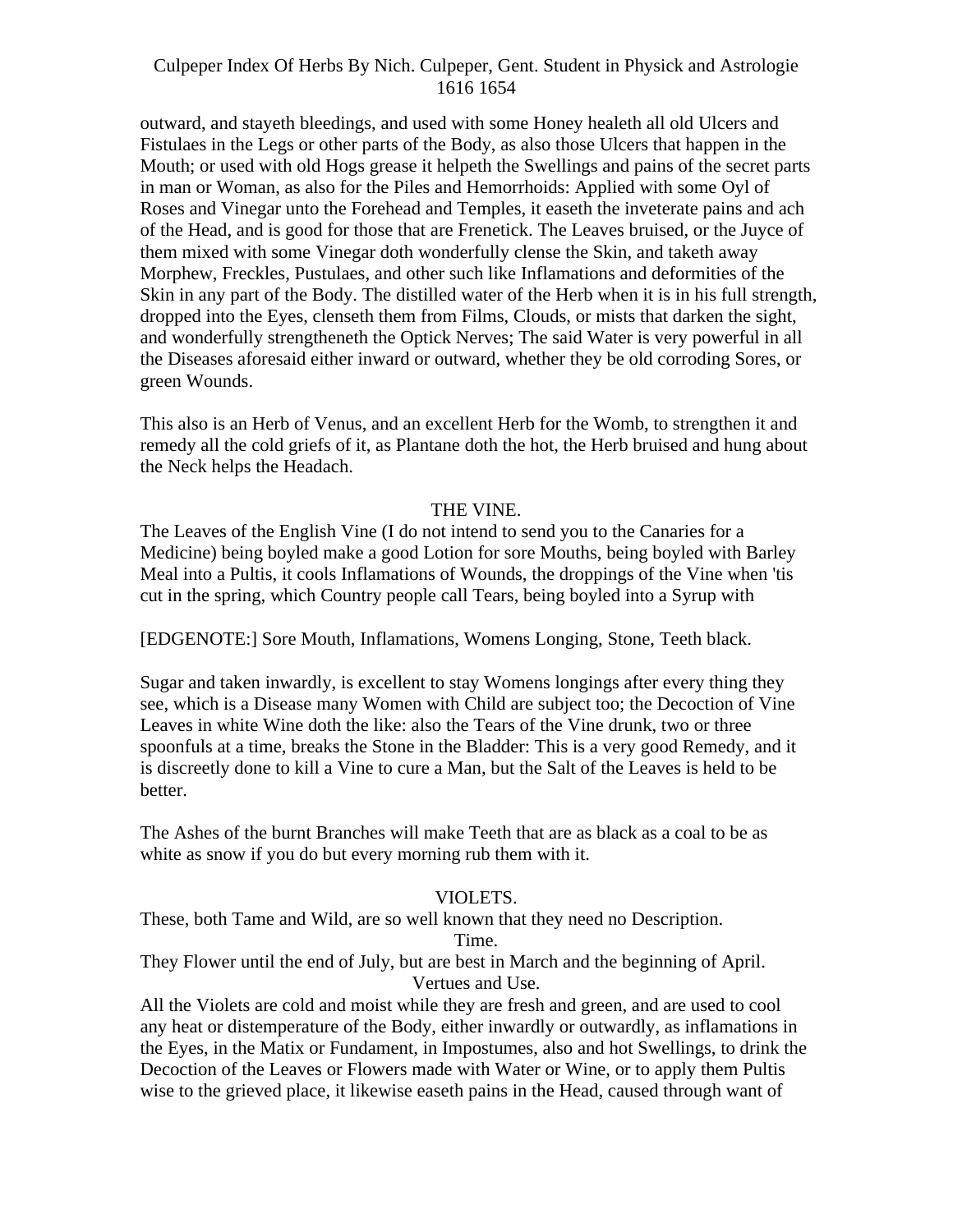sleep; or in any place arising of heat, being applied in the same manner, or with Oyl of Roses. A dram weight of the dried Leaves of the Flowers of Violets (but the Leaves more strongly) doth purge the Body of Chollerick Humors, and asswageth the heat being taken in a draught of Wine or any other Drink: The Pouder of the purple Leaves of the Flowers only pick'd and dried, and drunk in Water is said to help the Quinsie, and the Falling sickness in Children, especially in the beginning of the Disease. The Flowers of the White Violets ripeneth and dissolveth Swellings. The Herb or Flowers while they are fresh, or the Flowers when they are dry, are effectual in the Plurisie, and all Diseases of Lungs, to lenefie the sharpness of hot Rhewms, and the Hoarsness of the Throat, the heat also, and sharpness of Urine, and all pains of the Back, or Reins

[EDGENOTE:] Inflamations, Eyes, Womb, Head-ach, Watching, Choller, Quinsie, Falling-sickness, Swellings, Pleuresie, Flegm, Hoarseness, Throat, Back, Reins, Bladder, Thirst, Heart.

and the Bladder: It is good also for the Liver and the Jaundice, and in al hot Agues to cool the Heat and quench the Thirst: But the Syrup of Violets is of most use and of better effect, being taken in some convenient Liquor; and if a little of the Juyce or Syrup of Lemmons be put to it, or a few drops of the Oyl of Vitriol, it is made thereby the more powerful to cool the heat and to quench the Thirst, and giveth to the drink a Clarret Wine colour, and a fine tart rellish, pleasing the tast. Violets taken, or made up with Honey doth more clense than cool, and with Sugar contrary-wise. The dryed Flowers of Violets are accounted among the Cordial Drinks, Pouders, and other Medicines especially where cooling Cordials are necessary:

[p. 234]

The green Leaves are used with other Herbs, to make Plaisters and Pultisces for Inflamations and Swellings, and to ease pains wheresoever, arising of heat, and for the Piles also, being fried with Yolks of Eggs and applied therto.

Tansies or Heartsease are like unto Violets in all their operations but somwhat hotter and dryer, yet very temperate, and by viscuous Juyce therein doth somwhat mollifie, yet less than Mallows: It is conducing in like manner as Violets to the hot Diseases of the Chest and Lungs: for Agues, Convulsions, and Falling-sickness in Children. The Decoction helpeth Itch and Scabs being bathed therwith: It is said also to soder green Wounds, and to help old Sores, the Juyce or distilled Water thereof being drunk.

# VIPERS BUGLOSS.

# Description.

This hath many long rough Leaves lying on the ground, from among which rise up diverse hard round Stalks, very rough, as if they were thick set wth prickles or hairs, wherein are set such like long rough hairy or prickly sad green Leavs, somwhat narrow; the middle Rib for the most part being white. The Flowers stand at the tops of the Stalks,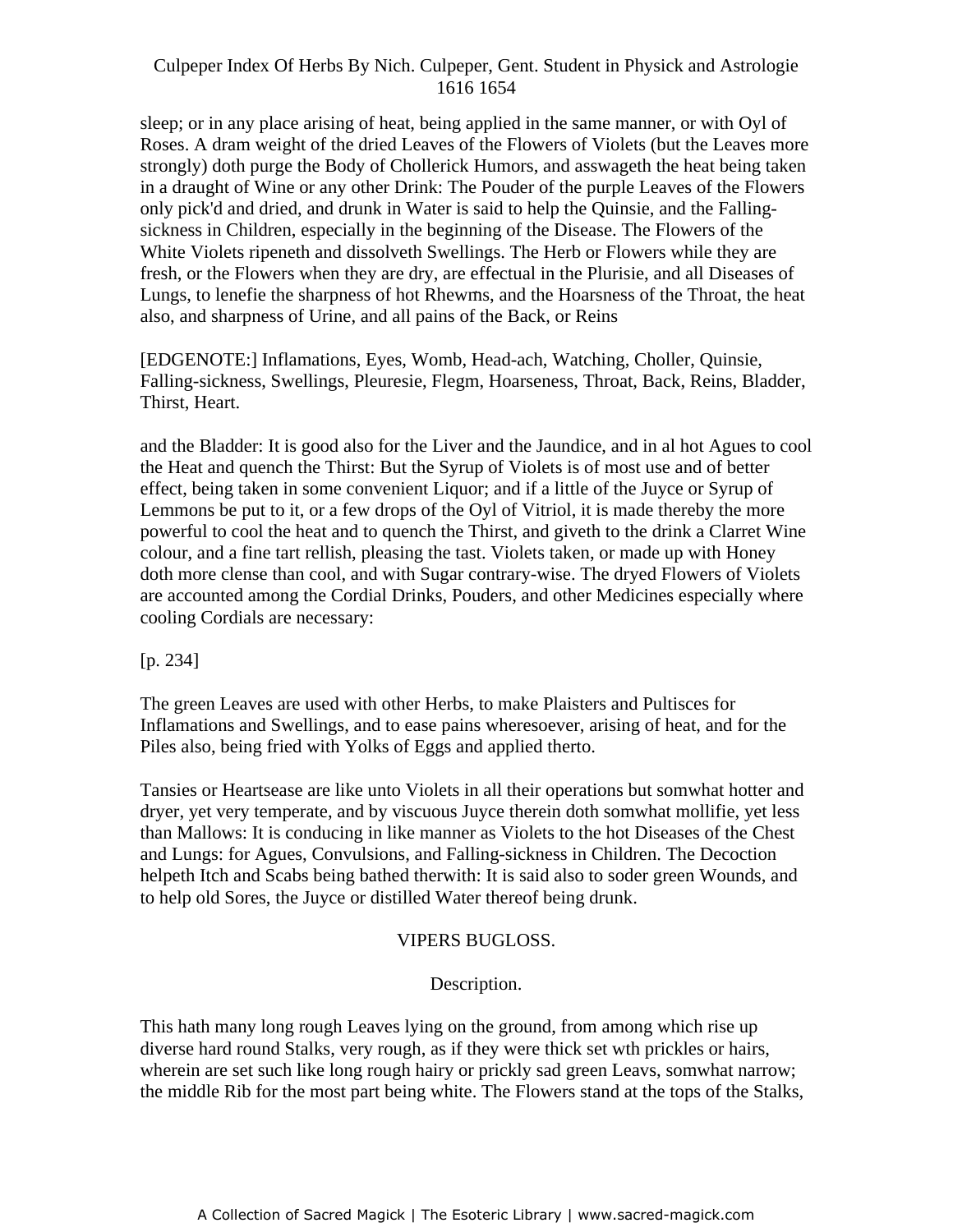branched forth into many long spiked Leaves of Flowers, bowing or turning like the Turnsole, all of them opening for the most part on the one side, which are long and hollow, turning up the Brims a little, of a Purplish Violet colour in them that are fully blown, but more reddish while they are in the Bud, as also upon their decay and withering; but in some places of a paler purple colour, with a long pointel in the middle, feathered or parted at the top: After the Flowers are fallen the Seeds growing to be ripe, are blackish, cornered and pointed somwhat like unto the Head of a Viper. The Root is somwhat great and blackish, and woolly, when it groweth toward Seed time; and perisheth in the Winter.

There is another sort little differing from the former, only in that it beareth white Flowers.

#### Place.

The first groweth wild almost every where. That with white Flowers, about the Castle Walls of Lewes in Sussex.

Time.

They Flower in Summer, and their Seed is ripe quickly after.

Vertues and Use.

It is an especial Remedy against the biting of the Viper, and of all other Venemous Beasts or Serpents, as also against poyson and poysonful Herbs. Dioscorides and others say, That whosoever shall take of the Herb or Root

[EDGENOTE:] Venemous Beasts, Poyson, Heart, Sadness, Melancholly, Agues, Milk, Loyns, Back, Kidneys.

before they be bitten, shall not be hurt by the poyson of any Serpent. The Roots or Seeds are thought to be most effectual to comfort the heart, and expel Sadness, or cause less Melancholly, it tempers the Blood, and allayeth the hot Fits of Agues: The Seed drunk in Wine procureth abundance of Milk in Womens Brests. The same also being taken easeth the pains in the Loyns, Back, and Kidneys: The distilled Water of the Herb when it is in Flower, or his chiefest strength, is excellent to be applied either inwardly or outwardly for all the Griefs aforesaid. There is a Syrup made hereof very effectual for the comforting of the Heart, and expelling Sadness and Melancholly.

## WALL-FLOWERS, or WINTER GILLY-FLOWERS.

The Garden kinds are so well known that they need no Description.

Description.

The common single Wall-Flowers which grow wild abroad, hath sundry smal long, narrow, and dark green Leaves, set without order upon smal round whitish woody Stalks which bear at the tops diverse single yellow Flowers one above another, every one having four Leaves apiece, and of a very sweet scent: after which come long Pods containing reddish Seed. The Root is white, hard and threddy.

Place.

It groweth upon old Church Walls, and old Walls of many Houses, and on other stone Walls in diverse places. The other sorts in Gardens only.

Time.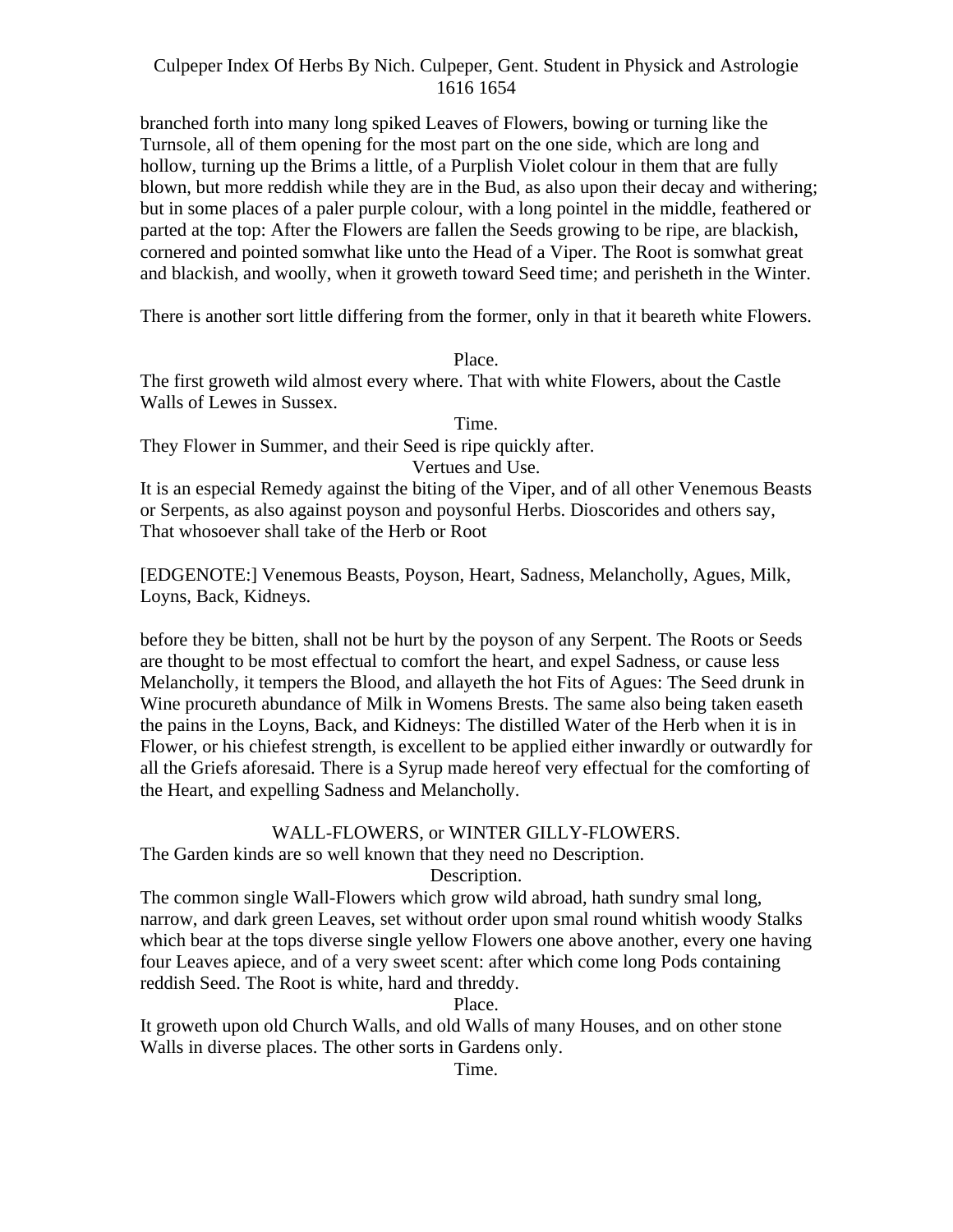All the single kinds do Flower many times in the end of Autumn, and if the Winter be mild, all the Winter long, but especially in the Months of February, March, and April, and until the heat of the Spring do spend them: But the double kinds continue not Flowring in that manner all the yeer along, although they Flower very early somtimes, and in some places very late.

# Vertues and Use.

Galen in his seventh Book of Simple Medicines saith, That the yellow Wall-flowers worketh more powerfully than any of the other kinds. and is therefore of more use in

[EDGENOTE:] Obstructions, Liver, Terms provokes, Afterbirth, Dead Child, Spleen, Weakness, Disjuncture, Gout, Sinews, Apoplexy, Palsey.

Physick; It clenseth the Blood and freeth the Liver and Reins from Obstructions, provoketh Womens Courses, expelleth the Secon-

[p. 235]

dine and dead Child, helpeth the hardness and pains of the Mother, and of the Spleen also, stayeth Inflamations and Swellings, comforteth and strengthneth any weak part, or out of Joynt: helpeth to clense the Eyes from mistiness and Films on them, and to clense foul and filthy Ulcers in the Mouth or any other part, and is a singular Remedy for the Gout, and all Aches and Pains in the Joynts and Sinews. A Conserve made of the Flowers is used for a Remedy both for the Apoplexie and Palsey.

## THE WALNUT TREE.

This is so well known, that it needeth no Description.

Time.

It Blossometh early, before the Leaves come forth, and the Fruit is ripe in September. Vertues and Use.

The Bark of the Tree, doth bind and dry very much, and the Leaves are much of the same temperature, but the Leaves when they are older, are heating and drying the Second Degree, and harder of digestion than when they are fresh, which by reason of their sweetness are more pleasing and better digesting in the Stomach, and taken with sweet Wine they move the Belly downwards; but being old, they grieve the Stomach, and in hot Bodies cause Choller to abound, and the Headach, and are an enemy to those that have the Cough: But are less hurtful to those that have colder Stomachs, and are said to kill the broad Worms in the Belly or Stomach. If they be taken with Onions, Salt, and Honey, they help the biting of a Mad Dog, or the Venom or infectious poyson of any Beast &c.

[EDGENOTE:] Binds, Dries, Worms, Poyson, Epidemical Diseases.

Oneus Pompeius found in the Treasury of Methridates King of Pontus, when he was overthrown, a Scrowl of his own Hand-writing, containing a Medicine against any Poyson and Infection, which is this: Take two dry Walnuts, and as many good Figgs, and twenty Leaves of Rue bruised and beaten together with two or three Corns of Salt, and twenty Juniper Berries, which taken every morning fasting, preserveth from danger of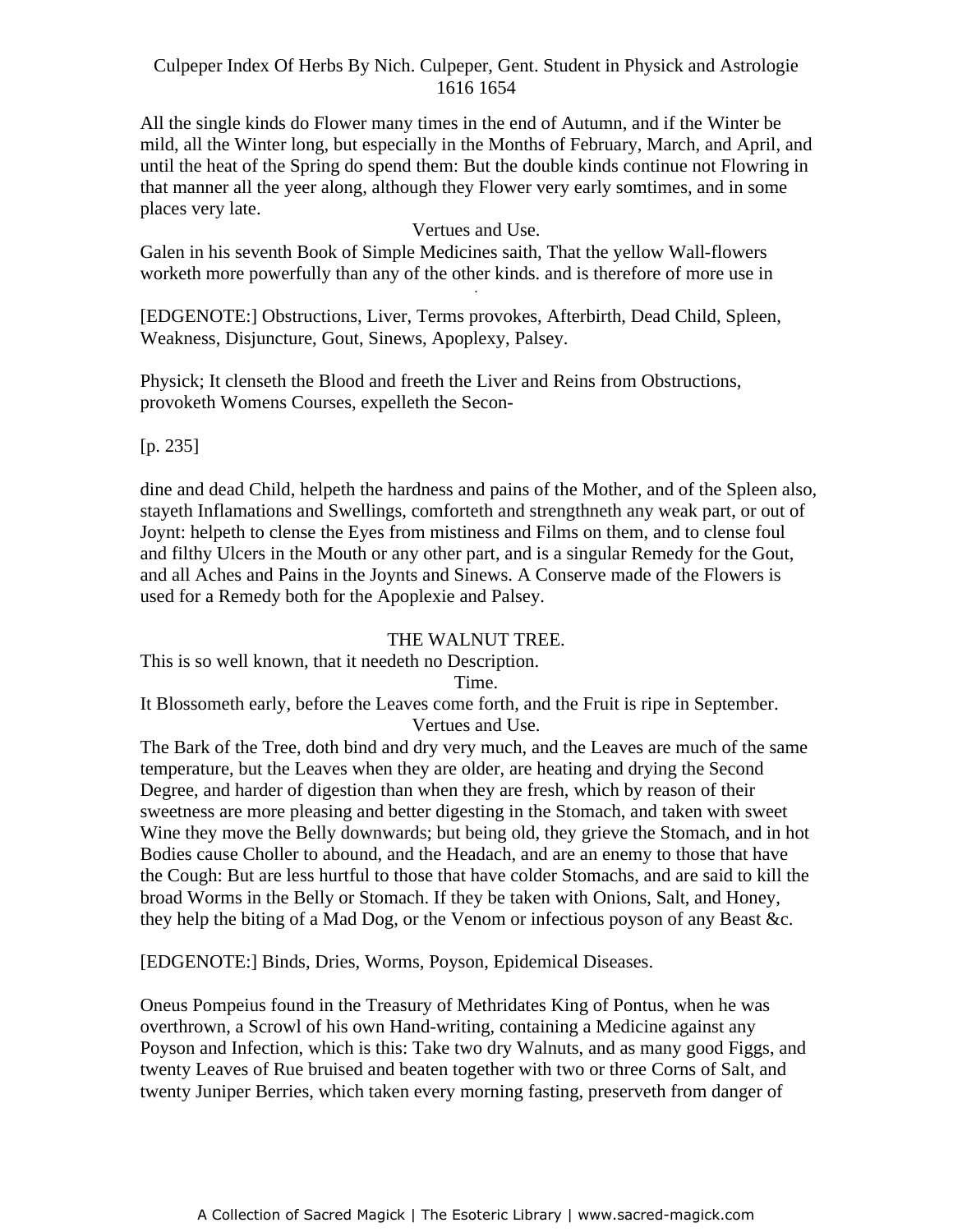Poyson or Infection, that day it is taken. The Juyce of the outer green Husks, boyled up with Honey, is an excellent gargle for sore Mouths, the Heat and Inflamations in the Throat and Stomach: The Kernels when they grow old are more Oyly, and therfore not so fit to be eaten, but are then used to heal the Wounds of the Sinews, Gangrenes, and Carbuncles; The said Kernels being burned, are then very astringent, and will then stay Lasks and Womens Courses, being taken in red Wine; and stay the falling of the Hair and make it fair, being anointed with Oyl and Wine; The green Husks will do the like being used in the same manner. The Kernels beaten with Rue and Wine, being applied, helpeth the Quinsie; and bruised with some Honey and applied to the Ears, easeth the pains and Inflamations of them: A piece of the green Husk put unto a hollow Tooth, easeth the pains. The Catkins hereof taken before they fall off, dried and given a dram thereof in pouder with white Wine, wonderfully helpeth those that are troubled with the rising of the Mother. The Oyl that is pressed out of the Kernels, is very profitably taken inward like Oyl of Almonds, to help the Chollick, and to expel wind very effectually, an ounce or two thereof may be taken at a time. The yong green Nuts taken before they be half ripe and preserved with Sugar, are of good use for those that have weak Stomachs, or Defluxions thereon. The distilled water of the green

[EDGENOTE:] Inflamation in the Throat, wounds of the Sinews, Gangrenes, Carbuncles, Flux, Terms stops, Baldness, Quinsie, Toothach, Mother, Chollick, Wind, Agues, Deafness, Ears.

Husk before they be half ripe, is of excellent use to cool the heat of Agues, being drunk an ounce or two at a time, as also to resist the Infection of the Plague, if some thereof be also applied to the Sores thereof: The same also cooleth the heat of green Wounds and old Ulcers, and healeth them being bathed therewith: The distilled Water of the green Husks being ripe when they are shelled from the Nuts, being drunk with a little Vinegar, is also found by experience to be good for those that are infected with the Plague, so as before the taking therof of a Vein be opened. The said Water is very good against the Quinsin being gargled and bathed therewith, and wonderfully helpeth Deafness, the Noise, and other pains in the Ears. The Distilled water of the yong green Leaves in the end of May performeth a singular cure on foul running Ulcers and Sores, to be bathed with wet Cloathes or Spunges applied to them evening and morning.

## WOLD, WELD, or DYERS WEED.

# Description.

The common kind groweth bushing with many Leaves, long, narrow, and flat upon the ground, of a dark, blewish, green colour, somwhat like unto Woad, but nothing so large, a little crumpled and as it were round pointed which do so abide the firt yeer: And the next Spring from among them rise diverse round Stalks two or three foot high, beset with many such like Leaves thereon, but smaller, and shooting forth some smal Branches,

[p. 236]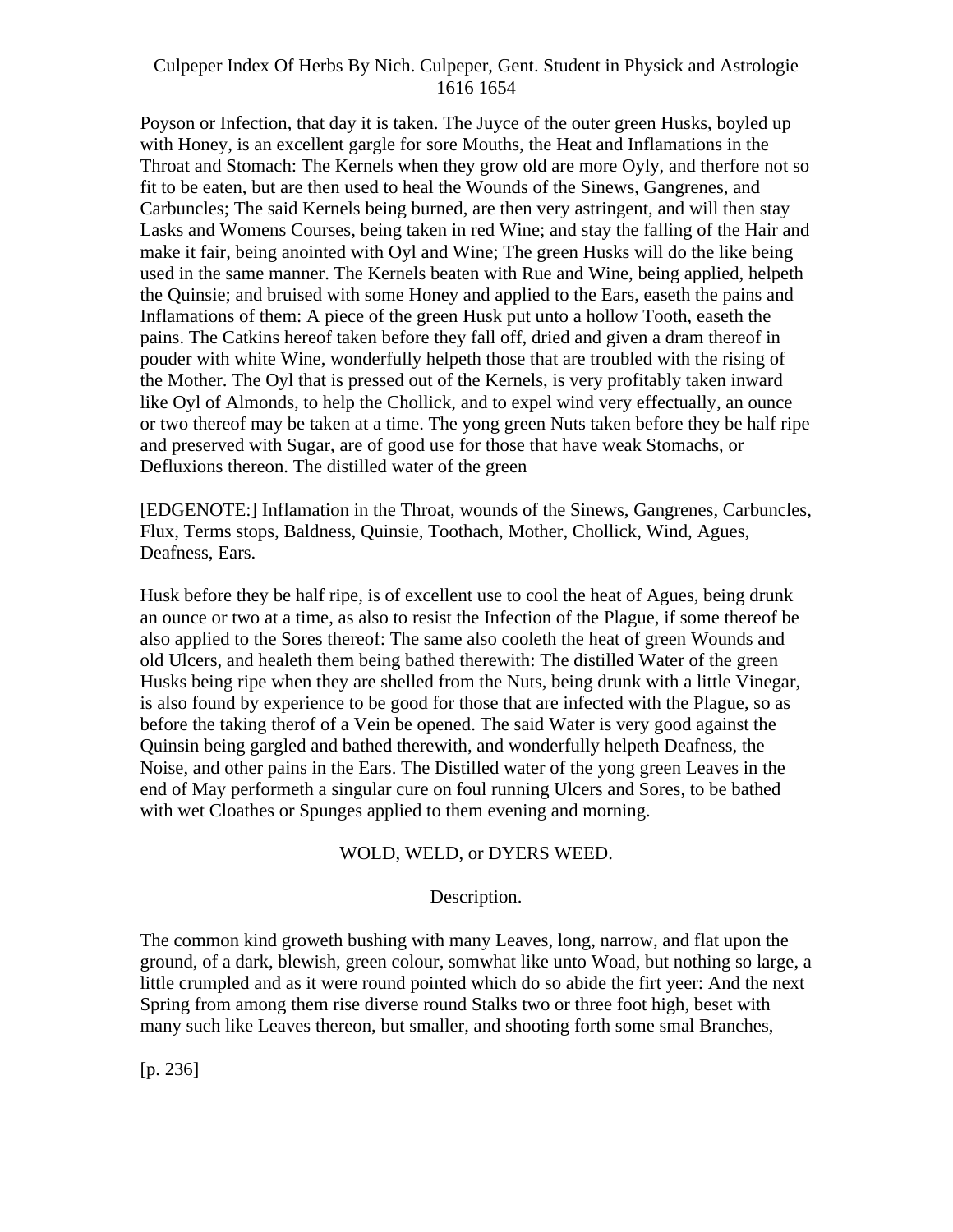which with the Stalks carry many smal yellow Flowers in a long spiked Head at the tops of them where afterwards come the Seed, which is small and black inclosed in Heads that are devided at the tops into four parts. The Root is long, white, and thick, abiding the Winter: The whol Herb changeth to be yellow after it hath been in Flower a while.

#### Place.

It groweth every where by the way sides in moist grounds as well as dry, in Corners of Fields and by Lanes: and somtimes all over the Field; in Sussex and Kent they call it Greenweed. **Greenweed** 

Time.

It is in Flower about June.

#### Vertues and Use.

Mathiolus saith, That the Root hereof cutteth tough Flegm, digesteth raw Flegm, thinneth gross Humors, dissolveth hard Tumors, and openeth Obstructions. Some

[EDGENOTE:] Flegm, Humors, Tumors, Venemous Beasts, Pestilence, Worms.

do highly commend it against the bitings of Venemous Creatures, to be taken inwardly and applyed outwardly to the hurt place; as also for the Plague or Pestilence. The People in some Countries of this Land do use to bruise the Herb and lay it to Cuts or Wounds in the Hands or Legs to heal them.

#### WHEAT.

The several kinds hereof are so well known unto almost all people that it is altogether needless to write any Description thereof.

## Vertues and Use.

Dioscorides saith, That to eat the Corns of green Wheat is hurtful to the Stomach, and breedeth Worms. Pliny saith, That the Corns of Wheat toasted upon an Iron Pan and eaten, is a pleasant Remedy for those that are chilled with cold. The Oyl pressed from Wheat between two thick Plates of Iron or Copper heated, healeth all Tetters and Ringworms being used warm, and hereby Galen saith he hath known many to be cured. Mathiolus commendeth the same Oyl to be put into hollow Ulcers to heal them up, and it is also good for Chops in the Hands or Feet, and to make a rugged Skin smooth.

[EDGENOTE:] Cold, Tetters, Ringworms, Ulcers, Chops in the Hands & Feet, Mad Dogs, Eyes, Kings Evil.

The green Corns of Wheat being chewed, and applied to the place bitten by a mad Dog, healeth it: Slices of Wheat Bread soaked in Red Rose-water, and applied to the Eyes that are hot, red, and inflamed, or blood-shotten, helpeth them. Hot Bread applyed for an hour at a time three daies together, perfectly healeth the Kernels in the Throat commonly called the Kings Evil. The Flower of Wheat mixed with the Juyce of Henbane, stayeth the Flux of Humors to the Joynts being laid theron: The said Meal boyled in Vinegar helpeth the shrinking of the Sinews saith Pliny; and mixed with Vinegar and Honey boyled together, healeth all Freckles, Spots, and Pimples on the Face. Wheat Flower, mixed with the Yolk of an Eg, Honey, and Turpentine, doth draw, clense, and heal, any Boyl, Plague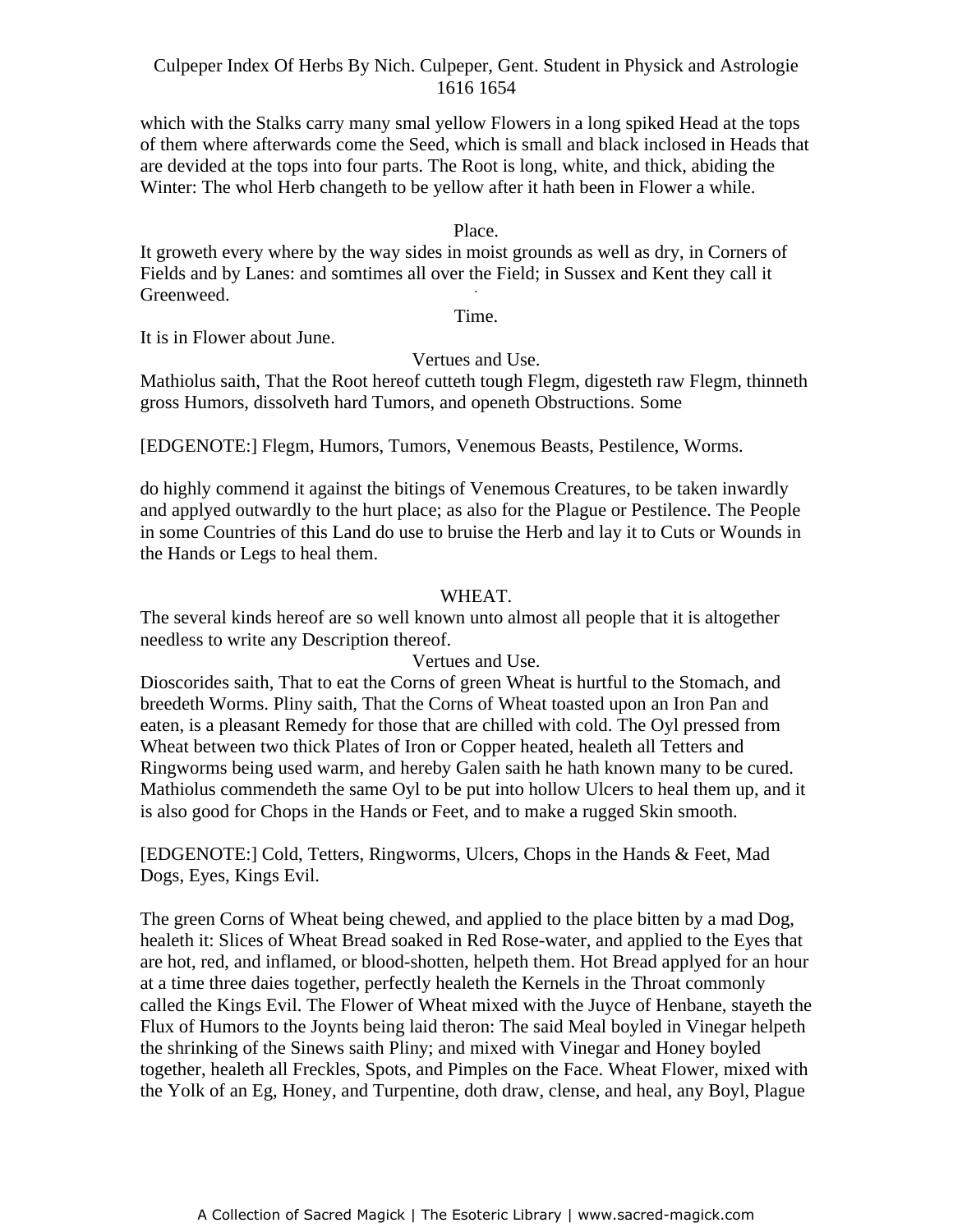Sore, or foul Ulcer. The Bran of Wheat Meal steeped in sharp Vinegar, and then bound in a Linnen Cloth, and rubbed on those places that have the Scurf, Morphew, Scabs, or Leprosie, wil take them away, the Body being first well purged and prepared. The Decoction of the Bran of Wheat or Barley, is of good use to bath those places that are Bursten by a Rupture: and the said Bran boyled in good Vinegar, and appled to swollen Breasts, helpeth them, and stayeth all Inflamations; it helpeth also the bitings of Vipers (which I take to be no other but our English Adder) and all other Venemous Creatures.

[EDGENOTE:] Sinews, Pestilence, Scabs, Leprosie, Venemous Beasts, Cods, Hoarceness.

The Leaves of Wheat Meal applied with some Salt, taketh away hoarness of the Skin, Wharts, and hard Knots in the Flesh. Starch moistned with Rosewater and laid to the Cods taketh away their Itching. Wafers put in Water and drunk, stayeth the Lask and Bloody Flux, and is profitably used both inward and outwardly for the Ruptures in Children: Boyled in Water unto a thick Gelly and taken, it stayeth spitting of Blood: and boyled with Mints and Butter it helpeth the hoarsness of the Throat.

# THE WILLOW-TREE.

These are so well known that they need no Description: I shall therefore only shew you the Vertues thereof.

# Vertues and Use.

Both the Leaves, Bark, and the Seed are used to stanch bleeding of Wounds, and at Mouth and Nose, spitting of Blood, and all other Fluxes of Blood in man or woman, and to stay Vomiting, and provocation thereunto, if the Decoction of them in Wine be drunk. It helpeth also to stay thin, hot, sharp, salt Distillations from the Head upon the Lungs causing a Consumption: The Leaves bruised with some Pepper and drunk in Wine, much helpeth the wind Chollick. The Leaves bruised and boyled in Wine and drunk staieth the heat of Lust in man or woman, and quite extinguisheth it, if it be long used; The Seed is also of the same effect. The Water that is gathered from the Willow when it flowreth, the Bark being slit, and a fitting Vessel set to receive it, is very good for redness and dimness of Sight, for films that grow over the Eyes, and stay the Rhewms that fall into them, to provoke Urin

# $[p. 237]$

being stopped if it be drunk and to cleer the Face and Skin from Spots and Discolourings. Galen saith, The

[EDGENOTE:] Stanch Bleeding, Spitting of Blood, Fluxes of Blood, Vomiting, Distillations on the Lungs, Wind Chollick, Heat of Lust, Dimness of sight, & other Diseases in the Eyes, Cleer the Face, Dry up Humors, Warts, Corns & superfluous flesh, Scurf or Dandriff, Feaver.

Flowers have an admirable faculty in drying up Humors, beeing a Medicine without any sharpness or corrosion: You may boyl them in white Wine, and drunk as much as you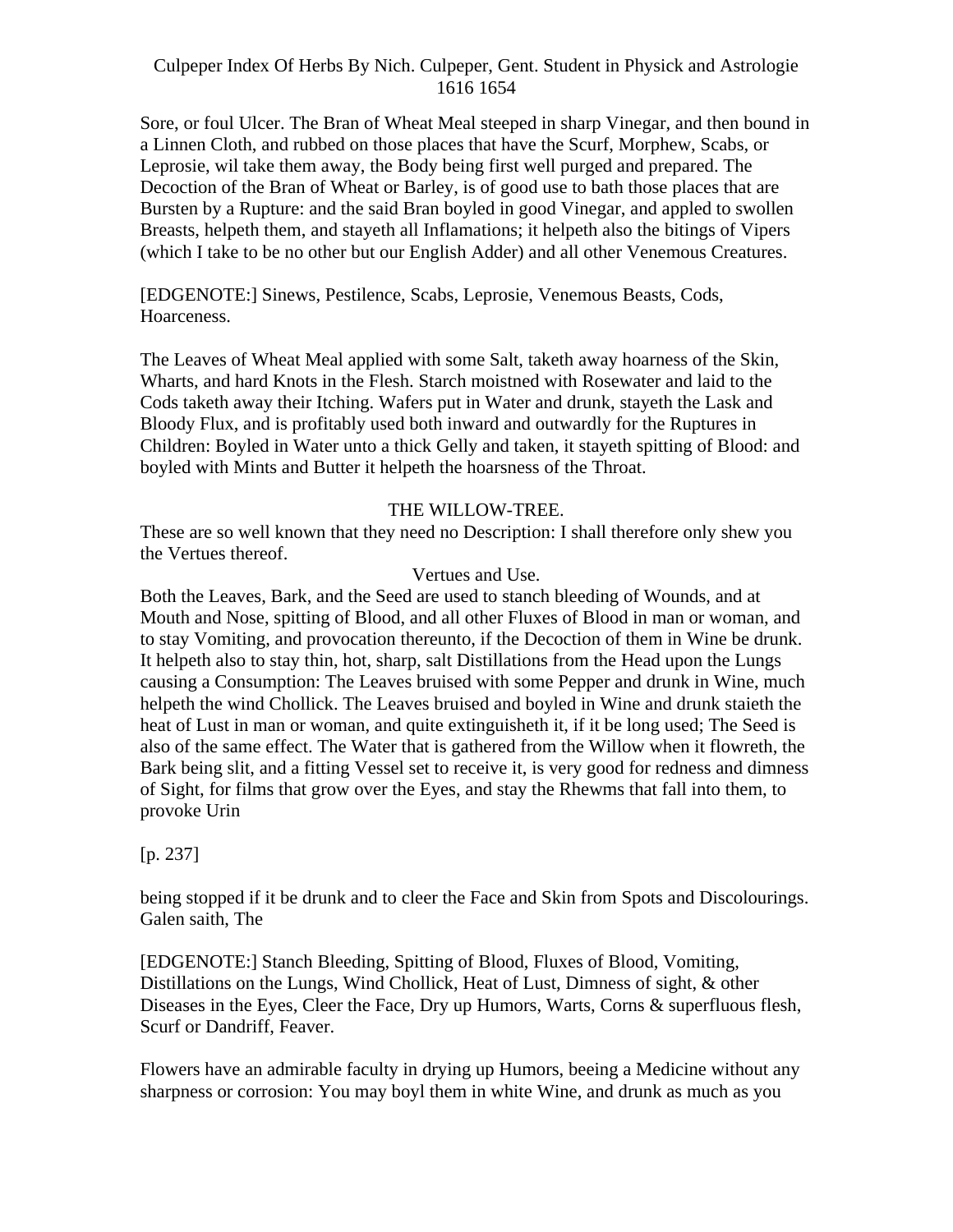will (So you drink not your self drunk.) The Bark work the same effects, if used in the same manner, and the Tree hath alwaies Bark upon it though not alwaies Flowers: The Burnt ashes of the Bark, being mixed with Vinegar taketh away Warts, Corns, and Superfluous Flesh being applied to the place. The Decoction of the Leaves or Bark in Wine, takes away Scurf or Dandriff by washing the place with it: 'Tis a fine cool Tree, The Boughs of which are very convenient to be placed in the Chamber of one sick of a Feaver.

#### WOAD. -

# Description.

It hath diverse large Leaves, long, and somwhat broad withal, like to those of the greater Plantane, but larger, thicker, of a greenish colour and somwhat blew withal: From among which Leaves riseth up a lusty Stalk three or four foot high, with diverse Leaves set thereon; The higher the Stalk riseth, the smaller are the Leaves, at the top it spreadeth into diverse Branches, at the ends of which appear pretty little yellow Flowers, and after they pass away like other Flowers of the Field, come Husks, long, and somwhat flat withal, in form they resemble a Tongue, in colour they are black, and they hang bobbing downwards. The Seed contained within these Husks (if it be a little chewed) gives an Azure colour. The Root is white and long.

Place.

It is sowed in Fields for the benefit of it, where those that sow it cut it three times a yeer. Time.

It Flowreth in June, but is long after before the Seed is ripe.

Vertues and Use.

Some People affirm the Plant to be destructive to Bees, which if it be I cannot help it: They say it possesseth Bees with a Flux, but that I can hardly beleeve, unless Bees be contrary to all other Creatures, I should rather think it possesseth them with the contrary Disease, the Herb being exceeding drying and binding. However, if any Bees be diseased thereby, the cure is to set Urine by

[EDGENOTE:] Bleeding, Spleen, Ulcers, Inflamations, St. Anthonies fire, defluxions of Blood.

them, but set it in such a Vessel that they cannot drown themselves, which may be remedied if you put pieces of Cork in it. I told you before the Herb was drying and binding, and so drying and binding that it is not fit to be given inwardly. An Oyntment made thereof stancheth Bleeding: A Plaister made thereof and applied to the Region of the Spleen (and I pray you take notice, that the Spleen lies on the left side) takes away the hardness and pains thereof: The Oyntment is excellent good in such Ulcers as abound with moisture, and takes away the corroding and fretting Humors: It cools Inflamations, quencheth St. Anthonies fire, and stayeth Defluxions of Blood to any part of the Body.

# WOODBINE, or HONEY-SUCKLES.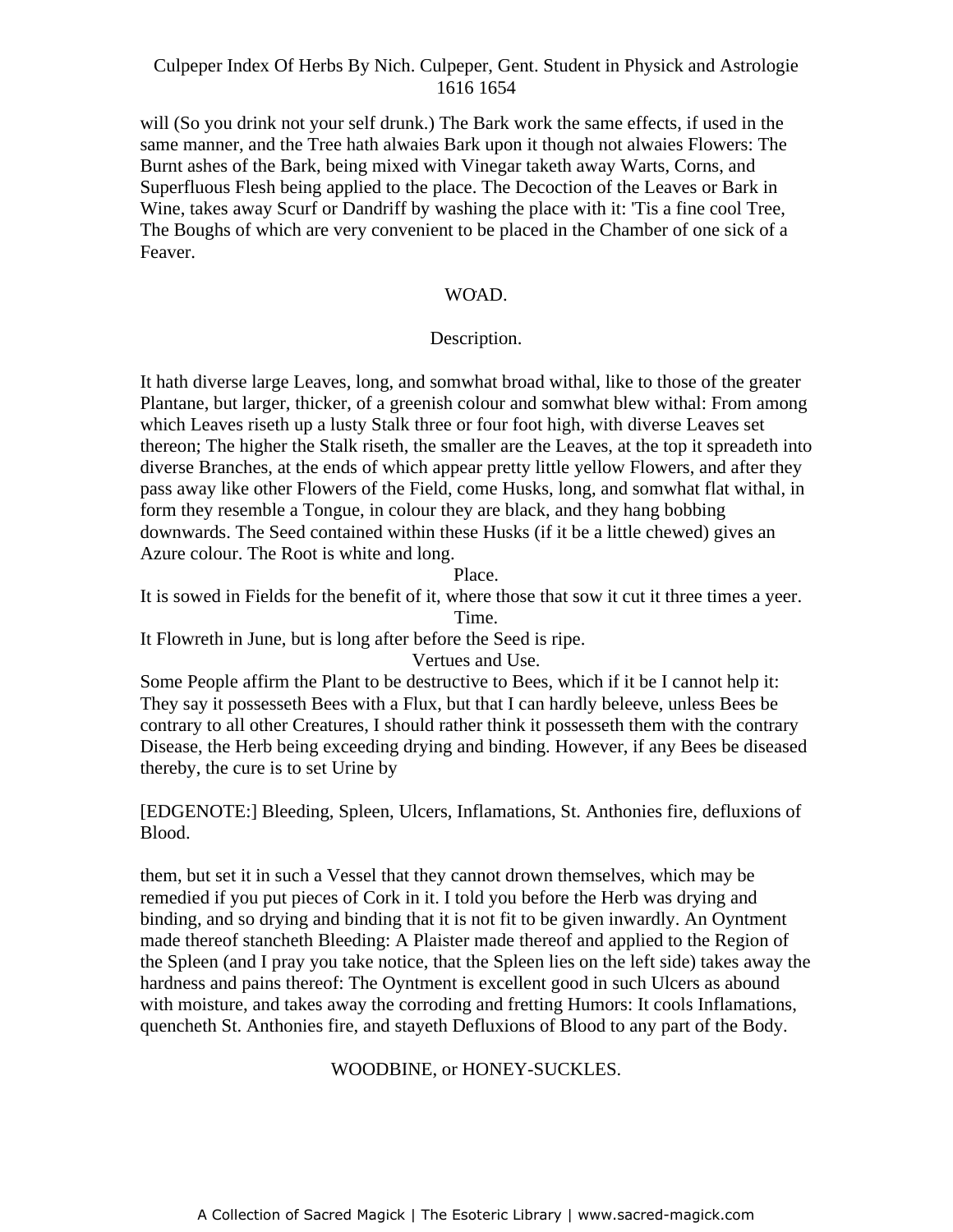The Plant is so common that everyone that hath Eyes knows them, and he that hath none cannot reade a Description if I should write it.

Time.

They Flower in June, and the Fruit is ripe in August.

Vertues and Use.

Doctor Tradition, that grand Introducer of Errors, that Hater of Truth, that Lover of Folly, and that mortal Foe to Doctor Reason, hath taught the common People to use the Leaves and Flowers of this Plant in Mouth Waters, and by long continuance of time hath so grounded it in the Brains of the Vulgar that you cannot beat it out with a Beetle: All Mouth Waters ought to be cooling and drying, but Honeysuckles are clensing, consuming, and digesting, and therefore no waies fit for Inflamations, Thus Doctor Reason. Again, If you please we will Leave Dr. Reason a while and come to Dr. Experience, a learned Gentleman, and his Brother; Take a Leaf and chew it in your Mouth, and you will quickly find it likelier to cause a sore Mouth or Throat than to cure it. Well then, if it be not good for this, What is it good for? 'Tis good for somthing: For God and Nature made nothing in vain: It is an Herb of Jupiter and apropriated to the Lungs, the Coelestial Crab claims Dominion over it; neither is it a Foe to the Lyon: If the Lungs be afflicted by Mercury, this is your Cure: It is fitting a Conserve made of the Flowers of it were kept in every Gentlewomans House; I know no better cure for an Asthma than this; Besides, It takes away the evil of the Spleen, provokes Urine, procures speedy Delivery to Women in Travail, helps Cramps, Convulsions and Palseys,

[EDGENOTE:] Lungs afflicted, Asthma, Spleen, provokes Urine & speedy Delivery in Childbirth, Cramps, Convulsions & Palseys, Freckles & Sunburning.

and whatsoever griefs comes of cold or stopping: If you please to make use of it in an Oyntment, it will cleer your Skin of Mor-

[p. 238]

phew, Freckles, and Sunburning, or whatsoever else discolours it, and then the Maids will love it. I have done, when I have told you what Authors say, and cavelled a little with them, They say the Flowers are of more effect than the Leaves, and that's true; but they say, The Seeds are of least effect of all: But Dr. Reason told me, That there was a Vital Spirit in every Seed to beget its like; and Dr. Experience told me, That there was a greater heat in a Seed than there was in any other part of a Plant, and withal, That Heat was the Mother of action, and then judg if old Dr. Tradition (who may well be honor'd for his Age, but not for his Goodness) have not so poysoned the World with his Errors before I was born, that it was never well in its wits since, and there is great fear it will die mad.

# WORMWOOD.

Description.

Three Wormwoods are familiar with us; One I shall not descrabe, another I shall describe, and the Third be Critical at. And I care not greatly if I begin with the last first.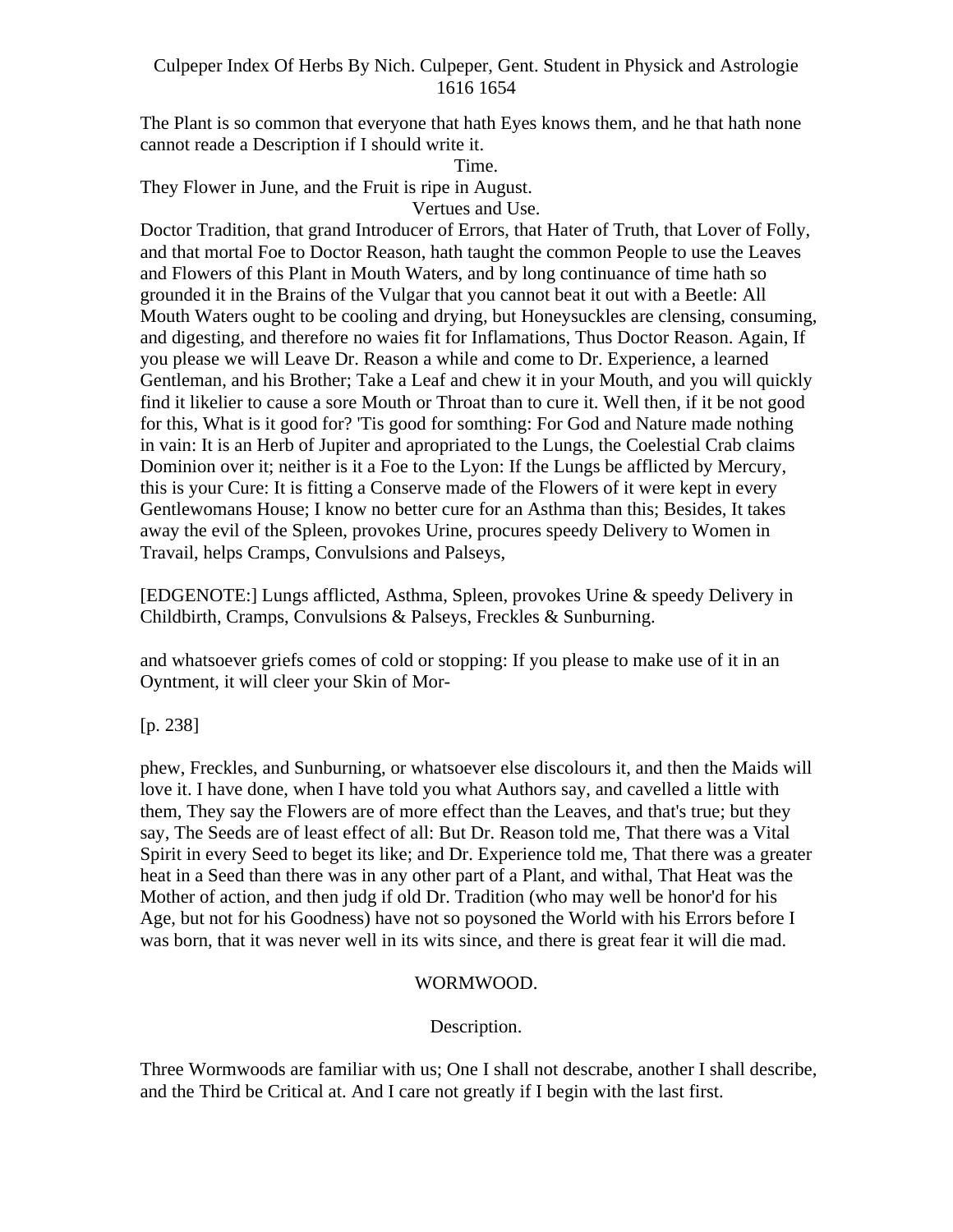Sea Wormwood hath gotten as many Names as vertues (and perhaps one more) Seriphion, Santonicon, Belgicum, Narbonense, Xantomicum, Misnense, and a matter of twenry more, which I will not blot Paper withal: A Papist got the Toy by the end, and he called it Holy Wormwood; and in truth I am of Opinion, Their giving so much holiness to Herbs is the Reason there remains so little in themselves.

The Seed of this Wormwood is that which usually Women give their Children for the Worms: Of all Wormwoods that grow here, this is the weakest; I but Doctors commend it, A and Apothecaries sell it, the one must keep his Credit, and the other get Money, and that's the key of the work. The Herb is good for somthing, because God made nothing in vain; Will you give me leave to weigh things in the Ballance of Reason; Then thus, The Seeds of the common Wormwood are far more prevalent than the Seed of this, to expell Worms in Children, or People of ripe age: Of both, some are weak, some are strong. The Seriphian Wormseed is the weakest, & happily may prove to be fittest for weakest Bodies (for it is weak enough in all conscience) Let such as are strong take the common Wormseed, for the other will do but little good. Again, neer the Sea many people live, and Seriphium grows neer them, and therfore is more fitting for their Bodies because nourished by the same Air; and this I had from Dr. Reason. In whose Body Dr. Reason dwels not, dwels Dr. Madness, and he brings in his Brethren, Dr. Ignorance, Dr. Folly, and Dr. Sickness, and these together make way for Dr. Death, and the latter end of that man is worse than the beginning. Pride was the cause of Adam's Fall, Pride begate a Daughter, I do not know the Father of it unless the Divil, but she christned it, and call'd it Appetite, and sent her Daughter to tast these Wormwoods, who finding this the least bitter, made the sqeamish Wench extol it to the Skies, though the Vertues of it never reached to the middle Region of the Air. Its due praise is this; It is weakest, therefore fitter for weak Bodies, and fitter for those Bodies that dwel neer it than those that live far from it: my reason, is The Sea (as those that live far from it know when they comt neer it) casteth not such a smel as the Land doth: The tender Mercies of God being over all his Works, hath by his eternal Providence planted Seriphium by the Sea side, as a fit Medicine for the Bodies of those that live neer it. Lastly, It is known to all that know any thing in the Course of Nature, That the Liver delights in sweet things; if so, it abhors bitter, then if your Liver be weak, it is none of the wisest courses to plague it with an Enemy: if the Liver be weak a Consumption follows; Would you know the Reason? 'tis this, A mans Flesh is repaired by Blood, by a third concoction which transmutes Blood into Flesh ('tis well I said [Conction] for if I had said [Boyling] every Cook would have understood me.) The Liver makes Blood, and if it be weakned that it makes not enough the Flesh wasteth, and why must Flesh alwaies be renewed? Because the eternal God when he made the Creation, made one part of it in continual dependency upon another: And why did he so? Because Himself is only Permanent, to reach us, That we should not fix our affections upon what is transitory, but upon what endures for ever. The result of all is this, If the Liver be weak and cannot make Blood enonough (I would have said [Sanguifie] if I had written only to Schollers) The Seriphian which is the weakest of Wormwoods is better than the best. I have been Critical enonough (if not too much.

Place.

It grows familiarly in England by the Sea side.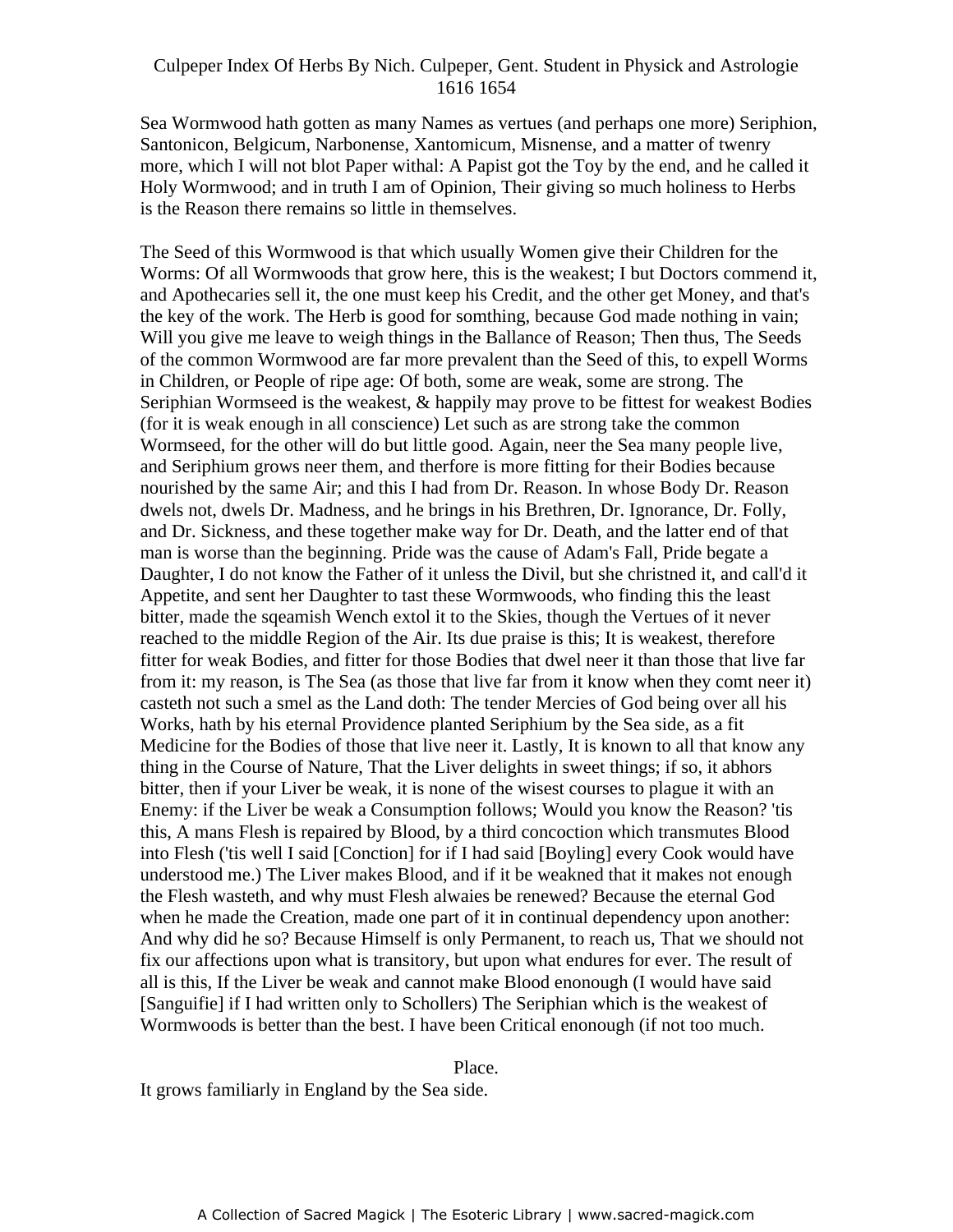# Description.

It starts up out of the earth with many round woody hoary Stalks from one Root, its height is four foot high, or three at the least. The Leaves in Longitude are long, in Latitude narrow, in Colour white, in Foam hoary, in Similitude like Southernwood, only broader and longer, in Tast, rather salt than bitter, because it grows so neer the Salt Water: At the joynts with the Leaves toward the tops it

[p. 239]

bears little yellow Flowers. The Root lies deep and is woody.

Common Wormwood I shall not describe, for every Boy that can eat an Eg knows it. Romane Wormwood; And why Romane, seeing it grows familiarly in England? It may be it was so called because 'tis special good for a stinking Breath, which the Romans cannot be very free from maintaining so many Baudy Houses by Authority of his Holiness.

# Description.

The Stalks are slenderer and shorter than the common Wormwood by one foot at least; the Leaves are more finely cut and devided than they are but somthing smaller; both Leaves and Stalks are hoary; the Flowers of a pale yellow colour, it is altogether like the common Wormwood, save only in bigness, for 'tis smaller; in tast, for 'tis not so bitter, in smell, for it is spicy. Place. It groweth upon the tops of the Mountains (it seems 'tis aspiring) there 'tis Natural; but usually nursed up in Gardens for the use of the Apothecaries in London. Time. All Wormwoods usually Flower in August, a little sooner or later. Vertues and Use. Will you give me leave to be Critical a little? I must take leave; Wormwood is an Herb of Mars, and if Pontanus say otherwise he is beside the Bridg. I prove it thus: What delights in Martial places is a Martial Herb, But Wormwood delights in Martial places, (for about Forges and Iron Works you may gather a Cart load of it) Ergo it is a Martial Herb. It is hot and dry in the first degree, Viz. Just as hot as your Blood and not hotter: It remedies the evils Choller can inflict on the Body of man by Sympathy. It helps the evils Venus and her wanton Girls produce, by Antipathy; and it doth somthing else besides; It clenseth the Body of Choller (and who dares say Mars doth no good?) It provokes Urine, helps Surfets, Swellings in the Belly; it causeth an Appetite to meat, because Mars rules the Attractive faculty in Man: The Sun never shone upon a better Herb for the yellow Jaundice than this is: Why should men cry out so much upon Mars for an Infortune (or Saturn either?) Did God make Creatures to do the Creation a mischief? This Herb testifies that Mars is willing to cure all the Diseases he causes; the truth is, Mars loves no Cowards, nor Saturn Fools, nor I, either. Take the Flowers of Wormwood, Rosemary, and black Thorn, of each a like quantity, half that quantity of Saffron, boyl this in Renish Wine, but put not in the Saffron till it is almost boyled; This is the way to keep a Mans Body in health, appointed by Camerarius in his Book intituled, Hortus Medicus, and 'tis a good one too. Besides all this,

[EDGENOTE:] Choller, Venery, Provokes Urine, Helps Surfets, Swellings, Appetite lost, Yelloow Jaundice, Preserve Health, Terms provokes, Biting of Rats & Mice, Mushroms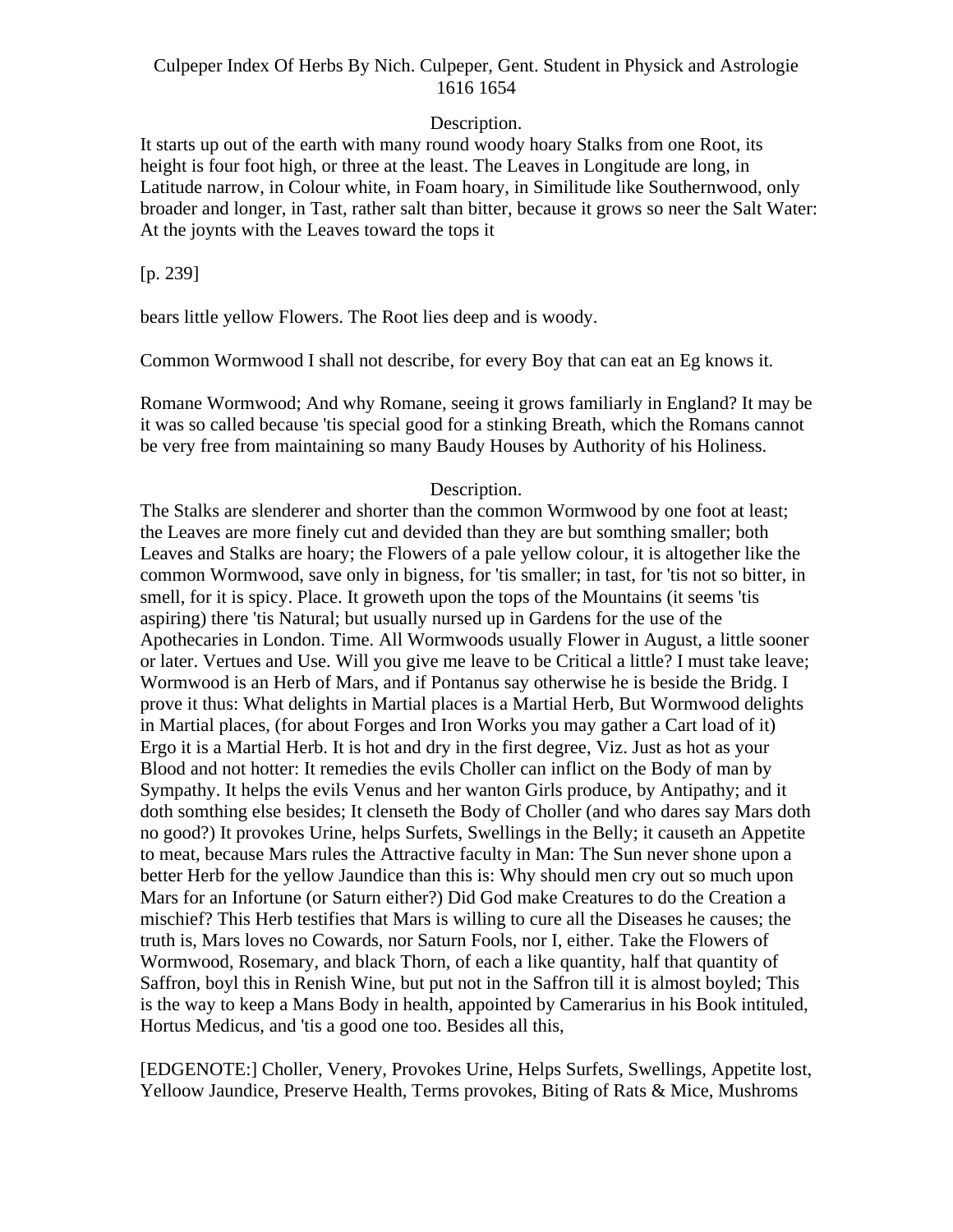wheals, Pushes, Black & blew Spots, Quinsie, Eyes, Biting or stinging by Venemous Beasts, Spleen, French Pox, Surfet, Stinking Breath, Dull Brain, Weak Sight.

Wormwood provokes the Terms. I would willingly teach Astrologers, and make them Physitians (if I knew how) for they are most fitting for the Calling, if you will not beleeve me, ask Dr. Hippocrates, and Dr. Galen, a couple of Gentlemen that our Colledg of Physitians keep to vapor with, not to follow. In this one Herb I shall give the Pattern of a Rule to the Sons of Art, rough cast, yet as neer the Truth as the men of Benjamin could throw a stone; whereby my Brethern of the Society of Astrologers may know by a penny how a shilling is coyned: (as for the Colledg of Physitians they are too stately to learn, and too proud to continue, They say a Mouse is under the Dominion of the Moon, and that's the reason they feed in the night: The House of the Moon is Cancer: (Rats are of the same nature with Mice but that they are a little bigger.) Mars receives his fall in Cancer, Ergo Wormwood being an Herb of Mars is a present Remedy for the biting of Rats and Mice. Mushroms (I cannot give them the title of Herba, Frutex, or Arbor) are under the Dominion of Saturn (and take them one time with another they do as much harm as good:) if any have poyson'd himself by eating them, Wormwood an Herb of Mars cures him, because Mars is exalted in Capricorn the Hous of Saturn, & this it doth by Sympathy as it did the other by Antipathy. Wheals, Pushes, black & blew Spots coming eitheir by bruises or beatings, Wormwood an Herb of Mars helps becaus Mars (as bad as you love him, & as ill as you hate him) will not break your Head, but he'l give you a Plaister. If he do but teach you to know your selves, his Courtesie is greater than his Discourtesie: The greatest Antipathy between the Planets is between Mars and Venus, one is hot, the other cold, one Diurnal, the other Nocturnal; one dry, the other moist, their Houses are opposite, one Masculine the other Feminine, one publick the other private, one is valiant, the other effeminate, one loves the light, the other hates it, one loves the Field, the other the Sheets; then the Throat is under Venus, the Quinsie lies in the Throat and is an Inflamation there: Venus rules the Throat (it being under Taurus her Sign) Mars eradicates all Diseases in the Throat by his Herbs (of which Wormwood is one) and send them to Aegypt on an errand never to return more; this by Antipathy. The Eyes are under the Luminaties, the right Eye of a Man, and the left Eye of a Woman, the Sun claims Dominion over: The left Eye of a Man, and the right Eye of a Woman, are the priviledg of the Moon, Wormwood an Herb of Mars cures both; What belongs to the Sun by Sympathy becaus he is exalted in his House; but what belongs to the Moon by Antipathy, because he hath

#### $[p. 240]$

his Fall in hers. Suppose a man be bitten or stung by a martial Creature, imagine a Wasp, a Hornet or Scorpion, Wormwood an Herb of Mars gives you a present cure: Then Mars as Chollerick as he is, hath learned that Patience, to pass by your evil speeches of him, and tells you by my Pen, That he gives you no Affliction but he gives you a Cure; You need not run to Apollo nor Aesculapius; and if he were so Chollerick as you make him to be, he would have drawn his Sword for Anger to see the ill conditions of those people that can spy his Vices and not his Vertues. The enternal God when he made Mars, made him for a publick good, and the Sons of Men shall know it in the latter end of the world. Et caelum Mars solus habet. You say Mars is a Destroyer, mix a little Wormwood an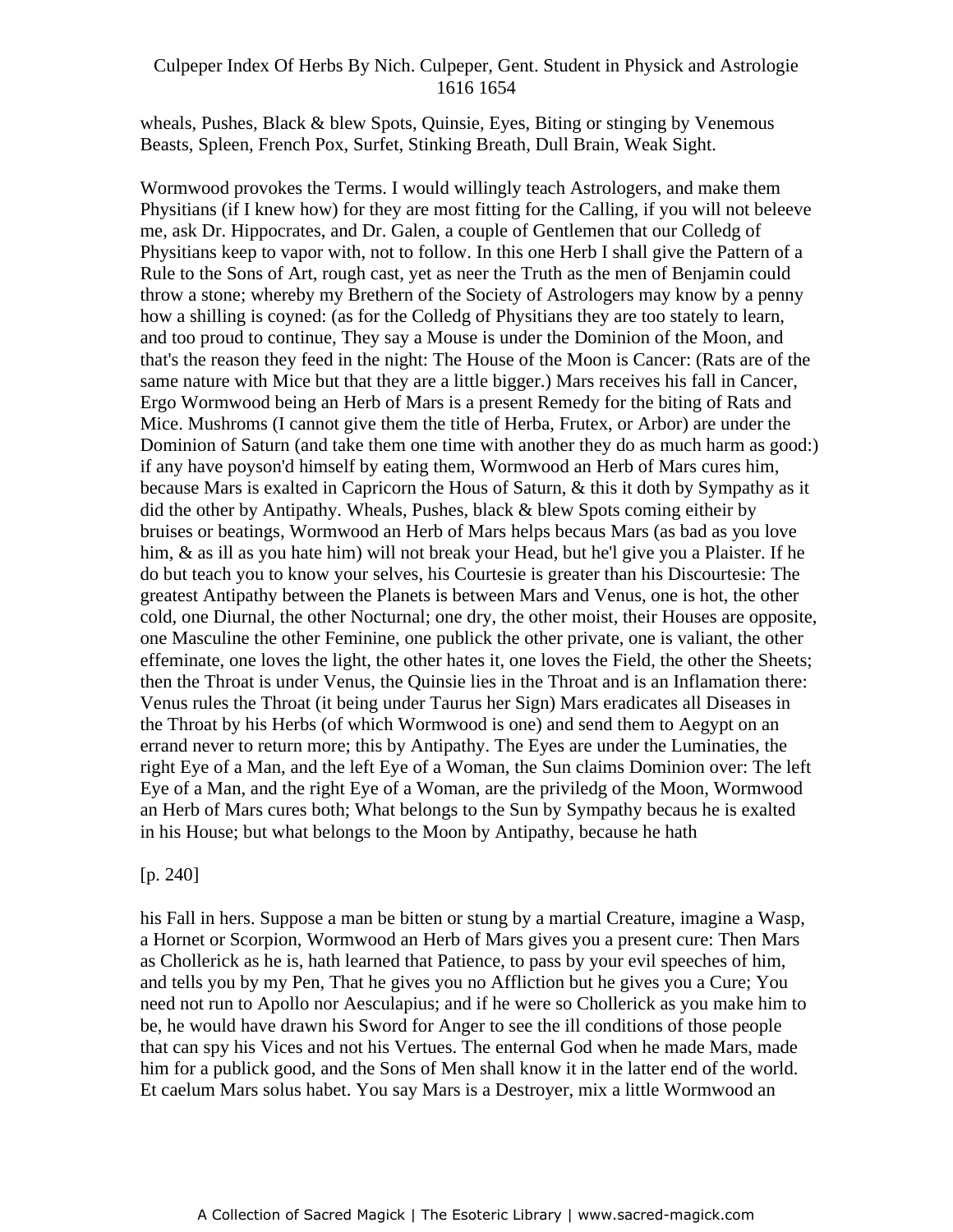Herb of Mars with your Ink, and neither Rats nor Mice will touch the Paper is written with it, and then Mars is a Preserver. Astrologers say Mars causeth Scabs and Itch, and the Virgins are angry with him, because wanton Venus told them he deforms their Skin: But quoth Mars, my only desire is they should know themselves; my Herb Wormwood will restore them to the beauty they formerly had, and in that I will not come an inch behind my opposite Venus; for which doth the greatest evil, he that takes away an innate beauty, and when he hath done knows how to restore it again; or she that reaches a company of wanton Lasses to paint their Faces? If Mars be in the Virgin in a Nativity, they say he usually causeth the Chollick ('tis well God hath set some body to pul down the Pride of Man) He in the Virgin troubles none wth the Chollick but them that know not themselves (for who knows himself may easily know all the world:) Wormwood an Herb of Mars is a present cure for it: and whether it be most like a Christian to love him for his good, or hate him for his evil, judg ye. I had almost forgotten that Charity thinks no evil, I was once in the Tower and viewed the Wardrobe, and there was a great many fine Cloathes (I can give them no other title, for I was never neither Linnen or Woollen Draper) yet as brave as they looked, my opinion was, the Moaths might consume them (yea Henry the eighth his Codpiece) Moaths are under the Dominion of Mars, his Herb Wormwood being laid amongst Cloathes will make a Moath scorn to meddle with the Cloath, as much as a Lyon scorns to meddle with a Mouse, or an Eagle a Fly. You say Mars is angry, and 'tis true enough, he is angry with my Country-men for being such Fools to be led by the Noses by a Colledg of Physitians, as they lead Bears to Paris- Garden. Melancholly men cannot endure to be wrong'd in point of good name, and that hath sorely troubled old Saturn, because they called him the greatest Infortune: In the Body of Man he rules the Spleen (and that makes Covetous men so Splenetick.) The poor old man lies crying out of his left side, Father Saturn's angry, Mars comes to him, come Brother, I confess thou art evil spoken of, and so am I, thou knowest I have my exaltation in thy House, I'le give him an Herb of mine, Wormwood, to cure the poor man; Saturn consented, but spoke but little, and so Mars cured him by Sympathy. When Mars was free from War (for he loves to be fighting, and is the best friend a Soldier hath) I say when Mars was free from War he called a Councel of War in his own Brain to know how he should do poor sinful man good, (desiring to forget his abuses in being called an Infortune) He musters up his own Forces and places them in Battalia, Oh, quoth he, why do I hurt a poor silly Man or Woman? His Angel Answers him, Tis because they have offended their God [Look back to Adam] Well, saies Mars, though they speak evil of me, I'le do good to them; Death's cold, my Herbs shall heat them, They are full of ill Humors (else they would never have spoken ill of me) my Herb shall clense them and dry them: They are poor weak Creatures, my Herb shall strengthen them; they are dul witted, my Herb shall fortifie their Apprehensions; and yet amongst Astrologers, all this doth not deserve a good word; Oh, the Patience of Mars.

Faelix qui potuit vevum cognoscere causas

Inque domus superum scanasre cura fuit.

O happy he that can the Knowledg gain,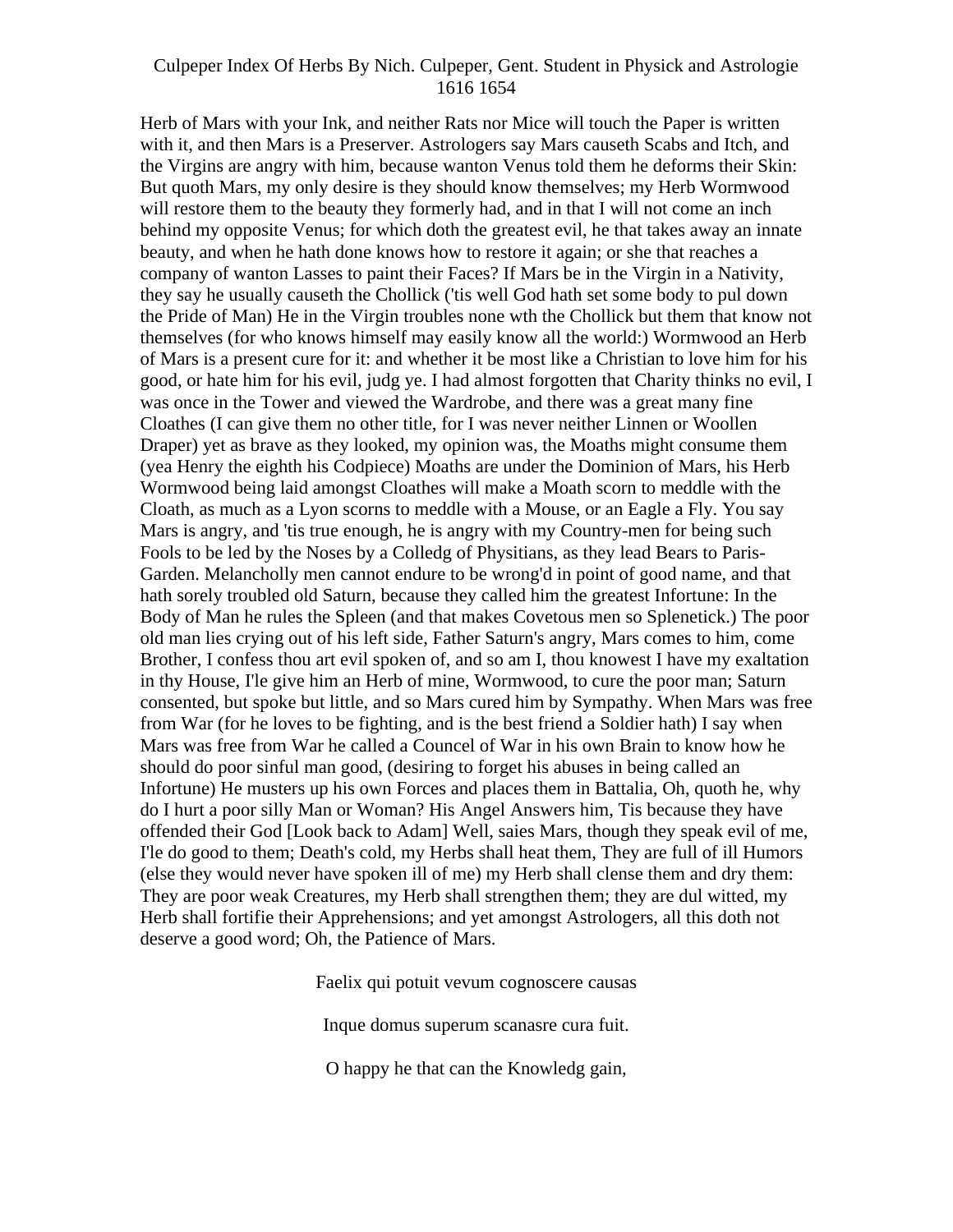To know th' eternal God made nought in vain.

To this I add,

I know the reason causeth such a Dearth Of Knowledg, 'tis, becaus men love the Earth.

The other day Mars told me he met with Venus, and he asked her what the Reason was that she accused him for abusing Women, he never gave them the Pox, in the Dispute they fell out, and in anger parted, and Mars told me that his brother Saturn told him, that an Antivenerial Medicine was the best against the Pox. Once a Month he meets with the Moon, Mars is quick enough of speech, and the Moon not much behind hand (neither are most Women) The Moon looks much after Children, and Children are much troubled with the Worms, she desired a Medicine of him, he bad her take his own Herb Wormwood: He had no sooner parted with the Moon but he met with Venus, and she was as drunk as a Bitch, Alas poor Venus quoth he, What, thou a Fortune and be drunk? I'le give thee an Antipathetical Cure, take my Herb Wormwood, thou shalt never get a

## $[p. 241]$

Surfet by drinking. A poor silly Countryman hath got an Ague and cannot go about his business, he wishes he had it not, and so do I, but I'le tell him a Remedy whereby he may prevent it. Take the Herb of Mars Wormwood, and if Infortunes will do good what will Fortunes do? Some say the Lungs are under Jupiter, and if the Lungs, then the breath, and yet a man somtimes gets a stinking breath, and yet Jupiter is a Fortune forsooth; up comes Mars to him, Come Brother Jupiter, thou knowest I sent thee a couple of Trines to thy Houses last night, the one from Aries, and other from Scorpio, give me thy leave by Sympathy to cure the poor man by drinking a draught of Wormwood Beer every morning. The Moon was weak the other day, and she gave a man to terrible mischiefs, a dull Brain, and a weak sight, Mars laies by his Sword and comes to her, Sister Moon saith he This man hath anger'd thee, but I beseech thee take notice he is but a Fool, prithee be patient, I will with my Herb Wormwood cure him of both Infirmities by Antipathy, for thou knowest, thou and I cannot agree; with that the Moon began to quarrel; Mars (not delighting much in Womens Tongues) went away, and did it whether she would or no.

He that reades this and understands what he reades, he hath a Jewel more worth then a Diamond: He that understands it not, is as little fit to give Physick. There lies a Key in these words, which will unlock (if it be turned by a wise hand) the Cabbinet of Physick: I have delivered it so plainly as I durst; 'tis not upon Wormwood only that I wrote, but upon all Plants, Trees, and Herbs: He that understands it not, is unfit (in my Opinion) to give Physick. This shall live when I am dead; and thus I leave it to the World, not caring a Halfpenny whether they like or dislike it. The Grave equals all men, and therefore shall equal me with the Princes, until which time the Eternal Providence is over me; then the ill tongue of a pratling Priest, or of one who hath more Tongue than Wit, or more Pride than Honesty, shall never trouble me. Wisdom is justified of her Children; and so much for Wormwood.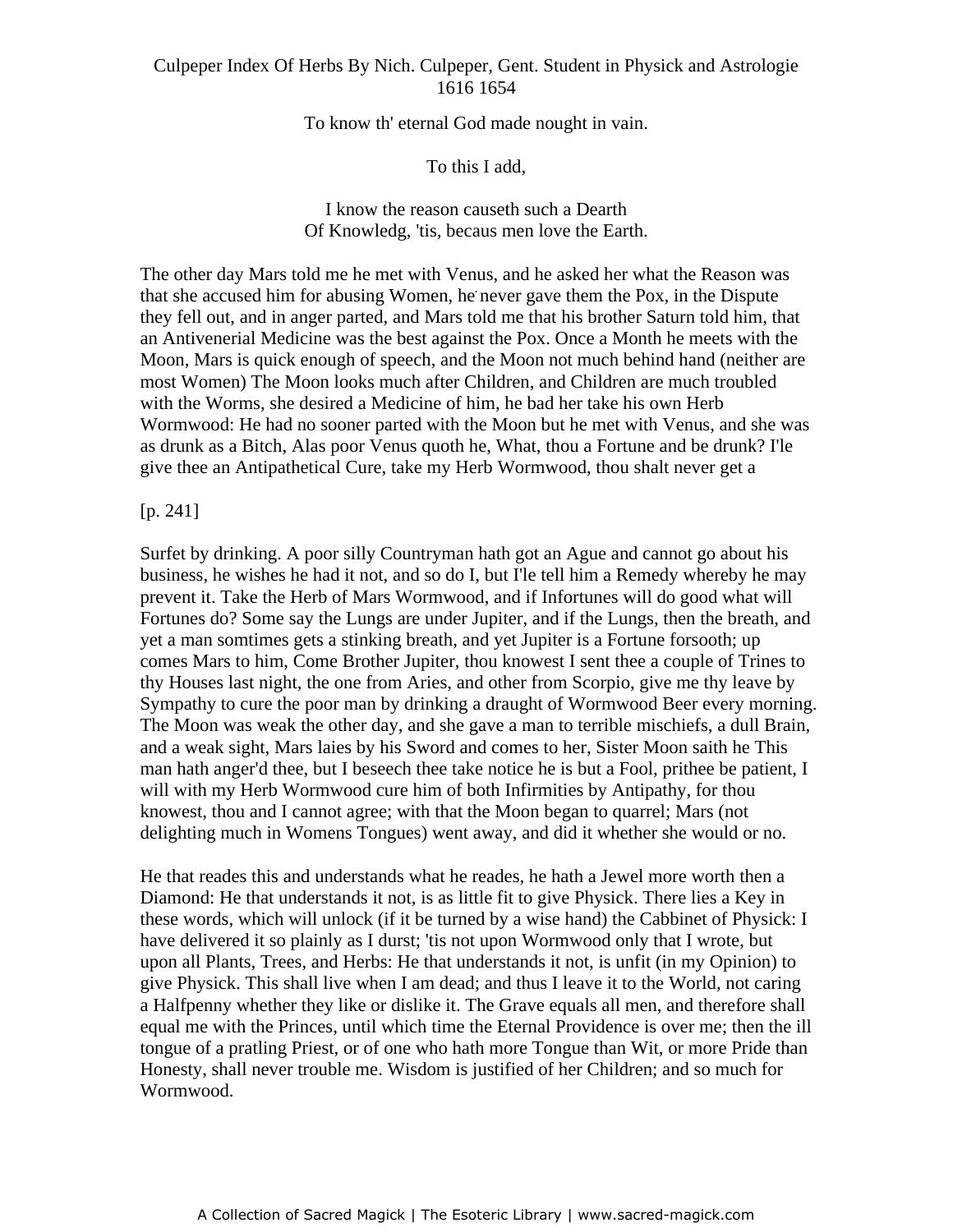#### YARROW.

#### Description.

It hath many long Leaves spread upon the ground and fine cut, and devided into many smal parts, Its Flowers are white but not all of a whiteness, and staied in Knots, upon diverse green Stalks which rise from amongst the Leaves.

Place.

It is very frequent in all Pastures.

Time.

It Flowers late even in the latter end of August.

Vertues and Use.

An Oyntment of them cures Wounds and is most fit for such as have Inflamations, it being an Herb of Dame Venus; It stops the Terms in Women being boyled in white Wine and the Decoction drunk, as also the Bloody Flux; the Oyntment of it is not only good for green Wounds, but also for Ulcers and Fistulaes, especially such as abound with moisture; It staies the shedding off of Hair, the Head being bathed with the Decoction of it; inwardly taken, it helps the retentive faculty of the Stomach, it helps the running of the Reins in men, and the whites in women, and helps such as cannot hold their water; and the Leaves chewed in the Mouth ease the Toothach; and these Vertues being put together shew the Herb to be drying and binding. Achilles is supposed to be the first that left the Vertues of this Herb to posterity, having learned them of his Master Chyron the Centaure, and certainly a very profitable Herb it is in the Camp, and perhaps therfore called Militaris.

[p. 243]

#### DIRECTIONS.

Having in diverse places of this Treatise promised you the way of making Syrups, Conserves, Oyls, Oyntments, &c. of Herbs, Roots, Flowers &c. wherby you may have them ready for your use at such times when otherwise they cannot be had; I come now to perform what I promised, and you shall find me rather better than worse than my word.

That this may be done Methodically, I shall devide my Directions into two grand Sections, and each Section into several Chapters, and then you shall see it look with such a Countenance as this is.

#### SECT. 1.

Of gathering, drying, and keeping Simples and their Juyces

.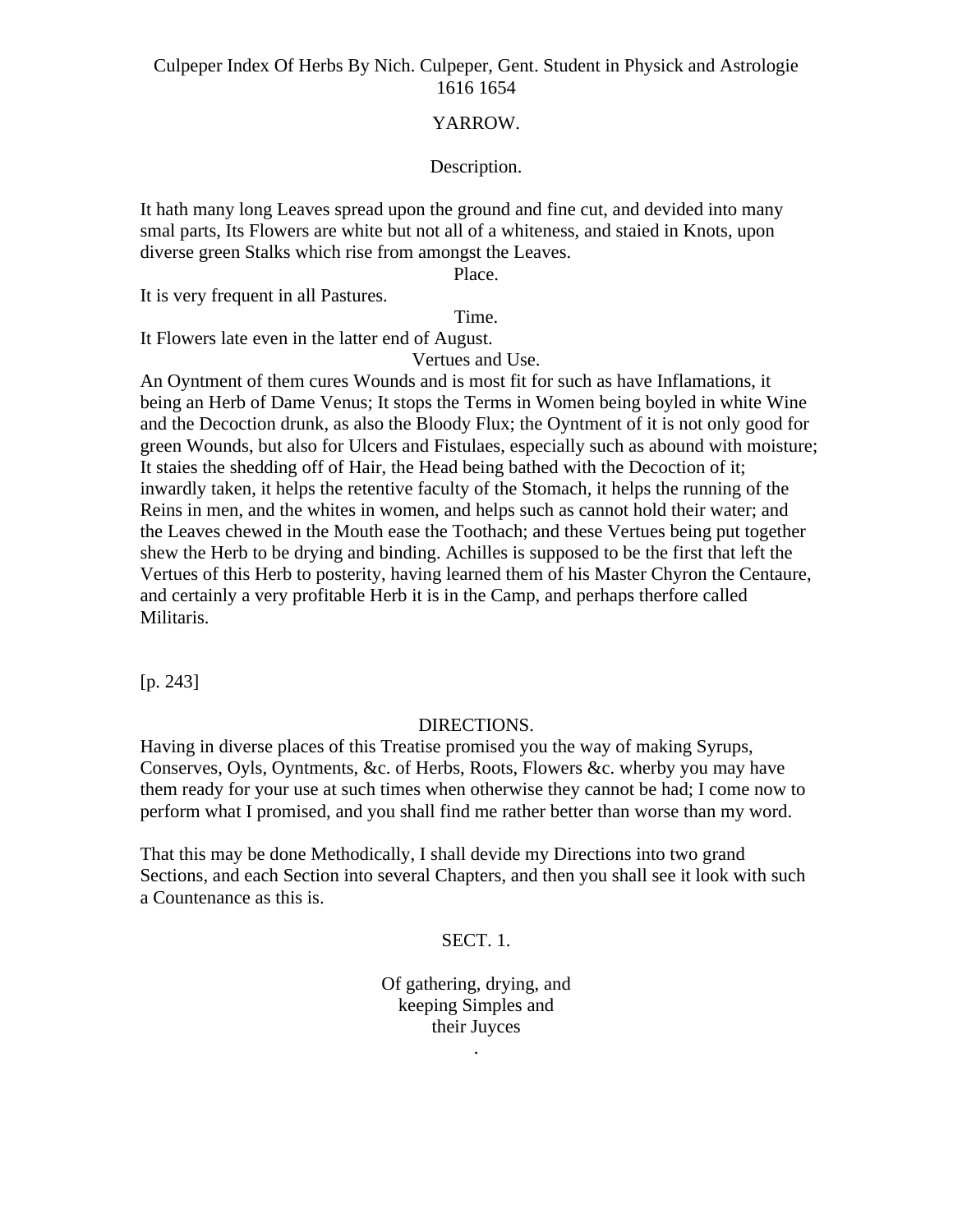CHAP. 1. Of Leaves of Herbs &c. CHAP. 2. Of Flowers CHAP. 3. Of Seeds. CHAP. 4. Of Roots. CHAP. 5. Of Barks. CHAP. 6. Of Juyces

#### SECT. 2. **SECT. 2.**

# Of making and keeping **Compounds.**

CHAP. 1. Of Distilled Water. CHAP. 2. Of Syrups . CHAP. 3. Of Juleps. CHAP. 4. Of Decoctions. CHAP. 5. Of Oyls. CHAP. 6. Of Electuaries. CHAP. 7. Of Conserves. CHAP. 8. Of Preserves. CHAP. 9. Of Lohochs. CHAP.10. Of Oyntments. CHAP.11. Of Plaisters. CHAP.12. Of Pultisses. CHAP.13. Of Troches. CHAP.14. Of Pills CHAP.15. The way of fitting Medicines to Compound Diseases.

All of these in order.

[p. 244]

# SECT. 1.

The way of gathering, drying. And preserving Simples and their Juyces..

#### Chap. 1.

Of Leaves of Herbs or Trees.

1. Of Leaves, chuse only such as are green and full of Juyce, pick them carefully, and cast away such as are any way declining, for they will putrifie the rest, so shall one handful be worth ten of those you buy in Cheap-side.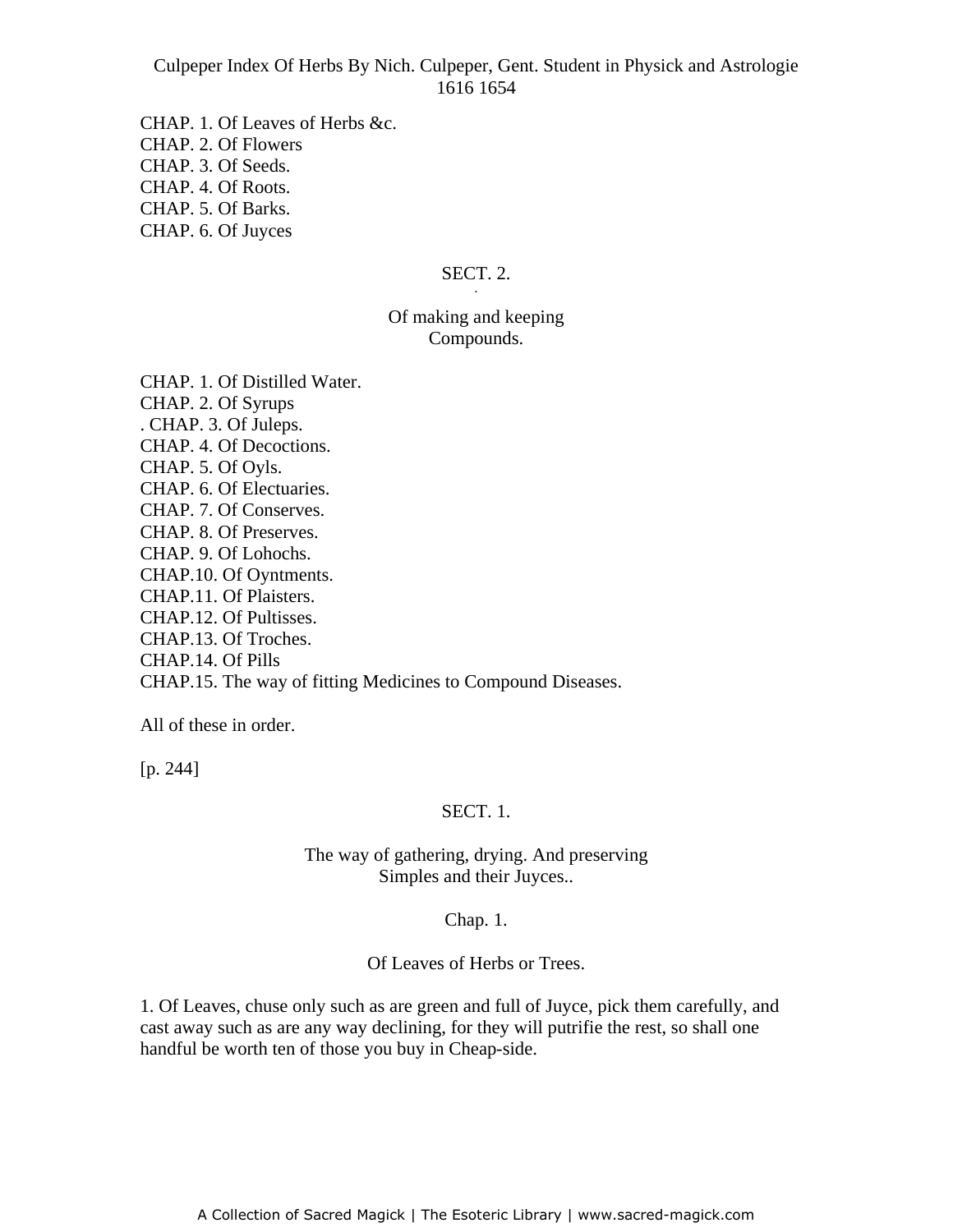2. Note in what place they most delight to grow in, and gather them there, for Bettony that grows in the shadow is far better than that which grows in the Sun, because it delights in the shadow; so also such Herbs as delight to grow neer the Water, though happily you may find some of them upon dry ground, the Treatise will inform you where every Herb delights to grow.

3. The Leaves of such Herbs as run up to Seed, are not so good when they are in flower as before (some few excepted, the Leaves of which are seldom or never used) in such cases, if through ignorance they were not known, or through negligence forgotten, you had better take the top and the Flower than the Leaf.

4. Dry them well in the Sun, and not in the shadow as the swinge of Physitians is, for if the Sun draw away the Vertues of Herbs, it must needs do the like by Hay by the same Rule, which the experience of every Country Farmer will explode for a notable piece of non-sense.

5. Such as are Artists in Astrology (and indeed none else are fit to make Physitians) such I advise, let the Planet that governs the Herb be Angular, and the stronger the better, if they can in Herbs of Saturn, let Saturn be in the Ascendent, in the Herbs of Mars,let Mars be in the Mid-heaven, for in those Houses they delight, let the Moon apply to them by good Aspect, and let her not be in the Houses of their Enemies: If you cannot well stay till she apply to them, let her apply to a Planet of the same Triplicity, if you cannot wait that time neither, let her be with a fixed Star of their Nature.

6. Having well dryed them put them up in brown Papers, sewing the Paper up like a Sack, and press them not too hard together, and keep them in a dry place neer the fire.

7. As for the duration of dryed Herbs, a just time cannot be given, let Authors prate their pleasures: For,

First, Such as grow upon dry grounds will keep better than such as grow on moist.

Secondly, Such Herbs as are full of Juyce will not keep so long as such as are dryer.

Thirdly, Such Herbs as are well dryed will keep longer than such as are ill dried.

Yet this I say, by this you may know when they are corrupted, viz. By their loss of colour, or smell, or both, and if they be corrupted, reason will tell you that they must needs corrupt the Bodies of those people that take them.

8. Gather all Leaves in the hour of that Planet that governs them.

Chap. 2.

Of Flowers.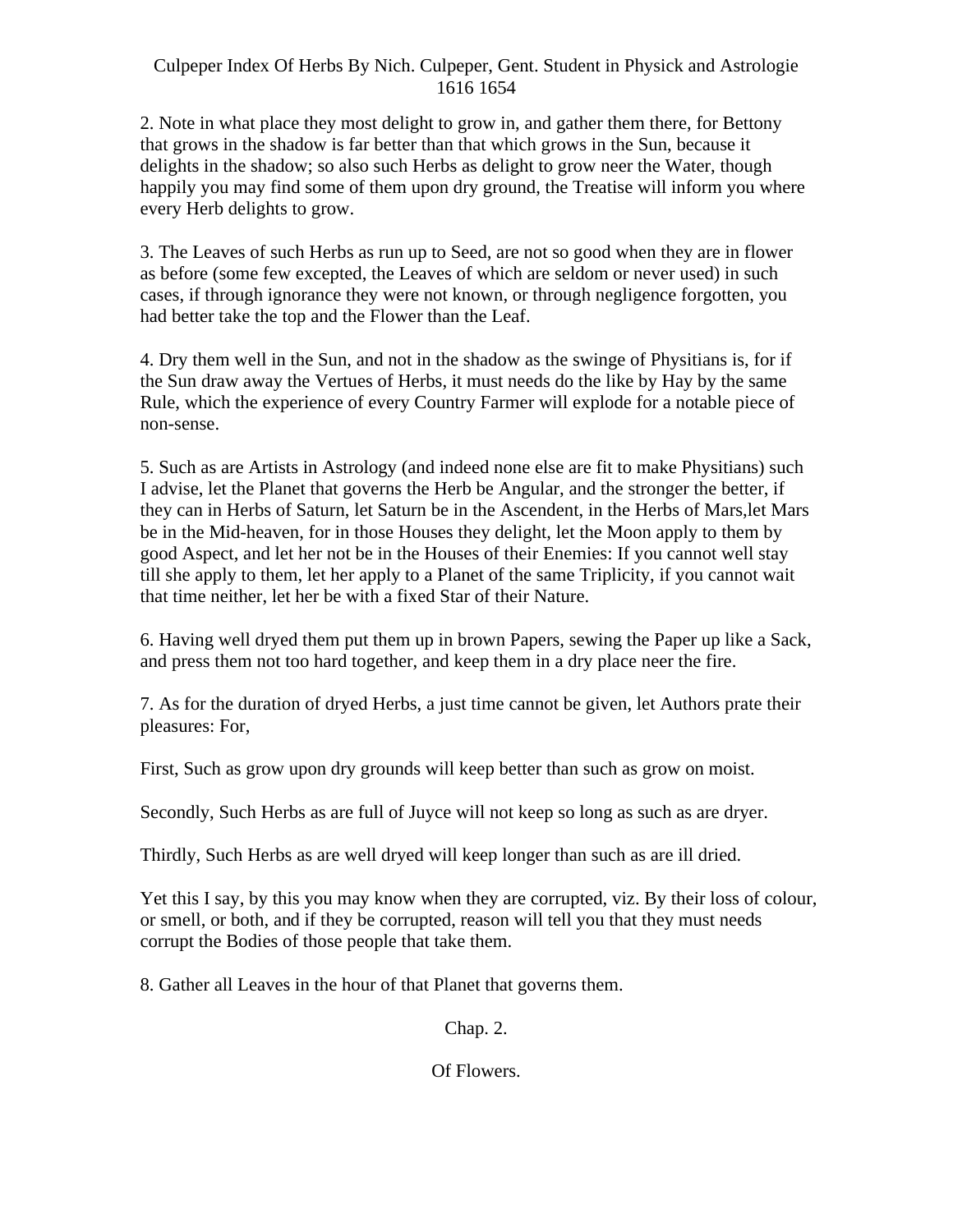1. The Flower which is the beauty of the Plant, and of none of the least use in Physick, groweth yeerly, and is to be gathered when it is in its prime.

2. As for the time of gathering them, let the Planetary hour, and the Planet that rules the Plant they come of, be observed, as we shewed you in the foregoing Chapter; as for the time of the day let it be when the Sun shines upon them that so they may be dry, for if you gather either Herbs or Flowers when they are wet or dewy, they will not keep, and this I forgot before. -

3. Dry them well in the Sun, and keep them in Papers neer the fire, as I shewed you in the foregoing Chapter.

4. So long as they retain their colour and smel they are good, either of them being gone so is the Vertue also.

 $[p. 245]$ 

# Chap. 3.

# Of Seeds.

1. The Seed is that part of the Plant which is endewed with a vitall faculty to bring forth its like, and it contains potentially the whol Plant in it.

2. As for place let them be gathered from the plants where they delight to grow.

3. Let them be full ripe when they are gathered, and forget not the Coelestial Harmony before mentioned, for I have found by experience that their Vertues are twice as great at such times than at others: There is an appointed time for every thing under the Sun.

4. When you have gathered them dry them a little, and but a little in the Sun before you lay them up.

5. You need not be so careful of keeping them so neer the fire as the other before mentioned, because they are fuller of Spirit, and therefore not so subject to corrupt.

6. As for the time of their duration 'tis palpable they will keep good many yeers, yet this I say, they are best the first yeer, and this I make appear by a good argument, They will grow soonest the firt yeer they be set, therefore then are they in their prime, and 'tis an easie matter to renew them yeerly.

Chap. 4.

Of Roots.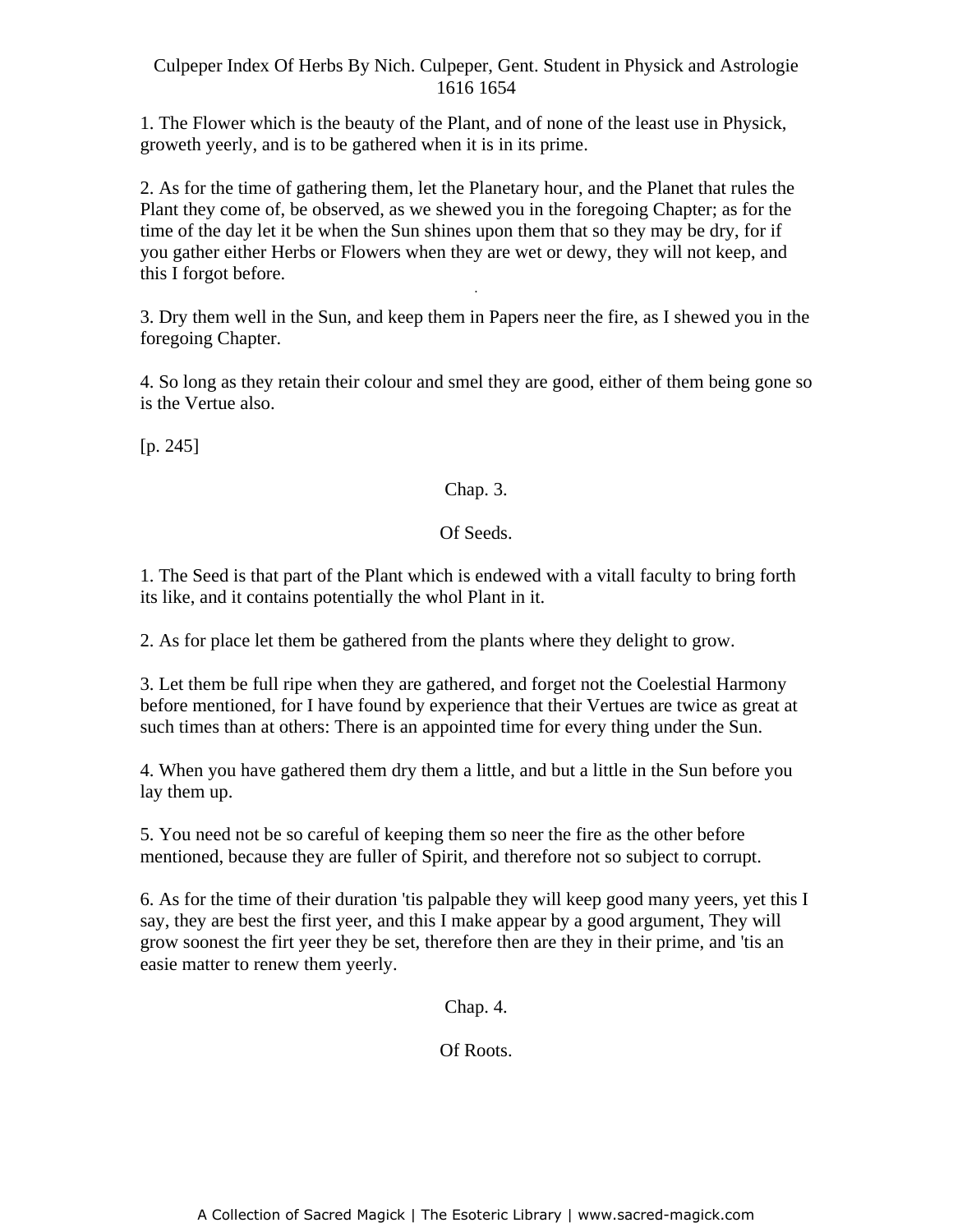1. Of Roots chuse such as are neither rotten nor wormeaten, but proper in their tast, colour, and smell, such as exceed neither in softness nor hardness.

2. Give me leave to be a little critical against the Vulgar received Opinion, which is, That the Sap falls down into the Root in Autumn, and rises again in Spring, as men go to Bed at night and rise in the morning; and this idle tale of untruth is so grounded in the Heads not only of the Vulgar but also of the Learned, that a man cannot drive it out by Reason: I pray let such Sap-mongers answer me to this Argument, If the Sap fall into the Root in the fall of the Leaf, and lie there all the Winter, then must the Root grow only in the Winter, as experience witnesseth, but the Root grows not at all in the Winter, as the same experience teacheth, but only in the Summer. Ergo,

If you set an Apple Kernel in the Spring, you shall find the Root to grow to a pretty bigness in that Summer, and be not a whit bigger next Spring: What doth the Sap do in the Root all that while? pick straws? For God's sake build not your faith upon Tradition, 'tis as rotten as a rotten Post.

The truth is, when the Sun declines from the Tropick of Cancer, the Sap begins to congeal both in Root and Branch, when he toucheth the Tropick of Capricorn and ascends to us ward, it begins to wax thin again, and by degrees as it congealed: But to proceed. The contract of the contract of the contract of the contract of the contract of the contract of the contract of the contract of the contract of the contract of the contract of the contract of the contract of the c

3. The dryer time you gather your Roots in the better they are, for they have the less excrementitious moisture in them.

4. Such Roots as are soft, your best way is to dry in the Sun, or else hang them up in the Chimney corner upon a string; as for such as are hard you may dry them any where.

5. Such Roots as are great will keep longer than such as are small, yet most of them will keep a yeer.

6. Such Roots as are soft it is your best way to keep them alwaies neer the fire, and take this general Rule, If in Winter time you find any of your Roots, Herbs or Flowers begin to grow moist, as many times you shall, especially in the Winter time (for 'tis your best way to look to them once a month) dry them by a very gentle fire, or if you can with convenience keep them neer the fire, you may save your self the labor.

7. It is in vain to dry such Roots as may commonly be had, as Parsly, Fennel, Plantane &c. but gather them only for present need.

## Chap.5.

# Of Barks.

1. Barks which Physitians use in Mediscines are these sorts, of Fruits, of Roots, of Boughs.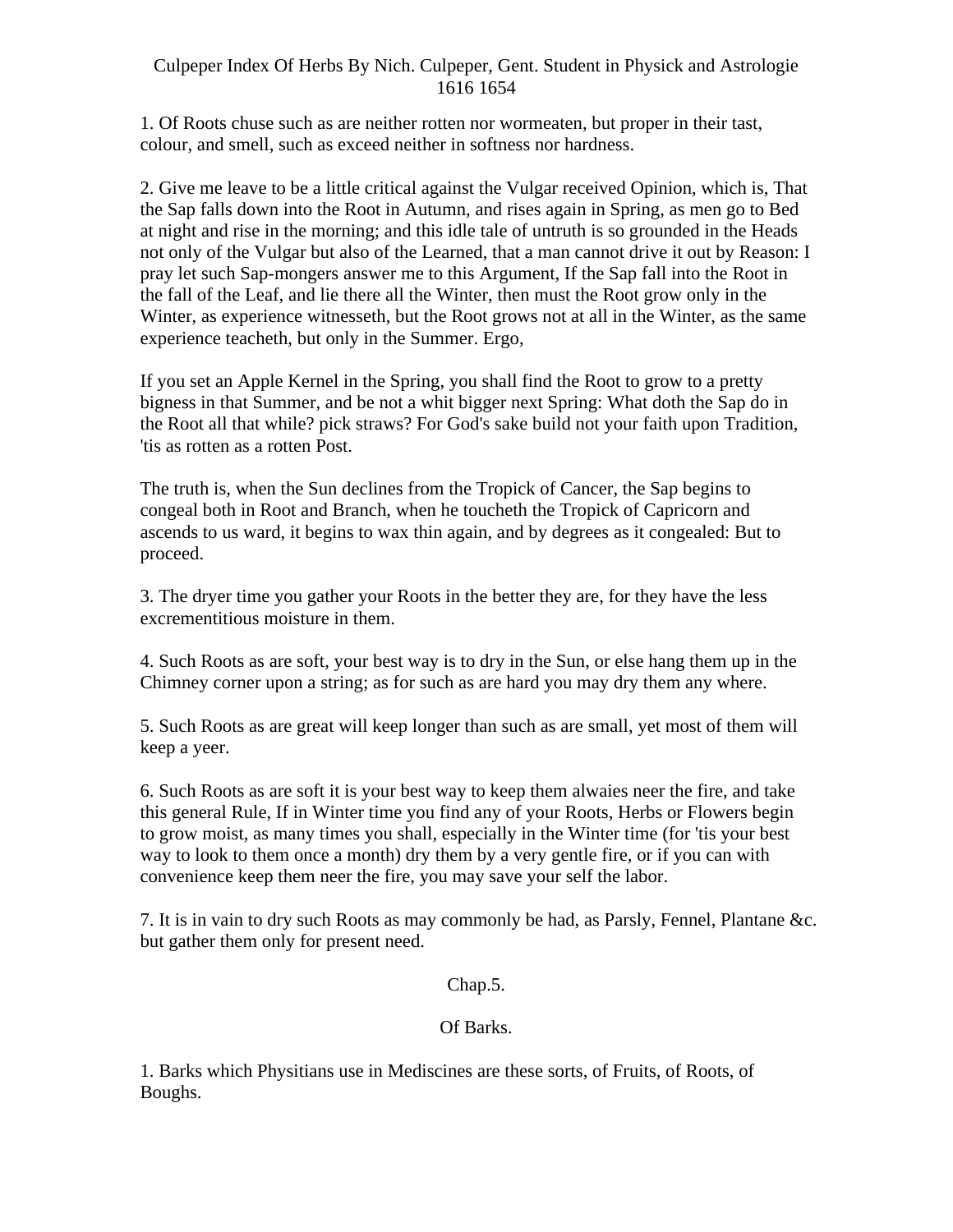2. The Barks of Fruits is to be taken when the Fruit is full ripe, as Orrenges, Lemmons, &c. but because I have nothing to do with Exoticks here, I shall pass them without any more words.

3. The Barks of Trees are best gathered in the Spring, if it be of great Trees, as Oaks or the like, because then they come easiest off, and so you may dry them if you please, but indeed your best way is to gather all Barks only for present use.

4. As for the Bark of Roots, 'tis this, and thus to be gotten, Take the Roots of such Herbs as have a pith in them, as Parsly, Fennel, &c. slit them in the middle, and when you have taken out the pith (which you may easily and quickly do) that which remains is called (though somthing improperly) the Bark and indeed is only to be used.

 $[p. 246]$ 

# Chap. 6.

# Of Juyces.

1. Juyces are to be pressed out of Herbs when they are yong and tender, and also out of some Stalks, and tender tops of Herbs and Plants, and also out of some Flowers.

2. Having gathered your Herb you would preserve the Juyce of, when it is very dry (for otherwise your Juyce will not be worth a Button) bruise it very wel in a stone Mortar with a wooden Pestle, then having put it into a Canvas Bag (the Herb I mean, not the Mortar for that will yield but little Juyce) press it hard in a press, then take the Juyce and clarifie it.

3. The manner of clarifying of it is this, put it into a Pipkin or Skillet, or some such thing and set it over the fire, and when the Scum riseth, take it off, let it stand over the fire till no more Scum rise, then have you your Juyce clarified, cast away the Scum as a thing of no use.

# SECT. 2.

# The way of making and keeping all Ne cessary Compounds.

# Chap. 1.

# Of Distilled Waters.

Hitherto we have spoken of Medicines which consist in their own Nature, which Authors vulgarly call Simples, though somthing improperly, for indeed and in truth, nothing is Simple but the pure Elements; all things else are compounded of them: We come now to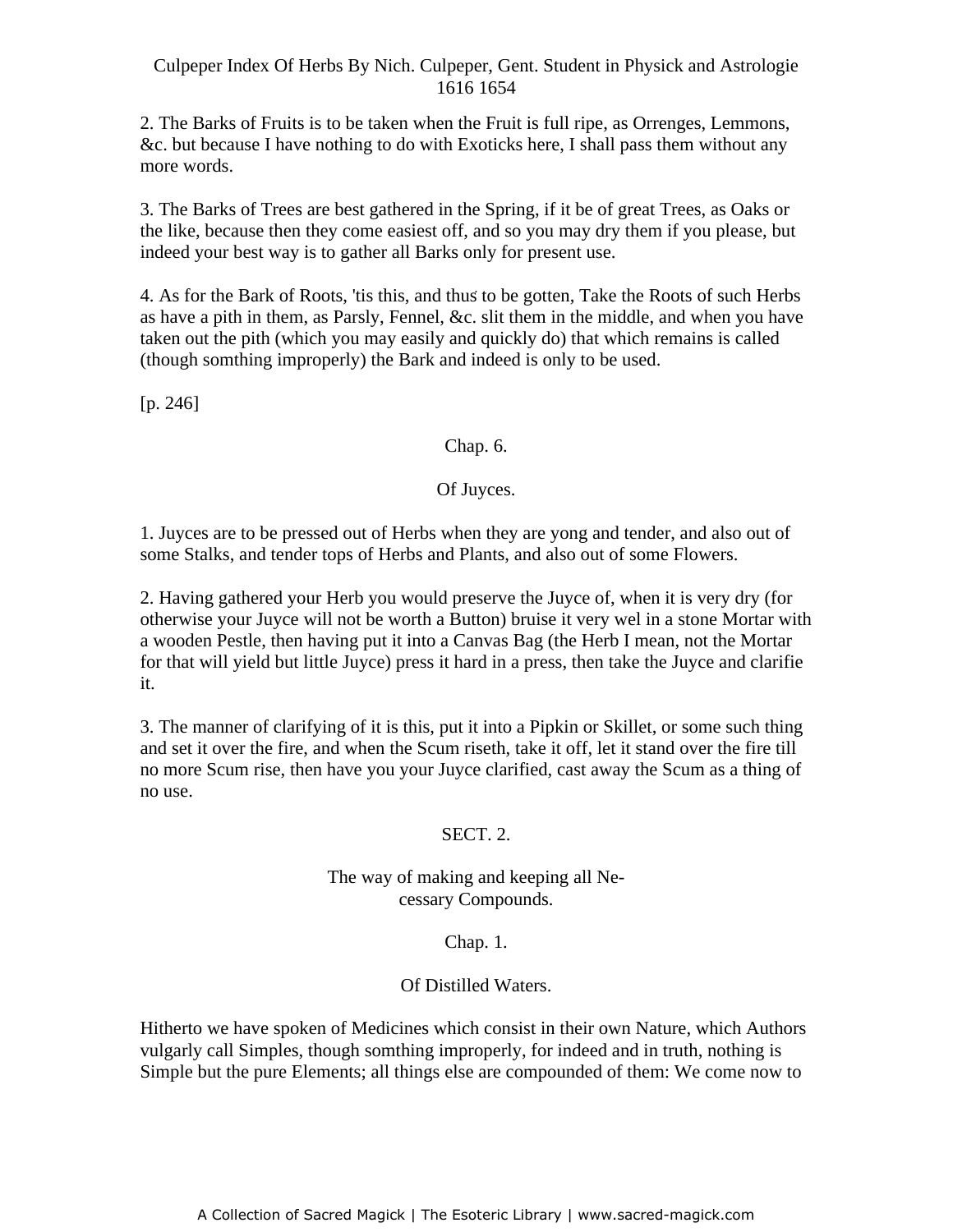treat of the Artificial Medicines, in the front of which (because we must begin somewhere) we place distilled Waters; In which consider,

1. Waters are distilled out of Herbs, Flowers, Fruits, and Roots.

2. We treat not here of strong Waters but of cold, as being to act Galen's Part and not Paracelsus.

3. The Herbs ought to be distilled when they are in their greatest vigor, and so ought the Flowers also.

4. The vulgar way of Distillation which people use, because they know no better, is in a Peuter Still, and although Distilled Waters are the weakest of all Artificial Medicines, and good for little unless for mixtures of other Medicines, yet this way distilled they are weaker by many degrees than they would be, were they distilled in Sand: If I thought it not impossible to teach you the way of distilling in Sand by writing, I would attempt it.

5. When you have distilled your Water put it into a Glass, and having bound the top of it over with a Paper pricked full of holes, that so the excrementitious and fiery vapors may exhale (which indeed are they that cause that setling in distilled Waters called the Mother, which corrupts the Waters and might this way be prevented) cover it close and keep it for your use.

6. Stopping distilled Waters with a Cork makes them musty, and so will a Paper also if it do but touch the Water, your best way then

 $[p. 247]$ 

is to stop them with a Bladder, being first wet in Water, and bound over the top of the Glass.

Such cold Waters as are distilled in a Peuter Still (if well kept) will endure a yeer, such as are distilled in Sand, as they are twice as strong, so will they endure twice as long.

Chap. 2.

# Of Syrups.

1. A Syrup is a Medicine of a Liquid form, composed of Infusion, Decoction and Juyce; and 1. for the more grateful tast, 2. for the better keeping of it, with a certain quantity of Honey or Sugar; hereafter mentioned boiled to the thickness of new Honey.

2. You see at the first view then that this Aphorism devides it self into three Branches, which deserve severally to be treated of, viz.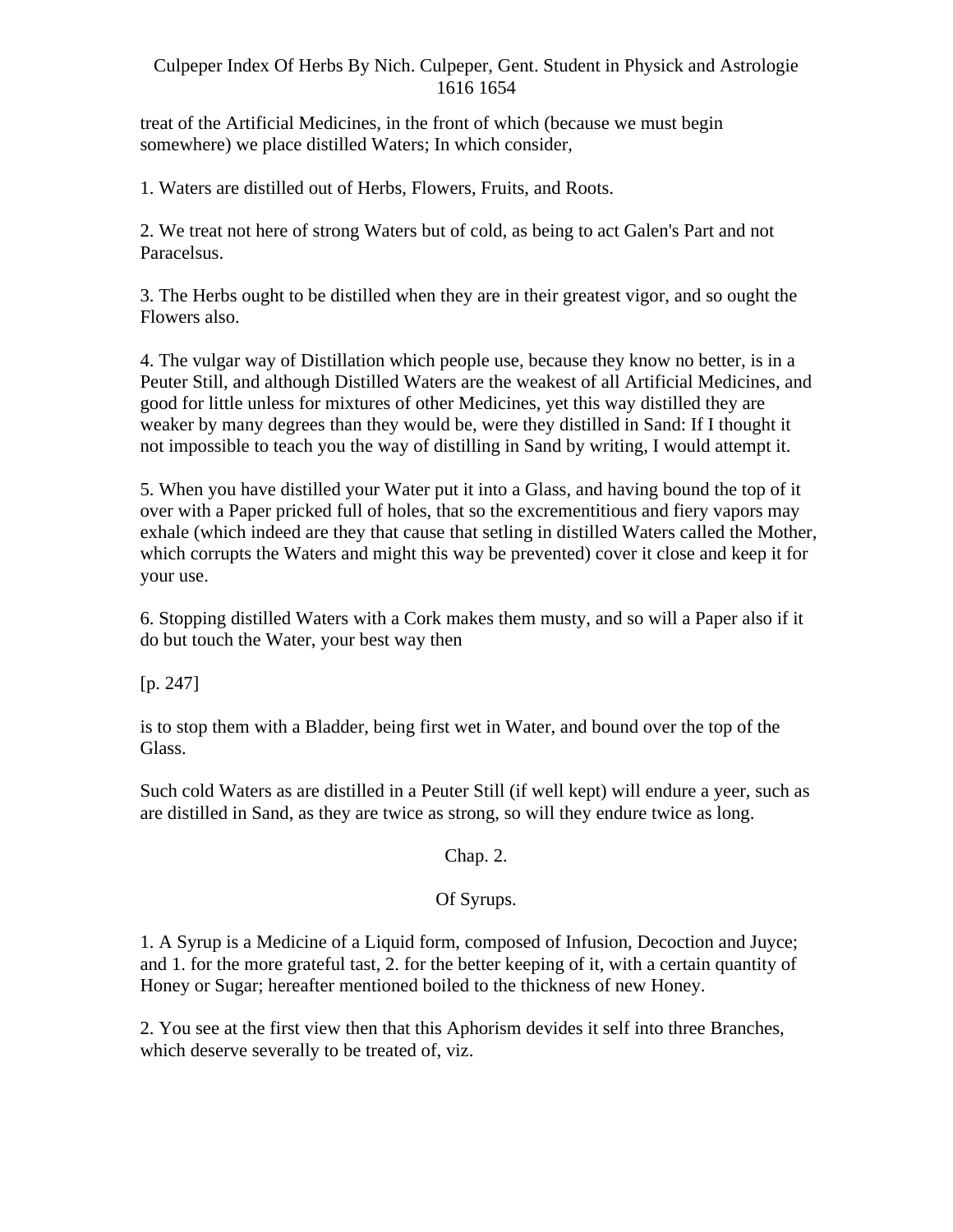- 1. Syrups made by Infusion.
- 2. Syrups made by Decoction.
- 3. Syrups made by Juyce.

Of each of these (for your Instruction sake kind Country men and women) I speak a word, or two or three apart.

First, Syrups made by Infusion are usually made of Flowers, and of such Flowers, as soon I had symples made by influence assumed to a lowers, and of such Flowers, as soon lose both colour and strength by boyling, as Roses, Violets, Peach-Flowers &c. my Translation of the London Dispensatory will instruct you in the rest: They are thus made, having picked your Flowers clean, to every pound of them ad three pound (or three pints, which you will for it is all one) of Spring Water made boyling hot by the fire, first put your Flowers in a Peuter Pot with a cover, then powr the Water to them, then shutting the Pot, let it stand by the fire to keep hot twelve hours, then strain it out (in such Syrups as purge, as Damask Roses, Peach-Flowers, &c. the usual and indeed the best way is to repeat this Infusion, adding fresh Flowers to the same Liquor diverse times that so it may be the stronger) having strained it out, put the Infusion into a Peuter Bason, or an Earthen one well glassed, and to every pint of it, ad two pound of fine Sugar, which being only melted over the fire without boyling, and scummed, will produce you the Syrup you desire.

Secondly, Syrups made by Decoction are usually used of Compounds yet may any Simple Herb be thus converted into Syrup; Take the Herb, Root, or Flower you would make into Syrup and bruise it a little, then boyl it in a convenient quantity of Spring Water, the more water you boyl it in the weaker will it be, a handful of the Herb, Root, &c. is a convenient quantity for a pint of Water; boyl it till half the water be consumed, then let it stand till it be almost cold, and strain it (being almost cold) through a woollen cloth, letting it run out at leisure without pressing, to every pint of this Decoction ad one pound of Sugar and boyl it over the fire till it come to a Syrup, which you may know if you now and then cool a little of it in a spoon, scum it all the while it boyls, and when it is sufficiently boyled, whilst it is hot strain it again through a woollen cloth, but press it not; thus have you the Syrup perfected.

Thirdly, Syrups made of Juyces are usually made of such Herbs as are full of Juyce, and indeed they are better made into a Syrup this way than any other; the Operation is thus, having beaten the Herb in a stone Mortar with a wooden Pestle, press out the Juyce and clarifie it as you were taught before in the Juyces, then let the Juyce boyl away till a quarter of it (or neer upon) be consumed, to a pint of this ad a pound of Sugar, and boyl it to a Syrup, alwaies scumming it, and when it is boyled enough, strain it through a woollen cloth as we taught you before, and keep it for your use.

3. If you make Syrups of Roots that are any thing hard, as Parsley, Fennel, and grass Roots &c. when you have bruised them, lay them in steep some time in that Water which you intend to boyl them in, hot, so will the Vertue the better come out.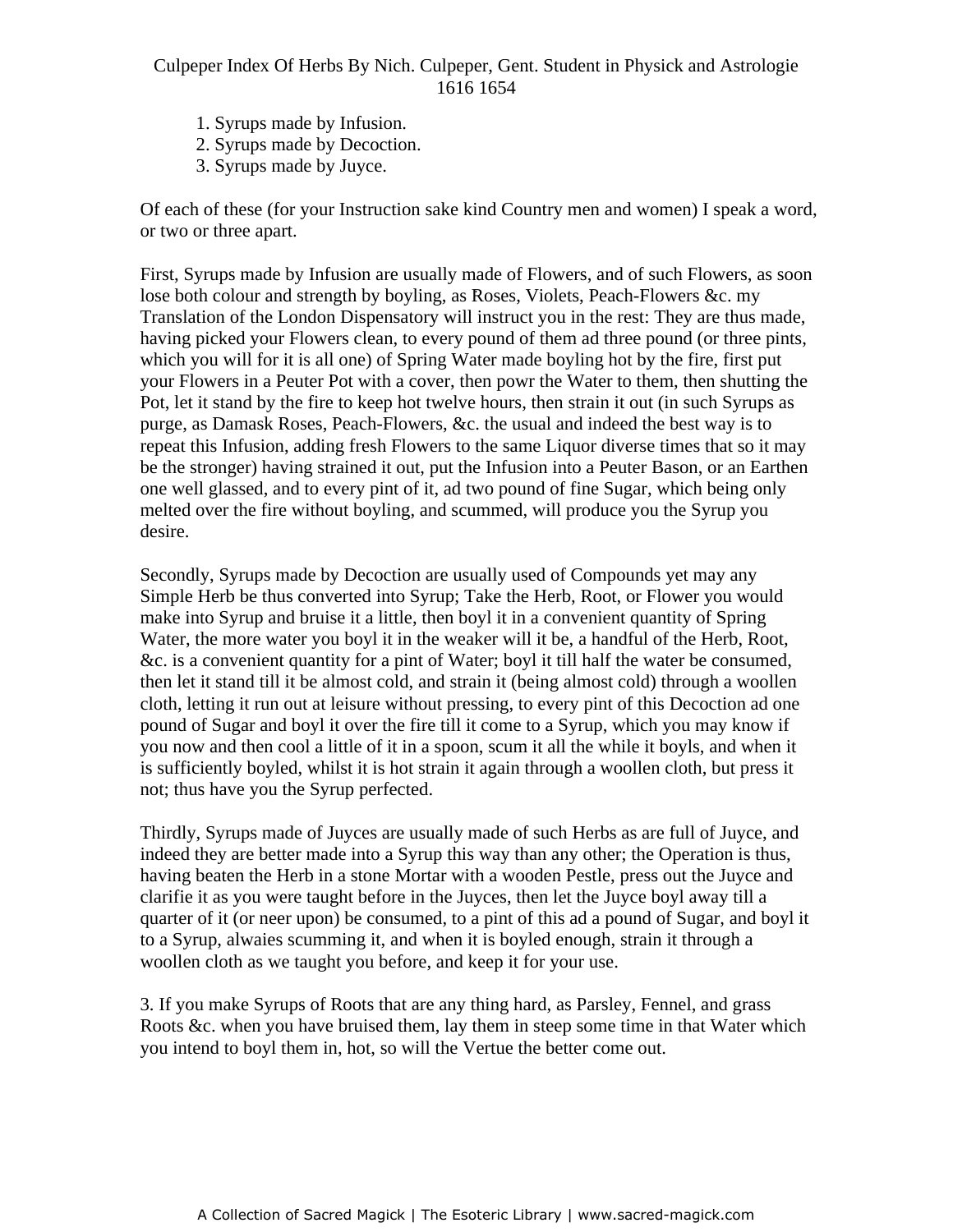4. Keep your Syrups either in Glasses or stone Pots, and stop them not with Cork, nor Bladder, unless you would have the Glass break and the Syrup lost; and as many Opinions as there are in this Nation, I suppose there are but few or none of this, only bind a Paper about the Mouth.

5. All Syrups if well made will continue a yeer, with some advantage yet of all, such as are made by Infusion keep the least while.

# Chap. 3.

# Of Juleps.

1. Juleps were first invented as I suppose in Arabia, and my reason is because the word Juleb is an Arabick word.

2. It signifies only a pleasant Potion, and was vulgarly used (by such as were sick and wanted help, or such as were in health, and wanted no money) to quench thirst.

3. Now a daies 'tis commonly used,

[p. 248]

- 1. To prepare the Body for Purgation.
- 2. To open Obstructions and the Pores.
- 3. To digest tough Humors.
- 4. To qualifie hot distempers &c.

4. It is thus made (I mean Simple Juleps for I have nothing to say to Compounds here; all Compounds have as many several Idea's as men have crotchets in their Brain) I say Simple Juleps are thus made: Take a pint of such distilled Water as conduceth to the cure of your distemper, which this Treatise will plentifully furnish you withal, to which add two ounces of Syrup conducing to the same effect (I shall give you Rules for it in the last Chapter) mix them together and drink a draught of it at your pleasure; If you love tart things ad ten drops of Oyl of Vitriol to your pint and shake it together, and it will have a fine grateful tast.

5. All Juleps are made for present use, and therefore it is in vain to speak of their duration.

# Chap. 4.

# Of Decoctions.

1. All the difference between Decoctions and Syrups made by Decoction is this, Syrups are made to keep, Decoctions only for present use, for you can hardly keep a Decoction a week at any time, if the weather be hot, not half so long.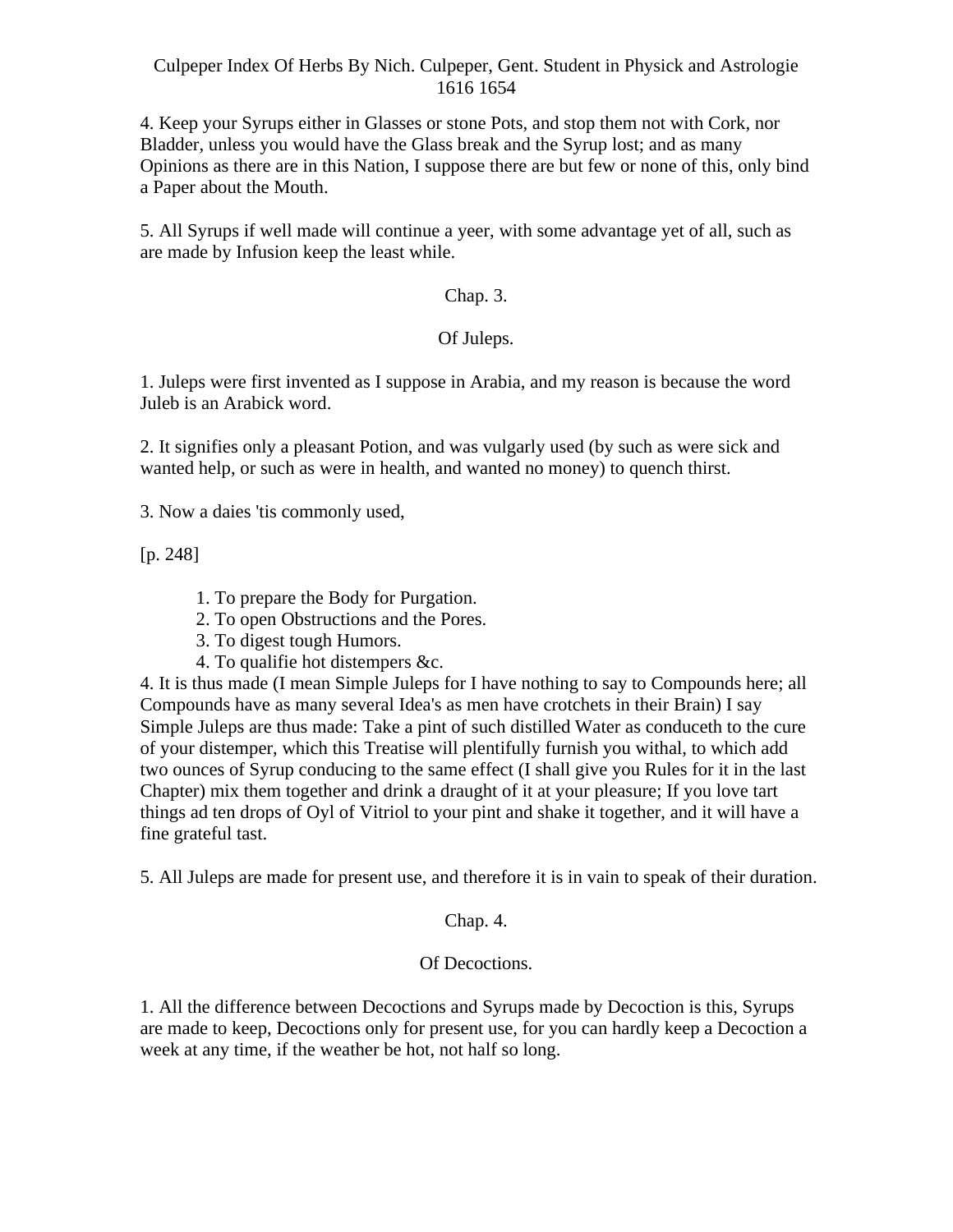2. Decoctions are made of Leaves, Roots, Flowers, Seeds, Fruits, or Barks, conducing to the cure of the Disease you make them for; in the same manner are they made as we shewed you in Syrups.

3. Decoctions made with Wine last longer than such as are made with Water, and if you take your Decoction to clense the passages of Urine, or open Obstructions, your best way is to make it with white Wine instead of Water, because that is most penetrating.

4. Decoctions are of most use in such Diseases as lie in the Passages of the Body, as the - Stomach, Bowels, Kidneys, Passages of Urine, and Bladder, because Decoctions pass quicker to those places than any other form of Medicines.

5. If you will sweeten your Decoction with Sugar, or any Syrup fit for the occasion you take it for which is better, you may and no harm done.

6. If in a Decoction you boyl both Roots, Herbs, Flowers, and Seeds together, let the Roots boyl a good while first, because they retain their Vertue longest, then the next in order by the same Rule; viz. 1. the Barks, 2. the Herbs, 3. the Seeds, 4. the Flowers, 5. the Spices if you put any in, because their vertue comes soonest out.

7. Such things as by boyling cause sliminess to a Decoction, as Figs, Quince Seeds, Linseed &c. your best way is, after you have bruised then, to tie them up in a linnen rag, as you tie up a Calves Brains, and so boyl them.

8. Keep all Decoctions in a Glass close stopped, and in the cooler place you keep them, the longer will they last ere they be sowr.

Lastly, The usual Dose to be given at one time, is usually two, three, four, or five ounces, according to the age and strength of the Patient, the season of the yeer, the strength of the Medicine, and the quality of the Disease.

# Chap. 5.

# Of Oyles.

1. Oyl Olive, which is commonly known by the name of Sallet Oyl, I suppose because it is usually eaten with Sallets by them that love it; If it be pressed out of ripe Olives, according to Galen is temperate, and exceeds in no one quality.

2. Of Oyls, some are Simple, and some are Compound.

3. Simple Oyuls are such as are made of Fruits or Seeds, by expression, as Oyl of sweet and bitter Almonds, Linseed, and Rapeseed Oyl &c. of which see my Dispensatory.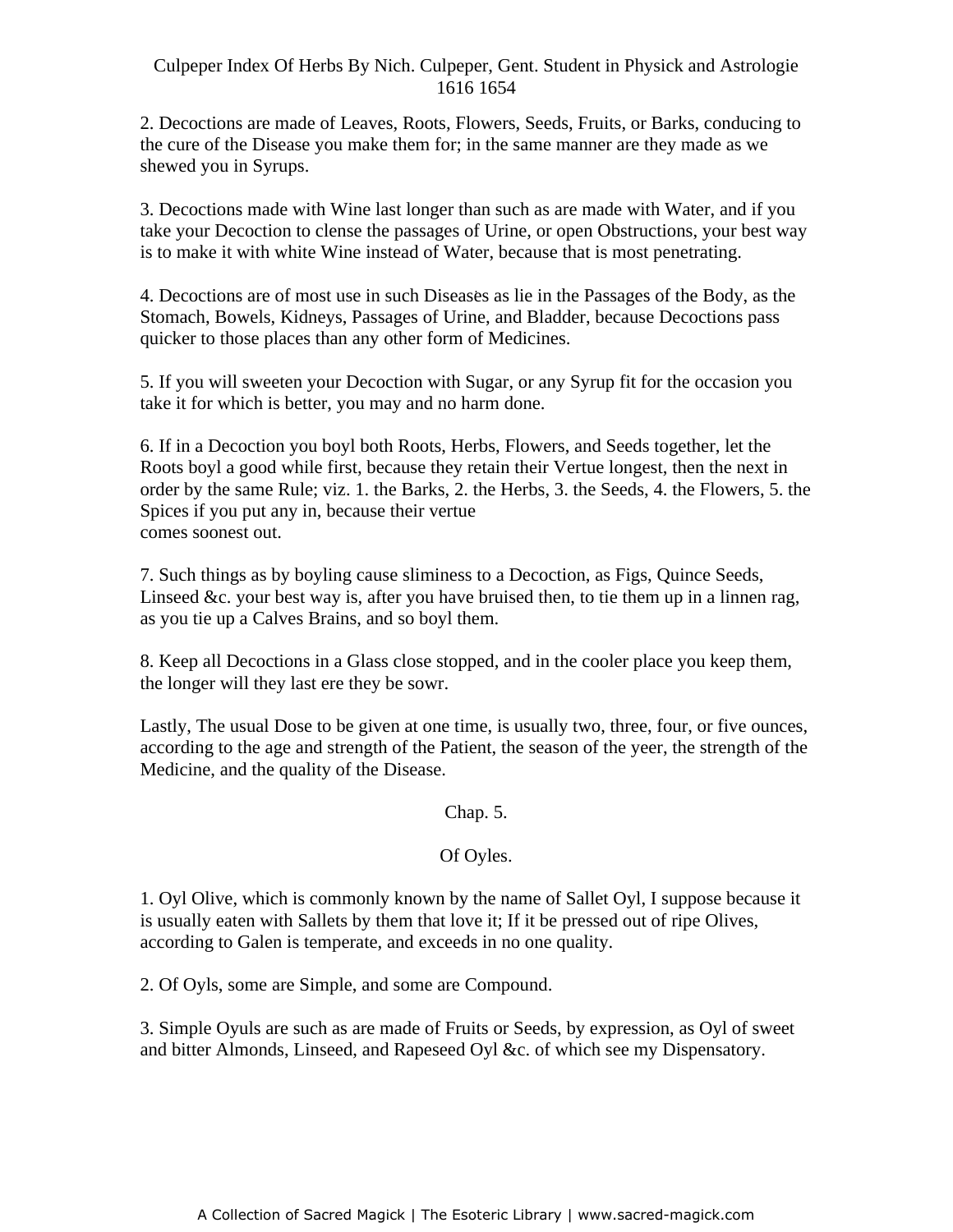4. Compound Oyls are made of Oyl of Olives and other Simples, imagine Herbs, Flowers, Roots, &c.

5. The way of making them is this, having bruised the Herbs or Flowers you would make your Oyl of, put them in an Earthen pot, and to two or three handfuls of them, powr a pint of Oyl, cover the pot with a paper, and set it in the Sun, about a Fortnight or less according as the Sun is in hotness; then having warmed it very well by the fire, press out the Herbs &c. very hard in a press, and ad as many more Herbs to the same Oyl, bruised (the Herbs I mean not the Oyl in like manner, set them in the Sun as before, the oftner you repeat this the stronger will your Oyl be; at last when you conceive it strong enough, boyl both Herbs and Oyl together till the Juyce be consumed which you may know by its leaving its bubling, and the Herbs will be crisp, then strain it, whilst it is hot, and keep it in a stone or Glass Vessel for your use.

6. As for Chymical Oyls, I have nothing to say in this Treatise.

7. The General use of these Oyls is for pain in the Limbs, roughness of the Skin, the Itch &c. as also for Oyntments and Plaisters.

8. If you have occasion to use it for Wounds or Ulcers, in two ounces of Oyl, dissolve half an ounce of Turpentine, the heat of the fire will quickly do it, for Oyl it self is offensive to Wounds, and the Turpentine qualifies it.

 $[p. 249]$ 

# Chap. 6.

# Of Electuaries.

Physitians make more a quoil than needs behalf about Electuaries: I shall prescribe but one general way of making them up, as for the Ingredients you may vary them as you please, and according as you find occassion by the last Chapter.

1. That you may make Electuaries when you need them, it is requisite that you keep alwaies Herbs, Roots, Seeds, Flowers &c. ready dried in your House, that so you may be in readiness to beat them into pouder when you need them.

2. Your better way is to keep them whol than beaten, for being beaten they are the more subject to lose their strength, because the Air soon penetrates them.

3. If they be not dry enough to beat into pouder when you need them, dry them by a gentle fire till they are so.

4. Having beaten them, sift them through a fine Tiffany Searce, that so there may be no great pieces found in your Electuary.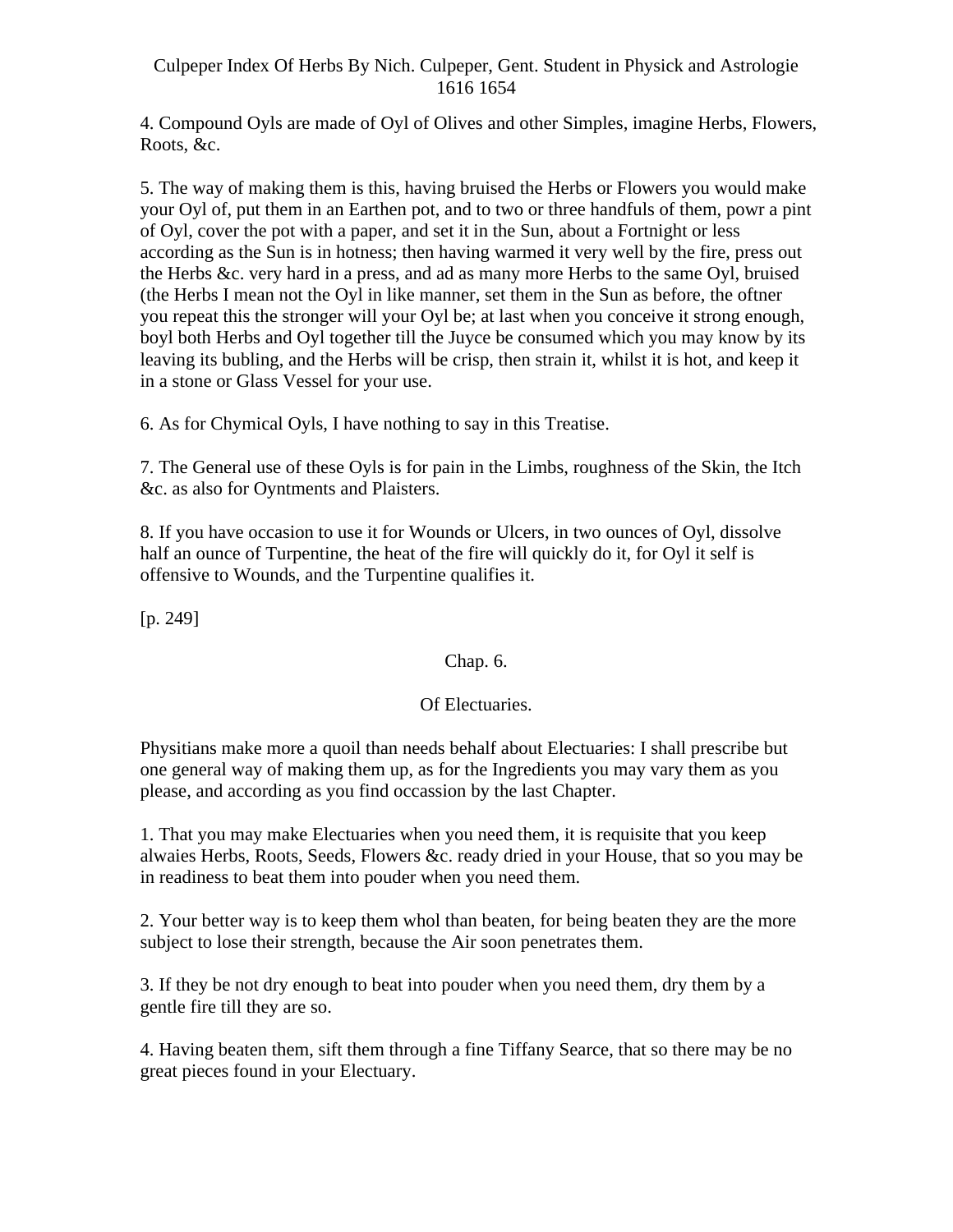5. To an ounce of your Pouder, ad three ounces of clarified Honey, this quantity I hold to be sufficient; I confess Authors differ about it: If you would make more or less Electuary, vary your proportions accordingly.

6. Mix them well together in a Mortar, and take this for a truth, you cannot mix them too much. The contract of the contract of the contract of the contract of the contract of the contract of the contract of the contract of the contract of the contract of the contract of the contract of the contract of the cont

7. The way to clarifie Honey is to set it over the fire in a convenient vessel till the scum Aristote way to clarifie from the set it over the fire in a convenient vesser and the set in the set in an arise, and when the scum is taken off it is clarified.

8. The usual Dose of Cordial Electuaries is from half a dram to two drams, of purging Electuaries from half an ounce to an ounce.

9. The manner of keeping them is in a pot.

10. The time of taking them, is either in the morning fasting, and fasting an hour after them, or a night going to bed three or four hours after supper.

# Chap. 7.

# Of Conserves.

1. The way of making Conserves is two-fold, one of Herbs and Flowers, and the other of Fruits.

2. Conserves of Herbs and Flowers are thus made, If you make your Conserves of Herbs, as of Scurvy-grass, Wormwood, Rue, or the like, take only the Leaves and tender tops (for you may beat your heart out before you can beat the Stalks small) and having beaten them, waigh them, and to everie pound of them ad three pound of Sugar, beat them verie well together in a Mortar, you cannot beat them too much.

3. Conserves of Fruits, as of Barberries, Sloes, and the like is thus made; First scald the Fruit, then rub the pulp through a thick hair Sieve made for the purpose, called a pulping Sieve, you may do it for a need with the back of a Spoon, then take this Pulp thus drawn, and ad to it its waight of Sugar and no more, put it in a Peuter Vessel, and over a Charcoal fire stir it up and down till the Sugar be melted, and your Conserve is made.

4. Thus have you the way of making Conserves, the way of keeping of them is in Earthen pots.

5. The Dose is usually the quantity of a Nutmeg at a time morning and evening, or (unless they be purging) when you please.

6. Of Conserves, some keep many yeers, as Conserves of Roses, others but a yeer, as Conserves of Borrage, Bugloss, Cowslips and the like.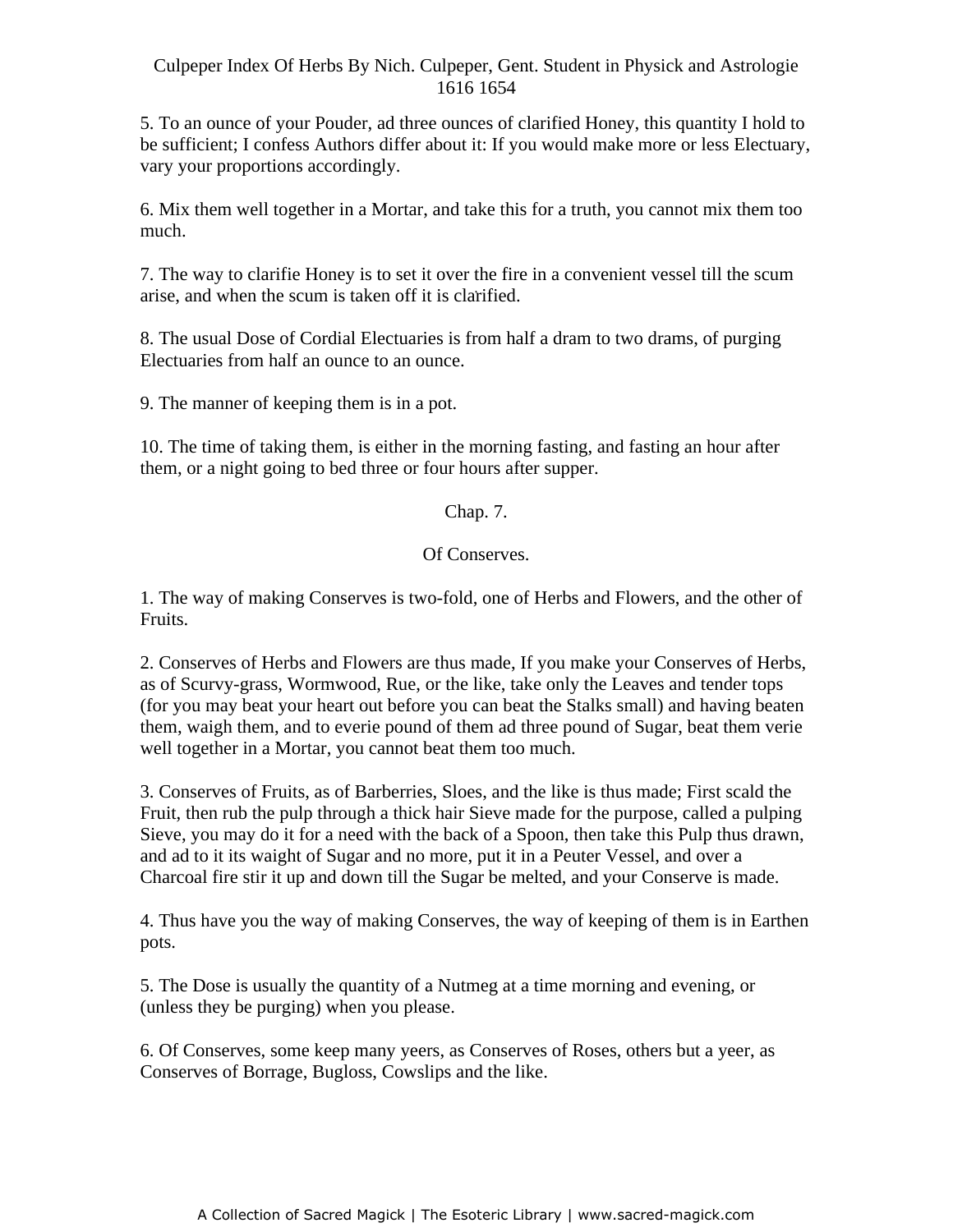7. Have a care of the working of some Conserves presently after they are made, look to them once a day and stir them about; Conserves of Borrage, Bugloss, and Wormwood have gotten an excellent faculty at that sport.

8. You may know when your Conserves are almost spoiled by this, you shall find a hard crust at top with little holes in it as though Worms had been eating there.

## Chap. 8.

# Of Preserves.

Of Preserves are sundry sorts, and the Operations of all being somthing different we will handle them all apart.

There are preserved with Sugar,

- 1 Flowers.
- 2 Fruits.
- 3 Roots.
- 4 Barks.

1. Flowers are but very seldom preserved, I never saw any that I remember save only Cowslip Flowers, and that was a great fashion in Sussex when I was a boy; It is thus done, first, take a flat Glass, we call them jarr Glasses, strew in a lain of fine Sugar, on that a lain of Flowers, on that another lain of Sugar, on that another lain of Flowers, do so til your Glass be full, then tie it over with a paper, and in a little time you shall have very excellent and pleasant Preserves.

There is another way of Preserving Flowers, namely with Vinegar and Salt, as they pickle Capers and Broom Buds, but because I have little skill in it my self I canot teach you.

[p. 205, i.e. 250] 2. Fruits, as Quinces and the like are preserved two waies.

First, Boyl them well in Water, and then pulp them through a Sieve as we shewed you before; then with the like quantity of Sugar boyl the Water they were boyled in to a Syrup, viz. a pound of Sugar to a pint of Liquor, to every pound of this Syrup ad four ounces of the Pulp, then boyl it with a very gentle fire to the right consistence, which you may easily know if you drop a drop of it upon a Trencher, if it be enough it will not stick to your fingers when it is cold.

Secondly, Another way to preserve Fruits is this, First pare off the rind, then cut them in halves and take out the Core, then boyl them in Water till they are soft, If you know when Beef is boyled enough you may easily know when they are; then boyl the Water with its like waight of Sugar into a Syrup, put the Syrup into a Pot, and put the boyled Fruit as whol as you left it when you cut it into it, and let it so remain till you have occasion to use it.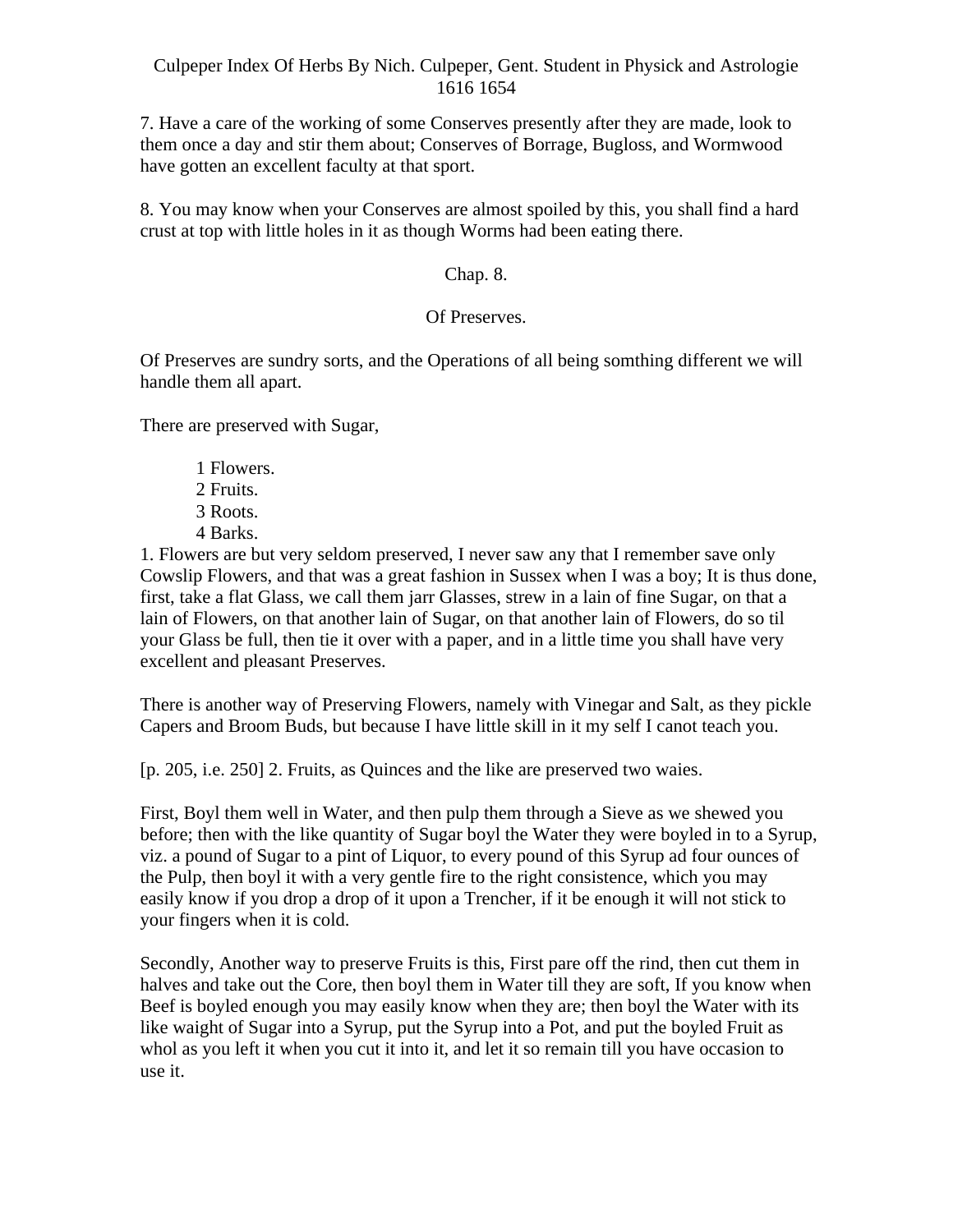3. Roots are thus preserved, First, scrape them very clean, and clense them from the Pith if they have any, for some Roots have not, as Eringo and the like, boyl them in Water till they be soft as we shew you before in the Fruits, then boyl the Water you boyled the Roots into a Syrup as we shewed you before, then keep the Roots whol in the Syrup till you use them.

4. As for Barks we have but few come to our hands to be done, and those of those few that I can remember, are Orrenges, Lemmons, Citrons, and the outer Bark of Walnuts which grows without the Shell, for the Shels themselves would make but scurvy Preserves, there be they I can remember, if there be any more put them into the number.

The way of Preserving these is not all one in Authors, for some are bitter, some are not, such as are bitter, say Authors, must be soaked in warm Water, often times changed till their bitter tast be fled, but I like not this way, and my reason is, because I doubt when their bitterness is gone, so is their Vertues also; I shall then prescribe one commmon way, namely the same with the former, viz. First boyl them whol till they be soft, then make a Syrup with Sugar and the Liquor you boyled them in, and keep the Barks in the Syrup.

5. They are kept in Glasses or glassed Pots.

6. The preserved Flowers will keep a yeer if you can forbear eating of them, the Roots and Barke much longer.

7. This Art was plainly and cleerly at first invented for delicacy, yet came afterwards to be of excellent use in Physick; For,

First, Hereby Medicines are made pleasant for sick and queazy Stomachs, which else would loath them.

2. Hereby they are preserved from decaying a long time.

Chap. 9.

# Of Lohochs.

1. That which the Arabians call Lohoch, and the Greeks Eclegma, the Latins call Linetus, and in plain English, signifies nothing else but a thing to be licked up.

2. Their first invention was to prevent and remedy afflictions of the Breast and Lungs, to clense the Lungs of Flegm, and make it fit to be cast out.

3. They are in Body thicker than a Syrup, and not so thick as an Electuary.

4. The manner of taking them is often to take a little with a Liquoris stick and let it go down at leisure.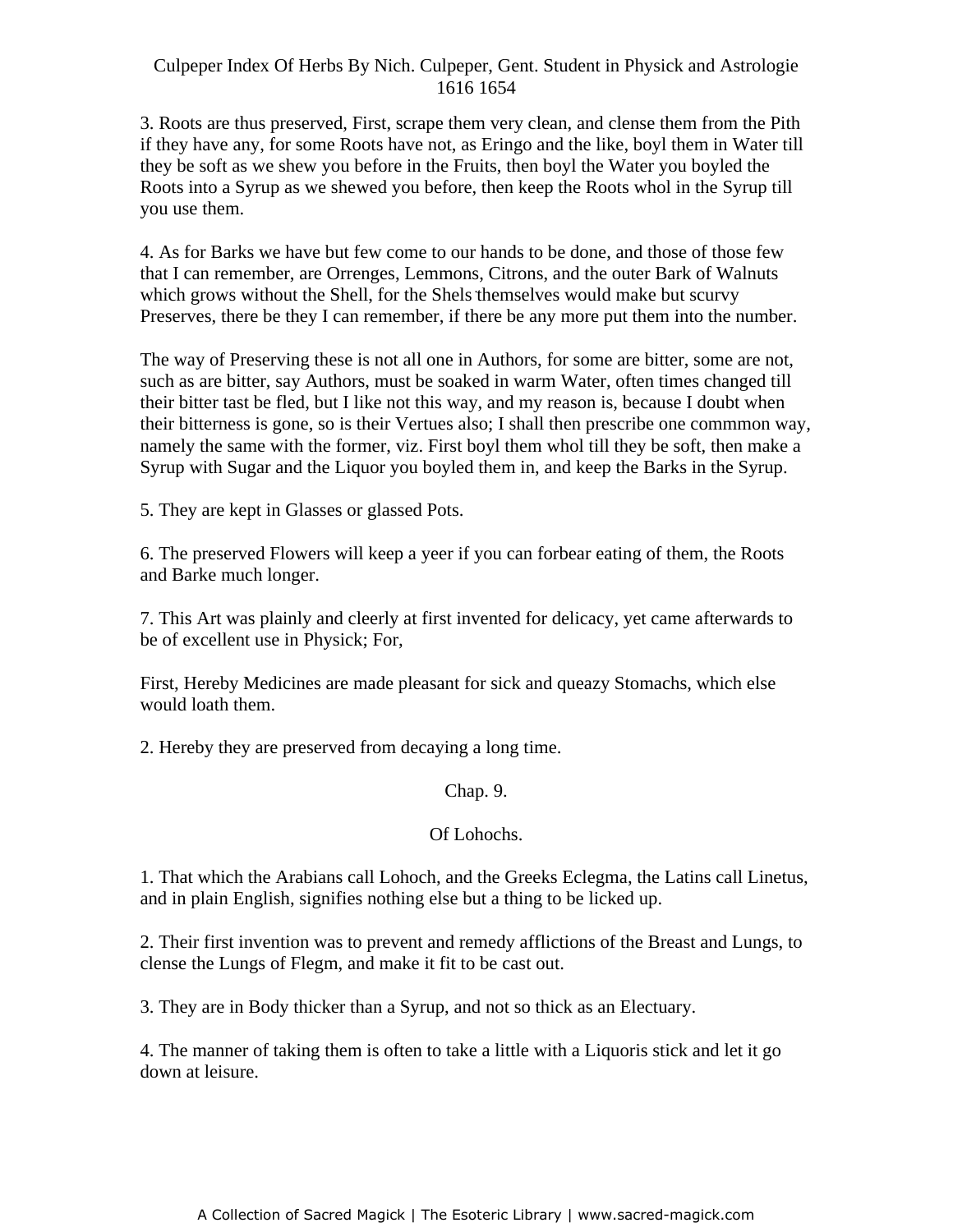5. They are easily thus made, make a Decoction of any pectoral Herbs, the Treatise will furnish you with enough, and when you have strained it, with twise its waight of Honey or Sugar, boyl it to a Lohoch; If you are molested with tough Flegm, Honey is better than Sugar, and if you ad a little Vinegar to it you will do well, if not, I hold Sugar to be better than Honey.

6. It is kept in Pots and will a yeer and longer.

7. Its use is excellent for roughness of the Windpipe, Inflamations of the Lungs, Ulcers in the Lungs, difficultie of Breath, Asthmaes, Coughs and distillation of Humors.

Chap. 10.

Of Oyntments.

1. Various are the waies of making Oyntments which Authors have left to posteritie, which I shall omit and quote one which is easiest to be made, and therefore most beneficial to people that are ignorant in Physick, for whose sakes I write this; It is thus done.

Bruise those Herbs, Flowers, or Roots you would make an Oyntment of, and to two handfuls of your bruised Herbs ad a pound of Hogs Grease tryed, or clensed from the skins, beat them very well together in a stone Mortar with a wooden Pestle, then put it in a stone Pot (the Herbs and Grease I mean, not the Mortar) cover it with a paper, and set it either in the Sun or some other warm place three, four, or fivs daies, that it may melt, then take it out and boyl it a little, then whilst it is hot, strain it out, pressing it out very hard in a Press, to this Grease ad as many more Herbs bruised as before, let them stand in like man-

[p. 251]

ner as long, then boyl them as you did the former, if you think your Oyntment be not strong enough you may do it the third and fourth time; yet this I tell you, the fuller of Juyce your Herbs are, the sooner will your Oyntment be strong, the last time you boyl it, boyl it so long till your Herbs be crisp and the Juyce consumed, then strain it, pressing it hard in a Press, and to every pound of Oyntment, ad two ounces of Turpentine, and as much Wax, because Grease is offensive to Wounds as well as Oyl,

2. Oyntments are vulgarly known to be kept in Pots, and will last above a yeer, above two yeer.

Chap. 11.

Of Plaisters.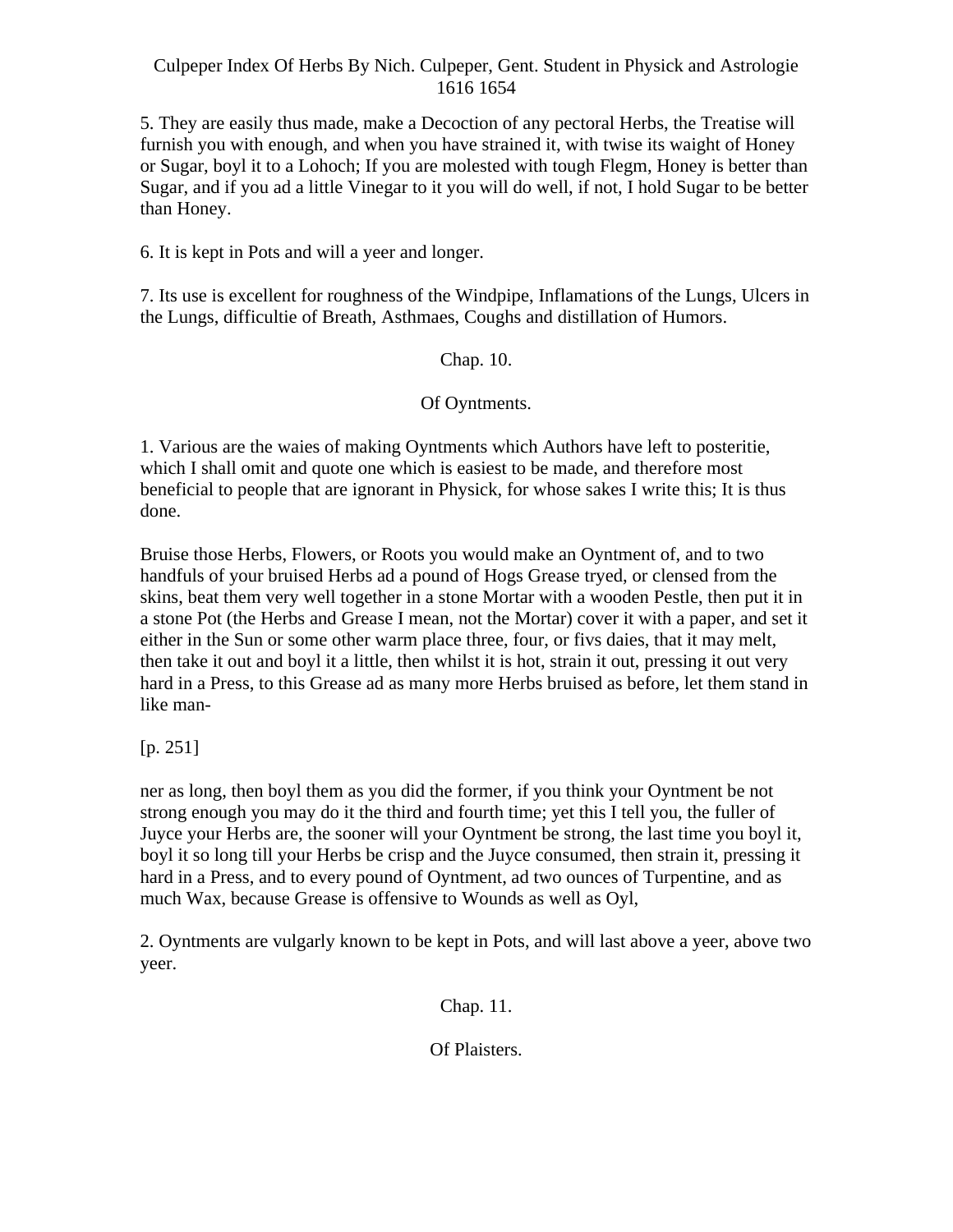1. The Greeks made their Plaisters of diverse Simples and put Mettals in most of them if not in all, for having reduced their Mettals into Pouder they mixed them with that fatty substance, whereof the rest of the Plaister consisted. whilst it was yet hot, continually stirring it up and down lest it should sink to the bottom, so they continually stirred it till it was stiff, then they made it up in rolls, which when they need for use they could melt by the fire again.

2. The Arabians made up theirs wih Meals, Oyl, and Fat, which needed not so long boyling.

3. The Greeks Emplasters consisted of these Ingredients, Mettals, Stones, diverse sorts of Earths, Feces, Juyces, Liquoiris, Seeds, Roots, Herbs, Excrements of Creatures, Wax, Rozin, Gums.

# Chap. 12.

# Of Pultisses.

1. Pultisses are those kind of things which the Latins call Cataplasmata, and our learned Fellows that if they can read English thats all, call them Cataplasms, because 'tis a crabbed word few understand; it is indeed a very fine kind of Medicine to ripen Sores,

2. They are made of Herbs and Roots fitted to the Disease and Member afflicted, being chopped smal and boyled in Water almost to a Jelly, then by adding a little Barley Meal or Meal of Lupines, and a little Oyl or rough Sheep Suet, which I hold to be better, spread upon a cloath and applied to the grieved place.

3. Their use is to ease pains, to break Sores, to cool Inflamations, to dissolve hardness, to ease the Spleen, to concoct Humors, to dissipate Swellings.

4. I beseech you take this Caution along with you, Use no Pultissees (if you can help it) that are of a heating Nature; before you have first clensed the Body, because they are subject to draw the Humors to them from every part of the Body.

Chap. 13.

# Of Troches.

1. The Latins call them Placentule, or little Cakes (and you might have seen what the Greeks call them too, had not the last Edition of my London Dispensatory been so hellishly printed, that's all the Commonwealth gets by one Stationer's printing anothers Coppies, viz. To plague the Country with false Prints, and disgrace the Author) [Greek script] they are usually little round flat Cakes, or you may make them square if you will.

2. Their first invention was, that Pouders being so kept might resist the intromission of Air and so endure pure the longer.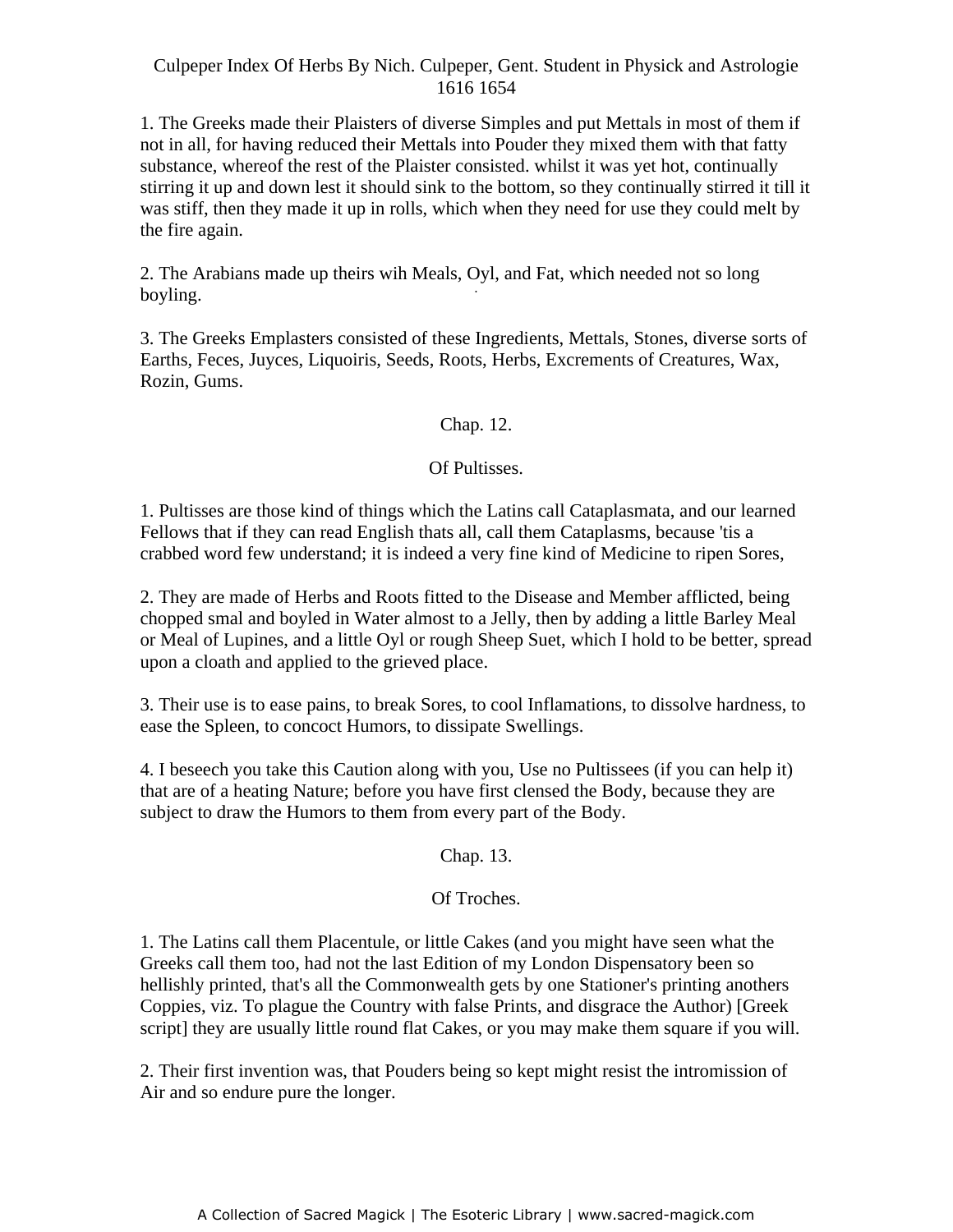3. Besides, they are the easier carried in the Pockets of such as travel; many a man (for example) is forced to travel whose Stomach is too cold, or at least not so hot as it should be, which is most proper, for the Stomach is never cold till a man be dead; in such a case 'tis better to carry Troches of Wormwood or of Galanga, in a Paper in his Pocket and more convenient behalf than to lug a Gall-pot along with him.

4. They are thus made, At night when you go to bed, take two drams of fine Gum Tragacanth, put it into a Gally-pot, and put half a quarter of a pint of any distilled Water fitting the purpose you would make your Troches for, to it, cover it, and the next morning you shall find it in such a Jelly as Physitians call Mussilage, with this you may (with a little pains taking) make any Pouder into Past, and that Past into little Cakes called Troches.

5. Having made them, dry them well in the shadow and keep them in a Pot for your use.

# Chap. 14.

# Of Pills.

1. They are called Pilulae because they resemble little Balls, the Greeks call them Catapotia.

2. It is the Opinion of Modern Physitians that this way of making up Medicines was invented only to deceive the Pallat, that so by swallowing them down whol, the bitterness of the medicine might not be perceived or at

[p. 242, i.e. 252]

least it might not be unsufferable, and indeed most of their Pills though not all are very bitter.

3. I am of a clean contrary Opinion to this, I rather think they were done up in this hard form that so they might be the longer in digesting, and my Opinion is grounded upon Reason too, not upon Fancy nor Hear-say; The first invention of Pills was to purge the Head, now as I told you before, such Infirmities as lay neer the passages, were best removed by Decoctions, because they pass to the grieved part soonest, so here, if the infirmity lie in the Head or any other remote part, the best way is to use Pills, because they are longer in digestion, and therefore the better able to call the offending Humor to them.

4. If I should tell you here a long Tale of Medicines working by Sympathy and Antipathy, you would not understand a word of it, they that are fit to make Physitians may find it in the Treatise: All Modern Physitians know not what belonged to a Sympathetical Cure, no more than a Cookoo knows what belongs to Flats and Sharps in Musick, but follow the vulgar road, and call it a hidden quality because 'tis hid from the Eyes of Dunces, and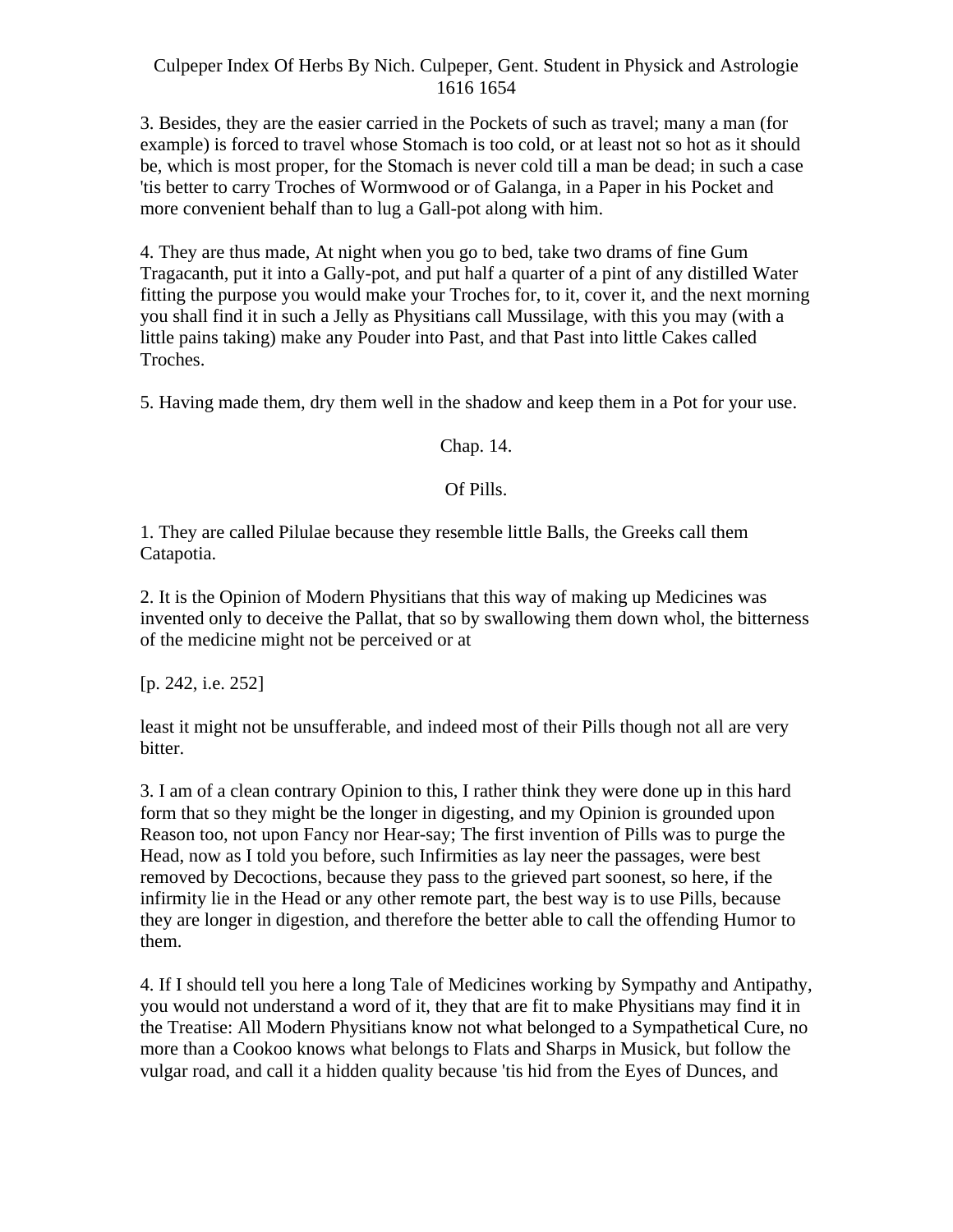indeed none but Astrologers can give a reason of it, and Physick without Reason is like a Pudding without Fat.

5. The way to make Pills is very easie, for with the help of a Pestle and Mortar and little diligence, you may make any Pouder into PiIls, either with Syrup or the Jelly I told you of before.

#### Chap. ult.

The way of mixing Medicines according to the Cause of the Disease and part of the Body afflicted. This being indeed the Key of the Work, I shall be somthing, the more dilligent in it: I shall deliver my self thus;

1. To the Vulgar.

2. To such as study Astrology, or such as study Physick Astrologically.

First to the Vulgar: Kind souls I am sorry it hath been your hard mishap to have been so long trained in such Egyptian darkness, even darkness which to your sorrows may be felt; the vulgar road of Physick is not my practice, and I am therefore the more unfit to give you advice; and I have now published a little Book which will fully instruct you not only in the knowledg of your own Bodies but also in fit Medicines to remedy each part of it when afflicted, mean season take these few Rules to stay your Stomachs.

1. With the Disease regard the Cause and part of the Body afflicted, for example, suppose a Woman be subect to miscarry through wind, thus do,

1. Look [Abortion] in the Table of Diseases, and you shall be directed by that how many Herbs prevent miscarriage.

2. Look [Wind] in the same Table, and you shall see how many of those Herbs expell wind.

These are the Herbs Medicinal for your Grief.

2. In all Diseases strengthen the part of the Body afflicted.

3. In mixed Diseases there lies some difficulty, for somtimes two parts of the Body are afflicted with contrary Humors the one to the other, somtimes one part is afflicted with two contrary Humors, as somtimes the Liver is afflicted with Choller and Water, as when a man hath both a Dropsie and the yellow Jaundice, and this is usually mortal.

In the former, suppose the Brain be too cold and moist, and the Liver too hot and dry, thus do,

1. Keep your Head outwardly warm.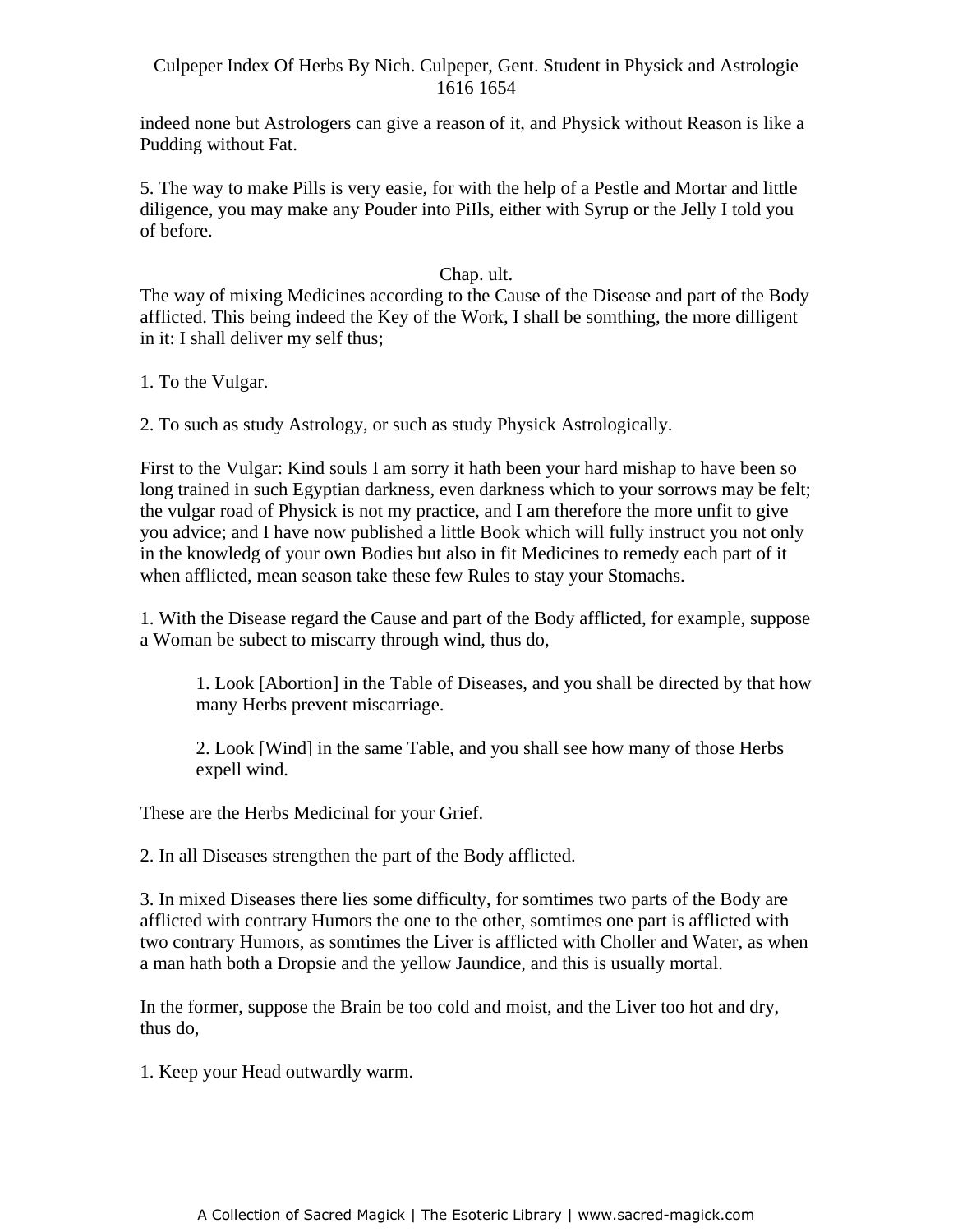2. Accustom your self to smell of hot Herbs.

3. Take a Pill that heats the Head at night going to bed.

4. In the morning take a Decoction that cools the Liver, for that quickly passeth the Stomach, and is at the Liver immediately.

You must not think (Courteous People) that I can spend time to give you examples of all Diseases, these are enough to let you see so much light as you without Art are able to received, If I should set you to look upon the Sun I should dazle your eyes and make you blind.

Secondly, To such as study Astrology (who are the only men I know that are fit to study Physick, Physick without Astrology, being like a Lamp without Oyl) you are men I exceedingly respect, and such Documents as my Brain can give you at present (being absent from my study) I shall give you, and an example to shew the proof of them.

1. Fortifie the Body with Herbs of the Nature of the lord of the Ascendent, 'tis no matter whether he be a Fortune or an Infortune in this case.

2. Let your Medicine be somthing Antipathetical to the lord of the sixth.

3. Let your Medicine be somthing of the Nature of the Sign ascending.

4. If the lord of the Tenth be strong, make use of his Medicines.

5. If this cannot well be, make use of the Medicines of the light of time.

6. Be sure alwaies fortifie the grieved part of the body by Sympathetical Remedies.

[p. 253]

7. Regard the Heart, keep that upon the Wheels because the Sun is the Fountain of Life, and therefore those Universal Remedies Aurum potabile, and the Phylosophers Stone, cure all Diseases by only fortifying the Heart.

But that this may appear unto you as cleer as the Sun when he is upon the Meridian, I here quote you an Example, which I performed when I was as far off from my study as I am now, yet am I not ashamed the world should see how much or little of my Lesson I have learned without Book.

On July, 25. 1651. there came a Letter to me out of Bedfordhsire, from a Gentleman (at that time) altogether to me unknown, though since well known, who was a Student both in Astrologie and Physick: The words which are these;

Mr. Culpeper,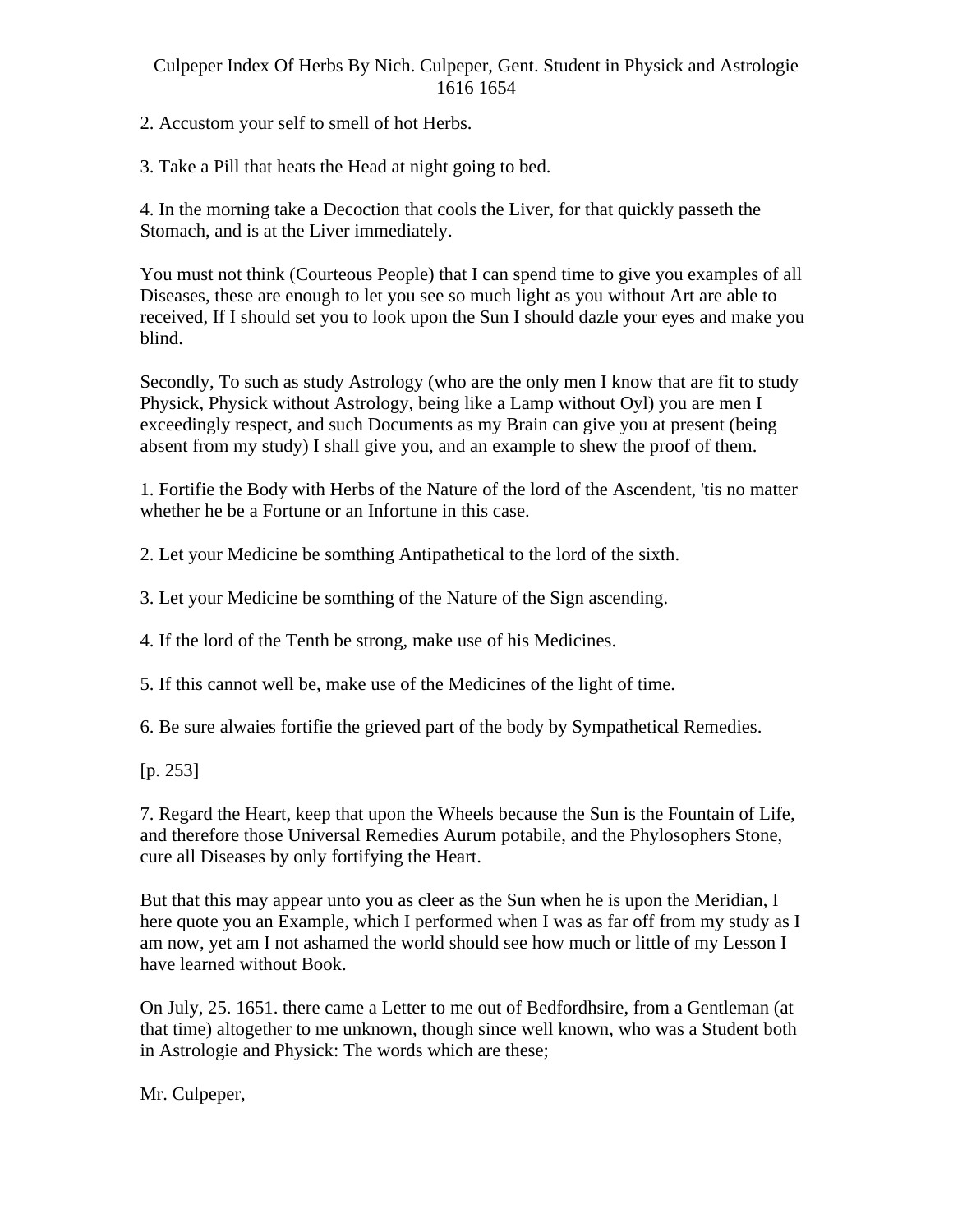My Love remembred unto you, although I know you not by face; yet because I do much respect that pretty little Lark, you so lately let fly into the world, which you call Semeiotica Uranica, which I have lately taken into my Cage; I am therefore imboldned to write unto you in the behalf of a Neighbors Wife, who is taken with a very violent Disease which began in the lowr parts of her Body, but is now ascended upwards, and tormenteth her in her Breast, Throat, Tongue, and Lips: This Disease took possession of her (as she relateth to me) about a fortnight before Michaelmas last, but the certain day and hour she is not able to nominate; she sent for me, and enquired whether she were not and not the is not dote to hominate, she sent for me, and enquired whether she were not under an ill Tongue or not, or of what nature the Disease was: I have sent you the enclosed Scheam, I could find but one testimony of Fascination or Witchcraft, which was one Sign possessing the Cusps of the Twelfth and First Houses, which to me holds forth no more than a strong suspition of it by the Querent; However I am confident there is a natural Disease which hurts much, because the Lord of the Sixt, which usually gives signification of Natural Diseases, is now placed in the Ascendent; but at present I forbear to make any large discours of mine own Opinions, being desirous that you would endeavor your Skill in this Cure, for there is not a Doctor of them all far or near that have been so skilful to find out the Disease, much less to effect the Cure. Sr. I expect your Answer; mean time bid you farewel, and remain yours in Affection, &c.

The inclosed Scheam.

[Image of Scheme]

[p. 254]

My Answer to the Letter, was to this effect.

## Sir,

I received yours, July 25. wherein I find your enclosed Scheam, and (I suppose) the nature of the Disease, and have sent you such an Answer as I could, being far from my Study, which I entreat you to take in good part, being Fastinanti calamo Conscripta. As for the ignorance of your Country Doctors, they wanting the true Judgment of Astrology, is to me no waies admirable; I perceive you to be a yong man by the time of your Genesis, which you also sent me, beware whom you trust with that, he that knows your Nativity knows when ill Directions operate, and if he be an Enemy, knows when to do you a mischief; If Cecil had not had Essex his Nativity, he had never gotten his Head off, but to instruct you being a yong Student, I shall give you my Judgment Methodically.

# Diacritica.

You say you can find no Arguments of Witchcraft, but only one Sign possessing the Cusps of both Twelth and Ascendent, but if you had regarded the Propinquity of Venus to Saturn you would have made another of that, yet do not I think she is bewitched, because of other more prevalent testimonies; the Moon passing from the beams of Mars to the beams of Venus may seem to give some suspition of Honesty, and the Disease to come that way, which is encreased by Mars his being in the Ascendent in Scorpio, and the Dragons Tail upon the Cusp, yet I can hardly beleeve this, for Cauda in a humane Sign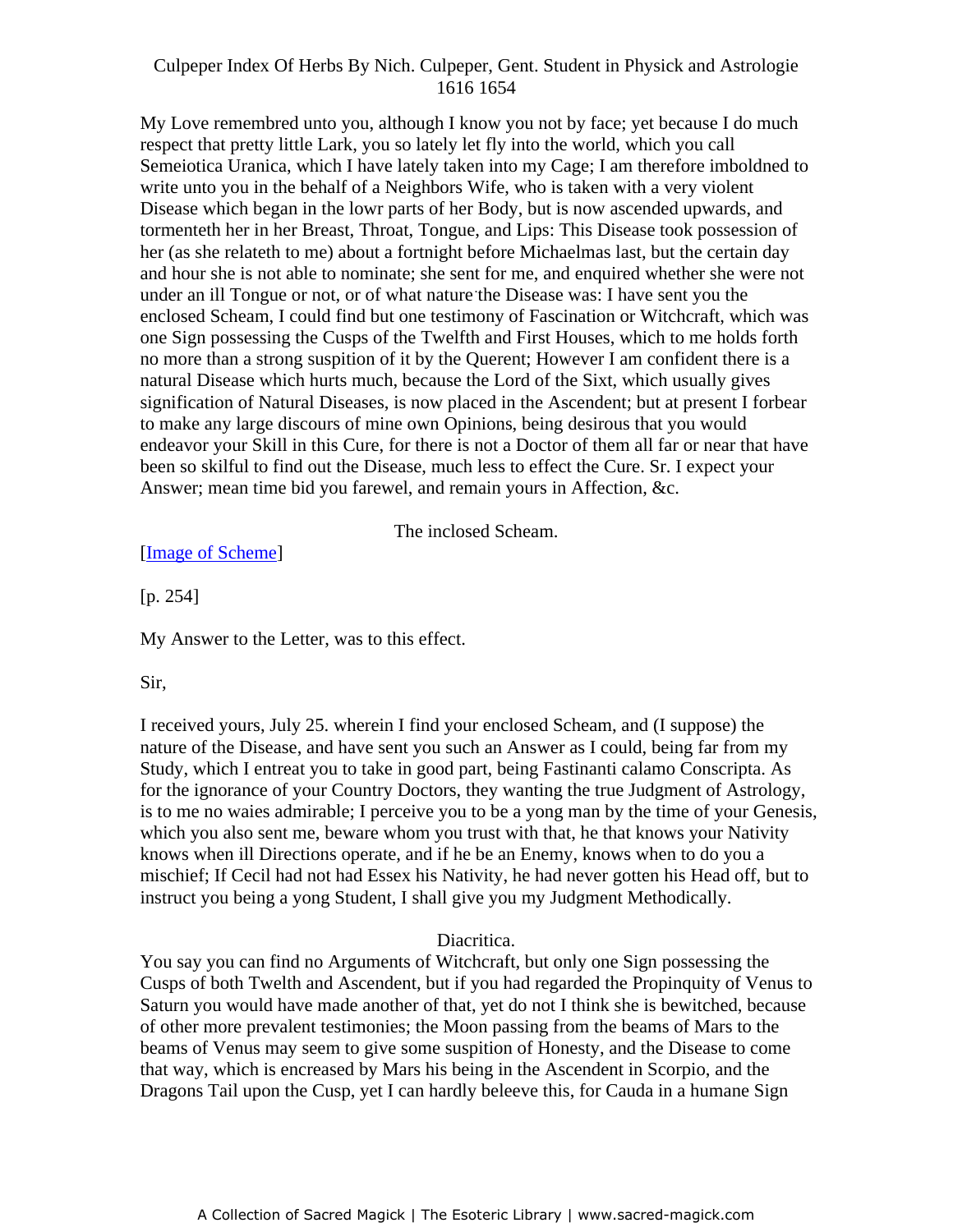usually gives Slanders and not Tales of Truth, 'tis a hundred to one if she suffer not in point of good name by the vulgar [this was too true] Besides, the neerness of Venus to Saturn may well shew trouble of mind, and it being in the ninth House, pray enquire whether she have not been troubled about some tenents in Religion [the trouble of mind was true, but it was about a stranger, which the ninth House also signifies.]

Diagnostica.

Venus, Lady of the Twelfth, and Ascendent, and Kigth, shews her alwaies to be her own foe in respect of Health; and truly I beleeve the original of the Disease was a Surfet either by eating moist Fruits, or else by catching wet in travelling; Venus with Saturn who is in square to the Ascendent troubles her Breast with tough Flegm and Melancholly: Besides, there being a most forcible reception between the Moon and Venus from fruitful Signs, I question whether she be not with Child or not, the Moon being in the fifth House, Mars is lord of the Disease, really in the Scorpion, and accidentally in the Ascendent, together with Aries on the sixt, shew the Disease keeps his Court in the Womb, and accidentaly afflicts the Head from thence, so that heat of the Womb must needs be cause of the present distemper, and Mars in a moist Sign in the first neer the second may well denote heat, and breaking out about her Face and Throat.

Prognostica.

Whether she be curable or not, or how or when the Disease will end is our next Point; Truly I can see no danger of death the Moon being strong in her hain, and applying by Trine with a strong reception to the Lady of the Ascendent; yet this is certain, Mars strong in a fixed Sign will maintain the Disease stoutly, her hopes will be but smal when Venus comes to the Body of Saturn, viz. August 2. for she will be overpressed with Melancholly, the time I suppose of her Cure may be (if good courses be taken) when Mars leaves the Sign he is in, and comes to the place where the Body of Jupiter is, or at least then it may turn to another Disease more propitious; the Sun strong in the Tenth shews she may be cured by Medicine, and he being exalted in the seventh, and caput there, I do not know but you are as likely a man to do it as any.

#### Indications Curative.

It is confessed here that the Sun being exceeding strong in the tenth House, should naturally signifie the curative Medicine, and as true that the evils of Mars, viz. heat in the Womb, and a salt humor in the blood ought to be removed before you meddle with the tough Flegm in the Breast, but yet seeing the Disease seems rather to participate of offending heat than any other Simple quality, you must have a care of hot Medicines lest you go about ignem oleo extinguere, the Medicines must 1. be cool, 2. strengthning the Womb, 3. repressing the vapors, 4. of the nature of Sol and Venus.

Therapeutice.

To this intent, I first commend unto you stinking Arrach, a pattern whereof I have sent you enclosed, you may find it upon Dunghils, especially such as are made of Horse dung: It is cold and moist, an Herb of Venus in the Scorpion; Also Ros Solis an Herb of the Sun and under the Coelestial Crab, may do very well, and the better because Venus is in Cancer: It grows upon Bogs in untilled places, and is in flower about this time, it grows very low, with roundish green leaves full of red hairs, and is fullest of dew when the Sun is hottest, whence it took its name; to these you may ad Tansie, which I take to be an Herb of Venus in Libra, and Lettice if you please which is an Herb of the Moon, Mars